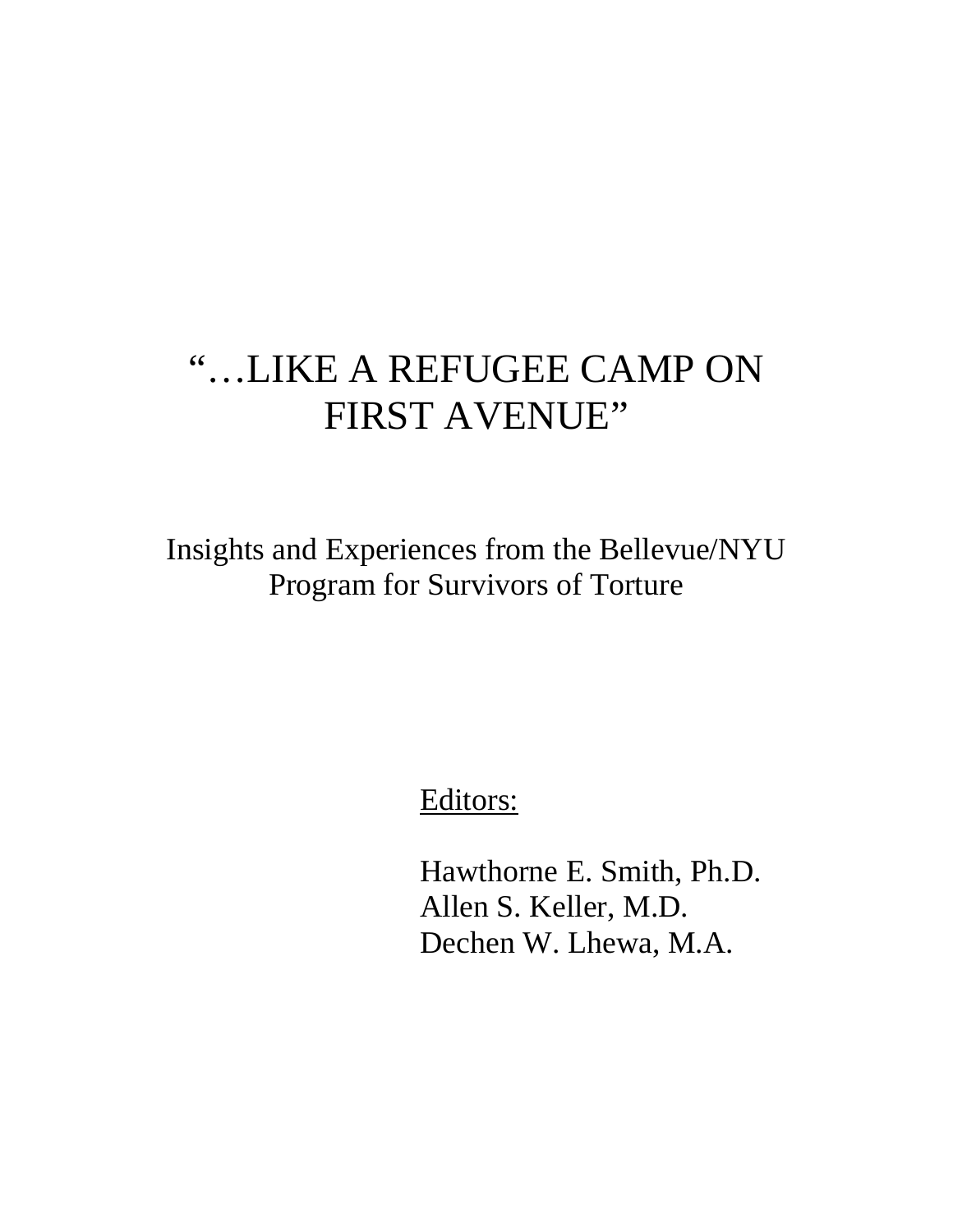Copyright © May 2007 by The Bellevue/NYU Program for Survivors of Torture. New York City. All rights reserved.

Printed in the United States of America.

ISBN: 978-0-9797197-0-7

COVER DESIGN: Original art work by Haja Kalle.

This manual was made possible thanks to the generous support of the Jacob and Valeria Langeloth Foundation.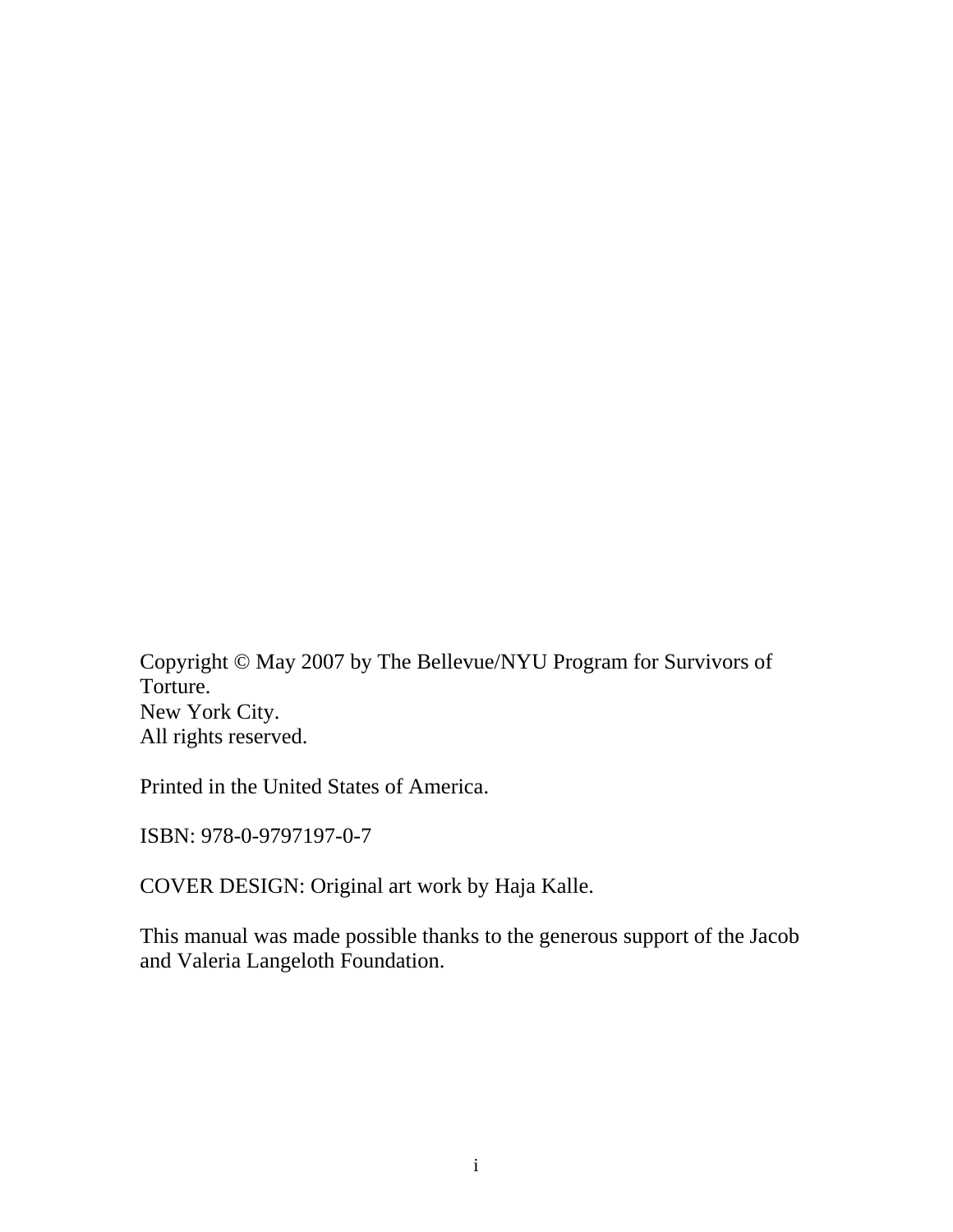#### **The Bellevue/NYU Program for Survivors of Torture**

The Bellevue/NYU Program for Survivors of Torture provides comprehensive, multidisciplinary care addressing the medical, mental health, and social service needs of torture survivors and their families residing in the New York metropolitan area. The Bellevue/NYU Program brings together clinical and academic resources from Bellevue Hospital, the oldest public hospital in the United States, and New York University School of Medicine. Since it's inception in 1995, the program has cared for more than 2,000 men, women and children from over 80 countries.

In addition to providing direct patient services, the Bellevue/NYU Program also serves as a training and resource center for organizations, locally, nationally, and internationally, assisting refugee and immigrant populations. It is one of the largest torture treatment centers in the United States and has established an international reputation for excellence in patient care, clinician training and other educational programs, research and advocacy. The program has received numerous awards including the Jim Wright Vulnerable Populations Award from the National Association of Public Hospitals, the Roger E. Joseph Prize from Hebrew Union College, and the 2006 Hero Award from the Robin Hood Foundation.

> Bellevue/NYU Program for Survivors of Torture Bellevue Hospital 462 First Avenue, C&D Building, Suite #732 New York, NY 10016 Phone: 212-994-7170 Fax: 212-994-7177 Website: www.survivorsoftorture.org

The Bellevue/NYU Program for Survivors of Torture is a member of the National Consortium of Torture Treatment Programs (NCTTP) and the International Rehabilitation Council for Torture Victims (IRCT). Information on NCTTP, IRCT and their members can be found at: http://ncttp.westside.com/wsContent/ and www.irct.org respectively.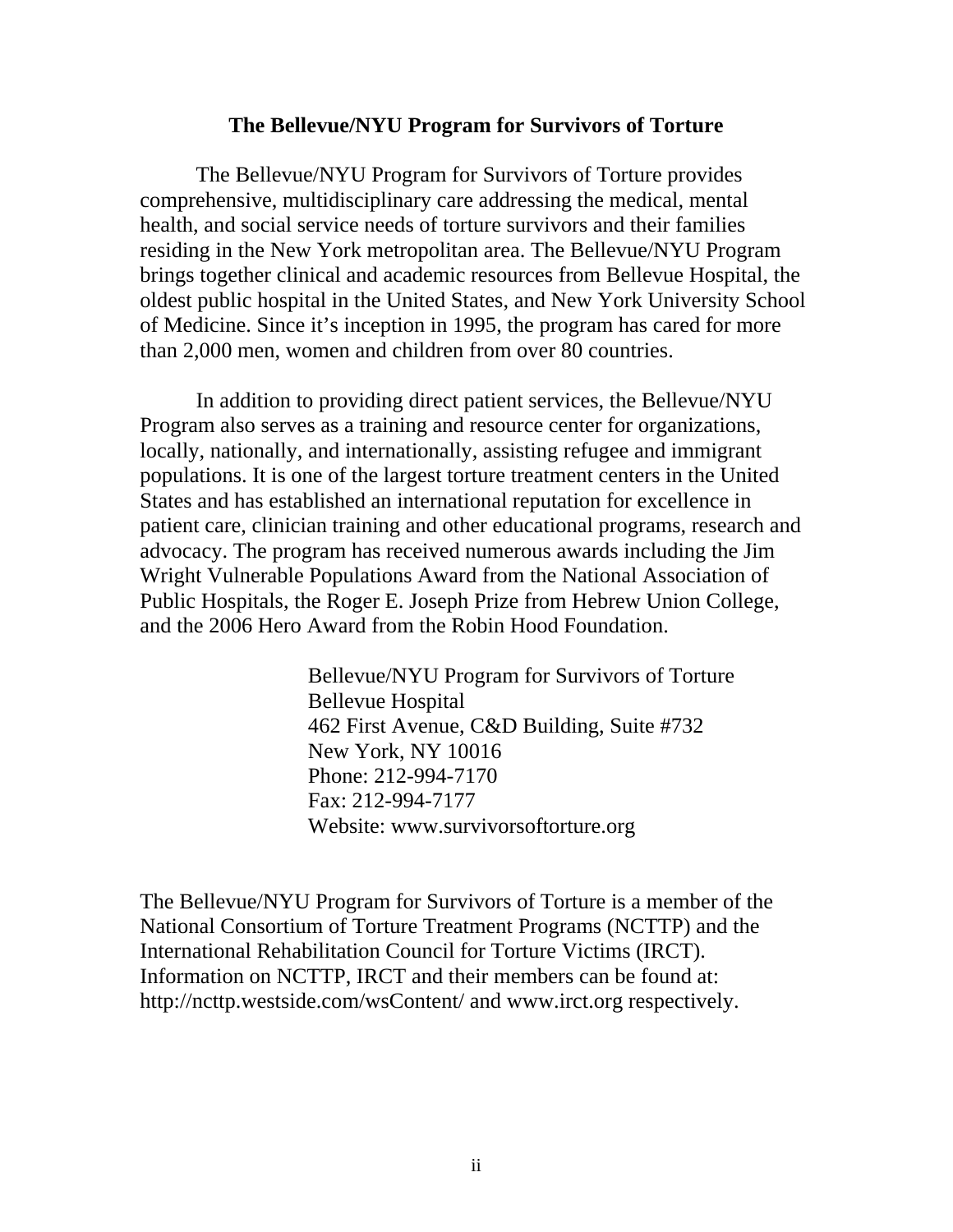### **Table of Contents**

| <b>About the Editors</b>    | p. vi     |
|-----------------------------|-----------|
| <b>Contributing Authors</b> | p. vii    |
| <b>Acknowledgements</b>     | p. viii   |
| <b>Introduction</b>         | xıı<br>p. |

# **Contextual Issues**

| 1. The Context in Which Treatment Takes Place:    |      |
|---------------------------------------------------|------|
| <b>The Multi-Faceted Stressors Facing</b>         |      |
| <b>Survivors of Torture and Refugee Trauma</b>    | p. 1 |
| Hawthorne E. Smith, Ph.D. & Allen S. Keller, M.D. |      |

| 2. Multicultural Issues in the Treatment of Survivors |       |
|-------------------------------------------------------|-------|
| of Torture and Refugee Trauma: Toward an              |       |
| <b>Interactive Model</b>                              | p. 38 |
| Hawthorne E. Smith, Ph.D.                             |       |
|                                                       |       |

| 3. Immigration Dynamics: Processes, Challenges, |      |
|-------------------------------------------------|------|
| and Benefits                                    | p.65 |
| John Wilkinson, M.A.                            |      |
|                                                 |      |

| 4. The Use of Interpreters with Survivors of Torture, |       |
|-------------------------------------------------------|-------|
| War, and Refugee Trauma                               | p. 82 |
| Adéyinka M. Akinsulure-Smith, Ph.D.                   |       |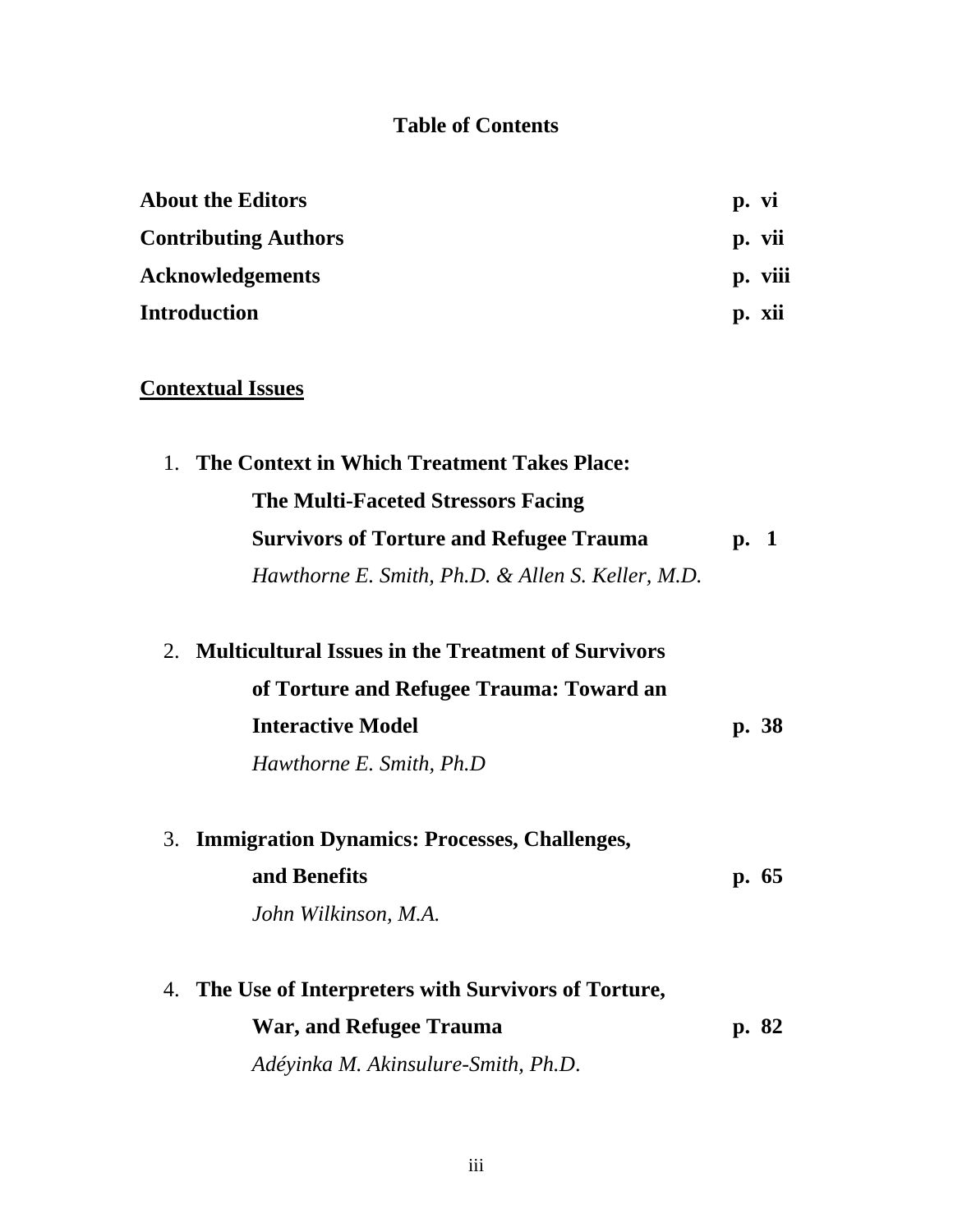# **Treatment and Service Provision Issues**

| 5. The Clinical Interview and Programmatic          |        |
|-----------------------------------------------------|--------|
| <b>Intake Process</b>                               | p. 106 |
| Allen S. Keller, M.D. & Hawthorne E. Smith, Ph.D.   |        |
| 6. Treatment Techniques and Priorities: A           |        |
| <b>Psychological Approach to the Patient</b>        | p. 126 |
| Hawthorne E. Smith, Ph.D.                           |        |
| 7. Medical Evaluation and Care for Survivors        |        |
| of Torture and Refugee Trauma                       | p. 167 |
| Allen S. Keller, MD, Jonathan Leviss, MD,           |        |
| Nancy Levy, BA, Deborah Dyson, PA, MS.              |        |
| The Psychiatric Care of Survivors of Torture,<br>8. |        |
| <b>Refugee Trauma, and Other Human</b>              |        |
| <b>Rights Abuses</b>                                | p. 217 |
| Asher Aladjem, M.D., F.A.P.M.                       |        |
| <b>9. Social Service Provision</b>                  | p. 271 |
| Hawthorne E. Smith, Ph.D. & John Wilkinson, M.A.    |        |
| 10. Therapeutic Work with Children and Families     | p. 299 |
| Katherine Porterfield, Ph.D. &                      |        |
| Adéyinka M. Akinsulure-Smith, Ph.D.                 |        |
|                                                     |        |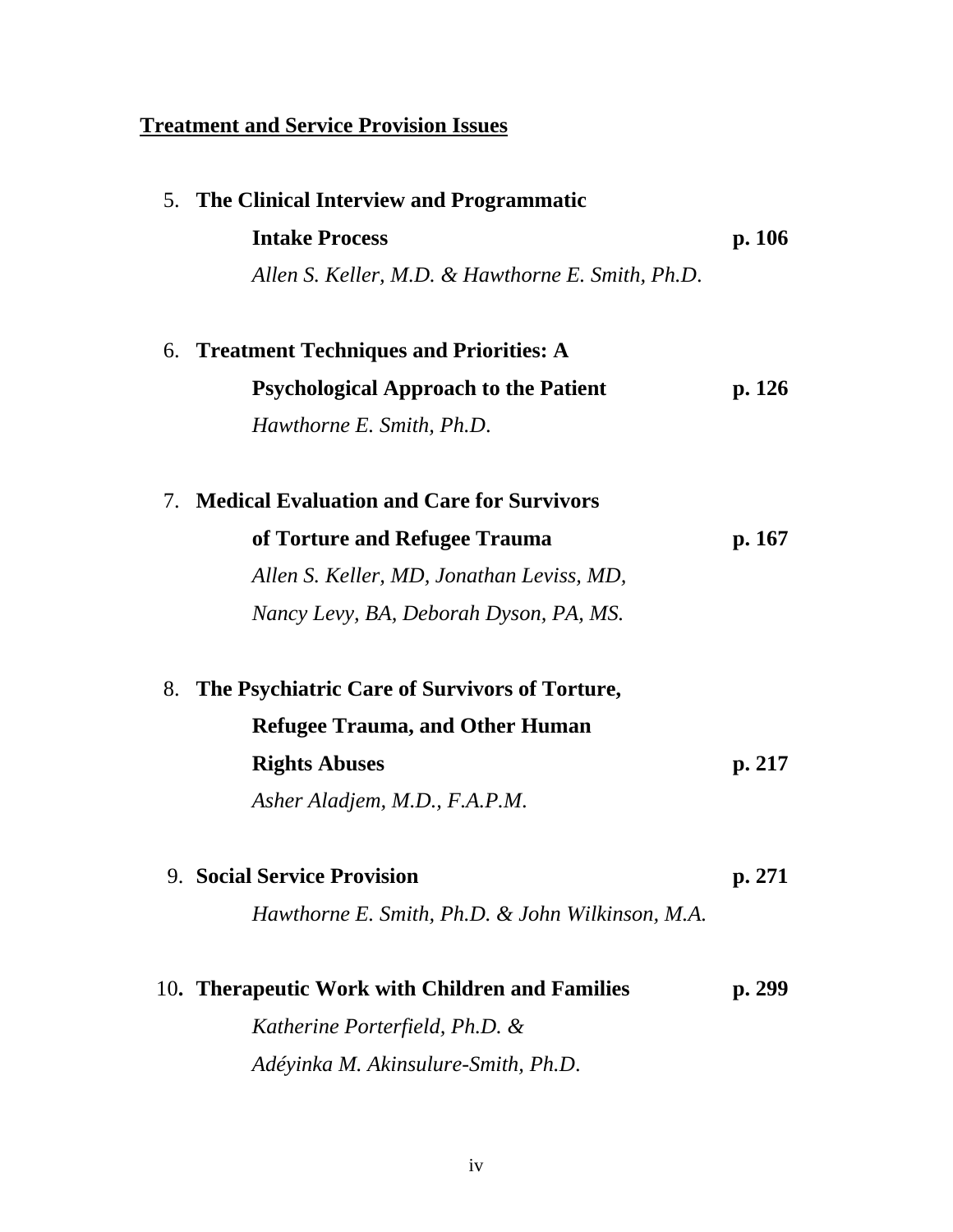| 11. Supportive Group Treatment with Survivors of |        |
|--------------------------------------------------|--------|
| <b>Torture and Refugee Trauma</b>                | p. 336 |
| Hawthorne E. Smith, Ph.D. & Edna Impalli, Ph.D.  |        |
| 12. Approach to the Client in a Psychological    |        |
| <b>Evaluation</b>                                | p. 375 |
| Hawthorne E. Smith, Ph.D.                        |        |
| 13. Secondary Trauma, Compassion Fatigue, and    |        |
| <b>Burnout: Risk Factors, Resilience, and</b>    |        |
| <b>Coping in Caregivers</b>                      | p. 393 |
| Hawthorne E. Smith, Ph.D.                        |        |
| 14. Volunteer Programs                           | p. 411 |

*Ninia Baehr, R.N.*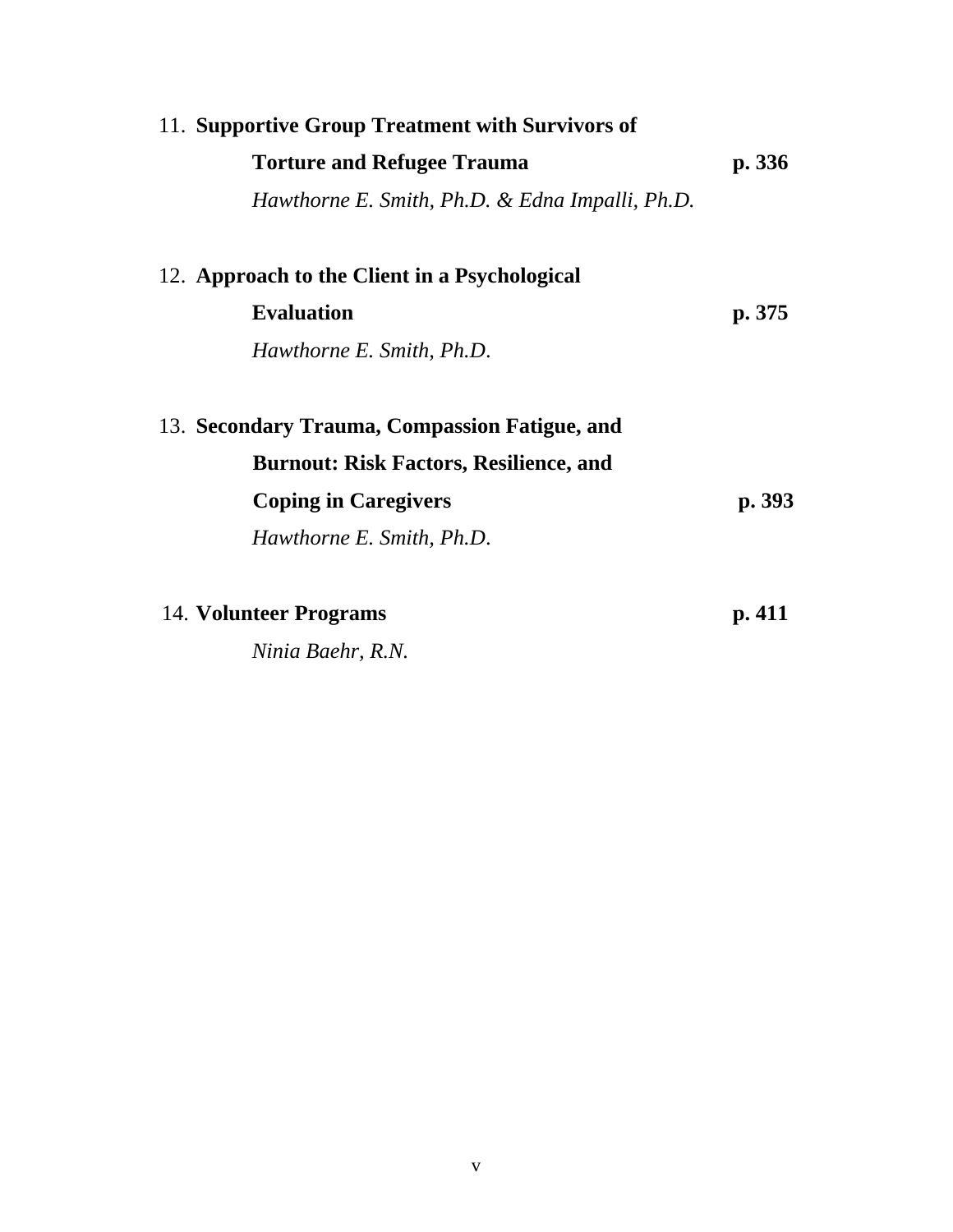### **About The Editors**

**Hawthorne E. Smith, Ph.D.,** is Co-Director of Clinical Services for the Bellevue/NYU Program for Survivors of Torture. He is a licensed psychologist who received his doctorate in Counseling Psychology (with distinction) from Teachers College, Columbia University. Dr. Smith also has degrees in International Affairs and Foreign Service, as well as an advanced certificate in African Studies from Cheikh Anta Diop University in Dakar, Senegal. He is one of the founding members of Nah We Yone, Inc., a non-profit organization working primarily with refugees from Sierra Leone and other African countries.

Dr. Smith has won several honors and awards for his clinical work, such as: The "2006 Hero Award" from the Robin Hood Foundation; The "Distinguished Alumni – Early Career Award" from Teachers College, Columbia University; The "Union Square Award" for Community Activism; the "Frantz Fanon, M.D. Award" from the Post-Graduate Center for Mental Health, and a "2007 Man of Distinction Award" from the National Association of Health Service Executives.

**Allen S. Keller, M.D.,** is Program /Medical Director of the Bellevue/NYU Program for Survivors of Torture. He is Associate Professor of Medicine at NYU School of Medicine, Attending Physician in the Bellevue Hospital Primary Care Medical Clinic, and Director of the NYU School of Medicine Center for Health and Human Rights. Dr. Keller is recognized internationally as an expert in the evaluation and treatment of torture victims. He has written numerous articles/chapters relating to torture and caring for asylum seekers and refugees.

Dr. Keller is a member of the International Advisory Board of Physicians for Human Rights. He has served on the American College of Physicians' Ethics and Human Rights Committee. Dr. Keller has received numerous awards including the Humanism in Medicine Award from NYU School of Medicine and the Barbara Chester Award from the Hopi Foundation, an international award given to a clinician for recognition of outstanding care provided to torture victims.

**Dechen Lhewa, M.A.,** is a doctoral candidate in clinical psychology at Boston University. She received her B.A from Macalester College and M.A. from Boston University. Dechen was awarded the Upper Midwest Human Rights Fellowship from the University of Minnesota Human Rights Center in 2001 and completed her fellowship term at the Bellevue/NYU Program for Survivors of Torture. She subsequently worked at the Program as the research coordinator, facilitating and implementing research projects. Currently, Dechen is gathering data for her dissertation as well as doing clinical work at the Program. Dechen's research interests include trauma and coping among refugee populations. She has authored several research publications on the topic of refugee mental health.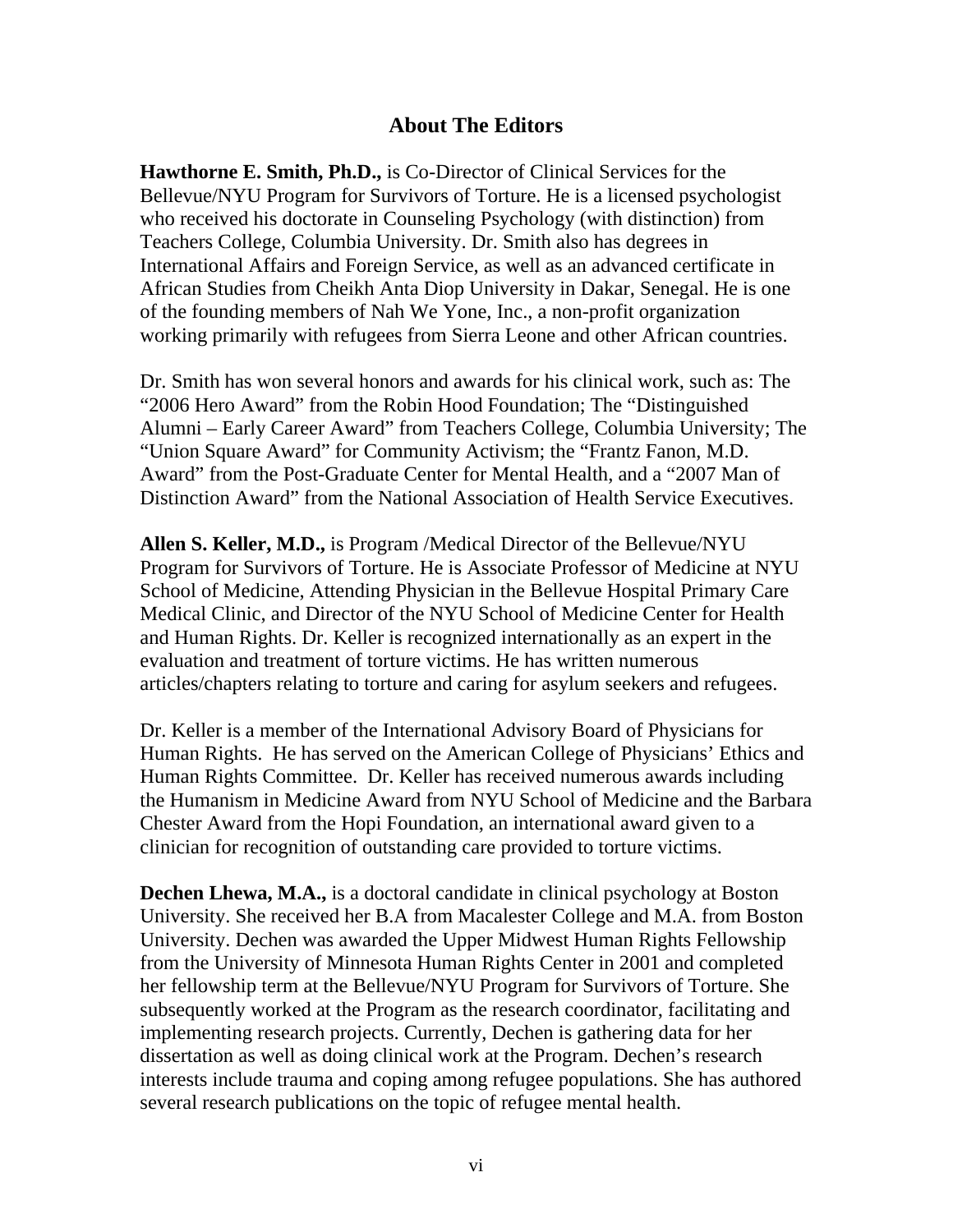### **Contributing Authors**

**Adéyinka M. Akinsulure-Smith, Ph.D.,** Program Psychologist,

Bellevue/NYU Program for Survivors of Torture and Assistant Professor,

Department of Psychology, City College, City University of New York.

**Asher Aladjem M.D., FAPM.,** Chief Psychiatrist, Bellevue/NYU Program for Survivors of Torture and Director of the Consultation-Liaison Psychiatry /Psychosomatic Medicine at NYU/Bellevue Hospital.

**Ninia Baehr, R.N.,** Former Director of Operations, Bellevue/NYU Program for Survivors of Torture. Currently Program Manager, Montana Nutrition and Physical Activity Program, Bozeman, MT.

**Deborah Dyson, P.A., M.S.,** Physician's Assistant, Bellevue/NYU Program for Survivors of Torture and Bellevue Hospital.

**Edna Impalli, Ph.D.,** Former Clinical Director, Bellevue/NYU Program for Survivors of Torture.

**Jonathan Leviss, M.D.,** Former Attending Physician, Bellevue/NYU Program for Survivors of Torture. Currently Vice President and Chief Medical Officer, Sentillion Inc., Andover, Massachusetts. Staff Physician, Thundermist Heath Center, Rhode Island.

**Nancy Levy, B.A.,** NYU School of Medicine, Class of 2008.

**Katherine Porterfield, Ph.D.,** Co-Director of Clinical Services,

Bellevue/NYU Program for Survivors of Torture.

**John Wilkinson, M.A.,** Social Services Coordinator/Legal Liaison Bellevue/NYU Program for Survivors of Torture.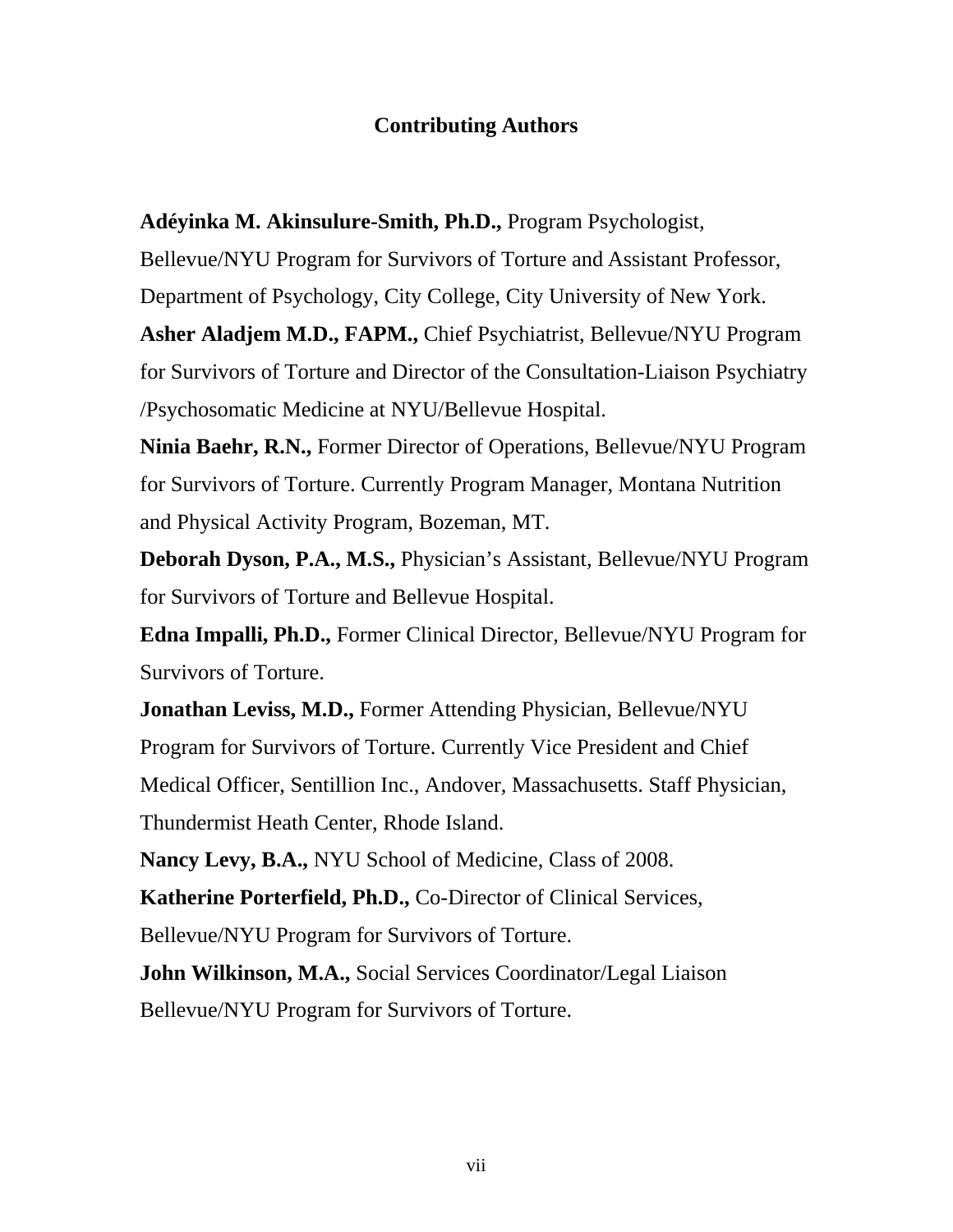#### **Acknowledgements**

 An elder once told a tale and stated that "two watchdogs are ten times better than one." The elder alluded to an added sense of confidence, an ability to be proactive, and a general sense of connectedness that comes with affiliation. All of these factors would inevitably increase the watchdogs' effectiveness.

 We have been extraordinarily fortunate throughout the history of the Bellevue/NYU Program for Survivors of Torture (PSOT) to have come into contact and worked with such kindred spirits, who have provided the very support, collegiality, complementary effort, and inspiration through example, referred to in the elder's parable. We are not a solitary voice howling in the night. We recognize and appreciate the people and organizations that have made our efforts possible.

 First, we recognize the two remarkable institutions of healing and learning that we call home: Bellevue Hospital Center and the New York University School of Medicine. We extend our gratitude to the Jacob and Valeria Langeloth Foundation, whose generous support makes this book possible. We are grateful for the efforts, guidance, and support of our colleagues at Bellevue and NYU and the members of our Advisory Board. Special recognition must be expressed for Drs. Ilene Cohen, Asher Aladjem, and Lucia Kellar, who are among the founders of PSOT, in collaboration with our Executive Director, Dr. Allen Keller. They have been active in supervising, consulting, and the day-to-day operation of the program since its inception. We also salute the care providers in our fellow hospitals within the New York City Health and Hospital Corporation, who share the struggle to provide needed services to underserved and marginalized populations.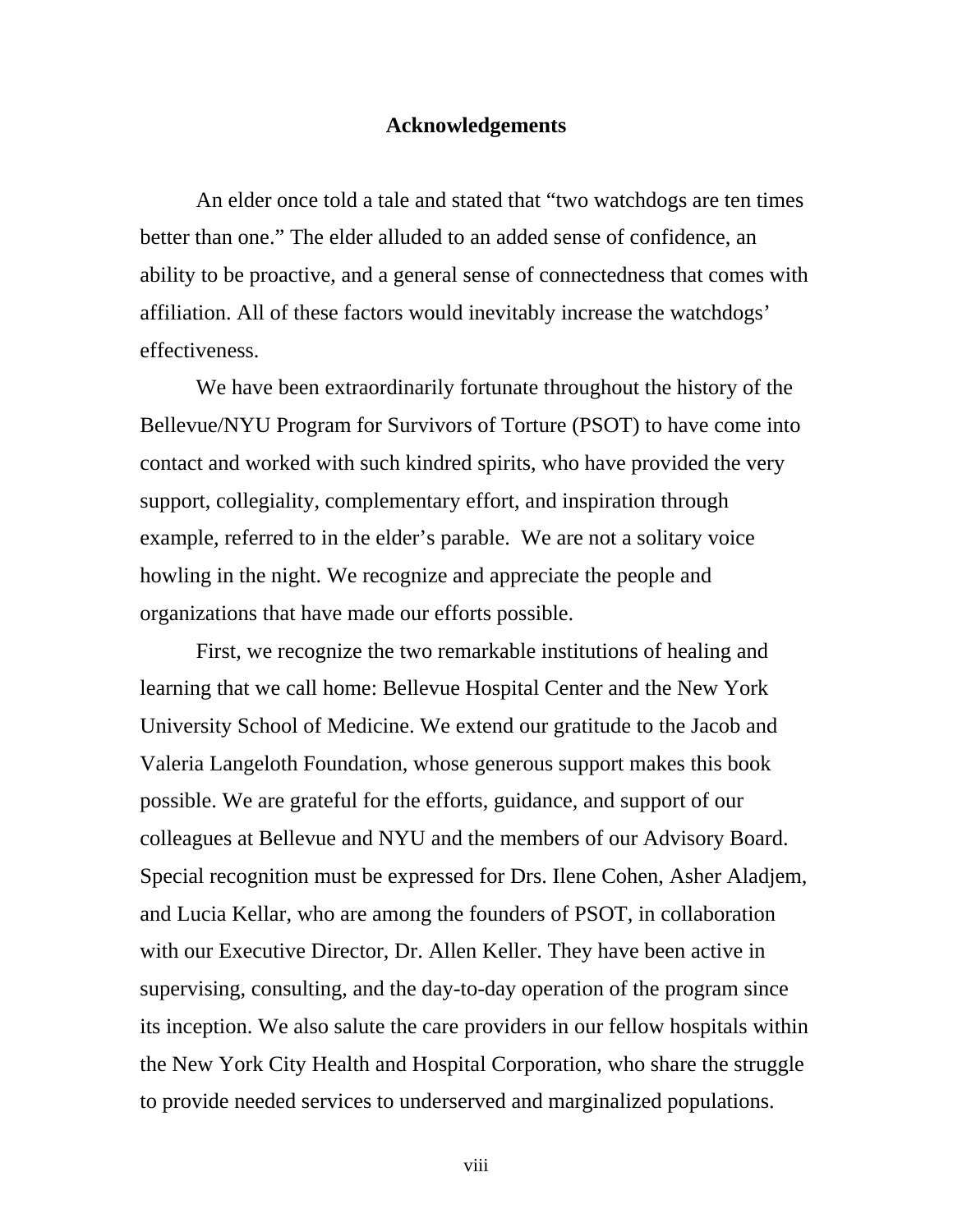The Bellevue/NYU Program is proud to be a founding member of the National Consortium of Torture Treatment Programs, which now includes more than 30 programs throughout the United States caring for survivors of torture. We are also proud to be a member of the International Rehabilitation Council for Torture Victims (IRCT) which includes more than 125 centers worldwide. Special thanks to our colleagues, Drs. Francesca Gany, James Jaranson, J. David Kinzie, and Andrea Northwood for reviewing this manuscript.

 We recognize and applaud organizations such as Physicians for Human Rights and Doctors of the World, who have created networks of health and mental health professionals who provide pro bono medical, psychiatric, and psychological affidavits for clients' asylum claims. These groups also make referrals to clinicians in the community (such as our program) if it is determined that a client needs significant follow-up care. Internationally, we commend the efforts of organizations such as Médècins sans Frontières, the International Rescue Committee, and the International Committee of the Red Cross, who are among the first responders during crisis situations. We salute local organizations that provide pro-bono legal services to asylum seekers, such as Human Rights First, the New York Association for New Americans, the Catholic Legal Immigration Network, the Hebrew Immigrant Aid Society, and the New York City Bar Association. We also express heartfelt appreciation to community-based organizations in the New York Metropolitan area that provide critical social, educational, advocacy, and youth services, like Nah We Yone, the African Services Committee, the American Friends Service Committee, CAMBA (the Church Avenue Merchant Bureau Association), Catholic Charities, and Tibet House. Venues that provide ESL classes which are open to all immigrants, including

ix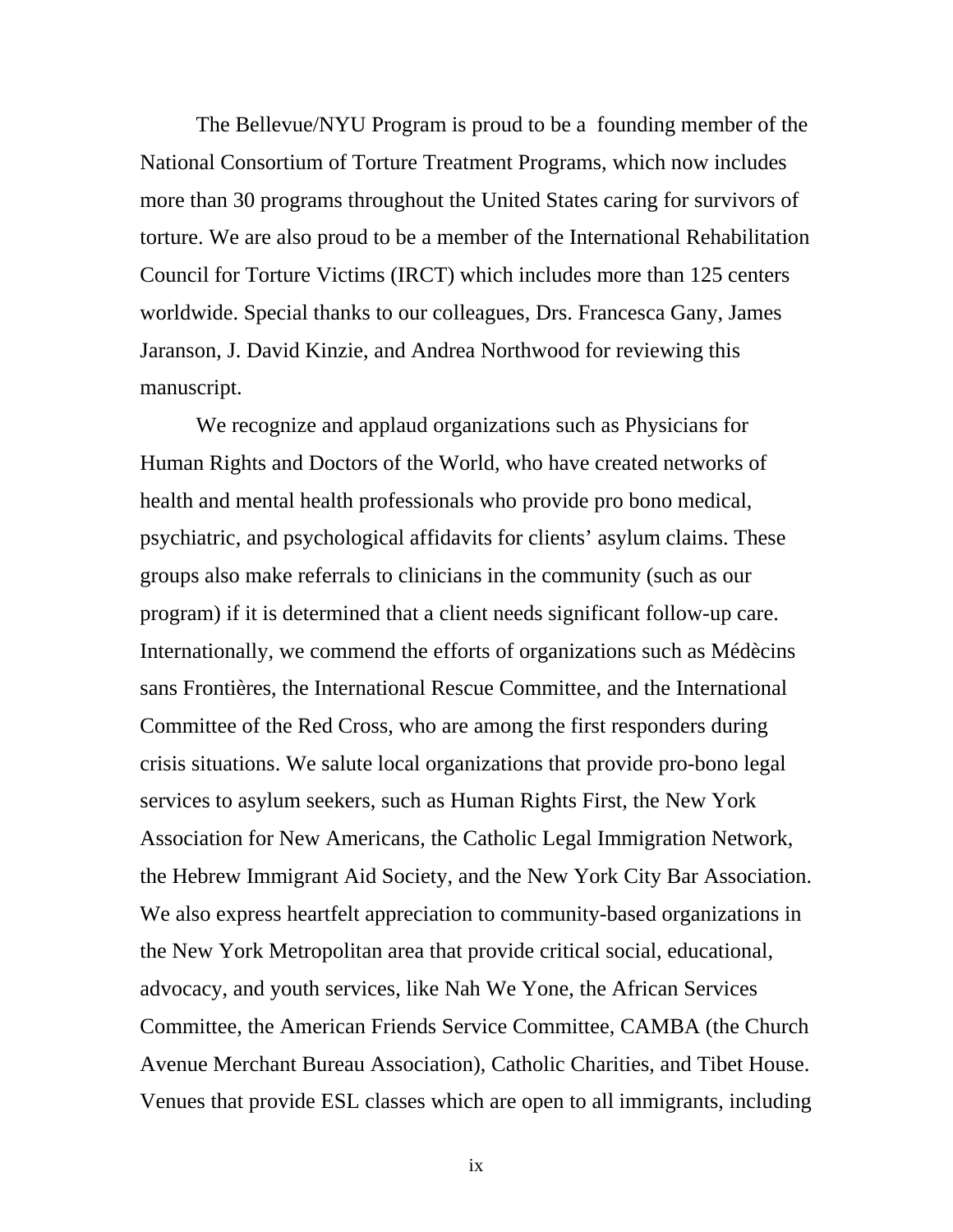the International Center, serve a very positive and therapeutic purpose for asylum seekers. There are many other programs that merit listing, but space does not permit. Suffice it to say we are proud of the company we keep.

We salute our clinical trainees through the years (who are too numerous to list in this space), whether they have been psychology interns or externs, psychiatric residents, medical students or residents, nursing students, or social work interns. They are at the heart and soul of this program, and many of our "alumni" have gone on to promising careers in their respective fields – often retaining significant elements of the work they have done with us.

There are also many colleagues and members of the PSOT staff, both past and present, who have not explicitly written chapters in this volume. Their voices are reflected herein, however. Their talents, ideas, and efforts to make this program a reality, are infused throughout the chapters. We salute these colleagues, who have served as administrators, office staff, psychology supervisors, medical and psychiatric preceptors, social work supervisors, operations officers, fundraisers, interpreters, data and IT personnel, clinical researchers, and volunteer coordinators:

Sophia Banu, Bornali Basu, Darren Bedrosian, Sharone Bergner, Martin Blaser, Pat Blau, Beate Bolen, Minal Bopiah, Andrew K. Boszhardt, Jr., Michael Brabeck, the late Harry Breuer, Kim Busi, Kenneth Cain, Mary Caram, Alison Carper, Jackie Chindani, Winston Chiong, Tom Comerci, Shara Corn, Mehul Dalal, Irene David, Ndiaye Diaw, Alice DiBenedetto, Ann Dibble, Suzanne Dieter, Lhamo Dongtotsang, Olympia Dukakis, David Eisenman, Alan Elliot, Miguel Figuerora, Alyssa Finlay, Ken Fish, Tatiana Friedman, Ami Gantt,

x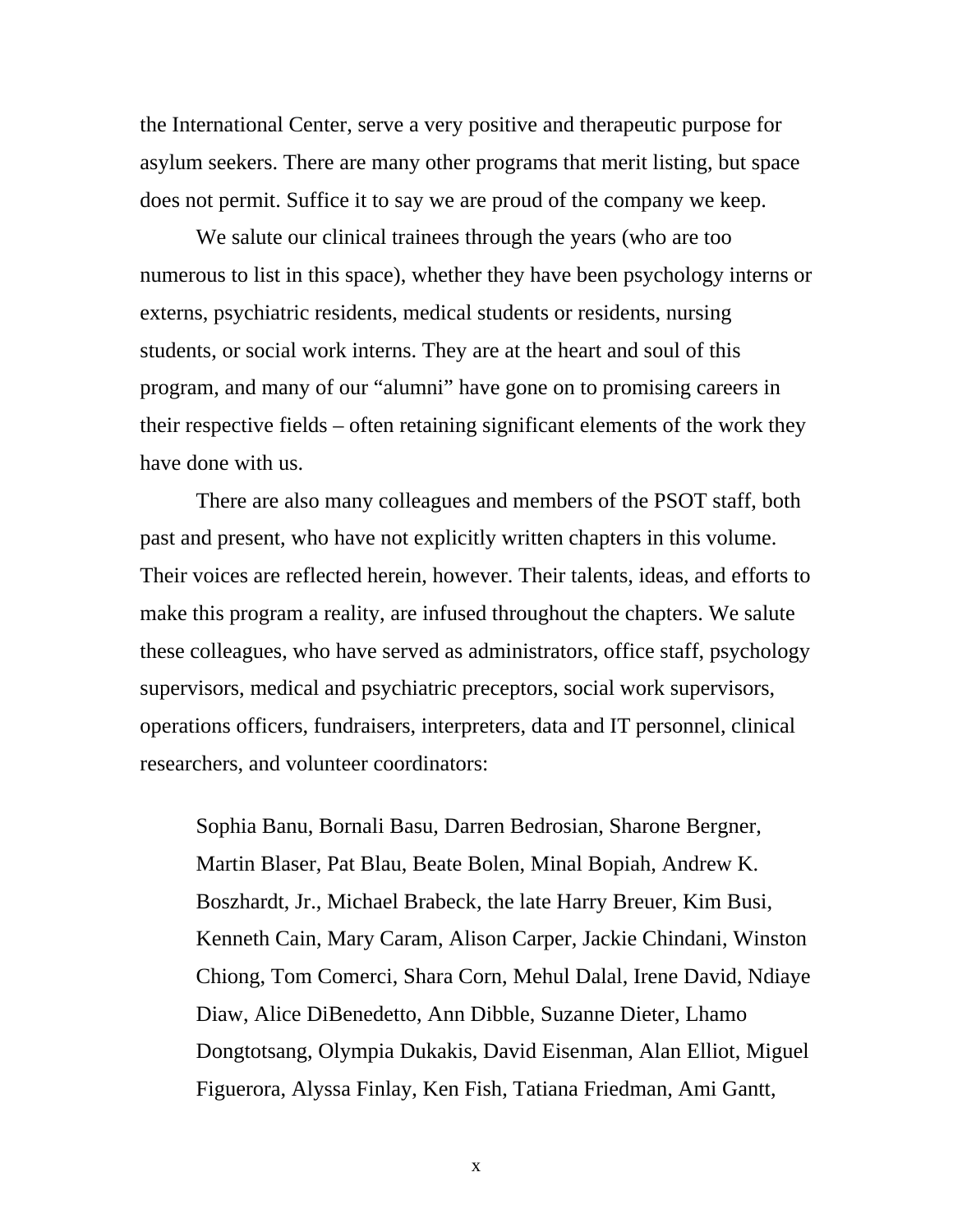Jessica Ghiglione, Joel Gold, Marc Gourevitch, Ross Gourvitz, David Greenan, Jon Gutman, Damara Gutnick, Brian Halber, Amanda Hamlin, Glen Heiss, Gina Jae, Yael Kapeliuk, Anita Karne, Lissa Kern, Irma Kingsley, Steven J. Kolleeny, Alla Landa, Donald Lee, George Lui, Candace Martin, Michelle McMacken, Michael C. McCracken, Kathy McNamara, Chris Meserve, Terry Miles, Alan J. Morrison, Meghan Nickerson, Ona Nierenberg, Leanh Nguyen, Sybil Nurse-Reeves, Taiye Odedosu, Danielle Ofri, Pasang, Jessica Pearson, Carol Pepper, Lillian Perdomo, Angela Perreira, Carol Prendergast, Joseph Rabatin, Sumi Raghavan, David Rakoff, Sitara Ramcharan, Andrew Rasmussen, Shari Ratner, Kim Reeves, Mariano Rey, Victor Rodack, Sonja Rolovic, Barry Rosenfeld, William Rush, Eileen Russell, Emily Sachs, Troi Santos, Jack Saul, Madeleine Schachter, Eric Schaefer, Sarah Schoen, Mark Schor, Jeff Schulden, Chris Sekaer, Michael B. Sheffery, Kristina Sikes, Elizabeth Singer, Lauren Silverman, Philip "P.J." Spencer, "Bobby" Stern, Samantha Stewart, Jennifer Stoltz, Javier Timerman, Etrel Torne, Chau Trinh, Manuel Trujillo, Andrea Truncali, Katherine Warshaw-Reid, Elizabeth Weiner, and Jordana Zanger.

This list is certain to have omissions. For those people or organizations not mentioned by name, please know that you are truly appreciated. Rather than being exhaustive, we hope the list serves as a reflection of the broadly based, coordinated effort among a plethora of caring professionals that is necessary to provide appropriate care for survivors of torture and refugee trauma. We salute all of our fellow watchdogs.

xi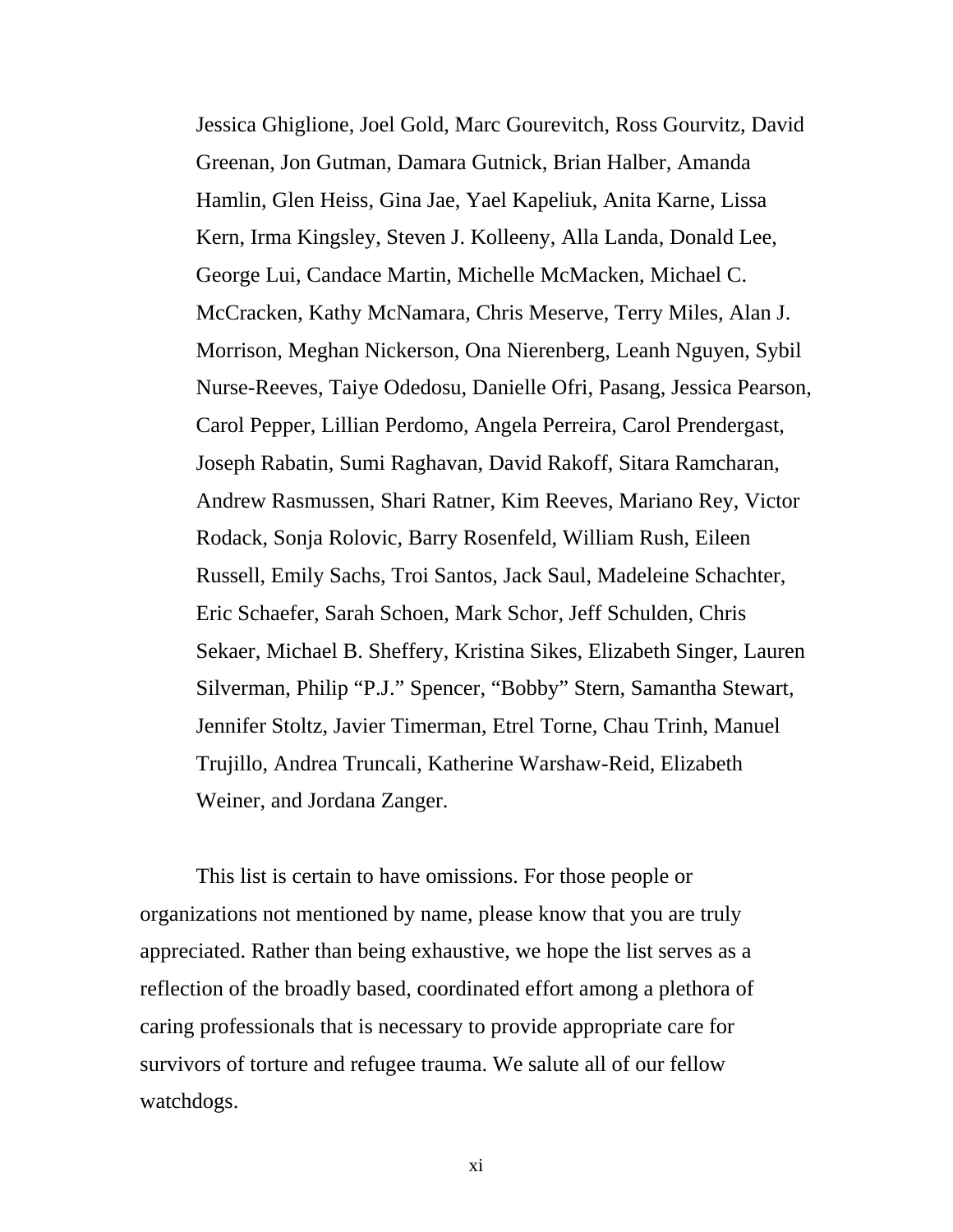#### **Introduction**

Hawthorne E. Smith, Ph.D.

The broad goal of this book is to provide practical, literature based information and guidance in a "user-friendly" manner for medical professionals, mental health service providers, community advocates, students, policy makers, and individuals who may work (or come into significant contact) with traumatized refugees and survivors of torture. This includes existing programs, and programs now being developed to serve this diverse population. We at the Bellevue/NYU Program for Survivors of Torture hope to assist service providers and human rights advocates understand the challenges that survivors of torture and refugee trauma have faced, and continue to face, as they adapt to life in the United States.

We recognize that not every new program will have the plethora of resources available to us at the Bellevue/NYU Program that are necessary to create a truly interdisciplinary treatment center, but we hope to underscore the importance of interdisciplinary collaboration to ensure a holistic approach to the client. We will discuss methods of community and professional collaboration to facilitate cooperation between service providers, and we hope to help clinicians and service providers identify and utilize appropriate resources for survivors of torture and refugee trauma.

 The Bellevue/NYU Program for Survivors of Torture (PSOT) has a unique viewpoint on this important and expanding field. Founded in 1995, our program has provided comprehensive treatment for more than 2,000 patients from over 80 countries. We reflect a unique collaboration between Bellevue Hospital, the nation's oldest public hospital, and the New York University School of Medicine, a highly respected teaching institution at the

xii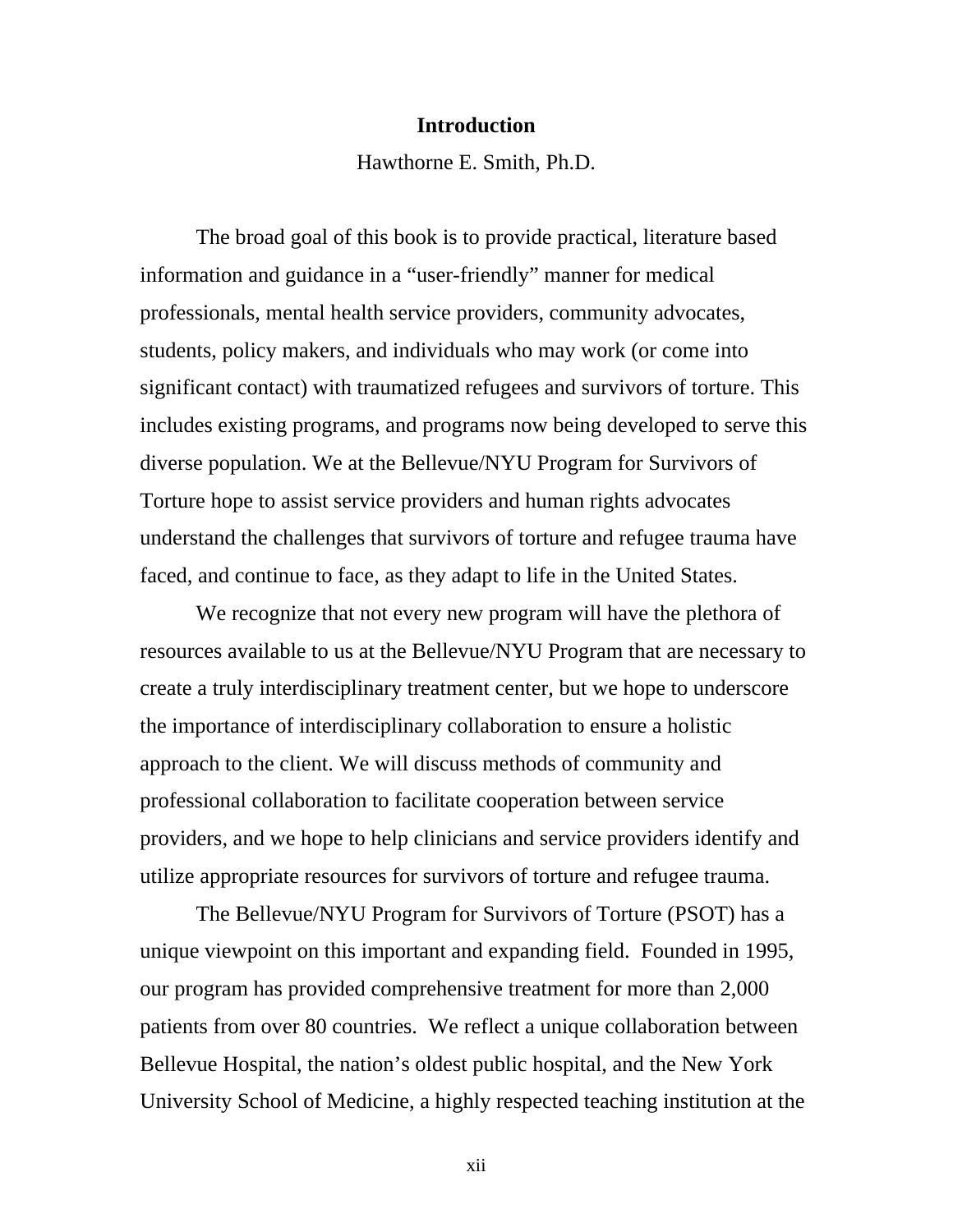center of New York's vibrant academic community. Situated in this dynamic clinical and learning environment, our clinicians are consistently exposed to cutting edge research and emerging therapeutic models.

 The PSOT is situated just above the Lower East Side of Manhattan, which has historically been one of America's (and the world's) most vibrant immigrant communities. Unfortunately, the diversity of our community is augmented by an influx of individuals fleeing the increasing incidence of torture and other human rights abuses practiced in nations from every region of the world. Immigrants who have escaped harrowing circumstances in their native lands come to the United States with hopes of partaking in the freedom and liberty for which the U.S. is widely known. These survivors often arrive in New York City, a major entry point for immigrants of all backgrounds. Consequently, a significant number of torture survivors and traumatized refugees are discovered among Bellevue's general patient population, in addition to those who have been specifically referred to our program.

 The diversity of our clientele is complemented by a professional team with a wide variety of life experiences, cultural backgrounds, and professional expertise. At the PSOT we find that these variations in worldview and training add to the richness of theoretical debate, and facilitate more nuanced and effective treatment for our patients. Our diversity in philosophical orientation and communication style is reflected by the different voices and clinical approaches presented in this volume. We are confident that the writings in this book demonstrate that our distinct voices generally resonate in harmony, even when we are not "singing" in unison.

xiii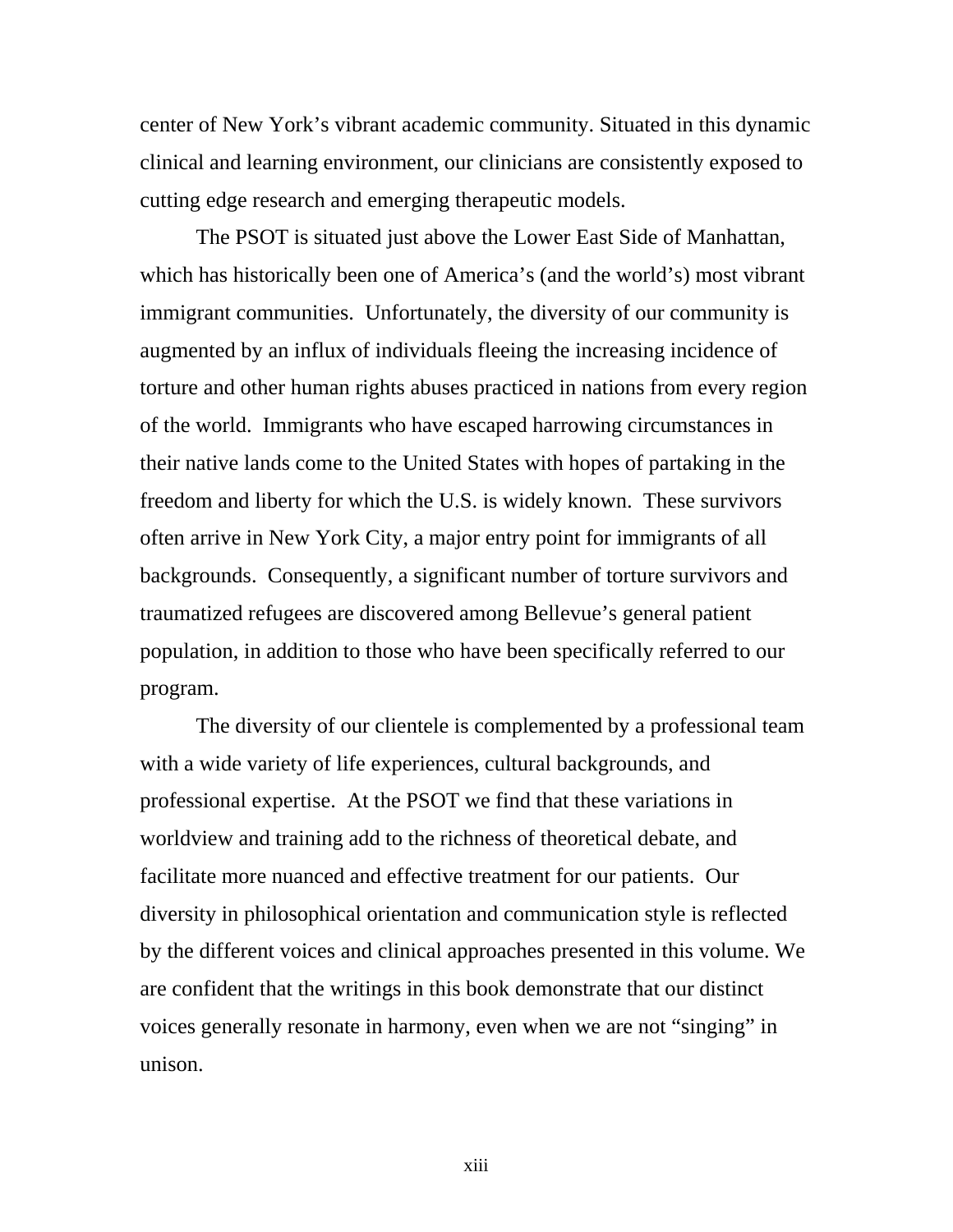The PSOT is unique in its comprehensive, interdisciplinary approach. Our therapeutic team comprises physicians, psychologists, psychiatrists, social workers, nurses, administrative staff, community liaisons, and volunteers such as English teachers and client chaperones. Additionally, health professionals in training, including: medical students and residents, psychiatry residents, psychology interns and externs, and social work interns participate in our program's clinical and research activities. We emphasize comprehensive care, by which we consider patients within the context of their total experience and circumstances, to provide well-informed treatment planning and useful therapeutic services.

 This diverse team approach to the treatment of torture survivors and traumatized refugees can remain effective as long as the team members hold certain principles in common. Service providers at PSOT respect the sanctity of each human being's mind, body, and spirit. We share a sincere commitment to helping people recover from human rights abuses in a way that is empowering and sustainable. We work in a context of mutual respect and emphasize open communication among disciplines. We advocate the promotion of human rights issues, and share our insights and experiences through professional trainings, endeavors such as this book, and other public exchanges.

#### *Other Programmatic Approaches to Treatment*

 Though we have found our interdisciplinary approach to be effective for our population of survivors of torture and refugee trauma, we recognize that other approaches are also proving to have positive clinical effects. We strive to engage in a continuing "multilogue" with colleagues engaged in similar work. We continue to learn from the insights and creative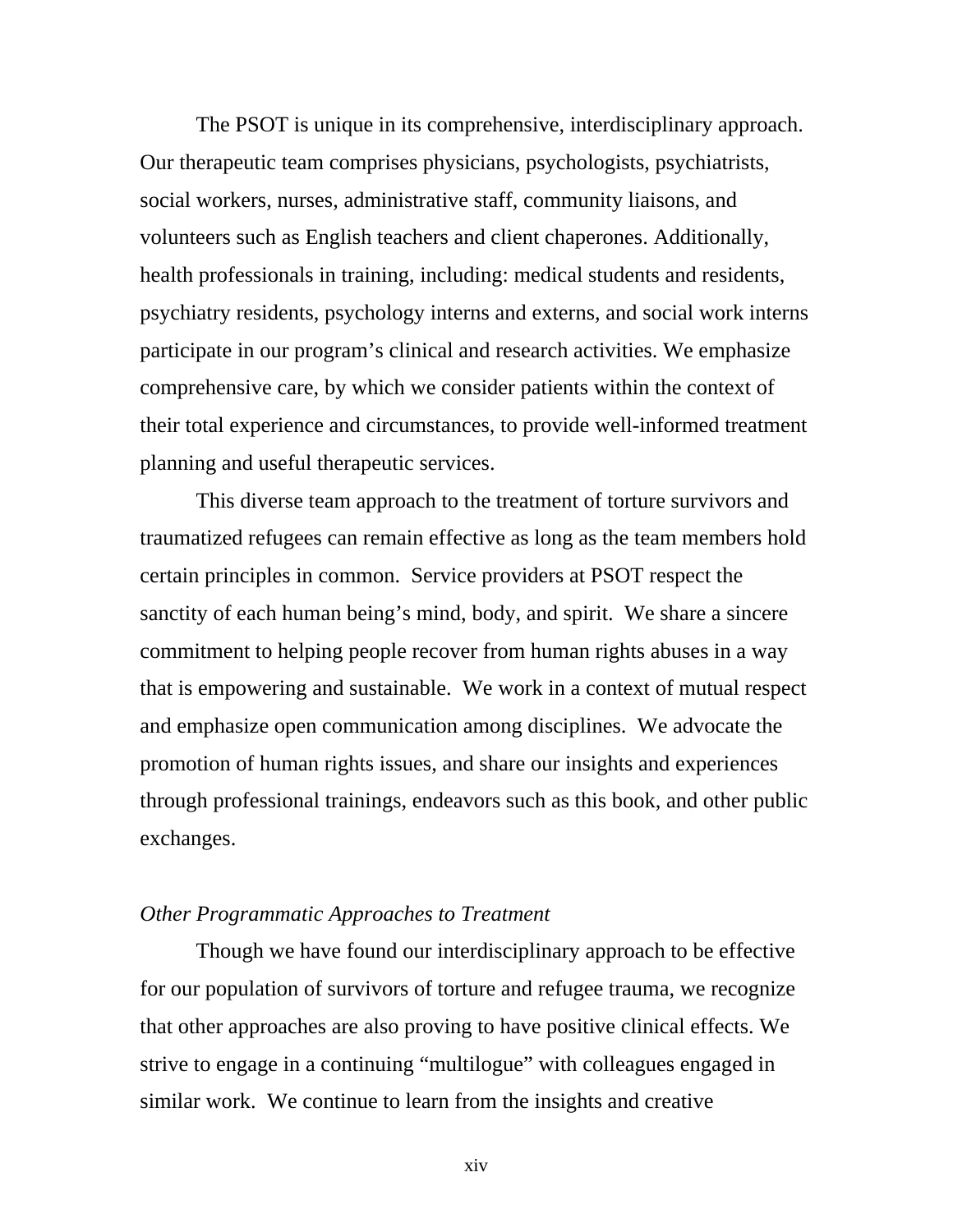perspectives of community leaders, resettlement workers, lawyers, English teachers, asylum officers and judges, and advocacy groups with whom we have had the privilege of interacting in the course of our work and travels. Clearly, we will focus mostly on our own clinical experiences and insights for this volume, but we would be remiss if we did not mention our colleagues in other treatment centers, resettlement agencies, and legal and social service agencies, whose interventions and contributions are greatly appreciated. A number of these close collaborators have been mentioned by name in the Acknowledgements section.

 It is clear that our efforts are part of a larger movement of concerned individuals and groups struggling to provide services for survivors of human rights abuses. On the national level, our program is one of more than 30 member organizations included in the National Consortium of Torture Treatment Programs (NCTTP), also known as "the Consortium." Within the Consortium, there are a variety of innovative approaches to service provision.

Following this line of thought, we are pleased to recognize the contribution from our outside editors from other treatment programs who helped guide us in creating a book that would be relevant, balanced, and well-informed. Two of our outside readers are from other treatment programs within the NCTTP, while the other two reviewers are from treatment and academic programs not directly affiliated with the consortium.

Dr. Andrea Northwood is a highly respected clinical psychologist with the Center for Victims of Torture (CVT) in Minneapolis, Minnesota, which is the first and oldest torture treatment program in the US. Dr. Northwood described the treatment model CVT utilizes, where referrals are made within different disciplines and clinics within their geographic community. CVT

xv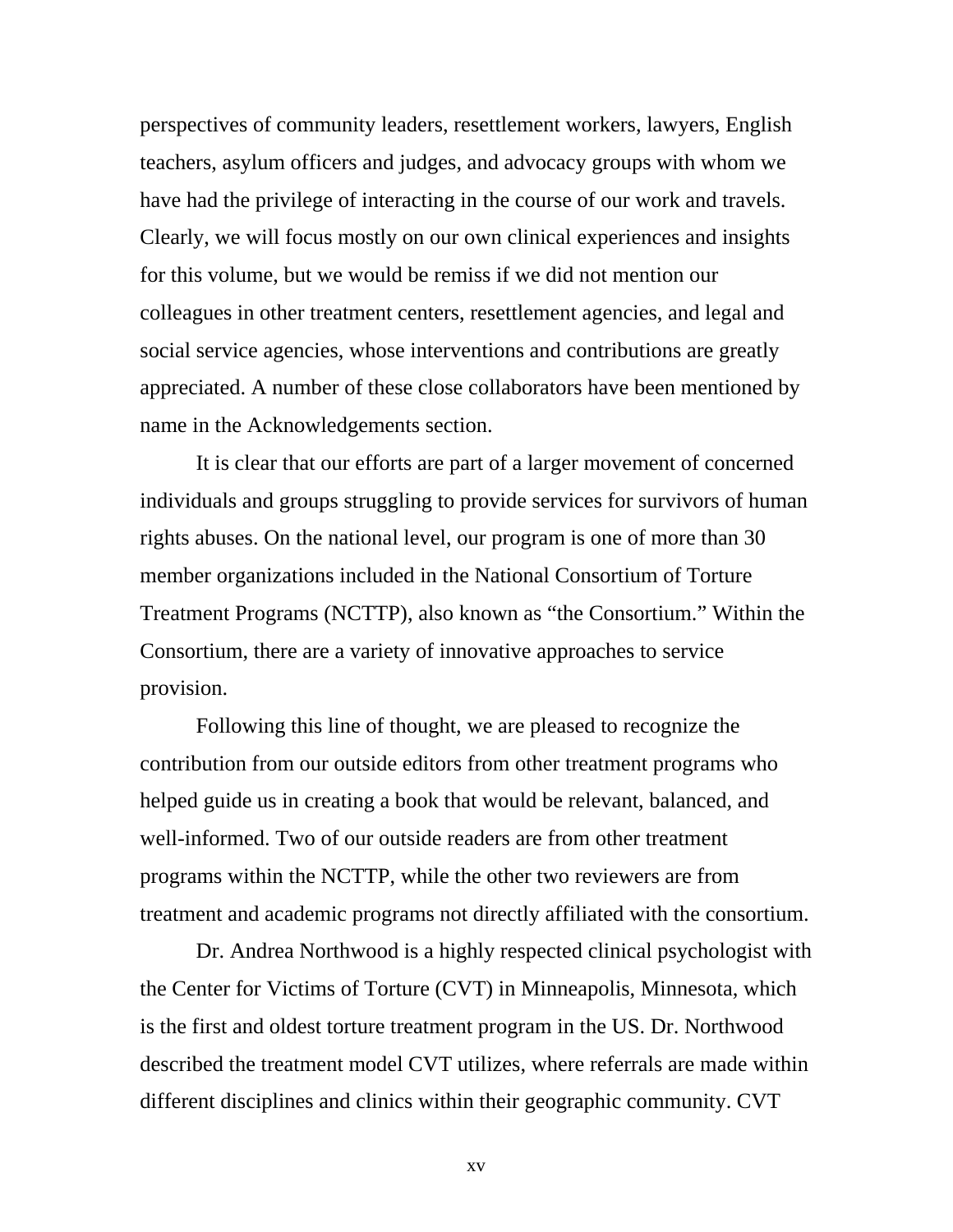provides individual, group and family therapy at their main offices, as well as providing resources for advocacy and social services. A doctor provides initial assessments and health screenings at their clinic on a weekly basis. Clients are then referred into the community for primary health care. CVT is also involved in providing training and psychological interventions for refugees and internally displaced people overseas, as well as taking a lead position on increasing capacity among the torture treatment centers.

Dr. J. David Kinzie, a pioneer in the mental health treatment of traumatized refugees, is the senior psychiatrist with the Intercultural Psychiatry Program at the Oregon Health and Science University, which is also a NCTTP member. He explained how his program utilizes a model in which the psychiatrist plays the lead role in providing treatment and supervising case management activities. This is done in conjunction with trained staff from within the clients' expatriate communities, who serve multiple roles as interpreter, mental health counselors, cultural brokers, and day-to-day case managers. He helped us to focus on psychiatric issues and multicultural treatment provision. Further information on treatment centers affiliated with the Consortium is available on the following web site: http://ncttp.westside.com/wsContent/ and we encourage our readers to get more information on programs in their geographic region.

Dr. Francesca Gany is a noted physician and public health expert. She also serves as director of the NYU School of Medicine's Center for Immigrant Health. She provided additional expertise on public health concerns and logistical challenges involved in treating the extremely diverse immigrant community here in New York City. Her insights into the use of interpreters in treatment and multicultural service provision were particularly helpful.

xvi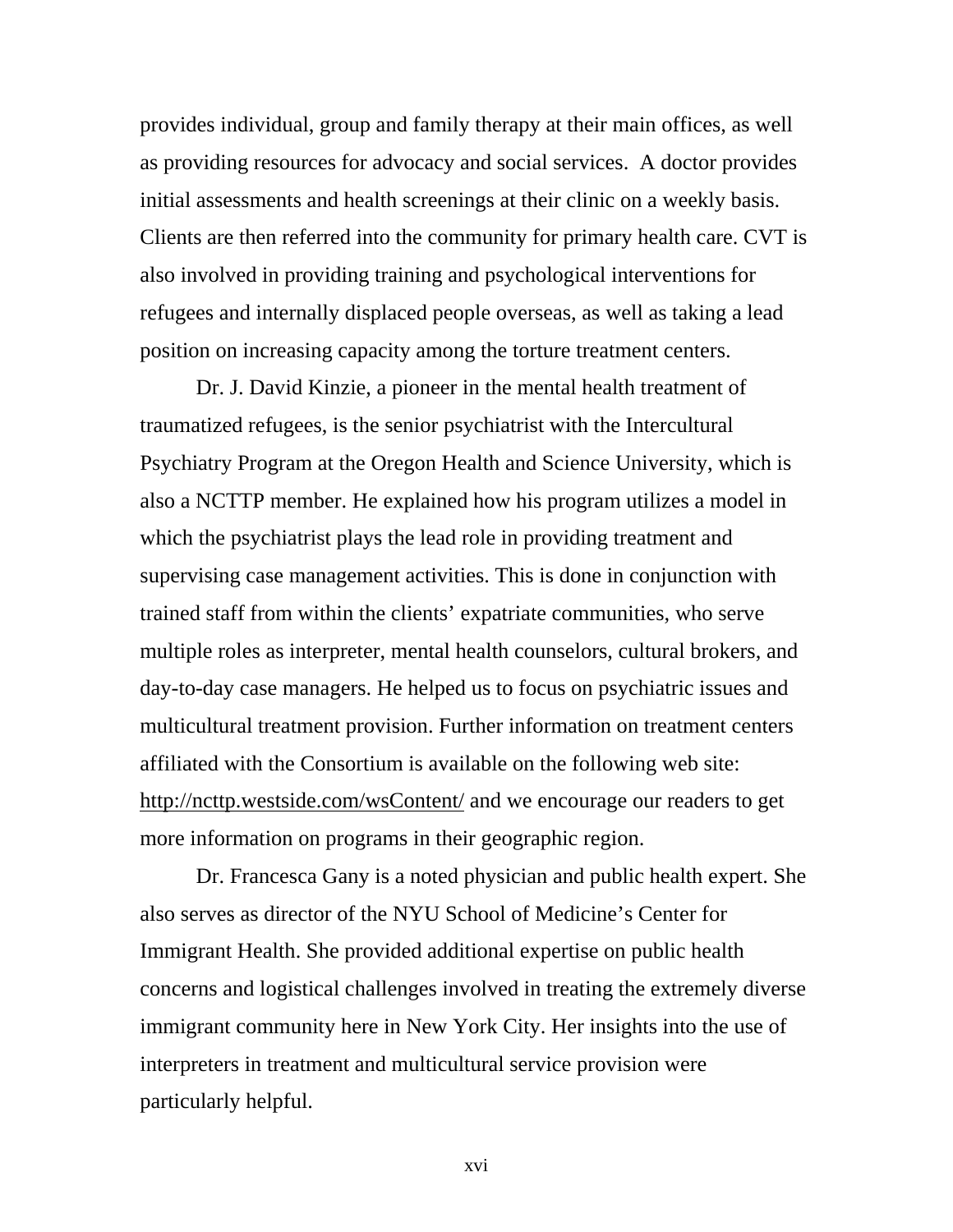Dr. James Jaranson is one of the leading clinical and research minds in the psychiatric treatment of survivors of torture and refugee trauma. He is currently Co-Chair of the World Psychiatric Association's Section on the Psychological Consequences of Torture and Persecution. His insights and knowledge of current directions in treatment and research were invaluable.

Discussions and correspondence with these colleagues underscored the fact that many of the variations in our clinical approaches were primarily contextual in nature. The circumstances under which programs were founded, the ways they are funded, the size of the program, the populations a program serves, the availability of other local resources for traumatized refugees, the local political realities, and the attitudes of the local communities toward immigrants, are among factors that will affect the priorities and structures of treatment programs. As such, this volume does not aspire to be exhaustive, nor does it claim to have the only salient clinical approaches or interventions for working with survivors of torture and refugee trauma. Rather, we endeavor to share our experiences and insights, to raise difficult questions, and to provide points of intellectual engagement for those readers who actively grapple with these issues.

The discussions with our colleagues were also very collegial and supportive. They underscored that despite structural differences and varying points of emphasis in our treatment programs, we shared much of the same underlying beliefs regarding the treatment of these remarkable clients. It was very reassuring, and humbling, to hear people who have accomplished so much in this burgeoning field of inquiry, be so supportive of the ideas and conceptualizations we are putting forth in this volume.

---

xvii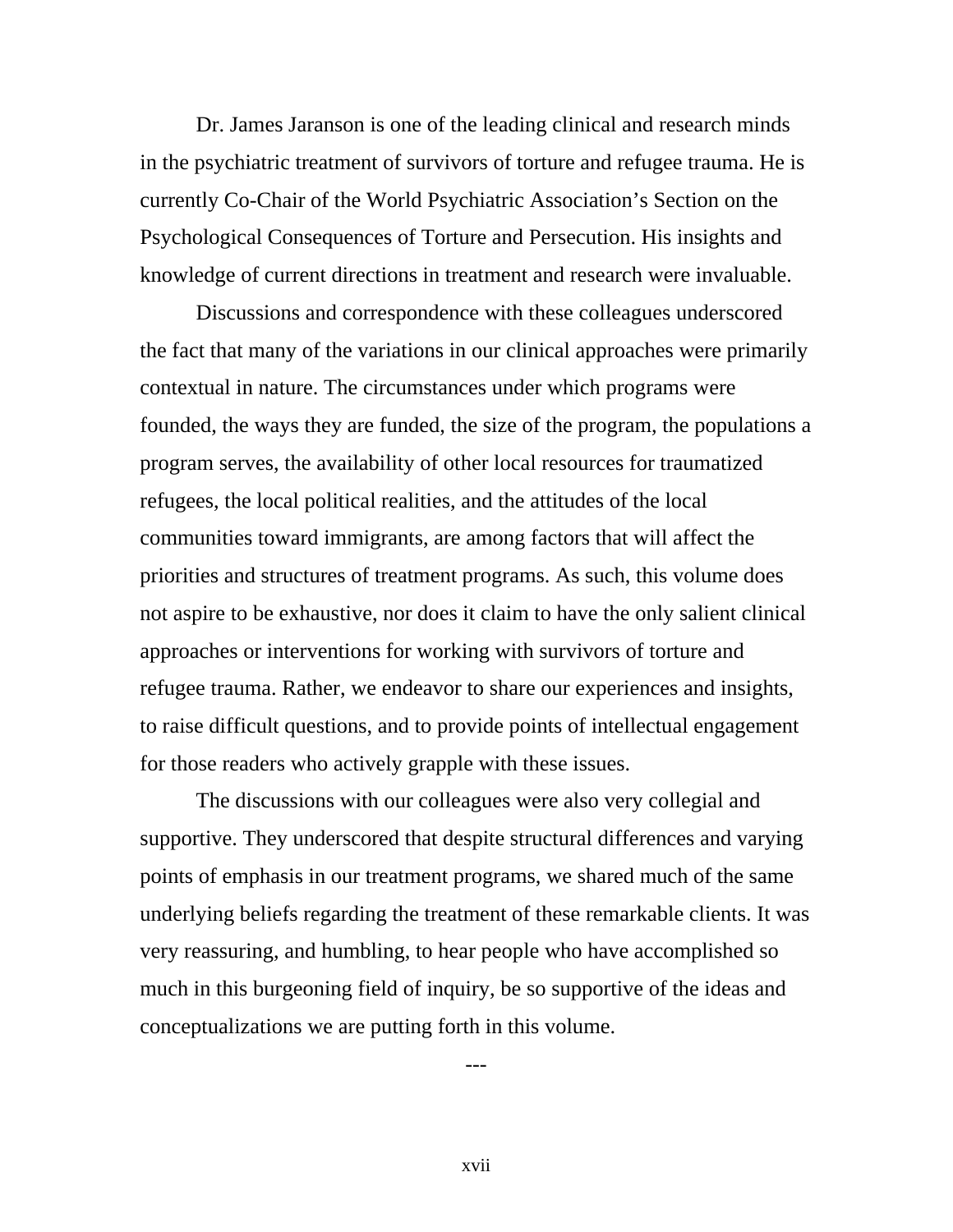Our greatest teachers, however, and our greatest inspiration, continue to be the survivors with whom we work. They not only share their pain and suffering, but also give us insight into the incredible resilience and healing power of the human spirit. Part of our mission is to continue learning from the survivors who define our program, and to help make sure that their voices are heard in the larger professional and social discourse. We hope that this volume will be a positive step in facilitating this collaborative ongoing communication, that will hopefully lead to even more nuanced and effective treatment interventions in the future.

#### *Organization of this Volume*

 This book is ambitious in its scope, which is appropriate given the multifaceted stressors being faced by survivors of torture and refugee trauma and the multiple domains in which therapeutic interventions may take place. Again, this volume is not meant to be exhaustive in terms of content areas covered or the level of detail to which these areas are explored.

We do hope that service providers engaged in this work will find the information provided as practical and pertinent to the challenges they face in their endeavors. We hope that students and community advocates will be oriented to the complex social, historical, and theoretical underpinnings associated with each aspect of service provision with survivors of torture and refugee trauma. We also hope that the case examples and anecdotal vignettes will provide insights that will be useful for practitioners engaging in this work. We continue to learn a great deal from our colleagues around the world who are engaged in similar work, and we encourage our readers to examine the reference lists found at the end of each chapter, to explore other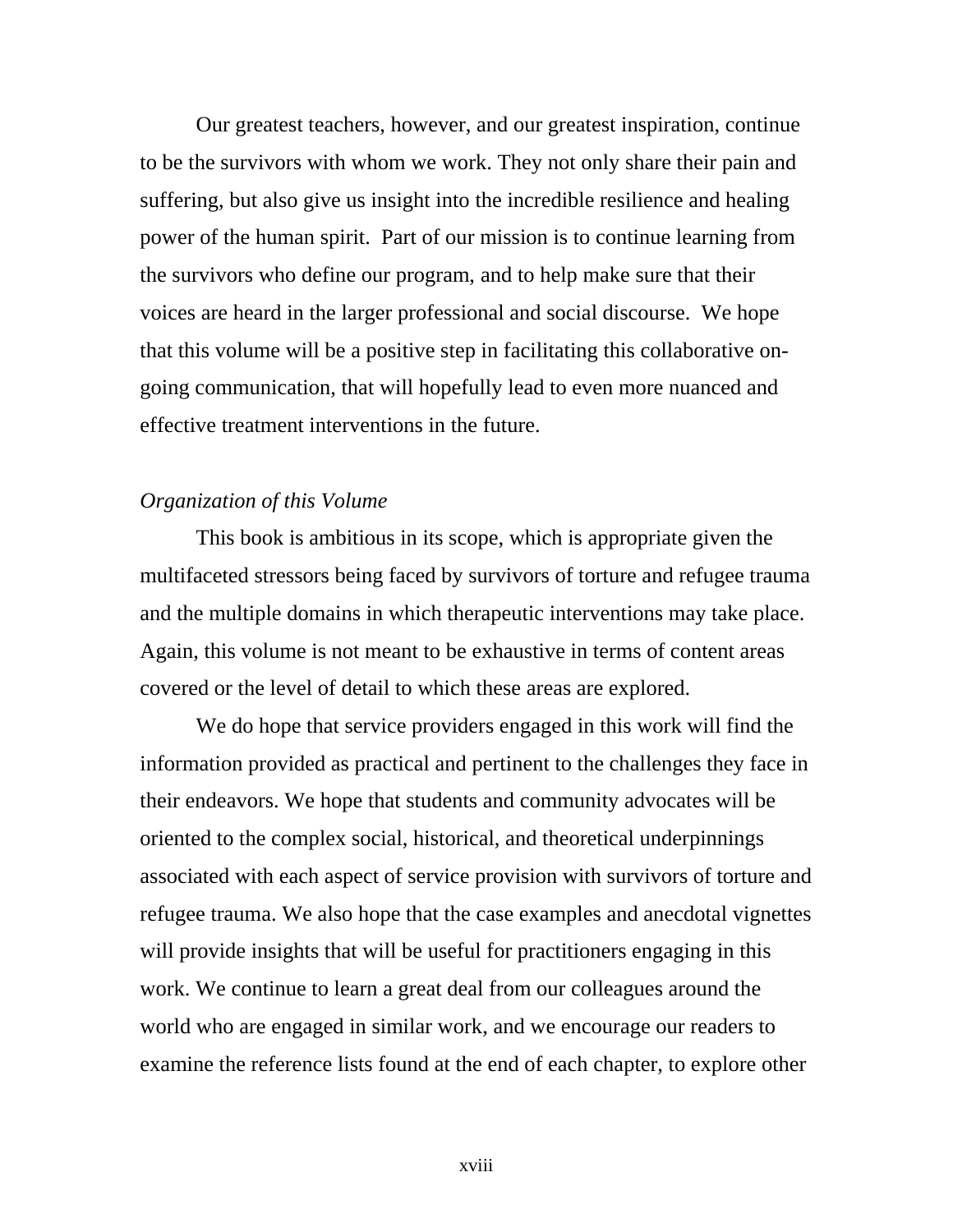views and experiences drawn from different authors, situations, and contexts.

 To help ease navigation of this volume, and to help guide our readers to the specific topics they may be seeking, each chapter will be proceeded by a brief chapter summary. This summary will give a "bullet-point" outline describing the structure and content of the chapter. Most chapters will also have a brief descriptive paragraph along with the outline.

Also, it should be noted that all case examples in this book are disguised in some slight ways. Care has been taken to ensure client confidentiality, but also to ensure that the pertinent content of the vignette is not corrupted in a way to invalidate the clinical point being made.

---

 The first section of this book addresses the multifaceted context that survivors of torture and refugee trauma are facing. We ask the questions "Who are these people?" "What have they experienced?" "What issues and challenges are they currently confronted with?" "What are common reactions to these stressors?"

Chapter 1 is entitled "The Context in Which Treatment Takes Place: The Multi-Faceted Stressors Facing Survivors of Torture and Refugee Trauma." As the title suggests, it will examine many of the significant challenges refugees and displaced asylum seekers face on a daily basis. It will focus on the nature of torture, and the detrimental effects of torture on a survivor's physical, cognitive, emotional, and behavioral functioning. This chapter will also explore issues as to whether the emotional symptoms experienced by survivors of torture and refugee trauma are normal reactions to abnormal circumstances. The forms of torture most frequently reported by clients in our program are listed in an appendix.

xix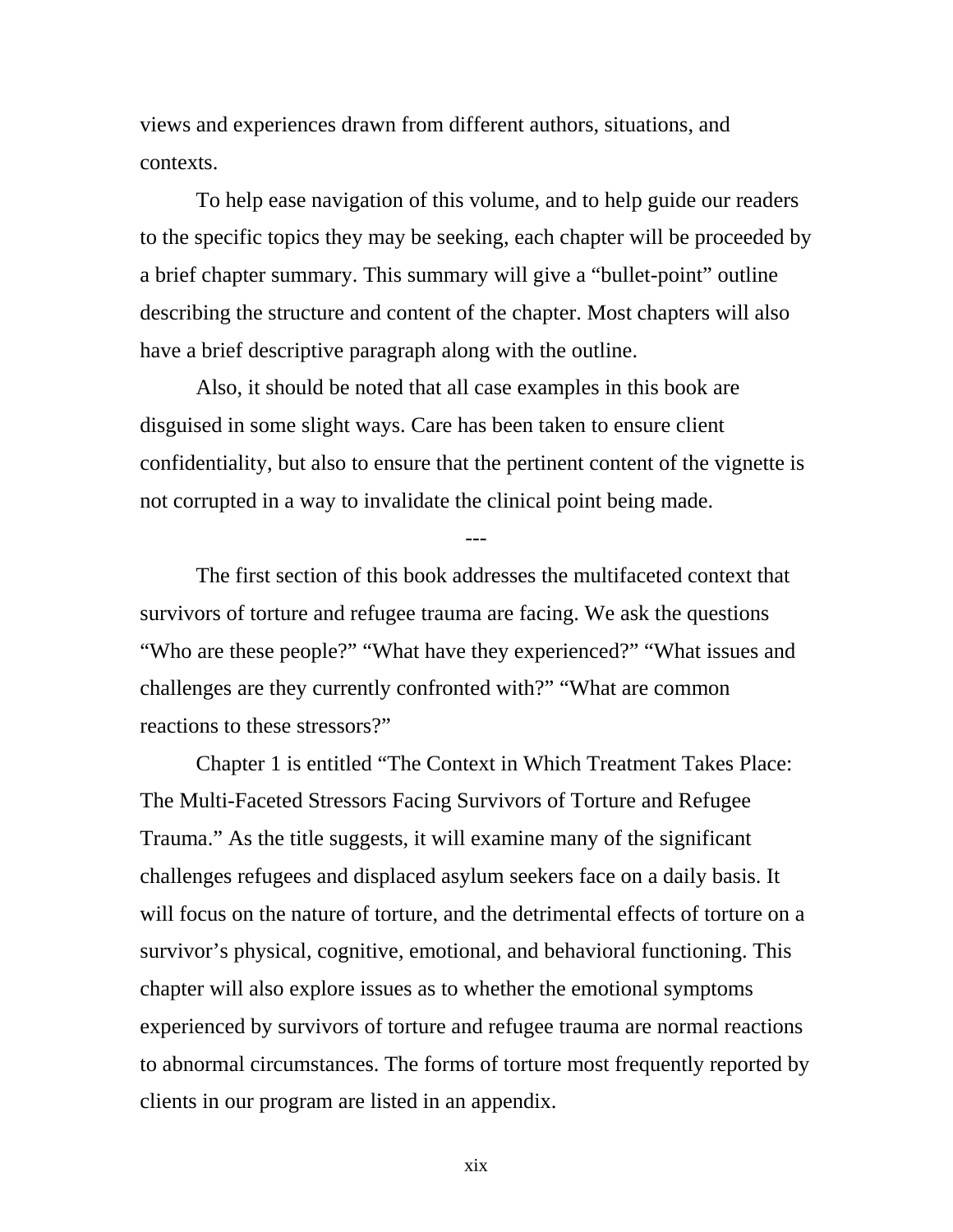Chapter 2 is entitled "Multicultural Issues in the Treatment of Survivors of Torture and Refugee Trauma: Toward an Interactive Model." This chapter explores the mediating factors that help to determine how someone makes sense of their multiple cultural identities, and provides an interactive model of communication that facilitates the exploration of these issues. Assumptions of cultural similarity, and the need for service providers to engage in their own cultural exploration, are discussed. Finally, the importance of the client's cultural self-definition is addressed, not just in the context of culture, but across domains of psychological functioning. This chapter is written from a psychological perspective, but has relevance for service providers, regardless of their discipline. It pertains to the overall context that the survivor is navigating, and how this impacts on all social interactions, not just exchanges in the clinical context.

 For similar reasons, Chapter 3, which is entitled "Immigration Dynamics: Processes, Challenges, and Benefits" is included in the section describing contextual issues. A survivor's immigration status impacts upon essentially every realm of his or her functioning. The relative security or insecurity wrapped up in one's immigration status is coupled with other stressors such as whether or not a survivor is domiciled, legally able to work, able to apply for medical insurance, or permitted to reunite with his or her family, etc. These are all factors that affect a client's emotional and social functioning, as well as their physical health and health related behaviors.

Chapter 4 is entitled "The Use of Interpreters with Survivors of Torture, War, and Refugee Trauma." The chapter focuses primarily on the special challenges associated with using interpreter services in clinical settings, but the information also pertains to other domains (i.e. legal, educational, case management). It describes the roles of interpreters at

xx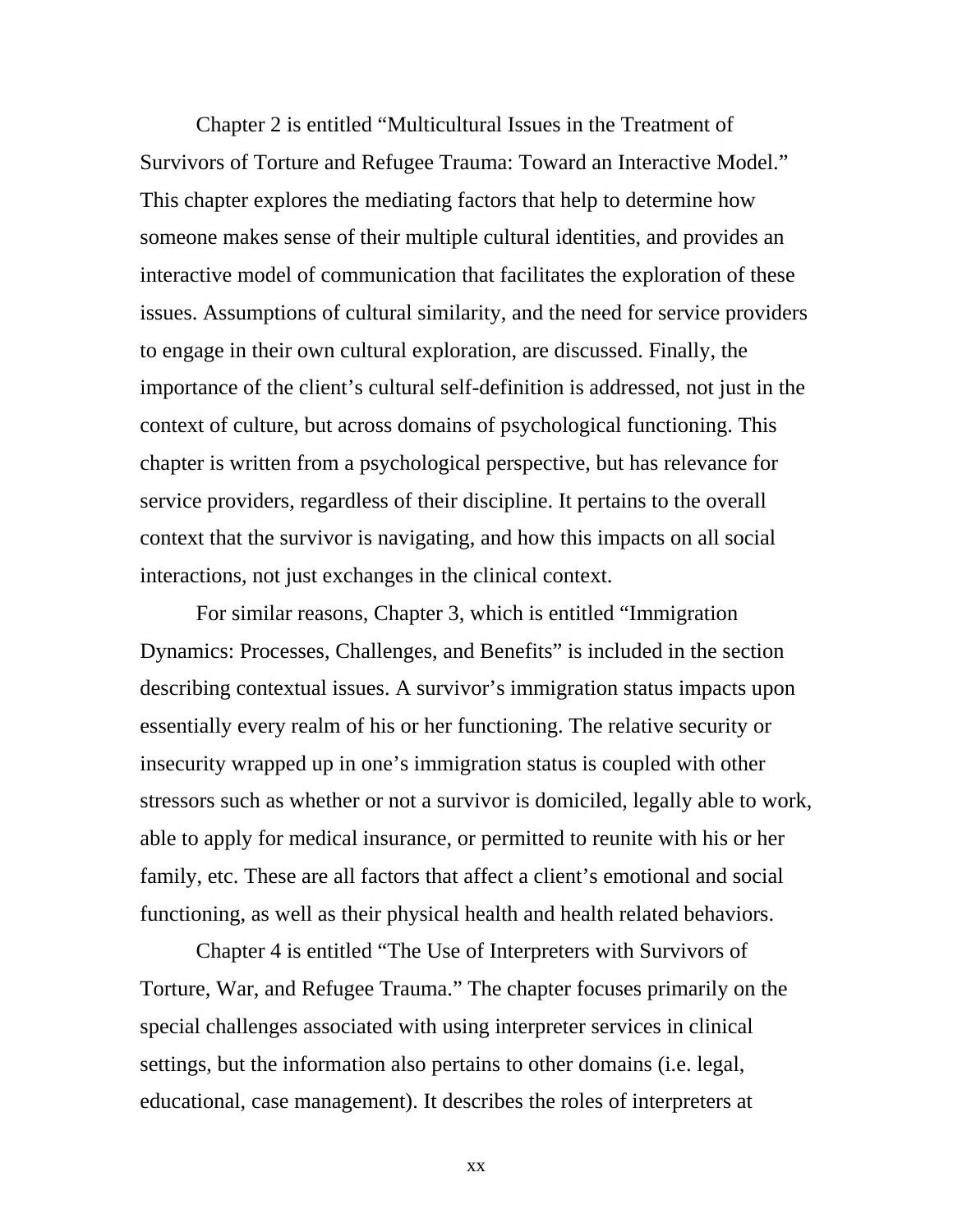PSOT, and discusses finding and choosing volunteer interpreters, as well as training and supervising these interpreters. Guidelines for interpretation, including: a code of ethics for interpreters, rules regarding confidentiality, and discussions of vicarious trauma and specialized vocabulary are detailed. Finally, guidelines for training clinicians working with interpreters, including clinical "do's" and "don'ts" are included.

---

 The second section of this volume concerns treatment and service provision issues, and addresses them from a multidisciplinary perspective. Chapter 5, "The Clinical Interview and Programmatic Intake Process," describes some of the cardinal principles in conducting an empathic and thorough clinical interview with a survivor of torture and refugee trauma. General interview considerations are addressed, including tips for preparing for, and conducting, the interview. Specific information about the Bellevue/NYU Program for Survivors of Torture's intake process is also provided.

 Chapter 6 is entitled "Treatment Techniques and Priorities: A Psychological Approach to the Patient." This chapter describes the salience of safety and empowerment as clinical issues with our clientele. Specific ways of facilitating feelings of safety and empowerment will be described. Brief descriptions of psychodynamic, cognitive-behavioral, narrativeexposure, and non-verbal treatments are provided. The chapter explores how the complex stressors our clients are facing frequently necessitate a more integrated treatment approach that may call on a therapist to utilize techniques and interventions from diverse clinical orientations. A description of the multiple challenges and benefits of supervising psychology trainees engaged in this work is also provided.

xxi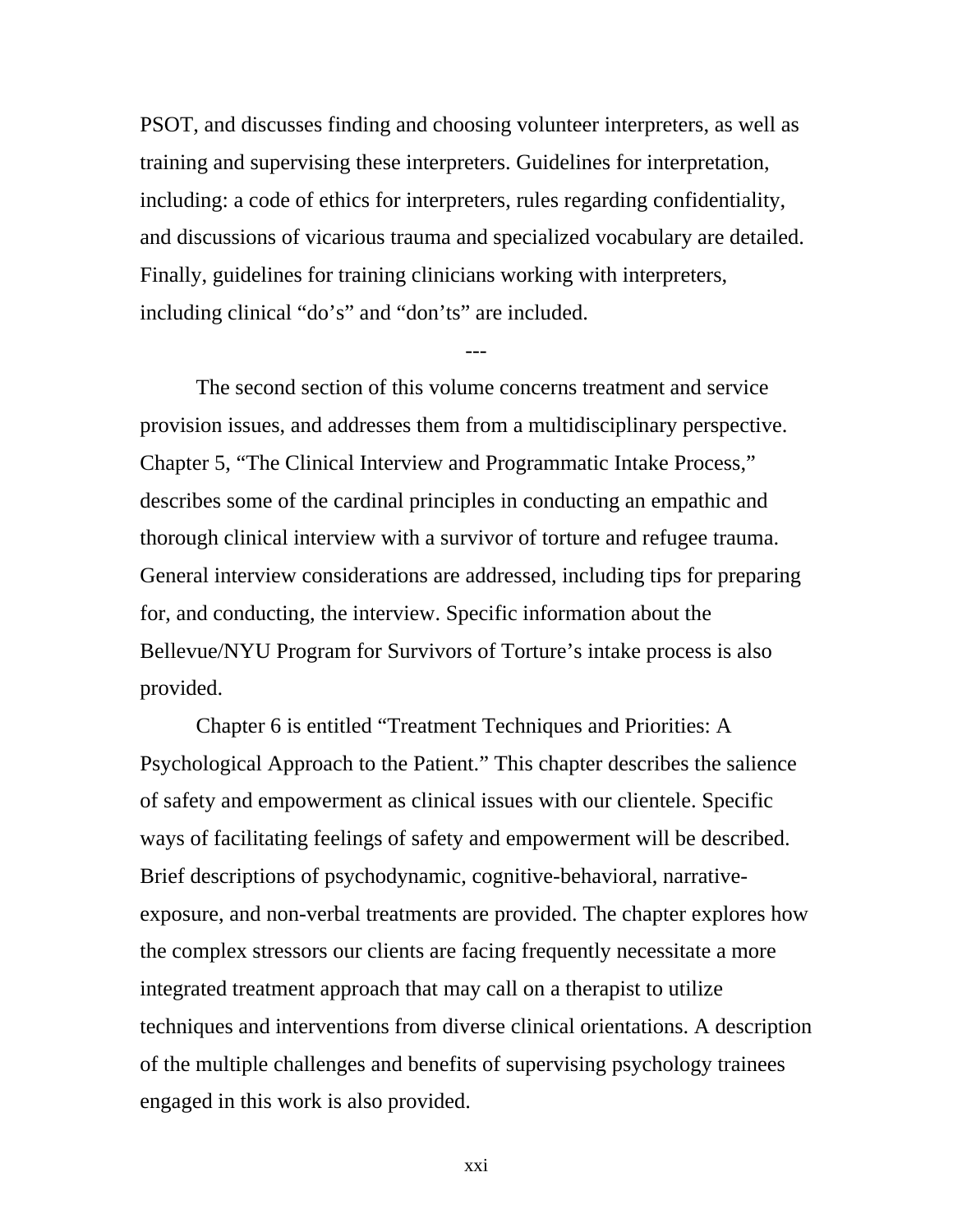Chapter 7 is entitled "Medical Evaluation and Care for Survivors of Torture and Refugee Trauma." This chapter covers a broad domain in considerable detail. The prevalence of torture and refugee trauma in the primary care setting is explored. Interviewing techniques are revisited with regards to the medical interview. A review of diagnostic activities, including the physical examination and ancillary tests, precedes a discussion of common health problems among survivors of torture and refugee trauma. A review of systems and guidelines for performing a thorough health screening is complemented by information on how to provide appropriate medical documentation of torture for forensic purposes, such as asylum proceedings in immigration court. At the end of the chapter, the authors share a description of our weekly "Multidisciplinary Medical Clinic," and finish with case examples that illustrate many of the concepts detailed earlier in the chapter. An example of a medical affidavit is included as an appendix.

 Chapter 8 is entitled "The Psychiatric Care of Survivors of Torture, Refugee Trauma, and Other Human Rights Abuses." This chapter begins by addressing general psychiatric issues, including variability in symptomatology among survivors of torture. The author discusses premorbid, co-morbid, and posttraumatic conditions. He also revisits the notion of whether posttraumatic symptoms are normative or pathological responses to the stressors our clients are facing. The chapter continues with a description of psychiatric evaluation and diagnosis, including a discussion of biological models and psychopharmacology. An exploration of the cultural and subjective "meaning" clients attach to medications is followed by a discussion of issues associated with psychiatric hospitalization.

 Chapter 9 is entitled "Social Service Provision." Similar to multicultural and immigration issues, challenges in a client's daily life

xxii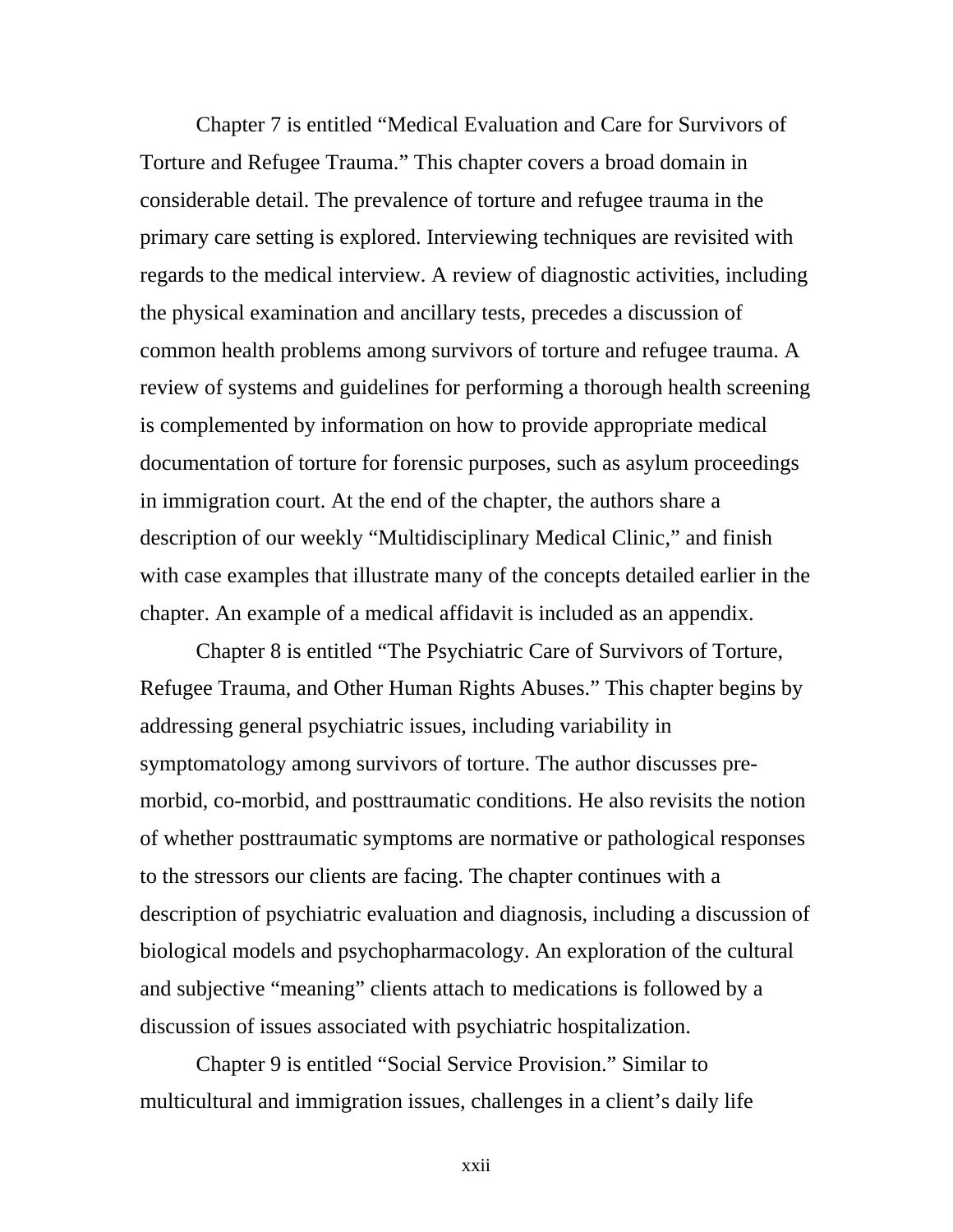conditions are inextricably linked to their emotional functioning, health status, and health related behaviors. We discuss the "social service essentials": information, resources, and advocacy. Social service issues related to day-to-day necessities, medical services, housing issues, legal issues, educational and professional assistance, as well as family reunification issues are addressed.

 Chapter 10 is entitled "Therapeutic Work with Children and Families." It details children's psychological reactions to war trauma, including: PTSD, depression, anxiety, and learning difficulties. It also explores treatment options for children traumatized by war, including: individual therapy, family therapy, group therapy, and medication. Two appendix are included that detail children's reactions to trauma and provide guidelines for referring a child refugee or war victim to mental health services.

 Chapter 11 is entitled "Supportive Group Treatment with Survivors of Torture and Refugee Trauma." This chapter focuses on the general approach to supportive group treatment, and provides a rationale for supportive group treatment with survivors of torture and refugee trauma. The authors describe the initial development of our group treatment models through the examples of our French-speaking African support group and our support group for Tibetan survivors. The chapter considers issues regarding group membership, whether group should serve as an adjunct or main modality of treatment, and other special clinical considerations.

Chapter 12 is entitled "Approach to the Client in a Psychological Evaluation." It describes the purpose of a psychological evaluation, and revisits the importance of safety and empowerment in this clinical endeavor. Methods for encouraging, prompting, re-directing and focusing clients in a

xxiii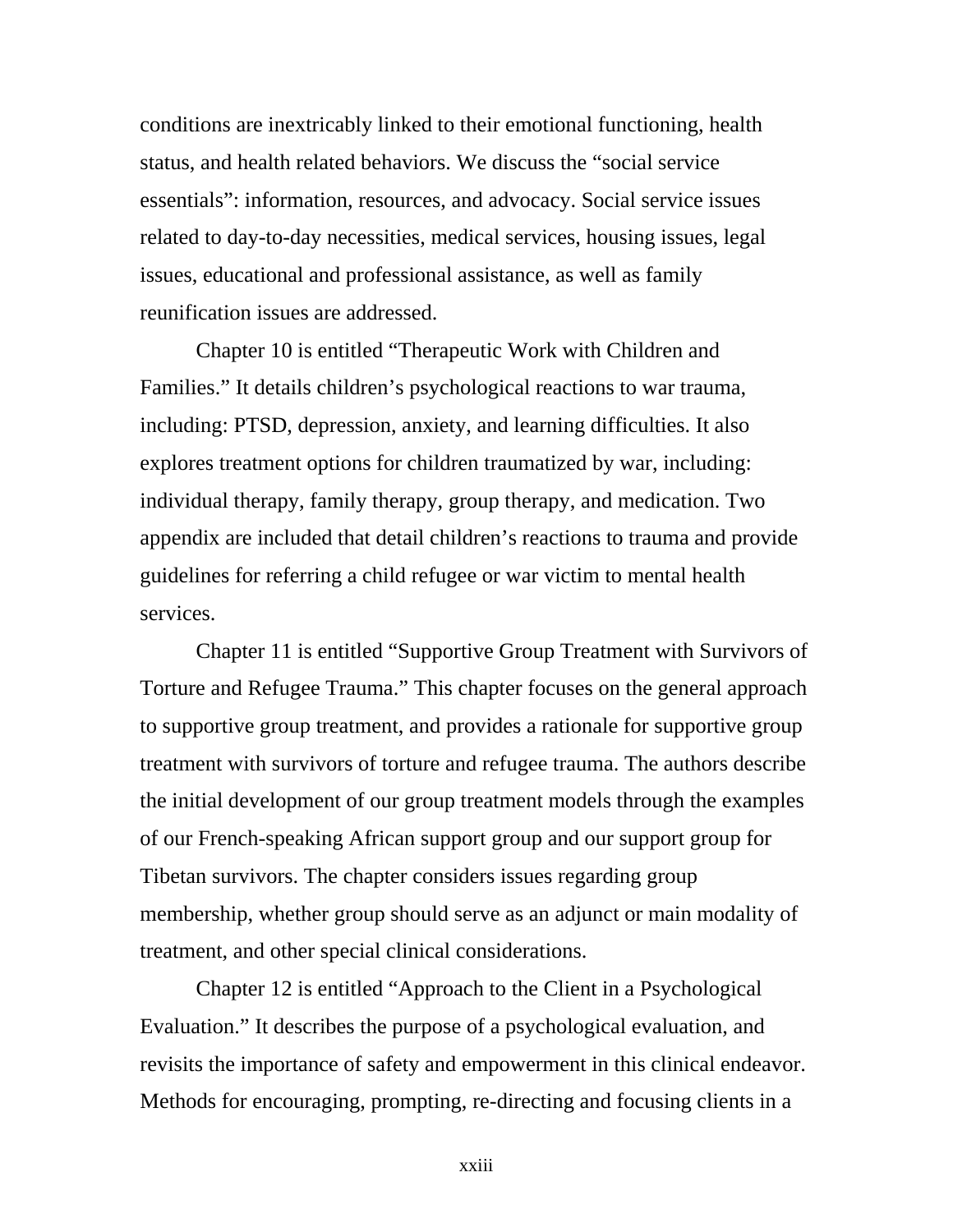non-punitive fashion are detailed, and there is a discussion of how to utilize a client's clinical "process" information in addition to the "content" of his or her narrative to get a more complete diagnostic picture. Commentary on writing affidavits and testifying in immigration court are also provided. A sample affidavit, in the psychological summary format, is included as an appendix.

Chapter 13 is entitled "Secondary Trauma, Compassion Fatigue, and Burnout: Risk Factors, Resilience, and Coping in Caregivers." It describes secondary traumatic stress, and looks at the contributing factors, the parallels between a survivor's reactions and a care provider's reactions, and looks at prevention and treatment.

 Chapter 14 is entitled "Volunteer Programs." This chapter is designed to assist agencies in the process of preparing to start a volunteer program. It discusses why people volunteer, and explores the processes of outreach, screening, and orientation. The chapter details potential volunteer duties and job descriptions, and describes the support and supervision of volunteers.

#### *Advocacy and the Current Political Context*

 When we began working on this book, we may have imagined that we'd be in a position to advocate against coercive and abusive techniques, utilized on detainees, prisoners of war, and civilians that defy the Geneva Convention and other international protocols. We did not anticipate, however, that we'd be publishing this work in an environment in which the United States government is supporting the notion of "enhanced interrogation techniques," and other assaults on human rights in the context of the "war on terror." It would be a dereliction of responsibility for our program to refrain from commenting on the current situation.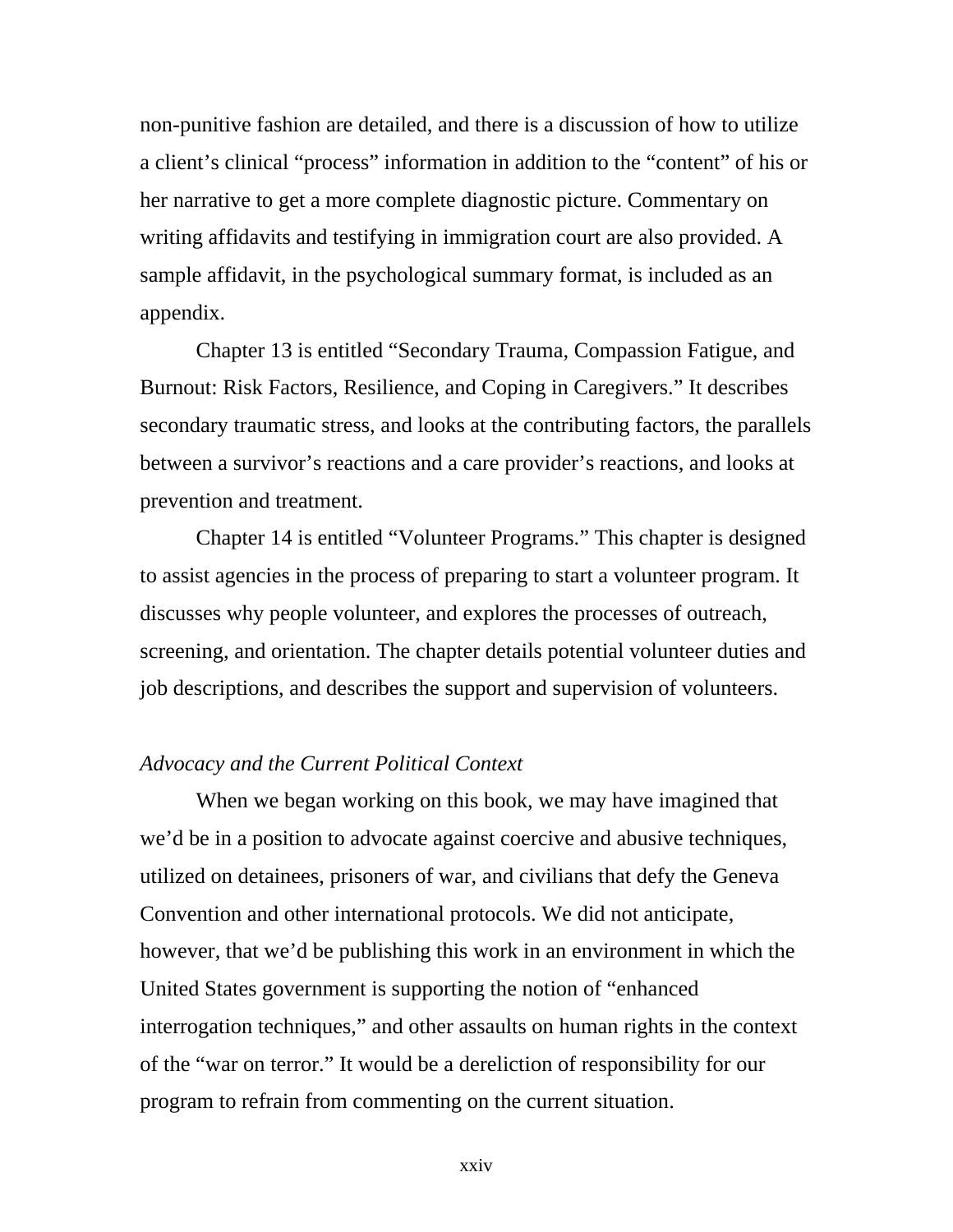Our programmatic position is in accord with the other members of the National Consortium of Torture Treatment Programs (NCTTP). We Consortium members express this sentiment:

*Torture and other cruel, inhuman, or degrading treatment or punishments are illegal, immoral and un-American. As demonstrated by our historical commitment to human rights and our ratification of The Convention Against Torture. If the U.S. is to spread freedom and democracy abroad, we must show the world we can do so while holding firm to our belief in the rule of law and the basic human right not to be tortured.* 

 In addition to this general language, the Consortium advocates particular actions, including:

*Establishing the Army Field Manual as the minimum standard for the treatment of all detainees during interrogations conducted by all US personnel (including the CIA and any contractors) anywhere in the world.* 

 *Ending extraordinary rendition, the secret prisons and forced disappearances; ensure transparency in the capture, transfer, and detention of all persons.* 

We'd like to comment further on a couple of aspects of this debate. Much of the media attention and political punditry focuses on the "ticking time-bomb scenario," in which torture is used to extract information in a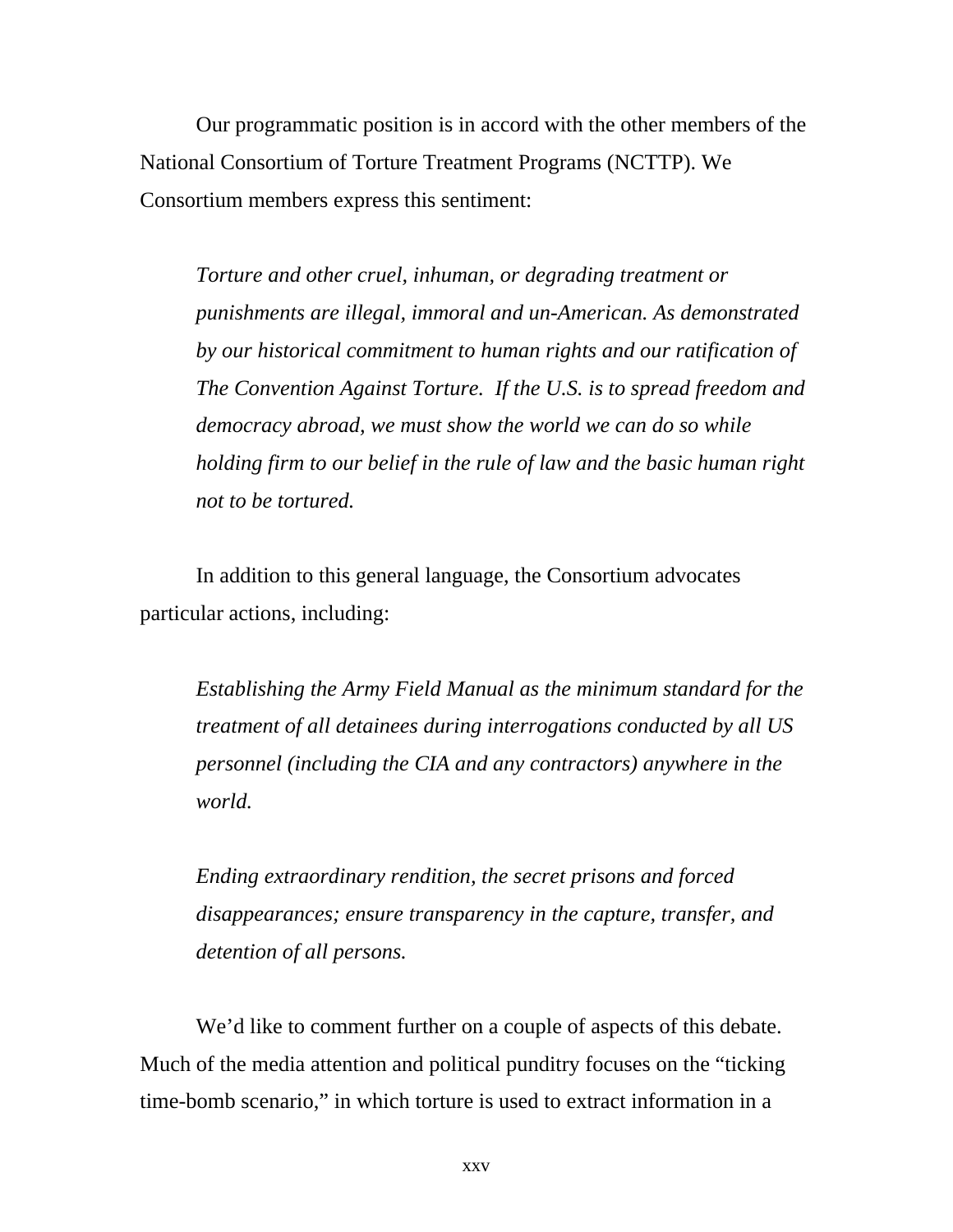time-sensitive, crisis situation, where many lives depend on extracting information from the prisoner. An individual's stand on torture (particularly for elected officials and other public figures) is often defined by whether or not they would allow torture to be used in such a scenario. There are two points that need to be made here.

 First, there is no evidence that torture provides any pertinent and accurate information related to the goals of the interrogation. In fact, there is mounting evidence reported from the field that demonstrates that torture often provides erroneous information (as torture victims will often "say anything" in order to stop the abuse). This has been reported widely in the news media (such as Applebaum, 2005; Smith, 2005; Winslow, 2005), and has been cited on Capitol Hill by Sen. John McCain and others.

Professionals trained in interrogation techniques (both military and civilian) have weighed-in on the subject in editorials, articles, and interviews for TV and radio. For example, Jack Cloonan, a 25 year veteran of the F.B.I. who investigated Al-Qaeda in the U.S., spoke on the News Hour with Jim Lehrer about a growing consensus among intelligence and law enforcement officials that information gathering techniques that emphasize rapportbuilding generally provide more valuable insights and information than coercive interrogations (Winslow, 2005). The more benign techniques also reduce the risk of increased animosity, political "blow-back," and potential acts of revenge.

 There are also questions as to whether an interrogator who used all of the new techniques and latitude provided by the "enhanced interrogation techniques," and felt that he or she was "close to breaking" the person being questioned, would go further; especially if they believed that going a bit further would elicit the desired information. The current political climate

xxvi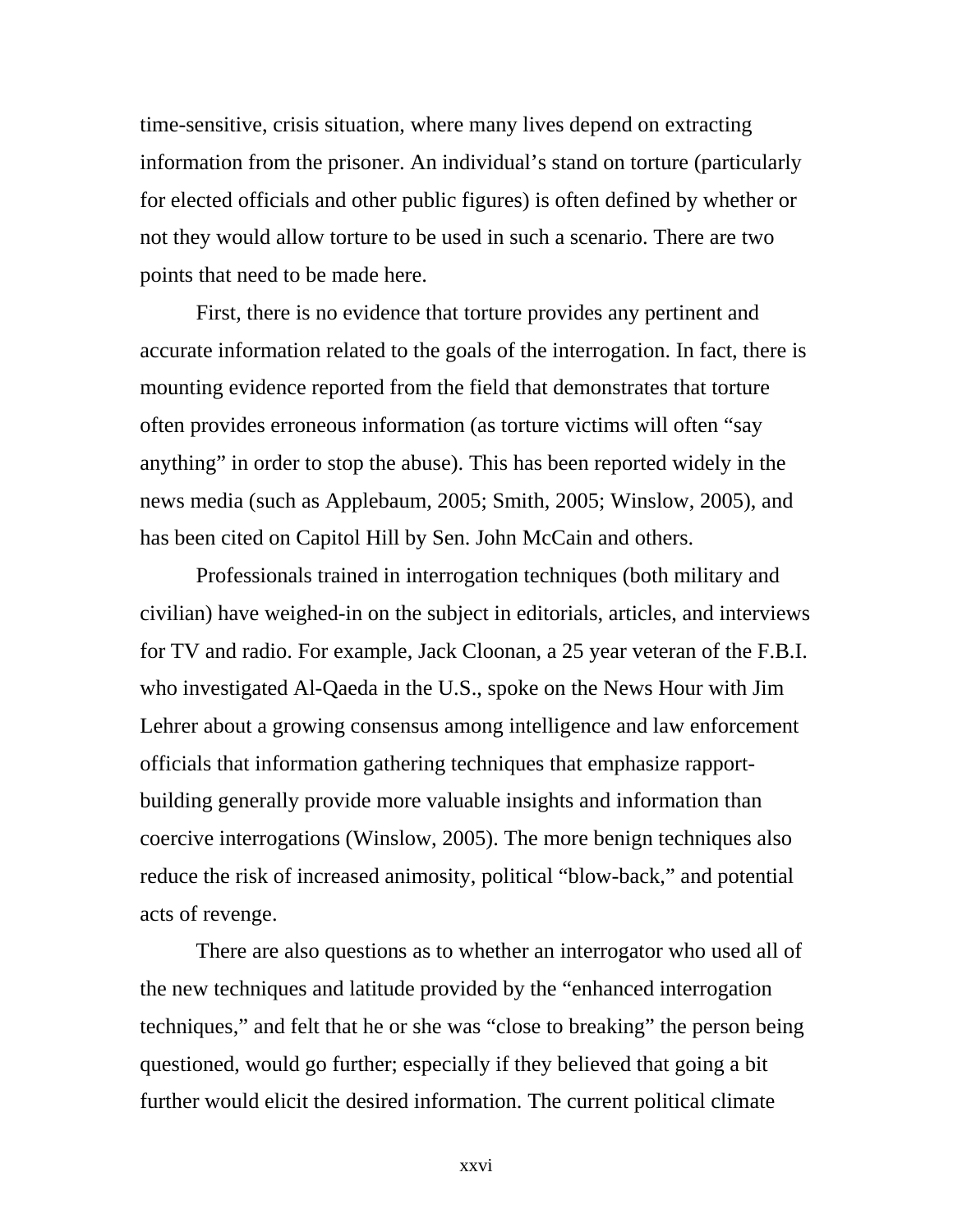seems to dictate that the interrogator should take the extra measures. The "grey area" keeps getting pushed back with increasing momentum, to the point that distinctions between what is acceptable and what is "over the line" are blurred.

---

 We are not navigating a slippery slope. We are approaching a precipice. We either live in a society that respects and protects human rights, or we live in a society that abuses human rights whenever it suits its stated purposes.

---

 Secondly, and perhaps most importantly, the "ticking-time bomb" scenario is an extremely rare circumstance (despite what we may see on popular TV shows). Torture is focused more on breaking the will and spirit of individuals and communities. The "ticking time-bomb" scenario is utilized much more frequently as procedural or political cover for the sadistic abuse of captured "enemies" and civilians who live in occupied areas.

A captive may just be a member of an ethnic group that is affiliated with a particular political movement (like a Dioula in Cote d'Ivoire, a Tamil in Sri Lanka, or a Bamileke in Cameroun) to be seen as a "grave threat to security" and savagely beaten or killed. Women from a particular region (like Darfur), or of a particular religion (like Bosnian Muslims in the former Yugoslavia) may be raped and mutilated as a "warning" or a "show of dominance" to their communities.

These abuses are frequently couched in terms of military or political strategy by the perpetrators. They may say they were seeking information. They may say they felt there was a plot brewing. They may have felt

xxvii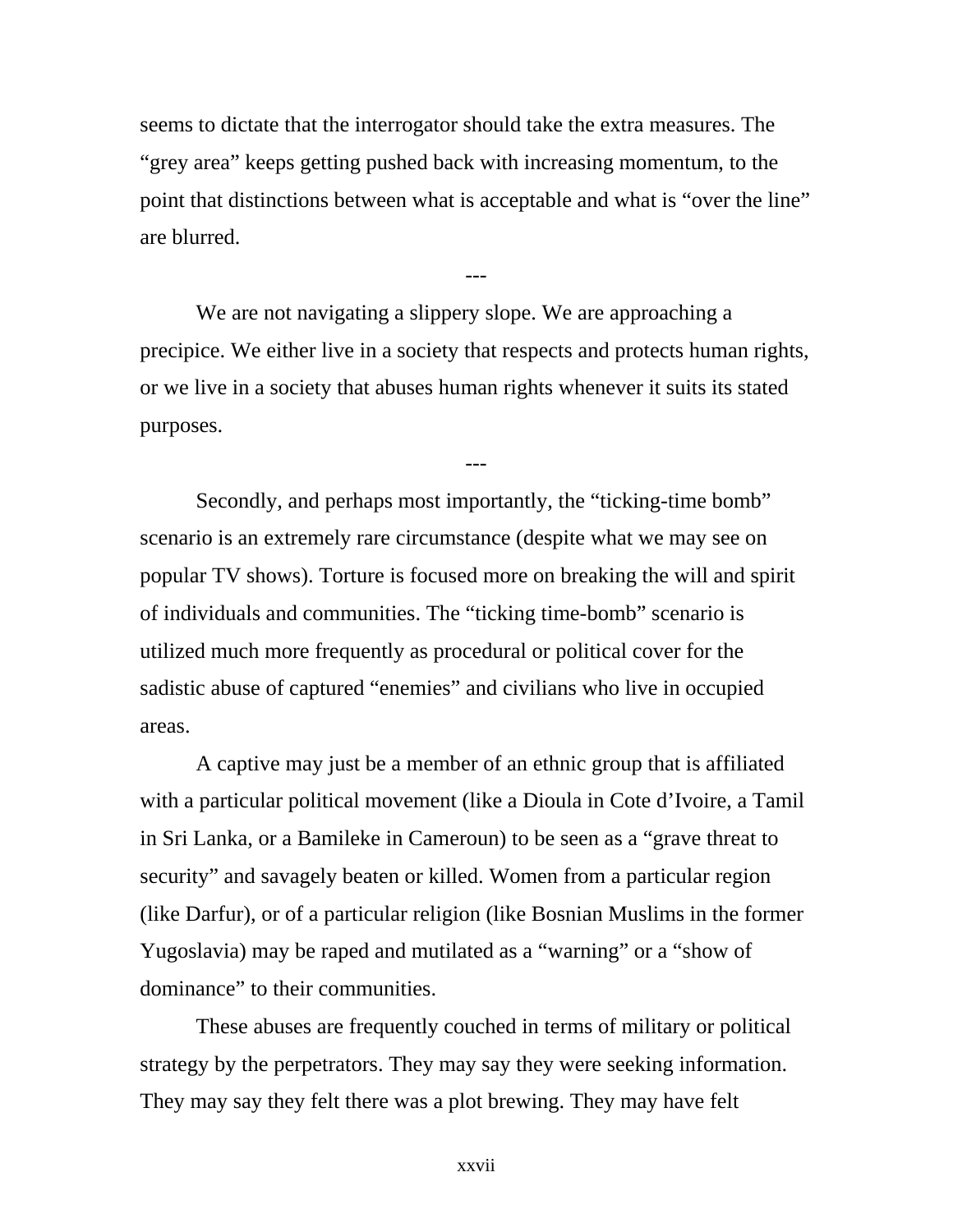compelled to attack the civilians in a village because members of a resistance movement may have grown up there, or perhaps received hospitable treatment there. These are all slightly less apocalyptic versions of the "ticking time-bomb" scenario, and are the context in which the vast majority of clients we treat have been victimized.

We must also consider the human emotions of combatants. Even in "developed" nations, most combatants tend to be young. In the "developing world," the use of child soldiers (who are frequently drugged and brutalized themselves) is endemic (Briggs, 2005). These young combatants may have witnessed their friends and comrades dying in gruesome ways. They may be traumatized themselves, and their rage may find a convenient outlet when they are in control of prisoners from the hated enemy population. As such, the active search for information may serve as cover for sadistic revenge acts that are unsupervised, undocumented, and ultimately, un-punishable.

The more vicious and memorable the torture and abuse, the more effective at breaking a community's will to resist, or even exist. It becomes a real-life version of Conrad's "Heart of Darkness," or the "Apocalypse Now" scenario, where the individuals in positions of authority fall under the spell of the utilitarian power of "the horror, the horror." We must be vigilant and determined to not feed into this horrific cycle of terror, brutality, and attacks on our shared humanity.

When a torturer begins to dehumanize a victim, he or she begins to lose their own humanity. The same can be said of societies. We stand at a cross-road, and we encourage those reading this volume to advocate for moving in the direction of respecting and protecting our shared humanity and respect for human rights.

---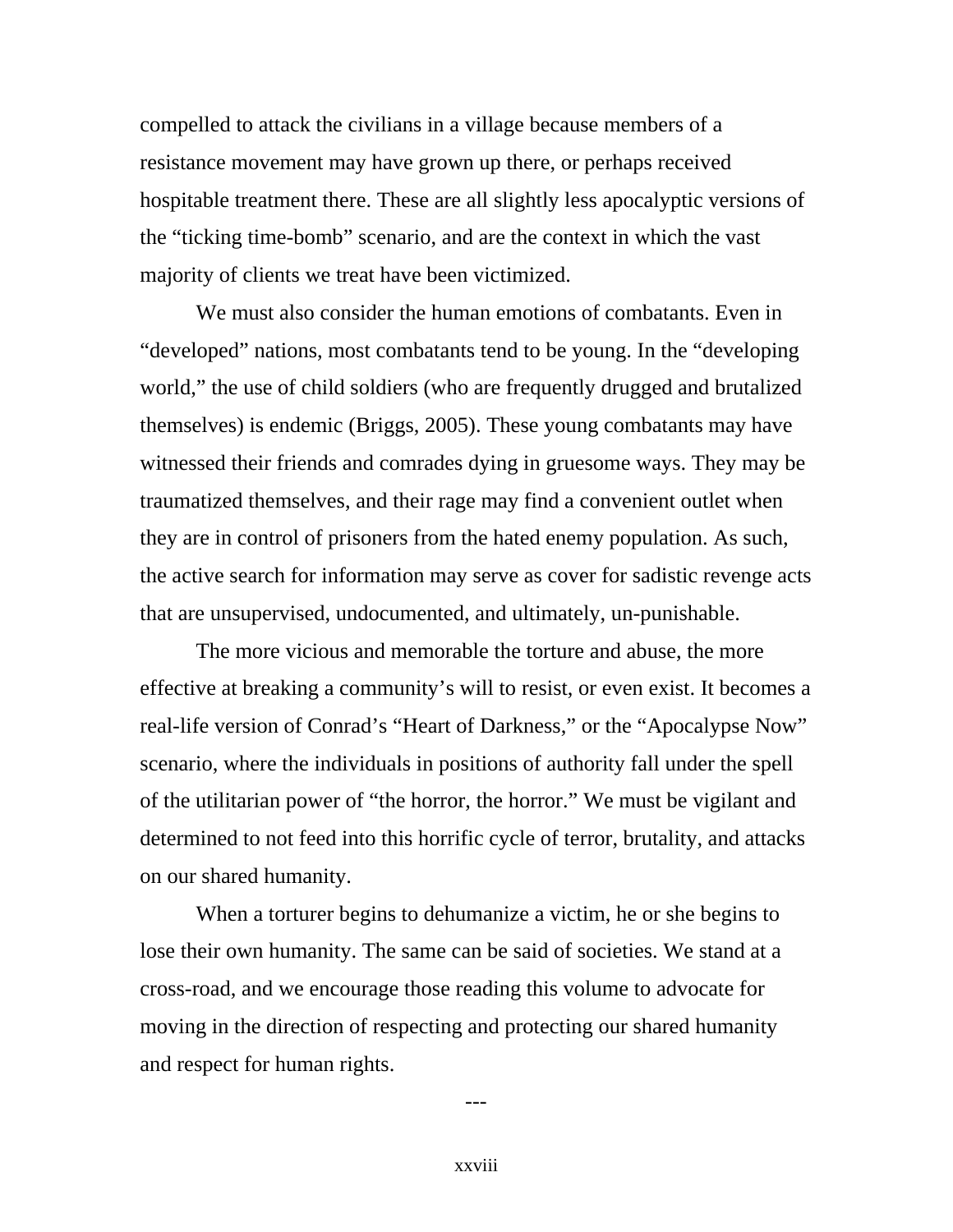As such, we invite you to join us in this composite exploration of a complex field of inquiry. We hope that this volume will be useful to those providing services to traumatized refugees, and will be informative to those who are just beginning to develop their interest in this area. We hope that the material contained herein will play a part in the continuation of an international conversation across disciplines that will help move the science of caring for survivors of torture and refugee trauma forward into the new millennium.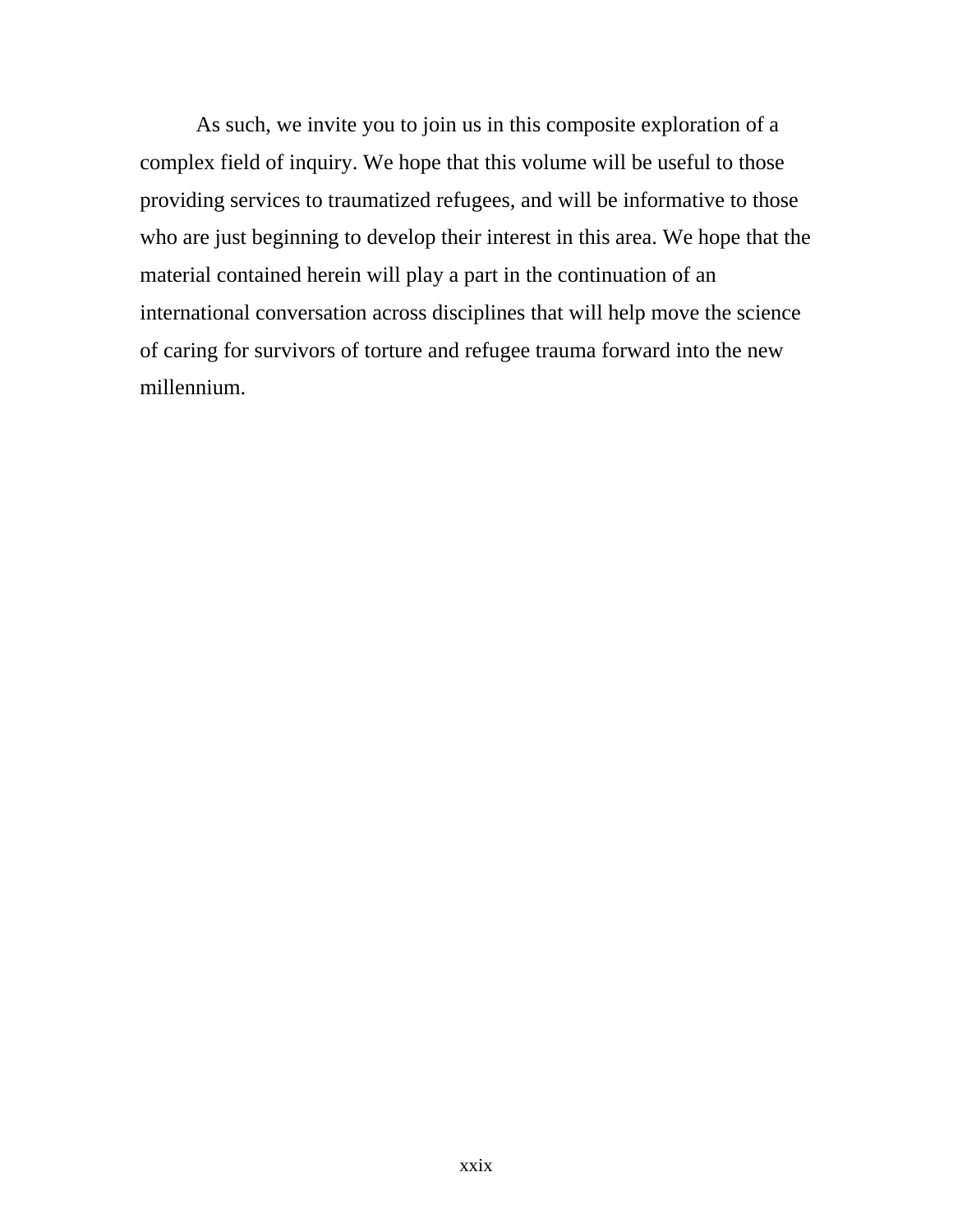#### References

- Applebaum, A. (2005, January 12). The torture myth. *Washington Post.* Retrieved May 10, 2007, from http://www.washingtonpost.com/wpdyn/articles/A2302-2005Jan11.html
- Briggs, J. (2005). *Innocents lost: When child soldiers go to war*. New York: Basic Books.
- Smith, T. (2005, August 8). Torture: The slippery slope to surrender to terror. *Australian Review of Public Affairs.* Retrieved on May 10, 2007, from

http://www.australianreview.net/digest/2005/08/smith.html

Winslow, L. (Executive Producer). (2005, December 5). *News Hour with Jim Lehrer* [Television Broadcast]. New York and Washington, DC: Public Broadcasting Service.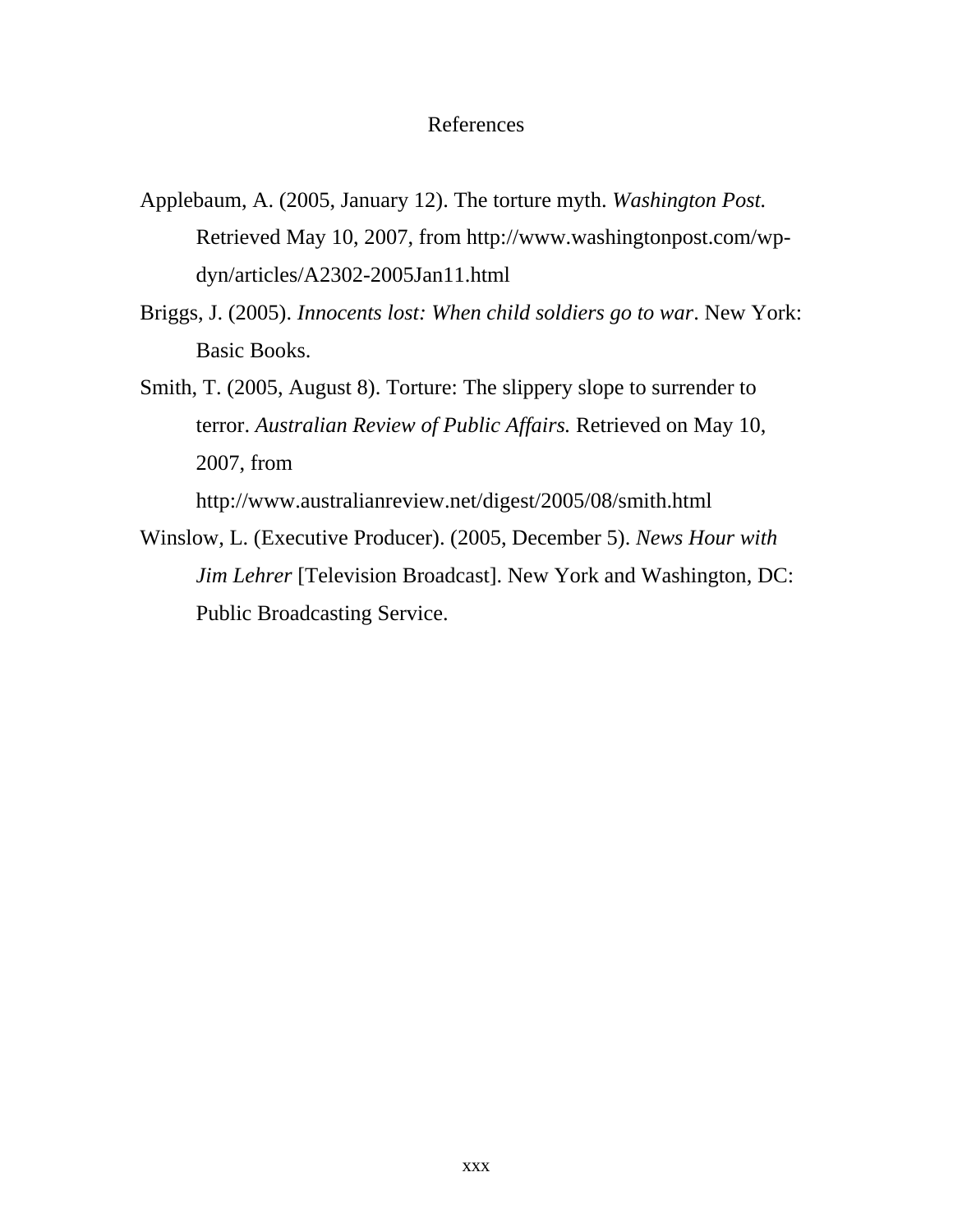### **Chapter 1**

# **The Context in Which Treatment Takes Place The Multi-Faceted Stressors Facing Survivors of Torture and Refugee Trauma** - Summary

In this chapter we offer a brief overview of the kinds of traumatic experiences that have led clients to seek treatment at our center. We detail some of the recurrent and reinforcing stressors that can complicate their healing process and adaptation to life in a new country. Understanding this context is of crucial importance to clinicians, advocates, and other professionals hoping to engage with members of this population. Some of the key issues we will discuss in this chapter are:

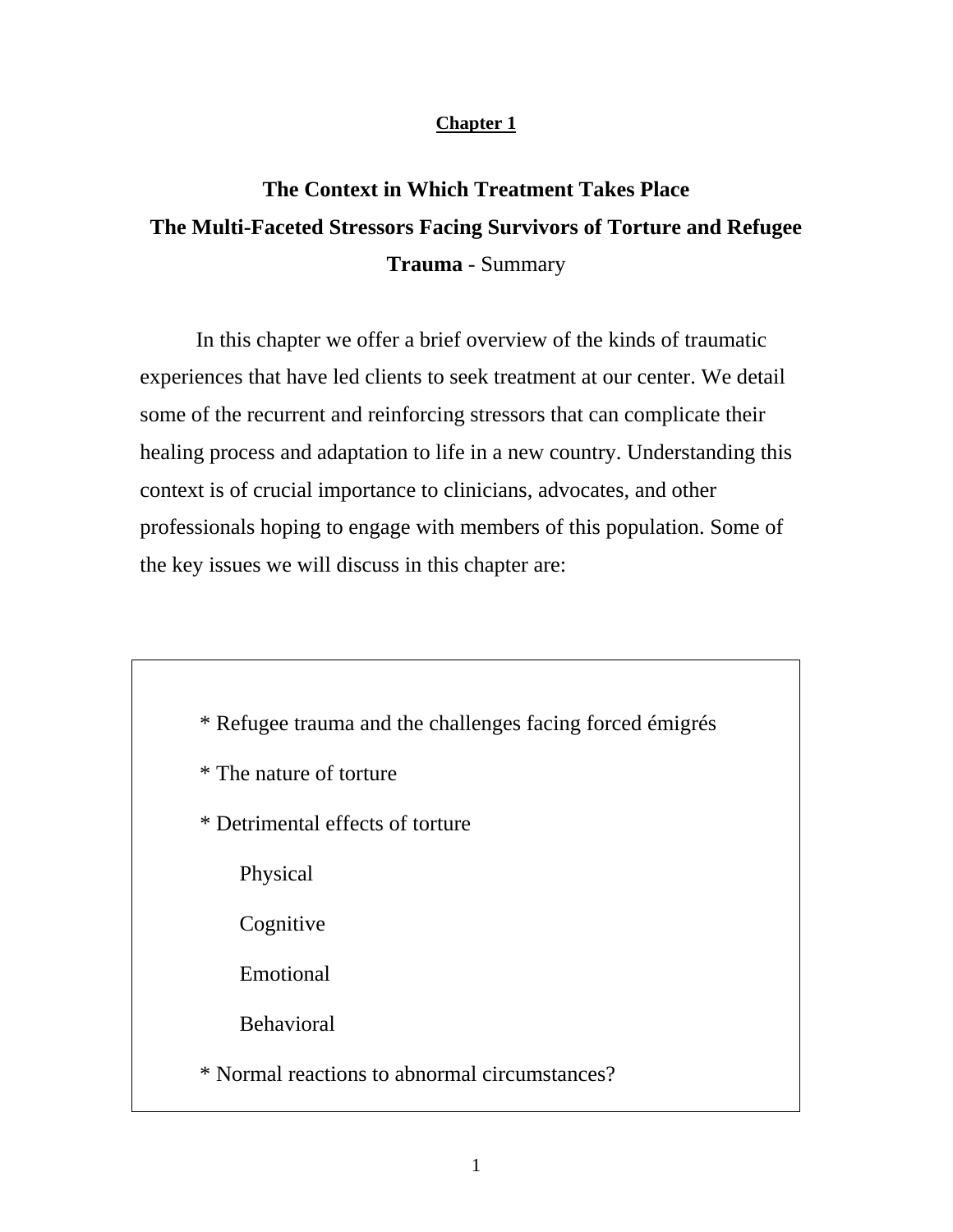# **The Context in Which Treatment Takes Place: The Multi-Faceted Stressors Facing Survivors of Torture and Refugee Trauma**

Hawthorne E. Smith, Ph.D. & Allen S. Keller, M.D.

*KH is a 30 year old Tibetan woman who goes to a local clinic for general medical care. She complains of having back pain, stomach aches, and difficulty concentrating and sleeping.* 

*On further history, the physician learns that in her native country, where she was a nun, she was arrested for participating in prodemocracy demonstrations. Following her arrest, she was interrogated about her activities. She was repeatedly punched, kicked and shocked with electric cattle prods, including on her genital region. She was subsequently imprisoned for 2 years and forced to do hard labor. During her imprisonment she witnessed the beatings of several other prisoners. Following her release, she continued to be harassed by local authorities and subsequently fled to India and then arrived in the United States.* 

*LR is a 52 year old physician from Kosovo who is seeing a case worker at a local refugee resettlement organization. He is concerned about finding a job, yet is frustrated at the prospect of not being able to work as a physician. Additionally, he reports that he is having some difficulties with one of his children, who is refusing to go to school.* 

2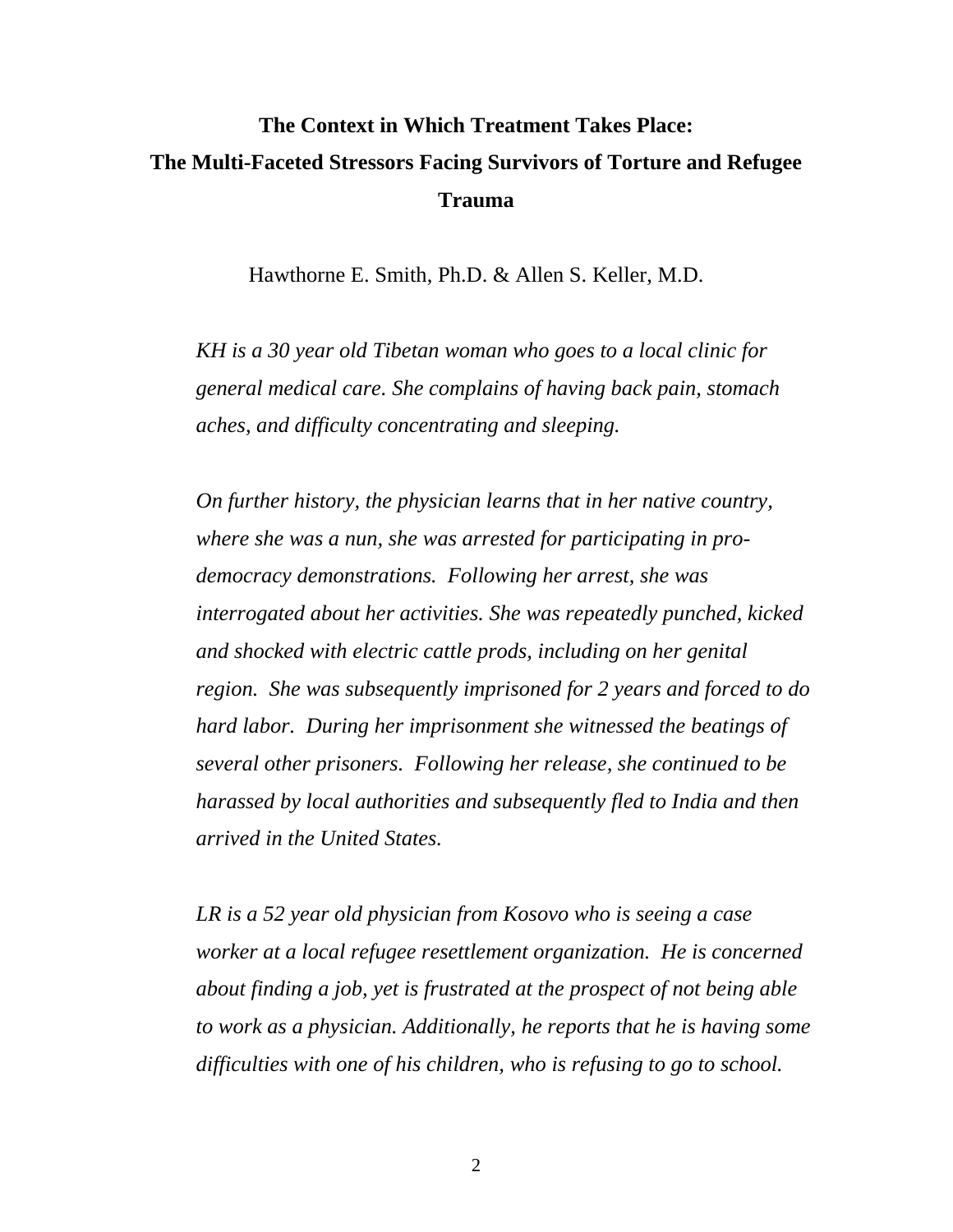*Upon taking further history, the case worker learns that in 1997, LR and his family were forced to leave their home when Serbian forces attacked their village. They were only able to bring with them what few personal belongings they could carry. As LR and his family were leaving their village, he saw that his home and several of his neighbors' homes were in flames. LR subsequently lived with his family in a tent in a refugee camp in Albania for 4 months, before being resettled to the United States.* 

While these individuals come from different cultures and different parts of the world, they have much in common. Both were forced to leave their native countries because of persecution and human rights abuses. They have experienced loss of identity, loss of culture, loss of social status. Both are struggling to adapt to a new culture, while reconciling the trauma they experienced. Also, they may still be suffering from physical and psychological consequences as a result of their abuse.

Interviewing immigrants and refugees who have experienced torture and refugee trauma, and engaging them in treatment, poses significant challenges for service providers. This is true whether one is a primary care physician, a psychologist, a social service provider, or an immigration attorney. In Chapter 5, we will review some of the basic considerations in interviewing survivors of torture and refugee trauma.

Refugee Trauma and the Challenges Facing Forced Émigrés

When presenting information regarding clinical work with survivors of torture and refugee trauma to service providers, we have found it useful to

3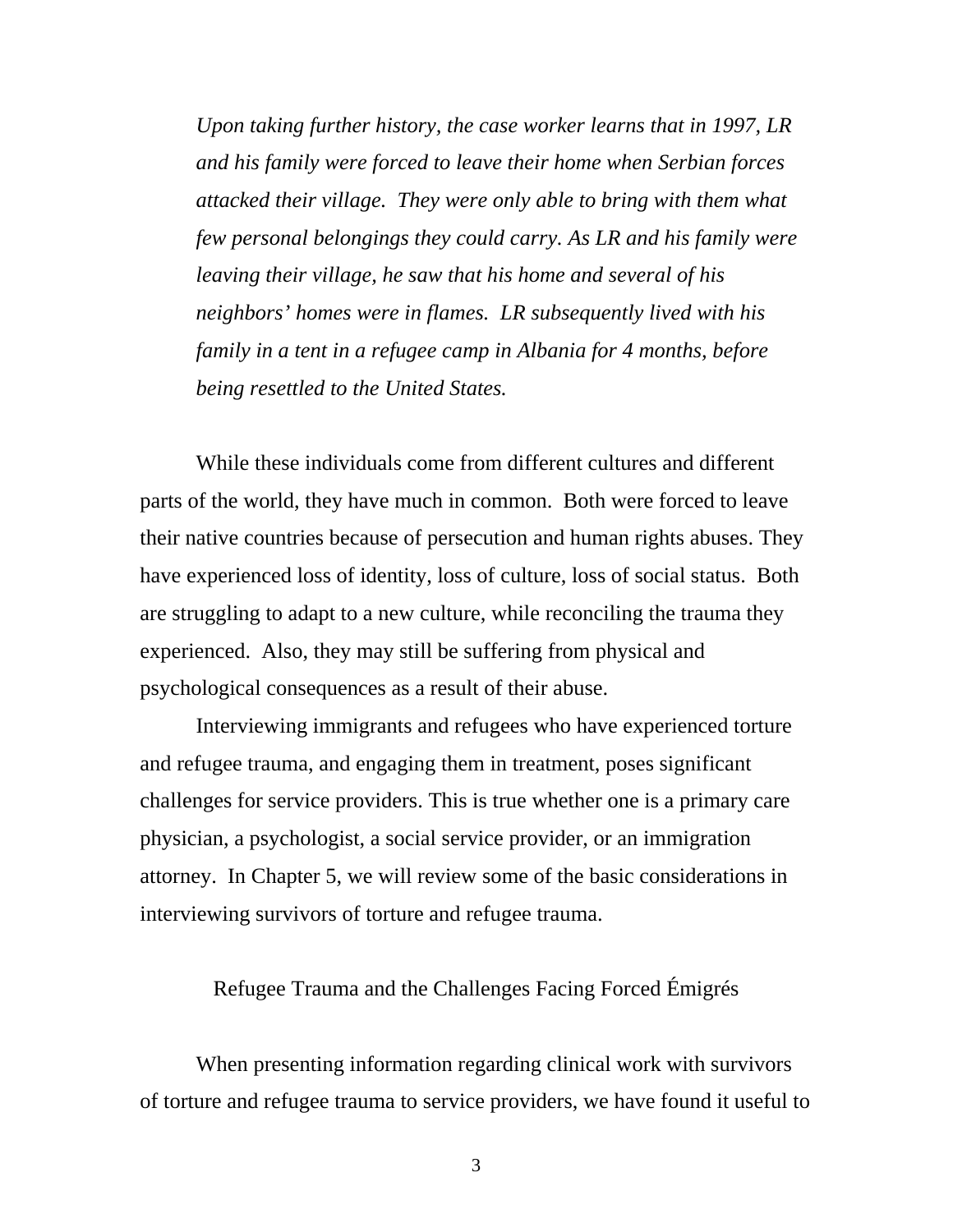initially engage them in a couple of brief experiential exercises. The facilitator asks each member of the group to write the "five most important things in the world" to them. These should be five precious things that "make life worth living" in an emotional sense, and do not have to be "things" in the strictest sense of the word. The facilitator waits a few minutes for the responses.

While waiting, the facilitator asks a few questions that can be answered by raising one's hand or nodding one's head. He or she asks questions like: Has anyone ever belonged to a political party? Has anyone written a letter to the editor? Do you belong to an identifiable religious group? Does anyone not belong to an identifiable religious group? Has anyone ever protested at a political rally? Is anyone here a woman? Has anyone ever joined a student group or a union? Do you belong to a particular racial or ethnic group? Does anyone here have a friend or relative whose sexual orientation is other than heterosexual (it is striking that even in "advanced" Western culture, this information is still too socially charged to ask about it directly)?

The facilitator collects the papers from the audience, and addresses the first question that frequently comes to mind for people when they first think about survivors of torture: "Who are these people?" The facilitator can point out that each person in the room who responded by raising his or her hand or by nodding their head to any of the previous questions can honestly say that torture survivors are people just like them. Many of our clients have been abused because of their political affiliation, their expressed social opinions, their religion (or lack thereof), their gender, their social group, their community involvement, their race, ethnicity and/or sexual orientation. Their pre-trauma behaviors may not go far beyond things we think of as

4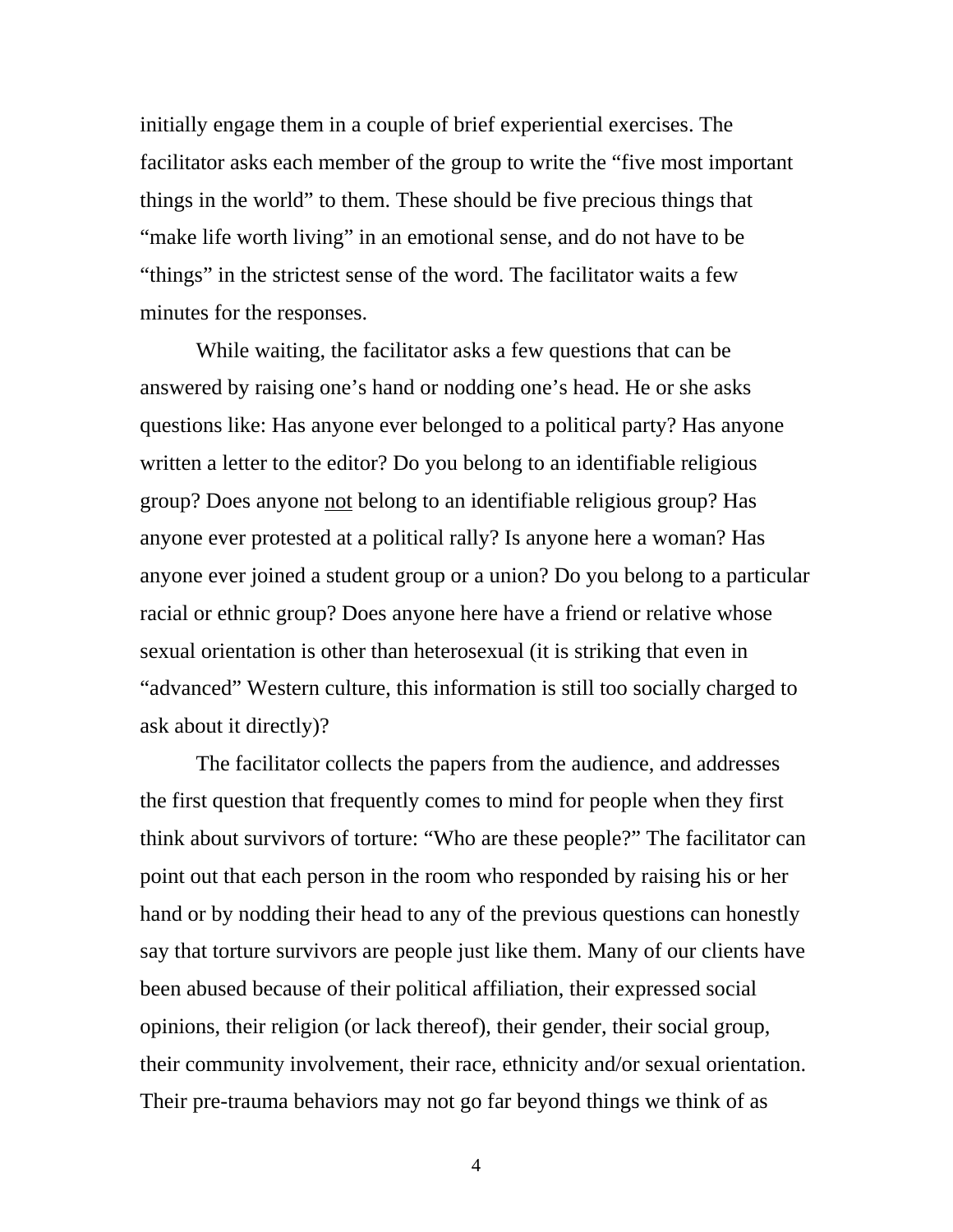every day activities. As described in Chapter 6 in this volume, many people come to this field of inquiry expecting to meet the "other," and instead, they meet "themselves" in a humanistic sense.

The facilitator then moves on to describing the multiple losses associated with torture and refugee trauma. Without divulging names, or identifying who wrote what, the facilitator reads through some of the responses from the papers he or she has collected. Often, audience members will write down the names of family members or loved ones. They may name a relationship such as marriage. Respondents may mention material things and possessions, such as an ancestral home. Other responses may describe aspirations (i.e. obtaining an advanced degree), passions (i.e. playing or enjoying music), achievements (i.e. professional success), or a general sense of well-being (i.e. good health, freedom, etc.).

After reading through a number of these responses, the facilitator rips all of the papers to shreds. He or she then asks the audience to imagine for a moment that all of these precious things have been taken from them through violent means, and that they are currently powerless to reclaim any of them. This symbolizes the painful scenario that survivors of torture and refugee trauma who are now living in exile are facing.

*MS is a 37 year old man from Guinea. He only has an old, fading snap-shot of his then new-born son, and has not seen his son in person since just after birth, due to his forced exile. The client can only imagine what his now 7 year old son is like. He was not able to contact his family at first, because he was not sure of their whereabouts. Subsequently, he could not facilitate direct contact with them for fear of the reprisals that may befall his loved ones if the* 

 $\overline{5}$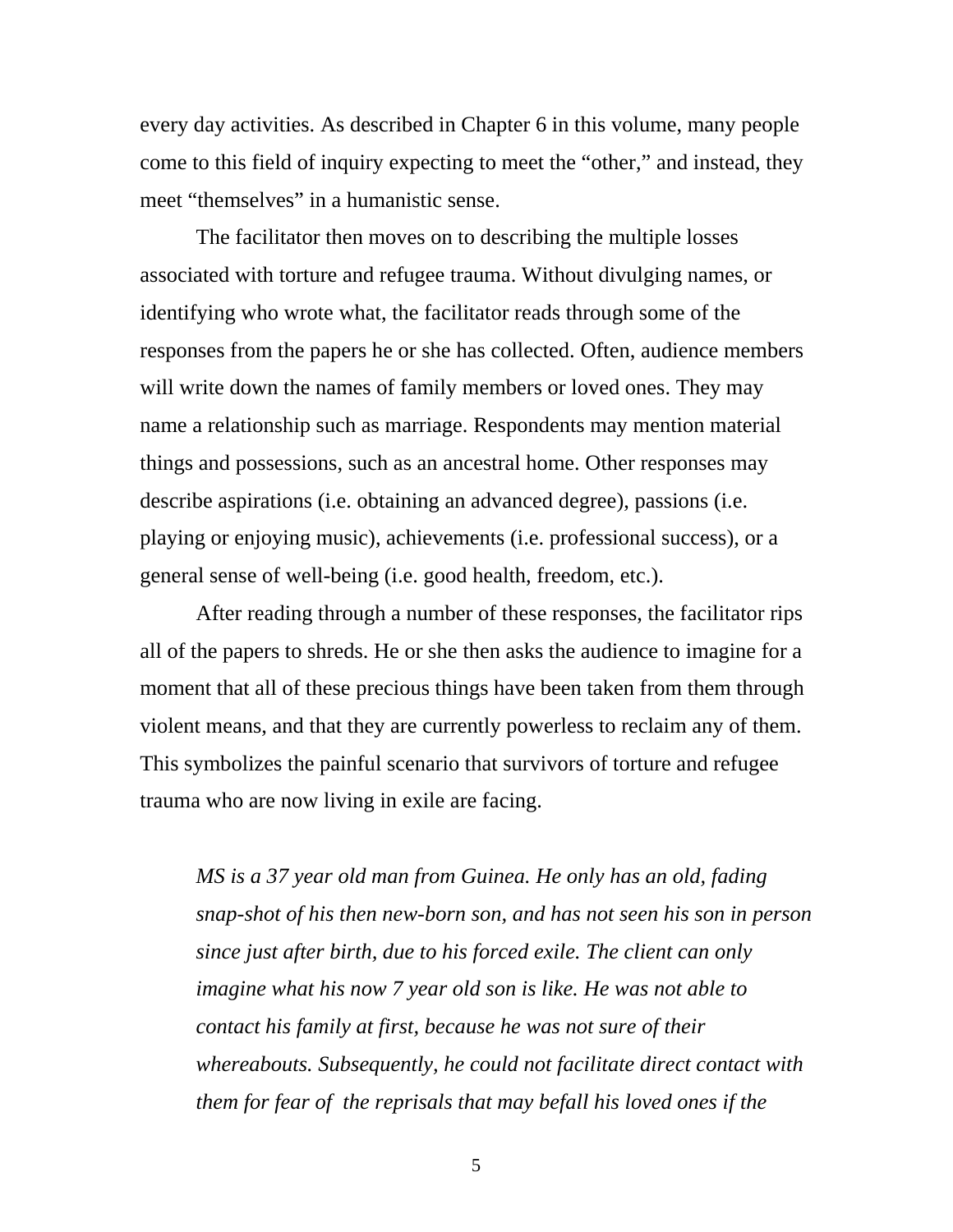*government, or other forces, learned that there was on-going correspondence between them.* 

*MS speaks about how being a father is one of the most important aspects of his life. Not being able to provide sufficiently for his son, and not being there to witness his growth and development, are intensely painful for this family oriented man. These psychic wounds are superimposed on the torture experiences themselves, and serve to keep MS in a precarious emotional situation.* 

The stressors of being a refugee and living in exile are part and parcel of the human rights abuses from which our clients are endeavoring to recover. Exposure to war, torture, exile, and other traumatic events as illustrated in the examples of KH, LR, and MS are tragically, all too common. For example, during the past 20 years, more than 40 million refugees and displaced persons worldwide have been forced to flee their homes because of war and human rights violations (Drozdek & Wilson, 2004). The US Committee for Refugees and Immigrants (USCRI) reports that torture is documented to occur in more than 100 countries worldwide and that the current number of refugees and asylum seekers now tops 12 million. They also report that approximately 23.7 million internally displaced people (IDP's) are dispersed throughout the world, and about 12 million of these IDP's are living in Africa (USCRI, 2006).

As of December 31, 2005, the United States was host to 176,700 asylum seekers and refugees, with 119,000 people having sought refuge in the US during 2005 (USCRI, 2006). It is estimated that there are 400,000 survivors of torture from all over the world currently living in the United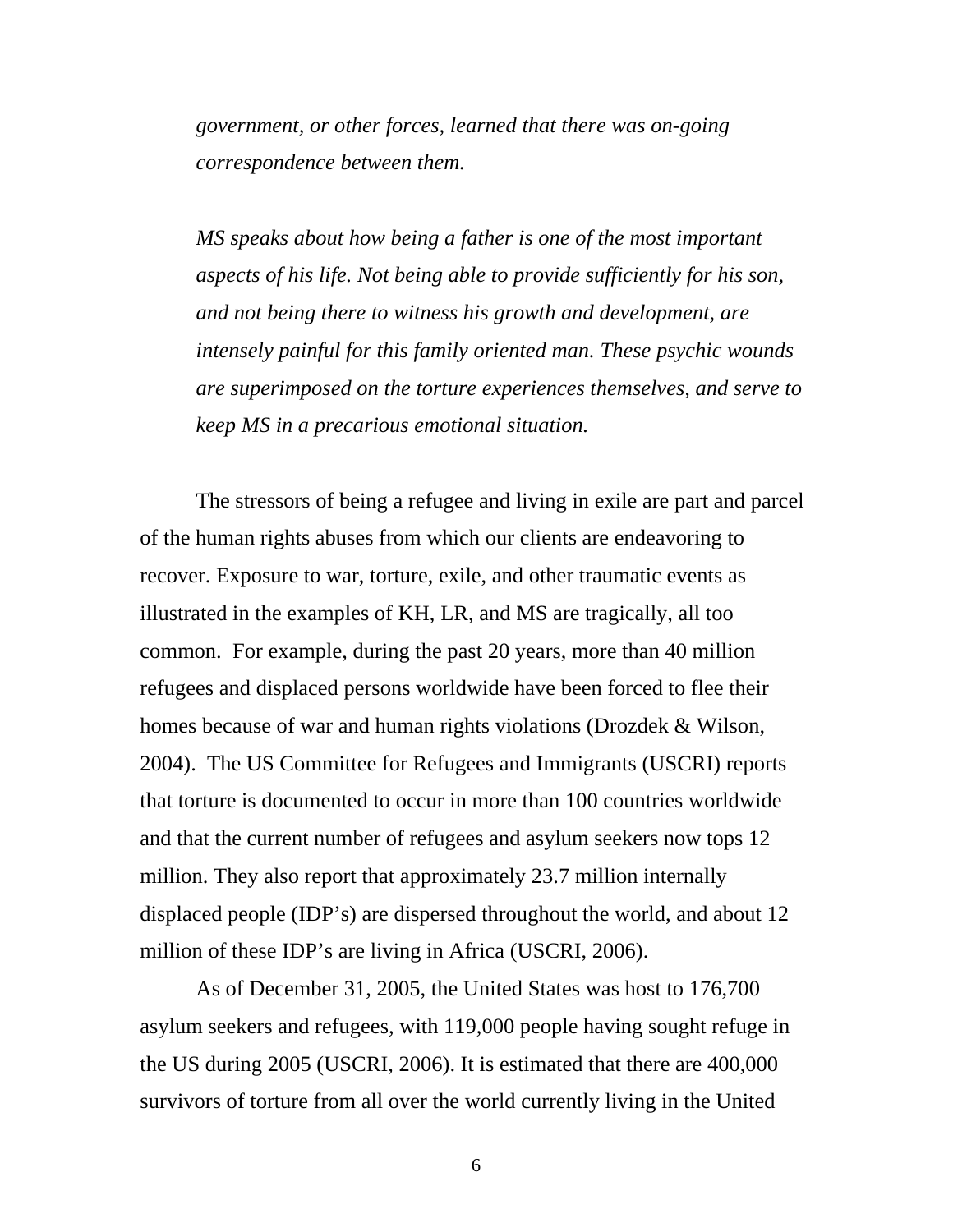States (Office of Refugee Resettlement, 2006). These numbers differ because not all survivors of torture and refugee trauma have officially applied for asylum or refugee status. The prevalence of torture in refugee communities has been estimated to be between 5-35% (Baker, 1992; Eisenman, Keller, & Kim, 2000; Montgomery & Foldspang, 1994). Eisenman et al. (2000) found a 6.6% prevalence of survivors of torture in a general outpatient medical clinic here at Bellevue Hospital. Other recent studies have reported higher prevalence rates ranging from 8% to 11% (Crosby et al., 2006; Eisenman, Gelberg, Lui, & Shapiro, 2003).

The psychological literature identifies three phases of traumatization that survivors of torture, war trauma, and exile endure. Initially, there is an increase in repression and persecution in the survivor's native country; then comes a period in which the survivor experiences or witnesses direct war trauma, torture, and/or other traumatic deprivations; and then the survivor is confronted with the difficult and long-term process of being uprooted and living in exile (van der Veer, 1998).

This general scenario fits the experiences of the majority of clients we see at the Bellevue/NYU Program for Survivors of Torture. Among the "multi-traumatic situations" members of this population have survived (Elsass, 1997, p.3), are severe violence and social upheaval in their home countries. These chaotic situations may have taken the form of ethnic or racial cleansing, religious intolerance, civil war, a rebel insurgency, tribal warfare, or some other form of social strife.

Many of our clients have been directly tortured, imprisoned, sexually assaulted, physically maimed, and may have lost family members in the conflict. Several of the clients we treat at our program have witnessed their spouses being raped and/or killed. Many families have been separated, and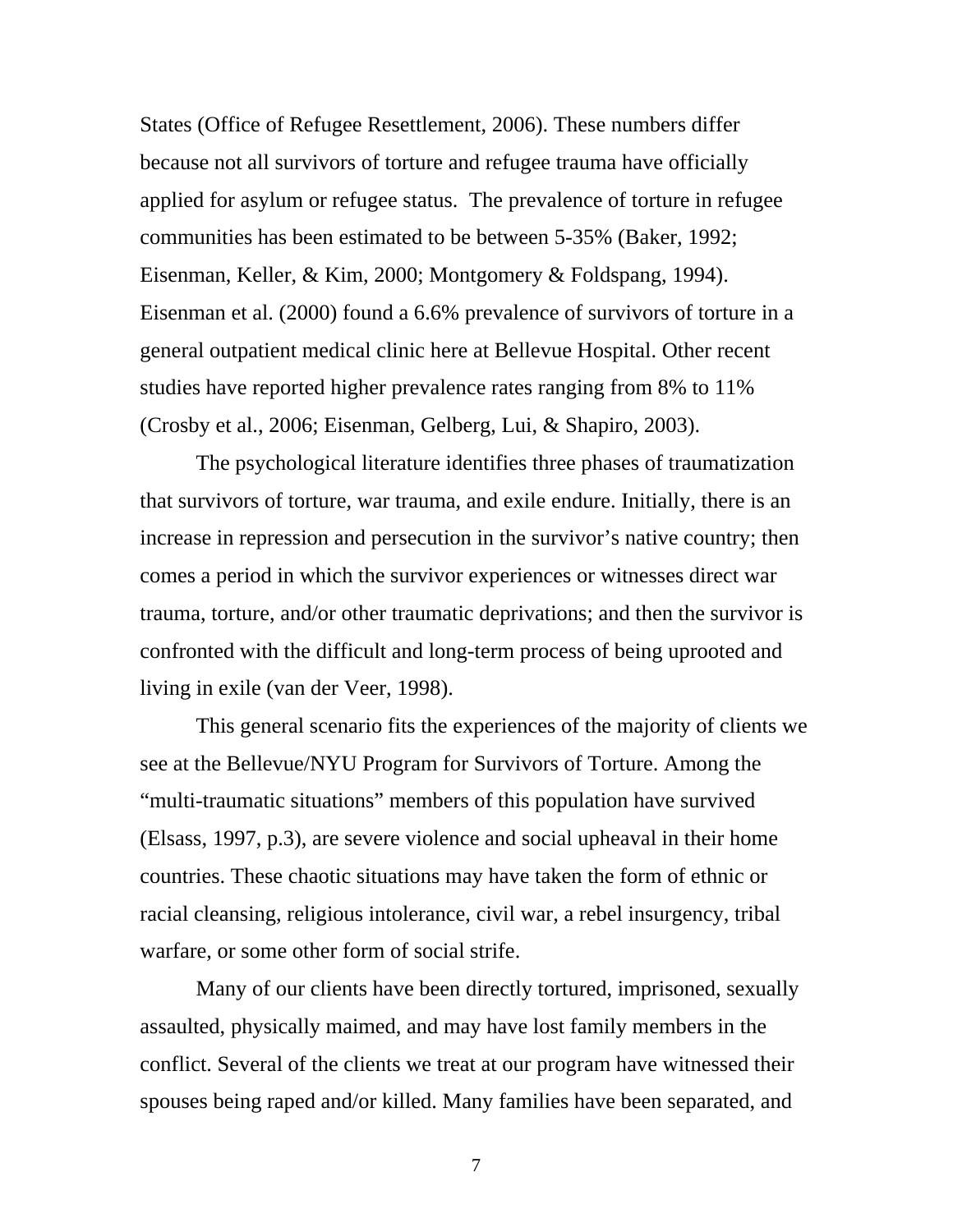clients are not aware if their spouses, significant others, siblings, parents, or children are still alive, or where they may be. The longing, insecurity, doubt, and possibly guilty feelings can be overwhelming.

In addition, there are many "indirect" forms of war-related trauma and human rights abuses that survivors endure. Witnessing random shootings, having family members or friends "disappeared," navigating harrowing circumstances and physical deprivation as one flees the besieged areas to find refuge, coping with mortal fear, guilt, and bereavement, are also significant stressors that affect a survivor's ability to function on a daily basis (van der Veer, 1998; Volkan, 2004).

These survivors and refugees have generally lost most, if not all, of their worldly possessions. This includes not only material things, but also applies to self-esteem, dreams, aspirations, feelings of emotional and physical security, and a sense of personal control (Fischman, 1998; Silove, Tarn, Bowles, & Reid, 1991). They have frequently lived as fugitives in their own country, and escaped from their native lands under harrowing circumstances. Many refugees who have been forced to flee their war-torn homelands initially find refuge in neighboring countries that are often impoverished and chaotic themselves (de Jong, 2002). All of these events precede the client's resettling in their final "host" country; with the forced adaptation this entails (Randall & Lutz, 1991; van der Veer, 1998). Survivors of torture who are living in exile as refugees are coping with multi-level stressors that serve to reinforce and complicate their ability to adapt emotionally. This often includes depressive feelings and symptoms (Kinzie, Leung, & Boehlein, 1997). Some survivors have stated that, "Exile is the most painful form of torture" (Fischman & Ross, 1990, p. 139).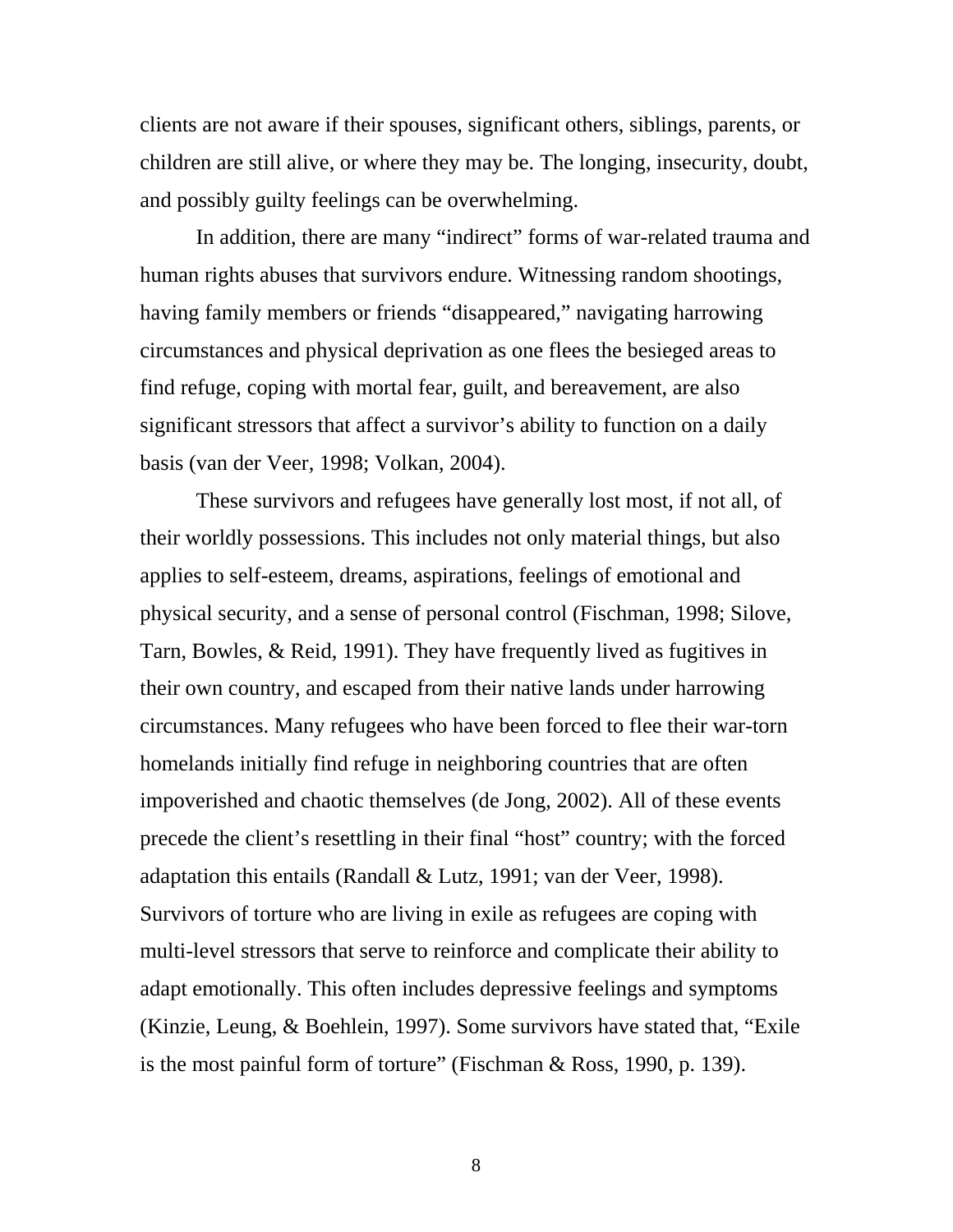Upon arrival in a new country, these forced immigrants are often subjected to harsh living conditions in refugee camps and/or detention centers. When they arrive in countries such as the US, there may be further questions about their legal status. While refugees and individuals granted asylum have legal status, many asylum seekers are detained by immigration authorities and are kept in custody in detention facilities for several days, months or years while their cases are being adjudicated (Chester & Holtan, 1992; Fischman, 1998; Keller et al., 2003; Silove, Tarn, Bowles, & Reid, 1991).

The clients seen at the Bellevue/NYU Program for Survivors of Torture are then confronted with the daunting task of living in New York City in circumstances that can be intimidating and disempowering on multiple levels. There are numerous examples of the kinds of educational, vocational, linguistic, and cultural problems they face that make exile seem like a continuation of the torture experience (Carlsson, Mortensen & Kastrup, 2006; van der Veer, 1998).

*S.Y. had almost finished his course of study in law school in his native Mauritania, when he and his family were menaced due to his human rights activities. After several years in a refugee camp in neighboring Senegal, S.Y.'s family fled to a third country. Meanwhile, he came to the US and applied for asylum.* 

*Rather than continuing his legal career, S.Y. found himself without proper academic documentation and without work authorization. Even if S.Y. had been able to continue his studies, his lack of English proficiency made him semi-literate at best. Unable to find suitable,*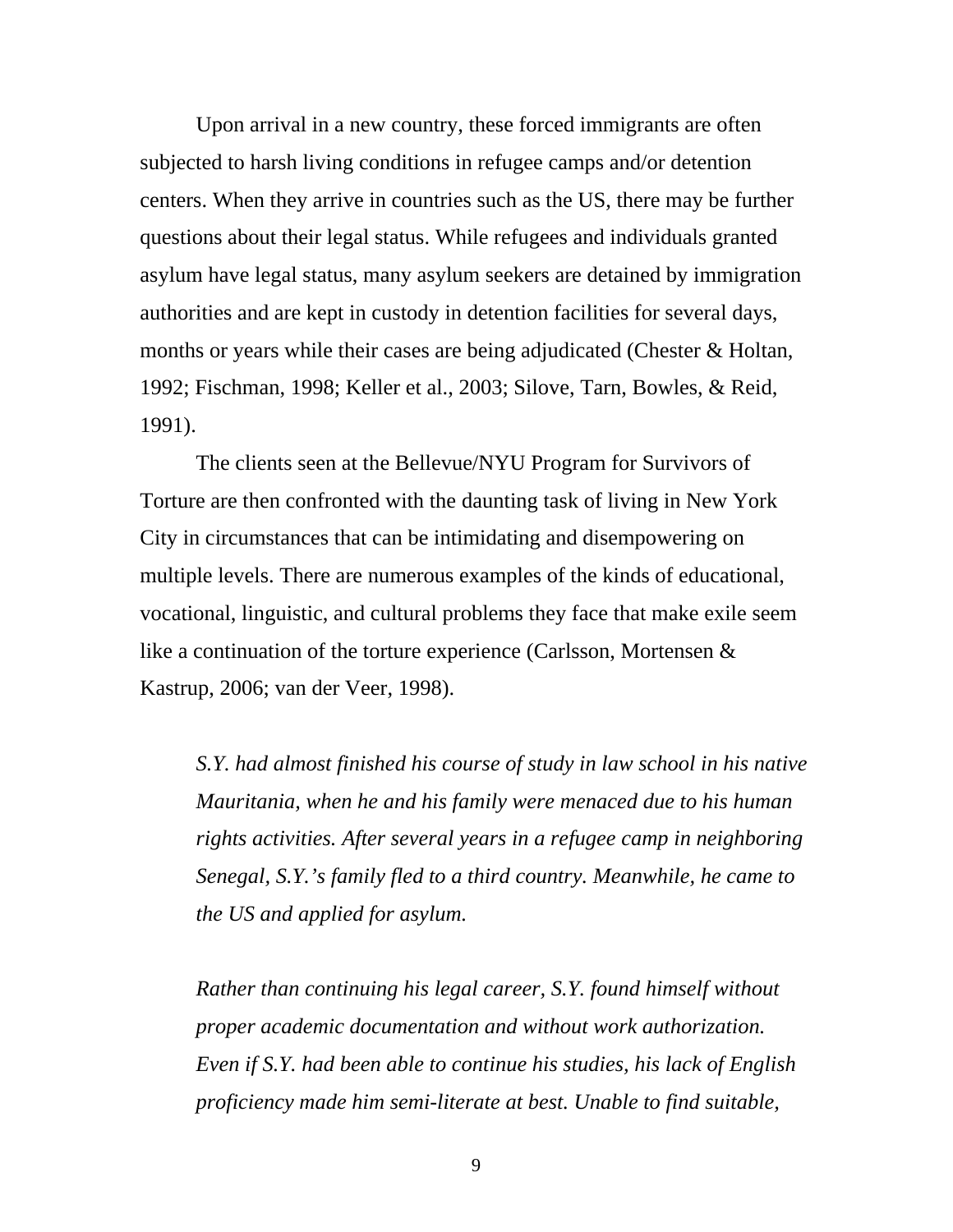*legal employment, he was racked with feelings of guilt at not being able to provide for his family in an adequate manner. These stressors helped to keep the pain of his oppression very much alive in the present. He often questioned whether it would be better to "go home to die" than suffer the feelings of isolation, guilt, poverty, and worthlessness he was experiencing in the US.* 

Studies have shown that the additional stressors of refugee trauma serve to exacerbate psychological sequelae of torture and other human rights abuses (Quiroga & Jaranson, 2005). The literature states that it may not be migration itself that causes the increased symptomatology for refugees, but the severe stress of the migration under harrowing circumstances, and the multiple levels of disempowerment and insecurity faced in the new environments (Berliner et al., 2004; Den Velde, 2000). Pre-migration stressors were found to be important predictors of mental health functioning (Bhui et al., 2003; Lie, 2002; Silove et al., 1997), and post-migration stressors were found to have significant effects on psychological functioning (Jaranson et al., 2004; Lie, 2002; Roth & Ekblad, 2002; Silove et al., 1997; Somnier, Vesti, Kastrup, & Genefke,1992).

Most asylum seekers in this country are considered undocumented immigrants, and therefore cannot work legally and support themselves and their families. Although many may have been well-trained professionals with advanced educations in their countries of origin, they often work in positions below this level of expertise in menial, "off the books," jobs - if they are able to work at all. Research shows that refugees and asylum seekers who have not been able to find gainful employment in their host countries, or who have fewer social contacts, manifest increased levels of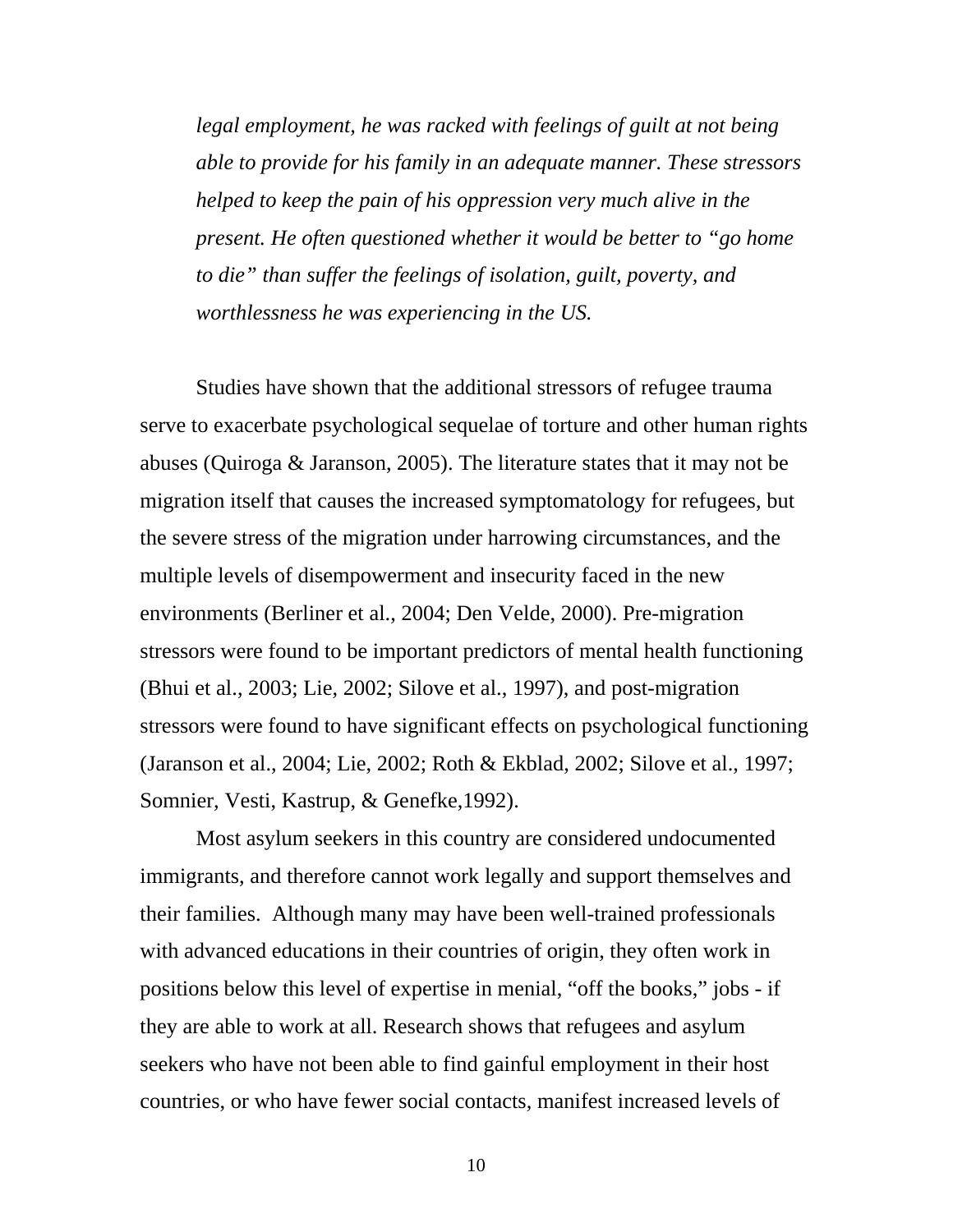social distress; and that this continues many years after their initial victimization (Carlsson, Olsen, Mortensen, & Kastrup, 2006; Quiroga & Jaranson, 2005). In fact, recent data show that the emotional distress can be chronic for the majority of this marginalized population (Carlsson, Mortensen, & Kastrup, 2005).

Many of our clients, who were formerly of significant social stature in their home countries, are now confronted with a country, culture, and language that are entirely unfamiliar to them. They suddenly find themselves to be functionally illiterate, and must struggle for their very survival in the new host nation. They may also harbor the fear that they will be "exposed" because of their tenuous immigration status, and deported back into the hands of those who would persecute them.

Issues of safety and adaptation to life in this country are also stressful. Refugees may live in poor neighborhoods, occasionally in areas with high levels of crime and racial tension, in which they may become victims of crime. They may have to frequently change dwellings and some are homeless.

Such are some of the multi-faceted emotional stressors that feed into the disempowerment and psychological distress that torture survivors and those who are living in exile are grappling with on a daily basis. These multiple losses, the social dislocation, the feelings of fear and inadequacy, as well as the cultural/linguistic barriers are all part of the psychological reality for those living in exile as refugees (Randall & Lutz, 1991). Clinicians may conceptualize these recurrent stressors as "sequential traumatizations" (Basoglu et al., 1994; Quiroga & Jaranson, 2005). In our client population, these realities are superimposed on the detrimental physical and psychological effects of the torture experience itself.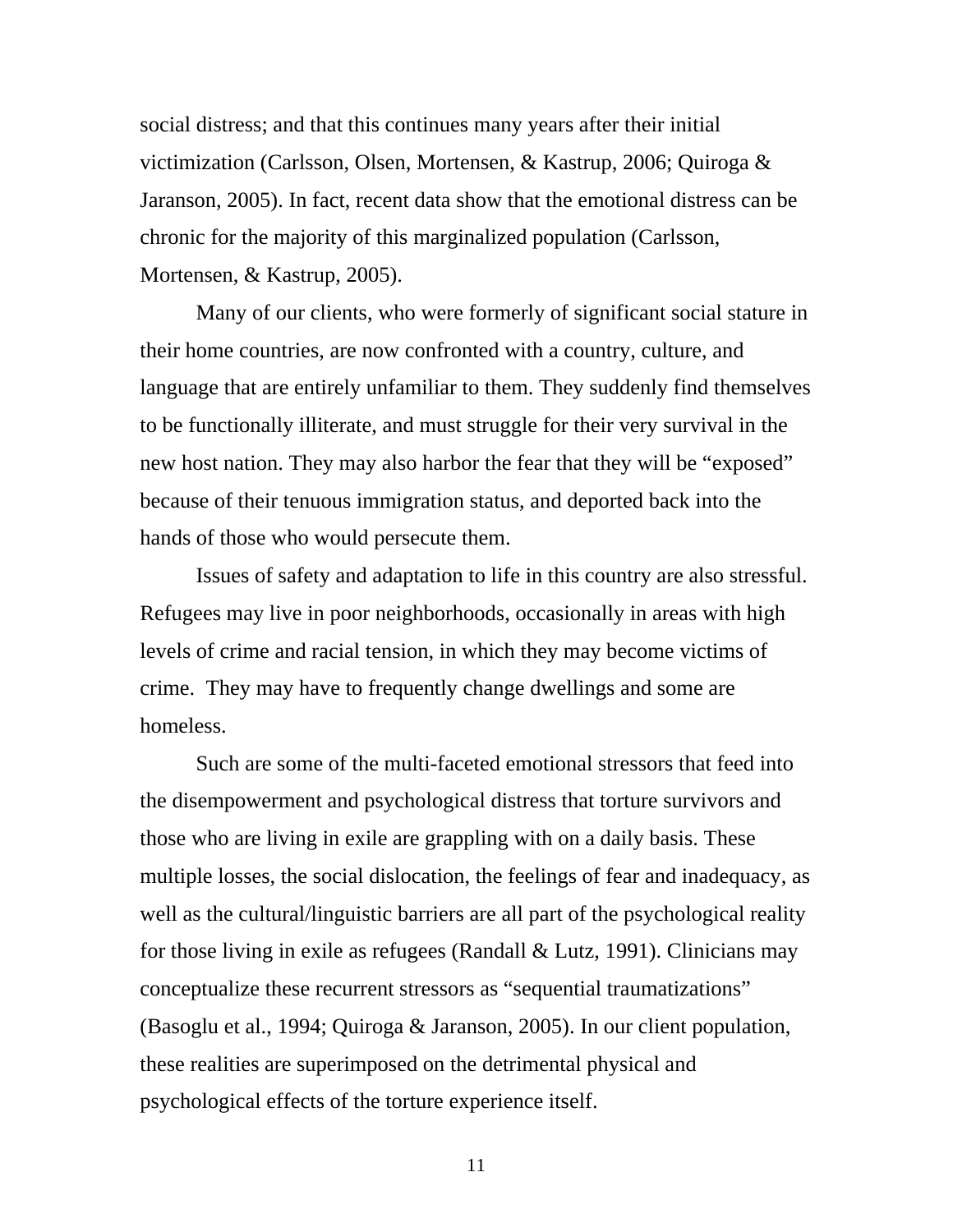## The Nature of Torture

There are several widely used definitions of torture authored by international organizations such as the United Nations, the World Health Organization, and Amnesty International (Amnesty International, 1984; United Nations, 1984; World Health Organization, 1986). These definitions differ slightly in their wording, but are in accord with the clinical literature that describes torture as being designed to purposely inflict intense physical and emotional pain, with the ultimate goal of breaking the will and spirit of the person, and community, upon whom the torture is inflicted (Chester  $\&$ Holtan, 1992; Fischman, 1998; Silove, et al., 1991).

The complexity and nuance of the various definitions of torture can complicate a clinician, advocate, or researcher's search for a concise operational understanding of what torture is that can be generalized to multiple settings and circumstances (Jaranson et al., 2004; Quiroga & Jaranson, 2005). In addition, the meaning and impact of torture are also moderated by the beliefs, cultural norms, and political engagement of the person upon whom the abuse has been inflicted (Holtz, 1998). A literature review of prevalence studies demonstrates that significant utilization of torture exists in almost all regions of the world, including: Africa, Asia, Europe (i.e. the former Yugoslavia), Latin America and the Middle East (Quiroga & Jaranson, 2005). The types of torture most frequently reported among PSOT clients are provided in the appendix at the end of this chapter.

Survivors of torture often experience physical, cognitive, emotional, and behavioral symptoms related to their torture experiences. Themes identified as unique to torture survivors in the literature are: "incomplete emotional processing; depressive reactions; somatoform reactions; and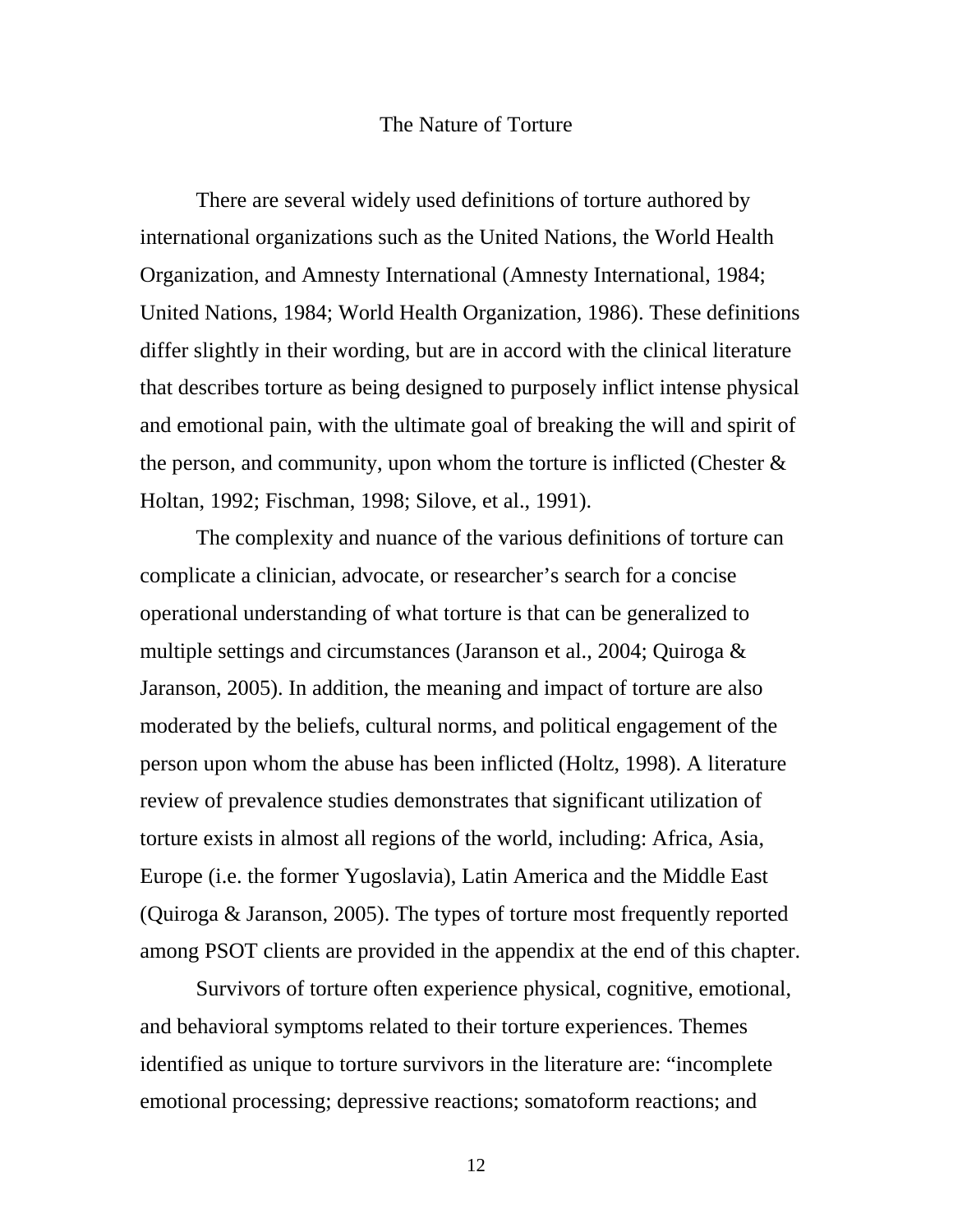existential dilemmas" (Elsass, 1998, p. 36). These symptoms result from the purposeful effort by the torturers to destroy the very things that make the victims human. Many survivors report that the psychological wounds are the most painful, and have the longest lasting effects (Elsass, 1997; Engdahl & Eberly, 1990). These effects, however, are not totally distinct from the physical effects, as we find that there is significant overlap between emotional reactions and somatic reactions to human rights abuses (Quiroga & Jaranson, 2005). An example of this follows:

*AD is a 50 year old Muslim, Fulani woman from Guinea who had experienced many incidents of abuse, including imprisonment, beatings, and sexual assault. Clinically, she was experiencing significant emotional distress (she was frequently tearful, despondent, anxious, and manifested frequent mood swings). Despite her emotional distress, she was not very "psychologically minded" in terms of understanding her current functioning as an aspect of mental distress (AD had very little formal education in her home country). Rather than using general psychological vocabulary such as "depressed" or "anxious," she would describe somatic manifestations, such as "when I get upset, it feels like there are ants crawling on my scalp" or "my head is too hot."* 

Somatic descriptions must be attended to by all members of the therapeutic team, not just the treating physicians, as they often go beyond purely medical phenomena. We must be careful not to go to the other extreme, and see every somatic complaint as purely psychological. If so, we may miss important medical data.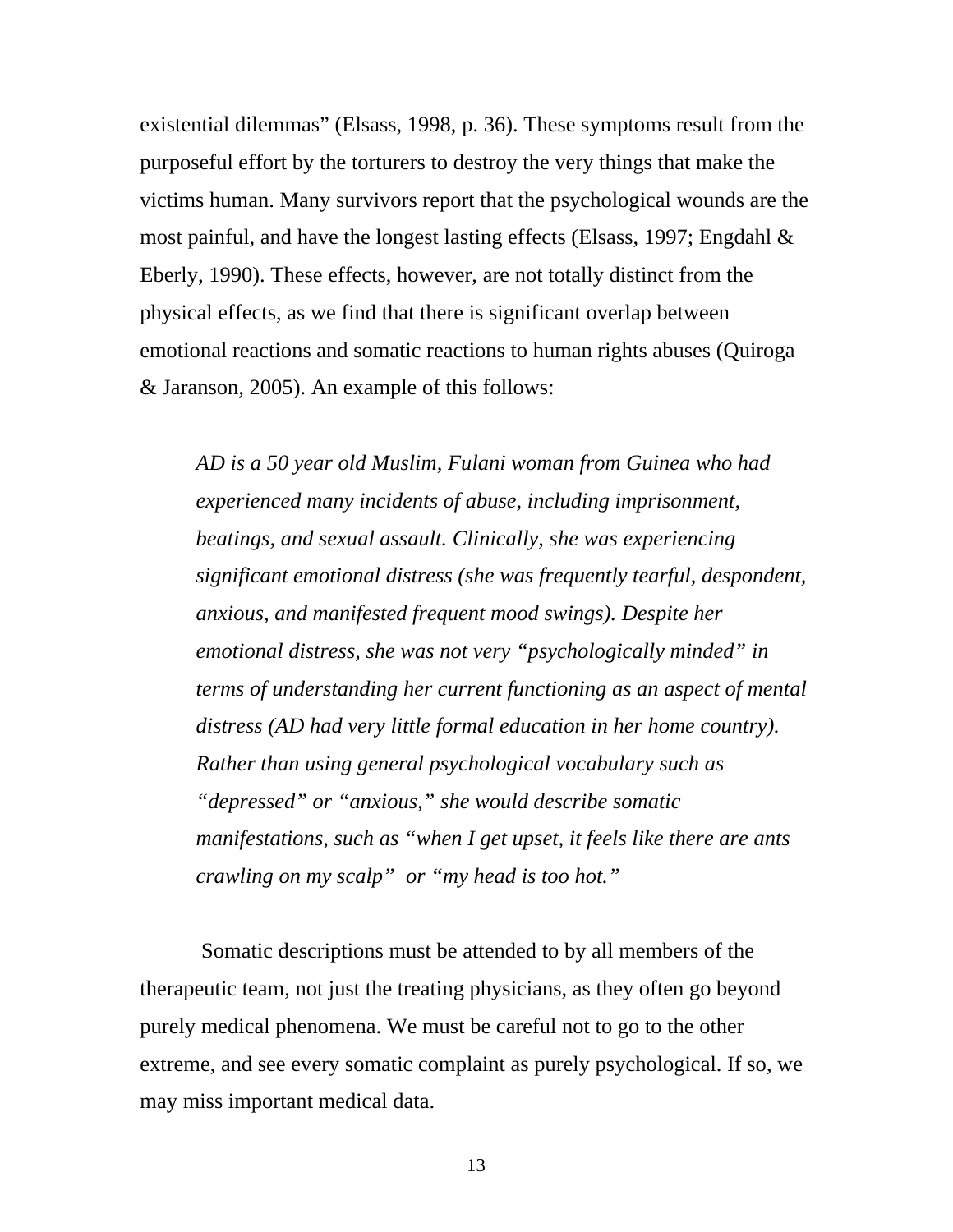*A young woman from Tibet presented to our medical clinic and complained that "it feels like something growing in my head." At first, it was presumed that it may be a somatic complaint linked to mental health stressors, such as her state of depression. As she maintained the same complaint at her follow-up appointment, she was referred for a neurological screening. The CT scan showed that there was a cerebral tumor, and that her somatic complaint was indeed linked to a medical condition.* 

Torture has been described as, "unpredictable, unavoidable, and uncontrollable" (Gurris, 2001, p. 29). Torturers take special care to inflict the most psychological damage possible through methods as diverse as sensory and social deprivation, response conditioning, and the use of pharmacological agents. Mock executions and forcing prisoners to witness other victims being tortured or killed are common practices among torturers. Victims are often forced to engage in incongruent actions, and are frequently placed in no-win, "double-bind" situations, where they are faced with impossible choices (Berliner et al., 2004; Shrestha & Sharma, 1995).

*In one example of a "double-bind" situation, a member of a liberation movement in a West African country was imprisoned, interrogated, and physically tortured for many days. His captors were not able to elicit the information they desired, so they used a double-bind tactic. A young, female member of the captive's family was captured and placed in the adjoining cell. The captive was given the choice of*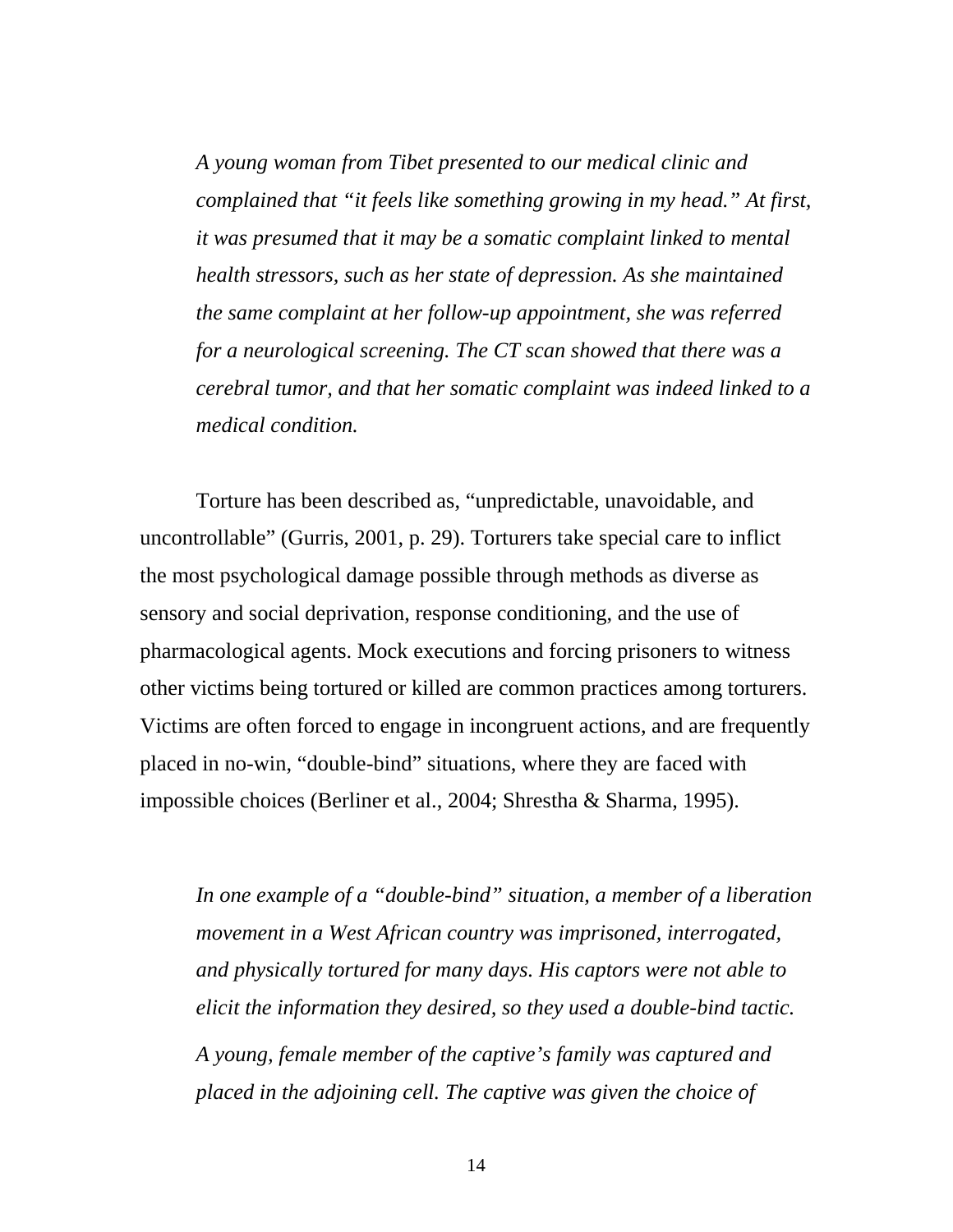*giving his captors the information they wanted, or witnessing the physical torture and rape of his young family member. No matter what choice this person made, it would be the "wrong choice" that would cause harm to his family member and/or his comrades in the liberation movement.* 

Typically, this kind of situation leads to emotional conflict and uncertainty, a blurring of "right and wrong," and may assault the survivor's emotional integrity with a sense of self-blame and "survivor guilt". The survivor may feel as though they are unworthy of life or any sort of positive feelings, and may also feel that they have abandoned those who are still struggling and suffering in their home country. Survivors of torture are often led to believe that they are the ones guilty for inflicting pain on themselves and others (Elsass, 1997; Gurris, 2001; Somnier & Genefke, 1986).

*An example of this pattern is from a young torture survivor from Cote d'Ivoire who was repeatedly visited in his tiny, darkened prison cell by two different guards. The prisoner described one as the "good guard" and the other was the "evil guard." The "evil guard" would mistreat and physically abuse the prisoner, while the "good guard" would try to take a pleasant, non-threatening approach to interrogation (as in the "good cop, bad cop" scenario that is often portrayed in TV and movies). Every time one of the guards would leave, the prisoner was left literally "in the dark," not knowing who would appear next, or if his next "visit" would be the last of his life. During therapy, the survivor explained that those times of doubt and*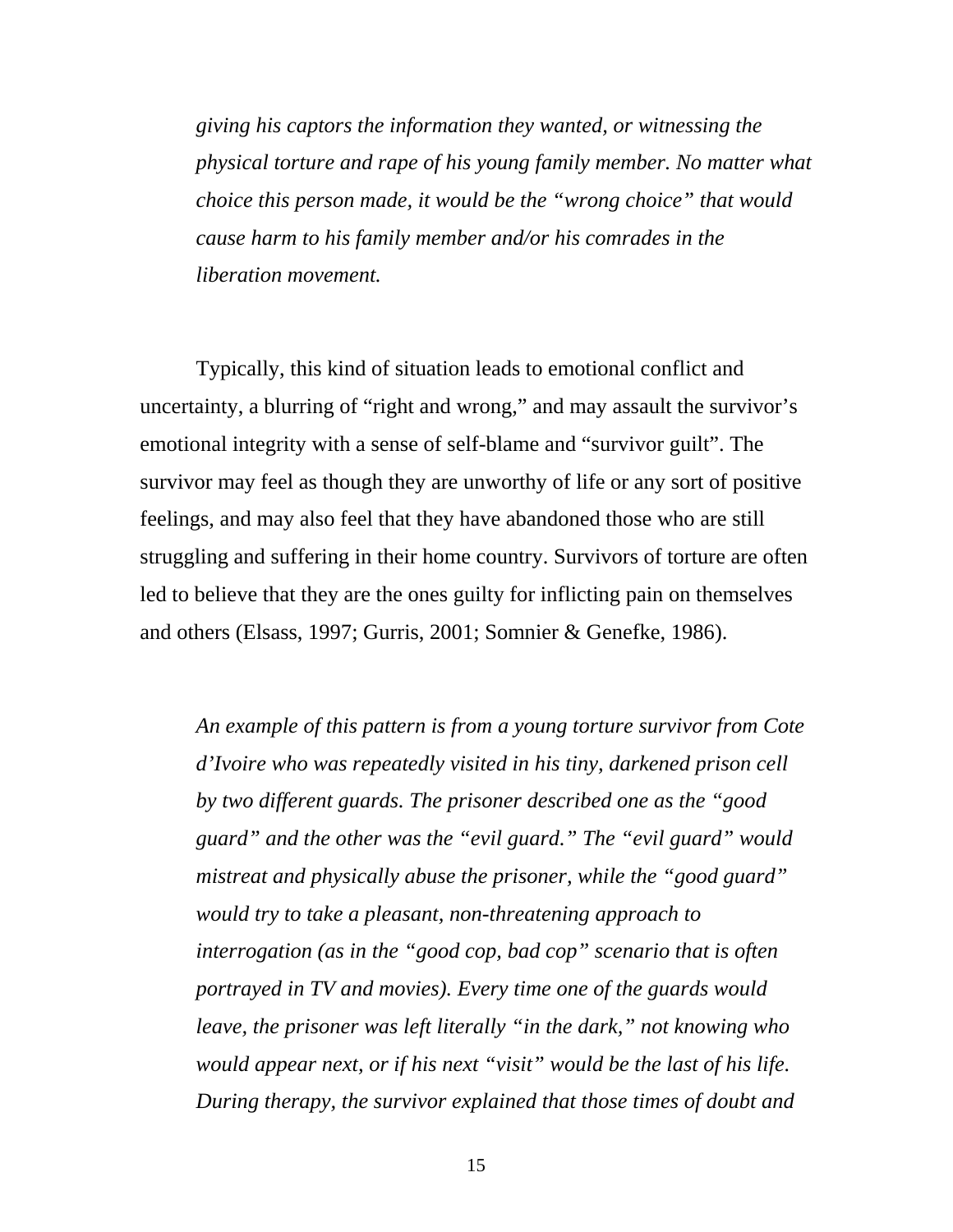*anxiety, as he stayed alone in his cell, were more painful and stressful than the direct physical torture he experienced.* 

Survivors are often left to feel inadequate, powerless, and confused. Ambiguity and a general fear of the future are powerful tools used to assault one's psychological well-being. This is consistent with psychological literature in which survivors describe the anticipatory fear and pauses between torture sessions as the worst part of their mistreatment (Chester  $\&$ Holtan, 1992; Gurris, 2001).

## Detrimental Effects of Torture

The detrimental effects of torture are wide-ranging and insidious. The goal of modern torture, beyond eliciting information or punishing particular individuals is to undermine the psychic integrity of an entire community. The effects of torture and refugee trauma have been described in the literature as the "Four D's": disintegration of the psyche; dispossession through multiple, recurrent losses; dislocation from home and country; and disempowerment in terms of dealing with the internal and external world (Silove, Tarn, Bowles, & Reid, 1991).

One of the major misconceptions about survivors of torture and refugee trauma is that there is one clearly defined pattern of reactions to this broad array of stressors that makes it easy to identify survivors. In actuality, reactions often vary between individuals who have experienced similar types of trauma including the multi-traumatic situation of the consequences of wars (Elsass, 1997; Fabri, 2001). There is no "magic question" or "tell-tale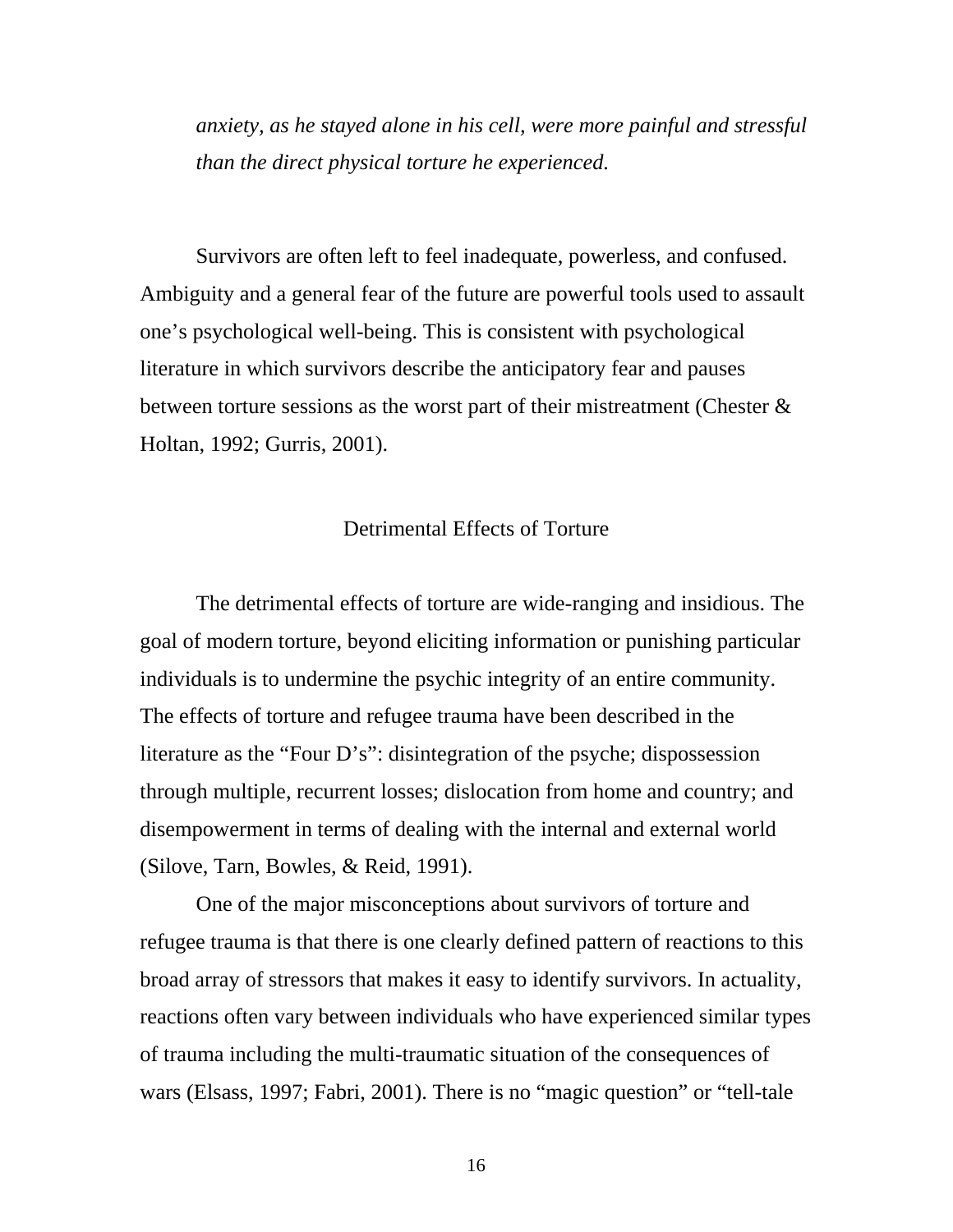sign" that will clearly differentiate between survivors and non-survivors with 100% specificity and sensitivity. There are, however, some general areas in which we may expect to see signs of distress. These signs can be physical, cognitive, emotional, and/or behavioral.

## *Physical Functioning*

The physical symptoms of torture and refugee trauma are varied, and may manifest themselves differently from client to client (See Chapter 7). There may be identifiable scars or disfigurements that document the trauma endured (i.e. cigarette burns, scars, missing teeth, and/or amputations). There may also be decrements in physical functioning due to the abuse suffered that leave no scars, such as impaired vision from violent blows to the head. Insomnia, nightmares, and other sleep difficulties are among the most frequently reported symptoms by torture survivors (Quiroga & Jaranson, 2005). Frequently, there will be no outward signs of the physical trauma, as many torturers want to inflict the maximum amount of physical pain without leaving visible physical scars (Berliner et al., 2004; Keller, Eisenman, & Saul, 1998; Shrestha & Sharma, 1995).

Some of the most common physical symptoms may be linked to psychological distress. Many clients come from cultures where emotional/psychological distress is stigmatized or not readily discussed, so symptoms of distress are manifested as somatic, physical ailments (Briere, 2001; Chester & Holtan, 1992; Johnson, Hardt, & Kleinman, 1994). Clients may not be ready or able to discuss psychological issues, but easily describe the physical ailments they experience. As is common in patients with somatization disorder, clients may complain of frequent headaches, generalized fatigue, gastro-intestinal difficulties, or musculoskeletal pains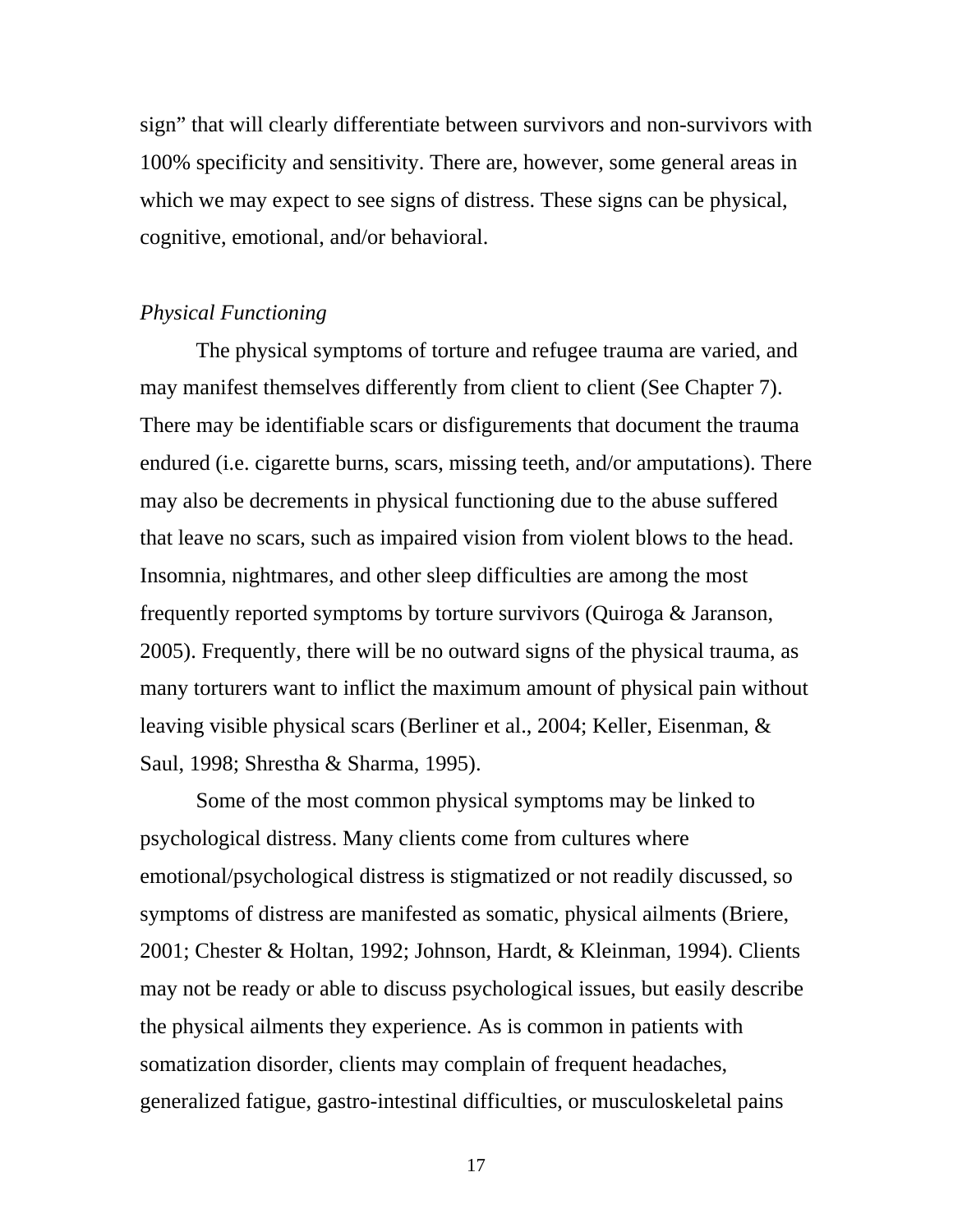(Keller, et al, 1998; Piwowarczyk, Moreno, & Grodin, 2000). As these symptoms are being addressed, some of the connections between the physical and emotional symptoms may be addressed by the health professional, with a potential goal of engaging the client for mental health services (Carrillo, Green, & Betancourt, 1999).

## *Cognitive Functioning*

Cognitive symptoms stemming from their traumatic experiences are another major area of concern. According to many refugee resettlement workers across the country, with whom we have conducted training seminars, some of the symptoms they see most often among their traumatized clients are cognitive in nature.

Cognitive symptoms frequently reported include difficulty concentrating, memory difficulties, excessive rumination, and active attempts not to think about anything reminiscent of their traumatic experiences. Clients have reported that they are no longer able to retain what they have just read or heard.

Frequently, clients may be caught between conflicting extremes of avoidance and intrusion (Elsass, 1997; Haenel, 2001; Horowitz, 1976). They may be inundated by intrusive symptoms such as rumination and nightmares, by which they cannot stop reliving their traumatic experiences. Simultaneously, they may avoid or deny their experience, and suffer emotional numbing.

The etiology of the decrements in functioning must be assessed. Blunt-trauma to the head, traumatic brain injury, and the associated neurological impairment may be the root cause of cognitive impairment, but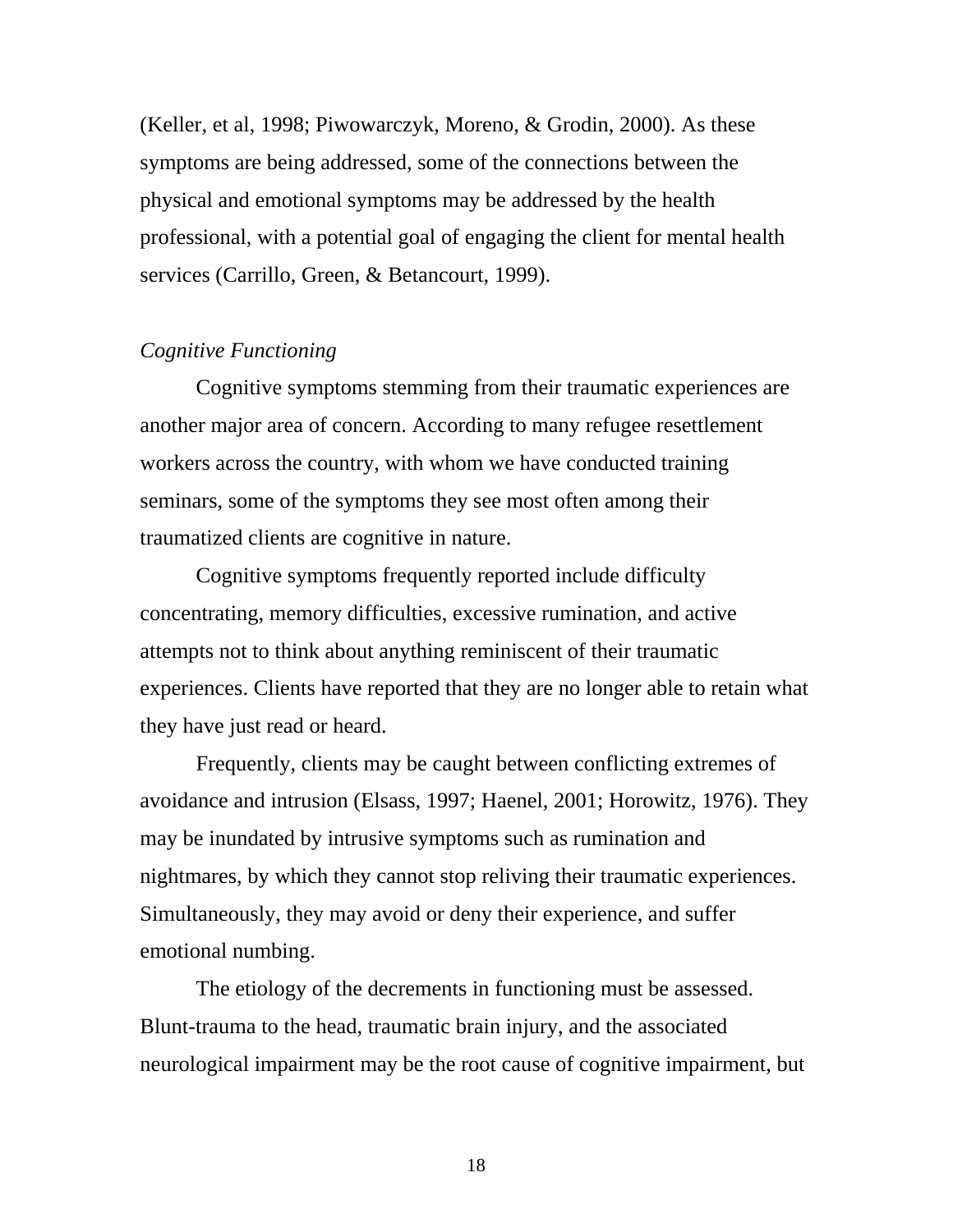other psychological causes must also be considered. The following case is an example of this.

*BB is a client from West Africa, who had previously studied law (he said he had been encouraged to go into law because of his "quick mind" and "good memory"). BB complained that he was no longer able to read more than one page at a time without his mind wandering. He stated that he had trouble remembering new information, and was experiencing difficulty in retaining anything from his English lessons.* 

*In his trauma history, BB reported no history of head trauma or being unconscious. There was other physical abuse, including sexual abuse, involved in his torture. He reported that he spent a significant amount of time ruminating about his trauma and the family he had left behind, and that every time he could not retain information, it would frustrate him, and serve to remind him of what he had experienced, as well as the tenuous situation he was still trying to comprehend and endure.* 

 *It became clear that BB's cognitive deficits were linked more to psychological reactions than to a particular neurological injury. The client followed a regimen of individual therapy, group therapy, and psychopharmacological interventions with an SSRI. He responded well to treatment, was able to gain his asylum, and has been reunited with his family. He now works full-time and is successfully pursuing a college degree.*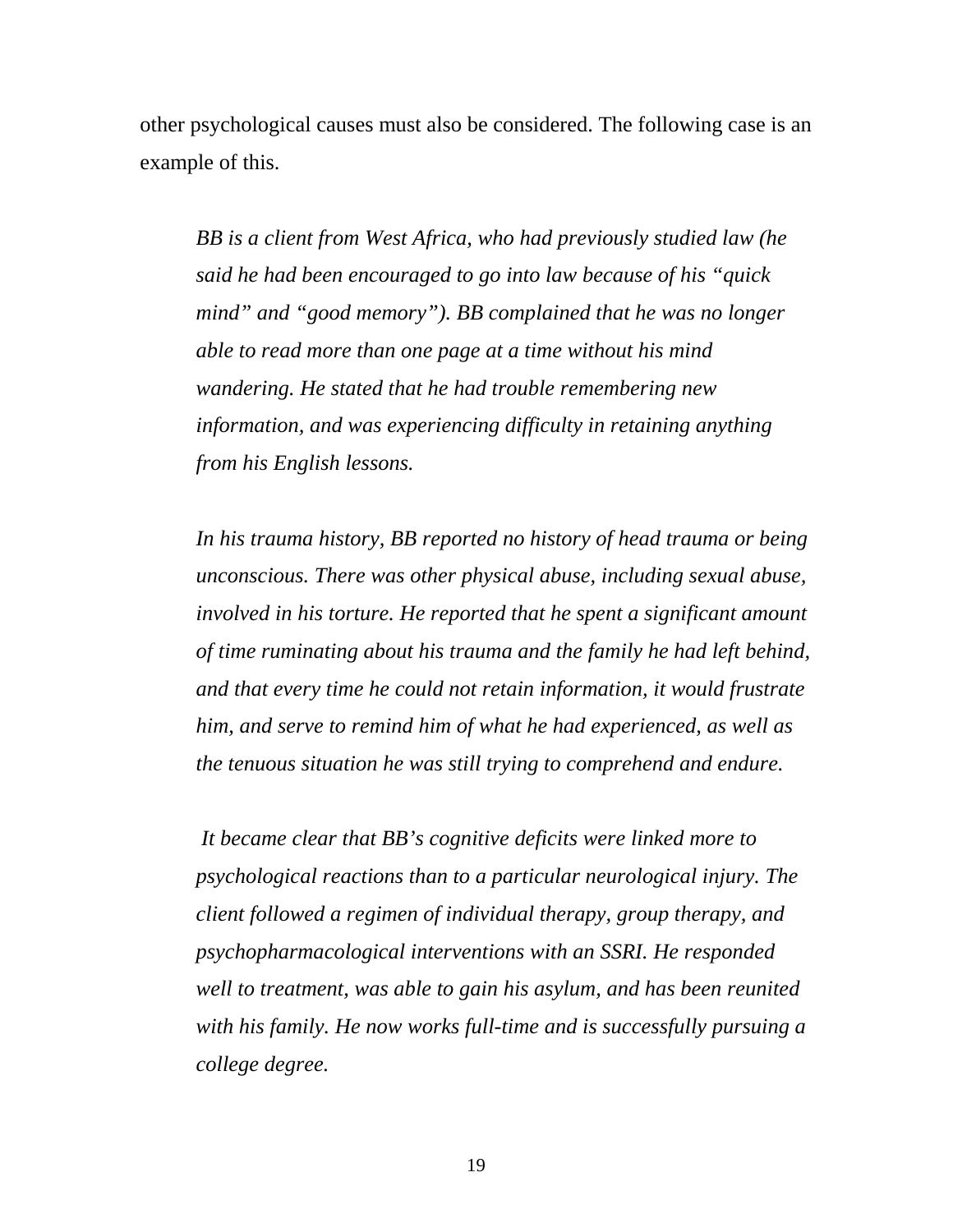## *Emotional Functioning*

Emotional functioning is another important sphere affected by trauma. Research with Bosnian war survivors has shown that emotional difficulties and psychiatric diagnoses persist even after three years have elapsed since the fighting (Mollica et al., 2001). Other research shows that the co-morbid diagnoses of Depression and Posttraumatic Stress Disorder (PTSD) tend to improve slowly among Indo-Chinese refugees, and these symptoms are prone to recur over time when exacerbated by external stressors (Kinzie et al., 1997). It has been noted that Major Depression and PTSD are the two most frequently utilized diagnoses for this population, and that while PTSD seems to garner the most attention, Major Depression may be the most prevalent psychological stressor (Mollica, 2004). Again, research data indicate that the emotional distress can become chronic for a majority of torture survivors living in exile (Carlsson et al., 2005).

As defined by the DSM-IV-TR (APA, 2000), survivors may be buffeted by a wide range of psychological disorders. They may experience Generalized Anxiety Disorder, which is characterized by excessive and uncontrollable worry about everyday things. The frequency, intensity, and duration of the worry are disproportionate to the actual source of worry, and often interfere with daily functioning. PTSD and specific phobias are other examples of anxiety disorders that are characterized by chronic worries and nervousness, which disturb a survivor's mood, thoughts, behavior and/or physiological activity.

Survivors may also be troubled by substance dependence, meaning the compulsive use of drugs, to the point where the user has no effective choice but to continue use. The substance dependence may have begun as an effort to self-medicate, or reduce tension, but grows beyond the survivor's control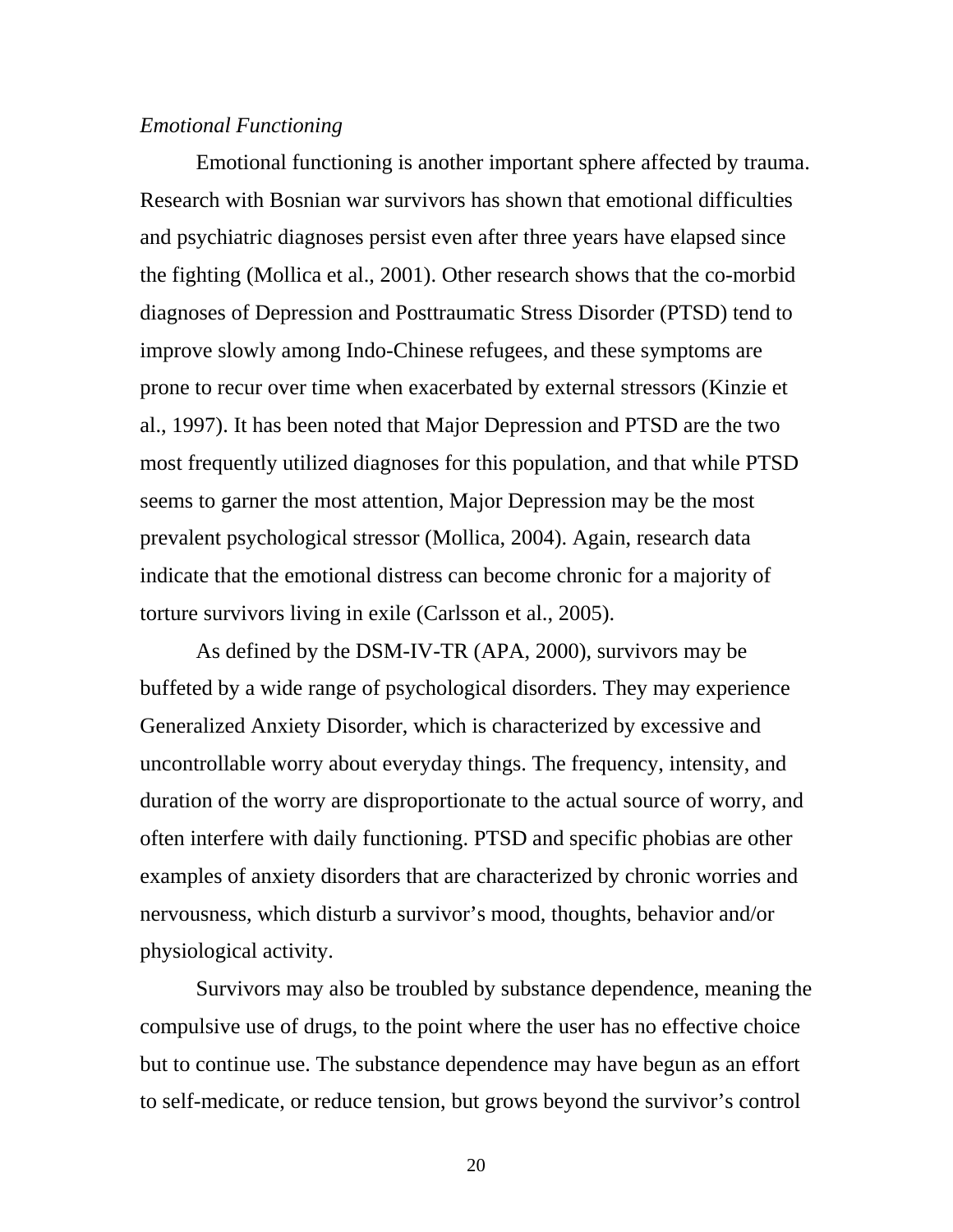(Briere & Scott, 2006). Depression is a common mental disorder that presents with depressed mood, loss of interest or pleasure, feelings of guilt or self-worth, disturbed sleep or appetite, low energy, and poor concentration (APA, 2000). These disorders are among many that may affect survivors of torture and refugee trauma, given their traumatic experiences and current challenges. For the purposes of this chapter, we will focus on some general signs that a survivor may be struggling with psychological and emotional issues, and will briefly touch on the ongoing debate as to whether these psychological reactions are "normal reactions" to "abnormal circumstances."

Clients may frequently manifest emotional symptoms typical of someone who is grieving. Clients may commonly become tearful, and may express sadness. They may express longing for family members and friends who are missing or have been left behind. These feelings of sadness and grief may be accompanied by suicidal thoughts or more passive questioning of the purpose of life in general.

Clients may also report being fearful and distrustful (Shrestha & Sharma, 1995). Clients may feel that they are being pursued by people who would harm them. This may be a function of the perceived hostile nature of their new environment, or it may be bolstered by delusional thinking. We have had a handful of clients who were convinced that the security forces from their home countries were working in tandem with the New York Police Department to spy on them and abuse them. This sense of fear and mistrust may make it difficult for them to engage in a trusting relationship.

Feelings of "survivor guilt" are common among survivors of torture and refugee trauma. Some clients may feel as if they are not deserving of life or any sort of positive experiences and/or feelings. Clients who have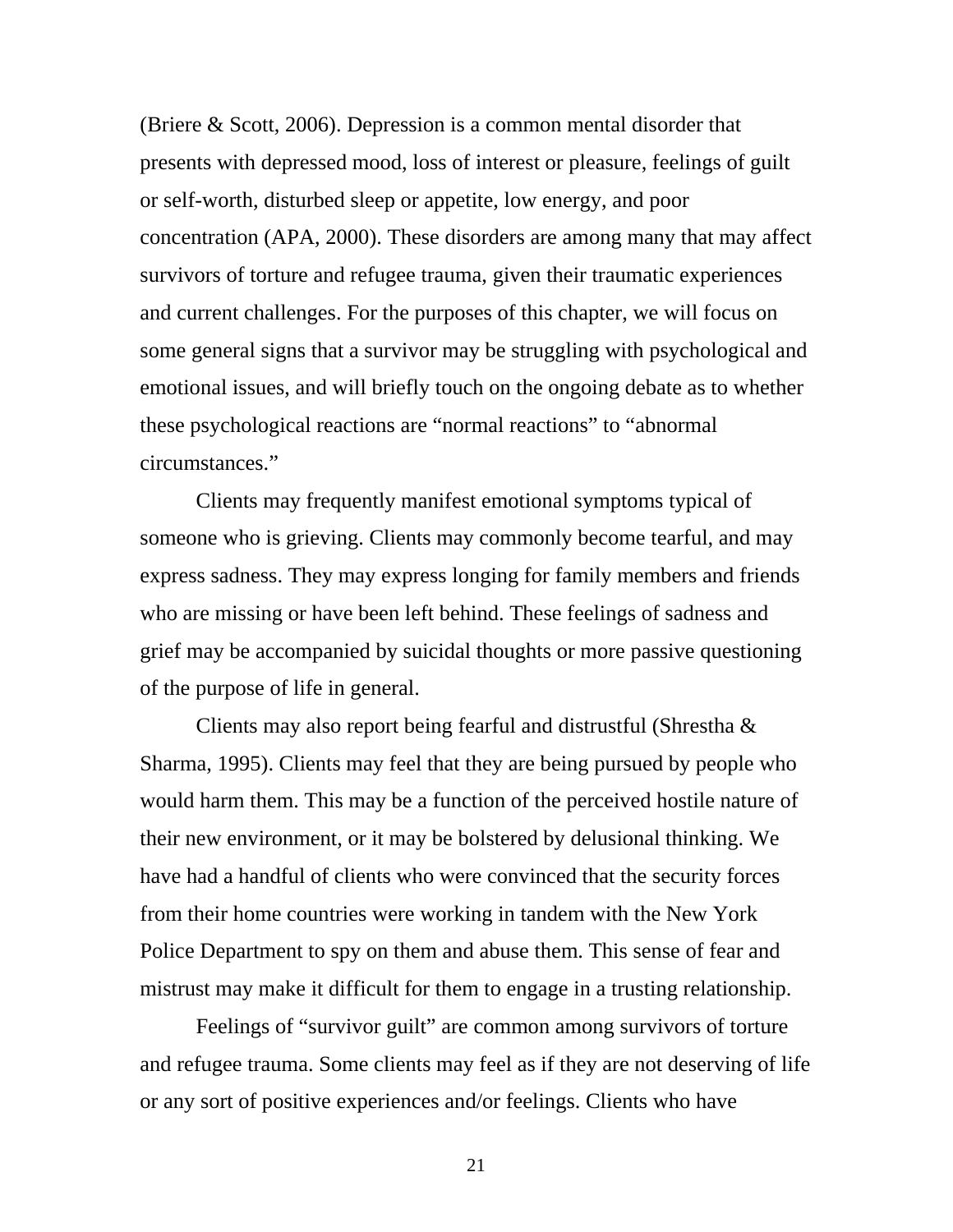survived extreme situations where others have perished may question their own actions (or inaction) during the tumult. These questions may feed into lingering self-doubt and self-blame (Elsass, 1997). Emotions associated with "survivor guilt" can make treatment and adaptive self-care more difficult for clients. These emotions may negatively impact on a client's motivation to engage in the healing process, and may hinder them from committing fully to treatment. Some helpful interventions for countering this will be covered in Chapter 11 of this volume.

An example of how emotional responses may differ from client to client is the presentation of affect. Some clients will present in a volatile, emotionally charged manner. For many, there may be a wide range of emotions expressed as they recount their trauma history. Some may view relating their trauma history as a cathartic experience. In contrast, others may present with a flat affect. They may relate the most intimate and painful details of their trauma without changing the tone of their voice, or their rate of speech. The cognitive and emotional aspects of the personality may appear disconnected from one another (Randall & Lutz, 1991). For example, this disconnection has been an important issue in our training sessions with United States Citizenship and Immigration Service officers (USCIS), and United States Immigration and Customs Enforcement judges (ICE). These immigration officials often ask how torture survivors will present emotionally and we educate them that there is no one single way that torture survivors will present.

## *Behavioral Functioning*

<u>22</u>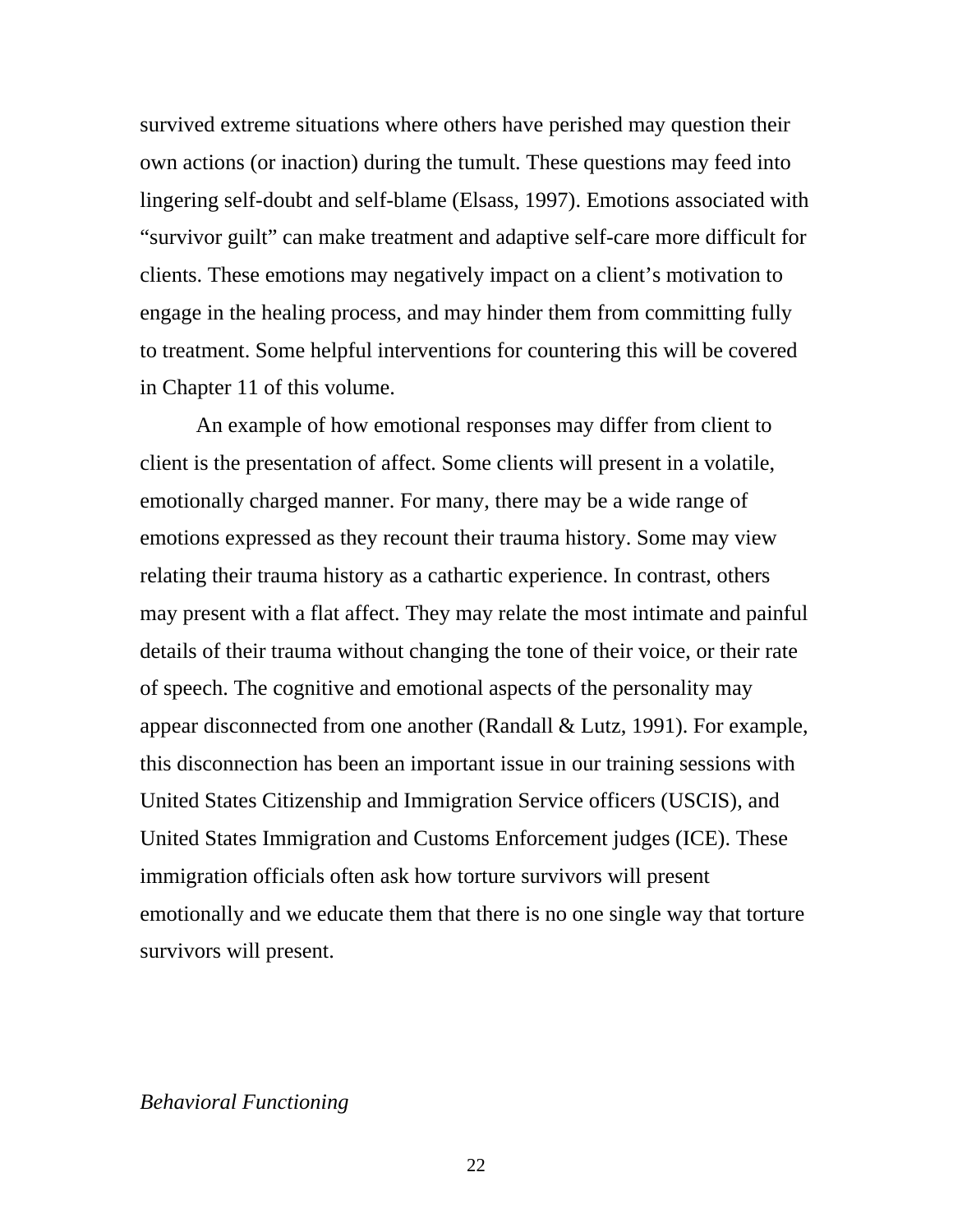Changes in one's perceived health status, patterns of thinking, and emotional functioning will of course have significant impact on one's behavior. Behavioral functioning is another area where resettlement workers, teachers, and job counselors often report that they observe signs that comprehensive mental health services may be needed for a particular survivor.

There may be signs of behavioral withdrawal that mirror the attempts to avoid thoughts that pertain to the traumatic past (Randall & Lutz, 1991). Some clients may avoid individuals who come from their home countries or their region of the world. Some clients report avoiding any information such as news broadcasts, internet reports, etc. about the situations in their home countries. Some have said that any new information, particularly negative news, can be overwhelming. In contrast, other clients may be very active in gathering as much information as possible. Clients have described this as an attempt to "stay connected" to the struggle and people they have left behind.

These dichotomous reactions reflect the precarious emotional balance that survivors are trying to maintain, and demonstrates the different ways that survivors may react to similar stressors. Clients may have difficulty balancing their needs for assurance and connection, while maintaining vigilance against external threats and triggers that may activate painful memories (Elsass, 1997; Haenel, 2001; Silove et al., 1991). They may fluctuate from behaving as though they are anesthetized, to experiencing intense surges of affect brought about by intrusive thoughts and dreams.

Consequently, clients may manifest swift changes in mood. Many clients report becoming irritated without being cognizant of why their mood changed so quickly (Shrestha & Sharma, 1995). The difficulties with concentration and memory may display themselves as missed appointments,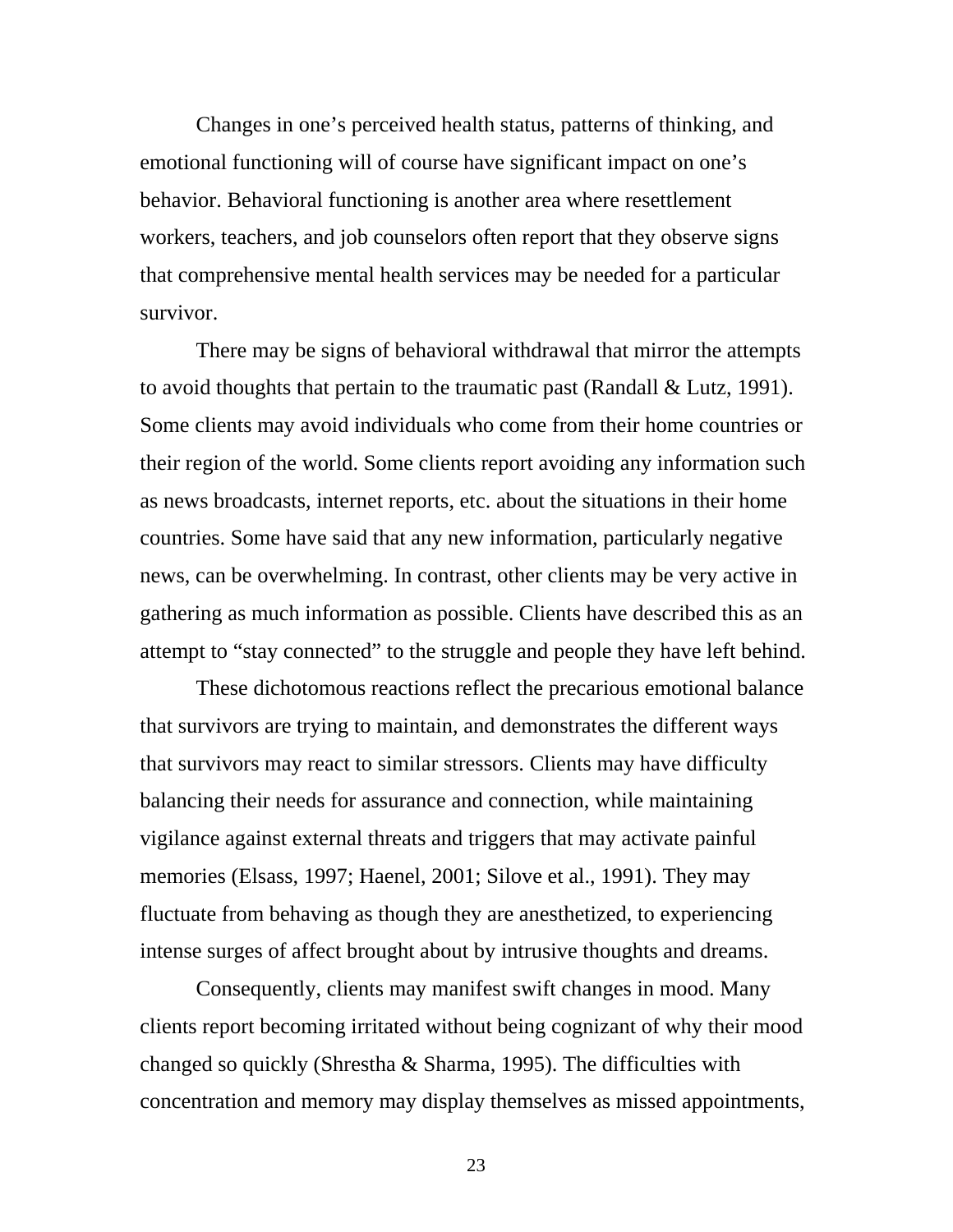tardiness, and forgetting some of the specifics about the trauma history (Briere, 2001). This poses problems for the resettlement process, and may cause difficulties in seeking political asylum.

The emotional burden with which clients are coping may also manifest itself in an exaggerated startle response to noises. Sudden noises, particularly those that are similar to sounds that may have been heard during the traumatic period (i.e. a car back-firing may seem like gun shots), can cause the clients to become jumpy or perspire profusely. Clients may become visibly frightened and avoid people they encounter who are wearing uniforms, particularly if they have been tortured by people in official capacities such as police or military personnel.

Clients may also seek coping mechanisms that are not always positive or therapeutic. This may lead to detrimental changes in behavior such as clients engaging in substance abuse. Such "self-medicating" behavior is common for people who suffer from anxiety disorders, such as PTSD, and/or major depression (Briere & Scott, 2006). The literature shows that substance abuse levels among trauma survivors who develop full-blown PTSD are elevated, relative to levels among survivors who do not develop PTSD (Chilcoat & Breslau, 1998). Although reported substance abuse levels are higher among US war veterans than among traumatized refugees (i.e. Quiroga & Jaranson, 2005), it remains an area of significant concern, especially among younger male refugees, as the prevalence seems to be higher among men than women (Kastrup & Arcel, 2004). This is a potentially major issue to explore regarding survivors of refugee trauma who are searching for ways to cope with feelings of anxiety, hopelessness, and depression.

Normal Reactions to Abnormal Circumstances?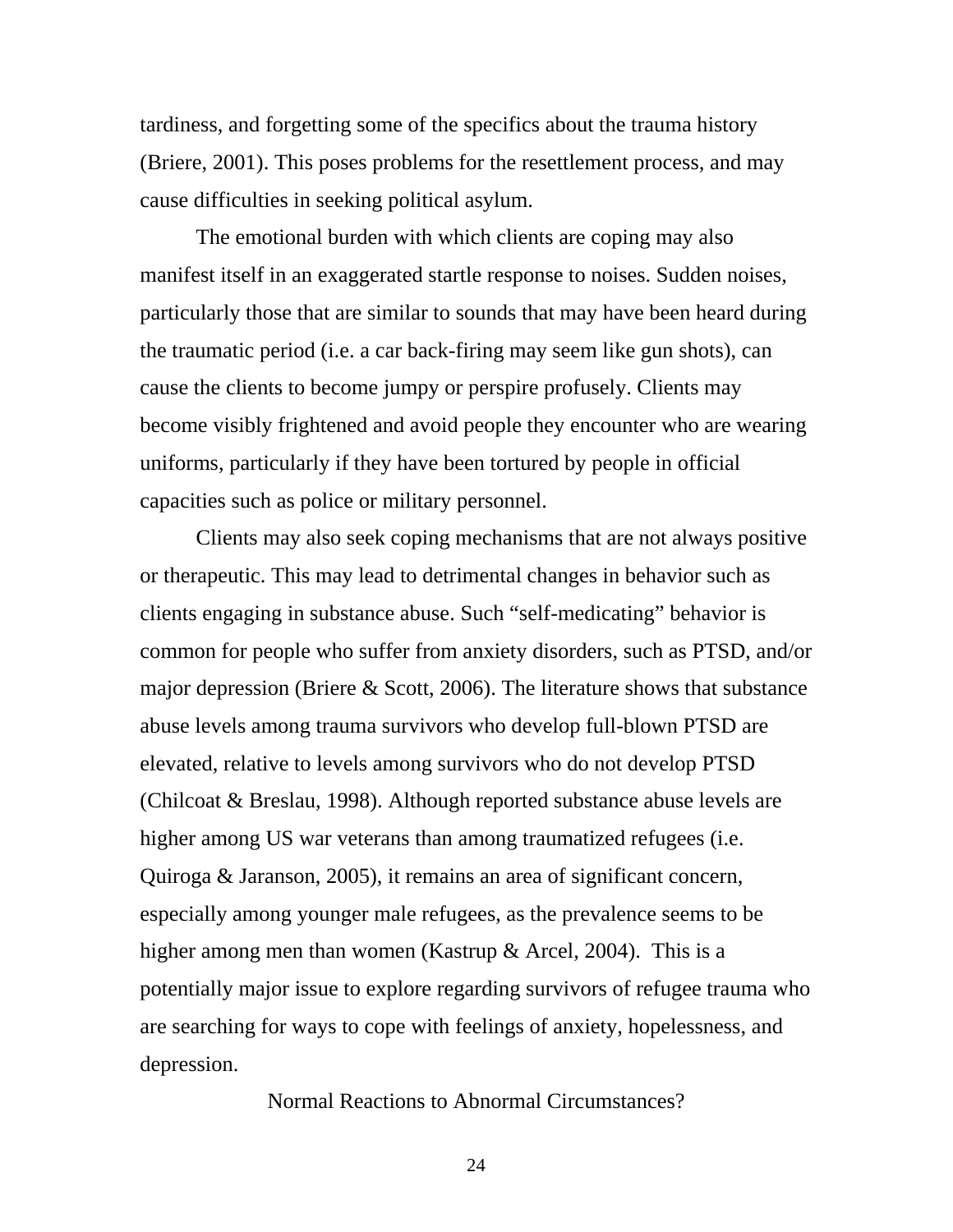The multiple stressors that survivors of torture and refugee trauma have experienced (and continue to experience) manifest themselves in varying and complex ways. There are some reactions that many clinicians view as "normal reactions to abnormal stressors," while other clinicians may view similar symptoms as aspects of a mental illness. Questions as to whether these reactions/symptoms fall along a normative continuum, and whether psychiatric diagnoses stigmatize refugee populations are currently being debated in psychiatric and psychological circles. Aspects of this debate will be covered in more detail in Chapter 8 of this book, but for now it is important to note that the psychological context that survivors of torture and refugee trauma are navigating does challenge some of the practical conceptions of the diagnosis of Posttraumatic Stress Disorder (PTSD), as currently defined.

Refugees who have survived traumatic events are assaulted with a continuous series of attacks on their psychological and emotional integrity. Consequently, some theorists argue that the "post" in post-traumatic stress disorder can be misleading (Akukwe, Smith, & Wokocha, 2000; Briere, 2001; Elsass, 1997; Herman, 1992). Survivors are not just reacting to an isolated traumatic experience from the past; they are reacting to a constant barrage of emotional and cultural challenges, including changes in how they perceive the world and themselves (Berliner et al., 2004),

The challenges facing refugees are potentially traumatizing in and of themselves, and serve to exacerbate the psychological distress of previously traumatized individuals (Quiroga & Jaranson, 2005). The stressors work to maintain the survivor's experience of trauma in the present tense. It has been argued that stimuli reminiscent of the trauma become generalized and can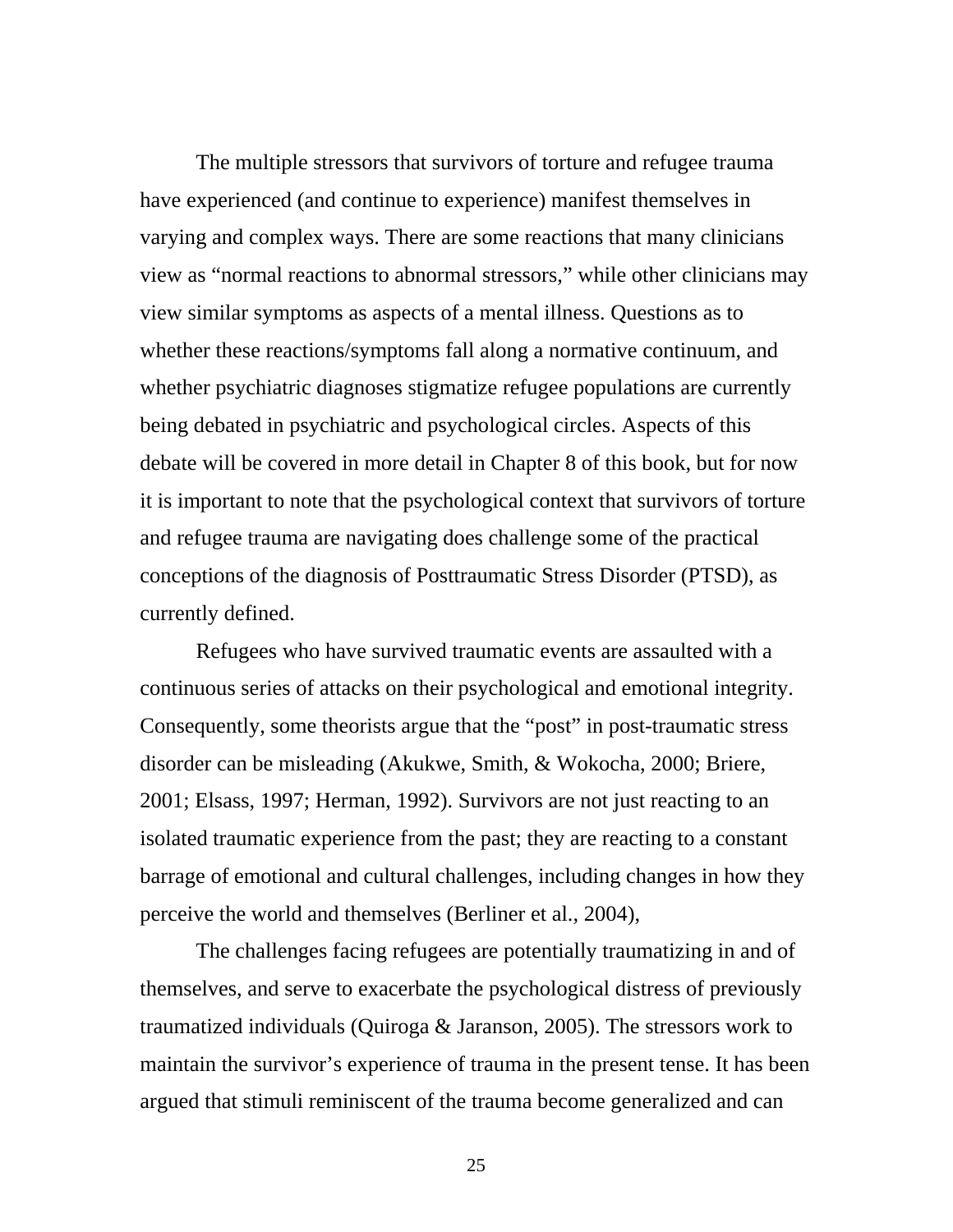evoke psychological responses long after the trauma has passed (Gurris, 2001; Mollica et al., 2001; Randall & Lutz, 1991). Such recurrent and reinforcing stressors have been referred to in the literature as a different entity from "classic" PTSD, and given names such as "complex-PTSD syndrome" (Herman, 1992) "on-going traumatic stress disorder" (Elsass, 1997; Straker, 1987), "torture syndrome" (Genefke & Vesti, 1998), "sequential traumatization" (Basoglu et al., 1994), and "DESNOS - disorder of extreme stress not otherwise specified" (Herman, 1992).

The diagnosis of PTSD can possibly carry the stigmatizing notion that there is something inherently wrong psychologically with the client, which contrasts directly with the views of some clinicians who wish to normalize the status of victims suffering from PTSD (Haenel, 2001; Lira, 1998; Yehuda & McFarlane, 1995). Other theorists argue that PTSD may be viewed as a purely Western construct that may not be appropriate for clients from various non-Western cultures (Chakroborty, 1991).

However, many studies suggest that the majority of people exposed to one-time traumatic stressors like car accidents, earthquakes etc. do not experience PTSD, and that those who develop PTSD usually see a decrease in symptoms over time (Shalev, Peri, Canneti, & Schreiber, 1992). It can also be argued that a common psychological reaction is not necessarily normative, just because it arises in a significant number of cases (Jaranson, 1998).

The question may be raised, however, if these findings can be applied to survivors of torture and refugee trauma for whom the stressors are not isolated in the past. For these people, the every day stressors may act as triggers that keep the memories of the trauma, as well as the painful life changes associated with refugee trauma, very much alive in their minds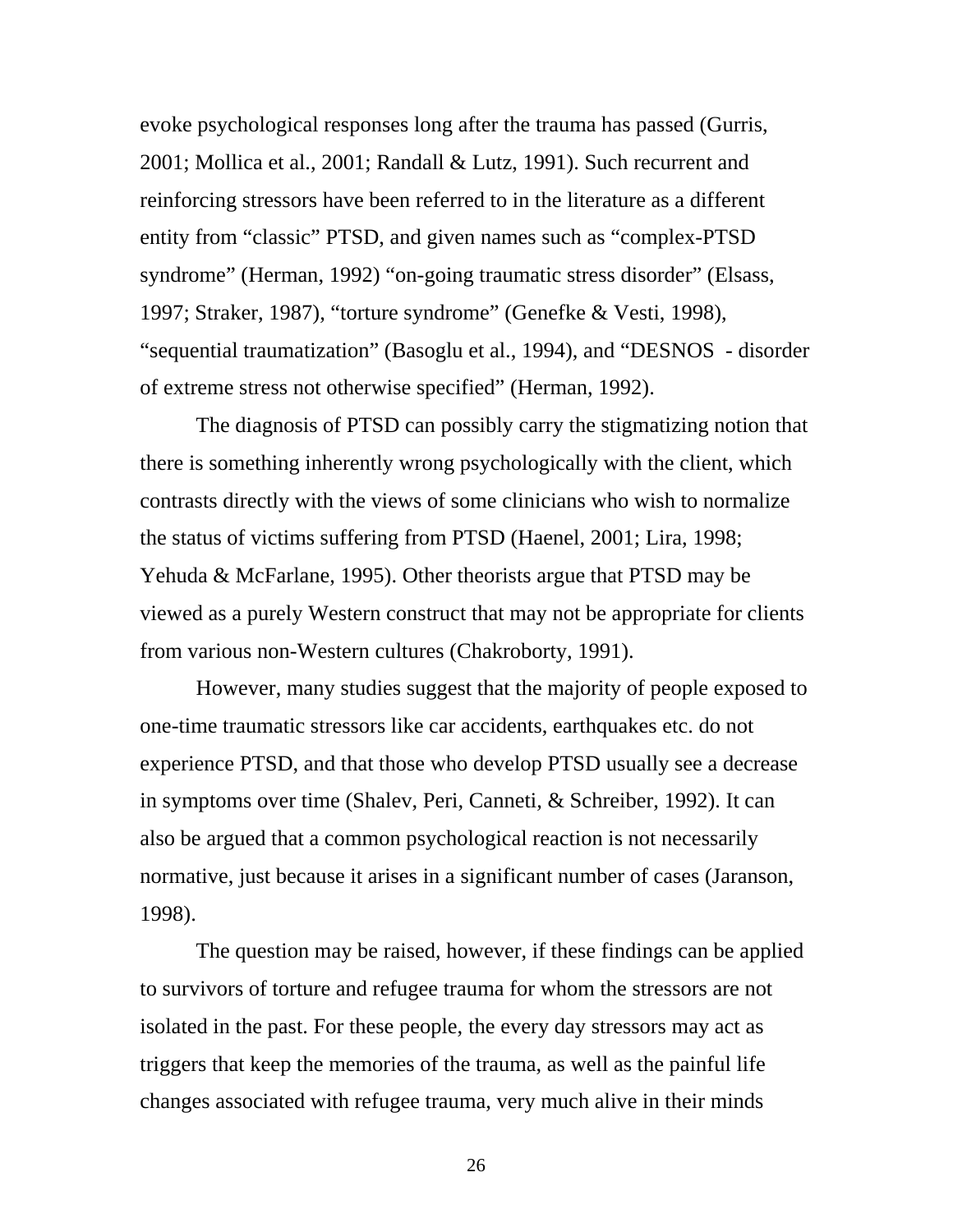(Briere, 2001; Haenel, 2001; Keller et al., 1998). In essence, the symptoms associated with PTSD are frequently exacerbated and confounded by the imposed developmental delays associated with torture and warfare (i.e. survivors not being able to work, study, marry, or create wealth in their home countries), as well as the realities of refugee trauma and living in exile (Quiroga & Jaranson, 2005; Van Velsen, Gorst-Unsworth, & Turner, 1996).

Thus, the diagnosis of a psychological "disorder," may potentially further disempower a survivor of torture and may discourage potential clients to refrain from seeking out the services that they need (Berliner et al., 2004). To counter this notion of stigma, many clinicians try to conceptualize the troubling psychological symptoms to these traumatic events as "normal reactions" (Reeler, 1994).

There is, however, a potential danger in over-normalizing survivors' reactions. If all client reactions are seen as normal, clinicians may ignore important diagnostic data and miss opportunities for effective psychiatric intervention. This may impede upon the optimal treatment for the client (see Chapter 8). In fact, it has been noted that when survivors learn that their suffering "has a name," it can be validating for them, and lead to further engagement in treatment (Fabri, 2001, p. 452). This distinction between normalizing and pathologizing the reactions of survivors are currently being debated within our program and within the field of psychology itself (Quiroga & Jaranson, 2005; Randall & Lutz, 1991; Yehuda & McFarlane, 1995).

Suffice it to say that regardless of the way a survivor's reactions/symptoms are categorized diagnostically, it is a reality that the recurrent traumas experienced reveal themselves in various domains of functioning. In our program, we try to strike a balance between the utility of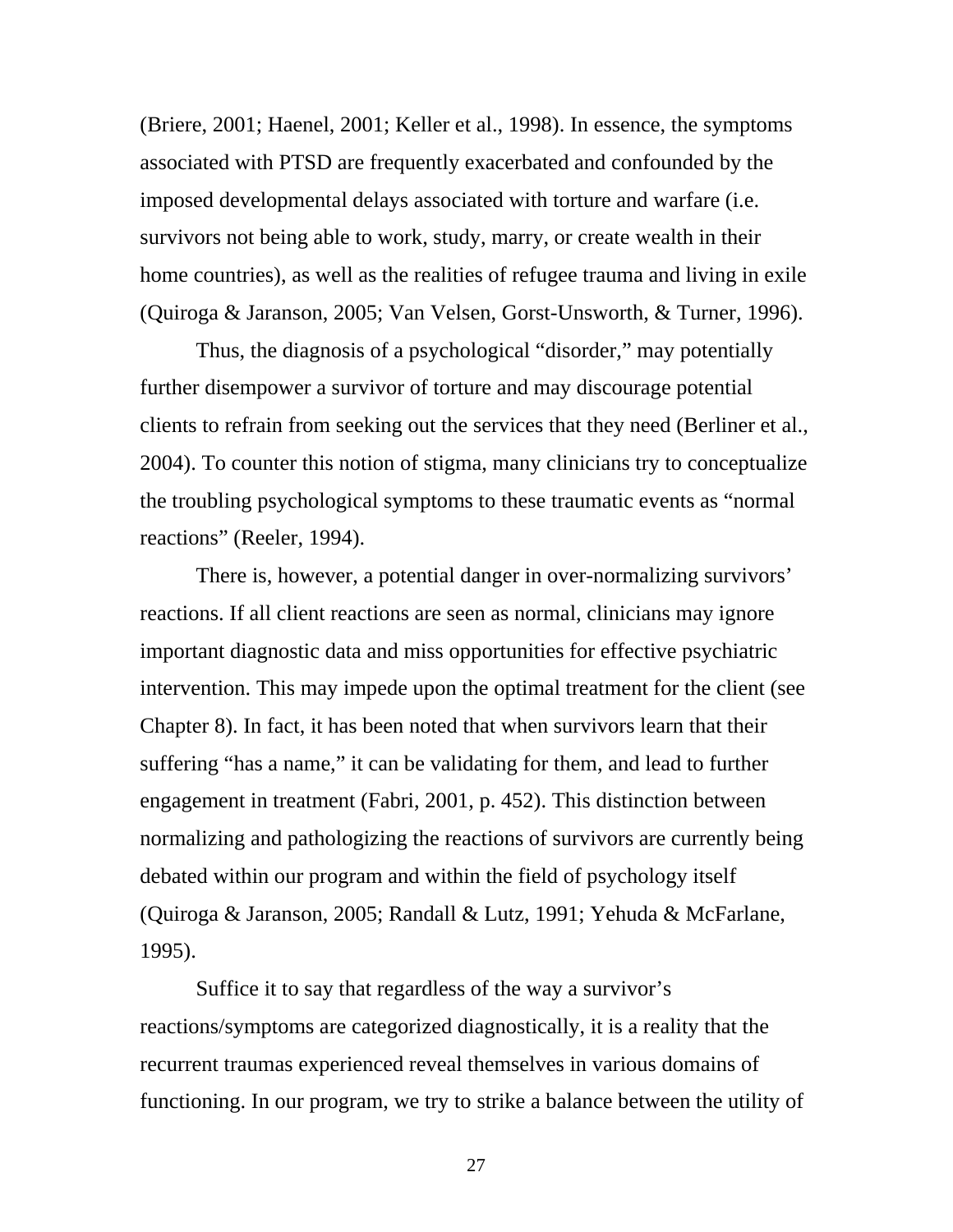using a diagnosis that provides pertinent clinical information, without endorsing a "one size fits all" label that can serve to stigmatize clients, or dissuade them from accessing clinical services. There have been calls in the literature to view PTSD more as a sign of a need for assistance, rather than pathology per se (Quiroga & Jaranson, 2005). In this book, we will consider some of the ways of engaging clients in medical and mental health treatment to address these complex and reinforcing stressors.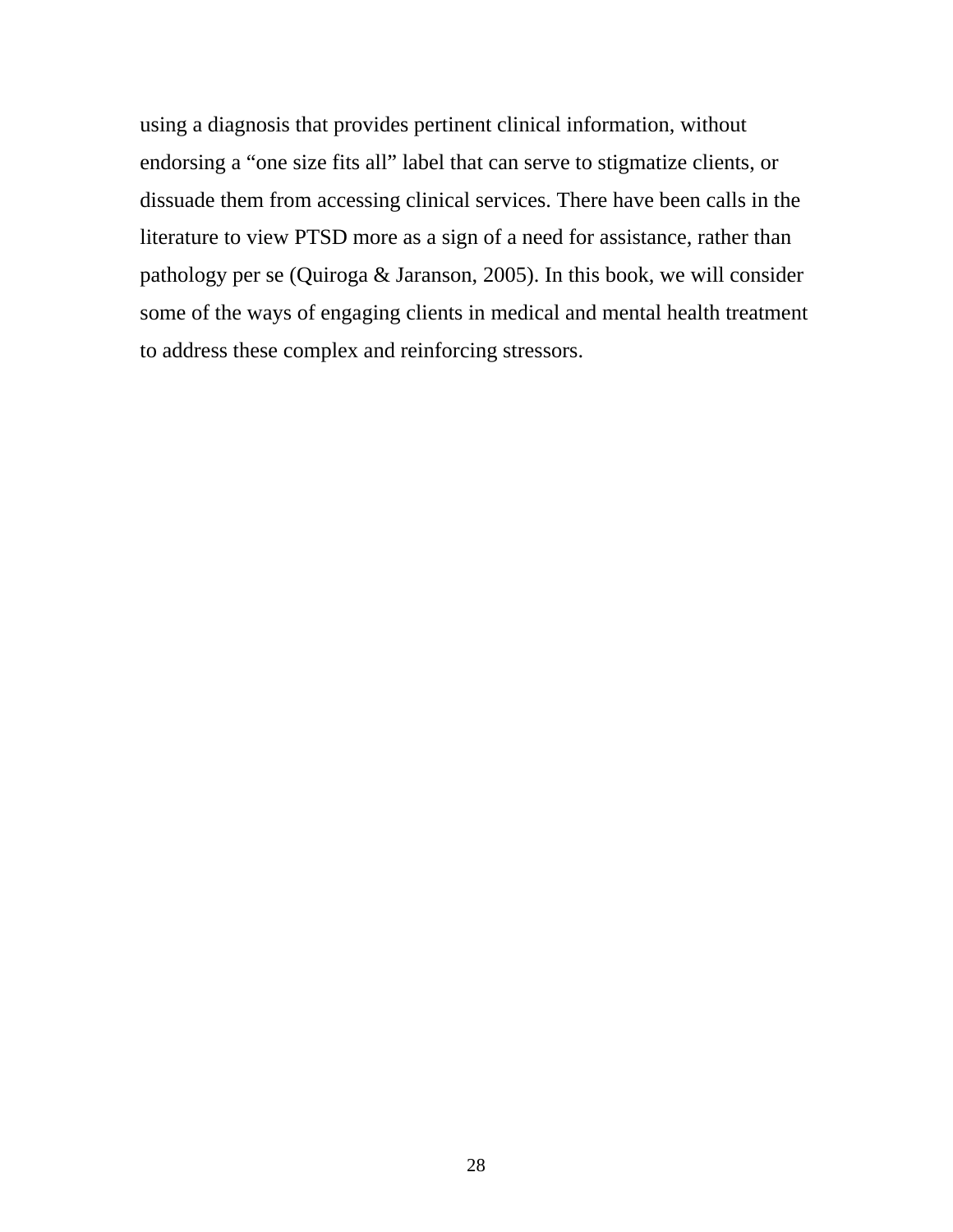#### **Appendix A**

## **Types of Torture Most Frequently Reported at the Bellevue/NYU Program for Survivors of Torture (in alphabetical order).**

#### **Physical Abuse**

Blindfolded Bound or tied up Being burned (e.g. with cigarettes) Blows with rifle butts, heavy sticks, sharp instruments etc. Deprived of needed medical care for more than 48 hours Electric shock *Falanga*- Beatings on soles of feet Food deprivation Forced feeding Forced performance of sexual acts Forced sitting or kneeling Held in detention Held in isolation Maiming or breaking bones Overcrowding with minimal food and comfort for more than 48 hours Rape by someone of the opposite sex (individual or group) Rape by someone of the same sex (individual or group) Sexual molestation Slapping/kicking/punching Suspension of body *Telefono*-Clapping on ears with the mouth shut Water deprivation

#### **Psychological Abuse**

Being under surveillance Death threats against family Death threats against self Degradation (such as forced to be naked, denial of hygiene, etc.) False accusations Forced to witness family being tortured Forced to witness others being tortured General threats/Harassment Mock executions Threats against friends or colleagues Verbal abuse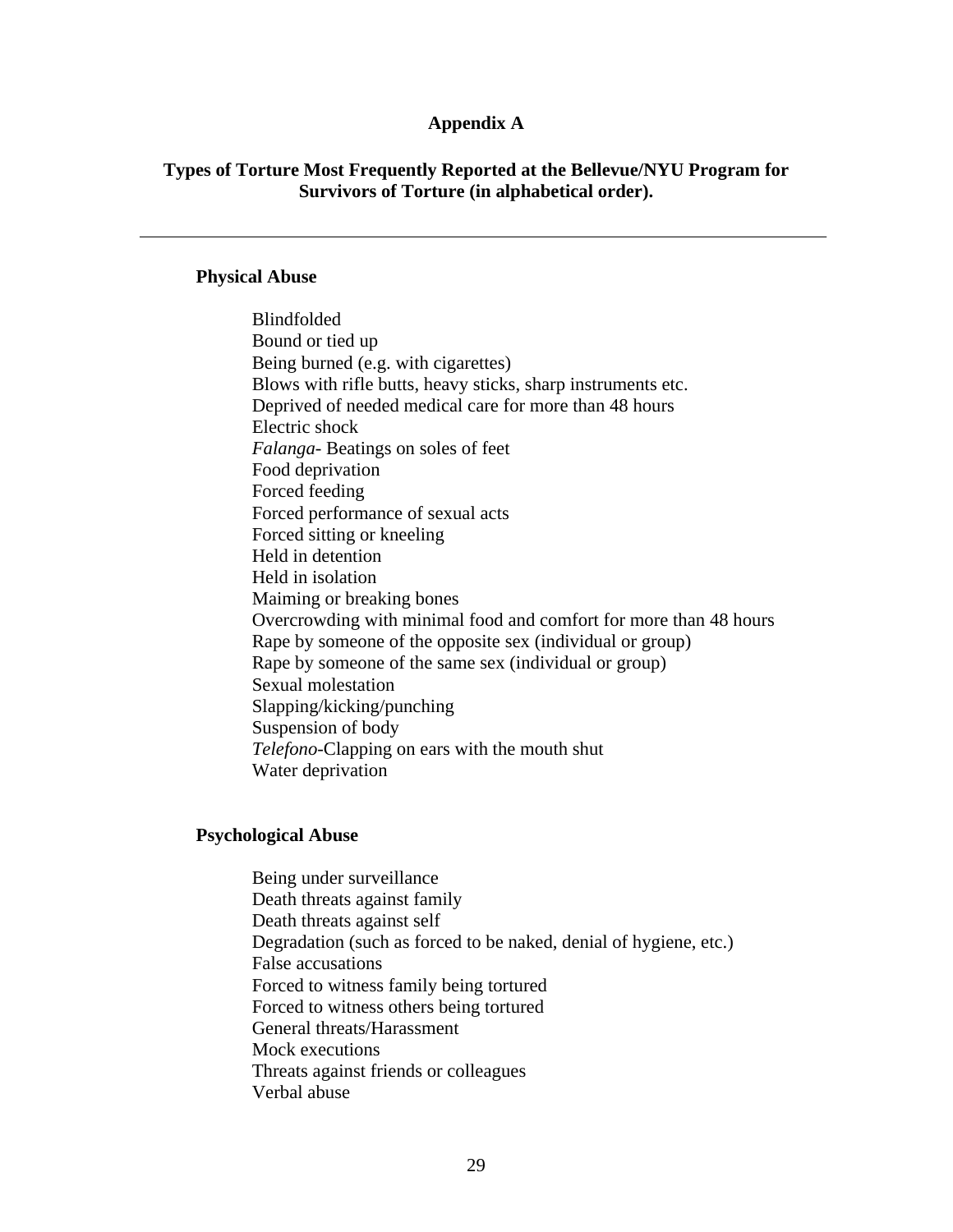### References

- Akukwe, C., Smith, H., & Wokocha, E. (2000). Enhancing the well-being of African refugees. In I. Berhane (Ed.), *Proceedings from the conference "African Refugees and the US response: Twenty years of resettlement"* (pp. 67-74). Arlington, VA: Ethiopian Community Development Council/African Resource Network.
- American Psychiatric Association. (2000). *Diagnostic and statistical manual of mental disorders* (4<sup>th</sup> ed. Text Revision). Washington DC: Author.
- Amnesty International. (1984). *Torture in the eighties. USA Edition*. Amnesty International Publications.
- Baker, R. (1992). Psychological consequences for tortured refugees seeking asylum and refugee status in Europe. In M. Basoglu (Ed.), *Torture and Its consequences: Current treatment approaches* (pp. 83-101)*.* Cambridge, England: Cambridge University Press.
- Basoglu, M., Paker, M., Paker, Ö., Özmen, E., & Sahin, D. (1994). Factors related to long-term traumatic stress responses in survivors of torture. *Journal of the American Medical Association, 272*, 357-63.
- Berliner, P., Mikkelson, E., Bovbjerg, A., & Wiking, M. (2004). Psychotherapy treatment of torture survivors. *International Journal of Psychosocial Rehabilitation, 8*, 85-96.
- Bhui, K., Abdi, A., Abdi, M., Pereira, S., Dualeh, M., Robertson, D., et al. (2003). Traumatic events, migration, characteristics and psychiatric symptoms among Somali refugees. *Social Psychiatry and Psychiatric Epidemiology, 38,* 35-43.
- Briere, J. (2001, July). *Evaluation, measurement, and assessment approaches with severely traumatized populations.* Presentation to the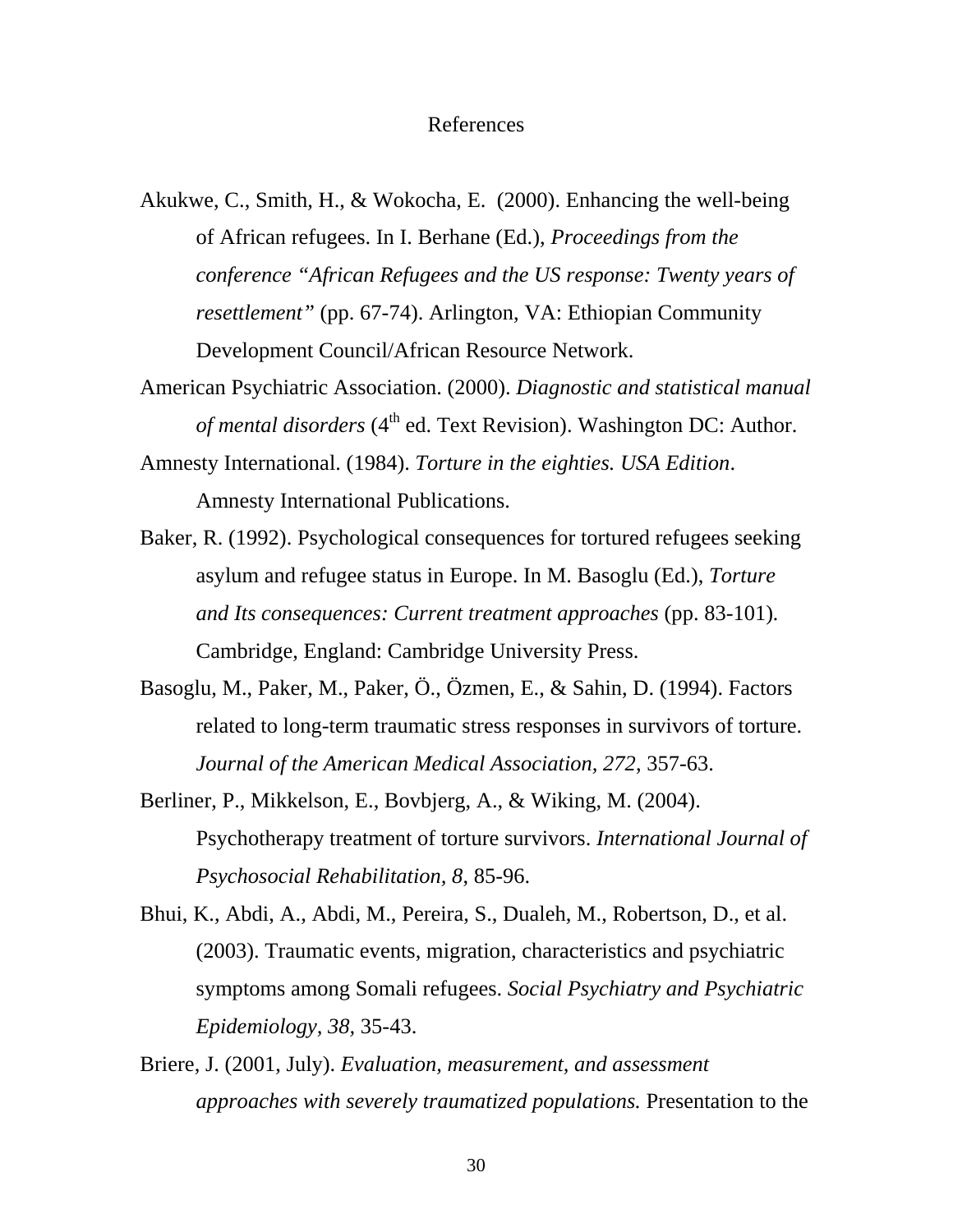Clinical Leadership Conference of the National Consortium of Torture Treatment Centers, Minneapolis, MN.

- Briere, J., & Scott, C. (2006). *Principles of trauma therapy: A guide to symptoms, evaluation, and treatment.* Thousand Oaks, London, New Delhi: Sage Publications.
- Carlsson, J.M., Mortensen, E.L., & Kastrup, M. (2005). A follow-up study of mental health and health-related quality of life in tortured refugees in multidisciplinary treatment. *Journal of Nervous and Mental Disease, 193* (10), 651-657.
- Carlsson, J.M., Mortensen, E.L., & Kastrup, M. (2006). Predictors of mental health and quality of life in male tortured refugees. *Nordic Journal of Psychiatry 60* (1), 51-57.
- Carlsson, J.M., Olsen, D.R., Mortensen, E.L., & Kastrup, M. (2006). Mental health and health- related quality of life: A 10 year follow-up of tortured refugees. *Journal of Nervous and Mental Disease, 194* (10), 725-731.
- Carrillo, J., Green, A., & Betancourt, J. (1999). Cross-cultural primary care: A patient based approach. *Annals of Internal Medicine, 130*, 829-834.
- Chakraborty, A. (1991). Culture, colonialism, and psychiatry. *The Lancet, 337*, 1204- 1207.
- Chester, B., & Holtan, N. (1992). Working with refugee survivors of torture. *Western Journal of Medicine, 157 (* Special Issue: Cross-Cultural Medicine: A Decade Later), 301-304.
- Chilcoat, H., & Breslau, N. (1998). Investigation of causal pathways between PTSD and drug use disorders. *Addictive Behaviors, 23*, 827- 840.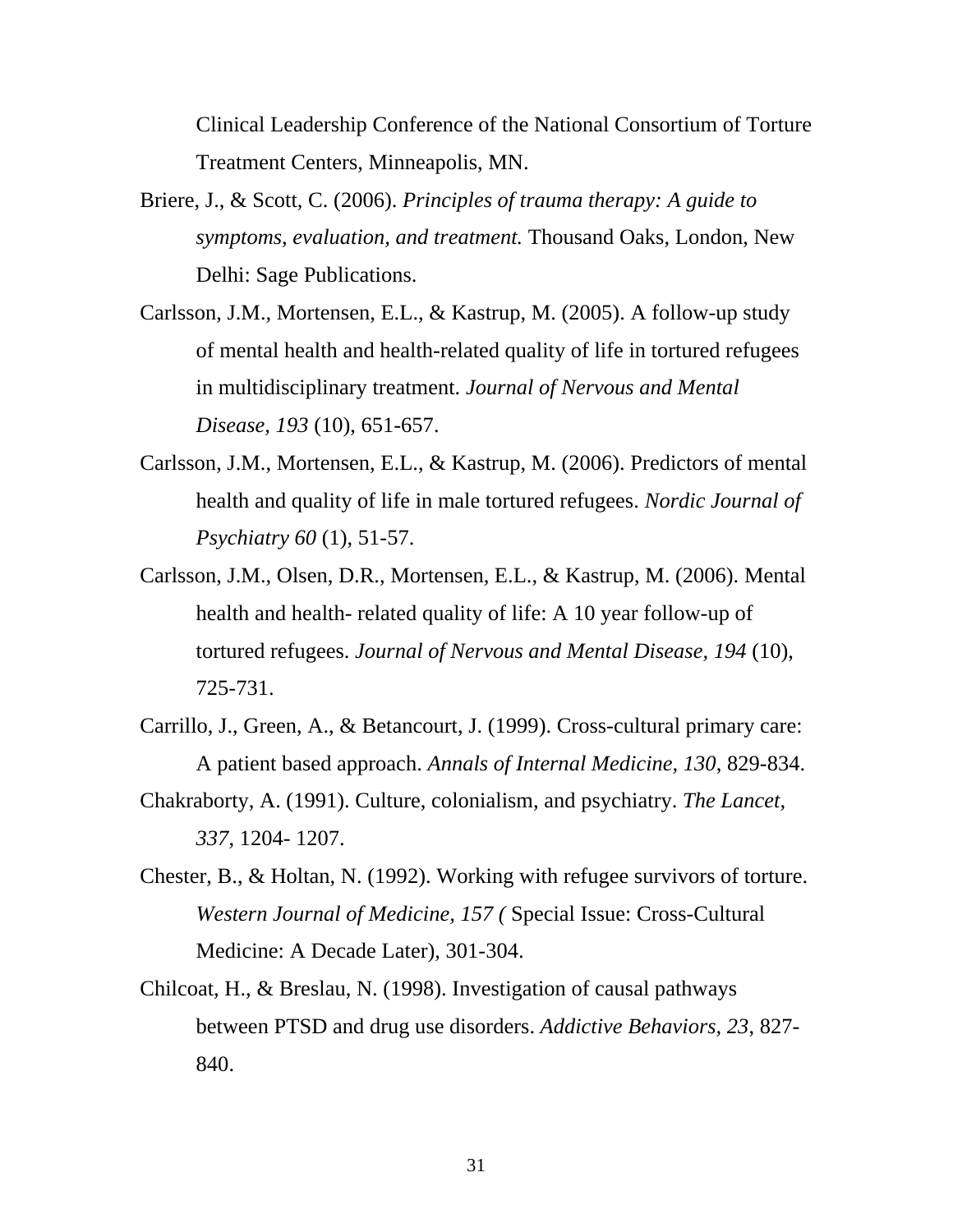- Crosby, S., Norredam, M., Paasche-Orlow, M.K., Piwowarczyk, L., Heeren, T. & Grodin, M.A. (2006). Prevalence of torture survivors among foreign-born patients presenting to an urban ambulatory care practice. *Journal of General Internal Medicine, 21,* 764-768.
- de Jong, J. (2002). Public mental health, traumatic stress and human rights violations in low- income countries. In J. de Jong (Ed.), *Trauma, war, and violence: Public mental health in socio-cultural context* (pp.1-92)*.*  New York: Kluwer Academic/Plenum Publishers.
- Drozdek, B., & Wilson, J.P. (2004). Preface: Broken spirits in an era of trauma, terrorism, and globalization. In J.P. Wilson & B. Drozdek (Eds.), *Broken spirits: The treatment of traumatized asylum seekers, refugees, war and torture victims* (pp. xxvii – xxx). New York: Brunner-Routledge.
- Eisenman, D.P., Gelberg, L., Liu, H., & Shapiro, M.F. (2003). Mental health and health-related quality of life among adult Latino primary care patients living in the United States with previous exposure to political violence. *Journal of American Medical Association, 290,* 627-634.
- Eisenman, D.P., Keller, A.S., & Kim, G. (2000). Survivors of torture in a general medical setting: How often have patients been tortured, and how often is it missed? *Western Journal of Medicine, 172,* 301-304.
- Elsass, P. (1997). *Treating victims of torture and violence: Theoretical, cross-cultural, and clinical implications*. New York and London: New York University Press.
- Elsass, P. (1998). The existence of a torture syndrome. *Torture, 8*, 58-64.
- Engdahl, B.E., & Eberly, R.E. (1990). The effects of torture and other maltreatment: Implications for psychology. In P. Suedfeld (Ed.),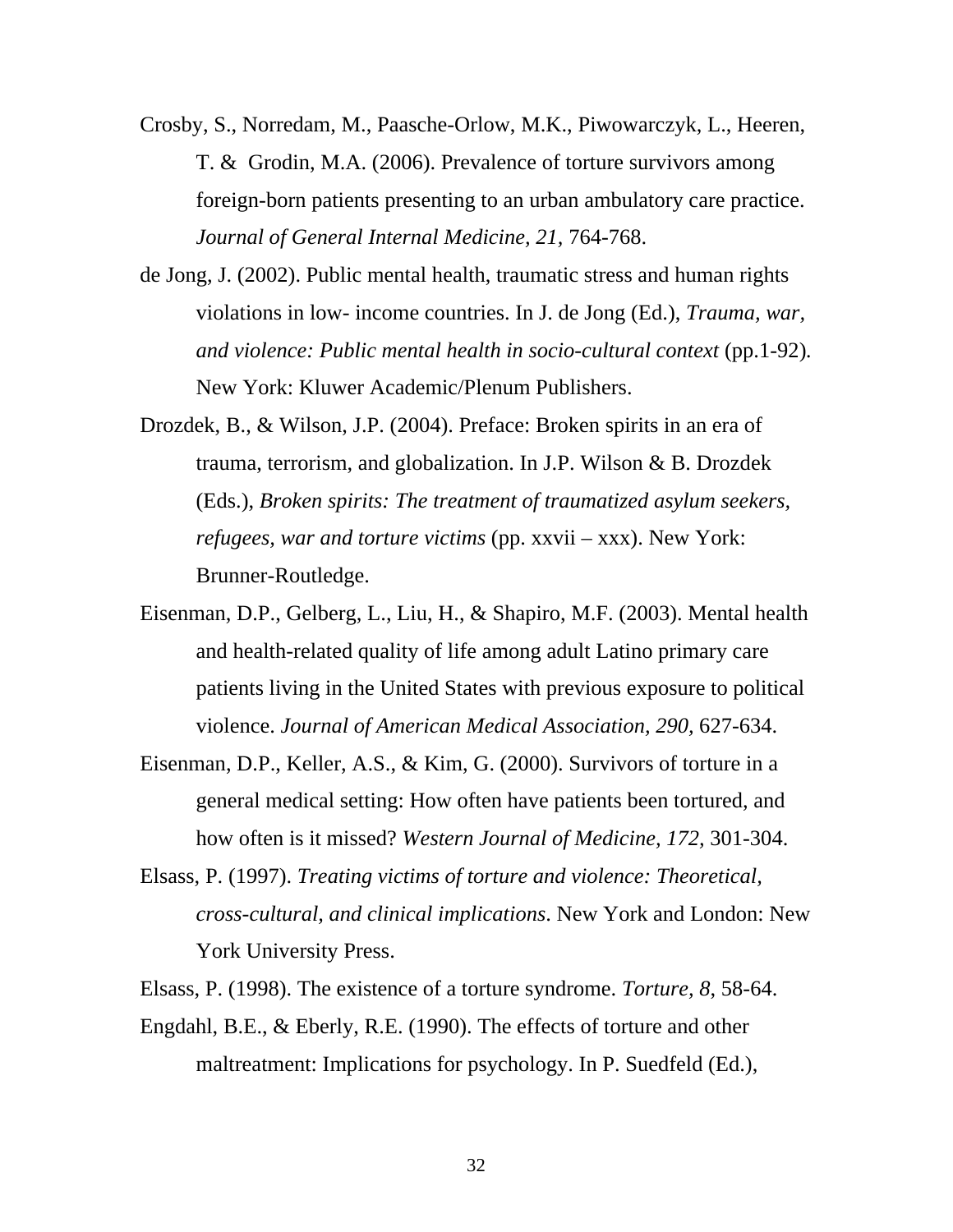*Psychology and torture* (pp.31-47)*.* New York: Hemisphere Publishing.

Fabri, M.R. (2001). Reconstructing safety: Adjustments to the therapeutic frame in the treatment of survivors of political torture. *Professional Psychology: Research and Practice, 32*(5), 452-457.

Fischman, Y. (1998). Metaclinical issues in the treatment of psychopolitical trauma. *American Journal of Orthopsychiatry, 68*(1), 27-38.

Fischman, Y., & Ross, J. (1990). Group treatment of exiled survivors of torture. *American Journal of Orthopsychiatry, 60* (1), 135-142.

Genefke, I., & Vesti, P. (1998). Diagnosis of governmental torture. In J.M. Jaranson & M.K. Popkin (Eds.), *Caring for victims of torture* (pp. 43- 59). Washington DC: American Psychiatric Press.

Gurris, N. (2001). Psychic trauma through torture – Healing through psychotherapy? In S. Graesner & N. Gurris (Eds.), *Standing at the Side of Torture Survivors: Treating a terrible assault on human dignity* (pp. 29-56). Baltimore, MD: Johns Hopkins University Press.

Haenel, F. (2001). Foreign bodies in the soul. In S. Graesner & N. Gurris (Eds.), *Standing at the Side of Torture Survivors: Treating a terrible assault on human dignity* (pp.1-28). Baltimore, MD: Johns Hopkins University Press.

Herman, J.L. (1992). *Trauma and recovery: The aftermath of violence – From domestic abuse to political terror*. New York: Basic Books.

Holtz, T.H. (1998). Refugee trauma versus torture trauma: a retrospective controlled cohort study of Tibetan refugees. *Journal of Nervous and Mental Disorders*, *186,* 24-43.

Horowitz, M.J. (1976). *Stress response syndromes*. New York: Jason Aronsen.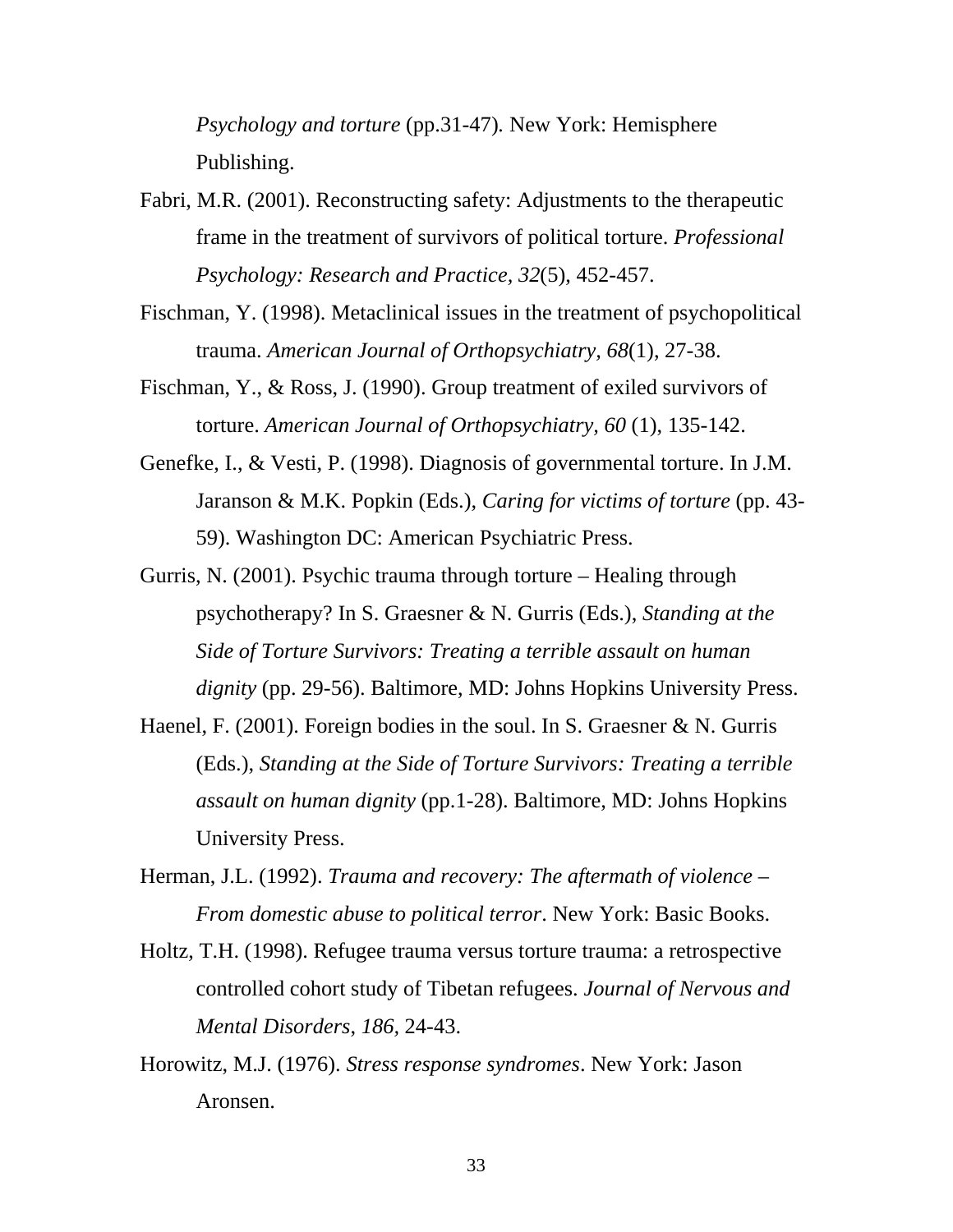- Jaranson, J.M. (1998). The science and politics of rehabilitating torture survivors: An overview. In J.M. Jaranson & M.K. Popkin (Eds.), *Caring for victims of torture* (pp.15-40)*.* Washington DC: American Psychiatric Press.
- Jaranson, J.M., Butcher, J., Halcon, L., Johnson, D.R., Robertson, C., Savik, K., et al. (2004). Somali and Oromo refugees: Correlate of torture and trauma history. *American Journal of Public Health, 94,* 591-598.
- Jaranson, J.M., & Popkin, M. (Eds.). (1998). *Caring for Victims of Torture.* Washington, DC: American Psychiatric Press.
- Johnson, T., Hardt, E., & Kleinman, A. (1994). Cultural factors in the medical interview. In M. Lipkin, S.M. Putnam, & A. Lazare. (Eds.), *The Medical Interview* (pp.153-162). New York: Springer-Verlag New York, Inc.
- Kastrup, M.C., & Arcel, L. (2004). Gender specific treatment. In J.P. Wilson & B. Drozdek (Eds.), *Broken spirits: The treatment of traumatized asylum seekers, refugees, war and torture victims*  (pp.547-571). New York: Brunner-Routledge Press.
- Keller, A., Eisenman, D. & Saul, J. (1998). Caring for survivors of torture in an urban, municipal hospital. *Journal of Ambulatory Care Management, 21*(2), 20-29.
- Keller, A., Ford, D., Sachs, E., Rosenfeld, B., Meserve, C., Trinh, et al. (2003). *From persecution to prison: The health consequences of detention for asylum seekers.* Boston and New York: Physicians for Human Rights and The Bellevue/NYU Program for Survivors of Torture.
- Kinzie, J.D., Leung, P.K., & Boehnlein, J.K. (1997). Treatment of depressive disorders in refugees. In E. Lee (Ed.), *Working with Asian*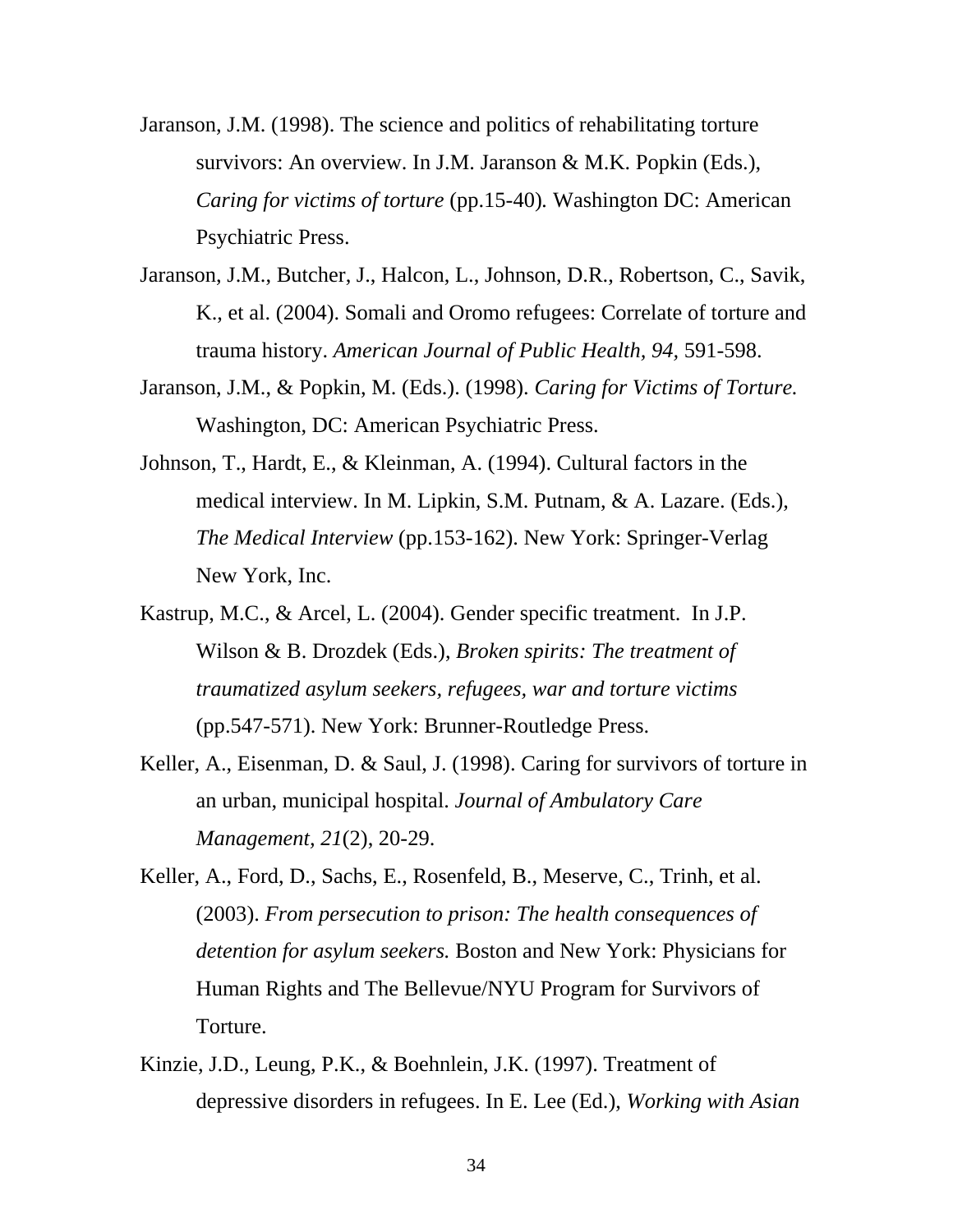*Americans: A guide for clinicians* (pp. 265-274)*.* New York: The Guilford Press.

- Lie, B. (2002). A 3-year follow up study of psychosocial functioning and general symptoms in settled refugees. *Acta Psychiatrica Scandinavica, 106*, 415-425.
- Lira, E. (1998). Commentary: Managing the care of patients with chronic illness and human rights survivors. *Journal of Ambulatory Care Management, 21*, 51-55.
- Mollica, R.F. (2004). Surviving torture. *New England Journal of Medicine, 351*, 5-7.
- Mollica, R., Sarajlic, N., Chernoff, M., Lavelle, J., Vukovic, I. & Massagli, M. (2001). Longitudinal study of psychiatric symptoms, disability, mortality, and emigration among Bosnian refugees. *Journal of the American Medical Association, 286* (5), 546-554.
- Montgomery, E., & Foldspang, A. (1994). Criterion-related validity of screening for exposure to torture. *Danish Medical Bulletin, 41*, 588- 591.
- Office of Refugee Resettlement. (2006). *Office of Refugee Resettlement (ORR) Services for Survivors of Torture Program*. Retrieved November 15, 2006, from

http://www.acf.hhs.gov/programs/orr/programs/torturep.htm

- den Velde, W.O., Hovens, J.E., Bramsen, I., McFarlane, A.C., Aarts, P.G.H., Falger, P.R.J., et al. (2000). A cross-national study of posttraumatic stress disorder in Dutch Australian immigrants. *Australia New Zealand Journal of Psychiatry, 39*, 919-928.
- Piwowarczyk, L., Moreno, A., & Grodin, M. (2000). Health care of torture survivors. *JAMA, 284,* 539-541.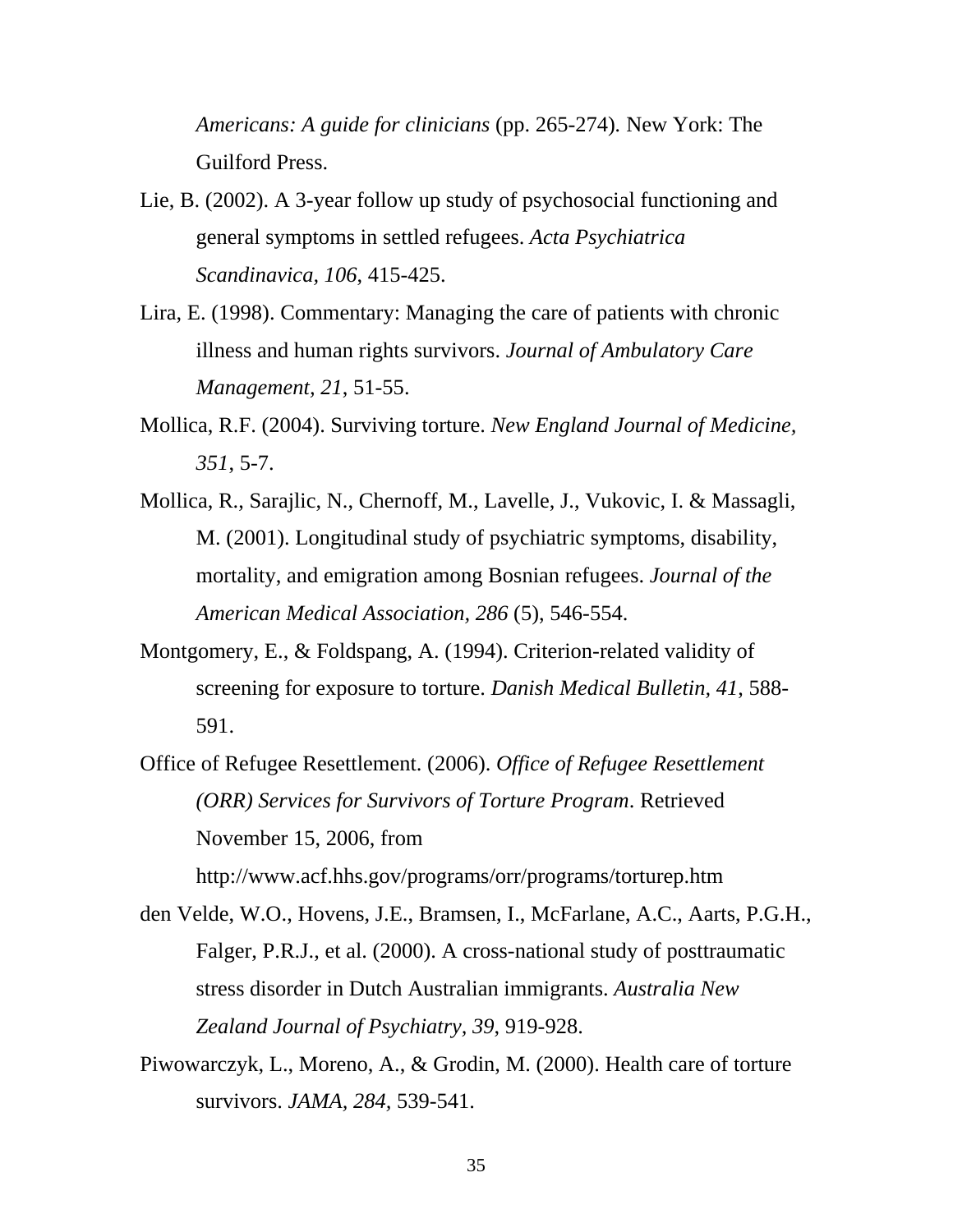- Quiroga, J., & Jaranson, J.M. (2005). Politically-motivated torture and its survivors: A desk study review of the literature. *Torture, 15* (Thematic Issue, 2-3)*,* 1-111.
- Randall, G., & Lutz, E. (1991). *Serving survivors of torture.* Washington, DC: Association for the Advancement of Science.
- Reeler, A.P. (1994). Is torture a post-traumatic stress disorder? *Torture, 4*, 59-63.
- Roth, G., & Ekblad, S. (2002). Decreased levels of cortisol and testosterone among mass evacuated adults from Kosovo with trauma experience and PTSD. *European Psychiatry, 17* (Suppl. 1), 94s.
- Shalev, A.Y., Peri, T., Canneti, L., & Schreiber, S. (1992). Prospective study of posttraumatic stress disorder and depression following trauma. *American Journal of Psychiatry, 155,* 630-637.
- Shrestha, N., & Sharma, B. (1995). *Torture and torture victims: A manual for medical professionals.* Kathmandu, Nepal: Center for Victims of Torture, Nepal.
- Silove, D., Sinnerbrink, I., Field, A., Manicavasagar, V., & Steel, Z. (1997). Anxiety, depression and PTSD in asylum seekers: Associations with pre-migration trauma and post-migration stressors. *British Journal of Psychiatry, 170*, 352-357.
- Silove, D., Tarn, R., Bowles, R., & Reid, J. (1991). Psychosocial needs of torture survivors. *Australian and New Zealand Journal of Psychiatry, 25*, 481-490.
- Somnier, F., Vesti, P., Kastrup, M., & Genefke, I.K. (1992). Psychological consequences of torture: Current knowledge and evidence. In M. Basoglu (Ed.), *Torture and its consequences: Current treatment approaches* (pp. 56-71). Cambridge: Cambridge University Press.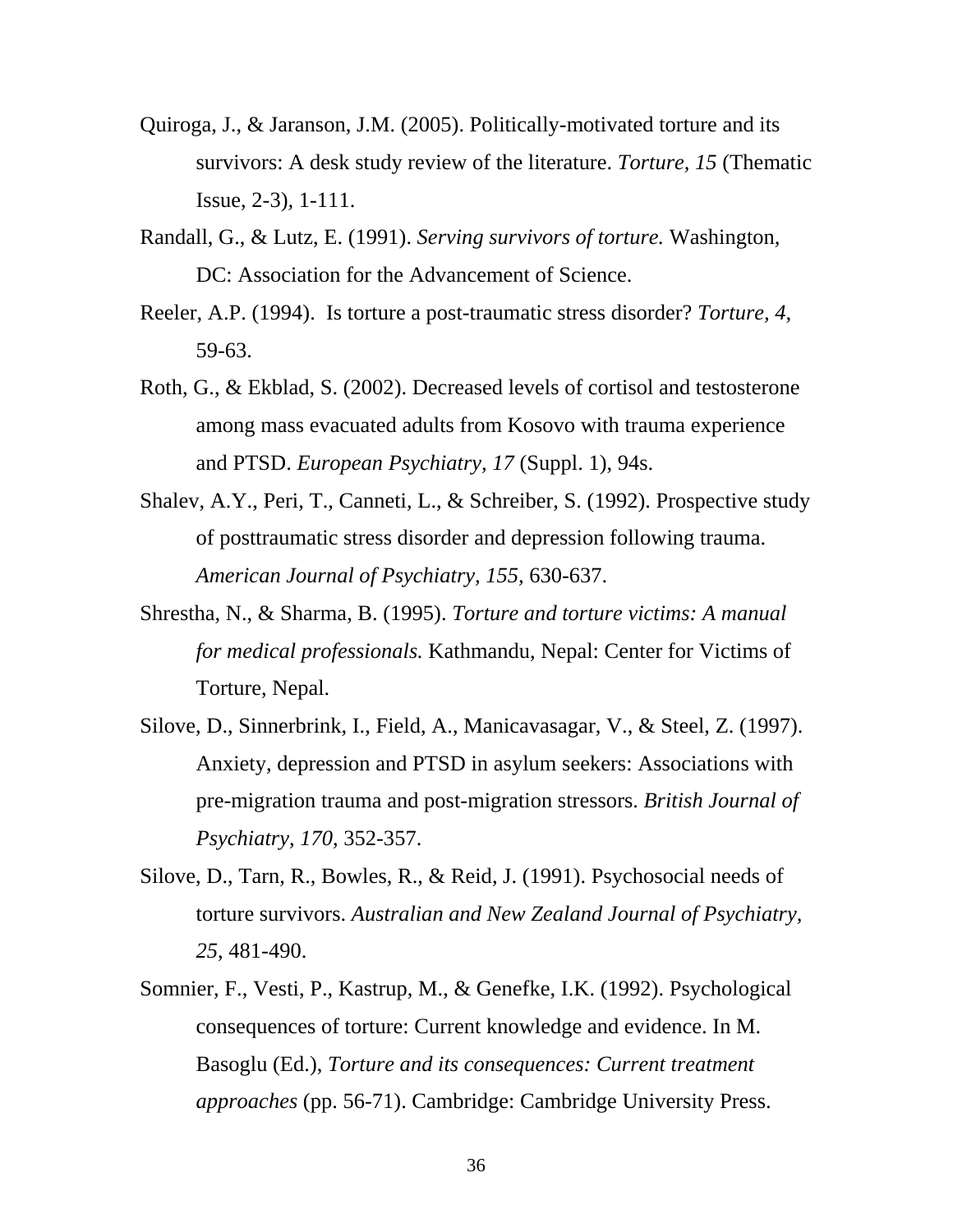- Somnier, F., & Genefke, I. (1986). Psychotherapy for victims of torture. *British Journal of Psychiatry, 149,* 323-329.
- Straker, G. (1987). The continuous traumatic stress syndrome: The single therapeutic interview. *Psychology in Society, 8*, 48-78.
- United Nations. (1984). *Convention against torture and other cruel, inhuman or degrading treatment or punishment*. U.N.Doc. A/39/51.
- United States Committee for Refugees and Immigrants. (2006). *World refugee survey 2006: Risks and rights.* Washington, DC: US Committee for Refugees.
- van der Veer, G. (1998). *Counselling and therapy with refugees and victims of trauma (2nd ed.): Psychological problems of victims of war, torture and repression.* New York: John Wiley & Sons.
- Van Velsen, C., Gorst-Unsworth, C., & Turner, S. (1996). Survivors of torture and organized violence: Demography and diagnosis. *Journal of Traumatic Stress, 9(*2), 181-193.
- Volkan, V.D. (2004). From hope for a better life to broken spirits: An introduction. In J.P. Wilson & B. Drozdek (Eds.), *Broken spirits: The treatment of traumatized asylum seekers, refugees, war and torture victims* (pp. 7-12). New York: Brunner-Routledge.
- World Health Organization. (1986, April). *The health hazards of organized violence.* Report on a WHO meeting, Veldhoven, Netherlands.
- Yehuda, R., & McFarlane, A.C. (1995). Conflict between current knowledge about posttraumatic stress disorder and its original conceptual basis. *American Journal of Psychiatry, 152*(12), 1705-1713.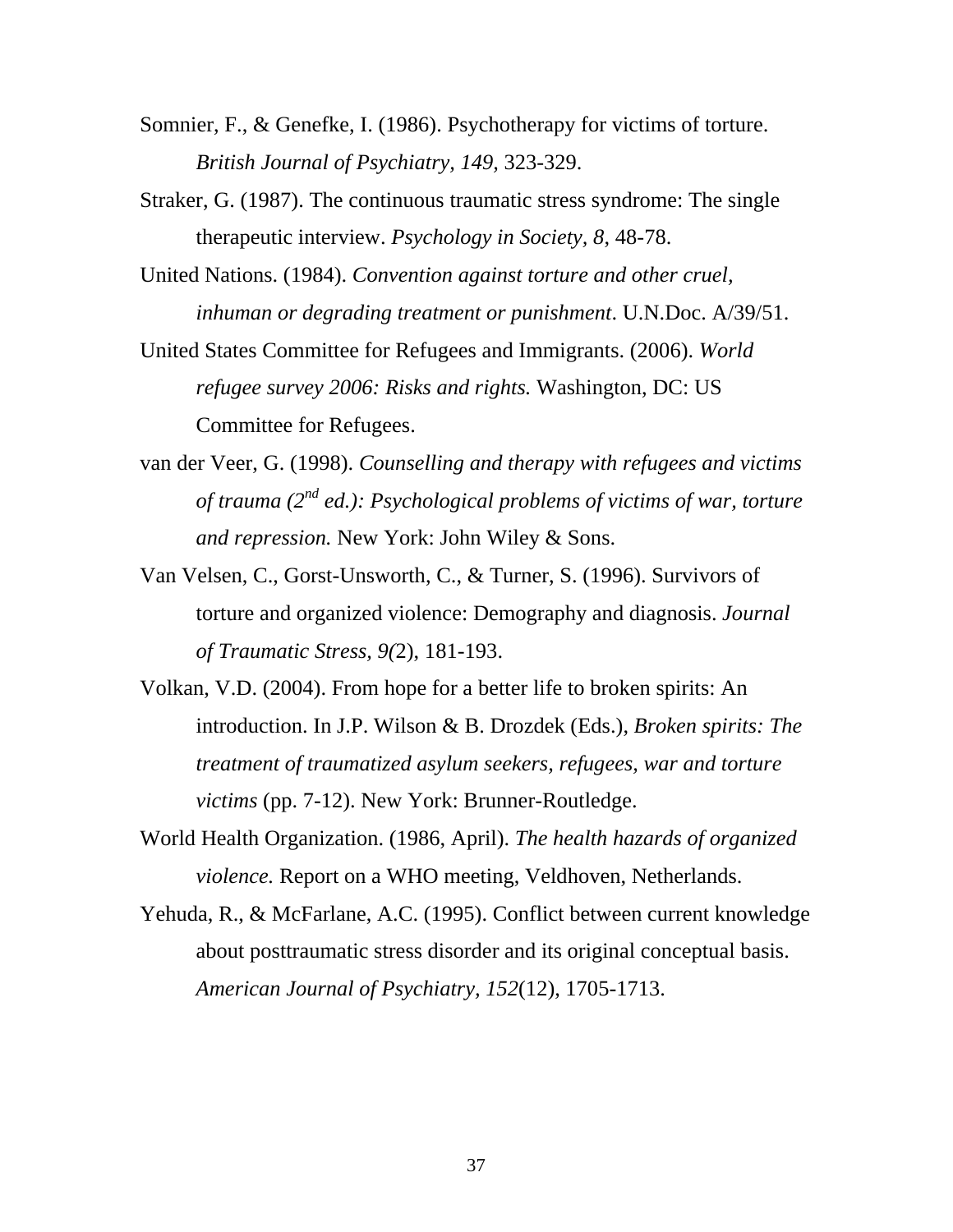# **Chapter 2**

# **Multicultural Issues in the Treatment of Survivors of Torture and Refugee Trauma: Toward an Interactive Model** – Summary

 This chapter explores the complexities of interacting with survivors of torture and refugee trauma across (and within) cultures. There is an emphasis on the professionals being open to engaging in the necessary work of self-exploration regarding their own cultural reference group identities. The chapter explores the mediating factors that help to determine how someone makes sense of their multiple cultural identities, and provides an interactive model of communication that facilitates the exploration of these issues. The importance of self-definition is addressed, not just in the context of culture, but across domains of psychological functioning.

\* Introduction

 Historical progress in multicultural understanding, but more progress needed

Not a "cookbook technique"

 Not a simple study of "cultural others" – a focus on the interactive relationship

 \* Complex cultural beings Multiple reference group identities Salience of identities

\* Assumptions of similarity

\* Cultural values - Table 1: Existential cultural categories: Range and variation

\* Mediating factors

\* Interactive model - Figure 1: Interactive cycle in cross-cultural relationships

\* The power to define

\* Self-knowledge as clinicians and service providers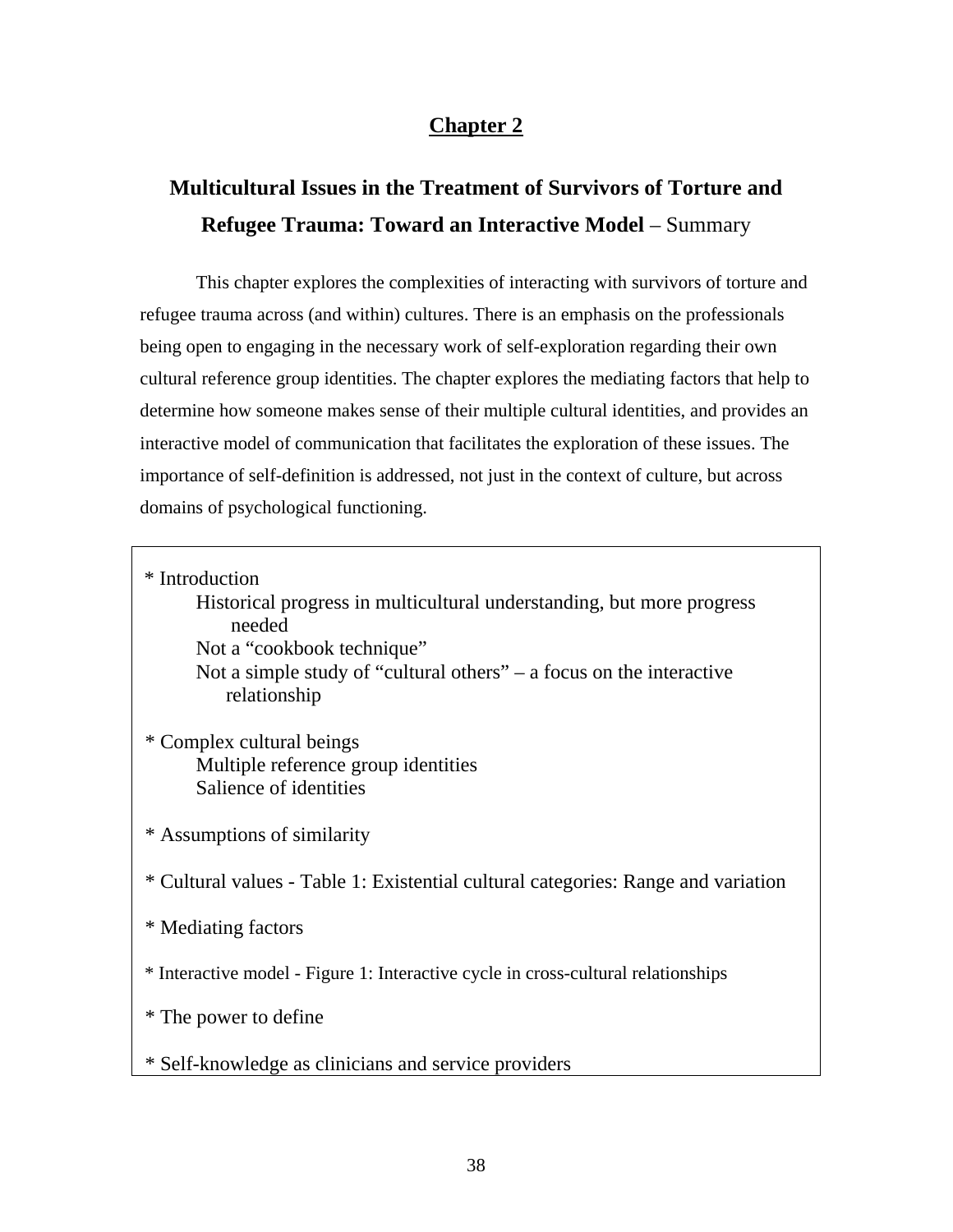# **Multicultural Issues in the Treatment of Survivors of Torture and Refugee Trauma: Toward an Interactive Model**

Hawthorne E. Smith, Ph.D.

## Introduction

The field of psychology has come a long way in terms of multicultural perspectives to treatment, but there is still significant progress to be made. Psychology has moved past the era when beliefs in racial superiority/inferiority were widely held, and when people of color and individuals coming from non-Western societies were seen as being too unsophisticated to benefit from treatment (i.e. Evarts, 1913; Hall, 1904; Lind, 1913, cited in Carter, 1995).

The discipline of psychology has also largely moved beyond the era of espousing "cultural deprivation," where populations that did not conform to White/Western European standards of culture were stigmatized as being culturally deprived or deficient (Helms, 1990). Now we are in the era of "cultural difference*,*" where differences in culture and approaches to mental health are not seen as being pathological, and culturally informed treatment is seen as a clinical necessity. Helping clients to develop a deeper understanding of their cultural identities can help them to navigate our increasingly diverse society (Carter & Goodwin, 1994; Elsass, 1997).

The necessity for culturally informed treatment is especially important for those of us working with refugee populations. By definition, we are working with individuals who have been uprooted from their homelands and normative cultures. Frequently, issues of identity and cultural difference may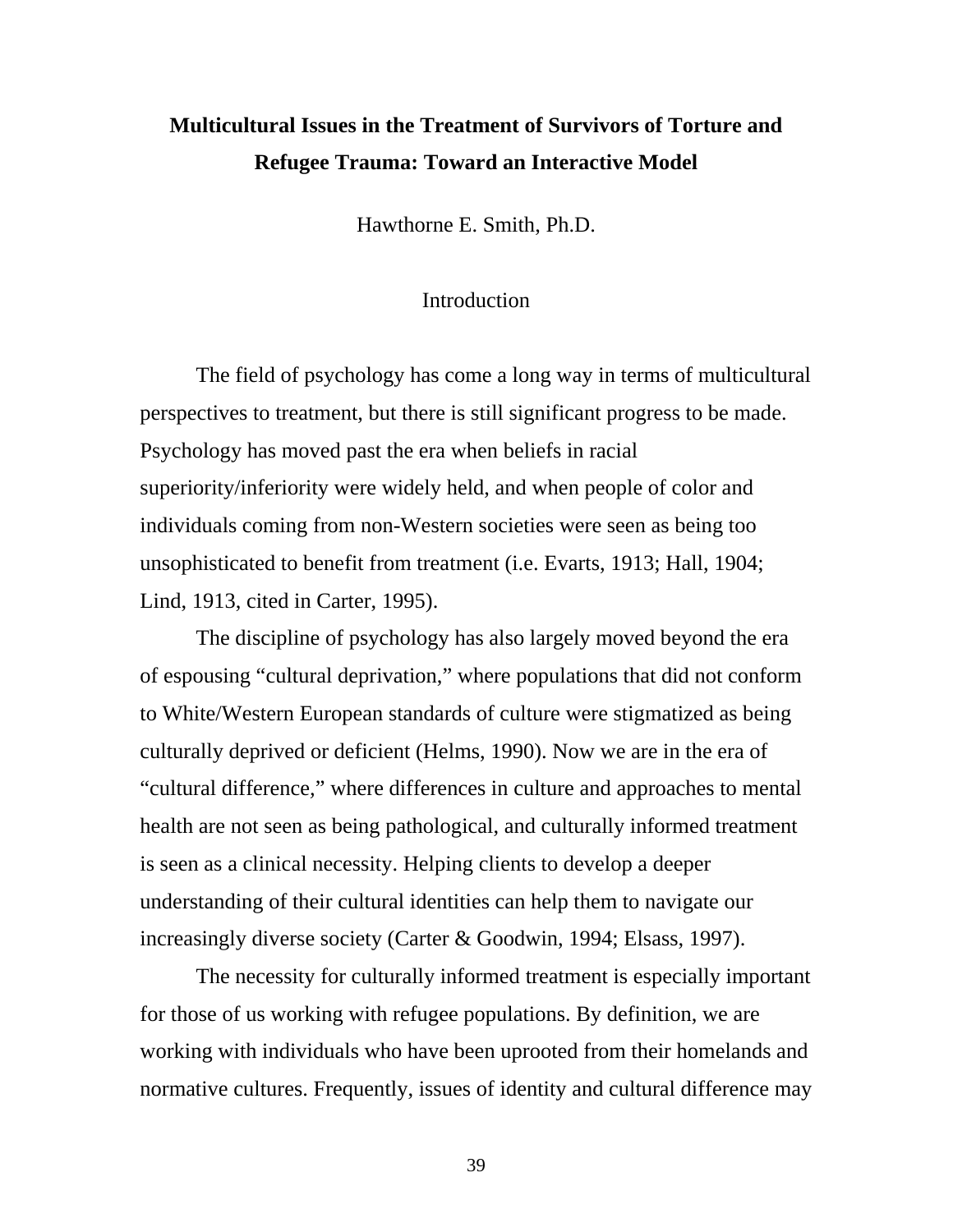be among the reasons that people have been persecuted and/or forced to flee their homelands (Elsass, 1997).

Refugees are moving across national borders and cultural boundaries under significant duress. They may be confronted with acculturation stressors such as linguistic barriers, alienation, prejudice, xenophobia and discrimination in their new environment (Pope & Garcia-Peltoniemi, 1991; Randall & Lutz, 1991; Silove, Tarn, Bowles, & Reid,1991; Stanton, 1985). We are challenged as caregivers to cross emotional, cultural, and social divides so that our clients may be better equipped to navigate the plethora of divides and challenges they are facing.

The notion of cultural difference is an important advance in thinking that helps caregivers to conceptualize treatment, but there are some common misconceptions that are important to avoid. The cultural difference paradigm (and multicultural psychology in general) is not meant to be seen as a "cookbook technique." It cannot be assumed that a person's identity will mirror the values attributed to his/her particular cultural group (Berry, 1990; Cross, 1994). A key theme in this chapter is that knowing how individuals construct their cultural identities is more important than simply knowing to which cultural reference groups they belong. Focusing on the client's perceptions of the importance of their cultural background helps clinicians to overcome "risks in exaggerating or underemphasizing the cultural dimensions in psychological treatment" (Silove et al., 1991, p. 489).

Another misconception frequently held about multicultural psychology is that it is a simple study of "cultural others." Many clinicians may undervalue or deny the importance that their own cultural background holds in terms of how they conceptualize and engage in treatment (Carter, 1995; Gurris, 2001). A clinician may see a client's behavior in terms of the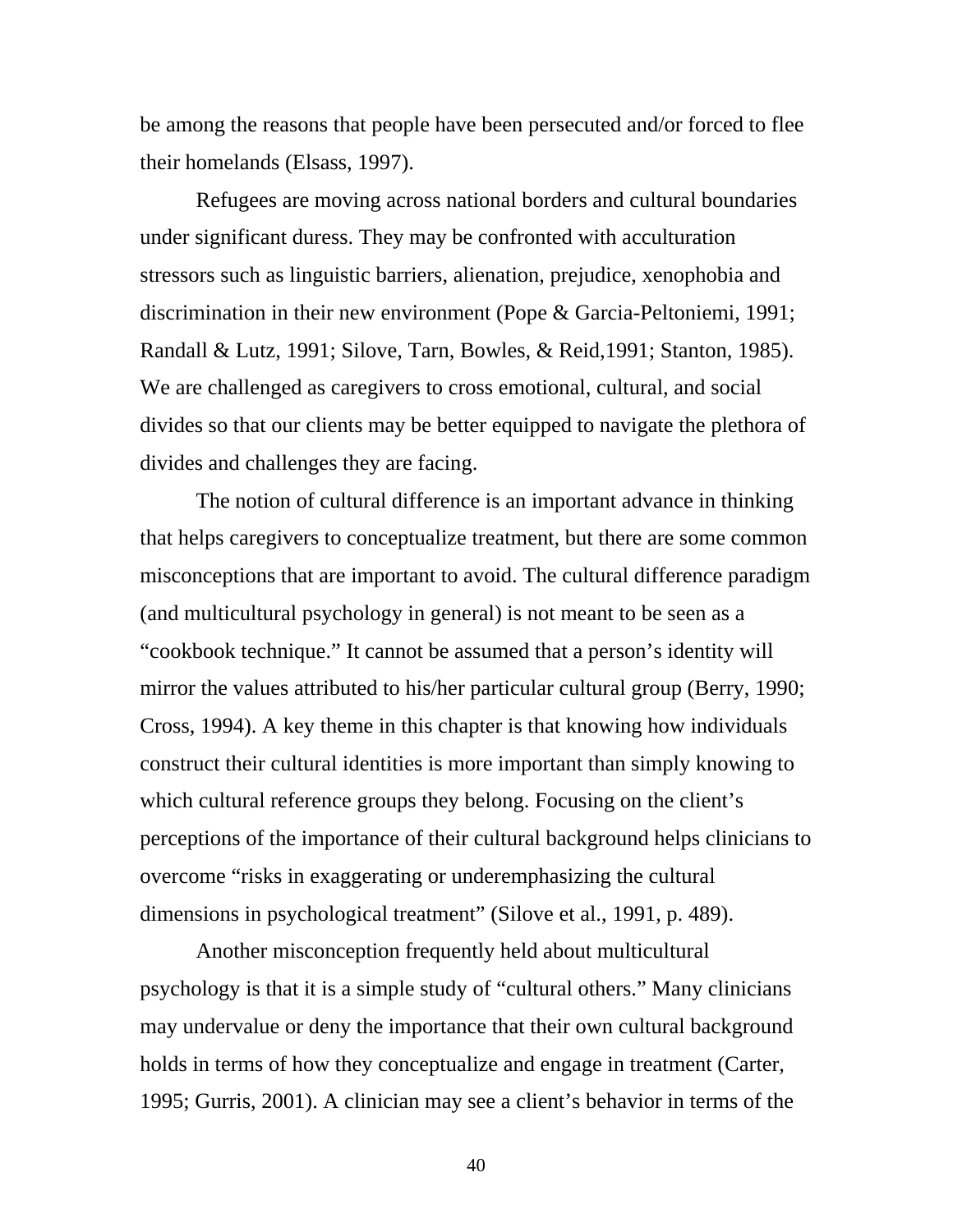existing models of pathology within the clinician's population, leading to potential misdiagnoses and misunderstandings (Lansen & Haans, 2004). Frequently, psychology trainees and graduate students may expect that it will be sufficient to simply review cultural traits of different cultural groups they will contact in the course of their work. However, if training materials and academic curricula continue to place the onus on the "other," this actually falls back into the pattern of the cultural deprivation arguments, where the major scrutiny and the burden of change (adaptation) remain with disempowered groups.

# Complex Cultural Beings

As clinicians we are not cultural blank slates dealing with some "other" who is "culturally different." We are engaged in a relationship between two people who are different from one another. Students and trainees are sometimes surprised (pleasantly or otherwise) to learn that working across (and within) cultures requires significant reflection on themselves as cultural beings (Pinderhughes, 1989).

We are all complex cultural beings with multiple reference group identities. Examples of cultural reference group identities are race, ethnicity, social class, religion (or lack thereof), gender, age, level of education, sexual orientation, urban v. rural, physical (dis)ability, linguistic group…just to name a few. All human beings possess these identities, although the salience attached to the identities (whether personal or societal) may vary widely.

Many survivors of torture and refugee trauma have been persecuted because they belong to, or are labeled as belonging to particular groups. For example, knowing the race or social class of a refugee from the genocide in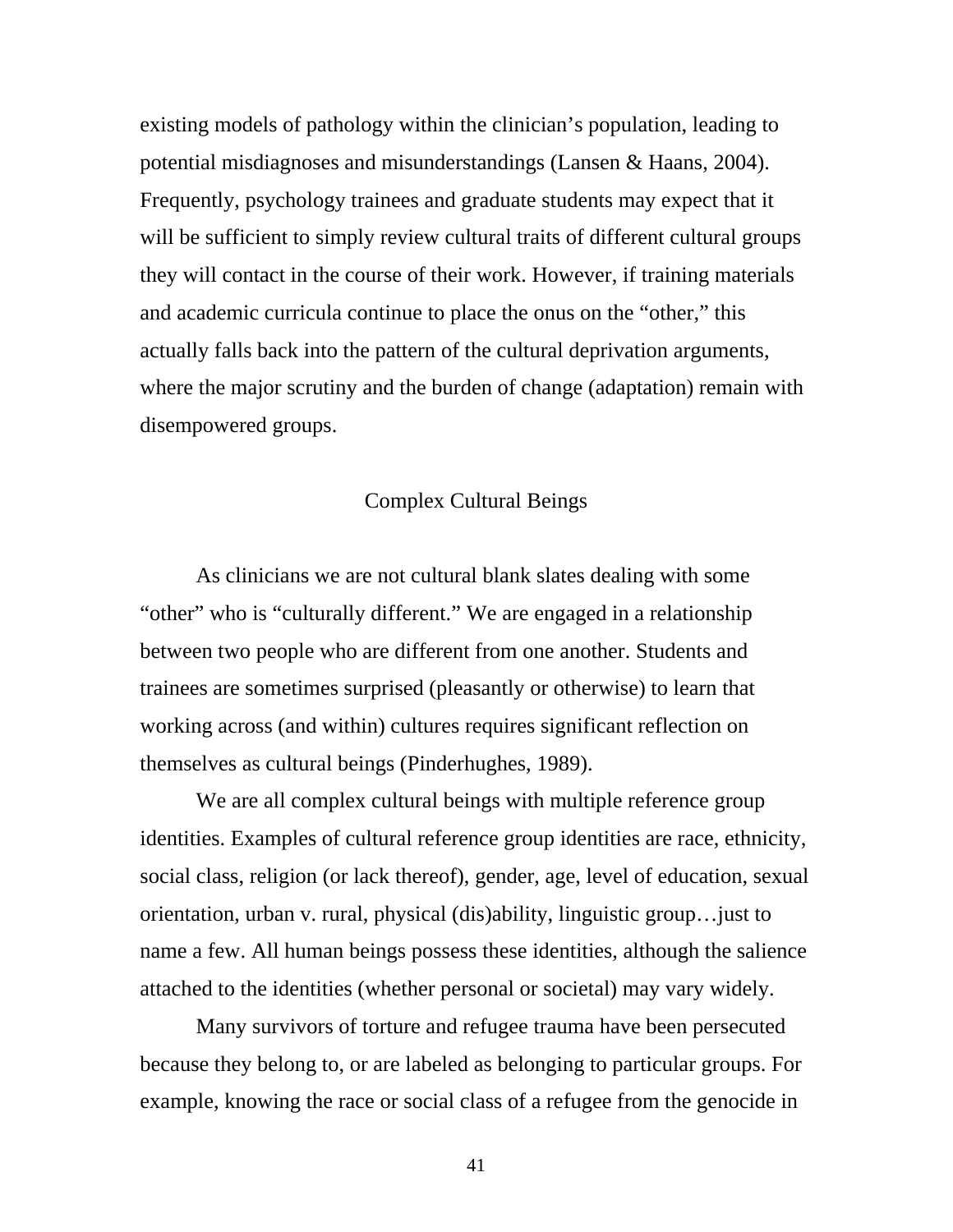Rwanda may not be as salient as knowing about their ethnicity, since they are coming from a situation where being labeled a Hutu or Tutsi could mean the difference between life and death. Knowing the social class or race of someone who has lived through the "troubles" in Northern Ireland is probably not as salient as knowing their religious affiliation, because being Catholic or Protestant is often what defines a person's experience of that struggle.

Frequently the identities that are salient for the clinician are different from what is salient for the client. If the clinician is not aware of his or her own biases and assumptions, gross miscommunications can ensue. The following is a personal example from a training session conducted for new Customs and Immigration Services (formerly the Immigration and Naturalization Service) asylum officers.

 As I began to speak about multicultural issues to the group of 50 asylum officer-trainees, I noticed that there were two White men who were probably in their mid-to late fifties sitting toward the back of the room. These men seemed somewhat disengaged from what I had to say from almost the beginning of my talk. My personal experience as a Black American has been that race is the most salient issue in terms of cultural identity and social interactions. I defensively assumed that perhaps these White men thought that they "could not learn anything from a Black man," and that is why they seemed to be tuning me out.

Fortunately, I had the time to talk with these men after my presentation. I asked them frankly about their apparent disinterest, and they answered me in an equally honest manner. One man stated that he had a "healthy skepticism" of psychology and psychologists, and figured I'd just be talking some "P.C. stuff" with little real world application. The other man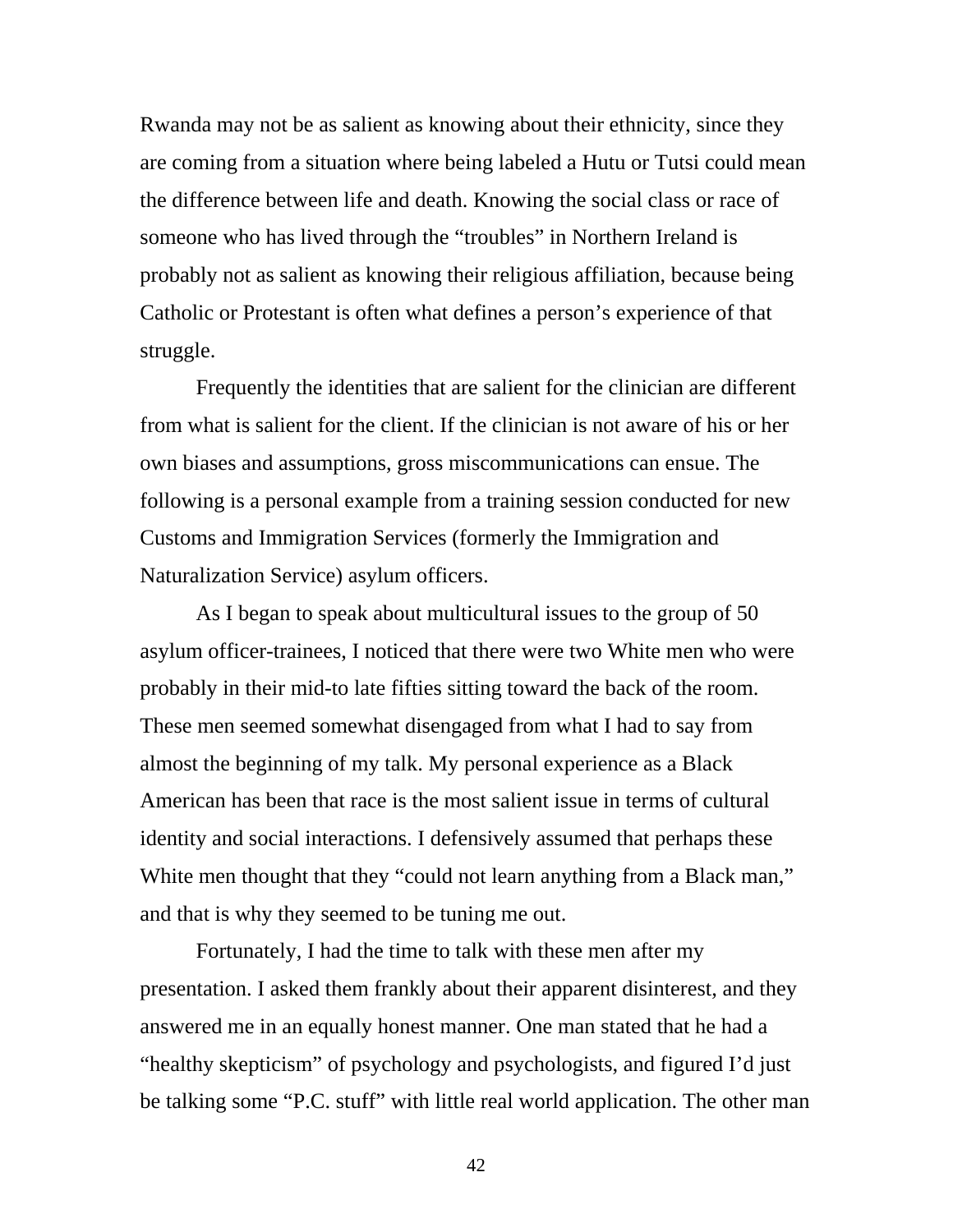spoke about my age. He stated that when he saw how relatively young I was that he figured he'd "been working longer than I'd been breathing." The three of us had a lively conversation and learned a lot from each other.

I give this example because I had completely misread what was going on for these two men because of the assumptions I brought into the room. I had assumed that race was the salient issue when actually they were more concerned with my professional affiliation and age. By becoming consciously aware of my assumptions, and exploring them with the people with whom I was interacting, I was able to help foster freer communication and deeper understanding between us. This example illustrates the point made about clinicians knowing what is "going on in their chair" in order to know what is going on in the room (Pinderhughes, 1989).

Clinicians need to develop a deeper understanding of themselves as cultural beings in order to engage effectively with diverse client populations. This self-understanding helps to deepen awareness about the nature of objectivity and subjectivity in therapeutic interactions. This includes, but is not limited to, psychological assessment and the attribution of symbolism and status to specific verbalizations and behaviors. This deeper understanding is called for not only in situations where clinicians assume there will be cultural difference, but also in cases where clinicians assume that there is cultural similarity between themselves and the client.

## Assumptions of Similarity

Another potential misperception regarding multicultural psychology is that it is only applicable when the client and clinician come from different cultural reference groups. A narrow focus on "difference" may lead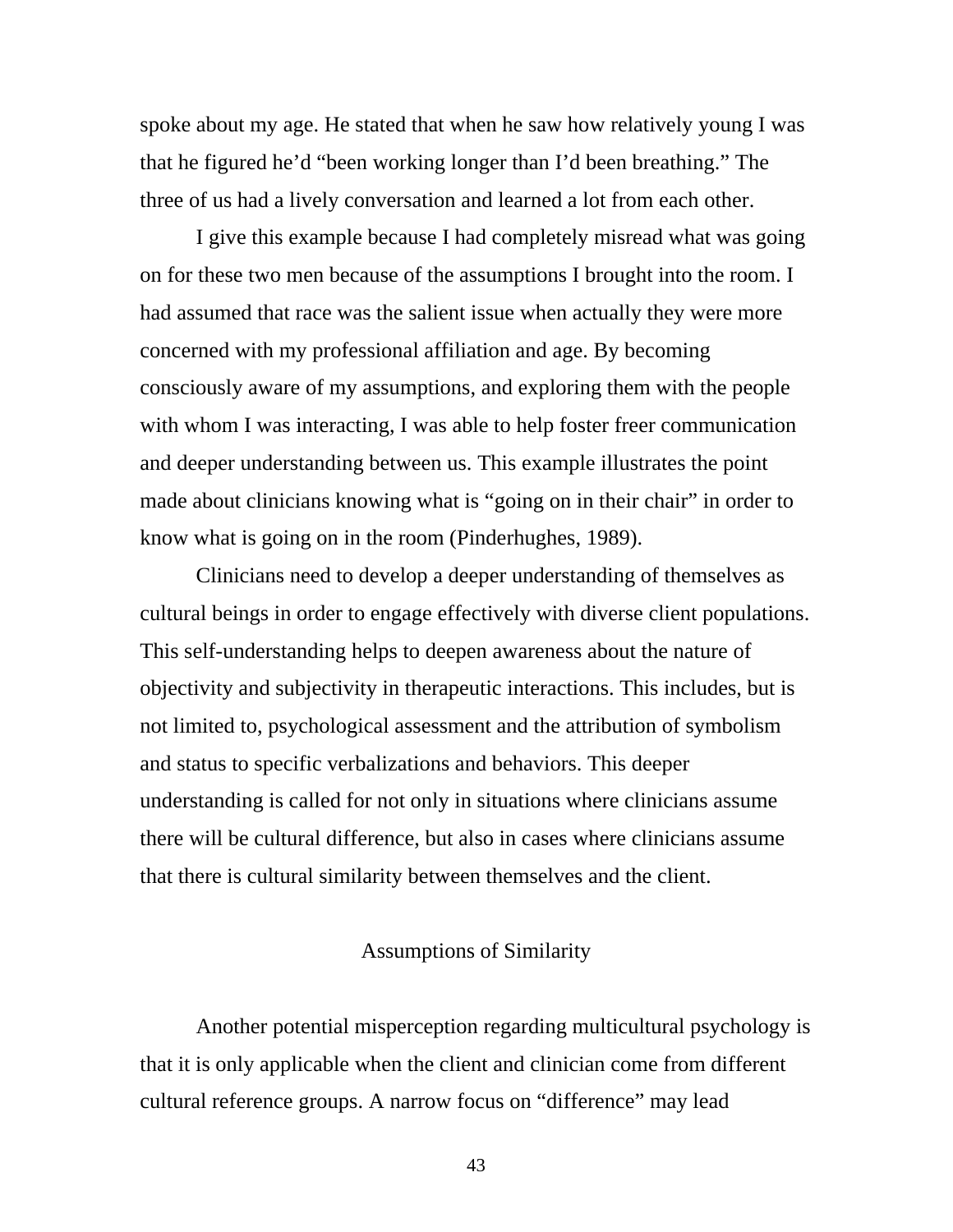clinicians to a false sense of security when they are in a room with someone who appears to be culturally similar. Remember that it is more important to know what sense someone makes of their reference group identities than just knowing to what groups they belong. Assumptions of similarity can lead to collusions in silence, where clinician and client mistakenly assume they understand one another. Assumptions of similarity can be just as harmful to a therapeutic relationship as misreading cultural differences (Carter, 1995; Helms, 1990).

Clinicians should recognize that it is not always advisable to assign refugees to clinicians from their home country or culture. I have conducted trainings with resettlement agencies where they related stories about refugees from Russia and Haiti who were quite upset to be assigned clinicians from their respective homelands. The Russian refugees expressed anxiety about possibly having their personal affairs exposed, and being stigmatized, within the tight-knit Russian community. They also expressed fear of not really knowing "who was who," and any potential repercussions that might befall them if they spoke openly about their experiences. One of the first Haitian clients assigned at this particular agency was a mixed-race "métisse" who had strong opinions regarding racial issues. This client viewed his Black Haitian clinician as a less qualified "affirmative action" clinician, and requested an assumedly more qualified, White American therapist.

I worked for several years as a therapist in a high school for students with emotional difficulties on Manhattan's Lower East Side. I know that students from the same racial, ethnic and socio-economic backgrounds viewed me in diverse ways, even when I shared their racial and ethnic affiliations. I've had young Black American males express admiration and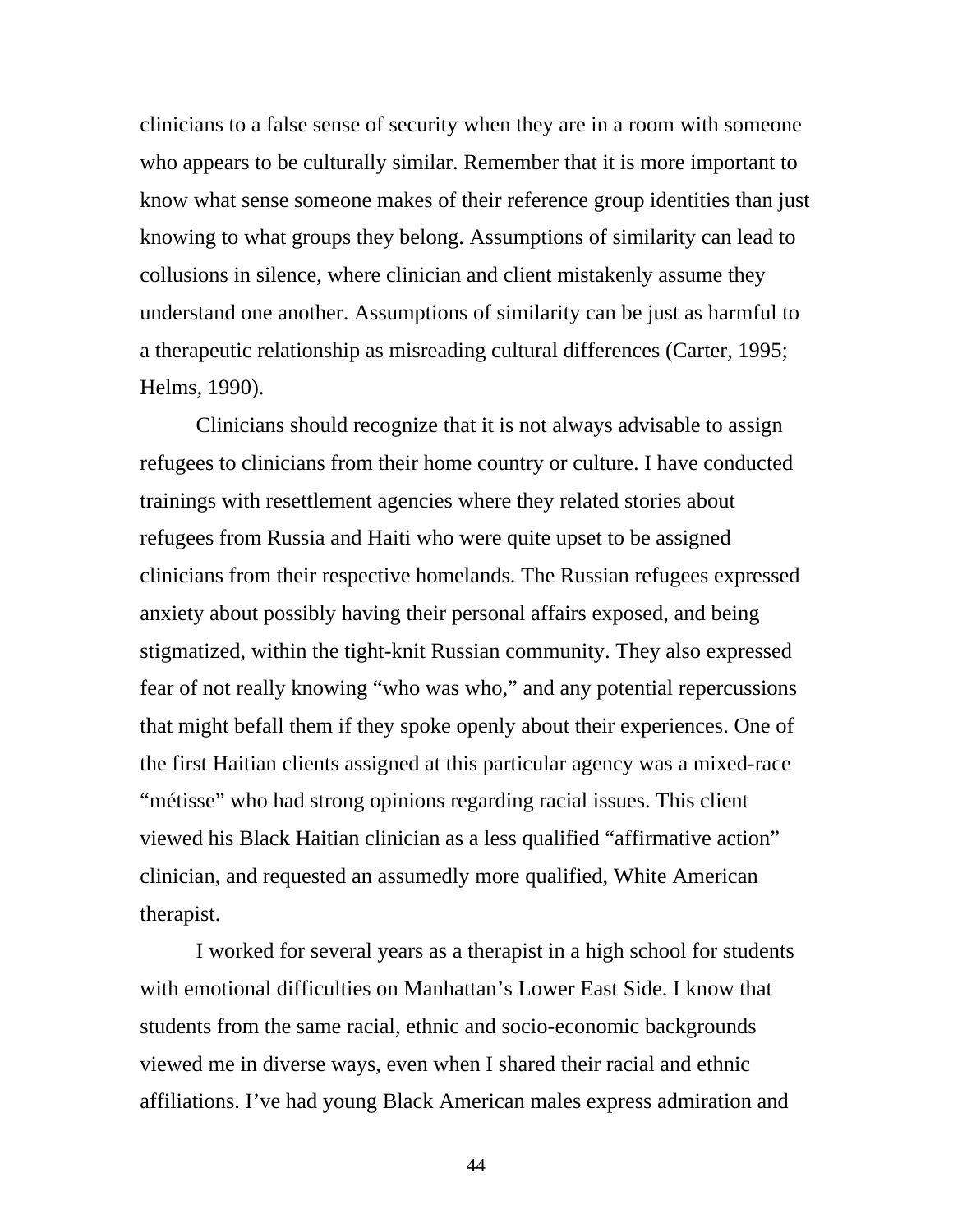respect for the fact that I had attained my doctorate and was "making it" in the world. Some even spoke of wanting to achieve similar goals. There were other young Black males who viewed me as a sell-out, an "Oreo," or an "incog-negro" because I was wearing a suit and tie and playing "the White man's game." Just because a young Black American man is assigned to a Black American male therapist does not mean that they will understand their reference group identities, or the world, in similar manners.

In addition to obstructing an accurate understanding of the client's worldview, assumptions of similarity may also feed into a clinician's idealized sense of the client, and fuel a type of pre-emptive countertransference that can impede the growth of the therapeutic relationship (Eisenman, Bergner, & Cohen, 2000).

A clinician may also be surprised to find that the client views them in ways that are antithetical to how they view themselves. For example, I was once assigned the case of an escaped slave from Niger. As I am descended from slaves on both sides of my family, I took a particular interest in this case and expected that there would be a natural affinity between us.

During our first session the client from Niger spoke of a general distrust and fear of White people based on his life's experiences. He then shared that due to my relatively light skin tone, I would be much more likely to be a slave owner than a slave in his country. He perceived me as a White person even though I've been categorized and have identified myself as Black all of my life. The client and I worked through our perceptions, and I provided some information on the way race has been constructed here in the US. Our therapeutic relationship became a long and successful one, in part because we were able to address our perceptions and assumptions early in the treatment.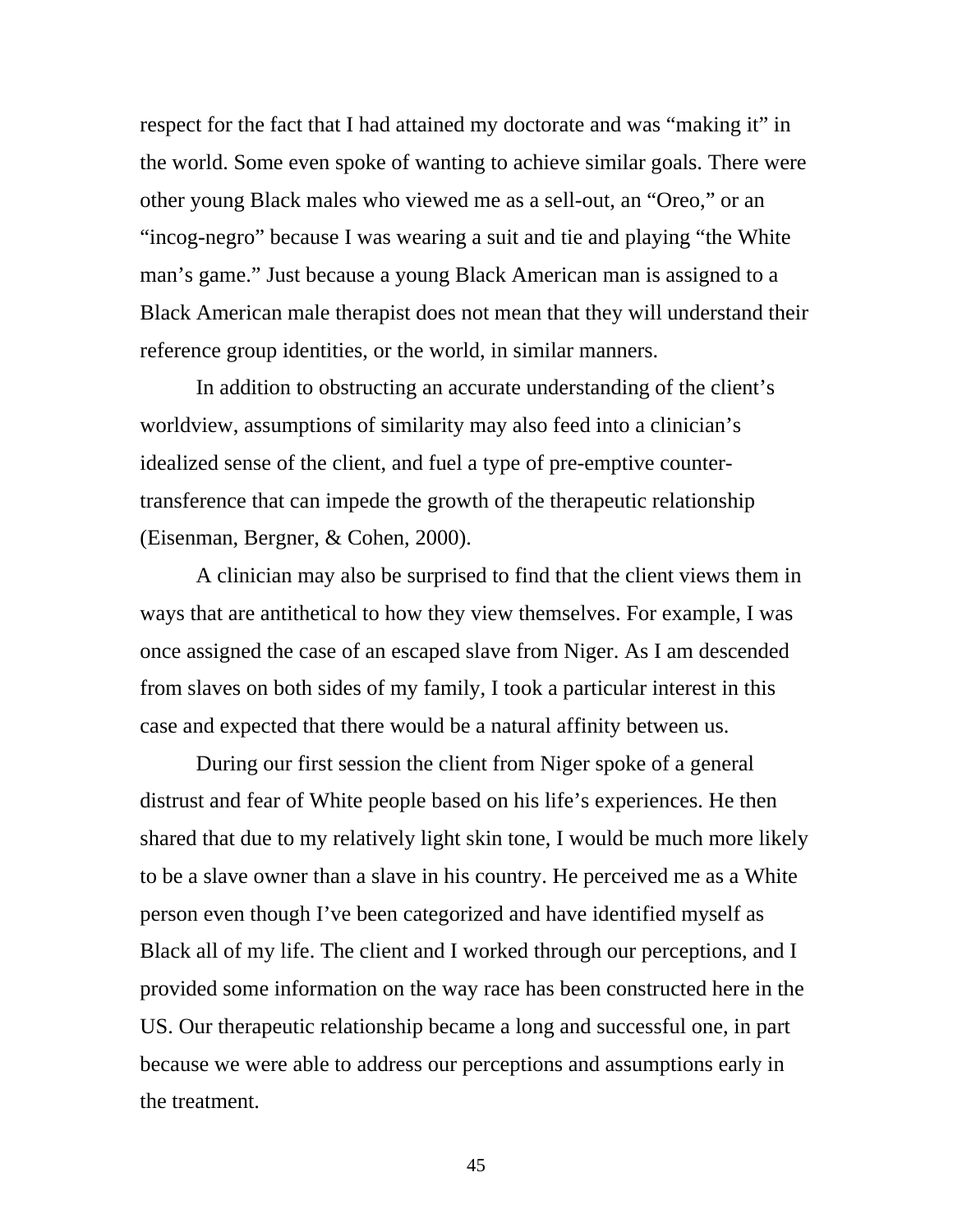#### Cultural Values

Thus far this chapter has emphasized that it is more important to know what sense someone makes of their reference group identities than just to know what groups they belong to. Having discussed the complex nature of cultural reference groups, notions of cultural difference, the perceived salience of group membership, and assumptions of similarity, it is useful to acknowledge the existence of some broad cultural categories that are widely recognized in the psychological literature.

It is informative to consider how these cultural frameworks impact upon the development of an individual's stereotypes regarding other groups, as well as an individual's view of their own group. Judicious use of these broad cultural categories, and the ways cultural norms and expectations may impact therapy, give us a backdrop to help assess what meaning people make of their reference group identities, and what psychological stressors they may be facing as the cultural norms shift due to their flight from oppression.

These broad conceptions of cultural values are important in terms of context. What are the norms and expectations of a particular culture? Is there congruence and/or conflict between an individual's worldview and the worldview of the culture to which they once belonged? What changes in worldview are necessary to adapt to one's new cultural milieu? When people from different backgrounds engage one another how is it navigated? Whose values are dominant or valued in the therapeutic context?

There are many theorists who have addressed the notion of cultural values. Among them, Kluckhohn and Strodtbeck (1961) constructed a continuum of attitudes based on a society's views of human nature (good,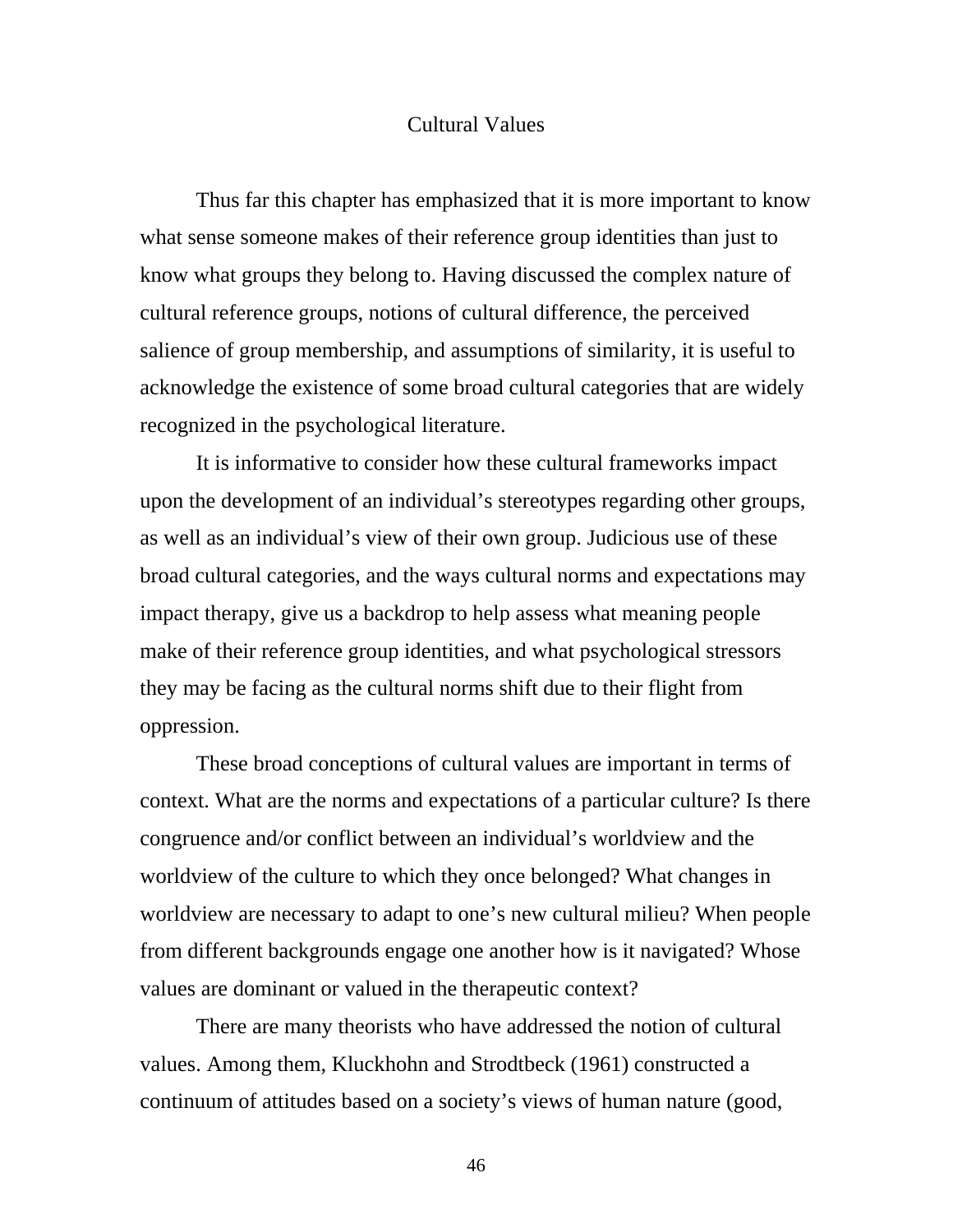bad, or mixed); time orientation (whether they focus on the past, present, or future); relations with nature (mastery over nature, harmony with nature, or submission to nature); human relationships (linear, collateral, or individualistic); and activity orientation (focus on being and existence, focus on spiritual growth and "being in becoming," or focus on achievement and doing). The graph in Table 1 illustrates their framework.

| Human           | Human                        | People and         | <b>Time</b>        | <b>Activity</b>      |
|-----------------|------------------------------|--------------------|--------------------|----------------------|
| <b>Nature</b>   | <b>Relationships</b>         | <b>Nature</b>      | <b>Orientation</b> | <b>Orientation</b>   |
|                 | Linear-                      | Subjugation        |                    |                      |
| <b>Bad</b>      | Hierarchical                 | and Control        | Past               | Being                |
| Good and<br>Bad | Collateral-<br><b>Mutual</b> | <b>Harmony</b>     | Present            | Being in<br>Becoming |
| Good            | Individualistic              | Power of<br>Nature | Future             | Doing                |

*Table 1*. Existential Cultural Categories: Range and Variations

*Note.* From "Cultural value differences between African Americans and White Americans," by R.T. Carter, 1990, *Journal of College Student Development, 31,* p.71-79. Copyright 1990 by Journal of College Student Development. Adapted with permission.

White American and Western European cultural norms have been described by cultural theorists (i.e. Lind, 1995; Stewart & Bennet, 1991) as believing that human nature is evil or mixed as demonstrated by the notion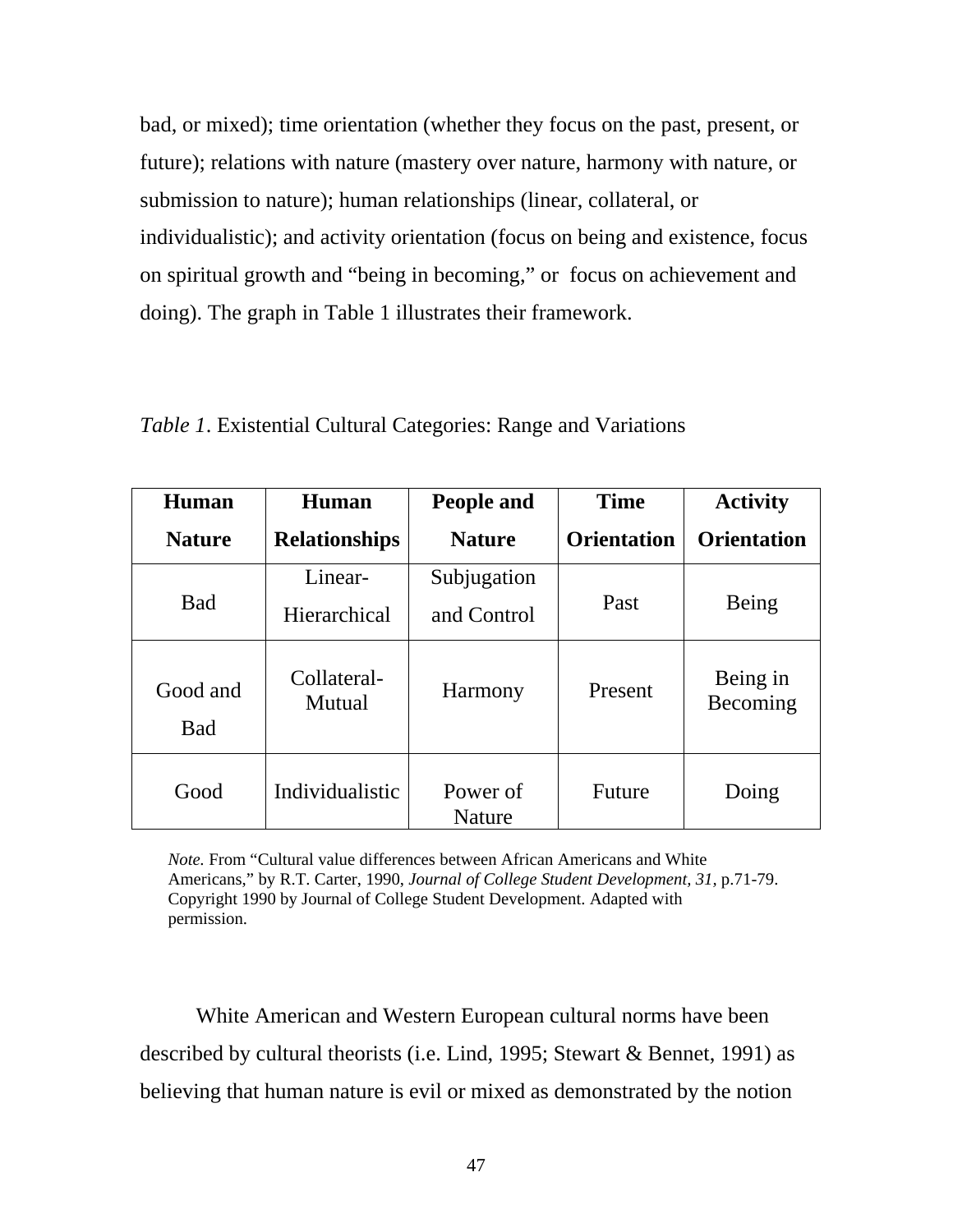of original sin and the need for confession and/or atonement to reach paradise. Mastery over nature is sought and valued and the focus on time is geared toward the present and future. Value is placed on doing and achieving and the individual is seen as the preeminent social unit. There is a focus on personal preference and a general need to conform to social rules. The Judeo-Christian belief system is revered, and the aesthetic norms tend to be European. It should be noted that this is the cultural base from which psychology and psychotherapy have arisen (Frederickson, 1988).

Black or African cultural norms are described as focusing on collateral relations such as strong kinship bonds, extended family [blood and non-blood] and flexible family roles. The time orientation has been described as based in the present for Black Americans (i.e. Carter, 1995) and based in the past for many Africans who closely follow traditions and respect and revere their ancestors (Akinsulure-Smith, Smith, & Van-Harte, 1997; Akukwe, Smith, & Wokocha, 2000). This cultural group is seen as valuing harmony with nature and seeing human nature as mixed. There may be stigma associated with going to an "outsider" to discuss personal matters.

Native American cultures are widely described as valuing harmony with nature. The activity orientation is described as being in becoming, as there is a search for self-growth and development through one's activities. There is generally an optimistic view of human nature, and familial and social ties are paramount. Time is viewed as being cyclical and rhythmic, and there is great social importance attached to generosity and sharing (Atteneave, 1982).

The pan-Asian population is made up of many distinct cultural groups. There are several religions and philosophies within this group, but there are some significant points of cultural overlap such as linear-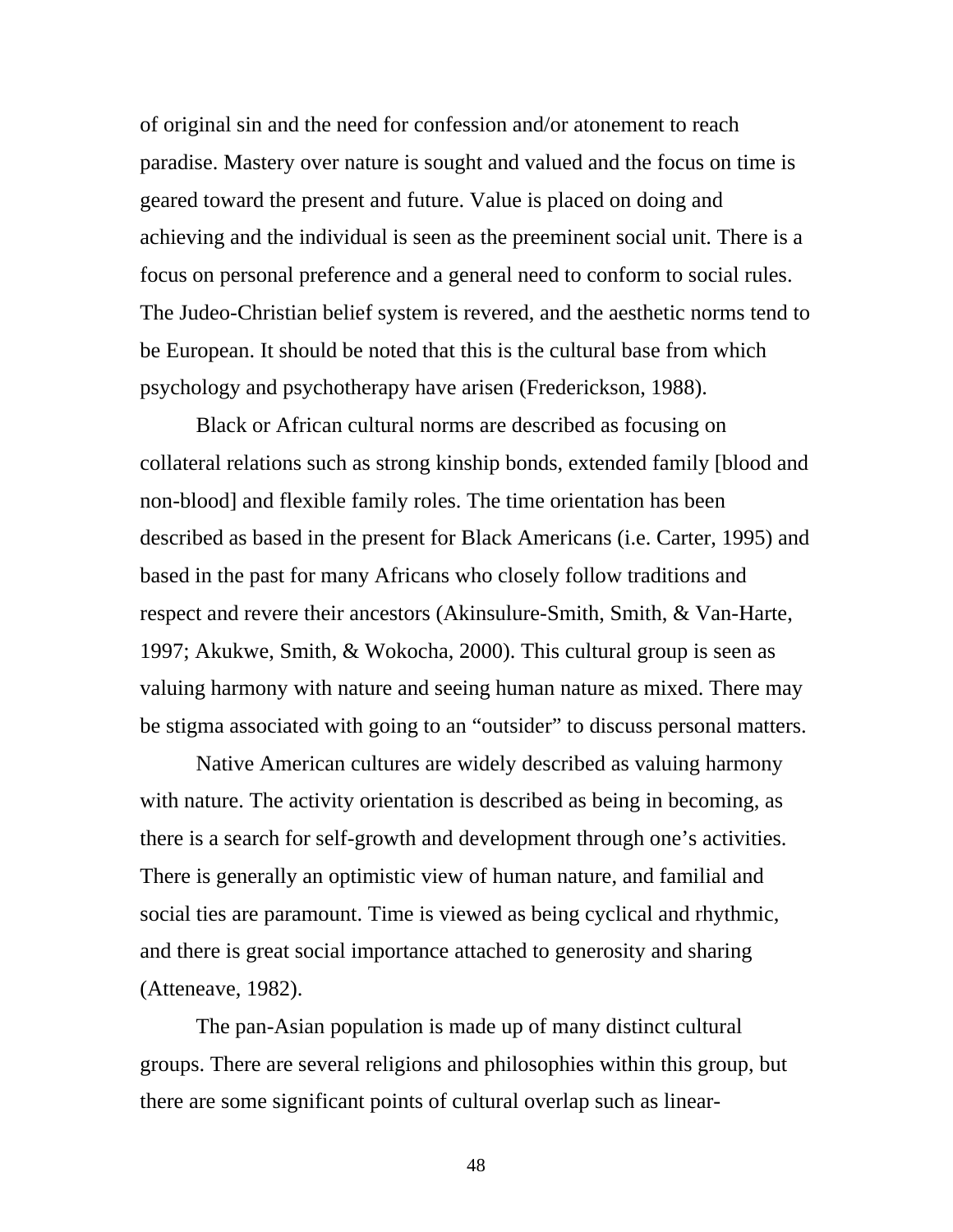hierarchical social roles, deference to authority, and emotional restraint. The extended family and fulfilling obligations to one's parents are viewed as being important (Lee, 1997; Sue & Sue, 1990). It has been our experience in the Program for Survivors of Torture that many Southeast Asian clients may experience emotional pain as physical pain. They may experience emotional symptoms in such a way that a stomach ache may be a manifestation of some sort of emotional distress (Du & Lu, 1997). In order to get a sense of how an Asian client makes sense of his/her culture it is necessary to explore their level of acculturation. More will be said about acculturation attitudes later.

The Latino/Hispanic cultural group is geographically and racially diverse. Cultural values are influenced by socio-economic status and acculturation attitudes. Some areas of consistency among and between diverse Latin cultures are a sense of fatalism, the importance of dignity and respect, and social affiliation/collaboration. The time focus is based in the present, there is generally deference to authority, and gender roles tend to be pronounced. Clinicians may encounter Latinos who may understand psychological phenomena in terms of external spiritual forces (Dillard, 1983; Pinderhughes, 1989).

As previously mentioned, these general frameworks provide only a limited context for understanding one's cultural background. Similar frameworks are found in the literature based on other cultural groupings (e.g. religious affiliation, gender, sexual orientation, etc.). In fact, clinicians working with client populations similar to ours may begin to think of their clients, regardless of their cultural background, as part of a relatively homogeneous group of "traumatized refugees" or "torture survivors," rather than maintaining a broader perspective of them as distinct individuals who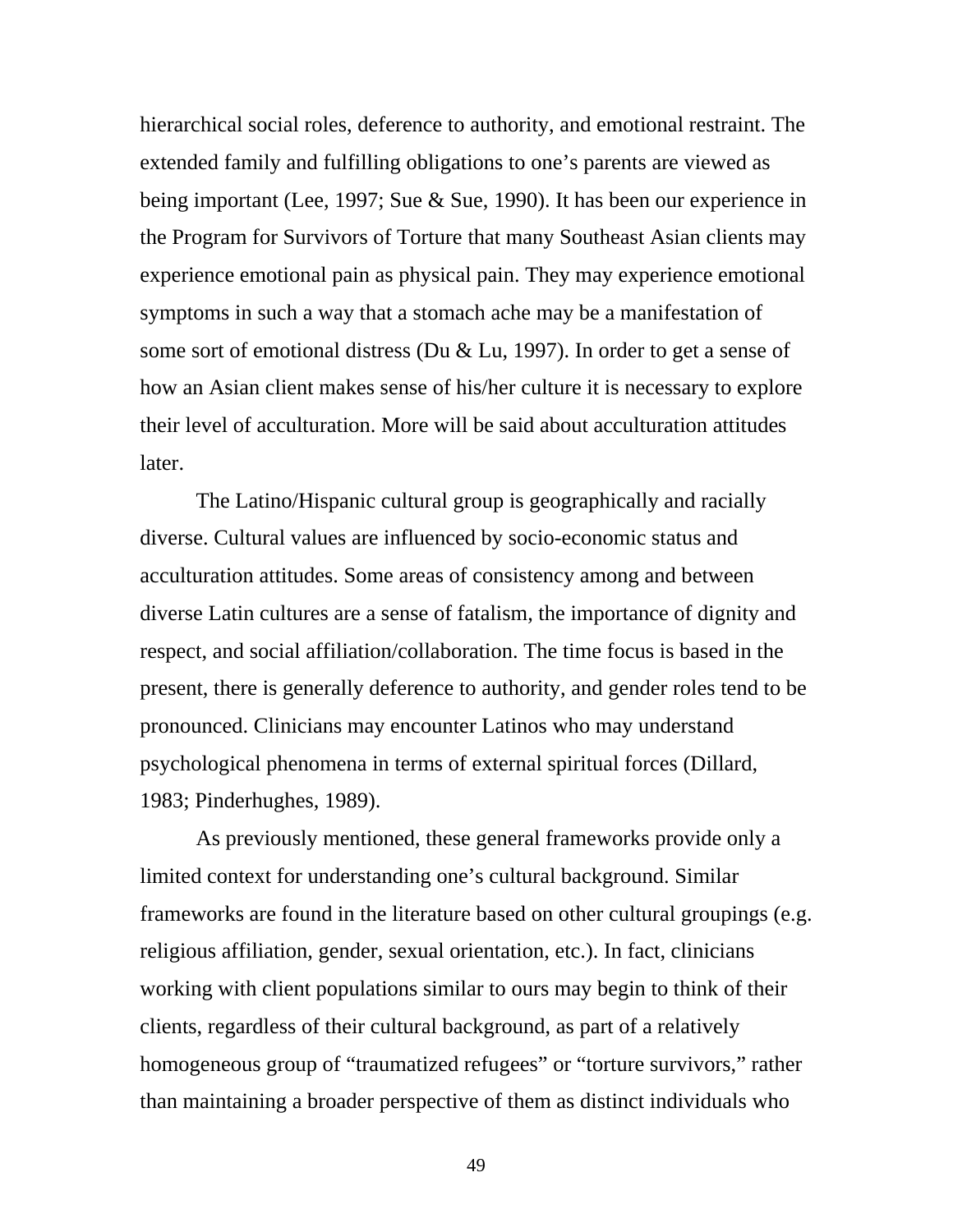are responding to severe life stressors. Such diagnostic classifications, like the cultural groupings just discussed, may have some illustrative power, but may also have limiting effects on the accurate assessment and treatment of an individual (Briere, 2001; Pope & Garcia-Peltoniemi, 1991).

Therefore, it cannot be assumed that a member of one of these cultural groups will adhere to the general worldview put forth by their culture. We observe frequently that refugee groups are not homogeneous, and there may be factionalism among particular refugee groups (Silove et al., 1991). These cultural frameworks should not serve as a "cookbook" by which we categorize people into predetermined groups; rather, they may be utilized as contexts by which we see how people identify and understand cultural issues, within and between groups.

A woman once came to our program from an Islamic nation where the roles of women were strictly circumscribed in terms of docility, homemaking, and deference to men. Assuming that this woman respected these cultural norms would have led to a gross misunderstanding of her, and her life situation. In fact, she had been forced to flee her native land because of her life-long agitation against these gender roles that she viewed as repressive.

Clinicians must go beyond surface understandings of cultural archetypes. In this arena, clinicians may take on a "learning posture," by which they may work with the client to explore mediating factors that may influence their self-perceptions and perceptions of their cultural groups (Gurris, 2001, p. 41).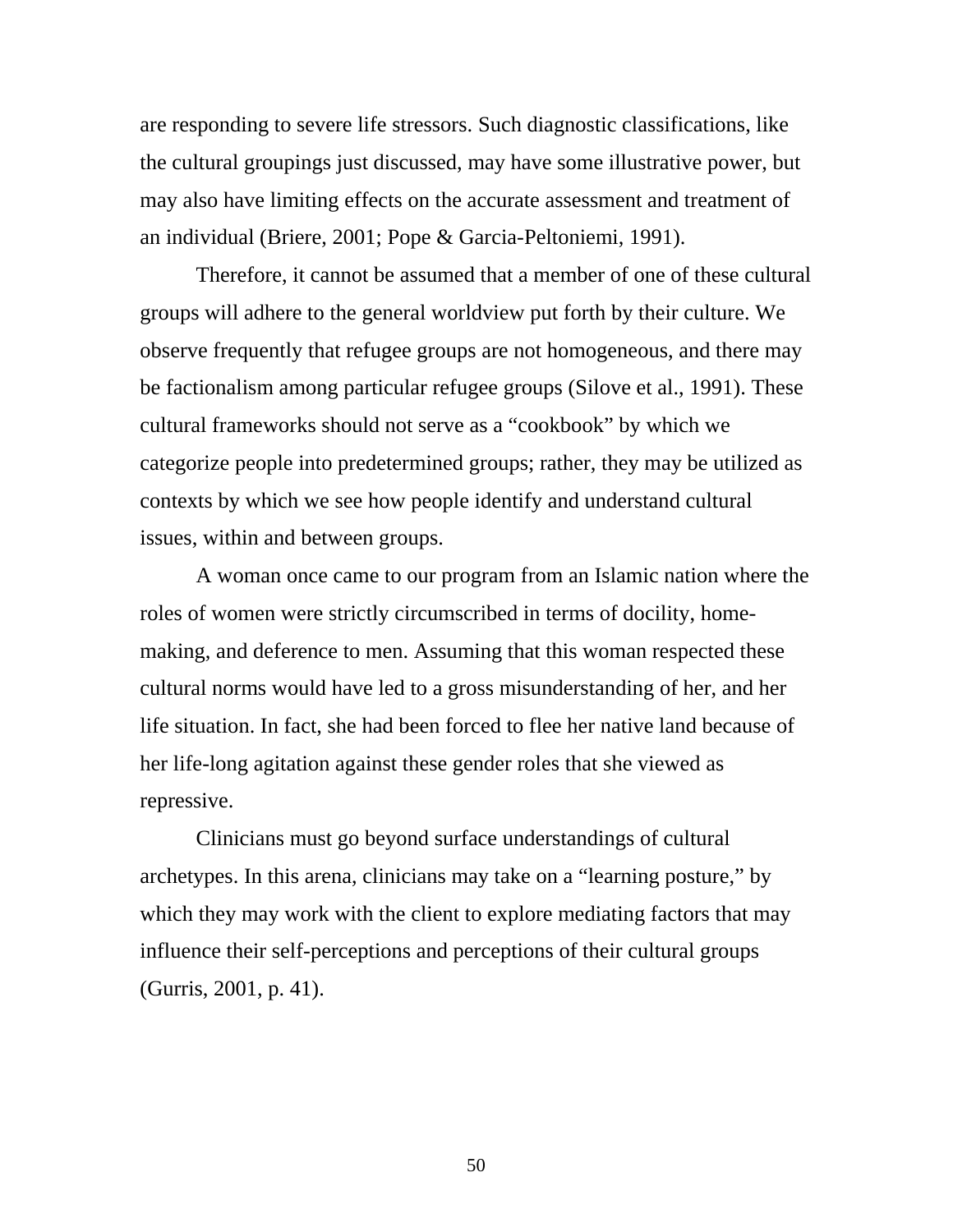#### Mediating Factors

For a refugee, forced to adapt to a foreign culture, a primary mediating factor affecting their psychological adjustment and perceptions of self may be their acculturation attitudes. Theorists have described four types of acculturation attitudes (i.e. Berry, 1990; Berry & Kim, 1988). There are: "separation" attitudes when an immigrant clings tightly to their original culture and rejects the new culture; "assimilation" attitudes when an immigrant adopts the new culture and rejects their original culture; "integration" attitudes when an immigrant synthesizes the two cultures; and "marginalization" attitudes when immigrant feel "betwixt and between," and uncomfortable in both the original and new cultural contexts

The role and history of one's cultural group, and whether that group is perceived by the immigrant as being valued or devalued within the new society, impact upon one's acculturation attitudes (Ogbu, 1986; Pinderhughes, 1989). The perceived hierarchies of power and opportunity affect how one views their cultural group and self. This seems to be particularly salient for refugee populations, in which many have been victimized because of their cultural group memberships.

The conditions under which immigrants arrive influence their views of their new country. Scholars describe "push" and "pull" factors of immigration. Many immigrants are "pulled" to their new land by the lure of positive things such as educational or professional opportunities. In contrast, the refugee populations we serve at the Bellevue program are better described as having been "pushed" out of their homelands. Since they are not in their new country by choice, the way they perceive their situation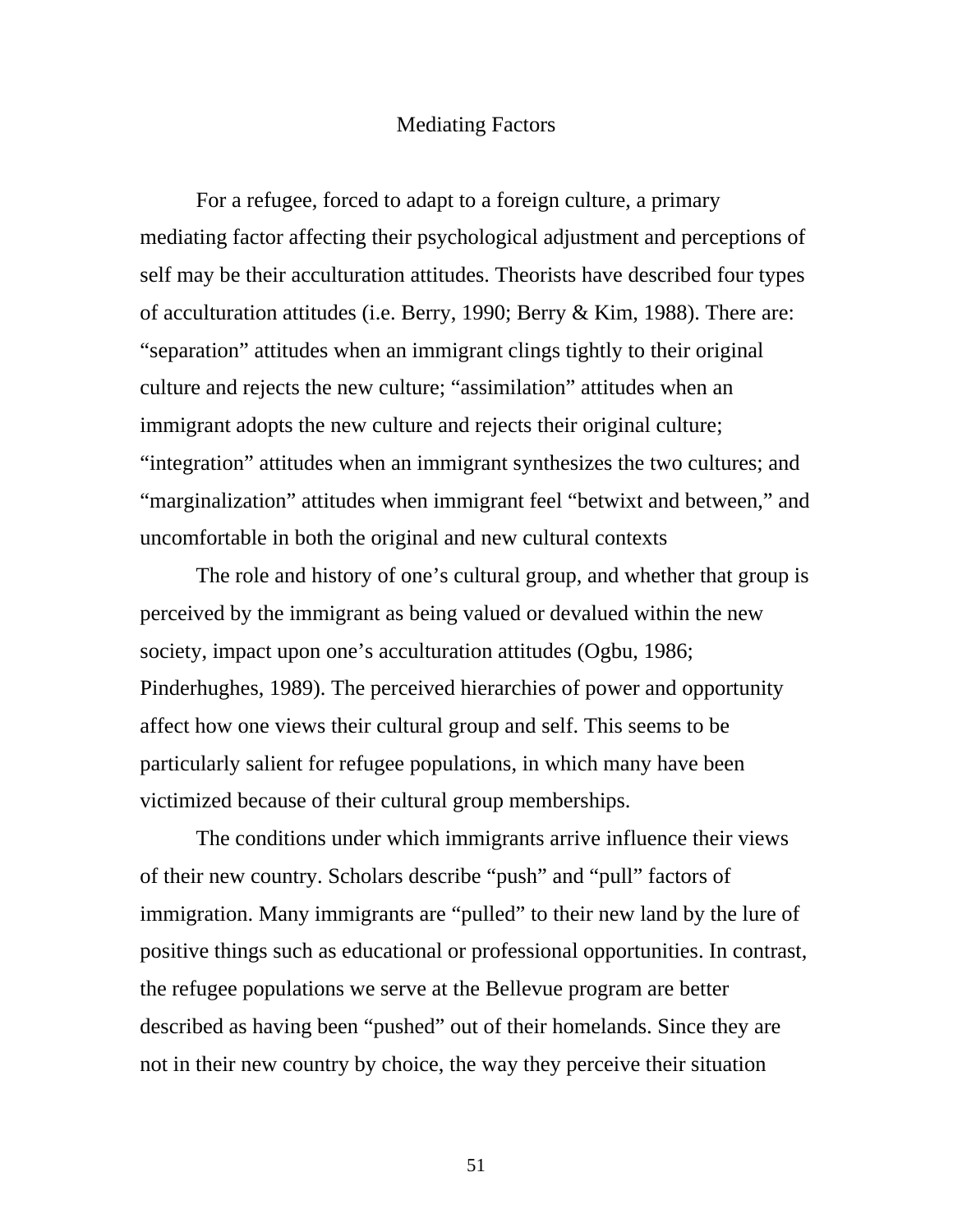psychologically may be drastically different than other types of immigrants who have chosen to be here (Berry, 1990; Stanton, 1985).

Other mediating factors that affect how one understands cultural group membership are cultural links and the strength of the communities that sustain them. It may be harder to navigate the divide between cultures for refugees who arrive to relatively small or weak communities, particularly if their culture is vastly dissimilar to, and is devalued by, the host culture (Ogbu, 1986). Greater social distance between the original and host culture is reported to create greater acculturation stress (Randall & Lutz, 1991).

The profound psychological effects of trauma - especially man-made, purposeful trauma- can become a vital factor in how a person views themselves and the world (Elsass, 1997; Herman, 1992; Smith, 2003). In fact, the trauma can begin to seem like its own reference group identity, more salient than race, ethnicity, religion, etc. Some may see being a torture survivor, rape survivor, and/or refugee as the only group membership that really matters.

Helping clients to place their traumatic experiences in a context where these experiences are no longer all that defines them is often an important aspect of treatment. Hopefully clients will come to see themselves as survivors as opposed to victims. This is one manifestation of helping the client to reclaim the "power to define," which is important in trauma work and in multicultural psychology in general.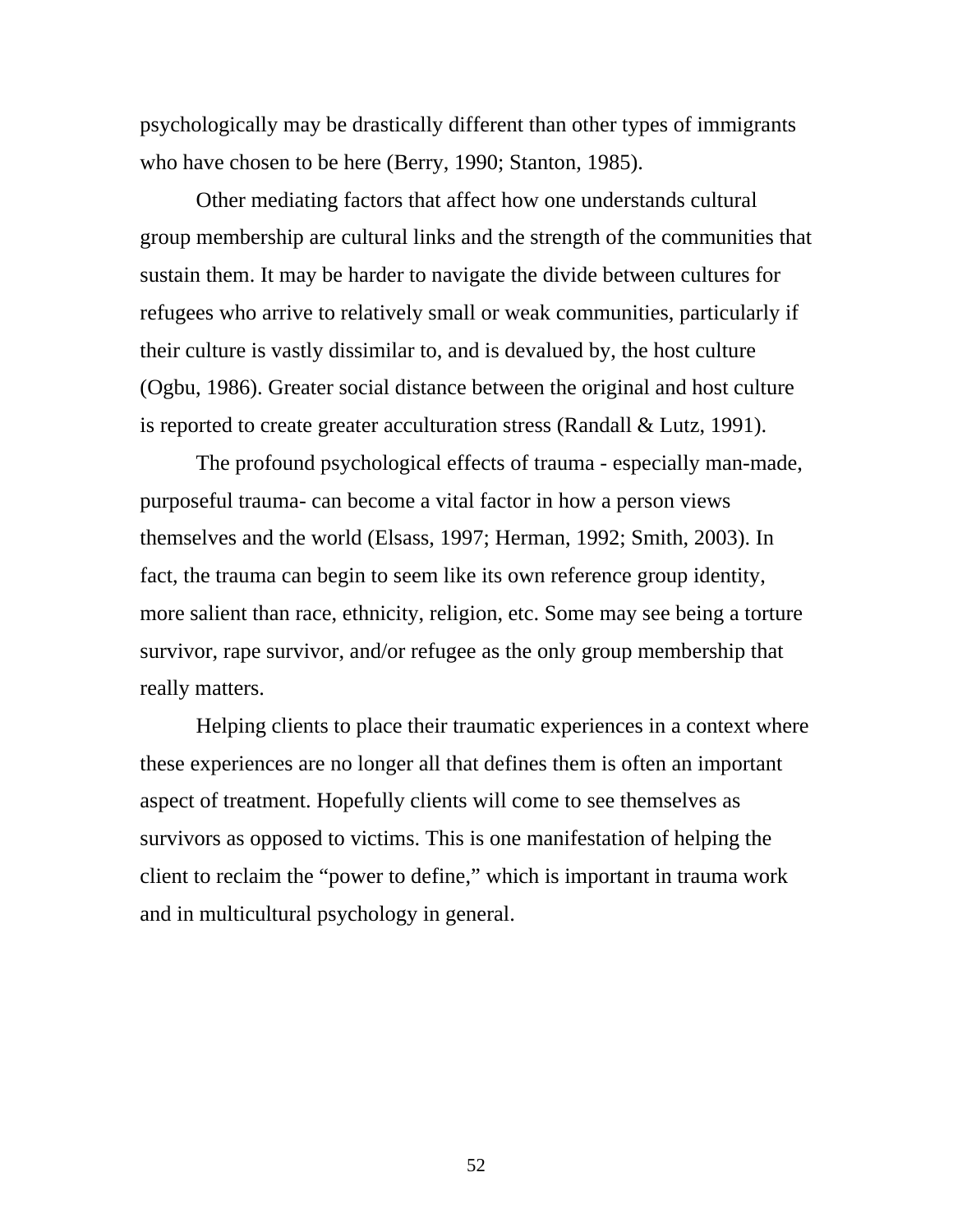#### Interactive Model

Individuals make assumptions about other people based on their reference group identities and appearances. People do this in everyday life when they make seemingly mundane decisions like whom to ask for directions or where to sit on a bus or subway. Although supporters of the notion of "political correctness" might argue that clinicians should not entertain such assumptions, others would argue that these assumptions are a normal part of the human thought process that needs to be acknowledged and examined (Carter, 1995).

An example of the subtle pervasiveness of such assumptions comes from my experiences teaching a graduate course, where students are asked to assess the race, ethnicity, religion, and social class of other students in their class without the benefit of speaking to them. The students generally balk at this initially, making the argument that they cannot make such assumptions without further verbal verification. As students share their classifications, and subsequently explain how they came to formulate their assumptions about their fellow students, they are surprised at the amount of "data" they have generated to make superficial judgments based on "first impressions." Another striking realization the students often verbalize is that making assumptions and judging people are, in fact, part of their everyday behavior.

One of the key concepts of this article describes a situation in which two people who are culturally different from one another engage in an interpersonal interaction. This complex type of dynamic interaction is captured in the Interactive Cycle of Cross-Cultural Relations (see Figure 1). This diagram illustrates how knowledge of one's self as a cultural being is a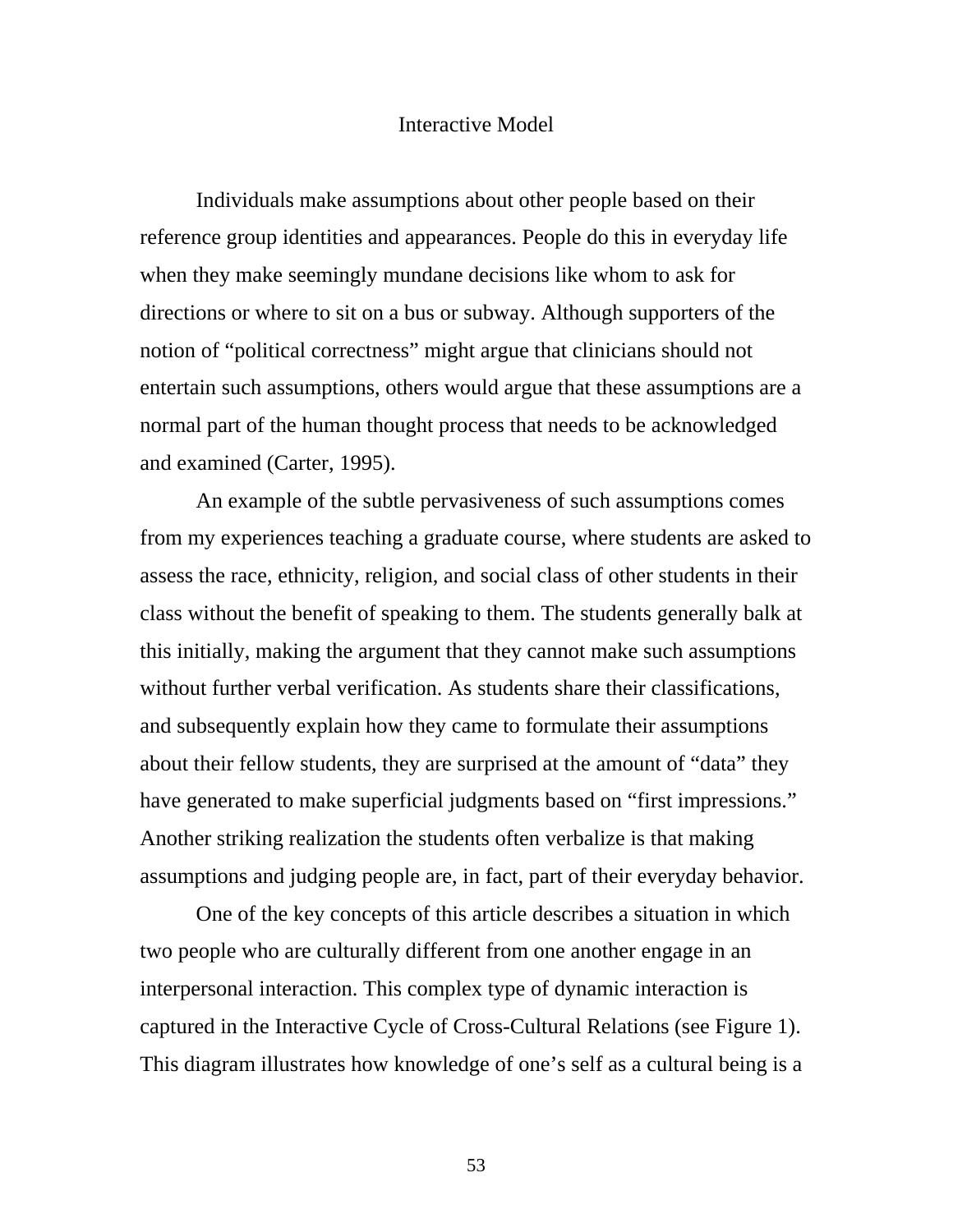prerequisite for truly understanding what is going on within a therapeutic dyad.

Figure 1 shows that assumptions exist for the clinician and the client. The clinician's assumptions are affected by perceptions and previous experiences he/she may have had with people viewed as being similar to the client. The dashed lines in the diagram show how a person's perceptions affect their assumptions, and how their assumptions influence their subsequent perceptions. These subjective, intra-psychic notions are powerful for any person involved in an interpersonal exchange.

Figure 1 also illustrates that a clinician's assumptions will affect their observable behavior, which feeds into how the clinician is perceived by the client. The client's perceptions of the clinician are also affected by his or her assumptions. Just like the clinician, the client's assumptions and perceptions interact and influence one another. Consequently, the client's assumptions will affect their behavioral responses, which are perceived in turn by the clinician. This feeds back to the clinician's assumptions, perceptions, and behaviors, as the interactive cycle continues.

There is potentially rich clinical data available in such complex interactions, but a clinician will not be able to fully understand what is happening in the session or "in the room" unless he/she is able to understand what is going on in "his/her chair." Once again, multicultural psychology is not a simple study of the "other;" it is a dynamic interaction between complex cultural beings in a therapeutic context (Pinderhughes, 1989).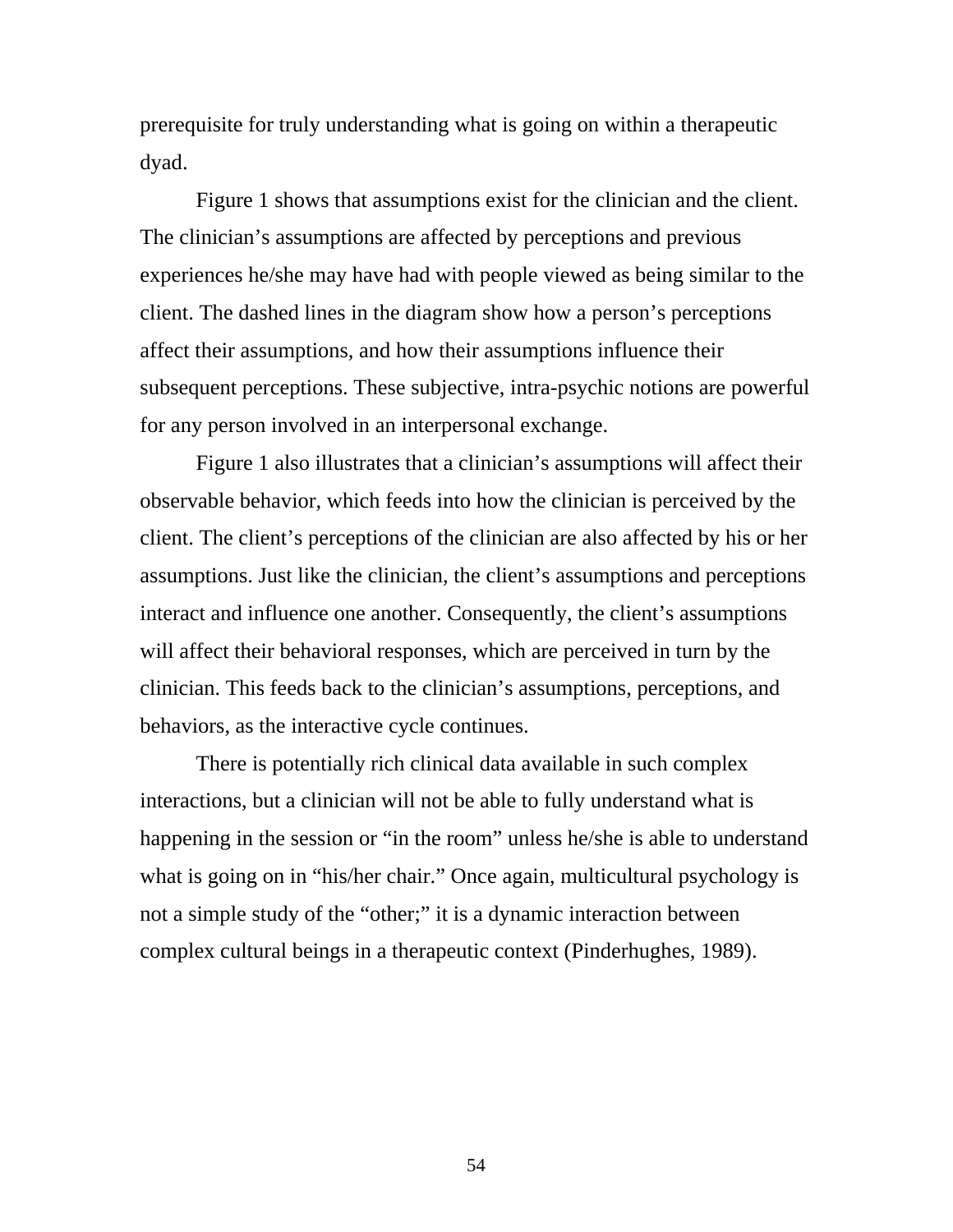

*Figure 1*. Interactive Cycle in Cross-Cultural Relationships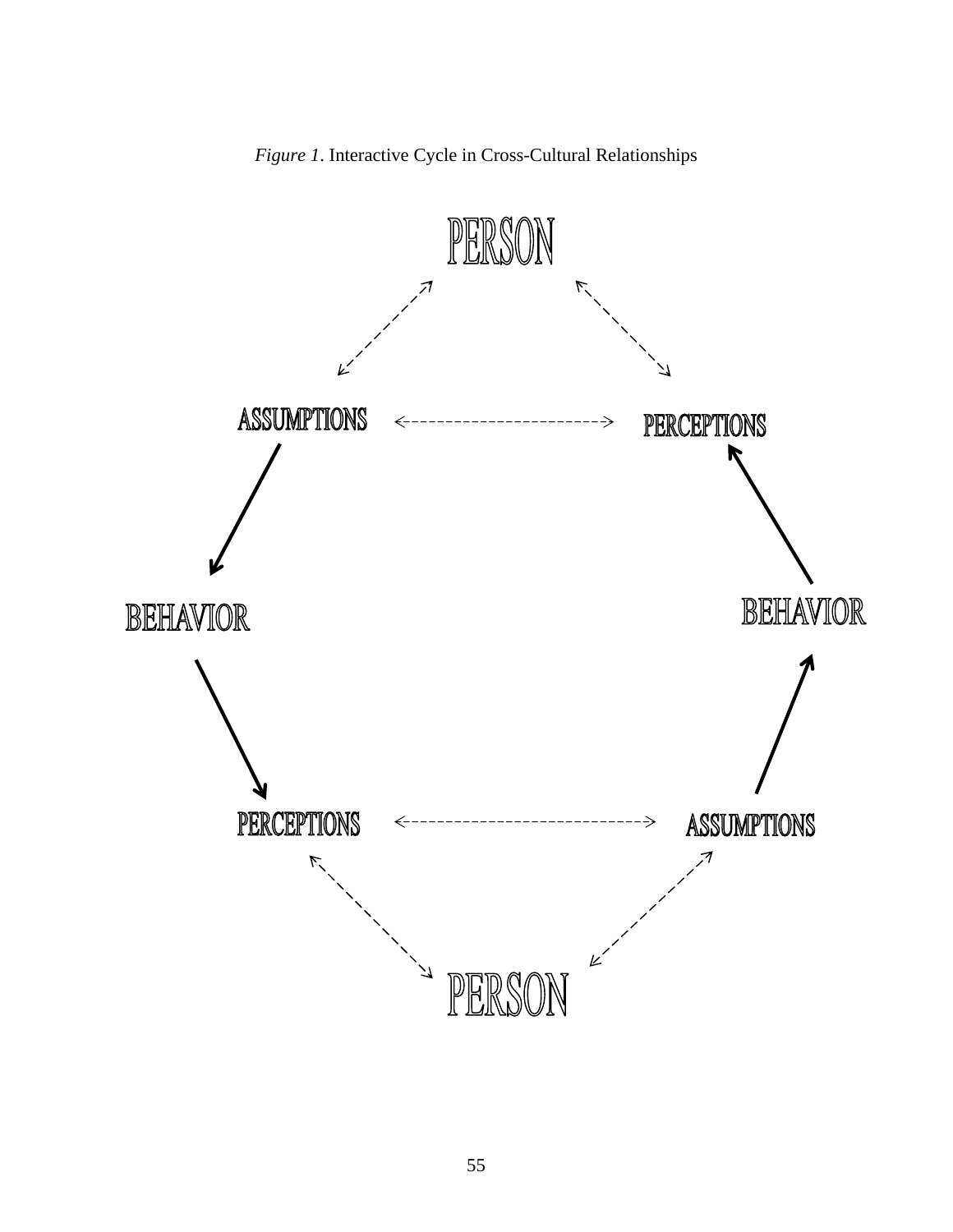### The Power to Define

The power to define one's self in terms of cultural identity is an essential aspect of multicultural treatment. It can be an important tool for clients to define themselves in other areas of psychological functioning, such as educational goals and behaviors, substance abuse, career choices, etc.

Self-definition may also pertain to perceptions of the conflict that the survivor has fled. Members of the host culture may misunderstand, or oversimplify the context in which torture took place and label these conflicts as "tribal warfare" or a manifestation of "age-old hatreds," as opposed to the complex socio-political circumstances that produce such violence (Berkeley, 2001; Weine & Laub, 1995). In contrast, it's generally the survivor who has a much more informed and nuanced understanding of the realities of the conflict situation from which they've fled. Empowering the client to express their contextual/political understanding can also help them to better comprehend the events that have impacted upon their lives, and the role that healing may play in the larger continuum as they endeavor to construct a future for themselves.

As such, aiding the client to develop understanding of their own reference group identities, within the context of the external messages that society sends, can help to empower the client to actively engage in the process of self-definition. When a client actively participates in the construction of meaning regarding their cultural identities, it can help them to navigate society more effectively (Elsass, 1997). The active construction of meaning can be a powerful tool for a traumatized refugee who is struggling to find their way in a new society, while preserving and treasuring their own cultural identity (Gurris, 2001).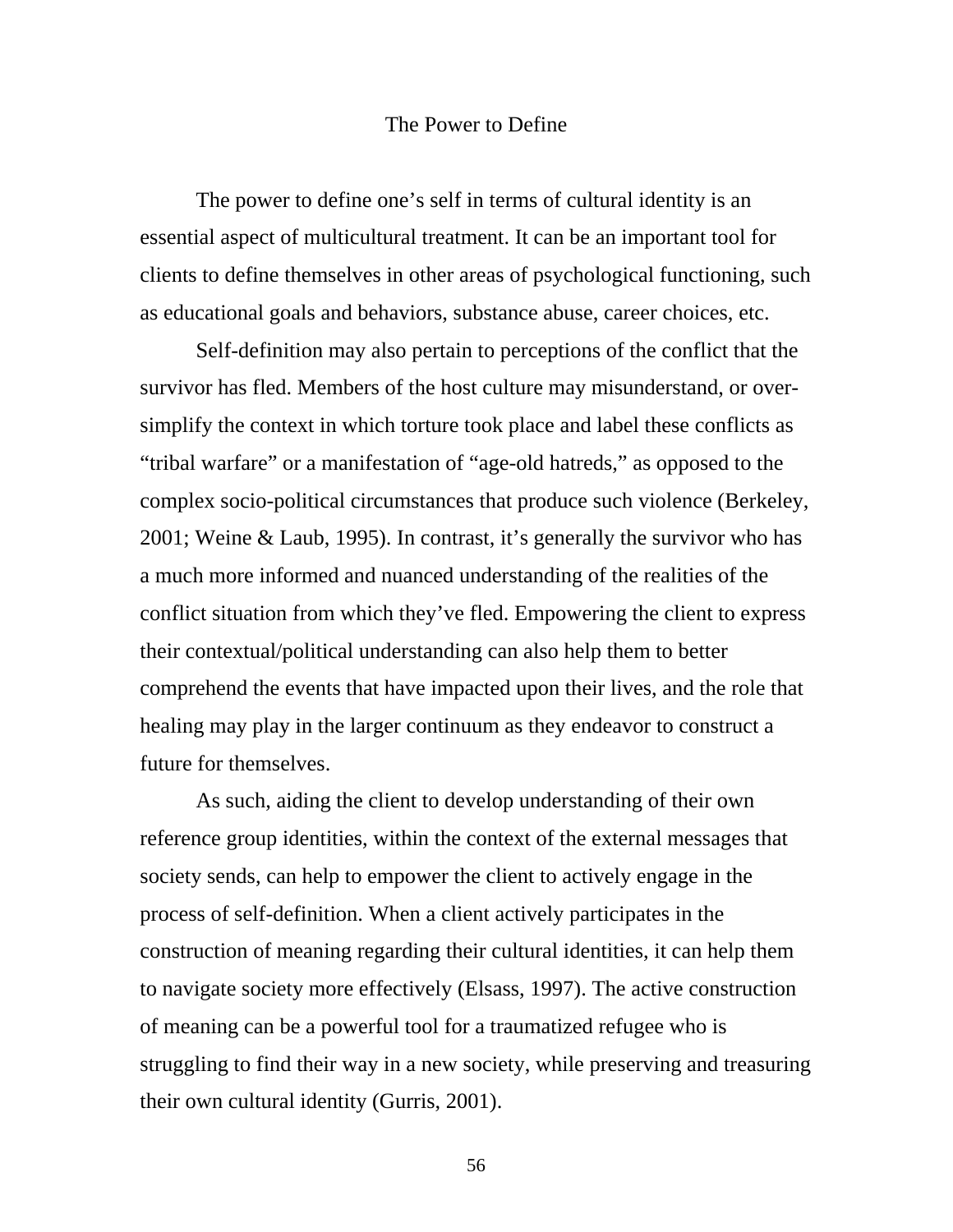An example of this pattern was an African adolescent client who was adjusting to life and school here in New York City. This young person was receiving a lot of pressure from local gang members to join the "Bloods" and engage in criminal behavior. In addition to threats, this client was frequently told that he was "selling out," not "keeping it real," or trying to "act like a White boy."

In session, we spent a lot of time exploring the client's views on what "Blackness" meant, and how life was different in his homeland. We talked about the history of the African Diaspora (the dispersal of African people through slavery and other population movements), and the wide variety of cultural and historical roles that Black people have played. After a few sessions, the client mentioned that he'd heard that there were probably a billion Black people in the world. He stated that, "If there are a billion Black people in the world, there must be a billion ways to be Black." The client began to internalize the power to define for himself what "Blackness" meant, and was eventually able to successfully resist the external pressures that were being placed upon him.

As refugees try to make sense of their situation, and struggle to keep a positive sense of self, it may be a helpful intervention to explore what foundation a person bases their self-opinion on. Clients have spoken eloquently about making a distinction between personal character and personal circumstances. Acknowledgement that one's current situation need not define one's value as a human being can be empowering for refugees who are enduring educational and professional devaluation. Considerations of what refugees have endured and overcome may help to deepen their insights about their current situation, and help them to persist in pursuing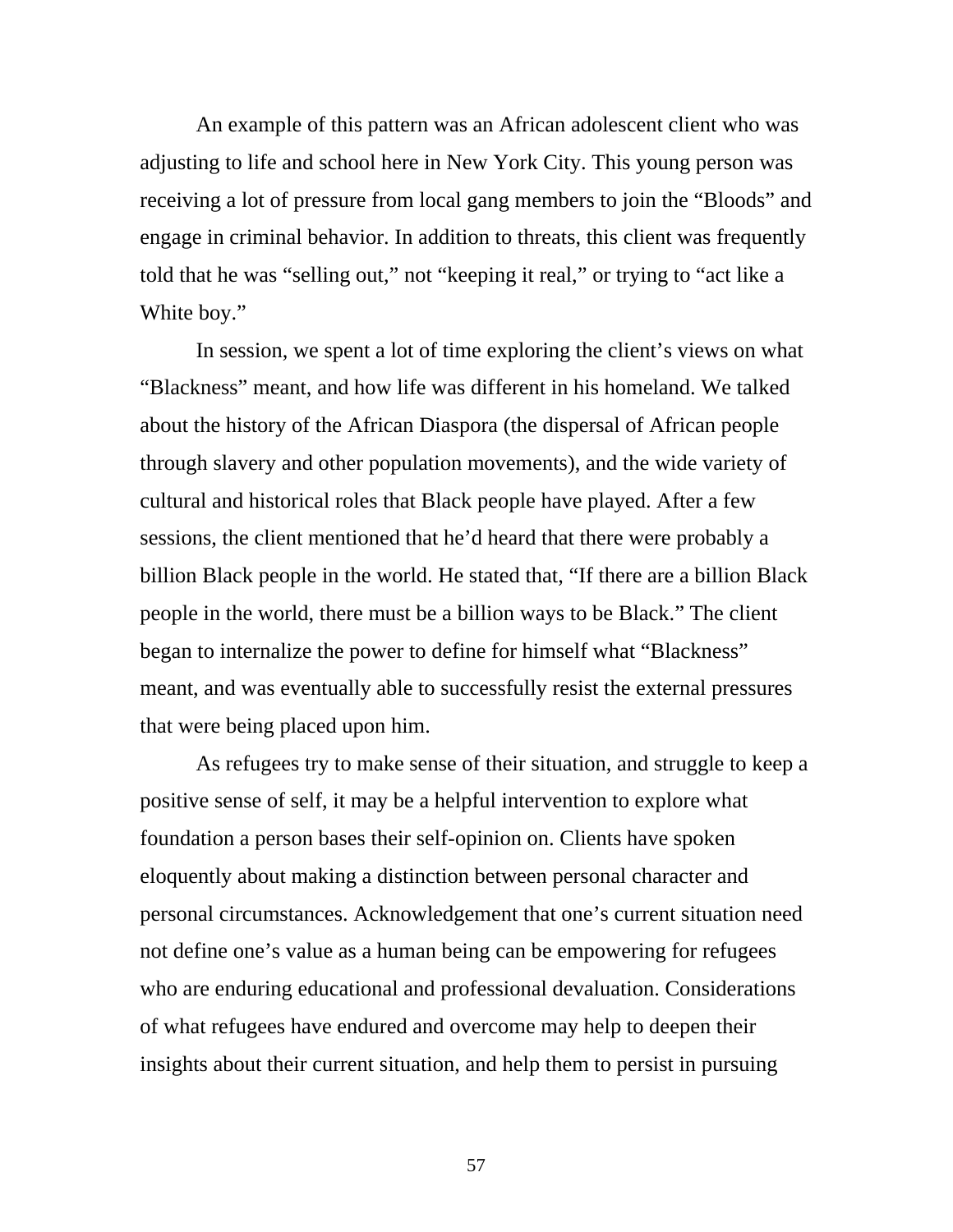their dreams and life aspirations. This can help a refugee to defend against externally defined negative evaluations of themselves.

Our refugee clients are also helped to understand and navigate situations when their personal identity is contradicted by the identity that society places on them. Many of the cultural groupings and labels change from country to country. For example, they may find themselves defined by racial group in the US, when ethnic identities were more salient in their country. Most racial or cultural divisions are man-made and man-interpreted, as opposed to being true biological/chemical differences, so there may be significant variance from place to place.

I give a personal example of when I led an educational trip for American high school students to South Africa. When I got on the plane at J.F.K. in New York I was seen as a Black man. When I arrived in South Africa I was no longer considered Black; I was now "Coloured." Only people belonging to one of the 11 indigenous groups in South Africa who have no other types of blood are considered to be Black. This is directly opposed to the "one drop" conceptualization in the US, where any Black ancestry means that a person will be categorized as Black (Asante, 1990; Cross, 1994). Having my race "magically" change during my flight helped me to appreciate the arbitrary nature of racial and cultural groupings. I realize, however, that these haphazard categorizations have real meaning in terms of understanding and navigating one's society.

### Self-knowledge as Clinicians and Service Providers

As a way of summarizing the issues already covered and suggesting methods for clinicians to improve their multicultural skills, I would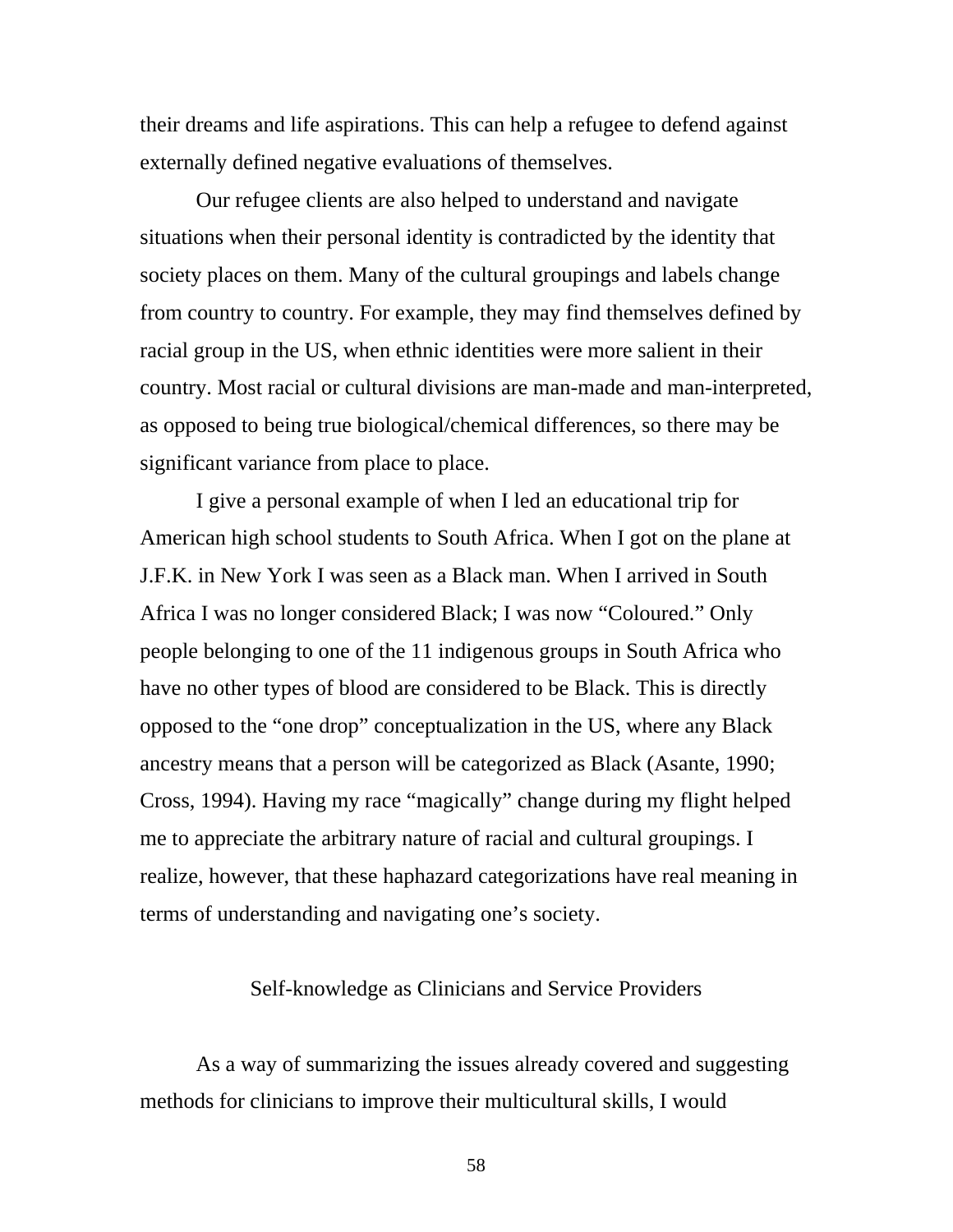emphasize the following: We are all complex racial/cultural beings with multiple reference group identities. As clinicians and service providers, we bring our strengths, cultural baggage, and preconceptions into the room with us. As illustrated in the interactive model (see Figure 1), these assumptions and preconceptions will have direct impact on our therapeutic exchanges with a client.

It is not incumbent upon the treating clinician to give up his or her own cultural or professional identity in order to engage with a client form another cultural background. Quite the opposite is true. Lansen & Haans (2004) write: "There is no reason to discard our Western concepts of diagnosis and treatment, provided we are able to translate the inner world and history of the patient into our concepts, and, in return, our concepts into their universe of thinking" (p. 326).

It is imperative, however, that clinicians and trainees move beyond their own resistance and engage in the hard but necessary work of selfexploration, in order to understand better "what is going on in their own chair." This will help to facilitate deeper understanding of the therapeutic relationship and will help to open up viable areas for exploration with the client (Gurris, 2001; Pinderhughes, 1989). Multicultural psychology is not just a study of the cultural other. We must recognize ourselves as cultural beings in order to navigate the complex therapeutic relationships we engage in with our increasingly diverse client populations.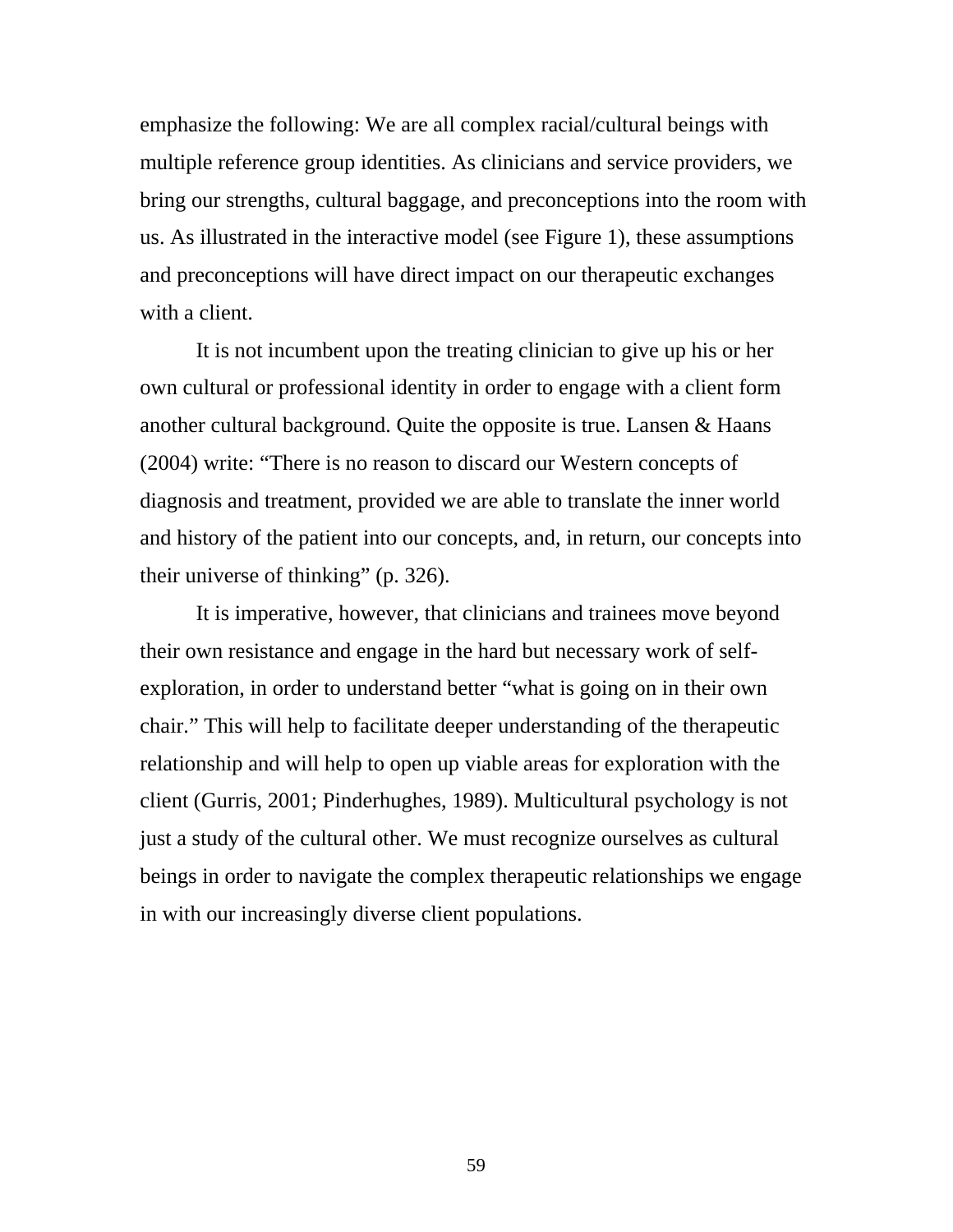#### References

- Akinsulure-Smith, A., Smith, H., & Van Harte, E. (1997). *Psychotherapy with Africans in America.* Symposium conducted at Perspectives on Black Psychology: Past, Present, and Future, Pace University, New York City.
- Akukwe, C., Smith, H., & Wokocha, E. (2000). Enhancing the Well-being of African Refugees. In S. Berhane (Ed.), *Proceedings from the conference "African Refugees and the US response: Twenty years of resettlement"* (pp. 67-74). Arlington, VA: Ethiopian Community Development Council/African Resource Network.
- Asante, M. K. (1990). *Kemet, Afrocentricity and knowledge*. Trenton: Africa World Press, Inc.
- Atteneave, C. (1982). American Indian and Alaskan native families: Emigrants in their own homelands. In M. McGoldrick, J.K. Perarce, & J. Giordano (Eds.), *Ethnicity and Family Therapy* (pp. 55-83). New York: Guilford Press.
- Berkeley, B. (2001). *The graves are not yet full: Race, tribe, and power in the heart of Africa.* New York: Basic Books.
- Berry, J.W. (1990). Psychology of acculturation: Understanding individuals moving between cultures. In R. W. Brislin (Ed.), *Applied crosscultural psychology* (pp. 232-253). Newbury Park, CA: Sage Publications.
- Berry, J.W., & Kim, U. (1988). Acculturation and mental health. In P. Dasen, J.W. Berry, & N. Sartorius (Eds.), *Cross-cultural psychology and health: Toward applications* (pp.207-236). London, Sage Publications.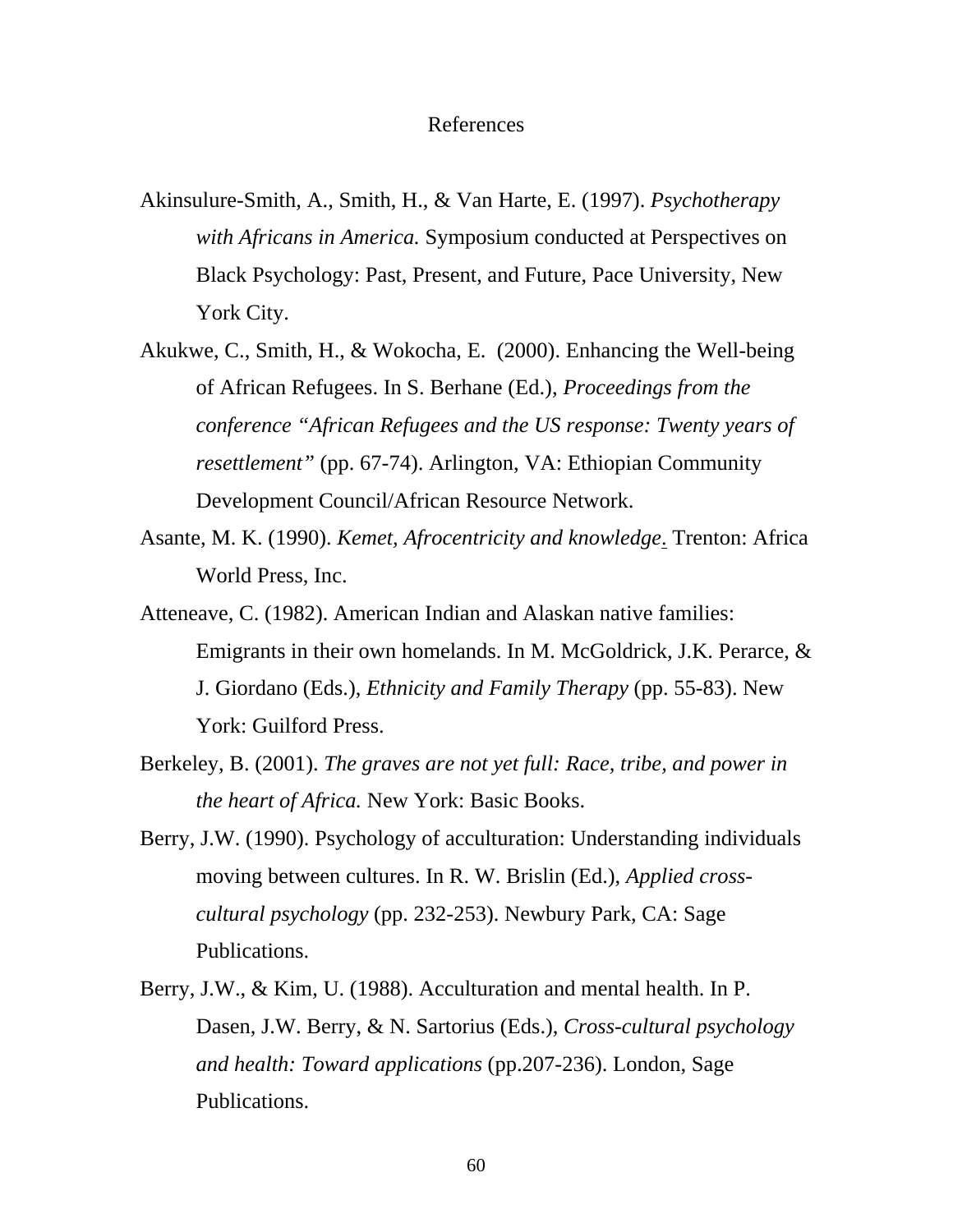- Briere, J. (2001, July). *Evaluation, measurement, and assessment approaches with severely traumatized populations.* Presentation to the Clinical Leadership Conference of the National Consortium of Torture Treatment Centers, Minneapolis, MN.
- Carter, R.T. (1990). "Cultural value differences between African Americans and White Americans," *Journal of College Student Development, 31,*  71-79.
- Carter, R.T. (1995). *The influence of race and racial identity in psychotherapy: Toward a racially inclusive model.* New York: John Wiley & Sons, Inc.
- Carter, R. T., & Goodwin, A. L. (1994). Racial identity and education. *Review of Research in Education, 20*, 291-336.
- Cross, W.E. (1994). Nigrescence theory: Historical and explanatory notes*. Journal of Vocational Behavior, 44*, 119-123.
- Dillard, J.M. (1983). *Multicultural counseling: Toward ethnic and cultural relevance in human encounters.* Chicago, IL: Nelson-Hall.
- Du, N., & Lu, F. (1997). Assessment and treatment of posttraumatic stress disorder among Asian-Americans. In E. Lee (Ed.), *Working with Asian-Americans: A guide for clinicians* (pp. 275- 294). New York: Guilford Press.
- Eisenman, D., Bergner, S., & Cohen, I. (2000). An ideal victim: Idealizing trauma victims causes traumatic stress in human rights workers. *Human Rights Review, 1*(3), 106-114.
- Elsass, P. (1997). *Treating victims of torture and violence: Theoretical, cross-cultural, and clinical implications*. New York and London: New York University Press.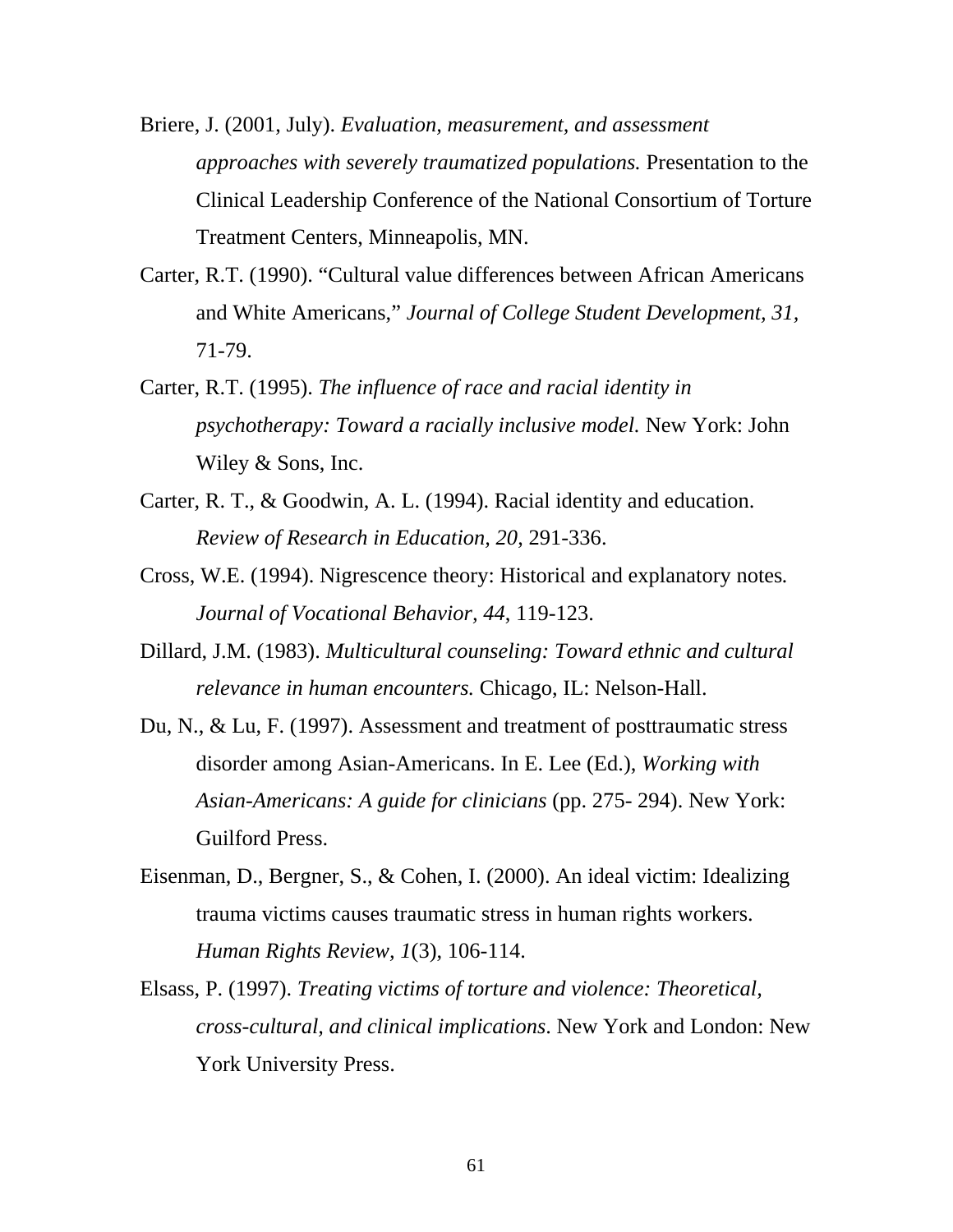- Evarts, A. B. (1913). Dementia precox in the colored race. *Psychoanalytic Review, 1,* 388-403.
- Fredrickson, G. M. (1988). *The arrogance of race: Historical perspectives on slavery, racism, and social inequality.* Middletown: Wesleyan University Press.
- Gurris, N. (2001). Psychic trauma through torture Healing through psychotherapy? In S. Graesner & N. Gurris (Eds*.), Standing at the Side of Torture Survivors: Treating a terrible assault on human dignity* (pp. 29-56). Baltimore, MD: Johns Hopkins University Press.

Hall, G.S. (1904). *Adolescence*. New York: Appleton.

- Helms, J.E. (1990). Introduction: Review of racial identity terminology. In J.E. Helms (Ed.), *Black and White racial identity: Theory, research, and practice* (pp. 3-8). New York: Greenwood Press.
- Herman, J.L. (1992). *Trauma and recovery: The aftermath of violence From domestic abuse to political terror.* New York: Basic Books.
- Kluckholm, F.R., & Strodtbeck, F.L. (1961). *Variations in value orientations*. New York: Harper and Row.
- Lansen, J., & Haans, T. (2004). Clinical supervision for trauma therapists. In J.P. Wilson & B. Drozdek (Eds.), *Broken spirits: The treatment of traumatized asylum seekers, refugees, war and torture victims* (pp. 317-353). New York: Brunner-Routledge.
- Lee, E. (1997). *Working with Asian-Americans: A guide for clinicians*. New York: Guilford Press.
- Lind, M. (1995). *The next American nation: The new nationalism and the fourth American revolution.* New York: The Free Press.
- Ogbu, J. (1986). The Consequences of the American caste system. In U. Neisser (Ed.), *The School Achievement of minority children: New*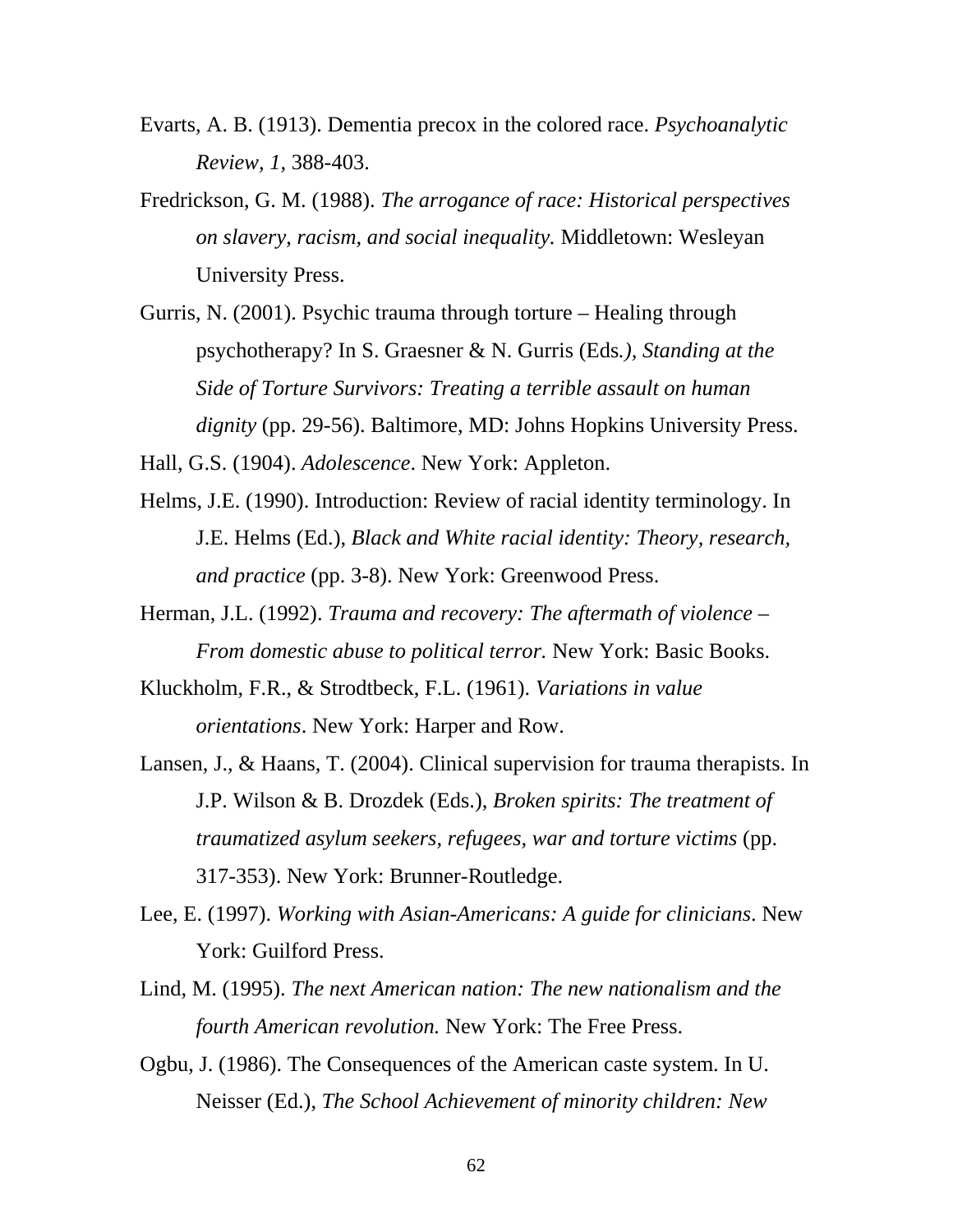*perspectives* (pp. 19-56). Hillsdale, NJ and London: Lawrence Erlbaum Associates, Publishers.

- Pinderhughes, E. (1989). *Understanding race, ethnicity, and power: The key to efficacy in clinical practice.* New York: The Free Press.
- Pope, K., & Garcia-Peltoniemi, R. (1991). Responding to victims of torture: Clinical issues, professional responsibilities, and useful resources. *Professional Psychology: Research and Practice, 22*(4)*,* 269-276.
- Randall, G., & Lutz, E. (1991). *Serving survivors of torture.* Washington, DC: Association for the Advancement of Science.
- Silove, D., Tarn, R., Bowles, R., & Reid, J. (1991). Psychosocial needs of torture survivors. *Australian and New Zealand Journal of Psychiatry, 25,* 481-490.
- Smith, H. (2003). Despair, resilience, and the meaning of family: Group therapy with French-speaking survivors of torture from Africa. In R. Carter & B. Wallace (Eds.), *Understanding and dealing with violence: Multicultural Perspectives* (pp. 291-319). Thousand Oaks, CA: Sage Press, Inc.
- Stanton, J.L. (1985). Adolescents, families, and cultural transition: A treatment model. In M.P. Mirkin & S. Koman (Eds.), *Handbook of Adolescent and Family Therapy* (pp. 363-381)*.* New York: Gardner Press.
- Stewart, E.C., & Bennet, M.J. (1991). *American cultural patterns: A crosscultural perspective*. Yarmouth, ME: Intercultural Press.
- Sue, D.W., & Sue, D. (1990). *Counseling the culturally different: Theory and practice*. New York: Wiley.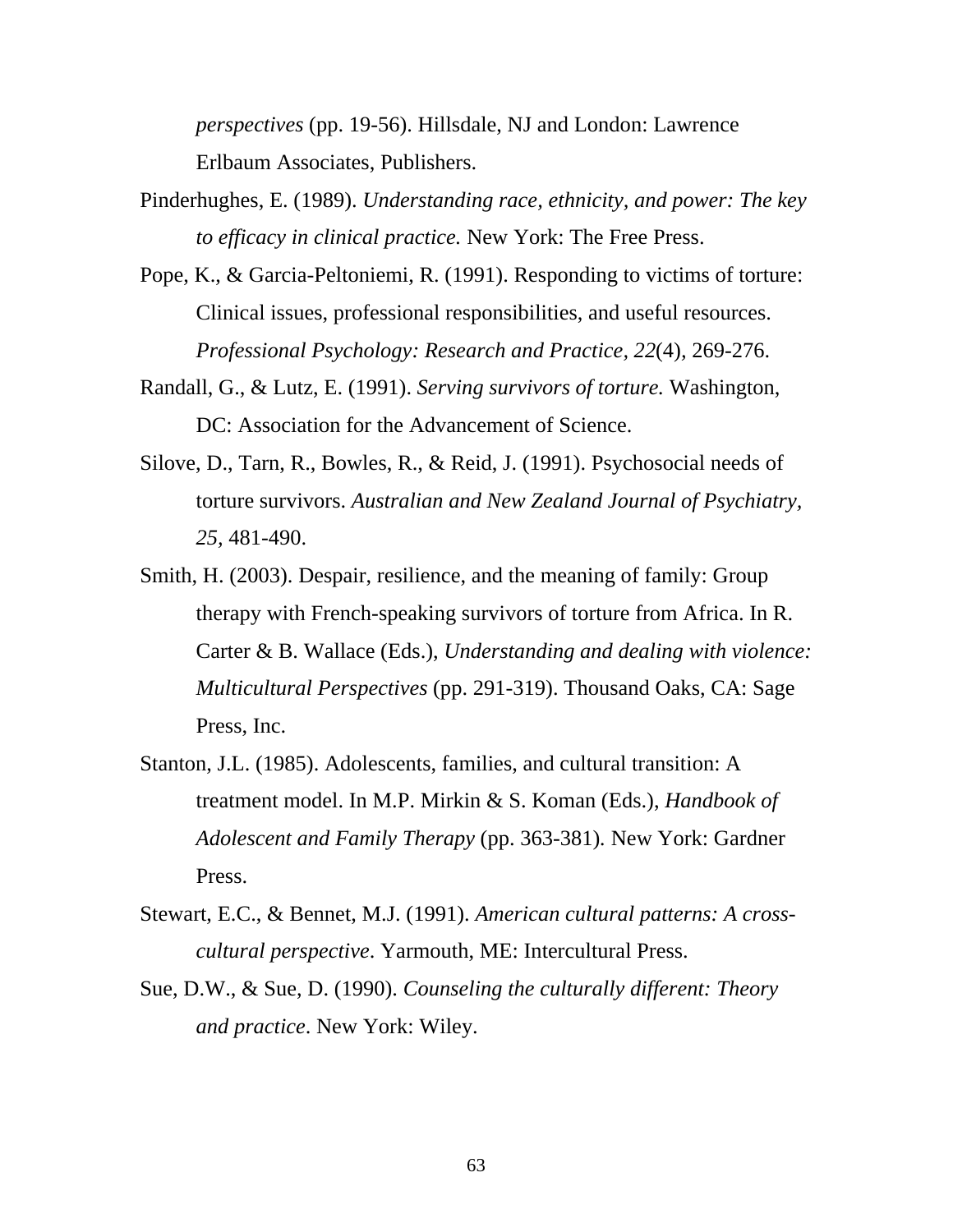Weine, S., & Laub, D. (1995). Narrative constructions of historical realities in testimony with Bosnian survivors of "ethnic cleansing." *Psychiatry, 58*(8), 246-260.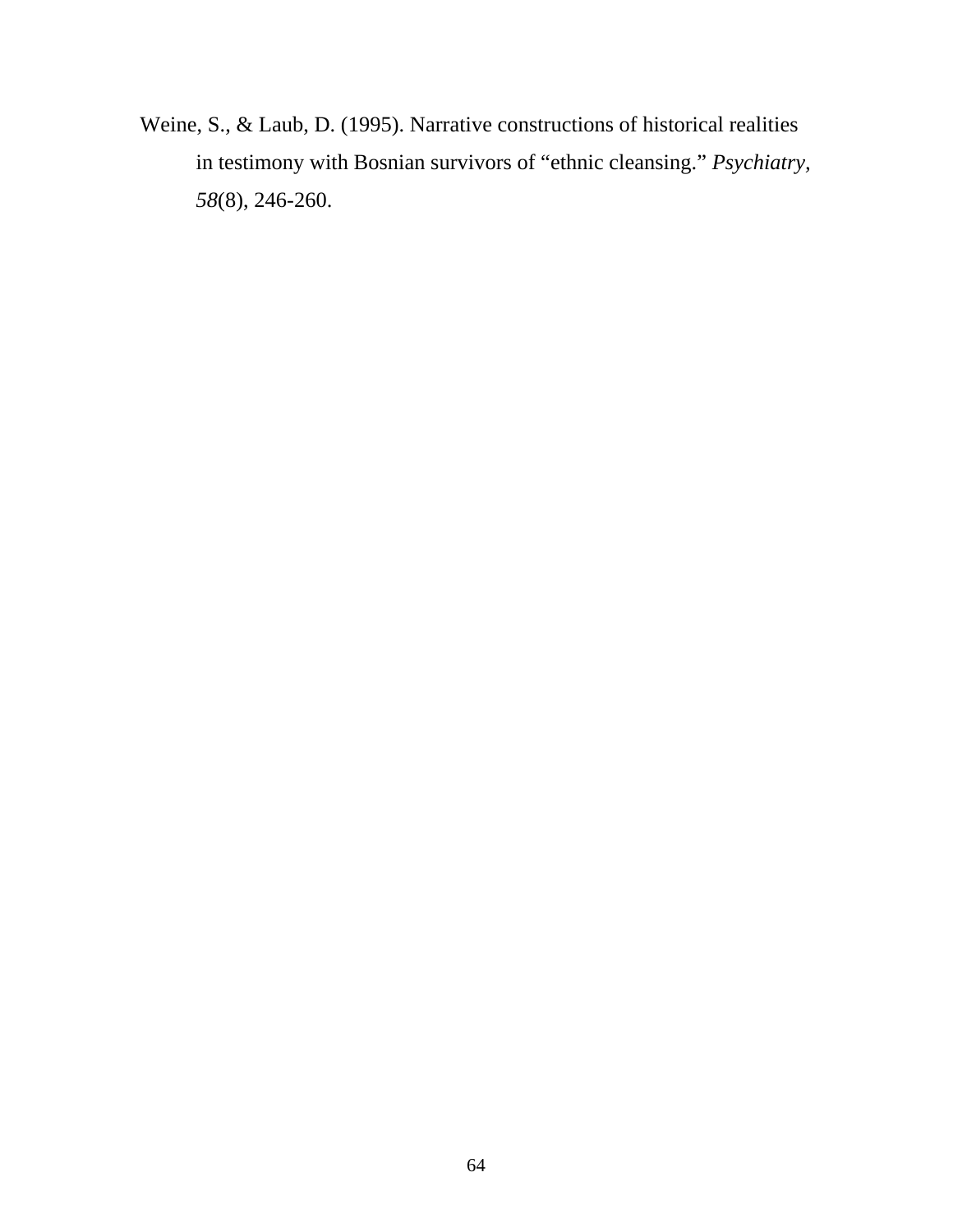# **Chapter 3**

# **Immigration Dynamics: Processes, Challenges, and Benefits** - Summary

This chapter is in the section of the book focusing on contextual issues because a traumatized immigrant's lawful status is of paramount importance in terms of his or her ability to truly begin a new life in the host country in a context of safety and security. As such, these immigration issues have great impact on one's psychological functioning, one's basic ability to provide for oneself, and significant aspects of one's physical health (i.e. nutritional intake, access to health insurance, etc.).

Much of the information covered in this chapter pertains to federal law, and will therefore be applicable to all states and regions within the US. However, there are several subjects that may vary based on state or regional norms (i.e. Medicaid eligibility, parole availability for detainees, duration of asylum process, etc.). As such, practitioners in states other than New York may wish to consult with the various government websites and local sources of legal information to have access to the most up to date information regarding laws salient for immigrants in their part of the country.

| * Refugees<br>* Asylees<br>* Asylum seekers<br>Affirmative applications to USCIS<br>Removal proceedings in Immigration Court<br>Detained asylum seekers |
|---------------------------------------------------------------------------------------------------------------------------------------------------------|
| * Other categories of relief<br>Withholding of removal<br><b>Temporary Protected Status (TPS)</b>                                                       |
| * Undocumented/No lawful status<br>* Selective Service                                                                                                  |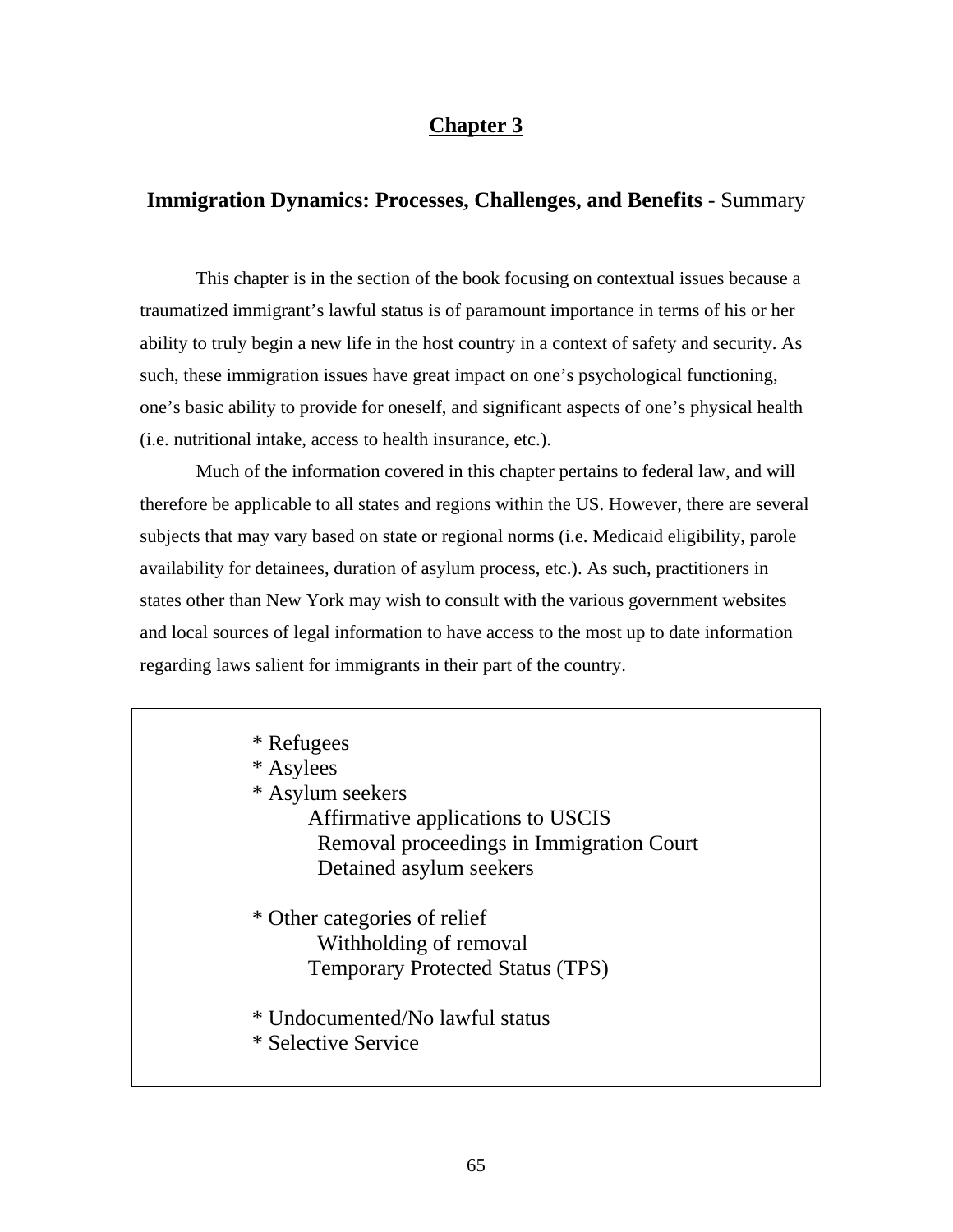## **Immigration Dynamics: Processes, Challenges, and Benefits**

John Wilkinson, M.A.

Although those who are granted asylum are commonly referred to as "refugees," there are legal differences between someone who enters the country as a "refugee" and one who becomes an "asylee" after pursuing his or her application with the U.S. Citizenship and Immigration Services  $(USCIS)^1$  or before an immigration judge. When we hear the word "asylum," we often think only of "political" asylum. In fact, at least one of five grounds of persecution needs to be established in order to qualify for asylum: political opinion, nationality, race, religion, and/or membership in a social group (Immigration Equality, 2005a).

An individual does not qualify for asylum simply if, for example, his or her country is in a state of civil war or anarchy; even if current news reports show atrocities being committed and seriously unstable conditions. (Such an individual may be eligible for Temporary Protected Status [TPS; U.S. Committee for Refugees and Immigrants, 2002], which will be discussed later.) The individual still must qualify based on one or more of the above grounds. An unrepresented asylum seeker may not be aware of this, and may not know how to explain his or her story within the framework of the five grounds.

 $\overline{a}$ 

<sup>&</sup>lt;sup>1</sup>On March 1, 2003 the Immigration and Naturalization Service (INS) transitioned into the Department of Homeland Security (DHS) under U.S. Citizenship & Immigration Services (USCIS), after briefly being known as Bureau of Citizenship and Immigration Services (BCIS). Investigative and enforcement responsibilities for enforcement of federal immigration laws, customs laws, and air security laws were transferred to the Bureau of Immigration and Customs Enforcement (ICE; U.S. Immigration and Citizen and Immigration Services, 2004b).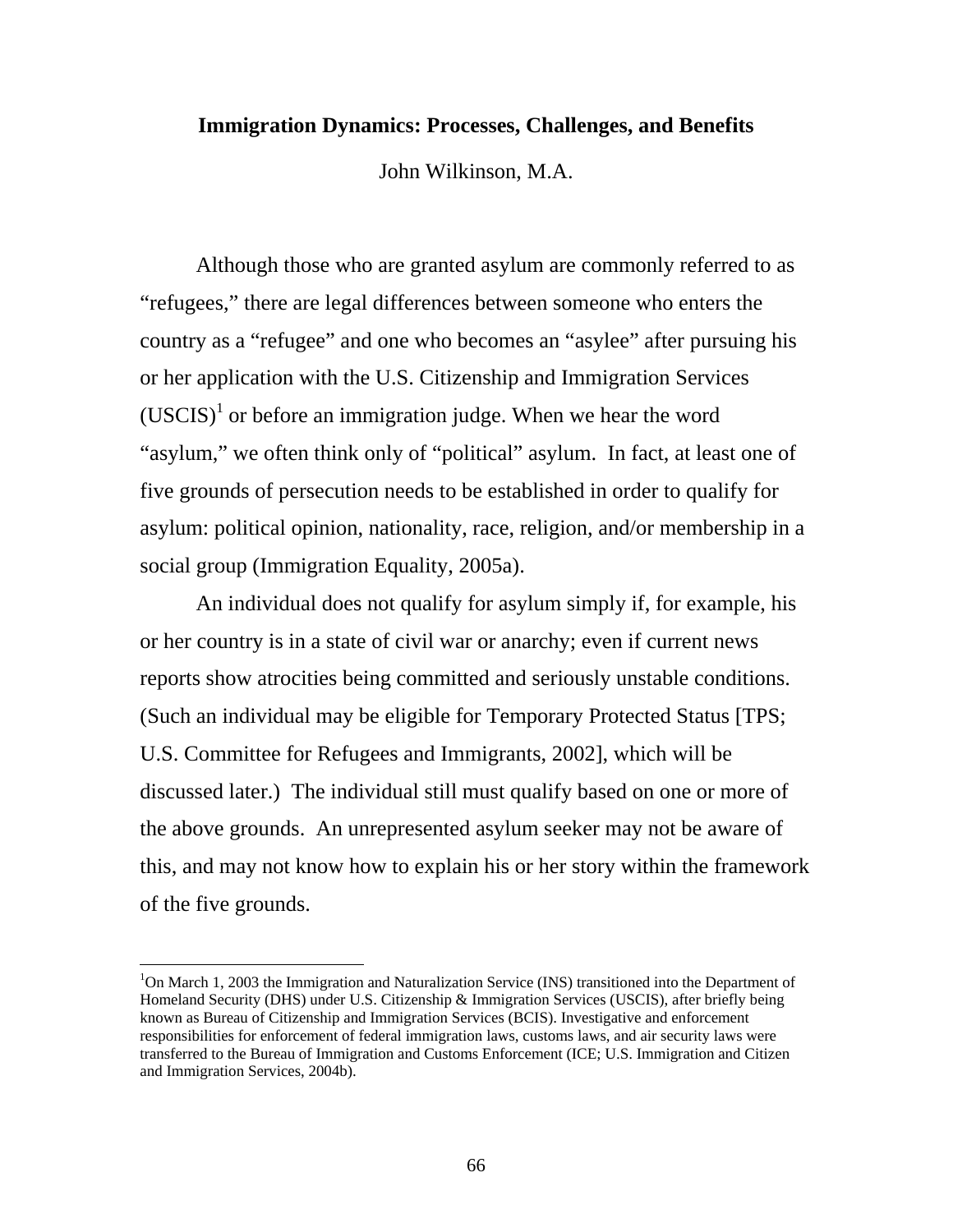By understanding the different categories of immigration status, health providers can address some pressing concerns of the survivors of torture and refugee trauma they are treating. The following provides a general introduction.

# Refugees

Refugees have lawful status upon entering the United States, as their applications have already been approved outside of this country. The number of people who can attain refugee status each year is set by the president of the United States (Canter & Siegel, 2001). In most cases, overseas applicants are referred by the office of the United Nations High Commissioner for Refugees (UNHCR) for interviews with an immigration officer. Once the officer approves an application, the refugee is matched with an American resettlement organization (U.S. Committee for Refugees and Immigrants, n.d.).

Starting at their first month of arrival, they are eligible for services including: Refugee Cash Assistance (RCA) and Refugee Medical Assistance (RMA); food stamps; housing assistance, furnishings, food and clothing; school registration for children; referrals for medical appointments; employment services; and English Language classes. A case worker at a resettlement agency is assigned to each refugee, to provide him or her with orientation and assistance in applying for these services. Each refugee receives an unrestricted social security card and an I-94 card that authorizes employment.

Such refugees are never "detained" in the United States. Unlike asylum seekers, they are not required to testify before any officials here,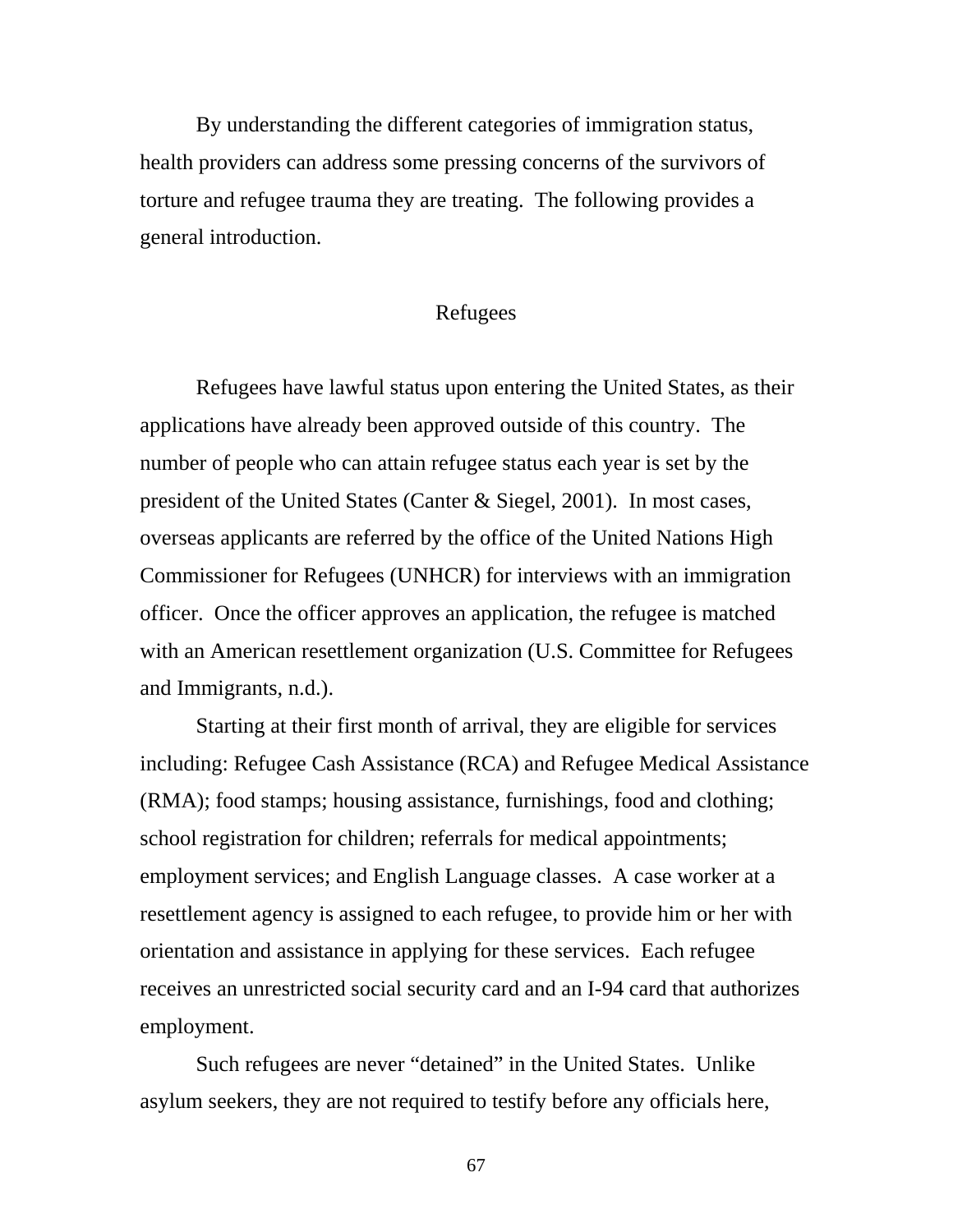appear in court, or seek legal assistance. Their refugee status indicates that they have already met all required standards and, therefore, qualify for benefits.

# Asylees

An "asylee" has received a grant of asylum after his or her arrival in the United States, rendered either by an asylum officer or an immigration judge (or, in some cases, a higher court such as the Board of Immigration Appeals).

Under a policy which started in June 2000, asylees are immediately eligible to receive benefits through the first eight months following the grant of asylum (Department of Health and Human Services, 2005). Prior to this law it was nearly impossible to collect such benefits. It is important for a health provider to confirm that a patient who is an asylee is aware of his or her eligibility for these benefits. If not, he or she can be referred to a resettlement agency or a community worker in his or her region. Contrary to the fears of many new asylees, receiving these benefits has no negative impact on their eventual Green Card applications (Jesuit Refugee Services, 2001).

An alternative to the above is the Match Grant program, offered in most states, in which refugee resettlement organizations help asylees find jobs within the first 120 days after winning asylum. In order to qualify, asylees must sign up within one month of the asylum grant. (For more information, along with contact information for organizations, go to: http://www.acf.hhs.gov/programs/orr/programs/mgpss2.htm.)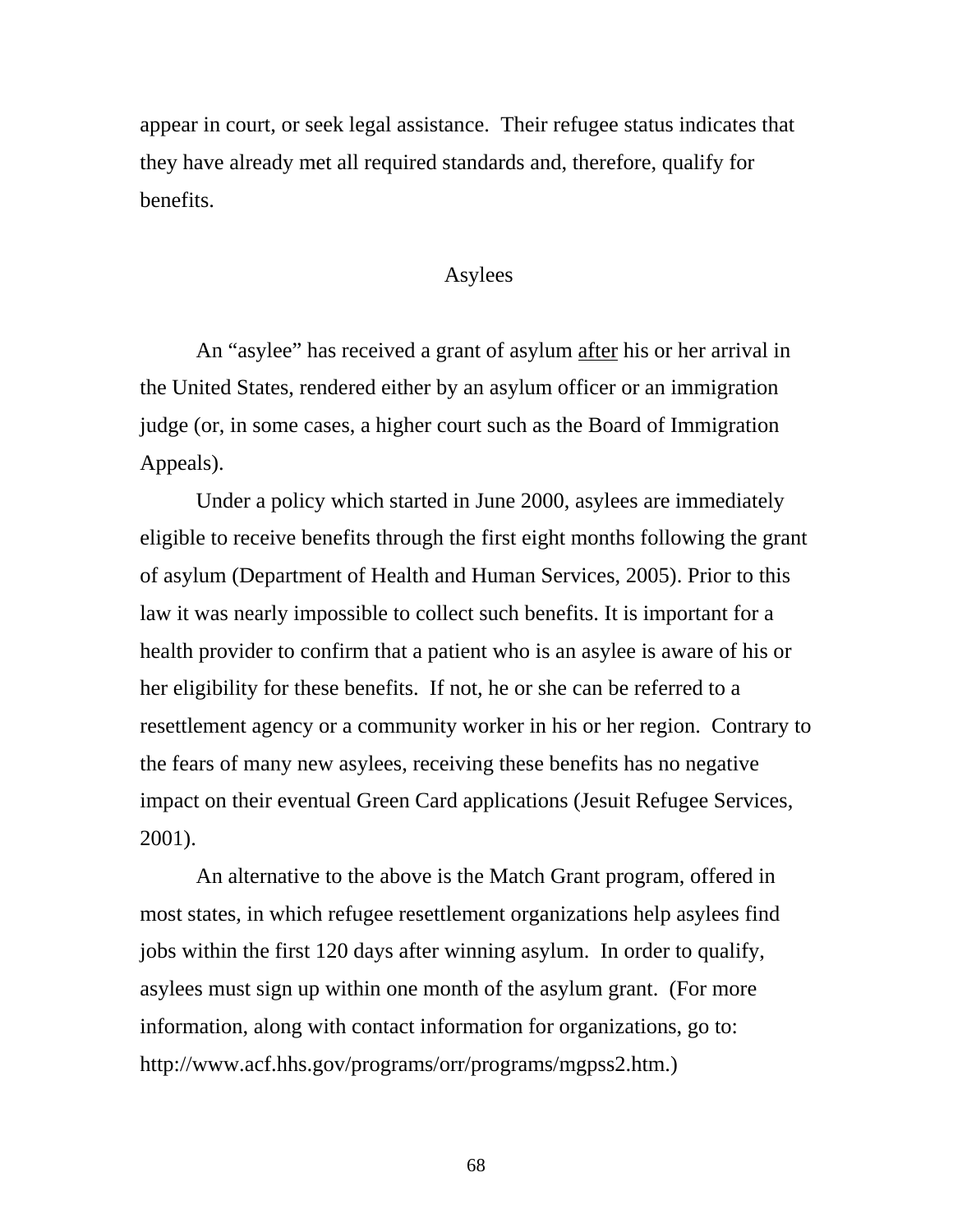Prior to 2001, an asylee had to apply for and receive an Employment Authorization Document (EAD) before legally working. Processing time for this photo-ID card often lasted several weeks or months. Now, asylees (like refugees) become immediately eligible for employment as soon as they receive a final grant from an immigration judge or asylum office (Bureau of Citizenship and Immigration Services, 2003). Even though the new law was passed, unaware employers might still incorrectly insist on seeing an EAD, although a state-resident card or driver license should suffice. (Note that the I-9 form used by employers still asks for at least one photo-ID document along with the social security card.)

 An asylee should always apply for an initial EAD, since it is issued free of charge. It is a legal photo-ID that is helpful when applying for stateresident cards and driver licenses, opening bank accounts, getting papers notarized, seeking employment, and other such matters. Subsequent cards (including replacement cards for those lost or stolen) cost \$180 (as of early 2007), although it is possible to file a fee waiver claiming "inability to pay" (USCIS, 2004a).

An asylee can immediately apply for a social security card in person at the local office as long as he or she can present proof that asylum has been granted (for example, the written decision of the Judge or asylum officer or an I-94 "departure record" card showing "asylum granted"). Previously, such a card was always "restricted," stamped with the phrase "valid only with INS authorization." If an asylee still has that phrase on the card, he or she should file for a replacement "unrestricted" card, which would remove such a limitation (Office of Refugee Resettlement, 2001). The new I-94 cards now issued to asylees may state that the individual is "employment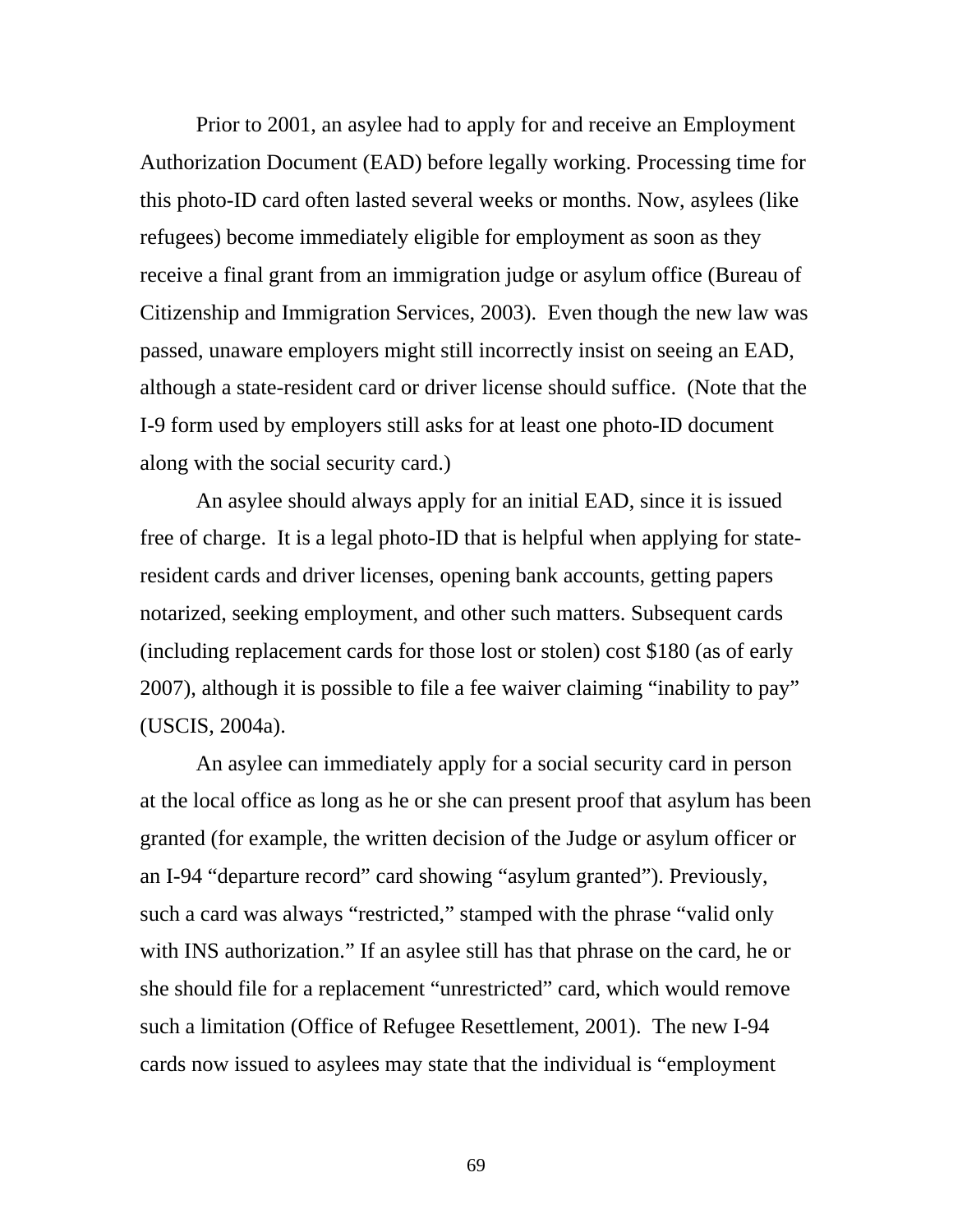authorized" - a phrase that had earlier been used only for refugees (U.S. Social Security Administration, 2006).

An asylee can apply for an Alien Registration Card (more commonly referred to as "green card") a minimum of one year after the grant of asylum (The Hebrew Immigrant Aid Society [HIAS], 2001a). In some cases, asylum can be revoked if an individual is convicted of a felony or crime of "moral turpitude" (Lewis & Madlansacay, 2001), but that is beyond the scope of this summary.

An asylee may also petition for his or her spouse and/or children to come to the United States as "derivative asylees." Such a petition must be filed within two years of the asylum grant. Although the application is free, the sponsoring asylee must pay transportation costs. Some embassies also require the sponsor and applicants to undergo DNA tests before final approval can be given.

Both refugees and asylees are eligible (for a fee of \$170, in early 2007) for a Travel Document to travel outside the United States to any country - other than the country from which they are fleeing - for a limited period (HIAS, 2001b). This is sometimes incorrectly referred to by immigrants as a "passport."

# Asylum Seekers

The majority of clients referred to the Bellevue/NYU Program for Survivors of Torture are asylum seekers. The process of applying for asylum brings its own special set of challenges and stressors.

Prior to the Illegal Immigration Reform and Immigrant Responsibility Act (IIRAIRA) of 1996, an asylum seeker often waited for months or even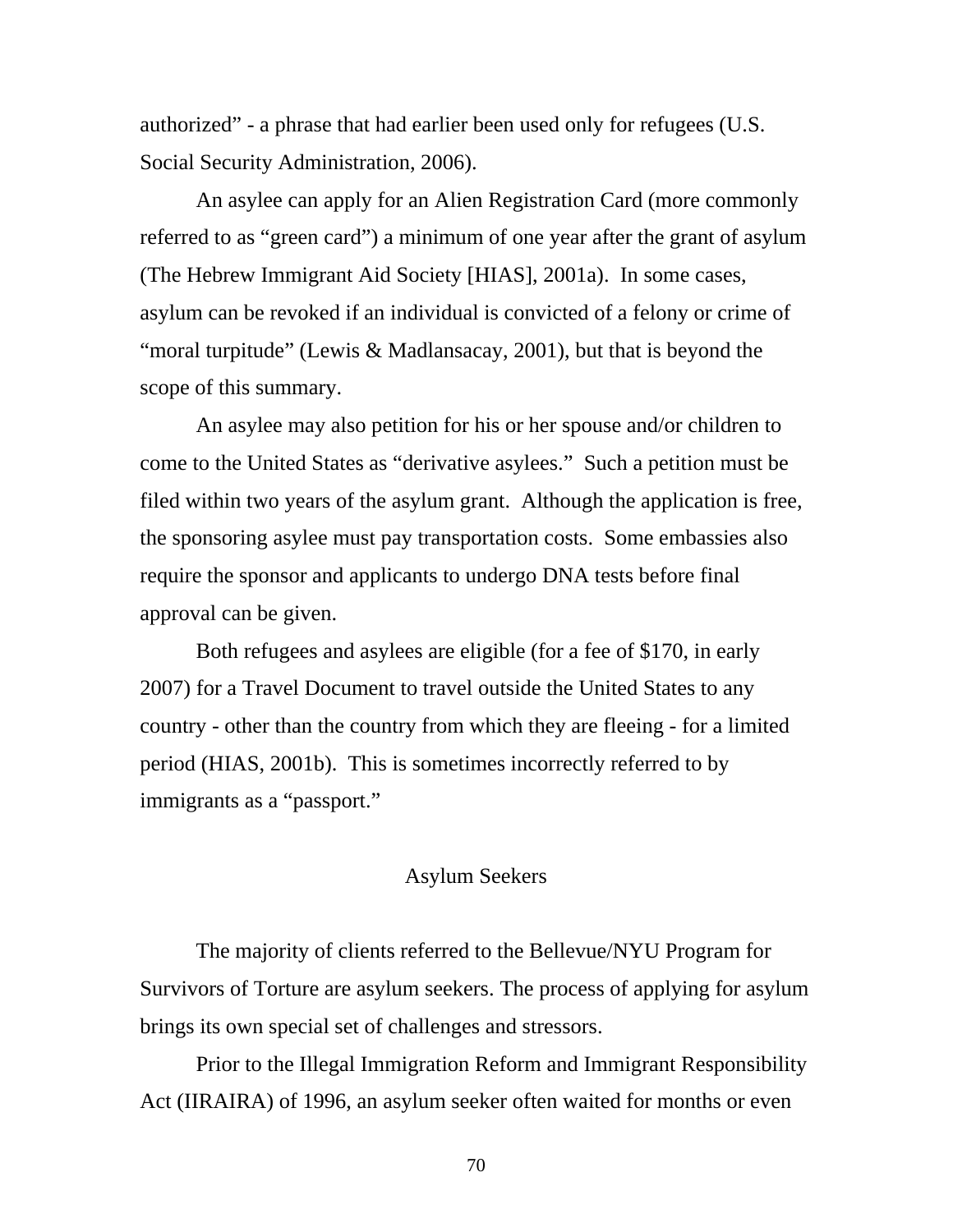years before submitting an application, already placing the individual beyond the deadline for receiving benefits. Reasons for this delay included lack of fluency in English, fear of immigration officials, unfamiliarity with the asylum process, discouraging advice from friends, etc. One who applied before April 1, 1997 could have eventually been placed under "deportation proceedings" (if inspected by an INS agent upon arrival and permitted to enter) or "exclusion" proceedings (if the individual made it onto U.S. soil without being inspected). In such a case, if one was not granted asylum by an immigration judge, he or she was usually ordered "deported" or "excluded," pending appeal (USCIS, 2006a).

Those who have applied for asylum since IIRAIRA came into effect may be placed in "Removal Proceedings" (USCIS, 2006a), as described in Section B, below. In other words, rather than be "deported" or "excluded" from the Unites States, they are "removed" from the country if found ineligible. This new act included a stipulation aimed at cutting down on the number of asylum requests filed: with few exceptions, an individual must apply for asylum within one year after his or her arrival. The asylum seeker should also, therefore, be able to prove how long he or she has been in the United States – a potential problem for one who entered the country without being inspected (The Florence Immigrant and Refugee Rights Project, 1999).

If an individual files an asylum application past the one-year deadline, he or she must provide an "extraordinary" reason for being late. For example, if a negative change of conditions has occurred in his or her country, the one-year rule can be waived. One should try to document any physical or mental difficulties that caused the application to be filed late. More important for health workers to note, if an individual is believed to be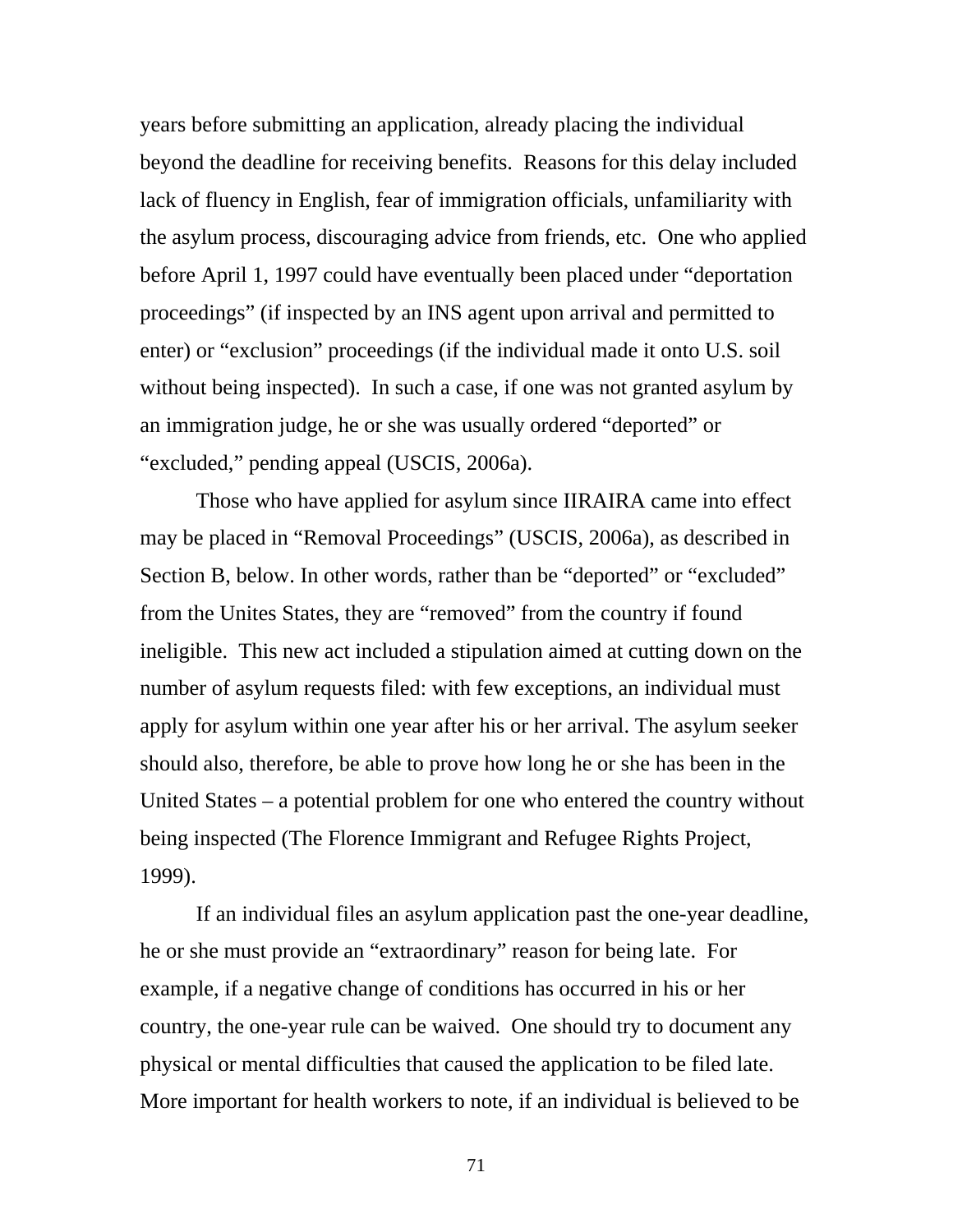a victim of torture, the one-year rule may be waived under "Convention Against Torture" (Immigration Equality, 2005b).

### *Affirmative Applications to USCIS*

Within the first year of their arrival in the United States, most of the asylum seekers in our program file an affirmative (non-adversarial) application for asylum to the USCIS. In response, each applicant is initially sent a receipt notice, which includes the all-important alien registration number (or file number), followed by an appointment letter to appear before an asylum officer either in Rosedale, New York or Lyndhurst, New Jersey. Although in the state of New York, such an individual may be eligible for Medicaid coverage, an asylum seeker does not receive any "refugee benefits" until he or she is granted asylum (Office of Refugee Resettlement, 2000).

Unlike at the Immigration Courts, a Berlitz-certified interpreter is not provided at this asylum interview. The asylum seeker is told to bring along an interpreter (not a lawyer or witness in the case) to the appointment.

Usually the asylum interview takes about an hour (although some can last for several hours), and asylum seekers are told to return in two weeks for the decision. If the decision is favorable, they are usually given a "Final Approval" or "Recommended Approval." In the latter instance, the case remains pending during the period of a fingerprint/background check. Once a clearance is issued for the asylum seeker, he or she should be issued the final approval letter along with an I-94 card affirming the grant of asylum. The asylum seeker may also be given a "Notice of Intent to Deny" for which he or she has 16 days to respond to one or more points highlighted by the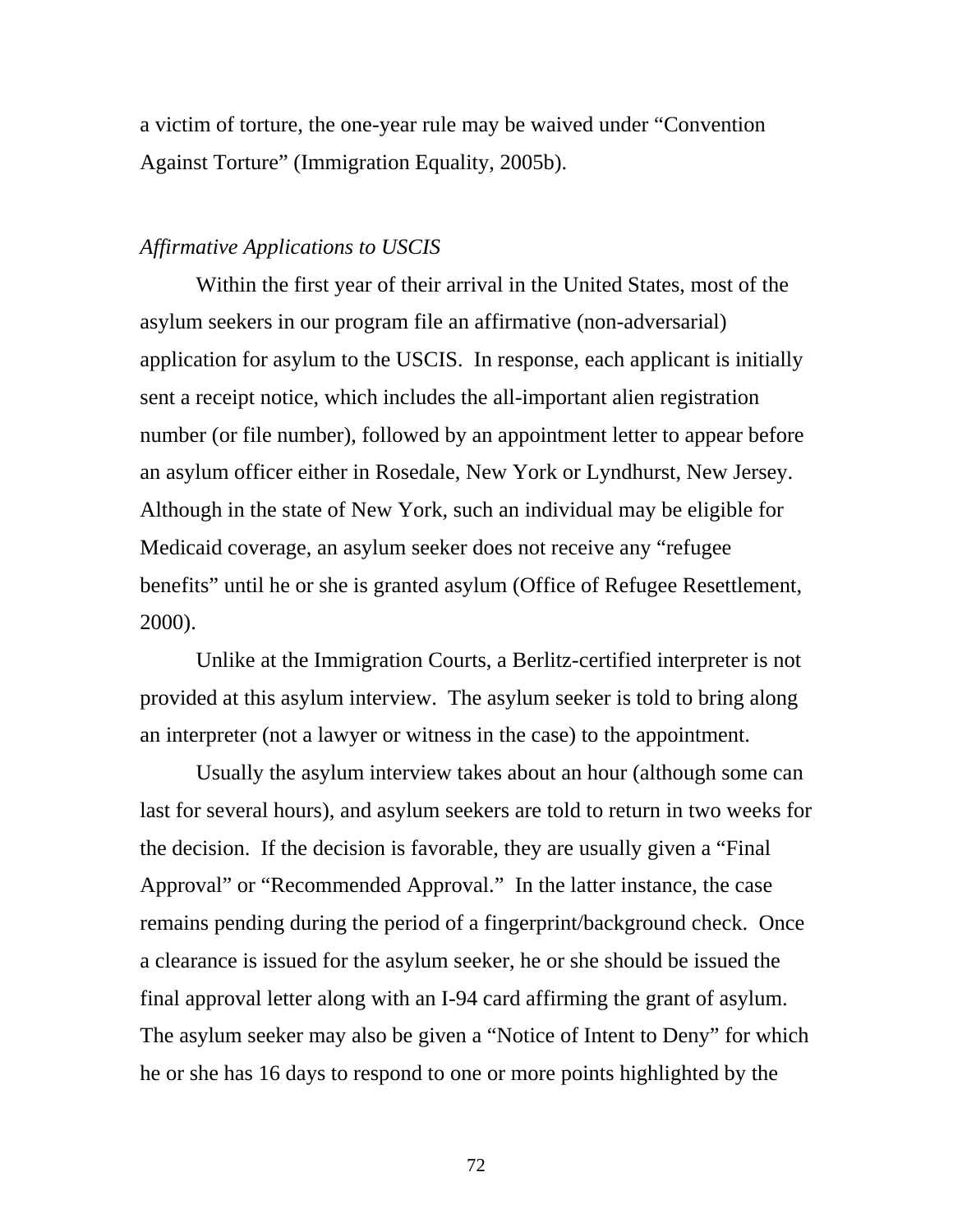officer. This is usually issued to those applicants who still have valid visas allowing them to remain in the United States.

If a case has not yet been decided within the first 150 days after receipt of the application by USCIS, the asylum seeker may be eligible to apply for a no-fee Employment Authorization Card and, if successful, a social security card (U.S. Department of Justice [USDOJ], 2006). In such a case, the card is renewable from year to year, unless a negative decision is rendered and all appeals have been exhausted (USDOJ, 2006).

If the case is not approved at the asylum office, the asylum seeker is told that the case is being referred to the Immigration Court for removal proceedings. He or she is given an appointment letter, along with a brief summary of why asylum was not granted.

#### *Removal Proceedings in Immigration Court*

The initial appointment letter instructs the asylum seeker to appear in immigration court to attend a Master Calendar Hearing. At this scheduled time, the courtroom is filled with asylum seekers, and the immigration judge will eventually schedule a new date with each of them to reappear for an Individual Merits Hearing. Unlike the asylum interview, the hearing before the judge is adversarial. At the Master Calendar hearing, many asylum seekers may enter the courtroom without attorneys. The judge will make sure each individual has received a list of *pro bono* attorneys, in case he or she cannot afford to hire one (USDOJ, n.d.b). Otherwise, one can hire a private attorney or represent him- or herself.

Also at the hearing, the judge should ask the individual what his or her best language is (taking into account what was spoken at the asylum interview) and the court will attempt to locate a certified interpreter, if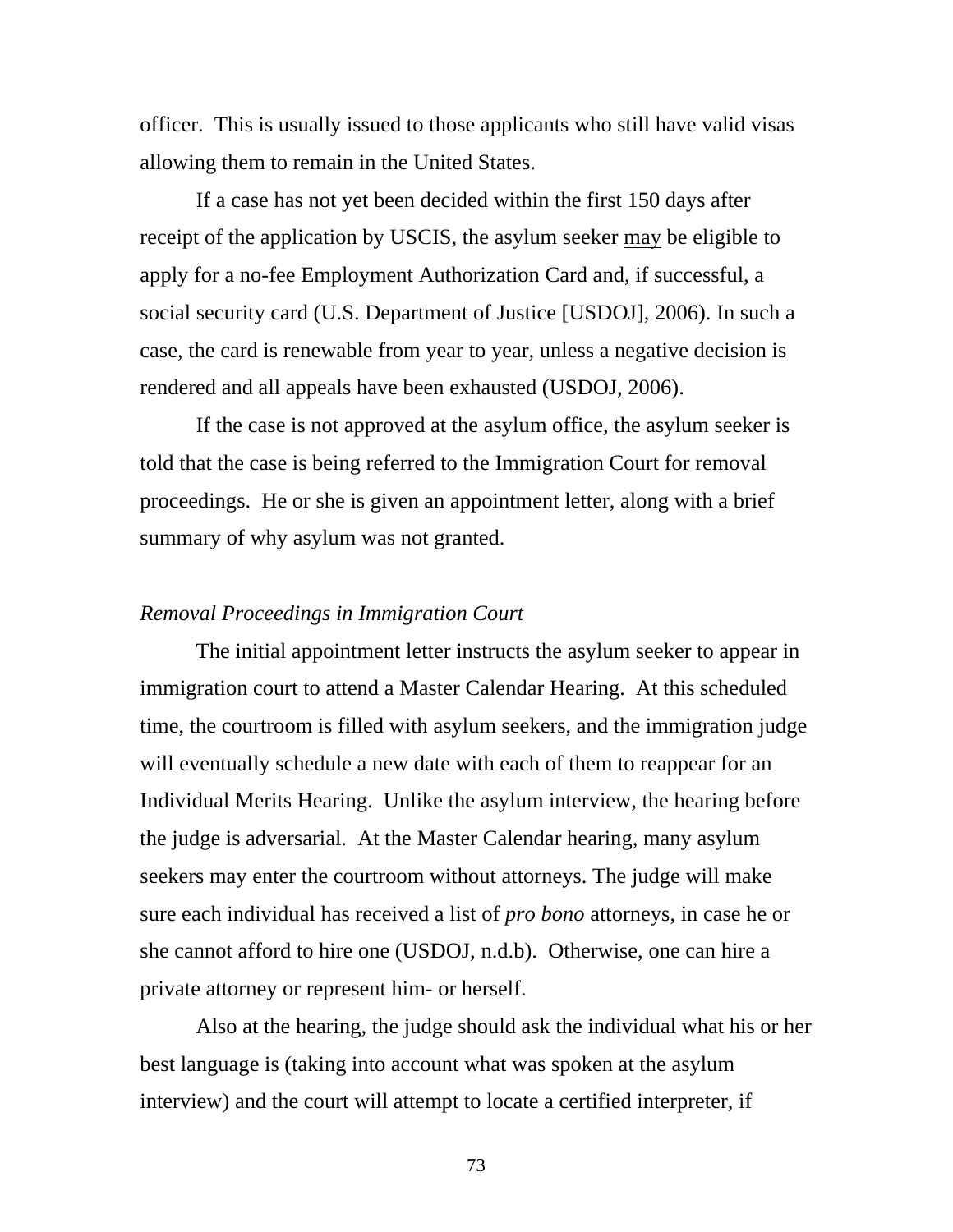necessary, for the next hearing (USDOJ, n.d.b). An asylum seeker is advised not to answer any questions until the interpreter translates, even if he or she has some command of English. Of course, an individual also has the right to testify entirely in English.

The Immigration Court has a helpful 24-hour automated telephone information service which can be accessed by dialing (800) 898-7180. For all cases referred to the court, the caller will hear a computer-generated message (in either English or Spanish) instructing him or her to enter the alien registration number into the touchtone pad. By doing so, one can obtain useful information on the asylum seeker's next hearing date, the judge's name, number of days remaining on "the clock" before becoming eligible to apply for the employment authorization card, and status of one's case, including appeal if applicable (USDOJ, 2006).

If the case is denied by the immigration judge, the asylum seeker is required to submit a Notice of Appeal to the Board of Immigration Appeals within thirty days (USDOJ, n.d.b).

## *Detained Asylum Seekers*

Individuals who attempt to enter the country without a valid visa or with a false document may be detained in an immigrant detention center if they indicate that they would like to pursue an asylum claim (U.S. Committee for Refugees and Immigrants, 2002). Those who attempt to enter New York City's JFK International Airport or Newark International Airport are usually transported to Elizabeth Detention Center in New Jersey. Otherwise, they may be ordered to return to their last country of residence by an Inspector at the airport through "summary exclusion" (Lewis & Madlansacay, 2001).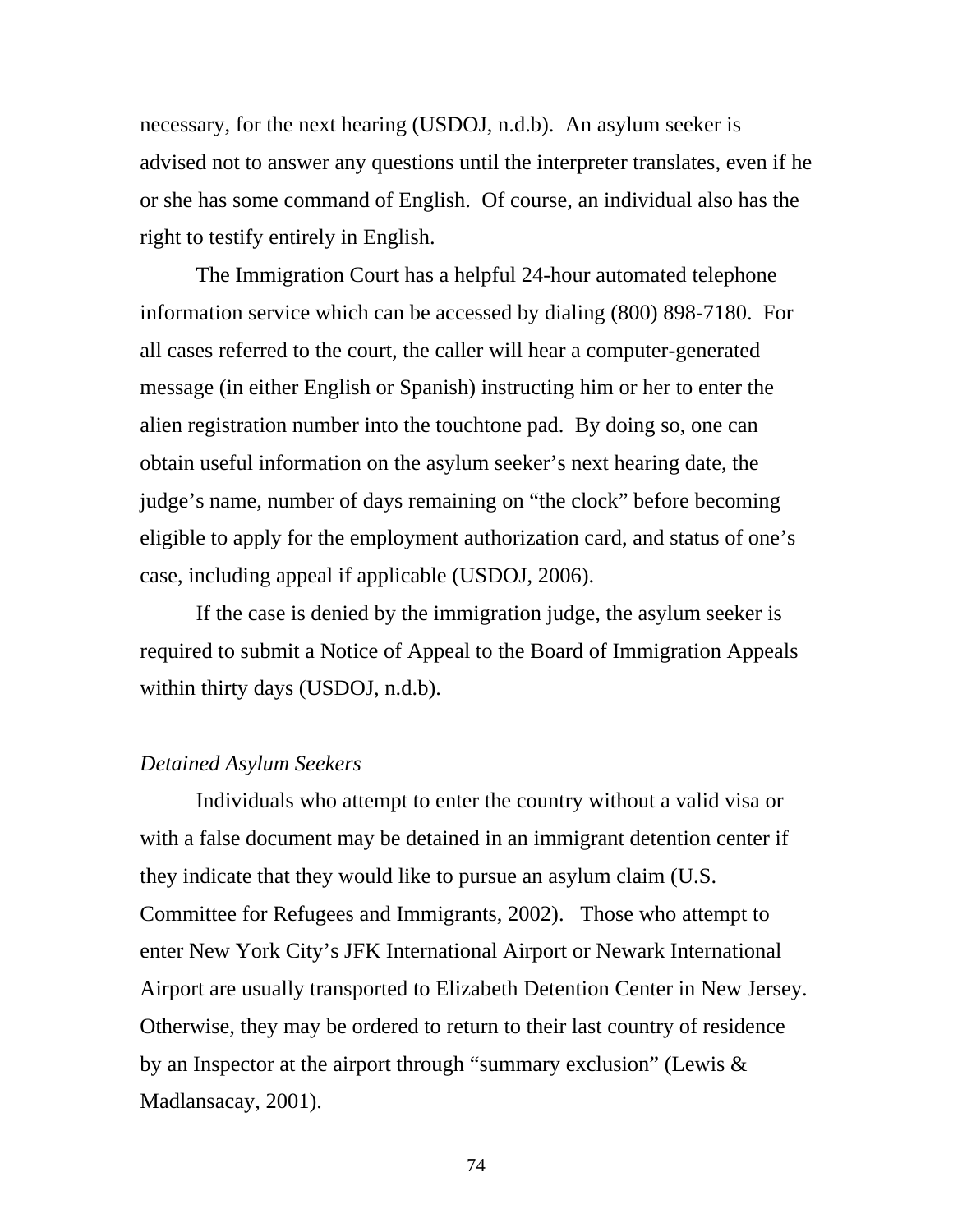When an individual has indicated that he or she would like to apply for asylum, an asylum officer will conduct a "credible fear" interview, usually during the first week of detention. If the officer determines that there is a possibility of winning an asylum case, he or she will present a Notice to Appear before the judge. If the officer rules that there is no chance to win an asylum case, the detainee can request a hearing and contest the officer's ruling (U.S. Committee for Refugees and Immigrants, 2002).

Although many detainees are lucky enough to be given legal assistance by *pro bono* attorneys or private attorneys paid for by their relatives, many have no choice but to represent themselves.

### Two Other Categories of Relief

#### *Withholding of Removal*

Another category of relief is called "Withholding of Removal" (formerly "Withholding of Deportation"). The burden of proof for this is even higher than that for asylum (U.S. Citizenship and Immigration Services, 2006b). An individual must establish that it is "more likely than not that your life or freedom would be threatened on account of (one of the five grounds) in the proposed country of removal (U.S. Citizenship and Immigration Services, 2006b). In other words, an asylum applicant must show that it is possible he or she will face persecution whereas a withholding applicant must show that future persecution is probable (Immigration Equality, 2005b). This category may be interpreted differently by different judges.

A person granted withholding does not qualify for the same benefits as those granted asylum or arriving as refugees. Technically, a person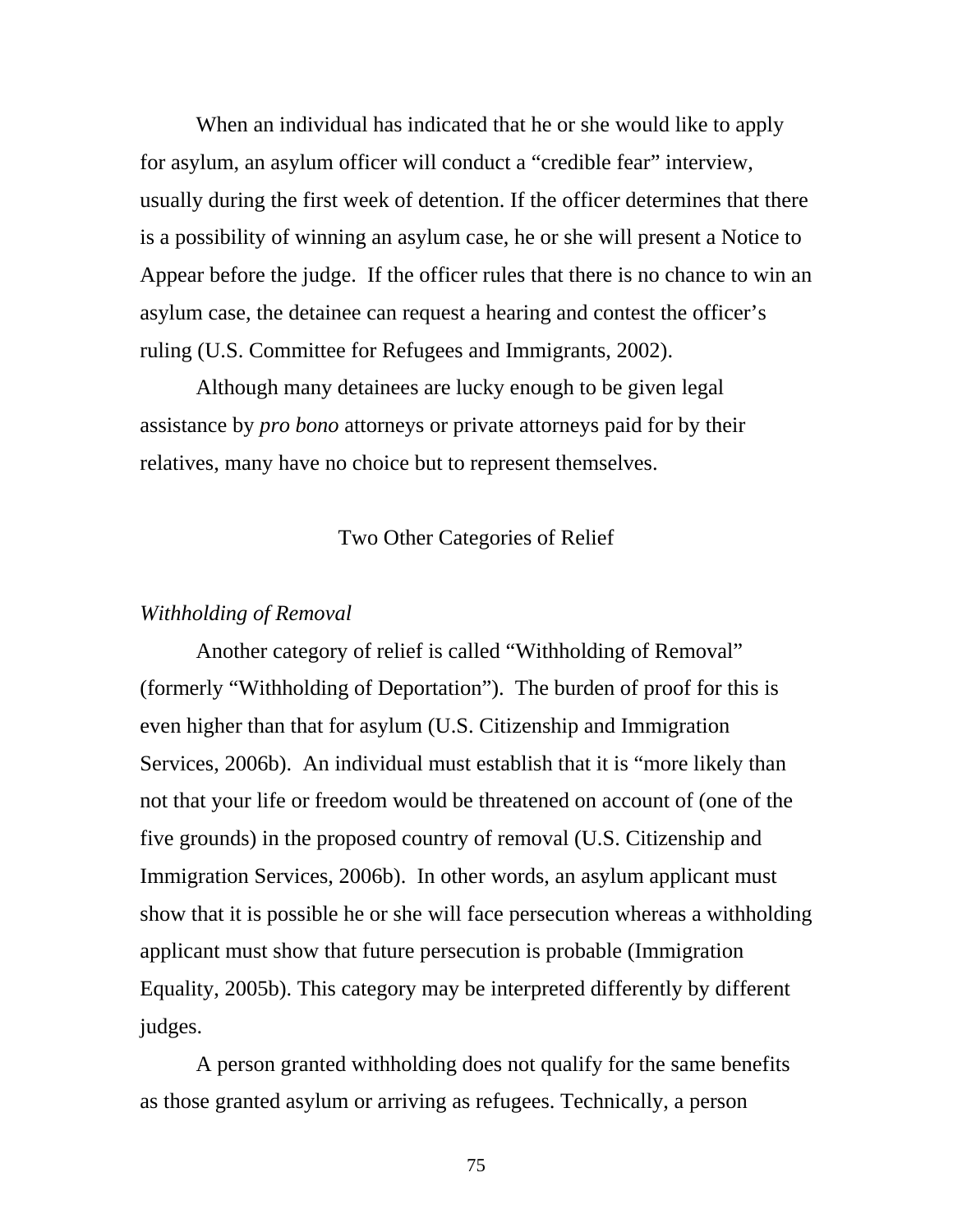granted withholding can never qualify for a green card without a change in status. However, he or she can remain present in the United States indefinitely. The individual can renew the employment authorization each year without ever having to pay a fee; asylees, on the other hand, must pay this renewal fee after the first year (USCIS, 2006c). While asylees mail renewal requests for these cards to another state, those granted withholding must apply at the local immigration office (USCIS, 2006c). Some USCIS clerks may not be aware of the rights of one granted withholding. An individual should bring a copy of the decision of the judge, and a photo-ID (if possible).

## *Temporary Protected Status*

Temporary Protected Status (TPS) is granted to individuals who live in unstable countries or regions deemed by the state department to be too dangerous to "remove" and return the individual (USDOJ, n.d.a.) It is based on three circumstances: ongoing armed conflict, environmental disaster, or "extraordinary and temporary conditions' that prevent a return home (U.S. Committee for Refugees and Immigrants, 2002).

If TPS is discontinued, the individual may still apply for asylum. Those who receive TPS are eligible for employment authorization documents and social security cards. The Attorney General will periodically review country conditions and determine whether to end or extend TPS (Lewis & Madlansacay, 2001).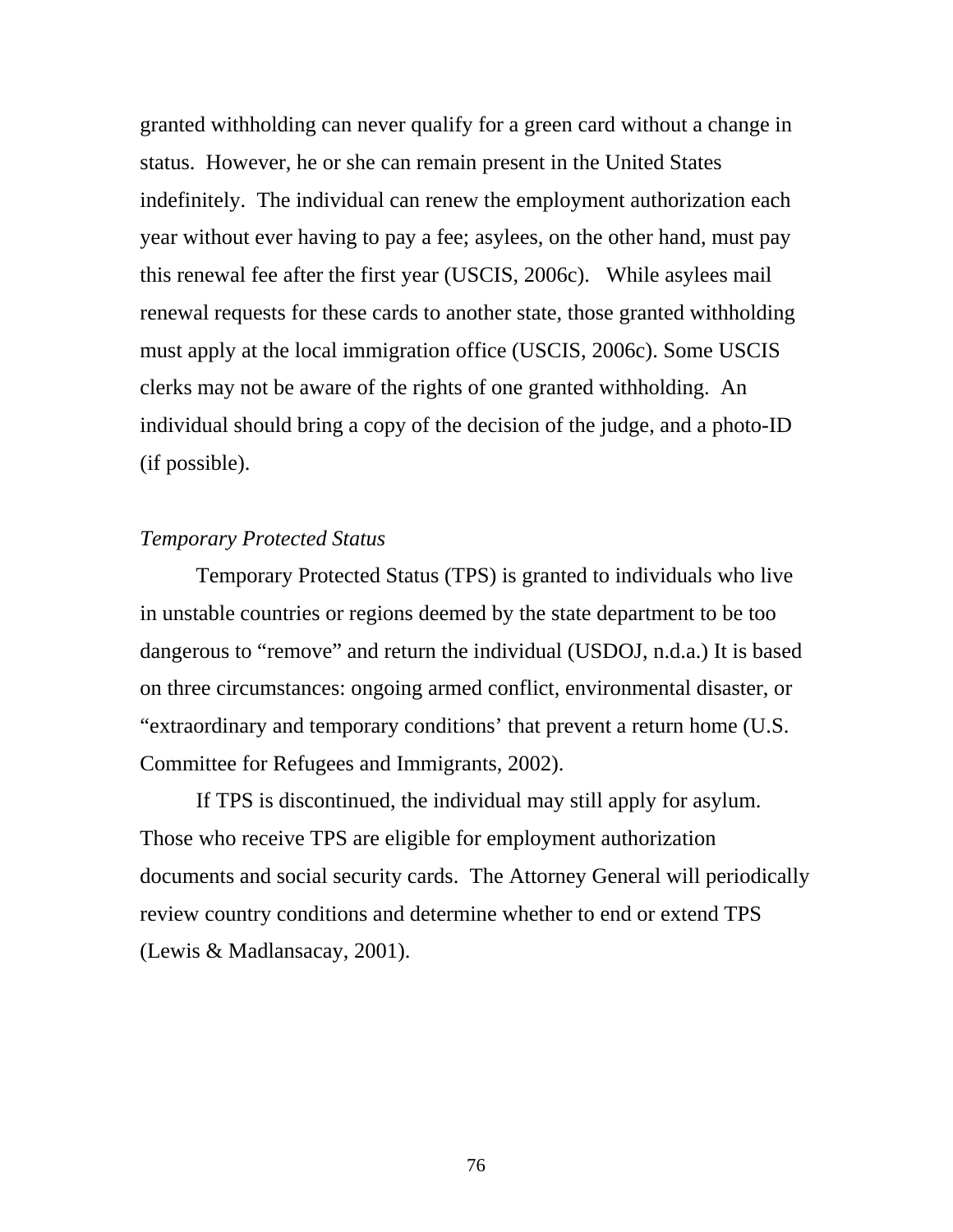#### Undocumented/No-Lawful Status

Many individuals arriving in this country have not yet applied for any lawful immigration status. Often, they become victims of non-professionals promising to help them become "legal" for a certain fee. As said earlier, immigration judges are required to ensure that all asylum applicants are provided with a list of *pro bono* legal associations. In many cases, individuals would be better advised to inquire at such agencies before submitting an application. If an individual is not working, and has little if any access to funds, he or she should request a consultation with one or more of these *pro bono* organizations before hiring a paid private attorney.

The USCIS now has a helpful web-site which provides many answers and updates on immigration law, as well as application forms. The address is: http://www.uscis.gov.

### Selective Service

Virtually all men between the ages of 18 and 26 must register with Selective Service**.** Exceptions to this include only: nonimmigrant aliens on student, visitor, tourist, or diplomatic visas; men on active duty in the U.S. Armed Forces; and cadets and midshipmen in the Service Academies and certain other U.S. military colleges (Selective Service System, 2006).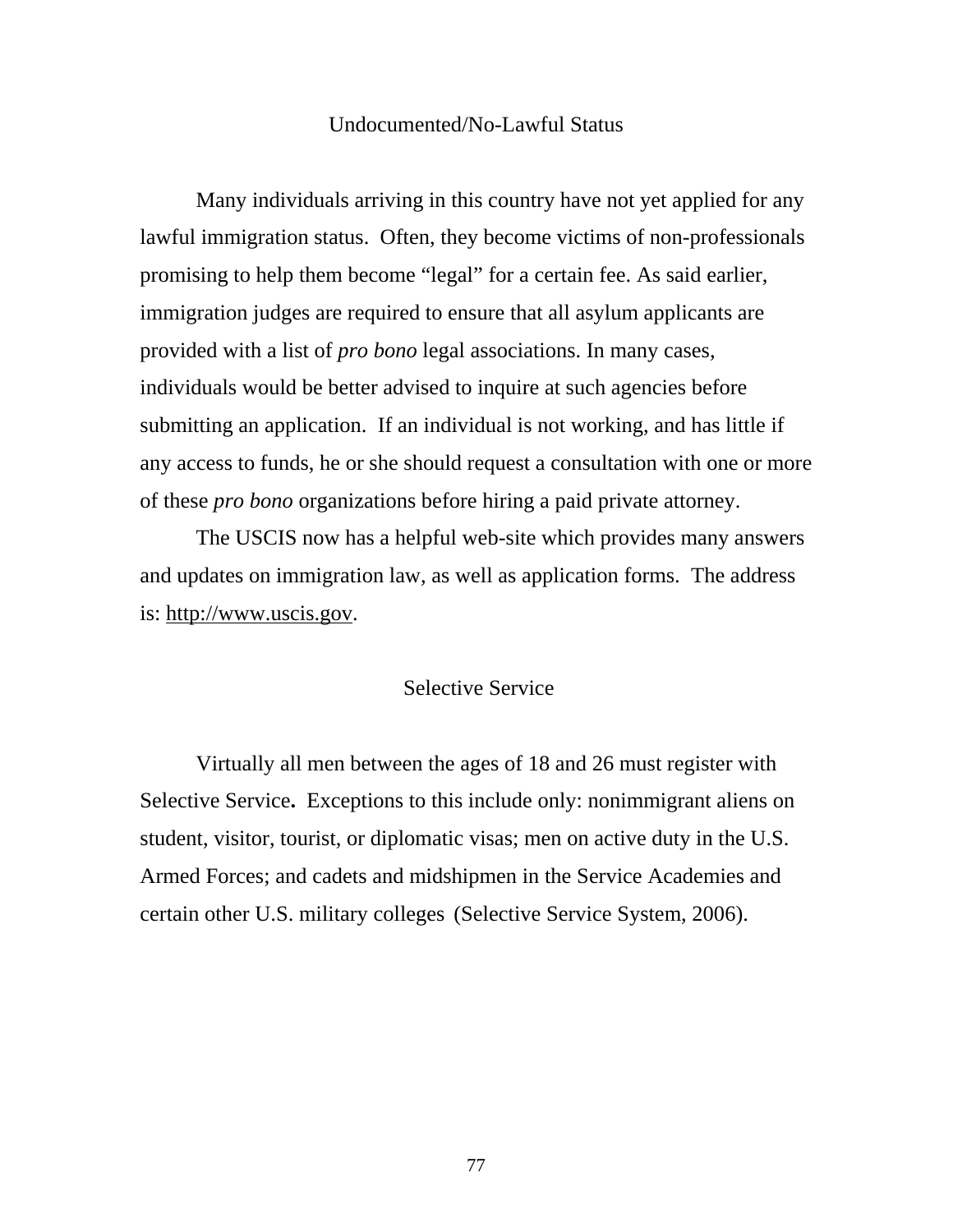

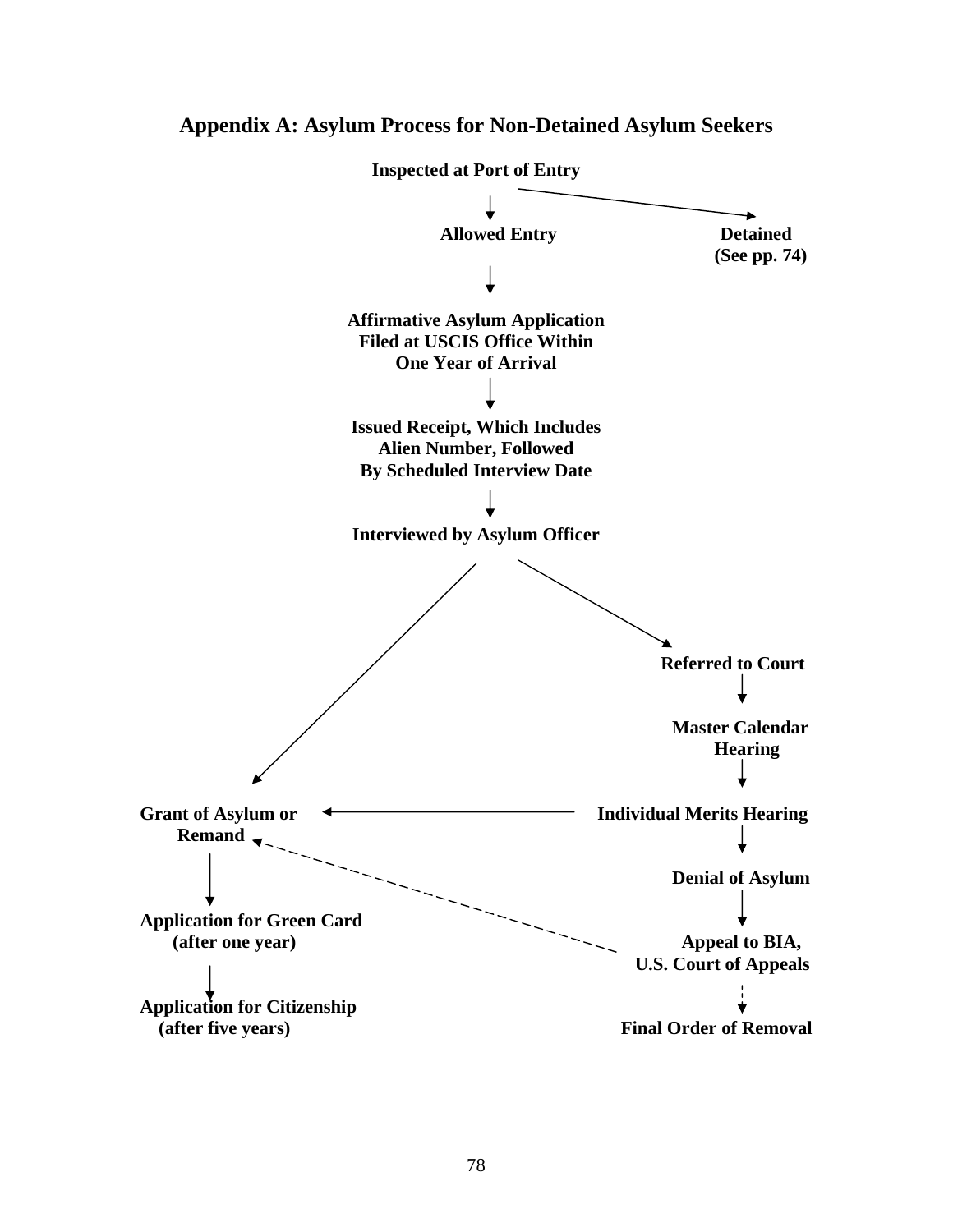#### References

Bureau of Citizenship and Immigration Services. (March 10, 2003). *The meaning of 8CFR 274a.12(a) as it relates to refugee and asylee authorization for employment*. Memorandum from William Yates, Acting Associate Director of Operations, BCIS. HQADJ 70/21.1.13.

Canter, L.A., & Siegel, M.S. (2001). *US Immigration made easy (8th ed.).*  Berkeley, CA: NOLO.

Department of Health and Human Services. (2005). *Asylee eligibility for assistance and services through the Office of Refugee Resettlement.*  Retrieved on December 4, 2006, from

http://www.acf.hhs.gov/programs/orr/AsyleeEligibility.pdf

Immigration Equality. (2005a). *Asylum seekers.* Retrieved on January 8, 2007, from

http://www.immigrationequality.org/template.php?pageid=159

Immigration Equality. (2005b). *Withholding of removal and CAT.* Retrieved on January 8, 2007, from

http://www.immigrationequality.org/template.php?pageid=168

- Jesuit Refugee Services. (2001, November). *Just released: The what-youneed-to-know workbook 2001*. USA: Jesuit Refugee Service.
- Lewis, L.M., & Madlansacay, L.T. (2001). *How to get a green card Legal ways to stay in the USA.* Berkeley, CA: NOLO.
- Office of Refugee Resettlement. (2000). *State Letter SL00-17.* Retrieved on December 4, 2006, from http://www.acf.hhs.gov/programs/orr/policy/sl00-17.htm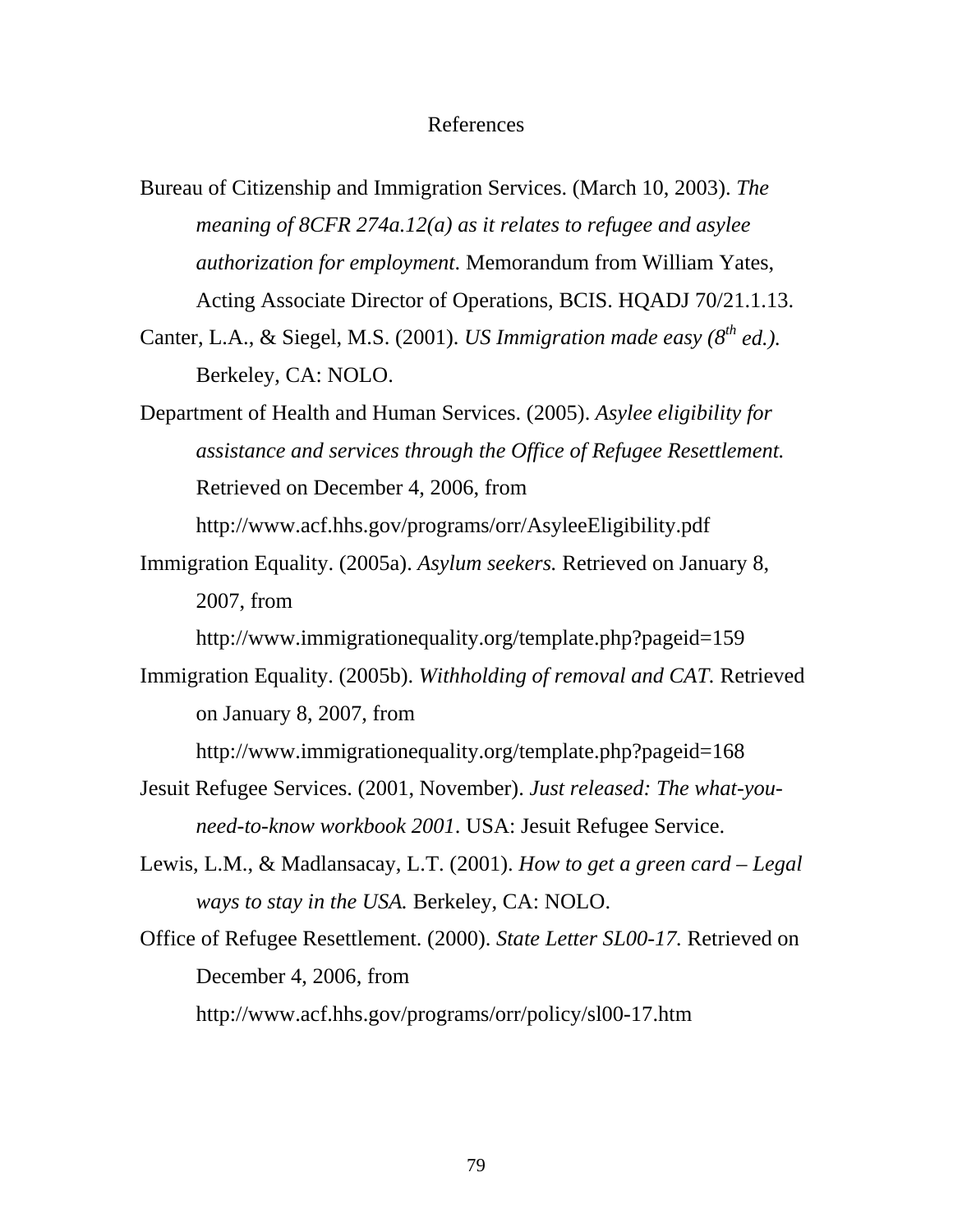Office of Refugee Resettlement. (2001). *State Letter SL01-09.* Retrieved on December 4, 2006, from http://www.acf.hhs.gov/programs/orr/policy/sl01-09.htm.

- Selective Service System. (2006). *Registration information: Frequently asked questions.* Retrieved on November 22, 2006, from http://www.sss.gov/qa.htm#quest32
- The Florence Immigrant and Refugee Rights Project, Inc. (1999). *How to apply for asylum and withholding of removal.* Retrieved on December 4, 2006, from

http://www.lirs.org/InfoRes/PDFs/FlorenceProSe/Asylum-E.pdf

- The Hebrew Immigrant Aid Society. (2001a). *Getting your green card*. Retrieved on December 4, 2006, from http://www.hias.org/Immigration/Imm\_Brochures/greencard.pdf
- The Hebrew Immigrant Aid Society. (2001b). *Traveling abroad for emigres*. Retrieved on December 4, 2006, from http://www.hias.org/Immigration/Imm\_Brochures/travelabroad.pdf.
- U.S. Citizenship and Immigration Services. (2004a). *No Title.* Retrieved on December 6, 2006 from http://www.uscis.gov/files/article/FeeWaiverGd3404.pdf
- U.S. Citizenship and Immigration Services. (2004b). *Name change from the Bureau of Citizenship and Immigration Services to U.S. Citizenship and Immigration Services.* Retrieved on December 4, 2006, from http://www.uscis.gov/propub/ProPubVAP.jsp?dockey=ffd3d5c8fa93e fc4c44c1d3c8896faf6
- U.S. Citizenship and Immigration Services. (2006a). *Fact sheet on Illegal Immigration Reform and Immigrant Responsibility Act of 1996*.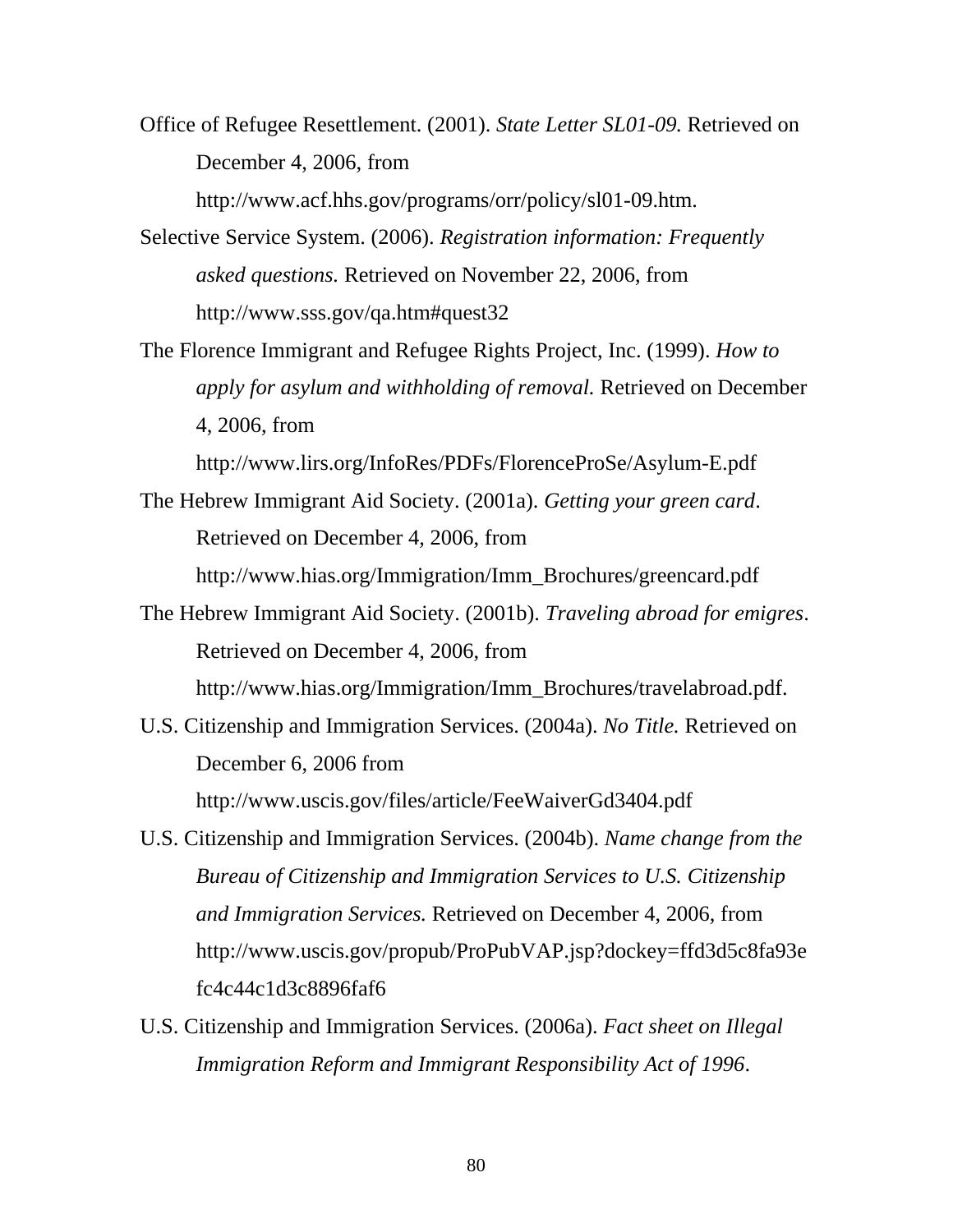Retrieved on December 4, 2006, from

http://149.101.23.2/graphics/publicaffairs/factsheets/948.htm

- U.S. Citizenship and Immigration Services. (2006b). *Form I-589 instructions: Revised July 3, 2003.* Retrieved on December 4, 2006, from http://www.uscis.gov/files/form/i-589.pdf
- U.S. Citizenship and Immigration Services. (2006c). *Form I-765 instructions: Revised on July 26, 2006.* Retrieved on December 4, 2006, from http://www.uscis.gov/files/form/i-765.pdf
- U.S. Committee for Refugees and Immigrants. (n.d.). *How refugees come to America.* Retrieved on December 6, 2006, from http://www.refugees.org/article.aspx?id=1082&subm=40&ssm=47&a rea=Investigate
- U.S. Committee for Refugees and Immigrants. (2002). *World refugee survey 2002*. Washington D.C: U.S. Committee for Refugees.
- U.S. Department of Justice. (n.d.a). *Extension of work authorization for TPS residents from Burundi, Sudan, Honduras, Nicaragua, El Salvador, Liberia, and Somalia.* Retrieved on December 7, 2006, from http://www.usdoj.gov/crt/osc/
- U.S. Department of Justice. (n.d.b). *New York Immigration Court, Frequently asked questions.* Retrieved on November 22, 2006, from http://www.usdoj.gov/eoir/sibpages/nyc/faq.htm
- U.S. Department of Justice. (2006). *Customer service initiatives.* Retrieved on December 2, 2006, from http://www.usdoj.gov/eoir/npr.htm
- U.S. Social Security Administration. (2006). *Documents you need to work in the US.* Retrieved on December 4, 2006, from www.ssa.gov/immigration/documents.htm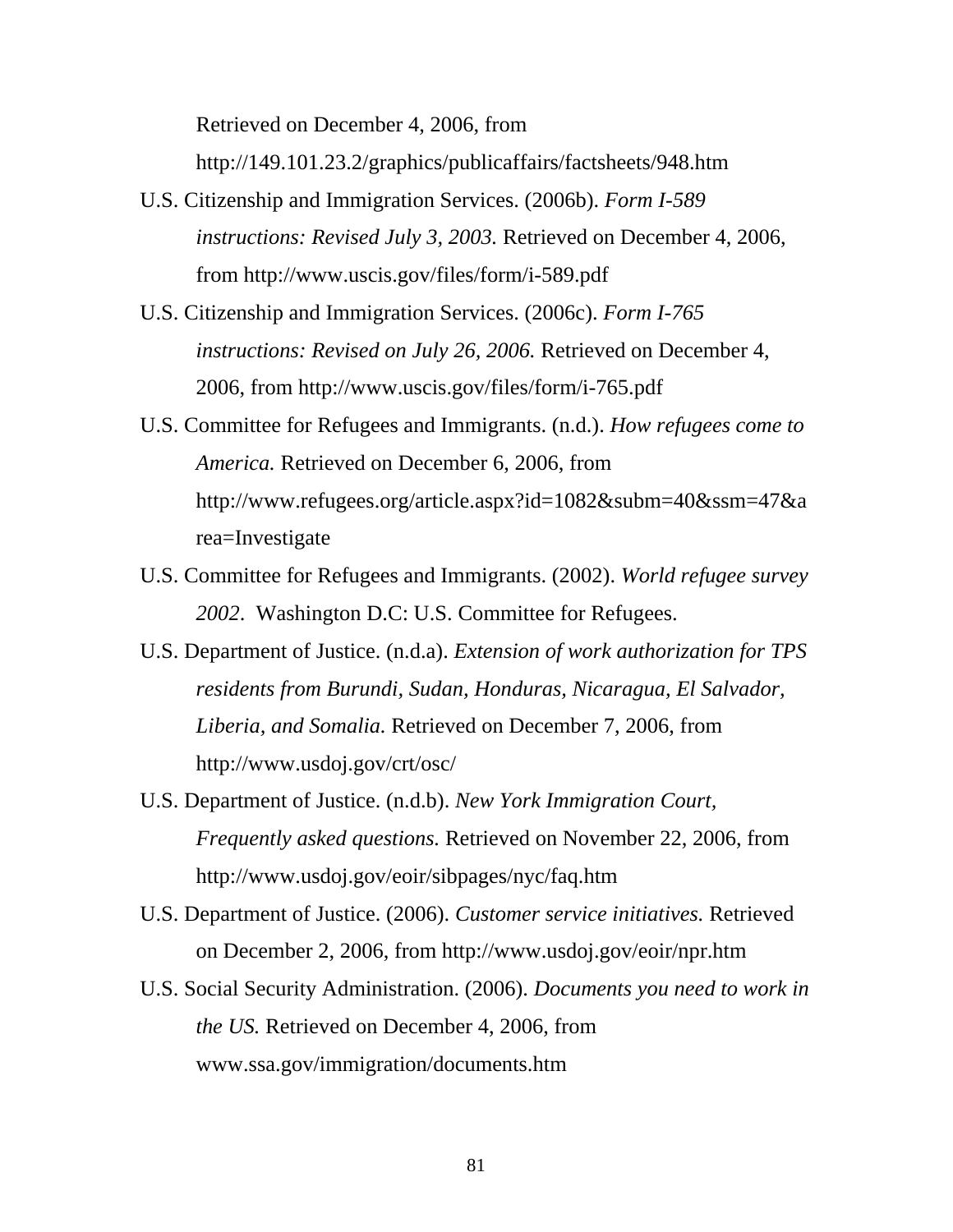# **Chapter 4**

# **The Use of Interpreters with Survivors of Torture, War, and Refugee Trauma** – Summary

 This chapter describes the broad need for verbal communication in clinical and social service provision. It focuses primarily on the special challenges associated with using interpreter services in clinical settings, but the information also pertains to other domains (i.e. legal, educational, case management). Recommendations and insights are drawn from the current literature on interpretation, as well as pertinent experiences from our program.

\* Introduction

The Roles of the Interpreter at PSOT

Finding and Choosing Interpreters

Training and Supervision of the Volunteer Interpreters

Word for Word v. Summary Interpretation

\* Guidelines for Interpretation

Code of Ethics for Interpreters

Confidentiality

Vicarious Trauma and Specialized Vocabulary

 \* Training of Clinicians Working with Interpreters Clinical Do's and Don'ts When Working with Interpreters Guidelines and Role-Plays

\* Special Case of Mental Health Trauma Work

\* Conclusion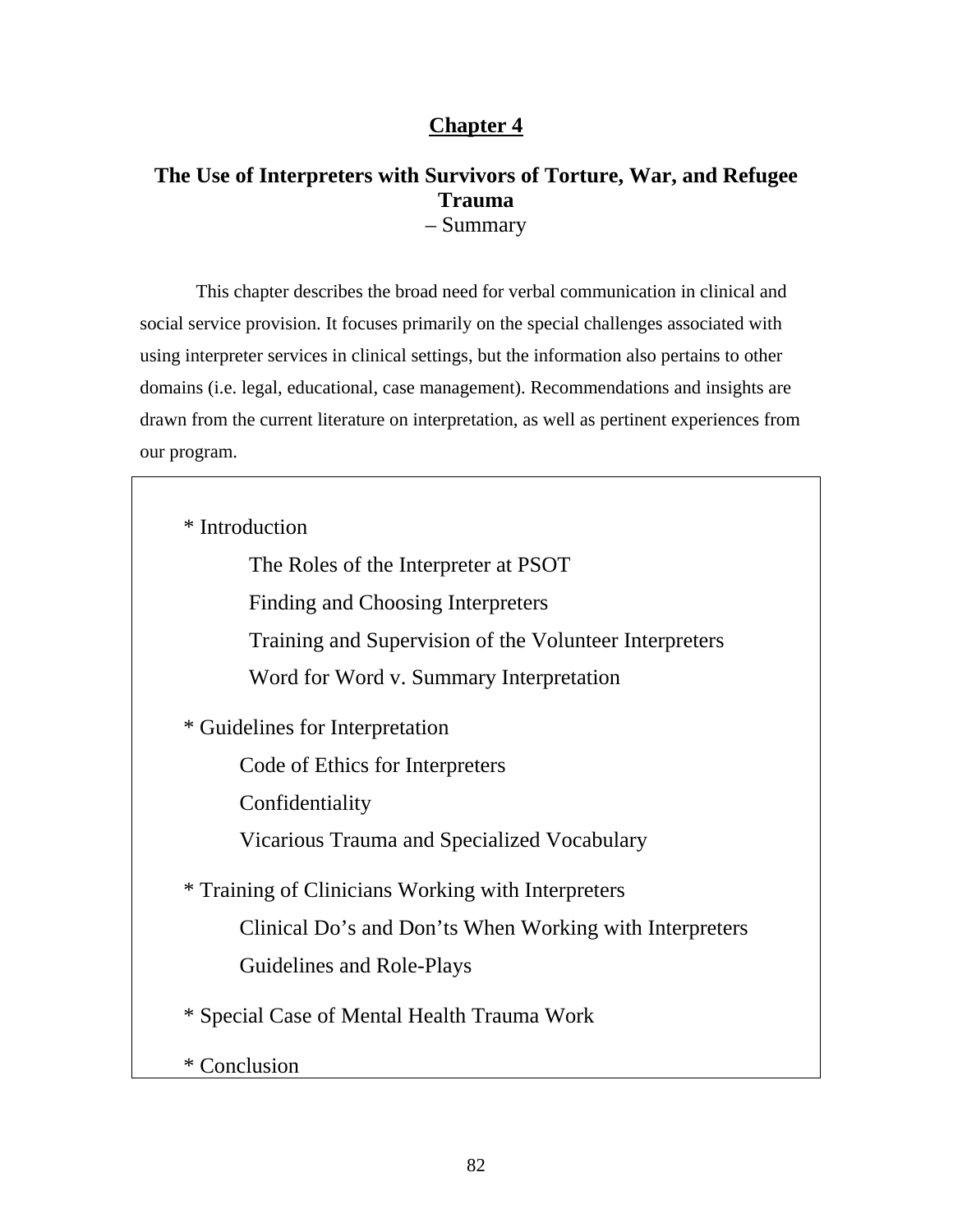# **The Use of Interpreters with Survivors of Torture, War, and Refugee Trauma**

Adéyinka M. Akinsulure-Smith, Ph.D.

### Introduction

Historically, the interpersonal nature of health and mental health care has depended on good, strong verbal communication in order to establish rapport, assess needs, diagnose illness and provide treatment to individuals seeking treatment. In situations where language is a barrier, due to limited proficiency, the quality of clinical care and social service provision can become compromised. Several researchers have noted that patients who were unable to communicate adequately were less satisfied with the patientprovider relationship, had a poorer understanding of their diagnosis and treatment, and experienced distorted clinical assessments leading to misdiagnosis (Baker, Hayes, & Fortier, 1998; Flores, Rabke-Verani, Pine, & Sabharwal, 2002; Hornberger, Itakura, & Wilson, 1997; Marcos, 1979; Pöchhacker, 2000; Sabin, 1975; Wood, 2002).

When providing quality care to survivors of torture and refugee trauma who have suffered terrifying physical and psychological trauma (along with other harrowing experiences), and are now faced with the additional burden of struggling to express their physical and emotional difficulties in another language, the importance of effective verbal communication becomes even more salient (Farooq & Fear, 2003; Gany & Thiel de Bocanegra, 1996; Gong, Cravens, & Patterson, 1991; Lee, 1997). In recent years, the literature has begun to document the positive ways in which the use of trained interpreters can improve communication between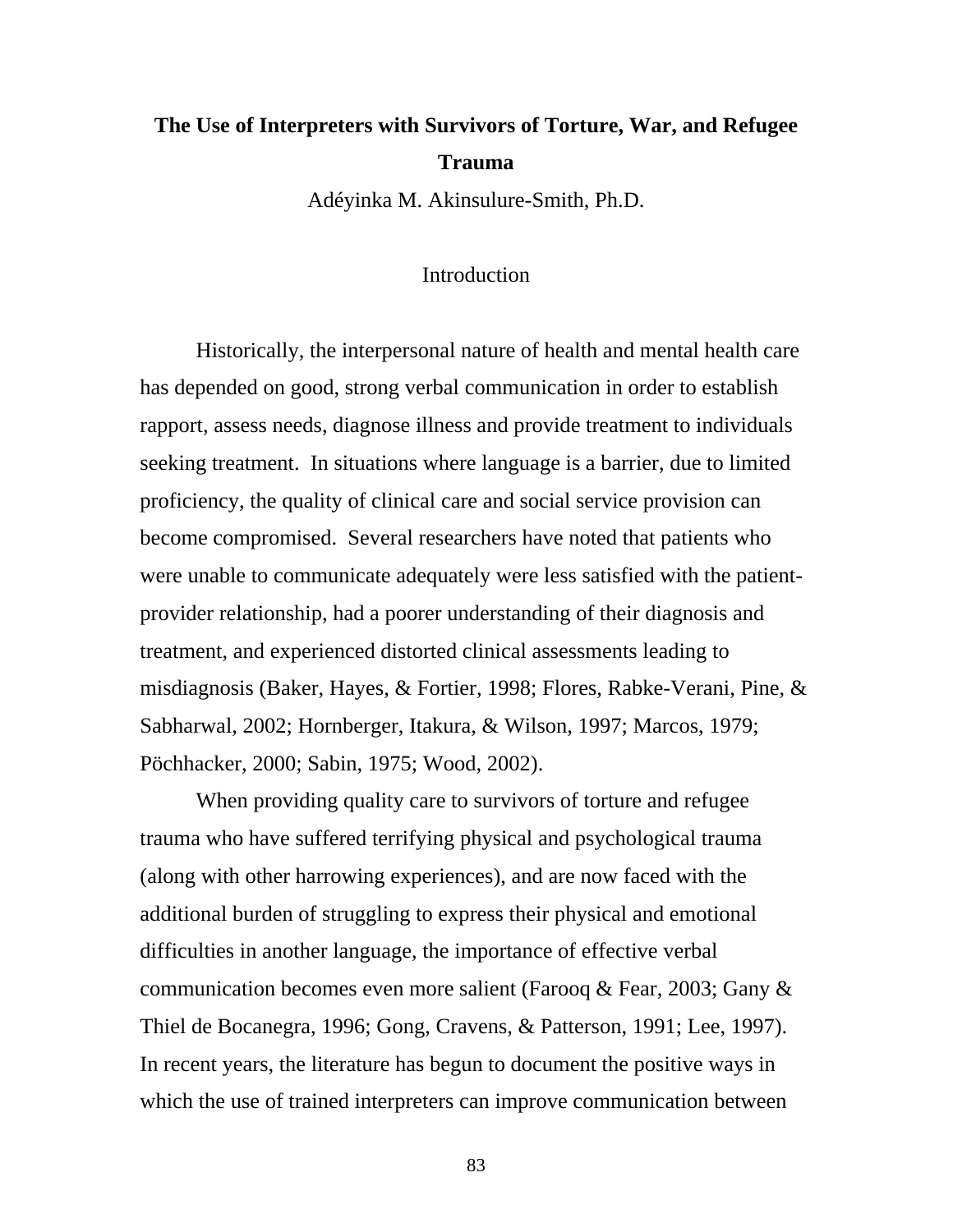patients and care providers in order to improve health and mental health care provision (Akinsulure-Smith, 2004; Edwards & Kumru, 1999; Eytan et al., 2002; Farooq & Fear, 2003; Phelan & Parkman, 1995).

In a treatment setting such as the Bellevue/NYU Program for Survivors of Torture (PSOT), where survivors of torture and refugee trauma from over 80 different countries come seeking services, an ongoing challenge faced by the program is how to provide skilled professional staff who are multilingual in all the many languages and diverse dialects spoken by our patients. In an effort to address the ongoing need for interpreters in a sensitive, competent, efficient, yet cost effective manner, PSOT has developed a model for Volunteer Interpreter services that can be utilized effectively across service provision settings. Although the use of interpreters may require more clinician time (Kravitz, Helms, Azari, Anonius, & Melnikow, 2000), this model strives to respond to the role of cultural issues, core competencies, professional ethics, as well as the host of challenges that can arise when using volunteer interpreters to provide comprehensive care and rehabilitation to this specialized population. The purpose of this chapter is to describe this unique aspect of patient care that has become an integral part of the services offered at PSOT.

### *The Roles of the Interpreter at PSOT*

According to Phelan and Parkman (1995), there are four main types of communication services available to assist patients whose first language is not English: bilingual clinicians, friends or relatives, untrained volunteers, and trained interpreters. Although bilingual clinicians are the ideal option for most patients, as stated earlier, this is frequently not a realistic option. When a care provider and a client speak different languages, an interpreter is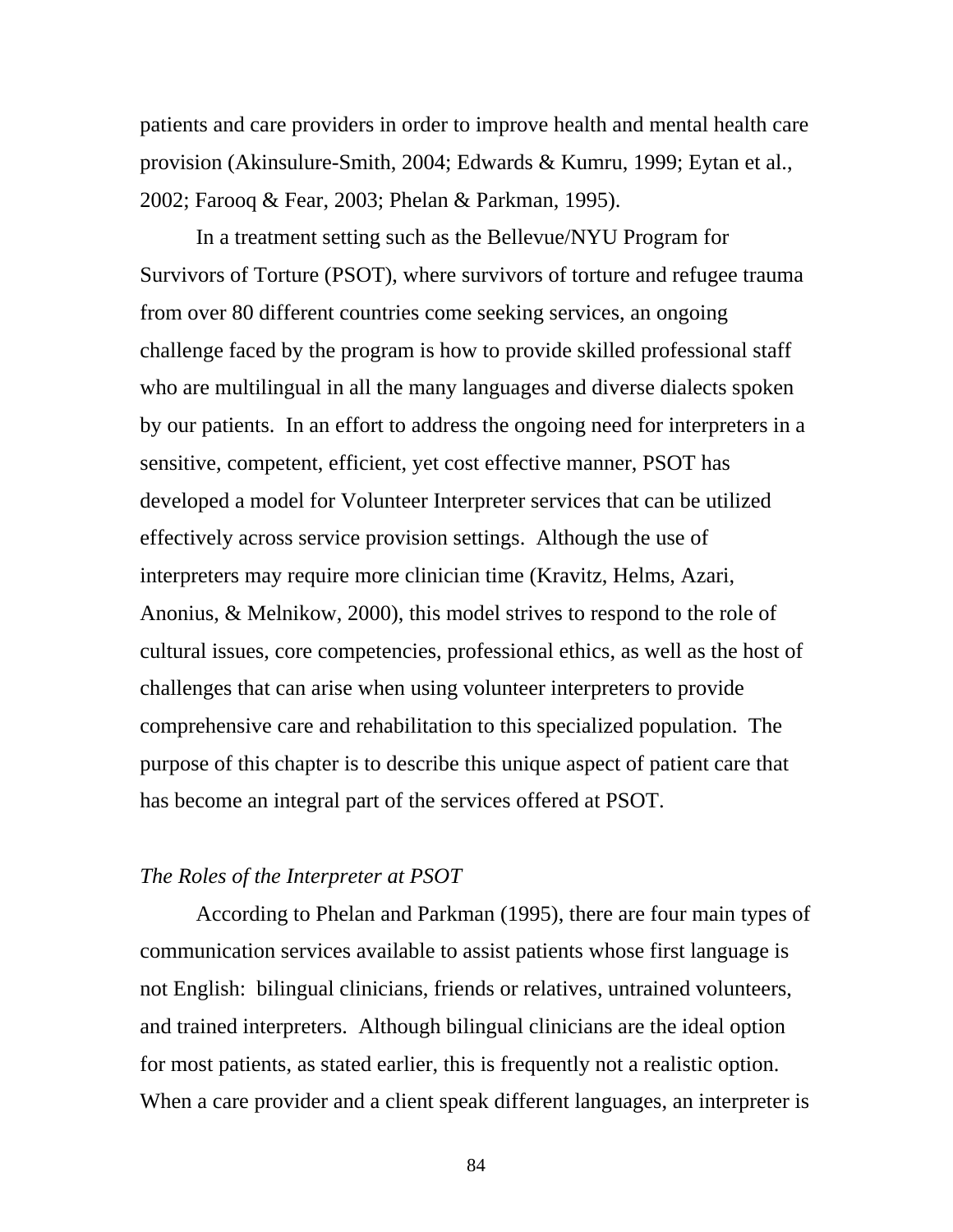needed. An interpreter is typically defined as a person versed in both languages spoken and understood by the two parties who need to communicate with one another. While using friends or relatives of the patient may initially seem like a sound idea, the patient may be inhibited from disclosing pertinent information. The friend or relative may also be at risk for experiencing vicarious traumatization, as the patient discloses details of their trauma history. The use of untrained volunteers can be problematic for a number of reasons, including issues regarding confidentiality and a lack of adequate training.

The use of a professionally trained interpreter is really the best option when a bilingual clinician is unavailable. Such professionals abide by a code of confidentiality and are skilled at interpreting. The literature shows that clinical interventions, like cognitive-behavioral treatments, have proven to be effective even when an interpreter is used in delivering the treatment (Resick & Schnicke, 1993; Schulz et al., 2006).

Within the PSOT treatment setting, as in other refugee mental health treatment centers in the United States, interpreters play multiple roles in a wide variety of contexts (Miller, Martell, Pazdirek, Caruth, & Lopez, 2005). For example, a brief contact might involve assisting a new patient with the registration procedure at the hospital, or even telephone communication to arrange an appointment. A regular clinical contact might involve ongoing psychotherapy. Examples of other clinical contacts might involve the initial intake evaluations, psychological assessments, psychiatric appointments, or medical visits. Finally a patient might require an interpreter's assistance for non-clinical interchanges, such as, when filling out forms, applying for jobs or job training, or receiving assistance with legal services.

85 and the state of the state of the state of the state of the state of the state of the state of the state of the state of the state of the state of the state of the state of the state of the state of the state of the sta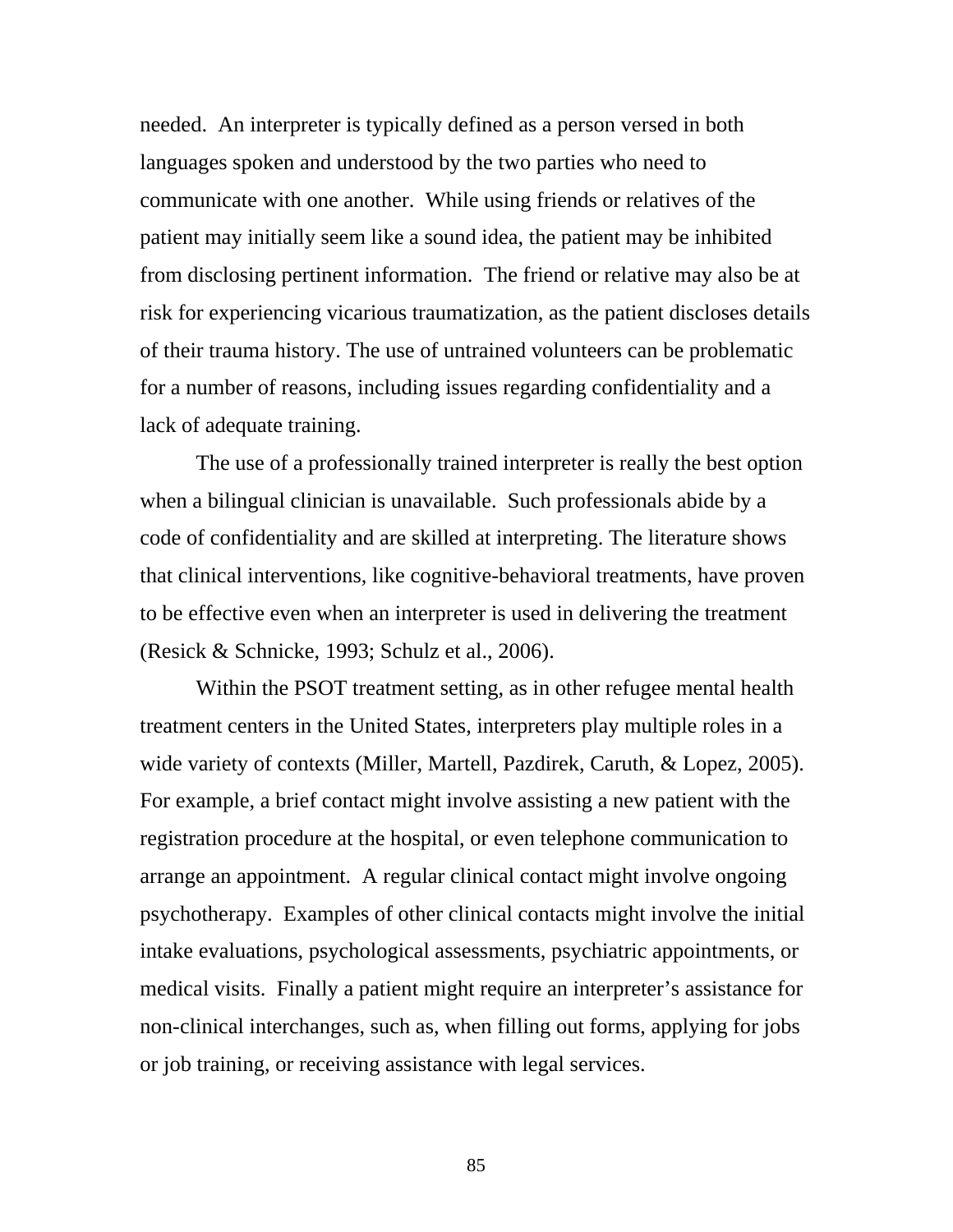### *Finding and Choosing Interpreters*

Even though PSOT is located in New York City, a city known for its large and diverse immigrant population, finding competent and qualified interpreters can present a challenge for a number of reasons. First of all, given the reality of limited resources, paying for professional interpreter fees is not always feasible. Secondly, it is often difficult to find competent interpreters for the less commonly spoken languages (e.g., Diola, Fulani, or Tibetan). As a result of these challenges, we have come to rely on volunteer interpreters to assist and support service provision.

In an effort to attract volunteer interpreters, we conducted extensive outreach to local professional interpreter organizations and educational institutions (e.g., New York University's student organization called "Language Without Borders"), through written articles and presentations about our program, and to various cultural, religious, and ethnic communities. Those individuals who responded to our appeal ranged from those with vast professional experiences interpreting to those who have only had limited experiences.

To ensure the quality and caliber of our volunteer interpreters, interested parties are invited to submit resumes, names of two references and then invited for interviews with senior clinicians in our program. During these interviews, we seek individuals who have previous interpreting experiences, who demonstrate an understanding of our client population's experiences, who exhibit a good command of both English and their language of interpretation, and who are committed to working within a public hospital setting in this capacity.

When interviewing volunteer interpreter candidates, it is important to realize that a person may be multi-lingual through a variety of means. An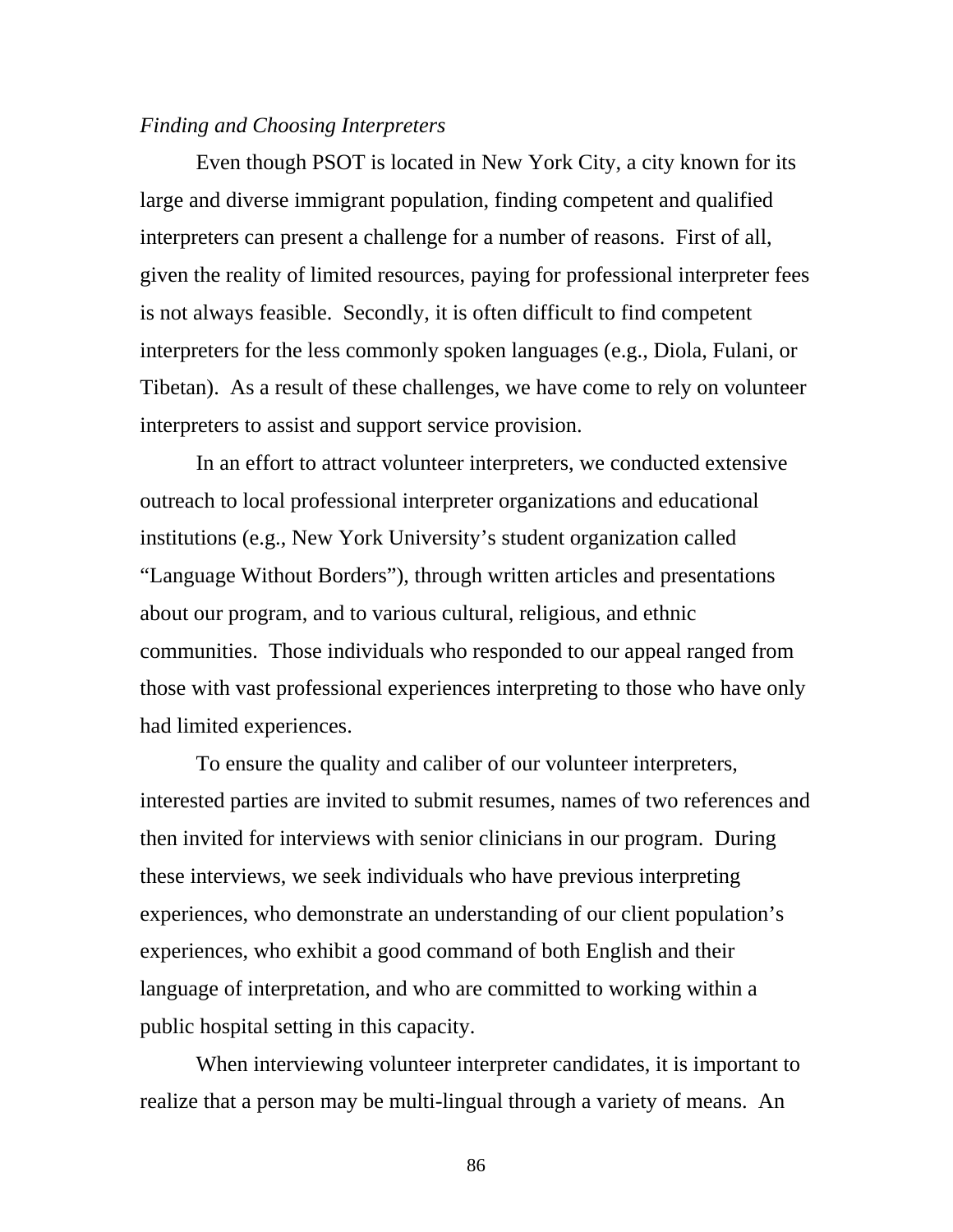American born English speaker who studied French in school as a second language will probably have different skills than a Congolese native who spoke a local language at home, learned French as a national language and English as a third or fourth language. Heavily accented English or inability to read can be problematic (though not insurmountable), but are factors to be weighed in choosing an interpreter.

To assess a potential interpreter's level of proficiency in pertinent languages, one may ask how they came to learn both languages, where they have used them, whether or not they have had formal training as an interpreter, what sort of informal experiences they have using both languages, and one may also use written or verbal tests to gauge their linguistic level. It is also helpful to engage in a discussion with the potential interpreter about the nuances and linguistic influences that they are aware of. This is especially useful when using native speakers who often know a great deal about dialects and regional differences. In addition to having a good working vocabulary, an interpreter should also posses the ability to translate "shades of meaning." This is particularly useful when interpreting for health and mental health providers who need to understand degrees of feelings and nuance.

The final step in the process is a review of their references. Upon the completion of these steps, the individuals are invited to attend a two hour mandatory group training session for all volunteer interpreters. It is important to note that due to the demand for such volunteers, and the sensitive and challenging nature of the work, this is an ongoing process. As individuals contact us to offer their services, they are assessed and the trainings are held approximately once every three to four months.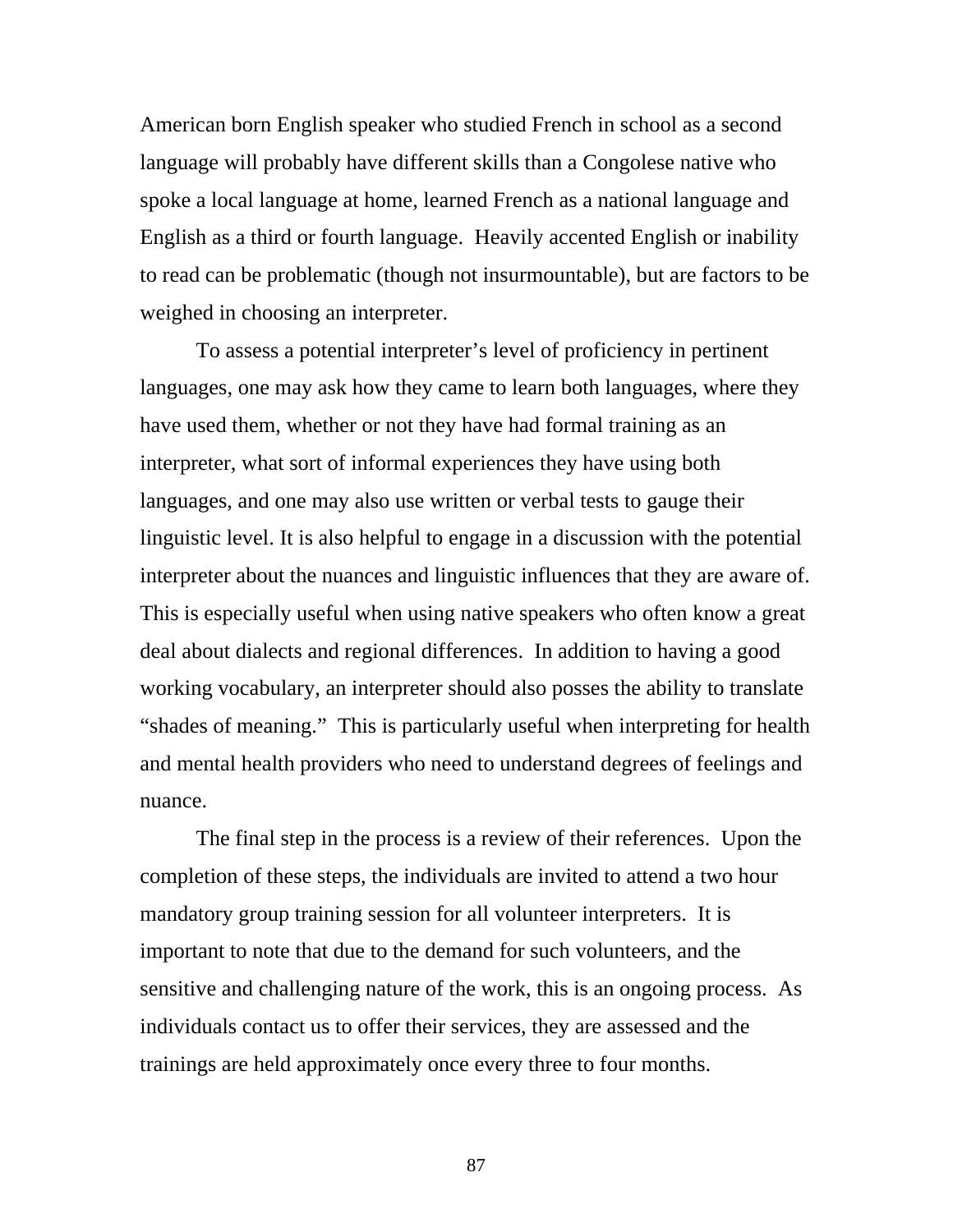#### *Training and Supervision of the Volunteer Interpreters*

 Our program recognizes the need to support interpreters not only with appropriate training in specific skill areas, but also to provide emotional support for issues that may be raised in dealing with sensitive or overwhelming content (Akinsulure-Smith, 2004; Farooq & Fear, 2003; Miller et al., 2005). Thus, it is important to realize that the training and supervision of interpreters within this setting is not a "one-shot deal," but rather an ongoing process. All volunteer interpreters in our program are expected to attend the first mandatory two hour group training, and they receive constant, on-going supervision throughout the duration of their time as volunteer interpreters.

This supervision comes in various forms, including debriefings with the clinician after a session, and during the mandatory "Interpreter Exchange Meeting" (where interpreters meet as a group, along with the interpreter coordinator, to discuss issues and get additional training). We also realize that volunteer interpreters might need ongoing supervision that allows them a safe place to air concerns, and share valuable insight and recommendations regarding the relationship with the client and other relevant cultural information. When volunteer interpreters have additional questions or need support, the volunteer interpreter coordinator is available for them to discuss the intricacies and nuances of the interpreting services they have provide.

The two hour mandatory training for all volunteer interpreters begins with an experiential exercise on what it means to be a traumatized refugee (see Chapter 1). In this exercise, the volunteers are asked to take out a piece of paper, anonymously write down five things that make their lives worthwhile. The facilitator of the training then reviews some of the items out loud, then rips them up and throws them away. The participants are then

external and the set of the set of the set of the set of the set of the set of the set of the set of the set o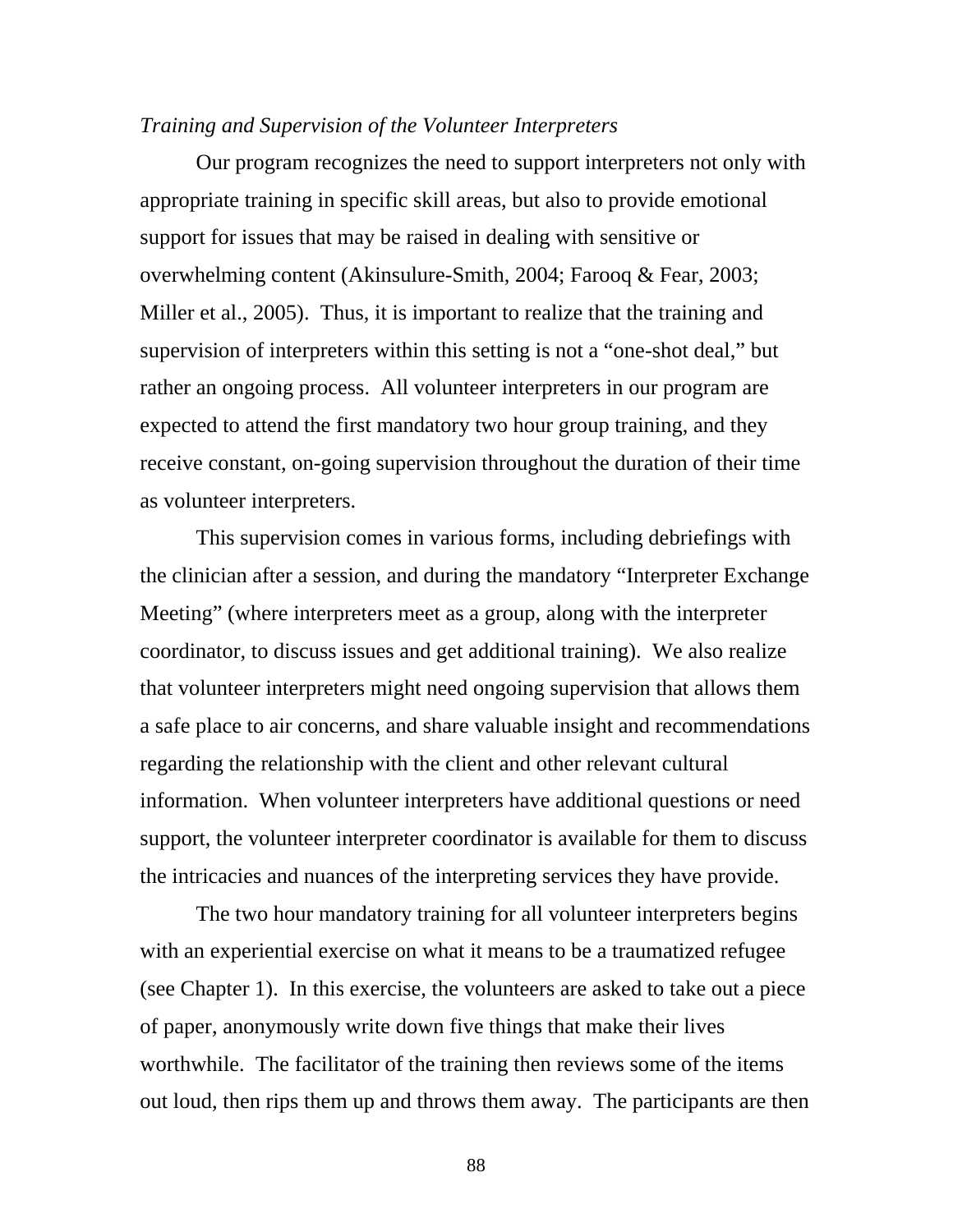invited to share their reaction to this, parallels are then drawn to the refugee experience where refugees are stripped of all the aspects of their identity and forced to flee. The purpose of the exercise is to get the interpreters to begin to empathize and reflect on the experiences they will be interpreting.

The conclusion of this exercise leads into a detailed overview of the PSOT program (history and mission), the definitions of torture (both the United Nations and World Health Organization definitions), the various types of torture (physical and psychological), tools of torture, refugee trauma, information about the physical, cognitive, behavioral, and psychological impact of torture. This training also includes psychoeducation about the various types of mental health services our clinic offers so that the interpreters themselves can understand the importance of addressing the challenges survivors of torture and refugee trauma face in terms of physical, emotional and social difficulties.

With this fundamental information in place, the second half of the training shifts to the basic foundations of interpreting. In this section, volunteer interpreters are informed about the many roles of an interpreter in our setting, and about the various formats for interpretation.

### *Word for Word v. Summary Interpretation*

We discuss "word-for-word" versus "summary" interpreting in our trainings. Word-for-word translating means verbatim or line-by-line translation, which is emotionally neutral. This is best used in contexts like gathering factual information or explaining technical procedures. Some disadvantages might be that it takes a long time, it may require interruptions, it does not pick up on nuances and cultural information, and it does not allow for untranslatable words or concepts.

89 and the state of the state of the state of the state of the state of the state of the state of the state of the state of the state of the state of the state of the state of the state of the state of the state of the sta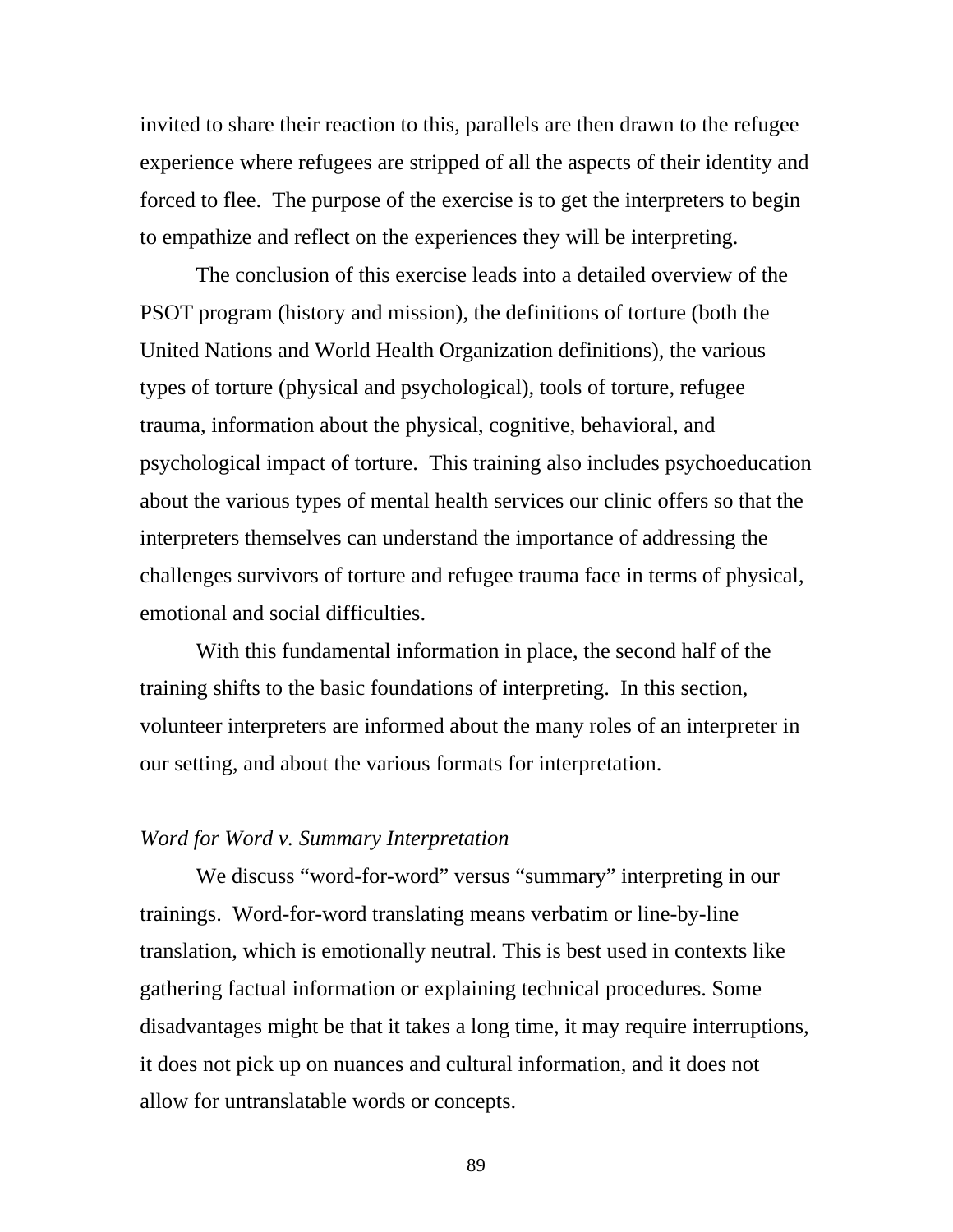In contrast, summary interpretation summarizes important points; not necessarily exact words or sentences. It is best used in a context where there is emotionally charged content, where there is a high degree of trust between clinician and interpreter, or in group or multiple person settings. Some disadvantages may be that some detailed information may be lost, and that this technique is not as useful for taking testimony or a detailed narrative.

# Guidelines for Interpretation

Volunteer interpreters also explore their own role in deciphering linguistic codes, and are presented with general guidelines for interpreting. Some of the guidelines are as follows:

- *Always use first person in your interpretation in both directions. The patient and the therapist should be speaking directly to one another.*
- *Do not edit, add, substitute, omit, condense or polish statements.*
- *Do not censure or inject your own values.*
- *Become familiar with linguistic regionalisms and idiomatic phrases.*
- *Control the pacing of the interview with hand signals to slow down speakers and/or to indicate to them to break the flow into shorter segments.*
- *Feel free to ask for repetition.*
- *Let the speaker know if you do not know how to interpret what is being said.*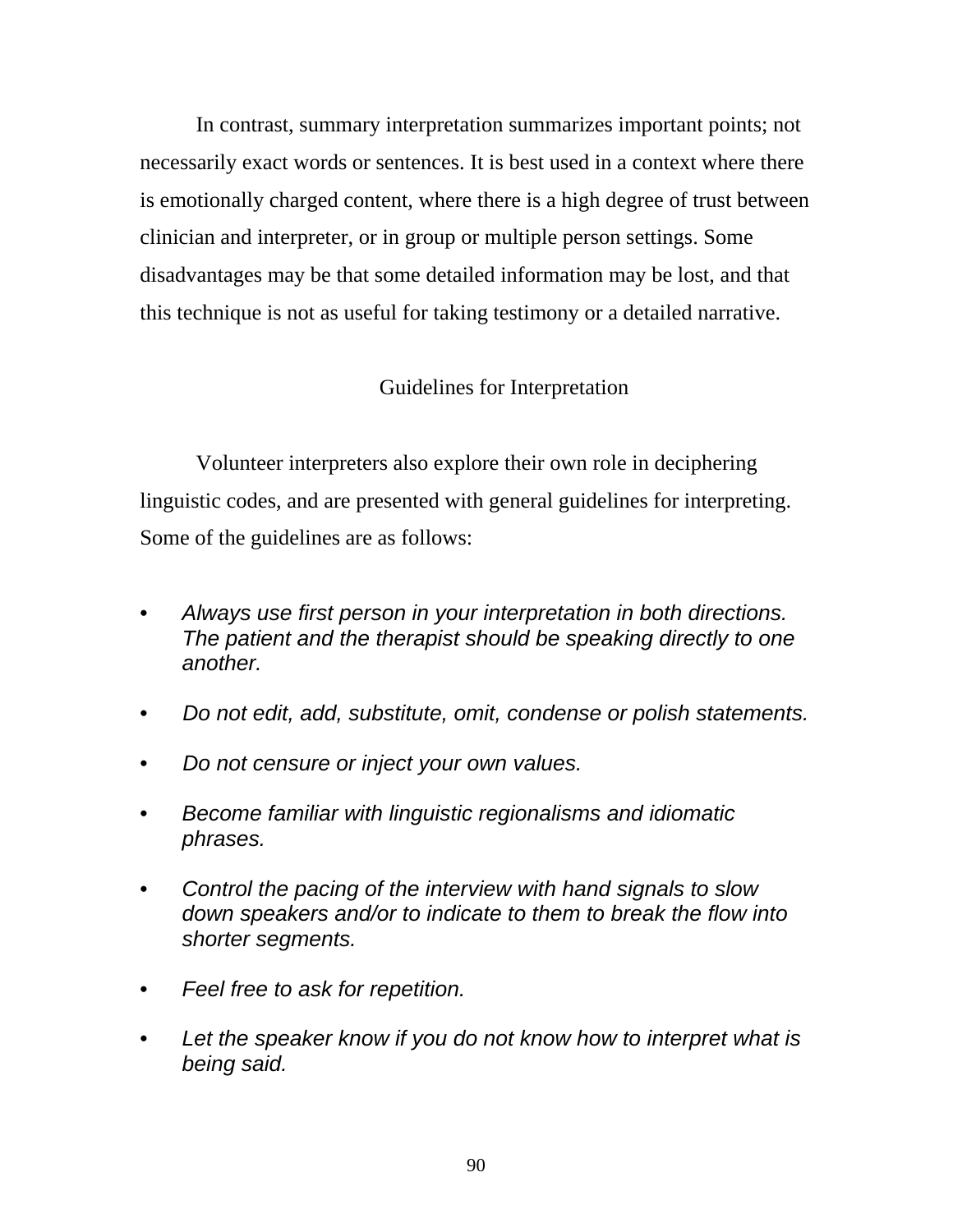- *Translate ALL of the therapist's statements in addition to their questions and interventions (e.g., therapists often make reflective statements that might not seem necessary to interpret, but every utterance has a purpose and must be spoken).*
- *Do not accept money or gifts.*
- *Abide by the code of ethics.*

# *Code of Ethics for Interpreters*

Experiential exercises are conducted to help the interpreters explore and discuss their own cultural biases and beliefs and recognize the potential complications that can occur with the multiple relationships that are in the room (interpreter-patient, interpreter-clinician, and clinician-patient). A very important part of the training revolves around reviewing our Code of Ethics for Interpreters. This is an area where we take great care to emphasize our professional expectations of our interpreters. A summary of the code of ethics follows\*:

*[\*Source: This code is a combination of the Codes of Ethics from the Hospital Interpretation Program in Seattle, WA. Boston City Hospital in Boston, M.A. and the American Medical Interpreters and Translators Association (AMITAS) in Stanford, CA.]* 

# *1. Confidentiality*

*Interpreters must treat all information learned during the interpretation as confidential, divulging nothing without the full approval of the patient and his/her health provider.*

*2. Accuracy: Conveying the content and spirit of what is said Interpreters must transmit the message in a thorough and faithful manner, omitting or adding nothing, giving consideration of linguistic variations in both languages and conveying the tone and spirit of the original message. A word-for-word interpretation may not convey the intended idea. The interpreter must determine the relevant concept*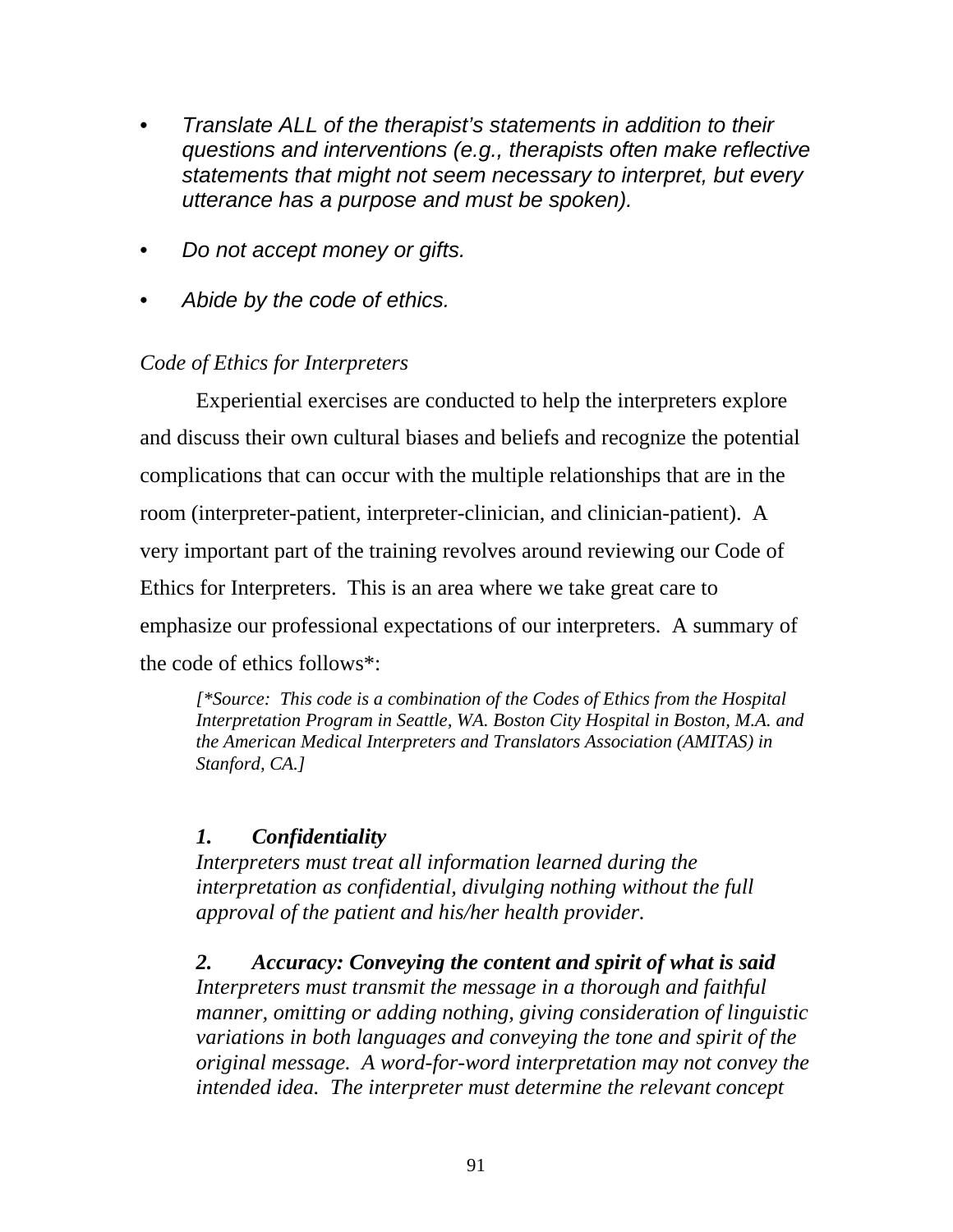*and say it in language that is readily understandable and culturally appropriate to the client being helped. In addition, the interpreter will make every effort to assure that the patient has understood questions, instructions and other information transmitted by the health provider.* 

# *3. Completeness: Conveying everything that is said*

*Interpreters must interpret everything that is said by all people in the transaction, but they should inform the health professional when the content to be interpreted might be perceived as offensive, insensitive or otherwise harmful to the dignity and well-being of the patient.*

# *4. Conveying cultural frameworks*

*Interpreters shall explain cultural differences or practices to health care providers and patients when appropriate.*

# *5. Non-judgmental attitude*

*An interpreter's function is to facilitate communication. Interpreters are not responsible for what is said by anyone for whom they are interpreting. Even if the interpreter disagrees with what is said, thinks it is wrong or even immoral, the interpreter must suspend judgment, make no comments, and interpret everything accurately.* 

# *6. Client self-determination*

*The interpreter may be asked by the client for his or her opinion. When this happens, the interpreter may need to provide or restate information that will assist the patient in making his or her own decision. The interpreter should not influence the opinion of patients or clients by telling them what action to take.* 

# *7. Attitude towards clients*

*The interpreter should strive to develop a relationship of trust and respect at all times with the patient by adopting a caring and attentive, yet discreet and impartial attitude toward the patient, toward his or her questions, concerns and needs.* 

# *8. Acceptance of assignments*

*If level of experience or personal sentiments makes it difficult to abide by any of the above conditions, the interpreter should decline or withdraw from the assignment.*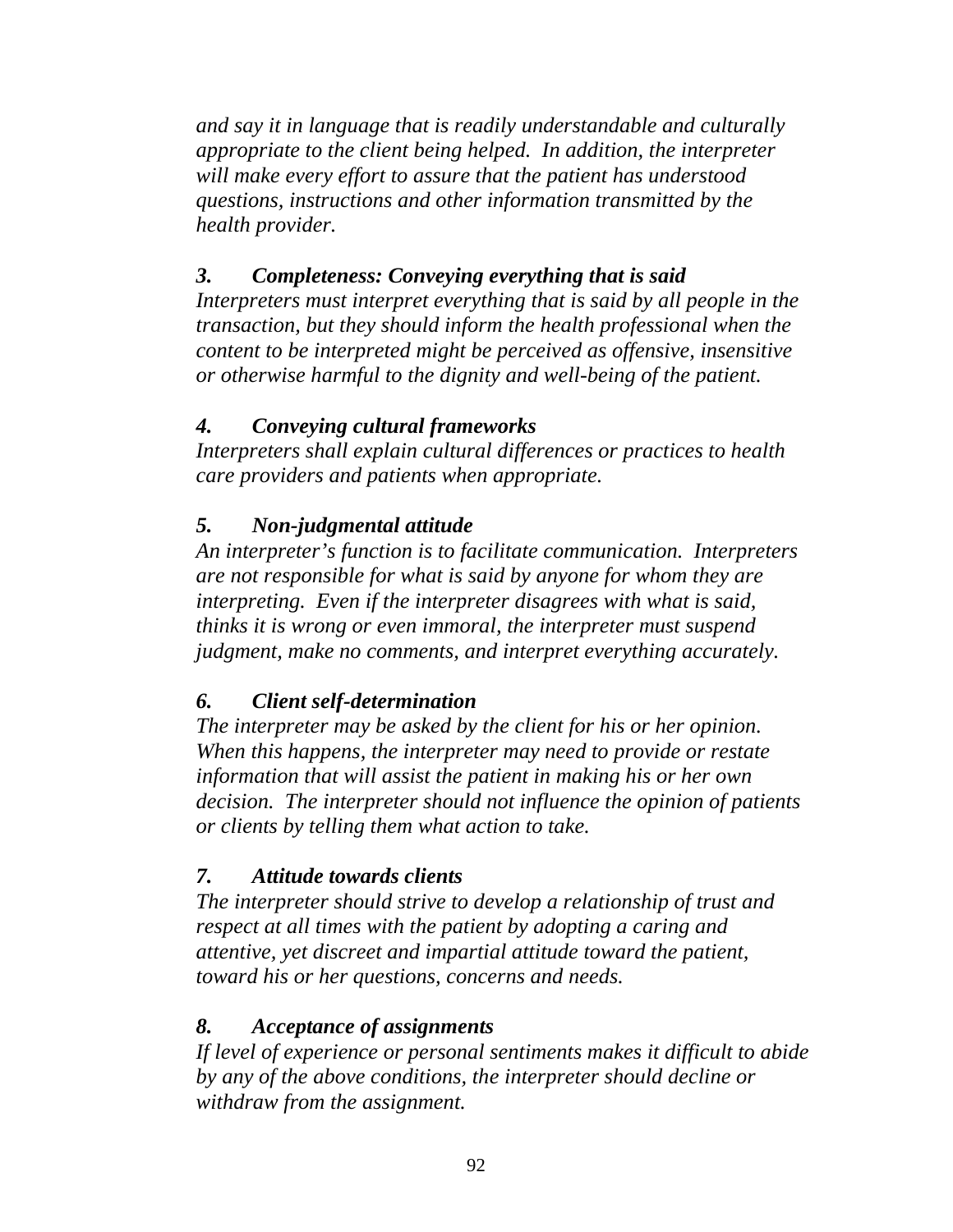*Interpreters should disclose any real or perceived conflict of interest that would affect their objectivity in delivery of their service. For example, interpreters should refrain from providing services to family members or close personal friends except in emergencies. In personal relationships, it is difficult to remain unbiased or non-judgmental.* 

*In emergency situations, interpreters may be asked to do interpretations for which they are not qualified. The interpreter may consent only as long as all parties understand the limitation and no other interpreter is available.* 

### *9. Compensation*

*Our program does have some paid interpreters for languages that are particularly hard to find, but in general, our interpreters are volunteers. As such, interpreters should not accept additional money, considerations or favors for services. Interpreters should not use Bellevue/NYU Program for Survivors of Torture's time, facilities, equipment or supplies for private gain or advantage, nor should they use their position to secure privileges or exemptions.* 

### *10. Self-Evaluation*

*Interpreters should represent their certification(s), training and experience accurately and completely.*

### *11. Ethical violations*

*Interpreters should withdraw immediately from encounters that they perceive to be in violations of the Code of Ethics.* 

### *12. Professionalism*

*Interpreters shall be punctual, prepared and dressed in an appropriate manner.* 

### *Confidentiality*

Following these training exercises, all interpreters are expected to sign a confidentiality agreement. The version of the agreement that we use at the Bellevue/NYU Program for Survivors of Torture follows: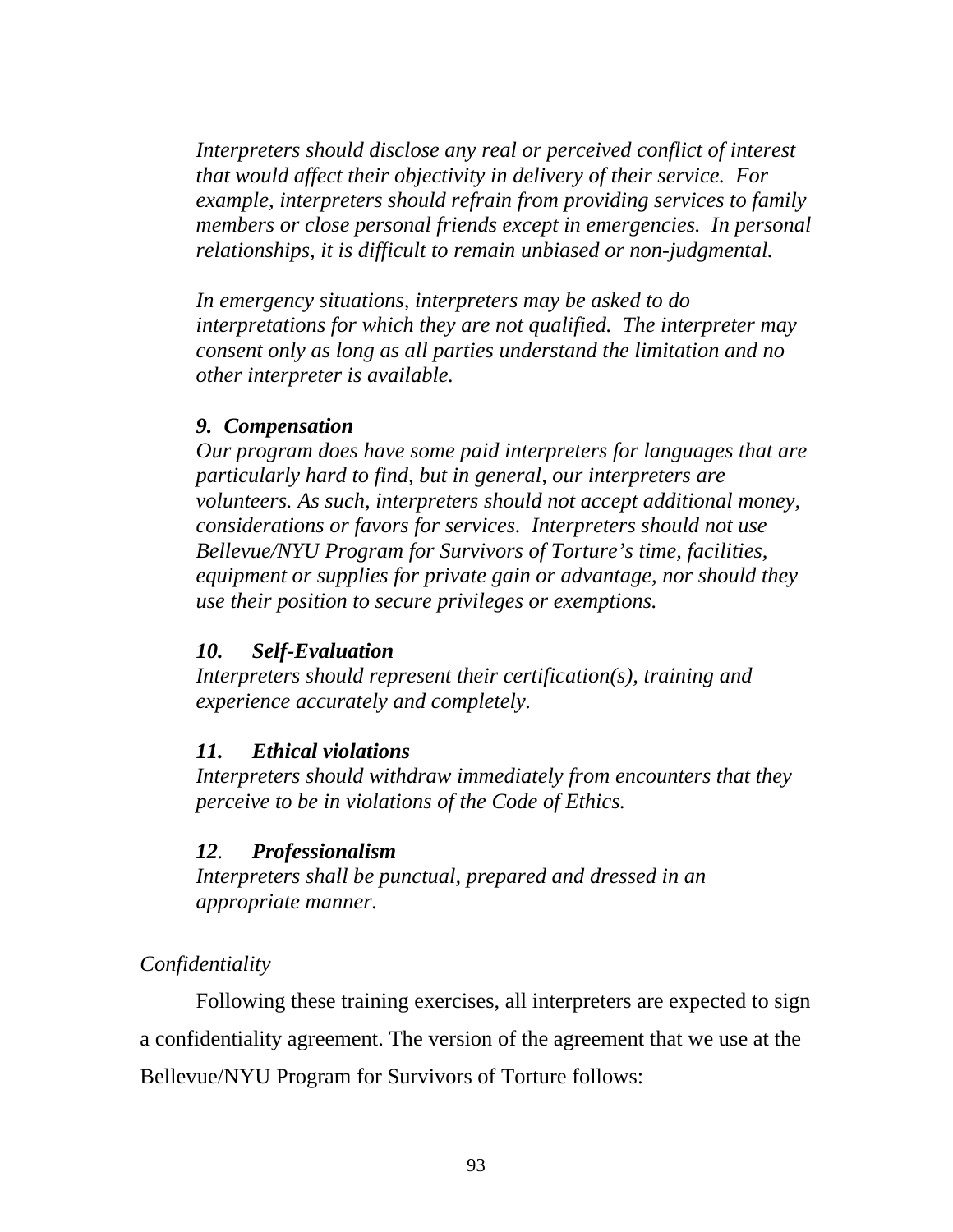*The Bellevue/NYU Program for Survivors of Torture (PSOT) has a legal and ethical responsibility to safeguard the privacy of all patients and to protect the confidentiality of their health information. In the course of my volunteer service at PSOT, I may come into the possession of confidential information.* 

*By signing this document, I understand the following:* 

- *1. I agree not to disclose or discuss any patient, research, and/or administrative information with others, including friends or family, who do not have a need-to-know.*
- *2. I agree not to consult patient charts without permission from the PSOT staff.*
- *3. I agree not to access any information or utilize equipment, other than what is required to do my job.*
- *4. I agree not to discuss patient, research, or administrative information where others can overhear the conversation, e.g. in hallways, on elevators, in the cafeteria/coffee shop, on shuttle buses, on public transportation, at restaurants, and at social events. It is not acceptable to discuss clinical information in public areas even if a patient's name is not used. This can raise doubts with patients and visitors about our respect for their privacy.*
- *5. I agree not to make inquiries for other personnel who do not have proper authority.*
- *6. I agree not to make any unauthorized transmission, inquiries, modifications, or purging of data in the system. Such unauthorized transmission include, but are not limited to, removing and/or transferring data from Bellevue Hospital Center's computer systems to unauthorized locations, e.g. home.*
- *7. I agree to log off prior to leaving any computer or terminal unattended.*

*I have read the above Confidentiality Agreement and agree to respect the confidentiality of all patients at PSOT and to make only authorized entries for inquiry and changes into the system and to keep all information described above confidential. I understand that violation of this agreement may result in corrective action, up to and including termination of my volunteer service and/or suspension and loss of privileges. I certify that the information that I have provided to*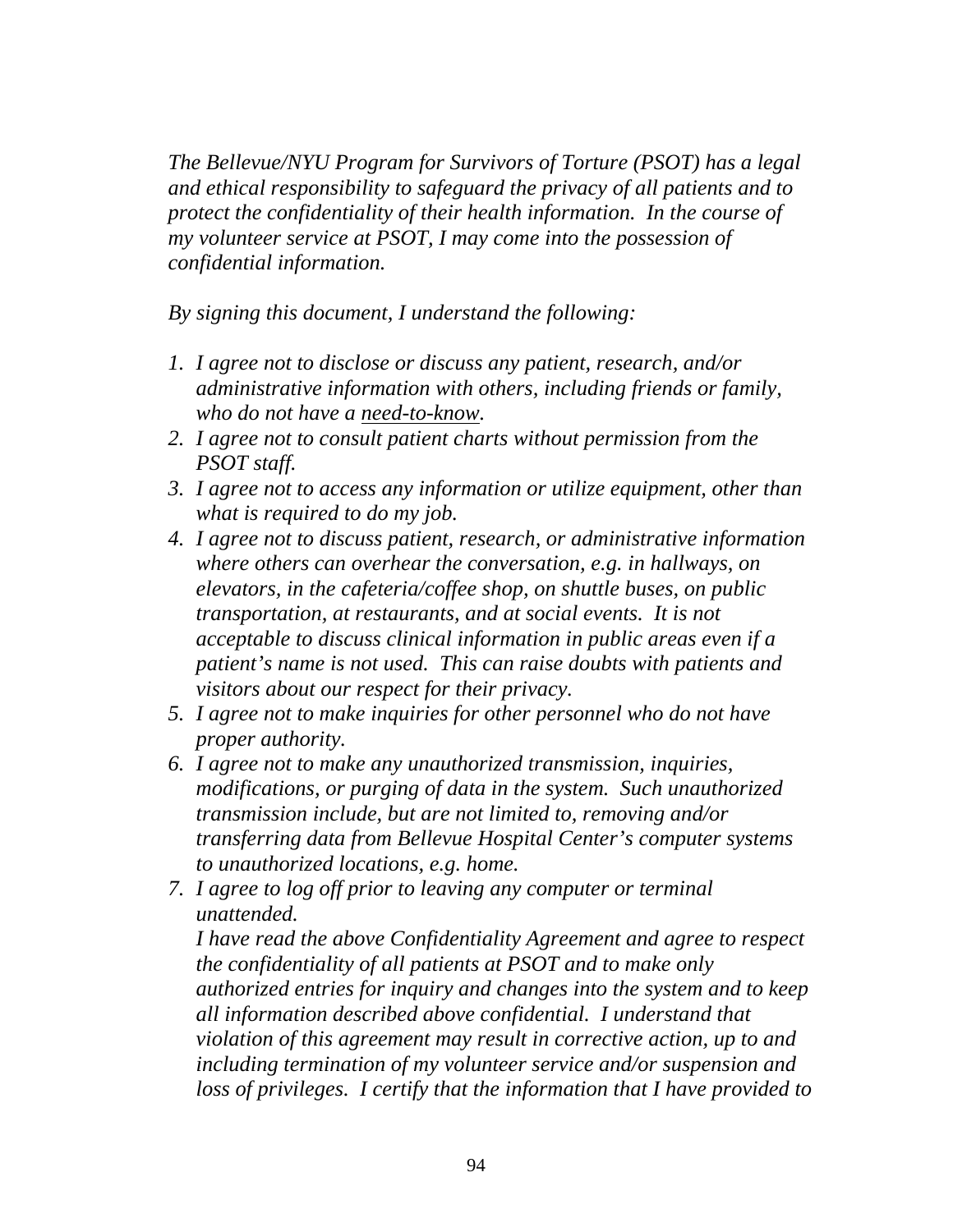*the staff of the Program for Survivors of Torture is correct, and I agree to abide by the guidelines of the Program for Survivors of Torture, and to uphold the policies and procedures of Bellevue Hospital Center.* 

*\_\_\_\_\_\_\_\_\_\_\_\_\_\_\_\_\_\_\_\_\_\_\_\_\_\_\_\_\_\_\_\_\_\_\_\_\_\_\_\_\_\_\_\_\_\_\_\_\_\_\_\_* 

*\_\_\_\_\_\_\_\_\_\_\_\_\_\_\_\_\_\_\_\_\_\_\_\_\_\_\_\_\_\_\_\_\_\_\_\_\_\_\_\_\_\_\_\_\_\_\_\_\_\_\_\_* 

*\_\_\_\_\_\_\_\_\_\_\_\_\_\_\_\_\_\_\_\_\_\_\_\_\_\_\_\_\_\_\_\_\_\_\_\_\_\_\_\_\_\_\_\_\_\_\_\_\_\_\_\_* 

- *Name (Please Print):*
- *Signature:*
- *Date:*

### *Vicarious Trauma and Specialized Vocabulary*

In order to prepare our interpreters for some of the effects of hearing the narratives of our patients there is a discussion of the impact of vicarious trauma and how to cope with it (see Chapter 13). There are often complex emotional reactions that the interpreters themselves can and often do have to this type of work (Miller et al., 2005).

Finally, in an effort to have the volunteer interpreter put into practice the knowledge and behaviors that they have learned, structured role plays are conducted to give these volunteers an opportunity to practice their new skills. All participants are given a training packet complete with articles on all the topics covered during the training. They are guided in becoming familiar with terms that might come up frequently while interpreting for our client population (e.g., "nightmare," "co-wife," "asylum," "torture"). Although two hours may seem like a short amount of time to cover all of this information, it is important to note that during the "Interpreter Exchange Meetings" and during the supervisory meetings, many of these topics are revisited again in more detail.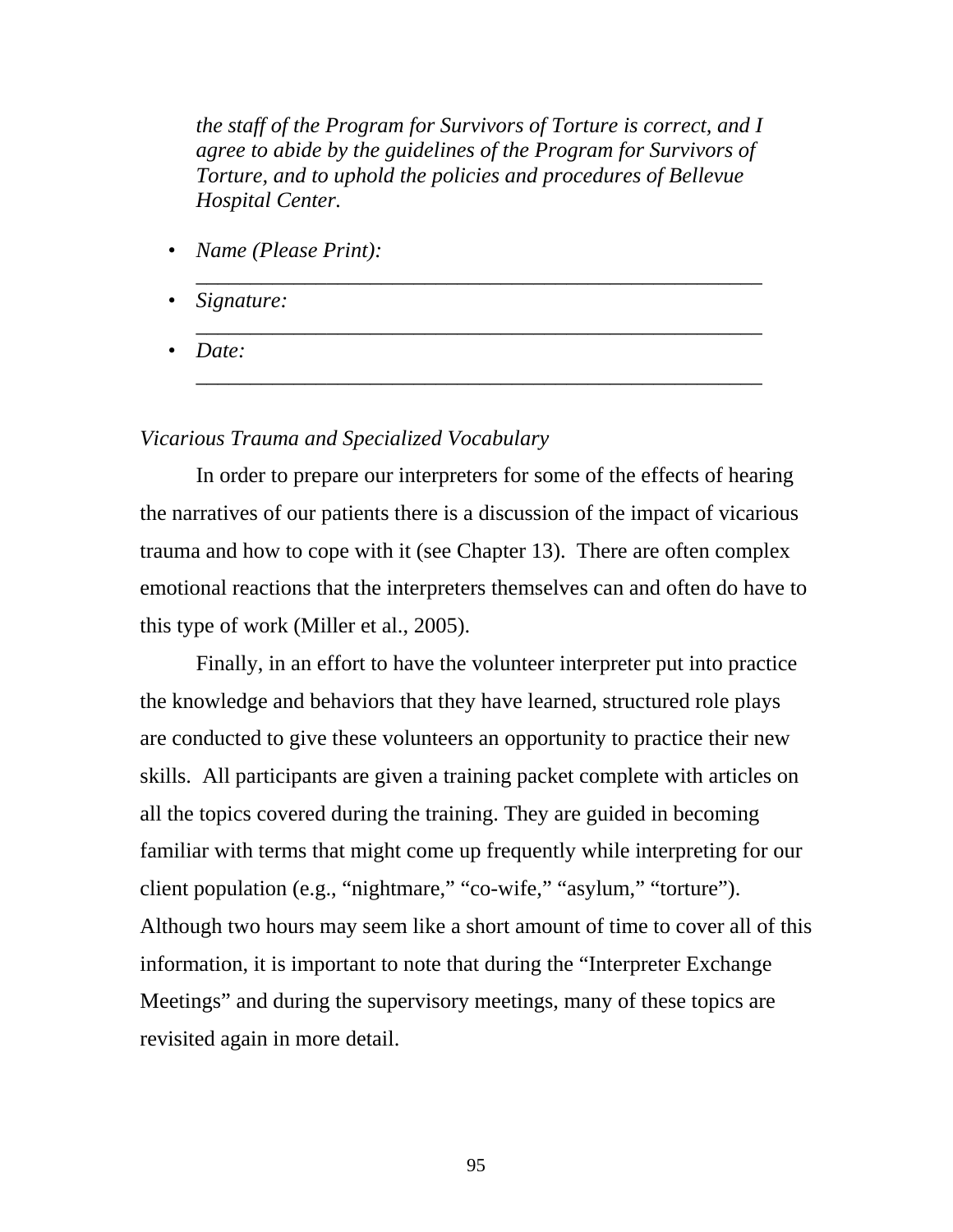#### Training of Clinicians Working with Interpreters

The PSOT model for interpreter services prioritizes the provision of appropriate levels of support and training for care providers and interpreters who work with traumatized individuals to maximize these services. Thus, not only do our volunteer interpreters receive training, but training is also provided for all clinicians who use interpreters; including our clinical trainees. In recent years, our experiences at PSOT have taught us that not only do our volunteer interpreters need training to work with our patient population, but that our clinicians also need training in how to effectively work with interpreters (Farooq & Fear, 2003; Kirmayer, Groleau, Guzder, Blake, & Jarvis, 2003; Miller et al., 2005). In response to this knowledge and in an effort to improve the interpreter-clinician relationship, a training component has now been added specifically for our clinicians. In many respects, this training mirrors the one offered to the interpreters, but provides specific guidelines for clinicians using interpreters.

### *Clinical Do's and Don'ts When Working with Interpreters*

During this training, clinicians are taught specific skills in working with interpreters such as pace (slowing down their speech pattern to allow the interpreter to convey information), avoiding "clinical jargon," and other "do's and don'ts" of using an interpreter.

Some "Do's" include:

*\* Do speak directly to the client in the first person.*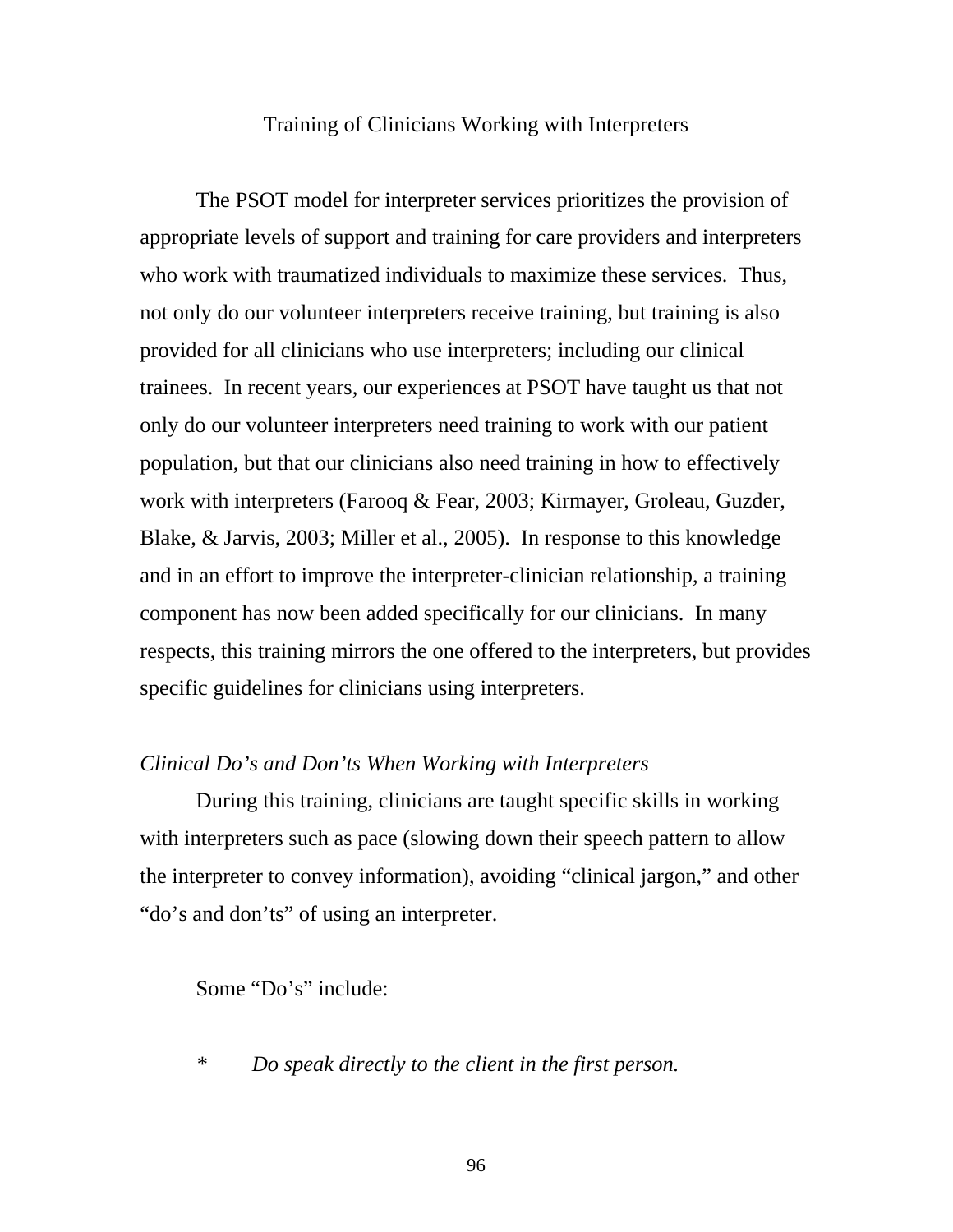- *\* Do allow the interpreter to stand or sit close to you so that the client can see you and the interpreter at the same time. This enables the client to watch your expressions to facilitate an important part of the overall communication.*
- *\* Do look at the client; not the interpreter. This helps to reinforce the client-doctor relationship and models that you are listening to them, even when they are speaking in their own language.*
- *\* Do speak at a normal rate of speed and make your statements clear.*

Some "Don'ts" include:

- \* *Don't say things to the interpreter that you don't want repeated to the client. The interpreter is obligated to interpret everything that is spoken or signed.*
- *\* Don't depend on children or other relatives and friends to interpret.*
- *\* Don't ask the interpreter for his or her opinions about the client (i.e., "Do you think he understands me?"). The interpreter is simply there to communicate the information between you and the individual.*
- *\* Don't hold personal conversations with the interpreter. Once the interpreter has taken on his or her role, they can no longer be a part of the conversation.*
- *\* Don't stop to watch or wait for the interpreter to begin speaking. The interpreter may require a complete sentence in English before beginning to speak.*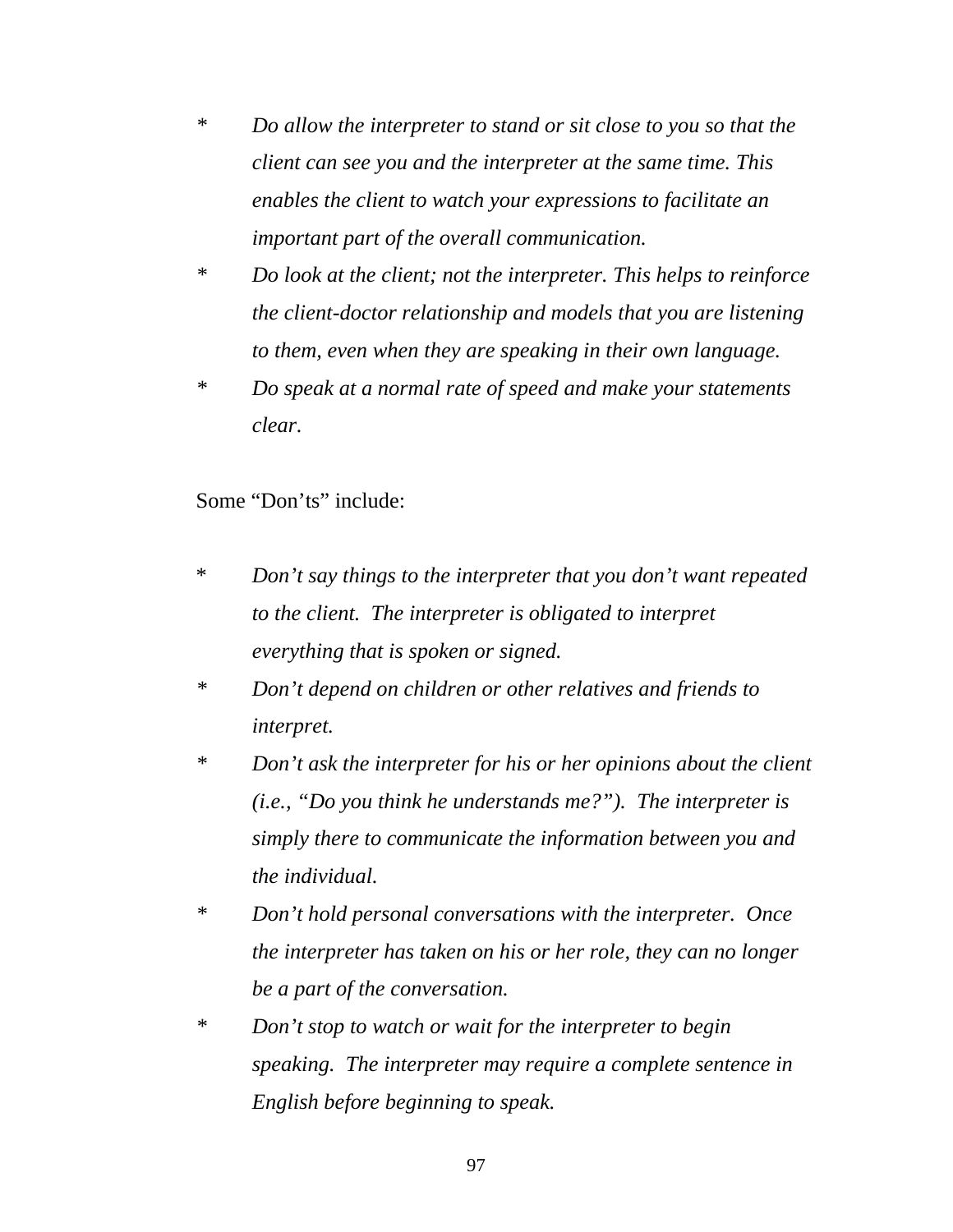### *Guidelines and Role-Plays*

Clinicians are given guidelines for working with interpreters and participate in discussions centered on attending to the nonverbal communication of both the client and the interpreter. The following are some useful guidelines:

- *\* Always use qualified interpreters to interpret.*
- *\* Have a pre-interview meeting with the interpreter to clarify roles, goals, and expectations.*
- *\* Establish a good working relationship with the interpreter.*
- *\* Plan to allow enough time for the interpreted session.*
- *\* Introduce the interpreter to the patient.*
- *\* Explain to the patient what the interpreter will be doing, i.e., "set the scene."*
- *\* Use short, precise questions, when possible.*
- *\* Avoid medical or psychological jargon, when possible.*
- *\* Maintain eye contact and communication with the patient, not with the interpreter.*
- *\* Address yourself to the patient, not to the interpreter.*
- *\* If a segment continues too long, indicate to the speaker to slow down or to stop.*
- *\* Feel free to ask for repetition.*
- *\* Feel free to ask for clarification.*
- *\* Use words not gestures to convey your meaning.*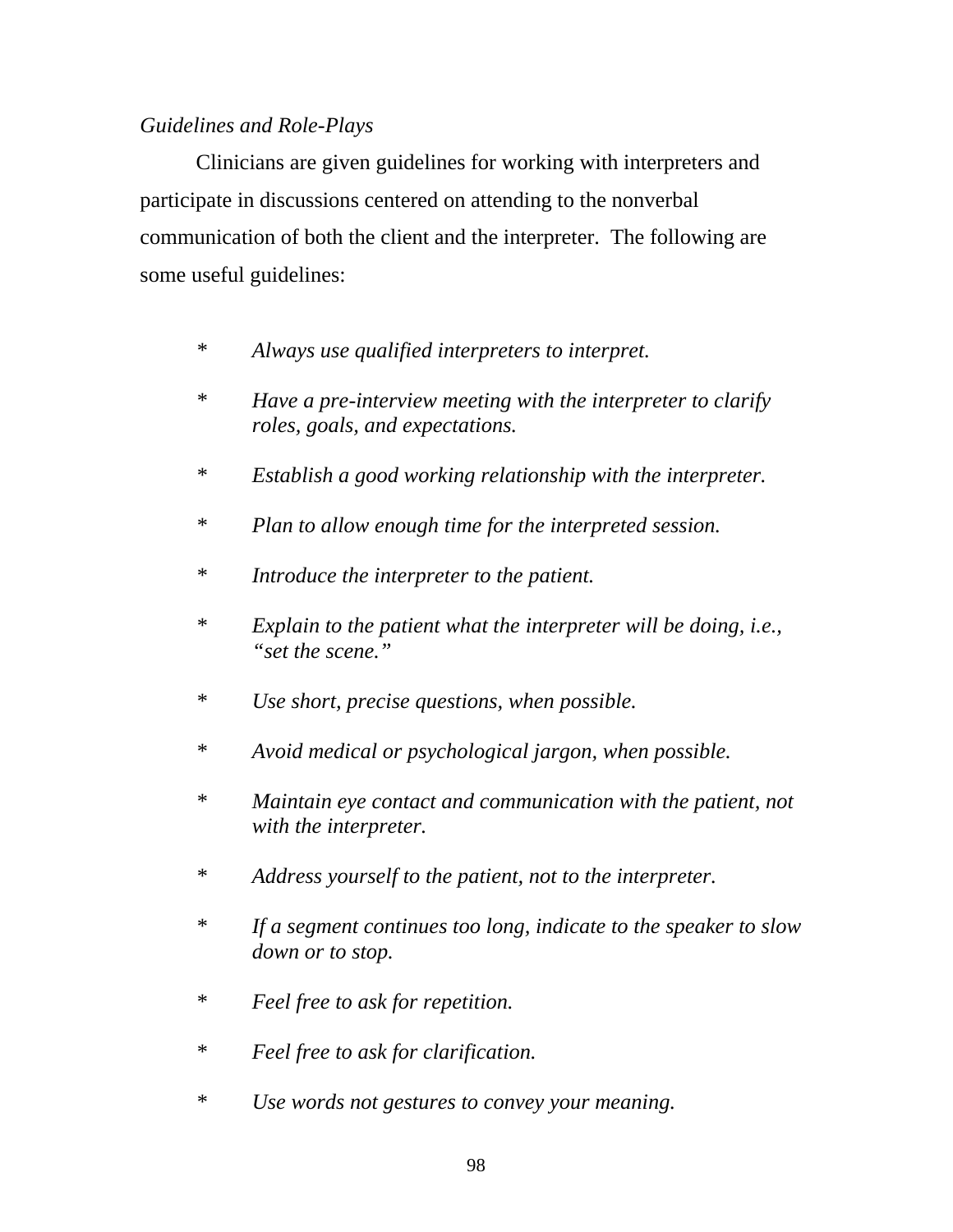- *\* Use the simplest vocabulary that will express your meaning.*
- *\* Ask only one question at a time.*
- *\* Speak in short and simple sentences.*
- *\* Be prepared to repeat yourself in different words if your message is not understood.*
- *\* At the end of the interview, review the material with the patient to ensure that nothing has been missed or misunderstood.*
- *\* Have a brief post-interview meeting with the interpreter.*

An exercise conducted in our trainings that we have found useful is a role play in which workers take turns playing the role of the interpreter. Even when this is done in English, workers can gain an appreciation of how difficult it is to keep the flow of communication accurate and effective.

 This is especially pertinent in the group setting, which is a primary area of interpreter participation in our program. In groups, many clients may wish to speak at once when a particular topic is discussed passionately. The clinician must work hard to attend to body language, facial expressions, levels of engagement/disengagement, and other affective issues in the room, even as the interpreter "stacks" client interventions and translates them oneby- one. Linking affective processes with expressed content, even when there may be an extended time gap, is an important skill for group facilitators working with interpreters. Clinicians must also help the interpreter to prioritize the order in which simultaneous or overlapping verbalizations are translated or responded to, based on clinical judgment; while making sure that all voices are heard.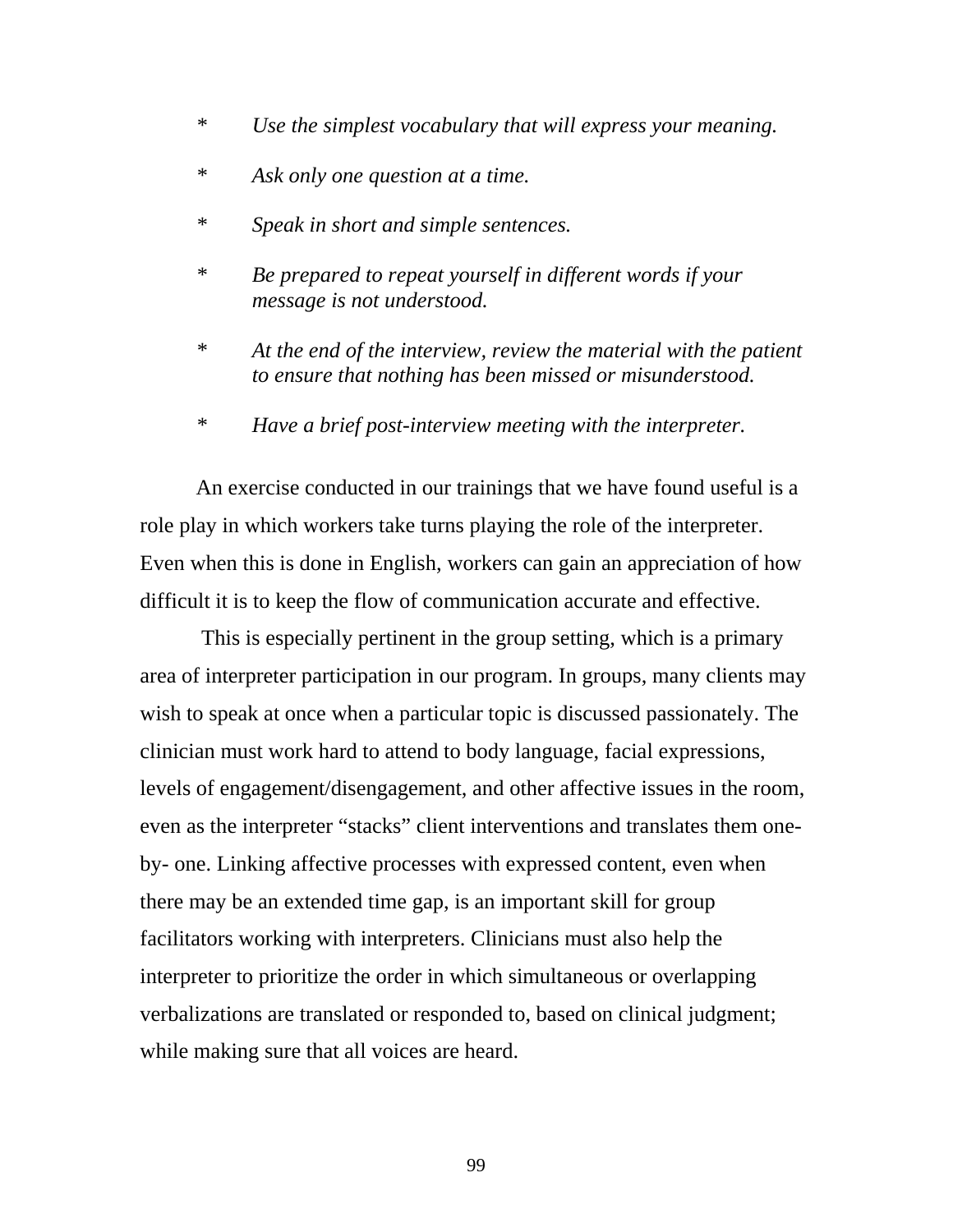Clinicians are also asked to provide formal assessments of interpreters with whom they have worked. These assessments are used to provide ongoing feedback to the interpreters and information is drawn from them when PSOT is asked to serve as a reference for the individual in question.

#### Special Case of Mental Health Trauma Work

The use of interpreters in any health care setting is fraught with problems and complexities that require a great deal of thought and preparation in order to be truly effective. In addition to these difficulties, the additional issues of treating survivors of torture and refugee trauma, as with other traumatized individuals, makes for a difficult set of tasks (e.g., trust building, handling sensitive traumatic material). Dealing with such emotionally laden material makes the process even more delicate. A non-English speaking client who presents for mental health treatment is navigating the cumulative stresses of cultural dislocation, economic difficulties, and a perception that the social service system is alien and intimidating. These perceptions and challenges are exacerbated by the client's inability to speak English, and the inability of service providers with whom he or she engages, to understand the client's language or culture.

While competence as an interpreter is especially critical when giving "voice" to a person's traumatic experiences, there are certain areas of selfexploration that we have found are important for an interpreter (see Chapter 13). This exploration is important before and during work with this population, as the volunteer interpreter may have their own reactions to material that they are interpreting. For example, it is important for the interpreter, to reflect on their own traumatic, refugee, or torture history (if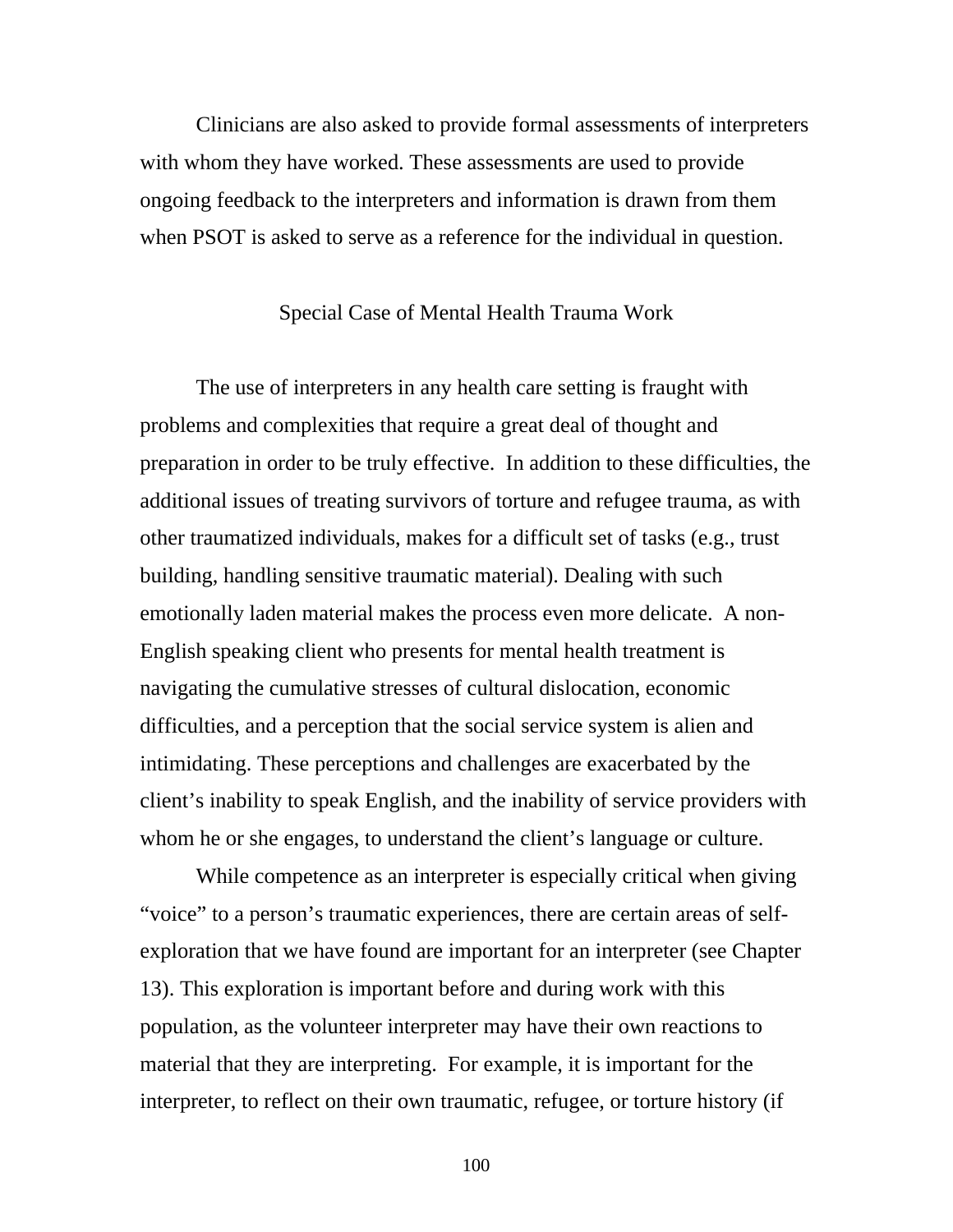there is one), or reflect on their own reactions to the material that they are interpreting. How might their emotional and physical reactions influence their ability to give "voice" to the person's needs?

For interpreters who share a cultural, ethnic and religious history with the person for whom they are interpreting, this can create complications. Such personal overlaps can elicit strong reactions, ranging from over identification (which can be manifested by going above and beyond the interpreting role and providing additional services for the individual), to feelings of overwhelming sadness, guilt, or discomfort (van der Veer & van Waning, 2004). For volunteer interpreters interpreting for mental health sessions, it becomes useful to challenge them to think about their own notions of mental health (particularly concerning psychotherapy and psychopharmacology), as there can be considerable stigma around receiving mental health services in many cultures.

For clinicians who use interpreters during psychotherapy sessions, special focus during their training is placed on the ways in which an interpreter can impact the therapy session. Here emphasis is placed on the collaborative nature of the work. Clinicians are encouraged to meet with the interpreter prior to the session to explain its purpose and goal, and to meet with the interpreter after the session to discuss not only the shared experiences of the session, but to also check in on the interpreter's emotional reactions. Additionally, in-depth information is provided about the "triad" itself (i.e., working with three sets of transference/countertransference in the room), especially the powerful impact of the transference that the patients can have towards the interpreter. Another significant area discussed involves the impact of changing an interpreter, and how this can impact the course of the therapy.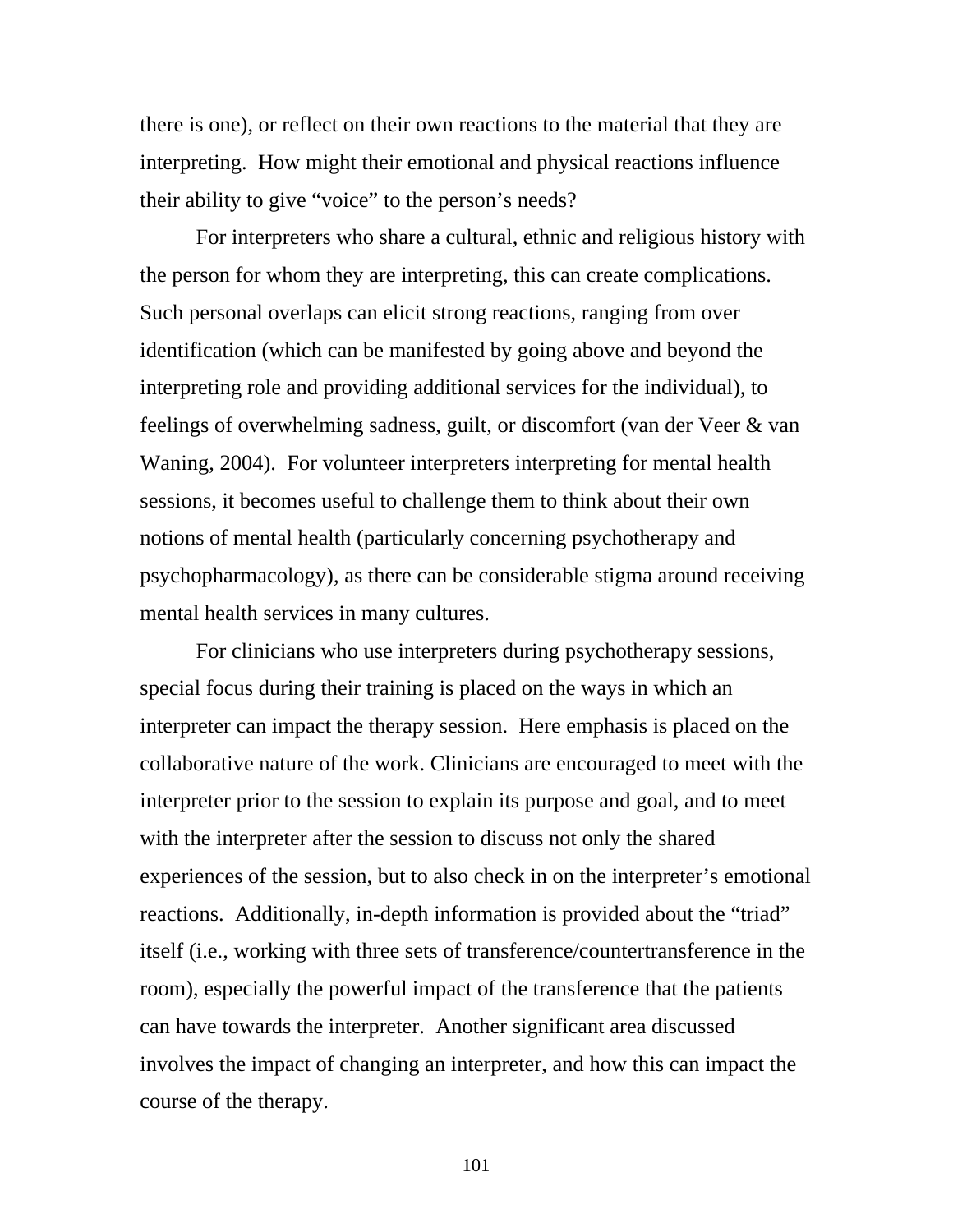### Conclusion

 The use of volunteer interpreters requires extensive preparation and care. This is particularly true as ongoing training and supervision involves not just the interpreter, but also the clinicians working with them. Despite these logistical concerns, in this time when we are faced with limited resources and cutbacks, volunteer interpreters can, and do, provide a very valuable service for the treatment of traumatized refugees and survivors of torture.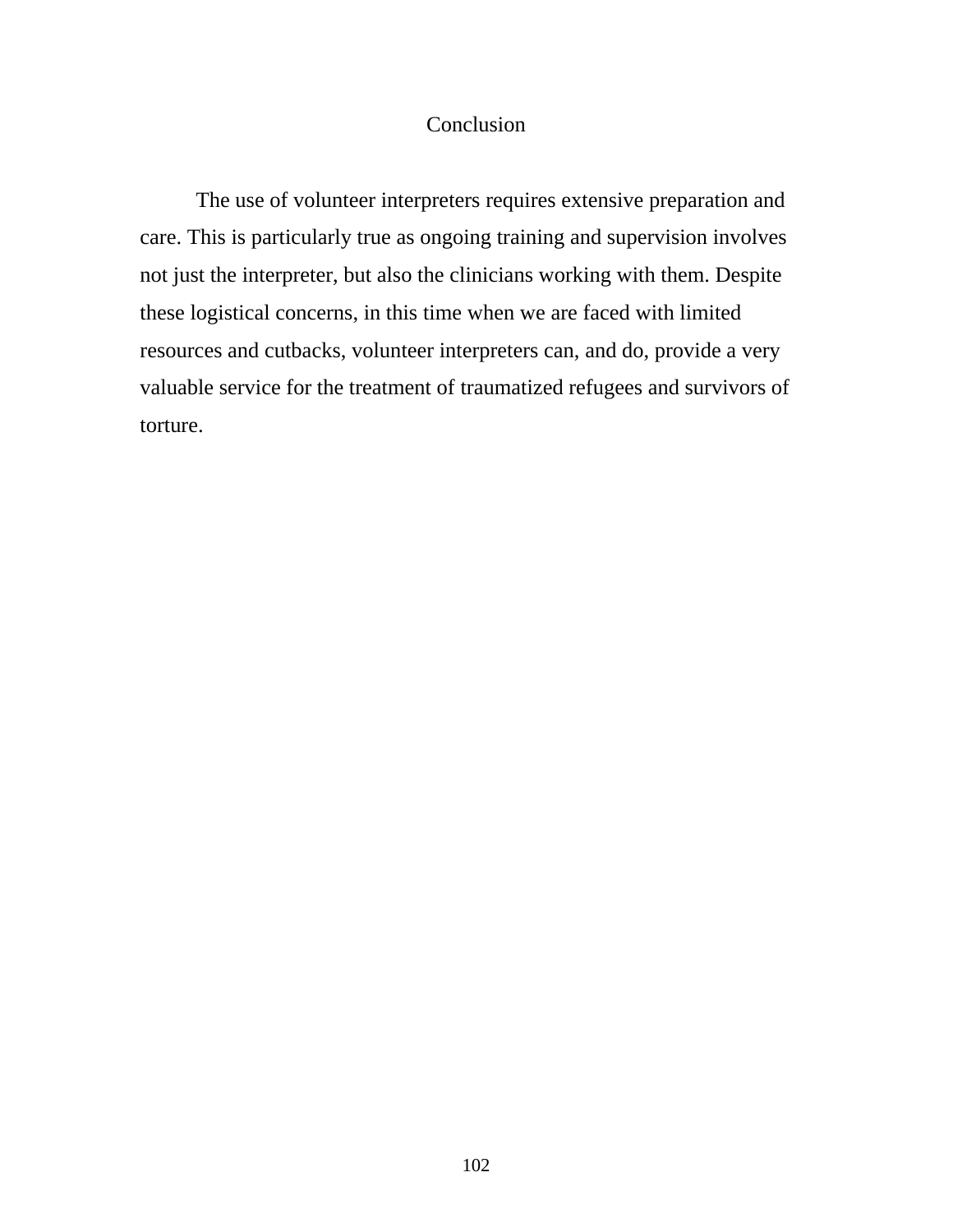#### References

- Akinsulure-Smith, A.M. (May/June 2004). Giving Voice to the Voiceless: Providing Interpretation for Survivors of Torture, War, and Refugee Trauma. *The Gotham Translator,* 6-7*.*
- Baker, D.W., Hayes, R., & Fortier, J.P. (1998). Interpreter use and satisfaction with interpersonal aspects of care for Spanish-speaking patients. *Medical Care, 36* (10), 1461-1470.
- Edwards, C.P., & Kumru, A. (1999). Culturally sensitive assessment. *Child and Adolescent Psychiatric Clinics of North America. 8* (2), 409-424.
- Eytan, A., Bischoff, A., Rrustemi, I., Durieux, S., Loutan, L., Gilbert, M., et al. (2002). Screening of mental disorders in asylum-seekers from Kosovo. *Australian and New Zealand Journal of Psychiatry, 36,* 499- 503.
- Farooq, S., & Fear, C. (2003). Working through interpreters. *Advances in Psychiatric Treatment, 9*, 104-109.
- Flores, G., Rabke, J., Pine, W., & Sabharwal, A. (2002). The importance of cultural and linguistic issues in the emergency care of children. *Pediatric Emergency Care, 18* (4), 271-284.
- Gany, F., & Thiel de Bocanegra, H. (1996). Overcoming barriers to improving the health of immigrant women. *Journal of American Womens Association, 51* (4), 155-160.
- Gong-Guy, E., Cravens, R.B., & Patterson, T.E. (1991). Clinical issues in mental health service delivery to refugees. *American Psychologist, 46*  (6), 642-648.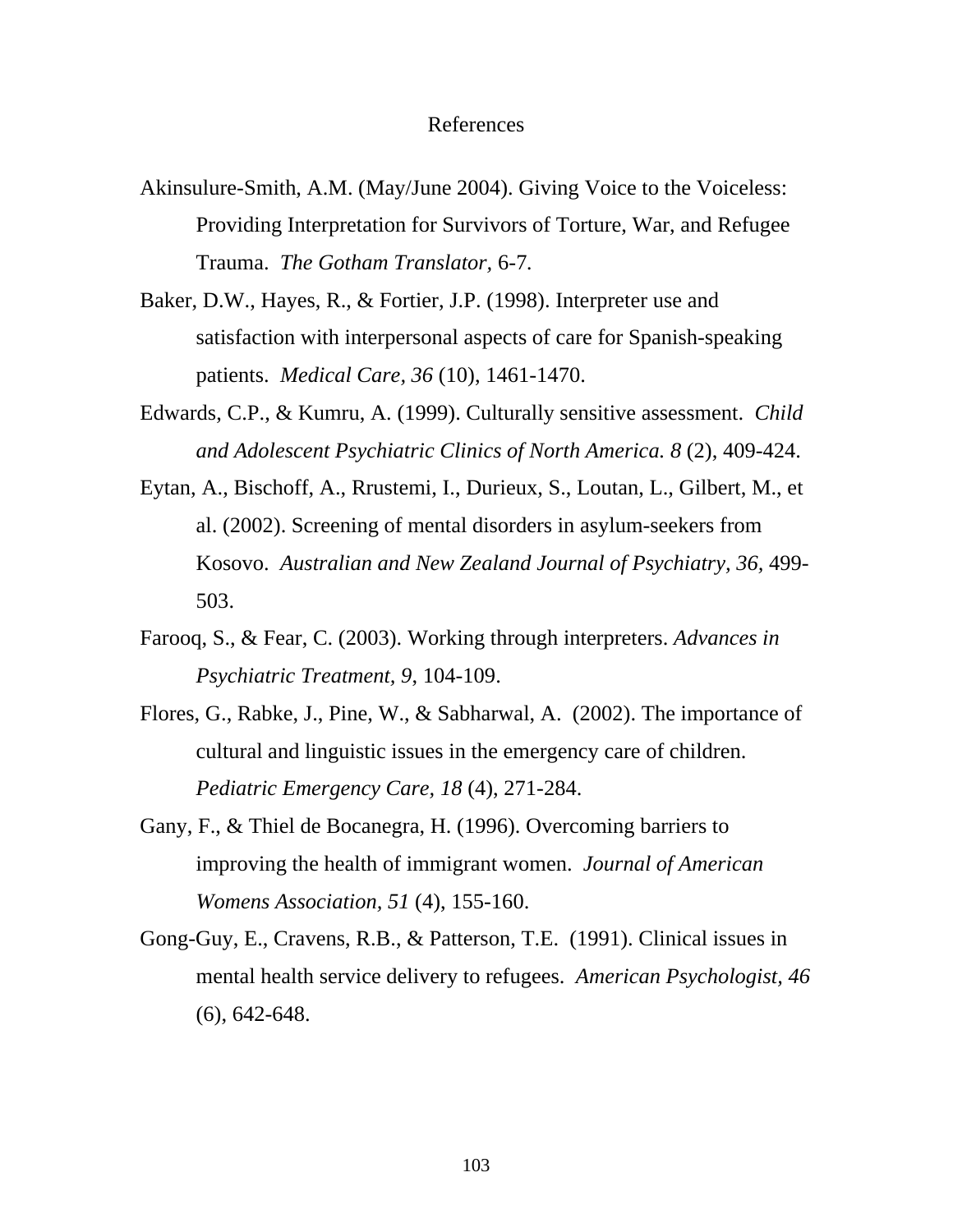- Haenel, F. (1997). Aspects and problems associated with the use of interpreters in psychotherapy of victims of torture. *Torture, 7* (3), 68- 71.
- Hornberger, J., Itakura, H., & Wilson, S.R. (1997). Bridging language and cultural barriers between physicians and patients. *Public Health Reports, 112* (5), 410-417.
- Kirmayer, L.J., Groleau, D., Guzder, J., Blake, C., & Jarvis, E. (2003). Cultural consultation: A model of mental health service for multicultural societies. *Canadian Journal of Psychiatry, 48* (3), 145- 153.
- Kravitz, R.L., Helms, L.J., Azari, R., Antonius, D., & Melnikow, J. (2000). Comparing the use of physician time and health care resources among patients speaking English, Spanish, and Russian. *Medical Care, 38* (7), 728-738.
- Lee, E. (1997). Cross-cultural communication: Therapeutic use of interpreters. In E. Lee (Ed.), *Working with Asian Americans: A guide for clinicians* (pp.477-489)*.* New York: Guilford Press.
- Marcos, L.R. (1979). Effects of interpreters on the evaluation of psychopathology in non-English-speaking patients. *American Journal of Psychiatry, 135* (2), 171-174.
- Miller, K.E., Martell, Z.L., Pazdirek, L., Caruth, M., & Lopez, D. (2005). The role of interpreters in psychotherapy with refugees: An exploratory study. *American Journal of Orthopsychiatry, 75* (1), 27- 39.
- Phelan, M., & Parkman, S. (1995). How to do it: Work with an interpreter. *British Medical Journal, 3* (11), 555-557.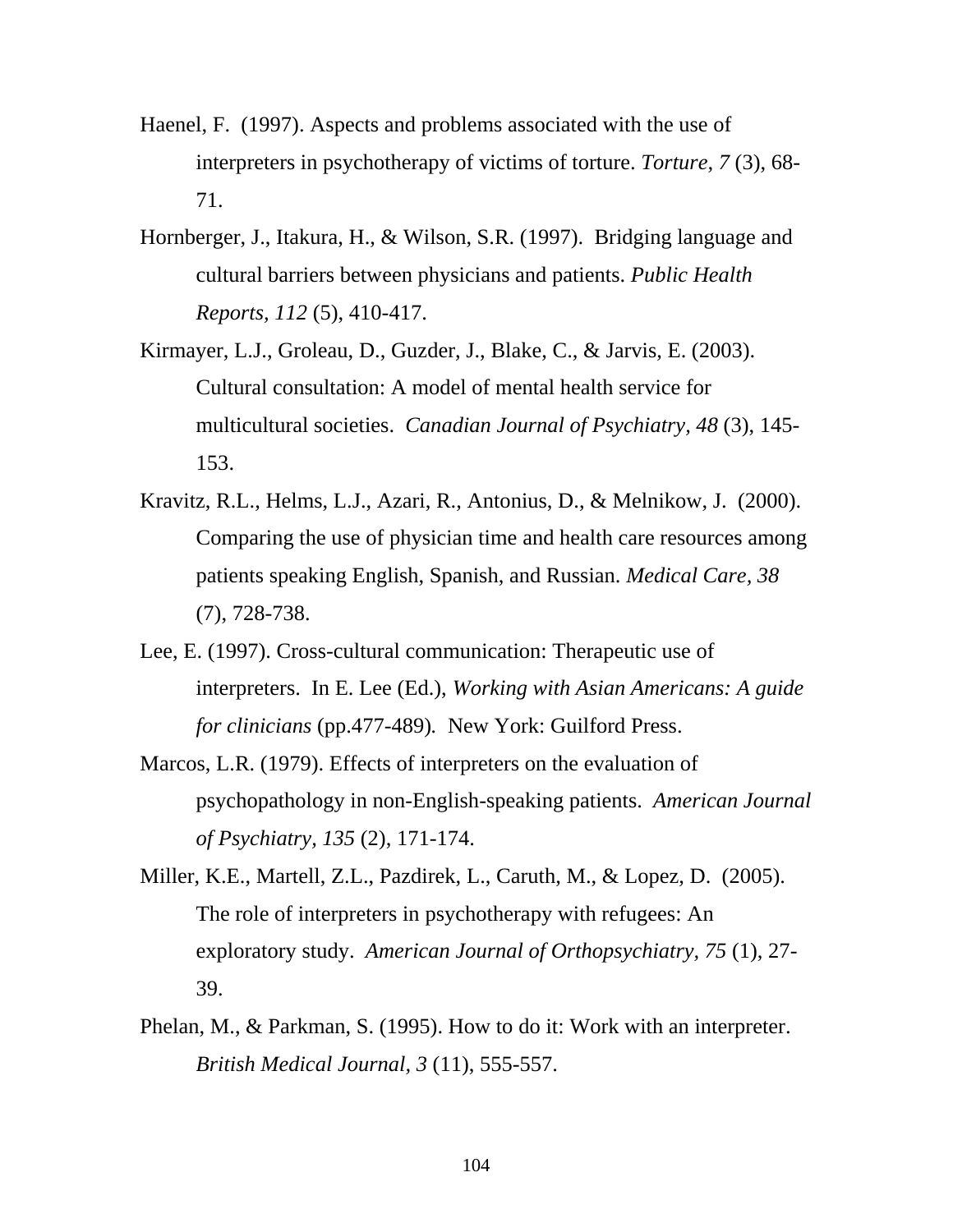- Pöchhacker, F. (2000). Language barriers in Vienna Hospitals. *Ethnicity and Health, 5* (2), 113-119.
- Resick, P., & Schnicke, M. (1993). *Cognitive processing therapy for rape victims: A treatment manual.* Newbury Park, CA: Sage.
- Sabin, J.E. (1975). Translating Despair. *American Journal of Psychiatry, 132* (2), 197-199.
- Schulz, P., Resick, P., Huber, L., & Griffin, M. (2006). The effectiveness of cognitive processing therapy for PTSD with refugees in a community setting. *Cognitive and Behavioral Practice, 13*, 322-331.
- van der Veer, G., & van Waning, A. (2004). Creating a safe therapeutic sanctuary. In J.P. Wilson & B. Drozdek (Eds.), *Broken spirits: The treatment of traumatized asylum seekers, refugees, war and torture victims* (pp.187-219). New York: Brunner-Routledge.
- Wood, B.A. (2002). Caring for a limited-English proficient patient. *AORN Journal, 75* (2), 205-208.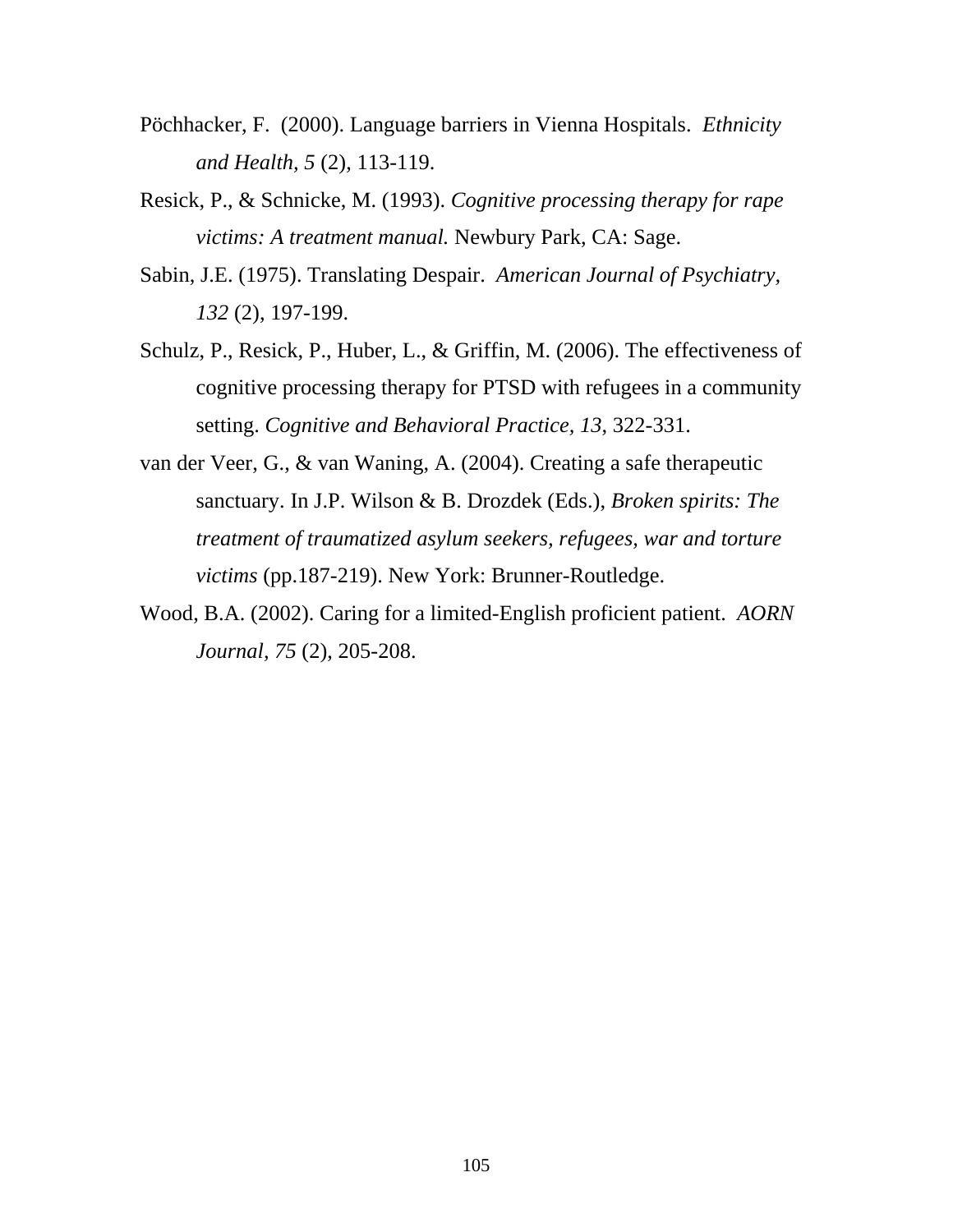# **Chapter 5**

# **The Clinical Interview and Programmatic Intake Process** - Summary

In this chapter we discuss the basics for conducting an initial interview with a survivor of torture and refugee trauma. We also describe the intake procedures we utilize at the Bellevue/NYU Program for Survivors of Torture.

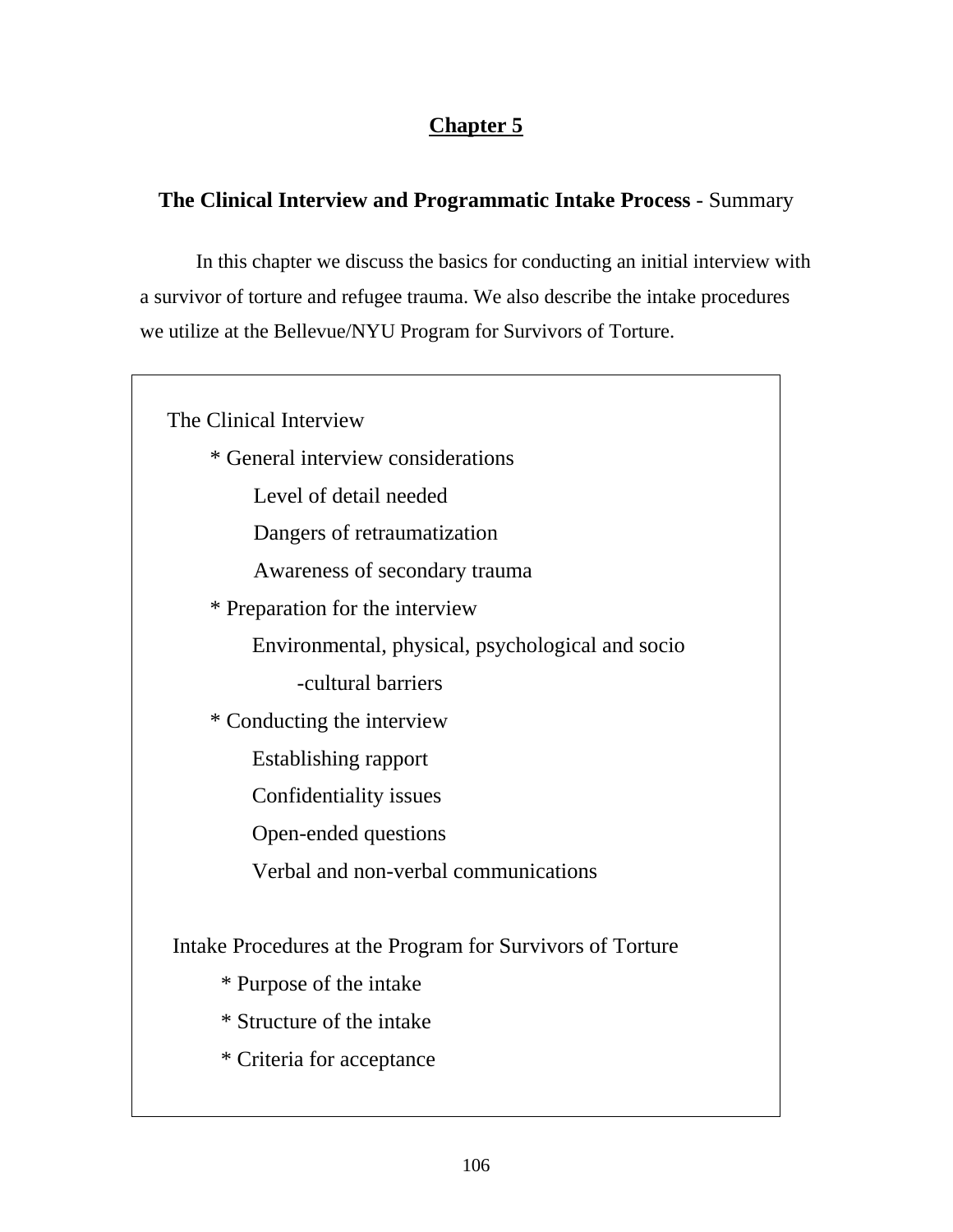#### **The Clinical Interview and Programmatic Intake Process**

Allen S. Keller, M.D. & Hawthorne E. Smith, Ph.D.

The Clinical Interview

# *General Interview Considerations2*

 $\overline{a}$ 

When an immigrant or refugee presents for services, the service provider may or may not know whether the individual has experienced significant traumatic events and what impact such experiences have had on the physical, psychological and social well-being of the individual (Keller, Eisenman, & Saul, 1998). As evident from Chapter 1 of this book, however, such events are tragically all too common. For individuals from troubled areas of the world, such as Darfur, the Democratic Republic of Congo (the former Zaire), Tibet, Sierra Leone, the former Yugoslavia, or Afghanistan, where violence and trauma have been endemic, it is likely that almost everyone has been exposed (directly or indirectly) to horrific experiences.

Interviews in which a trauma victim recounts the events of his/her abuse can be extremely stressful and re-traumatizing for the individual (Iacopino, Allden, & Keller, 2001). Discussing such events may result in exacerbation of physical and psychological symptoms for the individual. Thus, it is essential that interviewers use judgment about how much information is needed about the traumatic events.

For example, an asylum attorney assisting a client in preparing an affidavit for his/her asylum application may require great detail about

 $2^2$  The first several sections draw extensively on materials from the following reference: Iacopino, V., Allden, K.*, &* Keller, A.S. (2001). *Examining asylum seekers: A health professional's guide to medical and psychological evaluations.* Boston, MA: Physicians for Human Rights.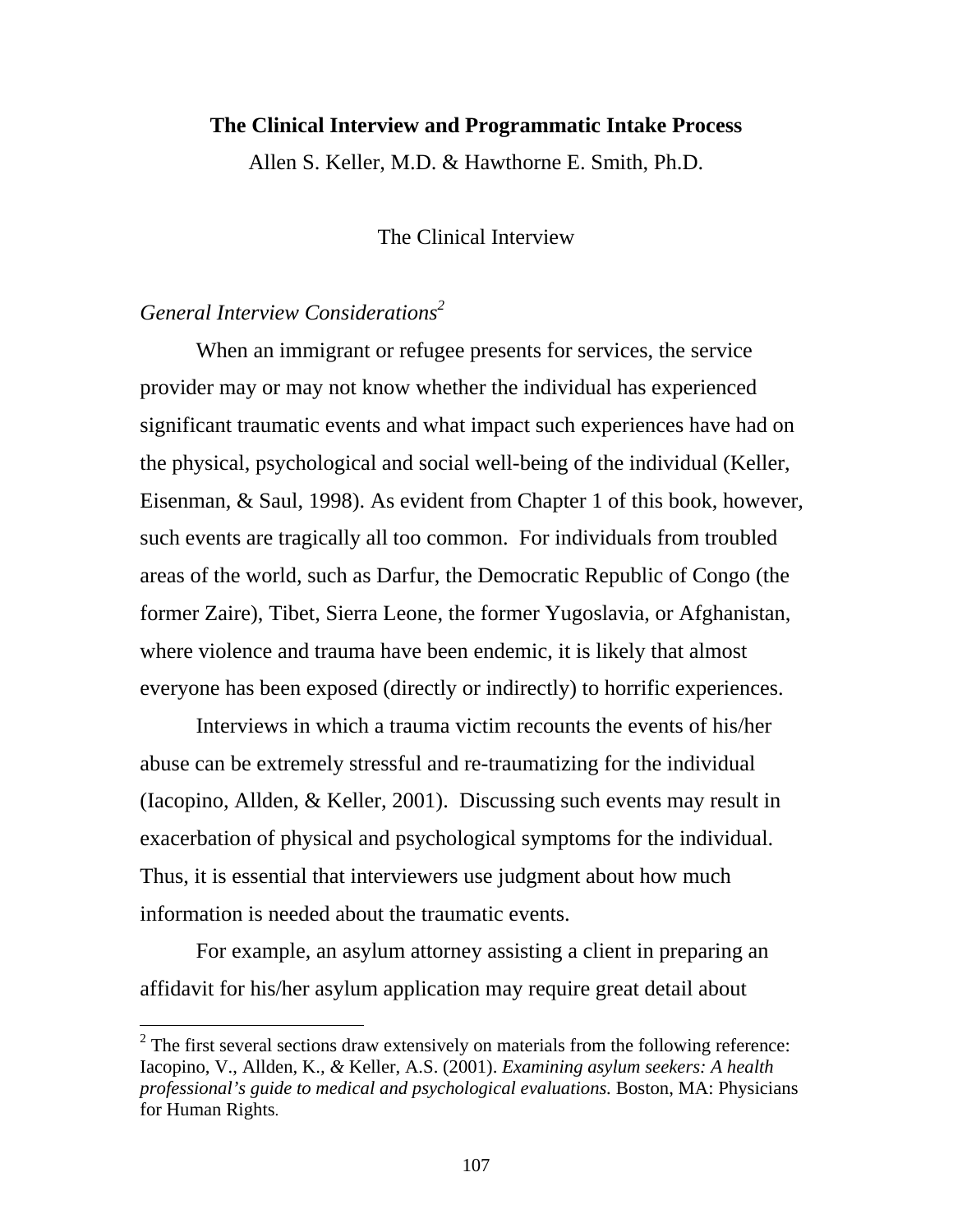traumatic events experienced. Even here, however, there can be limits on how much detail is required, for example in the case of someone who was repeatedly tortured or raped, it is not necessary, nor perhaps appropriate to try and elicit all of the details about every single episode. Conversely, a primary care physician conducting an initial evaluation with a refugee or individual already granted asylum may not require the same level of detail. Some information, however, about why an individual had to leave their country and what traumatic events were experienced is still useful. In the examination of KH, the Tibetan woman described at the beginning of Chapter 1, her history of torture and abuse was certainly relevant to addressing her back pain.

When interviewing immigrants and refugees who may have suffered traumatic events, it is important to give them a sense of control over what they do or do not wish to share. Even if it is important to learn more about traumatic events, it may take several visits to establish a rapport and elicit a history of the traumatic events.

Every effort should be made to accommodate any preference the client may have regarding the gender of the clinician and the interpreter. In certain cultures, or situations, such as when an individual has experienced sexual assault, gender issues may be of even greater importance (Briere & Scott, 2006).

Listening to accounts of torture/trauma can be very stressful for interviewers as well (see Chapter 13). Awareness of secondary trauma and taking steps to prevent this is important in continuing to be able to work effectively with refugees and torture survivors.

In eliciting a trauma history, it is important to appreciate that there is great variability in the manner in which survivors of torture/trauma conduct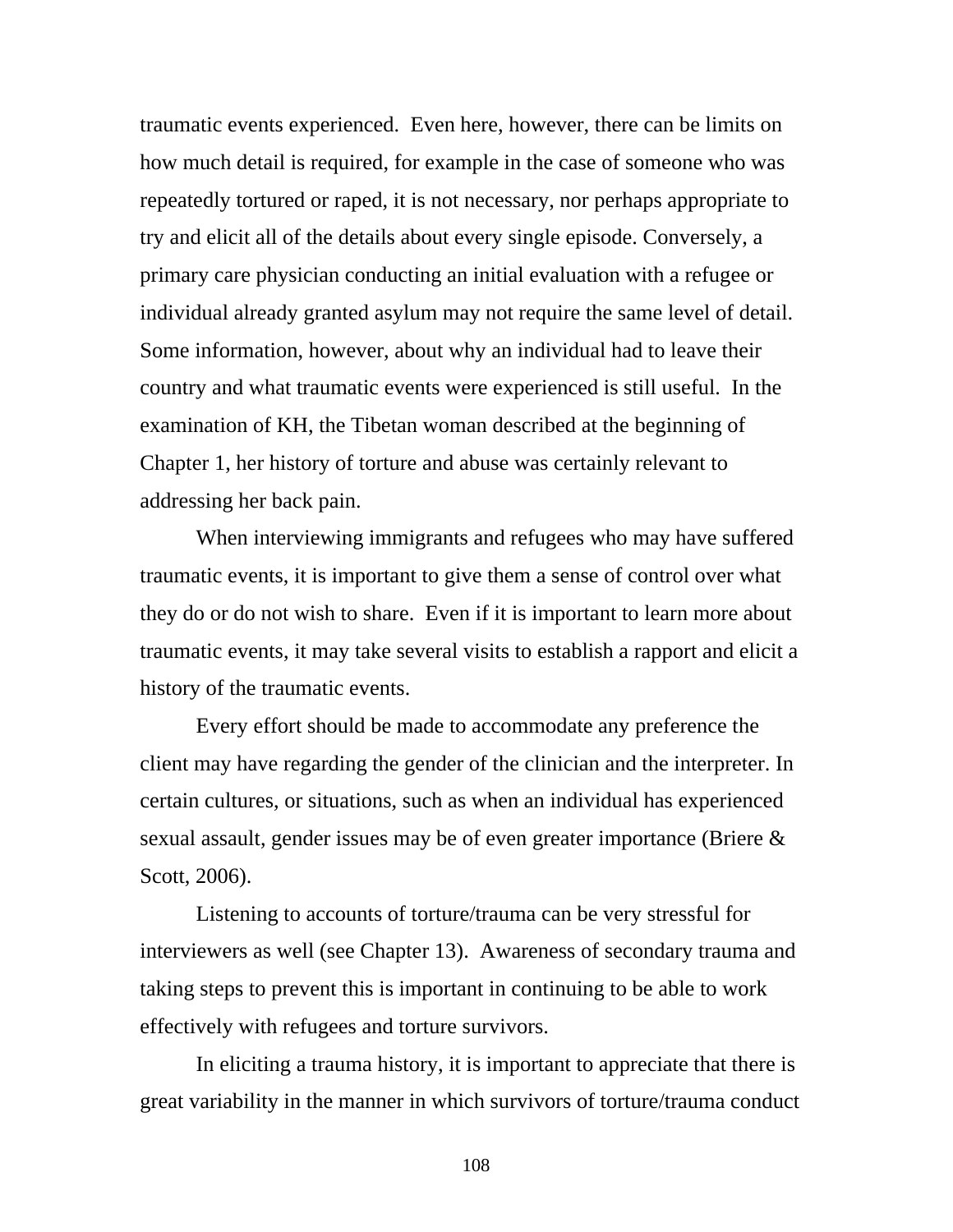themselves in interviews and in recounting the events of their abuse. For example, some survivors will react with great emotion and frequently become tearful. Others will appear extremely calm or detached, describing the events as if this had happened to someone else. There is also variability with regards to the degree of physical and psychological symptoms or consequences which a survivor of torture or refugee trauma will manifest (Iacopino et al., 2001).

Additionally, there is often variability in the amount and detail of information which an individual will recall with regards to the events of the trauma (Weinstein, Fucetola, & Mollica, 2001). This is often the case when an individual was subjected to repeated episodes of torture/abuse. The events of a particular episode may begin to blur. Individuals may have been detained under conditions in which they lose a sense of time and/or place. For example, individuals may have been kept blindfolded or held in solitary confinement in a dark cell, or reduced to a very weakened and confused state as a result of being deprived of food, water, or sleep.

### *Preparation for the Interview*

In preparation for the interview, it is useful to review available background documents/information, such as notes from service providers in the client's native country or the client's asylum application, if these are available. Adequate time should be set aside for conducting interviews, particularly if an interpreter is required. One should also try to anticipate, and when possible, address possible barriers to effective communication. Barriers to communication can drastically influence the value and process of an interview (Iacopino et al., 2001). Possible barriers to communication include: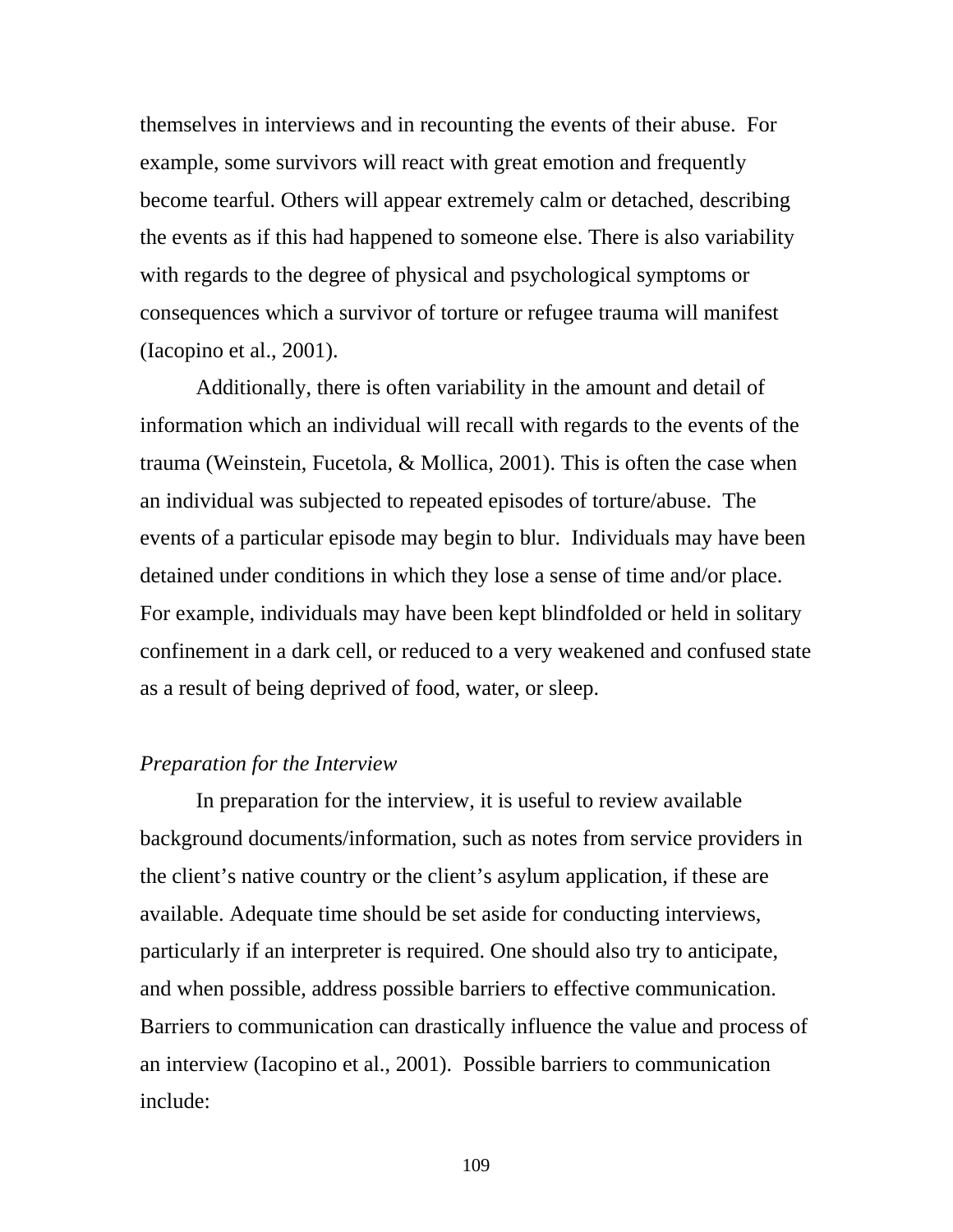1. Environmental barriers, such as a lack of privacy, excessive noise, an uncomfortable interview setting, interruptions in the interview, inadequate time for interview.

2. Physical barriers, such as pain or other discomfort the individual may be experiencing as a result of his/her abuse or unrelated medical problems. For example, musculoskeletal pain, physical symptoms such as sweating or palpitations the client might experience as a result of emotional reactions, difficulty sitting for prolonged periods, fatigue, sensory deficits such as blindness or deafness.

3. Psychological barriers, such as fear/anxiety, mental health disorders such as depression, post-traumatic stress disorder or cognitive deficits, and

4. Socio-cultural barriers, such as the gender of the interviewer (particularly important with victims of sexual assault), cultural/racial differences between the interviewer and the client, and language issues, including appropriateness and accuracy of interpreter.

### *Conducting the Interview*

While there are a variety of specific reasons for conducting interviews with torture survivors and refugees, three broad tasks of the interview to consider are information gathering, emotion handling and providing information. Regardless of the purpose of the interview it is important to pay attention that all three of these tasks are addressed during the course of the interview.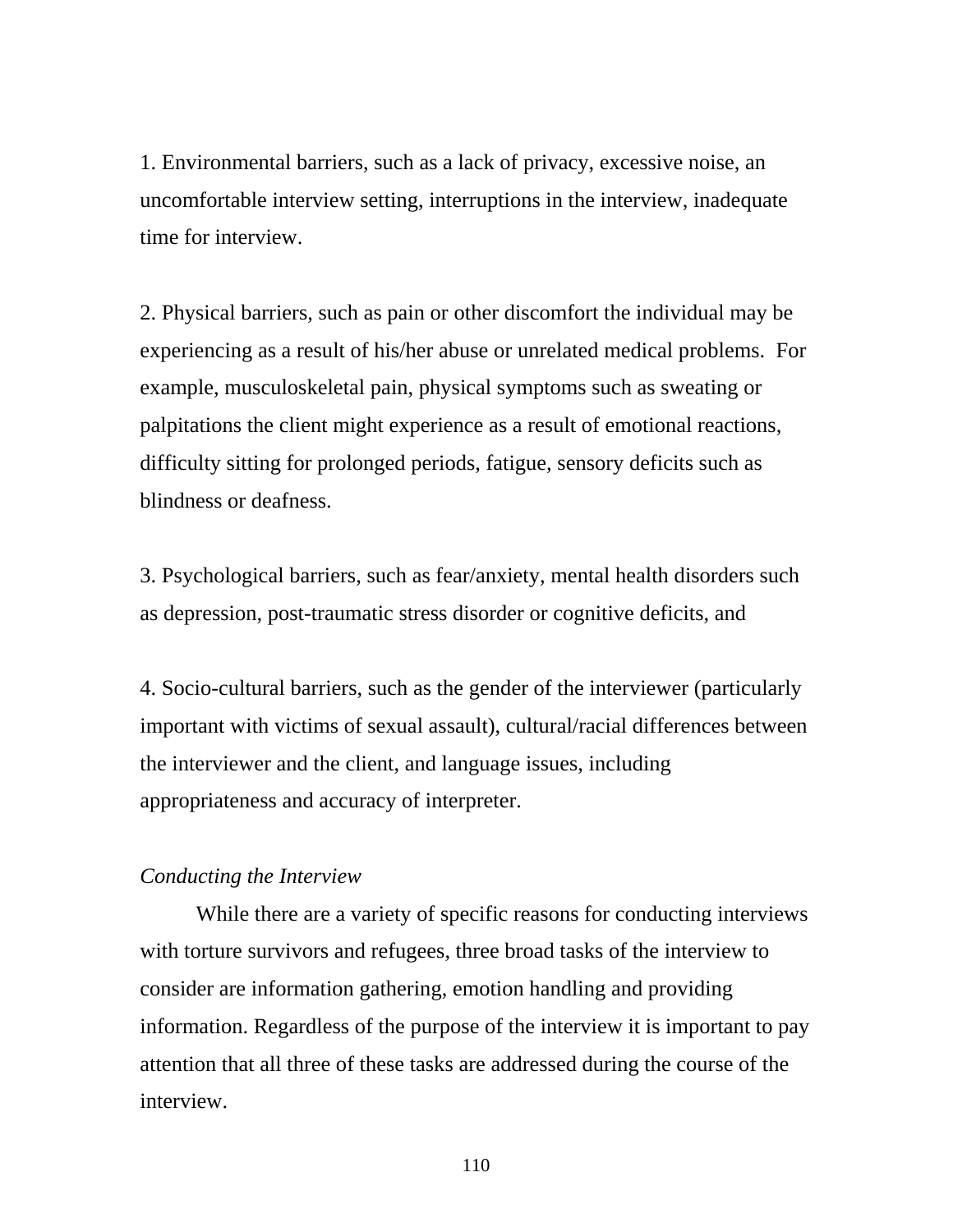Establishing rapport with a patient/client is essential for obtaining accurate and needed information and being able to move forward with a plan of action. Adequate time should be allowed for the interview. The interview should take place with appropriate privacy. The immediate needs of the patient and any possible barriers to communication should be addressed (see above).

It is important to clarify and perhaps negotiate the purpose of the interview. The service provider may have a specific agenda for what needs to be learned. The client may have different expectations of what they hope to achieve from the interaction. Clarification and appropriate negotiation of the goals should happen up front. Issues regarding time limitations should be clarified as well.

Care providers have a duty to maintain confidentiality of information and to disclose information only with the client's consent. If the individual is cared for by a multidisciplinary team with sharing of information, the client should be informed of this. Any concerns about confidentiality/privacy should be addressed.

Demonstrating genuine interest in the client's culture and engaging him/her as a valuable resource in teaching you about their culture can be an effective means of establishing rapport. Opening the interview in a respectful and courteous manner can set the tone for future interactions. As noted above, addressing issues of safety, confidentiality and trust are essential in effectively gathering information. Detecting and addressing barriers to communication is also important. Explanation of what information is needed and why can be very important. Acknowledgement of the potential difficulties of sharing this information should also be addressed.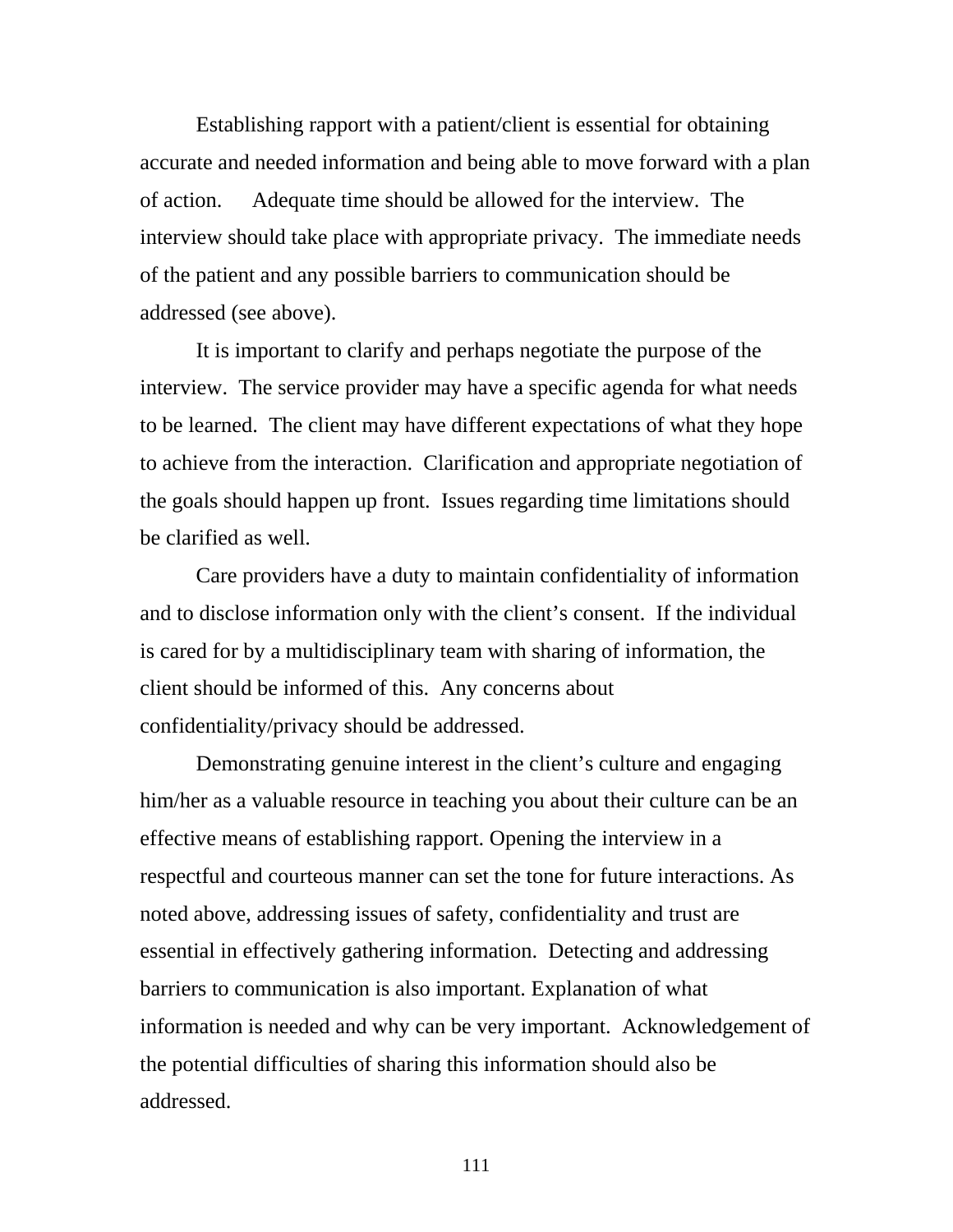If there is a need to obtain a history of traumatic events, there should be an acknowledgement of the potential difficulties and stresses. It is important to appreciate that the interview process of obtaining a trauma history, particularly for a torture survivor, may remind him/her of being interrogated, and thus evoke strong negative feelings toward the clinician, such as fear, helplessness, and anger. Feelings of shame about prior events, or fear of persecution, or guilt about friends/loved ones left behind can generate strong emotions from the individual.

In order to elicit an accurate account of abuse, clinicians must work to create a climate of trust where disclosure of information, perhaps for the first time, is able to occur. Earning trust of individuals who have suffered significant trauma requires effective communication, empathy and honesty. Active listening is essential. This entails a concerted effort to hear the patient and make the patient feel heard.

Whenever possible, one should utilize open-ended questions (example: "Can you tell me about why you needed to leave your country?" "Tell me more about that"). The individual should be allowed to tell his/her story in their own words with as few interruptions as possible. This may result in a more accurate and detailed disclosure of information than moving too quickly to a rapid-fire form of questioning, which, in fact, mimic interrogation. Further details can be elicited with appropriate follow up questions.

Providing the individual with a sense of control over the process (by such methods as informing the individual that they don't have to answer any questions they don't want to, or giving them control over the flow of the interview by allowing them to take periodic breaks), is important (Fabri, 2001). The torture or refugee experience often focuses on loss of control.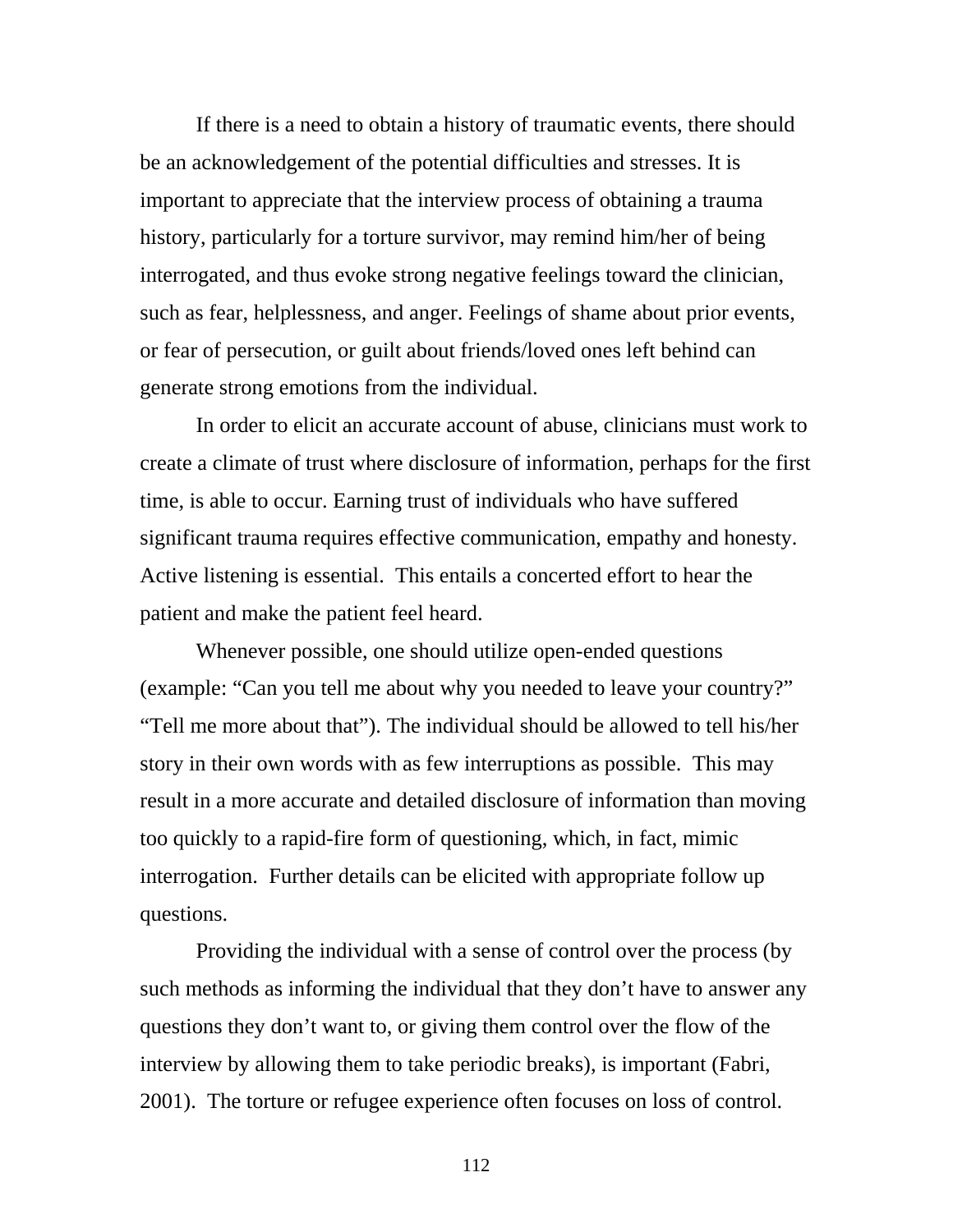Thus efforts at showing respect and providing the individual with a sense of control are important.

Disclosing events of trauma may generate strong emotions for both the patient/client and the interviewer. Effective verbal and non-verbal communication, are important factors in an interview. Acknowledging to the individual how difficult it is to discuss traumatic events can serve to validate the feelings of the individual. Non-verbal communication including body posture, eye contact, and perhaps a gentle touch on the hand, if appropriate, are important in rapport building. Active listening requires appropriate pauses, and allowing for some periods of silence. This can serve as an acknowledgment of the intimacy of the information shared.

Prior to completing the interview, it is important to ask the individual if there is any additional information that he/she would like to tell you. For example, "You have told me a great deal about yourself, is there anything else that would be useful for me to know?" Adequate time should be allowed for the individual to ask questions and questions should be encouraged. For example, rather than asking "Do you have any questions," ask "What questions do you have for me?" Follow up plans including referrals, follow up visits and additional actions to be taken should be negotiated and clarified.

In summary, while there are many potential difficulties in interviewing survivors of torture and refugee trauma, when conducted appropriately, such interviews can provide critical information necessary for effectively caring and advocating for the individual. Along these lines, we will present information regarding the structure of our intake interview protocol for all applicants to the Program for Survivors of Torture.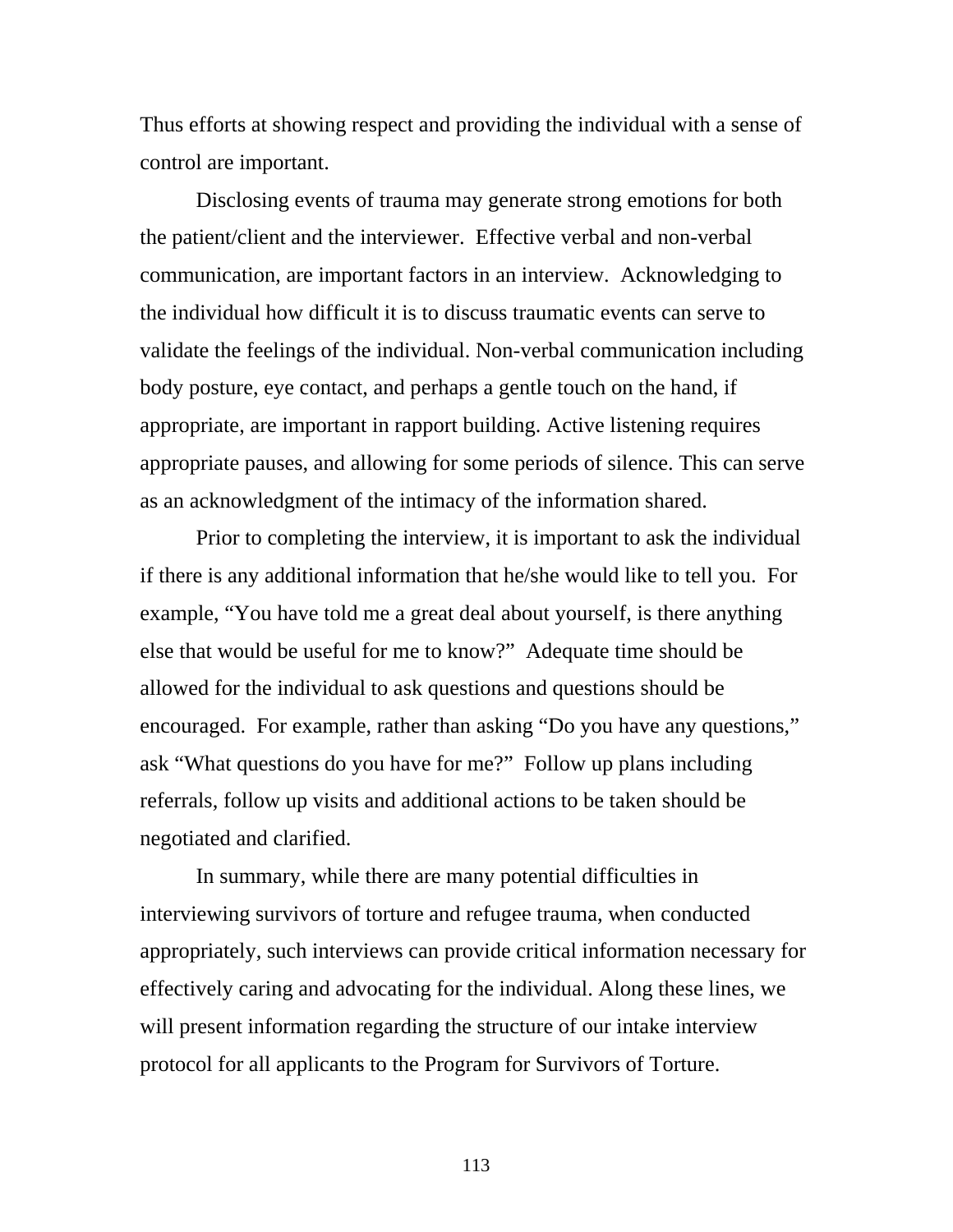Intake Procedures at the Program for Survivors of Torture

#### *Purpose of the Intake*

We receive approximately  $5 - 8$  referrals for treatment in a given week. These referrals come from attorneys, human rights organizations, immigration officials (officers and judges), and most importantly, "word of mouth" referrals from within expatriate communities.

With such a high volume of demand for services, we must screen prospective clients to assess their appropriateness for our program, and to evaluate their clinical needs. Our intake process helps to facilitate our triage process, so that clients are linked with the specific services that will be most beneficial for them. For those clients not accepted into our program, we also want to ensure an appropriate referral for treatment elsewhere. The clinical information we gather will help us to make informed and effective referrals.

### *Structure of the Intake*

 The intake interview at the Program for Survivors of Torture (PSOT) is preceded by an initial phone-screening by our intake coordinator. During the initial phone conversation, basic demographic data are gathered and potential clients are asked about the services they are seeking. Those applicants for whom it is clear that a referral to our program is not warranted (i.e. those who live out of state or those seeking solely legal and/or forensic services) will be referred to other mental health, health care, social, and legal service providers, as appropriate. Our intake coordinator will also refer applicants who fit another trauma profile, such as victims of violent crime and those suffering from domestic abuse here in New York. These callers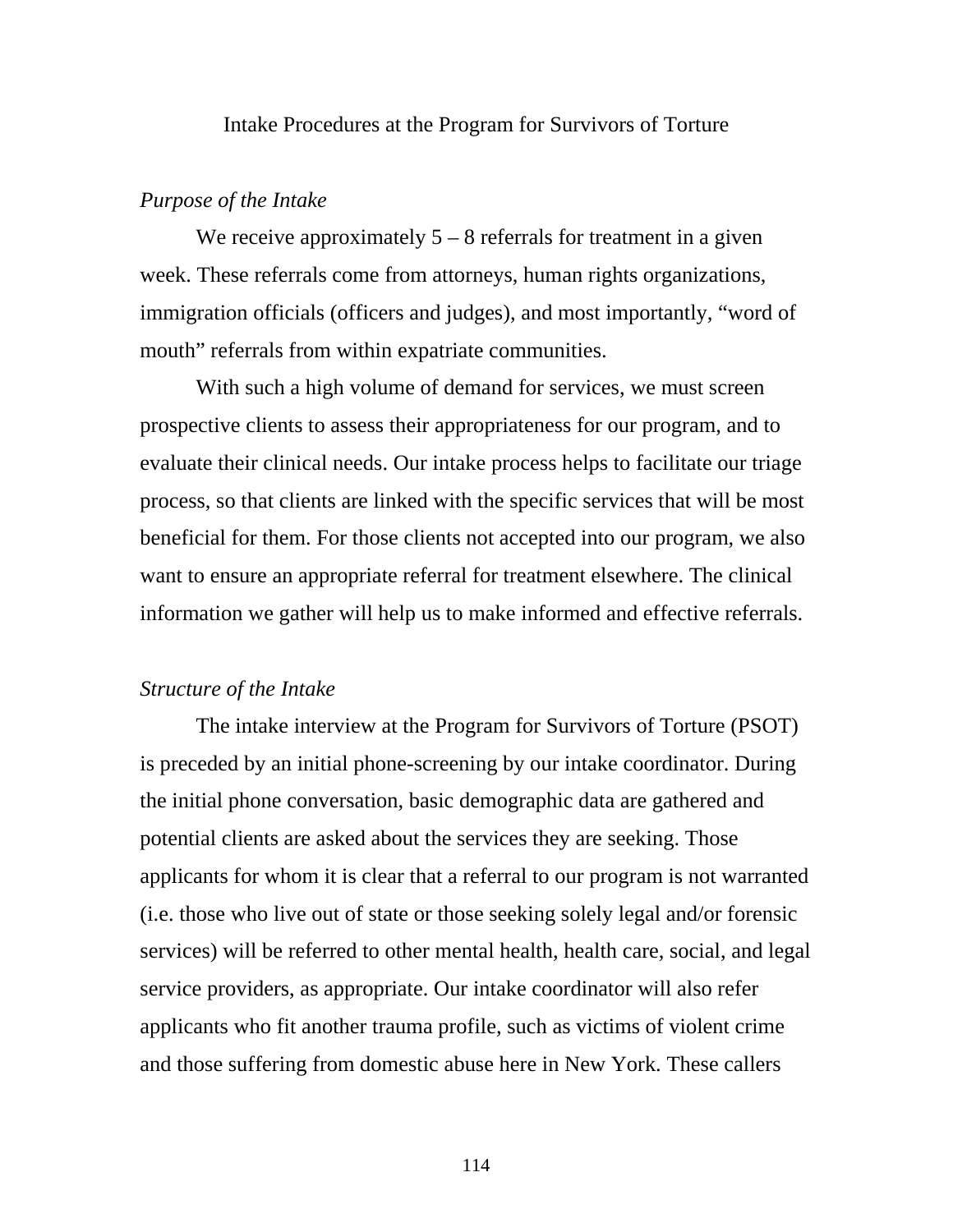will be referred to specialty services that deal directly with their populations. Frequently these services are found elsewhere within Bellevue Hospital.

An intake interview will be scheduled for those applicants for whom further screening is appropriate. When the interviewer receives the referral, he or she would be well advised to familiarize themselves with country conditions in the applicant's homeland. Sites such as www.BBCnews.com and www.state.com have proven to be useful for this task. Interviewers should consider institutional transference issues, and should be familiar with common psychological reactions to trauma, such as posttraumatic and depressive symptoms.

The interview is multi-faceted and serves several purposes. The initial part of the intake interview is designed to establish rapport, provide psychoeducation regarding confidentiality and PSOT programmatic structures, and to gather demographic information. We gather information on the applicant's current contact information and living situation. Information is also collected regarding an applicant's country of origin, family history and demographics, religion, linguistic fluency, educational and occupational backgrounds, immigration status, current earnings, insurance eligibility, and the applicant's chief complaint (i.e. the reason they have come to us seeking services). These questions not only provide needed demographic information, but it also allows the applicant and interviewer to start with relatively un-threatening material, so that there will be time for rapport-building and providing information about our program's services and structures.

The next section is where applicants are asked more directly to describe their trauma history and what brought them to the US. As detailed earlier in this chapter, using open-ended questions and allowing the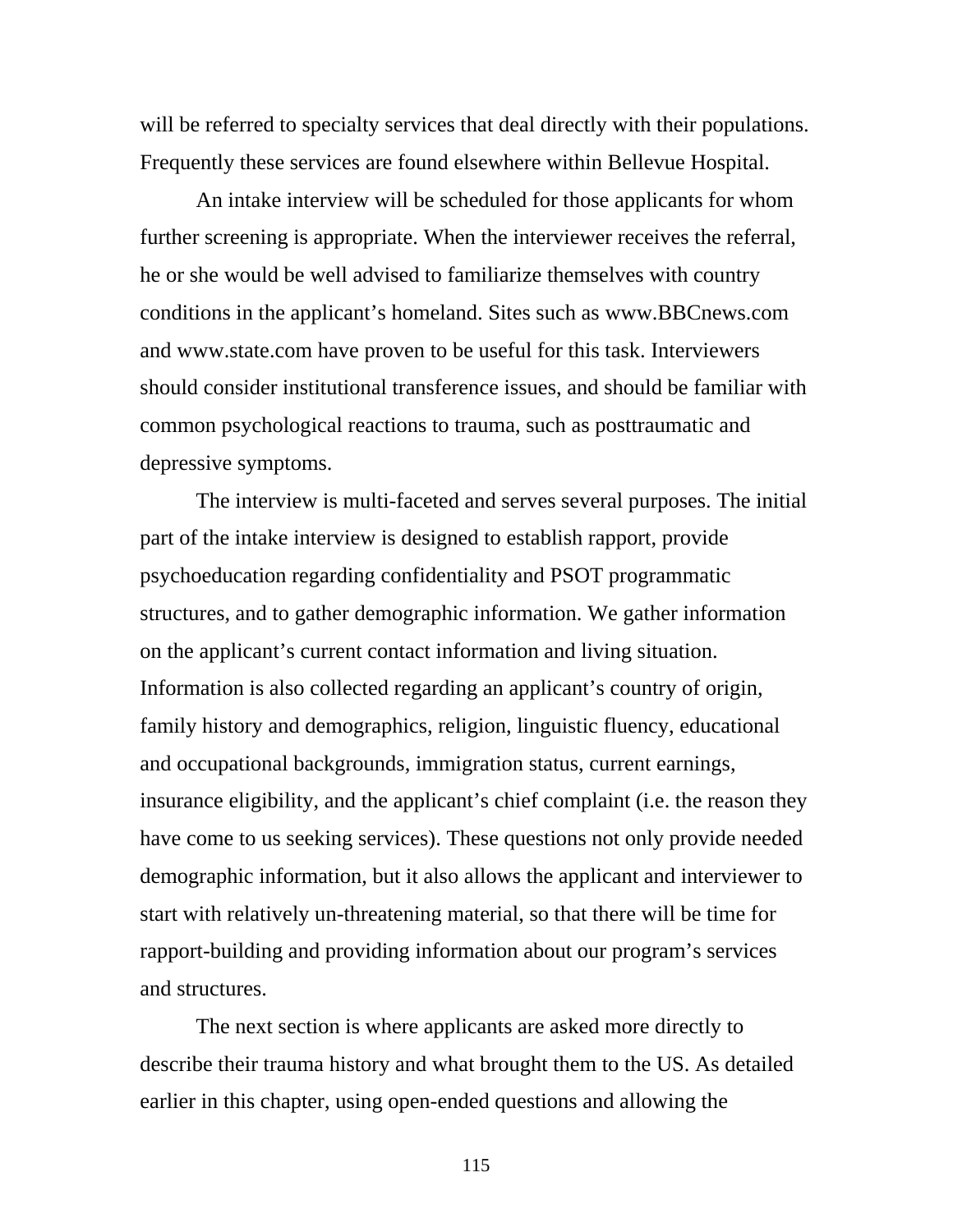applicant to exercise significant control over the pace and direction of the trauma narrative is crucial for establishing an environment in which the applicant can share his or her painful experiences. The more open-ended approach to the trauma narrative is also helpful in observing an applicant's thought processes. There are many facets that an interviewer may observe by taking this approach (i.e. Is the narrative linear? Is the applicant tangential or circumstantial in thought? Is the narrative detailed or sparse? Are there gaps or avoidance in the narrative? Does the applicant fixate on a particular event/person? Is the applicant emotionally labile or flat?).

The more open-ended interview format of the trauma narrative is complemented by some specific follow-up questions regarding traumatic events that are designed to provide information that may not have been covered in the survivor's narrative. Interviewers use their judgment as to whether they will ask specific follow-up questions, based on what has already been covered in the applicant's trauma narrative.

Following the trauma narrative, we discuss etiological and sociocultural details regarding the abuse. We begin to identify the reasons why an applicant may have been targeted; we look at where and when the abuse took place, and who was responsible for perpetrating the abuse. We look at the effects of being detained (whether in the country of origin, a third country, and/or here in the US), as well as the traumatic experiences on members of the applicant's family. We also detail aspects of harassment and socio-economic hardship that accompany torture and refugee trauma. We also discuss aspects of witnessing the abuse of others, surviving direct physical assault, and other potentially traumatic experiences, such as domestic violence, female genital mutilation, etc.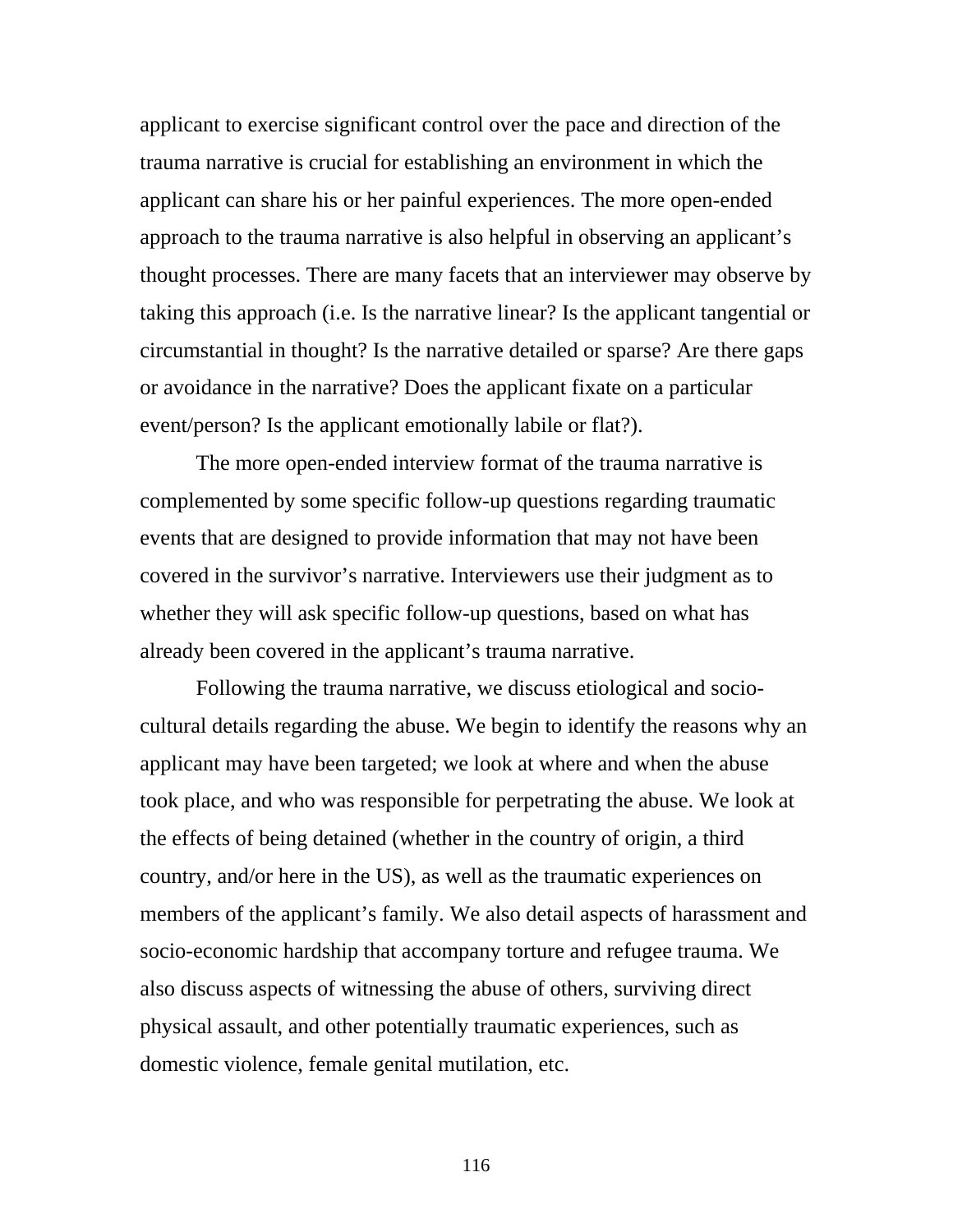We then move the interview to focus on issues of current emotional functioning and mental health. We administer two psychometric surveys: the 16 item symptoms portion of the Harvard Trauma Questionnaire (HTQ), which measures posttraumatic stress (Mollica et al., 1992), and the Brief Symptom Inventory (BSI), which measures a broad array of psychological stressors, and has been normed on outpatient and inpatient psychiatric patients (Broday & Mason, 1991; Piersma, Reaume, & Boes, 1994). The HTQ and BSI are widely used by human rights organizations and treatment centers who deal with survivors of torture and refugee trauma, including organizations within the National Consortium of Torture Treatment Centers (Keller et al., 2003). These scales have been shown to have diagnostic validity and reliability (Hollifield et al., 2002; Mollica, Wyshak, de Marneffe, Khoun, & Lavelle, 1987; Mollica et al., 1992; Morlan & Tan, 1998; Smith-Fawzi et al., 1997), and have been used with diverse populations (Allden et al., 1996; Aroian, Patsdaughter, Levin & Gianan, 1995; Cardozo et al., 2000; Mollica et al., 1992; Mollica et al., 1999).

After filling out these questionnaires, applicants then answer guided interview questions regarding their subjective cultural perspectives of self (i.e. helping to ascertain what reference group identities are the most salient for the applicant) and then engage in a full mental status examination.

Applicants to our program are then given pain rating scales, and given the opportunity to describe their most pressing physical concerns. Toward the end of the interview, potential clients talk about their most pressing social service needs, and the interviewer may give a more detailed description of the services offered by PSOT. It is also important to assess the applicant's reactions to this intense interview process, and to provide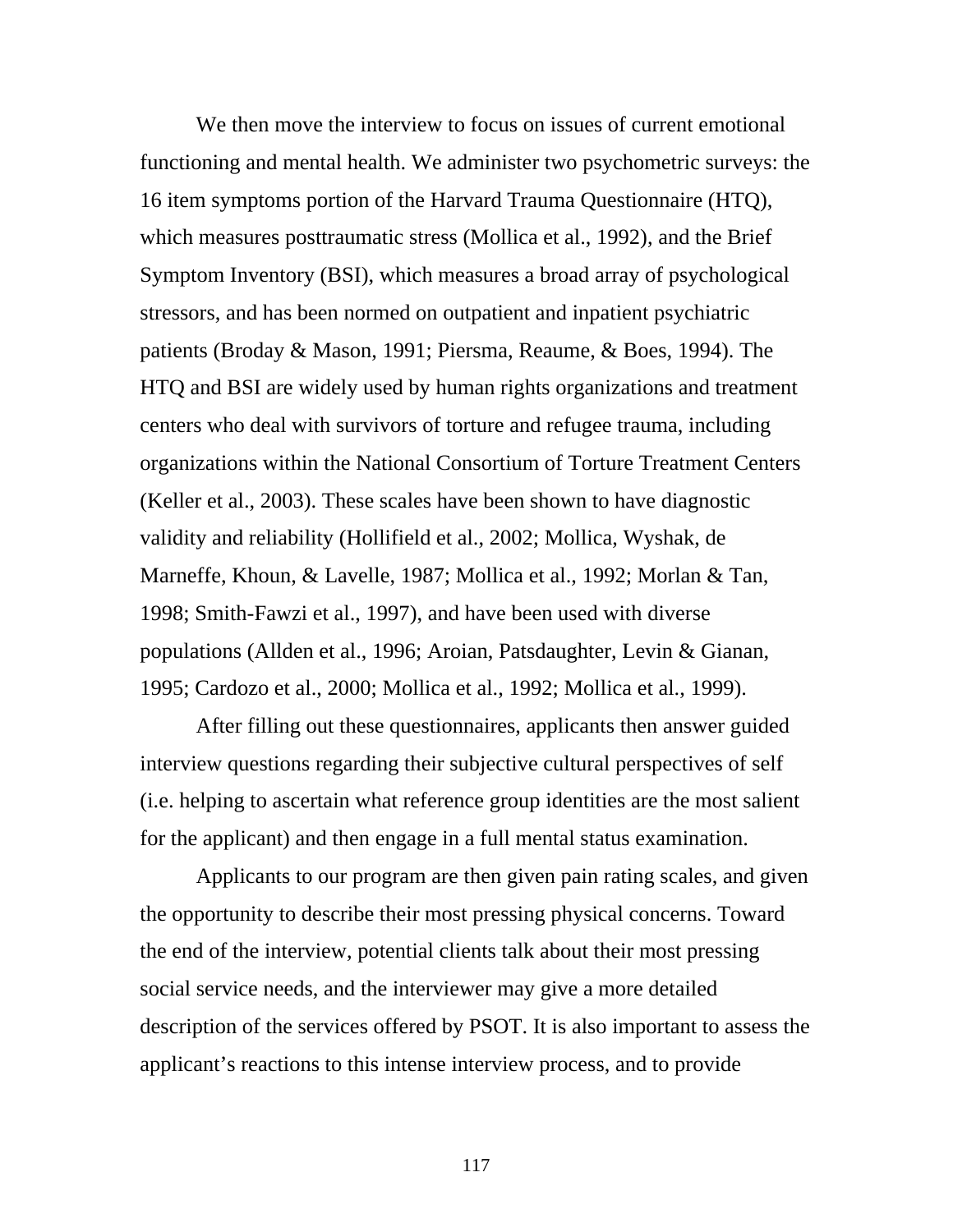immediate therapeutic support if the client expresses significant emotional distress associated with the interview.

The entire intake interview usually lasts about 90 minutes, but this may be extended up towards three hours, especially when interpreters are involved, or when there is a particularly detailed and extensive trauma history to contend with. Aspects of a client's current functioning (i.e. processing speed, thought processes, memory deficits, etc.) will also affect the length of time that an intake interview will last. Generally, an interview is completed in one sitting, but there are times when two appointments will be needed to complete the intake. This may be based on logistical concerns, or it may be that a client will need to have the intake broken into two sessions, just to help with the intensity of the endeavor, and to help the clinician handle the emotions that accompany such an undertaking. As such, we endeavor to wed the prerogatives of sensitive and informed interviewing skills with the need for detailed and nuanced information from the applicant. Our intake protocol is designed to maximize our effectiveness in these domains.

## *Criteria for Acceptance into the Bellevue/NYU Program for Survivors of Torture*

 The criteria for acceptance into our program are linked to two broad questions. What were the applicant's traumatic experiences? What are the applicant's clinical needs? The relationship between these two questions is not linear, and the reality is that our program does not have the capacity to treat all of the people in need who seek our services. This combination of factors leads to a complex decision making process. In our intake disposition conferences we try to strike this delicate balance and accept and treat those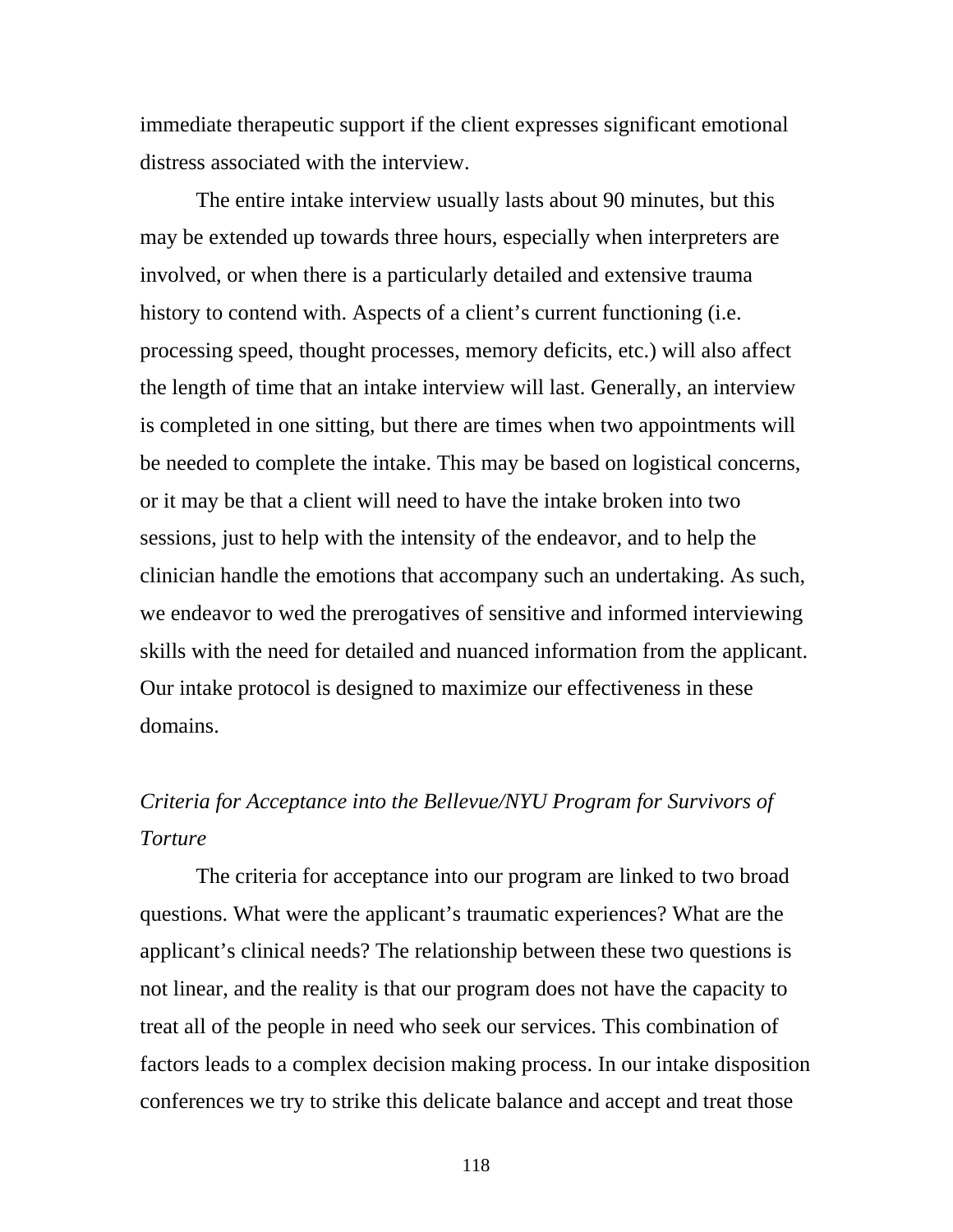applicants most in need, and those who we feel would most benefit from our services.

 In terms of traumatic experiences, we often conceptualize things in an informal hierarchy comprised of several levels. The first level would be those applicants who have been directly tortured in the "traditional" sense of the word; those for whom the UN definition of torture would apply. The second-tier would be those applicants who were not directly tortured, but were affected by the human rights abuses and trauma related to war trauma. Fitting within this category would be people who witnessed extra-judicial killings, those who saw family members killed, those who had their homes burned, those who were menaced and threatened, those who were kidnapped, and those who were forced to flee and live in hiding before escaping their countries. Clients from diverse countries such as Cote d'Ivoire, Colombia, Sierra Leone, the former Yugoslavia, Afghanistan, and the Democratic Republic of Congo may share these harsh realities.

 The third-tier might be seen as "oppressed populations" who have been uprooted from their homeland and may have experienced further abuse in their previous country of resettlement. Many Tibetans applicants report first-tier abuses by Chinese authorities in what was once their homeland. But other Tibetan applicants, who were not directly tortured, were still forced out and then faced tenuous exiles in Nepal, India, and Bhutan. They frequently report patterns of repeated abuse, economic and cultural discrimination, and social dislocation. These members of an oppressed population who have suffered human rights abuses are also eligible for services in our program.

 This hierarchy of experiences intertwines with an applicant's clinical needs. As mentioned earlier, there may be applicants that are primarily interested in evaluation and forensic services. Generally, these applicants are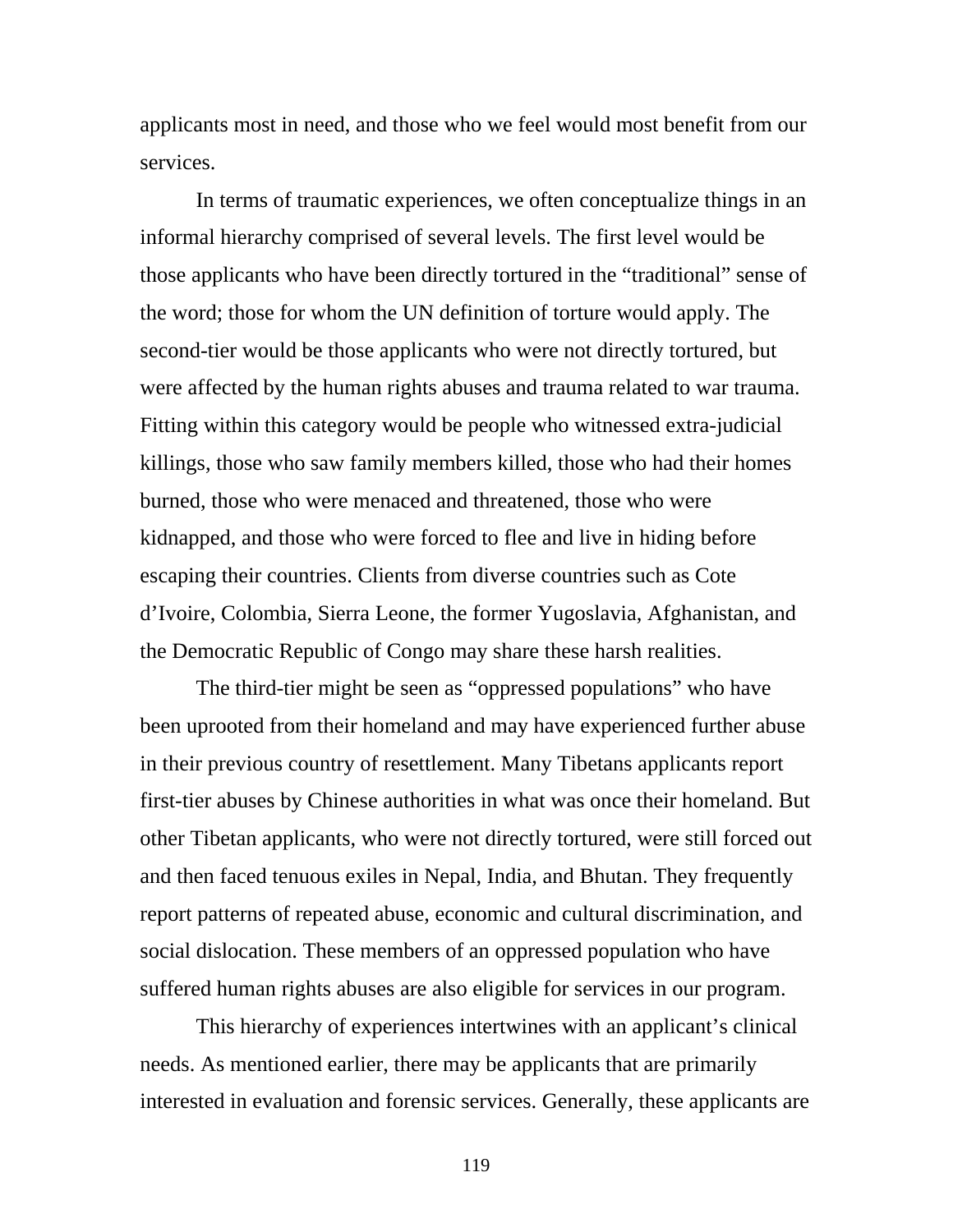interested in receiving a medical or psychological affidavit for their asylum hearing.

Our programmatic stance is that we focus primarily on treatment, and see any provision of documentation to the immigration services as an adjunctive service to our clinical work. We will provide documentation to those clients who have sincerely and consistently engaged in treatment in our program, so that we can report on a symptom profile and a course of treatment that will be meaningful to the forensic process. Consequently, an applicant may have survived first-tier torture experiences, but if he or she is not seeking treatment, and is more concerned with obtaining medical documentation, we will refer them to organizations such as Doctors of the World and Physicians for Human Rights, who focus primarily on such forensic evaluations.

There may be occasions when an applicant who has suffered from the third-tier trauma, as described above, but is very symptomatic. As an individual's reactions to torture and/or refugee trauma will vary from person to person, so an applicant who has a "lesser" trauma history may be accepted or prioritized above an applicant with a more severe trauma history. Such a decision is based on an assessment of the perceived clinical needs.

Another population that may be accepted into our program without experiencing torture directly is the immediate family of a program client who has gained asylum and successfully reunified his or her family. There may be other torture survivors in the family, but often the children of survivors have been victim to more of the indirect effects of their parents' abuse, such as ongoing and long-standing separation from the parental figure, living in hiding or in a refugee camp, educational disruption, disease, poverty, and a general lack of security and stability. We assist the reunited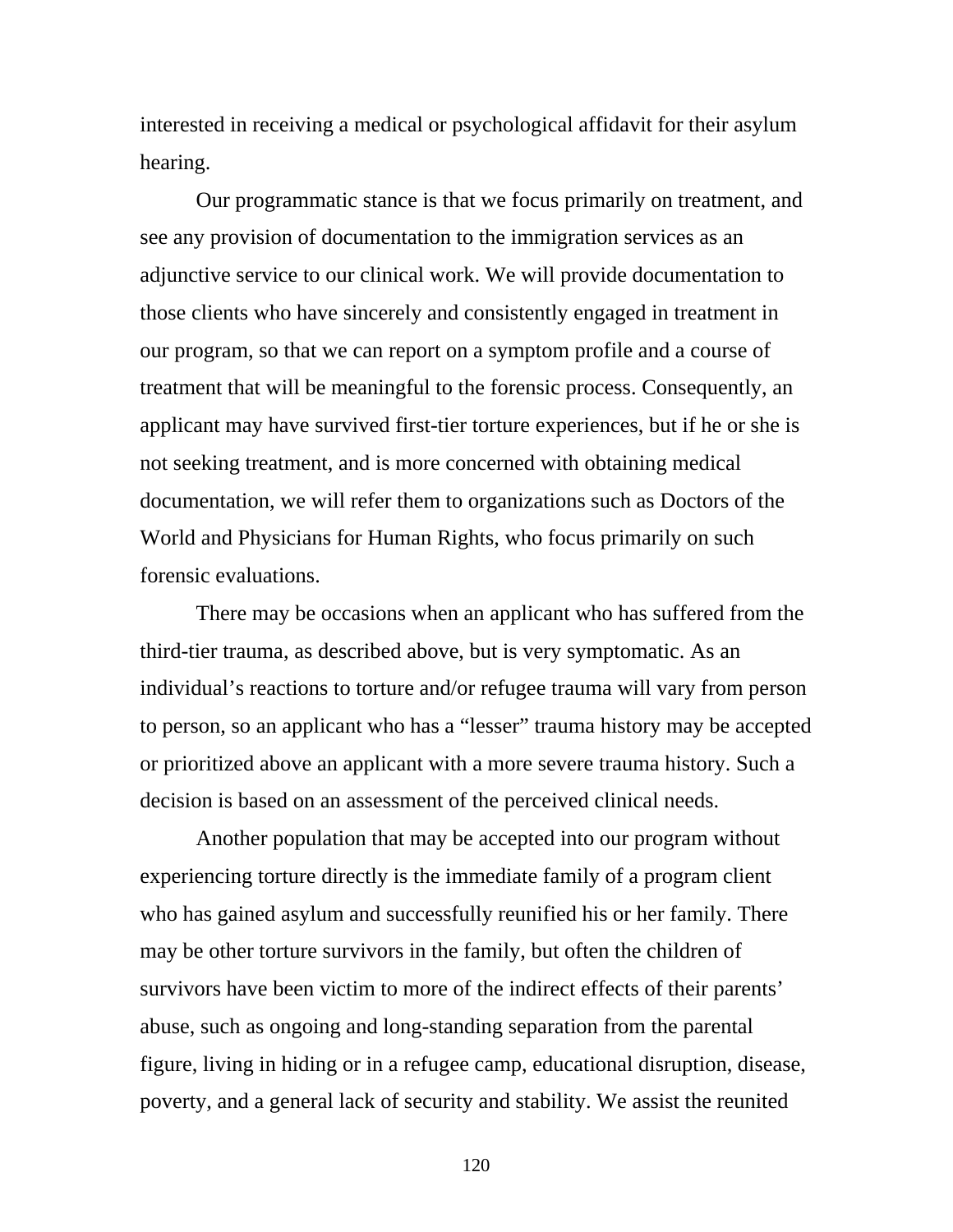family members with the health, mental health, and social services (as detailed in Chapter 9).

Another major consideration is whether or not the applicant has been involved in any human rights abuses themselves. As will be discussed in Chapter 6, a premium is placed on creating a safe environment for our clients. We would never want to have the proverbial "victim and victimizer reunion" in the waiting room. As such, applicants that have a history of curtailing others' human rights are referred elsewhere for treatment. Again, these referrals may be made to other clinics within Bellevue or elsewhere in the city, depending on the specific clinical needs of the referred patient.

The only times that we have considered making exceptions to this rule is when we have discussed the special cases of children forced to commit human rights abuses. Is it different when someone is first abused, drugged, and trained to abuse others at an age when they are most vulnerable to such tactics (i.e. Briggs, 2005)? We have yet to treat any clients who admit to perpetrating human rights abuses on others, but we have treated some young boys who were abducted and forced to be porters and servants for rebel and/or government forces. We have also treated young girls who were abducted and forced to serve as "rebel wives." Is it possible that a client among this group may have participated in some abuses and not reported it? Yes. Did we feel that the clinical need of the child in question necessitated that we tolerate that ambiguity? Yes.

As this section implies, making decisions as to who will be accepted to receive services in our program is a complex undertaking. Stating that we look at the criteria on a "case by case basis" might sound like we are resisting a formalized structure. The truth is, however, that in order to balance the "sometimes complementary-sometimes competing" imperatives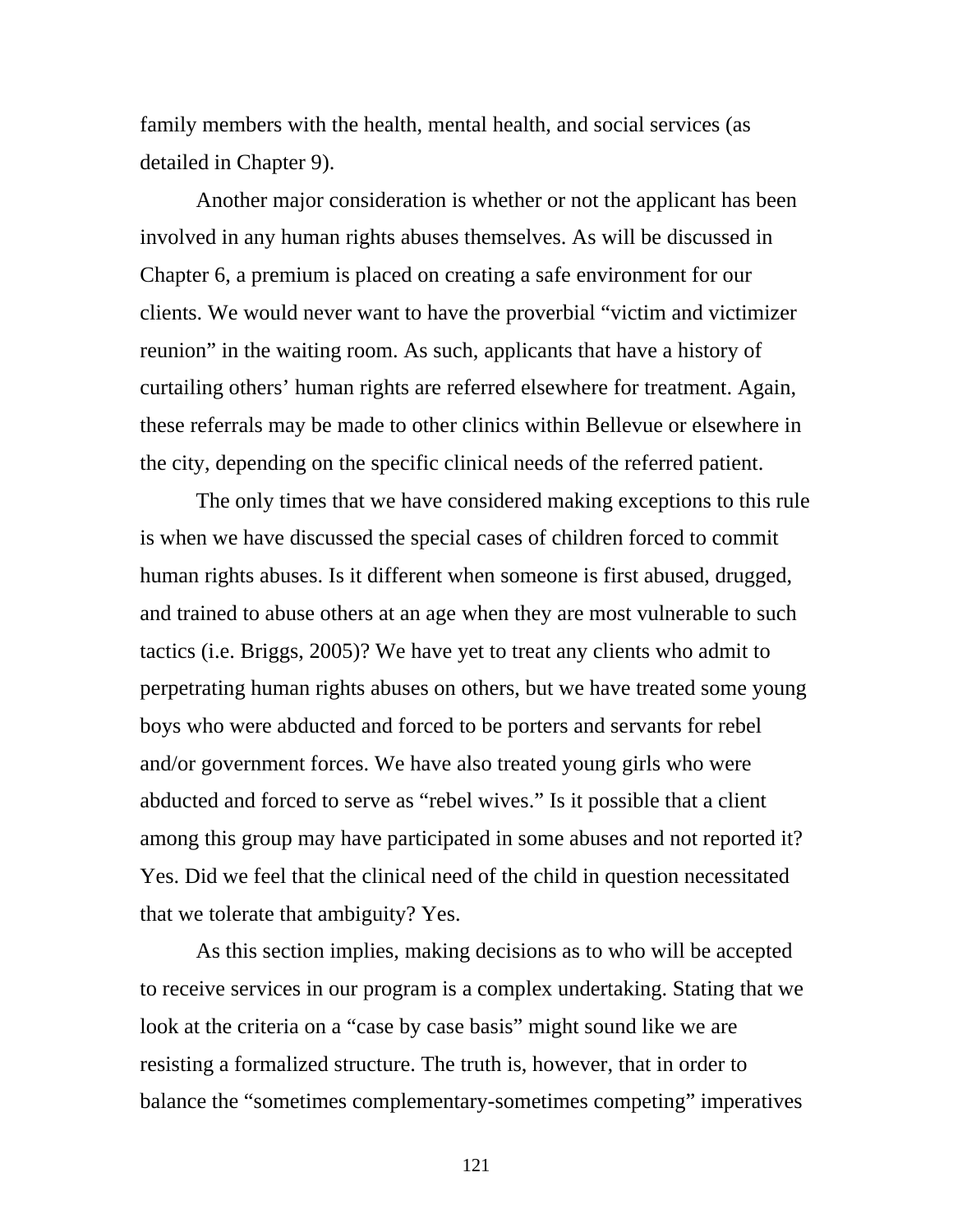for selecting clients that are most in need versus those who will most benefit from treatment, necessitates such a flexible and nuanced evaluation structure.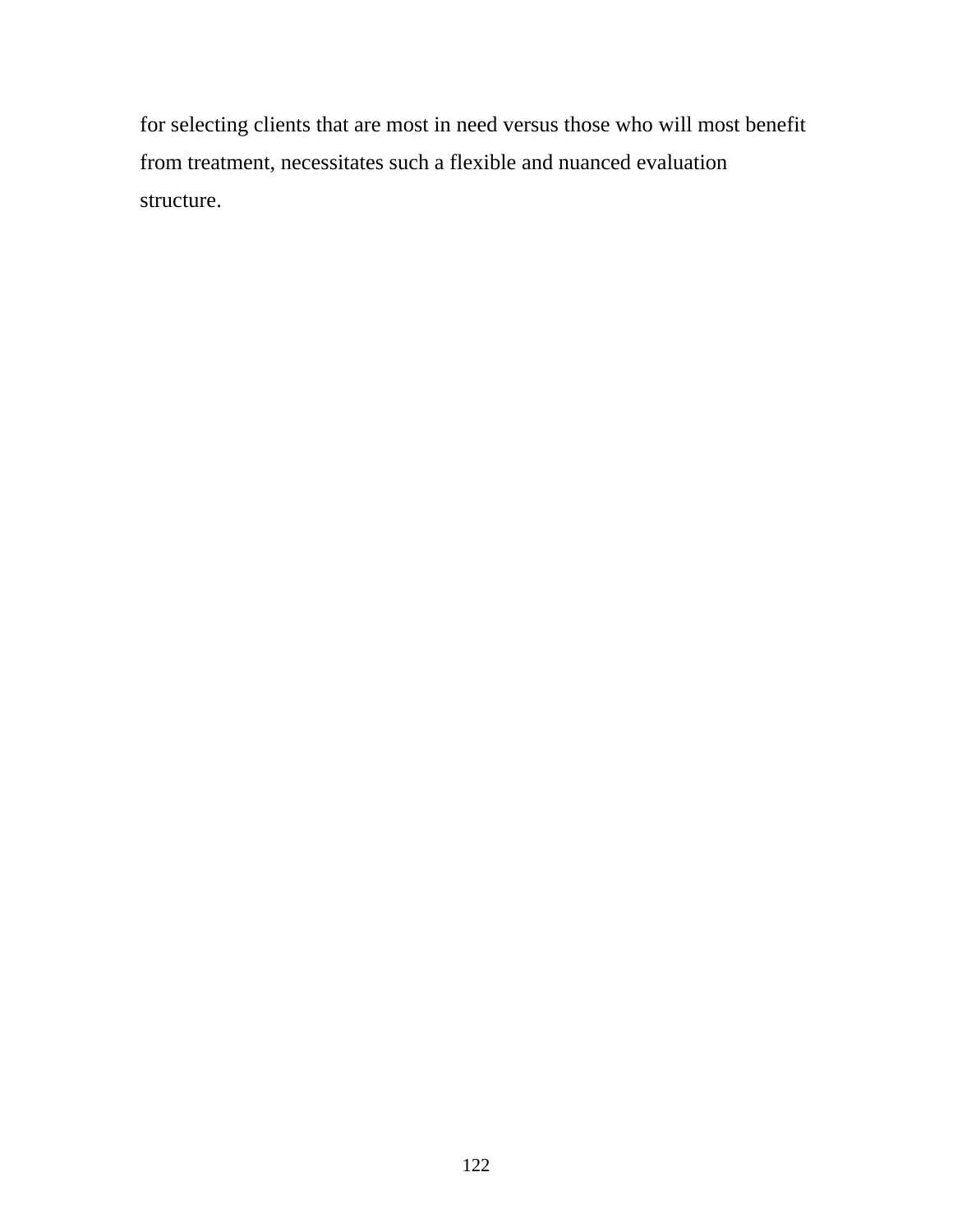#### References

- Allden, K., Poole, C., Chantavanich, S., Ohmar, K., Aung, N.N., & Mollica, R.F. (1996). Burmese political dissidents in Thailand: Trauma and survival among young adults in exile. *American Journal of Public Health, 86*, 1561-1569.
- Aroian, K.J., Patsdaughter, C.A., Levin, A., & Gianan, M.E. (1995). Use of the Brief Symptom Inventory to assess psychological distress in three immigrant groups. *International Journal of Social Psychiatry, 41*(1), 31-46.
- Briere, J., & Scott, C. (2006). *Principles of trauma therapy: A guide to symptoms, evaluation, and treatment.* Thousand Oaks, London, New Delhi: Sage Publications.
- Briggs, J. (2005). *Innocents lost: When child soldiers go to war*. New York: Basic Books.
- Broday, S.F., & Mason, J.L. (1991). Internal consistency of the Brief Symptom Inventory for counseling-center clients. *Psychological Reports, 68* (1)*,* 94.
- Cardozo, B.L., Vergara, A., Agnai, F., & Gotway, C.A. (2000). Mental health, social functioning, and attitudes of Kosovar Albanians following the war in Kosovo. *Journal of the American Medical Association, 284*, 569-577.
- Hollifield, M., Warner, T. D., Lian, N., Krakow, B., Jenkins, J. H., Kesler, J., et al. (2002). Measuring trauma and health status in refugees: A critical review. *Journal of the American Medical Association, 299*(5), 611-621.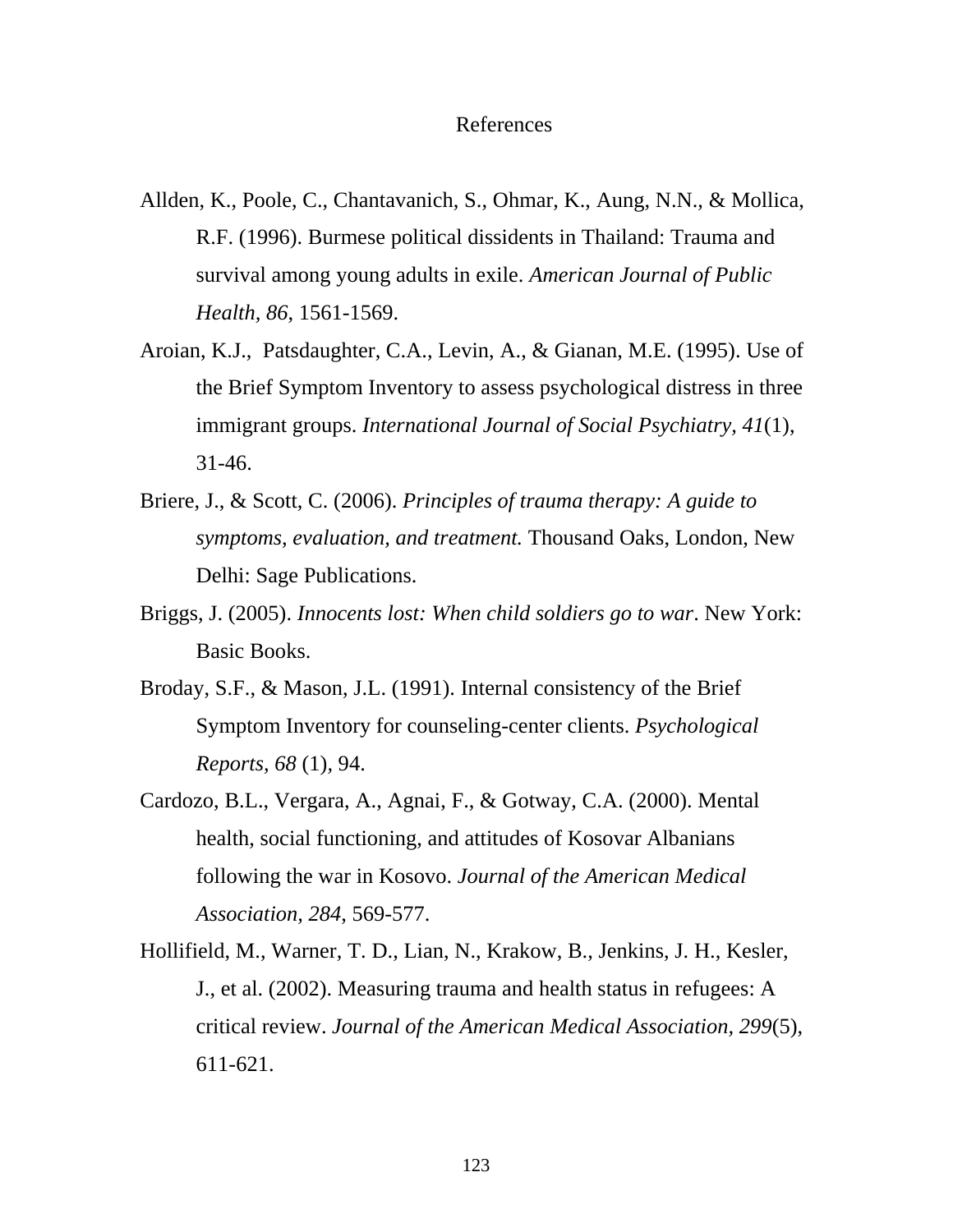- Iacopino, V., Allden, K.*,* & Keller, A.S. (2001). *Examining asylum seekers: A health professional's guide to medical and psychological evaluations.* Boston, MA: Physicians for Human Rights.
- Keller, A., Eisenman, D., & Saul, J. (1998). Caring for survivors of torture in an urban, municipal hospital. *Journal of Ambulatory Care Management, 21*(2), 20-29.
- Keller, A.S., Ford, D., Sachs, E., Rosenfeld, B., Trinh-Shevrin, C., Meserve, C., et al. (2003). The impact of detention on the health of asylum seekers. *Journal of Ambulatory Care Management, 26,* 383-385.
- Mollica, R.F., Caspi-Yavin, Y., Bollini, P., Truong, T., Tor, S., & Lavelle, J. (1992). The Harvard Trauma Questionnaire: Validating a crosscultural instrument for measuring torture, trauma, and post traumatic stress disorder in refugees. *Journal of Nervous and Mental Disorders, 180,* 111-116.
- Mollica, R.F., Donelan, K., Tor, S., Lavelle, J., Elias, C., Frankel, M., et al. (1993). The effect of trauma and confinement on functional health and mental health status of Cambodians living in Thailand- Cambodia border camps. *Journal of the American Medical Association, 270*, 581-586.
- Mollica, R.F., McInnes, K., Sarajlic, N., Lavelle, J., Sarajlic I., & Massagli, M.P. (1999). Disability associated with psychiatric comorbidity and health status in Bosnian refugees living in Croatia. *Journal of the American Medical Association*, *282*, 433-439.
- Mollica, R.F., Wyshak, G., de Marneffe, D., Khoun, F., & Lavelle, J. (1987). Indochinese versions of the Hopkins Symptom Checklist–25: A screening instrument for the psychiatric care of refugees. *American Journal of Psychiatry, 144*, 497-500.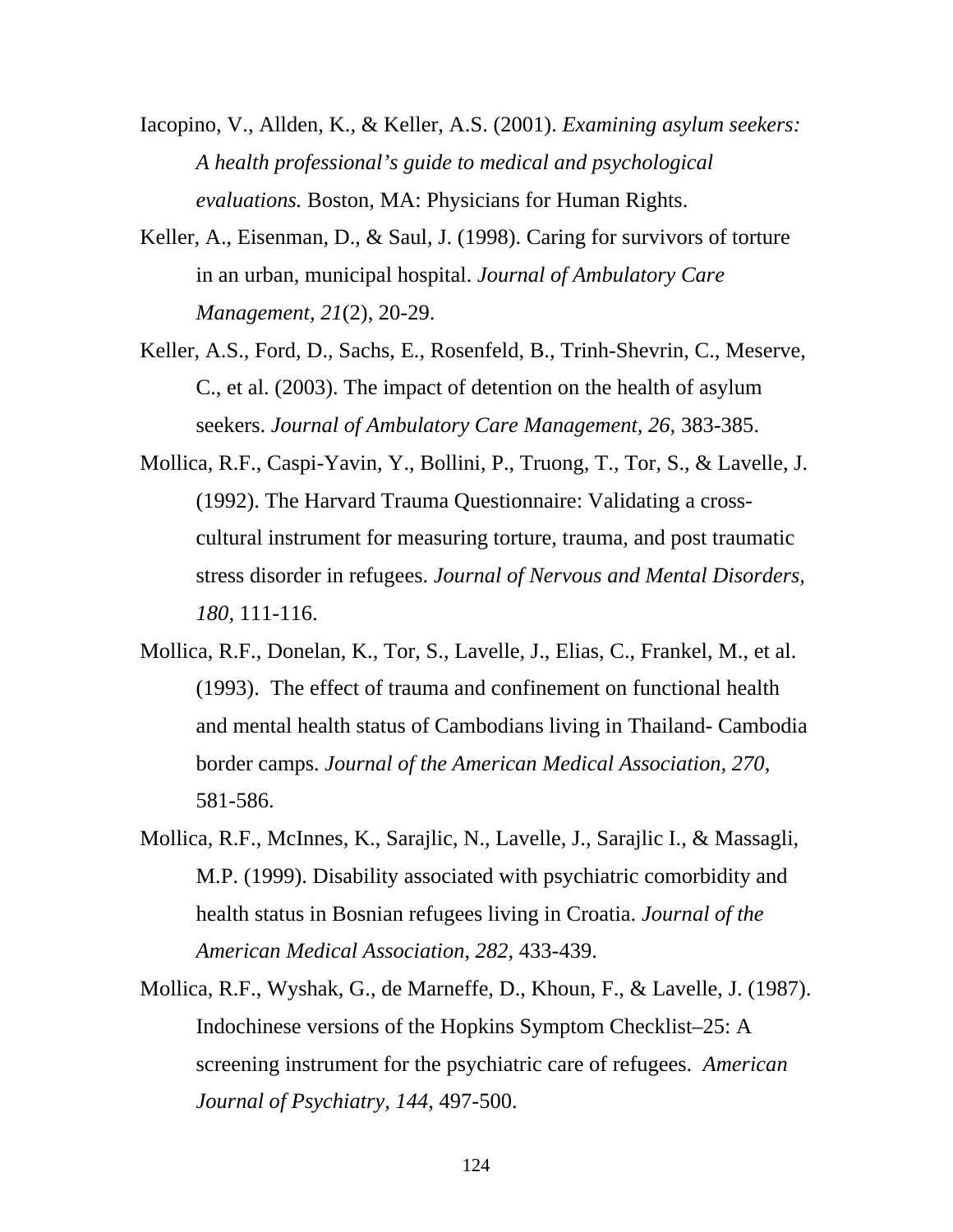- Morlan, K.K., & Tan, S.Y. (1998). Comparison of the Brief Psychiatric Rating Scale and the Brief Symptom Inventory. *Journal of Clinical Psychology, 54* (7), 885-94.
- Piersma, H.L., Reaume, V.M., & Boes, J.L. (1994). The Brief Symptom Inventory (BSI) as an outcome measure for adult psychiatric inpatients. *Journal of Clinical Psychology, 50* (4)*,* 555-63.
- Smith-Faawzi, M.C., Murphy, E., Pham, T., Lin, L., Poole, C., & Mollica, R.F. (1997). The validity of screening for posttraumatic stress disorder and major depression among Vietnamese former political prisoners. *Acta Psychiatrica Scandinavica, 95*, 87-93.
- Weinstein, C.S., Fucetola, R., & Mollica, R. (2001). Neuropsychological issues in the assessment of refugees and victims of mass violence. *Neuropsychology Review, 11* (3), 131-141.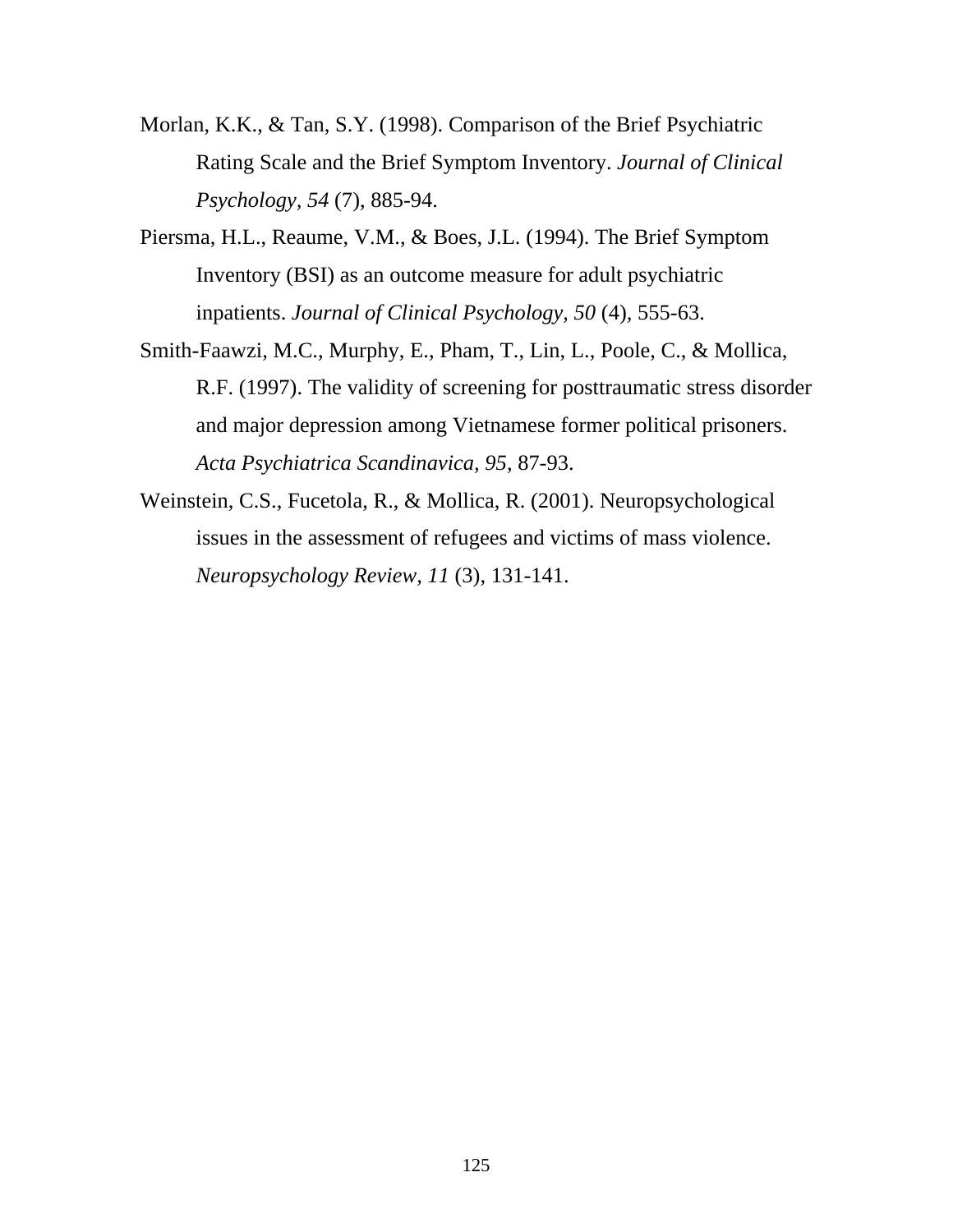### **Chapter 6**

# **Treatment Techniques and Priorities: A Psychological Approach to the Patient**

– Summary

 This chapter focuses on the treatment techniques that inform our programmatic approach to psychological treatment with survivors of torture and refugee trauma. Special attention will be paid to issues of safety and empowerment. Brief descriptions of various clinical orientations to trauma-focused work will be provided, as much to identify commonalities among approaches as to expose differences. The chapter also discusses the multi-faceted challenge of providing appropriate supervision to clinicians engaged in working with such traumatized and challenged populations.

\* Emotional safety

\* Empowering the client

\* Multiple approaches to individual psychotherapy

Psychodynamic treatment with survivors of torture and refugee trauma Cognitive –Behavioral treatment with survivors of torture and refugee trauma

 Narrative Exposure Therapy with survivors of torture and refugee trauma Non-verbal approaches to therapy

Synthesis of approaches/intra-discipline flexibility

\* Supervision of clinicians treating survivors of torture and refugee trauma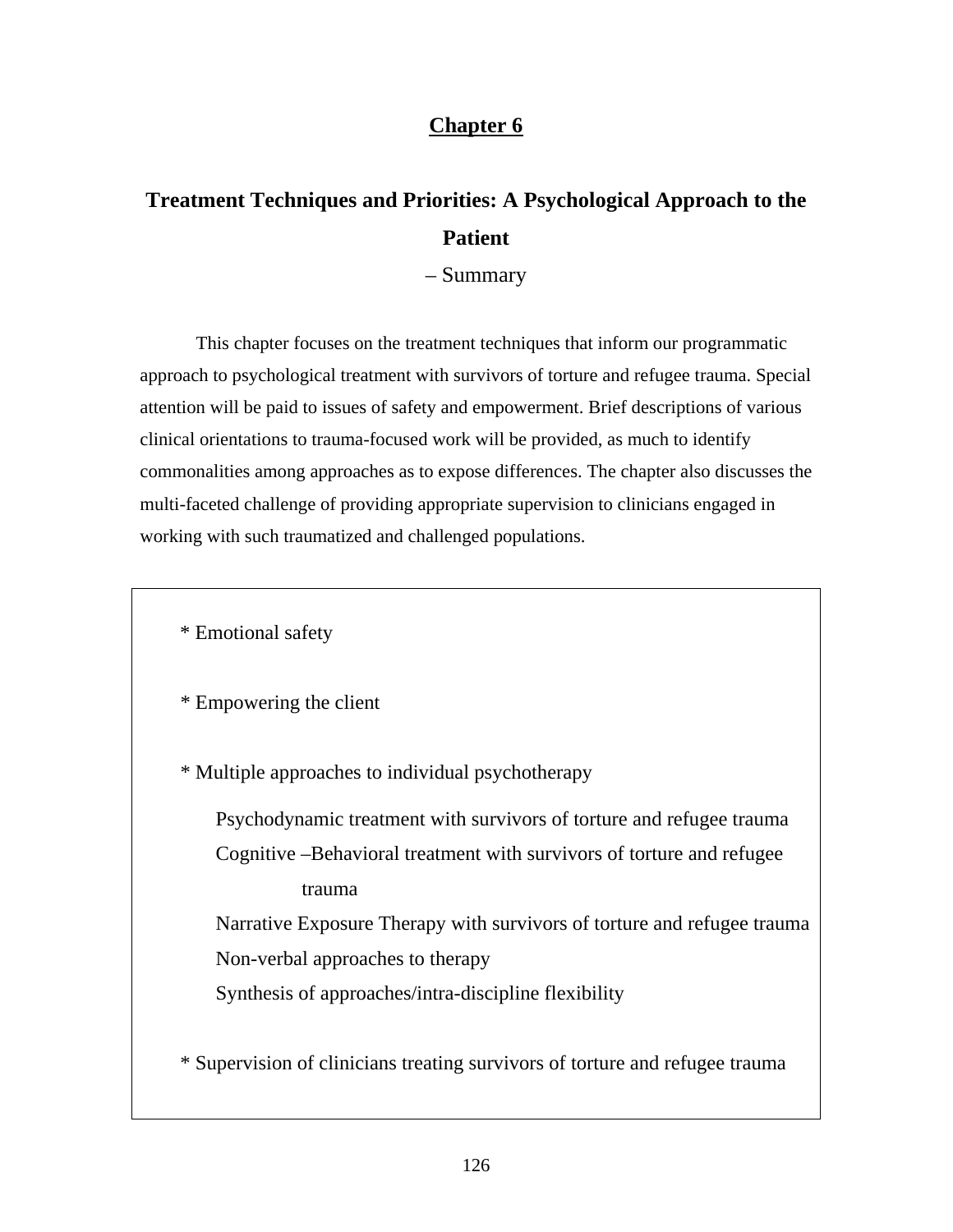# **Treatment Techniques and Priorities: A Psychological Approach to the Patient**

Hawthorne E. Smith, Ph.D.

Given the multiple and recurrent stressors a survivor is facing, as well as the complex psychological reactions related to their experiences, some insights in terms of engaging this population in treatment are warranted. The following themes have proven to be important in our work at the Bellevue/NYU Program for Survivors of Torture.

#### Emotional Safety

 One of the factors that has become evident in our work with torture survivors is that fostering a sense of emotional safety is of paramount importance. This finding is echoed throughout the psychological literature, where developing a relationship of confidence and trust with torture survivors has been described as being the first priority in treatment (Briere & Scott, 2006; Fabri, 2001; Fischman & Ross, 1990; Haenel, 2001; Herman, 1992; Keller et al., 1998; Pope & Garcia-Peltoniemi, 1991; Silove, Tarn, Bowles & Reid, 1991; Somnier & Genefke, 1986; van der Veer & van Waning, 2004; Vesti & Kastrup, 1991).

This is particularly important for torture survivors. Some of the clients we treat at Bellevue have been tortured by individuals in uniform in institutional settings. Many arrive at our hospital for their first visit, see crowds of people (including armed policemen and hospital security agents), become overwhelmed, and turn right around and go home. It is important to try to diminish the "negative institutional transference" that may exist for the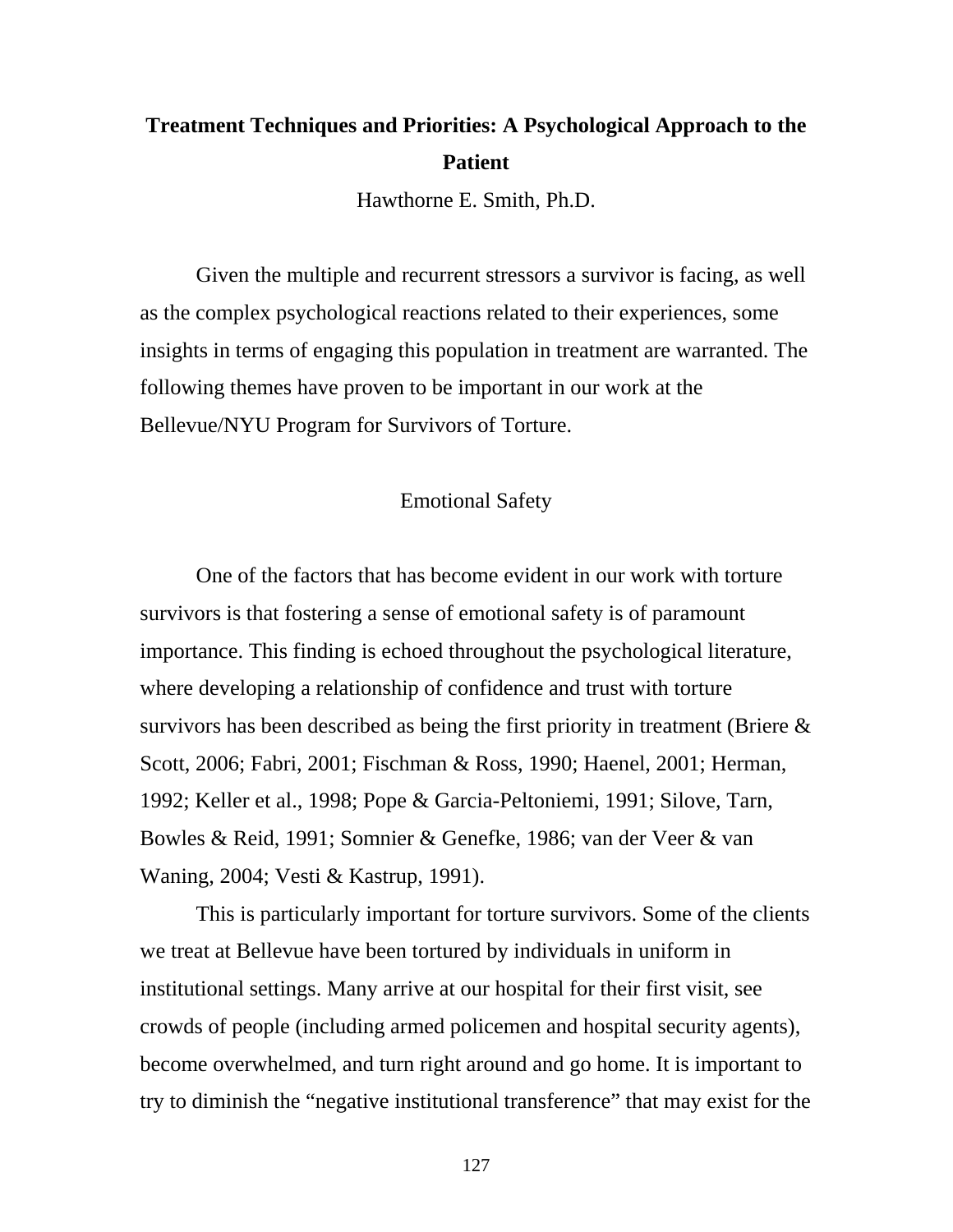client, so that they will be able to engage in treatment (Fischman  $& Ross,$ 1990; Smith, 2003).

*XY, a 35 year old woman from Guinea, had a long history of abuse at the hands of Guinean police and para-military personnel due to her husband's involvement in an opposition political movement. The majority of her physical and sexual abuse was carried out by men in official uniforms, in civic settings, such as a police station or military barracks.* 

*When XY first arrived at Bellevue for treatment, she was very frightened by the New York City police, hospital police, and other law enforcement personnel in uniform at the hospital. She returned home without keeping her appointment in our clinic. When she called to notify us why she was absent, we arranged to have the clinician meet her in the courtyard outside of the hospital. The clinician then accompanied her inside, and showed her the way to our clinic. Even when walking in the hall with the clinician, XY would shudder every time she saw a uniformed officer, and would position herself so that the clinician was always between her and the passing officer(s).* 

When greeting new clients and showing them the way to our clinic, program staff try to normalize the potentially confusing and intimidating hospital environment. This is consistent with psychological literature that describes normalizing a client's initial fears and anxieties as an important facet of creating a less threatening environment in which to begin treatment (Haenel, 2001). It may even be useful for a clinician to reframe a client's "anxiety" as a protective mechanism that has helped them to withstand the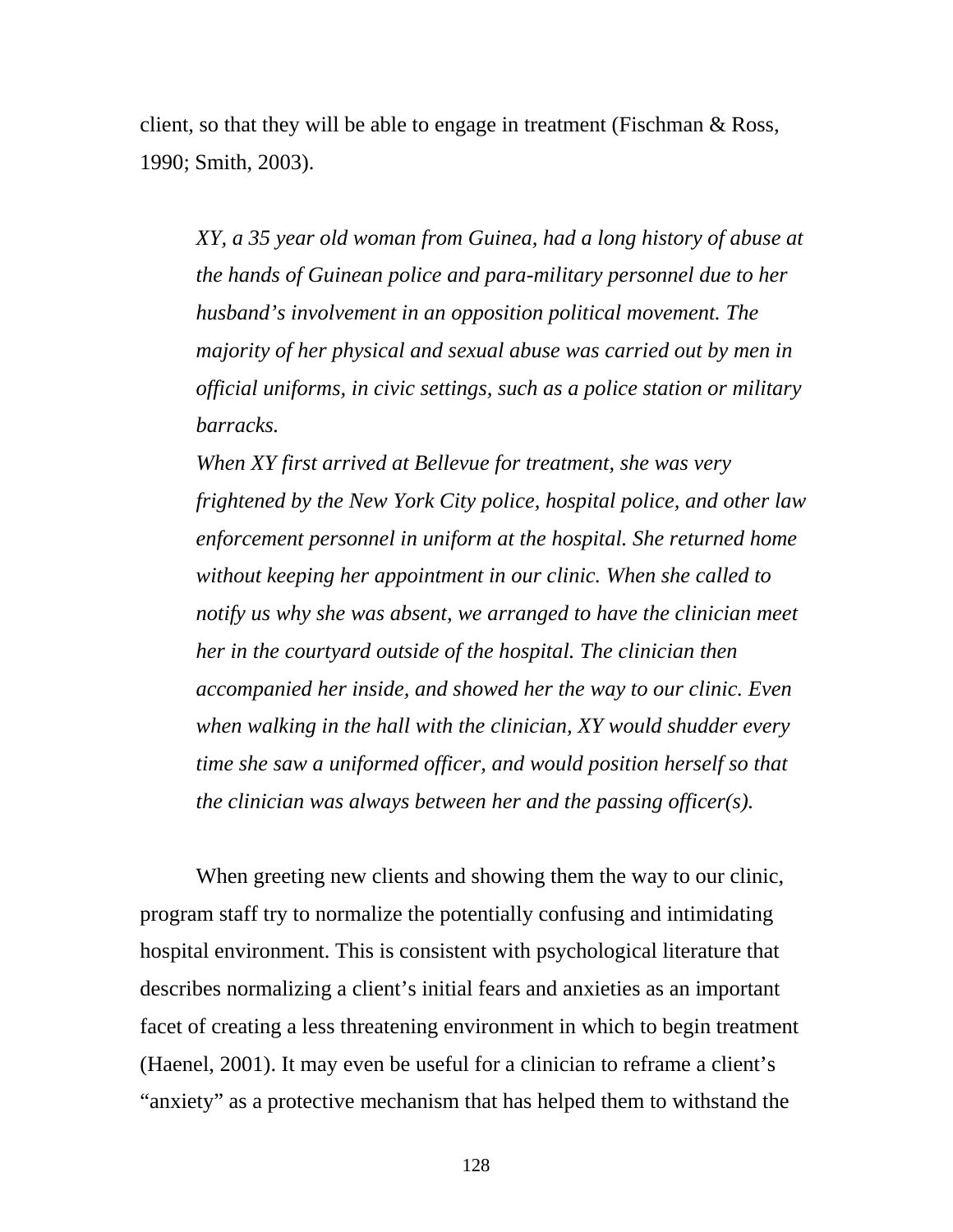emotional turbulence they have experienced, and continue to experience (Gurris, 2001).

At the Bellevue/NYU Program for Survivors of Torture, clients are often accompanied as they register and navigate the hospital bureaucracy, with program staff serving as interpreters and facilitators. Through this process the client may sense that they have an ally, and a trusting relationship may begin to germinate as the staff helps to make the initial contacts more humane and manageable. Seemingly small actions can have more impact than words, especially at the outset of treatment (Fabri, 2001; Silove et al., 1991).

It is also important to remember that many survivors have been tortured in conjunction with being interrogated for information by people in powerful positions. This is of crucial therapeutic importance, particularly during the initial interview, as there is a significant danger of re-traumatizing the client if the therapist strictly adheres to their usual information gathering techniques. It is counterproductive to insist on "uncovering the whole story" if the client is emotionally unprepared to do so (Gangsei, 2001; Silove et al., 1991). The psychological literature states that it is preferable to strike a balance between uncovering the story and validating the client's experiences (Elsass, 1997; Haenel, 2001). The role of the therapist at this stage has been described as both, "witness and supportive human being" (Gurris, 2001 p. 51).

Clients may be reticent about sharing their stories for several reasons. Clients may fear that they won't be believed, or may be so ashamed of their experiences that they are reluctant to reveal them. They may vacillate between the intrusive and avoidant responses that accompany posttraumatic stress disorder, or perhaps they have not yet reclaimed the ability to fully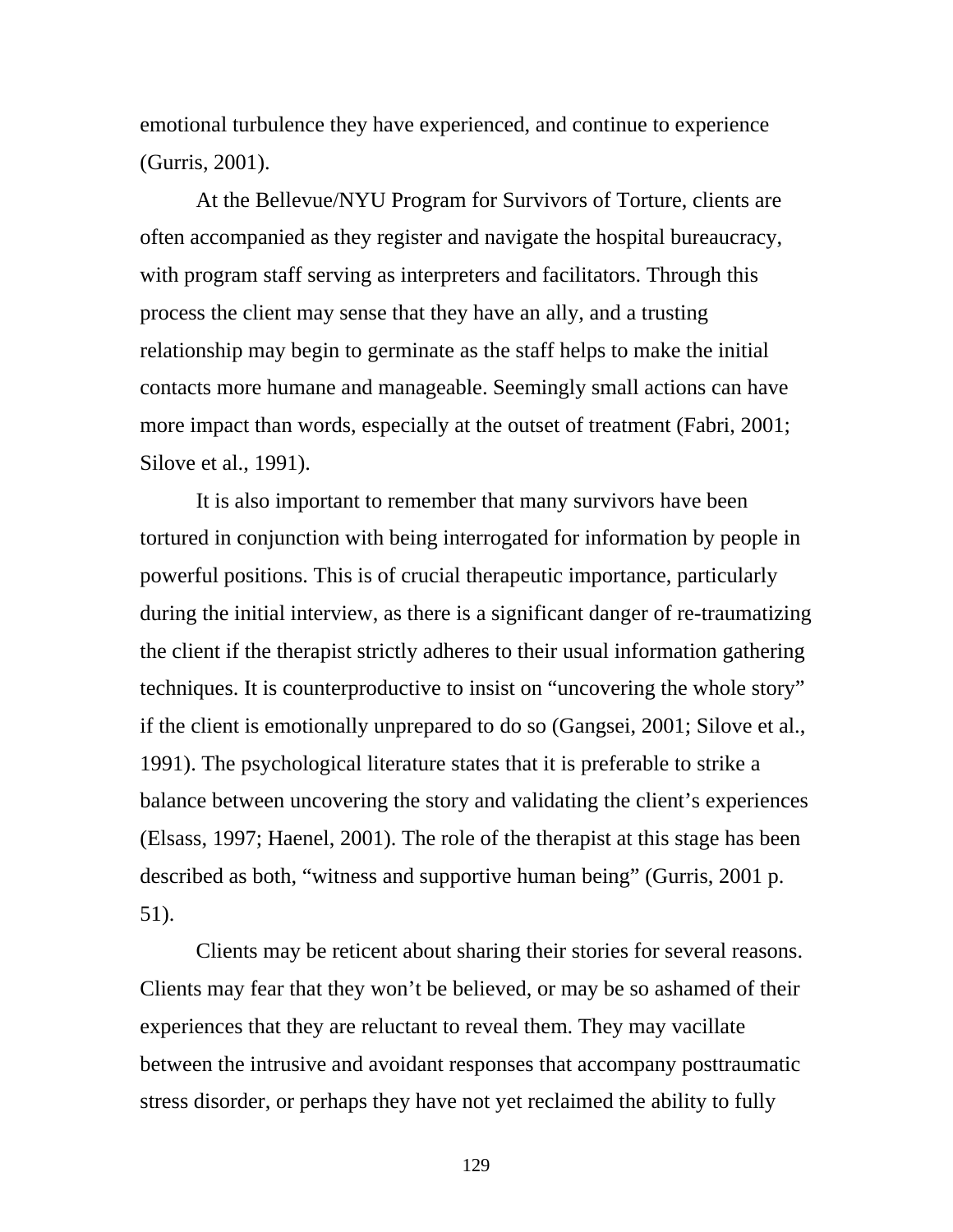trust another human being (Chester & Holtan, 1992; Elsass, 1997; Gurris, 2001). In fact, a client's "resistance" may be an adaptive coping mechanism learned while navigating hostile environments (Elsass, 1997). For all of these reasons, it is imperative that the clinician not engage in an "interrogation" of the client. The need for the client to feel safe outweighs the therapist's need to complete the necessary forms and paper work during the initial intake. Developing feelings of trust and safety comes first, and precedes any potential healing or resolution of traumatic symptoms through guided emotional expression (Haenel, 2001; Pope & Garcia-Peltoniemi, 1991).

During the first meeting, it may be helpful to engage the client in "anticipatory guidance," by which the clinician explains some common and expected symptoms that someone in the client's situation may experience. The therapist may also describe pertinent aspects of the recovery process, and the resources that their particular program can offer the client (Fischman, 1998; Smith, 2003). This helps to diminish some of the ambiguity that is frequently associated with incidents of psychological torture. During this phase, the client should also be enlisted as an active participant in prioritizing their needs and desires.

In our program, clients are encouraged to help decide how therapeutic resources will be prioritized and utilized. Efforts are made to understand a client's expectations of treatment, from a cultural perspective and in light of their traumatic experiences. We try to elicit the client's insights and desires regarding his or her treatment regimen. By this, we do not mean to say that a clinician should withhold his or her clinical point of view, or relinquish all control in terms of setting the direction of therapy. Rather, we find that collaborating with the client in terms of clinical decision making helps them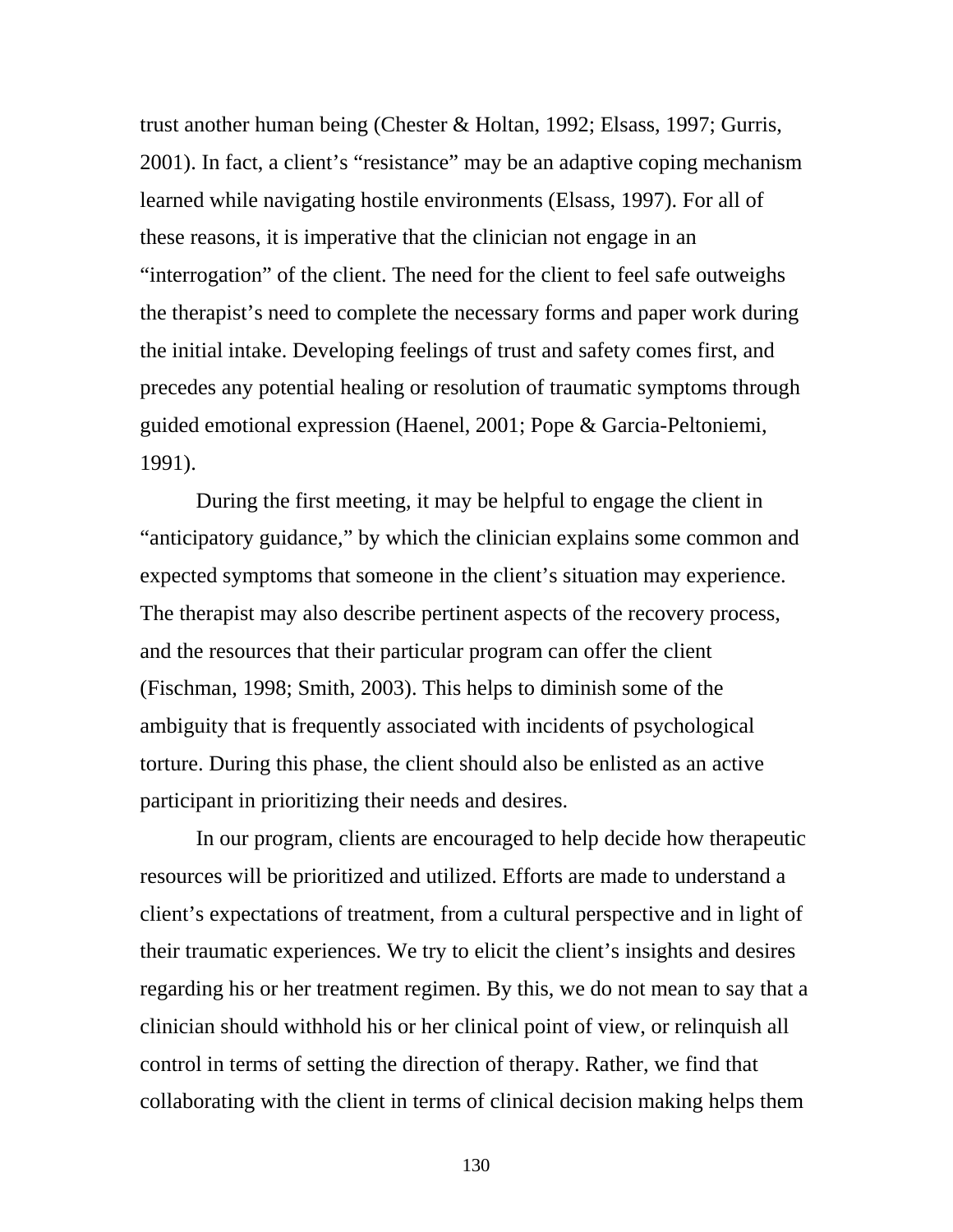to engage in treatment initially, and it fulfills a larger goal of treatment, which is to empower the client in the therapeutic relationship.

### Empowering the Client

As discussed earlier in this volume, survivors of torture and refugee trauma who are living in exile have been violently and purposefully disempowered on multiple levels. Survivors may see themselves as being helpless, unworthy, or less than human, as consequences of the torture experience itself. They have also been forcibly removed from their familial and social support systems, as well as the cultural and linguistic contexts in which they feel comfortable operating. These factors, in addition to possible professional devaluation and survivor guilt, work to disempower the client in complex ways (Keller et al., 1998; Silove et al., 1991).

Empowerment in this context should not be confused with the notion of autonomy. While autonomy speaks to elevated functioning and independence, and is a goal generally reserved for later stages of trauma treatment (i.e. Herman, 1992), empowerment is focused more on communicating respect, and helping the client to internalize a positive sense of self-worth. Empowerment serves to facilitate "the innate tendency for humans to process trauma-related memories and to move toward more adaptive psychological functioning" (Briere & Scott, 2006, p. 67).

For example, elevating the client in the therapeutic relationship, and offering an exchange between two individuals with unique resources and histories - not just an authoritative helper and helpless victim - helps the client to find their voice in the relationship. Clinicians can encourage the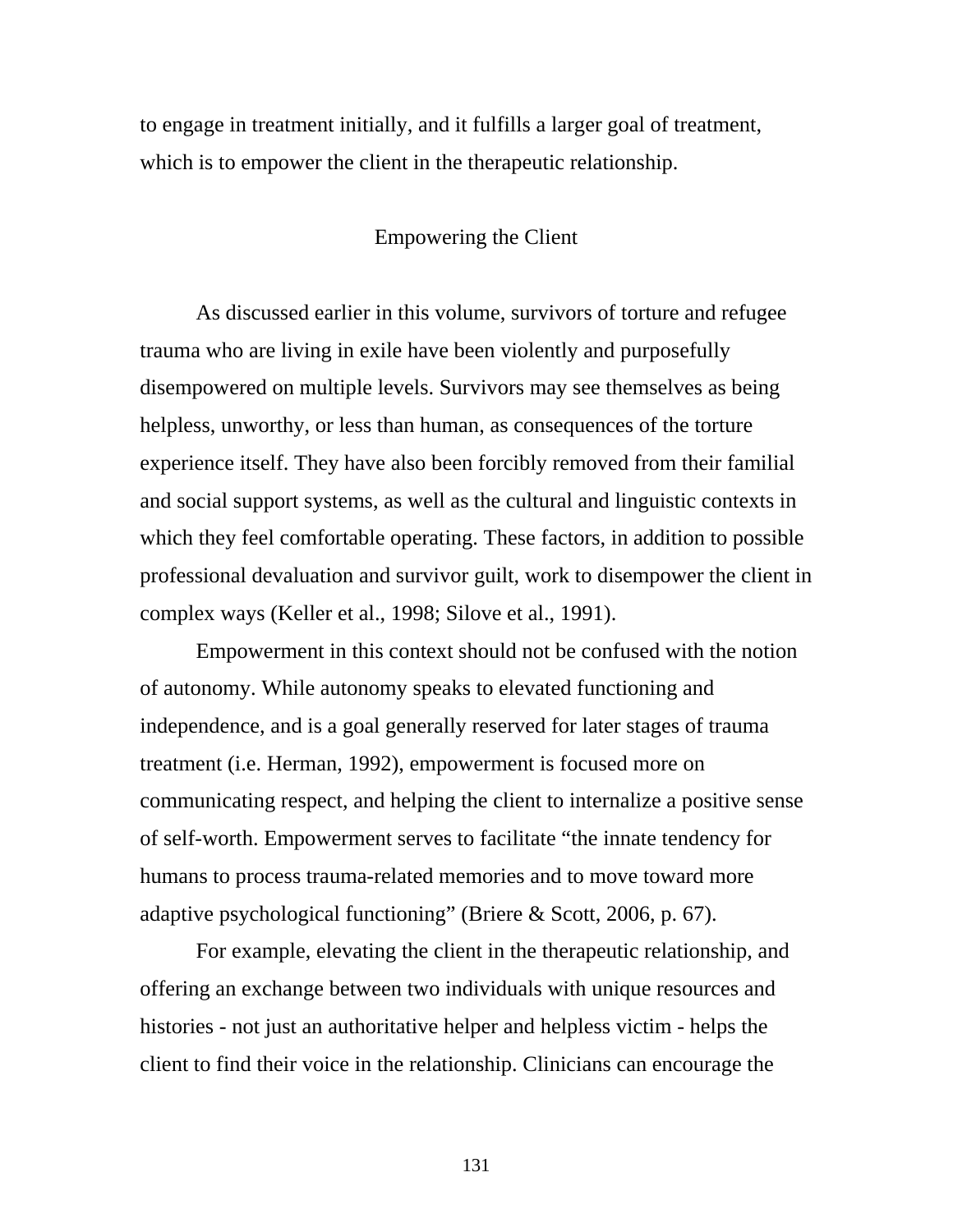client's voice by taking a "collaborative" rather than an "expert" stance (Fabri, 2001; Smith, 2003).

Therapists need to be flexible in their own conceptualization of the therapeutic relationship. We have already discussed how engaging the torture survivor in determining their own therapeutic priorities serves to empower them. This is particularly salient as "traditional" psychotherapy is an alien, and sometimes stigmatized, notion to many of our clients from non-Western societies (Akinsulure-Smith & Smith, 1997; Elsass, 1997).

To insist that clients learn and internalize the cultural norms of "traditional" (otherwise known as "Western") psychotherapy places an additional cultural obstacle in front of them. Clients are already struggling to traverse cultural and linguistic barriers; giving them an additional hurdle, one more context in which they are unsure of the "proper" behaviors, serves to further disempower them. Being flexible and engaging clients in a more collaborative stance helps to give them an increased sense of personal control (Fabri, 2001; Gurris, 2001; Smith, 2003).

Another technique a clinician can use to balance the relationship is to allow clients to teach him/her about their homeland, their culture, and other salient historical and/or social issues. Of course, it helps when the clinician has some knowledge about the country and situation from which the survivor has fled. This is a way of letting the client know that their past experiences exist on the therapist's cognitive "radar screen." However, a balance can be struck, where clients can broaden the therapist's contextual understanding of their history and culture. This is another therapeutic interaction that allows clients to feel that their knowledge, experiences, and insights are valued.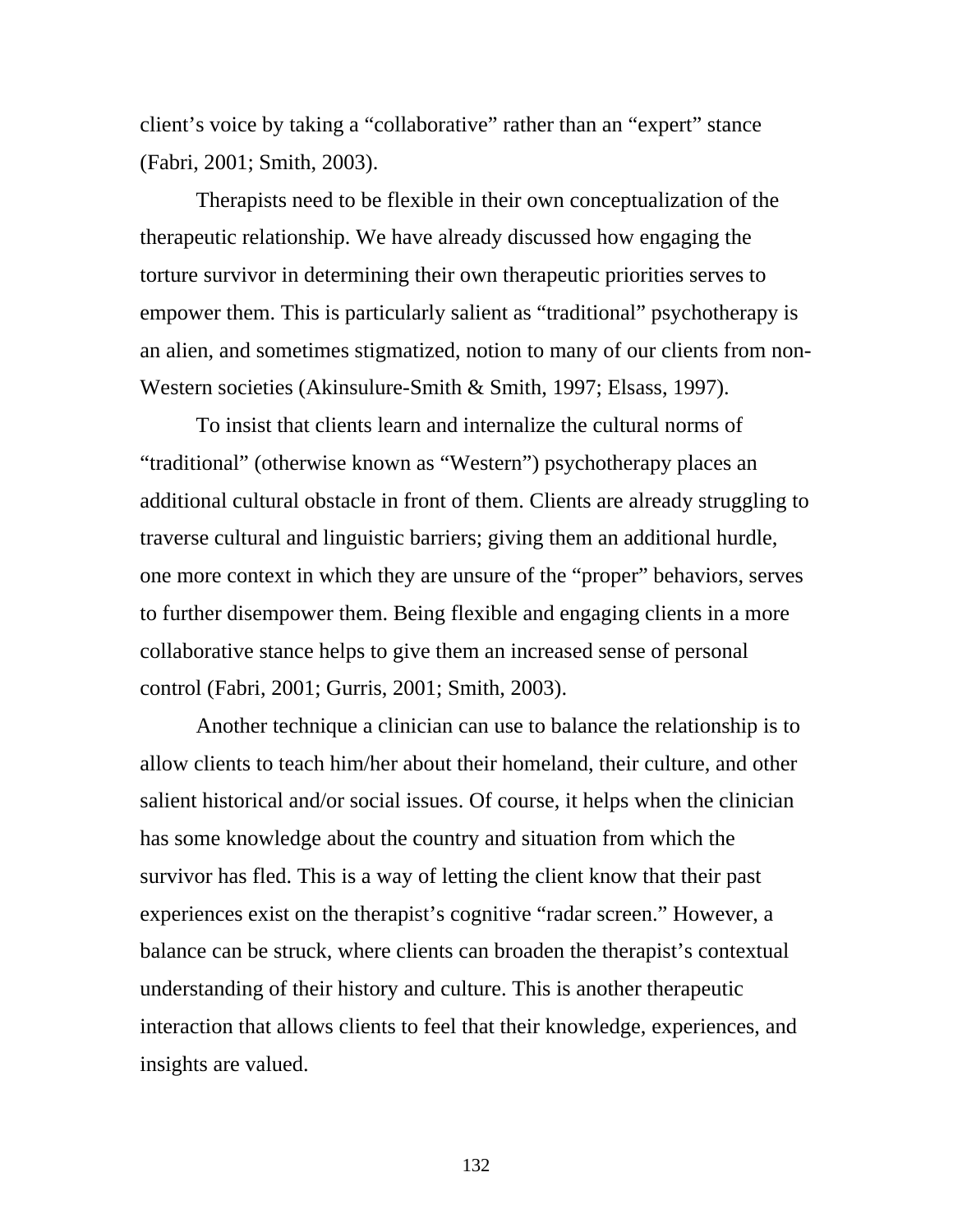This type of exchange also suggests to clients that they are respected as human beings who have something valuable to offer. This works to counter the belief among some survivors that they are powerless shells of their former selves, with nothing positive to share with anyone. As the client gains more confidence that they are being listened to and respected in the relationship, the resistance to engaging in the therapeutic process decreases (Akinsulure-Smith et al., 1997; Fabri, 2001).

Creating an environment in which the client feels emotionally safe and empowered, is a crucial element of forming a therapeutic alliance. However, there are other aspects of forming an alliance that may be unique to working with torture survivors who are living in exile. Below are some techniques, or therapeutic stances, that have proven to be effective across disciplines at the Bellevue/NYU Program for Survivors of Torture.

Our psychological work takes place within the context of a multidisciplinary treatment team. Psychologists work collaboratively with primary care physicians, psychiatrists, social workers, and activity therapists. Whenever possible, mental health and medical staff both meet with the client; especially when the client attends our specialized "Multidisciplinary Treatment Clinic," where they receive comprehensive evaluations and care from our clinicians. This is to give the client the sense that we work as a coordinated team, and to decrease the number of times a client may feel compelled to describe the details of the torture. This also models that our program provides diverse resources in terms of health and mental health care.

 Describing psychological therapy as part of a "resource" model may help to alleviate some of the fear, misconceptions, or stigma regarding therapy that clients may harbor (Keller et al., 1998). Portraying ourselves as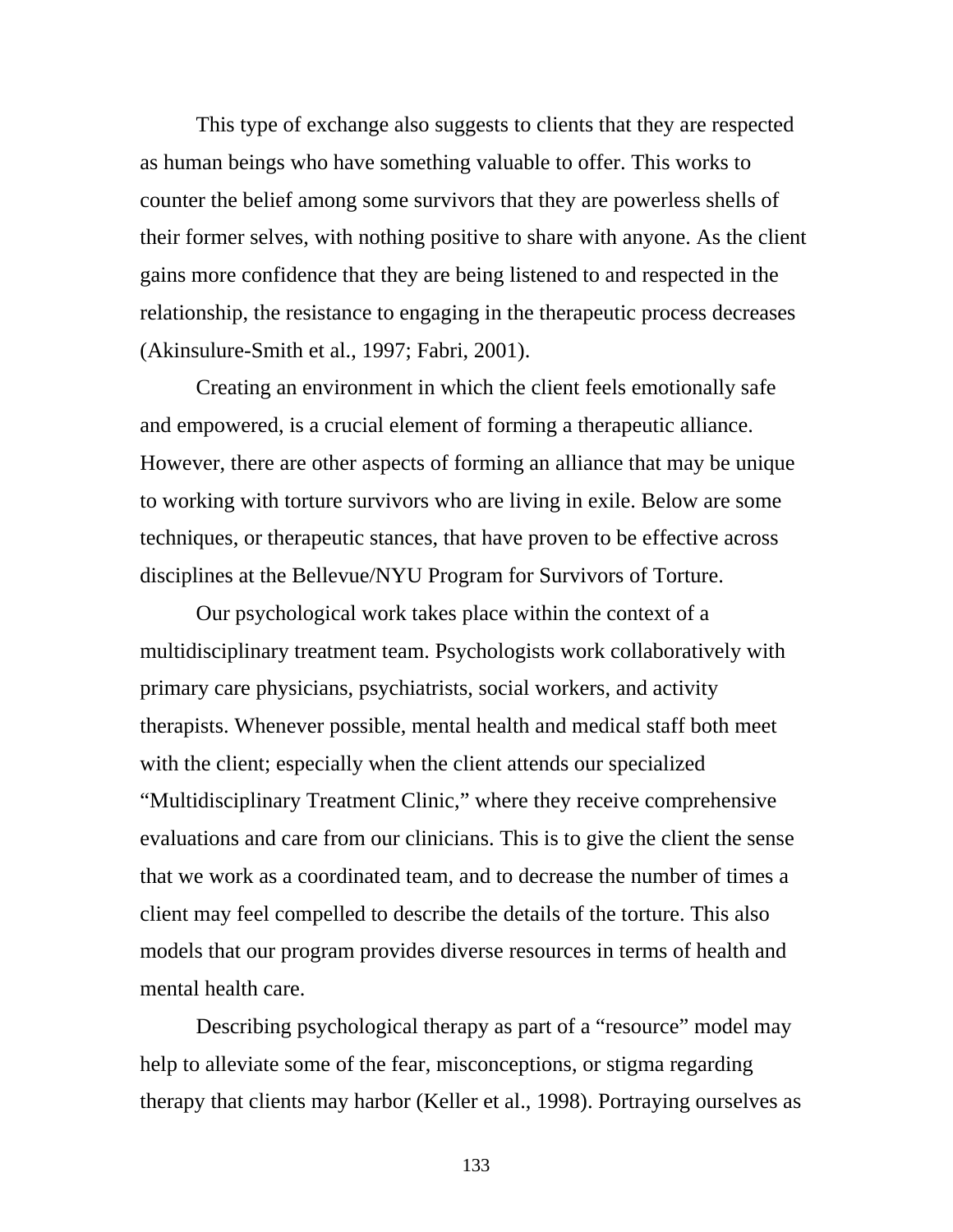resources for the client also helps to empower the client in the relationship. Generally, this clinician tries to avoid asking a client the question, "How may I help you?" This simple question may be understood in the dichotomous context of the "all- powerful helper" and "helpless victim," which would be disempowering. Rather, it is recommended to try to express queries so that the client feels that they have choices and control. "What are your most pressing goals right now?" or "What services would be useful to you right now?" seem to be a more effective ways of framing the initial question.

 For psychotherapists, another unique aspect of forming an alliance with survivors of torture living in exile is that the usual therapeutic boundaries are often expanded. At Bellevue, one way we have come to conceptualize our expanded role is as an "accompanier" (Fabri, 2001; Keller et al., 1998). This is one treatment approach utilized in our program that seems to help engage the client in a meaningful therapeutic relationship. Therapy does not simply consist of a 45-50 minute clinical hour, after which the client is not seen until the following week. As previously mentioned, therapists are sometimes enlisted to help the client navigate the hospital bureaucracy, and may function as translators and advocates for the clients within the hospital system.

 Members of our staff have written numerous psychological and medical affidavits, attesting to the physical and psychological evidence regarding our clients' claims for political asylum in the United States (see Chapter 12). Therapists are often called upon to testify at US Immigration and Customs Enforcement (ICE) court proceedings on behalf of clients. At times, clients have asked us to verify their identity and program participation, since they often lack their "official" papers from their home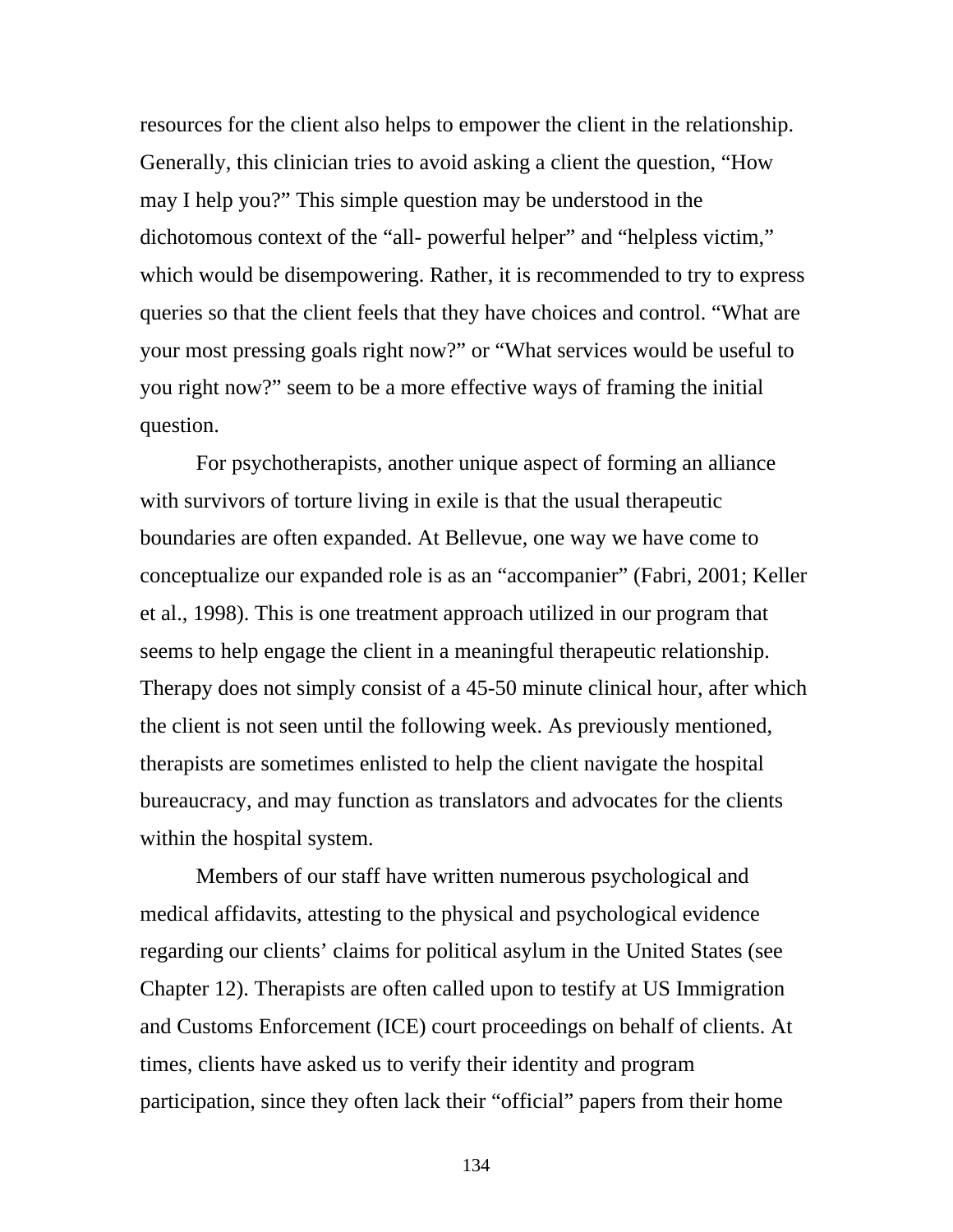country. This has helped clients to receive work authorization papers, register in schools, take GED exams, or sit for the SATs, with the hope of going on to college.

 These treatment priorities and techniques have been supported by the positive reactions of the clients in our treatment programs. The therapeutic relationships that develop are usually complex and profound. By empowering our clients, and listening to their insights, we have been able to develop therapeutic interventions that are increasingly culturally syntonic and effective for our client population. We feel that these overarching priorities are applicable to the variety of approaches to individual psychotherapy with survivors of torture and refugee trauma.

### Multiple Approaches to Individual Psychotherapy

 Not only is there a combination of variability and consensus between disciplines in our program, there is also healthy debate and variability in the approaches of particular clinicians within disciplines. One clear example of that is the variety of approaches to individual psychotherapy within the domain of psychology. Our psychologists come from academic institutions that have different clinical orientations and training philosophies. As such, particular clinicians may be more dynamically oriented, whereas other clinicians may be more inclined to use cognitive-behavioral techniques. The types of individual treatment that we utilize at the Bellevue/NYU Program for Survivors may be conceptualized as falling within the umbrella of trauma-focused techniques, which the literature describes as including cognitive-behavioral interventions, narrative exposure therapy, and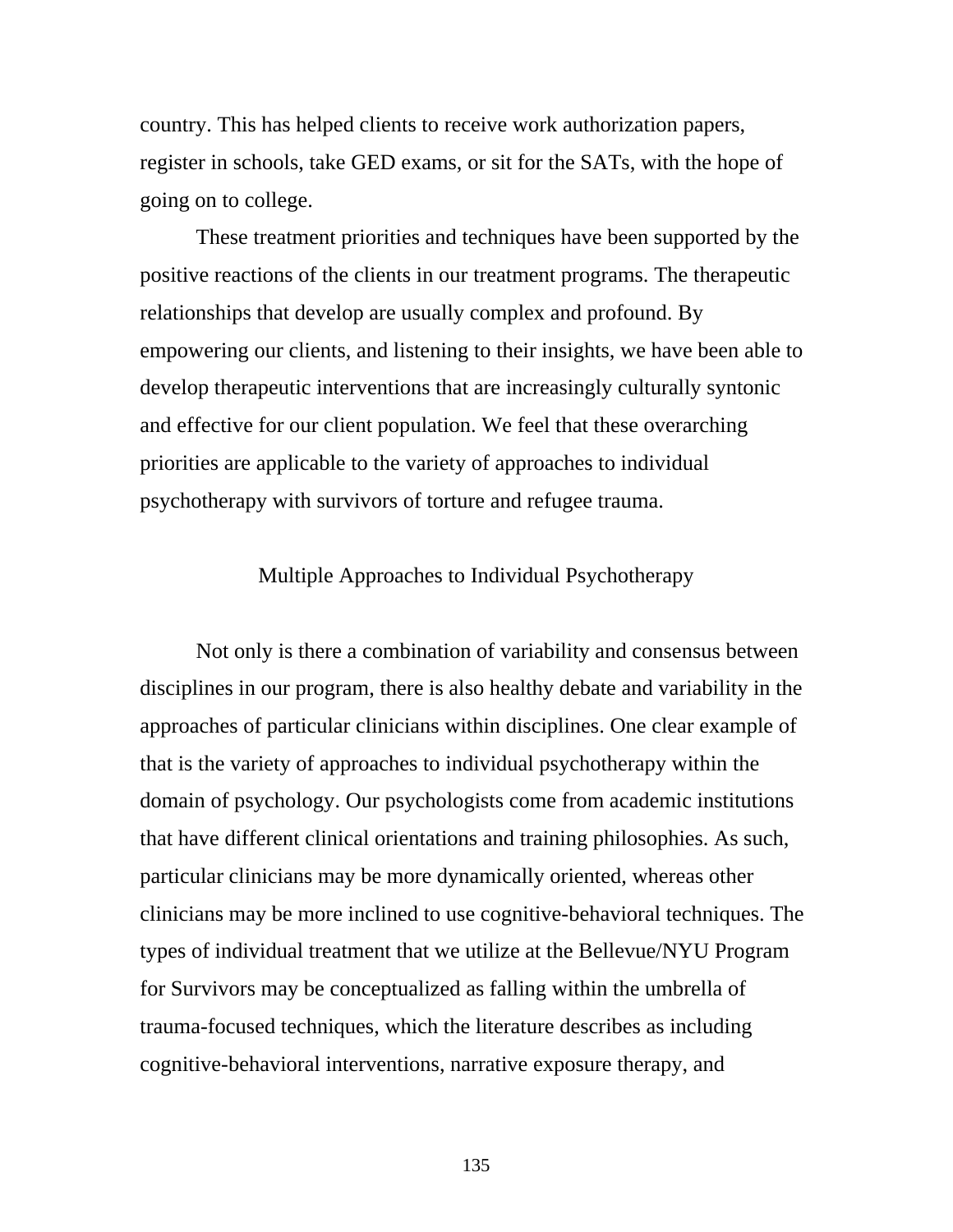supportive dynamic psychotherapy, as well as group interventions (Drozdek & Wilson, 2004).

In a best case scenario, case assignments are made with a clinician's theoretical orientation and a particular client's clinical needs in mind. The reality is, however, that assignments are often made on an availability basis. When there is a client in pressing need of services, and a treatment slot opens up among our senior psychology staff, the referral is made soon thereafter. Clinicians are frequently called upon to stretch beyond their initial theoretical comfort zone.

 This means that our more CBT oriented clinicians may enter into therapy with a client whose initial focus remains targeted more toward issues of emotional containment and tolerance of frightening emotions, questions about the benefits of engaging in therapy itself, and concerns about pressing challenges present in their everyday living situation – whether social, economic, or political (Lansen & Haans, 2004). These issues may go beyond the usual content dealt with in therapy by a clinician who primarily provides CBT treatment, but may be highly salient to the client. This period of relationship building, psychoeducation, and addressing a client's current needs may also provide insights for the clinician regarding a client's thought processes, fixations, and behavioral patterns, that may be very useful later in the treatment when more direct cognitive-behavioral interventions may become more salient.

Conversely, more dynamic oriented clinicians may utilize cognitive and behavioral techniques, such as narrative exposure therapy, to help clients process and come to a deeper understanding of their subjective feelings, and help to defragment the memories of their traumatic experiences so that they are not repeated and do not give rise to destructive motivational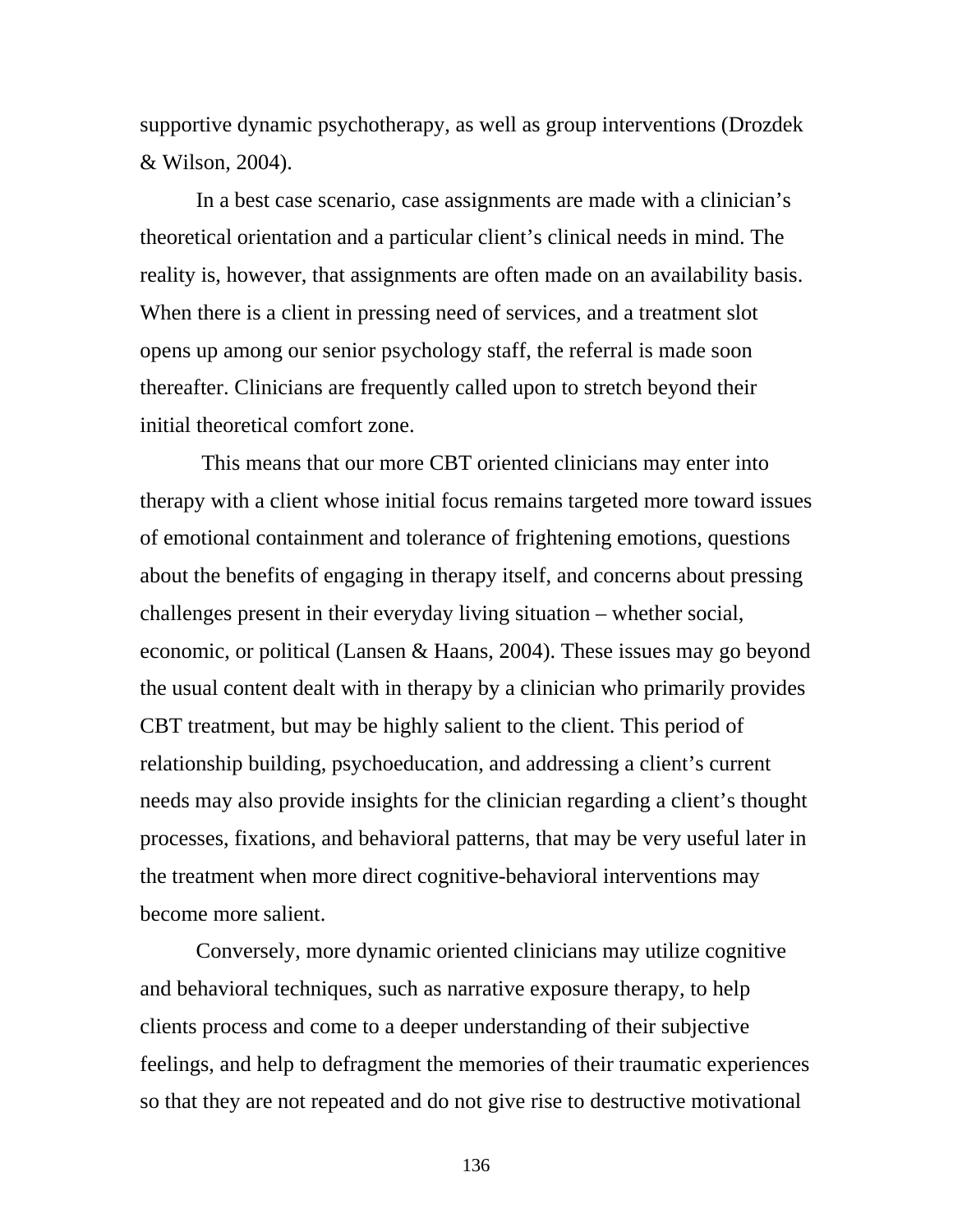forces (Ehlers & Clark, 2000). Coping techniques such as diaphragmatic breathing, relaxation techniques, and visualization may also be used in conjunction with dynamic therapy to help give the client tools to reduce anxiety and be better able to tolerate the emotions generated by their abuse and exile (Hinton et al., 2005). The usual focus on clinical pathology is also called into question with members of this multiply-traumatized client population. This idea of whether the symptoms being experienced are, indeed, pathological; or whether the suffering falls within a normative continuum, is an issue currently being debated in the field (see Chapters 1 and 8).

Questions of uncovering the trauma narrative v. shoring up a survivor's defenses are pertinent regardless of the treatment regimen utilized (Du & Lu, 1997; Goodman & Weiss, 1998). It would be pre-mature, and potentially harmful, to engage in any deep exploration or uncovering work with a client who is not emotionally prepared to do so. Trauma-focused individual therapy is not for everyone. Supportive group treatment may be more appropriate for a survivor who is not yet psychologically stable enough to tolerate strong affect and re-experience their trauma; especially as personal disclosure is predominantly a Western cultural concept (Drozdek & Wilson, 2004). Most treatment regimens, such as those used at the Bellevue/NYU Program for Survivors of Torture, use aspects of both uncovering and shoring up techniques, and are developed in combination with more supportive and psychoeducational interventions.

As such, all of our psychologists are influenced by multiple approaches to individual therapy. These multiple influences are communicated within the treatment itself, as well as supervisory sessions, intake disposition conferences, interdisciplinary case conferences, and peer-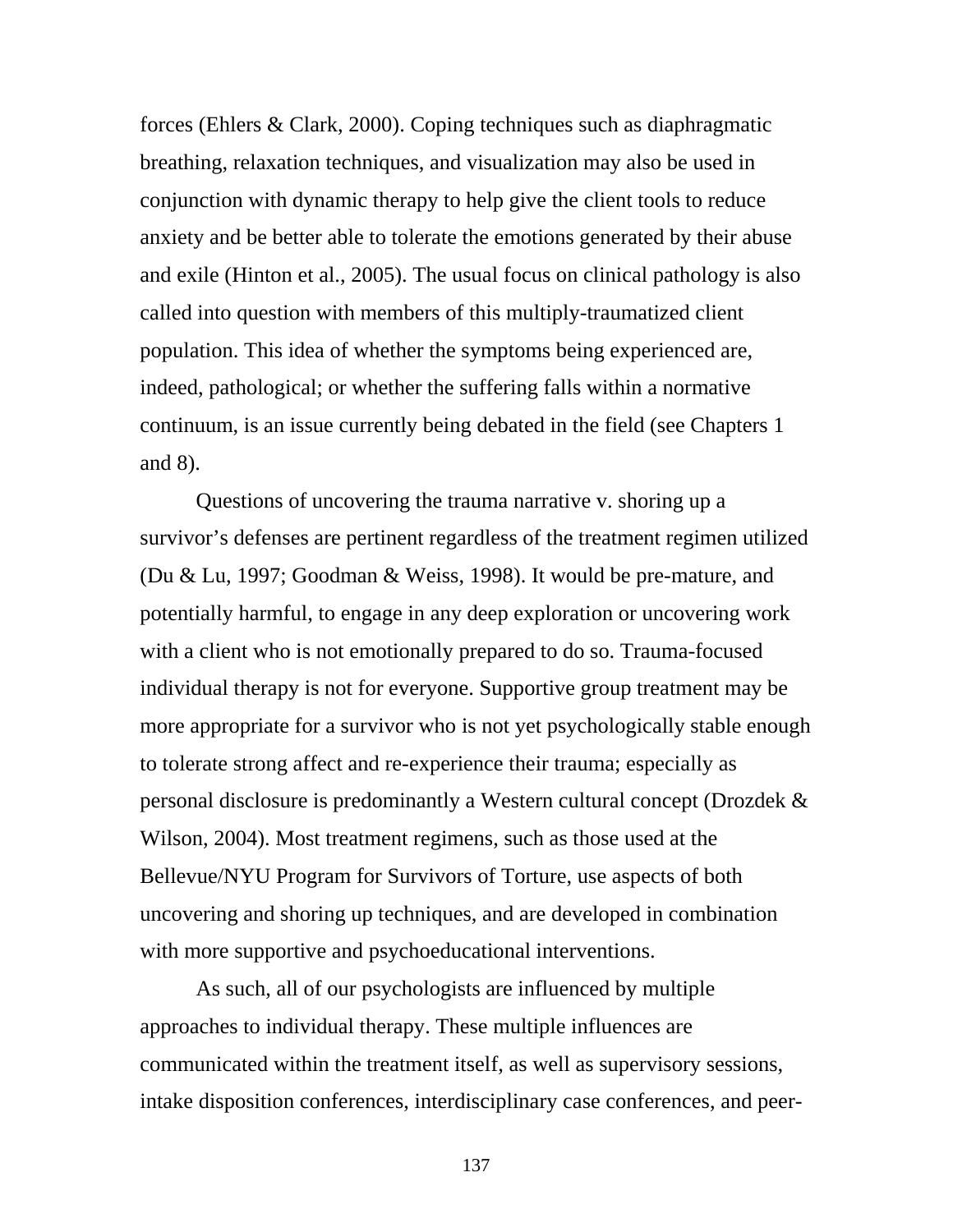supervision sessions. Despite the diversity of clinical orientations and experiences, or perhaps because of it, we have found that the treatment priorities of safety and empowerment are still pertinent to the individual psychological treatment of survivors of torture and refugee trauma - no matter which clinical orientation our therapists espouse.

A brief description of some of the goals and techniques linked with psychodynamic, cognitive-behavioral, narrative exposure, and non-verbal therapy approaches follows. These brief descriptions are not meant to be comprehensive or exhaustive. Rather, some of the main therapeutic underpinnings will be mentioned, as much to highlight commonalities as expose differences.

### *Psychodynamic Treatment with Survivors of Torture and Refugee Trauma*

 Drozdek & Wilson (2004) describe the goals of psychodynamic treatment with survivors of torture and refugee trauma this way: "Psychodynamic approaches aim to provide trauma survivors understanding and insight about their experiences, and place emphasis on psychosocial defenses against vulnerability" (p.246-247). The psychodynamic approach also involves exploration of conscious and unconscious ego processes affected by the trauma.

Two fundamental principles in psychotherapy come into play. One is the survivor's capacity to reframe his or her difficult personal experiences, and the other is having a strong sense of connection to a trusted therapist in a safe therapeutic environment (Wilson, 2004b). Here, aspects linked with cognitive-behavioral therapy, such as cognitive flexibility and cognitive restructuring parallel the dynamic focus on making meaningful reframes and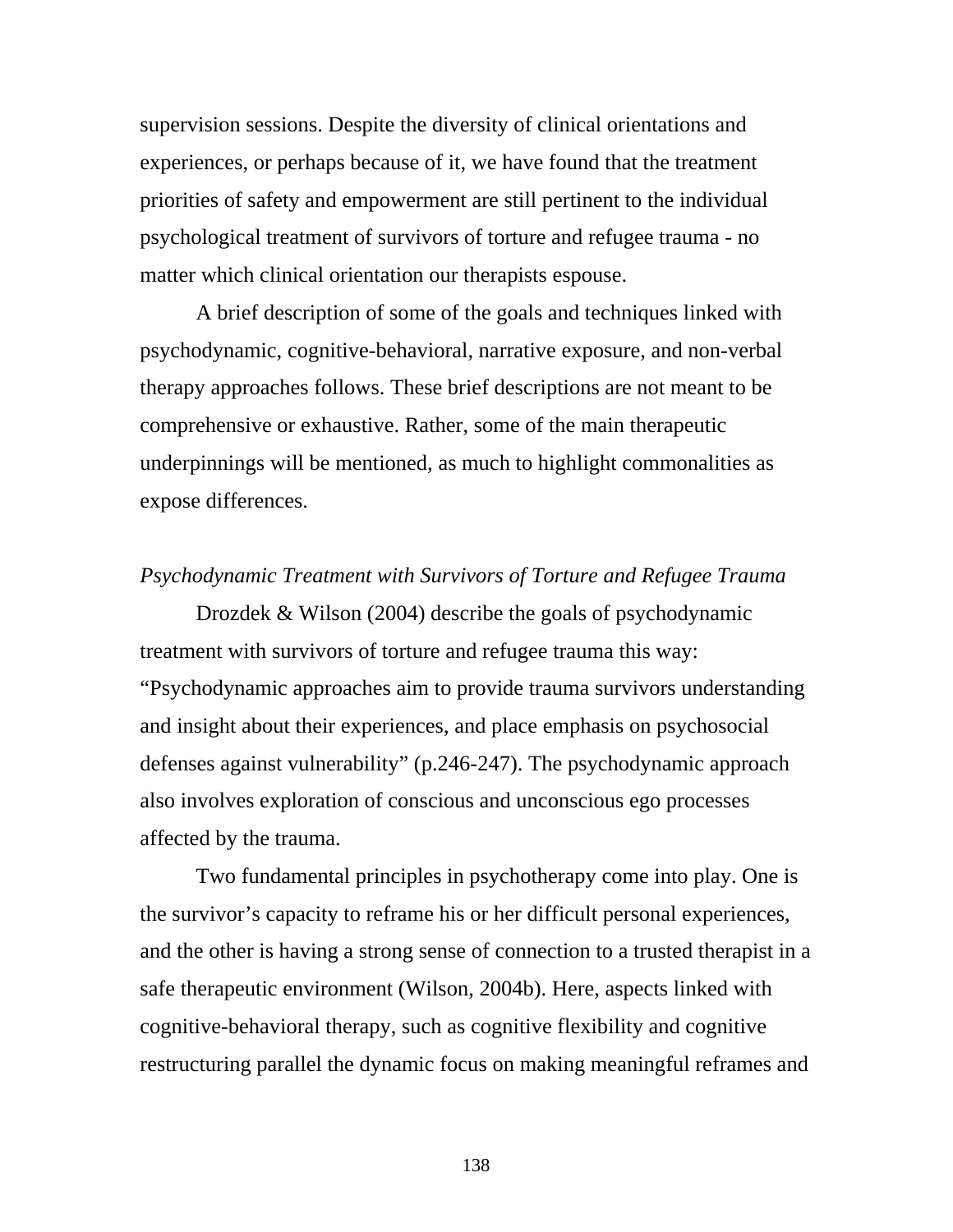developing a more adaptive understanding of one's past experiences (Neuner et al., 2004).

 Wilson (2004a) also talks about the critical therapeutic concept of empathic attunement, which he defines as "the capacity to resonate efficiently and accurately to another's state of being" (p. 284). He cites Freud's early writings to emphasize the importance of a therapist being able to decode unconscious trauma-specific transference feelings with the receptive function of his or her own unconscious. He states that there are several channels by which traumatic transference gets expressed, such as words, affect, memories, thoughts, body posture, voice modulations, expressions of their personality, and "here and now" ego-state presentations (Wilson, 2004a).

 The emphasis on supportive techniques at the beginning of psychodynamic treatment can lay the groundwork for an enhanced transference – countertransference matrix, and the ability to explore universal themes of asylum seekers: damage to core belief systems, fear of loss of control over feelings of rage and anxiety, shame over helplessness evoked by torture and war trauma, rage and grief at the sudden loss of control of plan, survivor guilt, and grief over loss of loved ones through death and exile (Wilson, 2004a).

Psychoeducation is an important tool at the beginning of treatment, regardless of modality. Explanations and information regarding common symptoms, changes in brain function, and secondary effects of torture and forced migration can help clients to recognize their symptoms, understand and better tolerate them by placing them in a new context. This helps to set a framework for much deeper exploration as therapy progresses.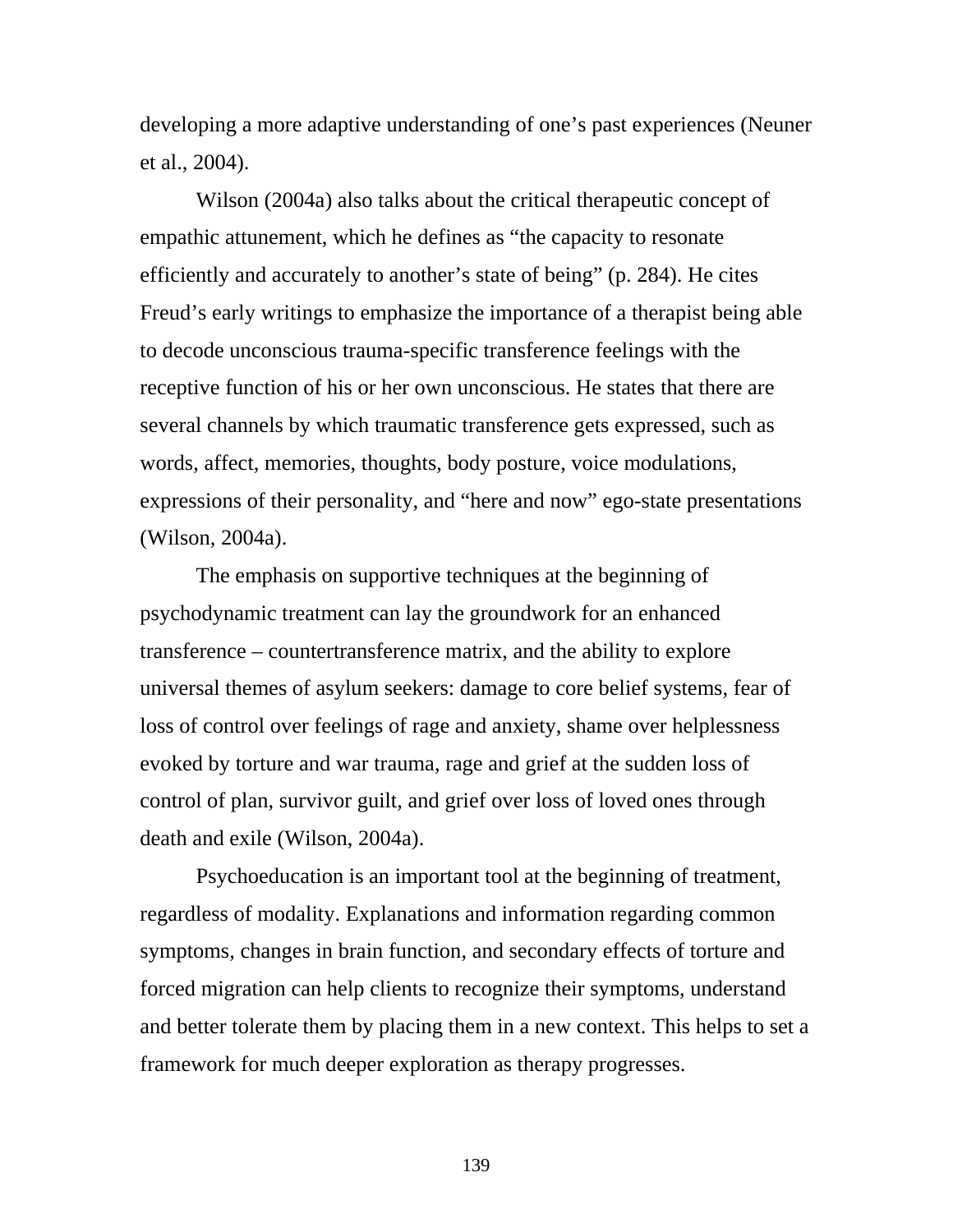# *Cognitive–Behavioral Treatment with Survivors of Torture and Refugee Trauma*

 Cognitive-behavioral approaches aim at reducing PTSD symptoms by enhancing control of symptoms of anxiety and depression. CBT emphasizes application of systematic, prolonged exposure, cognitive processing and restructuring of individual trauma experiences, relaxation techniques, imagery rehearsal, and relapse-prevention training (Drozdek & Wilson, 2004; Neuner et al., 2004; Schulz, Resick, Huber, & Griffin, 2006).

Hinton et al., (2005) describe several facets of cognitive-behavioral therapy with survivors of torture and refugee trauma as: providing psychoeducation about PTSD, teaching muscle relaxation and diaphragmatic breathing techniques, performing culturally appropriate visualization exercises, framing relaxation techniques with mindfulness, providing cognitive restructuring of somatic sensations and fear networks, exposing clients to anxiety related sensations, and teaching cognitive flexibility (to diminish rumination and anxiety). There is a focus on developing the ability to shift between different ways of viewing events.

The literature shows that CBT and exposure treatments have proven to be powerful tools in treating PTSD and anxiety symptoms among traumatized refugees (Foa et al., 1999; Paunovic & Ost, 2001). These treatments have been effective in symptom reduction in diverse refugee populations such as Sudanese, Southeast Asians, Kosovars, and Bosnians; and have proven to be effective even when an interpreter is used in delivering treatment (Resick & Schnicke, 1993; Schulz et al., 2006). Studies also show that Trauma-Focused Cognitive Behavioral Therapy (TF-CBT) interventions have been effective with children with PTSD (Cohen & Mannarino, 1998; Deblinger, Steer, & Lipman, 1999).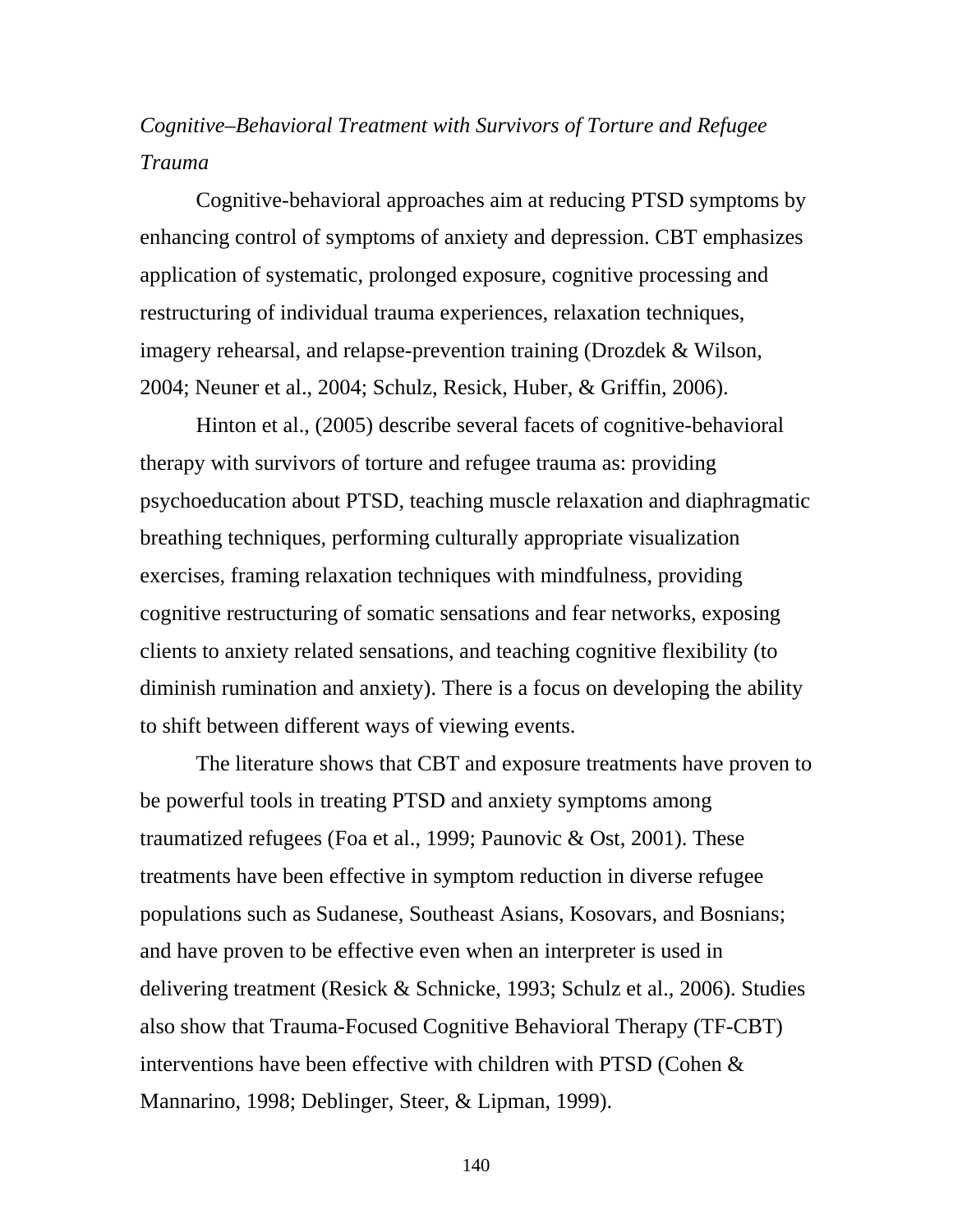Cognitive-behavioral techniques were also shown to be effective in reducing nightmares and symptoms associated with insomnia in crime victims with PTSD. It is believed that "nightmares that are trauma-induced may be habit-sustained" (Krakow et al., 2001, p. 2044), meaning that a cognitive-behavioral intervention may be warranted. Clinicians in this study used desensitization and imagery rehearsal (i.e. rehearsing images of a changed nightmare; changing the nightmare the way the client wishes it to end; rehearsing the "new dream'" while awake). They recommend starting with less-intense dreams not related to the trauma, to gradually build up a client's habituation. (Krakow et al., 1995; Krakow et al., 2001).

Additionally, cognitive-behavior therapy has proven effective for reducing insomnia. A focus on sleep hygiene, including stimulus control (removing items or triggers that impede on one's sleep), sleep restriction (spending less time in bed to improve the quality of sleep), accompanied by cognitive restructuring, have proven effective (Krakow et al., 2001; Kupfer, 1999).

An important element to consider when engaging in cognitive treatment with a survivor of torture and refugee trauma is that the "irrational thoughts" are not a sign of mental deficits on the part of the client. Rather, they are born out of the trauma experience itself. In addition, taking a confrontational stance to a client's cognitions is less effective than allowing them to "experience the original trauma-related thoughts and selfperceptions (i.e. survivor guilt), while at the same time considering a more contemporary and logical perspective" (Briere & Scott, 2006, p. 111).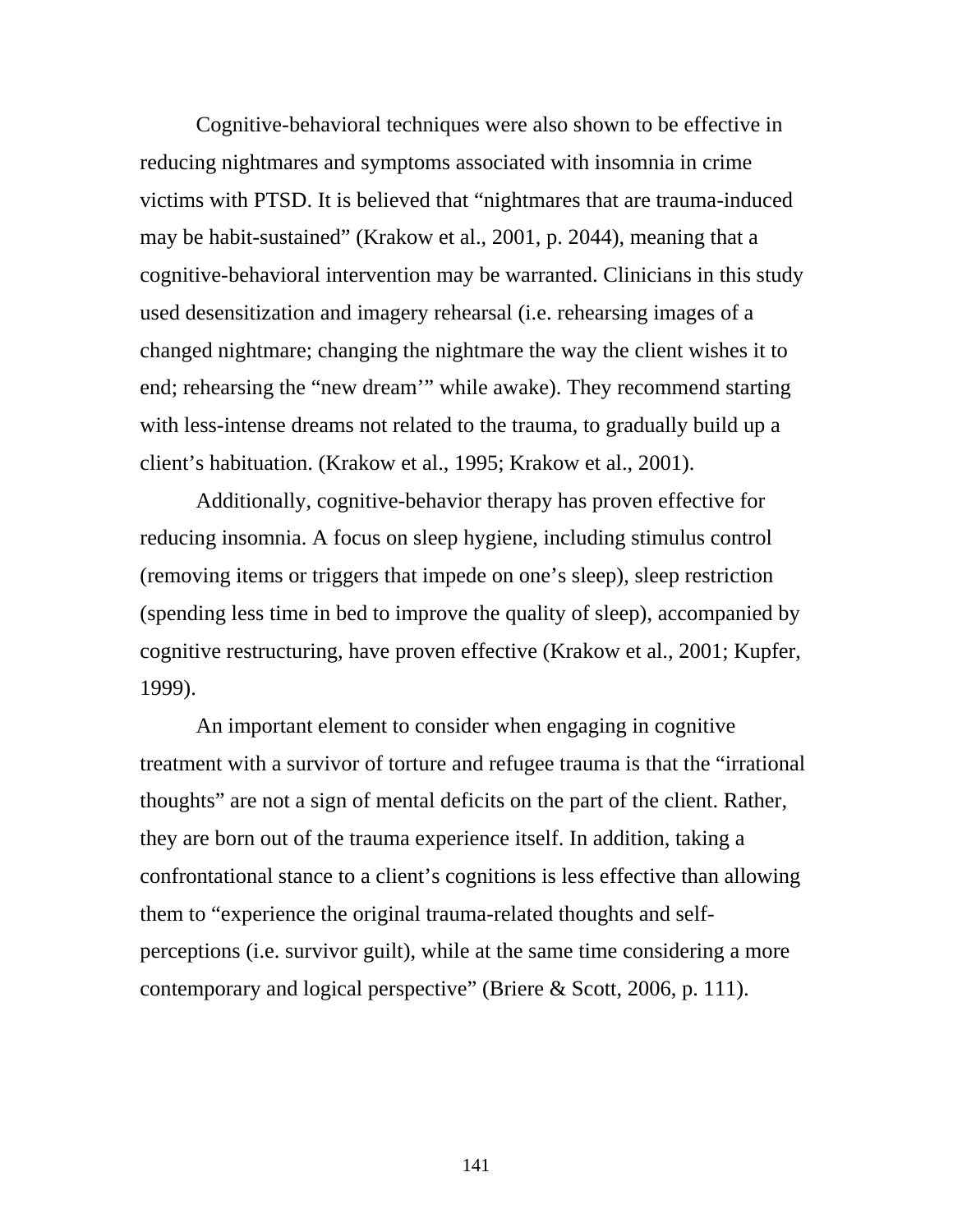#### *Narrative Exposure Therapy with Survivors of Torture and Refugee Trauma*

Clinical studies show that Narrative Exposure Therapy, which is adapted from exposure therapy and testimony therapy, is more effective than purely supportive therapy or psychoeducation in reducing PTSD symptoms among traumatized refugees (Neuner et al., 2004).

Narrative Exposure Therapy goes beyond the original cognitivebehavioral framework, in the sense that it is not helping a client to habituate to a single traumatic event; rather, they focus on a client's entire life narrative. Habituation focuses on the client's entire life narrative, and the therapist helps the client to work against distortion of the memories. These distortions can lead to a fragmented narrative that helps to maintain and exacerbate the PTSD symptoms (Ehlers & Clark, 2000).

A detailed chronological autobiography is constructed, with the help of the therapist. They focus on transforming a fragmented account into a coherent narrative. The clinician – client dyad does not move past a traumatic event until the client has habituated his or her emotional reactions.

### *Non-Verbal Approaches to Therapy*

 There are many other approaches to individual therapy that do not focus on verbalized communication. Although there is less peer-reviewed research regarding art therapy, music therapy, movement therapy, massage therapy, and other approaches to treatment, these approaches seem to be backed up by the research describing biological models of trauma.

 Essentially, many theorists are finding support for the notion that traumatic events change the way in which the brain processes emotion-laden information and experiences. Du & Lu (1997) provide a useful review of the literature that describes different schools of thought in terms of biological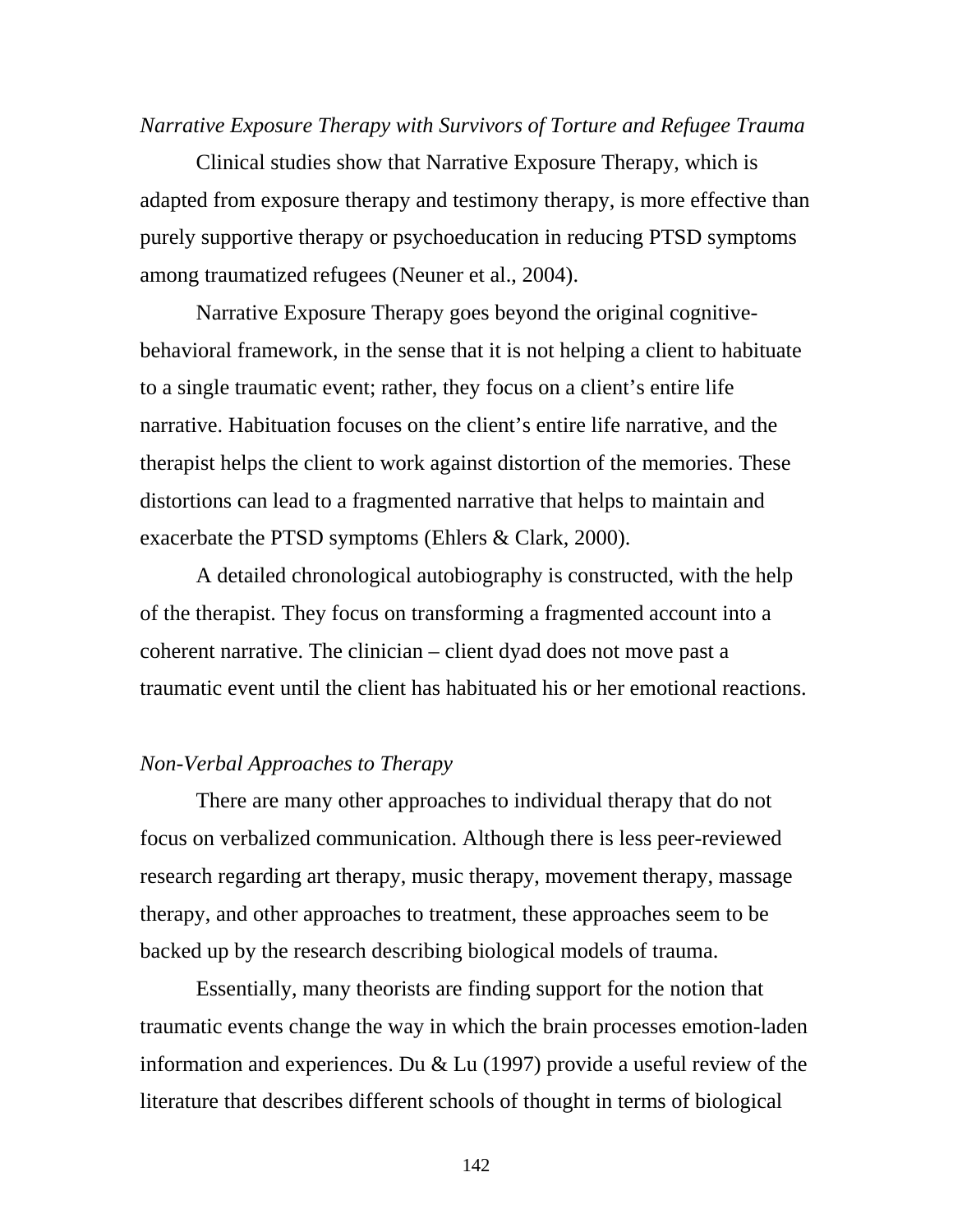explanations of PTSD symptoms. Some theorists posit a model that is based on the hyper-arousal of the sympathetic nervous system (i.e. Brender, 1982; Malloy, Fairbank, & Keane, 1983), while others focus more on abnormalities of the hypothalamic-pituitary-adrenocortical axis (i.e. Mason, Giller, Kosten, Ostroff, & Podd, 1986), or endogenous opioid system dysregulation (Pittman, van der Kolk, Orr, & Greenberg, 1990; van der Kolk, 1995).

In laymen's terms, it means that particular portions of the brain that are responsible for regulating, organizing, and making sense of emotional stimuli are knocked out of balance by the traumatic experiences. Aspects of memory and emotional meaning are fragmented, and because of these neurological factors, survivors are unable to construct a verbal narrative of what happened in a coherent and emotionally relevant fashion. When survivors are unable to access these painful emotions verbally, psychopharmacological and non-verbal techniques may hold the most therapeutic promise (see Chapter 8).

 The realities regarding resources available within a highly utilized public hospital system make it less likely that we will have extensive access to such non-verbal therapies within the system itself. Efforts are being made to coordinate more frequently with providers within the community to facilitate such adjunctive services for our clients. Colleagues from treatment centers that have a more de-centralized structure are gaining more experience working with these types of non-verbal therapies. Their clinical reports are encouraging, and care providers should definitely keep their minds open regarding these innovative and promising techniques.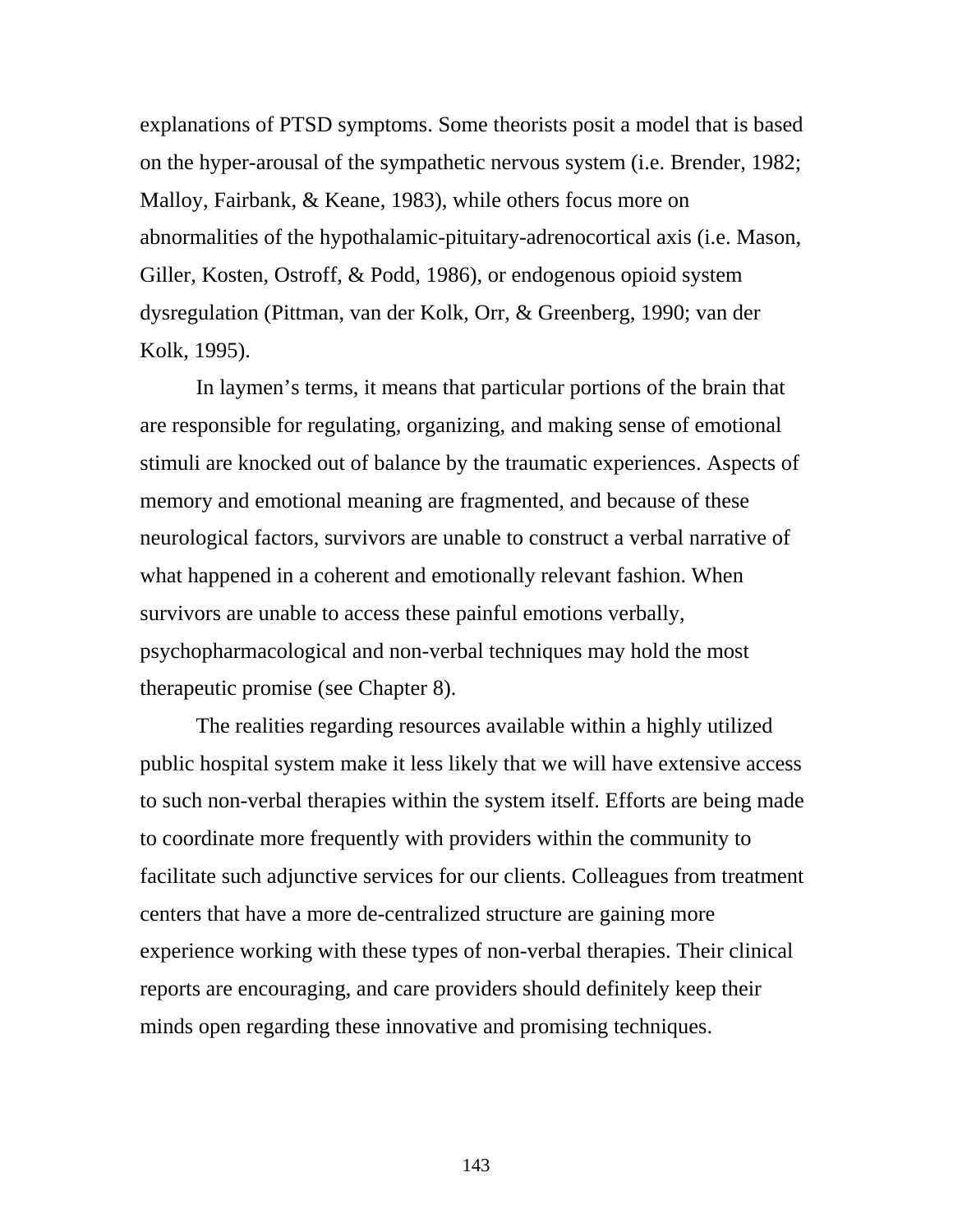### *Synthesis of Approaches/Intra-Discipline Flexibility*

 As mentioned at the beginning of this section, our treatment is tailored to the needs of particular clients. As such, the treatment of one individual may touch upon aspects of psychodynamic, cognitive-behavioral, narrative exposure, or even non-verbal treatments. Frequently, the flow and focus of therapy with a torture survivor can be affected (at least partially) by external events. One important event that has major importance for many of our clients is the process of applying for asylum, and managing the associated emotional turbulence.

 A client, whose treatment has focused primarily on psychoeducation, relationship building, social stabilization, and support, may proactively request more trauma-focused and exposure-like interventions. They will generally not couch the request in such psychological terms, they may just ask for help in "getting ready for their asylum hearing," so that they can withstand the pain and retraumatization of sharing their trauma history in an intimidating, forensic setting.

 This is generally an opportune moment for clinicians to adapt their focus toward directly addressing a client's trauma. Adaptations may be made from the structure of the standard manualized protocols, as appropriate, if logistical factors such as the time frame for court date, or cultural factors, warrant such adaptations. A mix of exposure-focused sessions, along with a review of coping tools such as deep breathing and imagery, and the use of psychoeducation as a stress inoculation for potential resurgence of symptoms as the asylum date approaches, is utilized. This combination of techniques has been beneficial for clients who have gone on with their hearings and had positive outcomes.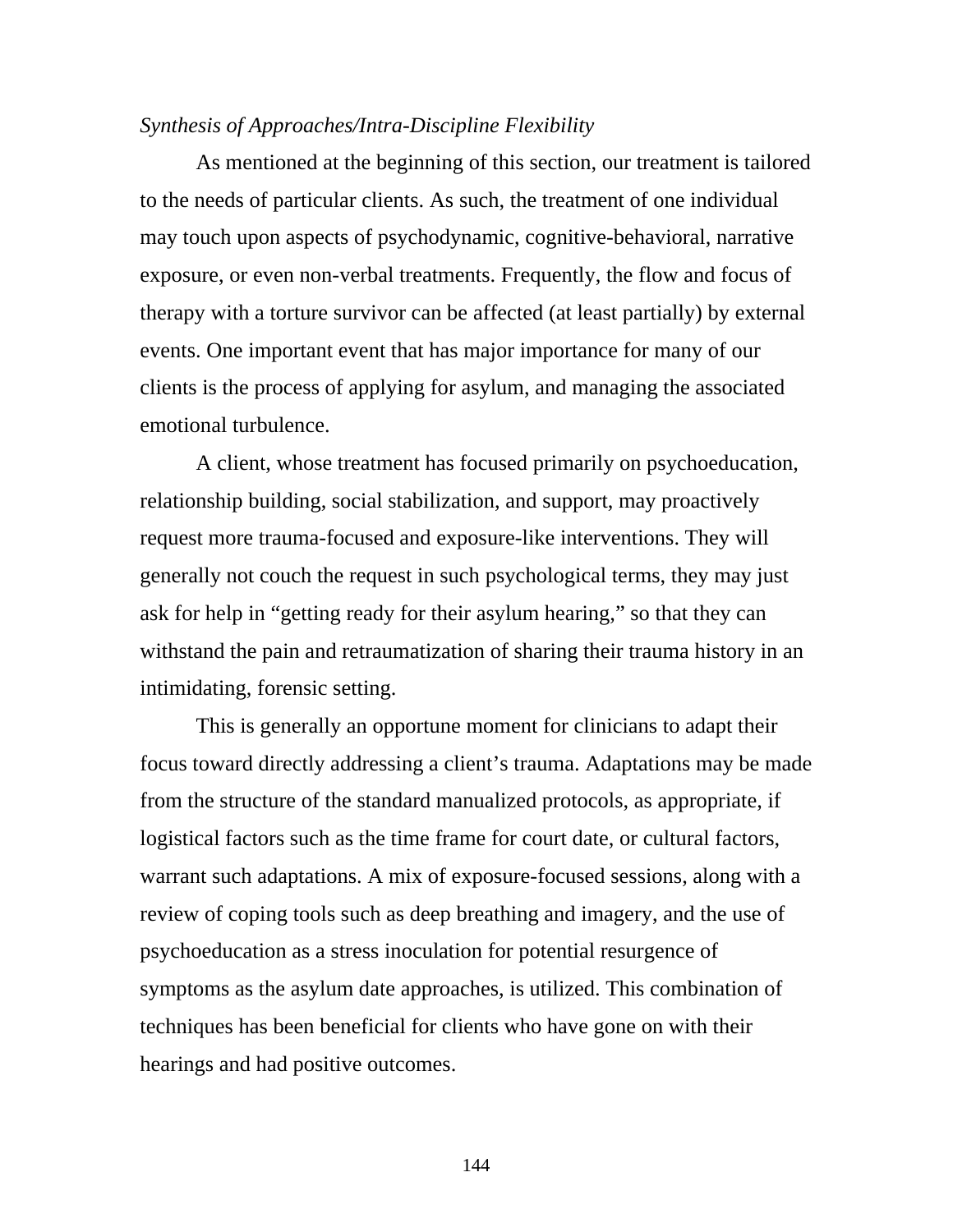For clients whose cases are continued (often being postponed for several months at a time), there is generally an immediate switch of focus to more supportive interventions. Clients may need to vent frustration about bureaucratic barriers that delayed their case, perceptions of unsatisfactory legal representation, and other immediate concerns. Therapy often turns to deeper issues of disappointment, frustration, guilt, or even the client's feelings of embarrassment and shame within their family or community for still being "without papers." Revisiting the progress the client has already made, and looking at the challenges that he or she has already overcome are ways of encouraging the client to not abandon their struggle, given this new, and significant, disappointment. For clients who have been denied asylum, a close eye is kept on their emotional functioning, including assessing for potential suicidal, or in very rare cases, homicidal ideation. We also provide psychoeducation regarding legal options and information about potential appeals processes.

 It is clear from our experiences that an open-minded and flexible approach to the psychological treatment of survivors of torture and refugee trauma is needed. It seems that we are not alone in this point of view. There are several examples of this focused eclecticism in the trauma literature (i.e. Briere & Scott, 2006; Herman, 1992), and more examples of its use in treatment centers around the world. Du & Lu (1997) describe the utility of a multimodal, combination of approaches for treating Asians with PTSD. The Den Bosch Multi-phased treatment model is used at treatment centers in Holland (Drozdek, 2001), and the Danish Red Cross utilizes a brief therapy protocol that combines elements of narrative and body oriented therapeutic approaches.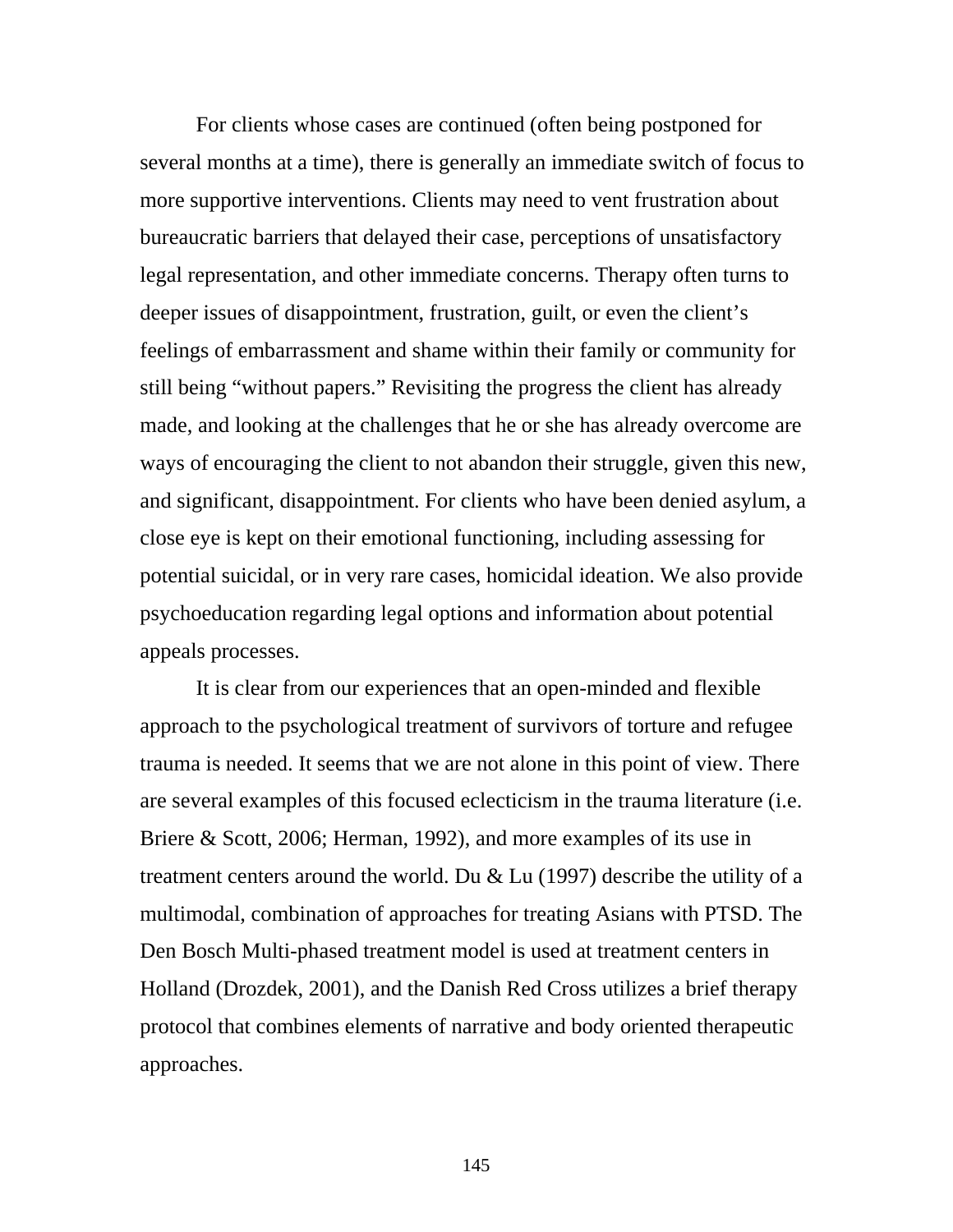Another conceptualization is Howard's phase model described in the CBT literature (Howard, Lueger, Martinovich, & Lutz, 1999; Schulz et al., 2006). This model includes an initial re-moralization phase in which relationship building and pertinent psychoeducation are used to reduce helplessness and isolation and increase optimism in the client. Patients may leave treatment after this stage, if they have felt enough symptom relief and feel that their functioning has improved sufficiently (Howard et al., 1999). It is after this phase that many clients will enter into the phases of remediation and rehabilitation, because they have a greater clinical need to learn coping behaviors and to improve their daily functioning (Howard et al., 1999; Schulz et al., 2006).

The brief therapy protocol utilized by the Danish Red Cross is an eight-week intervention that begins with an introduction to both the psychologist and relaxation therapist. The client develops a "safe place" to be utilized as a coping mechanism in daily life, and during the more exposure-oriented phases of therapy. The focus then turns to symptoms, whether they are expressed psychologically or somatically. Relaxation techniques are taught and practiced as the treatment turns to the narrative phase. The goal is to place the traumatic event in a larger, more meaningful narrative of the client's life. The last sessions focus on the future, and often include significant others (Berliner, Mikkelson, Bovbjerg, & Wiking, 2004; Levine, 1997).

 The Den Bosch Model focuses on five stages: 1.establishing the therapeutic alliance; 2. taking life histories (both good and bad aspects of a client's life narrative); 3.using CBT interventions to reduce PTSD symptoms; 4.focusing on current identity issues and adaptation to the host culture; and 5.termination of treatment and graduation rituals. This approach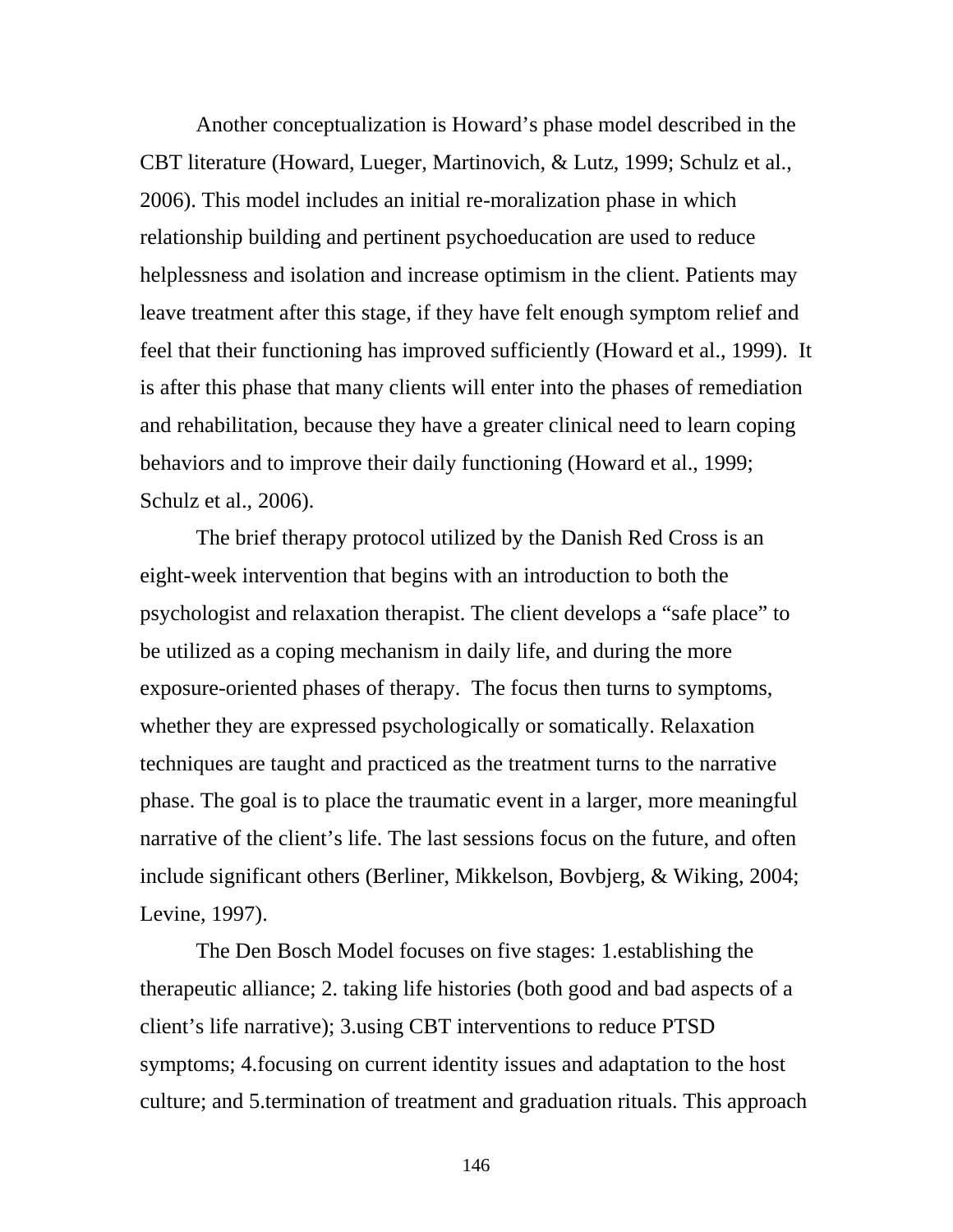combines aspects of psychodynamic, cognitive-behavioral and supportive treatment approaches; and it works to reconstruct the client's history and integrate dissociated fragments of their memories. The over-arching goal is to achieve a "corrective emotional experience" (Drozdek & Wilson, 2004, p.251).

---

 We share the focus on providing a corrective emotional experience for the survivors we serve. We feel that many effective clinical tools and interventions exist; just like those we have discussed. We feel that engaging the client in prioritizing and agreeing on a treatment rationale is the first step in helping to guide them toward symptom reduction. Given all of these treatment needs and options, it is now incumbent upon the senior clinician to help fellow clinicians (whether peers or trainees providing services in our program) to engage with the clients appropriately and effectively. This creates challenges in providing clinical supervision.

# Supervision of Clinicians Treating Survivors of Torture and Refugee Trauma

A significant portion of the direct psychological contact with our client population is provided by psychology interns and externs, supervised by our senior clinical staff. The interns at Bellevue Hospital are just short of completing their doctoral programs, and have been accepted at one of the most selective clinical internship sites in the country. Our externs are generally in their third or fourth year of their doctoral programs and have considerable clinical experience before being accepted to train in our program. (It should be noted that this high level of preparation is consistent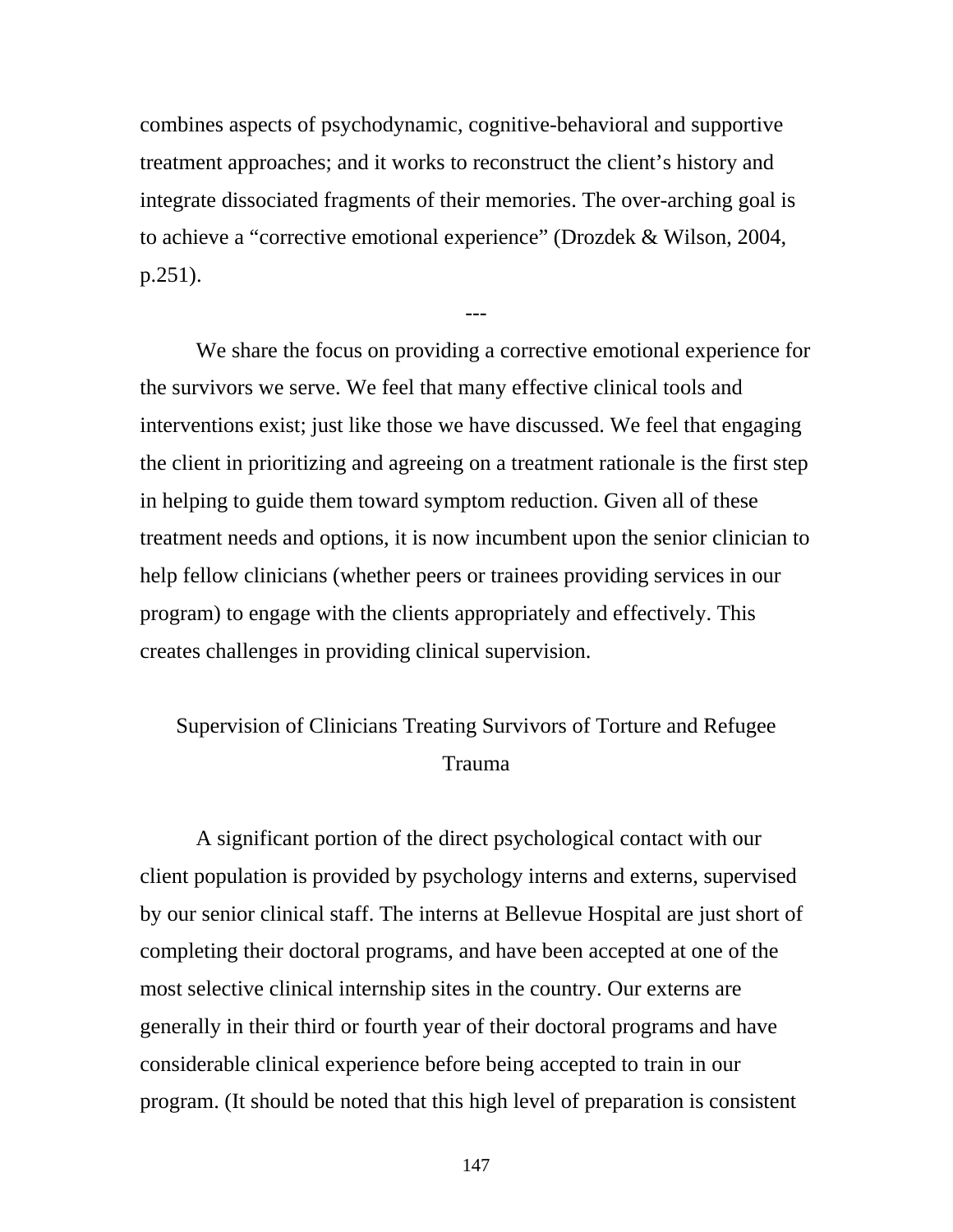with our trainees, across disciplines. Our psychiatric residents are generally PGY-III or above, meaning that they are in at least their third year of residency training. Our medical students are doing their elective clinical placements and our social work students are doing their advanced field work placements.)

We maintain that engaging young clinicians in this work is an important undertaking for several reasons. First, the didactic and clinical experience acquired by the trainee will be valuable as they progress in their careers. Secondly, we add to a growing professional cadre of clinicians, researchers, and advocates who can move the field forward. Third, using advanced psychological trainees, such as interns and externs, helps us to try to meet the ever-growing demand of our clinical services. It should also be noted that the principles associated with supervision are also applicable with more senior clinicians, who may continue to seek outside clinical perspectives and emotional support as they engage in this work.

 Lansen & Haans (2004), describe the supervisor as being responsible for monitoring and evaluating a therapist's clinical work. A supervisor also advises and instructs trainees, while modeling the professional behavior and clinical techniques of a psychologist. Supervisors consult, and help supervisees to solve clinical and professional situations. The supervisor also works to support trainees emotionally, especially as they deal with our multiply-traumatized client population. The authors continue that supervision within the field of treating survivors of torture and refugee trauma is less about learning a specific technique, and more about developing competence for treating this specialized client population.

 The supervisor's role is a complex one, with multiple responsibilities. The supervisor is responsible to the trainee, to educate, and to oversee the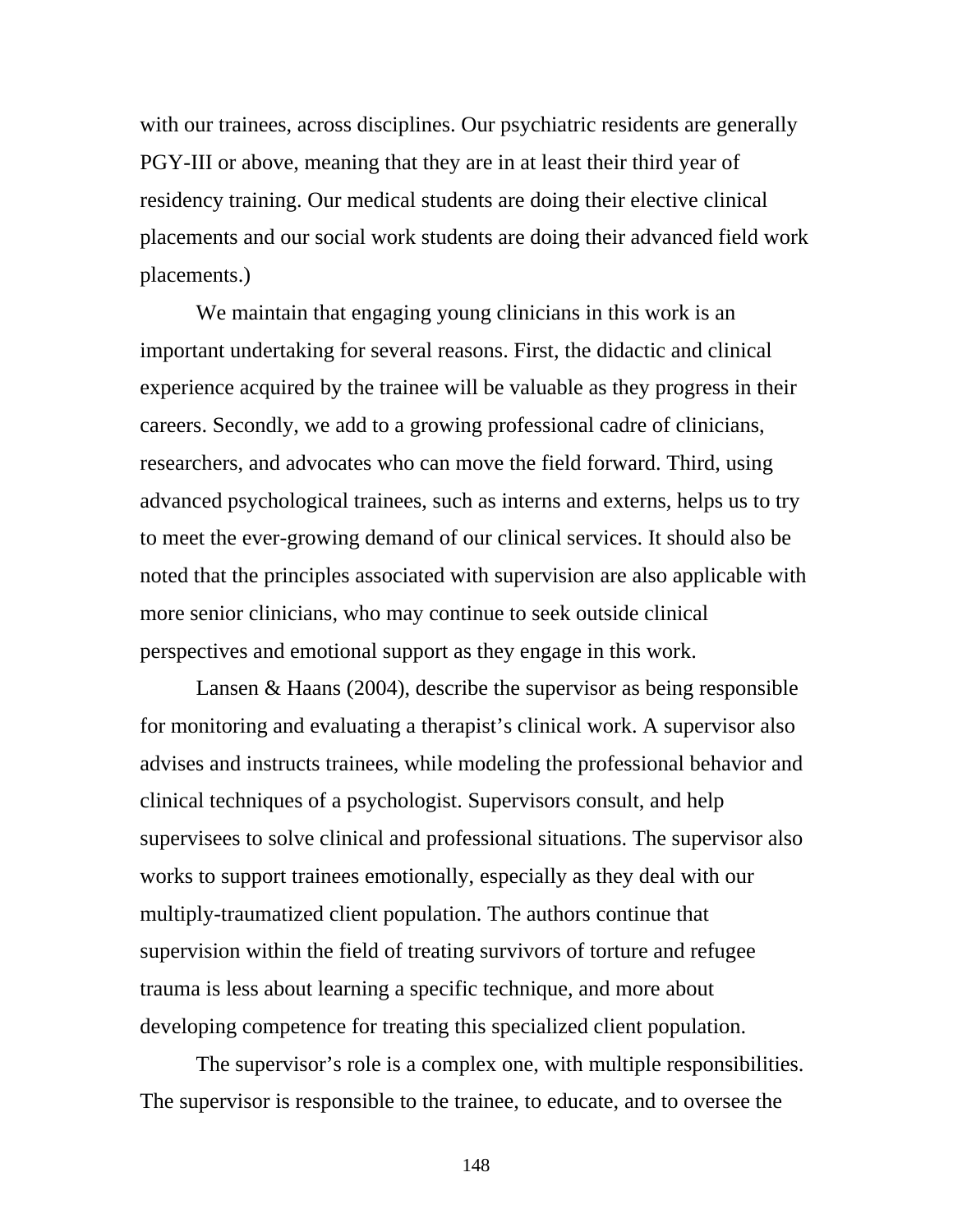training therapist's work. The supervisor is also responsible to the clinic, agency, or hospital to support the mission/vision of the institution and follow institutional procedures. At the same time the supervisor is responsible to the patient, assuring that appropriate and efficacious care is provided.

The parallels that emerge between the "therapist–client" dyad and the "therapist –supervisor" dyad are profound and diverse. One of the most obvious parallels is the potential for vicarious traumatization (See Chapter 13). Another striking parallel, however, is the utility of emphasizing issues of safety and empowerment; especially in the early stages of the relationship. These notions are powerful in the supervisory relationship, just as they are in the clinical relationship.

A safe holding environment must be provided so that the therapist feels comfortable taking appropriate risks in the work, but has the assurance that a more experienced clinician is connected to the process and aware of what is going on. A therapist who feels "safe" in his or her clinical endeavors can "radiate safety because he or she has enough awareness of his or her own mental processes, because he or she has a capacity for containment, and because he or she is able to keep optimal distance" (van der Veer & van Waning, 2004, p.212). This brief description covers a lot of ground, and merits further comment.

Helping a young therapist to be aware of his or her own mental processes is a multi-faceted task. First, there are issues of competence, and the formative function of supervision (Lansen & Haans, 2004). Despite the fine training and experiences our trainees bring, there may be some trepidation before engaging in therapy or an intake interview with a survivor of torture. So we begin the training experience with a series of didactic trainings covering many of the same treatment issues covered in this book.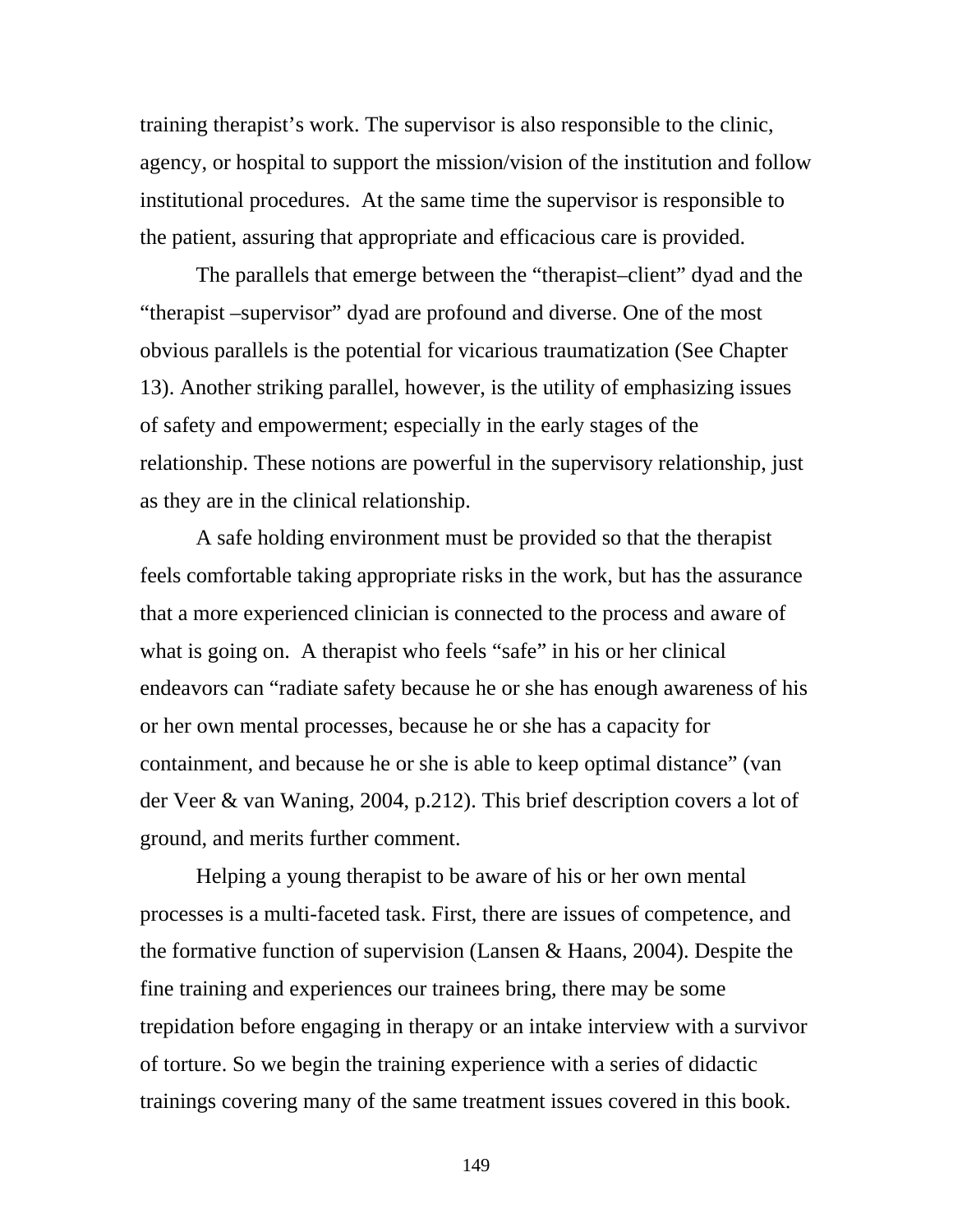We also have our trainees attend case conferences so that they can get an early feel for the interdisciplinary perspectives on client care.

Much of the early supervision is also linked to exploring a trainee's potential emotional reactions to this work. We explore "what brought them to this line of work" and what has generated an interest in serving this population. We may explore pertinent aspects of life history or cultural background that may have an impact on a trainee's approach or reaction to this work. Helping to normalize potential emotional, cognitive, behavioral, and even physical reactions that a trainee may experience is just as essential to their initial training as the didactic information.

This support and exploration must continue throughout the trainee's time with the program. Knowing that one is receiving adequate supervision and emotional support is crucial for a young clinician to have the emotional confidence to communicate a feeling of safety to a client. Beyond formal supervision, our program staff members employ a liberal "open-door" policy for any trainees or colleagues facing a particular issue, whether clinical or personal. We try to provide multiple opportunities for our trainees to engage with senior psychologists as well as clinicians from other disciplines to round out their understanding of a particular client and his or her treatment.

Interactions with peers are valued and emphasized as vehicles of support. Involvement in group interactions can help our clients to internalize a sense of connectivity and support from people who can understand and empathize with their experiences. So too, do group supervision experiences help our young clinicians to accomplish similar goals. Trainees participate in group supervision activities when they present at intake disposition conferences, when facilitating multi-leader groups, and when they attend case conferences. Trainees are also involved in supportive process groups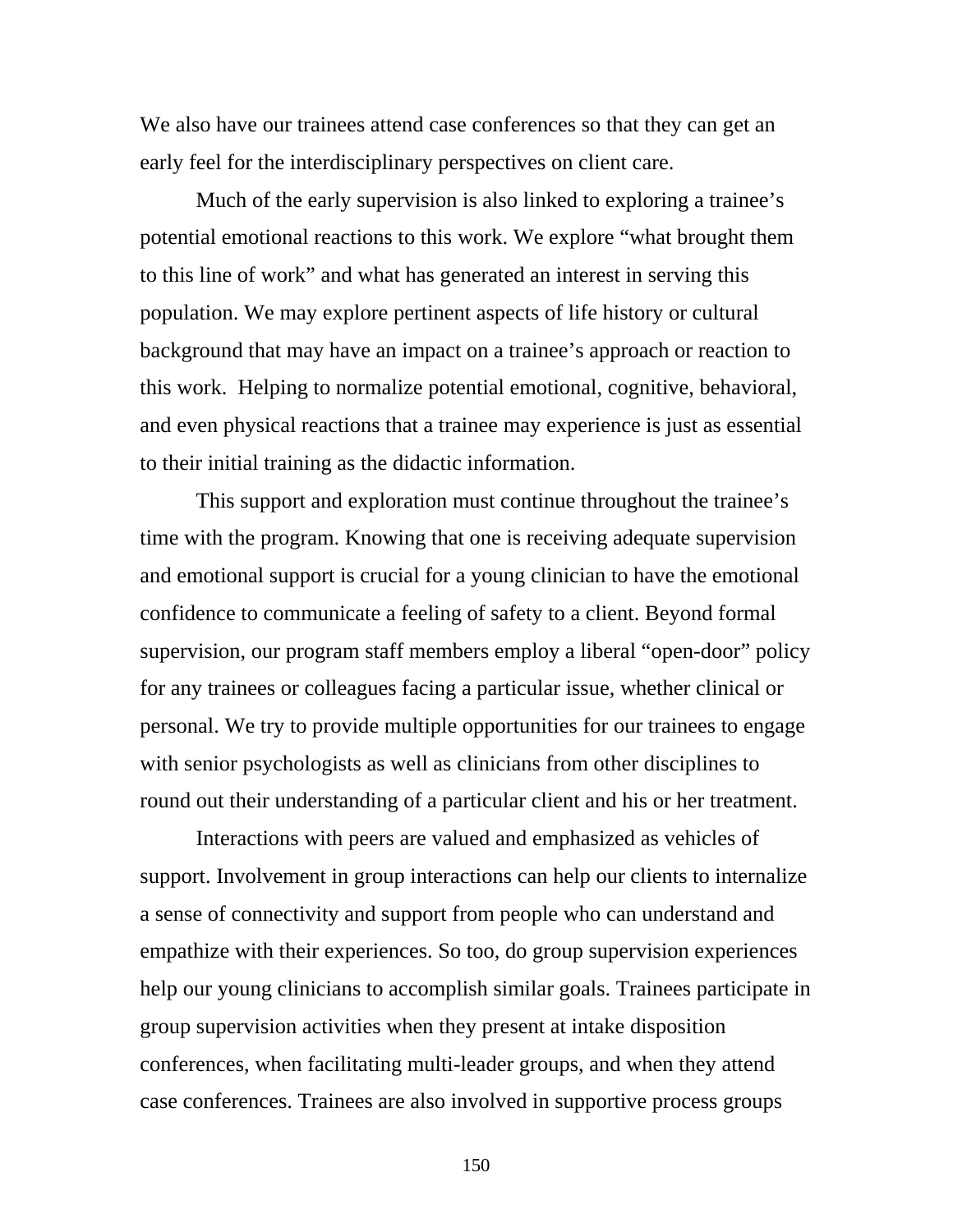(one for interns and one for externs), that are facilitated by a senior clinician who is not part of our program staff. The affective components of the work are discussed openly in all of these contexts.

Trainees will also need particular support in terms of bolstering their capacity to contain and tolerate the intensity of emotion communicated within their treatment sessions. A therapist hearing about sadistic abuses that defy understanding or qualitative description, may have their cognitive schemas challenged in terms of how they feel the world functions (McCann & Pearlman, 1990). Therapists may become distrustful or cynical. They may also feel vulnerable and unsafe themselves, and feel utterly powerless to address the situation (van der Veer & van Waning, 2004). Helping young clinicians to recognize, process, and tolerate these complex feelings will help them to be more genuine and "present" with a client whose immediate clinical need is to be heard.

Supervision may also have to contend with issues of survivor guilt and over-identification with the client. The therapist, often living a relatively secure and comfortable life, may experience guilt in the face of their patients' reports of torture and intense suffering. This can lead to an idealization of the patient and unwillingness to see him/her in a bad light and a denial of possible pre-existing psychopathology (Eisenman, Bergner, & Cohen, 2000). The therapist may also experience an increased impulse to "be helpful," scheduling appointments at inconvenient times, checking up on patients or overzealous attempts to engage reluctant patients in therapy. The degree to which the usual therapy frame is adhered to (or relaxed) is a topic of lively discussion in supervision.

Issues of intimacy and distance are also important to consider in this work. The graphic nature of abuse and the intensity of the multiple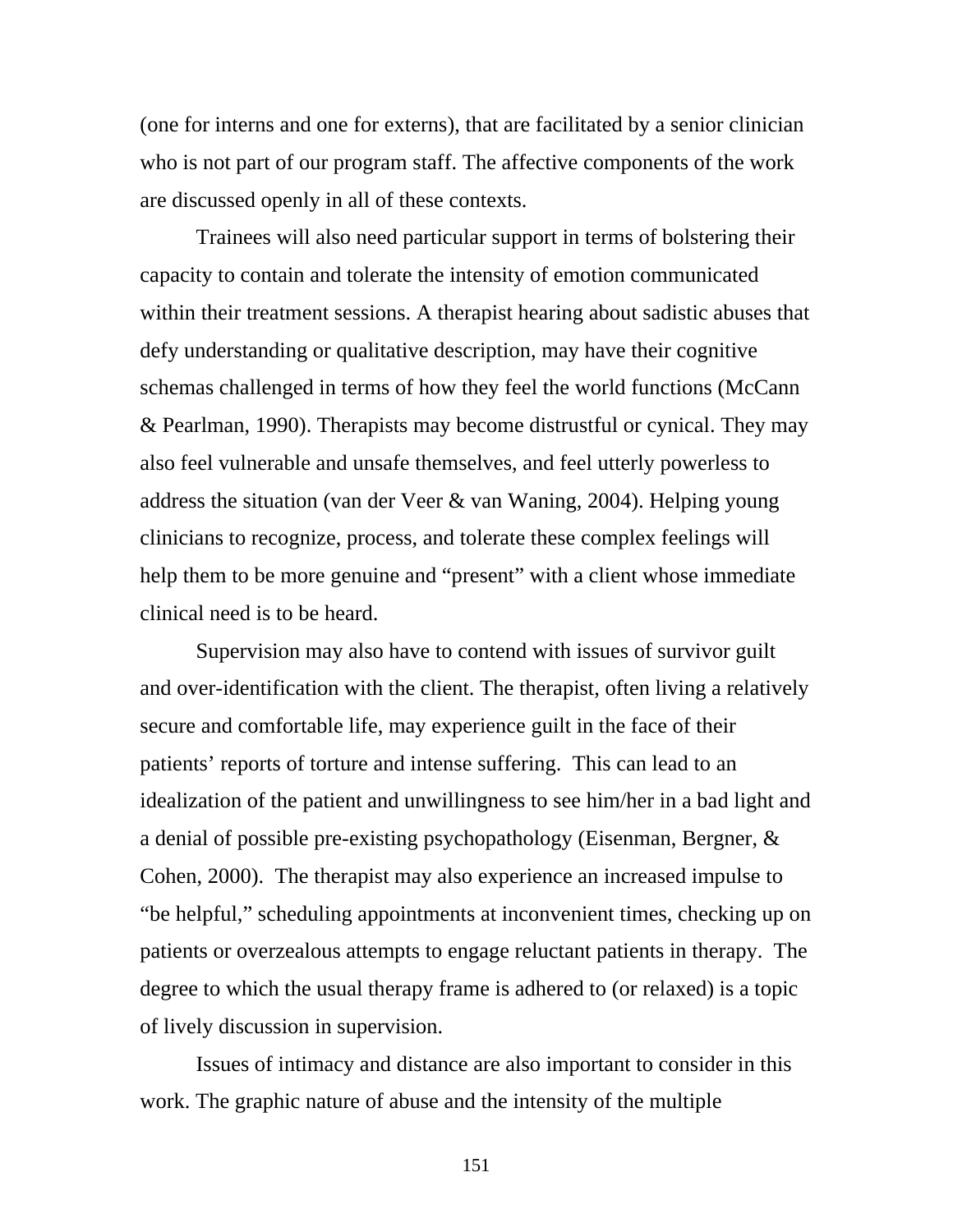challenges facing our clients can pull clinicians in closer, or push them away, in terms of engaging emotionally with a client. Supervision must be geared to help the young clinician to try to strike the dynamic balance between becoming jaded and inured to emotion, or becoming overwhelmed by emotion and the intensity of the traumatic material being presented.

A therapist may distance him or herself from a client by using defenses like denying the veracity of a story, minimizing or distorting the story, avoiding direct discussion of traumatic material, or becoming numb to the material (van der Veer & van Waning, 2004). Therapists may become cynical, withdrawn, and lose confidence in their clinical abilities (Lansen & Haans, 2004).

Conversely, therapists may become overly involved, overactive, have savior fantasies, and lose clinical perspective (Eisenman, Bergner, & Cohen, 2000; Wilson & Lindy, 1994). A significant identification of the therapist with the patient sometimes occurs. Given the obvious cultural, national and ethnic differences, therapists often expect to find "others," and in fact, find people very similar to themselves. Many of the program patients are young educated professionals or students. Many were natural leaders in their communities. These individuals may also be the most outspoken in their protests, and most committed to issues concerning equity, justice, and human rights. The personality profile of these clients may mimic the personality profile of our trainees.

The subsequent identification with the patient can be de-centering, leading to difficulties maintaining a neutral stance, contributing to possible idealization of the patient and an excessively positive counter-transference. The patients, of course, are often admirable, but they are also human. Idealization of patients can be a problem because it does not allow room in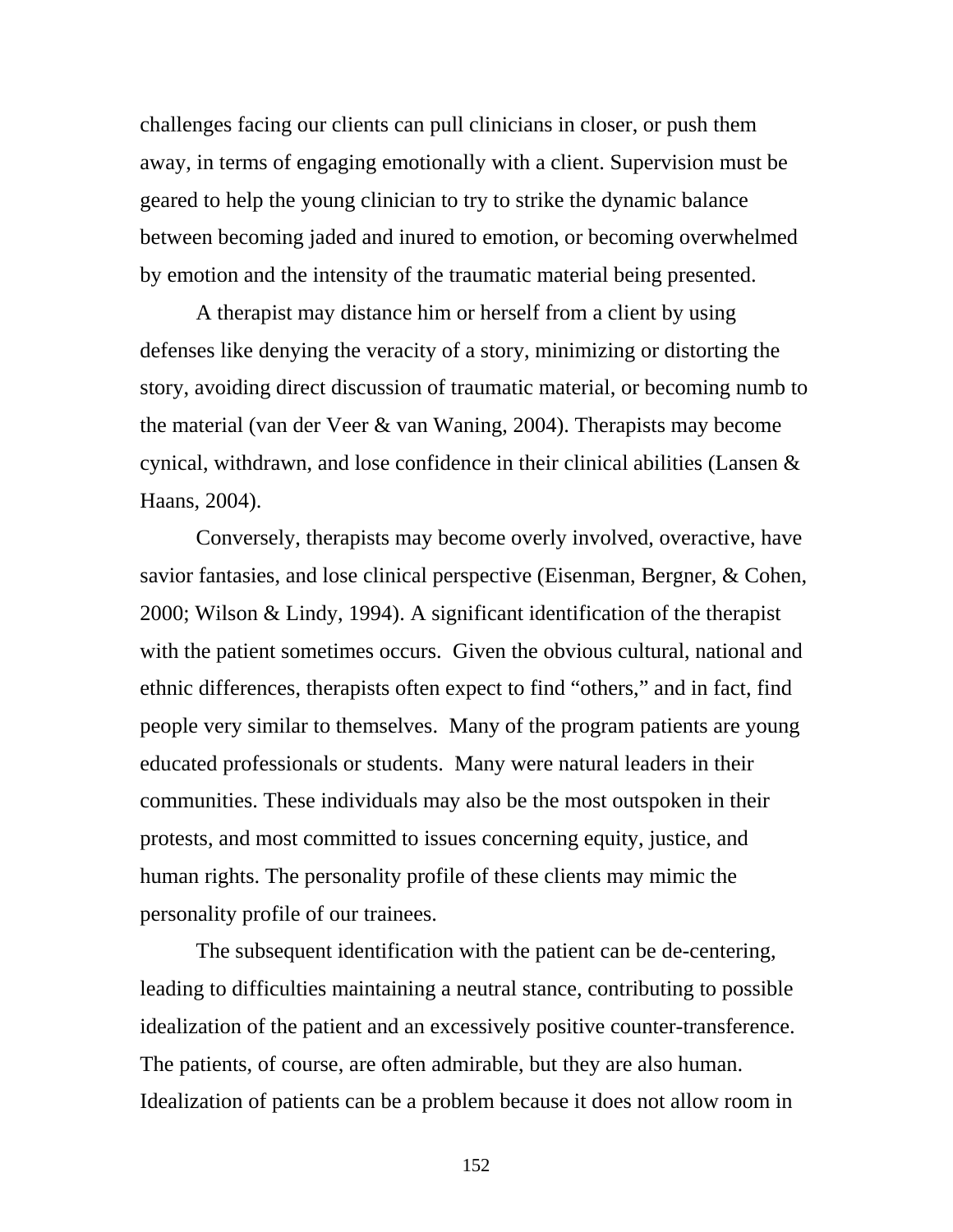the treatment for negative feelings or behaviors. Supervision helps supervisees more fully explore their counter-transference to the patient, in particular their resistance to identifying "negative" content in their patients and/or in themselves (Eisenman, Bergner, & Cohen, 2000). Trainees are assisted in striking a dynamic balance in the counter-transference continuum, where they avoid the extremes of avoidance and overidentification (Wilson, 2004a).

Issues of empowerment are also important for young clinicians engaged in this work. The feelings of inadequacy, or feeling impotent in the face of such horrific abuses, may serve to paralyze a clinician, who feels illequipped to help the client. Part of the supportive supervisory intervention will be in helping the young clinician to set reasonable expectations for clinical outcomes, including a discussion of the chronic nature of certain sequelae to human rights abuses (Lansen & Haans, 2004).

---

As such, the supervisor needs to be non-critical, but responsive to the trainee. This is true even when the supervisor has a very different emotional experience of the patient than what the trainee is reporting. It is the task of supervision, in fact, to work through and manage these conflicting perspectives in a way that emphasizes the multiple challenges, stimuli, emotional stressors that the client (and therefore the therapist) is trying to navigate. Helping young clinicians to tease apart how much of their confusion and potential lack of confidence is based on their circumstances, as opposed to their character or capabilities, parallels some of the attributional work they may need to engage in with their clients.

Supervision must also help empower the young clinician to expand their therapeutic role into helping with practical issues, when appropriate,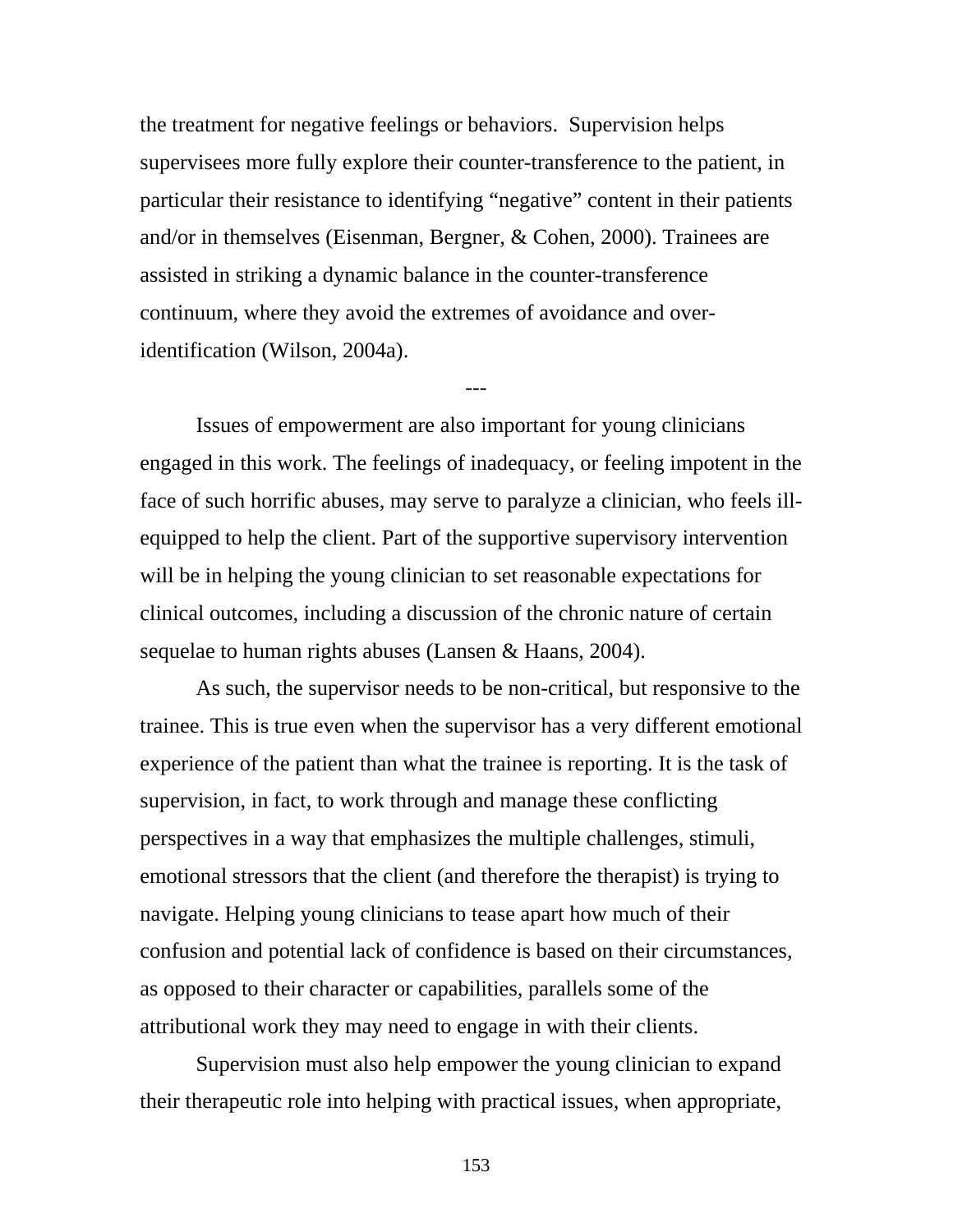and in appropriate ways. Patients' most pressing problems may well be basic survival needs, especially when they first come to our program. The therapist is aware of the fact that safety and stability must be achieved before delving into traumatic material, and often feels some pressure to speed up this process with practical help (i.e. finding a job, connecting with legal services, etc.). The supervisor's role in this situation may be to be gently confrontational and help the therapist contain the impulse to "rescue" the patient. Even though supervision may focus on a young therapist's boundaries and limit setting, the therapist may be willing to think more creatively, knowing that their seasoned collaborator will identify any potentially inappropriate or ineffective interventions. The supervisor must also explore whether dealing with the trauma may be what the patient needs to attain the emotional stability needed to improve daily functioning. The supervisor can help the therapist to juggle the desire to respond with increased practical assistance (which may in fact help build an alliance) vs. encouraging the patient to use the sessions to directly address traumatic material.

Another important area of inquiry for clinicians beginning this work is the notion of the "judicious use of self" in the therapy. Again, this is in contrast to the usual psychotherapeutic framework in which therapists' histories, cultural backgrounds, and life experiences are generally peripheral to the therapeutic process. Many of our clients, who are foreign to the "culture of psychotherapy," may not know that it is "inappropriate" to ask personal questions of a therapist. The young therapist may need assistance in navigating these tricky situations.

For example, how does a therapist convey to a client that he or she is not willing to divulge personal information, without seeming withholding or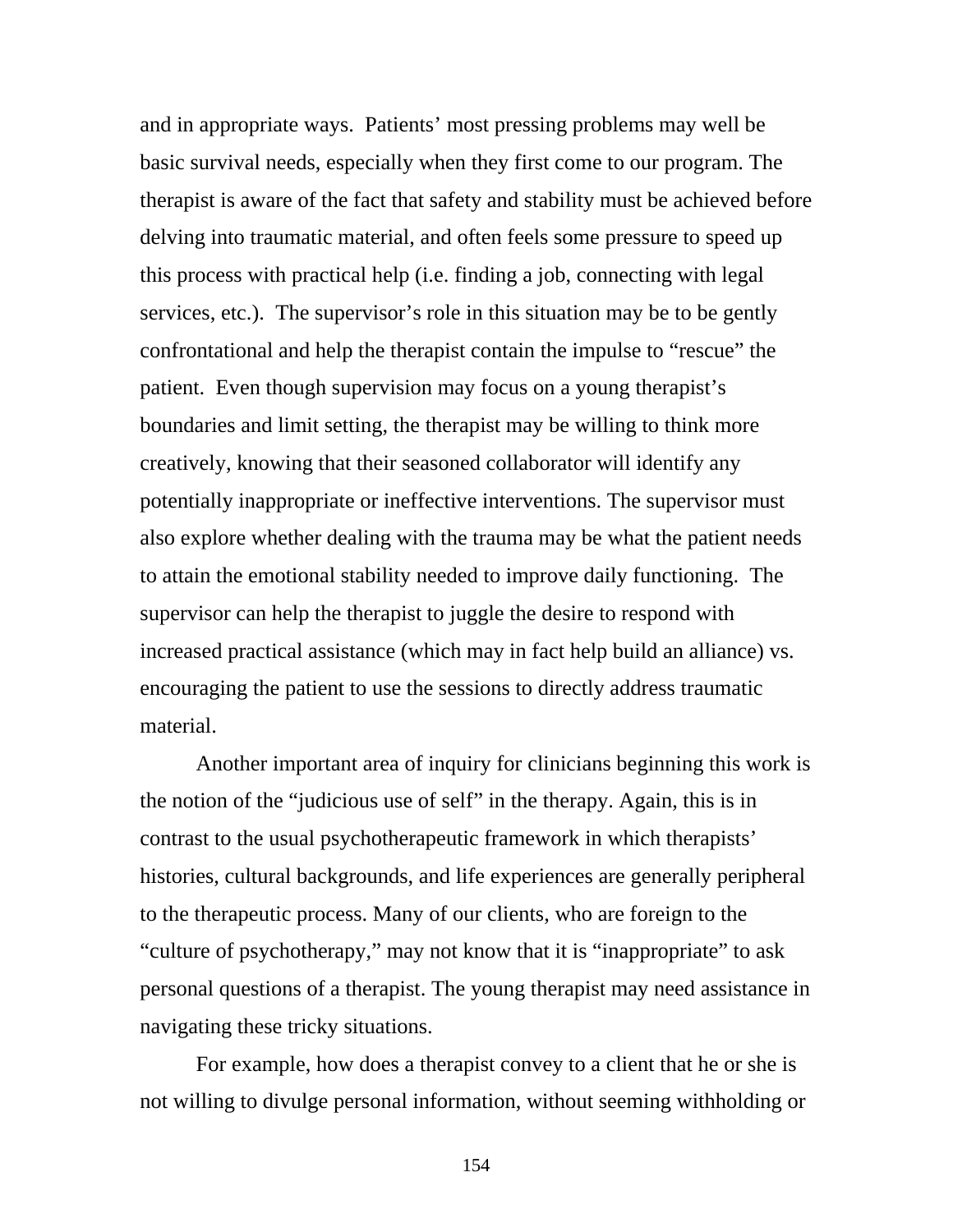punitive? What if the therapist's experience really is pertinent to the client's experience, and could be helpful to the therapeutic process if shared? Helping a trainee to make these decisions can be anxiety provoking because of therapeutic, ethical, and cultural concerns that may be in conflict. An example of a case where the "judicious use of self" was warranted and successful follows:

*SH is 40 year old man from Mauritania who came to this program after an intrepid escape from life-long servitude as a slave. He received medical treatment for his many wounds, and participated in individual and group therapy.* 

*One day, SH spoke to his therapist about the ramifications that his escape had placed on his family and friends. The "master" who owned SH and his family intended to sell SH's wife to another man as punishment for SH's escape. SH's wife found out about the plan, and escaped to "the bush" with their children. They lived in hiding in a remote Sahelian village, barely surviving at a subsistence level. The man who helped SH escape was also punished horrifically when the "master" learned that he was involved. SH spoke at length about notions of survivor guilt, and how maybe it was better that he never fled because of the suffering his escape caused. SH expressed some passive suicidal ideation, without a plan or intent.* 

*At this point, the clinician (a Black American psychologist) shared some of his family history, speaking about how he was descended from slaves on both sides of his family. The clinician spoke of the*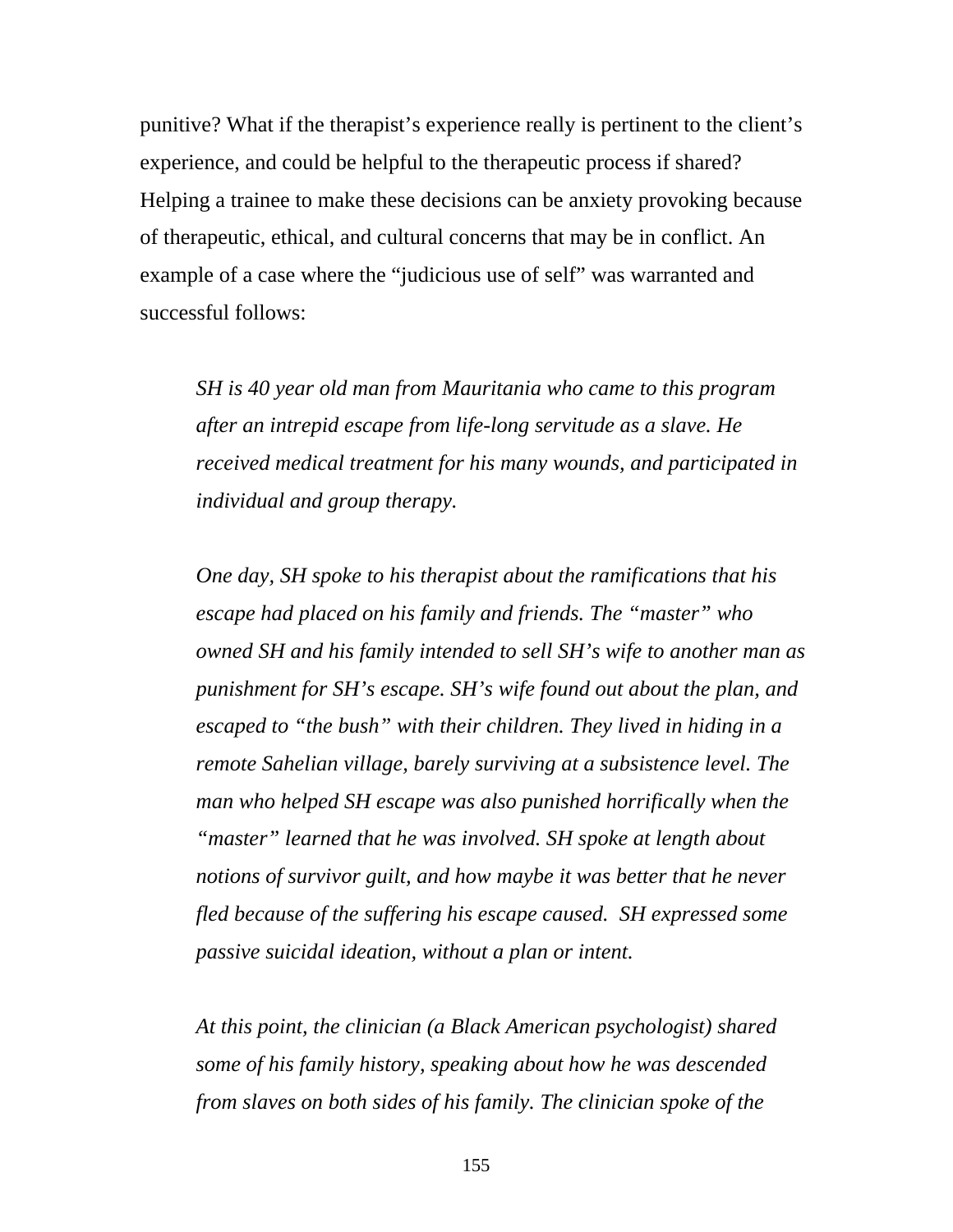*progress that his family had made across generations subsequent to the slavery, to the point that the clinician had attained a doctorate, and was now able to help clients such as SH.* 

The clinician made it clear that this would not have been possible, if it *were not for his ancestors (whose names he does not even know), who withstood and struggled against slavery; ultimately earning freedom for themselves and their descendants. The therapist expressed profound and undying gratitude toward those ancestors, and placed SH's struggle in a context that spanned generations (i.e. from SH's ancestors who had lived their entire lives as slaves, to SH's parents who encouraged him to seek his freedom, to SH's children [and their children] who may yet taste freedom, and be free to go to school and lead their lives as they see fit).* 

*A delicate balance needed to be struck, so that SH's feelings of guilt and despair were not contradicted or dismissed. The clinician simply attempted to offer an alternative narrative that may parallel, complement, or overlap with the client's own interpretations. SH began to be able to place the suffering and sacrifice that he and his loved ones were enduring in a larger context.* 

*As treatment progressed SH began to express some relief. He was better able to tolerate the painful feelings of culpability associated with the suffering of others. Despite the emotional, health-related, and practical challenges he faced, he spoke of a new-found commitment to keep on struggling. He stated that, "Even if my life remains hard, at*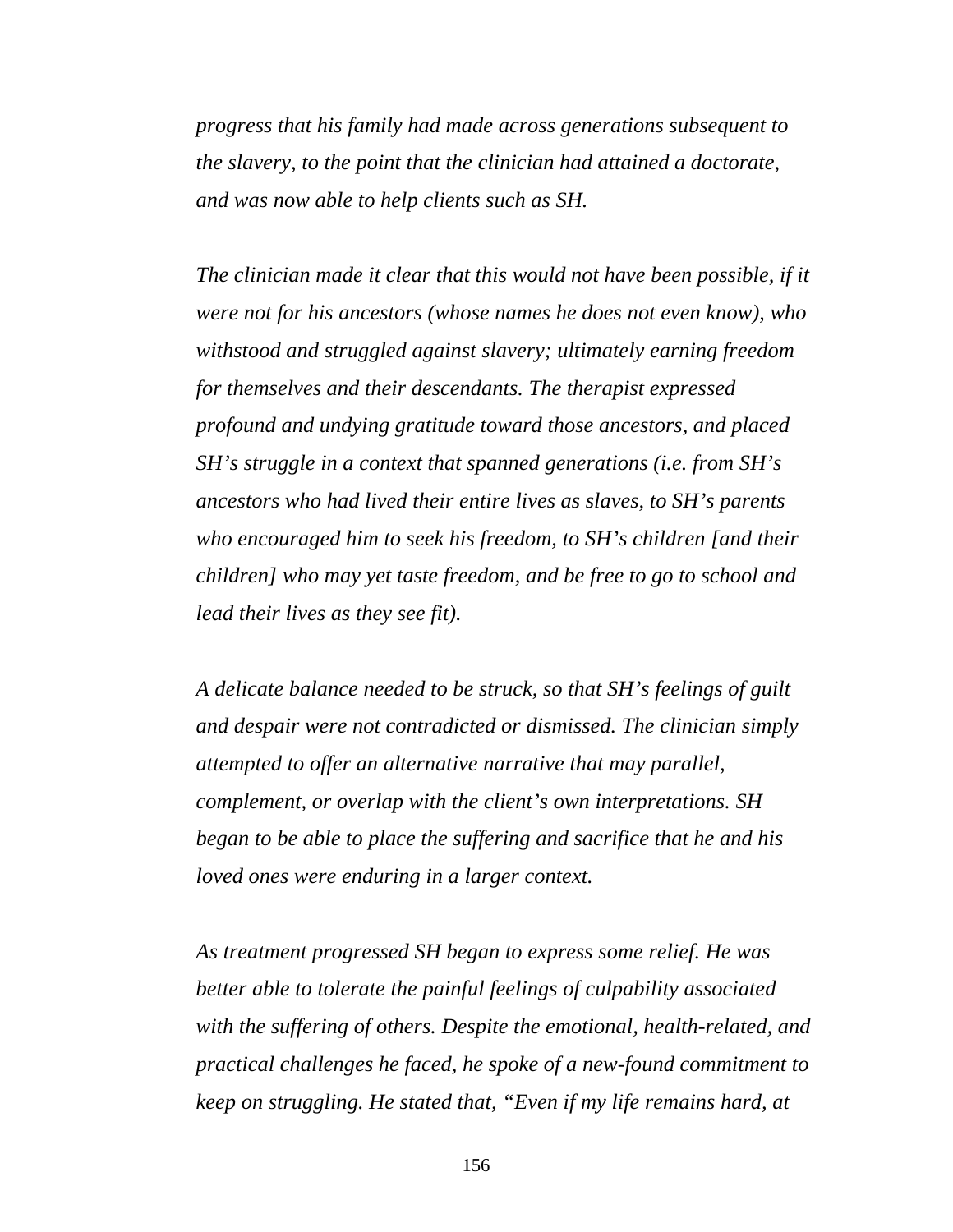*least my children's children may have a better chance, In Shah' Allah."* 

Another key aspect of supervision has to do with notions of gratitude. Our clients tend to be very appreciative of the therapeutic bonds they have formed and the clinical assistance they have received. Frequently, clients come from cultures in which gift-giving as a sign of friendship and appreciation is the norm. It may be the one way they can express appreciation for services, especially if they are not currently paying for their treatment. This directly contradicts the general stance in psychology of not accepting gifts from clients, for fear of entering into a dual-relationship or exploiting the client.

Cultural prerogatives, a dynamic therapeutic interaction, practical concerns regarding the client's resources, issues of empowerment, ethical concerns, and genuine human connectedness all come into play in the deliberations as to what to do under these circumstances. Supervisors must help clinicians weigh and balance considerations of the meaning of accepting or rejecting the gift (in cultural terms and in terms of the therapy), and make decisions that are clinically sound, and based primarily on doing no harm to the client. In some cases it may be more harmful to the client's emotional functioning to reject the gift; in some cases, the opposite will be true. It is incumbent on the supervisor and clinician to discuss these parameters in an open-minded yet clinically focused manner.

The last aspect of supervision that we'll discuss here is, appropriately, termination. Our trainees are generally with our program for one year (July 1st - June  $30<sup>th</sup>$ ), so termination is a reality they will all face. Saying good-bye to a client with whom one has developed a deep bond is always a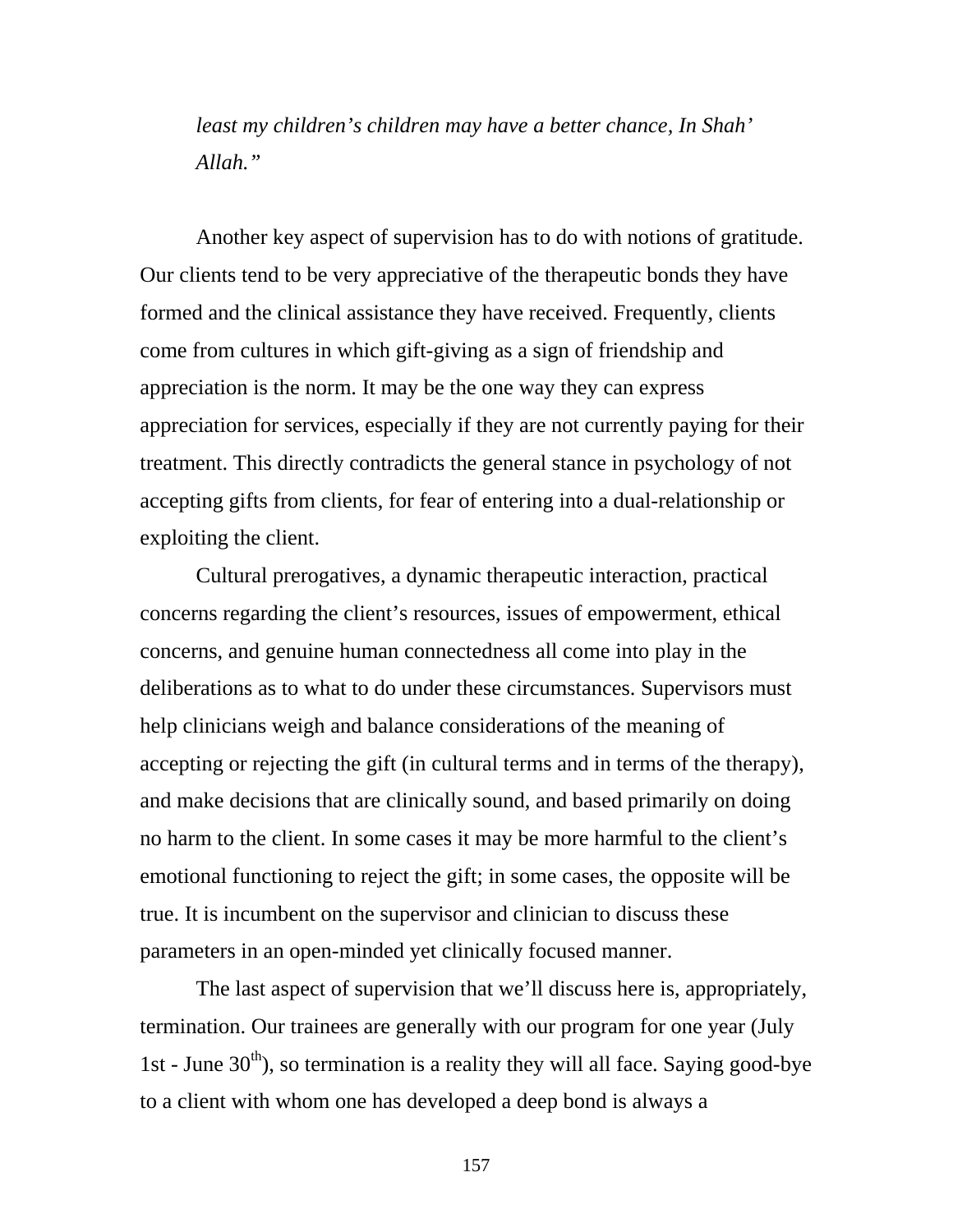complicated and nuanced affair, but the emotional pull of working with our client population is often described by trainees as being more intense than usual. As such, supervisors need to help the trainee identify, describe, and manage their feelings about terminating treatment. Again, the parallels are profound, and much of the assistance supervisors can provide to trainees in managing emotions around termination, is by helping the young clinician to help the client with the same issues.

Clients may have deep emotions about saying good-bye, as they have had so many leave-takings in their life, including their current exile from their homeland. In many circumstances, there was no opportunity to say good-bye to loved ones who were disappeared, killed, or who were left behind when the client fled. Sharing a positive "au revoir" with their therapist, in a time-frame that is controlled and predictable, may help the survivor to process some of his or her unprocessed feelings of mourning and loss (see Chapter 11). A direct approach to the emotions surrounding termination will also allow the client (and the clinician) to express the deepseeded feelings they have about the therapeutic work and relationship they have shared. The therapeutic progress is generally mirrored by substantial clinical growth of the trainee, who now knows that he or she can handle more than they'd previously given themselves credit for. Working through issues regarding termination is never easy, but it is particularly important with our clients and young clinicians. (Editor's note: A client who remains in individual treatment with our program after terminating with an intern or extern will generally be re-assigned to a senior staff member and/or an ongoing support group. This way they will not be exposed to repeated terminations and transfers.)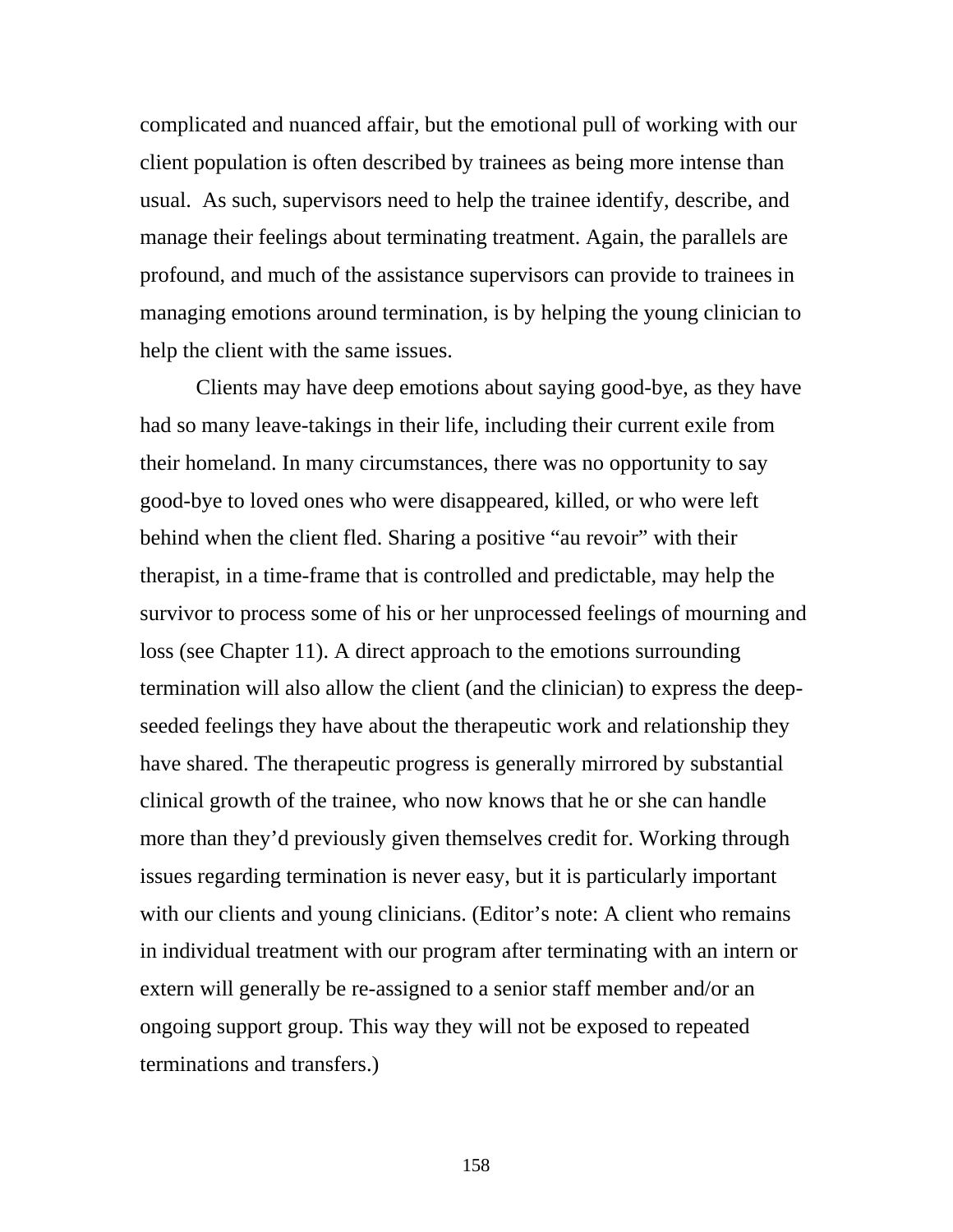Other major issues in supervision have to do with working and communicating across and within cultures, as well as contending with vicarious trauma and its potential effects. Both of these issues are covered in greater detail in this book in Chapters 2 and 13.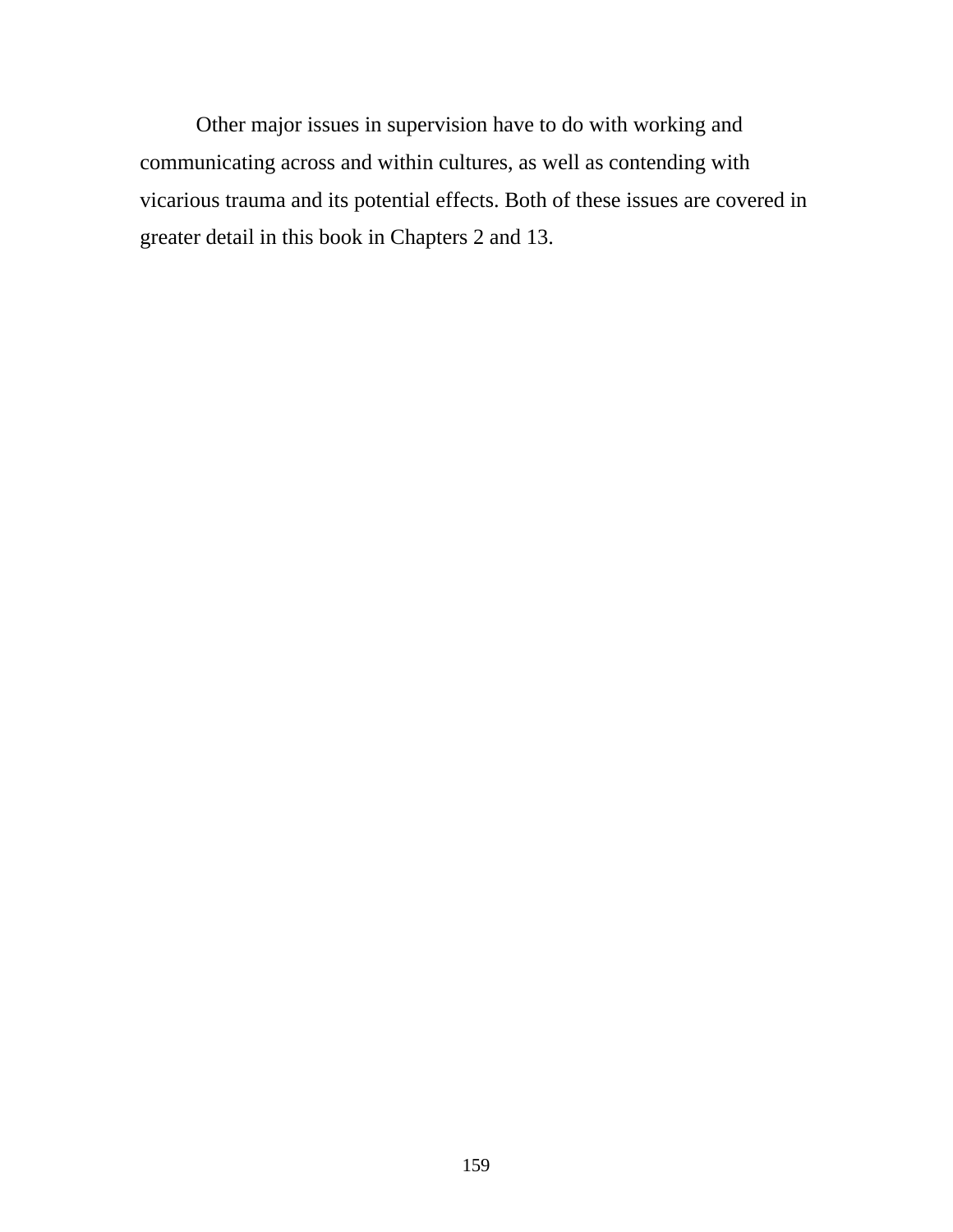#### References

- Akinsulure-Smith, A., & Smith, H. (1997, February). *Africans in America: Cultural and Environmental Considerations for Psychotherapy.* Symposium conducted at the 14th Annual Teachers College Winter Roundtable on Cross-Cultural Psychology and Education. Teachers College, Columbia University, New York City.
- Berliner, P., Mikkelson, E., Bovbjerg, A., & Wiking, M. (2004). Psychotherapy treatment of torture survivors. *International Journal of Psychosocial Rehabilitation, 8*, 85-96.
- Brender, J. (1982). Electrodermal responses in PTSD. *Journal of Nervous and Mental Diseases, 170,* 352-361.
- Briere, J., & Scott, C. (2006). *Principles of trauma therapy: A guide to symptoms, evaluations, and treatment*. Thousand Oaks, London, New Delhi: Sage Publications.
- Chester, B., & Holtan, N. (1992). Working with refugee survivors of torture. *Western Journal of Medicine, 157* (Special Issue: Cross-Cultural Medicine: A Decade Later), 301-304.
- Cohen, J., & Mannarino, A. (1998). Interventions for sexually abused children: Initial treatment findings. *Child Maltreatment, 3,* 17-26.
- Deblinger, E., Steer, R., & Lippman, J. (1999). Two year follow-up study of cognitive behavioral therapy for sexually abused children suffering posttraumatic stress symptoms. *Child Abuse & Neglect, 23*, 1371- 1378.
- Drozdek, B. (2001). Can traumatized asylum seekers be treated? In M. Verwey (Ed.), Trauma and empowerment (pp. 219-231). Berlin: VWB.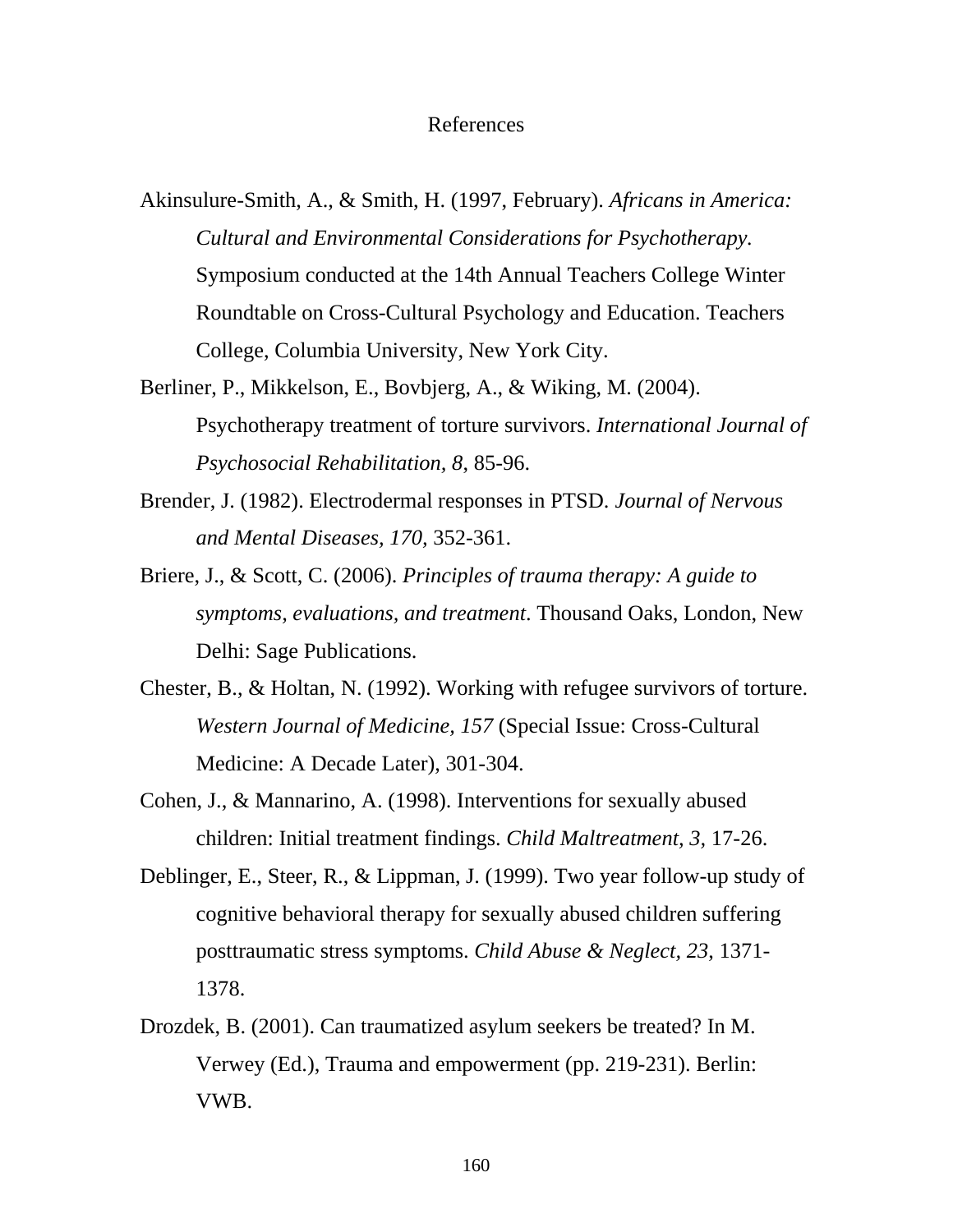- Drozdek, B., & Wilson, J. (2004). Uncovering: Trauma-focused treatment techniques with asylum seekers. In J.P. Wilson & B. Drozdek (Eds.), *Broken spirits: The treatment of traumatized asylum seekers, refugees, war and torture victims* (pp.187-219). New York: Brunner-Routledge.
- Du, N., & Lu, F. (1997). Assessment and treatment of posttraumatic stress disorder among Asian-Americans. In E. Lee (Ed.), *Working with Asian-Americans: A guide for clinicians* (pp. 275- 294). New York: Guilford Press.
- Ehlers, A., & Clark, D. (2000). A cognitive model of posttraumatic stress disorder. *Behavioral Research and Therapy, 38,* 319-345.
- Eisenman, D., Bergner, S., & Cohen, I. (2000). An ideal victim: Idealizing trauma victims causes traumatic stress in human rights workers. *Human Rights Review, 1*(3), 106-114.
- Elsass, P. (1997). *Treating victims of torture and violence: Theoretical, cross-cultural, and clinical implications*. New York and London: New York University Press.
- Fabri, M.R. (2001). Reconstructing safety: Adjustments to the therapeutic frame in the treatment of survivors of political torture. *Professional Psychology: Research and Practice, 32*(5), 452-457.
- Fischman, Y. (1998). Metaclinical issues in the treatment of psychopolitical trauma. *American Journal of Orthopsychiatry, 68*(1), 27-38.
- Fischman, Y., & Ross, J. (1990). Group treatment of exiled survivors of torture. *American Journal of Orthopsychiatry, 60*(1), 135-142.
- Foa, E., Dancu, C., Hembree, E., Jaycox, L., Meadows, E., & Street, G. (1999). A comparison of exposure therapy, stress inoculation training, and their combination for reducing posttraumatic stress disorder in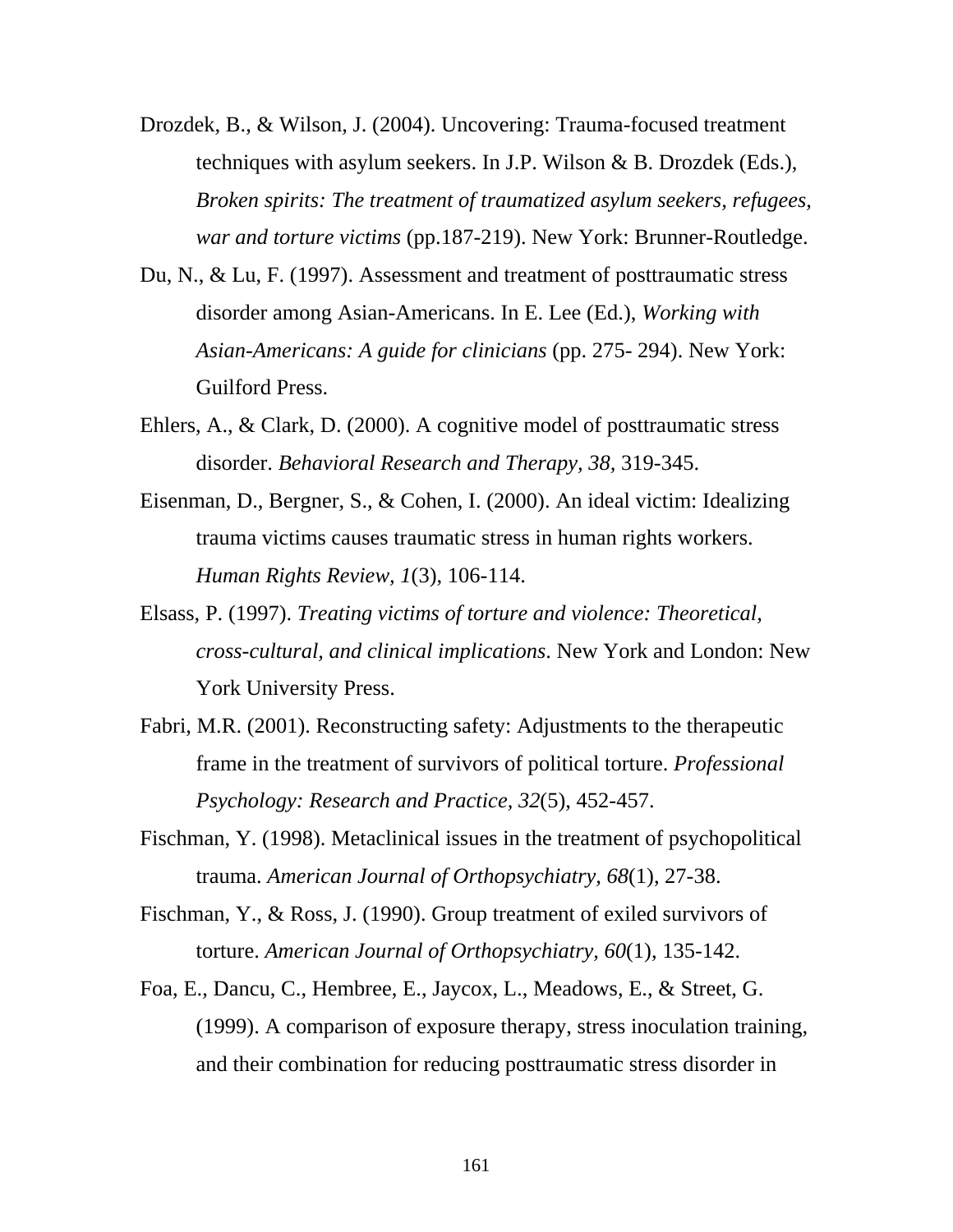female assault victims. *Journal of Consulting and Clinical Psychology, 59,* 715-723.

- Gangsei, D. (October 13, 2001). *Developing a Narrative in the Psychological Assessment of Torture and Refugee Trauma.* Paper presented at the Clinical Symposium of the Torture Treatment Center Consortium. Chicago, IL.
- Goodman, M., & Weiss, D. (1998). Double trauma: A group therapy approach for Vietnam veterans suffering from war and childhood trauma. *International Journal of Group Psychotherapy, 49*(1), 39-54.
- Gurris, N. (2001). Psychic trauma through torture Healing through psychotherapy? In S. Graesner & N. Gurris (Eds.), *Standing at the Side of Torture Survivors: Treating a terrible assault on human dignity* (pp. 29-56). Baltimore, MD: Johns Hopkins University Press.
- Haenel, F. (2001). Foreign bodies in the soul. In S. Graesner & N. Gurris (Eds.), *Standing at the side of torture survivors: Treating a terrible assault on human dignity*. (pp. 1-28). Baltimore, MD: Johns Hopkins University Press.
- Herman, J.L. (1992). *Trauma and recovery: The aftermath of violence From domestic abuse to political terror*. New York: Basic Books.
- Hinton, D., Chhean, D., Pich, V., Safren, S., Hoffman, S., & Pollack, M. (2005). A randomized controlled trial of cognitive-behavior therapy for Cambodian refugees with treatment-resistant PTSD and panic attacks: A cross-over design. *Journal of Traumatic Stress, 18*(6), 617- 629.
- Howard, K.I., Lueger, R.J., Martinovich, Z., & Lutz, W. (1999). The costeffectiveness of psychotherapy: Dose-response and phase models. In N. E. Miller & K. M. Magruder (Eds.), *Cost-effectiveness of*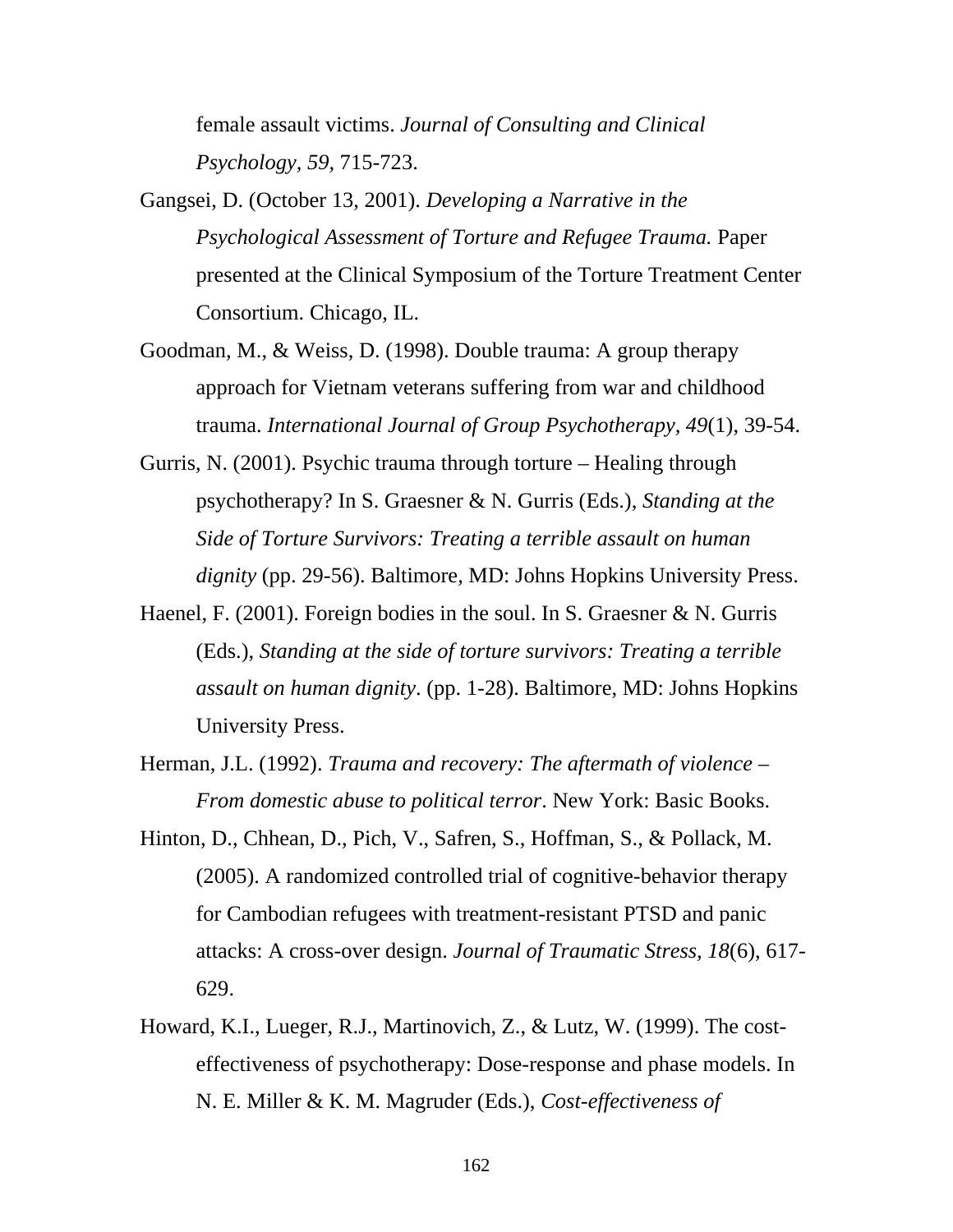*psychotherapy: A guide for practitioners, researchers, and policy makers* (pp. 143-152). New York: Oxford University Press.

- Keller, A., Eisenman, D., & Saul, J. (1998). Caring for survivors of torture in an urban, municipal hospital. *Journal of Ambulatory Care Management, 21*(2), 20-29.
- Krakow, B., Johnston, L., Melendrez, D., Hollifield, M., Warner, T., Chavez-Kennedy, Debie., et al. (2001). An open-label trial of evidence-based cognitive behavior therapy for nightmares and insomnia in crime victims with PTSD. *American Journal of Psychiatry, 158*, 2043-2047.
- Krakow, B., Kellner, R., Pathak, D., & Lambert, L. (1995). Imagery rehearsal treatment for chronic nightmares. *Behavior Research and Therapy, 33*, 837-843.
- Kupfer, D. (1999). Pathophysiology and management of insomnia during depression. *Annals of Clinical Psychiatry, 11*, 267-276.
- Lansen, J., & Haans, T. (2004). Clinical supervision for trauma therapists. In J.P. Wilson, & B. Drozdek (Eds.), *Broken spirits: The treatment of traumatized asylum seekers, refugees, war and torture victims* (pp.317-353). New York: Brunner-Routledge.
- Levine, P. (1997). *Walking the tiger: Healing Trauma: The innate capacity to transform overwhelming experiences.* Berkeley, CA: North Atlantic Books.
- Malloy, P., Fairbank, J., & Keane, T. (1983). Validation of multi-method assessments of PTSD in Vietnam veterans. *Journal of Clinical Psychology, 51,* 488-494.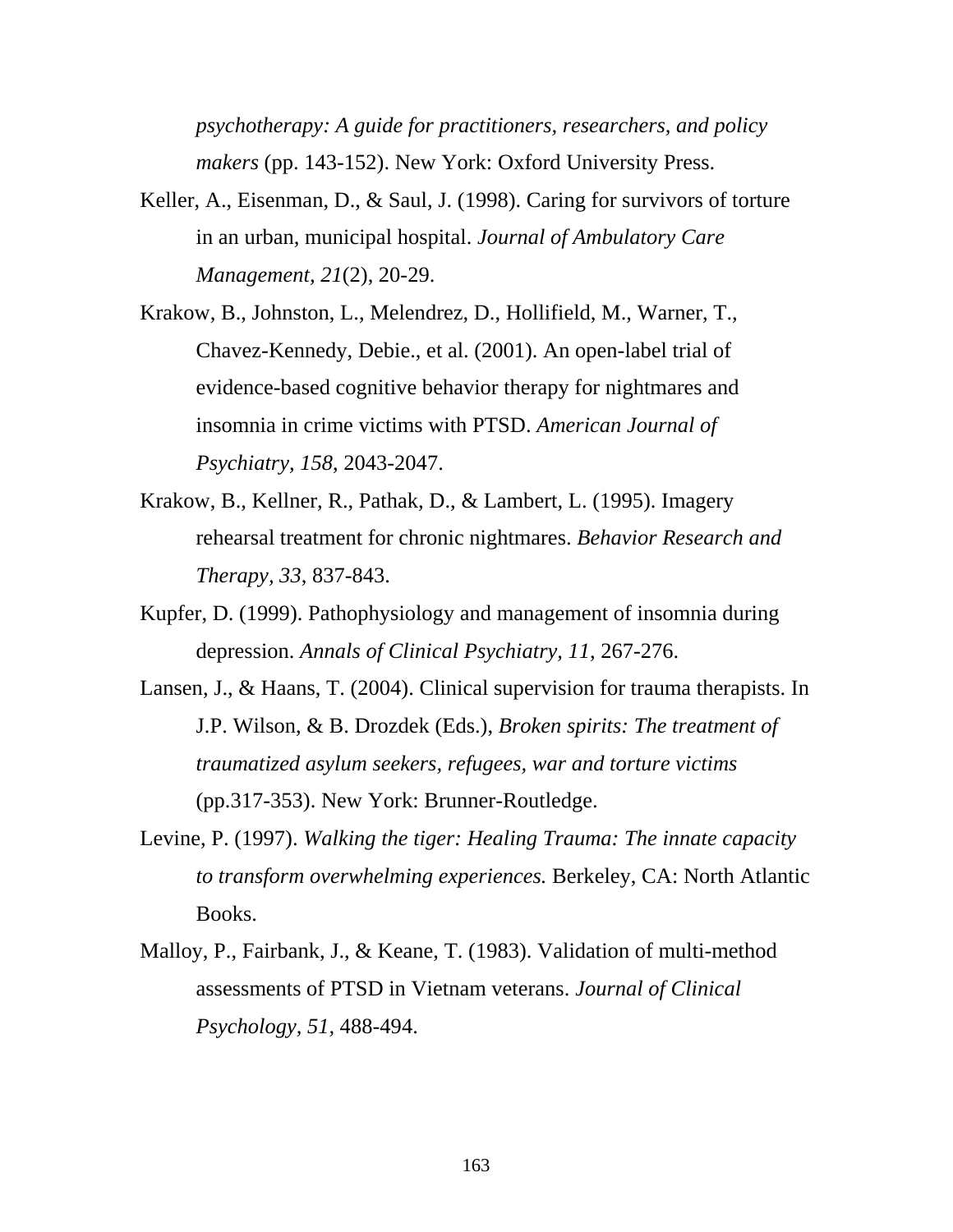- Mason, J., Giller, E., Kosten, T., Ostroff, R., & Podd, L. (1986). Urinary free cortisol in PTSD. *Journal of Nervous and Mental Disease, 174,* 145- 149.
- McCann, L., & Pearlman, L. (1990). Vicarious traumatization: A framework for understanding the psychological effects of working with victims. *Journal of Traumatic Stress, 3,* 131-149.
- Neuner, F., Schauer, M., Klaschik, C., Karunakara, U., & Elbert, T. (2004). A comparison of narrative exposure therapy, supportive counseling, and psychoeducation for treating posttraumatic stress disorder in an African refugee settlement. *Journal of Counseling and Clinical Psychology, 72,* 579-587.
- Paunovic, N., & Ost, L. (2001). Cognitive-behavior therapy vs. exposure therapy in the treatment of PTSD in refugees. *Behavioral Research and Therapy, 39,* 1183-1197.
- Pittman, R., van der Kolk, B., Orr, S., & Greenberg, M. (1990). Naloxonereversible analgesic response to combat-related stimuli in PTSD. *Archives of General Psychiatry, 174,* 145-149.
- Pope, K., & Garcia-Peltoniemi, R. (1991). Responding to victims of torture: Clinical issues, professional responsibilities, and useful resources. *Professional Psychology: Research and Practice, 22*(4), 269-276.
- Resick, P., & Schnicke, M. (1993). *Cognitive processing therapy for rape victims: A treatment manual.* Newbury Park, CA: Sage.
- Schulz, P., Resick, P., Huber, L., & Griffin, M. (2006). The effectiveness of cognitive processing therapy for PTSD with refugees in a community setting. *Cognitive and Behavioral Practice, 13,* 322-331.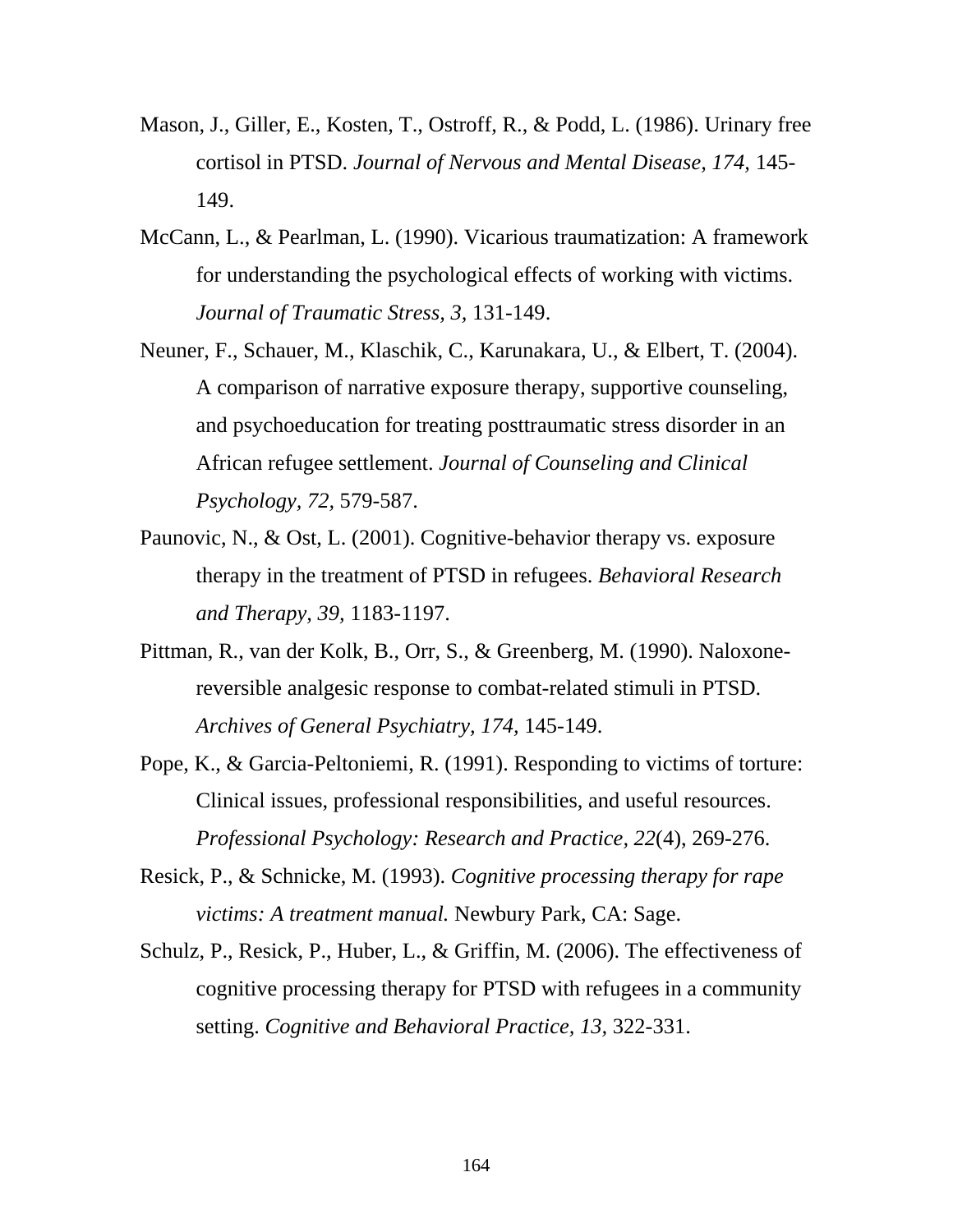- Silove, D., Tarn, R., Bowles, R., & Reid, J. (1991). Psychosocial needs of torture survivors. *Australian and New Zealand Journal of Psychiatry, 25*, 481-490.
- Smith, H. (2003). Despair, resilience, and the meaning of family: Group therapy with French-speaking survivors of torture from Africa. In R. Carter & B. Wallace (Eds.), *Understanding and Dealing with Violence. Multicultural Perspectives* (pp. 291-319). Thousand Oaks, CA: Sage Press, Inc.
- Somnier, F., & Genefke, I. (1986). Psychotherapy for victims of torture. *British Journal of Psychiatry, 149,* 323-329.
- van der Kolk, B. (1994). The body keeps score: Memory and the evolving psychobiology of posttraumatic stress. The *Harvard Review of Psychiatry*, *1*(5), 253-265.
- van der Veer, G., & van Waning, A. (2004). Creating a safe therapeutic sanctuary. In J.P. Wilson & B. Drozdek (Eds.), *Broken spirits: The treatment of traumatized asylum seekers, refugees, war and torture victims* (pp.187-219). New York: Brunner-Routledge.
- Vesti, P., & Kastrup, M. (1991). Psychotherapy for torture survivors. In M. Basoglu (Ed.), *Torture and its consequences: Current treatment approaches* (pp. 349-362). Cambridge, UK: Cambridge University Press.
- Wilson, J. (2004a). Empathy, trauma transmission, and countertransference in posttraumatic psychotherapy. In J.P. Wilson & B. Drozdek (Eds.), *Broken spirits: The treatment of traumatized asylum seekers, refugees, war and torture victims* (pp.277-316). New York: Brunner-Routledge.
- Wilson, J. (2004b). Posttraumatic treatments: Guidelines for practitioners. In J.P. Wilson & B. Drozdek (Eds.), *Broken spirits: The treatment of*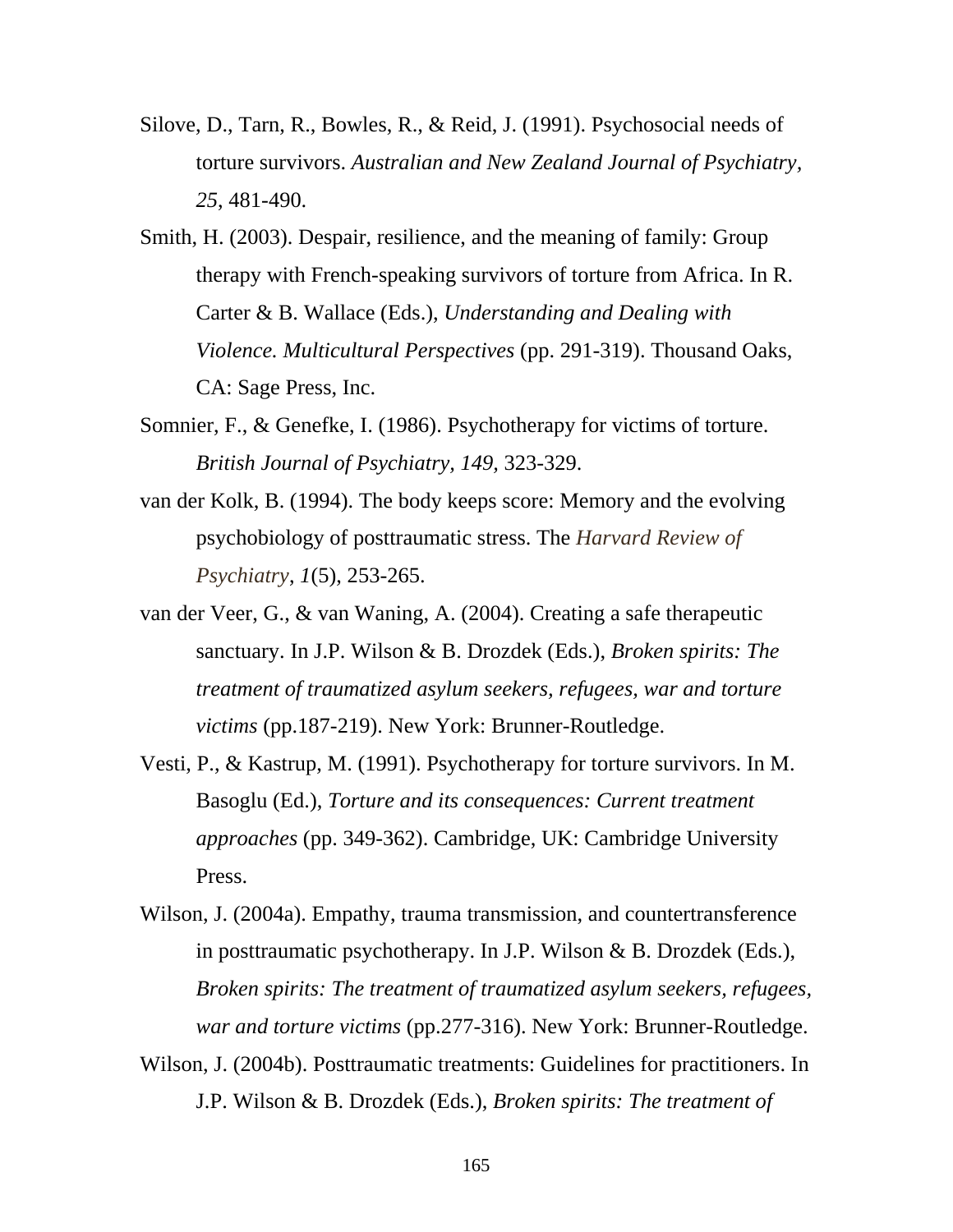*traumatized asylum seekers, refugees, war and torture victims* (pp.181-185). New York: Brunner-Routledge.

Wilson, J., & Lindy, J. (Eds.). (1994). *Countertransference in the treatment of PTSD.* New York: Guilford Publications.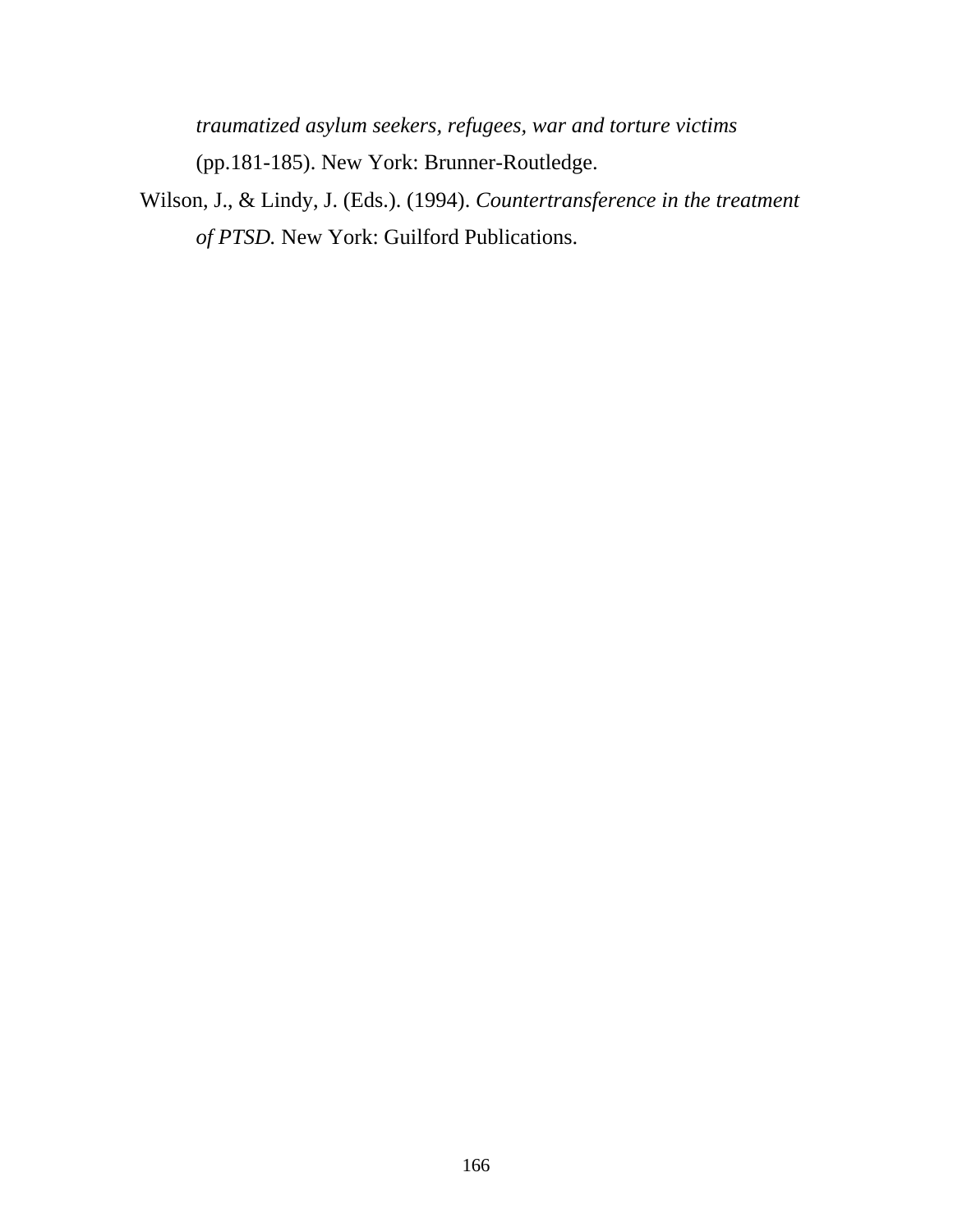#### **Chapter 7**

#### **Medical Evaluation and Care for Survivors of Torture/Refugee Trauma** – Summary

Introduction Prevalence of Torture and Refugee Trauma in the Primary Care Setting The Medical interview \* General Interview Considerations \* The Need for Interpreters \* Eliciting the Trauma History \* Elements of the Medical Interview Identifying Current Health Problems (History of Present Illness) Past Medical History **Medications**  Social History Review of Systems Physical Examination Ancillary Tests Common Health Problems Among Torture Survivors/Refugee Trauma Survivors \* Musculoskeletal \* Neurological \* Dermatological \* Infectious Disease \* Genitourinary/Gynecologic \* Ears Nose and Throat \* Dental \* Gastrointestinal \* Psychiatric Symptoms Health screening Medical Documentation of Torture Multidisciplinary Medical Clinic Case Examples Appendix A: Sample Affidavit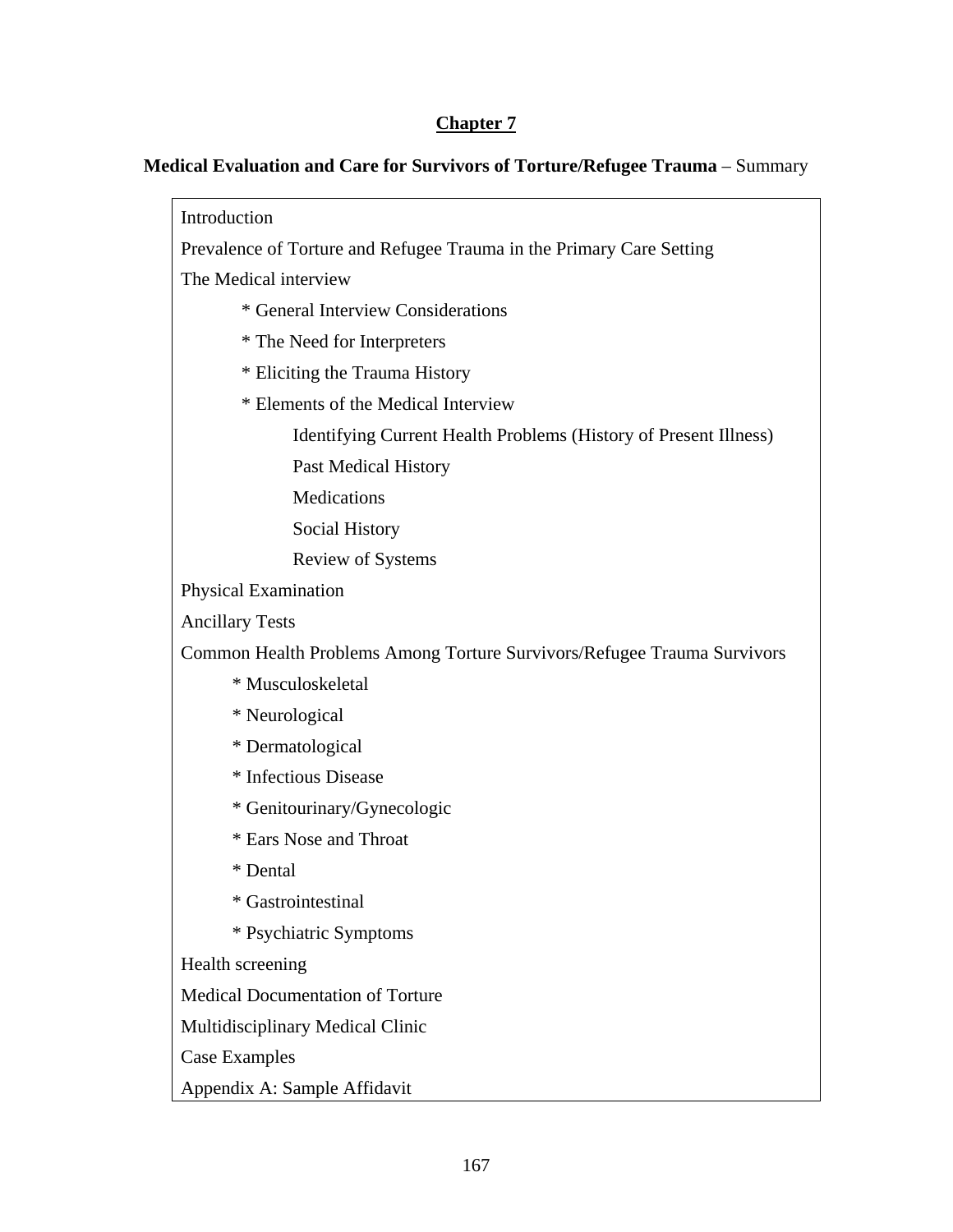# **Medical Evaluation and Care for Survivors of Torture/Refugee Trauma**  Allen Keller, MD, Jonathan Leviss, MD, Nancy Levy, B.A.

Deborah Dyson, PA, MS

### Introduction

Medical care providers, including primary care physicians, are often unaware that there are survivors of torture and refugee trauma in their immigrant patient population. Although such patients are often silent about their past, they can be in profound need of medical care and other health services to address the suffering they have endured. Survivors of torture and refugee trauma have had to flee their homes and countries because of persecution and or war. They have been subjected to and witnessed horrific events, such as a Tibetan monk imprisoned and tortured, including being beaten and shocked with electric cattle prods, because of advocating for greater freedom, or the Kosovar refugee who witnessed her home set on fire as she was forced to flee her village by Serbian soldiers, or the young adult male from Sierra Leone, who had been kidnapped by rebel forces after seeing his family murdered. After leaving their countries, traumatic events may continue. In refugee camps, individuals may have experienced overcrowded unsanitary conditions, and continuing fears of attacks. Torture victims seeking political asylum in host countries, such as the United States, who arrive without visas, may face long periods of imprisonment while awaiting decisions on their asylum claims.

By recognizing and treating patients with a history of torture/refugee trauma, health professionals in medical settings, including primary care clinics or emergency rooms, can provide much-needed care and appropriate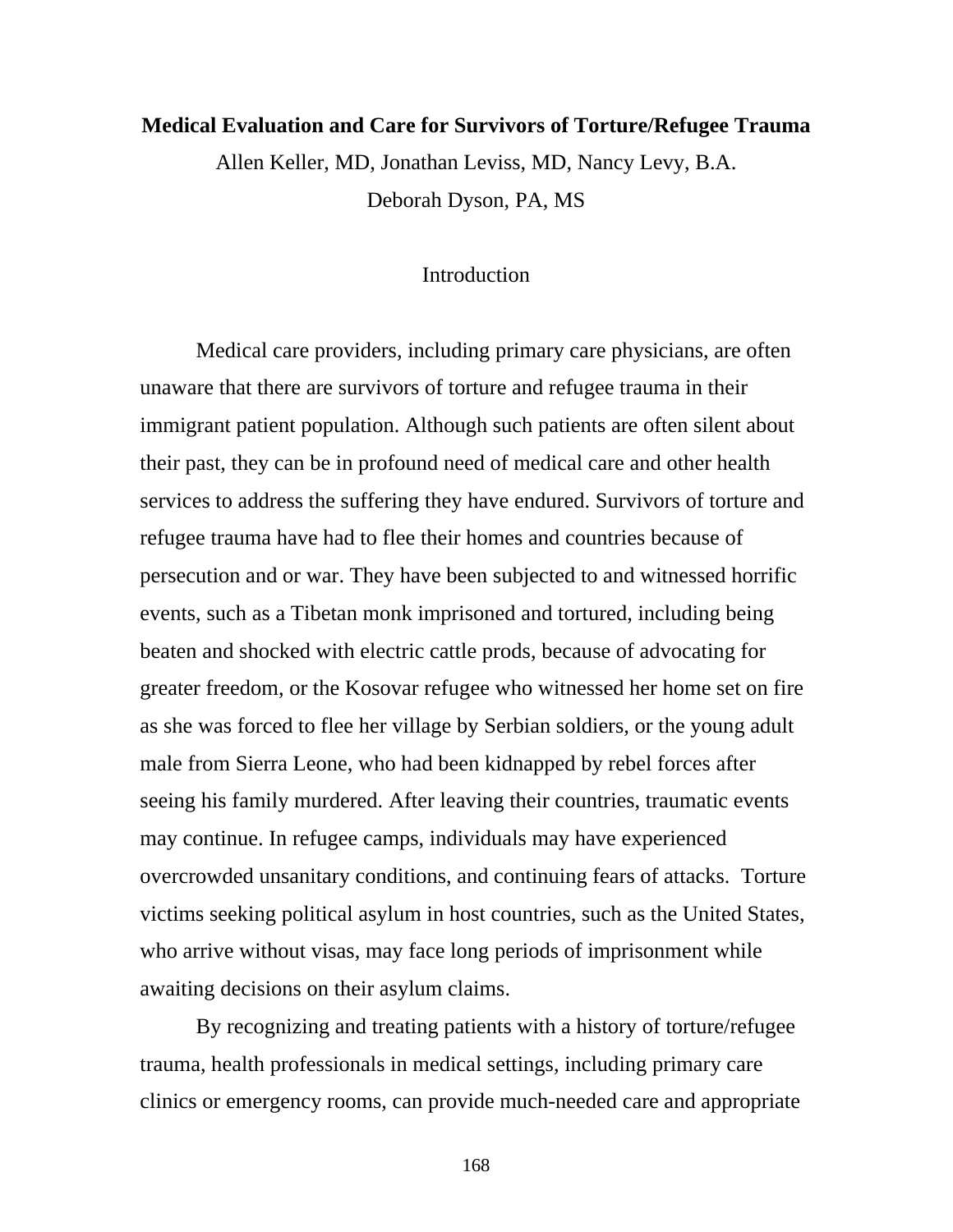referrals to a marginalized group. The general medical/primary care clinic may be the first or only health care setting to which a survivor of torture/refugee trauma presents. Such individuals may present with a known history of abuse, and be referred for general medical care or may never have been identified.

Health professionals have a unique opportunity to identify and begin to address the medical, psychological and social health consequences from which survivors of torture and refugee trauma may suffer. Thus, it is essential for health professionals working in these settings to be aware of the health consequences of such traumatic experiences, as well as effective interviewing skills for effectively caring for such vulnerable populations. Additionally, medical professionals can fill a unique role in the patient's life, one that expands to include doctor, confidante, and advocate.

Prevalence of Torture and Refugee Trauma in the Primary Care Setting

The most recent United Nations statistics on refugees indicate that there are an estimated 8.4 million refugees worldwide (UNHCR, 2006). It is estimated that 5-35% of refugees and asylum seekers were victims of torture (Baker, 1992; Eisenman, Keller, & Kim, 2000; Montgomery & Foldspang, 1994). In certain communities, particularly individuals from post-conflict countries or those known to have widespread human rights abuses, the prevalence is even higher (Jaranson et al., 2004).

Common forms of torture and mistreatment include beatings, sexual assault, forced nakedness or other humiliations, burns with hot objects, being restrained or suspended in painful positions, mock executions, sleep deprivation, witnessing others tortured. Individuals fleeing war-torn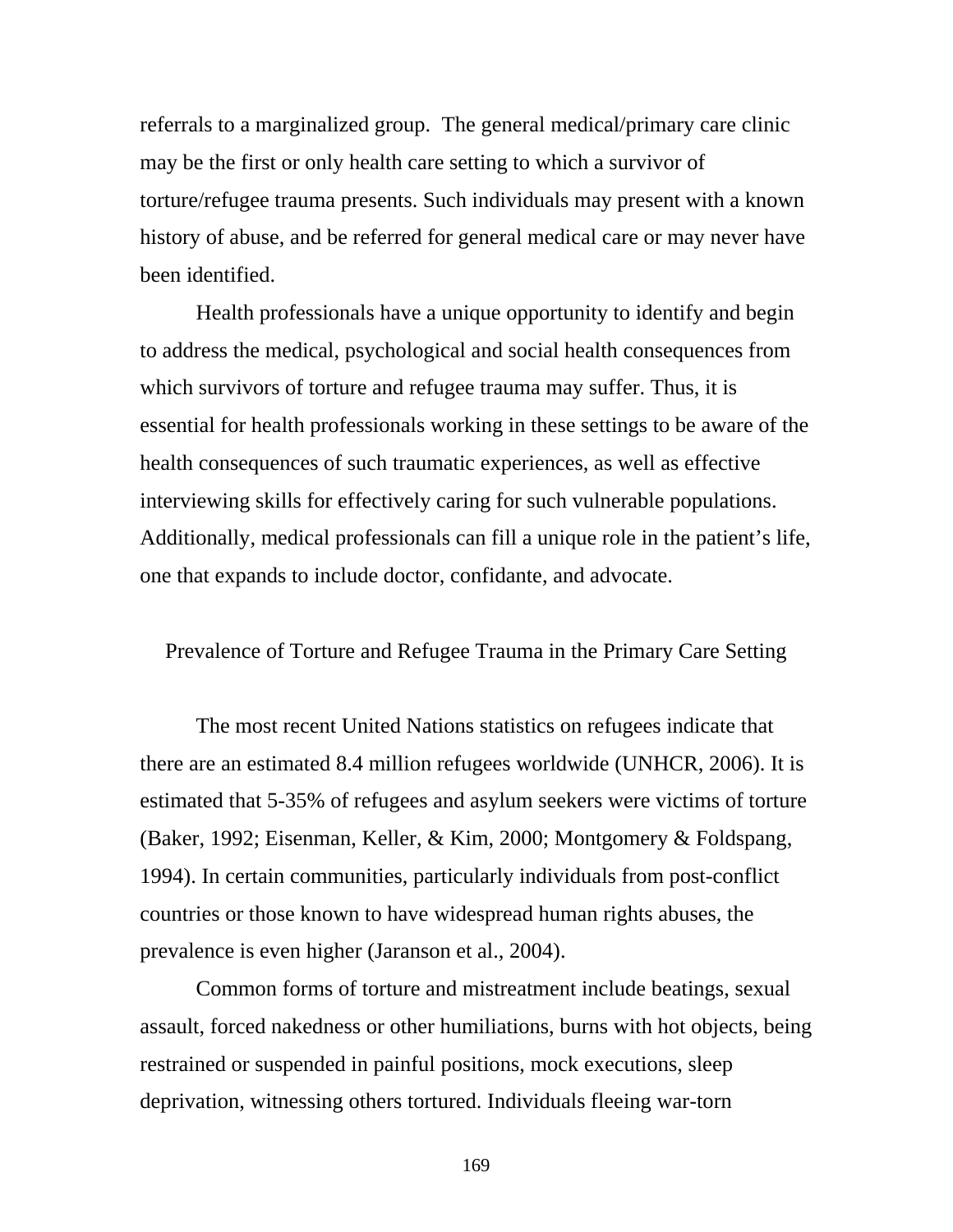countries may have witnessed horrific acts of violence or their after effects. The physical, psychological and social health consequences of such trauma can be profound.

More than 400,000 torture survivors are estimated to live in the United States (Office of Refugee Resettlement [ORR], 2006). Many more have been victims of political violence/traumatic events that would not necessarily meet international definitions of torture, but can nonetheless have devastating health consequences. Such individuals are by no means a rarity.

 The prevalence of survivors of torture in primary care settings in the United States found in 3 studies ranged from 7-11% (Crosby et al., 2006; Eisenman, Gelberg, Liu, & Shapiro, 2003; Eisenman, Keller, & Kim, 2000). In one of these studies conducted in clinics serving the Latino population, 54% of individuals surveyed reported suffering some form of political violence in addition to torture (Eisenman, Gelberg, Liu, & Shapiro, 2003). The studies also found that few if any of the individuals had reported their history of torture/trauma to their physician despite having visited the clinic several times. For individuals coming from war torn countries such as Iraq, the former Yugoslavia or the Sudan, it is unlikely they have not witnessed or experienced traumatic events potentially impacting on their health.

 Why do physicians fail to identify their immigrant patients' torture/trauma histories? There are confounding factors on the part of both the physician and the patient. Physicians may not be aware of the prevalence of torture and other traumatic events refugees may have endured. They may also feel uncertain or powerless in determining how to help such individuals. Traumatized patients, on the other hand, may not volunteer the information to a physician who doesn't explicitly ask. They may be silenced by shame,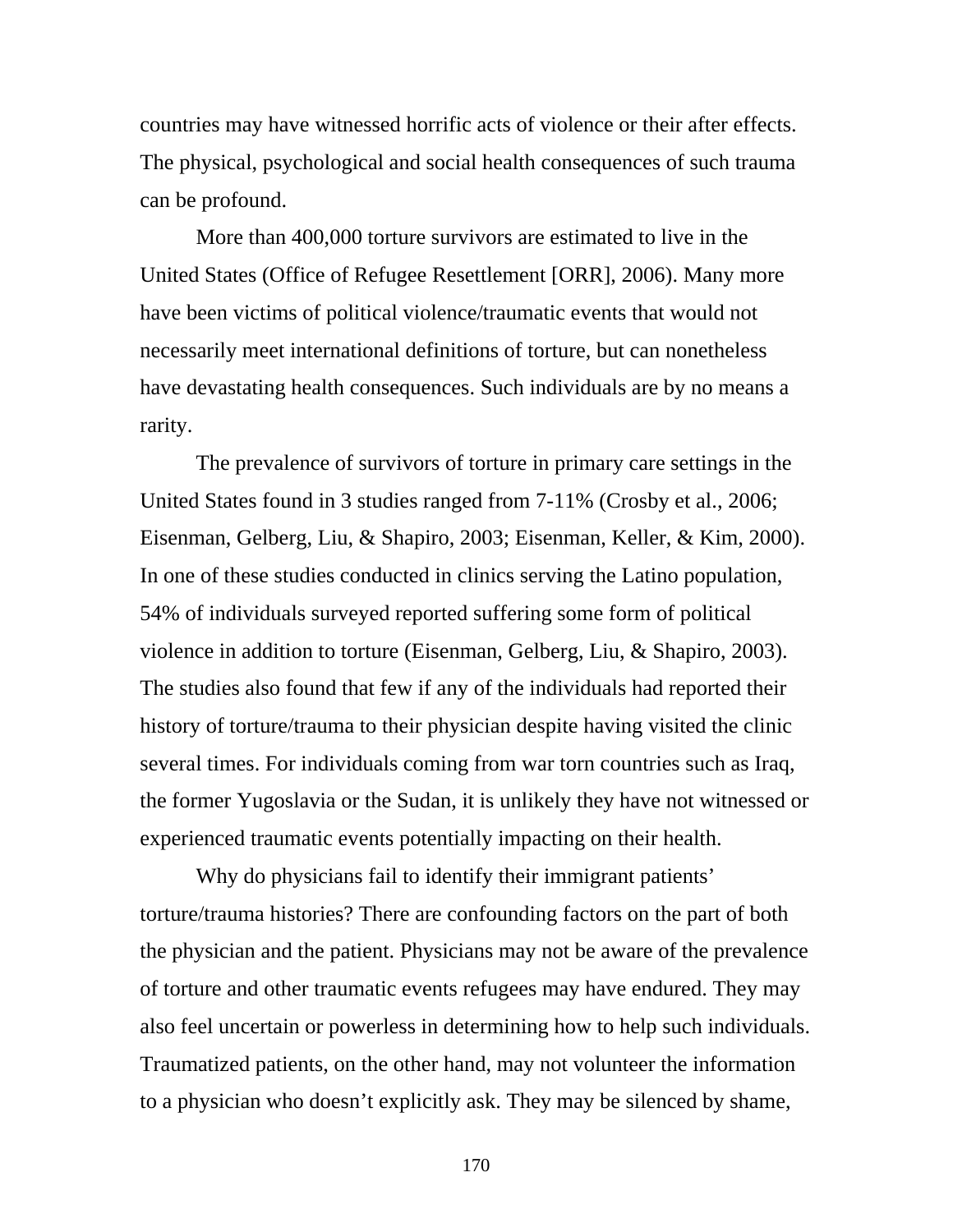guilt, or a mistrust of others. They also may feel that their past trauma history has nothing to do with their current medical complaints.

Whenever seeing a patient who is a refugee, asylum seeker, or comes from a war-torn country or one known to have political violence, the possibility that the patient has experienced torture and other traumatic events should be considered. Initial inquiries may focus on why the individual left his or her country before more directly asking about trauma including torture they may have experienced.

## The Medical Interview

# *General Interview Considerations*

The medical interview can be challenging with any patient, even more so with a recently immigrated patient with language and cultural barriers, and still more difficult with a survivor of torture/refugee trauma. Such individuals may have had little or no previous contact with health professionals, and if they did any previous medical records may well not be available.

 In the context of the medical interview, it is crucial for the medical provider to establish rapport and trust with the torture/refugee trauma survivor. This process begins with the physician understanding the many fears and apprehensions that the survivor brings into the examination room. For example, in some cases, health professionals were involved in the patient's torture experience (Annas, 2005; Miles, 2006). Individuals may also have had substantial difficulties accessing adequate health services both in their countries of origin as well as in refugee camps or detention facilities in their countries of exile (Human Rights Watch, 2002; Keller et al., 2003).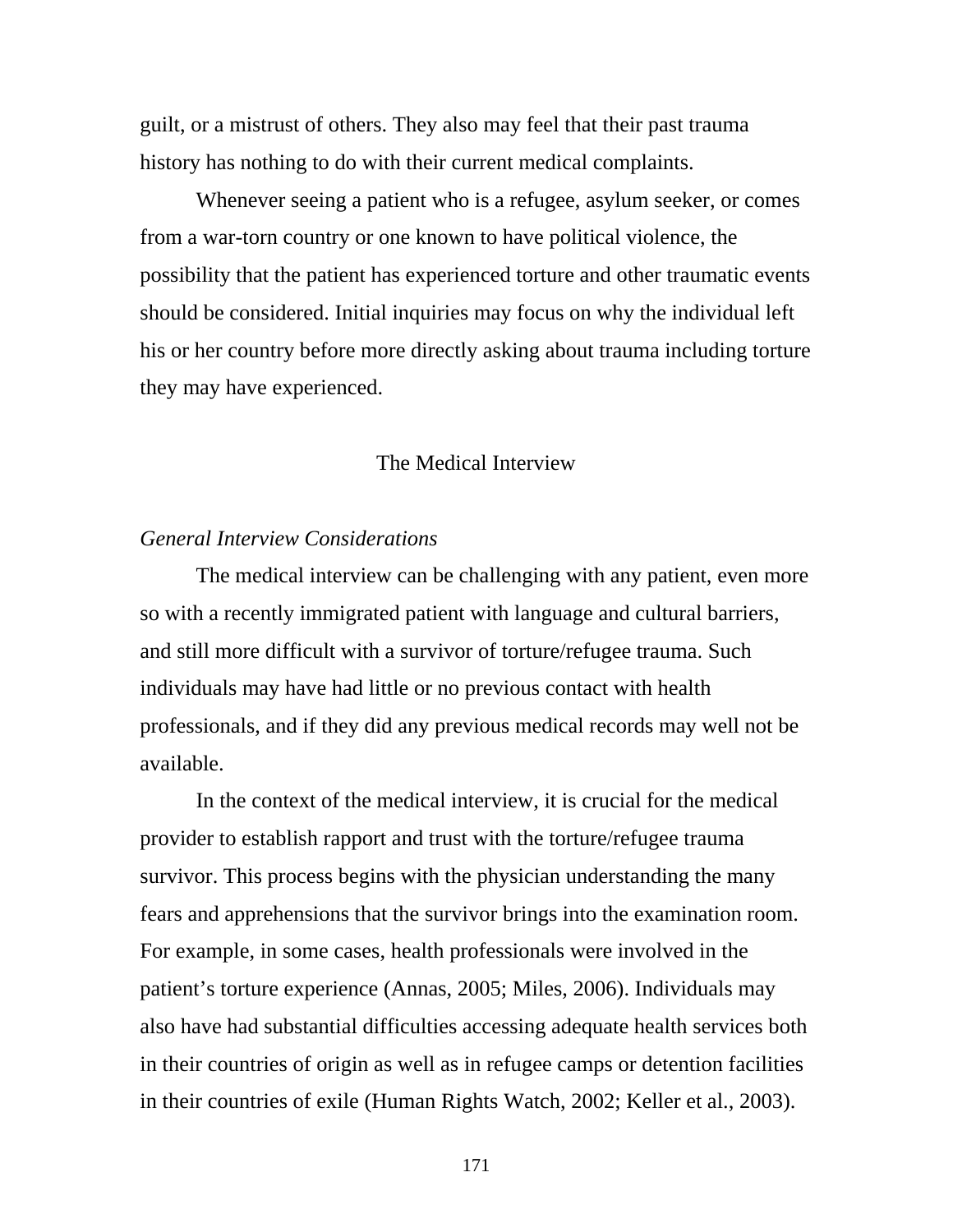By asking about this, the physician can make sure to take extra steps to gain the trust of the patient.

Additionally, the interview process itself may remind the survivor of being interrogated. In order to avoid re-traumatizing the patient, questions should be asked as much as possible in an open ended manner, rather than in a rapid-fire fashion. Let the patient tell his/her story with as few interruptions as possible, rather than initially trying to get a chronological, detailed history of each event. At the outset of the interview, the care provider should explain the purpose and process of the medical evaluation.

 The medical care provider should demonstrate active listening at all times, keeping in mind that the patient may be revealing details that he/she has never told anyone before. Genuine empathy can be expressed by letting the patient talk about what is most important to them—for example, a person who is separated from their family may talk about that more than their actual torture or refugee experience. The physician should allow time for such matters to be discussed so that he/she can get a picture of the "whole" patient.

 There are many other ways for the physician to establish trust, such as reassuring the patient of the confidentiality of the medical interview. Physicians must also take care to refrain from forcing the patient to discuss any form of torture or trauma that they do not wish to talk about. Several visits may be required for the patient to feel comfortable enough to fully disclose their experience.

#### *The Need for Interpreters*

 For many patients, even those with some command of English, interpreters may be necessary for a detailed, nuanced medical history (See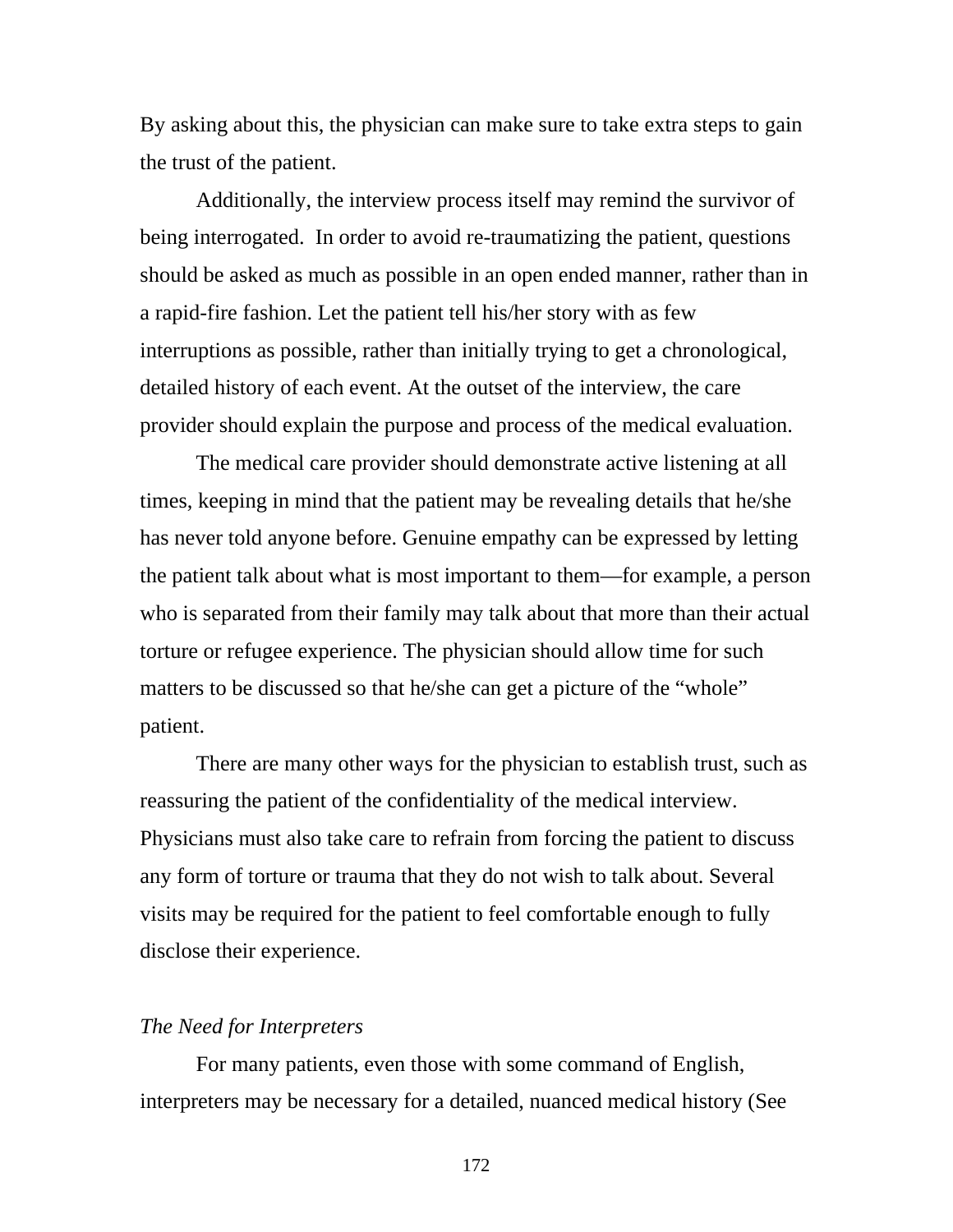Chapter 4 in this volume). Again, the confidentiality of the interview must be stressed to the patient. Clinicians must work to ensure that the match between the interpreter and the client is appropriate. Both the physician and the interpreter should be aware that the interpreter's ethnic, cultural, tribal, or religious identity may potentially be viewed as threatening by the patient; especially if the patient's torture was administered by a member of that particular group. Additionally, health professionals may have been complicit in the individual's torture and mistreatment; potentially causing more anxiety and fear.

Issues of the interpreter and care provider's gender must also be considered. Gender issues may impact, for example, on a patient's willingness to discuss a history of sexual assault. When possible, patients should be asked in advance if they have a gender preference for the clinician and interpreter, and such requests accommodated. Using family members or friends is discouraged for reasons of privacy/confidentiality, and the impact it may have on a family system.

 The physician can reinforce the doctor-patient relationship by showing that he/she is listening even when the interpreter or patient is speaking in their own language. Again, remember that the patient may be revealing very traumatic experiences for the first time, and that the physician should do everything possible to show genuine empathy and interest.

#### *Eliciting the Trauma History*

As noted above, health professionals may be reluctant to inquire about traumatic events patients have experienced for a variety of reasons. The trauma history is an important component of the medical interview and may well help the physician better understand the patient and their health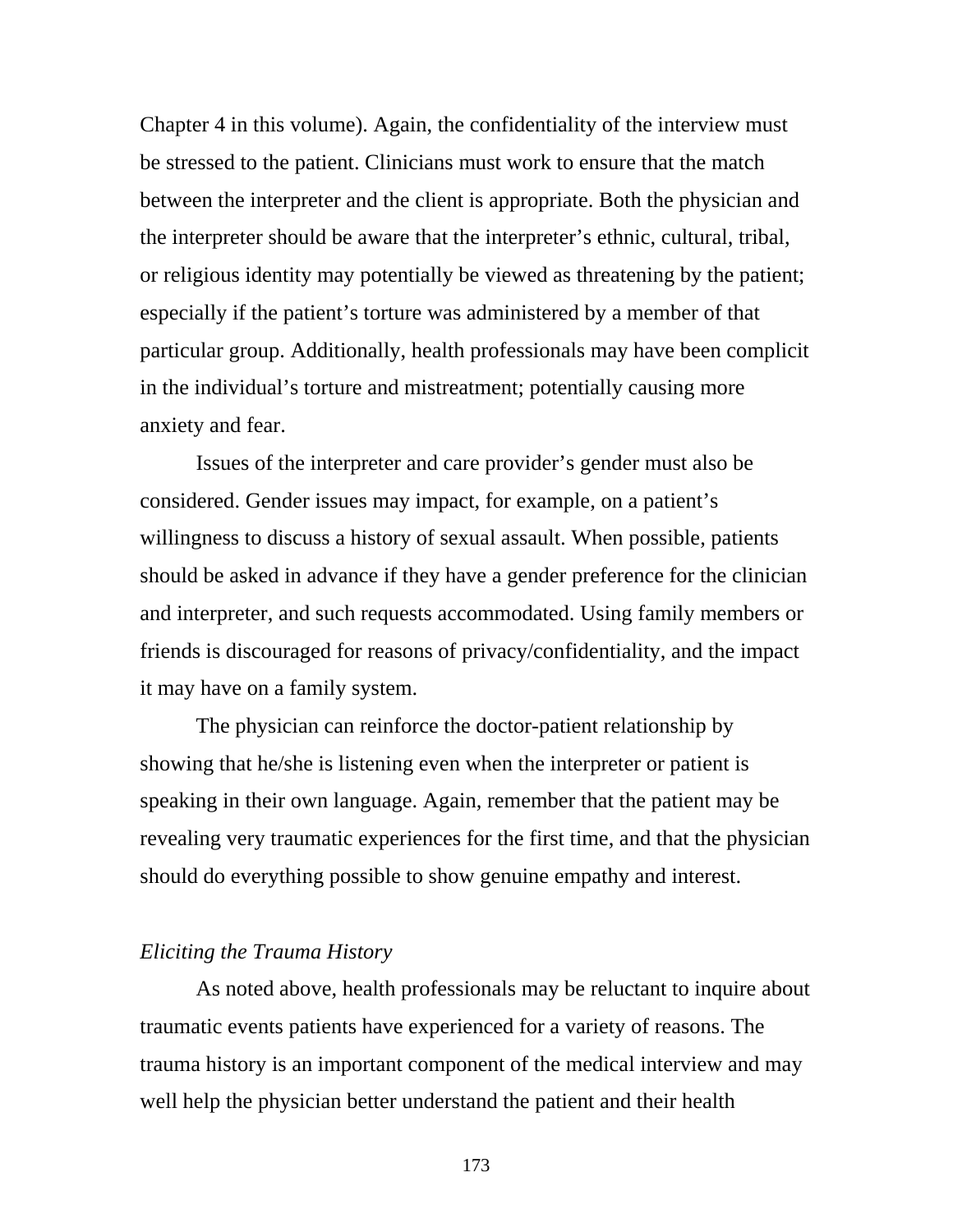problems. For example, head trauma may result in neurological damage or memory deficits. Musculoskeletal pains from beatings, or being suspended/restrained in particular positions, can help guide the clinical evaluation.

Eliciting a history of sexual assault may signal the need for specialized gynecologic/urologic evaluation including testing for sexually transmitted diseases. Unless a history of sexual assault is specifically inquired about, both for men and women, this vital information may not be offered.

Witnessing individuals killed or seeing dead bodies while fleeing from war can leave haunting memories. These psychological issues are but one aspect of the health concerns brought about by refugee trauma. Individuals who have not had access to medical care as they have lived in exile, or in the unsanitary conditions in refugee camps, may bear the consequences of this through untreated maladies and exposure to pathogens. Adjusting to the new climate, frequently with insufficient resources (i.e. lack of heating or proper winter clothing) also poses health risks. It is our clinical experience that illness, is one major factor that serves to keep clients' traumatic experiences alive in their psyches, as the medical and mental health issues feed off of one another.

Explaining the purpose for inquiring about the trauma history to the patient, acknowledging the difficulty of sharing this information as well as acknowledging that the individual may not want to discuss certain things are useful in rapport building and eliciting important information. However, the physician must keep in mind that there may be strong issues of shame, humiliation, or stigma, especially in the case of sexual assault. The clinician should use his/her judgment as to when to inquire about the trauma history.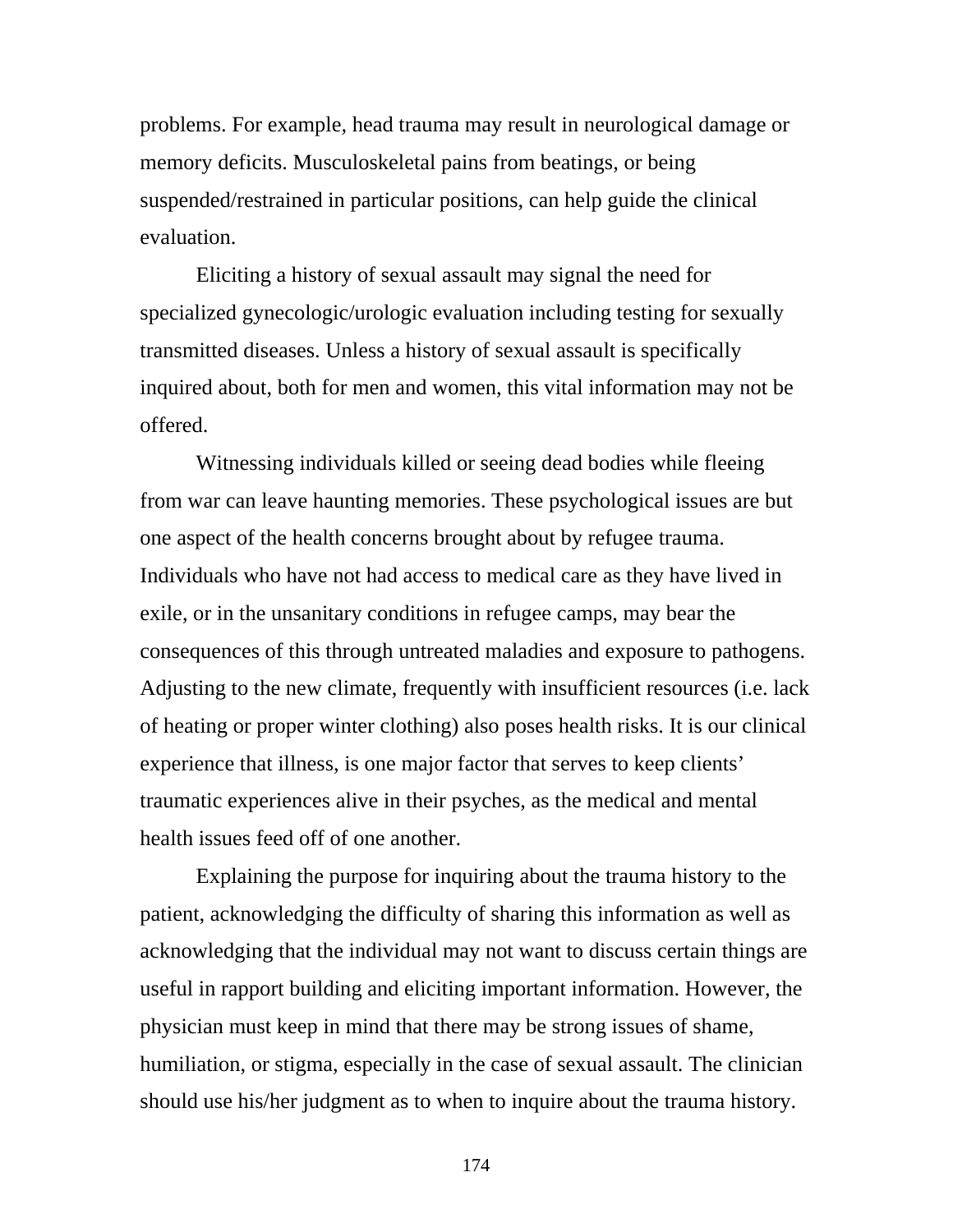It may naturally follow from when the individual has reported complaints such as muscle aches or neurological symptoms that may be directly related to the trauma, or the clinician may choose to wait until later in the interview; for example, while eliciting the social history.

 The physician should determine what level of detail is necessary. If, for example, the physician intends to write an affidavit for an asylum-seeker, he or she will need much greater detail, ideally collected over several visits. For someone solely seeking medical care, the physician should not feel the need to "extract" information, but rather to let the patient reveal the level of detail that makes him or her comfortable.

#### *Elements of the Medical Interview*

#### *Identifying Current Health Problems (History of Present Illness)*

The physician should address the immediate concerns of the survivor of torture/refugee trauma. For the first-time visitor, the medical history should be comprehensive both pre- and post-torture/trauma. The history should include inquiries about possible exposure to tuberculosis, such as time spent in an overcrowded space (i.e. a prison or refugee camp).

After explaining the purpose and process of the medical evaluation, the health professional may begin by asking about the individual's general health and current health concerns (i.e. "How may I be of service?" Or "Can you tell me about your health and any problems currently bothering you?"). Such a patient centered approach is important in establishing rapport and giving the individual a sense of control. The chronology of any current health complaints should be noted. It is important to appreciate that individuals imprisoned for extended periods, or who came from refugee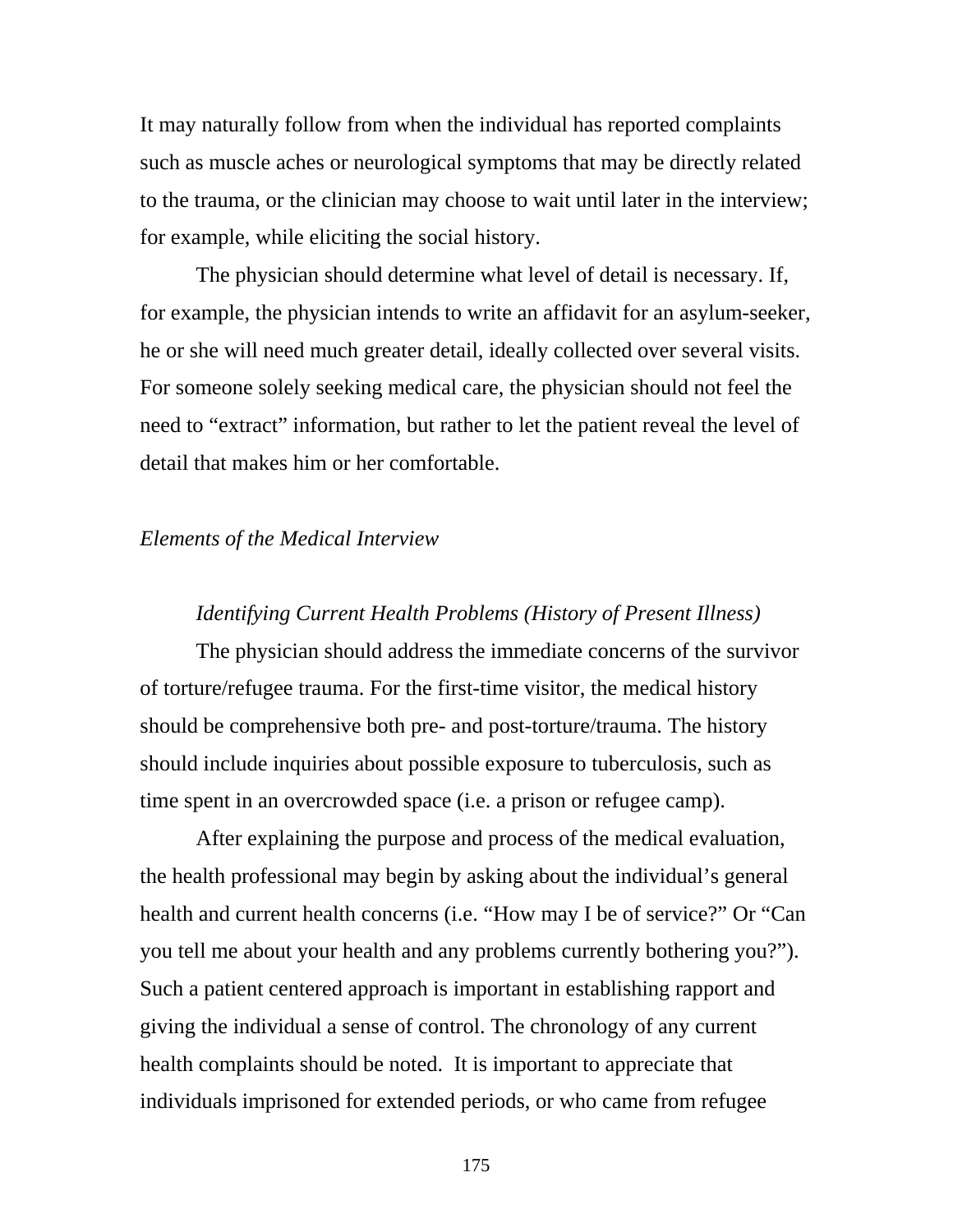settings with limited access to health care, may have problems for which they received little or no care.

The health professionals should inquire about any injuries/health problems that may have resulted from reported abuse. The frequency, intensity and duration of persistent symptoms, such as musculoskeletal pain or headaches, as well as factors that improve or exacerbate the symptoms should be noted. Residual physical limitations, such as difficulty ambulating should be noted. The development of any subsequent skin lesions, including scars should be noted.

#### *Past Medical History*

Health problems, both before and after traumatic events, should be noted. Survivors of torture and refugee trauma, as with all patients, need primary care providers to identify and address their general health needs. They have common health problems seen in a general medical clinic population, including diabetes, hypertension and asthma. In fact, geographic factors and stress may make the occurrence of such illnesses even more common among refugee populations. Medical health professionals should take a full history as they would for any first-time visitor to a medicine clinic. This includes a detailed family history.

#### *Medications*

Any medications the patient is currently taking should be noted. One should also inquire about medications the patient was using before leaving his or her country, including for chronic medical conditions. It is not uncommon that such individuals may present having gone weeks or months without taking their medications. For example, in our clinic, individuals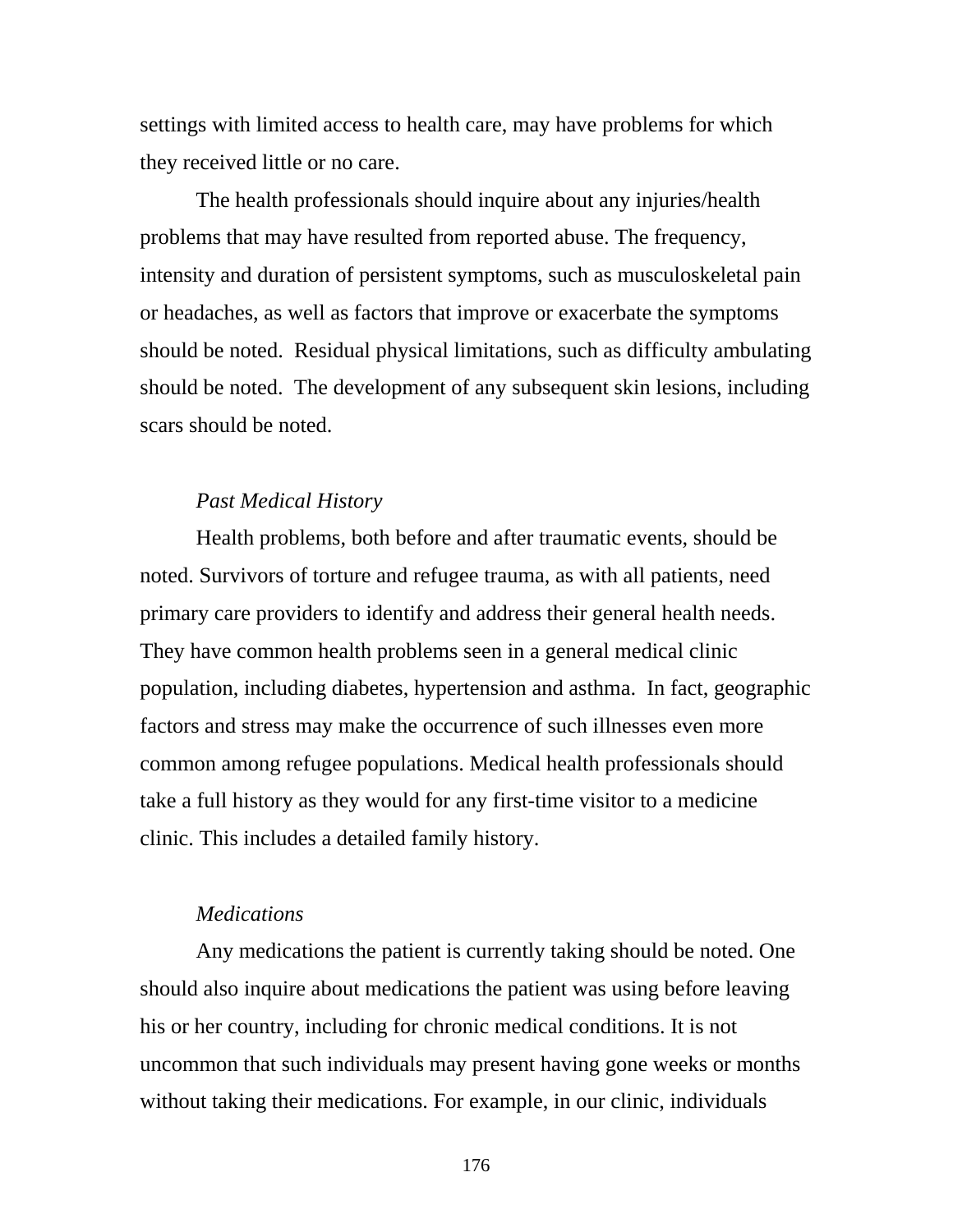regularly present with poorly controlled hypertension or diabetes for which they were previously taking medications, but ran out of and had no way to obtain since fleeing their country.

#### *Social History*

The physician should elicit a complete social history from the patient, both about their life in their home country, as well as in the United States. Understanding what the patient's life was like before the traumatic events of torture may help engender a greater sense of empathy. For example, many survivors of torture were singled out by their tormentors for their intellectual or political activities. For these professors, poets, or journalists, coming to the United States as a refugee and having to work as an unskilled, manual laborer may be a significant stressor. Other torture survivors may enjoy the chance to talk at length about their children, who may still be in their home country.

Physicians should also inquire about the client's current employment and living situation. Living in isolation, for example, may be a significant cause of distress, and is compounded for patients who don't speak English. Overcrowded living conditions, common among asylum seekers, may contribute to the risk of exposure to tuberculosis. Additional social service needs, including need for English classes, legal assistance (such as applying for political asylum or work authorization), should be identified and appropriate referrals made. Identifying and addressing such needs can be central to promoting the health and well being of survivors of torture and refugee trauma. Evaluation in the primary care setting is an invaluable and in fact may be the first opportunity for identifying such needs.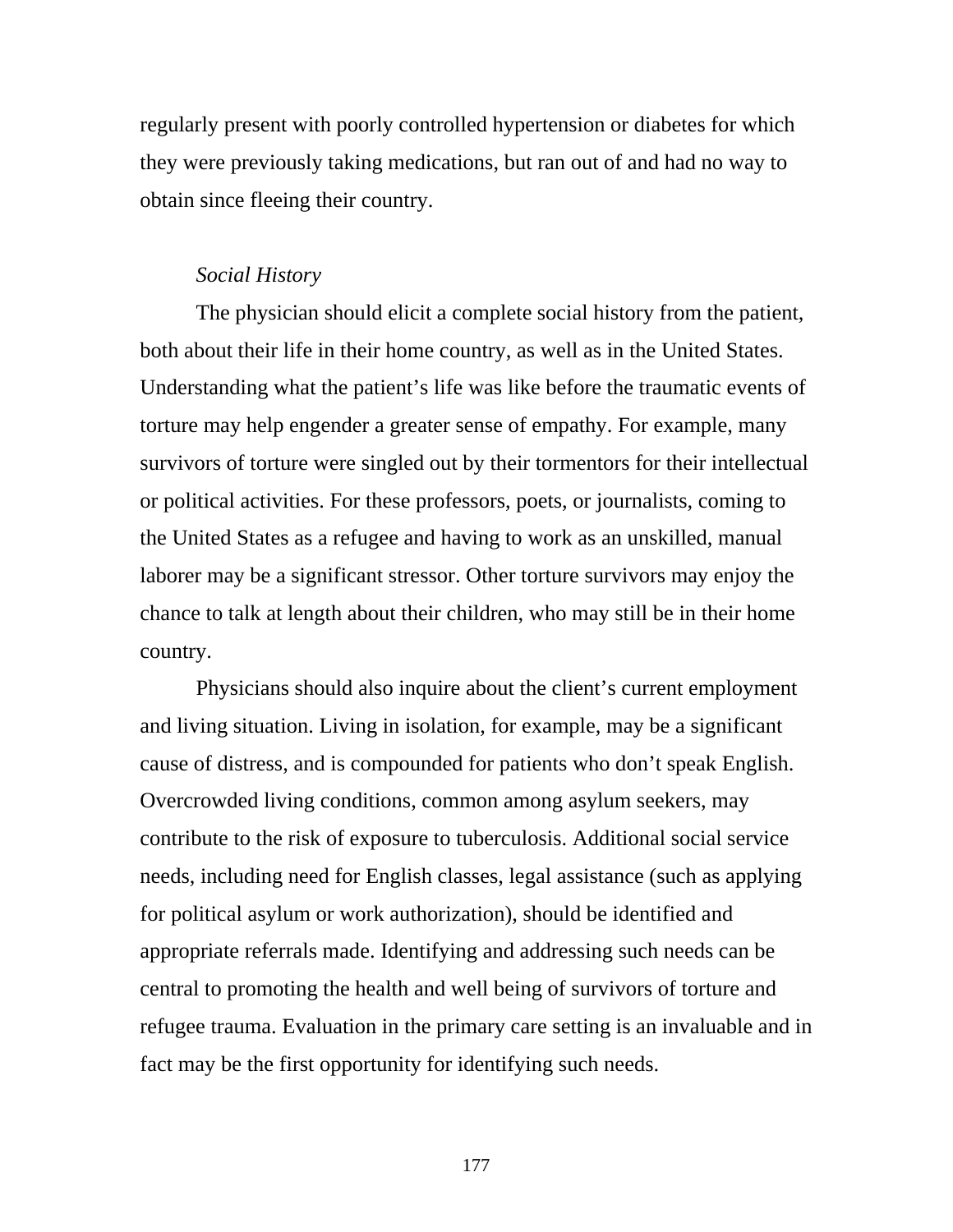As with all patients, physicians should inquire about smoking, alcohol use, and drug use (including herbal remedies). Patients may be at risk for self-medicating their depression or anxiety (D'Avanzo, Frye, & Froman, 1994).

#### *Review of Systems*

For the first-time visitor, a comprehensive review of systems/symptoms is essential. This includes specific inquiries about urologic and gynecologic symptoms. As noted previously, sexual assault is common and often unreported (Hynes & Cardozo, 2000).

A review of psychological symptoms should also be elicited. This includes screening for depression, anxiety and symptoms of posttraumatic stress disorder (PTSD). The primary care provider may well be the first and only opportunity to screen for such symptoms. Furthermore, while specialized mental health services may be available, individuals may be reluctant initially to agree to such referrals.

 A number of psychological screening tools are available. Two screening tools, the Harvard Trauma Questionnaire (Mollica et al., 1992) and the Brief Symptom Inventory (Derogatis, 1983) , are frequently used in assessing refugees and torture survivors. The Harvard Trauma Questionnaire (HTQ) is a brief self-report inventory. It elicits a history of the patient's traumatic experiences and assesses their PTSD. The HTQ has been extensively translated and is highly associated with the clinical diagnosis of PTSD (Kleijn, Hovens, & Rodenburg, 2001). The Brief Symptom Inventory (BSI) is a self-report inventory of 53 questions that provides an overview of psychological status on nine primary symptom dimensions and three global indices of distress. Each of these screening tools takes about 10 minutes to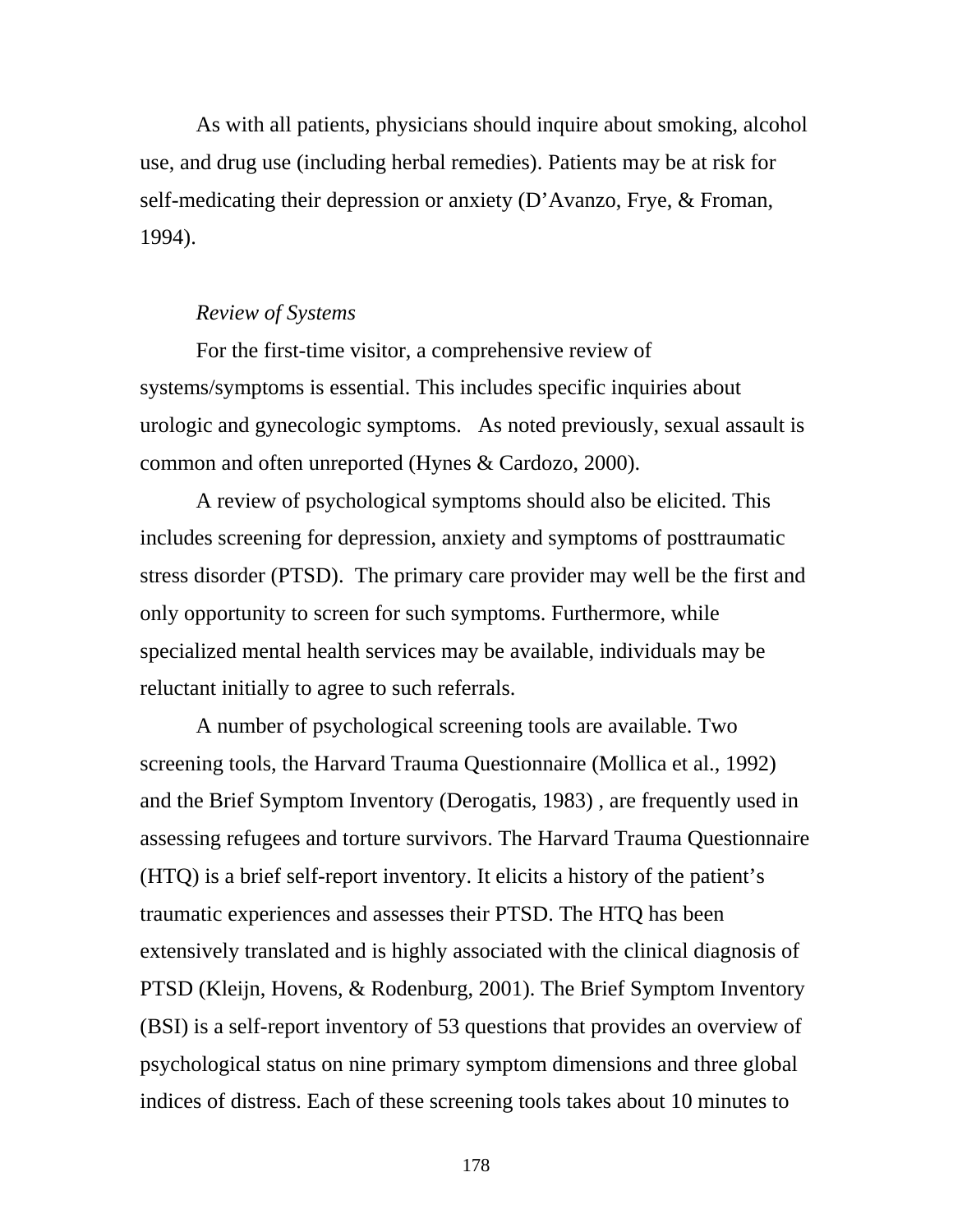complete, and they can reveal important information about the mental health of the torture survivor.

An important component of the review of psychological symptoms is a detailed sleep history, given that sleep disruptions are common. For example, Blight, Ekblad, Persson, and Ekberg (2006) found that approximately 49% of their sample of refugees from Bosnia-Herzegovina reported sleep difficulties. Keller et al. (2006) found that 66% of their sample of survivors of torture/refugee trauma reported problems sleeping. As part of the sleep history, it is important to inquire about how many hours the individual sleeps on average, as well as note any difficulties falling asleep, staying asleep, or experiencing nightmares.

# Physical Examination

A thorough physical examination is important in addressing health needs of victims of torture/refugee trauma as well as providing documentation (see below). While there may be lasting physical signs of torture/mistreatment, including scars, perforated ear drums or neurological findings, it is important to note that there is often a substantial gap in time between when the individual experienced mistreatment/traumatic events, and when they present for evaluation. Thus physical findings characteristic of injuries previously suffered, including dermatologic and musculoskeletal findings, may have already resolved at the time of evaluation. While physical findings may still be present, a "normal physical examination" does not necessarily negate allegations of torture, and in fact, might well be expected given the passage of time.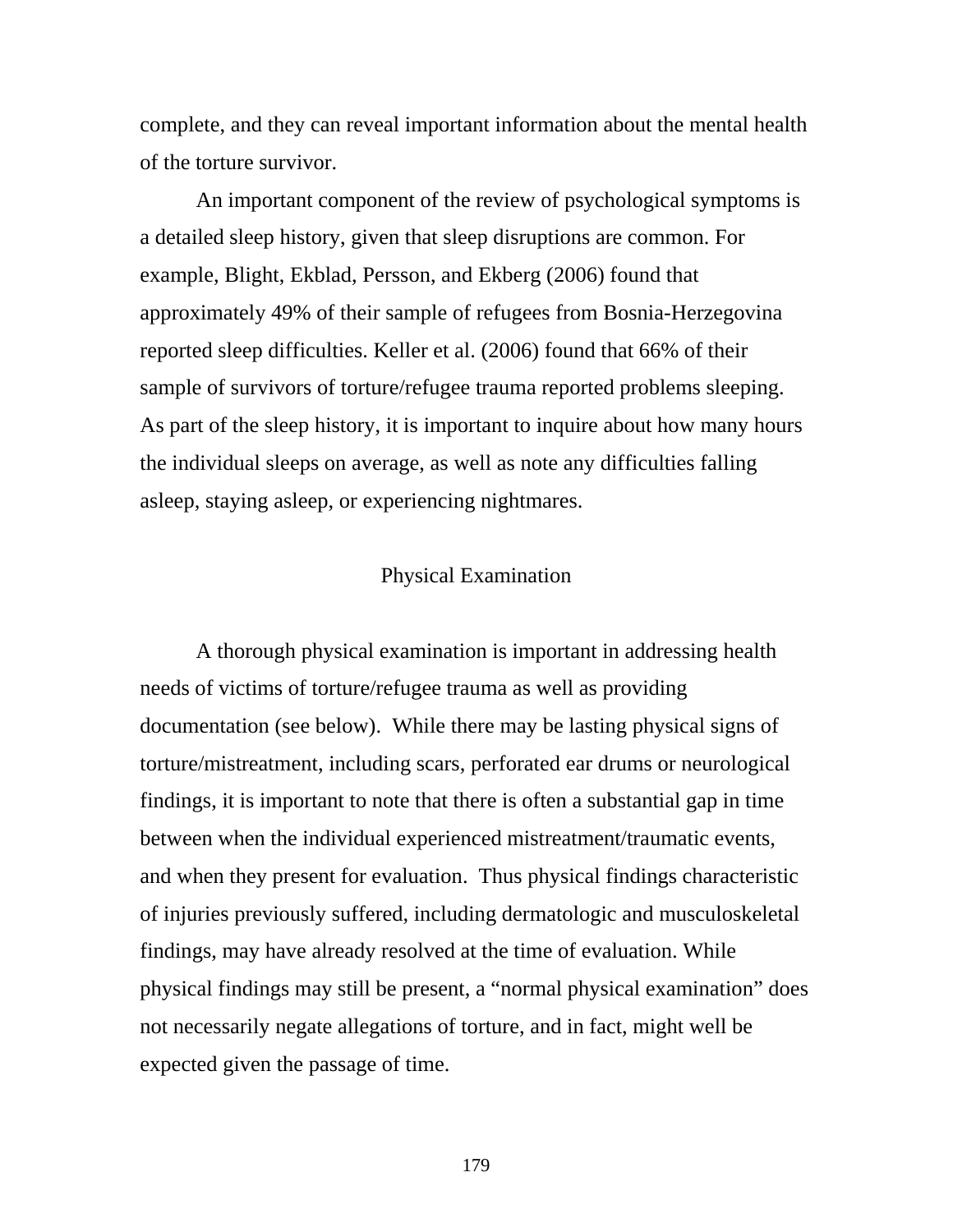As with all patients, the physician should start with the less intrusive parts of the medical exam, such as checking vital signs. This is especially important for survivors of traumatic events who may feel particularly vulnerable in a doctor's office. Explaining each step to the patient will help to put him/her at ease.

 The physician should also take care to avoid having the patient naked for an extended period of time. Uncovering each body part as needed, and then re-covering it promptly, will help the patient avoid feelings of humiliation. A chaperone may be helpful in some cases, such as for a female patient who is uncomfortable being examined alone by a male physician.

#### Ancillary Tests

When ordering ancillary tests, such as blood tests or radiographic studies, the clinician should be mindful of cultural issues as well as the potential for retraumatization. For example, in our Program, several patients from Tibet have reported being forced to have their blood drawn as a punishment and being told by their captors that essential components of their "spiritual essence" were being taken from them. Electrocardiograms may be particularly stressful for individuals subjected to electric shock torture. CT scans and MRI's may result in significant anxiety as a result of a sensation of being in an enclosed space. Appropriate explanations about why the tests are being ordered, and what the patient can expect, can alleviate stress. Premedication with anxiolytics for studies such as MRI's should be considered.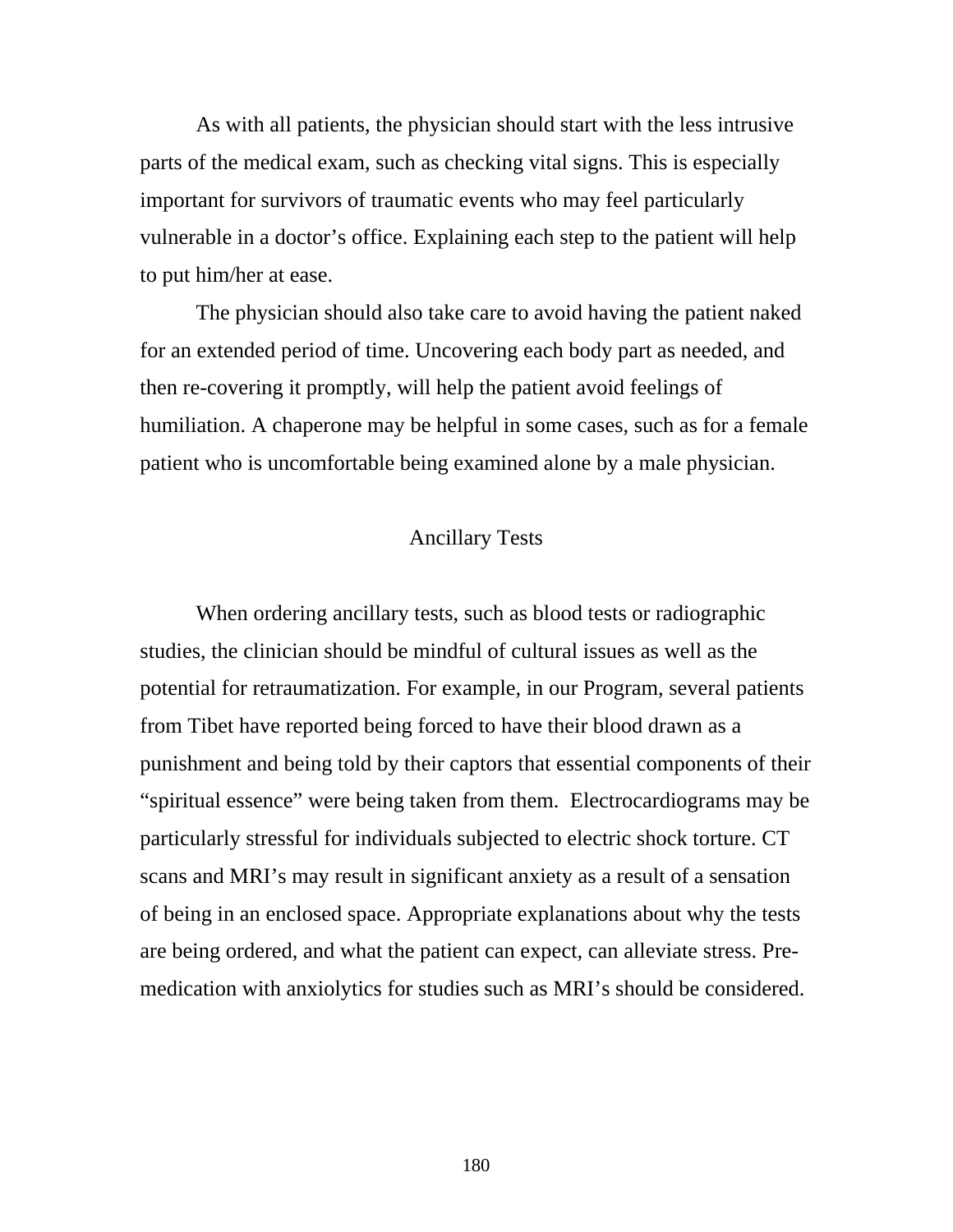# Common Health Problems among Torture Survivors/Refugee Trauma **Survivors**

Survivors of torture and refugee trauma may present with multiple medical, psychological, and social health concerns; all of which are interdependent and impact on one another. For example, a torture victim repeatedly beaten and subsequently held in an overcrowded cell may have medical/physical problems including musculoskeletal pains and exposure to tuberculosis. They may also have depression or PTSD as a result of this abuse which may worsen as a result of physical symptoms or vice versa. Similarly, such traumatic experiences may result in social isolation or substance abuse including self-medication.

The health problems that survivors of torture and refugee trauma encounter, and the evaluation and treatment of these health problems, are not necessarily unique to this population. However, the frequency of certain health concerns, such as musculoskeletal pain, infectious diseases, such as tuberculosis, and psychological symptoms of anxiety and depression, is likely higher than the general primary care population, and higher than even other immigrant groups. Furthermore, the context in which many of these health problems arose is unique. Traumatic events such as torture, forced migration because of war and violence have potentially devastating effects for survivors. The context in which these problems are experienced by individuals from diverse cultures, for whom concerns of trust and safety may be paramount, must also be considered. Empathy, effective communication and sensitivity to cultural norms are essential in rapport building and providing effective care.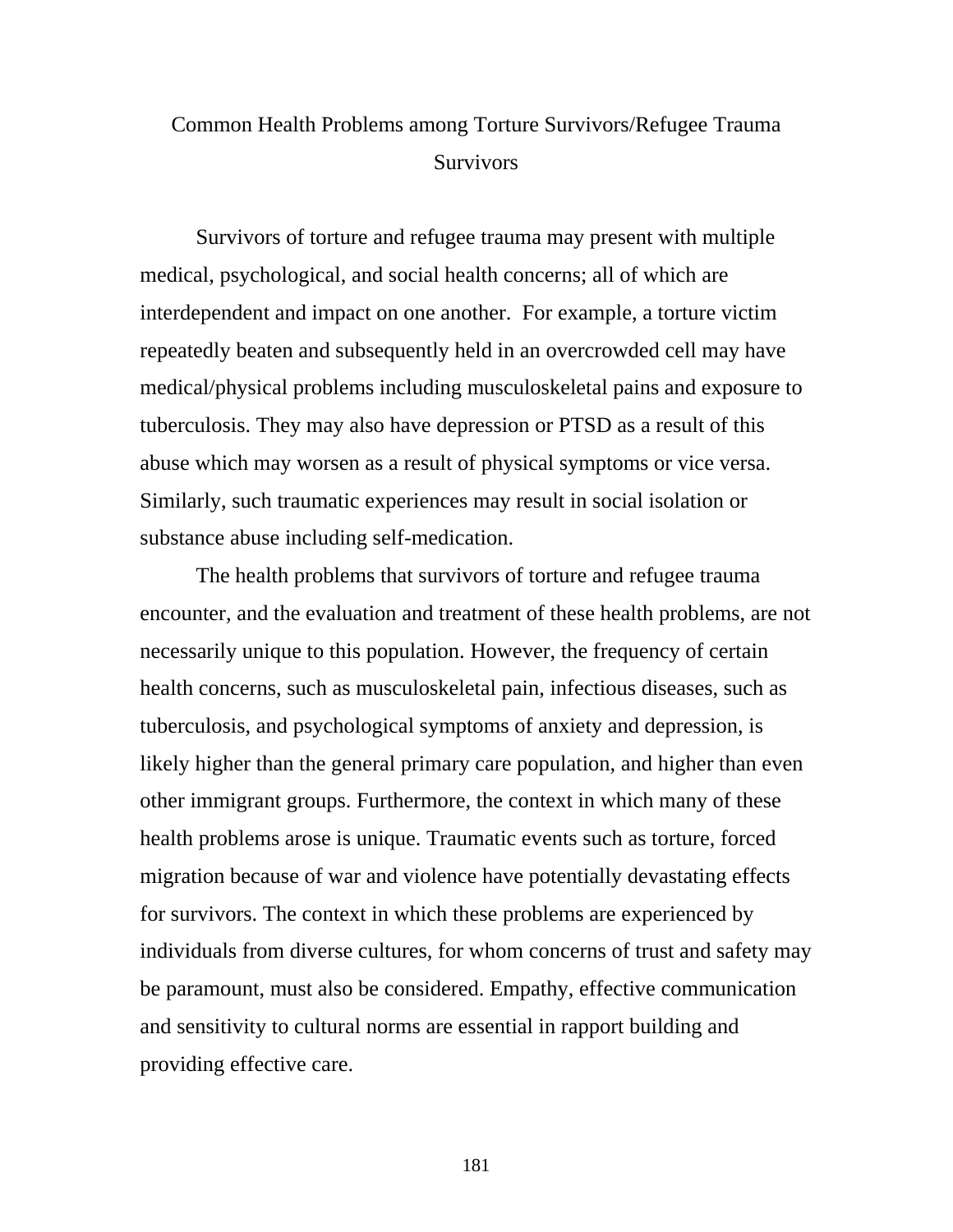#### *Musculoskeletal*

Musculoskeletal pain is one of the most common complaints among survivors of torture/refugee trauma. One study of Bhutanese refugees found that 59% of refugees who had been tortured complained of musculoskeletal pain (Shrestha et al., 1998). A recent study of 116 Iraqi refugees resettled in the U.S. and seeking mental health services found that nearly 70% complained of lower back pain (Jamil et al., 2005). The pain may be the result of beatings, various forms of positional torture, conditions of detention, or difficult travel conditions when fleeing their countries. They may also be somatic in nature. The physician should document the complaints even if he/she suspects the pain is somatic (Iacopino, Allden, & Keller, 2001).

Falanga, which consists of beatings on the soles of the feet, is a common form of torture throughout the Middle East, India, and certain African countries. Falanga can result in chronic pain on walking, as a result of damage to the underlying soft tissue. More serious complications include closed compartment syndrome, fractures and permanent deformities of the feet (Iacopino et al., 2001).

Musculoskeletal physical examination should include evaluating joint, spine and extremity mobility. Pain with motion, muscle strength, signs of fractures with or without deformity should be noted.

If fractures, dislocations or osteomyelitis are suspected, radiographs should be performed. Bone scintigraphy is particularly sensitive in demonstrating bone tissue lesions, even years after the trauma (Mirzaei et al., 1998; Peel & Iacopino, 2002). CT Scans are also useful in evaluating injuries to bone and soft tissues, with MRI's being even more sensitive, particularly for soft tissue injuries (Iacopino et al., 2001).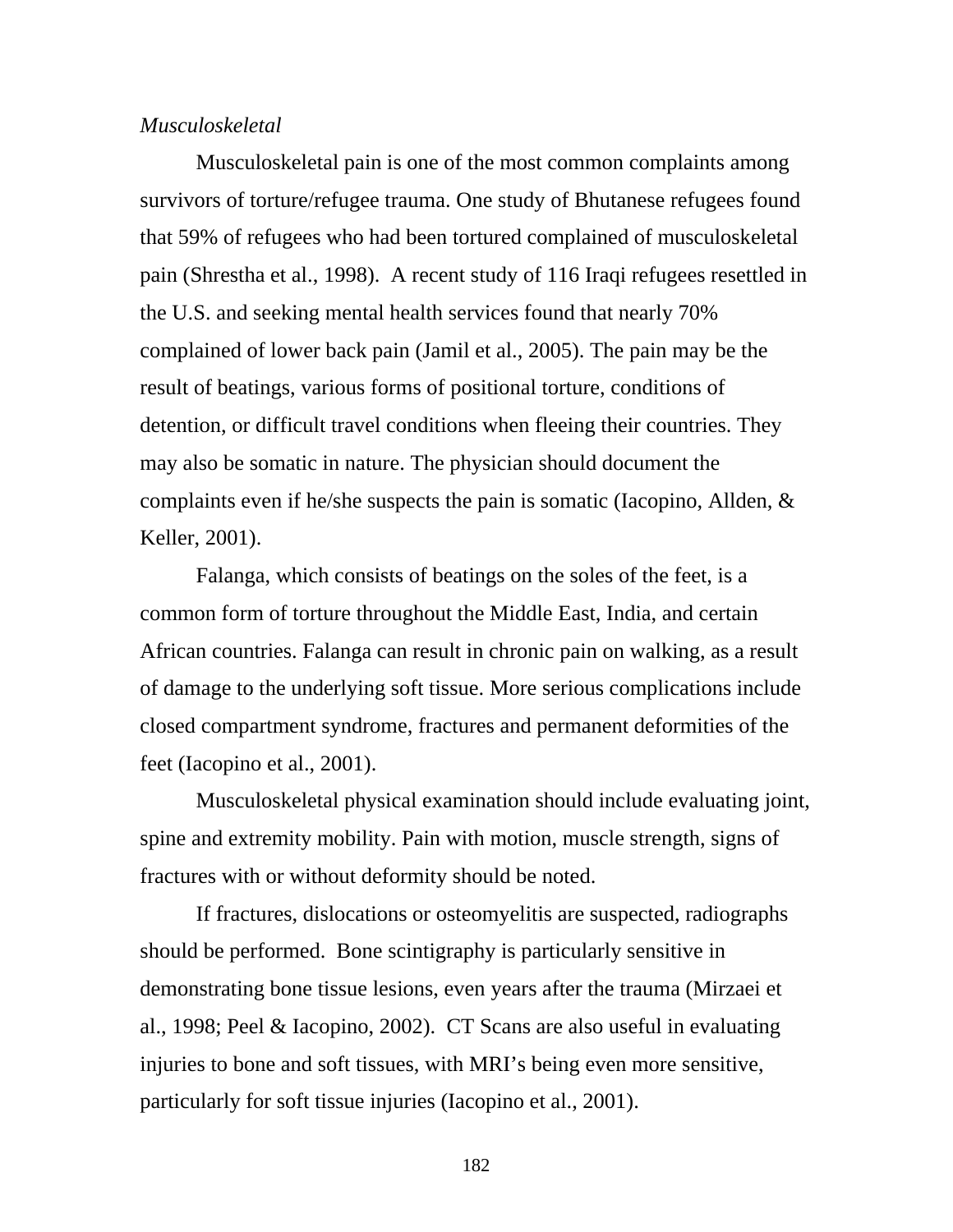Pain medications, including acetaminophen or non-steroidals may be beneficial, although as with all patients, individuals should be counseled about potential side effects. Physical and Occupational therapy may provide relief of symptoms as well. In individuals suffering from depression or posttraumatic stress disorder, body oriented therapeutic approaches, coupled with treatment of the underlying psychological problem may also help to improve pain symptoms (Berliner, Mikkelsen, Bovbjerg, & Wiking, 2004).

In our program, several individuals presenting with chronic leg ulcers as a result of beatings they had suffered were ultimately diagnosed with chronic osteomyelitis, and required chronic antibiotics and in some instances amputation of the lower extremity. Two other individuals who had required amputations in their countries of origin after suffering beatings and chronic infections, presented to our Program in need of prosthetic devices, which when provided, profoundly enhanced their general functioning.

 Several individuals cared for in our Program have also suffered deep vein thromboses, as a result of beatings and being forced to stand for prolonged periods. A number of these individuals have required long-term anticoagulation.

#### *Neurological*

Neurological symptoms and injury, both central and peripheral, can result from many types of torture and ill-treatment, including beatings, positional torture such as suspension, and vitamin deficiencies or un-treated disease. For example, damage to the brachial plexus is common in patients who have suffered suspension, even if the suspension lasted only a short while. Cranial nerve deficits and changes in mental status and cognitive ability can result from beatings.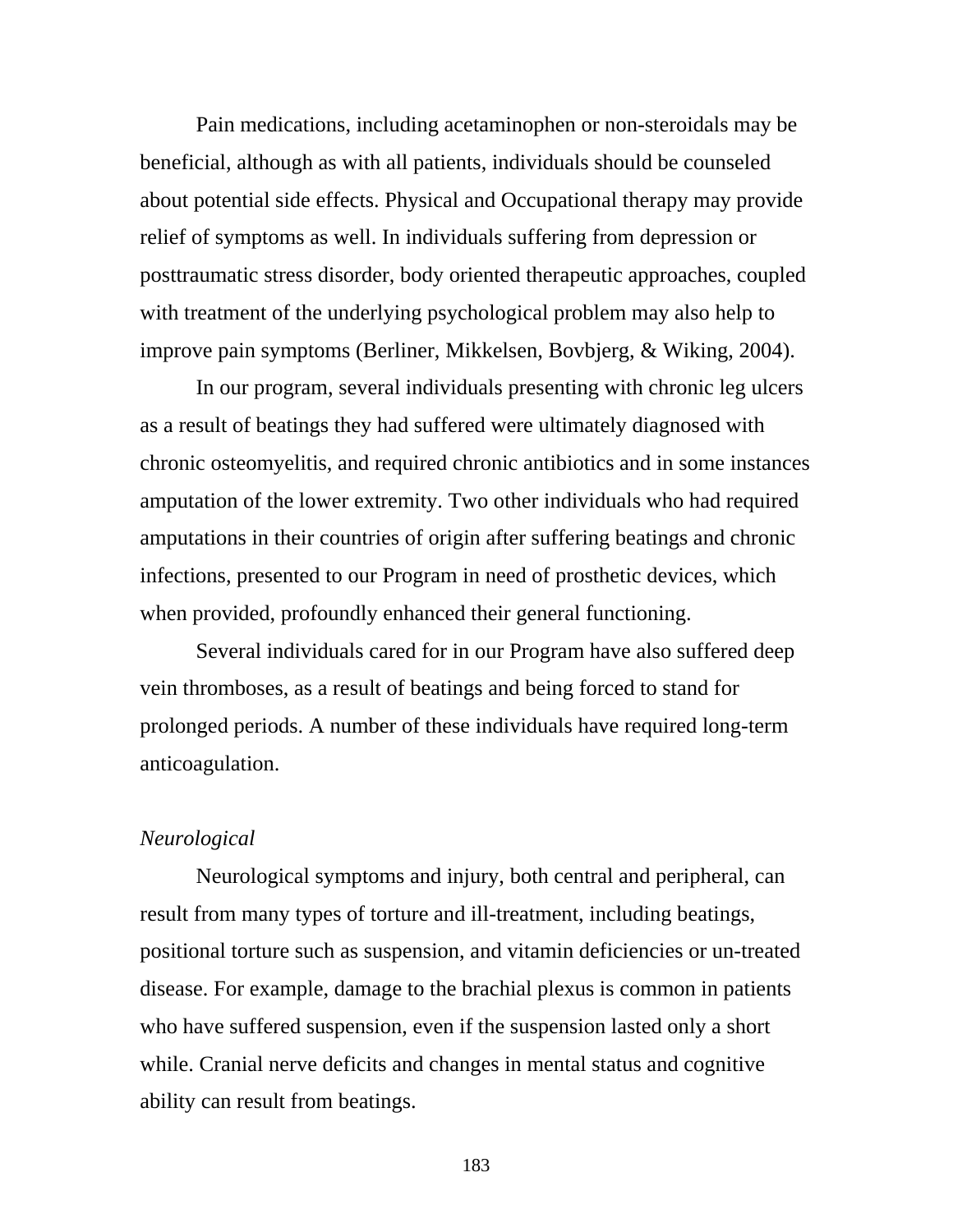Torture victims may experience vertigo and dizziness. A history of head trauma and loss of consciousness should be specifically inquired about. Additionally, patients may present with paresthesias and paralysis of a limb. In rare cases, patients may present with seizures. Asphyxiation may leave the patient with permanent memory loss or cognitive deficits, which may in turn compound the problem of eliciting an accurate trauma history (Moreno & Grodin, 2002).

The most common chronic neurological complaint reported by torture survivors is headache. Rasmussen et al. (1990) found a prevalence rate of 64%. Mollica et al. (1993) found that 74% of Cambodians living in a refugee camp, whom they interviewed, reported having frequent headaches. Torture survivors who suffered blows to the head often complain of headaches. These may be somatic, or they may be referred pain from the neck (Iacopino, Allden, & Keller, 2001). Visual changes may also result from head trauma.

Violent shaking may result in symptoms similar to "Shaken Baby Syndrome." (The condition is sometimes called "*Shaken Adult Syndrome.*") The chronic manifestations of this include recurrent headaches, disorientation, and mental status changes. Retinal hemorrhages, cerebral edema, and subdural hematoma are more severe sequelae (Iacopino et al., 2001).

Other manifestations of head trauma include dental problems (tooth loosening or loss), ruptured eardrums, retinal detachment or traumatic cataract, and skull fractures. Frontal lobe dysfunction is detectable with neuropsychological testing.

Neurological examination should include evaluation of the cranial nerves, peripheral nervous system, motor and sensory neuropathies. For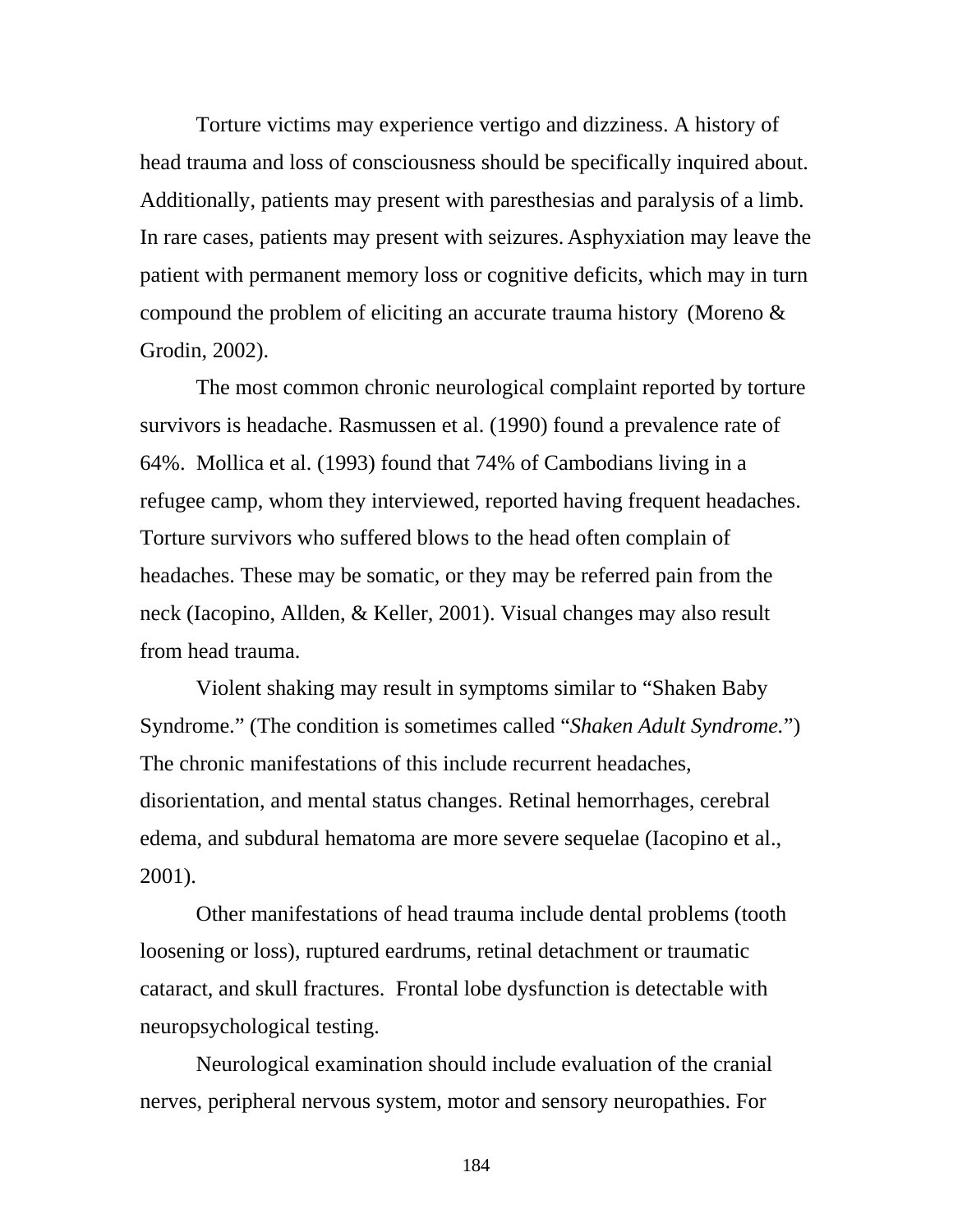individuals who are suspended, for example, torn ligaments of the shoulder joints may result. It is sometimes possible to identify a "winged scapula," which results from nerve damage and dislocation of the scapula (Iacopino et al., 2001).

Cognitive ability and mental status should also be evaluated. Referral for neurology or ophthalmology consultation or neuropsychological evaluation should be considered as appropriate. CT scans and MRI's can help to delineate neurological lesions. Patients undergoing these and other studies should be educated in advance about them so as to avoid retraumatization such as from being in an enclosed space.

Chronic pain is common among torture survivors (Quiroga & Jaranson, 2005). It is under diagnosed and under treated. Chronic pain may be a result of musculoskeletal injury, as described above, or neurological disorders including peripheral neuropathies, such as from falanga. Psychological factors can also play a role, but organic etiologies need to be ruled out. A thorough description of each site of pain should be elicited including location, severity, frequency, timing, radiation, and factors that precipitate or improve the pain. It is important to inquire as to whether the pain began before or after the torture/trauma. Effective management of pain may require a multidisciplinary approach including primary care physicians, neurologists, pain specialists, and mental health care providers.

#### *Dermatological*

Many forms of torture can result in dermatologic manifestations, both acute and chronic (Iacopino et al., 2001; Peel & Iacopino, 2002). For example, burns can leave characteristic scars/imprints from hot objects, such as a cigarette or metal rod. Beatings with fists, sticks, or other objects may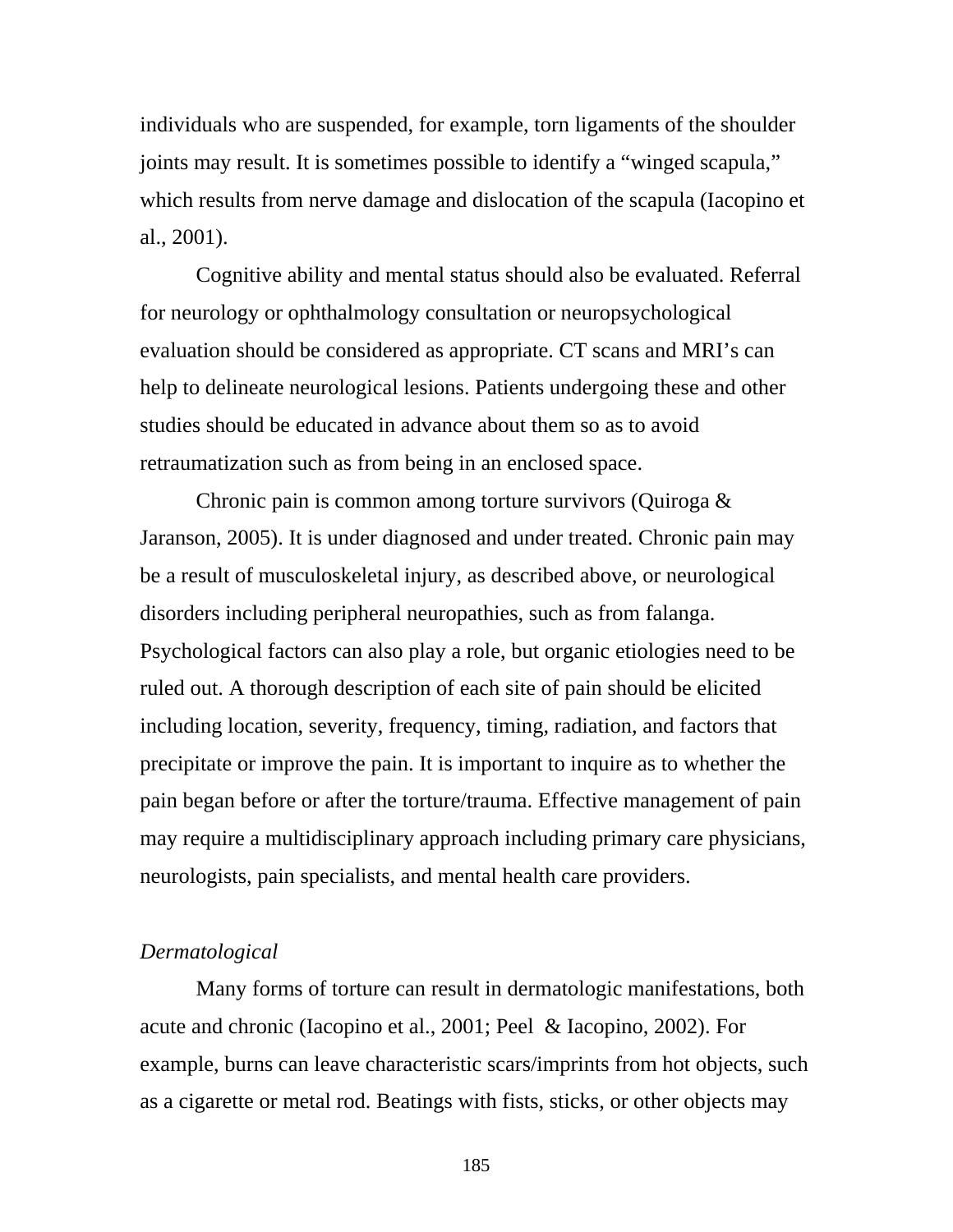also result in dermatologic lesions and scarring. Prolonged, tight shackling of extremities can result in characteristic linear scarring encircling the arm or legs.

Objects with mixed components leave mixed scars: belts have buckles that cut jagged areas and straps that leave linear scars. Scars may contain fragments of the object used to beat a survivor, such as glass or wire shards which have been surgically removed from survivors treated at our program.

Traditional medicine treatments, vaccinations, and surgical scars are usually distinguishable due to symmetry, repetitious patterns or location. Infection can exacerbate any scarring, even in a superficial injury.

It is equally important to note, however, that many forms of torture, such as a mock execution where a gun is held to someone's head and the trigger pulled may leave no physical marks, but the ensuing psychological symptoms can be profound. Other forms of torture, including electric shocks, depending on their severity, may or may not leave any physical marks. Some have hypothesized that torturers are becoming increasingly sophisticated so as to leave no physical marks (Moreno & Grodin, 2000).

For primary care providers working in developing countries, it is often months or even years since the reported torture occurred. Thus it is entirely consistent that many forms of abuse, including beatings, which may have resulted in soft tissue injuries/bruises or abrasions, will have entirely resolved by the time that an individual presents for evaluation. Furthermore, there is variability with regards to how individuals scar and heal. For example, vitamin deficiency and older age are risk factors for easy bruisability, while younger, fitter individuals tend to bruise less easily. Darker skinned individuals are more likely to develop keloid scars, which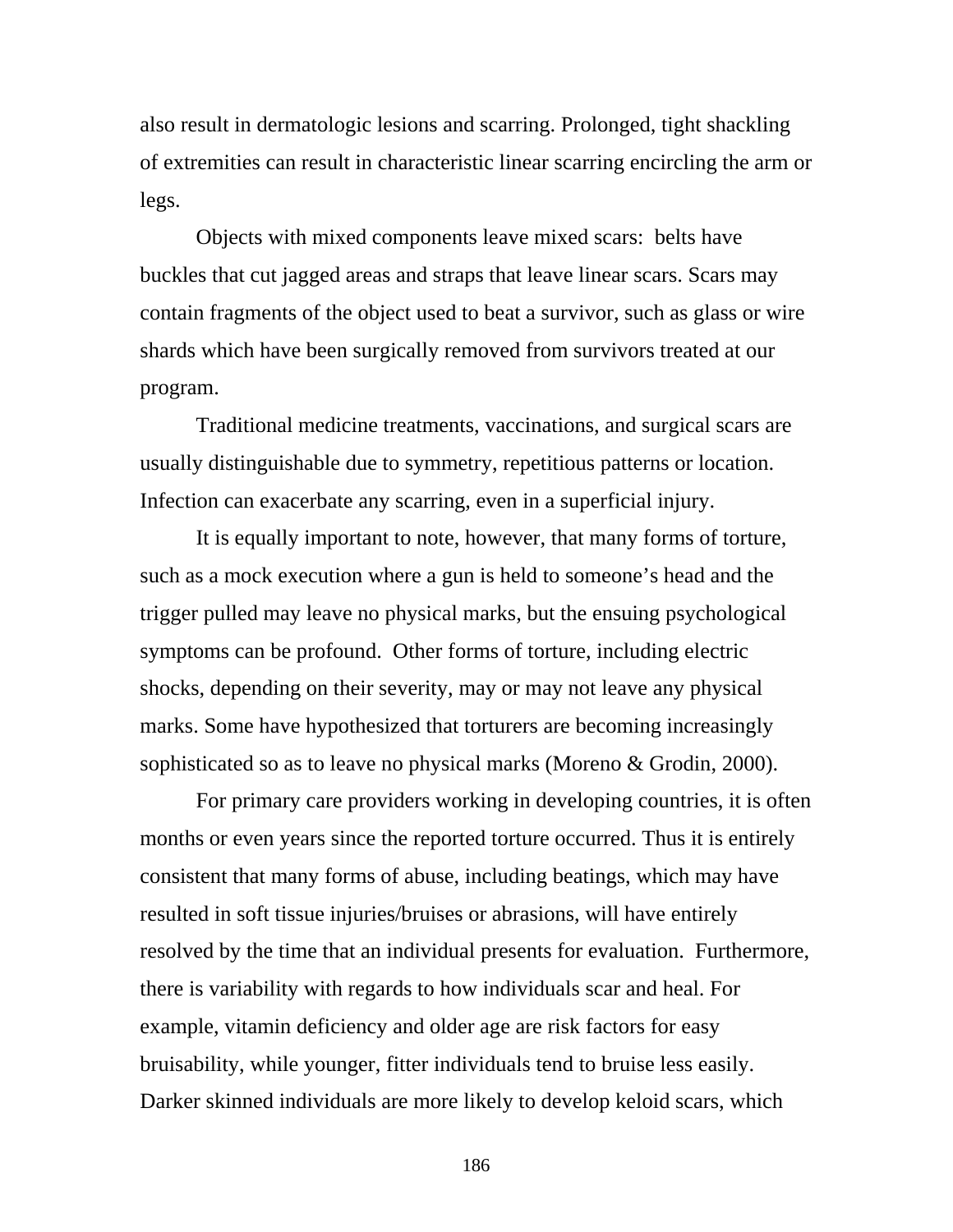are raised lesions that can be firm or rubbery. Keloids are the result of an overgrowth of tissue at the site of a healed skin. For documentation purposes health care providers can record a description from the individual of how the injury appeared immediately after the alleged torture and in the subsequent weeks and months.

In our program, we work closely with dermatologists who provide documentation, including photographs of lesions, when feasible and appropriate, as well as for treatment. Dermatological lesions, such as keloid scar formation may benefit from intradermal steroid injections. Severe burns with thickened scars may best be addressed through plastic surgery, which provides both cosmetic and functional benefits. For example, one patient cared for in our program, who was a prominent painter in his country, suffered severe burns to his hands when they were thrust by his interrogators into a coal burning oven. When he was seen in our Program, it was several years since his torture had occurred. He had severe deformities of his hands, including multiple fibrous bands, resulting in marked range of motion limitation of his hands. Furthermore, when he would hold a pencil, his hand would tremble and he would experience flashbacks of his torture. As part of his treatment, he was referred to plastic surgery. Fortunately, the underlying musculature and bones were intact. Following plastic surgery he regained substantial increased range of motion and ability to draw, as well as a marked improvement in his psychological symptoms.

#### *Infectious Disease*

Survivors of torture and refugee trauma are at risk for a number of infectious diseases including tuberculosis or parasitic infections, which may result from overcrowded dirty detention conditions, osteomyelitis as a result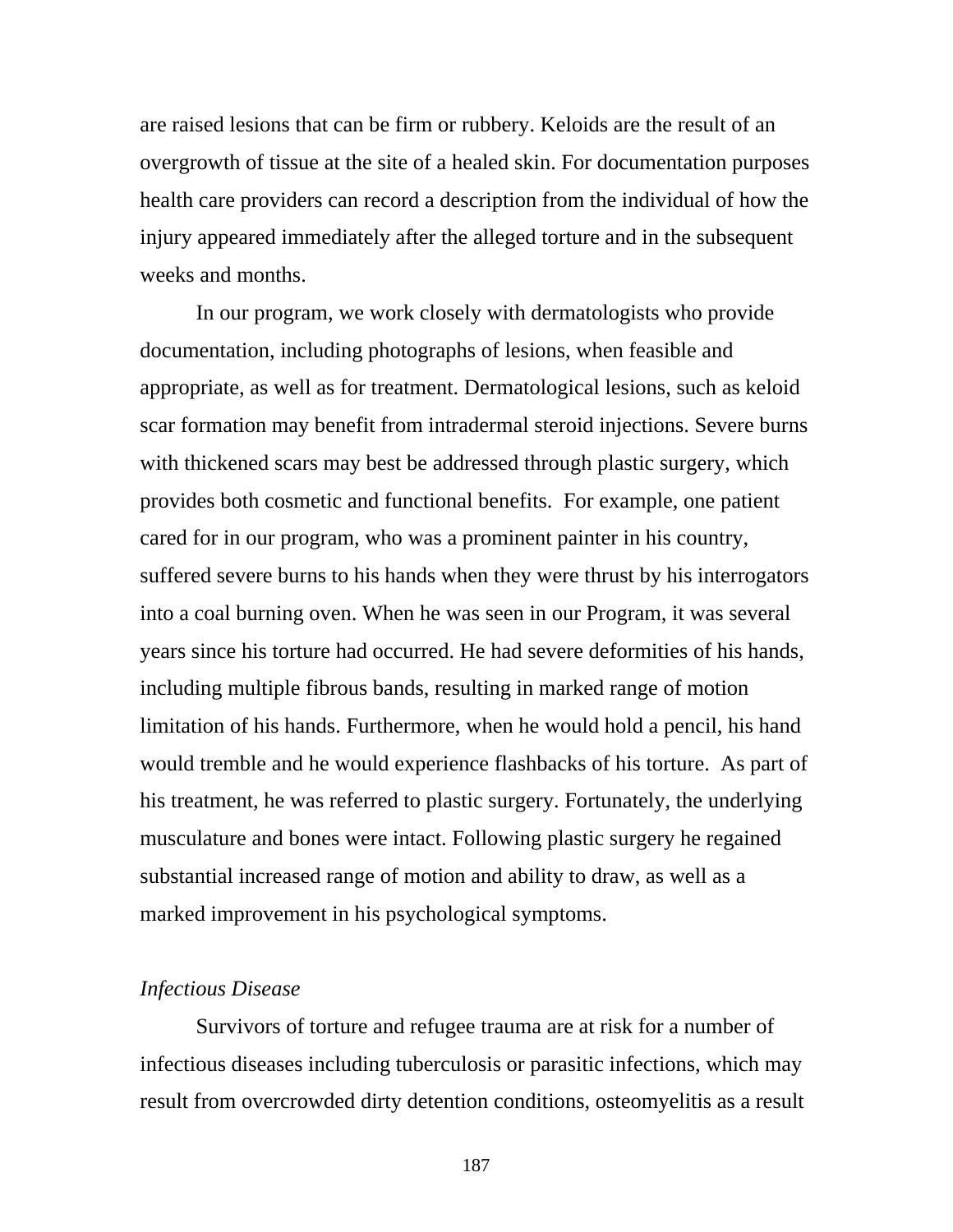of trauma/beatings (see musculoskeletal section above), or sexually transmitted diseases from sexual assault, including syphilis, gonorrhea, chlamydia, Hepatitis B and HIV. Additionally, individuals may be arriving from countries where diseases such as tuberculosis, HIV and Hepatitis B are endemic (independent of their trauma history). Appropriate screening (see below) and treatment of these conditions are essential. Health professionals should also have a low threshold for screening for Hepatitis C, and screen for this malady in the presence of other blood born infections or abnormal liver function tests. Again, this may result from individuals coming from countries with poor access to clean needles.

## *Genitourinary/Gynecologic*

Sexual abuse and humiliations including rape, forced nakedness, beatings/electric shocks to the genitals, and instrumentation are common among men and women survivors of torture and refugee trauma. A study conducted by the Bellevue/NYU Program for Survivors of Torture found roughly 30% of all clients reported rape or other sexual assault (Keller et al., 2006.) A study conducted by the Boston Center for Refugee Health and Human Rights at Boston Medical Center found that 28% of male clients seen over a one year period reported sexual trauma (Norredam, Crosby, Munarriz, Piwowarczyk, & Grodin, 2005). Reports of rape against women as an act of war are well documented in several conflicts/civil wars including in the former Yugoslavia and Sierra Leone (Amowitz et al., 2002; Swiss & Giller, 1994). For example in a community household survey conducted in Sierra Leone in 2001, 9% of women reported having been a victim of war-related sexual violence (Amowitz et al., 2002).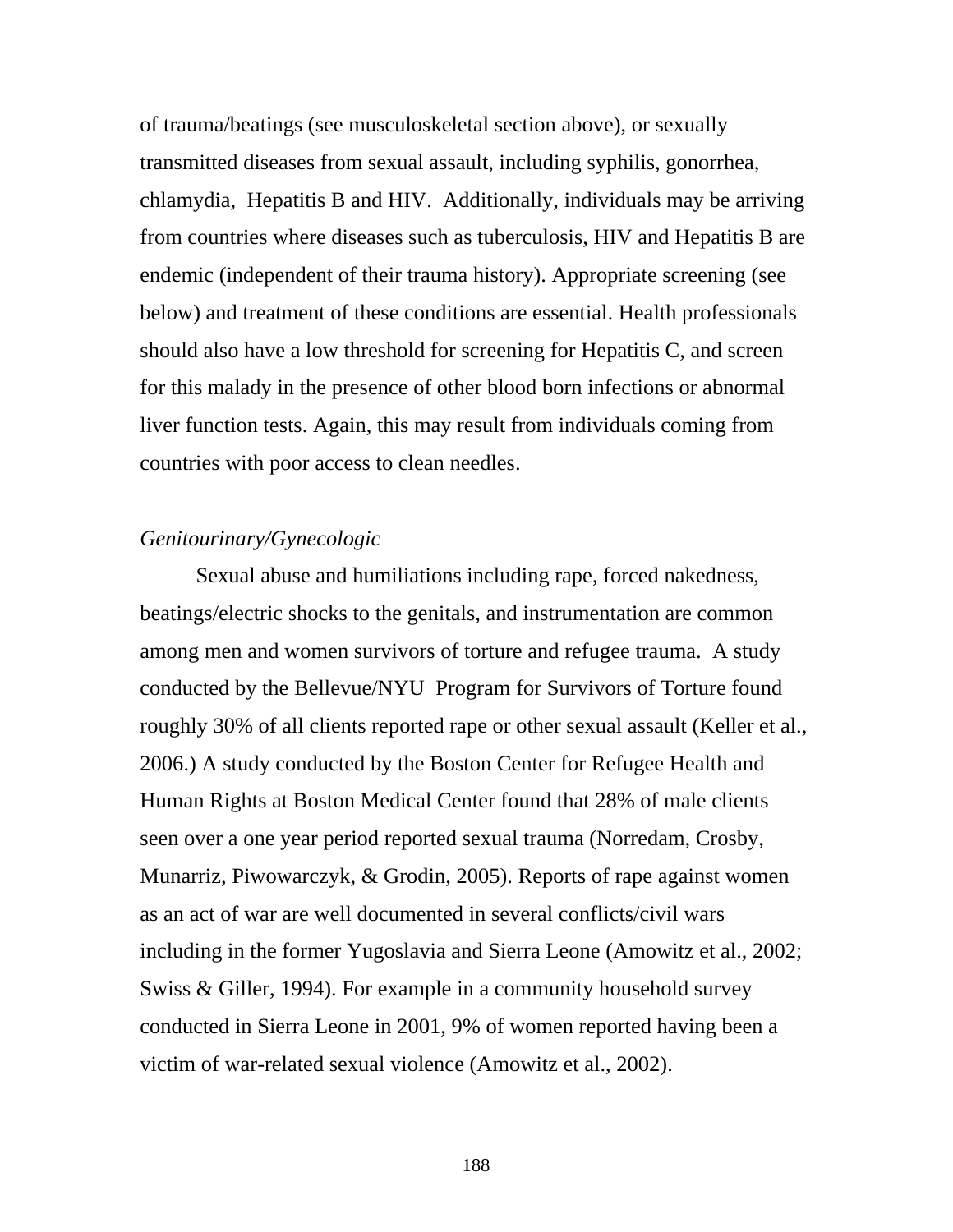Given profound shame and humiliation, which may be even more common in certain cultures, it is likely that there is substantial underreporting of the incidence of sexual abuse by both men and women (Quiroga & Jaranson, 2005; Swiss & Giller, 1993). Care providers must be respectful, empathic, and should consider asking specifically about sexual assault.

Sexual assault in women can result in sexually transmitted diseases, including syphilis, gonorrhea, chlamydia, hepatitis and HIV, chronic pelvic pain, pelvic inflammatory disease, papilloma virus, which in turn can lead to cervical cancer. Unwanted pregnancies, as well as subsequent infertility, are also considerable concerns. Irregular menses, sexual dysfunctions such as loss of libido, fear of intercourse for fear of triggering memories of the abuse and dysparania or pain upon intercourse are often expressed by female survivors of rape (Lifson, 2004; Yehuda & McFarlane, 1995). A thorough history and appropriate and gynecologic evaluation and treatment should be provided. Clinicians should be sensitive to the potential for retraumatization by conducting a pelvic examination.

Female Genital Cutting (or Female Genital Mutilation-FGM) is frequently practiced in several countries, particularly in Africa, and refers to procedures involving partial or total removal of the external female genitalia for cultural or other non-therapeutic reasons. Worldwide, more than 100 million women and girls are estimated to have had FGM. The World Health Organization (2000) has developed a classification system for the type of procedure from least to most severe. Type I refers to excision of the prepuce with or without excision of part, or all, of the clitoris. Type II refers to the excision of the clitoris with partial or total removal of the labia minora; Type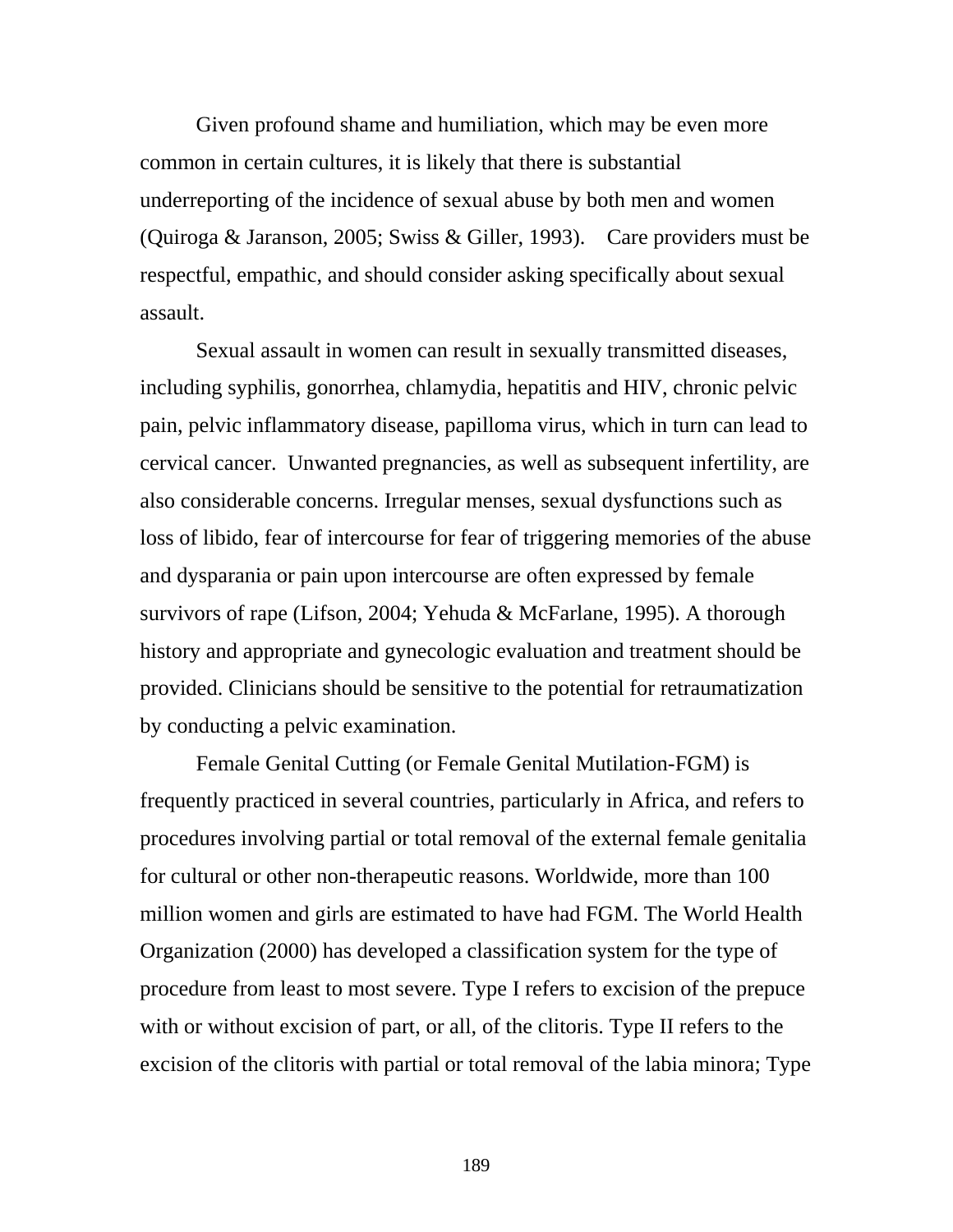III refers to the excision of part or all of the external genitalia and stitching or narrowing of the vaginal opening (infibulation).

FGM, particularly with the more extensive procedures, can result in increased risk of health concerns including infections, obstetric complications, sexual dysfunction and psychological symptoms. Given the prevalence of this procedure, it is important for health professionals, particularly those providing gynecologic care, to be familiar with the various forms of this procedure and the potential health consequences (Toubia, 1994).

Sexual assault in men can result in similar problems, including sexually transmitted diseases, chronic dysuria, chronic genital and erectile pain, and sexual dysfunction. Diagnostic workup includes history, physical examination, appropriate laboratory studies and ultrasonography, if indicated. Oral erectogenic agents should be considered for sexual dysfunction (Norredam et al., 2005).

 Victims of sexual assault are at high risk, for profound psychological sequelae including depression and PTSD (Arcel, 2002). Within our program, we have found higher rates of depression and PTSD among victims of torture/refugee trauma who were sexually assaulted compared to those who were not (Keller et al., 2006).

#### *Ears Nose and Throat*

Beatings over the ears, including a hard slap over one or both of the ears with the palm of the hands (known in Latin American countries as 'telefono') is a common form of torture, and can result in rupture of the tympanic membranes (Iacopino et al., 2001; Peel & Iacopino, 2002) Examination with an otoscope can document rupture or signs of scarring.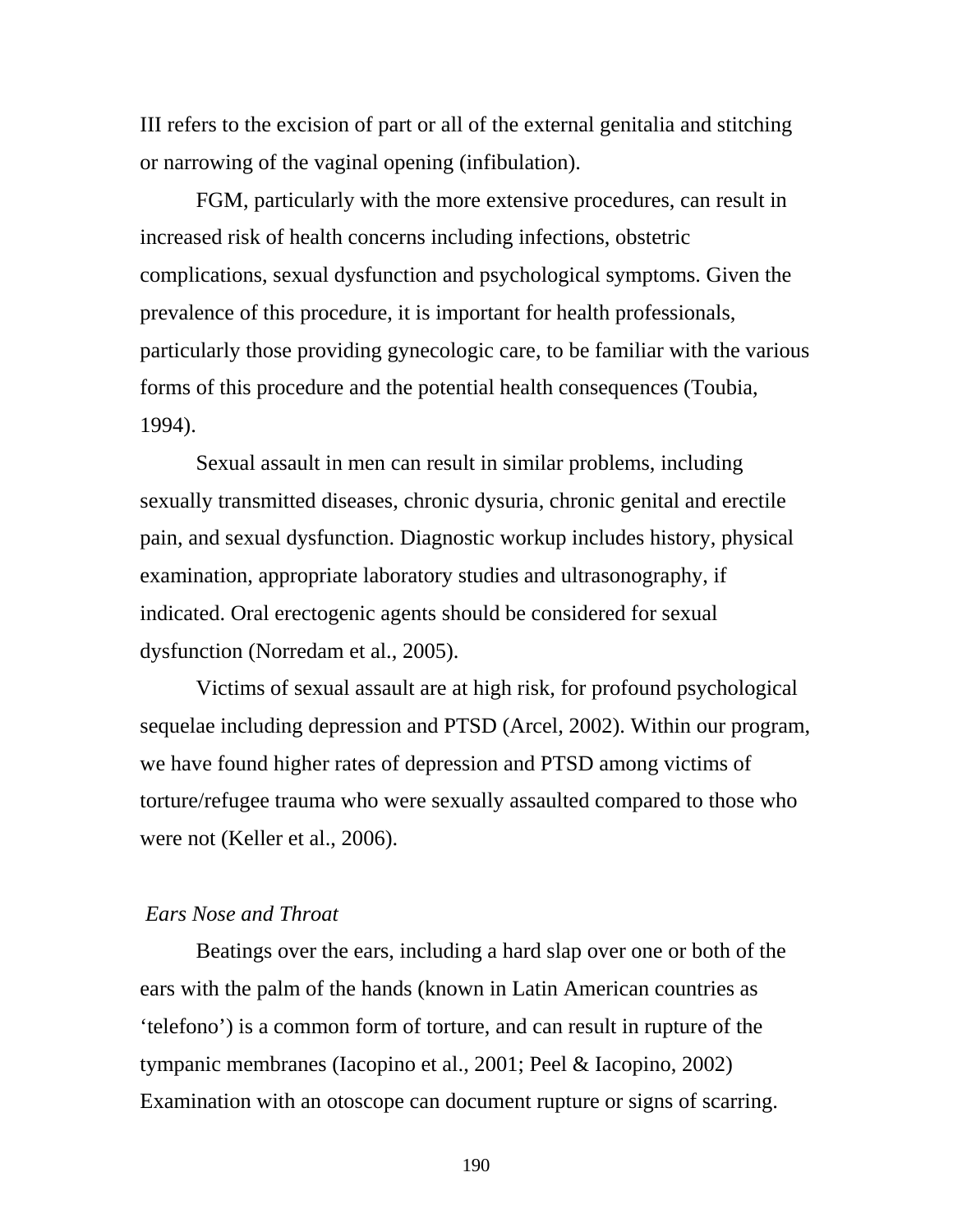Hearing loss can be assessed by simple screening. Audiometric testing can demonstrate with more precision the extent of hearing loss and guide further treatment.

#### *Dental*

Poor dentition is a common problem among survivors of torture and refugee trauma, and may result from beatings, malnutrition, and inadequate prior access to appropriate dental evaluation and treatment. Signs of poor dentition, including missing/fractured teeth should be documented and appropriate referral for dental care provided.

#### *Gastrointestinal*

Abdominal symptoms, which are common in the primary care setting, may be even more prevalent in refugee populations. Etiologies are multifold and can include infections (i.e. parasitic infections, hepatitis), and peptic ulcer disease/gastro-esophogeal reflux. Individuals imprisoned or in refugee camps are likely to have been exposed to overcrowding and extremely unsanitary conditions, making the risk of parasitic disease even greater. Hepatitis B, which is endemic in many countries, may be even higher among torture survivors given the frequency of sexual assault.

Gastrointestinal symptoms as a somatic complaint are also a consideration. As evident from literature in domestic violence populations, traumatized populations often manifest abdominal discomfort as a somatic manifestation. This, however, is a diagnosis of exclusion.

A thorough history of the course of abdominal symptoms, describing symptoms of reflux, dyspepsia (loose stool/diarrhea, including noting presence or absence of blood) should be elicited. Given a high prevalence of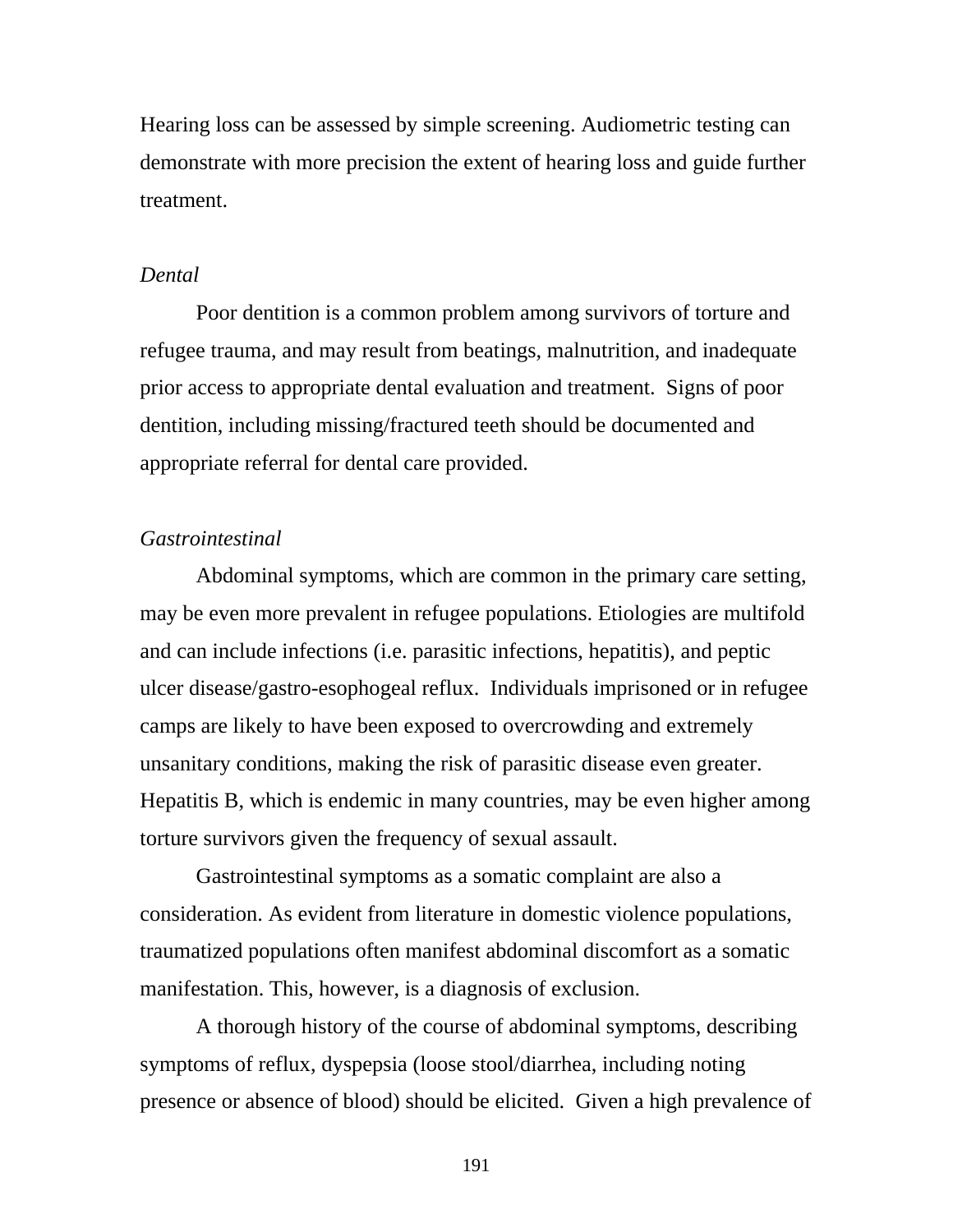parasitic infections among immigrant refugee populations, routine screening of stool for ova and parasites is often encouraged.

For dyspeptic symptoms a trial of H2 blockers pr proton pump inhibitors should be considered, as well as screening for Helicobacter Pylori. Persistent symptoms should evoke further evaluation including upper/lower endoscopy. It is important to keep in mind the higher prevalence of gastric cancer in certain immigrant populations (Marcus et al., 1999).

 Constipation may also be a frequent complaint, often resulting from individuals who previously ate a higher fiber/less processed diet than now being eaten in the United States. This may also be a manifestation of stress. Structural abnormalities, requiring a

colonoscopy should be considered as well if symptoms persist.

#### *Psychiatric Symptoms*

For many torture survivors, the only scars they are left with are emotional, and these can be the most devastating and debilitating. (See Chapters 1, 6, 8, and 10). Psychological symptoms commonly occurring in survivors of torture include memory and concentration impairment, nightmares, intrusive memories, increased startle response, amnesia, flashbacks, sleep disturbance, irritability, and avoidance (Keller & Gold, 2005). General feelings of shame and humiliation, especially in light of sexual assault, often plague the torture survivor.

Many survivors will manifest somatic physical symptoms in lieu of addressing their underlying depression or anxiety. Several studies have shown that those suffering from PTSD tend to be more likely to report nonspecific somatic complaints than do those without PTSD. One study found that the number of PTSD symptoms predicts the number of organ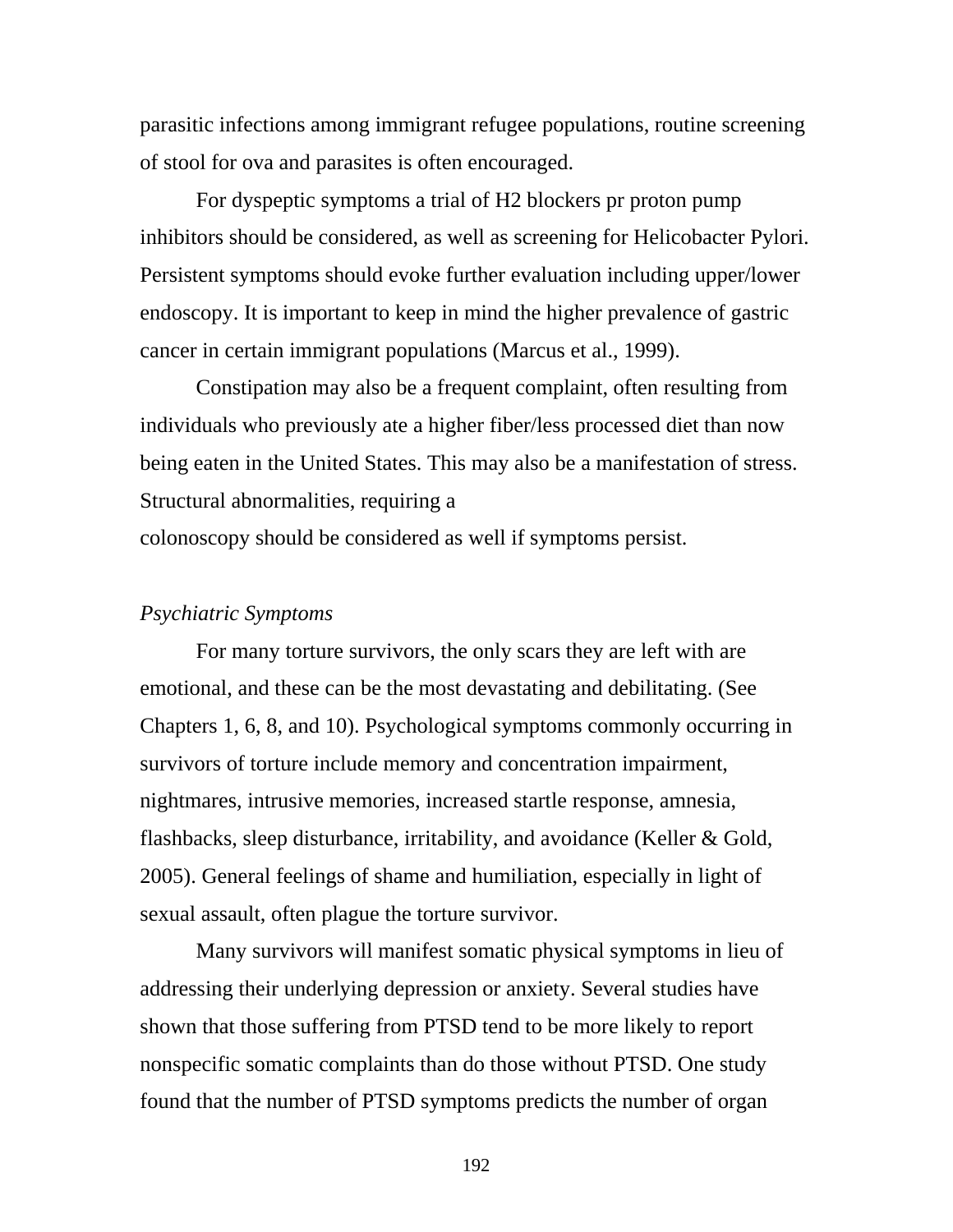systems involved in the patient's complaints (Van Ommerren et al., 2002). However, physicians must avoid the temptation to write off physical complaints as psychosomatic, taking care to remember that survivors of torture suffer from the same gamut of health problems that affects the general population.

 The most common psychological diagnoses among survivors of torture/refugee trauma are posttraumatic stress disorder and depression. Comorbidity of these two illnesses is common (Momartin, Silove, Manicavasagar, & Steel, 2004; Quiroga & Jaranson, 2005). Anxiety and suicidal ideation are also significant concerns.

### *Post-Traumatic Stress Disorder (PTSD)*

This disorder is defined by the following symptoms persisting for more than four weeks in a manner that impairs normal functioning: 1) reexperiencing the trauma in nightmares, intrusive thoughts, or flashbacks; 2) general "numbing" and avoidance of situations that symbolize the trauma; 3) excessive arousal (Breslau, 2002).

 The prevalence of PTSD is markedly higher among survivors of torture/refugee trauma than in the general population In the U.S. the estimated lifetime prevalence of PTSD in the general population is approximately 8% (Kessler et al., 1995). In countries exposed to mass conflict, the prevalence rate is higher-between 16% and 37%.

Among survivors of torture/refugee trauma presenting to our program for care, the prevalence of PTSD was 46% (Keller et al., 2006). Several studies have documented higher prevalence rates of PTSD among refugees who have experienced torture compared to those who have not (Iacopino et al., 2001).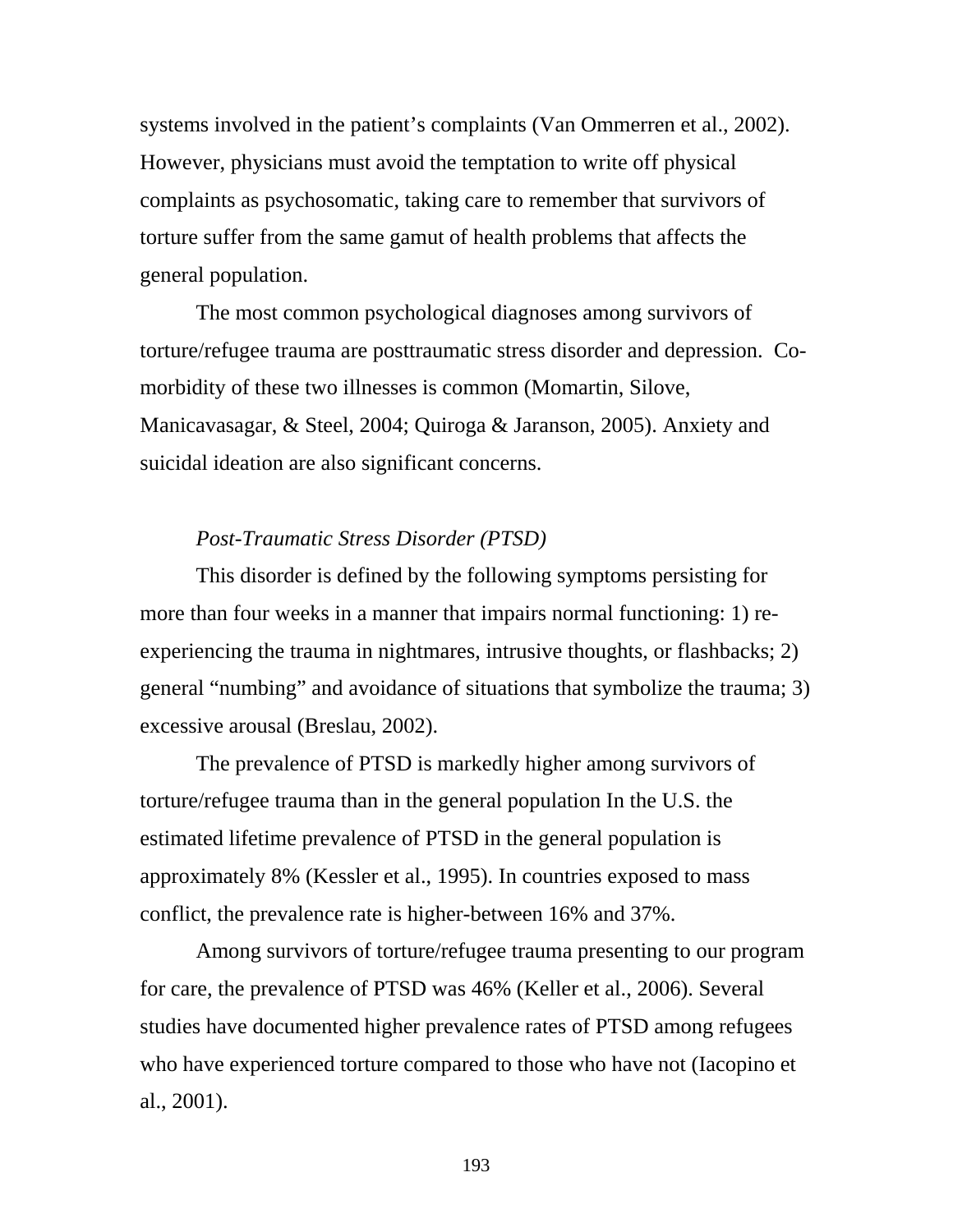As mentioned above, many patients' PTSD manifests itself as general somatic pain complaints. While it is recommended that all survivors of torture/refugee trauma be screened for PTSD, particular attention should be paid to screening those who present with medically unexplainable pain.

#### *Depression*

This disorder is also significantly elevated among refugees and torture survivors (Gerritsen et al., 2006; Keller et al., 2006). A study of Cambodian refugee women in the United States showed levels of depression three times as high as the national average for women (D'Avanzo & Barab, 1998).

Among Latino patients in primary care settings identified as having experienced political violence, 36% had depressive symptoms and 18% posttraumatic stress symptoms (Eisenman, Gelberg, Liu, & Shapiro, 2003). Among clients referred to our Program, 85% had clinically significant depressive symptoms (Keller et al., 2006).

Anxiety symptoms, in addition to full diagnostic criteria, are common among refugees and torture survivors. Additionally, physicians should be aware of the warning signs of possible suicidality. Depression, loss, feelings of meaninglessness, rage, and guilt are all risk factors. The physician should inquire about previous attempts or current thoughts of suicide. Acute inpatient psychiatric hospitalization may be necessary and life-saving.

As noted above, screening for psychological symptoms should be a part of the initial health screening. Many refugees and asylum seekers may not be familiar with the concept of clinical depression or post-traumatic stress disorder (PTSD), or they may be from a culture that stigmatizes mental health problems. Primary care providers have a crucial role to play in recognizing such problems, providing basic psycho education about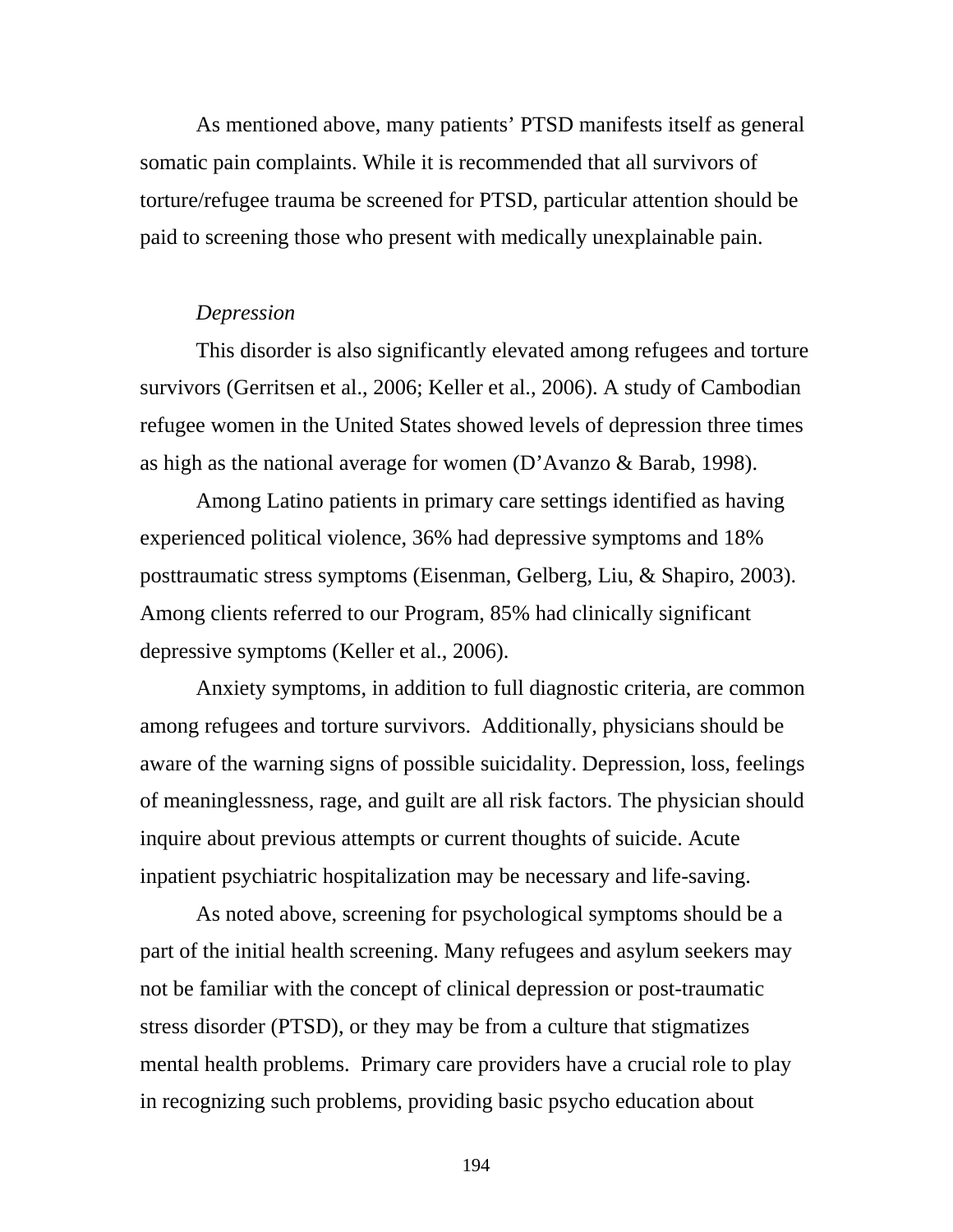symptoms and treatment, including encouraging appropriate referral for counseling and psychopharmacologic treatment.

At the Bellevue/NYU Program for Survivors of Torture, multidisciplinary care is enhanced through effective communication and working relationships between primary care physicians and mental health care providers including psychiatrists, psychologists, and clinical social workers. Services offered by mental health care providers working with our program include psychopharmacological consultation and treatment, as well as individual and group psychotherapy. Communication is facilitated by having multidisciplinary case conferences on a regular basis.

Early targeting of the most troublesome symptoms, such as insomnia, eases suffering, and can enhance the therapeutic alliance. We have found great utility in psychoeducation provided at initial intake into our program, and by primary care providers, about the importance and value of referral to psychiatrists and other mental health care providers for medications and psychotherapy. Such information helps to educate clients about the need and benefit of services, as well as de-stigmatize and in fact normalize referral to mental health professionals.

Primary care providers in our program often will start medications in symptomatic patients, for anxiety, depression and PTSD, particularly if individuals are not willing to be referred for evaluation by a mental health professional. Patients who are experiencing myriad depressive and PTSD symptoms are treated initially with an SSRI and a brief trial of a benzodiazepine or other sleep aid such as trazodone (Desyrel). When prescribing psychotropic medication to survivors of torture from varied ethnic backgrounds, it is important to consider a variety of factors, including that individuals from some cultures may not be used to taking any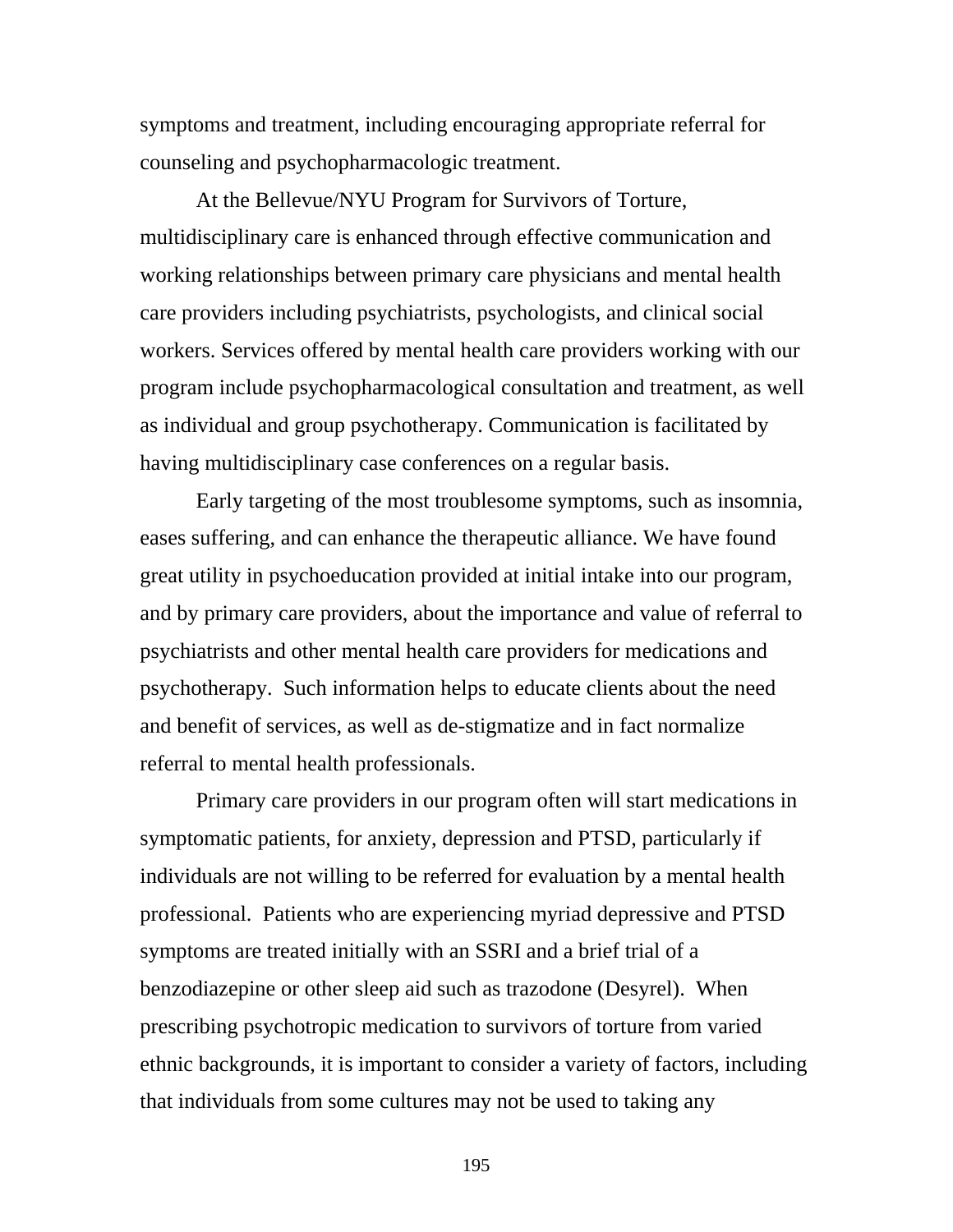medications. Thus starting with lower doses, so as to minimize side effects may be appropriate. A variety of psychopharmacologic interventions are used in our Program (See Chapter 8).

# Health Screening

While the above clinical entities require directed treatment, survivors of torture also require primary medical care similar to other immigrants from underdeveloped regions of the world. Immigrant health care is too broad a topic to address in this text, but primary care for survivors of torture often includes the following: serology testing for evidence of immunity to diseases for which vaccines are available, tuberculosis screening, testing for ova and parasite infections, and general primary care screenings according to accepted guidelines.

Torture survivors should be screened for infectious disease and parasitic infections according to the guidelines for all refugees. Physicians should not only ask about present, apparent health problems, but also about diseases that are prevalent in their country of origin (or countries they have passed through en route to the U.S.). Thus, physicians should have access to country-specific health information.

 Epidemiological studies of immigrants and refugees show consistently high prevalence of tuberculosis and other infections when compared to the general population. A 2004 study in the New England Journal of Medicine presents the startling statistic that the rate of tuberculosis among newly arrived refugees was 80 times higher than the U.S. national rate (Thorpe et al., 2004).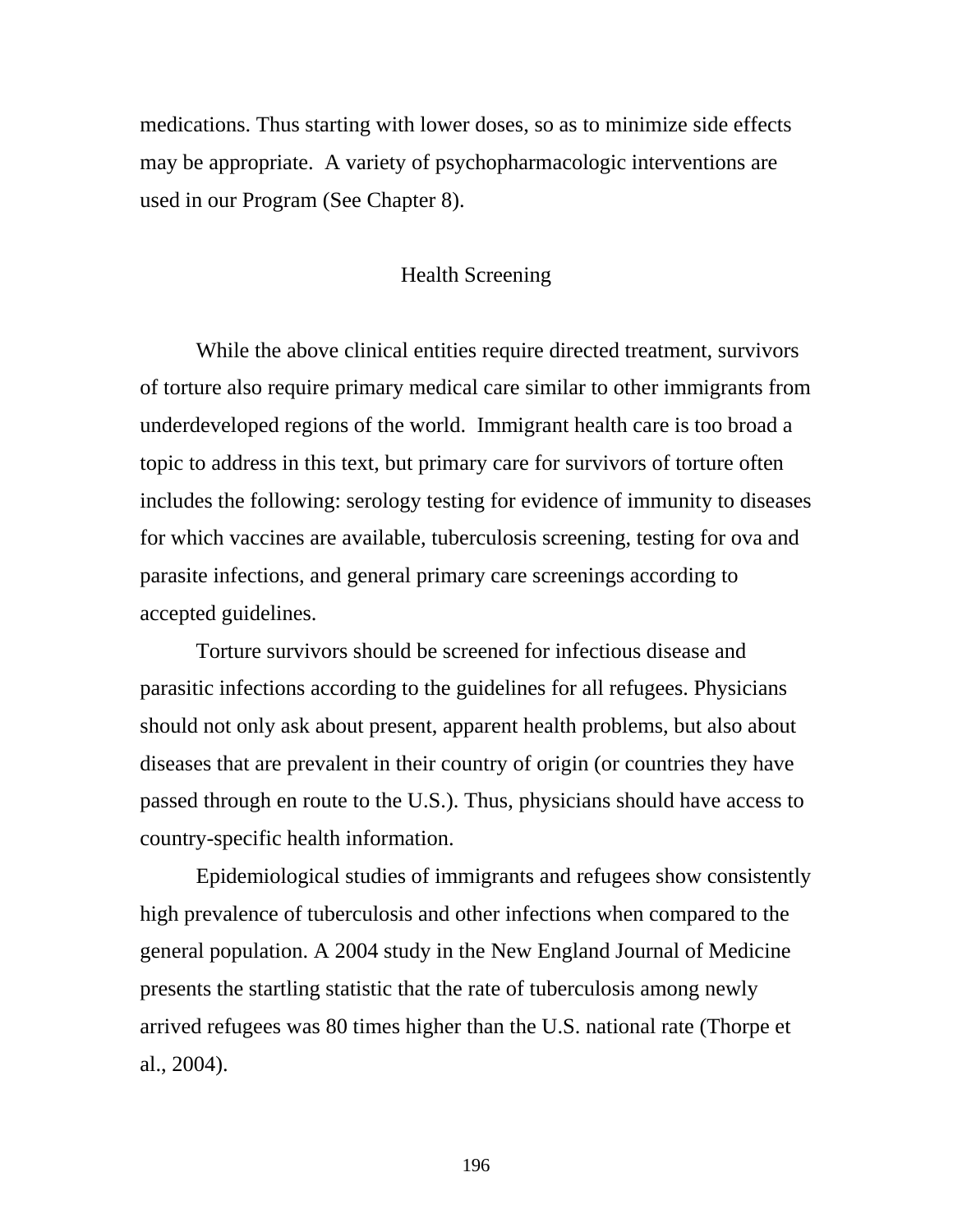A prevalence study among refugees in Minnesota showed that 49% of refugees had a reactive tuberculin test. Prevalence was even higher among male patients and those over 18 years of age (Lifson, Thai, O'Fallon, Mills, & Hang, 2002). Seven percent of these refugees tested positive for Hepatitis B surface antigen (HbsAg), with prevalence being the highest among refugees from Sub-Saharan Africa (at 22%) They also found that 30% of African refugees younger than 18 years old—had at least one intestinal parasite (Lifson, Dzung, O'Fallon, Mills, & Kaying, 2002). Another study of African refugees in Massachusetts reported that 56% had ova or parasites. This study of 1,254 refugees found 17 different parasites among them (Geltman, Cochran & Hedgecok, 2003). The prevalence rates among children and adolescents were even higher (Geltman et al., 2003).

With such high prevalence rates among refugees, it is imperative for the primary care physician to thoroughly screen his/her immigrant patients. Physicians should routinely run the following battery of tests:

- CBC with differential
- General chemistry profile including electrolyte and liver function
- Stool for ova and parasites
- Urinalysis
- Serology for Hepatitis
- HIV and syphilis
- Tuberculin skin test (PPD)
- Chest radiograph for any patient with TB symptoms, or a positive PPD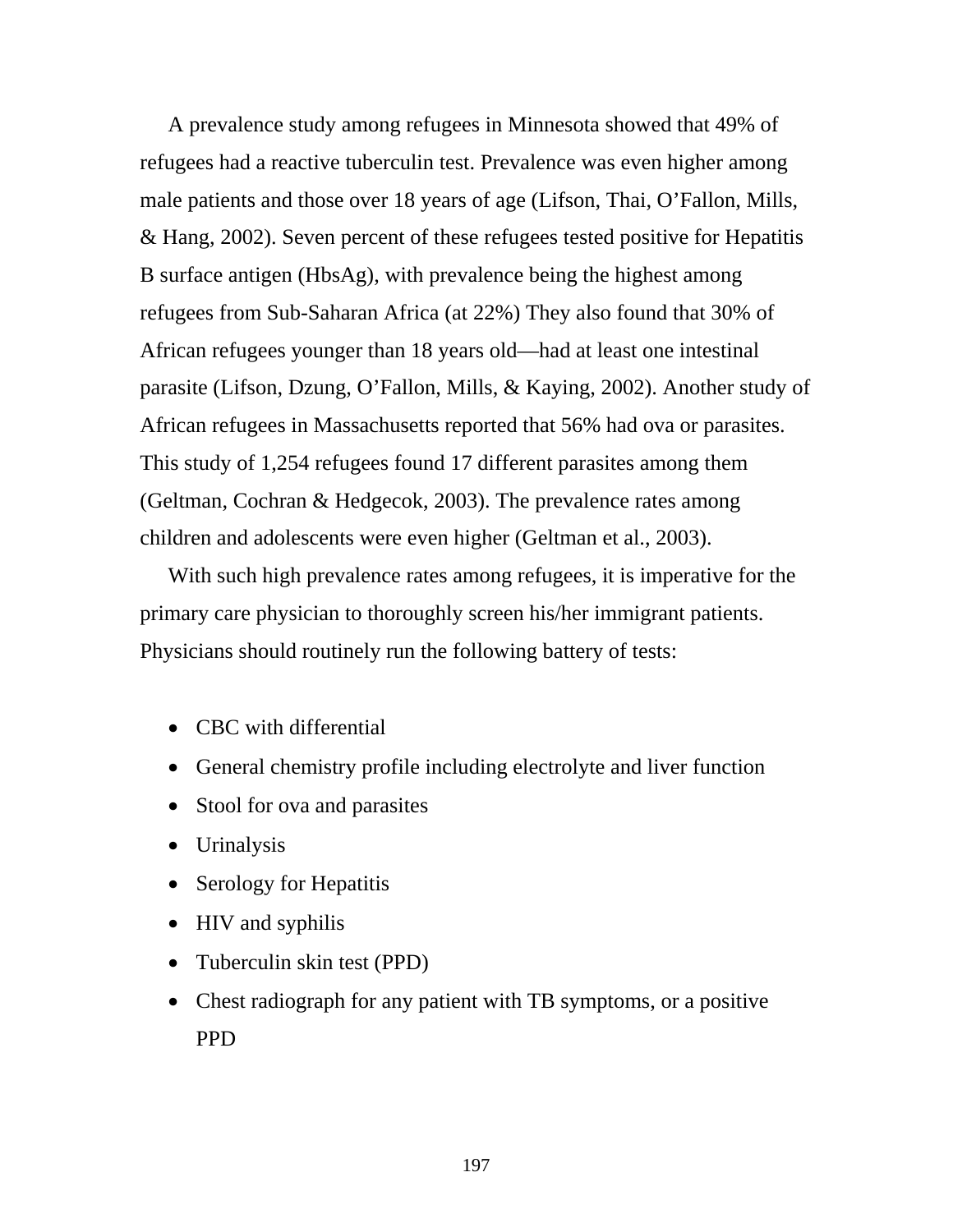Antibody titers for measles, mumps, rubella and varicella are commonly checked as well, to confirm immunity. Documentation of immunity to these diseases is often needed for employment and other purposes, and individuals commonly do not have records of prior vaccinations. Vaccinations are provided as needed.

#### Medical Documentation of Torture

 Documentation of torture/refugee trauma is important for any patient seen by the physician, but especially so for those applying for political asylum. By providing such documentation, including preparation of a medical report or affidavit, a health professional can provide invaluable assistance to asylum seekers. Objectivity is paramount when evaluating an asylum seeker. Clinicians should not include any opinions that cannot be defended under oath, or during cross-examination in a courtroom. Embellishing the evidence of torture/trauma in order to help the client gain asylum will not only hurt that client's chances in court, but it will also undermine the credibility of the physician for future asylum applications.

International guidelines for documenting torture, particularly the Istanbul Protocol (Istanbul Protocol, 1999) have been established. The Istanbul Protocol is available on the Physicians for Human Rights (PHR) website (www.phrusa.org). Also available on this website is the manual "Examining Asylum Seekers," adapted from the Istanbul Protocol, specifically for application in the U.S. for evaluating individuals applying for political asylum. Sample affidavits are included in "Examining Asylum Seekers."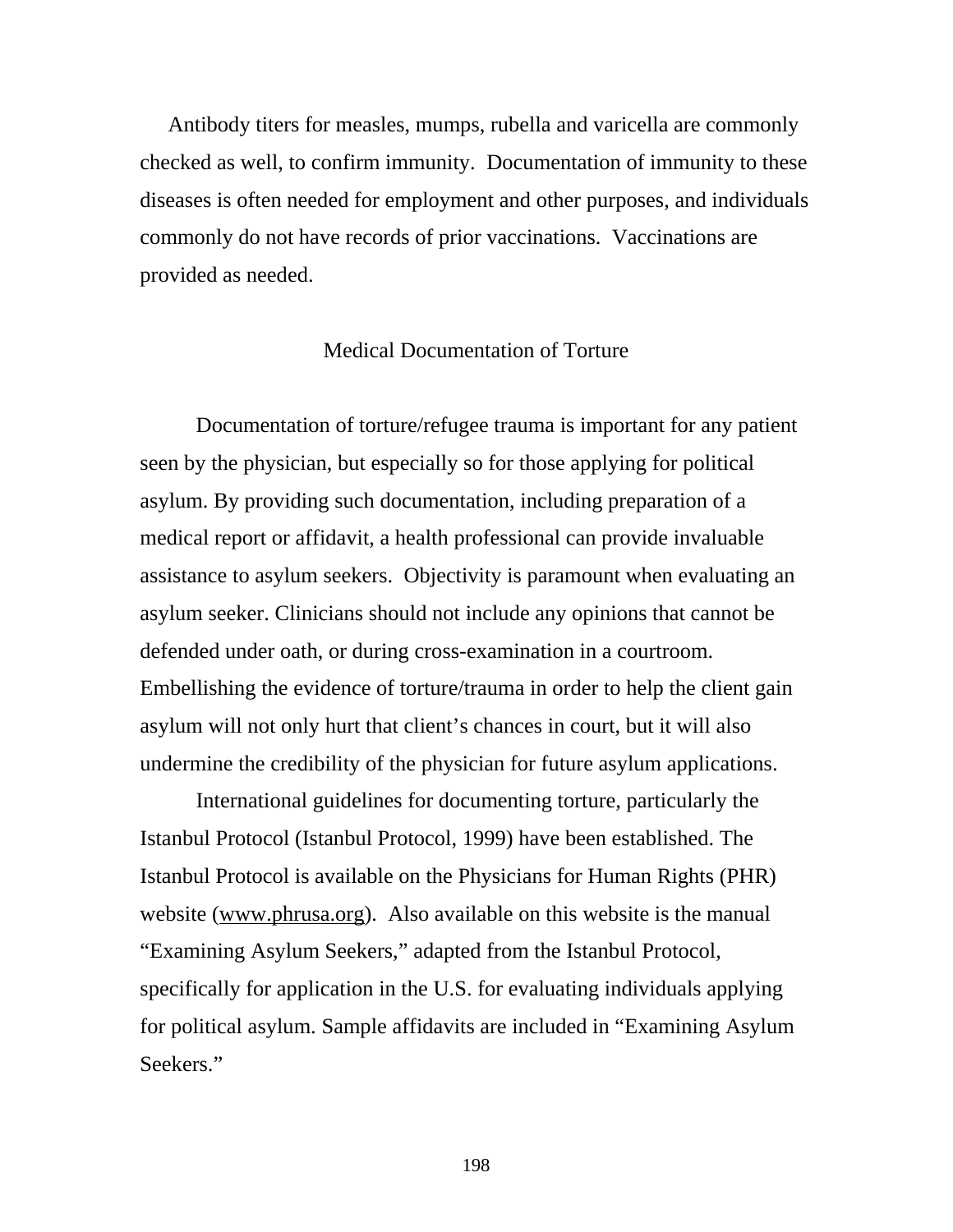#### Multidisciplinary Medical Clinic

An important source of medical care for patients in our program is a multidisciplinary medical clinic, which meets one evening a week. This clinic is particularly helpful for individuals who work during the daytime. Health professionals including primary care physicians, nurses, psychiatrists, and social service providers are present. Trained interpreters in a variety of languages spoken by our clients (particularly French and Tibetan) are also present. The clinic allows for immediate communication and "real time" collaboration between the different disciplines. Additionally, the clinic serves as an invaluable teaching environment for medical students and residents from a variety of disciplines, who have the opportunity to participate in longitudinal care electives with our program.

Primary Care is available at other times of the week as well, by general internists and pediatricians affiliated with our program. Patients are instructed to go to the Emergency Room for urgent medical needs after regular hours or on weekends and instructed to inform our Care Coordinator. Our program has conducted trainings with the Emergency Department and other service providers throughout the hospital in order to educate them about the health needs and complexities of our patients. Additionally, service providers from a variety of subspecialties have been identified and serve as point persons within their departments for patients in our program. This includes neurologists, dermatologists, pulmonologists, and rehabilitative medicine specialists.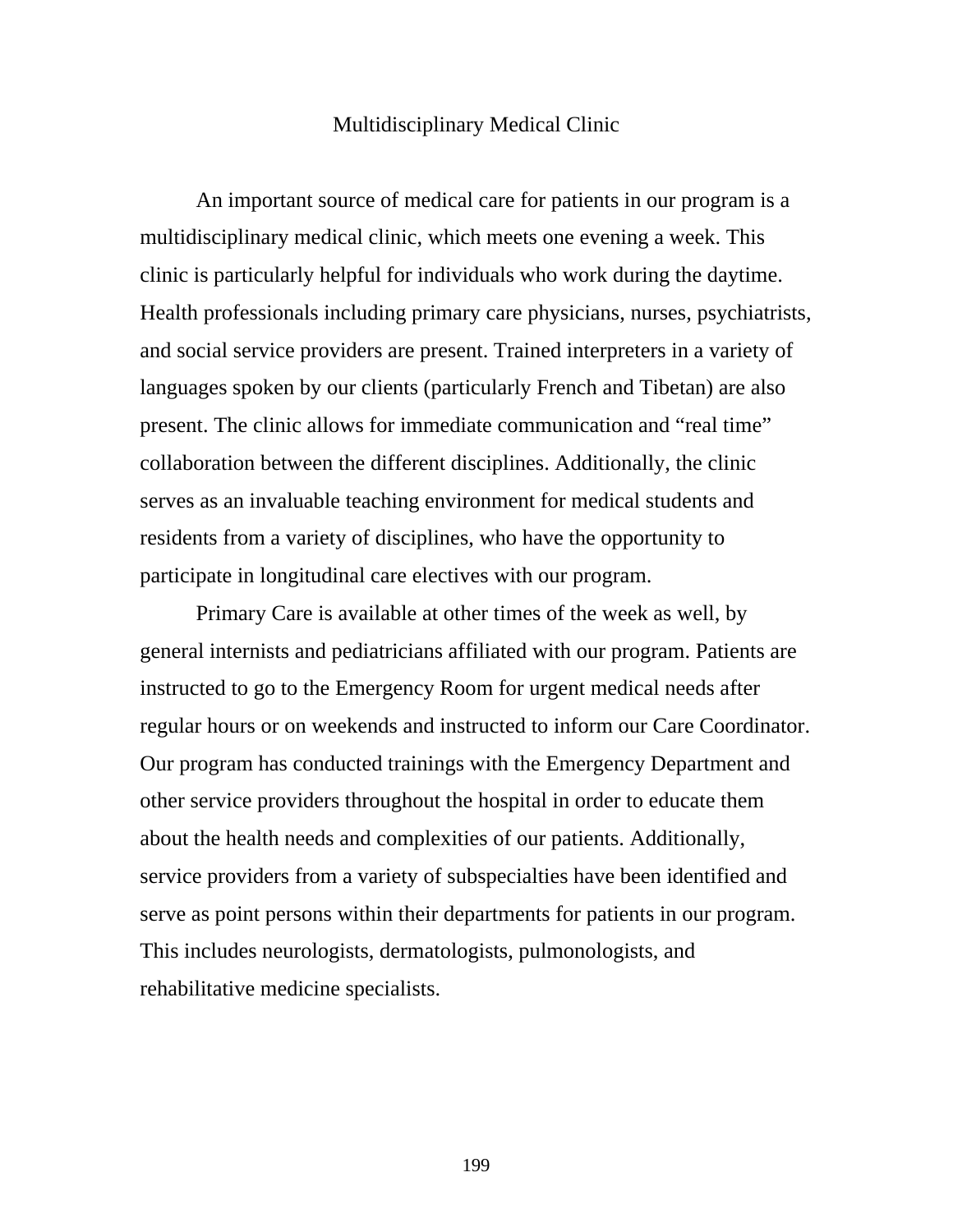#### Case Examples

#### Case #1: KD

*KD is a 45 year old male from the former Yugoslavia where he worked as an engineer. During the civil war, KD's neighborhood was turned to rubble by frequent shelling and gunfire, and several family friends, including children, were killed in cross-fire. KD and his family subsequently fled and eventually came to New York City where they had relatives. He was referred to our Program by a local refugee resettlement organization.* 

*KD has a history of hypertension, but ran out of his blood pressure medication several weeks before his initial evaluation. He had an empty packet of his medication, which was a kind of beta blocker not available in the United States.* 

*On initial medical evaluation, KD described frequent frontal headaches. He denied blurry vision or a history of head trauma. On further history, he described the headaches as worsening when he was nervous. He also described difficulty sleeping, irritability, and being easily startled when he'd hear a sudden noise like a car backfiring.* 

*Physical examination was significant for a blood pressure of 160/110. The remainder of his physical examination was unremarkable. Routine laboratory testing was normal, including negative hepatitis serologies, and a negative skin test for tuberculosis.*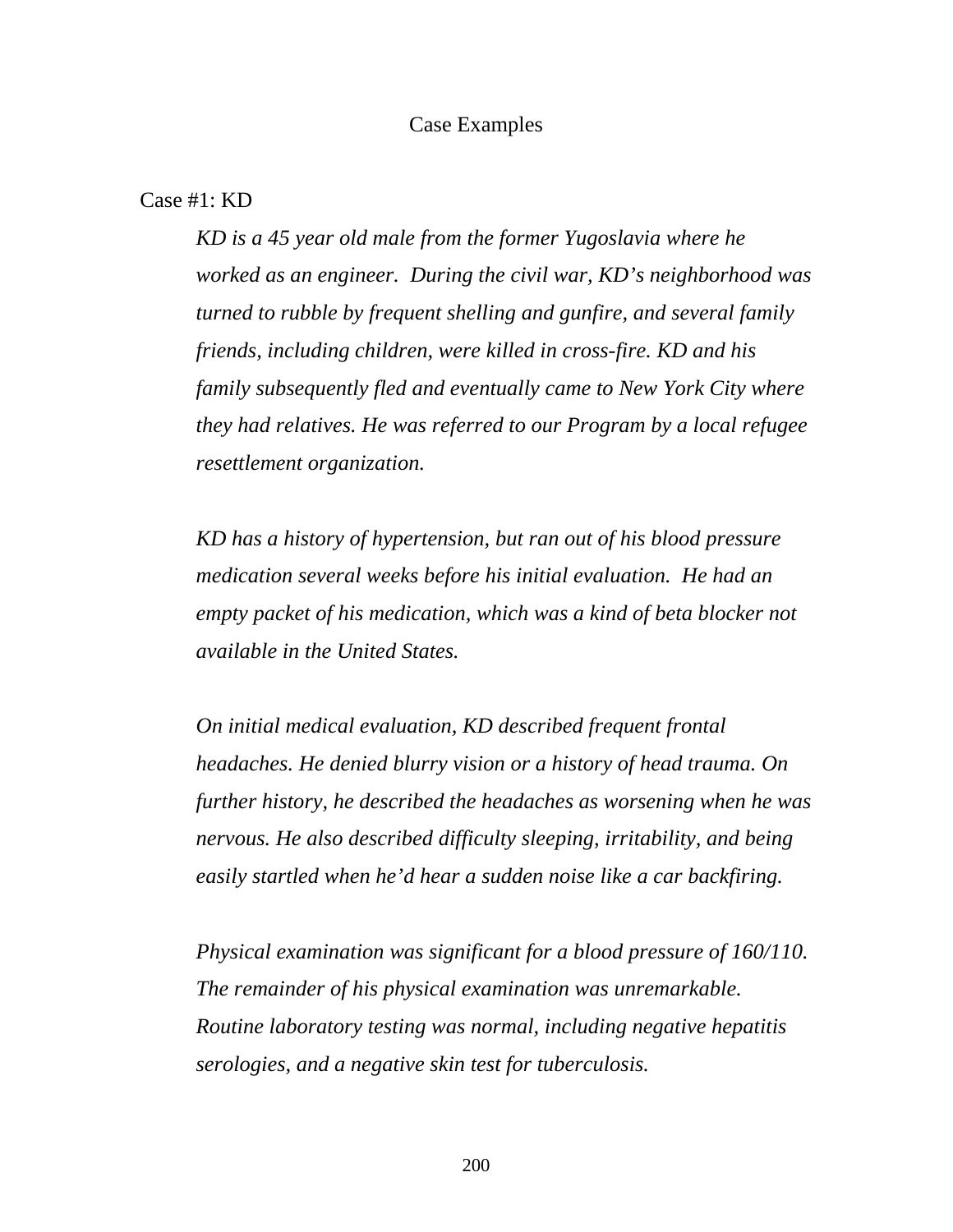*KD was prescribed an alternative Beta blocker (atenolol) that was available. Subsequently, hydrochlorothiazide was added for improved blood pressure control. KD initially refused referral to a mental health provider saying he wasn't crazy. He did, however, acknowledge his psychological symptoms were causing him significant distress and agreed to medication for this. KD was started on a serotonin reuptake inhibitor, as well as on trazodone at bedtime for sleep. Subsequently, the dosage of the sertraline was gradually increased, and KD no longer required the trazodone to sleep. KD, along with his wife and children, subsequently agreed to speak with psychologists associated with our Program. KD was seen by our Program's social service provider who, in coordination with staff at the refugee resettlement agency, arranged for KD to attend English and computer classes, and subsequently assistance with finding a job as a maintenance worker.* 

Case #2: MB

*MB is a 32 year old French speaking female from a West African country. She was referred to our program by a pro bono attorney representing her in her application for political asylum. She reportedly had been imprisoned several times in overcrowded cells for organizing peaceful political demonstrations. She was subjected to a number of forms of torture and mistreatment including beatings with a whip on her back and being burned with a lit cigarette while being interrogated.*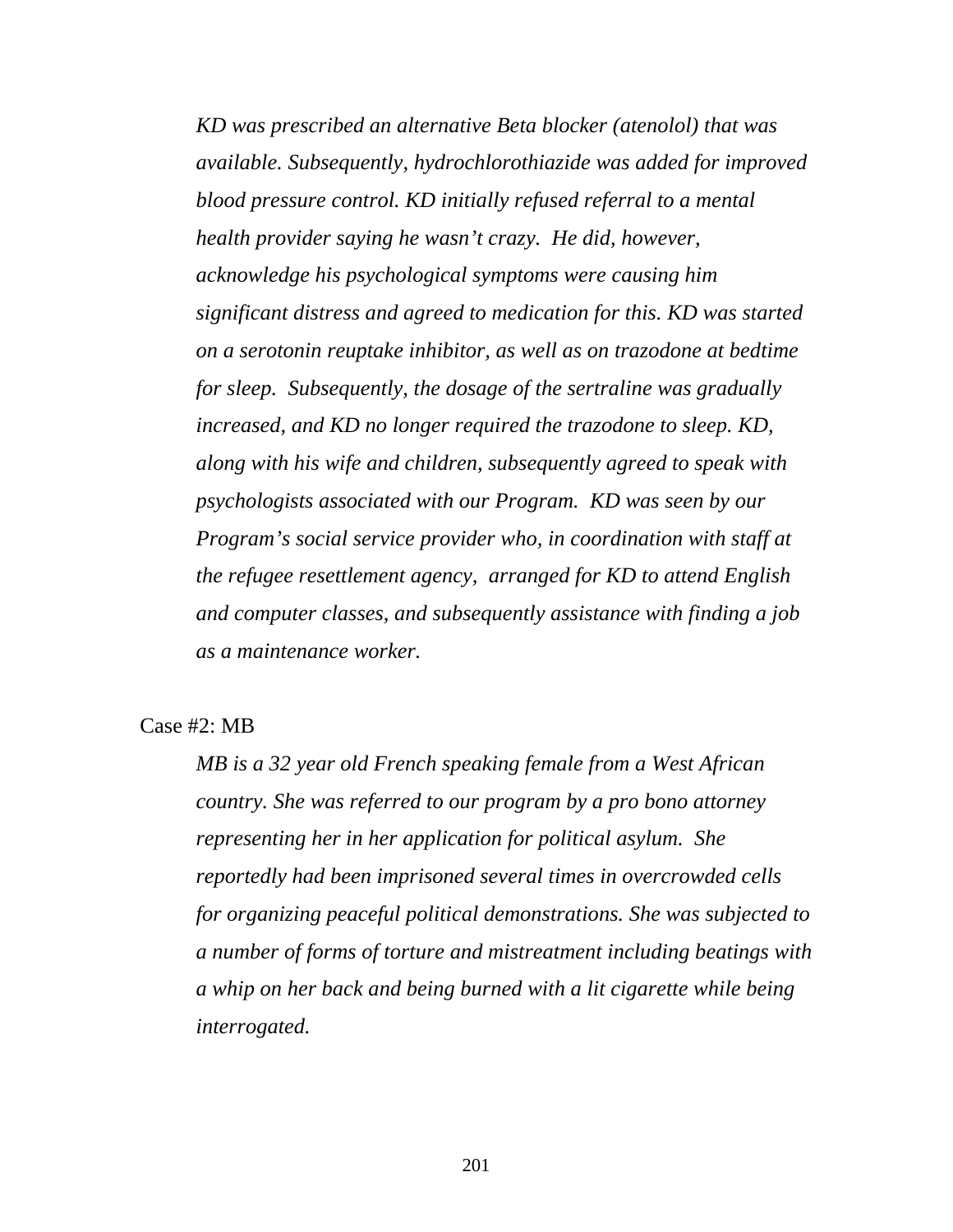*MB was asked if she was comfortable seeing a male physician and she said that she was. A French speaking interpreter, who was female, assisted in the interview. At the time of her initial medical evaluation, MB complained of chronic lower back pain, stomach aches, and a chronic cough. She denied fevers or night sweats. She described the pain in her stomach as a "burning sensation going up into her throat." She reported being seen in different emergency rooms on several occasions and given "stomach pills," which she said helped a little. She stated that she had not informed doctors there of her prior trauma history because "they didn't ask" and she was "ashamed."* 

*On further history, MB acknowledged that during her imprisonment she was raped on 2 occasions. While talking about this she became tearful. She said that she had not told anyone else about this.* 

*On physical examination, she had multiple circular scars on her arms consistent with cigarette burns. She had linear scars on her back consistent with her report of having been whipped. The remainder of her physical examination was normal. Gynecological examination performed by a female clinician associated with our Program was normal. A pregnancy test was negative.* 

*MB described difficulty sleeping and feelings of extreme sadness since her imprisonment and rape more than 3 years before. She described frequent suicidal thoughts but denied ever having tried to kill herself or planning to do so. In consultation and subsequent follow up with a psychiatrist associated with our program she was started on*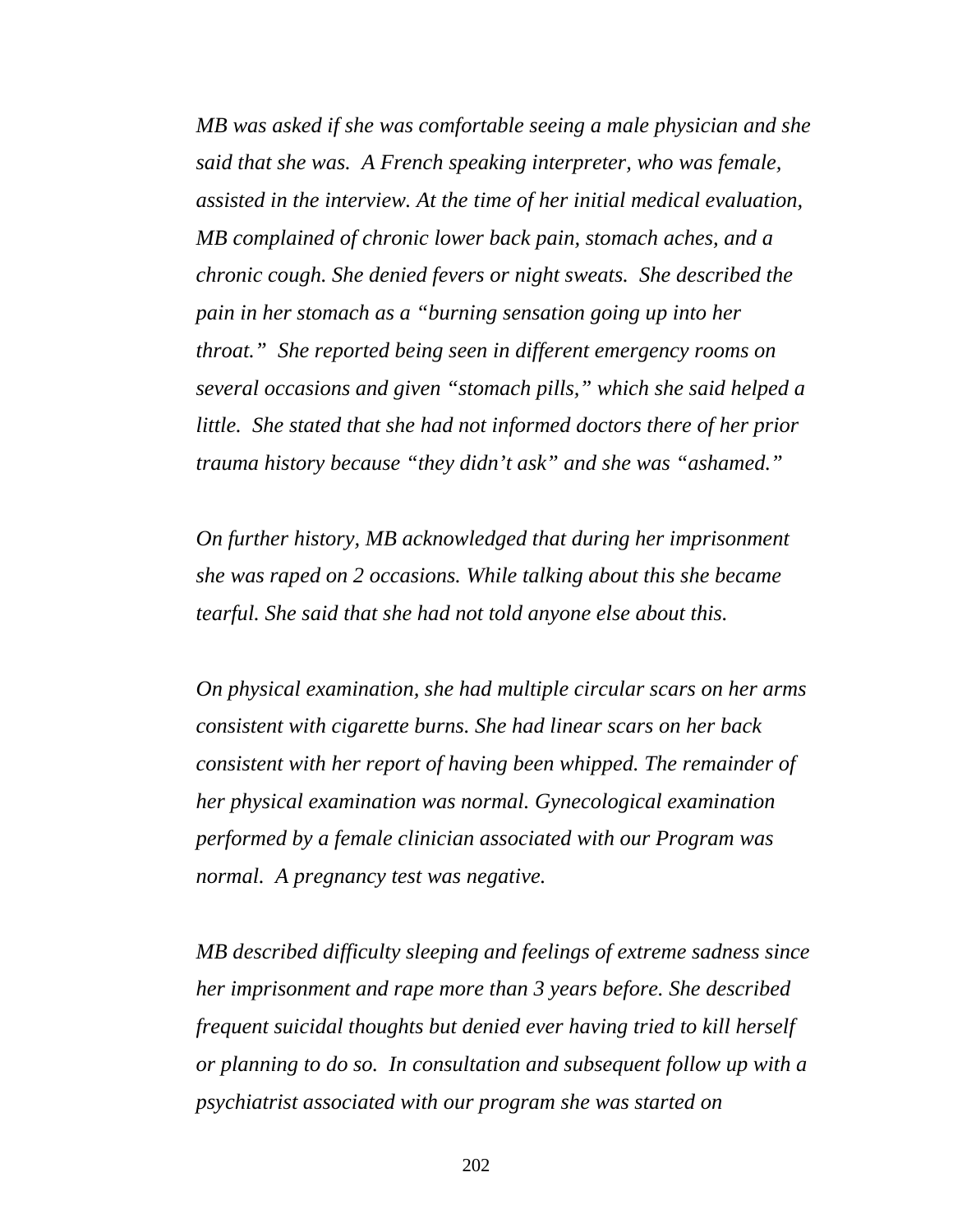*antidepressant medication. She also subsequently participated in a support group for French speaking African torture survivors.* 

*Routine Blood tests were negative, including tests for hepatitis and syphilis. HIV testing was negative as were tests for gonorrhea and chlamydia. Stool examinations for ova and parasites were negative. Skin testing (PPD) for tuberculosis was positive. Her chest x ray was normal.* 

*MB was treated with acetaminophen for her back aches and ranitidine for her gastrointestinal symptoms with subsequent improvement. She was started on isoniazid for 9 months for exposure to Tuberculosis. Her psychological symptoms also significantly improved. Health providers prepared affidavits documenting her trauma history and findings on physical and psychological evaluation. Subsequently, she was granted political asylum.* 

These cases demonstrate the myriad of health concerns individuals such as KD and MB may present with. Eliciting a trauma history is crucial in identifying and addressing important health concerns. As illustrated by the case of MR, health professionals frequently fail to inquire about a trauma history. Thorough medical evaluation and treatment, in collaboration with mental health and social service providers, is invaluable in promoting the health and well-being of survivors of torture and refugee trauma.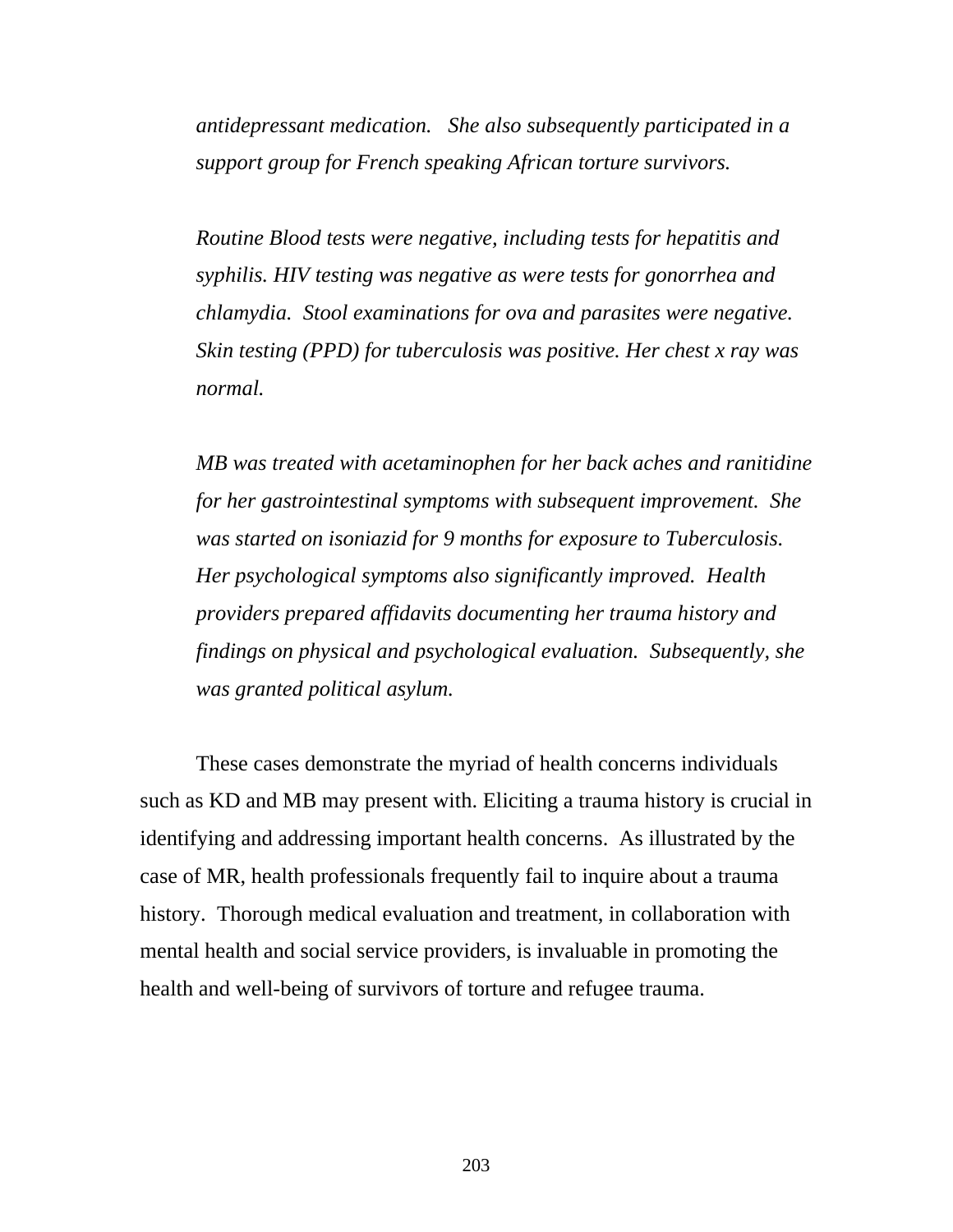# APPENDIX A

# Sample Medical Affidavit

# UNITED STATES DEPARTMENT OF JUSTICE EXECUTIVE OFFICE OF IMMIGRATION REVIEW

----------------------------------------x

In the Matter of the Application of

XXXXXXX A# xxxxxx ----------------------------------------x

## AFFIDAVIT OF ALLEN S. KELLER, M.D.

1. I am an American physician licensed to practice medicine in the State of New York. I am a graduate of New York University School of Medicine and completed my residency in Primary Care Internal Medicine at NYU/Bellevue Medical Center. The residency program provided me intensive training on the psychosocial aspects of care including effective doctor-patient communications and the evaluation and treatment of common psychiatric problems including depression, anxiety, and somatization. I am board certified in Internal Medicine and am an Assistant Professor of Clinical Medicine at NYU School of Medicine, and an Attending Physician at Bellevue Hospital in New York City.

2. I have received specialized post-graduate training from Physicians for Human Rights in the use of medical skills for the documentation and treatment of torture victims. I have been conducting medical evaluations of survivors of torture since 1990. In 1993, I worked in Cambodia where I helped develop a program to train Cambodian health professionals in the evaluation and treatment of survivors of torture. In November and December of 1996, I led a fact-finding mission to Dharamsala, India on behalf of Physicians for Human Rights to examine Tibetan refugee survivors of torture and to evaluate and document the continued use of torture of Tibetans by Chinese officials. I am the author or coauthor of multiple publications on the evaluation and treatment of survivors of torture.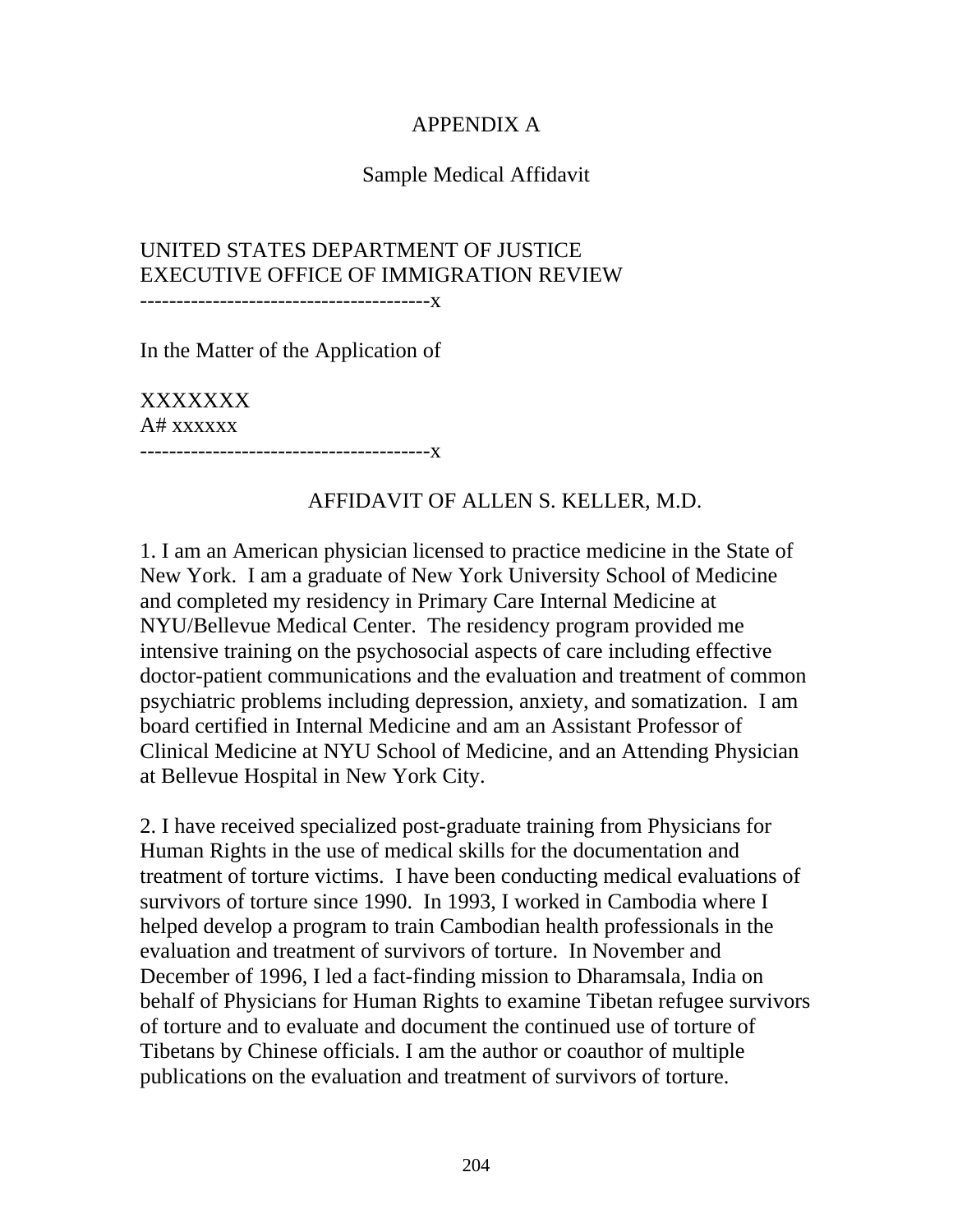3. I have also trained several health professionals in this country in the evaluation of torture survivors. I have participated in training staff of the Immigration and Naturalization Services concerning the physical, psychological, and social consequences of torture. In June of 2001, at the invitation of the Office of Chief Immigration Judge, I was invited to make a presentation concerning the evaluation of torture survivors at the annual conference of immigration judges. I am on the International Advisory Board of Physicians for Human Rights. Most recently, I have developed a program at Bellevue Hospital and NYU Medical Center in New York City to provide medical, psychological, and rehabilitative services to survivors of torture and refugee trauma. Currently, I am director of this program- The Bellevue/NYU Program for Survivors of Torture. I have been previously qualified in Federal Immigration Court as an expert witness in evaluating and treating survivors of torture.

4. Ms. X is a xx year old female from Tibet. Since xxx she has been a patient in the Bellevue/NYU Program for Survivors of Torture. She has been seen many times since then (approximately 20 clinical visits to our program), most recently on March xxx. I have conducted a detailed clinical interview and physical examination of Ms. X in order to evaluate the effects of torture and maltreatment that she reports occurred in Tibet and India prior to her entry into the United States.

5. Ms. X reports that in xxx her father and grandfather, who were volunteer soldiers, were killed by the Chinese military when they invaded Tibet. Until xxx, she reports that she lived in Tibet with family members. She reports being repeatedly harassed and mistreated by Chinese authorities. She reports that she was not allowed to attend school nor practice Tibetan Buddhism. She reports being publicly humiliated by Chinese authorities on a number of occasions because her grandfather and father had fought against the Chinese. On several occasions, she reports being forced to stand in a public square with other Tibetans whose family members had fought against the Chinese. Chinese authorities would say these are examples of troublemakers and then would force the other villagers to throw stones at them. She reports suffering some minor injuries but denies being seriously physically injured during any of these episodes. She reports however, having found the experiences to be very humiliating.

6. On one occasion in 1972, Ms. X reports again being forced to go to the town square with approximately 15 other Tibetans, including her sister in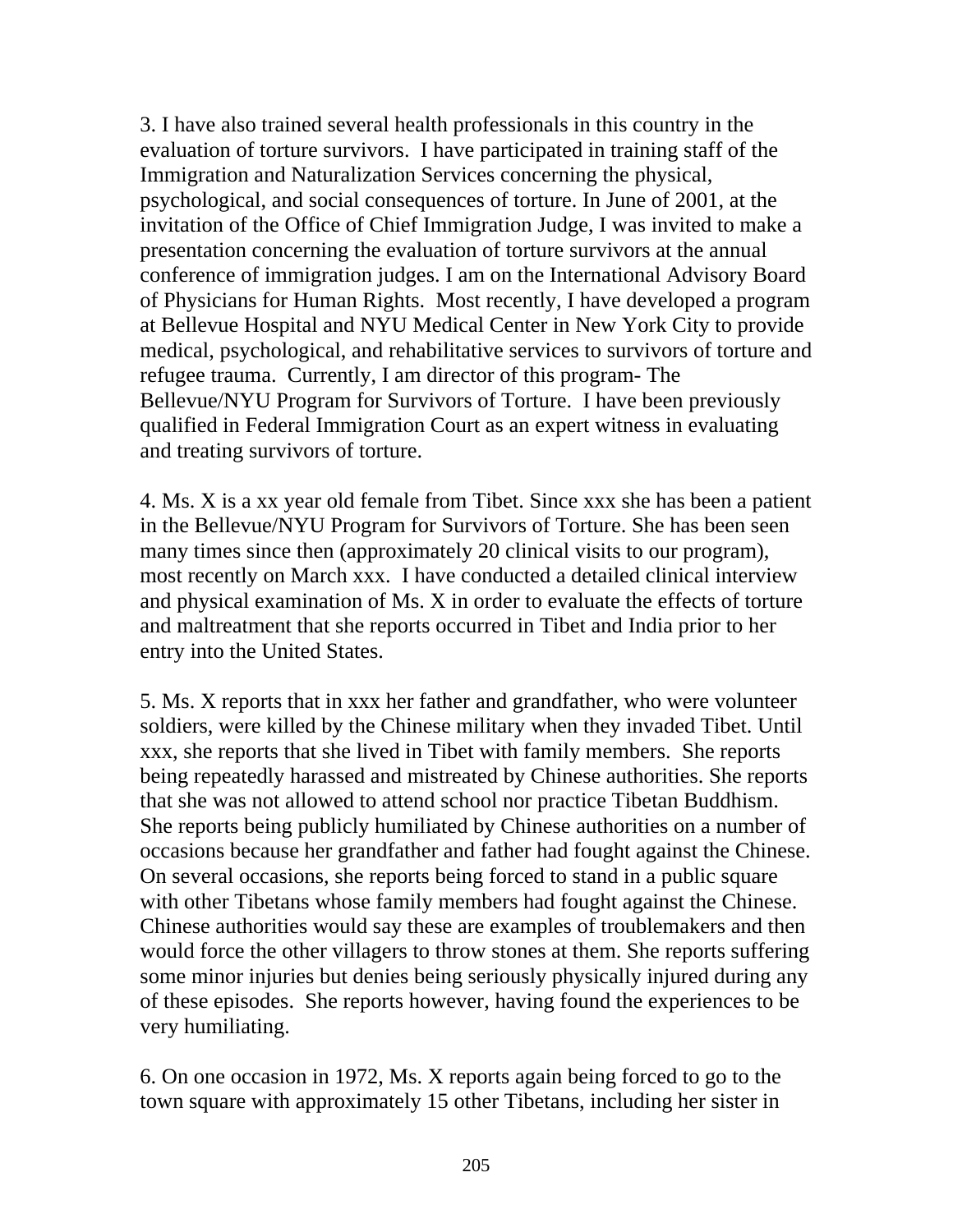front of the rest of the village. She reports being forced to sing communist songs. When she did not sing the song completely, she reports that the local Chinese leader hit her on the mouth and then ordered the people to beat her and the others. She reports being punched and kicked all over her body, and subsequently lost consciousness. When she woke up, she reports that she was back in bed in her house. She reports that she felt very weak and sore for many weeks after that.

7. In xxxx, Ms. X reports that she left Tibet for India and lived in xxxx, India. She reports that she became active in a number of Tibetan organizations there. She reports being arrested and tortured on three occasions by the Indian authorities.

8. In March, xxx, she reports being arrested after attending a peaceful demonstration supporting Tibetan independence. She reports being detained for 2 days at a police station in Darjeeling. She reports being kept in a cell with approximately 6 other women. On the first night, she reports that approximately 3 Indian police officers, whom she believes were drunk, came to the cell and started beating her and the other women with sticks, while being verbally abusive. She reports the police threatened to punish them even worse or return them to Tibet if they continued to protest. Before being arrested, while trying to run away from the police, in the midst of the crowd she reports that she fell on a metal fence on the side of the road and injured her left buttocks. She reports the wound subsequently became infected with a purulent discharge. She did not seek medical care for this because she felt ashamed. She used traditional, topical ointments and the wound gradually healed.

9. In April of xxx, Ms. X reports that she was again arrested after having helped organize and then attend another demonstration in New Delhi in front of the Chinese embassy. She reports being held at a police station in New Delhi for three days. On the first day, she was brought into an interrogation room with 2 Indian police who began to question her about her activities. She reports that she was beaten, knocked to the ground and kicked. One of the policemen started undressing her. Subsequently, the other police officer came with a cigarette and repeatedly burned her with a lit cigarette on her left knee. She reports that she was subsequently vaginally raped. She reports the police shouted "You deserve this, and if you keep protesting then you will be sent back to Tibet."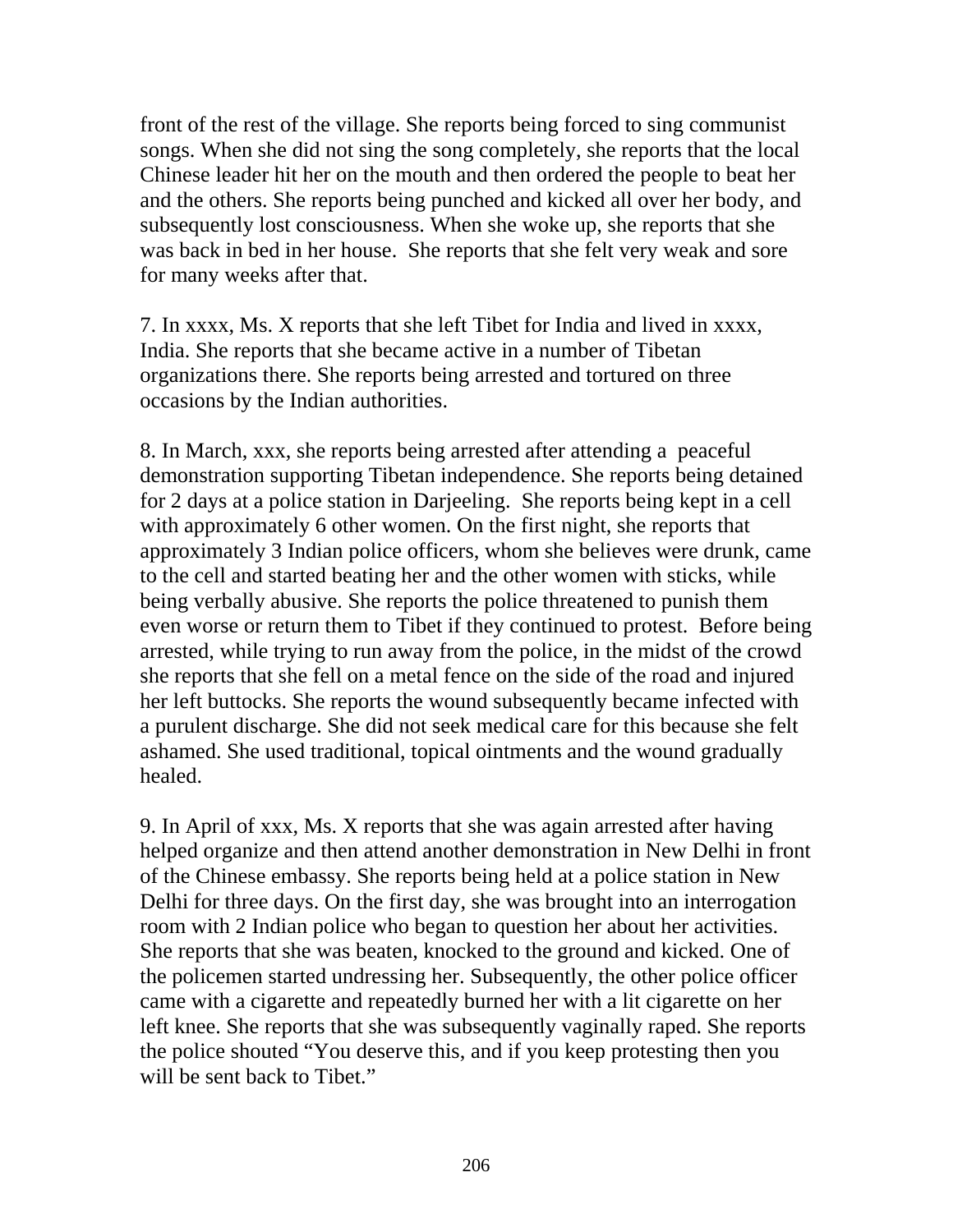10. After three days, she reports that she was released. She reports feeling very sore all over her body and experiencing some vaginal bleeding. She reports that she did not seek medical care because she felt ashamed. She reports the wounds from the cigarette burns developed blisters, which subsequently burst. She reports that subsequently her husband divorced her, she believes, because of shame associated with the rape.

11. In March of xxxx, she reports that she was again arrested after attending a demonstration in Darjeeling. She reports that she was detained for 5 days. On the morning after her arrest, she reports being interrogated by Indian police. When she refused to sign a piece of paper that she would no longer protest, she reports being beaten by police officers, including being smacked in the mouth, and subsequently bleeding from her mouth. In order to stop the beating, she subsequently signed the paper.

12. In June xxxx, Ms. X reports that she left India for the United States.

13. Ms. X reports suffering from a number of psychological symptoms, particularly since her rape in India. These symptoms include significant feelings of sadness, hopelessness, decreased energy, and difficulty sleeping. She also reports frequently experiencing recurrent memories and nightmares of her abuse, though she tries not to think about what happened. She reports that when she has the nightmares, she wakes up with palpitations and then has difficulty falling back to sleep. She also reports being easily startled, and experiencing physical reactions, such as palpitations, when reminded of the events. Since being referred to the Bellevue/NYU Program she has received psychiatric care including antidepressant/anti anxiety medication with marked improvement in symptoms.

14. On physical examination, Ms. X is a well developed, well nourished female. She has multiple scars on her body consistent with her accounts of physical abuse. She has a linear scar approximately 2 cm in length on her right pinky and another linear scar on the back of her hand, approximately 3 and ½ cm in length, which she reports resulted from injuries when she raised her arm to block being beaten. There are several scars which she does not recall how she got including a 3 cm linear scar on her right upper arm, two linear scars at the base of the right thumb, and another ½ centimeter scar on the back of her left wrist. She has a scar on her left buttock approximately 2- 3 centimeters in diameter, with a central indentation, c/w her report of the injury she suffered in 1984. On her left knee are approximately 5 smooth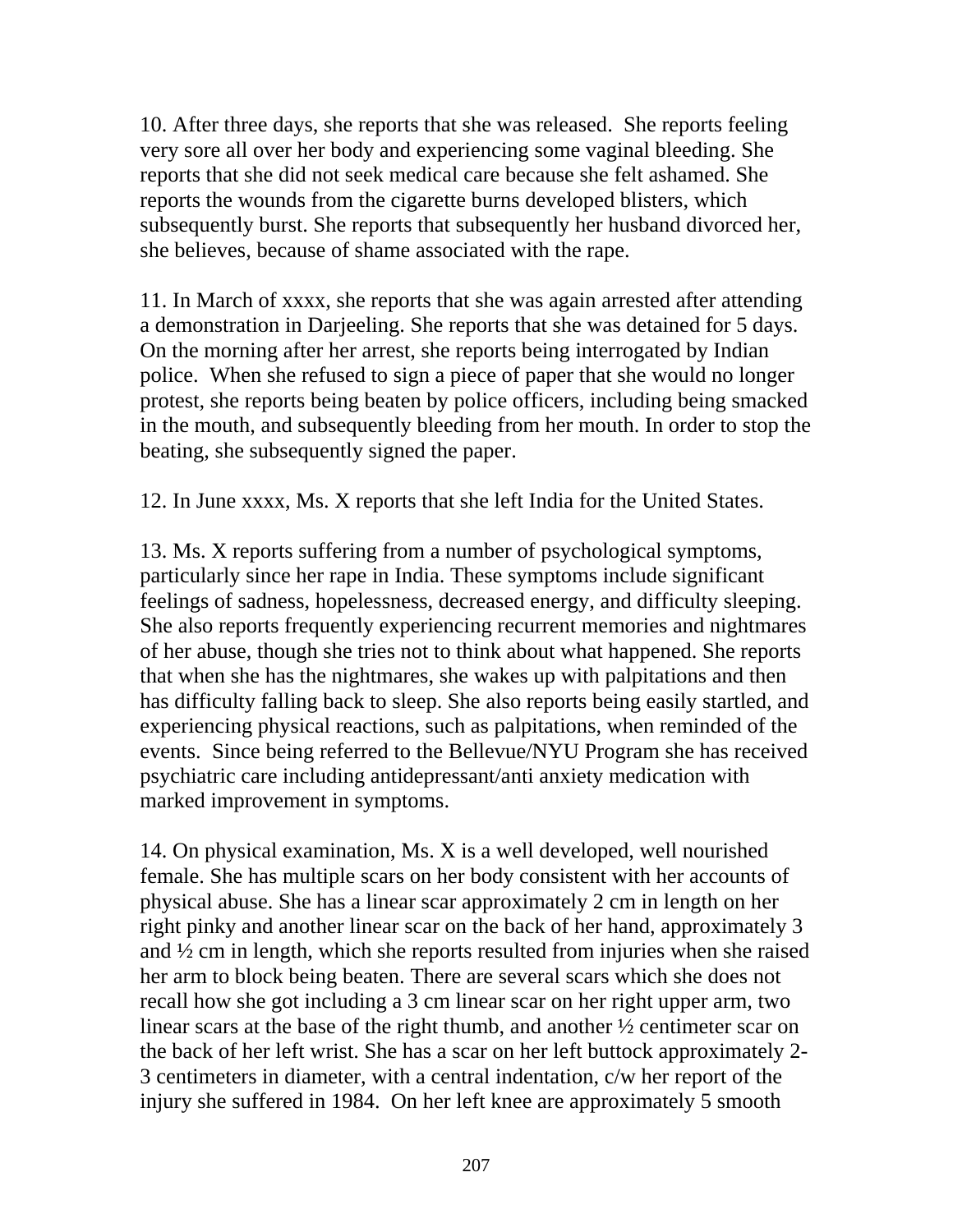hypo-pigmented scars, (ie. lighter than the surrounding tissue) approximately 1 centimeter in diameter consistent with her report of having been burned there.

15. It is my clinical assessment that Ms. X has been a victim of torture. Torture, according to the United Nations Convention Against Torture and Other Cruel, Inhuman or Degrading Treatment or Punishment means "any act by which severe pain or suffering, whether physical or mental, is intentionally inflicted on a person for such purposes as obtaining from him or a third person information or a confession, punishing him for an act he or a third person has committed or is suspected of having committed, or intimidating or coercing him or a third person, or for any reason based on discrimination of any kind, when such pain or suffering is inflicted by or at the instigation of or with the consent or acquiescence of a public official or other person acting in an official capacity."

16. Ms. X demonstrates clear historical, physical, and psychological evidence of torture. Ms. X provides great detail and consistency with the events of her abuse. Although torture may not always leave physical evidence of abuse, Ms. X clearly has multiple scars that support her allegations of abuse and are consistent with the events she describes.

17. The psychological evidence of Ms. X's abuse is also compelling. The psychological symptoms described above are consistent with diagnosis of depression and post traumatic stress disorder (PTSD), which is a form of anxiety.

18. The detail and consistency with which Ms. X describes her mistreatment, including imprisonment and torture, as well as the findings on physical and psychological examination persuade me that she is very credible and telling the truth. It is my impression that she continues to suffer from the physical and psychological effects of her abuse.

19. Ms. X will continue to receive care through the Bellevue/NYU Program for Survivors of Torture. It is my assessment that she has benefited from this care and will continue to do so.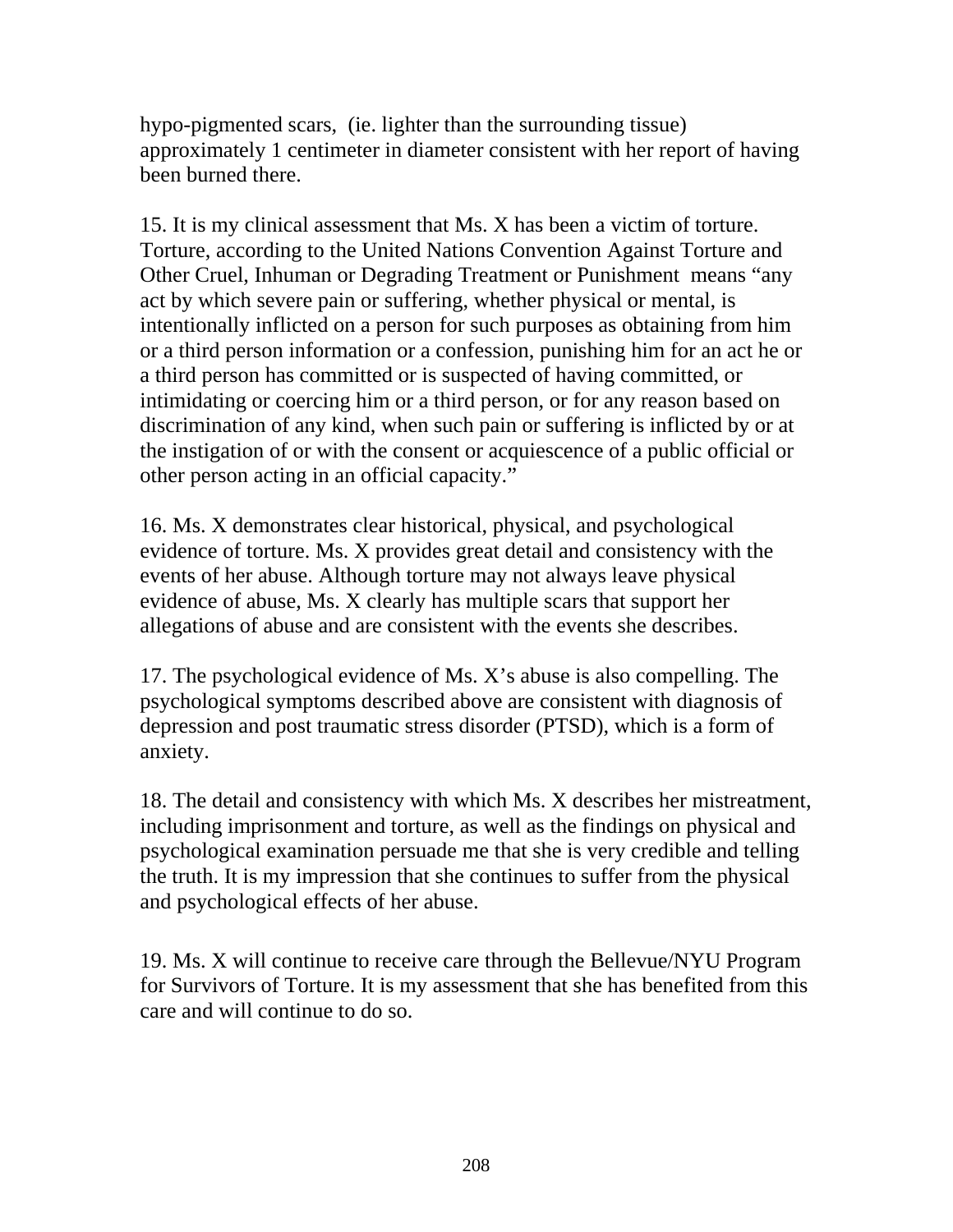20. It is my assessment that to force Ms. X to leave the United States and return to India or Tibet would pose a serious threat to her physical and mental health.

 I declare under penalty of perjury that to the best of my knowledge, the foregoing is true and correct.

Allen S. Keller, M.D. March 28, 2003

\_\_\_\_\_\_\_\_\_\_\_\_\_\_\_\_\_\_\_\_\_\_\_\_\_\_\_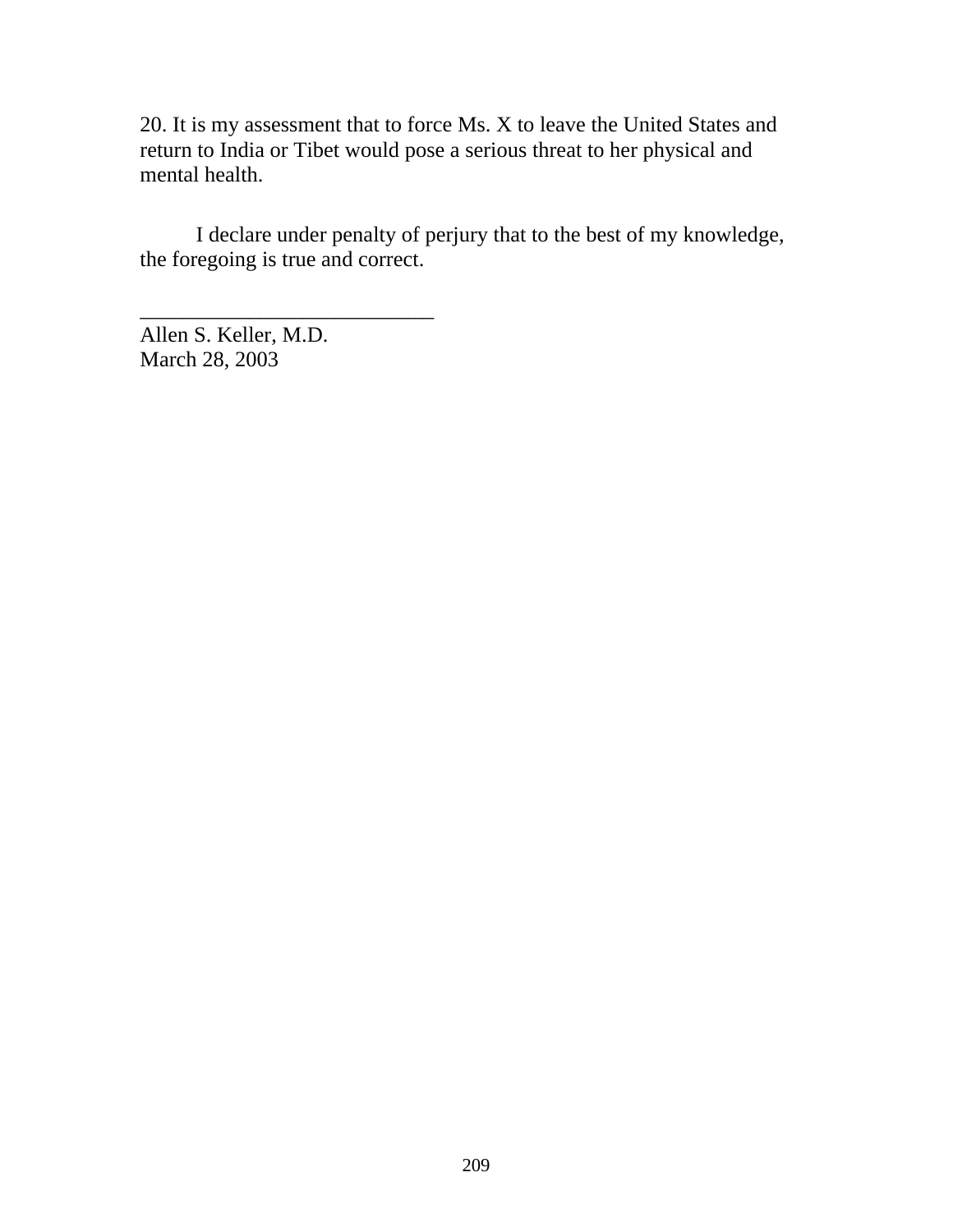#### References

- Amowitz, L.L., Reis, C., Lyons, K.H., Vann, B., Mansaray, B., Akinsulure-Smith, A.M., et al. (2002). Prevalence of war-related sexual violence and other human rights abuses among internally displaced persons in Sierra Leone. *JAMA, 287,* 513-521.
- Annas, G.J. (2005). Unspeakably cruel—Torture, Medical Ethics, and the Law. *New England Journal of Medicine, 352,* 2127-2132.
- Arcel, L.T. (2002). Torture, cruel, inhuman, and degrading treatment of women: Psychological consequences. *Torture, 2,* 2-16.
- Baker, R. (1992). Psychological consequences for tortured refugees seeking asylum and refugee status in Europe. In M. Basoglu (Ed.), *Torture and its consequences: Current treatment approaches* (pp. 83-101)*.* Cambridge, England: Cambridge University Press.
- Berliner, P., Mikkelson, E., Bovbjerg, A., & Wiking, M. (2004). Psychotherapy treatment of torture survivors. *International Journal of Psychosocial Rehabilitation, 8*, 85-96.
- Blight, K.J., Ekblad, S., Persson, J., & Ekberg, J. (2006). Mental health, employment and gender. Cross-sectional evidence in a sample of refugees from Bosnia-Herzegovina living in two Swedish regions. *Social Science & Medicine, 62,* 1697-1709.
- Breslau, N. (2002). Epidemiologic studies of trauma, posttraumatic stress disorder, and other psychiatric disorders. *Canadian Journal of Psychiatry, 47*, 923-929.
- Crosby, S., Norredam, M., Paasche-Orlow, M.K., Piwowarczyk, L., Heeren, T., & Grodin, M.A. (2006). Prevalence of torture survivors among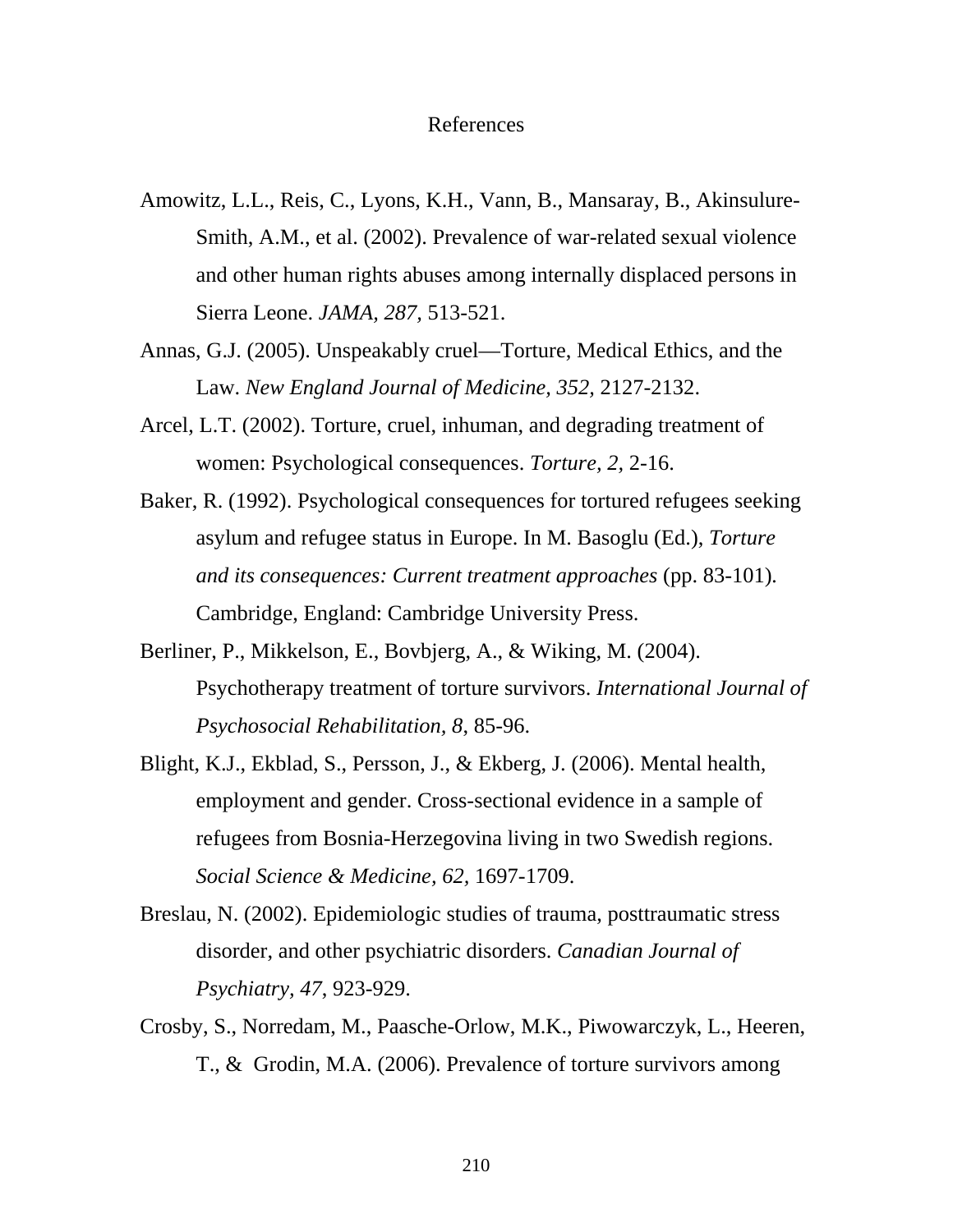foreign-born patients presenting to an urban ambulatory care practice. *Journal of General Internal Medicine, 21,* 764-768.

- D'Avanzo, C.E., & Barab, S.A. (1998). Depression and anxiety among Cambodian refugee women in France and the United States. *Issues in Mental Health Nursing, 19,* 541-556.
- D'Avanzo, C.E., Frye, B., & Froman, R. (1994). Culture, stress, and substance use in Cambodian refugee women. *Journal of Studies on Alcohol, 55,* 420-426.
- Derogatis, L. R., & Melisaratos, N. (1983). The Brief Symptom Inventory: An introductory report. *Psychological Medicine, 13*, 595-605.
- Eisenman, D.P., Gelberg, L., Liu, H., & Shapiro, M.F. (2003). Mental health and health-related quality of life among adult Latino primary care patients living in the United States with previous exposure to political violence. *Journal of American Medical Association, 290,* 627-634.
- Eisenman, D.P., Keller, A.S., & Kim, G. (2000). Survivors of torture in a general medical setting: How often have patients been tortured, and how often is it missed? *Western Journal of Medicine, 172,* 301-304.
- Geltman, P. L. (2003). Intestinal parasites among African refugees resettled in Massachusetts and the impact of an overseas pre-departure treatment program. *American Journal of Tropical Medicine and Hygiene, 69,* 657-662.
- Gerristen, A.A., Bramsen, I., Deville, W., van Willigen, L.H.M., Hovens, J.E., van der Ploeg, H.M., et al. (2006). Physical and mental health of Afghan, Iranian and Somali asylum seekers and refugees living in the Netherlands. *Social Psychiatry and Psychiatric Epidemiology, 41,* 18- 26.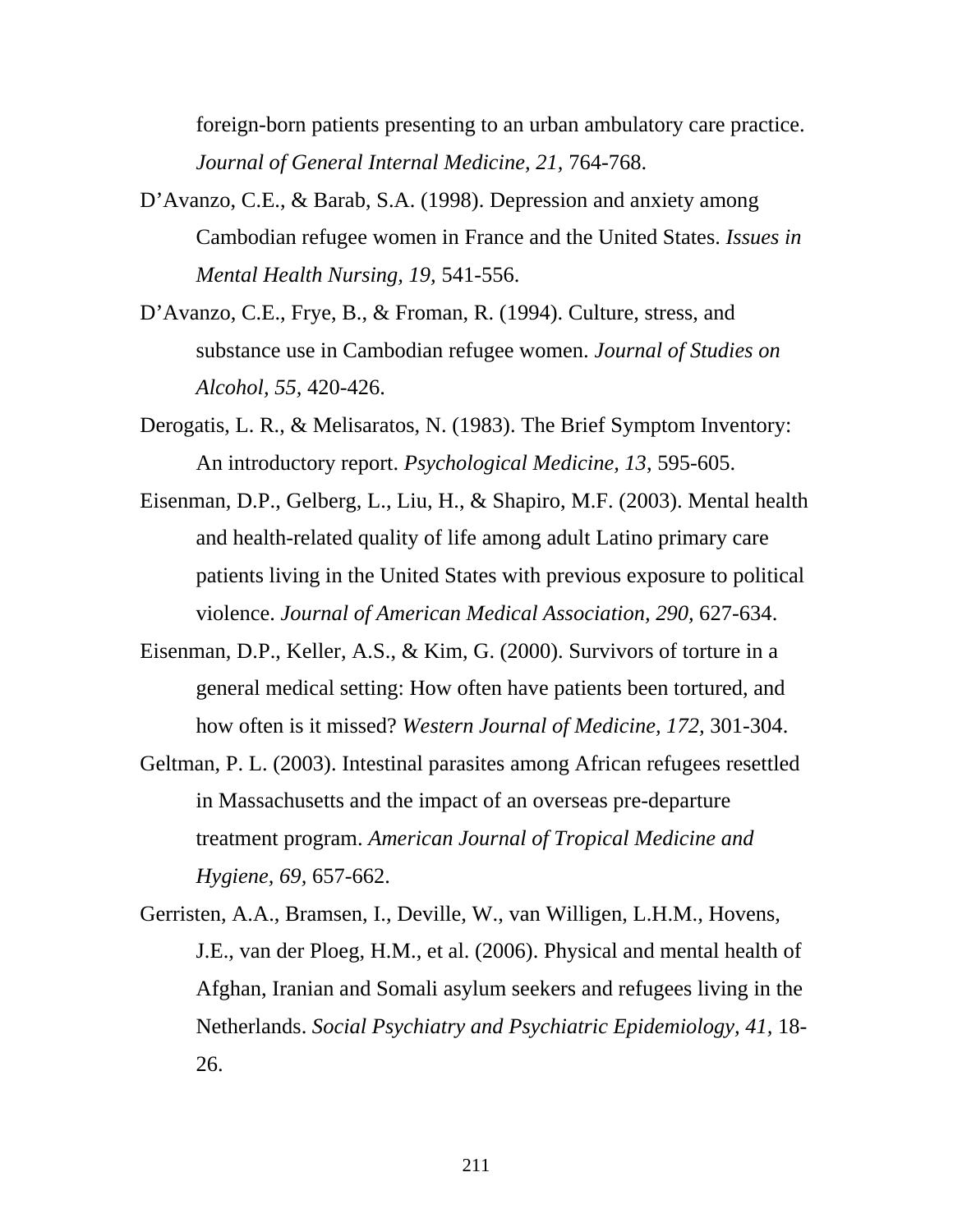Human Rights Watch. (2002). *Hidden in plain view: Refugees living without protection in Nairobi and Kampala.* Retrieved November 21, 2006, from

http://www.hrw.org/reports/2002/kenyugan/index.htm#TopOfPage

- Hynes, M., & Cardozo, B.L. (2000). Observations from the CDC: Sexual violence against refugee women. *Journal of Women's Health & Gender-Based Medicine, 9,* 819-823.
- Iacopino, V., Allden, K.*, &* Keller, A.S. (2001). *Examining asylum seekers: A health professional's guide to medical and psychological evaluations.* Boston, MA: Physicians for Human Rights.
- *Istanbul Protocol.* (1999). Retrieved on November 21, 2006, from http://www.unhchr.ch/pdf/8istprot.pdf
- Jamil, H., Hakim-Larson, J., Farraq, M., Kafaji, T., Laith, J., & Hammad, A. (2005). Medical complaints among Iraqi American refugees with mental disorders. *Journal of Immigrant Health, 7,* 145-152.
- Jaranson, J.M., Butcher, J., Halcon, L., Johnson, D.R., Robertson, C., Savik, K., et al. (2004). *American Journal of Public Health, 94,* 591-598.
- Keller, A.S., Ford, D., Sachs, E., Rosenfeld, B., Trinh-Shevrin, C., Meserve, C., et al. (2003). The impact of detention on the health of asylum seekers. *Journal of Ambulatory Care Management, 26,* 383-385.
- Keller, A.S., & Gold, J. (2005). Survivors of torture. In B. Sadock & V. Sadock (Eds.), *Kaplan and Sadock's Comprehensive Textbook of Psychiatry* (pp. 2398-2406). Philadelphia: Lippincot Williams & Wilkins.
- Keller, A.S., Lhewa, D., Rosenfeld, B., Sachs, E., Aladjem, A., Cohen, I., et al. (2006). Traumatic experiences and psychological distress in urban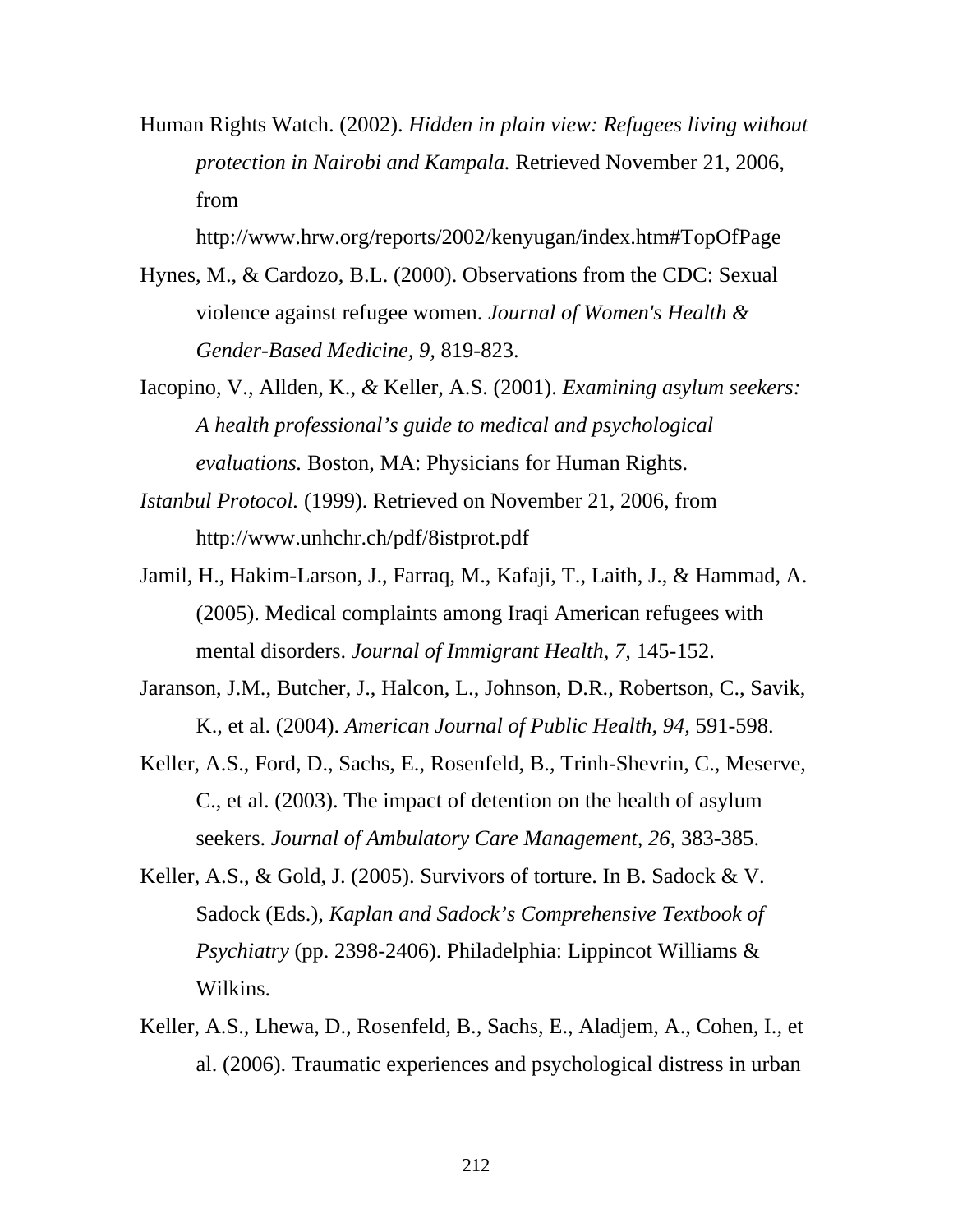refugee population seeking treatment services. *Journal of Nervous and Mental Disease, 194,* 188-194.

- Kessler, R.C., Sonnega, A., Bromet, E., Hughes, M., & Nelson, C. (1995). Postraumatic stress disorder in the national co-morbidity survey. *Archives of General Psychiatry, 52,* 1048-1060.
- Kleijn, W.C., Hovens, J.E., & Rodenburg, J.J. (2001). Posttraumatic stress symptoms in refugees: Assessments with the Harvard Trauma Questionnaire and the Hopkins Symptom Checklist-25 in different languages. *Psychological Reports, 88,* 527-532.
- Lifson, A.R., Dzung, T., O'Fallon, A., Mills, W.A., & Hang, K. (2002). Prevalence of tuberculosis, hepatitis B virus, and intestinal parasitic infections among refugees to Minnesota. *Public Health Reports, 117,*  69-77.
- Lifson, A.R., Thai, D., O'Fallon, A., Mills, W.A., & Hang, K. (2002). Prevalence of tuberculosis, hepatitis B virus, and intestinal parasitic infections among refugees to Minnesota. *Public Health Rep, 117,* 69- 77.
- Marcus, S.G., Villanueva, G., Shamamian, P., Newman, E., Ortega, J., Lam, Y., et al. (1999). Increased risk of gastric adenocarcinoma in East Asian immigrants. *Journal of Surgical Research, 86,* 290.
- Miles, S. (2006). *Oath betrayed: Torture, medical complicity, and the war on terror.* New York: Random House.
- Mirzaei, S., Knoll, P., Lipp, R., Wenzel, T., Koriska, K., & Kohn, H. (1998), Bone scintigraphy in screening of torture survivors. *The Lancet, 352,* 949-951.
- Mollica, R.F., Caspi-Yavin, Y., Bollini, P., Truong, T., Tor, S., & Lavelle, J. (1992). The Harvard Trauma Questionnaire: Validating a cross-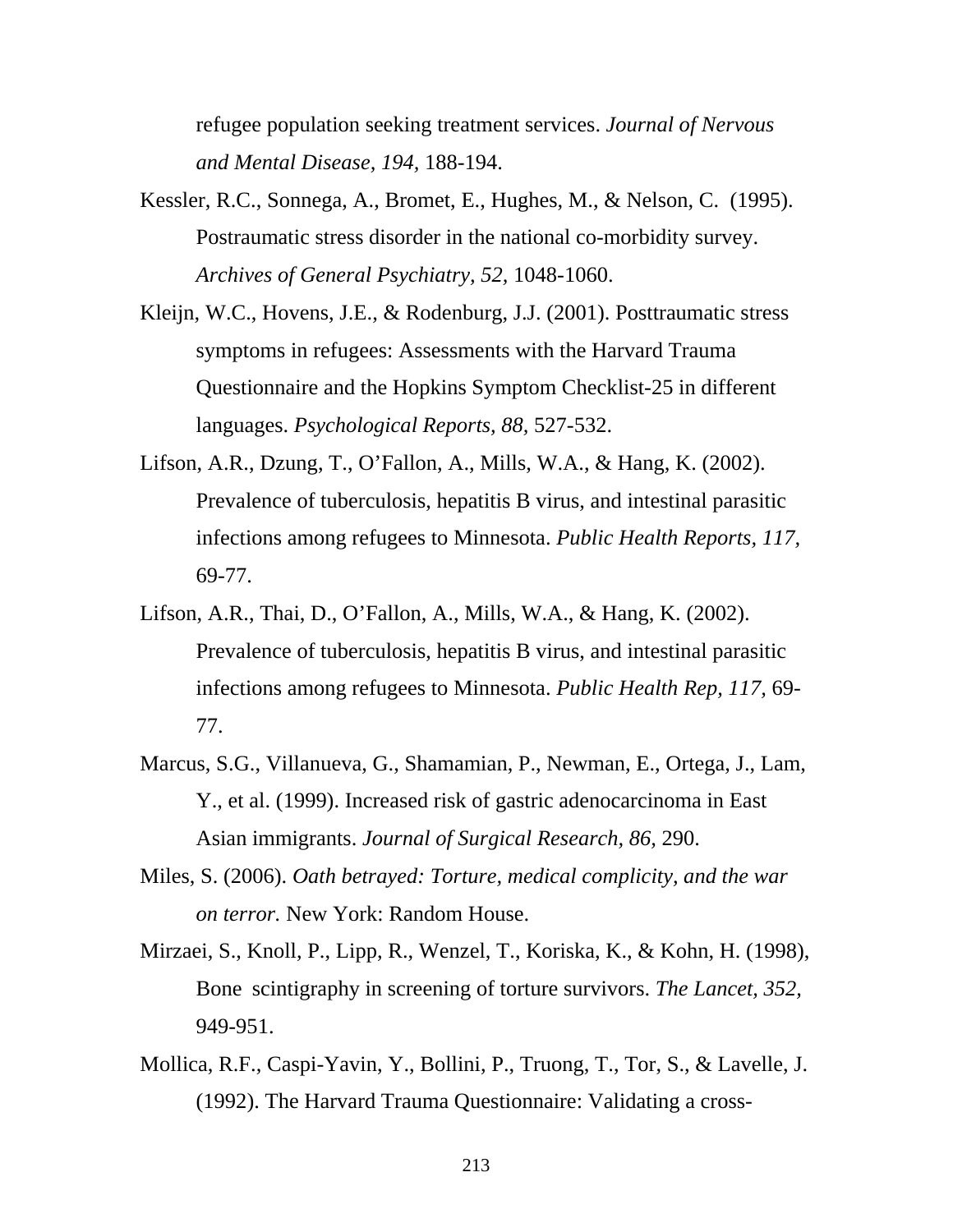cultural instrument for measuring torture, trauma, and post-traumatic stress disorder in Indochinese refugees. *Journal of Nervous and Mental Disease, 180,* 110-115.

- Mollica, R.F., Donelan, K., Tor, S., Lavelle, J., Elias, C., Frankel, M., et al. (1993). The effect of trauma and confinement on functional health and mental health status of Cambodians living in Thailand-Cambodia border camps. *JAMA, 270,* 581-586.
- Momartin, S., Silove, D., Manicavasagar, V., & Steel, Z. (2004). Comorbidity of PTSD and depression: Associations with trauma exposure, symptom severity and functional impairment in Bosnian refugees resettled in Australia. *Journal of Affective Disorders, 80,*  231-238.
- Montgomery, E., & Foldspang, A. (1994). Criterion-related validity of screening for exposure to torture. *Danish Medical Bulletin, 41*, 588- 591.
- Moreno, A., & Grodin, M.A. (2000). Photo/essay: The not-so-silent marks of torture. *JAMA, 284,* 538.
- Moreno, A., & Grodin, M.A. (2002). Torture and its neurological sequelae. *Spinal Cord, 40, 213-223.*
- Norredam, M., Crosby, S., Munarriz, R., Piwowarczyk, L., & Grodin, M. (2005). Urologic complications of sexual trauma among male survivors of torture. *Urology, 65,* 28-32*.*
- Office of Refugee Resettlement. (2006). *Office of Refugee Resettlement (ORR) services for survivors of torture program*. Retrieved November 15, 2006, from http://www.acf.hhs.gov/programs/orr/programs/torturep.htm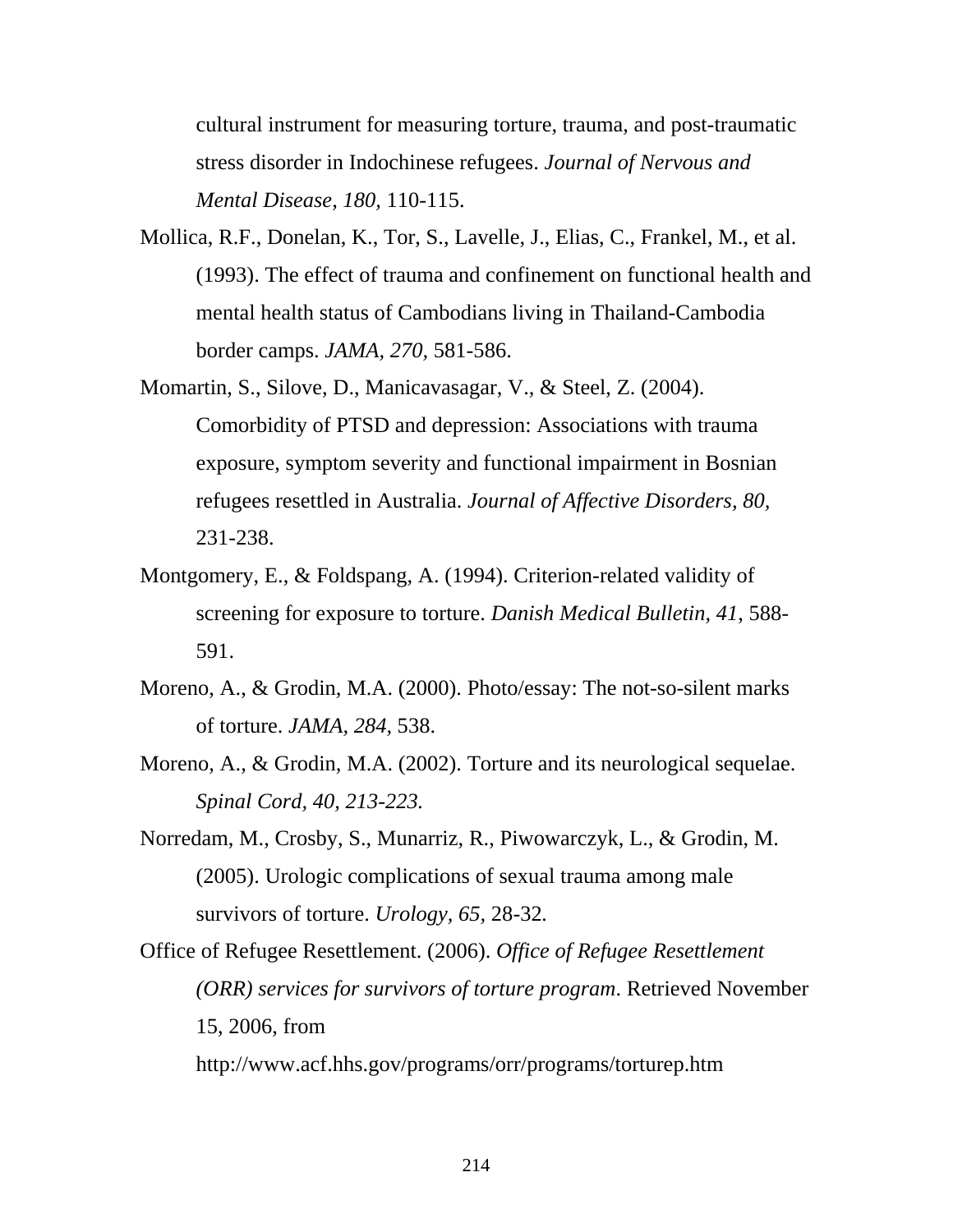- Peel, M., & Iacopino, V. (2002). *The medical documentation of torture.* London: Greenwich Medical Media Limited.
- Quiroga, J., & Jaranson, J. (2005). Politically motivated torture and its survivors: A desk study review of the literature. *Torture, 15,* 1-112.
- Rasmussen, O. (1990). Medical aspects of torture. *Danish Medical Bulletin, 37* (Supplement 1)*,* 1-88.
- Shrestha, N.M., Sharma, B., Van Ommeren, M., Regmi, S., Makaju, R. Komproe, I., et al. (1998). Impact of torture on refugees displaced within the developing world. Symptomatology among Bhutanese refugees. *JAMA, 280,* 443-448.
- Swiss, S., & Giller, J.E. (1994). Rape as a crime of war: A medical perspective. *JAMA, 271,* 745*.*
- Thorpe, L.E., Laserson, K., Cookson, S., Mills, W., Field, K., Koppaka, V.R., et al. (2004). Infectious tuberculosis among newly arrived refugees in the United States. *New England Journal of Medicine, 350,*  2105-2106.
- Toubia, N. (1994). Female circumcision as a public health issue. *The New England Journal of Medicine, 331,* 712-716.
- United Nations High Commissioner of Refugees. (2006). *2005 Global Refugee Trends*. Retrieved November 15, 2006, from http://www.unhcr.org/statistics/STATISTICS/4486ceb12.pdf
- Van Ommeren, M., Sharma, B., Sharma, G.K., Komproe, I., Cardena, E., & de Jong, J.T. (2002).The relationship between somatic and PTSD symptoms among Bhutanese refugee torture survivors: Examination of comorbidity with anxiety and depression. *Journal of Traumatic Stress, 15*, 415-421.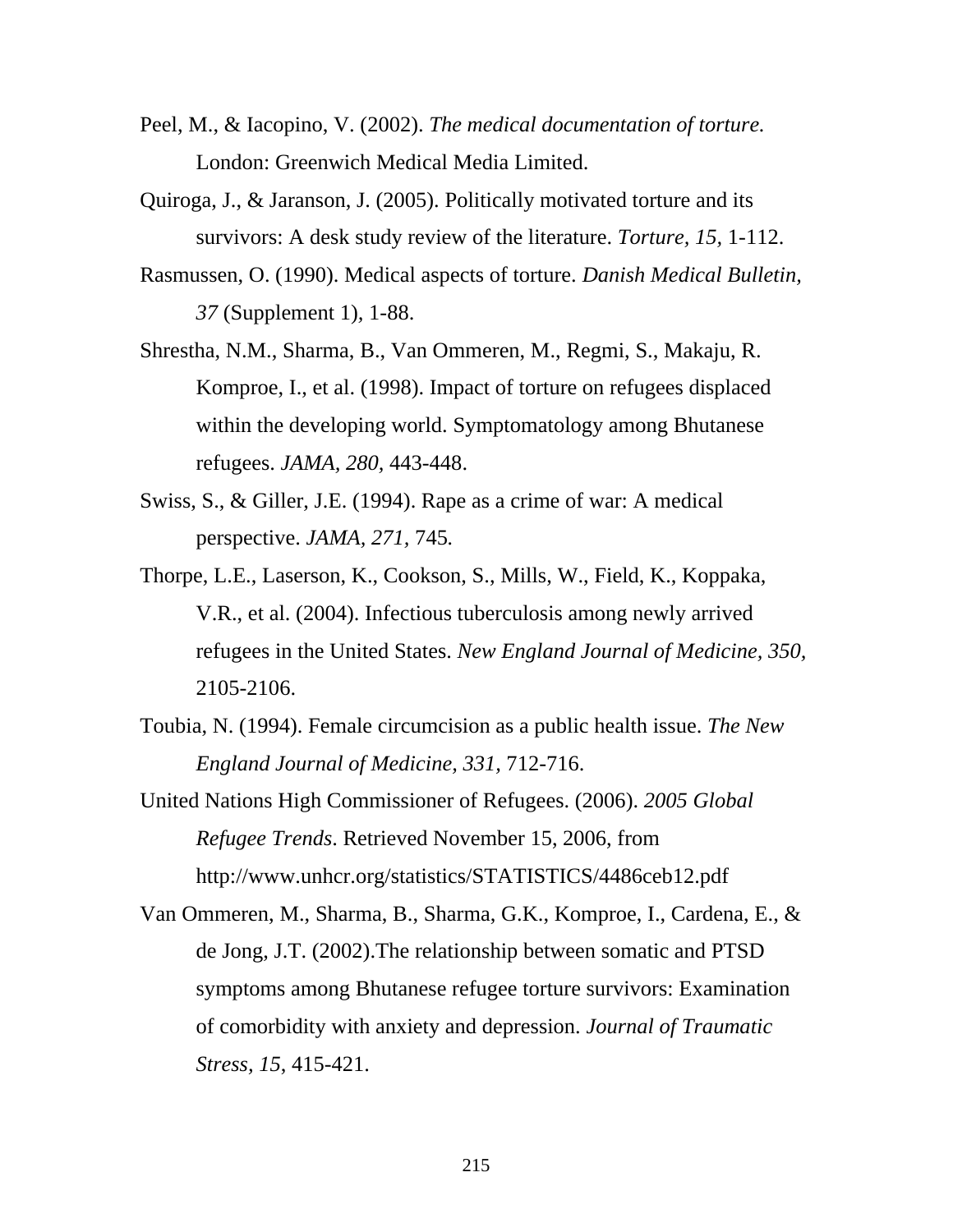World Health Organization. (2000). *Female Genital Mutilation.* Retrieved on Monday, May  $7<sup>th</sup>$ , 2007, from http://www.who.int/mediacentre/factsheets/fs241/en/

Yehuda, R., & McFarlane, A.C. (1995). Conflict between current knowledge about posttraumatic stress disorder and its original conceptual basis. *American Journal of Psychiatry, 152* (12), 1705-1713.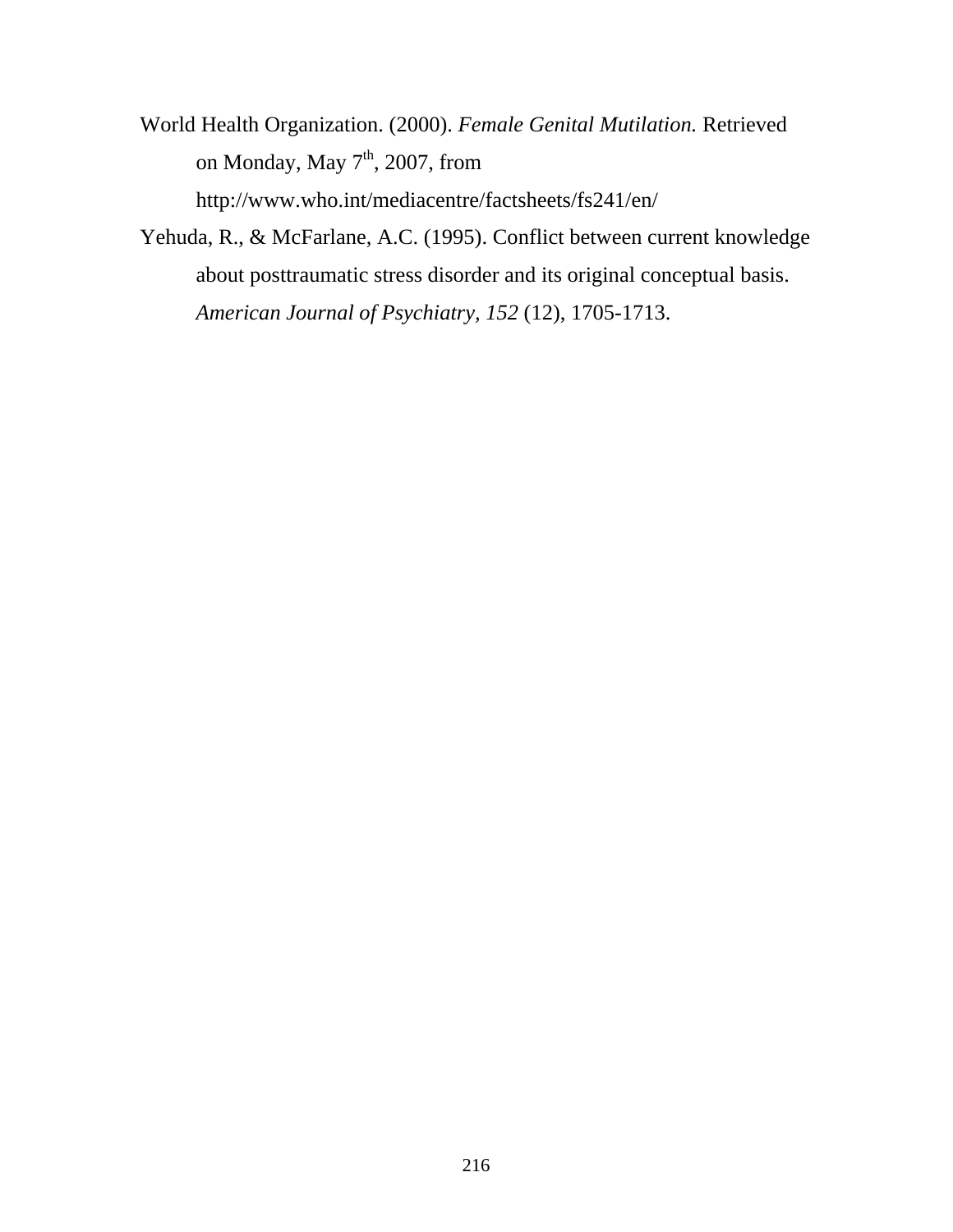# **Chapter 8**

# **The Psychiatric Care of Survivors of Torture, Refugee Trauma, and Other Human Rights Abuses** - Summary

| <b>Introduction – General Psychiatric Issues</b>   |
|----------------------------------------------------|
|                                                    |
| * Variability in Symptomatology among Survivors    |
| * Pre-Morbid Conditions                            |
|                                                    |
| * Co-Morbid Conditions                             |
| * Posttraumatic Conditions                         |
| * PTSD: Normative or Pathological Response?        |
| Psychiatric Evaluation and Diagnosis               |
| Psychiatric Treatment - Psychopharmacology         |
| * Biological Models                                |
| * Medication:                                      |
| Anxiolytics/hypnotics                              |
| Antidepressants                                    |
| Antipsychotics                                     |
| Mood stabilizers                                   |
| Pain medications                                   |
| Psycho stimulants                                  |
| Cognition improving medication                     |
| Adrenergic blocking agents                         |
|                                                    |
| * Medication and Co-Morbid Conditions              |
| * Psychopharmacology and the Meaning of Medication |
| * Hospitalization                                  |
|                                                    |
| Summary                                            |
|                                                    |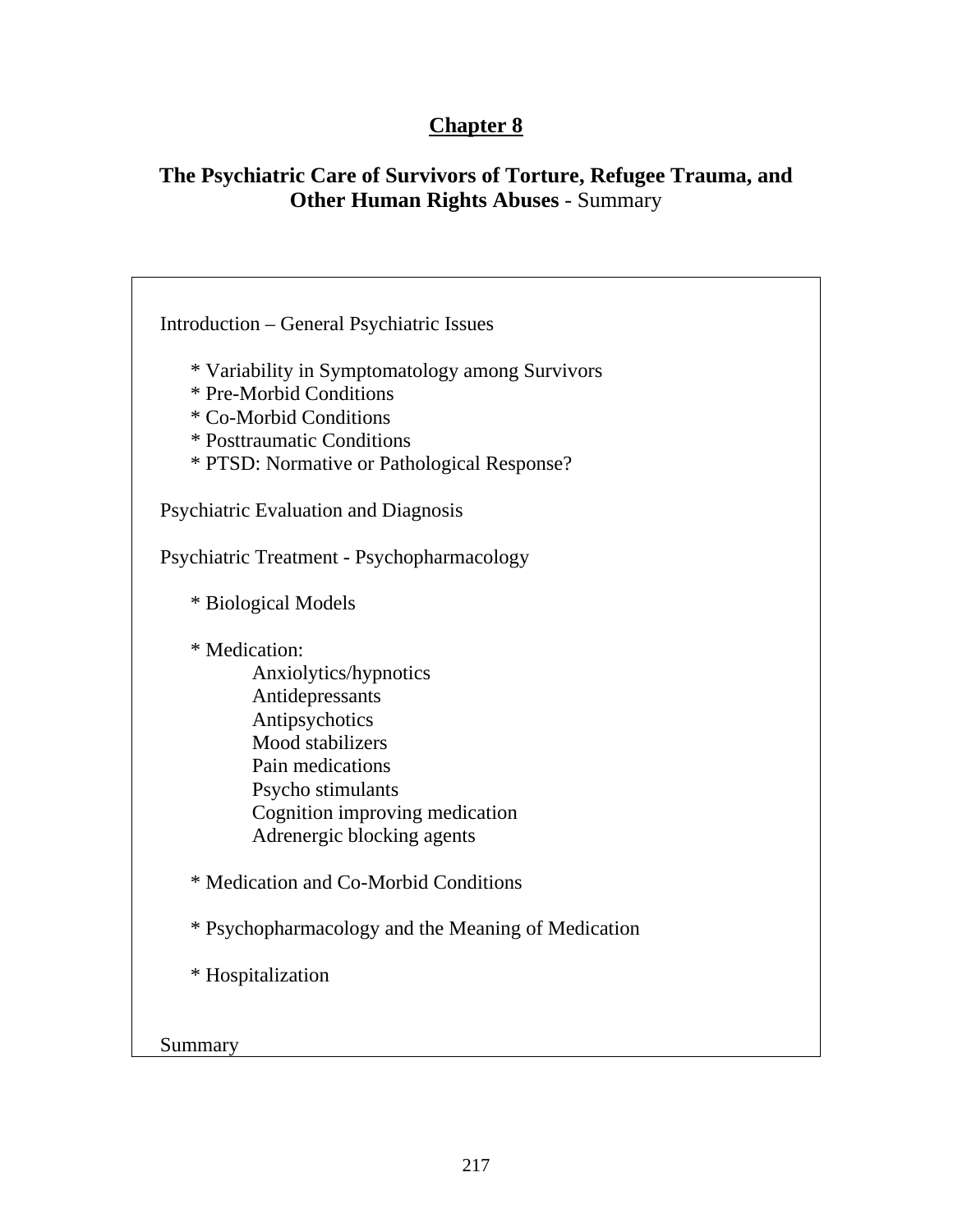# **The Psychiatric Care of Survivors of Torture, Refugee Trauma, and Other Human Rights Abuses**

Asher Aladjem MD. FAPM.

Introduction – General Psychiatric Issues

Psychiatry has an important role in the identification, evaluation and treatment of the consequences of torture and refugee trauma. Torture has been practiced around the world, throughout history. The penetration of torture into the modern and current human experience has gained more focused attention in recent time owing to: increased number of people relocated as a result of government repression and wars, amplified media coverage of conflict and events of torture, resurgence of terrorist group violence, and the ever-present debate regarding whether torture is ever justified.

Survivors of torture and refugee trauma are a diverse group of men, women and children who have undergone and or witnessed human rights abuses for a long list of reasons, including: their gender, race, religion, political affiliation, social connection and/or sexual orientation. Many of the survivors suffer forced re-location in hostile and unfamiliar environments. They are frequently separated from their family, community, and culture. Survivors of torture and refugee trauma may concentrate in large urban centers where anonymity may be a protective factor in their arduous situation. This anonymity may also result in profound isolation. The context in which these survivors access health care is important.

Increased awareness among health care providers of the prevalence of torture and life altering experiences among immigrants and refugee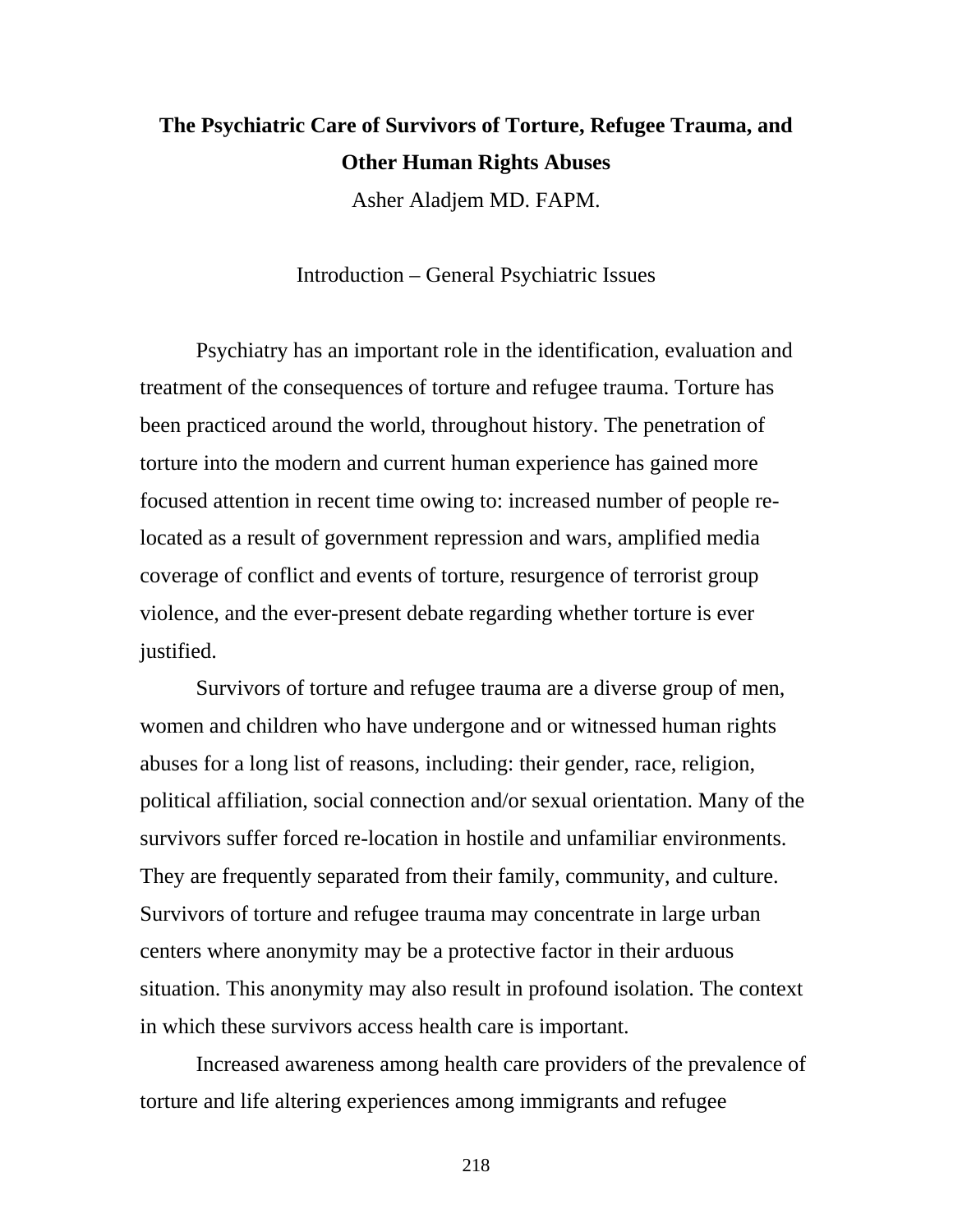populations is of extreme importance, given the growing number of survivors of torture and refugee trauma. Implementing identification and screening methods, and reaching out to the communities most affected by such trauma, are necessary steps to improve access to care. The psychiatric involvement with survivors of torture and refugee trauma encompasses areas of immigrant health, refugee/war trauma, cross-cultural psychiatry, consultation-liaison psychiatry and psychosomatic medicine.

Clinical studies have established that the mental health consequences of torture are usually more persistent and protracted than the physical aftereffects, even though there is frequently significant overlap between the physical and psychiatric sequelae (Engdahl & Eberly,1990; Keller & Gold, 2005). Physical consequences of torture are visible, such as scars, burns and amputations as opposed to the emotional/psychological scars that are not as evident on exam (see Chapter 7). These psychological scars are much harder to elicit and understand objectively.

The emotional experience of torture is a very subjective life altering experience. For some types of torture, such as rape, head trauma, malnutrition (and many others), it is difficult to determine whether the origin of the presenting symptoms is physical, psychological, or a result of comorbid medical and/or psychiatric conditions.

The occurrence of co-morbid medical and psychiatric conditions compels collaboration with primary care providers and medical specialists. Availability of resources plays an integral role in access to care, the evaluation process and the choice of treatment modalities provided. In addition, multiple biological models attempt to provide an understanding of the variety of reactions to traumatic experiences that survivors may manifest. The integration and interpretations of these biological models may suggest a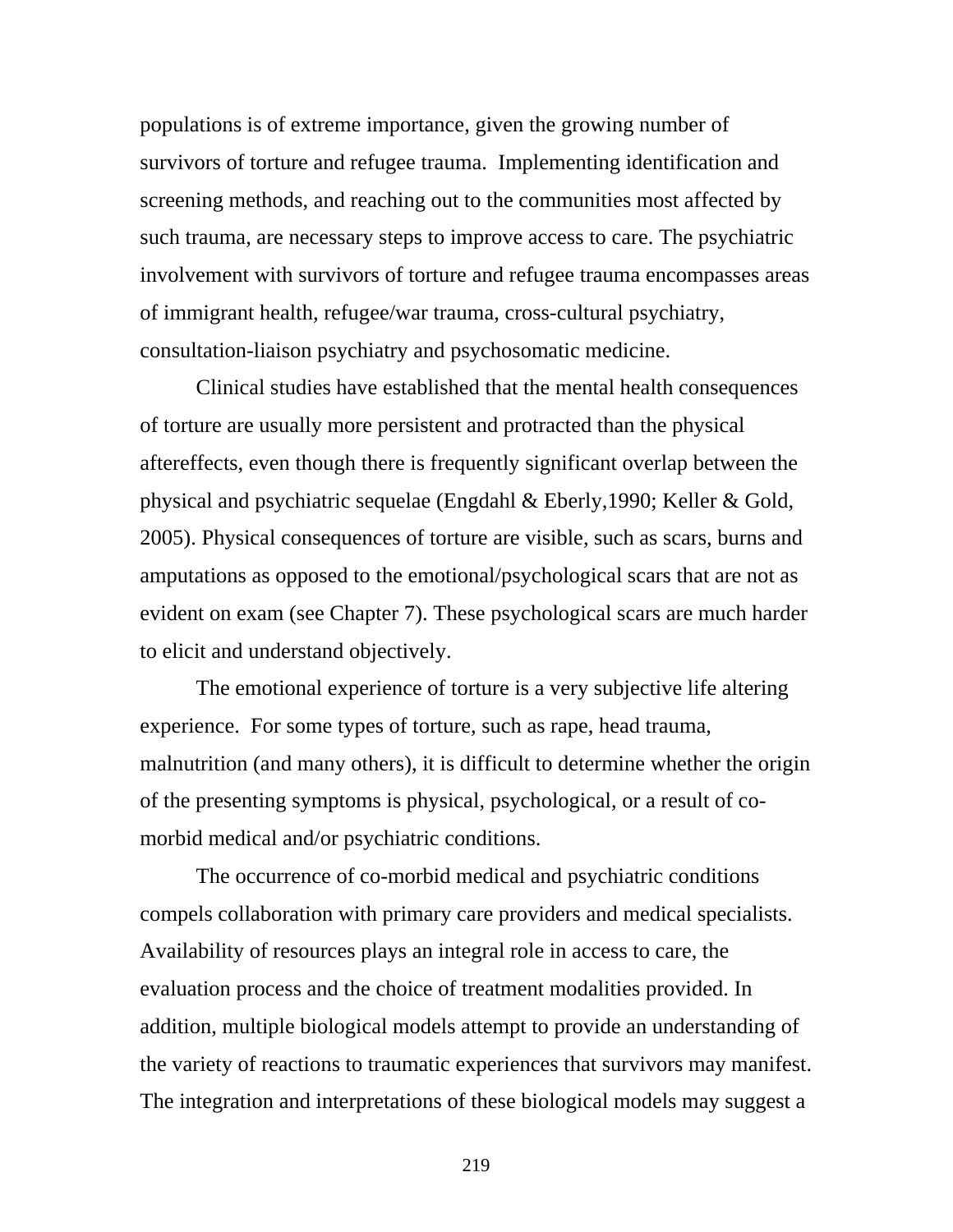framework for the most effective interventions for particular symptomatic presentations.

The Bellevue/NYU Program for Survivors of Torture (PSOT) evolved from a strong collaboration between primary care medicine, behavioral health psychology and consultation liaison psychiatry/psychosomatic medicine. This integration has increased the range of available interventions, and enabled the program to offer a wide range of multi-disciplinary treatment options. This is a collaborative model in which mental health, medical and social services combine forces to construct a new arena in which to provide care. In our program, patients are treated on site by multidisciplinary clinicians working in the biopsychosocial model. In such a collaborative style, the treatment plan is tailored to the specific needs of each individual patient.

#### *Variability in Symptomatology among Survivors*

Survivors of torture and refugee trauma often present with symptoms of posttraumatic stress disorder (PTSD), but clinical experience shows that their presentation is more varied and complex. Although most studies focus on PTSD, neuropsychiatric symptoms are often difficult to diagnose because of the presence of co-morbid conditions and ongoing stressors (Briere & Scott, 2006). Data from studies in treated and untreated populations, in countries of resettlement, refugee camps, and countries of origin, indicate that PTSD and depression are the most common diagnoses (Kinzie, Leung, & Boehnlein, 1997). Furthermore, clinical studies have shown that depression is the most common psychiatric disorder diagnosed in survivors of torture and refugee trauma (Kinzie, Leung, & Boehnlein, 1997; Mollica, 2004).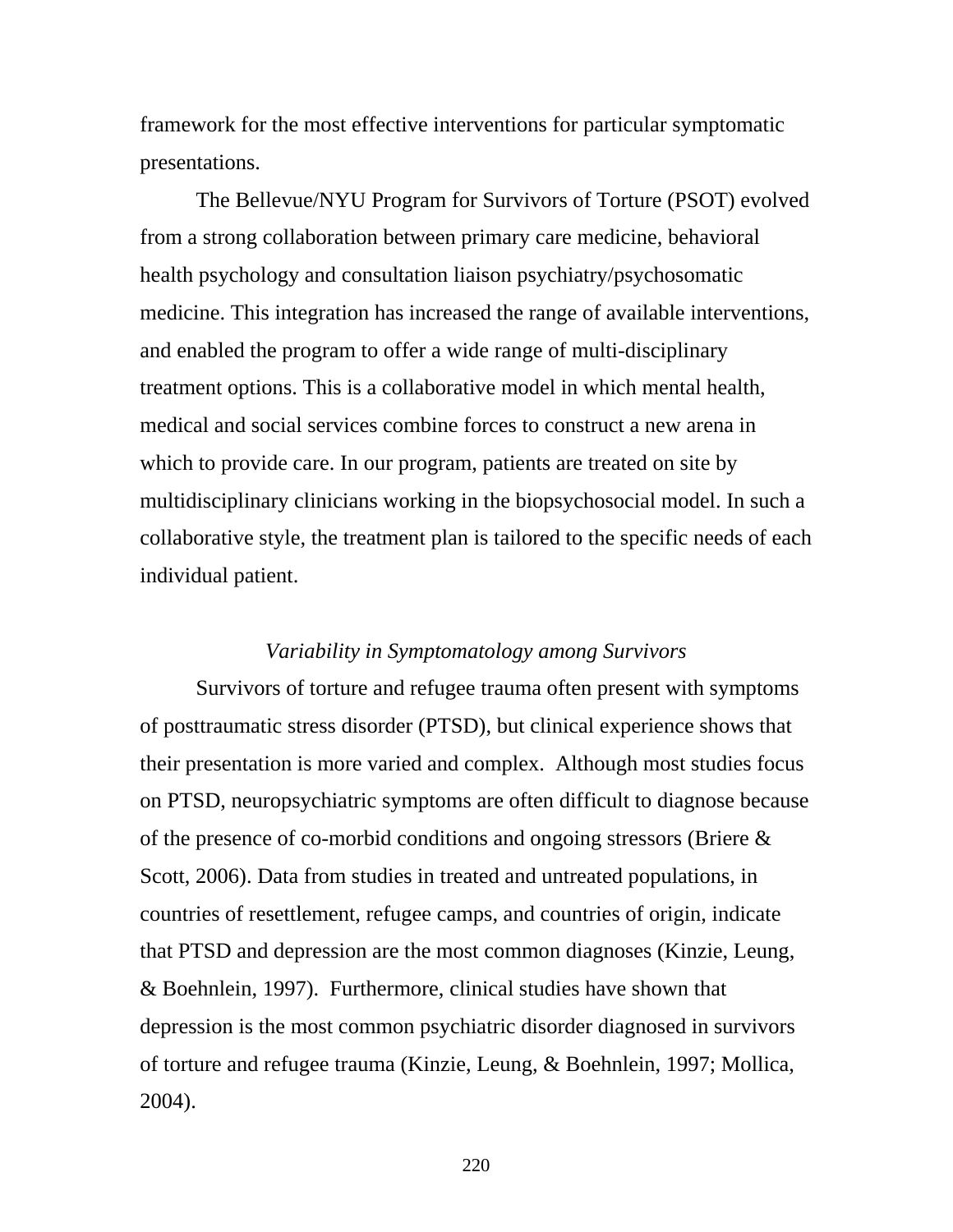Suicide is more closely correlated with major depression than with any other psychiatric diagnosis (McGirr et al., 2007). Suicidality also manifests itself among tension reduction behaviors some trauma survivors may use to reduce the abuse-related stress (Briere, 1996; Briere & Scott, 2006; Zlotnick, Donaldson, Spirito, & Pearlstein, 1997). As such, clinicians must be mindful of suicidal risk when treating a client with significant depressive symptoms.

Suicidal ideation and suicide attempts are significantly higher among women who have been victims of assaults (Koss & Kilpatrick, 2001). Ferrada–Noli et al. (1998) studied 65 refugees with PTSD and suicidal behavior (defined as suicidal ideation, plan, or attempt), and found that the choice of method in attempting suicide was related to the trauma they had experienced. A history of blunt force to the head and body was associated with jumping from dangerous heights; water torture was associated with attempted drowning; and sharp force was associated with self-inflicted stabbing or cutting (Ferrada-Noli et al., 1998).

There is a need to review and understand a client's current presentation of symptoms in the context of the client's individual life. The possibility of the existence of pre-morbid conditions, developmental/environmental issues, co-morbid issues, and general life exposure, are essential in the formulation of the diagnosis and treatment. Our experience has been that the majority of the patients suffered from the sequelae of their traumatic experience with no obvious pre-morbid conditions. However, the patients that were identified as having pre-morbid conditions benefited from treatment that addressed the pre-morbid conditions simultaneously. Constant re-evaluation of symptoms and response to treatment should be monitored to avoid under treatment or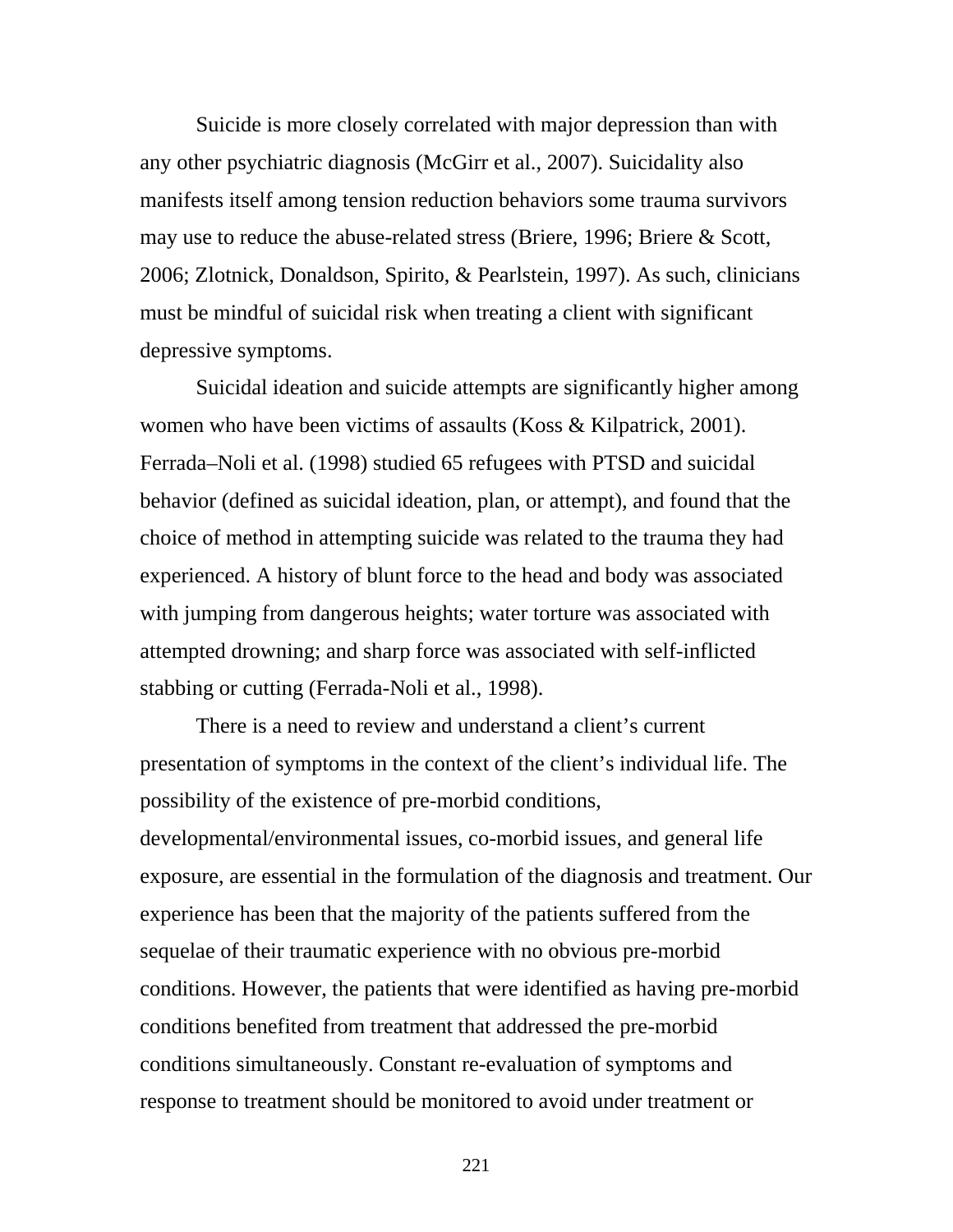continued treatment when patients are stable and no longer in need of treatment.

Epidemiological studies of "high risk" individuals (i.e. those exposed to traumatic events) have revealed varying rates of PTSD occurrence. Estimates of PTSD prevalence among those exposed to traumatizing stressors (as defined by Criterion A in DSM IV-TR [APA, 2000]) range from 3% to 58% (Yehuda & McFarlane, 1995). Careful examination of these rates reveals differing percentages depending on types and severity of traumas.

Studies have shown low prevalence rates reported for populations exposed to natural disasters, and varying but much higher rates for populations exposed to what can be described as "man-made" traumas such as war and crime. Specifically, the lifetime prevalence of PTSD among crime victims has been shown to be anywhere from 19% to 75% (Kilpatrick & Resnick, 1993). Persistent PTSD among prisoners of war and concentration camp survivors has been estimated to occur in 47%-50% (Kluznick et al. 1986; Yehuda & McFarlane, 1995).

A study conducted by the Bellevue/NYU Program for Survivors of Torture (Keller et al., 2006) which represents one of the largest systematic analyses of an ethnically diverse sample of torture survivors, found high levels of psychological distress as measured by standardized symptom rating scales. Roughly half of all patients (46%) fell above the cutoff for identifying clinically significant PTSD, while more than 80% fell above this threshold on measures of depression and anxiety. These levels of distress are particularly striking given that most participants had immigrated to the United States months or years earlier, suggesting that the traumatic

<u>222</u>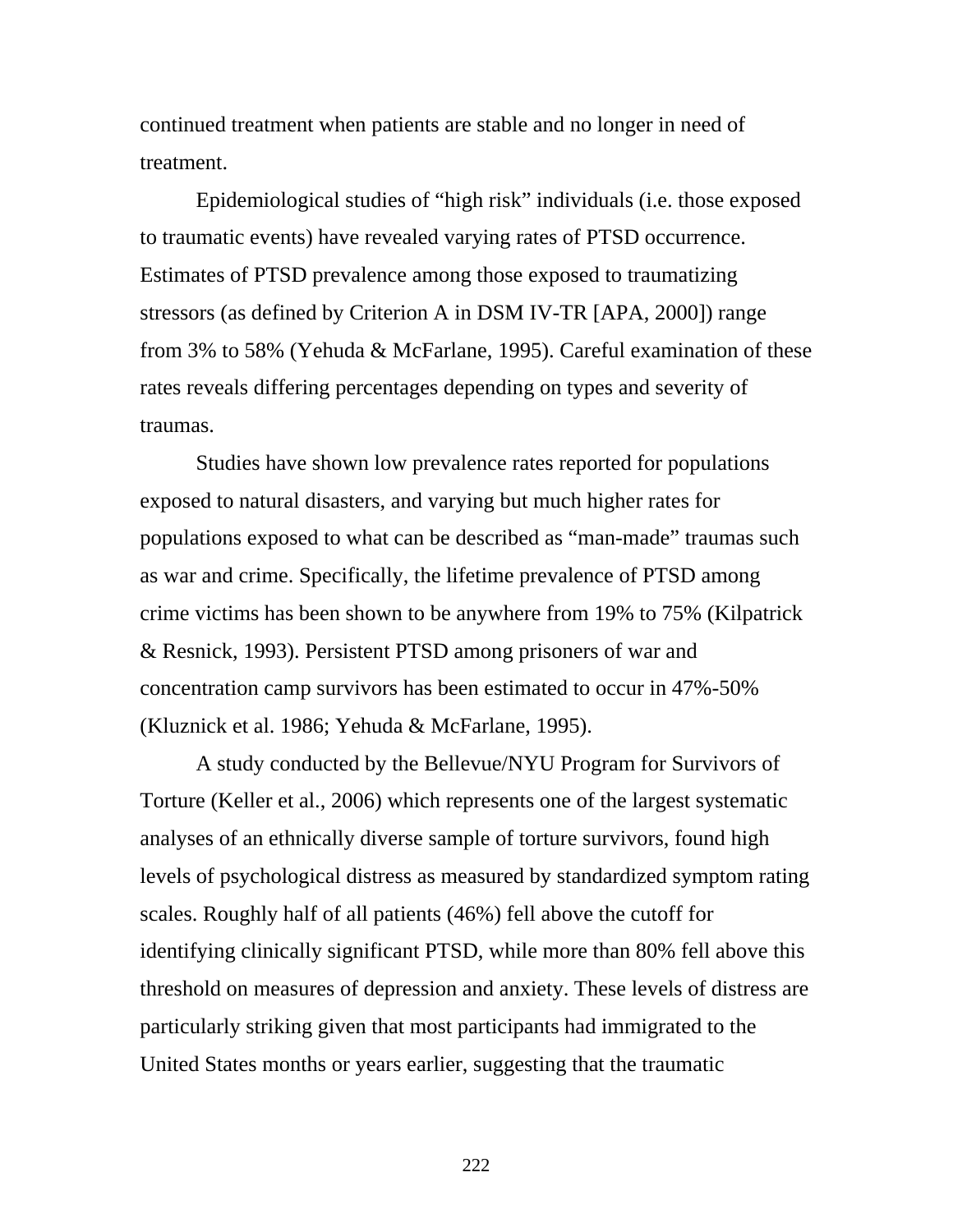experiences described by this sample had lasting and profound effects on psychological well-being.

 The prevalence of PTSD following a variety of traumatic events can thus be summarized in the following way: the rates vary, depending in part on type and severity of traumatic stressor, but cannot be explained solely in relation to the traumatic experience. For example, the prevalence of PTSD is relatively high given stressors such as war and concentration camp experiences, but there are a significant percentage of people exposed to these stressors who do not develop the clinically significant threshold of symptoms for a diagnosis of PTSD. This finding, that trauma itself does not always lead to the development of full or persistent PTSD suggests that additional variables play a role in the development of this cluster of symptoms.

It has become evident over time that a diagnosis of PTSD alone is insufficient to describe the magnitude and the complexity of the effects of torture. PTSD was never intended to encompass the entire range of sequelae following torture, which is severe and usually repetitive in nature (Friedman & Jaranson, 1994). However, the diagnosis and symptom descriptions do provide clinicians with the opportunity to share common knowledge base and terminology from which they can begin formulating treatment interventions (Briere & Scott, 2006).

# *Pre-Morbid Conditions*

 Various contributing factors have been investigated to explain what is thought to be an underlying emotional vulnerability to the development of pathological reactions to traumatic events. These have included: genetic factors, family history, previous exposure to trauma (see the discussion of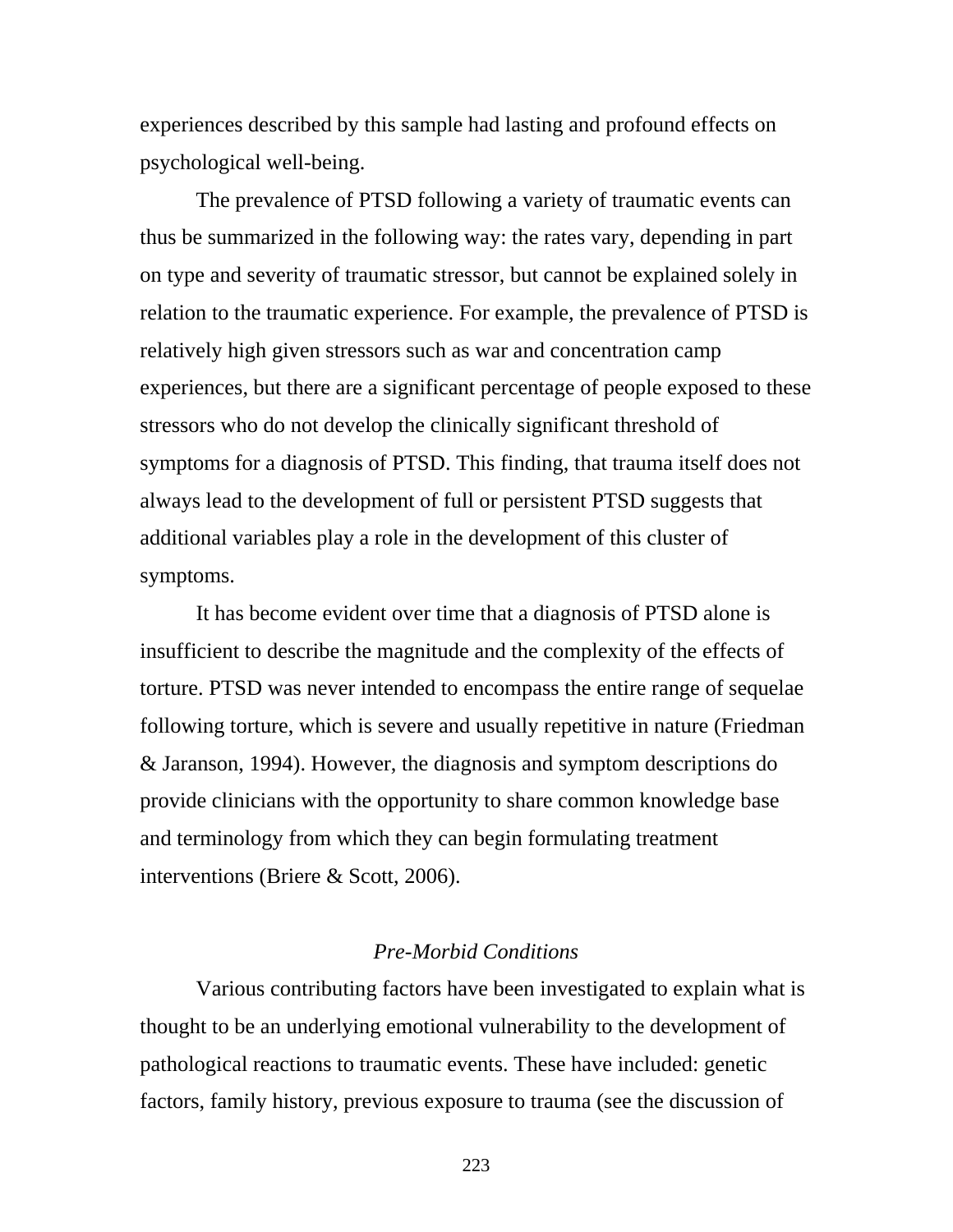'kindling' below), personality structure, developmental history, and other life events at the time of the trauma.

Case 1:

*A flamboyant male dancer from the former Soviet Union was arrested and beaten by the police in his former country multiple times, following what was perceived by the local authorities to be socially unacceptable, provocative behavior in public places.* 

*At the time he presented for treatment at our program, he suffered from several symptoms of PTSD such as flashbacks, difficulty sleeping, and hyper-vigilance. After careful evaluation, a more prominent psychiatric diagnosis of Bipolar Disorder was formulated.* 

*The symptoms of Bipolar Disorder were thought to be most likely premorbid and persisted with the co-morbid symptoms of PTSD reported at the time of the evaluation. This better understanding of the patient's psychopathology allowed more focused remedy with Mood Stabilizer medication (Depakote) resulting in better outcome of treatment of the target symptoms and improved longitudinal adherence to therapy. The psycho-pharmacological treatment enabled the patient to participate in a meaningful form of psychotherapy ultimately achieving better control of symptoms, better adjustment to the new life circumstances and successful relief from his long-standing suffering.*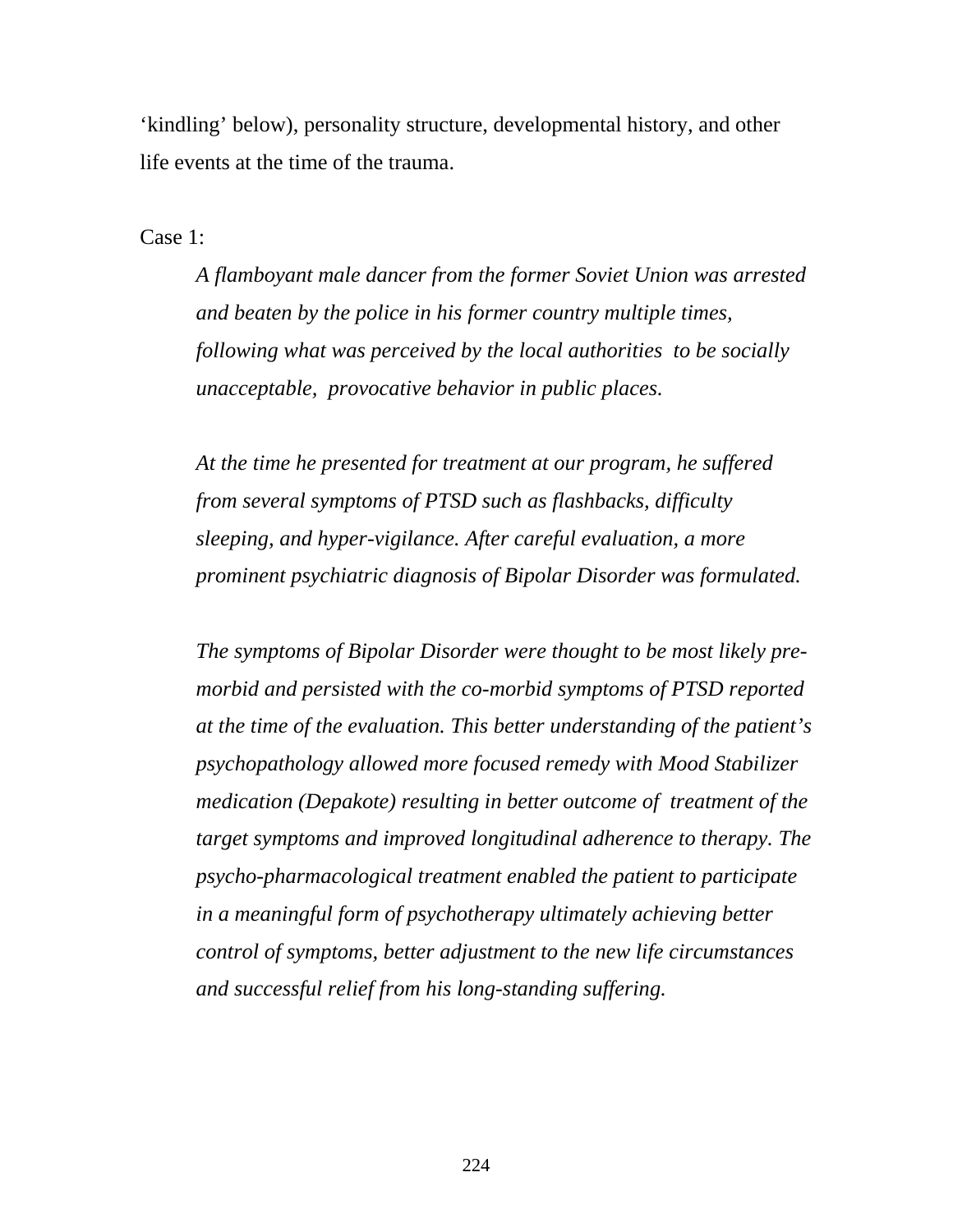The concept of 'kindling' has been described in the literature, and is a useful model for understanding some of the points discussed above (McFarlane, 1996). On the basis of clinical experience with affective disorders, it has been learned that life events play a significant role in first episodes of affective disease, but their importance decreases as the neurobiology of the disorder takes on a life of its own and becomes relatively autonomous of instigating events. This understanding is the basis for the kindling model.

According to this model, there is a "biological memory" of initial episodes of an illness, and later episodes or phases of affective disorder are a consequence of the progressive, now neuro-biologically based vulnerability. Thus, further affective disorder results from heightened sensitivity to affective destabilization, which now requires only mild instigating events or stimuli to develop (Breslau, Chilcoat, Kessler, & Davis, 1999; McFarlane, 1996). As applied to PTSD, this model is used to explain the observation of a modification in the stress responsiveness of individuals previously exposed to trauma. Such a modification is viewed as an important factor in the individual's vulnerability to symptomatic exacerbation in the face of even relatively mild stressors that, in and of themselves, are not traumatic.

The kindling model suggests that anti-kindling agents (i.e., antiepileptics), in addition to having some therapeutic value, may also have preventative value. The stress and cortisol-induced neurotoxicity model of PTSD (Hypothalamic-pituitary-Adrenal Axis) suggests that medications that have been found to block stress-induced hippocampal damage, including anti-epileptic and SSRIs and possibly anti-cortisol drugs, may also be useful in preventing PTSD.

<u>225</u>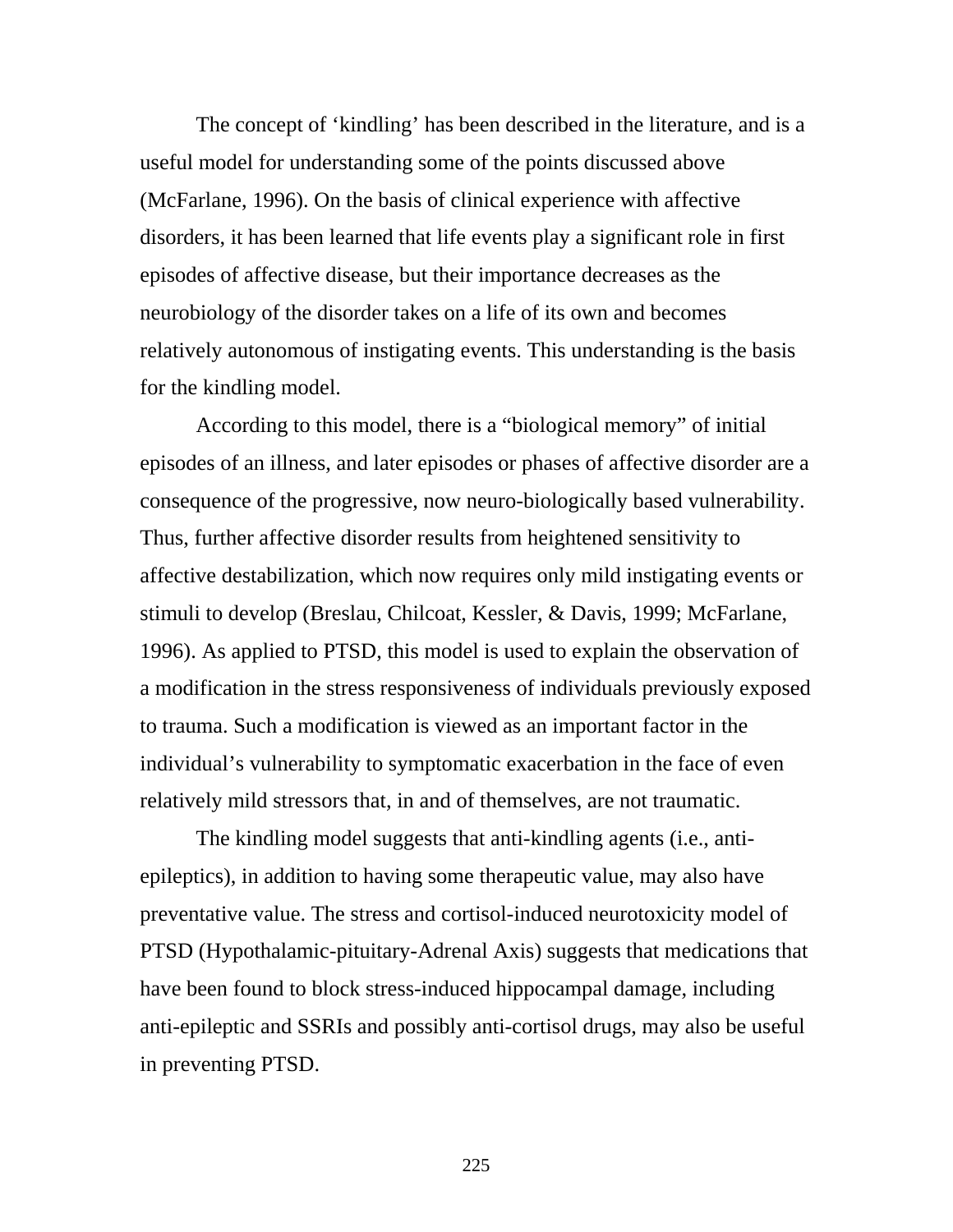### *Co-morbid conditions*

Psychiatric co-morbidity has been reported in 50% to 90% of individuals with chronic PTSD (Yehuda & McFarlane, 1995). In terms of co-morbid conditions, PTSD and depression commonly occur among survivors of torture and refugee trauma. For example, rates of co-morbid depression and PTSD in refugees have ranged from 21% to 40% (Mollica et al., 1999; Momartin, Silove, Manicavasagar, & Steel, 2004).

In addition to depression, a common co-morbid diagnosis in individuals suffering from PTSD is alcohol and substance abuse. Research has shown that people with PTSD are four times more likely to abuse alcohol and drugs than those without PTSD, regardless of their trauma histories (Chilcoat & Breslau, 1998). This suggests that there is a secondary psychopathological process that unfolds following the onset of PTSD, perhaps as a result of individuals' efforts to self-medicate (Briere & Scott, 2006). It is also possible that substance abuse disorders may have existed prior to the development of PTSD. In such cases, substance abuse may be related to predisposing factors, such as previous trauma, or other personality factors related to poor coping skills.

Case 2:

*A 35 year old Tibetan patient was tortured for his activism and forced to flee leaving his wife and two small children behind. In New York City he managed to find some employment in construction and lived with a number of roommates in a very small and overcrowded environment. He had such severe symptoms of depression and anxiety that he was self-medicating by abusing alcohol, "drinking myself to sleep." The recurrent and intrusive recollection of his torture, his* 

<u>226</u>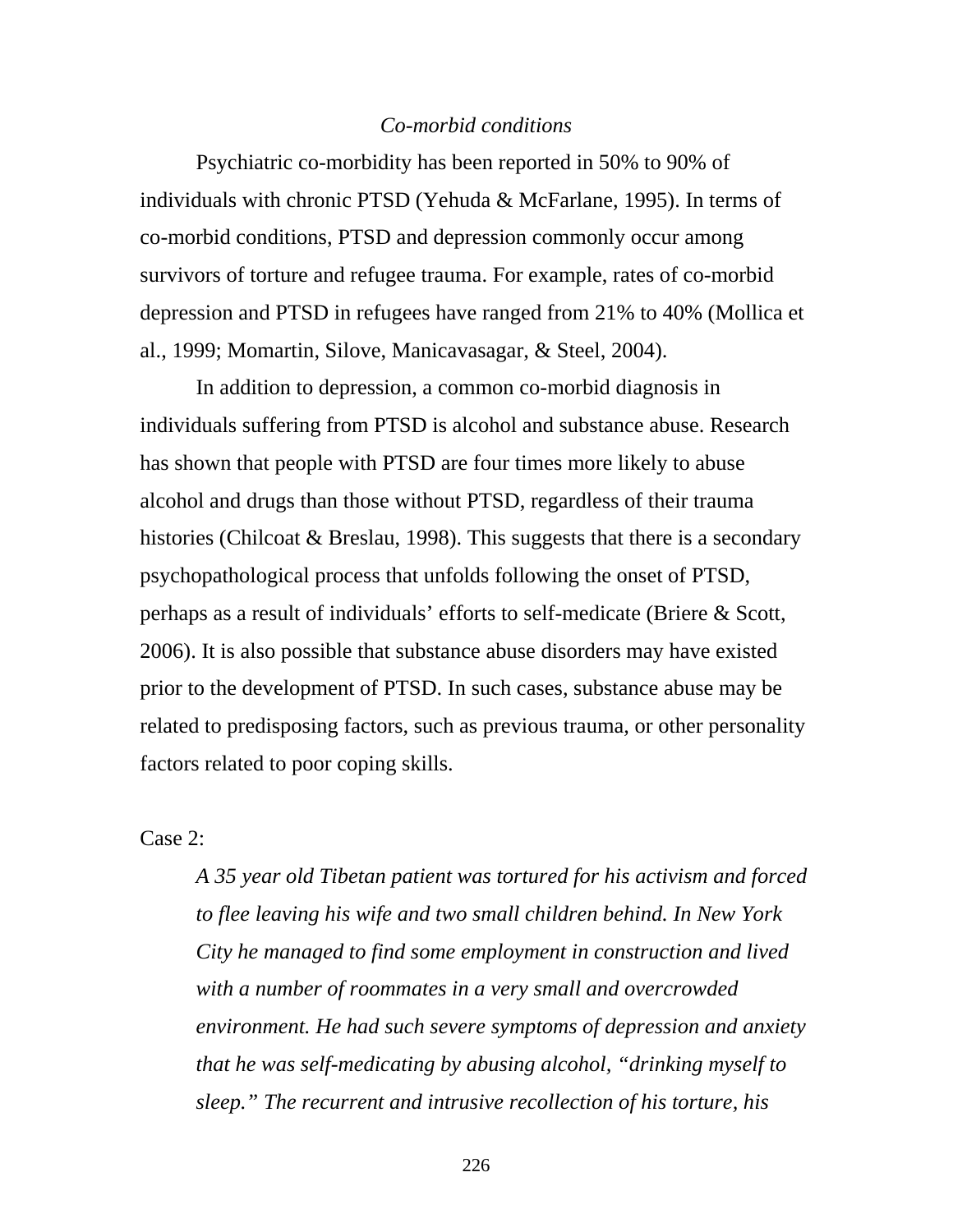*sleep disturbance, and his separation from his family were overwhelming for him, affecting his ability to function, support himself, and foresee and plan for a better future. Hopelessness and helplessness were dominant symptoms that influenced his ability to work with his attorney representing his case in immigration court for his application for political asylum.* 

*This patient was started on a Benzodiazepine, Clonazepam 0.5 mg PO at bed time and Mirtazapine 15 mg PO at bed time. He was seen and given prescriptions as frequently as possible but at least every two weeks and he continued to participate in psychotherapy. The medication had to be regulated, increasing Mirtazapine to 30 mg at bed time, and slowly tapering the Benzodiazepine's frequency until it was discontinued. After about 8-10 weeks of treatment this patient was able to sleep better and was able to stop drinking. His functioning had improved, he was granted political asylum, and he was working on bringing his family to join him in America.* 

The challenges in the treatment of this patient were many:

- The intensity of the symptoms was paralyzing for him and required acute intervention with the expectation of quick relief.
- The co-morbid concurrent alcohol abuse needed to be addressed. The prescribing of psychotropic medication to patients who are also actively abusing alcohol is, at least, controversial.
- The patient was so trapped in feeling guilty and thinking that he deserved to suffer, that the notion of feeling well was contrary to his experience.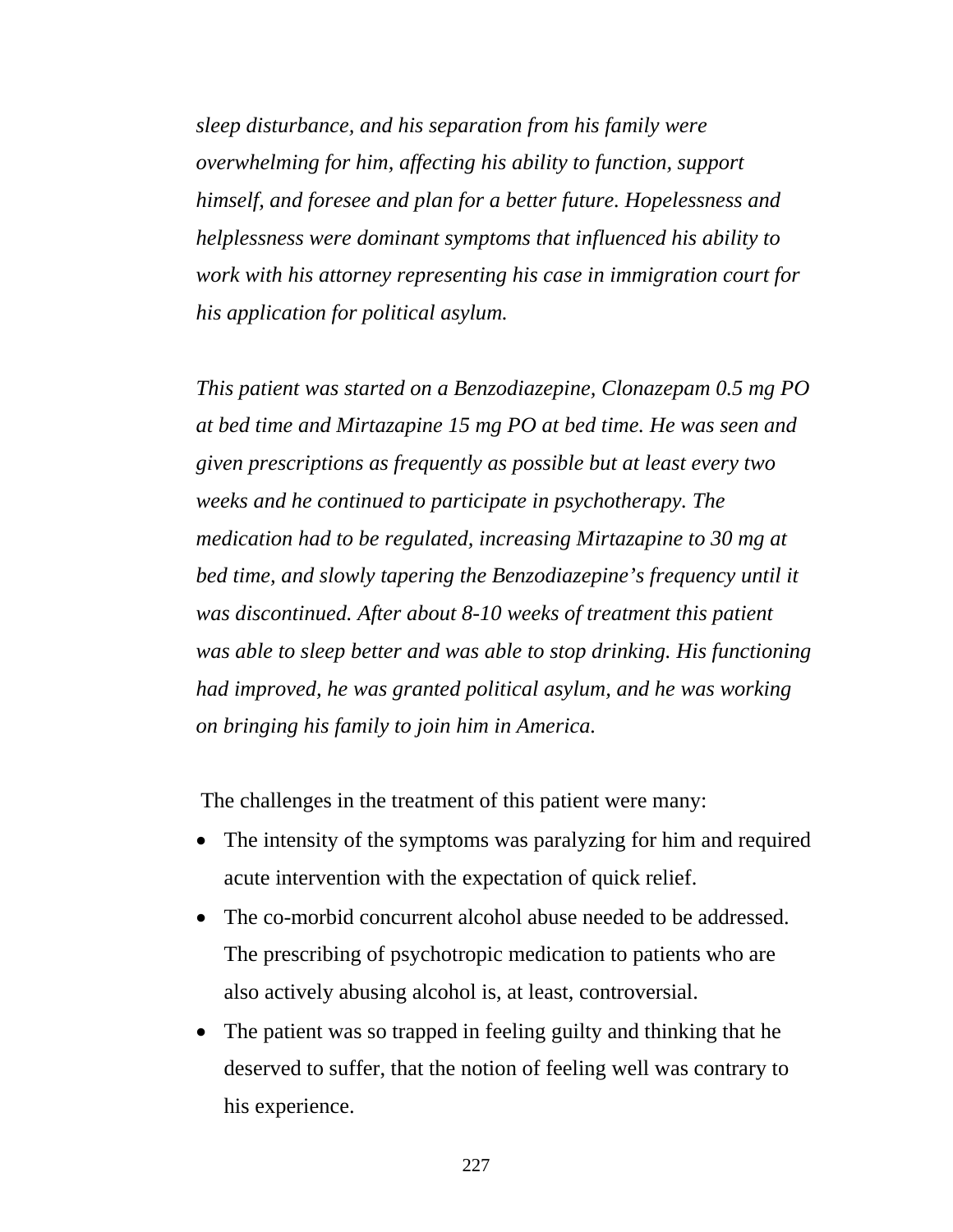- The alternative to out-patient treatment may have led to an involuntary psychiatric hospitalization for a patient currently reexperiencing the trauma of forced imprisonment and torture.
- The safety and management of psychotropic medications including monitoring compliance for an out-patient who works in a potentially dangerous construction job.

A number of studies have noted the effectiveness of psychopharmacological treatment with people suffering from PTSD and other co-morbid conditions. More detailed discussion of these treatments will be covered later in this chapter, in the section on Psychiatric Treatment and Psychopharmacology.

## *Post-traumatic Conditions*

Posttraumatic conditions, such as the presence or absence of social supports, and exposure to subsequent reactivating events or reminders of the trauma, have also been considered to affect the experience of survivors of torture (Yehuda & McFarlane, 1995).

A study of populations exposed to traumas in Turkey revealed that those who remained in their familiar environment fared better than those who immigrated following the events (Basoglu, 1993). This suggests the importance of considering other contributing factors related to the relocation experience itself. Separation from the family is an important contributing factor, particularly in cultures that place a great deal of importance on the family and emphasize each member's interdependence on the family for material and emotional support.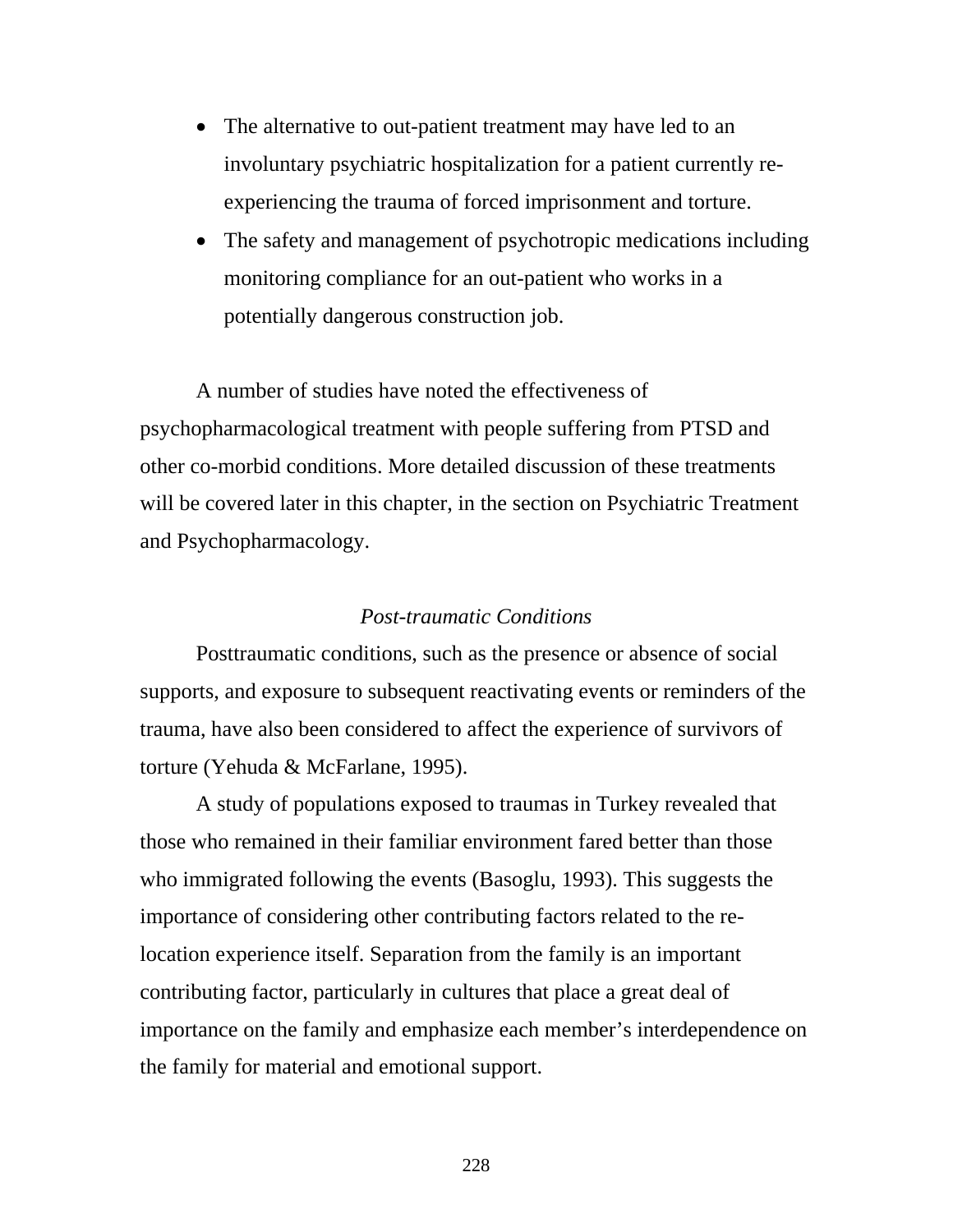### *PTSD: Normative or Pathological Response?*

It is important to regularly revert to the debate as to whether the presence of PTSD is a "normal reaction to abnormal circumstances" (see Chapter 1). There are practical as well as conceptual pitfalls of using the PTSD diagnosis too globally or loosely to capture the often variegated clinical presentations.

 The PTSD diagnosis falls under the rubric of anxiety disorders, and therefore a diagnosis of PTSD indicates, or dictates, a treatment targeting symptoms of anxiety. However a significant number of patients present with a broader array of symptoms than such a specific diagnosis of an anxiety disorder can fully explain. When symptoms of depression, psychosis, dementia, or mood instability secondary to trauma are more salient, or when patients suffer from profound feelings of loss, sadness and demoralization, not currently captured in the DSM IV-TR formulation of PTSD, there is a need to formulate a more comprehensive understanding and tailor treatment to address all the pertinent clinical issues.

Review of the literature provides a reasonable framework that the "emergence of PTSD following exposure to a trauma may represent the manifestation of an underlying diathesis rather than a normative adaptation to environmental challenge" (Yehuda & McFarlane, 1995, p. 1709). Such a statement is important to consider, but must be placed within a context that is extremely complex, and differentiates among types and severity of traumatic events.

Recall that populations that suffer "man-made" traumas have higher prevalence rates of PTSD, in general, than those exposed to natural disasters (Yehuda & McFarlane, 1995). On the basis of clinical experience, it is worth considering that people who are exposed to malevolent, intentionally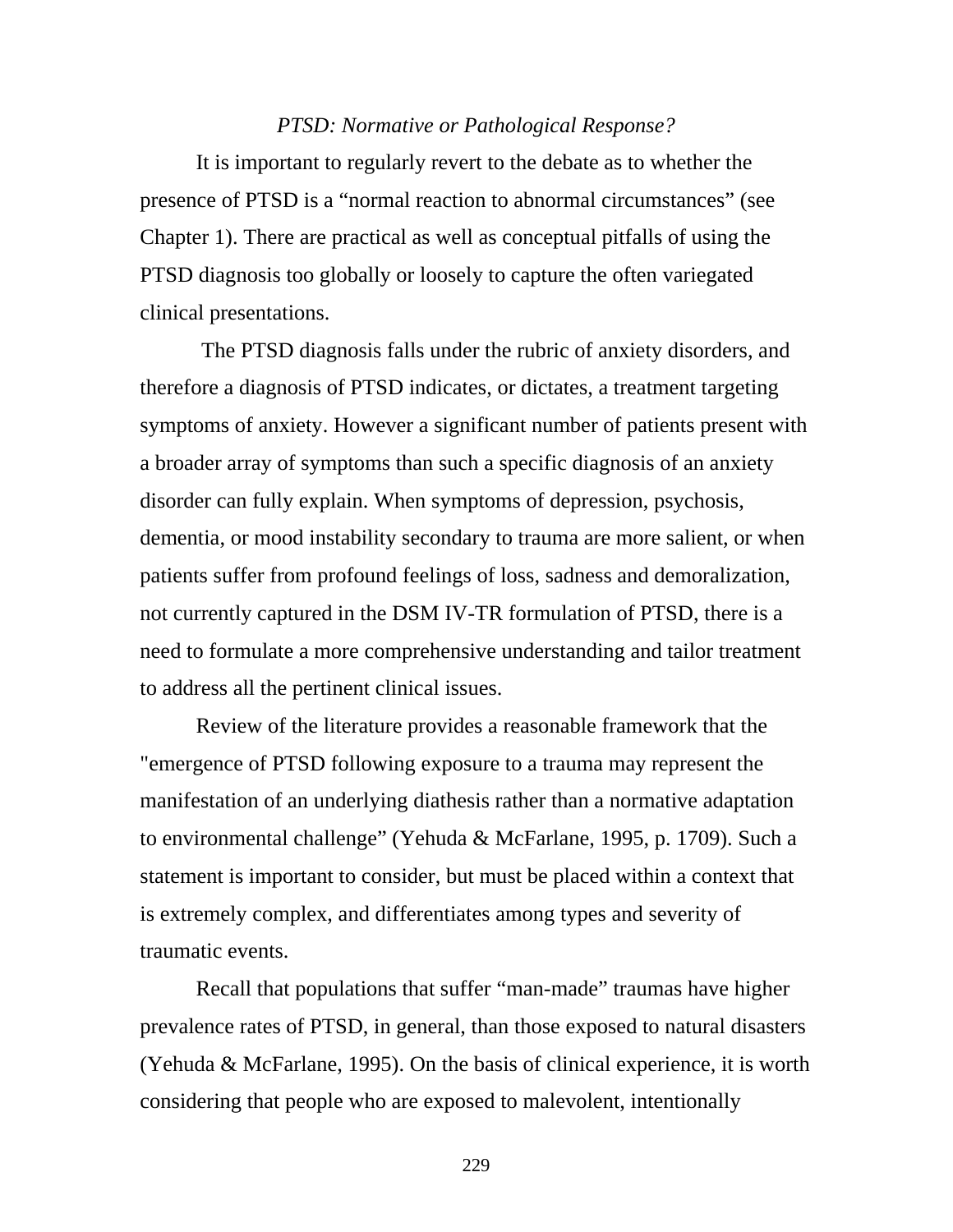harmful perpetrators must contend with a psychological embodiment that is different from the one found in the aftermath of acts of nature (or "acts of God" as some people view them) that do not undermine the capacity to trust and rely upon other people (Laub & Auerhahn, 1993).

In the event of terrorism, for example, people often struggle to comprehend the meaning of the act. Questions are raised regarding the relationship between the perpetrators and the victims. For example, survivors may ask "Why do they hate us?" – reflecting a need to make sense of the disparity in values between the two groups, which are assumed to belong to the same world community with its usually shared core values regarding human life. As such, perceptions of the nature, the severity, and the intent of the violence will affect how individuals experience and react to the traumatic circumstances.

Additionally, underlying diatheses and tolerance levels vary from individual to individual. It is critically important to recognize the contribution of development and personality, not only to the emergence of PTSD, but also to the way PTSD symptoms are experienced and how survivors may react to them. There is also mounting evidence that variations in symptomatology are associated with neuro-biological factors. This topic will be explored further later in this chapter.

 Clearly, there are significant areas of inquiry (including: the nature, extent and purpose of the violence; an individual's pre-existing neuroanatomical, executive, emotional, and hormonal functioning; and an individual's previous trauma history) that will affect one's reactions to traumatic events in very individualized and subjective ways. How ought such an understanding shape the approach to the evaluation, diagnosis and treatment of our patients? How ought this wide-ranging understanding shape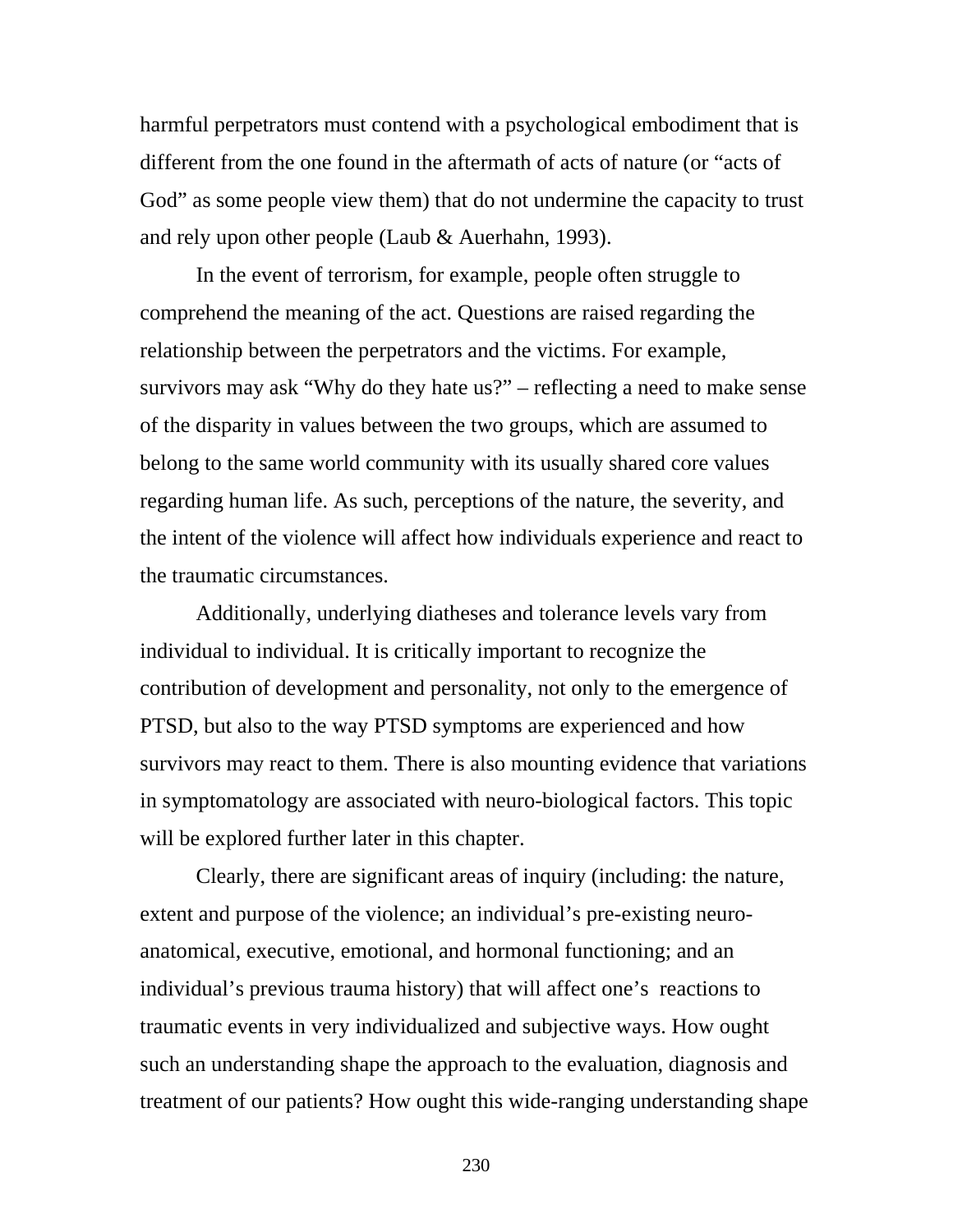our approach to training? How ought we to "label" those patients whose suffering, while profound, does not precisely fit the PTSD diagnosis as it is currently defined? Are we too limited by current criteria? Are we affected - by our counter-transference and the accepted diagnostic categories as they currently exist -- to utilize PTSD as the insufficient but only sanctioned and thus effective tool for mobilizing resources?

 These questions bring up to date the foundation of the efforts to provide comprehensive, uniquely-tailored care to our diverse patient population. In our program, the focus has been on treatment of symptoms not diagnoses. This practice is put forth as an undertaking to avoid the extremes of over-generalizing treatment with a "catch-all diagnosis," and /or not providing adequate services when an individual does not meet full criteria for a particular diagnosis.

Perhaps the introduction of a more detailed presentation of aspects of the approach to evaluation and treatment can be illustrated with some clinical case examples.

## Case 3:

*A 34 year old woman from Mauritania survivor of FGM (Female Genital Mutilation) came to New York from Ohio where she had been living with a husband that she married after her arrival in the US about 3 years earlier. She came to the program asking for help and assistance with her pending political asylum case, family reunification (her 5 year old daughter had been left back in Mauritania), and her inability to keep up with her computer course (she had registered for the course to learn a marketable skill to support herself). At the time she was earning some money by braiding*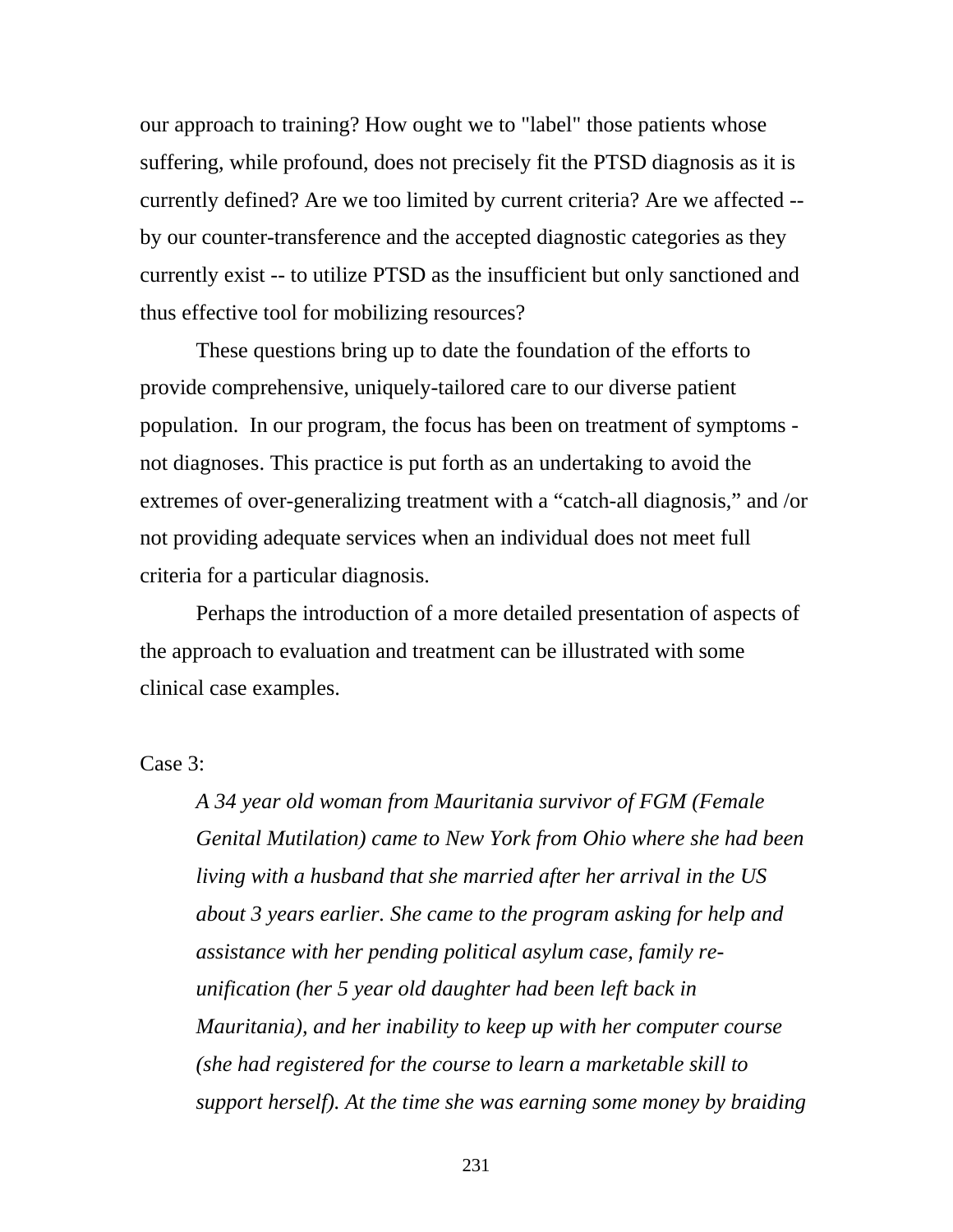*hair, wandering from home to home of her clients, staying for few days and moving constantly. She reported that she had left her home and her husband in Ohio due to being mistreated. She did not want to re-instate any contact with him.* 

*During the psychiatric evaluation it became apparent that her thinking was highly disorganized. Her reporting of past events was vague, inconsistent, and at times, incoherent. Her mood was labile, laughing and crying with minimal stimuli, and being unable to describe her thoughts articulately. She engaged in treatment with a plan to participate in individual and group psychotherapy. Her attendance of group sessions was minimal due to her feeling of shame and discomfort in sharing her experience with other people. Her ability to engage in psychotherapy was also impaired due to her inability to adhere to a schedule and to a methodical exploration of her emotional experience. At that point her treatment was enhanced with the addition of a Sertraline 50 mg daily and low dose neuroleptic, Risperidone 0.5 mg at bed time. The target symptoms of this medication regimen were the disorganized thinking, mood lability, anxiety and insomnia. It was a challenge to get an accurate sense of her adherence/ compliance with the medication but she kept coming back for appointments requesting renewal of prescriptions.* 

*The treatment with medication continued over few months and her ability to participate in treatment increased. At the same time she was able to advance her immigration case and brought her daughter to the US to avoid her exposure to FGM. Currently, the patient is on*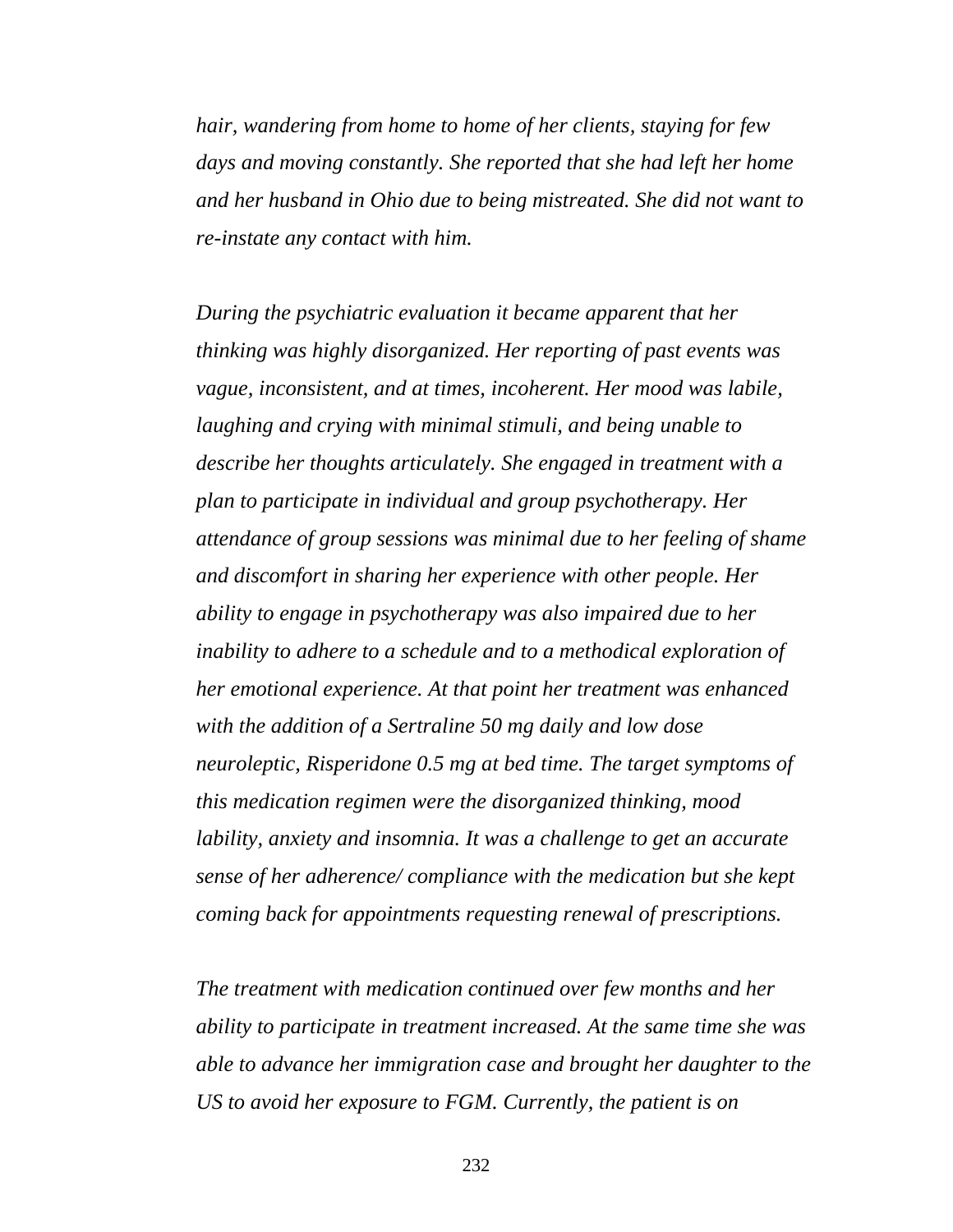*Sertraline 200 mg daily and her overall functioning has much improved.* 

.Case 4:

*A young Bosnian woman who had been raped by a Serbian official presented for treatment. She was one of an estimated 50,000 women raped as part of the ethnic violence in the former Yugoslavia.* 

*The patient was kept in detention camp throughout the pregnancy to prevent any plan of termination/abortion. As a result she carried the baby to term and then gave it up for adoption. The patient was being treated with psychotherapy and psychopharmacology for symptoms of Depression and PTSD. She was on Sertraline 100 mg daily and Clonazepam 0.5 mg at bed time.* 

*During the course of psychotherapy, the patient's therapist became pregnant. Issues regarding pregnancy were discussed within the therapeutic dyad, and the patient eventually became pregnant, as she and her husband had initially planned. Once pregnant, the medications had to be stopped with the understanding that the patient needed to remain medication-free for the duration of the pregnancy.* 

*During the pregnancy the patient suffered re-occurrence of symptoms that had already responded to treatment with medications. These symptoms included: irritability, nightmares, flashbacks, and reliving the experience of the traumatic rape and the symptoms of the pregnancy that resulted from it.*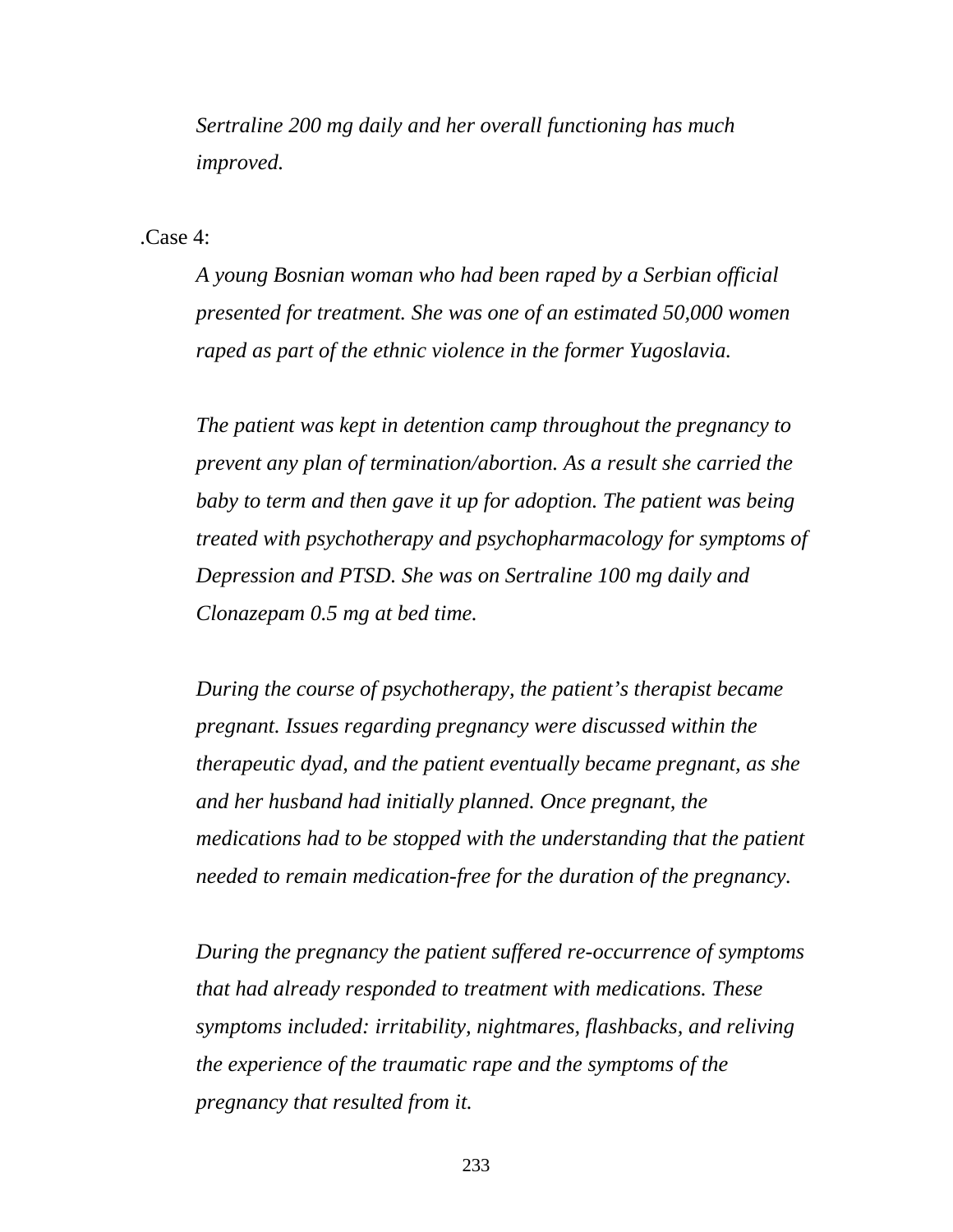*She was treated with intensive psychotherapy throughout the pregnancy and was restarted on anxiolytic and anti- depressant medications soon after giving birth. She made the decision not to breastfeed so she could be started on medication immediately post partum. Psychotropic medications are not recommended during breast feeding.* 

### Psychiatric Evaluation and Diagnosis

 Psychiatric services at the Bellevue/NYU Program for Survivors of Torture generally follow the framework and model of a Consultation-Liaison Psychiatry service. Psychiatrists and psychiatry residents are often referred patients for evaluation from other clinicians for more specific diagnostic evaluation and for targeted psycho-pharmacological interventions. The clinicians in other disciplines, most frequently staff psychologists and psychology trainees such as psychology interns and psychology externs, are assigned to evaluate and treat patients within the program. They work closely with the psychiatrists in a team approach with bi-directional referrals. In this way clinicians progressively familiarize themselves with other treatment modalities, increase their level of comfort in integrating these modalities in treatment, and enhance the effectiveness of the comprehensive care they provide.

Patients are seen for an initial intake appointment and go through a screening interview, which includes a mental status examination and two psychological measures (see Chapter 5). Those patients who score high on anxiety and trauma symptoms scales and/or report symptoms suggestive of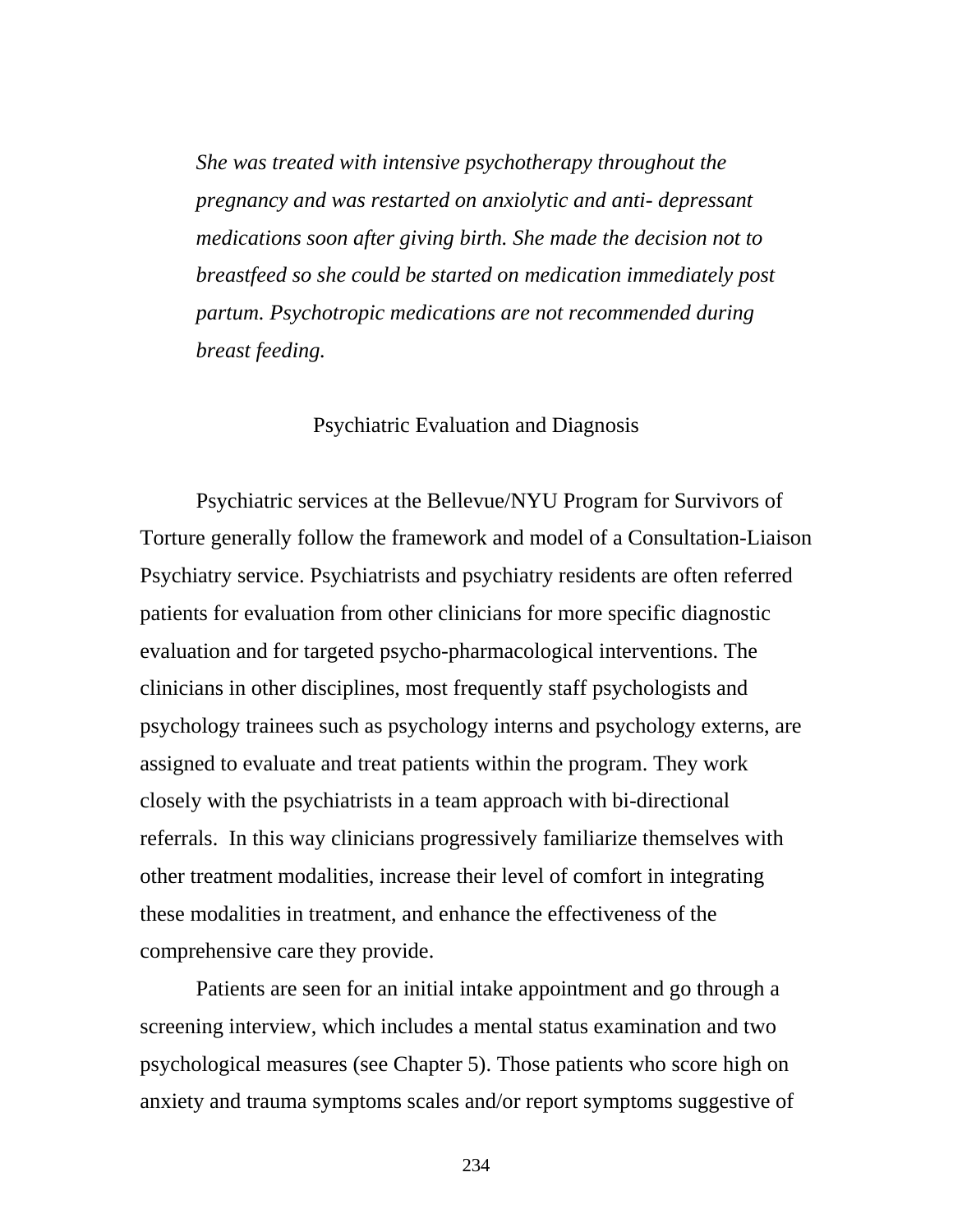significant distress and difficulty coping are referred for more focused evaluation. Most of the initial referrals for mental health treatment are referred to psychologists for individual and/or group therapy. Alarming symptoms such as suicidal ideation, with or without a specific plan, extreme despair or high anxiety, will trigger an immediate, high priority referral for further psychological and psychiatric evaluation.

After the initial evaluation and a decision that the patient would be able to benefit from the comprehensive services provided by the program, the patient is generally referred to an orientation group. The purposes of the orientation group are to provide psychoeducation regarding common symptoms and reactions among survivors of torture and refugee trauma, to provide some training on relaxation and deep breathing techniques, to inform patients of the resources and services available to them (in the hospital and the community), and to empower them to proactively access these resources.

 The initial clinical presentation may be affected by such factors as: problems in communication, language, and clients under-reporting or overreporting of symptoms on the questionnaires. Clients may not be familiar with the existence of symptoms as such, and may have difficulties conceptualizing or verbalizing them with transparency.

Many emotional symptoms are described and manifested differently from culture to culture. Consequently, subtle somatic complaints linked to emotional distress require active solicitation with cross cultural sensitivity and competence. Primary care physicians and/or psychologists participate in ongoing dialogues with their psychiatric colleagues to further explore such clinical presentations (see Chapter 2).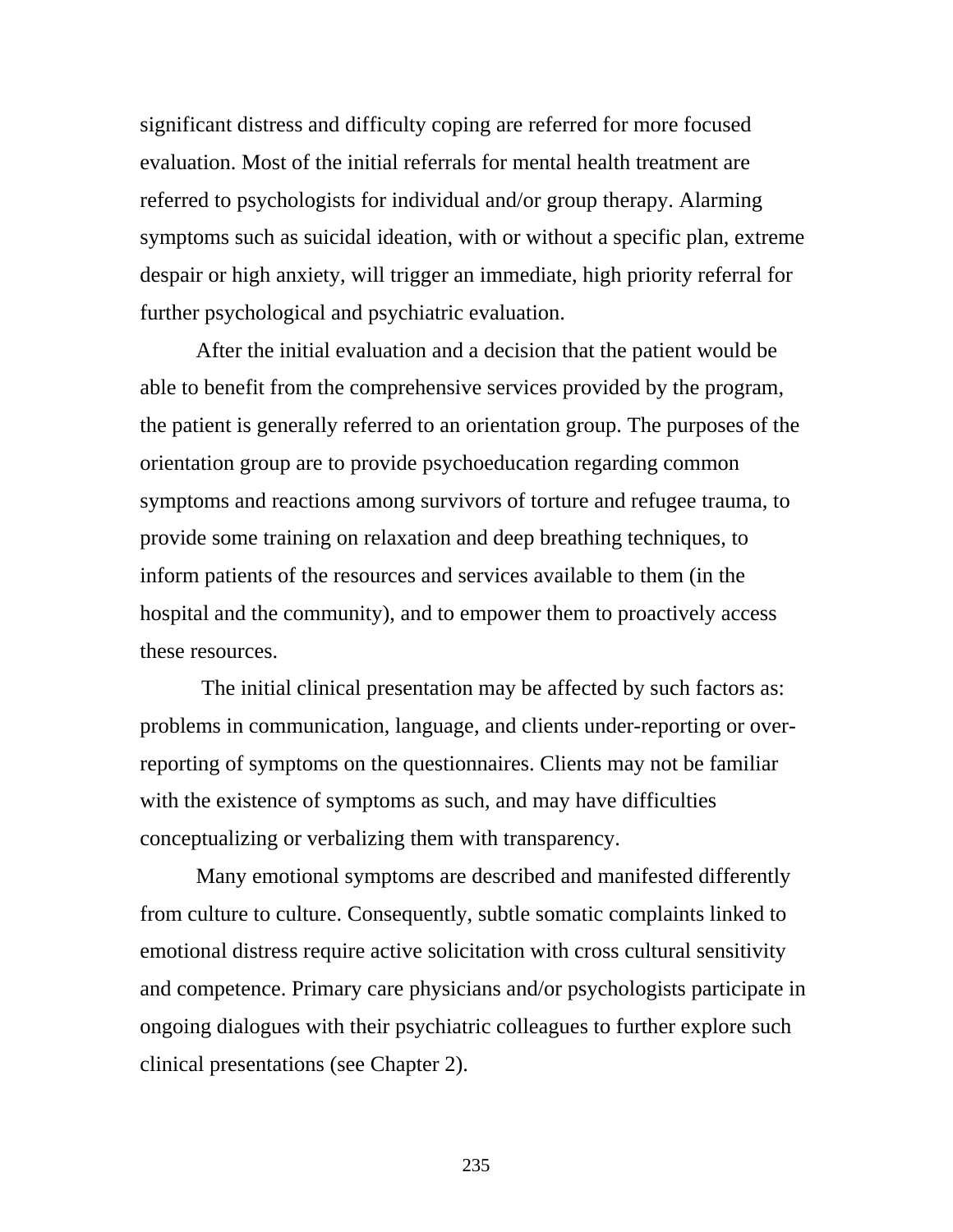Given this interdisciplinary functioning within our program, the psychiatric evaluation functions in a narrower context than it might with a different population; or even within a different program treating a similar population in a different programmatic system. In our program, the psychiatric evaluation captures a "snap-shot" in time of a client's functioning. The evaluation is symptom focused, and it is structured to provide a guide on how to best provide treatment geared toward symptom reduction.

With a general outpatient population, the psychiatric evaluation would also explore and pay meticulous attention to a client's life history, and the emotional meaning they attach to the salient life events. But since the evaluating psychiatrist is receiving the referral through the "filters" of other clinicians that are already working on some of the somatic symptoms and psychodynamic formulations, we tend to focus more strictly on identification and alleviation of current psychiatric symptoms. Fears, sadness, insomnia and other somatic complaints have been common complaints. When there is a history of traumatic brain injury, special attention is paid to issues of memory impairment, difficulties with concentration, and other symptoms of impaired cognition. As such, symptoms are elicited and referrals are made for neuro-psychiatric and neurological examinations. As a member of an evaluating team of clinicians, the evaluating psychiatrist is compelled to offer the patient a more targeted intervention.

 The multi-tiered, programmatic evaluation assesses dimensions of the patient's experience and presentation, in order to collect an inclusive synopsis. Such an outline is captured by the DSM-IV TR multi-axial system (APA, 2000), which covers the following: Clinical Disorders, Personality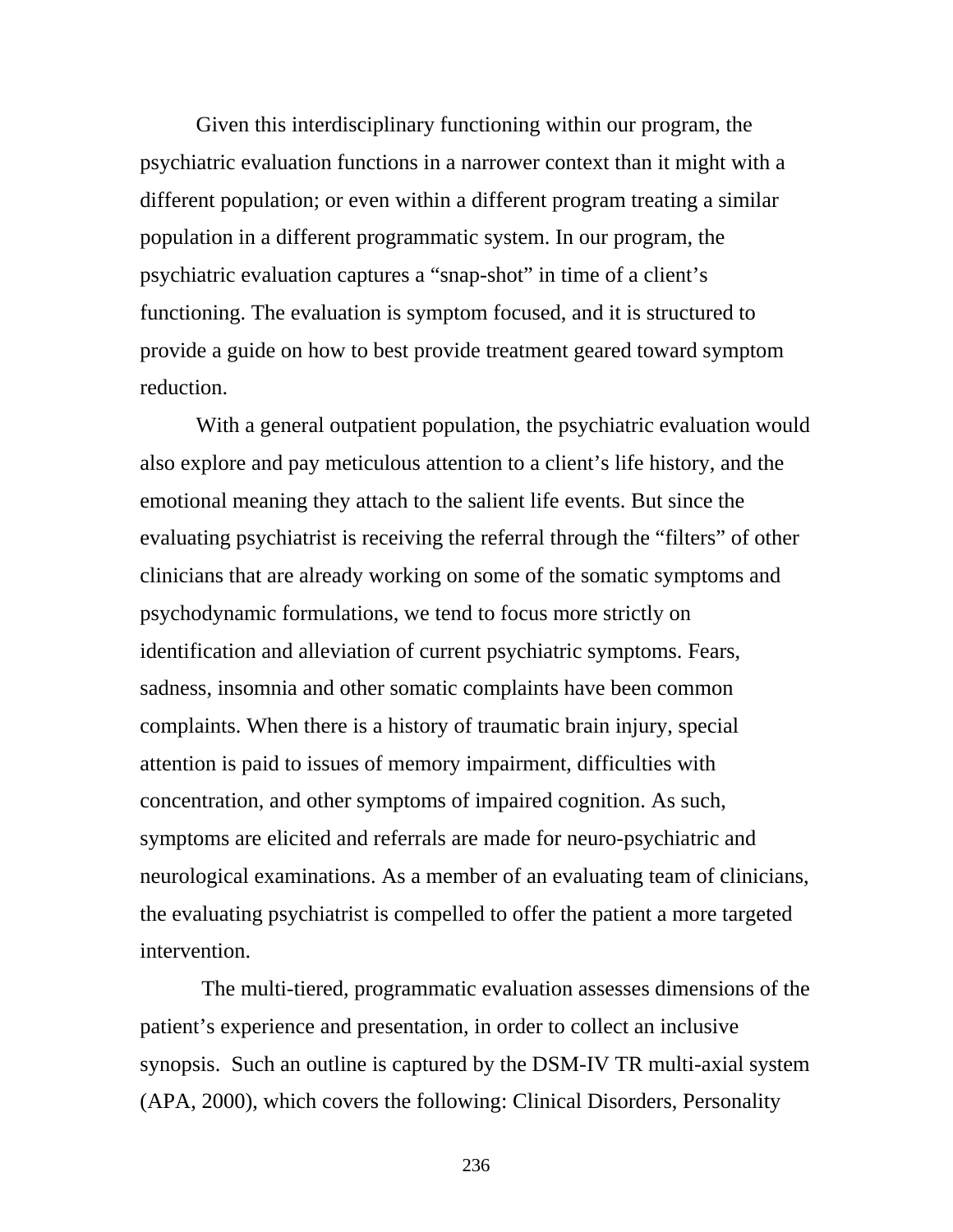Disorders and Mental Retardation, General Medical Conditions, Psychosocial and Environmental Problems, and Global Assessment of Functioning (GAF). Once such a summary is produced, a working diagnosis is formulated and a treatment plan is tailored to the patient's specific needs and presentation.

Some patients clearly meet diagnostic criteria for Posttraumatic Stress Disorder (PTSD), without significant clusters of symptoms that would be sufficient to warrant an additional diagnosis. To warrant such a diagnosis, a client must be exposed to traumatic circumstances in which his or her physical or emotional integrity is threatened, and have significant positive symptoms along three axes: symptoms of intrusion, symptoms of avoidance and withdrawal, and symptoms of hypervigilance. However, survivors of torture and refugee trauma frequently present with a history of multiple traumatic experiences and describe painful feelings of loss or alienation that while difficult, do not fit any psychiatric category suggesting psychopathology captured by a diagnosis of PTSD (Briere & Scott, 2006). We re-emphasize the point that our program clinicians identify and treat symptoms, not diagnoses. Patients suffering intense reactions do merit treatment, even in the absence of a specific and definitive psychiatric diagnosis.

Other survivors present with an intricate clinical representation suggestive of multiple diagnoses. A patient may suffer symptoms of PTSD, but relate a life narrative that indicates the presence of poor coping skills and/or other personality dimensions that pre-date the trauma. For instance, a person may have a life-long history of difficulty establishing meaningful or stable relationships, problematic dealings with authority figures, or a tendency for impulsive or self-destructive actions and behavior.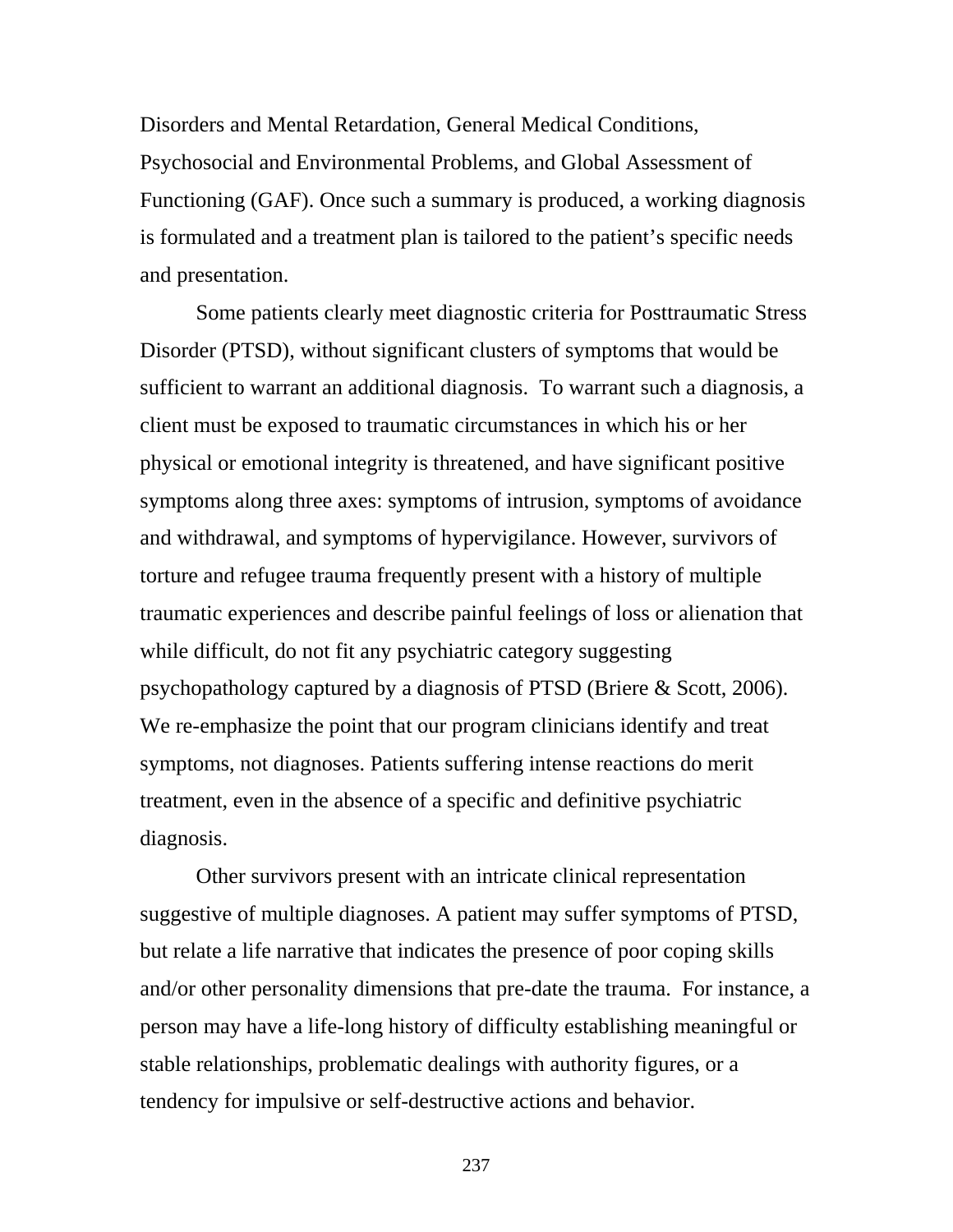Additionally, patients may have developmental deficits such as learning disabilities. These deficits may have affected their ability to function and adjust to novel situations even before the traumatic event, and continue to do so subsequent to the event. Other survivors present with substance abuse histories, which also predate the trauma and certainly complicate coping once the trauma has occurred. In such cases, the treatment plan includes psychotherapeutic and psychopharmacological interventions reflecting a psychodynamic formulation that places the person's current symptoms within the context of his or her life and pre-trauma, base-line personality.

Case 5:

*A 52 year-old woman from China fled following her arrest, prolonged detention in isolation, and risk of repeated interrogations. During the detention she was frequently beaten all over her body. These actions were inflicted reportedly because of suspected contacts with the Western world.* 

 *Once in New York, she found herself in the streets, collecting soda cans in an attempt to support herself. At that time she was robbed of her few belongings which included her passport that was her only identifying document. Subsequently, she was hospitalized in a psychiatric unit, and referred to the Bellevue/NYU Program for Survivors of Torture upon discharge.* 

*Due to her level of disorganization, she missed the deadline for filing her asylum application. Her overall presentation was one of great*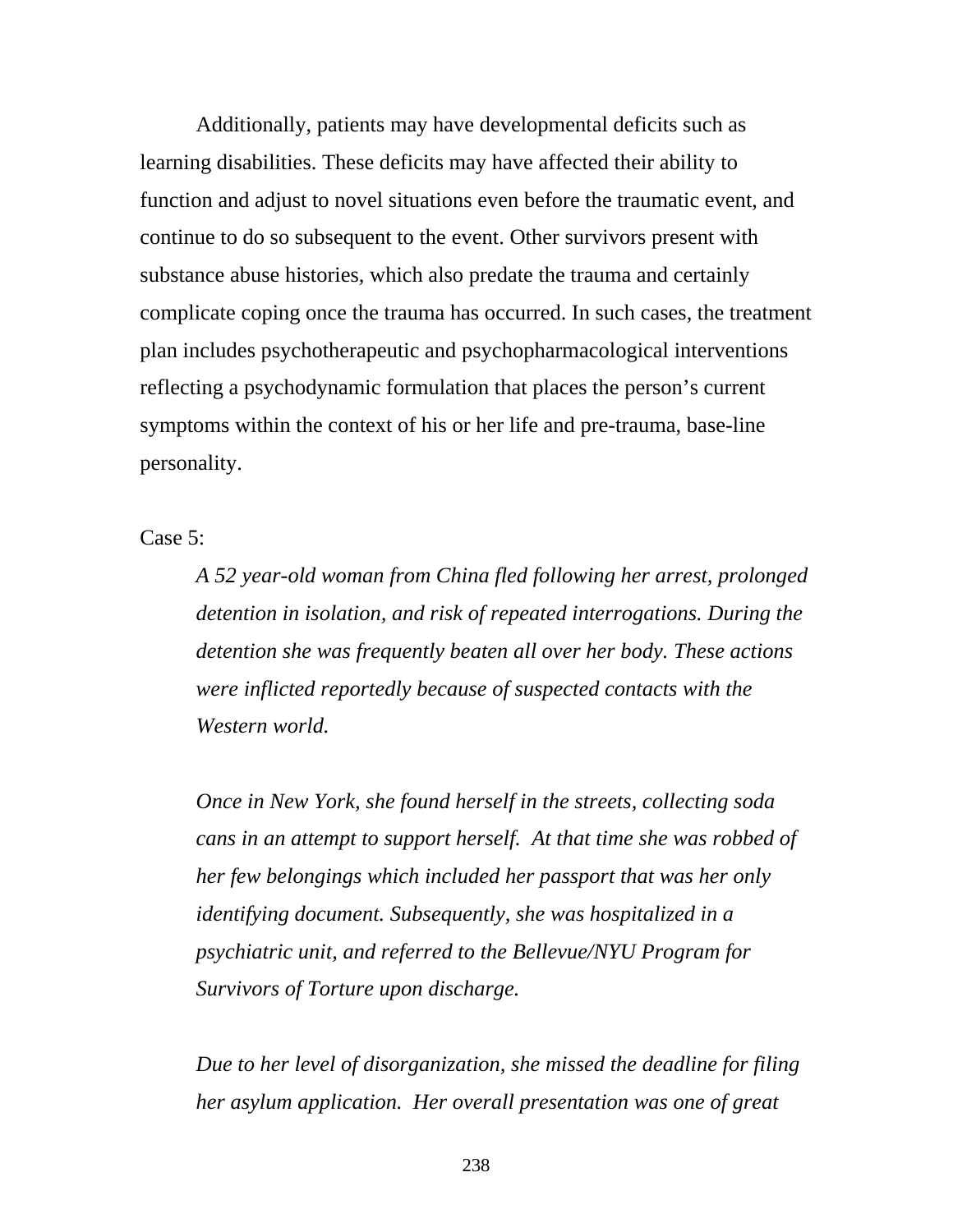*disorganization, with labile, silly, regressed affect. Ms. L was diagnosed with a psychotic disorder in the range of schizophrenia, disorganized type vs. schizoaffective disorder and treated with both antipsychotic (Risperdal 2mg po BID) and antidepressant (Zoloft 100 mg po Daily) medications. Her symptoms improved dramatically.* 

*Ms. L was able to mobilize resources through her church, obtain legal representation, and was able to go through the asylum process successfully. She was able to apply for her husband to join her in the US.* 

Case 6:

*An Afghani couple that escaped the Taliban presented to our clinic, seeking help for the husband who had reportedly been injured in the war. The referring agency believed that he had sequelae from this war injury, and viewed him as "shell-shocked." The wife, an articulate, pleasant woman in traditional clothing, described their marriage as an arranged marriage and hinted that her husband was developmentally impaired. They had three young children and the husband was unable to work and support the family.* 

 *The husband would have angry, violent outbursts, would walk out of the home in the middle of the night, could not be trusted with the children, and generally required constant care and supervision.* 

*Careful assessment of this man revealed that he suffered from a severe developmental disorder. He was recruited to fight the war in*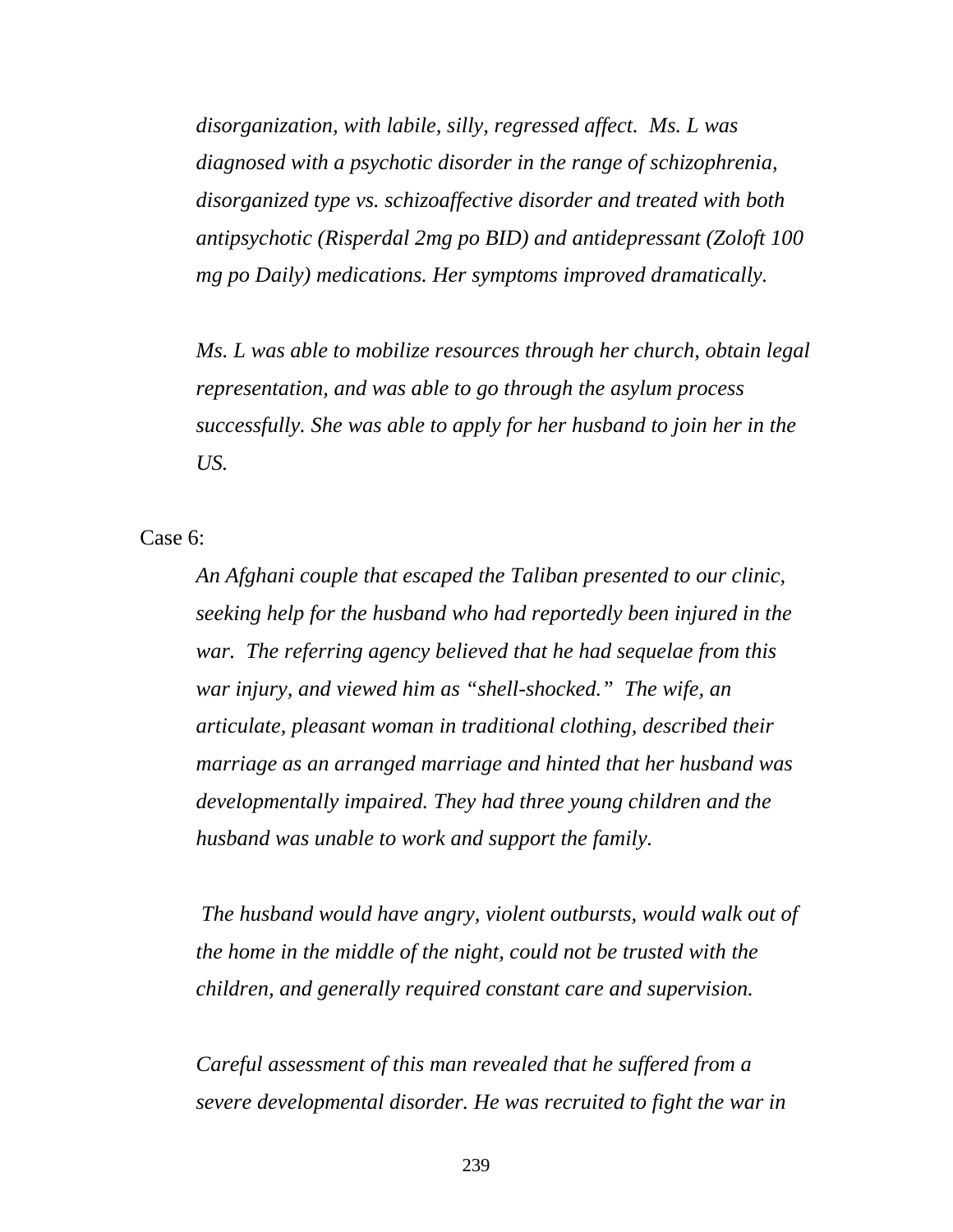*Afghanistan during the conflict with the old Soviet Union despite his deficit, and was injured at that time. He did suffer PTSD symptoms from the war trauma, such as flashbacks, that were super-imposed on his baseline of limited functioning, mood lability, and violent outbursts. His symptoms were targeted with anti-depressant and antipsychotic medications, which were selected in order to enhance his cognition and achieve behavioral control. His functioning stabilized and improved, leading to a more successful adjustment for his whole family.* 

### Psychiatric Treatment-Psychopharmacology

As discussed above, survivors of torture and refugee trauma present with very diverse psychological and physical symptoms. Psychopharmacology is an important tool in the treatment of these symptoms. Keeping in mind that there are many biological models conceptualized in the understanding of PTSD, anxiety, and depression, it is obvious that the armamentarium of medications available is vast.

### *Biological Models*

Conceptualizing psychopharmacological treatment for survivors of torture and refugee trauma follows the biological models most associated with posttraumatic reactions. These biological models provide explanations for the emergence of symptoms associated with such life experiences, and attempt to illustrate the physical changes that follow.

Torture and other traumatic events cause changes in an individual's life experience, and there is mounting evidence that these changes are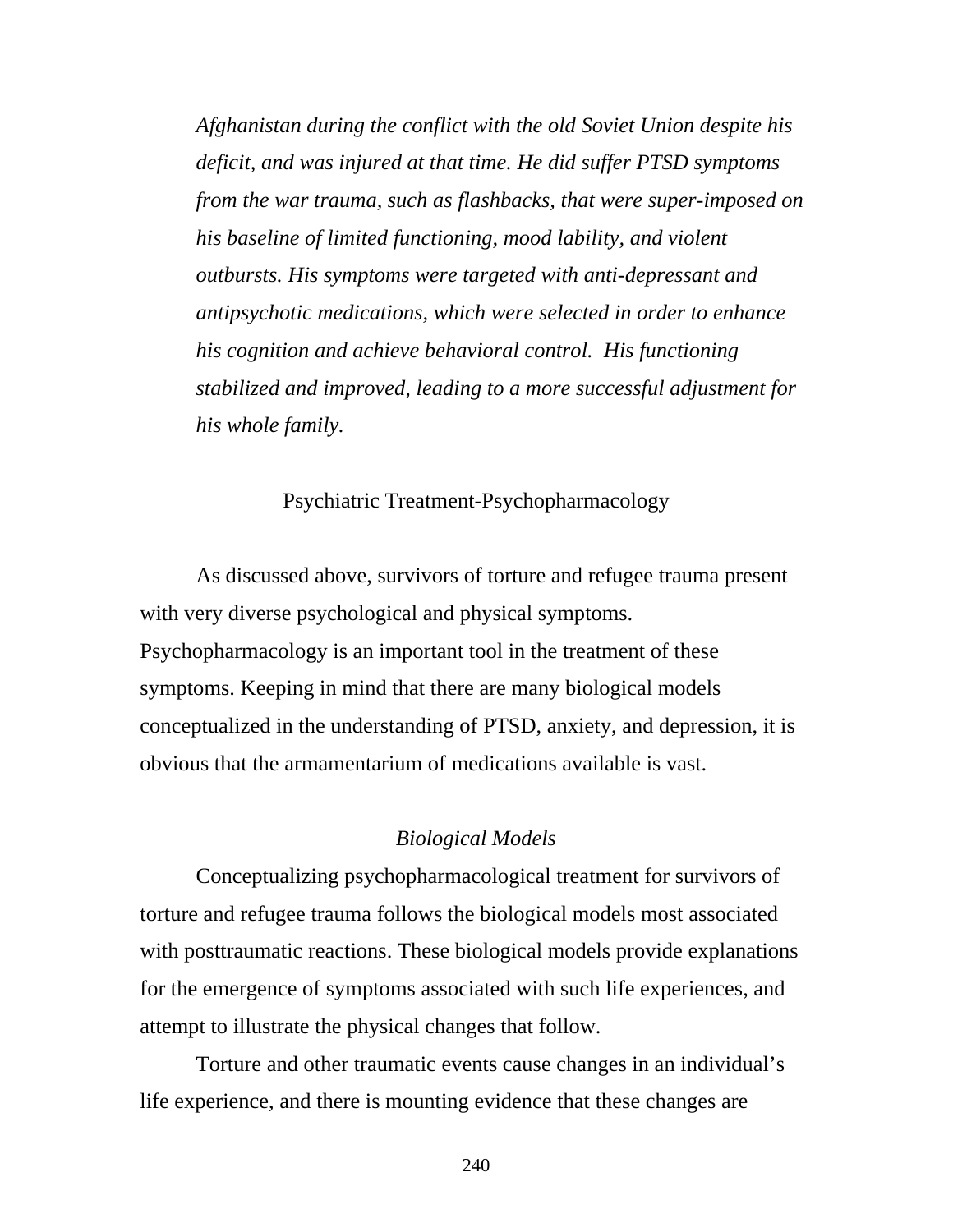associated with neuro-biological functioning. A comprehensive model remains elusive, as no one model will suffice to describe the entire pathophysiology involved in the manifestation of posttraumatic stress (Scott & Briere, 2006). Most neuro-biological studies associating sequelae of traumatic events on the CNS have primarily focused on two systems.

First, there are differences between individuals in terms of their neuro-anatomical make up. These differences cause variations in terms of individual vulnerability and pre-disposition to severe emotional reactions subsequent to traumatic events (Du  $& Lu, 1997$ ). One must also consider the extent of the neuro-anatomical changes caused by the trauma itself (Scott  $\&$ Briere, 2006). The extent of the changes will greatly impact an individual's ability to cope with the trauma, emotionally and physically.

Secondly, neuro-transmitters are highly involved in the way the brain processes and reacts to acute traumatic events. The brain responds to acute stress by releasing various neurotransmitters that allow the body to respond adaptively. Such sympathetic release is implicated in the hyper-arousal cluster of symptoms.

The brain's utilization of neuro-transmitters in response to a traumatic event will impact upon two systems directly linked to an individual's hormonal and emotional processing: the sympathetic nervous system (i.e. Brender, 1982; Malloy, Fairbank, & Keane, 1983), and the hypothalamicpituitary-adrenal axis (i.e. Mason, Giller, Kosten, Ostroff, & Podd, 1986). These processes impact on a survivor's emotional functioning in the following ways:

\* Symptoms of intrusive memories and symptoms of hyper-arousal are thought to be in part due to adrenergic hyperactivity.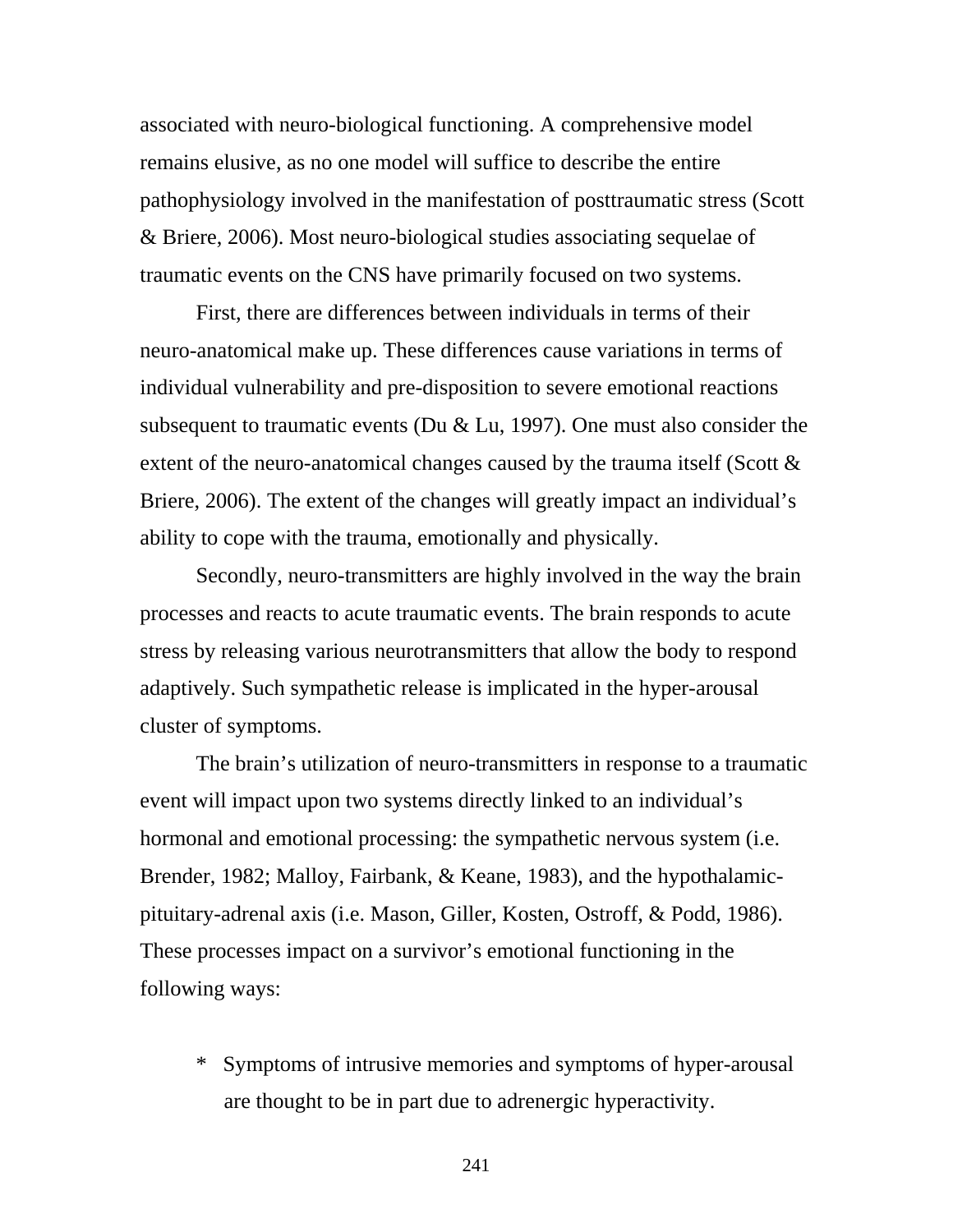- \* Chronic hyperactivity of the catecholamine, subsequent to continued and repeated stress, can result in down-regulation of receptors in the locus coeruleus. This contributes to the avoidant, depressive, numbing, and social withdrawal symptoms frequently reported by survivors of torture and traumatized refugees.
- \* Serotonergic depletion seems to be responsible for impulsivity, irritability, and affective dysregulation.
- \* The endogenous opioid system, with the increased release of endogenous opiates, seems to be responsible for numbing and depressive symptoms.

These reactions will also vary from person to person, and therefore create a wide-range of emotional and physical reactions to trauma between different individuals. As such, a firm grasp of these biological systems can be a good starting point for gaining insight on how the brain is reacting to repetitive traumas, and providing some bio-physiological basis for understanding the symptom profile of a particular survivor of torture.

# *Medication*

During the psychiatric evaluation the psychiatrist must elicit the psychiatric symptoms in order to formulate a psychiatric diagnosis, when and if present. After evaluating a client's presenting symptoms, a psychiatrist will develop a treatment plan, which may, when indicated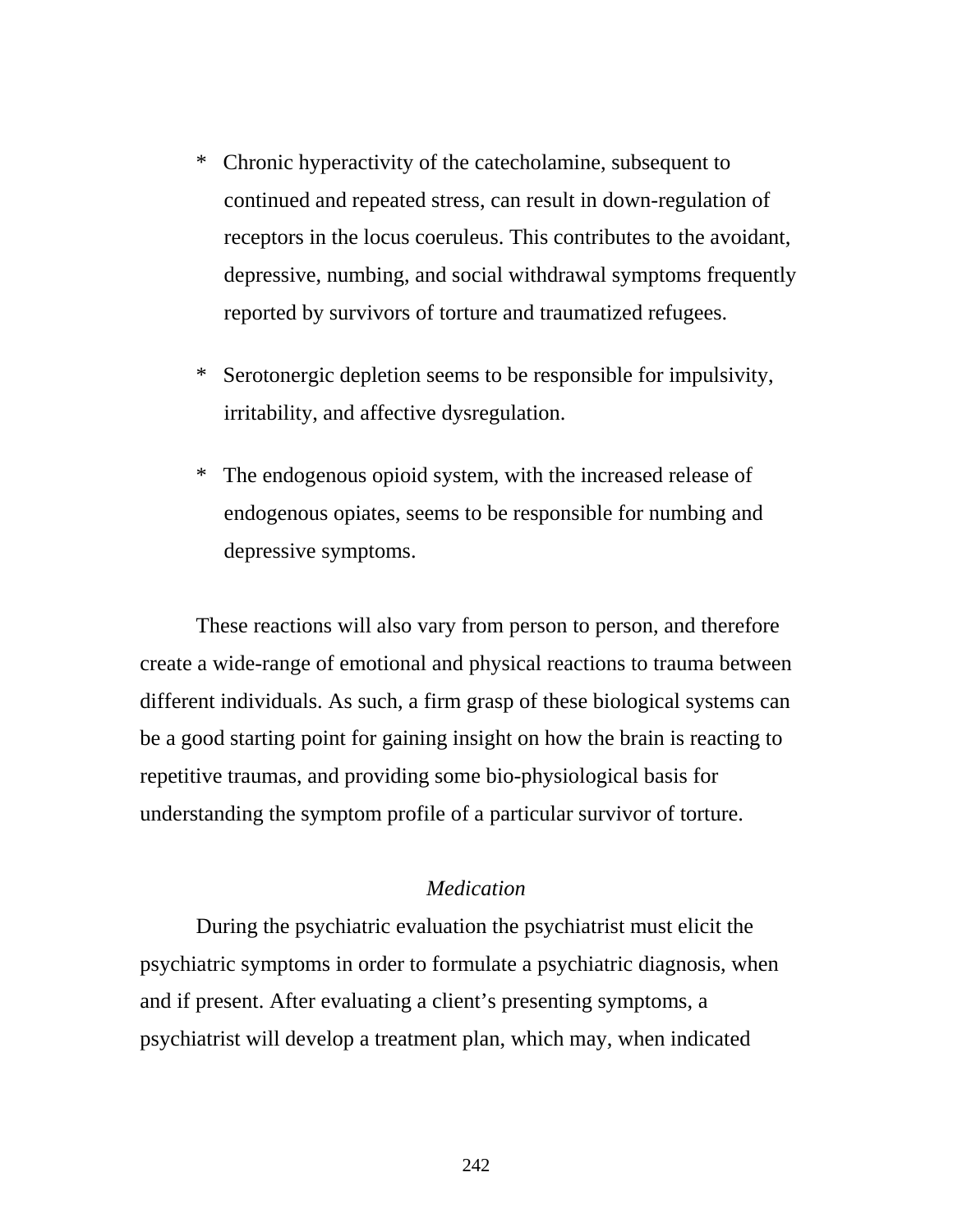include a psychopharmacological intervention. The premise is that there is no one treatment that is effective for all.

The evaluation and the treatment plan are symptom based, and include different categories: Target symptoms, breakthrough symptoms, residual symptoms, associated symptoms, and adverse events. Remission of symptoms is the desired outcome criteria.

The asymptomatic state may remain elusive for a long period of time, and possibly never be reached. Reduction in the intensity of symptoms may be an initial amelioration that should be considered as an improvement and an indication to continue treatment, and not as the ultimate desired outcome. The crucial distinction to be considered is between patients getting better and reaching a durable asymptomatic state of well being.

It is common to under-medicate and not maximize treatment based on self reporting of some improvement in the presenting symptoms. The outcome measure has an objective observable component but it is mostly based on self reporting. Patients may be very eager to report improvement and could become resistant to change or increase in medication. It may require great conviction on the part of the treating psychiatrist in following recommended treatment algorithms, keeping constantly in mind the goal of treatment - a symptom free state.

The treatment decision between classes of medications is based on the patient's presentation of symptoms, and a review of the most current body of knowledge and literature, and understanding of which class of medication is proven to be the most effective class for the particular symptom profile. The choice of a particular medication within each class is most frequently based

---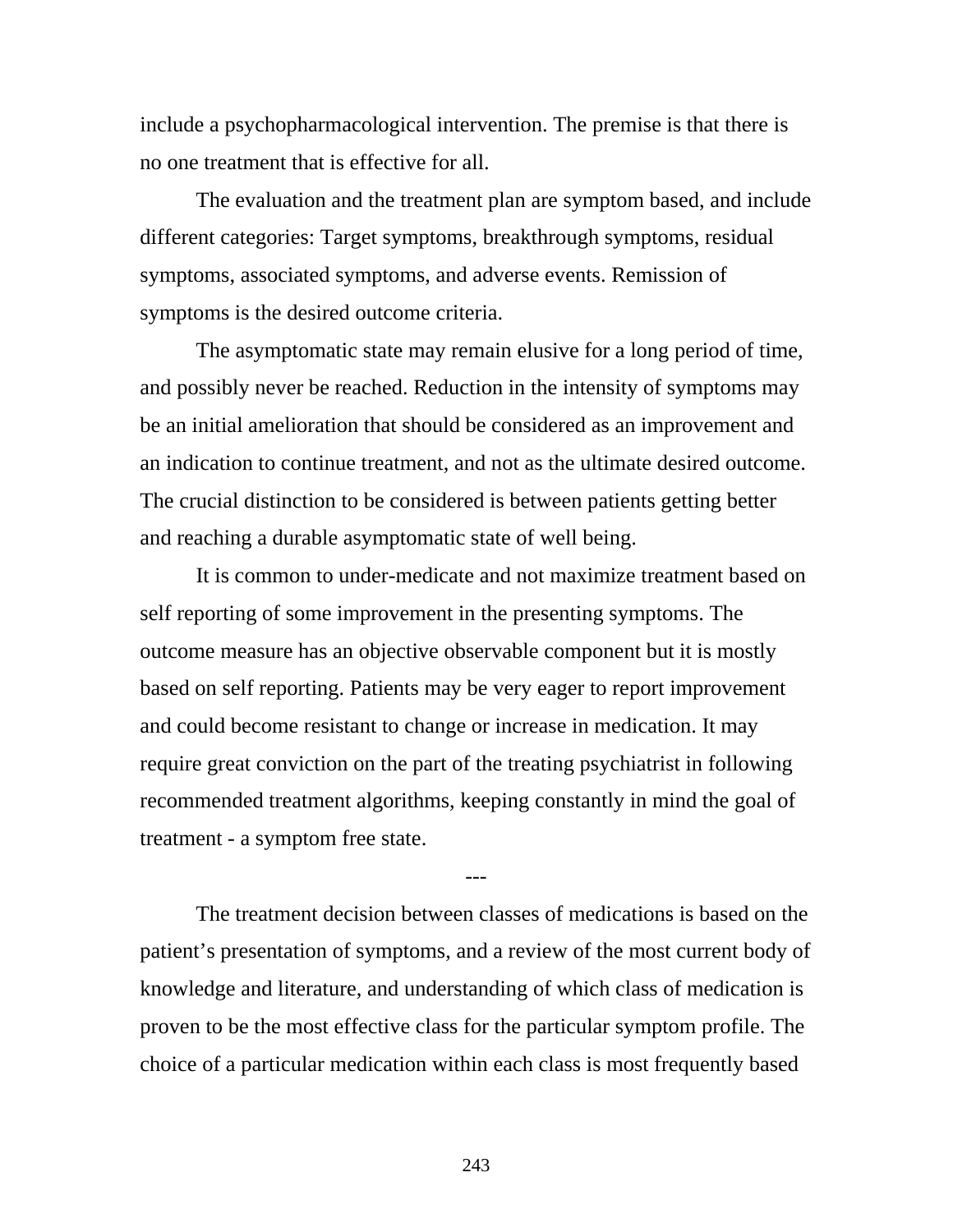on the side-effect profile, pharmacy formulary, and the familiarity and experience of the psychiatrist with the specific medications. Different medications within a class engender different secondary effects, some which may help target symptoms and others that may not be tolerated as well and cause some discomfort. The choice of medication is therefore predicated on finding the medication and the right balance that will maximize the positive effects and minimize the disconcerting ones.

We begin a discussion of psychopharmacological treatment by identifying the classes of medications most often used to treat the presenting symptoms we see in our client population:

- \* Anxiolytics/hypnotics
- \* Antidepressants
- \* Antipsychotics
- \* Mood stabilizers
- \* Pain medications
- \* Psycho stimulants
- \* Cognition improving medication
- \* Adrenergic blocking agents

# *Anxiolytics/Hypnotics*

Anxiolytics are indicated when the symptoms of anxiety are prevalent, acute, and require fast relief. This group of medication has high addiction potential and their use should be controlled and for short term use only. The fast action of this class makes it useful while waiting for other classes of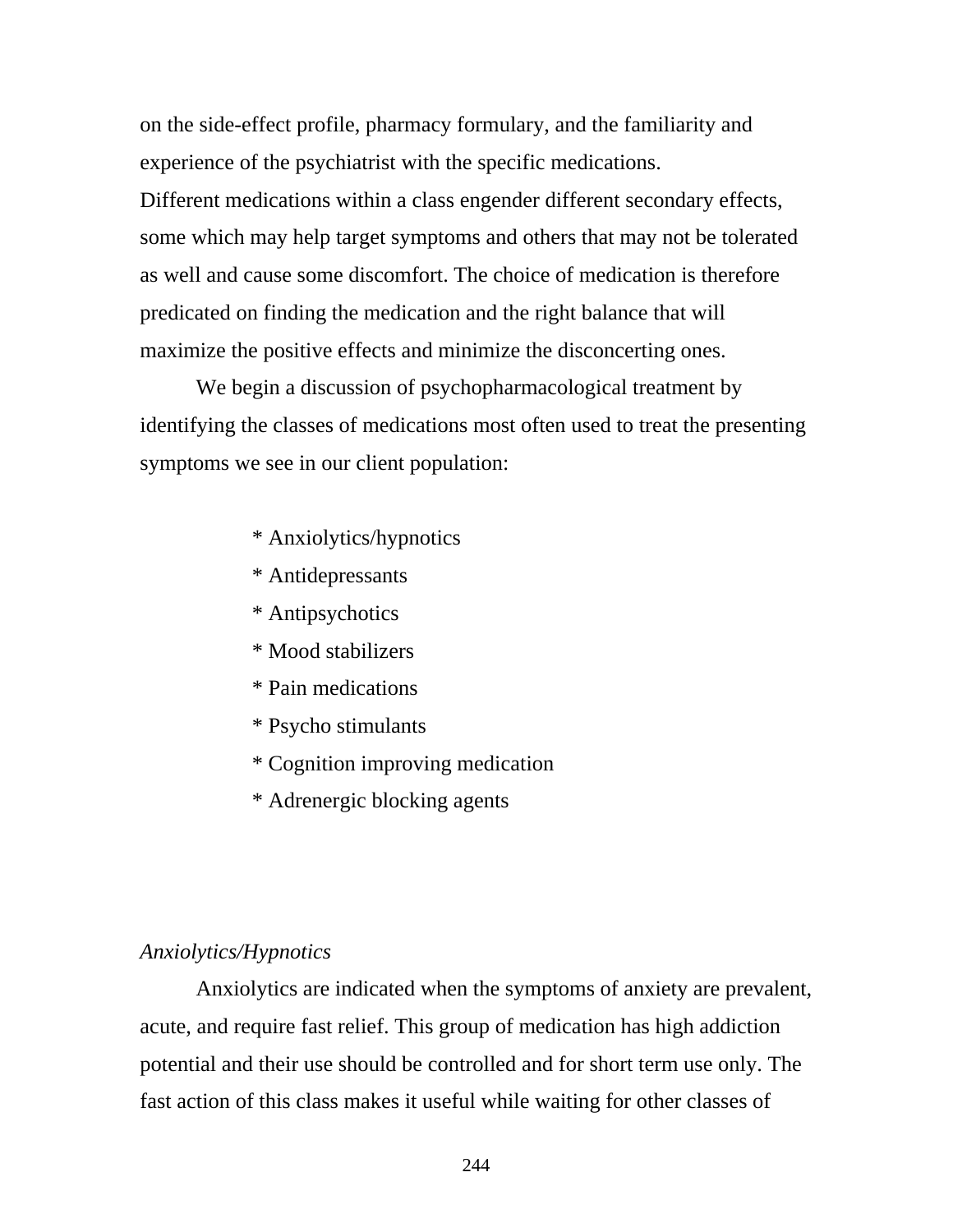medication to take effect. Tolerance and dependence make long-term management with these medications complex and potentially unsafe.

Anxiolytics are classified by their long or short-term action properties. Half-lives of anxiolytics range from 1-6 hours to 24-36 hours. Different rates of absorption vary according to lipophylic properties. Equivalent doses of different anxiolytics refer to a base dose of Diazepam 5mg.

These medications are used for their hypnotic effect as well. The medications with short and intermediate half life are more effective in inducing sleep and the longer half-life in maintaining sleep.

| <b>Benzodiazepine</b>                     | <b>Dose</b>       | <b>Half Lives</b> |
|-------------------------------------------|-------------------|-------------------|
|                                           | <b>Equivalent</b> |                   |
| Diazepam (Valium)                         | 5 <sub>mg</sub>   | Long              |
| Lorazapam (Ativan)                        | 1mg               | Intermediate      |
| Clonazepam (Klonopin)                     | $0.5$ mg          | Long              |
| Alprazolam (Xanax)                        | 0.25mg            | Intermediate      |
| Chlordiazepoxide (Librium)                | $10 \text{ mg}$   | Intermediate      |
| Zolpidem (Ambien)<br>(non benzodiazepine) | $2.5 \text{ mg}$  | Short             |
| <b>Buspiron</b> (Busapr)                  | $5-60$ mg         | Intermediate      |
| Zaleplon (Sonata)<br>(non benzodiazepine) | $10-20$ mg        | <b>Short</b>      |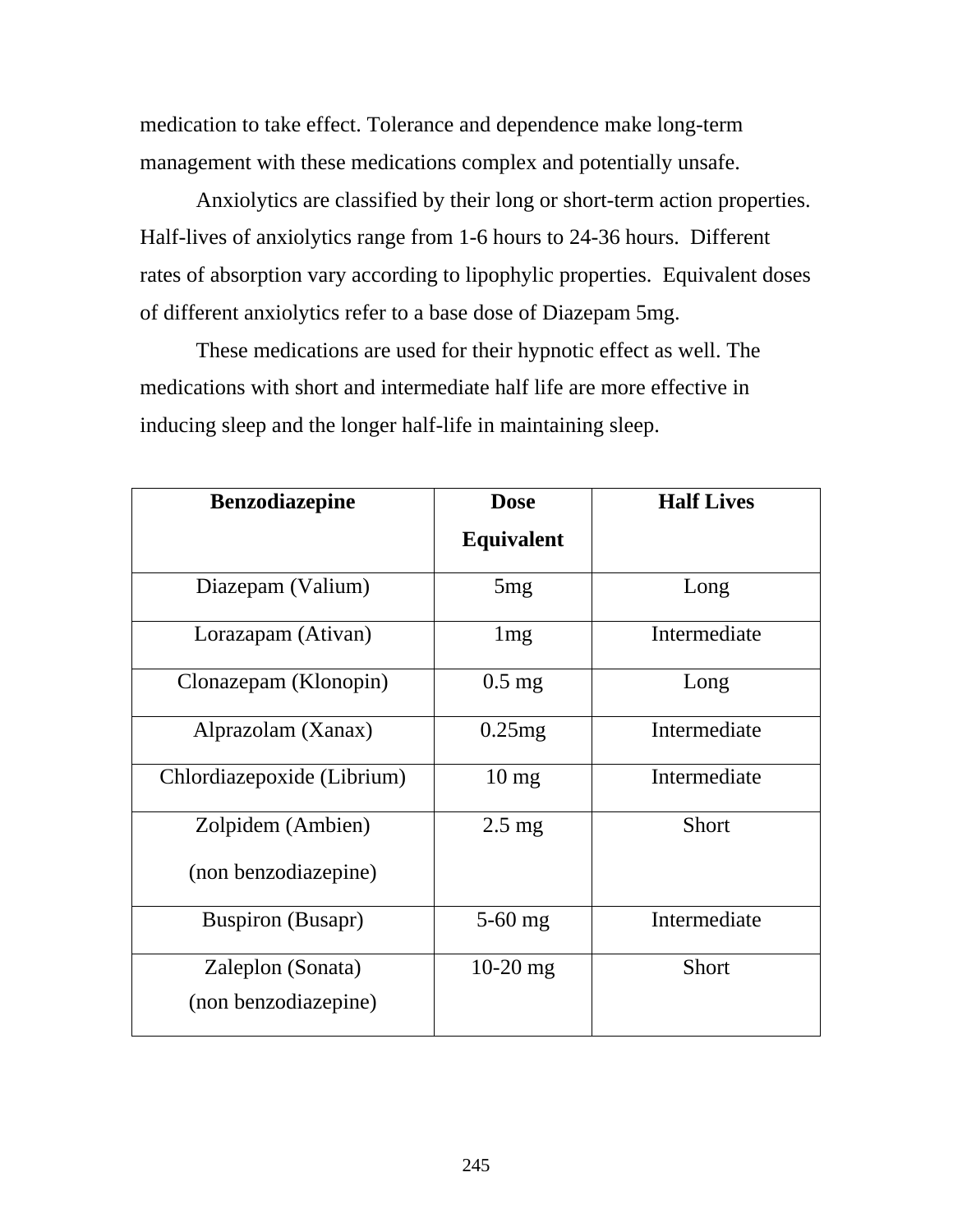## *Antidepressants*

Antidepressant medications are indicated when symptoms of depression are prevalent and/or when symptoms of anxiety and depression co-exist and should be targeted at the same time. Different classes of antidepressants have different mechanisms of action and side effect profiles. These different properties are beneficial to target clusters of symptoms and can provide guidance in the selection of a particular medication. The metabolism of these medications by liver cytochromes is an important indicator for side effects profile. Drug-drug interactions and adverse effects must always be considered carefully. The most frequently used groups are: SSRI, NSRI, and TCA.

### *SSRI- Serotonin Selective Reuptake Inhibitors*:

Research and clinical experience have overwhelmingly established the effectiveness of SSRIs as a class of medication in the treatment of symptoms of depression and associated anxiety. As such, SSRIs are considered as the first line of treatment, and some of the specific medications have gained FDA approval for the use in the treatment of PTSD. It is this writer's experience that symptom focused treatment is better managed than diagnosis based treatment.

Frequent and careful adjustment of these medications is indicated to monitor response to treatment and maximize outcome. Addressing side effects is crucial to assure compliance and adherence over time. A familiar reaction of patients to treatment is that when they start feeling better, they stop taking the medication, preventing them from reaching a completely symptom free state.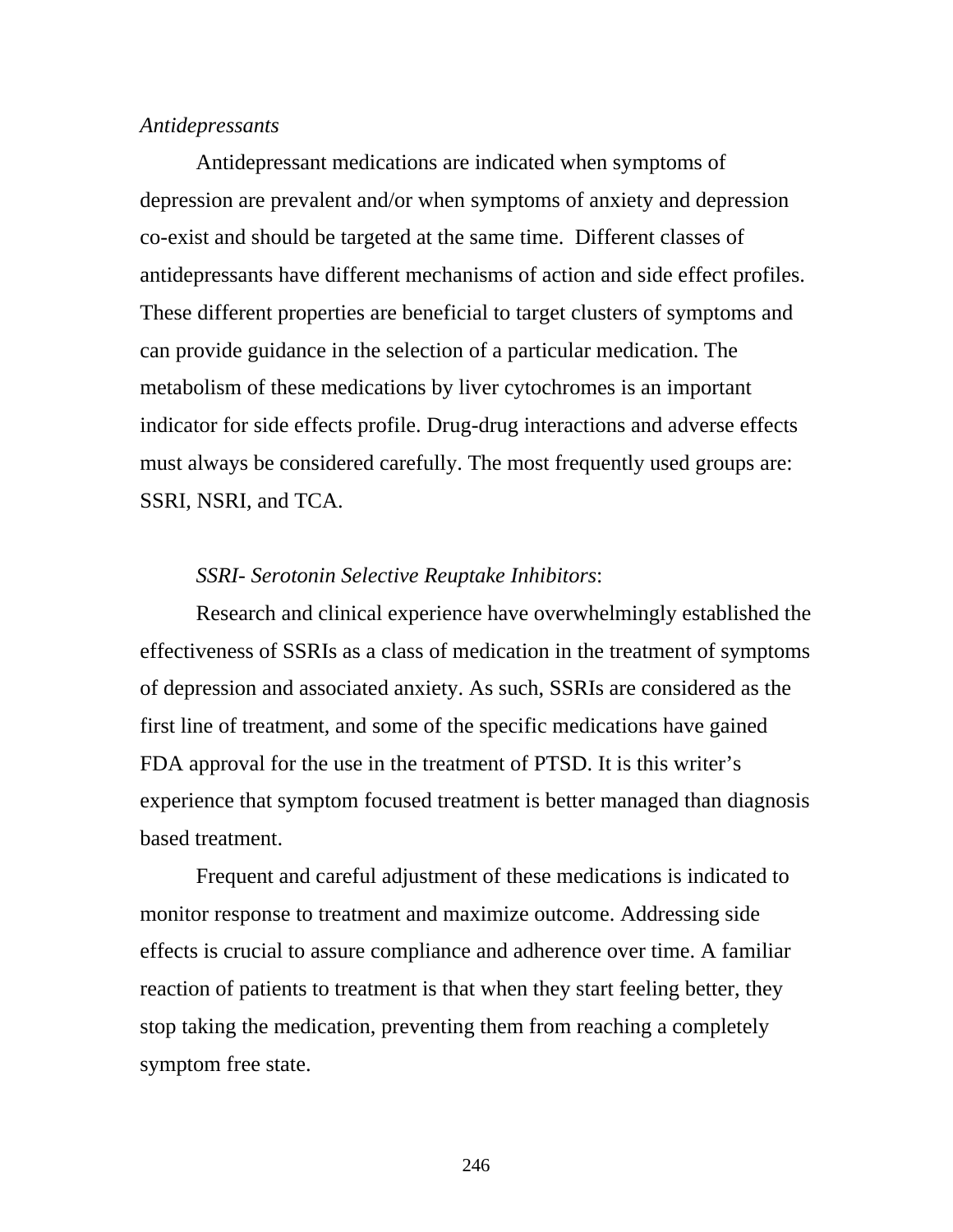| Antidepressant         | <b>Dosage</b>      |
|------------------------|--------------------|
| Fluoxetine (Prozac)    | 20-80mg QD         |
| Sertraline (Zoloft)    | $25-200$ mg QD/QHS |
| Paroxetine (Paxil)     | 20-60mg QD         |
| Fluvoxamine (Luvox)    | 25-100mg QD        |
| Citalopram (Celexa)    | 20-40mg QD/QHS     |
| Escitalopram (Lexapro) | 10-20mg QD/QHS     |

# *NSRI- Non-Selective Reuptake Inhibitor*

Non-selective reuptake inhibitors have a different mechanism of action by regulating 3 biogenic amines (serotonin, epinephrine, and dopamine) and can be used as first line of treatment based on the desired side effects profile, such as being more or less activating or sedating. Mirtazapine, being relatively more sedating, is frequently used as a bed time dose to help with regulating sleep and avoiding the use of a second sleeping aid medication.

| <b>Medication</b>           | <b>Dosage</b>     |
|-----------------------------|-------------------|
| Venlafaxine (Effexor XR)    | $25-225mg$ QD/QHS |
| Bupropion – (Wellbutrin XL) | 150-300mg QD      |
| Mirtazapine (Remeron)       | $15-45mg$ QHS     |
| Trazadone (Desyrel)         | 50-400mg QHS      |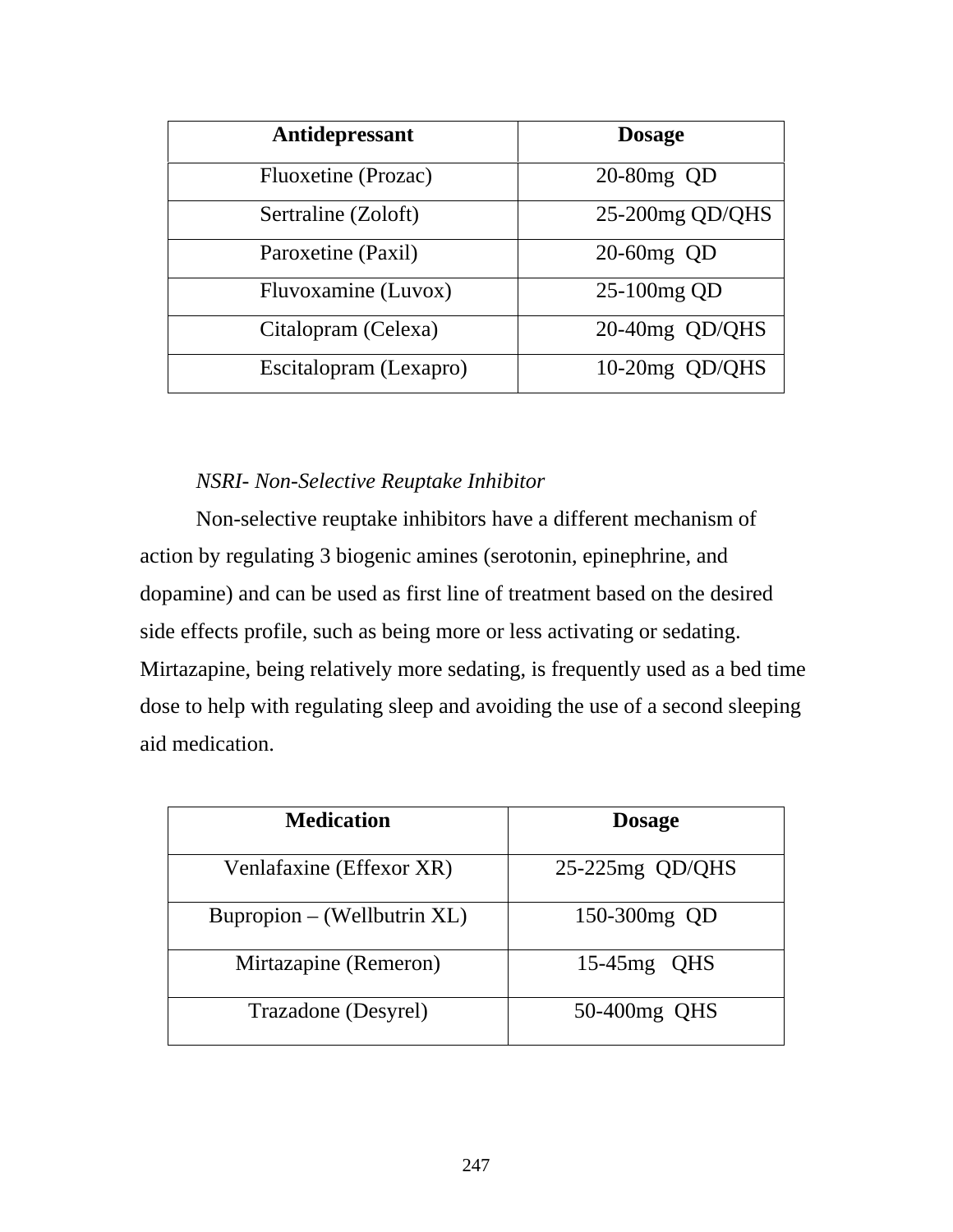## *TCA- Tricyclics Antidepressants*

Tricyclics are the oldest class of antidepressant medication. Currently they are less commonly prescribed but are very important for their historical value and as part of the useful armamentarium of anti-depressant treatment. TCA are also used in different combination for augmentation of treatment. These medications have been used worldwide and may have been a part of the treatment that some of the patients received in their country of origin. Familiarity with these medications is useful in the reporting of treatment experience. Amitriptyline has been used extensively in many countries as a treatment for depression, anxiety, induction of sleep and to increase pain threshold. Other TCA's include:

> \*Clomipramine (Anafranil) \*Imipramine (Tofranil) \*Amitriptyline (Elavil, Endep, Tryptizol; Loroxyl) \*Nortriptyline (Pamelor, Noratren) \*Protriptyline (Vivactil) \*Maprotiline (Ludiomil) \*Amoxapine (Asendin) \*Doxepin (Sinequan, Adapin) \*Desipramine (Norpramin, Pertofran) \*Trimipramine (Surmontil)

# *Antipsychotic Medications*

 Antipsychotic medications are effective in the treatment of acute and chronic psychotic symptoms. The use of this class of medication is not common for treatment of patients who do not suffer clear psychotic and/or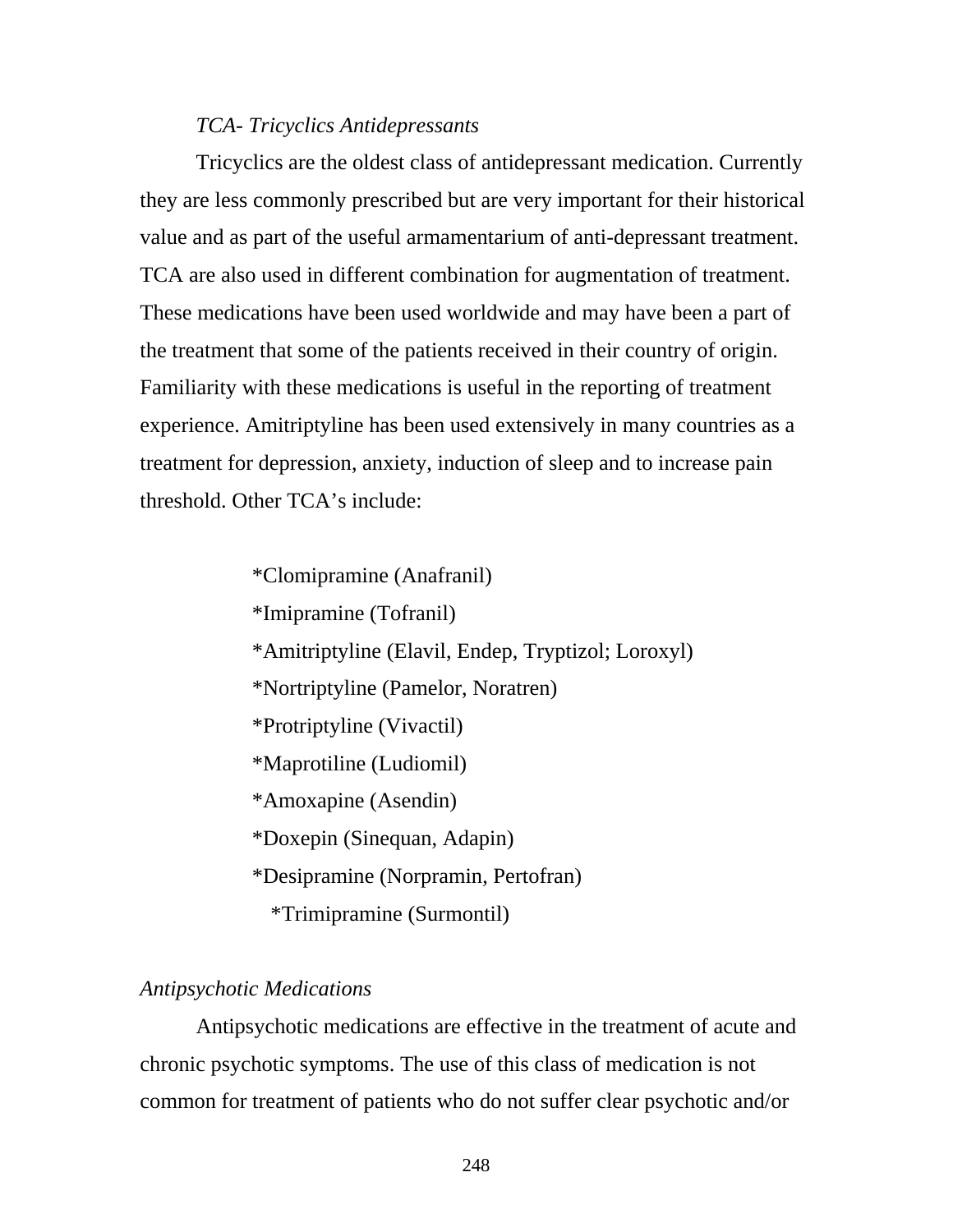severe anxiety symptoms. At times it may be a challenge to elicit, distinguish, and clearly define impairment in reality testing. In these instances careful prescribing from this class of medications can be safe and extremely effective.

Psychotic symptoms should be treated with antipsychotic medications independent of co-morbid conditions that may exist simultaneously. Depression with psychotic features, or a patient suffering from PTSD who is very fearful and paranoid of people, could be indications for anti-psychotic medications.

The typical anti-psychotics are generally dopamine receptor antagonists, based on the theory that excess dopamine could be contributing to the etiology of disorganized thinking leading to poor reality testing and psychotic states. Typical anti-psychotics are also mostly known for their historical value, and have been used (as well as abused) in several countries as a treatment for survivors of torture.

| <b>Antipsychotic Medication</b> | <b>Potency</b> | <b>Dose Equivalent</b> |
|---------------------------------|----------------|------------------------|
| Chlorpromazine (Thorazine)      | Low            | 100mg                  |
| Thioridazine (Mellaril)         | Low            | 100mg                  |
| Haloperidol (Haldol)            | High           | $2-10mg$               |
| Perphenazine (Trilafon)         | Medium         | $10 \text{ mg}$        |

The atypical anti-psychotics are newer medications. These have been established as a first line of treatment for their effectiveness, side effects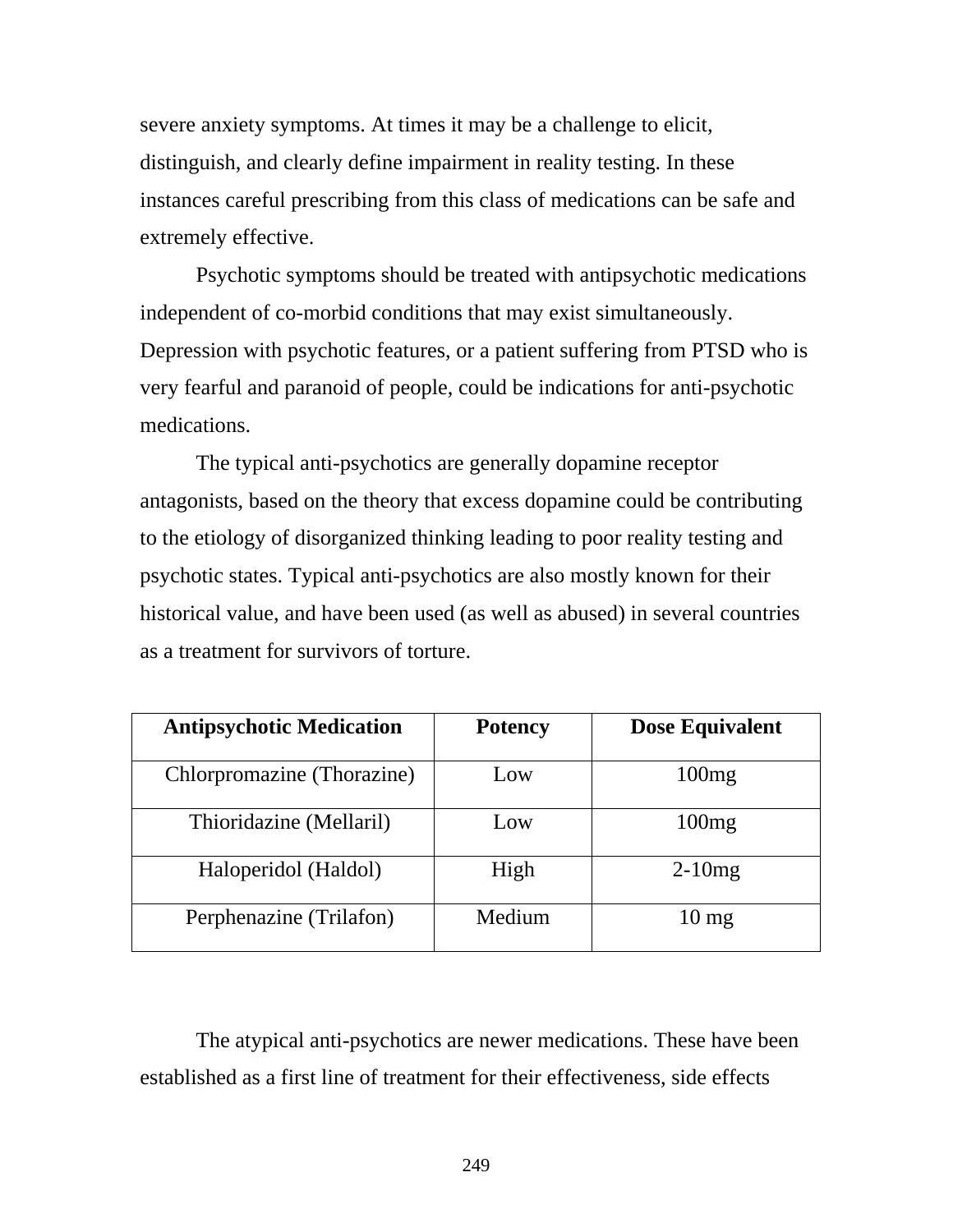profile, and safety. They are both serotonin and dopamine receptors antagonists. They are very effective for both positive symptoms such as delusions and hallucinations, and also for negative symptoms such as social withdrawal and isolation.

| <b>Atypical Antipsychotic Medications</b> | <b>Dosage</b>     |
|-------------------------------------------|-------------------|
| Risperidone (Risperdal) Janssen           | $1-3mg$ BID       |
| Olanzapine (Zyprexa) Lilly                | $5-10mg$ QD       |
| Quetiapine (Seroquel) Astra Zeneca        | 100-400mg BID     |
| Ziprasidone (Geodon) Pfizer               | $20-80mg$ BID     |
| Clozapine (Clozaril) Novartis             | $12.5 - 50mg$ TID |
| Aripiprazole (Abilify) BMS                | 10-15mg QD        |

# *Mood Stabilizing Medications*

The class of Mood Stabilizing medication is indicated primarily in the treatment of Seizure Disorders and Epilepsy. They have also been established as the treatment of choice for Bipolar Disorder and severe symptoms of mood instability, impulsivity and agitation. Some of these medications have been used for a long time worldwide, and some patients may report having been prescribed such treatment.

These medications are also not commonly indicated in our patient population, but familiarity with them is essential. Survivors of torture may suffer pre-morbid conditions such as Bipolar Disorder, or they may have a history of Traumatic Brain Injury (TBI ) and co- morbid Seizure Disorder. Except lithium, most of the medications in this class are primarily antiseizure medications, and require careful monitoring of compliance and blood levels.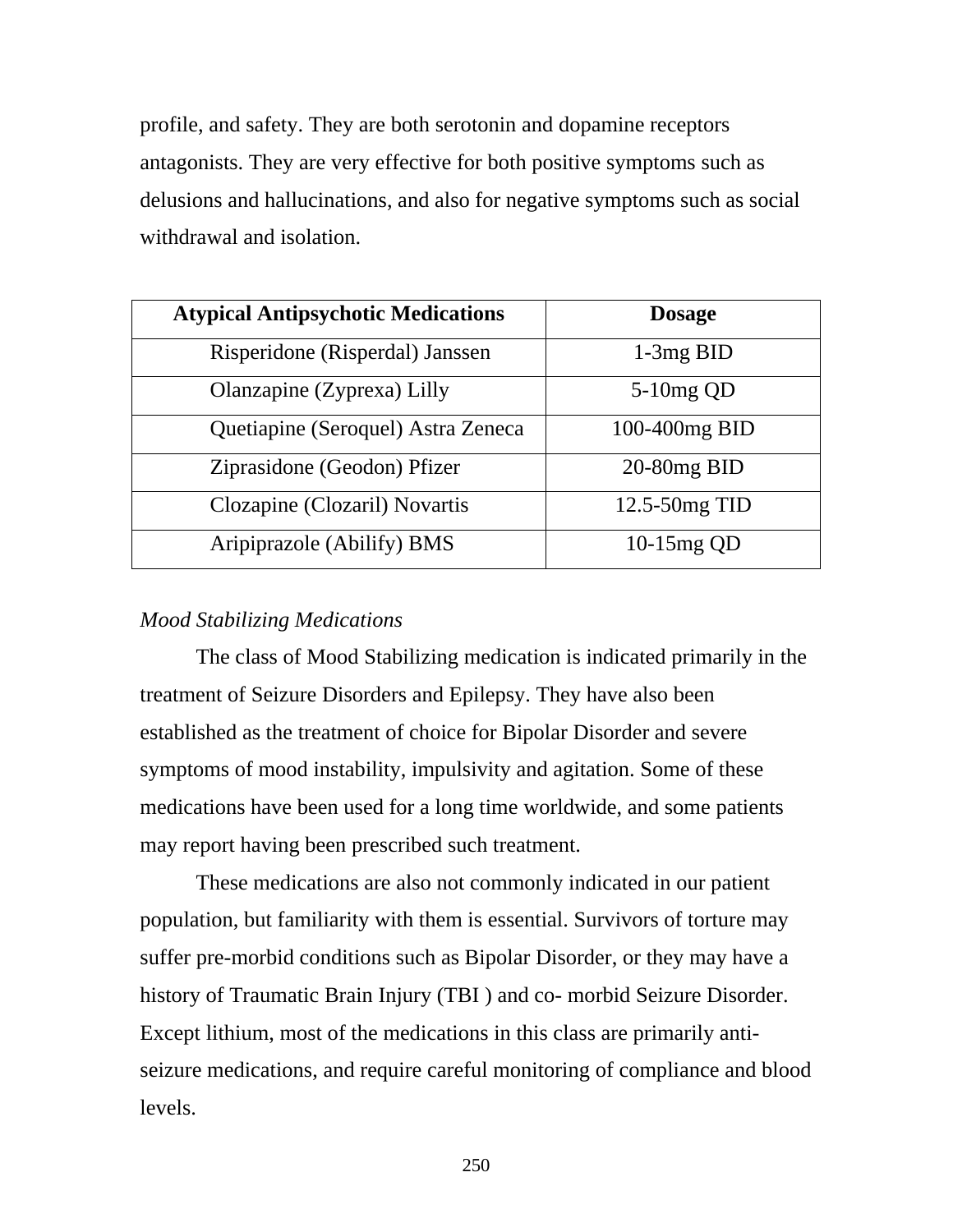| <b>Mood Stabilizing Medication</b> | <b>Dosage</b> |
|------------------------------------|---------------|
| Lithium carbonate (Eskalith)       | 300-450mg TID |
| Valproate (Depakote)               | 250-500mg TID |
| Carbamazepine (Tegretol)           | 200-400mg BID |
| Gabapentin (Neurontin)             | 300-600mg TID |
| Topiramate (Topamax)               | 50-400mg QD   |
| Oxcarbamazepine (Trileptal)        | 300-600mg BID |
| Lamotrigine (Lamictal)             | 100-200mg QD  |

# *Pain Medications*

Pain is a very common symptom, especially among our traumatized client population. It becomes more challenging when there is no direct organic, easily recognizable, etiology. Pain is considered as the 5th vital sign, and needs to be addressed. Pain medication is divided into different classes.

The first line of treatment is Acetaminophen (Tylenol) and nonsteroidal anti-inflammatory preparations such as: Aspirin and Ibuprophen. These medications are available "over the counter" and are easily managed. More potent non-steroidals are available by prescription. It is important to note the significant potential for gastrointestinal symptoms from these medications.

The second line of treatment is comprised of the Opiates, such as: Codeine, Morphine, and Fentanyl. These medications have high addiction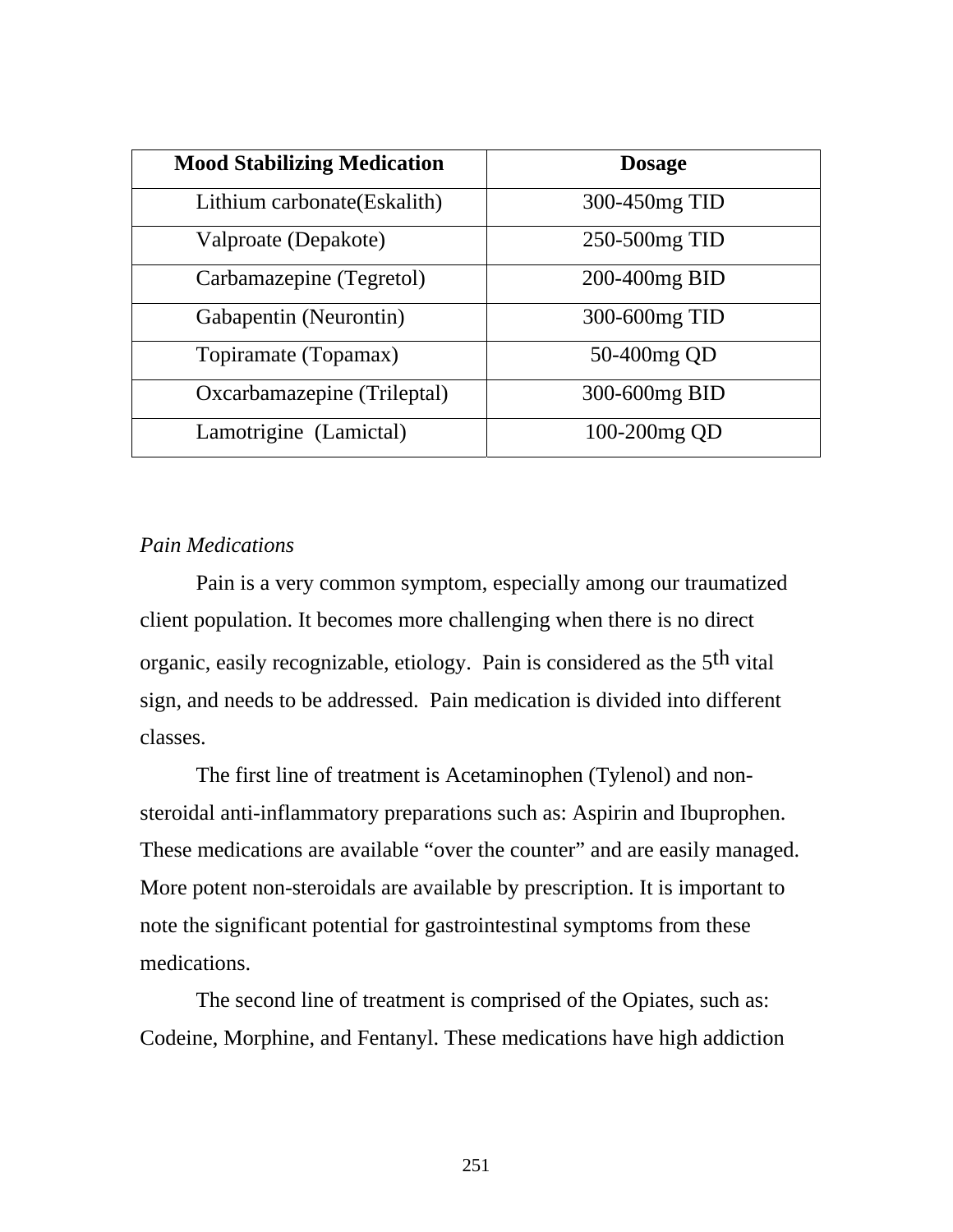potential and are controlled substances. They should be prescribed with caution and for short periods of time.

When it is perceived that the pain may have psychological and emotional influences, anxiolytics, antidepressants, and mood stabilizing medications can be used. As a psychological component is involved, these psychopharmacological medications have proven to be helpful in addressing physical sensations. Trials of antidepressant medications have been described as alleviating pain symptoms by increasing the pain threshold (i.e. Peghini, Katz, & Castell, 1998). Anti seizure and mood stabilizing medications have also been effective in addressing pain symptoms. These may be indicated in situations when pain symptoms have been resistant to other forms of treatment.

### *Psycho-Stimulant Medications*

Psycho-stimulant medications are an effective class of medications that are indicated predominantly for conditions such as ADHD (Attention Deficit Hyper Activity Disorder) and Narcolepsy. They are very fast acting and as a result have high addiction potential.

In treatment of depressive symptoms, psycho-stimulants are used for augmentation of treatment. This augmentation is indicated in situations in which waiting for a few days for the antidepressant medication may be of serious concern. In such situations, an antidepressant regimen is initiated simultaneously with a psycho-stimulant for more immediate effect. Subsequently, the psycho-stimulant is discontinued when there is some clinical response to the anti-depressant regimen. Psycho-stimulants are rarely prescribed for extended periods of time.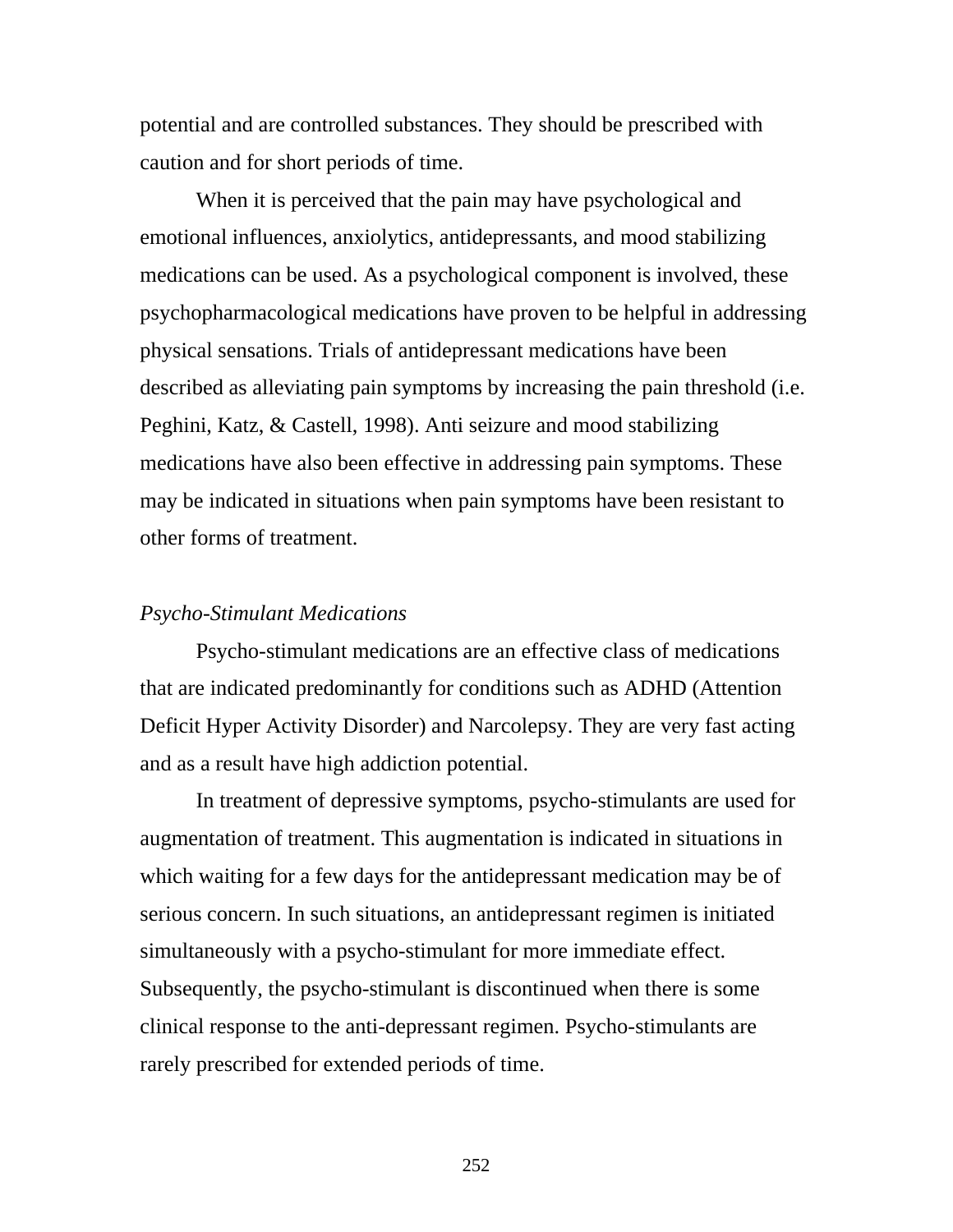### *Cognition Improving Medications*

Dementia is a marked deterioration in cognitive functions and is a very serious condition. Dementia has a long list of possible etiologies including traumatic brain injury and substance abuse. In situations in which no other co-morbid medical condition could provide a possible etiology, there are medications that can be used to slow the progression of these symptoms and possibly reverse them.

Survivors of torture may suffer cognitive decline, even though it has only been recognized sporadically with clients in our program. Regardless of its prevalence, and because of the devastating implication of such symptoms, the evaluation of cognitive functions should always be included in a comprehensive medical and/or psychiatric evaluation.

Medications that are available to address such cognitive decline include:

- Donepzil Hcl (Aricept),
- Rivastigmine tartare (Exel),
- Galantamine hydrobromide (Reminyl)
- Cognex

The above listed medications perform by delaying the breakdown of acetylcholine. This is achieved by inhibiting cholinesterase, the enzyme that is responsible for its embolism. Since acetylcholine is an important neurotransmitter for cognitive functions, having more acetylcholine available in the neuronal synapse can improve symptoms for those suffering from diminished cognition. Mematine (Namenda) is a new agent that can extend memory and cognitive functioning by blocking excess amounts of glutamate.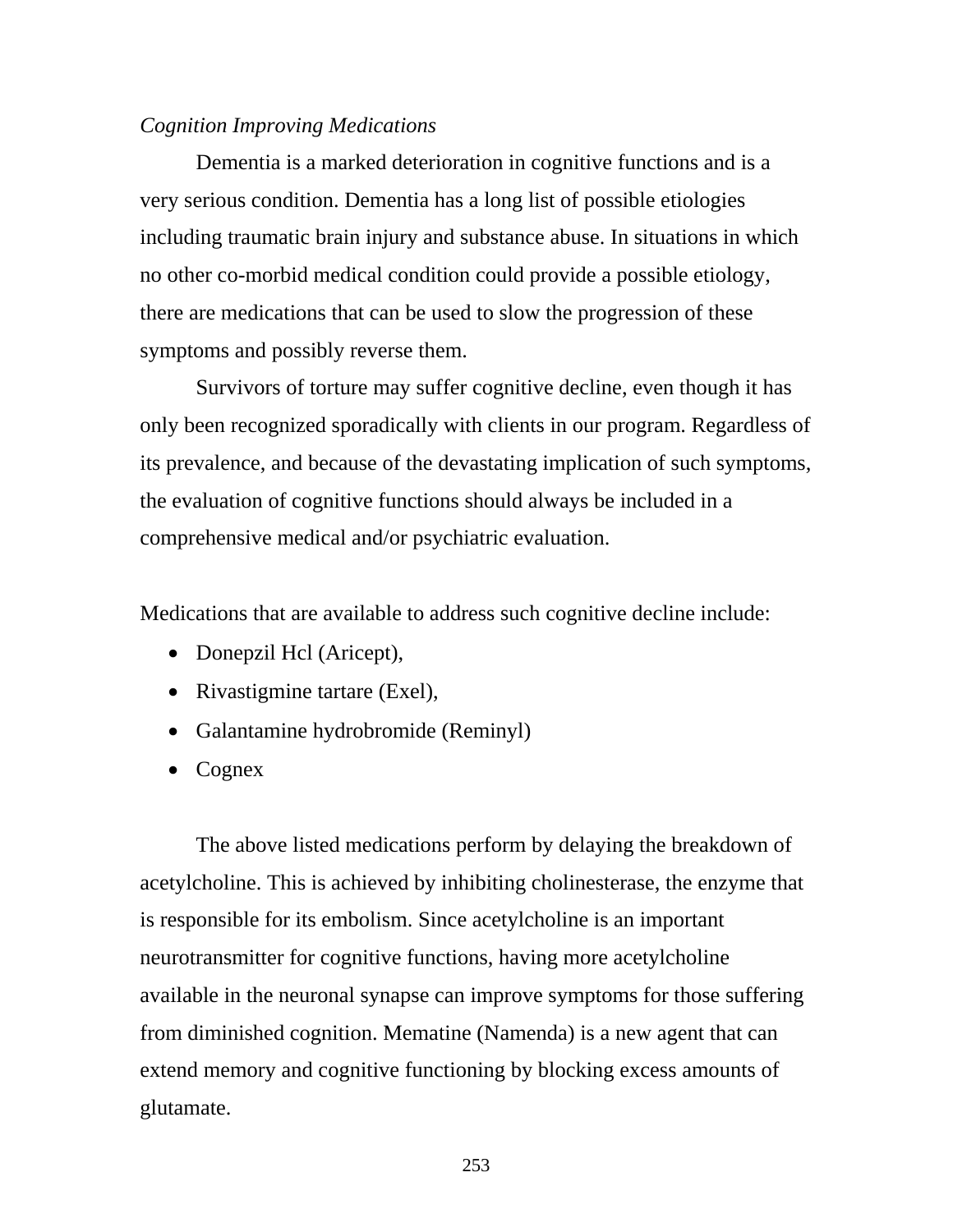### *Adrenergic Blocking Agents*

Symptoms of intrusive memories and symptoms of hyper-arousal are thought to be in part due to adrenergic hyperactivity. In our experience with adrenergic blocking agents, we have observed that beta adrenergic blocking agents (like Propanolol), and alfa adrenergic agonists (like Clonidine), have resulted in improvement of such symptoms, both in acute and chronic presentations.

# *Medication and Co-Morbid Conditions*

As mentioned earlier in this chapter, psychopharmacological interventions have proven to be effective in treating many co-morbid psychiatric conditions. Brady, Sonne, and Roberts (1995), studied the treatment of co-morbid PTSD and alcohol abuse with SSRI anti-depressants. The medications were well tolerated, and were related to decreased alcohol consumption.

Dow and Kline (1997) found that when treating patients with comorbid depression and PTSD, that SSRIs (Sertraline and Fluoxetine) were more effective than TCAs (Nortriptyline and Desiparmine), when patients were treated with the anti-depressant at therapeutic levels for at least one month. Brady and Clary (2003) also concluded that treating patients suffering from PTSD, as well as current co-morbid depressive and anxiety disorders, with Sertraline 50-200 mg/d was effective and well tolerated.

Smajkic et al. (2001) used three antidepressants to treat Bosnian refugees in the Chicago area. They also found that Sertraline and Paroxetine produced statistically significant improvement at 6 weeks in PTSD symptoms, severity in depression, and Global Assessment of Functioning.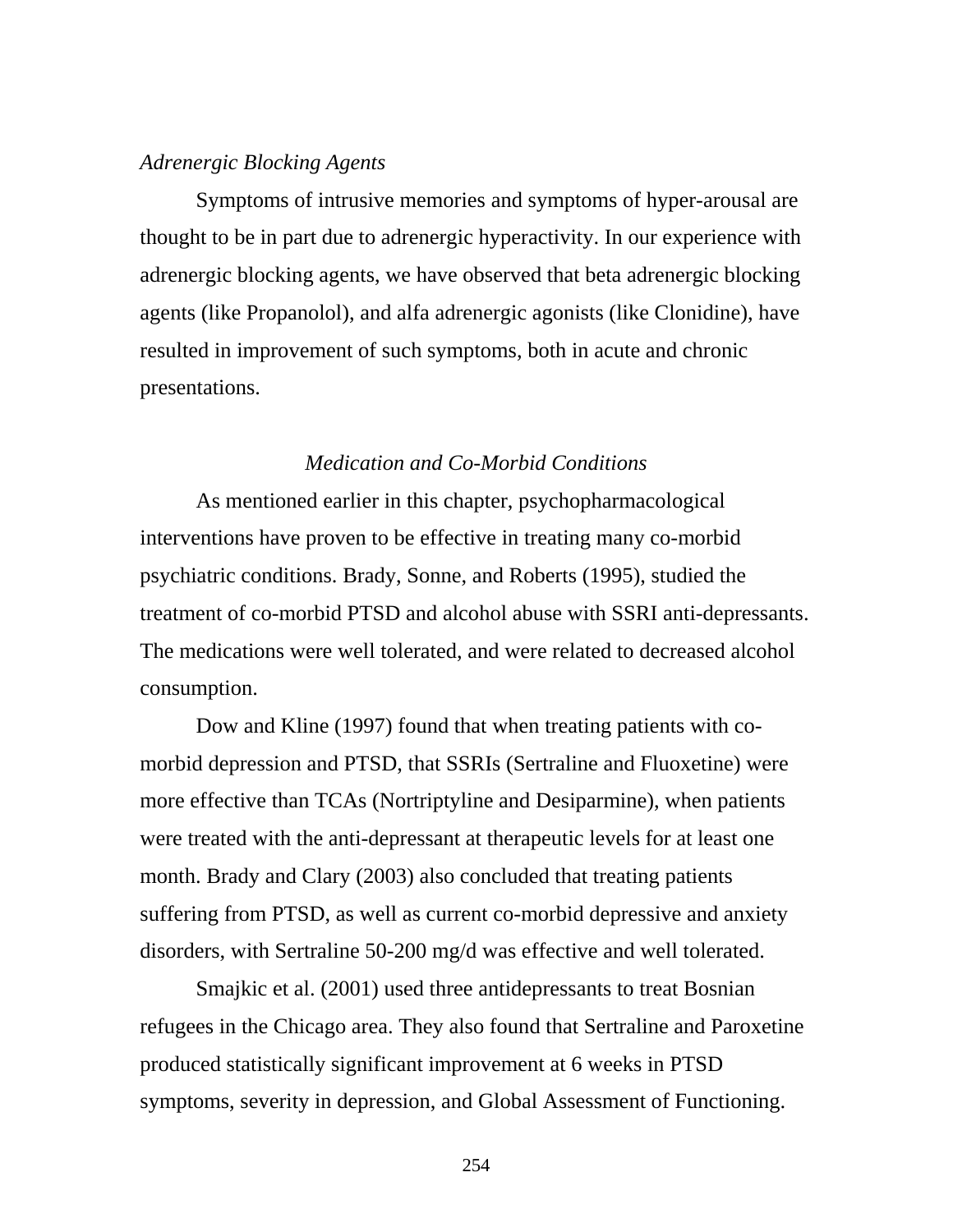They reported that Velafaxine produced improvement in PTSD symptom severity and Global Assessment of Functioning, but did not yield improvement in symptoms of Major Depressive Disorder. Velafaxine also had high rates of side effects. Notwithstanding improvement of symptoms, all patients remained PTSD positive at the diagnostic level at the 6-week follow-up.

Hamner et al. (2003) worked with survivors of torture who presented with positive and negative symptoms of psychosis co-morbid with PTSD. They reported that the use of Risperidone was linked with a significant decrease in the global psychotic symptoms associated with PTSD, and was linked with improvement in core re-experiencing symptoms as well.

### *Psychopharmacology and the Meaning of Medications*

Referral for psychiatric evaluation and the decision to recommend medication are complex issues, reflective of the conceptualization of trauma, symptoms, coping, and the therapeutic context. Furthermore, other influencing variables are: the background preparation and level of comfort with medications among the different clinicians, and the range of attitudes toward receiving psychiatric medications conveyed by culturally diverse patient populations.

Some patients express familiarity with medications and a strong desire for those medications which may have been readily available in their home countries. They may have the conviction that these medications helped them survive previous hardships. Such attitude leads to the belief that these medications could be useful in "pulling them through" present and possibly future difficulties. Some of these patients may meet criteria for a diagnosis of Benzodiazepine dependence. Other patients may be distrustful of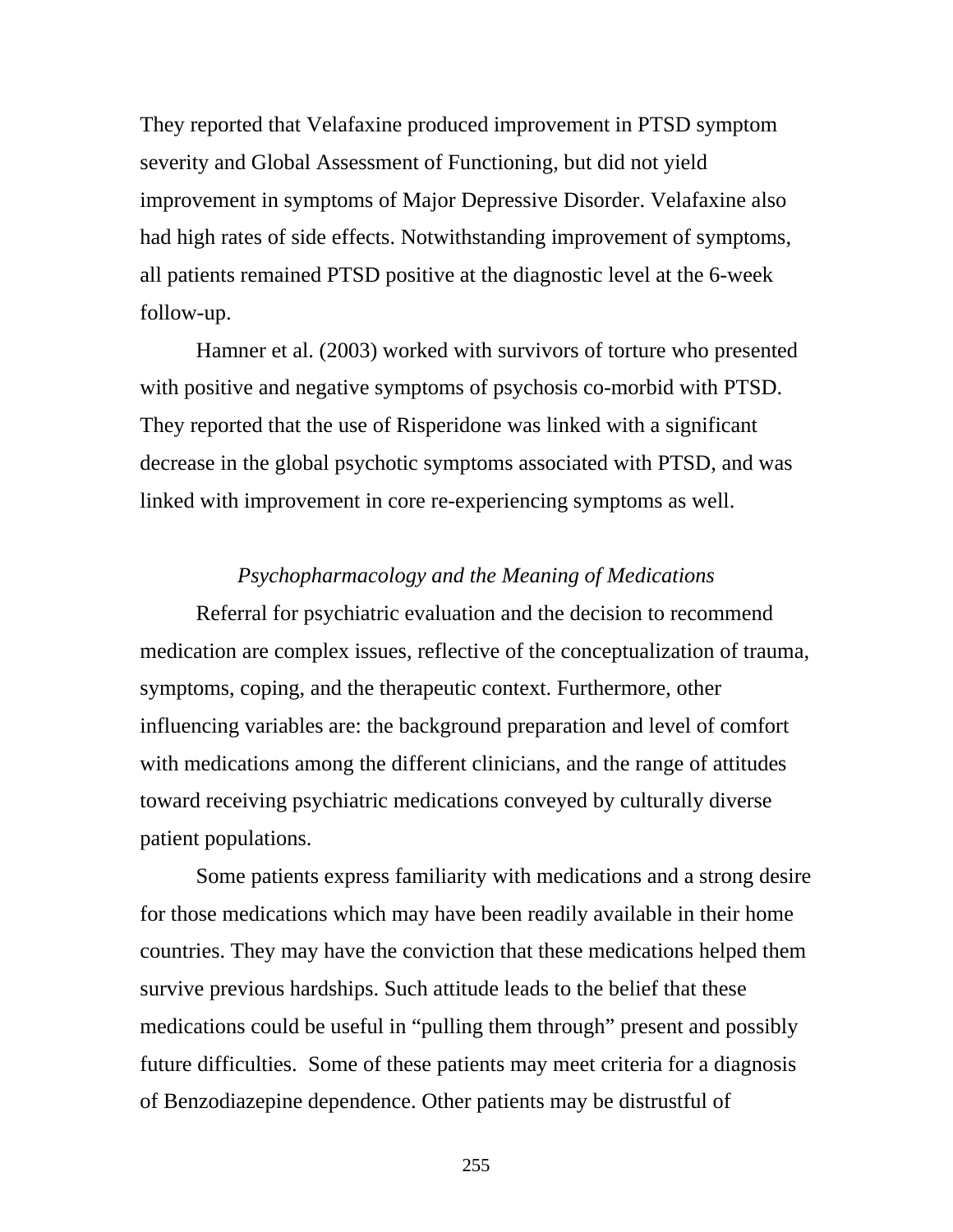authorities subsequent to their abuse (Scott & Briere, 2006), or may come from countries where medications are culturally incongruent. Or they may reject the notion of medication, viewing it as an assault on their integrity.

These positions represent two extremes. In the middle lie those patients who have had mixed experiences and some knowledge of psychiatric medications. Other patients may have different levels of ambivalence about medications and those who accept the doctor's prescription out of submission to authority and a strong wish to please the physician.

Frequently, patients who are open to the idea of psychiatric medications are comfortable accepting medications for specific symptom relief such as sleep or pain, as these are viewed as physical symptoms and therefore less stigmatized, guilt-free, and more socially acceptable. Corresponding diversity is present among clinicians. Internists, specialists, psychologists and social workers will have different rates of referrals for psycho-pharmacological evaluation based on their prior experience, recognition of symptoms and confidence in the outcome and effectiveness of treatment.

 It is important to recognize, however, that patients who have suffered the multiple traumas of persecution, torture, and immigration, often experience sadness and deep feelings of loss and displacement, which cannot be "cured" with medication alone. Medication can offer symptom relief and enable patients to engage in psychotherapy, which then facilitates the painful process of addressing profound changes in one's self and worldview.

In fact, it is important to recognize that the practice of psychopharmacology includes a consideration of psychodynamics, and a comprehensive understanding of the patient's experience. Psychotherapy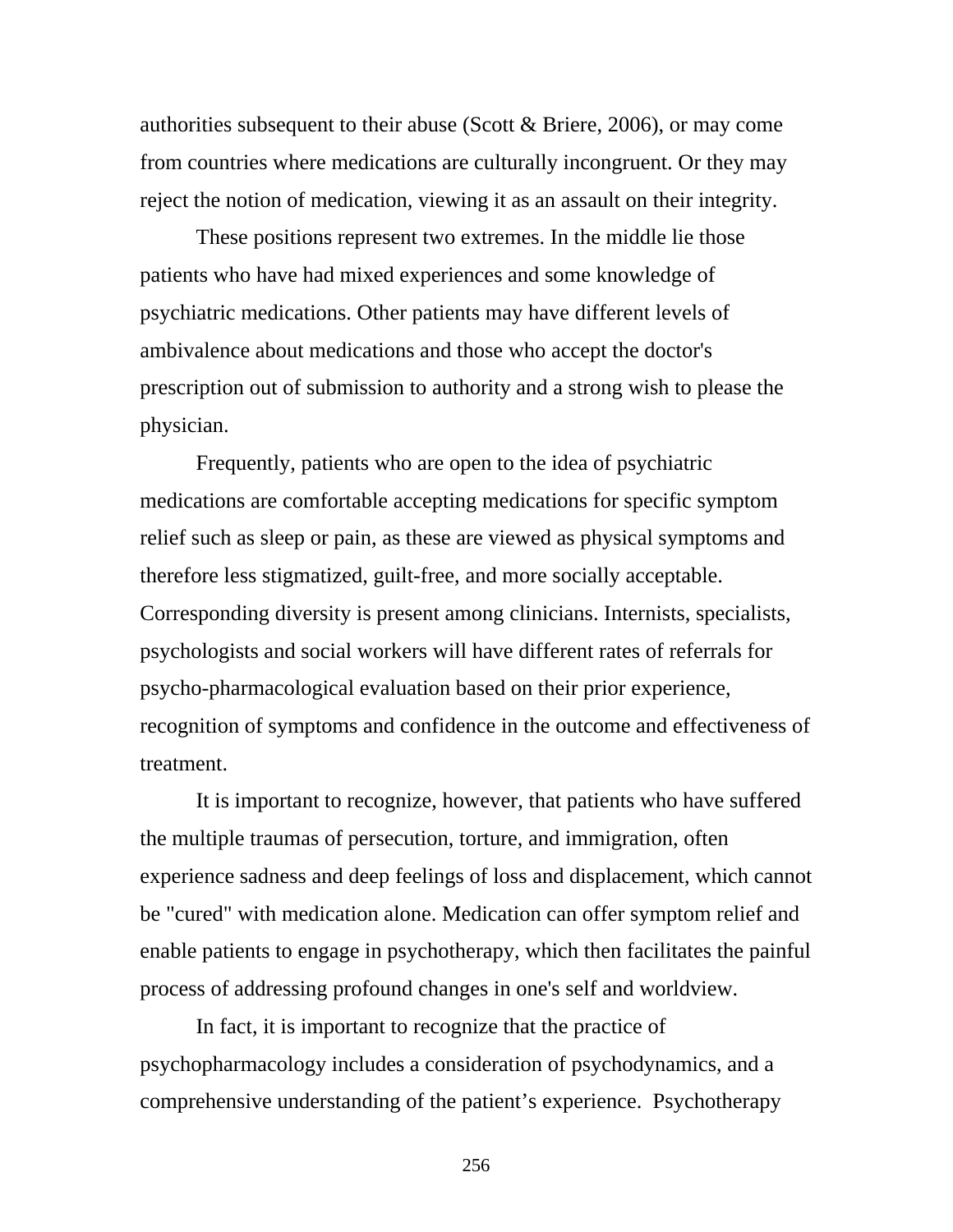and psychopharmacology should not be viewed as disjunctive, but rather as points along a continuum of care. Medications can help patients in their efforts to build a new life while navigating multiple stressors. However, outcome measures of treatment with psychotropic medications should be realistic and monitored carefully.

The following case is an example of a patient who discontinued her treatment with psychotropic medications because she experienced it as interfering with her suffering:

Case 7:

*Ms. Q is a professional woman in her early thirties from a nation in Northwestern Africa. Her traumatic experiences dated back almost twenty years prior to her arrival at the Bellevue/NYU Program for Survivors of Torture. Her family had been targeted because her father was involved in human rights advocacy. She and another sibling were arrested along with the father, and they were subsequently separated from him. The father was executed and the children were imprisoned. Ms. Q was sexually abused, beaten, and verbally humiliated. Her other imprisoned sibling was killed.* 

*Ms. Q was referred to our program by an international human rights group. She presented with symptoms of Major Depression and was referred for individual psychotherapy and psychopharmacological treatment. She was prescribed treatment with antidepressant medication. After only a few days on the medications, Ms. Q confided to her therapist that she wished to stop taking the antidepressant.*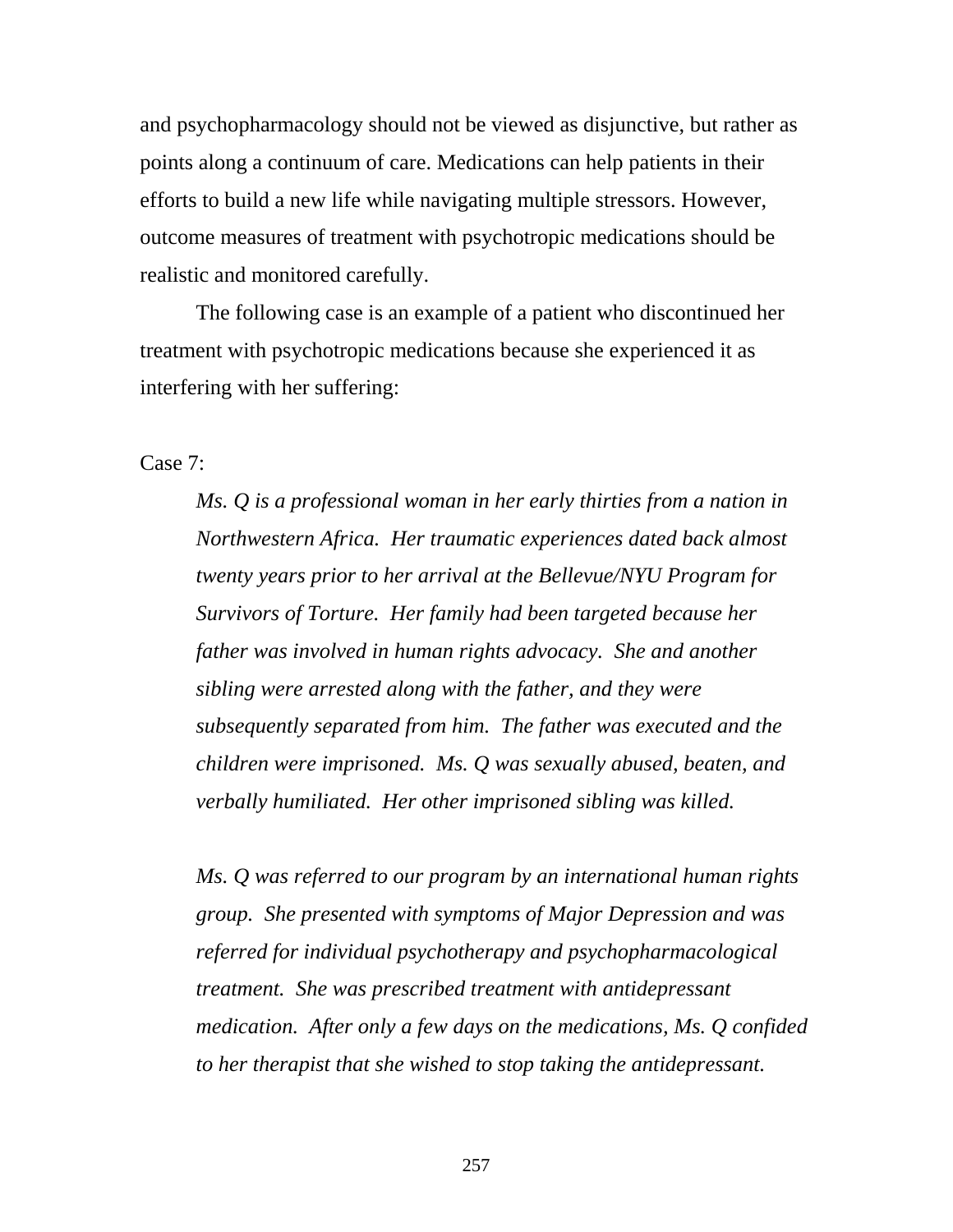*Ms. Q reported feeling flat, uncomfortable and "not like myself" while medicated (even though her SSRI medication would not reach its therapeutic level for at least another couple of weeks). She stated that "When I feel sad at least I know that the pain is mine." The idea of being relieved from some of her symptoms triggered such sentiments of guilt, loss, and emptiness that it was intolerable for her.* 

 *Ms. Q discontinued her medication regimen, but continued with psychotherapy. Her symptoms of depression gradually remitted, but were occasionally reactivated by external stressors, particularly as she re-engaged in human rights advocacy. Supportive therapy helped her to try to strike an emotionally viable balance between her needs to heal and to advocate for change.* 

 In light of this discussion, the process of referrals for evaluation for psychiatric medications deserves additional attention. As mentioned earlier in this chapter, sometimes clients are not directly referred for psychiatric treatment after their intake interview. Frequently, it is the primary care physician that will first identify the need for psychopharmacological treatment. The primary care physicians in our program are trained in psychopharmacological interventions, and will generally prescribe the medicine that they feel is appropriate. A subsequent referral to a psychiatrist is generally facilitated in one of several ways.

 The first scenario is one in which the primary care provider prescribes the medication and monitors the patient's progress. If the PCP is not satisfied with the response to treatment and finds that there is insufficient clinical progress, he or she will then refer to a psychiatrist for a consultation.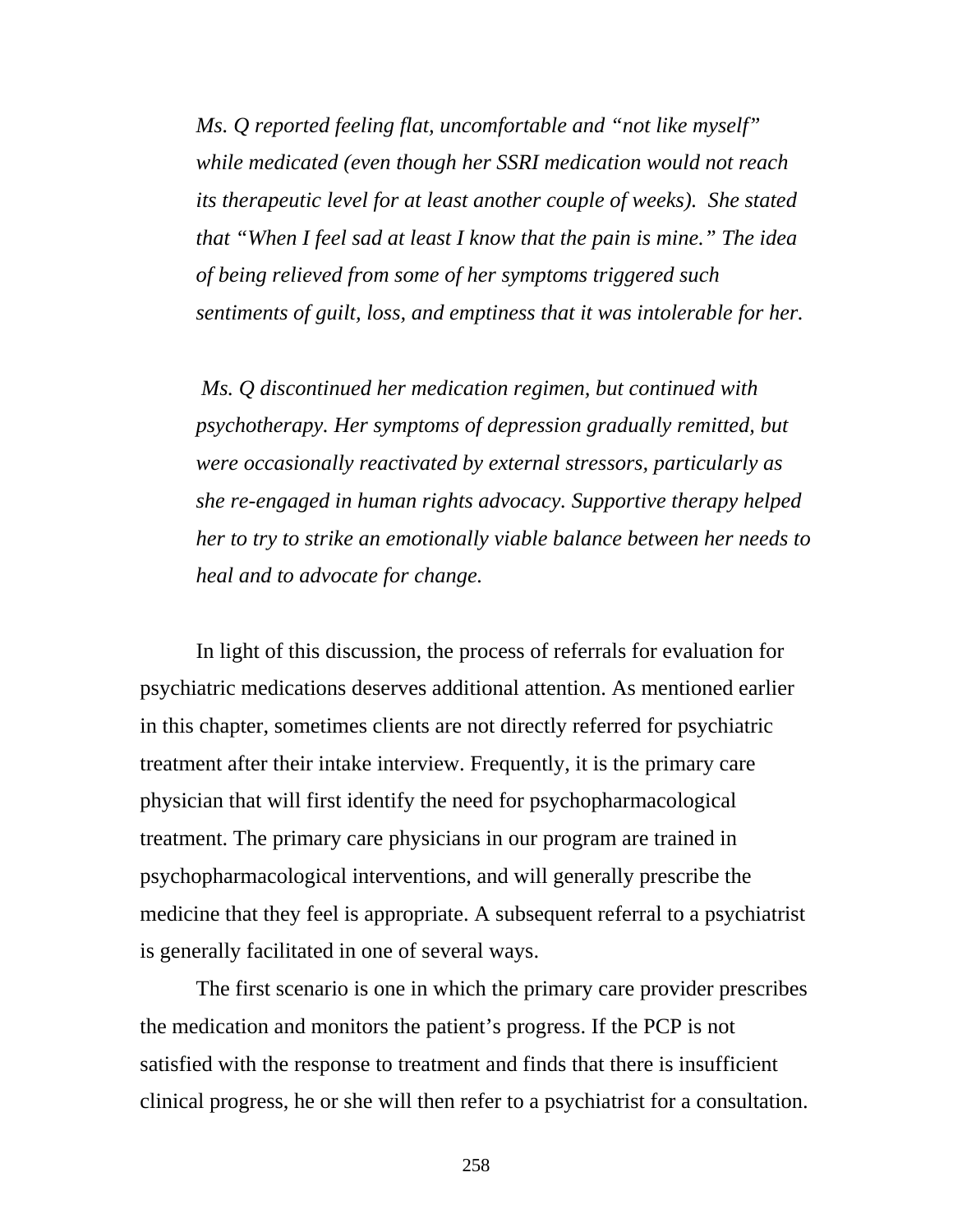The second scenario for referring is when the PCP provides the patient with the initial prescription, but will immediately refer the patient for psychiatric follow-up. Thirdly, the PCP may refer the patient for psychiatric evaluation without having prescribed any medication. All of these processes have been used in our program, largely depending on the primary care physician's level of training in psychopharmacology, and their comfort in prescribing psychotropic medications.

There are other factors that affect how psychiatric referrals are facilitated. Health professionals refer patients for psychopharmacological evaluations based on their own attitudes towards medication and countertransferential reactions. Physicians following a more medical model may refer patients for medication evaluations more often than for psychotherapy. Psychotherapist may delay referring their psychotherapy patients for medication evaluations because of a wish to avoid "split" care. Furthermore, counter-transference, and a lack of familiarity with the range of available medications and biological theories, also limits the rate of referrals. The Bellevue/NYU Program for Survivors of Torture provides ongoing constructive exchange of information and ideas between clinicians from different disciplines that contributes to appropriate referrals, evaluations and truly collaborative treatments.

 What messages does the clinician give the patient by prescribing medications? Generally, when the clinician prescribes medications, he or she may communicate the hope of alleviating some symptoms by providing medication, or they may be perceived by the patient as conveying the sense that "I am powerful, I can cure you of your distress." If the patient continues to suffer despite taking the medications, such as when the patient continues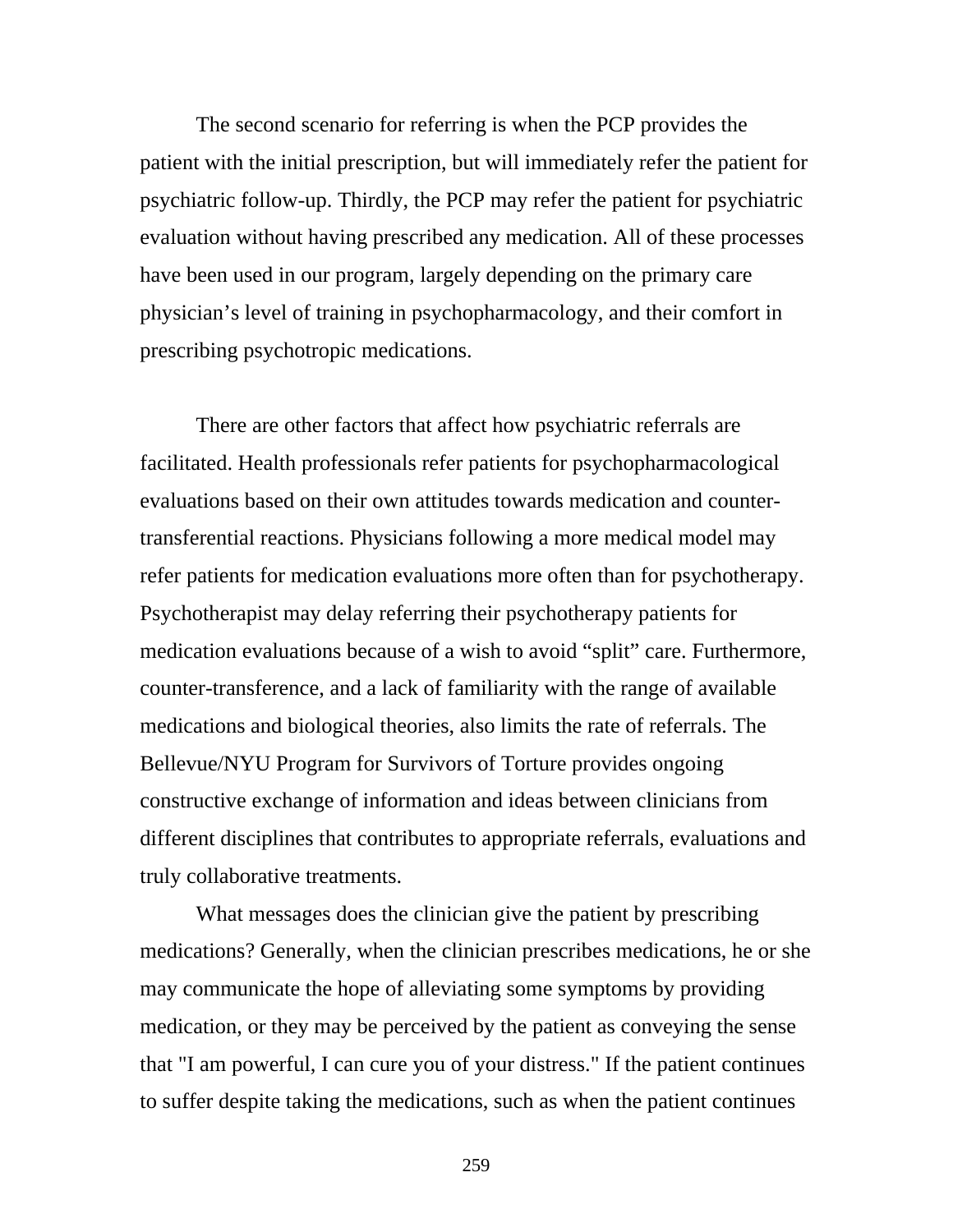to express sadness, feelings of loss, or a lack of complete relief from symptoms, a common response by clinicians is to rush to change medications, sometimes before maximizing and waiting for them to take effect. This rush to change often arises out of the clinician's need to be effective and not disappoint the patient's expectations.

 It is important to clarify the message perceived by the patient. Commonly, a prescription of medication suggests a disease to be treated, and patients may be reluctant to accept a disease model of their distress. Therefore a discussion regarding the meaning of the medication is essential.

Medications have important meaning for patients, their significant others, and all involved in their care. This meaning should be explored and addressed. The clinician should continue the exploration and understanding of the meaning of medication for the duration of treatment, since such meaning may continue to evolve with treatment. Interpretation of the power, limits, and significance of the medications could become an important component of the overall treatment and care provided. If hidden meanings are not addressed, treatment with medications is more likely to fail, and patients are more prone to conclude, erroneously, that medications cannot be helpful, or alternatively that they themselves cannot be helped.

## *Hospitalization*

The large majority of the patients at the Bellevue/NYU Program for Survivors of Torture are seen on an outpatient basis for medical care, psychotherapy, or psychiatric follow-up. At times, inpatient treatment and hospitalization may be indicated for medical, surgical or psychiatric treatment.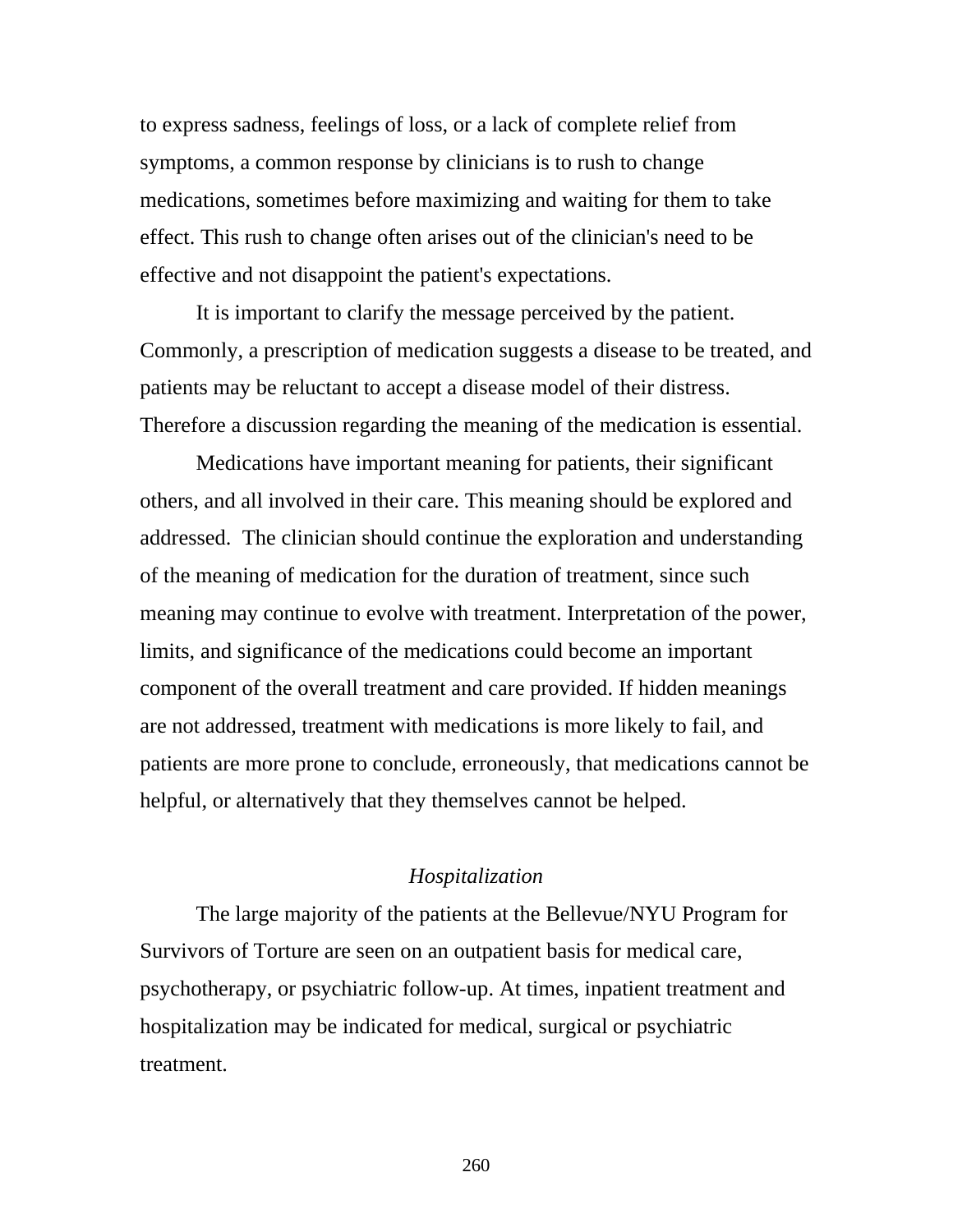Psychiatric hospitalizations are described as informal, voluntary, and involuntary. When hospitalization is indicated the clinician must weigh the patient's past trauma experience carefully, so as to decide upon the proper treatment as well as introduce it to the patient in a sensitive manner that is culturally congruent and responsive to particular circumstances in the patient's life.

Patients may fear isolation and the temporary separation from their families or other supports systems. Others with limited supports may fear the loss of independence, freedom, and or the loss of a job or shelter. The meaning of hospitalization may expand to other implications and meanings and trigger symptoms related to trauma. Patients may worry that a hospitalization may negatively impact on their asylum-seeking process.

 These issues must be confronted directly and openly. If not addressed sufficiently there is a risk that the patient may be re- traumatized and continue fearfully to resist hospitalization and adherence to treatment with negative outcome. The following cases also describe situations for which hospitalization was indicated:

Case 8:

*A man from a West African country received news of his brother's recent murder. Overwhelmed, he came to the hospital seeking protection from his own reaction. He was concerned about his suicidal impulses. He was hospitalized on a psychiatric unit for several days, received intensive psychiatric treatment, and was discharged when he felt safe and in control of his behavior and actions. For this man, hospitalization was a sought-after place of safety.*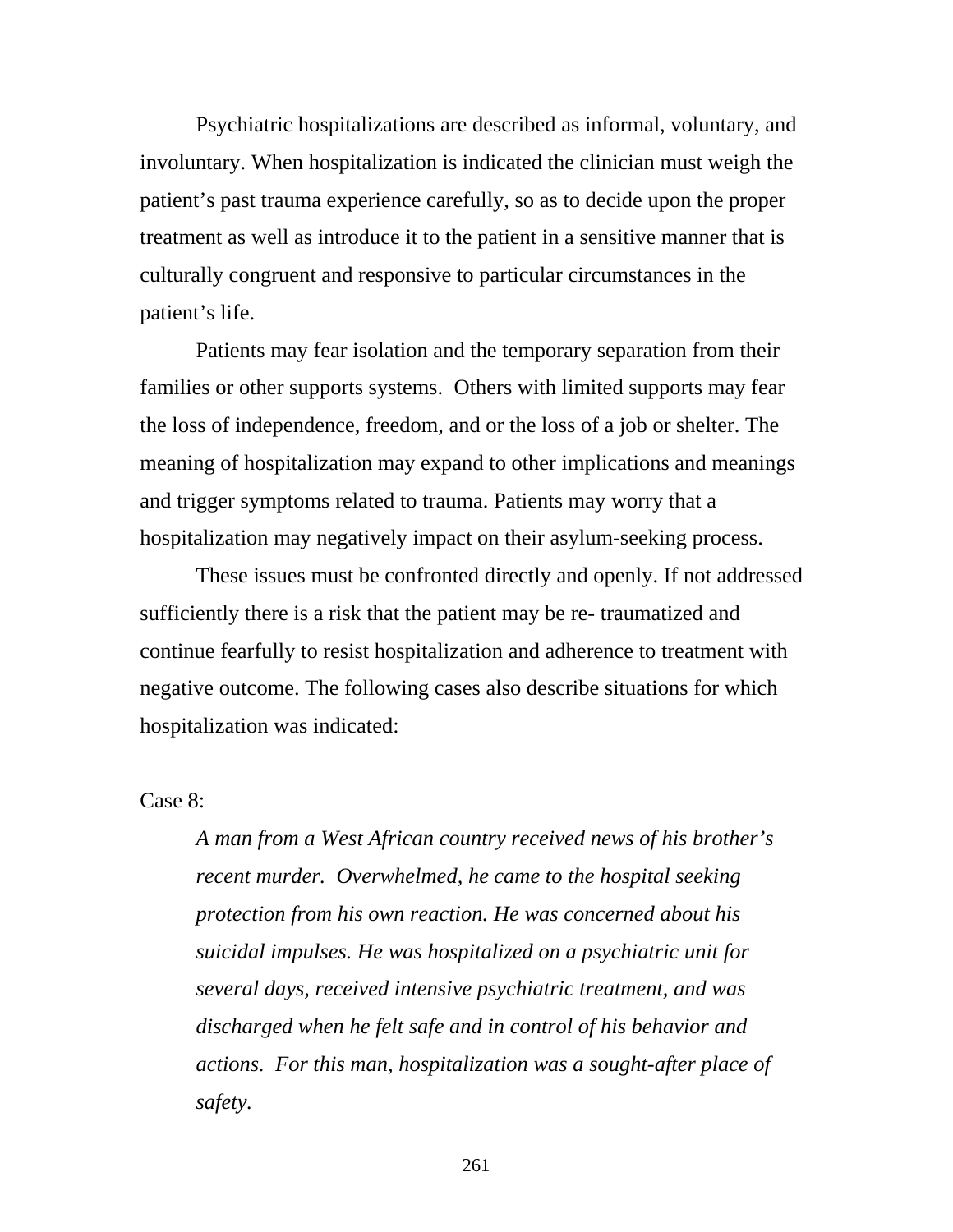*Upon discharge, this patient continued with individual and group therapy, as well as psychopharmacological follow-up. The patient was visited frequently at his home by "brothers and sisters" from his support group for French-speaking African survivors, who "checked in" and made sure the patient was eating well, and not feeling isolated in his grief (see Chapter 11).* 

#### Case 9:

*A young Tibetan monk in NYC required medical hospitalization for acute Tuberculosis. He was placed in an in-patient, negative-pressure isolation room for TB, and did not seem to be suffering from any psychiatric symptoms or distress. During the hospitalization, the patient noticed a Chinese American hospital policeman in uniform standing outside his hospital room. This triggered a flashback and acute episode of agitation, reliving the past experience of arrest and torture by Chinese authorities.* 

*In an acute psychotic reaction, the patient barricaded himself in his room and planned his escape to freedom by jumping out of the hospital window. This window overlooking the building of the United Nations had magnified symbolic meaning in this patient's mind. This patient required treatment with anti-psychotic medication (Risperdal) for a short period of time.* 

*The patient responded well to treatment with complete resolution of his symptoms and discontinuation of the anti psychotic medications.*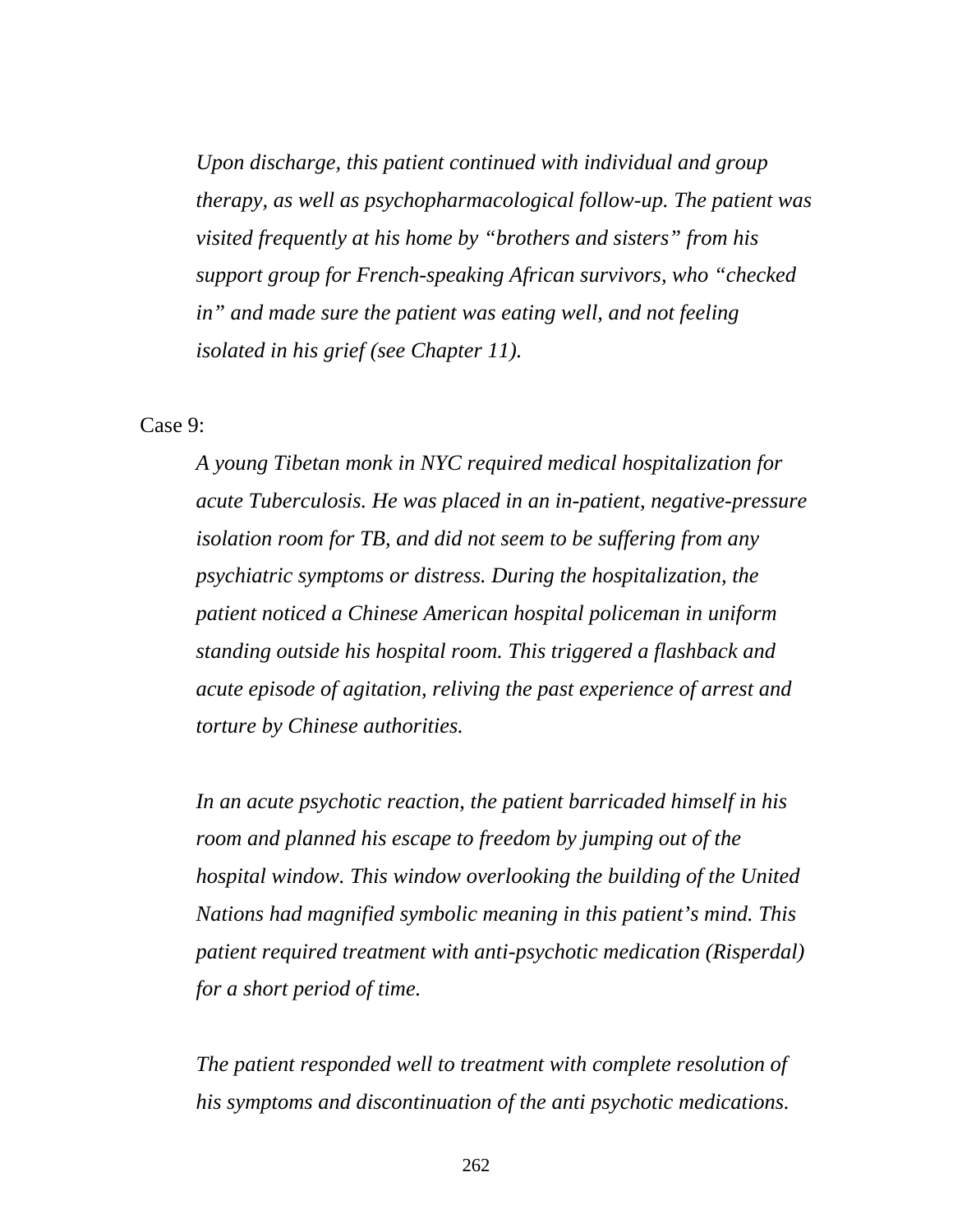*He was able to be discharged safely to his community with continued out-patient group psychotherapy.* 

Case 10:

*A Middle Eastern professional, and mother of two, arrived to her regularly scheduled psychiatric appointment with her two sons. During the session, she expressed suicidal wishes, including a clearly spelled-out plan to jump off a bridge with her two young children. The patient's husband was contacted so that he could take the children home. Once he arrived, the patient was escorted to the psychiatric emergency room for an evaluation for admission. That evaluation confirmed the need for hospitalization. The patient refused hospitalization and was admitted on an emergency status involuntarily.* 

 *The patient's suicide/infanticide plan was understood as stemming partly from her rage at her husband, whom she blamed for not having been there to protect her from a brutal rape. The patient's husband had been out of the country at the time of her attack. The understanding of the complex dynamics underlying the patient's plan made the patient's intent to carry out her plan seem credible. She was viewed as being dangerous to both self and others, clearly meeting criteria for an involuntary psychiatric admission.* 

*The patient's initial reaction to the hospitalization was an expression of re-traumatization and one of severe disappointment and feelings of betrayal; she stated "How could you do what they did to me?"*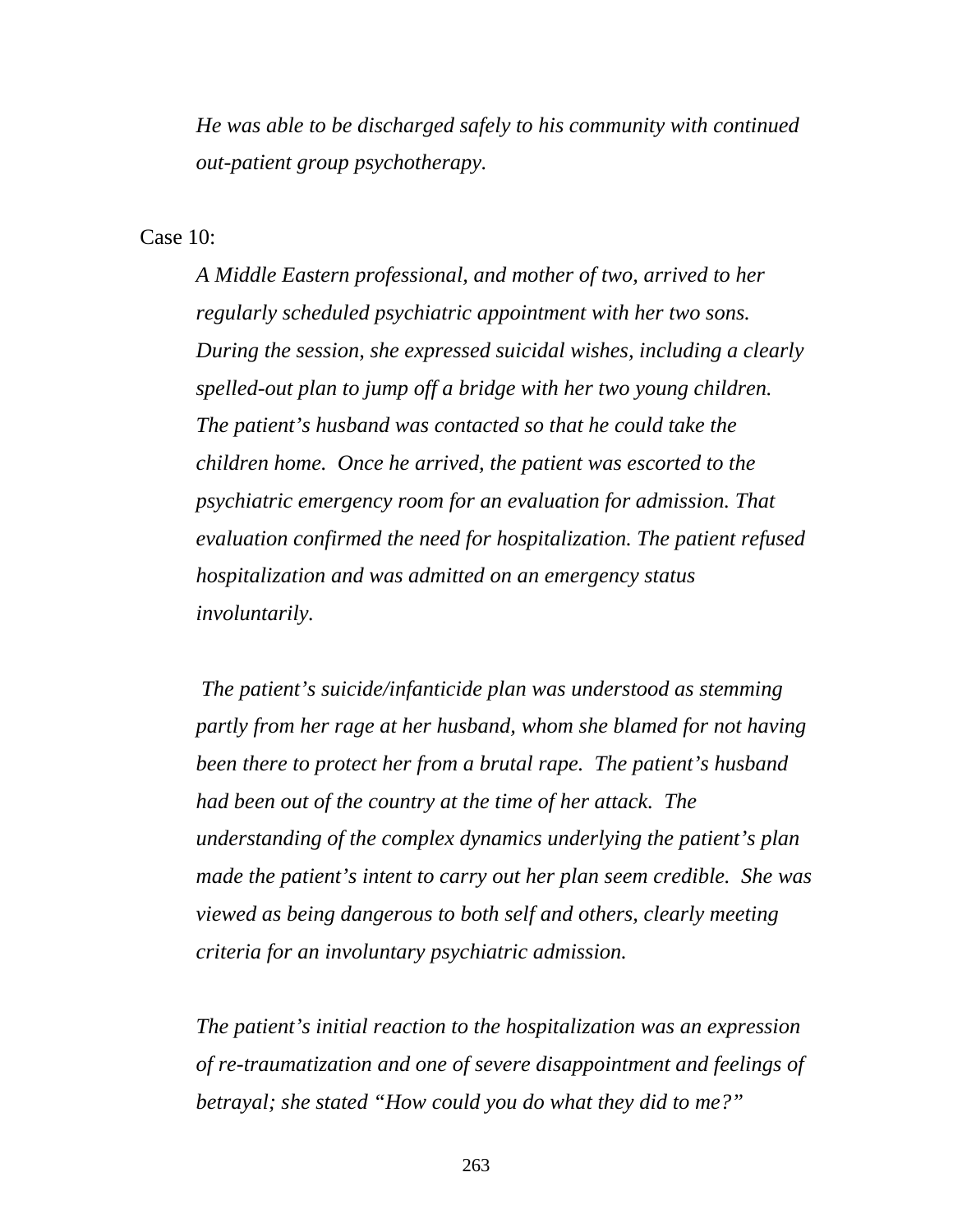*After in-patient treatment, including insight-oriented psychotherapy and mood-stabilizing medication, she began cooperating with her treatment. Upon discharge from the hospital, she continued with both psychotherapy and psychopharmacology as an outpatient. She expressed appreciation for the intervention.* 

## Case 11:

 *A young West African man developed paranoid psychosis, fearing all law enforcement personnel and imagining personally targeted persecution. These symptoms developed following a highly publicized case of police brutality against another West African young man in New York City. He was admitted to an in-patient psychiatric unit for treatment. During a relatively long hospitalization, the patient continued to be reluctant to leave the hospital, which he came to experience as a safe heaven. Upon release, he continued to receive individual and group therapy, as well as psychotropic medication on an outpatient basis*.

#### Summary

Psychiatric work with survivors of torture and refugee trauma is a challenging and complex field of psychiatric practice. Many professionals may engage in this area of work only to eventually feel helpless, impotent, and ineffective in the face of patients' horrific experiences and deep suffering. These clinicians may themselves disengage, experience burnout, and retreat from working with such patients (see Chapter 13).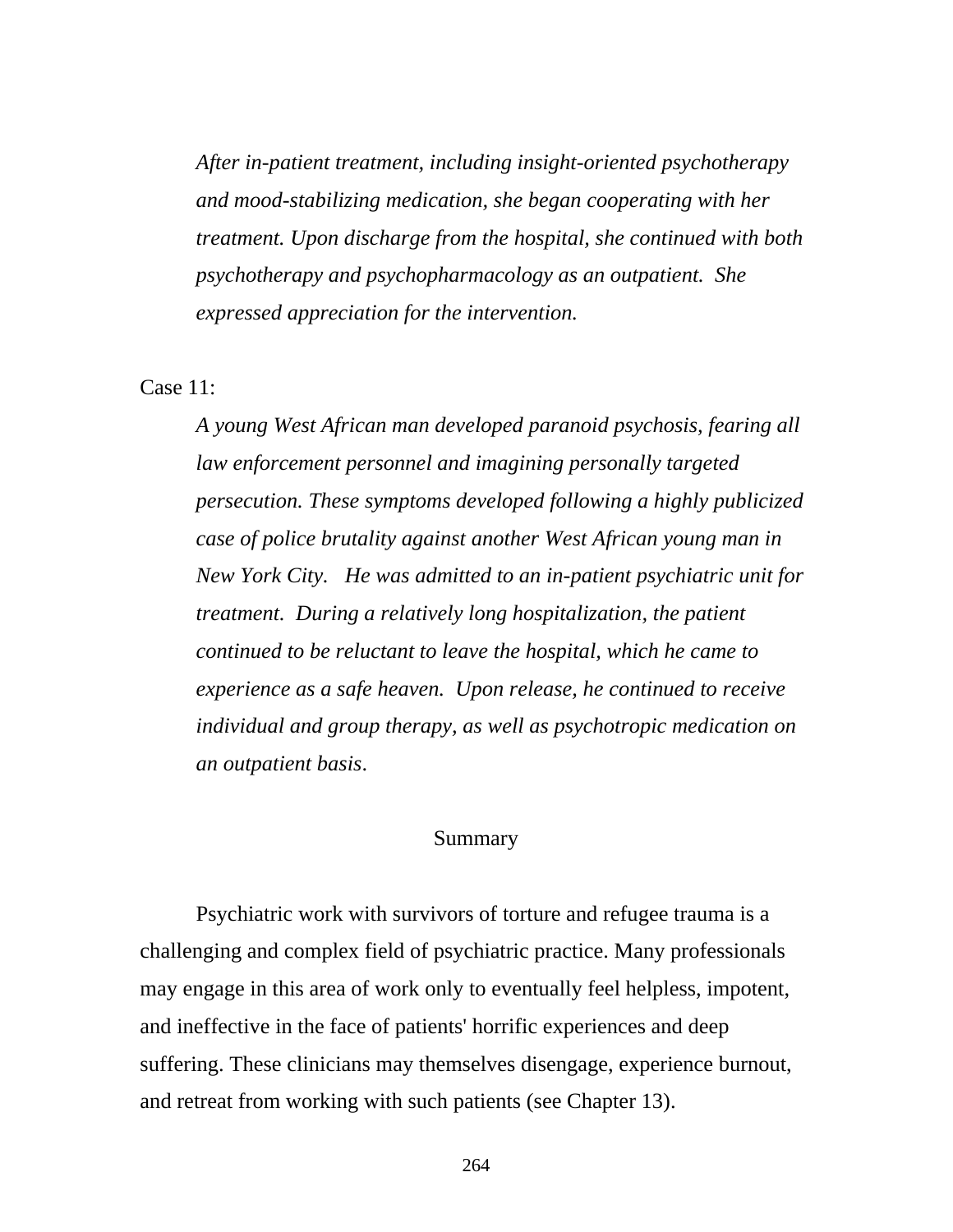Conversely, clinicians may see that the overabundance of challenges leaves substantial room for varied and innovative responses. These responses may help to promote the individual clinician's growth and development, and may also help to deepen understanding of how to best treat and advocate for survivors of torture and refugee trauma across the board. As the needs are vast, so are the ways that psychiatrists can get involved and be able intervene providing care to this underserved population.

Beyond clinical evaluation and treatment, psychiatrists as physicians have an important social role in denouncing torture and other human rights abuses. This includes raising awareness of physicians' participation in torture and other abuses. As such, advocacy is another realm in which psychiatrists can play an active role in advancing the cause of respecting human rights.

Contemporary research and writings on PTSD (Shalev, 1996; Yehuda & McFarlane, 1995), as well as our clinical experience, suggest that at present we lack tools for accurately diagnosing clusters of symptoms with which traumatized patients present. There are, however, many ways in which psychiatrists doing rigorous quantitative and qualitative research can broaden and deepen the understanding of individuals' complex reactions to trauma. Direct psychiatric treatment of traumatized survivors of torture by itself is a very rewarding area of practice. Psychiatrists can assume a more significant role in the struggle for human rights and human dignity by assisting people who have been directly wounded by oppression and violence.

<u>265</u>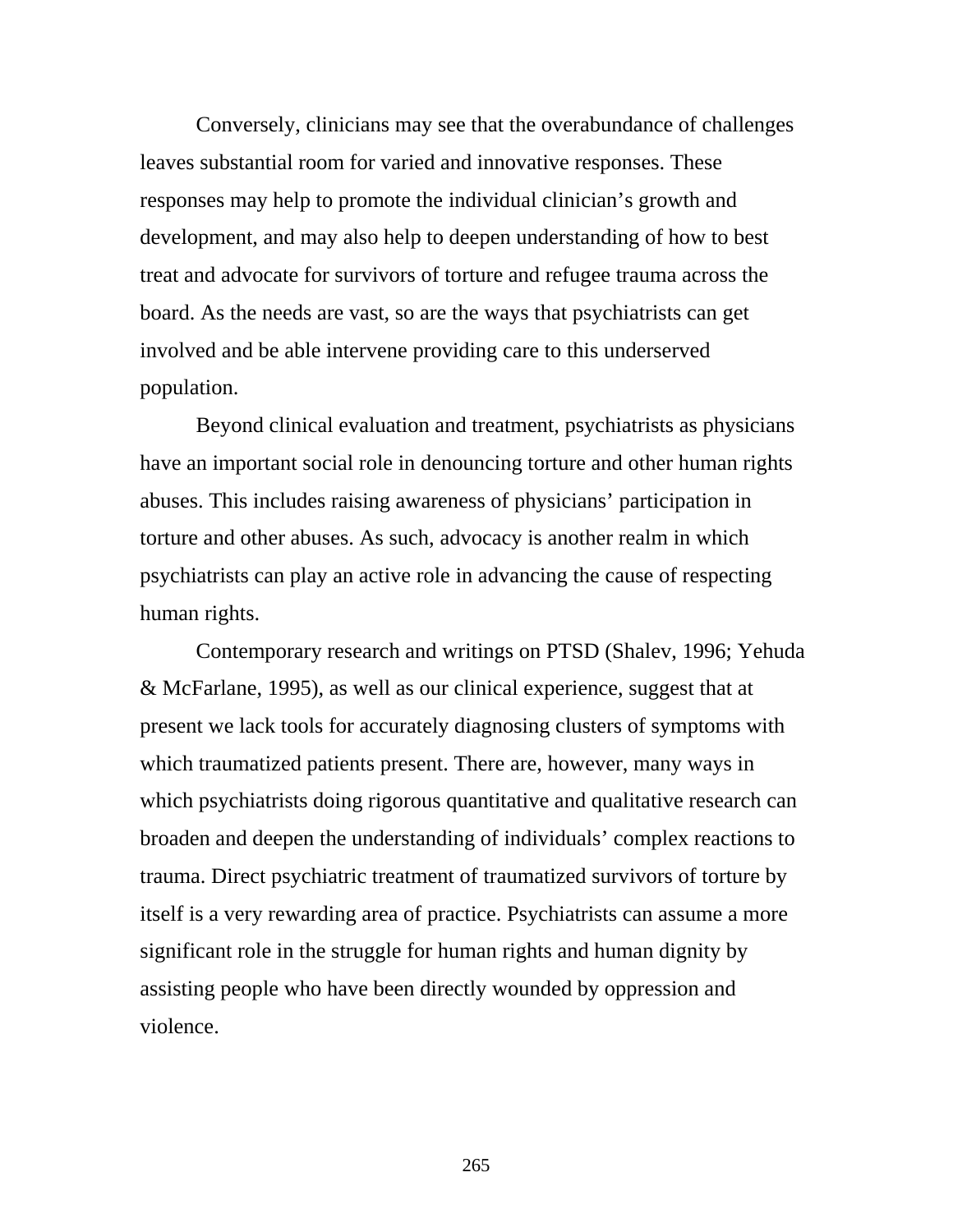#### References

- American Psychiatric Association. (2000). *Diagnostic and statistical manual of mental disorders* (4<sup>th</sup> ed. Text Revision). Washington DC: Author.
- Basoglu, M. (1993). Prevention of torture and care of survivors: An integrated approach. *JAMA, 270* (5), 606-611.
- Brady, K. T., & Clary, C. M. (2003). Affective and anxiety comorbidity in post-traumatic stress disorder treatment trials of sertraline. *Comprehensive Psychiatry, 44*(5), 360-369.
- Brady, K.T., Sonne, S.C., & Roberts, J.M. (1995). Sertraline treatment of comorbid posttraumatic stress disorder and alcohol dependence. *Journal of Clinical Psychiatry, 56*, 502–505.
- Brender, J. (1982). Electrodermal responses in PTSD. *Journal of Nervous and Mental Diseases, 170,* 352-361.
- Breslau, N., Chilcoat, H., Kessler, R., & Davis, G. (1999). Previous exposure to trauma and PTSD effects of subsequent trauma: Results from the Detroit Area Survey of Trauma. *American Journal of Psychiatry, 156*, 902-907.
- Briere, J. (1996). *Therapy for adults molested as children* (2<sup>nd</sup> ed.). New York: Springer.
- Briere, J., & Scott, C. (2006). *Principles of trauma therapy: A guide to symptoms, evaluations, and treatment*. Thousand Oaks, London, New Delhi: Sage Publications.
- Chilcoat, H., & Breslau, N. (1998). Investigation of causal pathways between PTSD and drug use disorders. *Addictive Behaviors, 23*, 827- 840.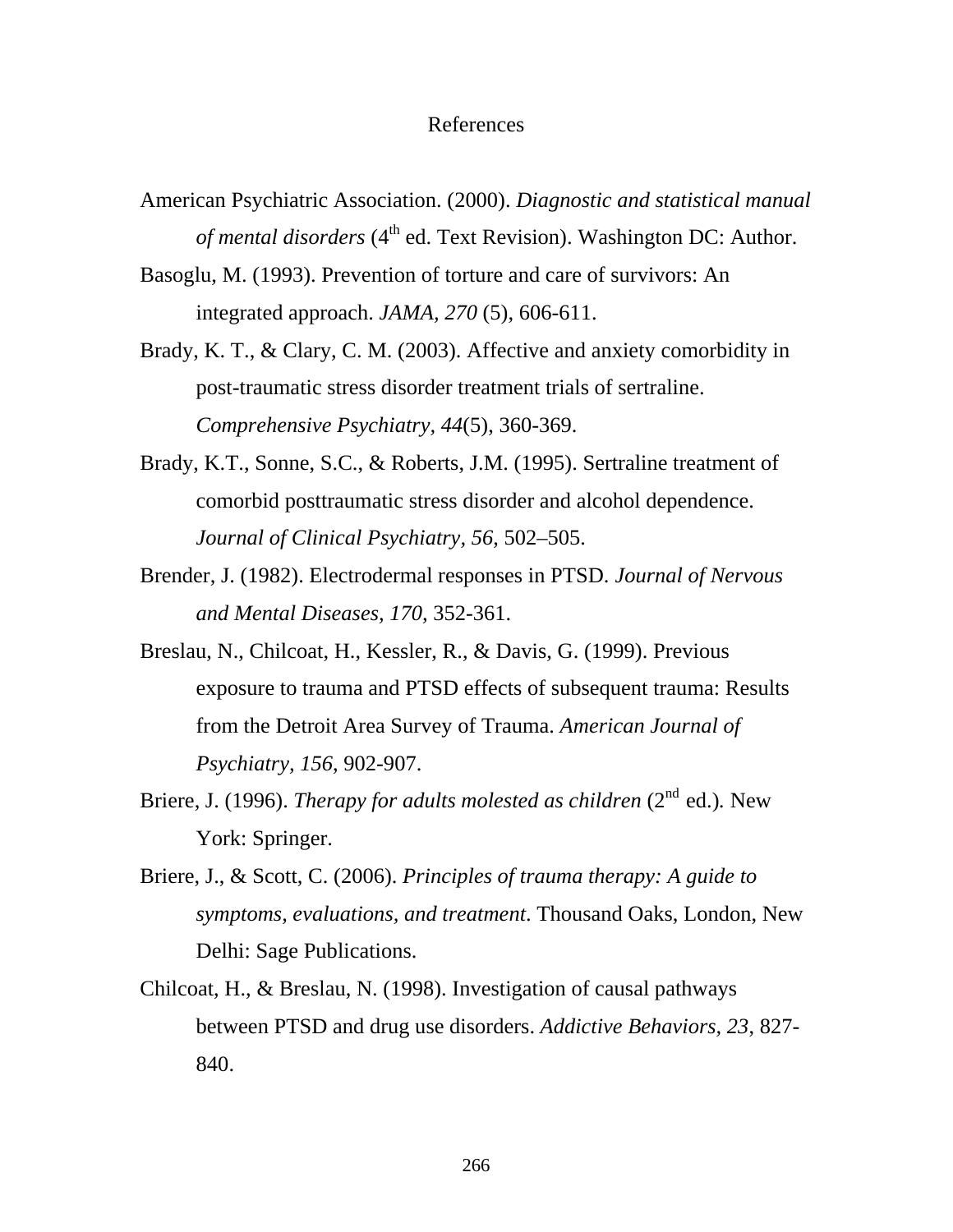- Dow, B., & Kline, N. (1997). Antidepressant treatment of post-traumatic stress disorder and major depression in veterans. *Annals of Clinical Psychiatry, 9*, 1–5.
- Du, N., & Lu, F. (1997). Assessment and treatment of posttraumatic stress disorder among Asian-Americans. In E. Lee (Ed.), *Working with Asian-Americans: A guide for clinicians* (pp. 275- 294). New York: Guilford Press.
- Engdahl, B.E., & Eberly, R.E. (1990). The effects of torture and other maltreatment: Implications for psychology. In P. Suedfeld (Ed.), *Psychology and torture* (pp. 31-47). Washington , D.C.: Hemisphere Publishing Corp.
- Ferrada-Noli, M., Asberg M., Ormstad, K., Lundin, T., & Sundbom, E. (1998). Suicidal behaviour after severe trauma. Part 1: PTSD diagnoses, psychiatric comorbidity and assessments of suicidal behaviour. *Journal of Traumatic Stress, 11,* 103-112.
- Friedman, M., & Jaranson, J. (1994). The applicability of the post-traumatic concept to refugees. In A. J. Marsella, T. Bornemann, S. Ekblad, & J. Orley (Eds.), *Amidst peril and pain. The mental health and well-being of the world's refugees* (pp. 207–227). Washington, DC: American Psychological Association.
- Hamner, M.B., Faldowski, R.Q., Ulmer, H.G., Frueh, B.C., Huber, M.G., et al. (2003). Adjunctive risperidone treatment in post-traumatic stress disorder a preliminary controlled trial of effects on comorbid psychotic symptoms. *International Clinical Psychopharmacology, 18,*  1-8.
- Keller, A.S., & Gold, J. (2005).Survivors of torture. In B. Sadock & V. Sadock (Eds.), *Kaplan and Sadock's Comprehensive Textbook of*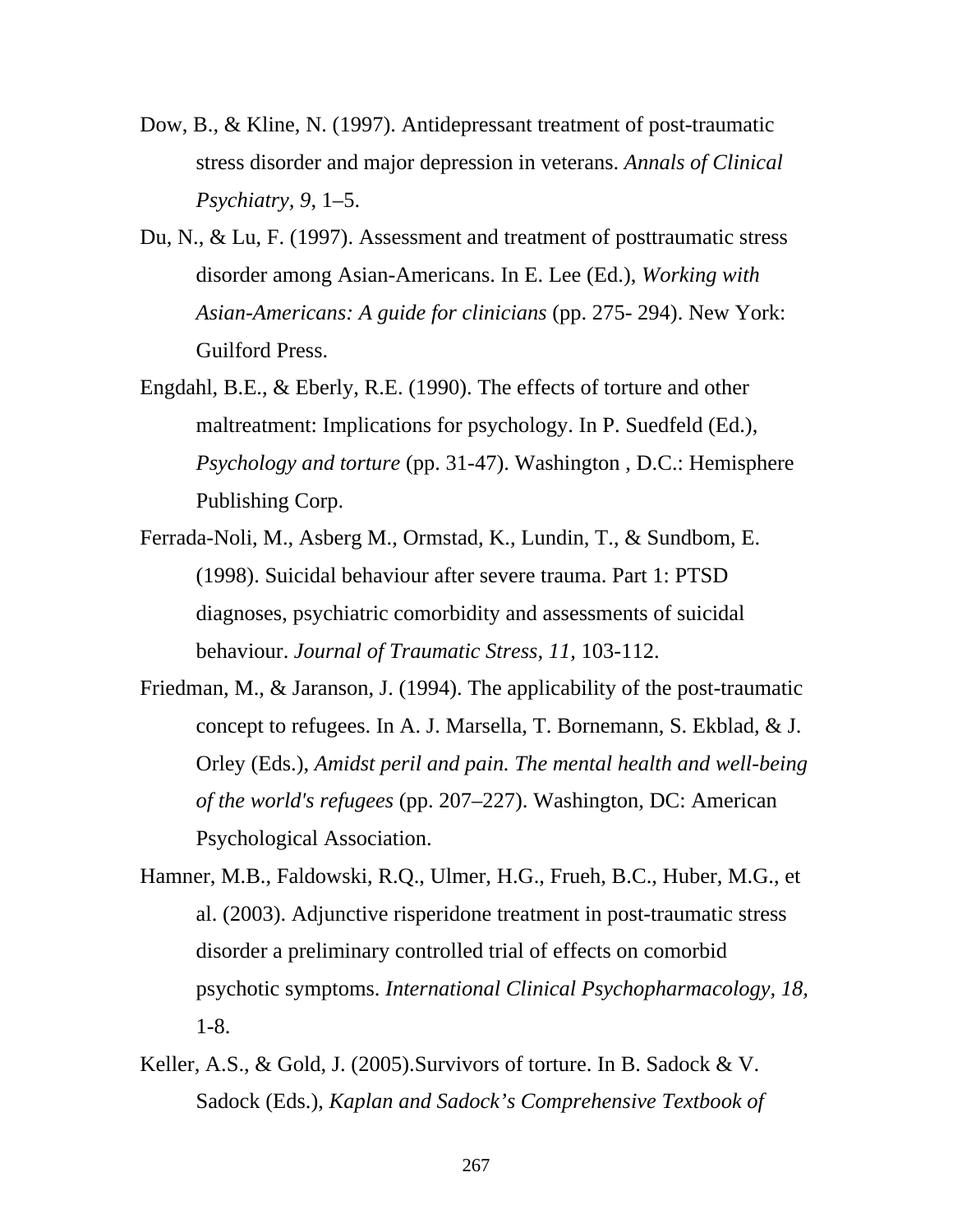*Psychiatry* (pp.2398-2406). Philadelphia: Lippincot Williams & Wilkins.

- Keller, A.S., Lhewa, D., Rosenfeld, B., Sachs, E., Aladjem, A., Cohen, I., et al. (2006). Traumatic experiences and psychological distress in an urban refugee population seeking treatment services. *Journal of Nervous and Mental Disease, 194* (3), 188-294.
- Kilpatrick, D. G., & Resnick, H. S. (1993). PTSD associated with exposure to criminal victimization in clinical and community populations. In J. R. T. Davidson & E. B. Foa (Eds.), *Posttraumatic Stress Disorder: DSM-IV and Beyond* (pp. 113-143). Washington, DC: American Psychiatric Press.
- Kinzie, J.D., Leung, P.K., & Boehnlein, J.K. (1997). Treatment of depressive disorders in refugees. In E. Lee (Ed.), *Working with Asian Americans: A guide for clinicians* (pp.265-294). New York: The Guildford Press.
- Kluznik, J.C., Speed, N., van Valkenburg, C., & Magraw, R. (1986). Fortyyear follow-up of United States prisoners of war. *American Journal of Psychiatry, 143* (11), 1443-1446.
- Koss, M.P., & Kilpatrick, D. (2001). Rape and sexual assault. In E. Gerrity, T. Keane & R. Tuma (Eds.), *The mental health consequences of torture* (pp. 177-194). New York: Kluwer Academic/Plenum Publishers.
- Laub, D., & Auerhahn, N. (1993). Failed empathy: a central theme in survivors' Holocaust experience. *Psychoanalytic Psychology 6* (4), 377-400.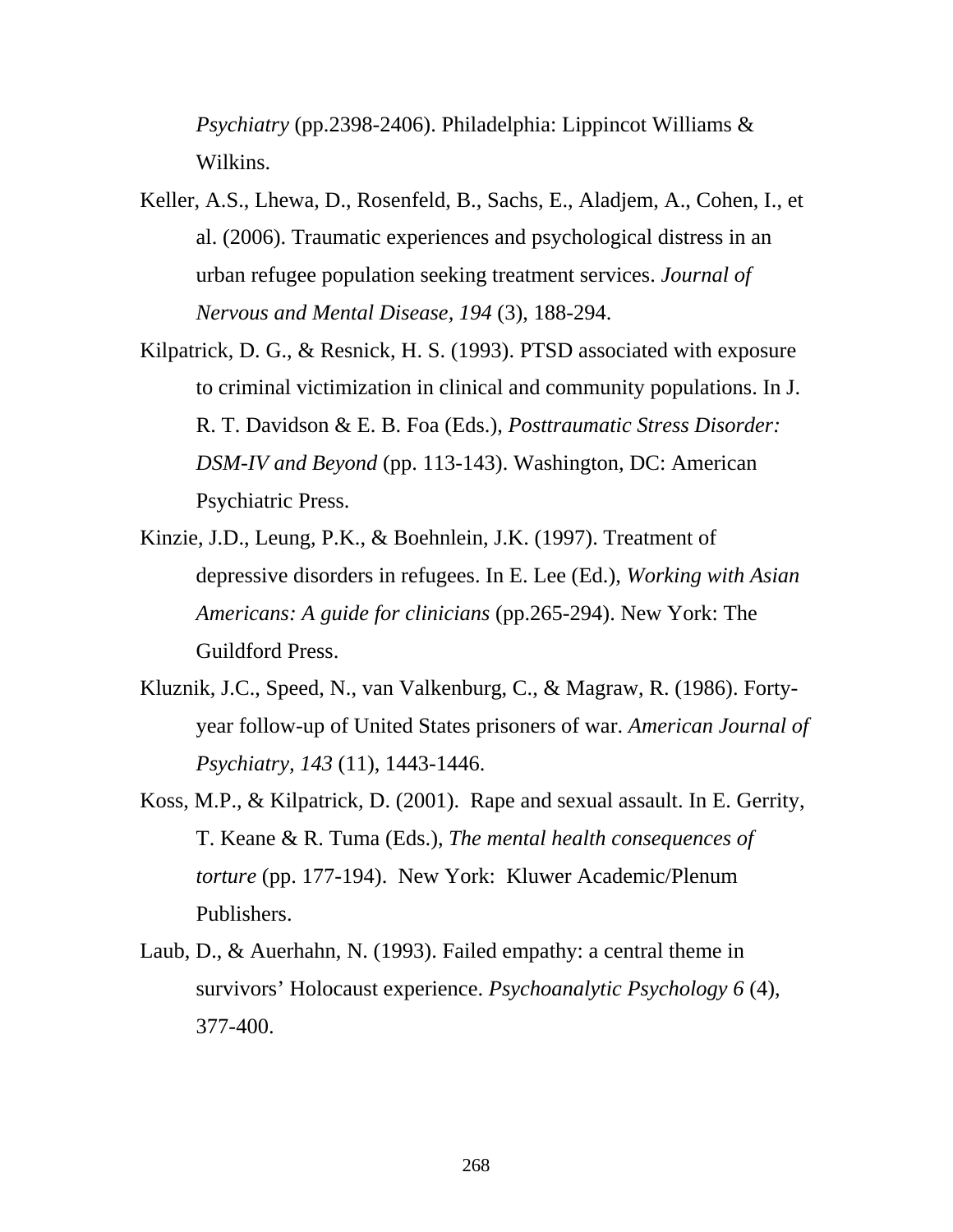- Malloy, P., Fairbank, J., & Keane, T. (1983). Validation of multi-method assessments of PTSD in Vietnam veterans. *Journal of Clinical Psychology, 51,* 488-494.
- Mason, J., Giller, E., Kosten, T., Ostroff, R., & Podd, L. (1986). Urinary free cortisol in PTSD. *Journal of Nervous and Mental Disease, 174,* 145- 149.
- McFarlane, A.C. (1996). Resilience, vulnerability and the course of posttraumatic reactions. In B. A. van der Kolk, L. McFarlene, & L. Weisaeth (Eds.), *Traumatic stress: The effects of overwhelming experience on mind, body, and society* (pp.155- 181). NY: Guilford.
- McGirr, A., Renaud, J., Seguin, M., Alda, M., Benkelfat, C., Lesage, A., et al. (2007). An examination of DSM-IV depressive symptoms and risk for suicide completion in major depressive disorder: A psychological autopsy study. *Journal of Affective Disorders, 97,* 203-209.
- Mollica, R.F. (2004). Surviving torture. *New England Journal of Medicine, 351* (1), 5-7.
- Mollica, R.F., McInnes, K., Sarajlic, N., Lavelle, J., Sarajlic, I., & Massagli, M. (1999). Disability associated with psychiatric comorbidity and health status in Bosnian refugees living in Croatia. *Journal of the American Medical Association, 282,* 433-439.

Momartin, S., Silove, D., Manicavasagar, V., & Steel, D. (2004). Comorbidity of PTSD and depression: Associations with trauma exposure, symptom severity and functional impairment in Bosnian refugees resettled in Australia. *Journal of Affective Disorders, 80,* 231-238.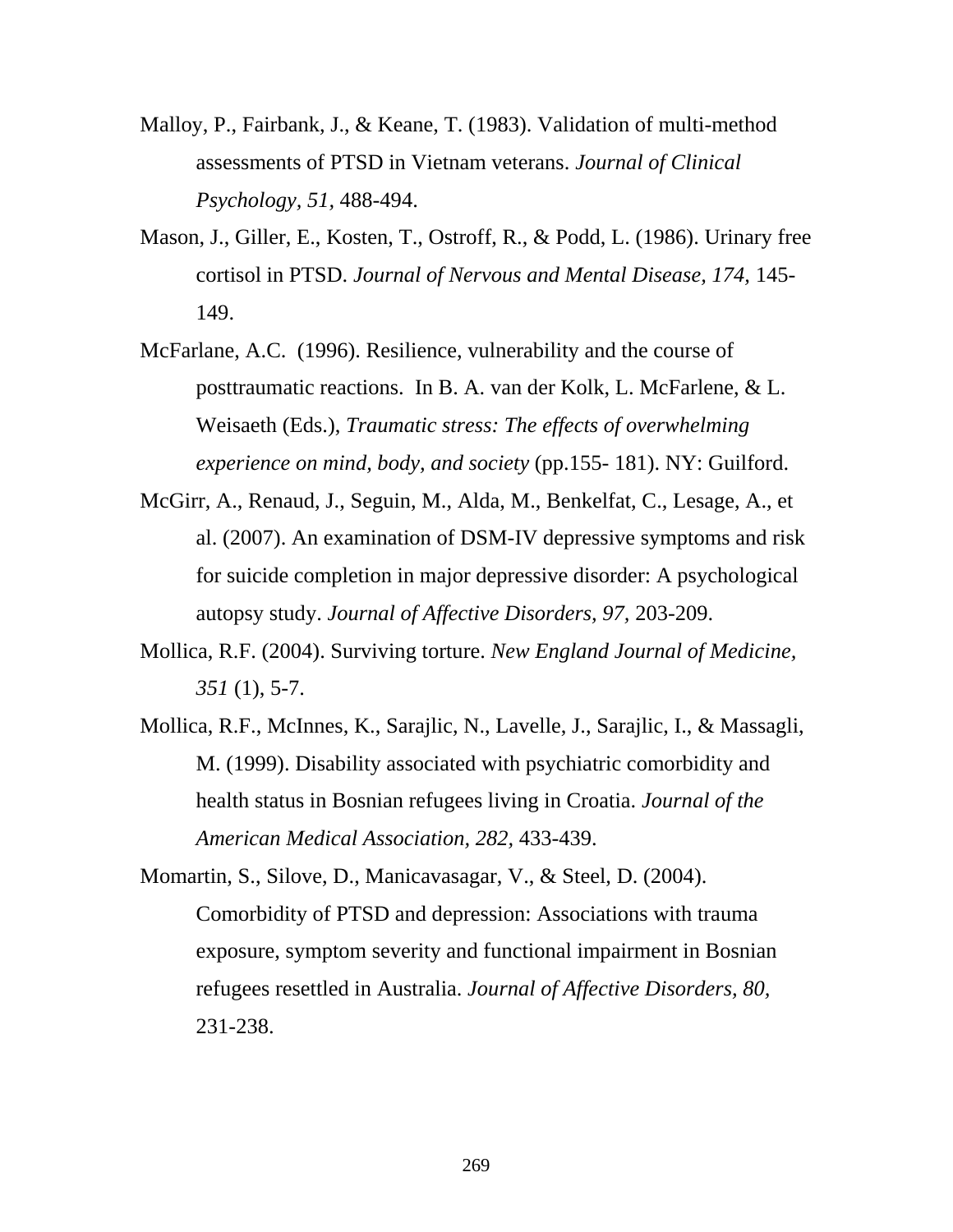- Peghini, P.L., Katz, P.O., & Castell, D.O. (1998). Imipramine decreases oesophageal pain perception in human male volunteers. *GUT, 42,*  807-813.
- Scott, C., & Briere, J. (2006). Biology and psychopharmacology of trauma. In J. Briere & C. Scott (Eds.), *Principles of trauma therapy: A guide to symptoms, evaluations, and treatment* (pp.185-229). Thousand Oaks, London, New Delhi: Sage Publications.
- Shalev, A. (1996). Stress versus traumatic stress: From acute hoemostatic reactions to chronic psychopathology. In B.A. van der Kolk, L. McFarlene, & L. Weisaeth (Eds.), *Traumatic stress: The effects of overwhelming experience on mind, body, and society* (pp.72-101). NY: Guilford.
- Smajkic, A., Weine, S., Djuric-Bijedic, Z., Boskailo, E., Lewis, J., & Pavkovic, I. (2001). Sertraline, paroxetine, and venlafaxine in refugee posttraumatic stress disorder with depression symptoms. *Journal of Traumatic Stress, 14,* 445–452.
- Yehuda, R., & McFarlane, A.C. (1995). Conflict between current knowledge about posttraumatic stress disorder and its original conceptual basis. *American Journal of Psychiatry, 152* (12), 1705-1713.
- Zlotnick, C., Donaldson, D., Spirito, A., & Pearlstein, T. (1997). Affect regulation and suicide attempts in adolescent inpatients. *Journal of the*  American Academy of Child and Adolescent Psychiatry, 36, 793-798.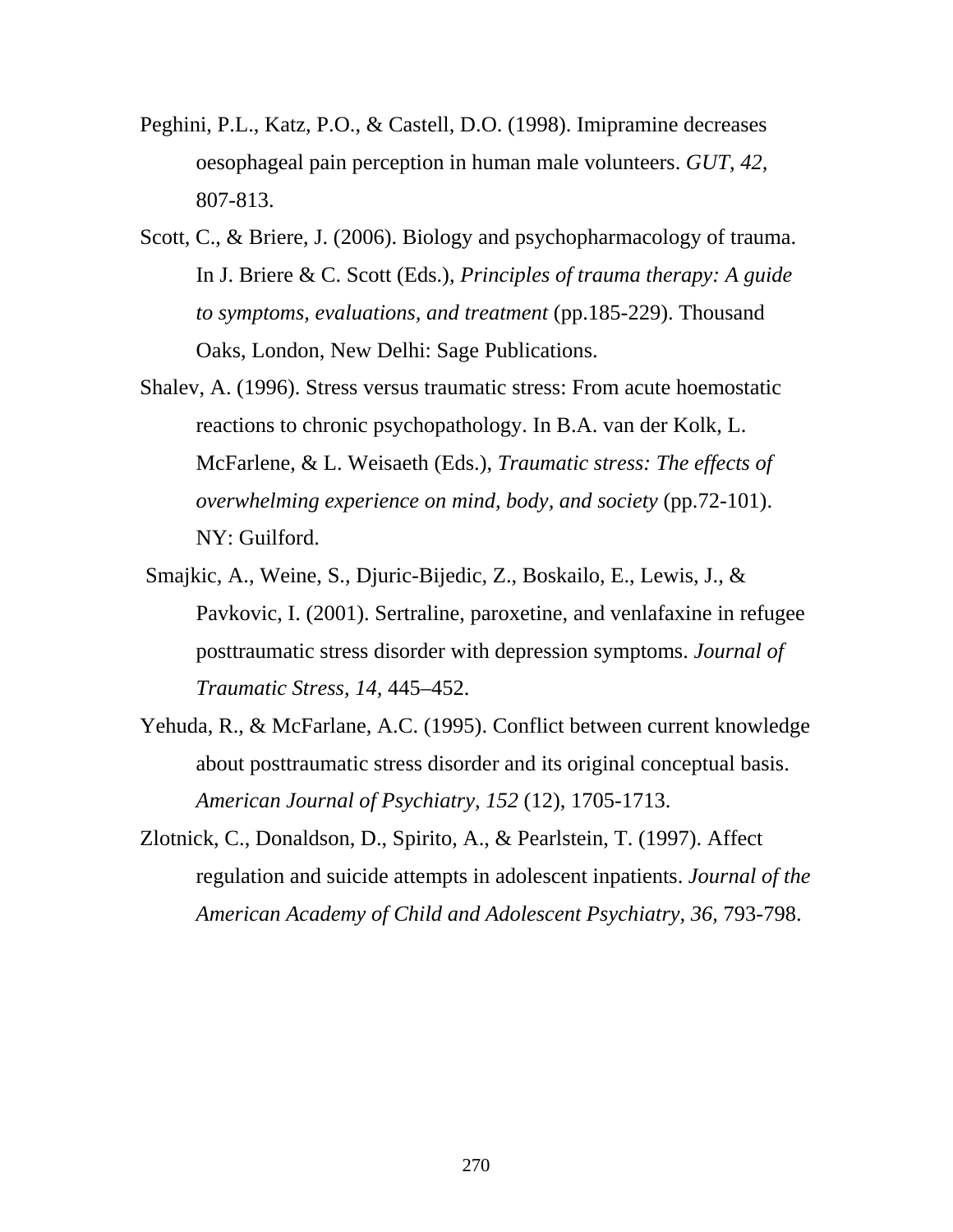# **Chapter 9**

# **Social Service Provision** – Summary

| * Social Service Essentials<br>Information, Resources, Advocacy                                                                                                                                                                                                                                                                                                                                                              |
|------------------------------------------------------------------------------------------------------------------------------------------------------------------------------------------------------------------------------------------------------------------------------------------------------------------------------------------------------------------------------------------------------------------------------|
| * Day to Day Necessities – Facilitates client's use of program's services<br>Food; Clothing; Transportation; Emergency loans                                                                                                                                                                                                                                                                                                 |
| * Social Service Aspects of Medical Care –<br>Scary when clients receive big bills; Can be an impediment to treatment<br>Fee reductions; Insurance – Medicaid (PRUCOL); Specialized services;<br>Supplemental Security Income (SSI)<br>Hospice care; Discharge planning                                                                                                                                                      |
| * Housing – Very difficult domain; Lack of resources; Potentially re-traumatizing<br>Shelters; Community resources; Section 8<br>Psychiatric reports which help prioritize clients for affordable housing                                                                                                                                                                                                                    |
| * Legal – First tier issue of immigration status<br>Finding pro-bono legal services v. "volume lawyers"<br>Acting as liaison for lawyers and doctors for supporting documentation<br>Asylum, work authorization, family petitions, citizenship applications<br>Permanent Residency applications<br>Psychoeducation about one's rights<br>Immigrant's rights at home, work, or if arrested<br>311/911 and hotline information |
| * Educational Assistance - Empowerment; Advocacy at school; English literacy<br>Diploma equivalencies/Transfers<br>Training referrals                                                                                                                                                                                                                                                                                        |
| * Professional Assistance - Direct referrals; Professional development                                                                                                                                                                                                                                                                                                                                                       |
| * Family issues<br>Reunification information/applications<br>Folds back into other services<br>* Appendix A: Some Social/Legal Service Resources in the New York City Area                                                                                                                                                                                                                                                   |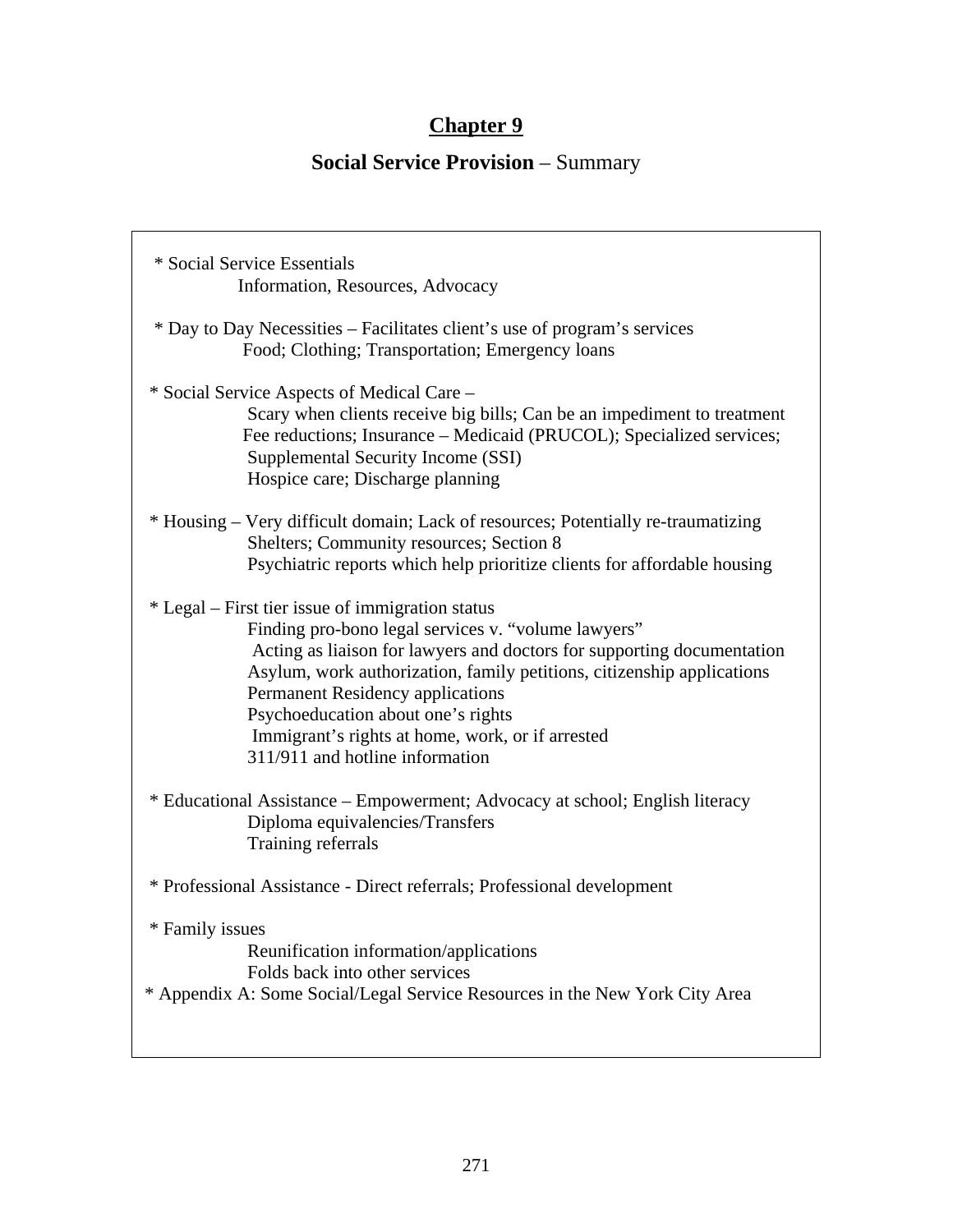#### **Social Service Provision**

Hawthorne E. Smith, Ph.D. & John Wilkinson, M.A.

## Social Service Necessities

Social services are not seen as an adjunctive branch of services added to a client's clinical involvement with the Bellevue/NYU Program for Survivors of Torture; rather, they are seen as a critical component of the clinical care that serve to facilitate a client's use of the other clinical services. Aspects of social service needs are given significant weight during case formulations and treatment planning. The stressors facing traumatized refugees are varied and profound. Before addressing particular content areas, some mention should be made of three key concepts that are pertinent in social service provision across domains. They are information, resources, and advocacy.

## *Information*

 There are several factors that impede traumatized refugees from accessing pertinent and accurate information regarding social and legal services. Traumatized refugees' cognitive and psychological functioning may be impaired in areas that affect their ability to seek and retain information. Fear, mistrust, and a general sense of disempowerment may dissuade refugees from actively asking questions and seeking information within their communities, or from social service providers. For example, a significant number of our clients who did not file for political asylum within the required 12 month filing deadline simply failed to do so because they

<u>272</u>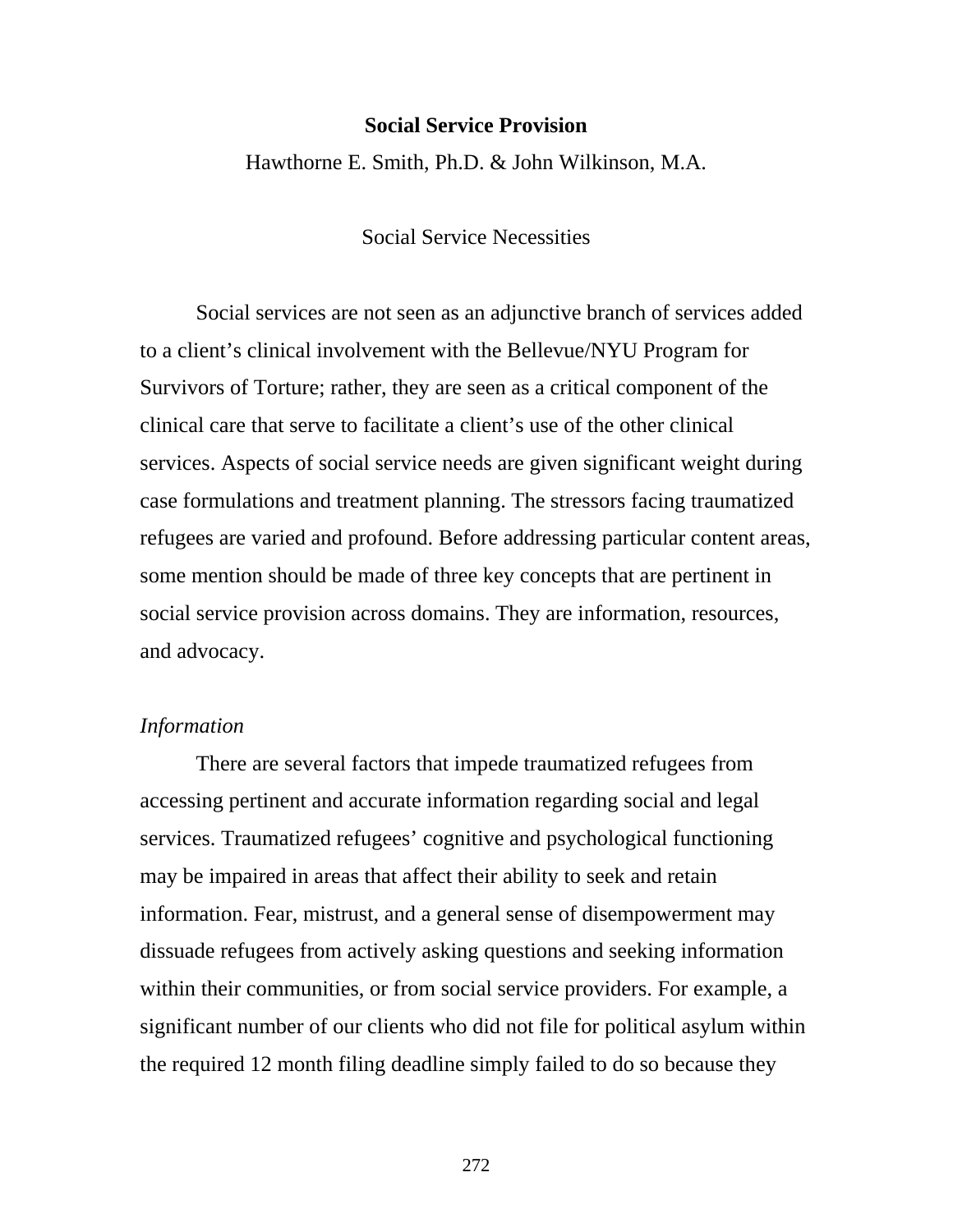were not aware that any such deadline existed. Acquisition and retention of information my also be compromised by survivors' emotional states.

 In addition to a lack of information, our clients also find themselves in contexts where misinformation abounds. Rumors about changes in immigration law, shortcuts to asylum, and nightmare scenarios where anyone seeking information may be immediately deported, are among the myths and untruths that abound within expatriate communities. We have encountered situations where refugees are "steered" to substandard, or fraudulent, lawyers or social service agencies who exploit these disempowered people for the few material resources they possess.

 As previously written, our clients have many intellectual, spiritual, and emotional resources. Generally, these are people who are not only able to fend for themselves, but are eager to do so. Sometimes the provision of pertinent information can be the key that allows clients to take control of their own situation and to act proactively to improve their lot. As such, social service providers must make it their goal to have access to as much pertinent information regarding the situations and challenges that traumatized refugees may be facing, as well as viable information regarding programs, processes, and resources that can help our clients.

#### *Resources*

 External resources are needed to bolster the internal resources our clients already possess. Providing tangible items, or at least concrete referrals for services, can also help a survivor to realize that they are not alone in their daily struggles. Receiving essential resources, whether food, winter clothing, medicine, legal services, emergency cash, can help to provide hope to clients facing daunting situations. Clients have said that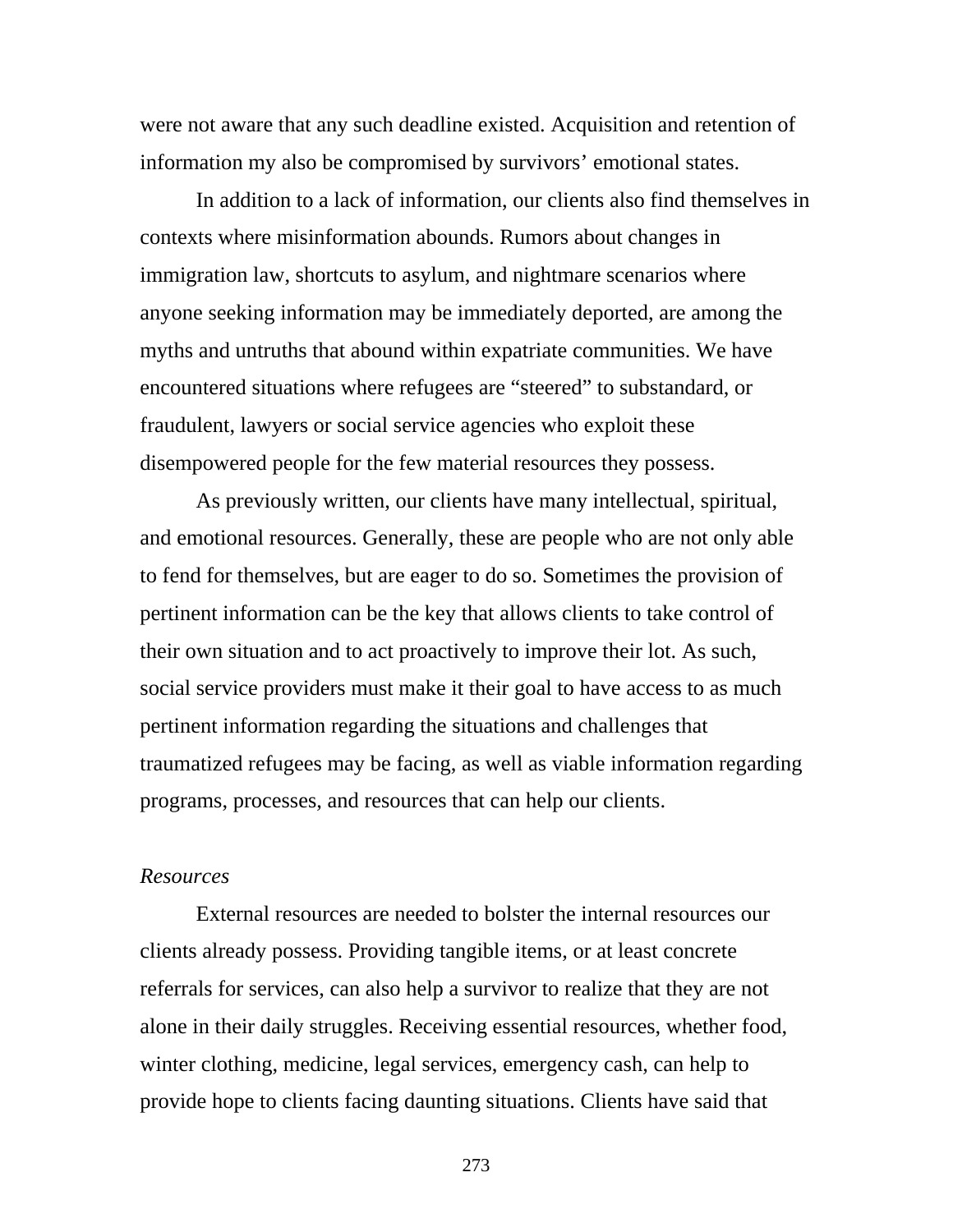"The difference between having no hope and a little bit of hope is infinite." So, it is incumbent upon the social services provider to identify and establish connections with community, philanthropic, or governmental agencies that can provide needed resources to our client population. This information should be updated frequently.

### *Advocacy*

 Traumatized refugees, who may be fearful of asking questions, may be even more afraid to argue or advocate for themselves with the individuals and bureaucracies that have so much power over them. As such, it often falls to the clinical team, including the social service provider, to advocate for clients when their rights are being compromised.

 Program staff members have intervened with landlords, attorneys, and employers who treated clients in an unfair or exploitative manner. Having a partner who knows the "lay of the land" and who is willing to defend a client from potential exploitative situations can also serve to increase a client's confidence, and therefore his or her ability to advocate for themselves. As stated in the Acknowledgements section of this book, "Two watch dogs are ten times better than one." A survivor, who no longer feels isolated or exposed, is more willing to take reasonable risks and follow through on plans of action that can change their situation for the better. We will now discuss some of the particular areas in which social service provision is crucial.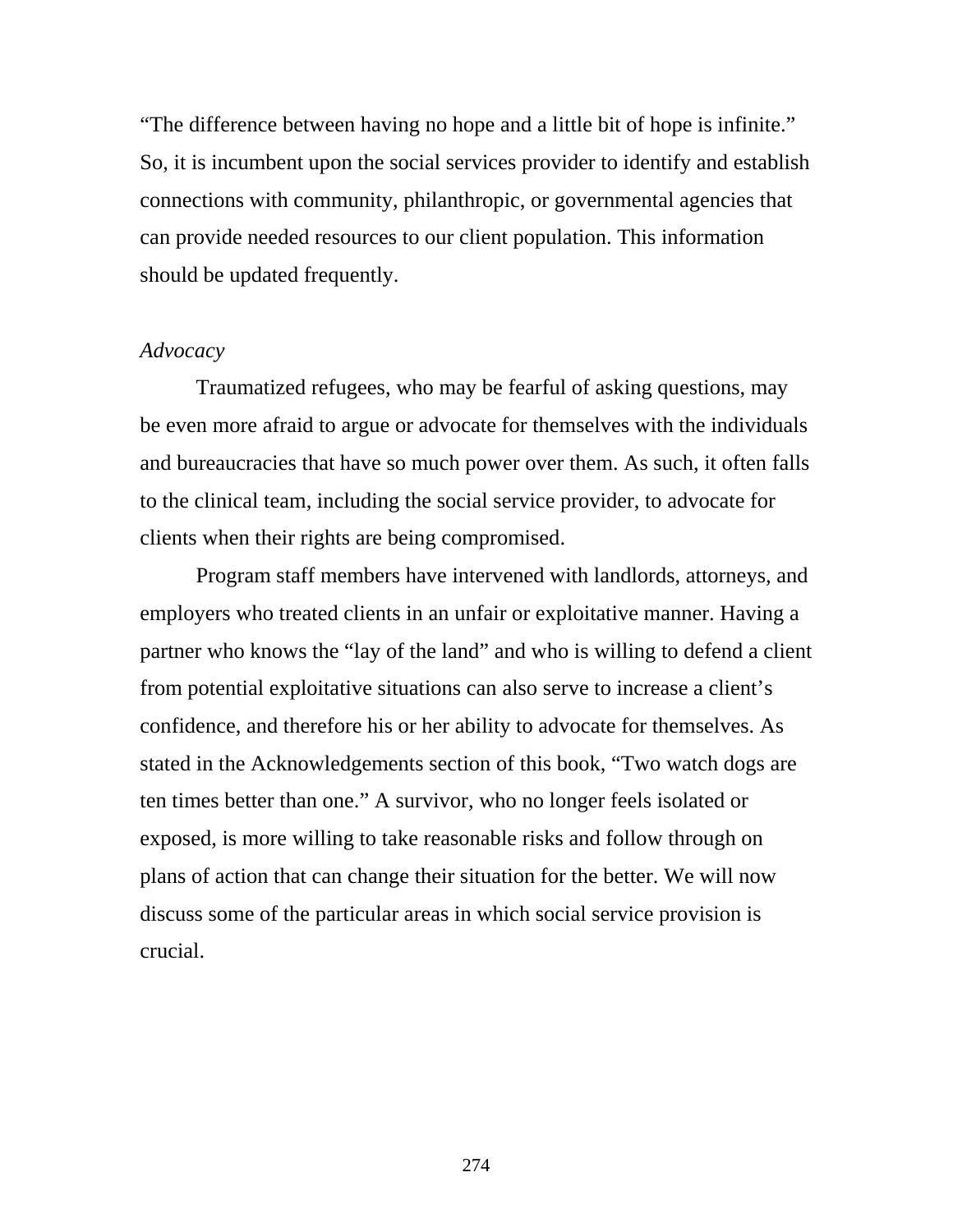#### Day-to-Day Necessities

 One such area that helps to strengthen clients' ties to clinical services is helping them with day-to-day necessities. These necessities include food, clothing, access to transportation, and financial support during times of crisis. Access to such resources can be extremely limited for individuals marginalized due to their immigration status, their lack of employment authorization, or other linguistic and cultural barriers that may prevent them from fending for themselves successfully in the realm of subsistence.

 First, our social service department helps identify existing services, such as food pantries and soup kitchens, in the New York metropolitan area. Clients are then accompanied to these sites to help make sure that they and their families receive adequate nutrition and sustenance. After initially accompanying clients to these centers, clients are empowered to take responsibility for accessing these resources in the future. PSOT staff and volunteers are made available if there are continued logistical difficulties. If there seem to be medical or emotional reasons that clients are unable/unwilling to access services, these concerns will be communicated within the PSOT treatment team, and the appropriate clinicians will be kept abreast of clients' behavioral functioning.

*On one occasion, Ms. Z, a West African woman with 5 children, attended her asylum hearing. Her "clock" which measures the amount of time elapsed before an asylum seeker is eligible for work authorization, had been stopped at 145 days out of the necessary 150 to become "work eligible." Her case was continued by the immigration judge to conduct forensic research and have birth*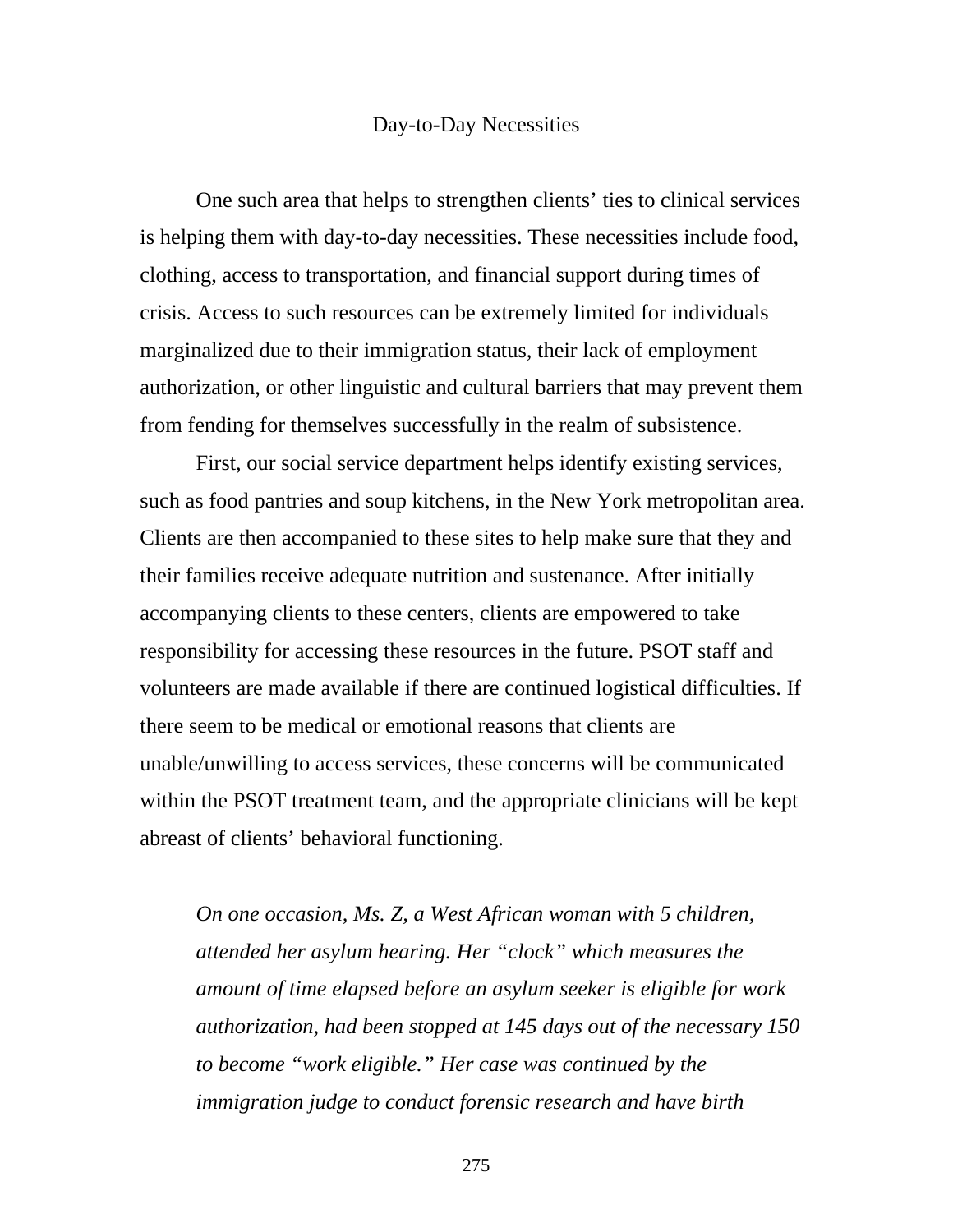*certificates translated. The case was rescheduled for 6 months later. The judge was asked to allow the "clock" to continue moving, but since the client's lawyers had failed to translate the birth certificates, the delay was deemed to be the client's responsibility. As such, her "clock" was stopped until her next hearing.* 

*In essence, the client was not able to work and independently provide for her children during the next six months. PSOT volunteers mobilized and identified food pantries and soup kitchens in the client's neighborhood in the Bronx. Occasional transportation was arranged for large food acquisitions. The family received their sustenance by these means for the six months until the following court date. The client was then granted asylum, and she subsequently entered the work force successfully, and became far more selfsufficient.* 

. To further explore the importance of providing basic necessities (such as food), and the importance of networking with other social service agencies in the city, consider the following example:

*AZ, a 30 year old male from one of the former Soviet republics, was unable to find employment, and needed food assistance. We were able to address that immediately by referring him to a program that not only gave him some supply of food, but also gave him referral to food pantries and soup kitchens to utilize on an ongoing basis, while awaiting a change in his immigration status that would permit him to*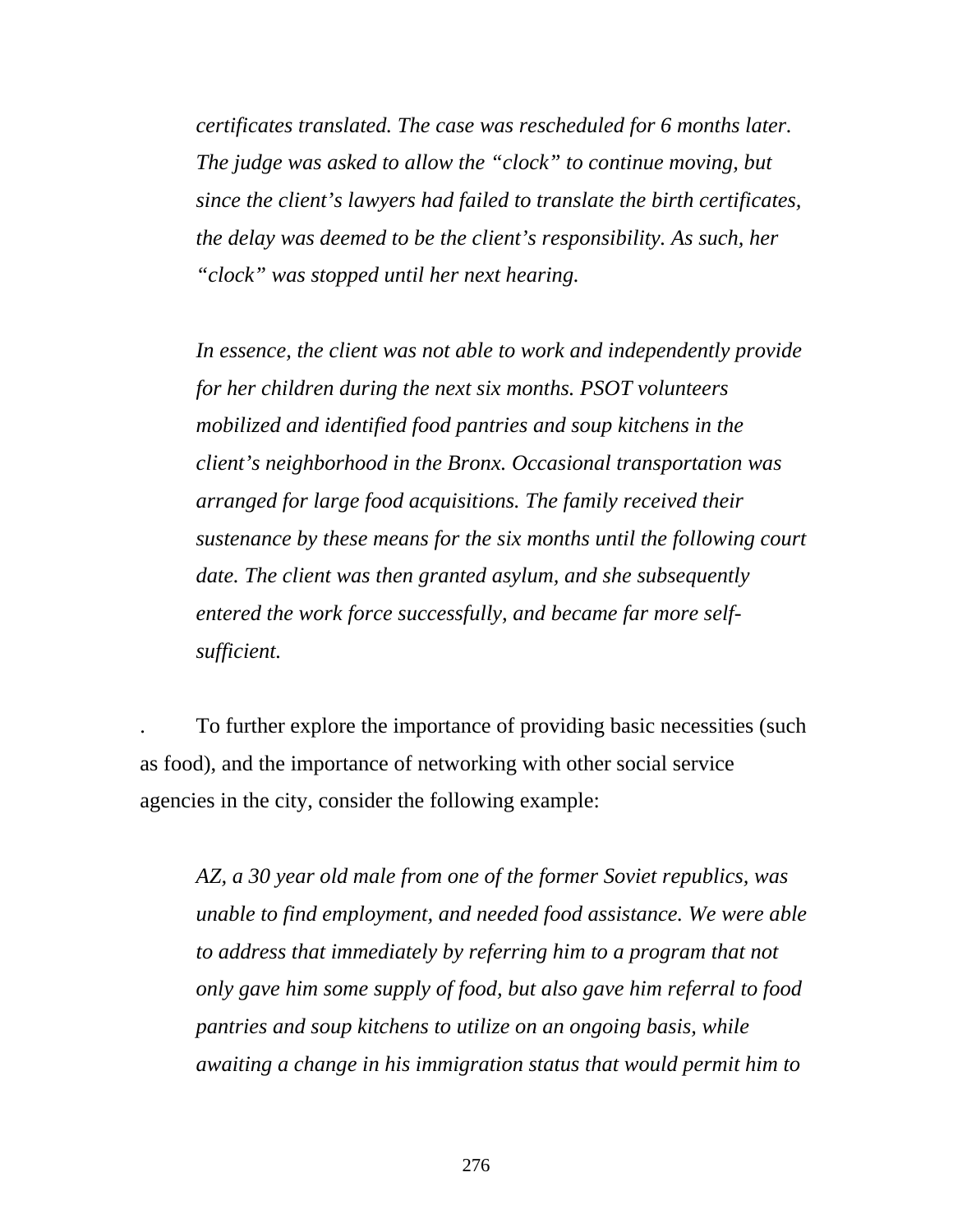*work. These referrals helped to sustain him physically over a period of several months.* 

 Another key element that plays a role in a client's ongoing health maintenance is locating and providing appropriate clothing. This is especially important for clients arriving from tropical climates, who usually do not own clothing that will keep them sufficiently warm during the winter months. Winter coat drives have been an essential part in this effort. Education regarding the importance of dressing in layers, and removing one's outer clothing when inside for a significant period of time are important tips for people who have never dealt with winter weather before. We also help to provide clients with clothes suitable for academic or professional interviews. We see that facilitating these efforts is a crucial part in empowering clients and helping them to achieve tangible successes.

 Clients need to keep a plethora of appointments during the course of the week. Transportation costs can be a substantial impediment to clients accessing the services they need. Social service providers should orient clients to available public transportation. New York City is fortunate to have an expansive public transportation system. We raise funds to provide "metro cards" for our clients in need. While we cannot cover expenses for all of their travel, we try, at the very least, to provide round-trip fare to and from each hospital visit.

In crisis situations, we have been able to pay for cabs and arrange ambulette services for clients who were not able to use subways or buses. We have also been able to create a small "petty cash" account and identify emergency funds through local philanthropic groups to help when clients are on the verge of being evicted, or have collection agencies pursuing them

<u>277</u>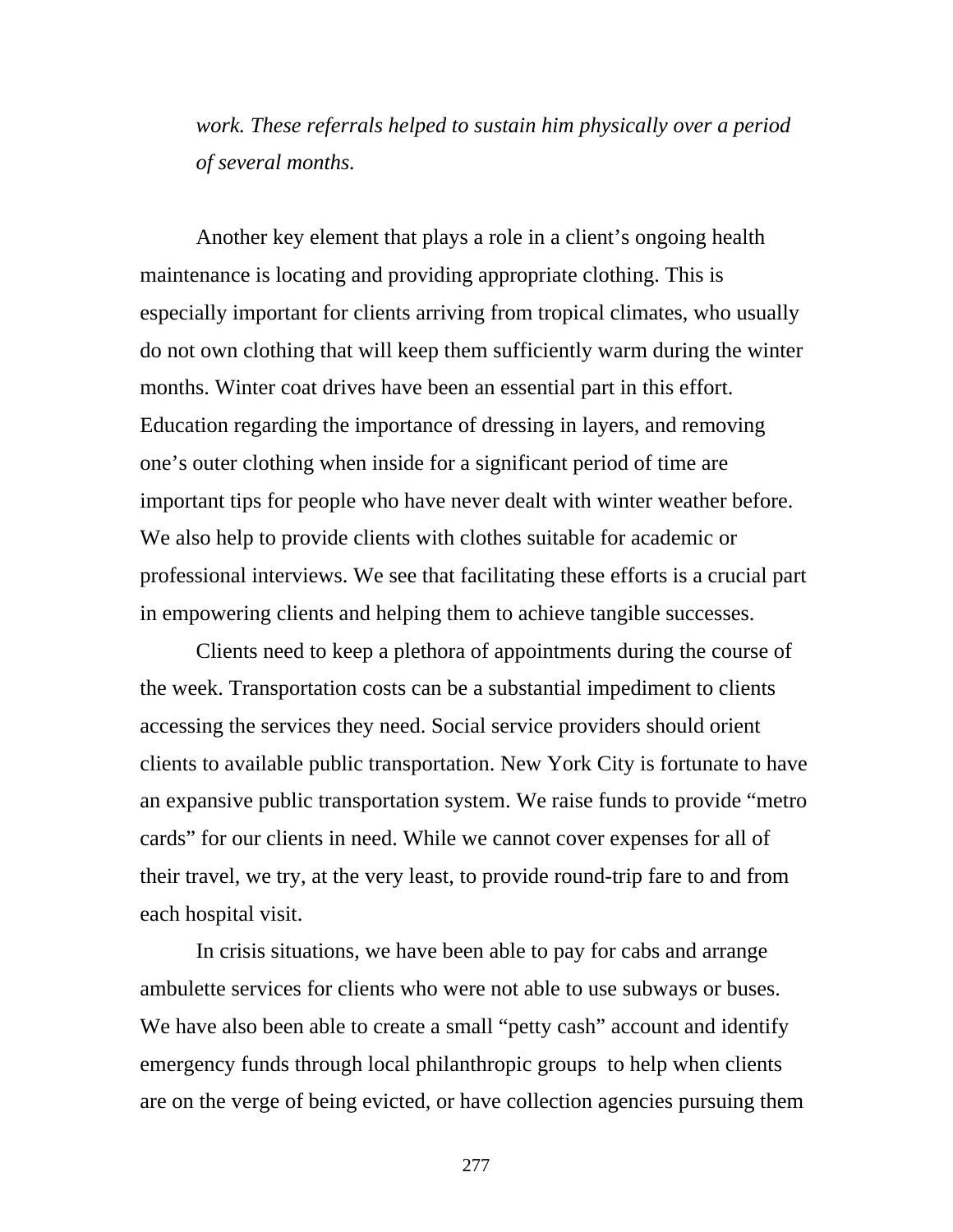(due to circumstances the clients are not legally able to control or resolve). These funds are limited, however, and we are always seeking more "general operating expense" funds that can be put directly to clients' use.

The following case is illustrative of many of the domains in which social services are called to the fore:

*Ms. K, a 54 year old woman from Central Africa with two teenage children had been in treatment with us for three years. She had already earned her political asylum, and had moved to another state that was "quieter than New York City." Unfortunately, Ms. K was diagnosed with advanced stages of liver cancer. She decided to return to New York with her children, and began receiving medical care at our hospital, including chemotherapy.* 

*During this time, her social benefits (including public assistance and housing benefits) were caught between the bureaucracies of two different states. The PSOT social service staff intervened to help her family find temporary housing while her case was being transferred. Our Program also helped to pay for ambulette service and taxis, as the client was too weak to utilize public transportation. During a particularly intense summer heat wave, PSOT paid for her to stay for several nights in a local hotel with air conditioning, because the client's non air-conditioned*  $11^{th}$  *floor apartment was a risk to her health during this time.* 

We will revisit this particular case as we discuss other aspects of social service provision. We believe that this case serves as an appropriate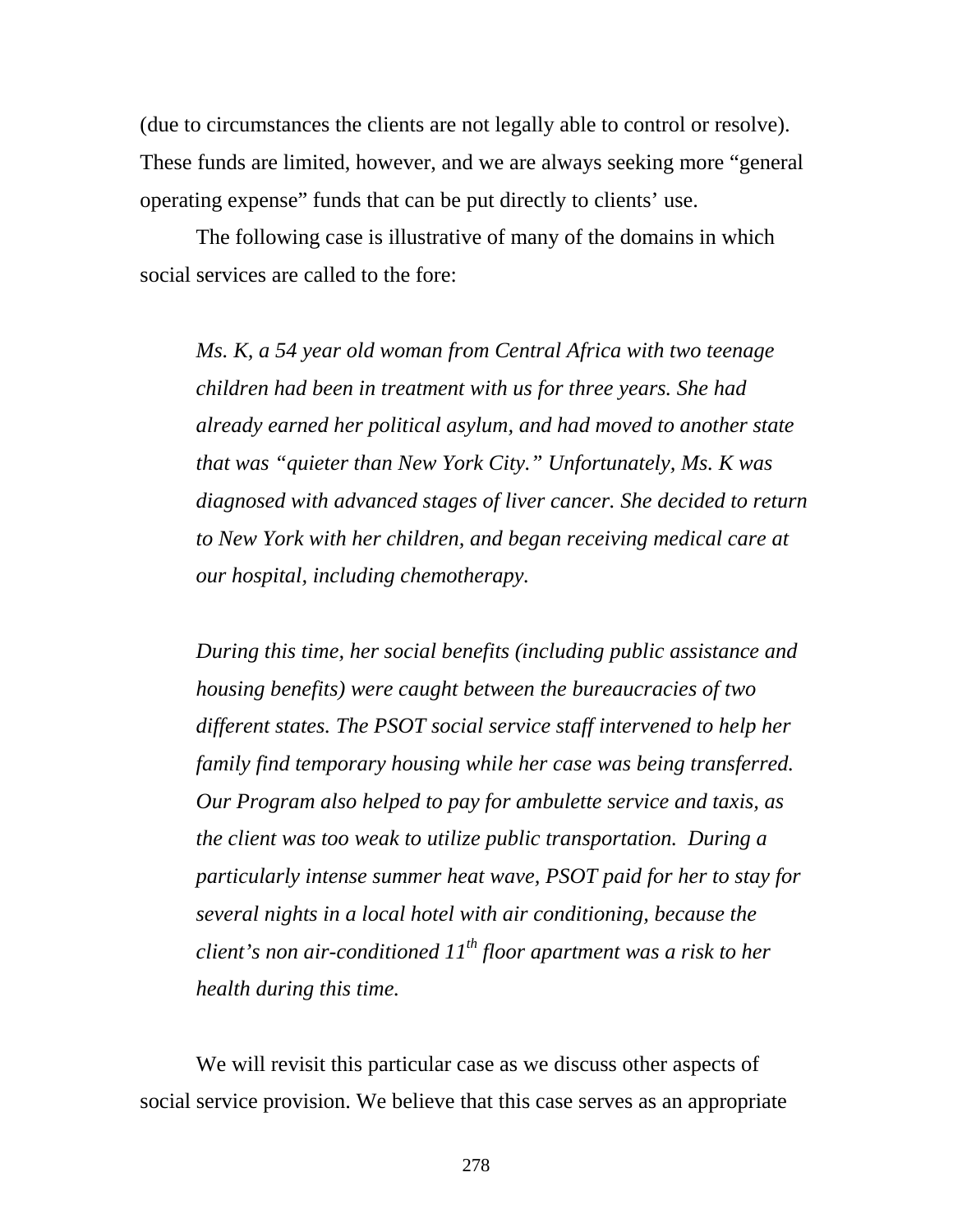transition to issues concerning liaising between medical services and other service providers.

## Social Service Aspects of Medical Care

 The social service aspects concerning medical care should not be underemphasized. When our clients receive large medical bills, or are confronted with undecipherable medical or insurance bureaucracies, it can be a significant impediment to treatment. Patients may decide that receiving medical care "is not worth it" after receiving threatening letters about financial liabilities, or even requests for follow-up medical testing, or procedures that they do not understand. These realities are not unique to our hospital or to our population, but the feeling of vulnerability may be particularly stressful for traumatized refugees who have tenuous immigration, and therefore legal status.

 One of the first steps in intervening in this domain is to make sure that there are staff members or volunteers who are able to translate letters and other medical communication to clients in a language in which they are proficient. Many misunderstandings are just that – misunderstandings. Beyond that, awareness of bureaucratic and medical realities, and sharing this information with patients, also helps to break down barriers and facilitates access to necessary medical services.

 PSOT staff work closely with the medical staffs at both Bellevue Hospital and NYU Medical School to arrange fee reductions for our indigent clients. Bellevue even created a special billing category for survivors of torture that would allow them to receive their medical care free of charge while their asylum cases were being adjudicated. In most cases, asylum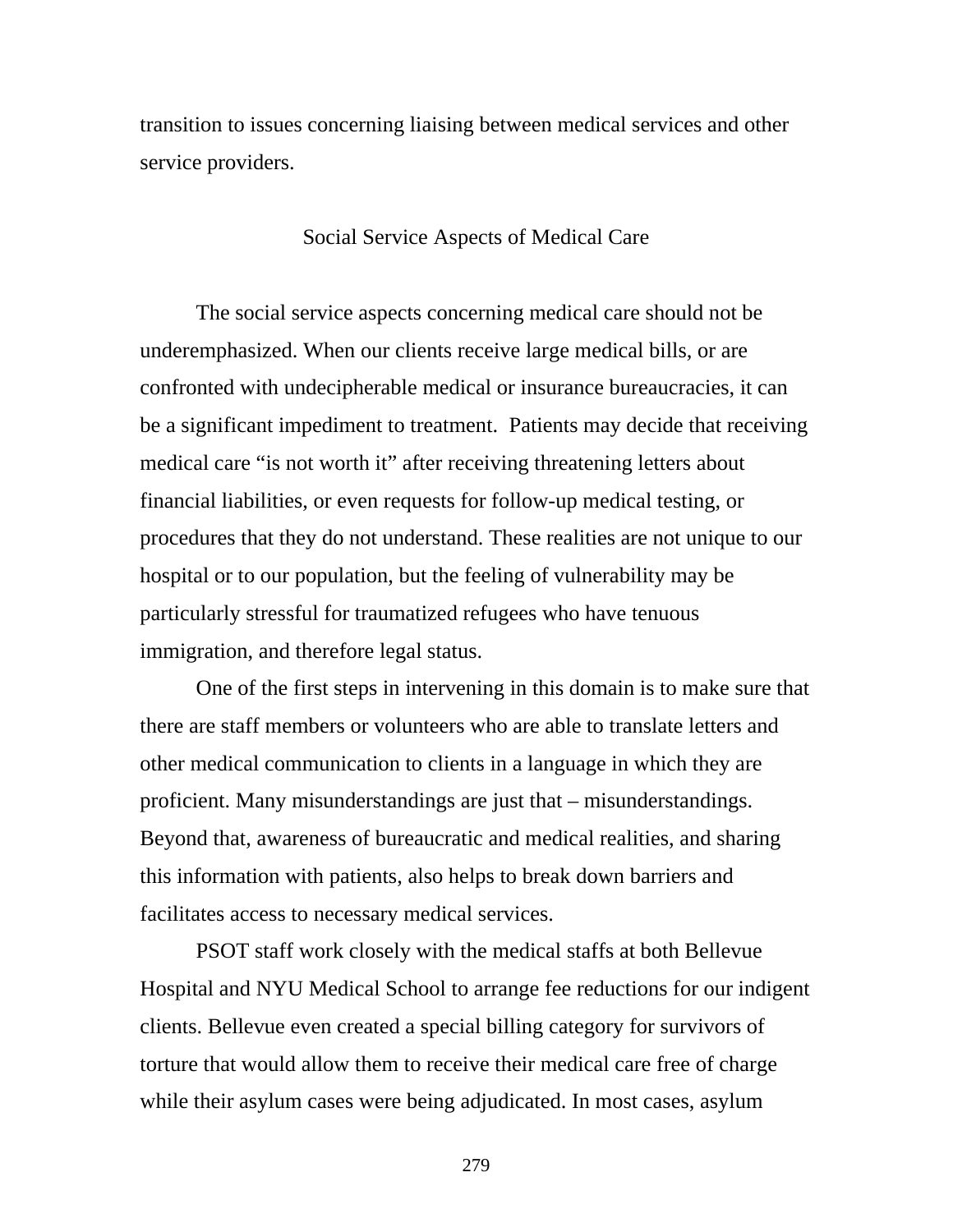seekers were not able to access Medicaid, and therefore could not pay for their care. We were able to work out arrangements so that these most vulnerable of patients would receive the needed services. Fortunately, things have changed for the better in New York State.

 Court decisions led to the creation of the PRUCOL mandate (Persons Residing Under the Color of Law) in the state of New York. This states that people who have a pending asylum case are not living in the US "unlawfully." As such, they have the right to be covered medically, and we have been able to successfully sign-up our asylum-applicant clients for Medicaid benefits. This has been of great importance to our clients (who receive the necessary care), to the participating hospitals (which are now reimbursed for a significant portion of the costs for treatment of our clients), and our program (which is in a stronger position regarding clinical and financial productivity within the hospital systems).

There are also times that special advocacy is necessary. We have had two occasions when clients were in need of liver transplants. Ironically, both clients were from the same West African country. The first client is the one that prompted us to begin making the calls, writing letters, and beseeching medical services to expedite her eligibility for such services, and then to locate and secure a donor, and facilitate the transplant.

We encountered many engaged and energetic individuals who helped to expedite the process. Unfortunately, we also encountered many pitfalls and missteps that hindered the process. In the end, we were able to obtain Medicaid status – but for this patient it was too late. The patient expired before her name could be added to the priority list for transplant recipients.

We would like to think that the first client's efforts and struggles were not in vain. The second time we were confronted with a similar situation, we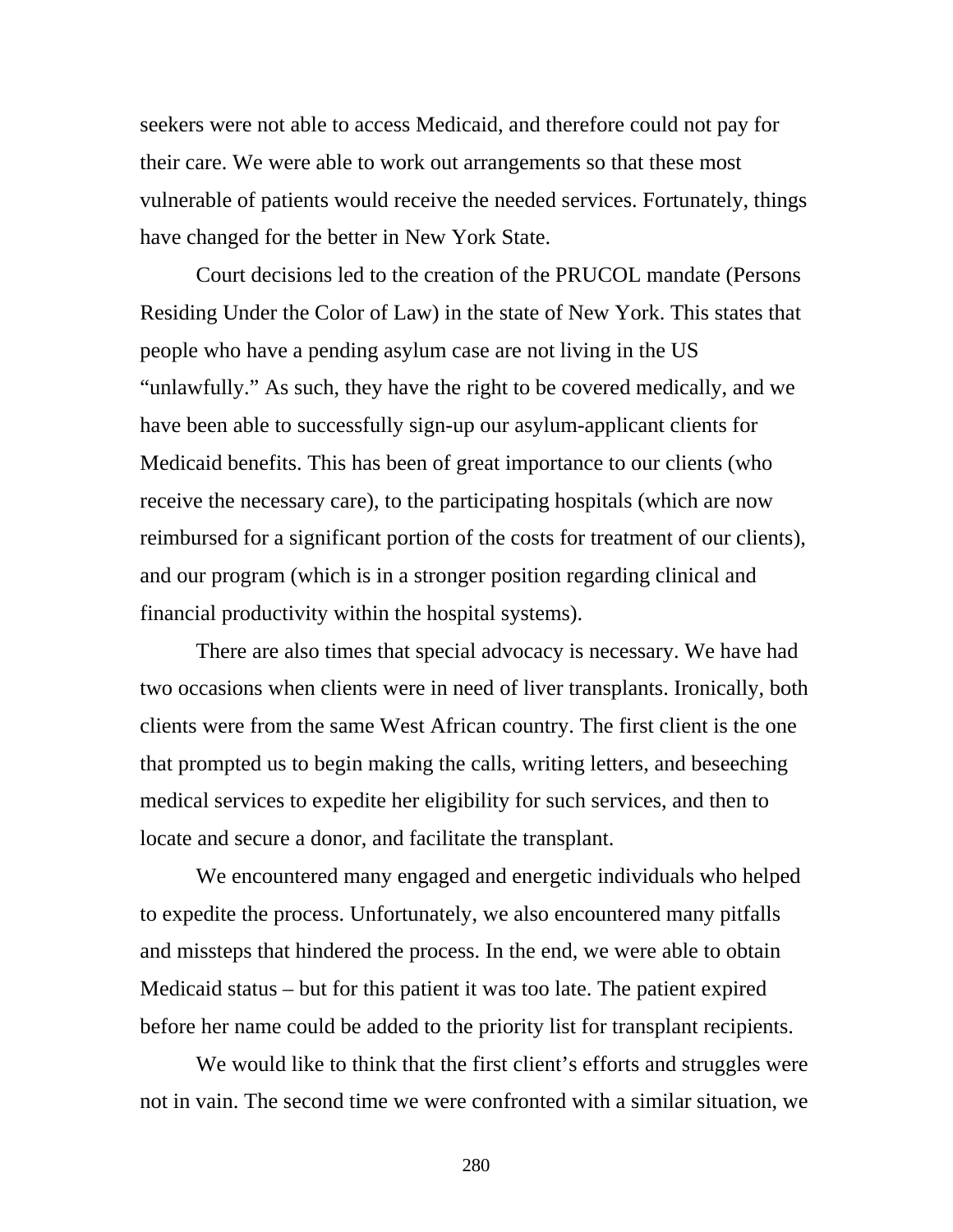were better informed and better equipped to move ahead with alacrity. The transplant was completed successfully, and the second patient is now a healthy member of the community – working hard to take care of his burgeoning family (he and his wife have had a healthy baby son since then).

---

 End of life issues are another area where the social services and medical realms overlap. We have been called upon to work with various departments within the hospital (i.e. HIV services, cardiac care, palliative care, oncology) to help facilitate hospice care, or other discharge dispositions. Often, we play an educative role in terms of what resources are available for our clients with the immigration statuses that they possess, and often we can provide focused advocacy for those that might otherwise "fall through the cracks" of large city and state bureaucracies. We help to facilitate addressing cultural issues, which are important in all phases of interaction with clients, but become especially salient during end of life situations – with their myriad of stressors and potential triggers for retraumatization.

We find that many of the departments we work with are grateful to have collaborators who are able to put more time into a particular case than they may be able to do, or to be available to consult on cultural issues. We must always be mindful of sensibilities of "turf" and authority issues to make sure that we do not alienate fellow service providers we are trying to assist. To date, our collaborations with other departments have been fruitful, and guided toward the best interest of the patients.

In the case of Ms. K, we were in the midst of beginning to plan for her *children's future when she received a prognosis of having less than*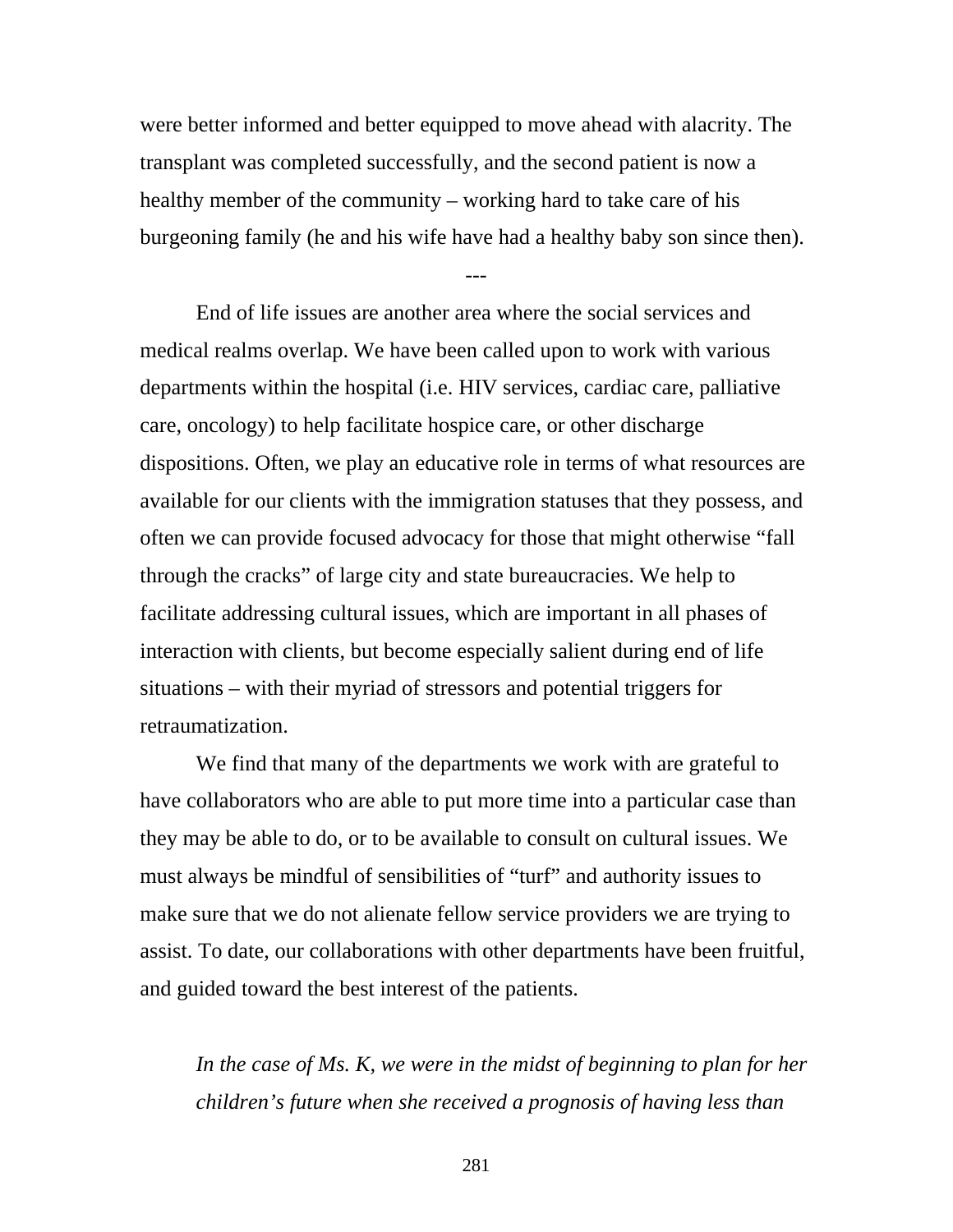*six months to live. Case workers from both the inpatient unit, and the temporary shelter where her family lived, were involved. Physicians from PSOT and the oncology unit were involved in trying to treat her illness and ease her physical suffering. Her PSOT psychologist and case worker were involved in providing support for Ms. K, her children, her extended family members, and the other program clients who mourned her loss.* 

*It looked like things were moving toward resolution in terms of finding stable housing and enrolling her children in school, when her health took an extreme turn for the worse. The months we counted on turned to days, and Ms. K died soon thereafter.* 

*There was no living will and there was no money. There were questions about whether Ms. K would be buried in a common grave, with no viewing, no headstone, and no opportunity for her family and children to mourn in a culturally appropriate way. There were many questions in terms of where the children would live. Would the eldest child (who had just turned 18) be able to be "head of household" and keep the family together (the youngest child was fifteen years old)? Was there any potential that the children would be repatriated? Who would be able to register the youngest child for school as "next of kin?" Would the children be able to keep the mother's housing benefits? How do we provide information to the children without overwhelming them during their period of grief, but also get enough information and positive direction to move things in an appropriate direction?*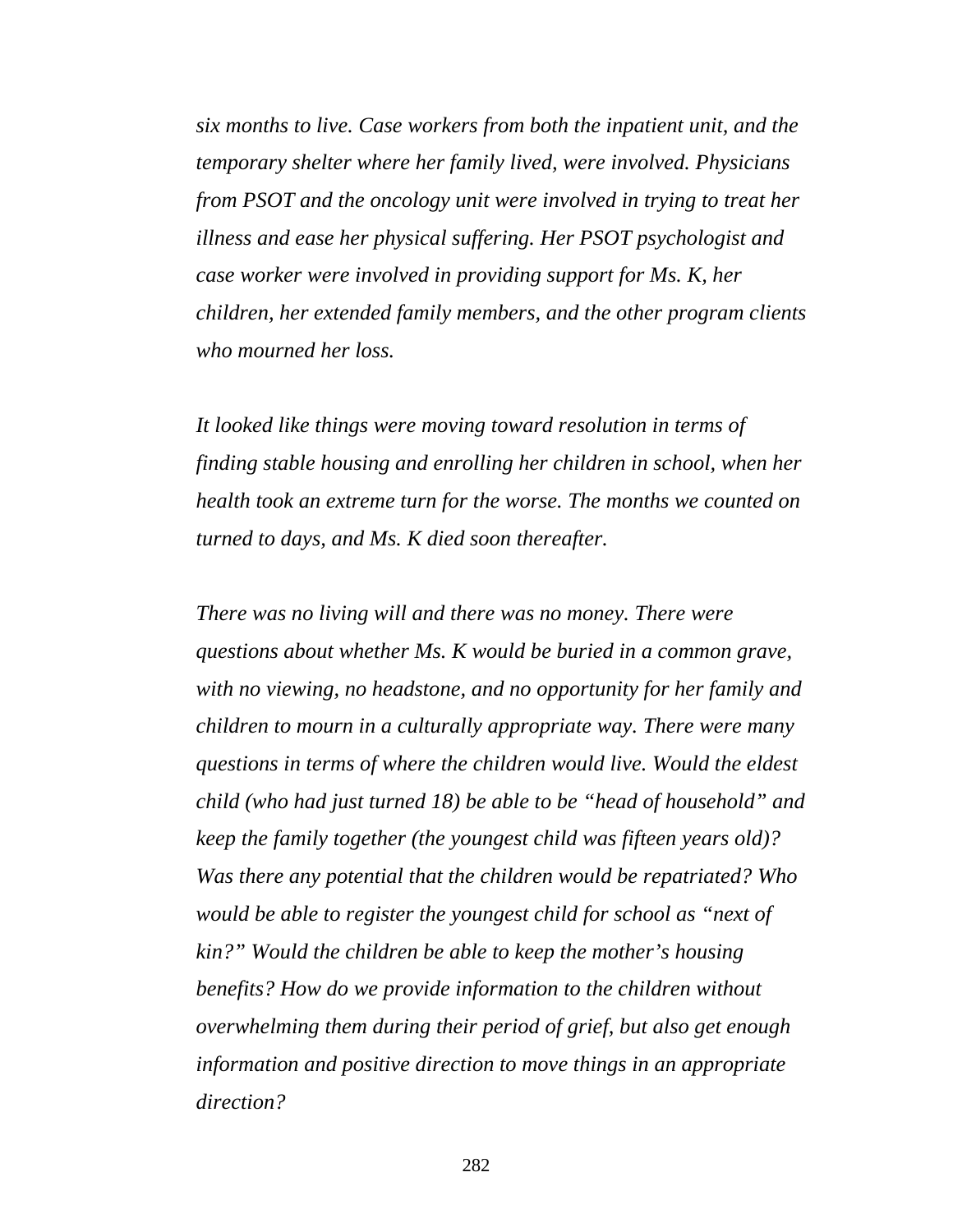*The answer to this plethora of questions is that through our social service providers, and their careful coordination with other care givers and agencies (such as the Department of Homeless Services; Administration for Children's Services; The New York Legal Assistance Group; the Board of Education, etc.), the majority of these questions were resolved positively.* 

*Through funds raised by PSOT, and by the extended support network in the expatriate African community ( largely mobilized by other African clients in our program), there was a viewing, a church funeral, and a burial in a cemetery where her children can visit Ms. K's grave. The siblings lived together with the eldest sibling serving as legal guardian, while social workers and members of their religious and national community provided supervision and support. They enrolled in school, and received the financial assistance necessary to support them. Both siblings continued to receive medical treatment and supportive psychological services through our program for some time. Perhaps most importantly, they had the opportunity to bury and mourn their mother in a way that was appropriate given their religious beliefs, cultural background, and emotional needs.* 

 This case helps to illustrate the complex and overlapping roles that social service staff members take on when working with this multiplychallenged population.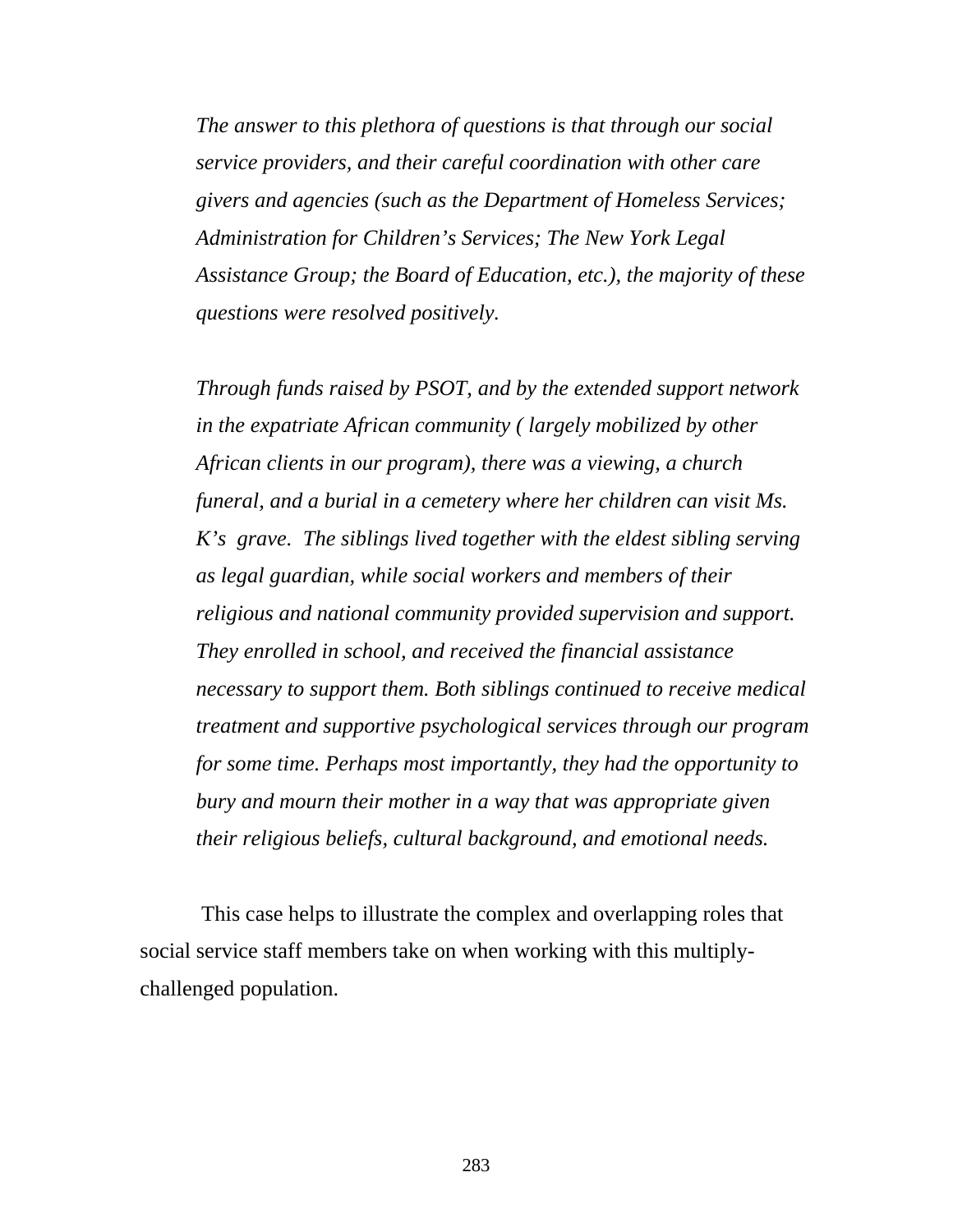#### Housing Issues

One area that remains very difficult for our clients and our social service staff is the domain of adequate housing. This is especially true for our clients who are asylum seekers, who have not yet been accorded any sort permanent status such as asylum, refugee status, or a green card. These clients are generally in a disadvantaged position relative to other populations in need of scarce housing resources, because our clients do not have legal access to publicly subsidized housing. Many of our clients find themselves at the mercy of other members of their expatriate community; many of whom are in marginal living situations themselves. Our clients find themselves in the position of being "an extra burden" to already struggling members of their extended families or ethnic communities. Often when clients are sleeping in other people's living rooms, hallways, or sleeping in shifts in overcrowded apartments; they can be made to feel unwelcome. The circumstances, including a general lack of privacy and a sense of being in someone else's space, can potentially be re-traumatizing. These issues tend to keep feelings of insecurity, self-reproach, and loss of status very much alive for traumatized refugees.

The ways in which the social service provider can intervene in these circumstances are, unfortunately, limited. Clients may be guided into the shelter system, but this is often less than optimal. The New York City shelter system is one of the most largely populated systems in the country. Its shelters are often crowded, with people from all walks of life and frequently suffering from substance abuse and/or other psychological and behavioral issues. As such, the shelter environment can often be noisy, chaotic and serve to reactivate a trauma survivor's sense of insecurity and perceived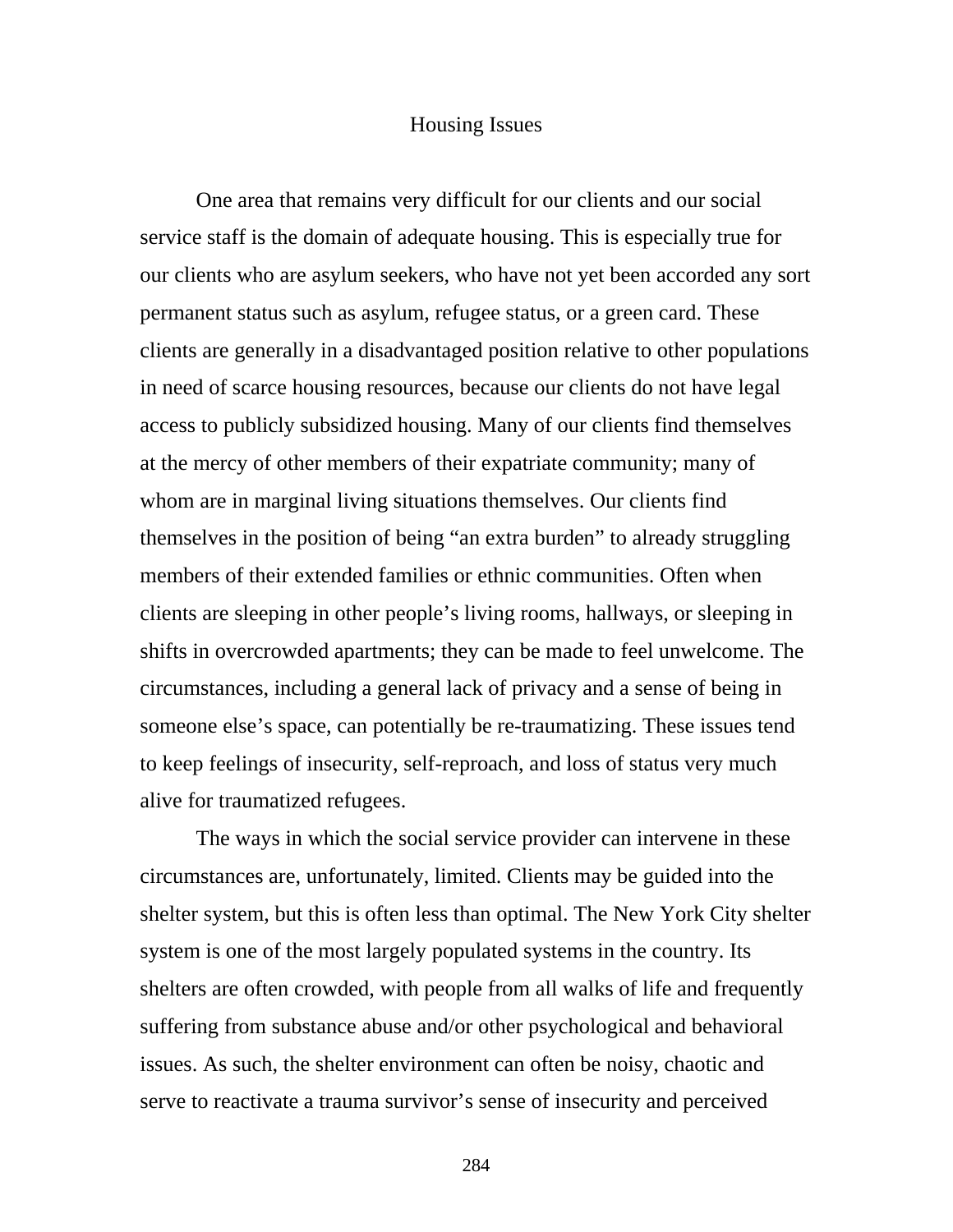threat. There have been times when a homeless shelter may be the appropriate referral given someone's housing status, but it may be an inappropriate referral given their emotional state.

A social service provider may also be able to assist in registering the client in specialized housing programs. In New York State, specialized "Section 8" housing exists for New York residents with demonstrable mental illnesses. Our social service coordinator is instrumental in arranging supporting documentation from program psychiatrists, to put forth formal Section 8 applications. Axis I Diagnoses, such as PTSD and Major Depression have been deemed appropriate diagnoses for clients to participate in this special housing program.

*Housing bureaucracies can necessitate social service interventions that go beyond the norm. In one instance, a family from the Caribbean (a mother and two young children) had been given temporary shelter by another family in their expatriate community. After a period of time, the host family rescinded their offer, and told the family that they needed to vacate the premises immediately.* 

*The family tried to access services at a shelter for homeless families, but were refused by the housing authority because they had it on record that the family was "currently domiciled" by the family who had just evicted them. Homeless services were being denied to this family because the system did not consider them to be truly homeless – despite the fact that they had nowhere to go besides the streets.*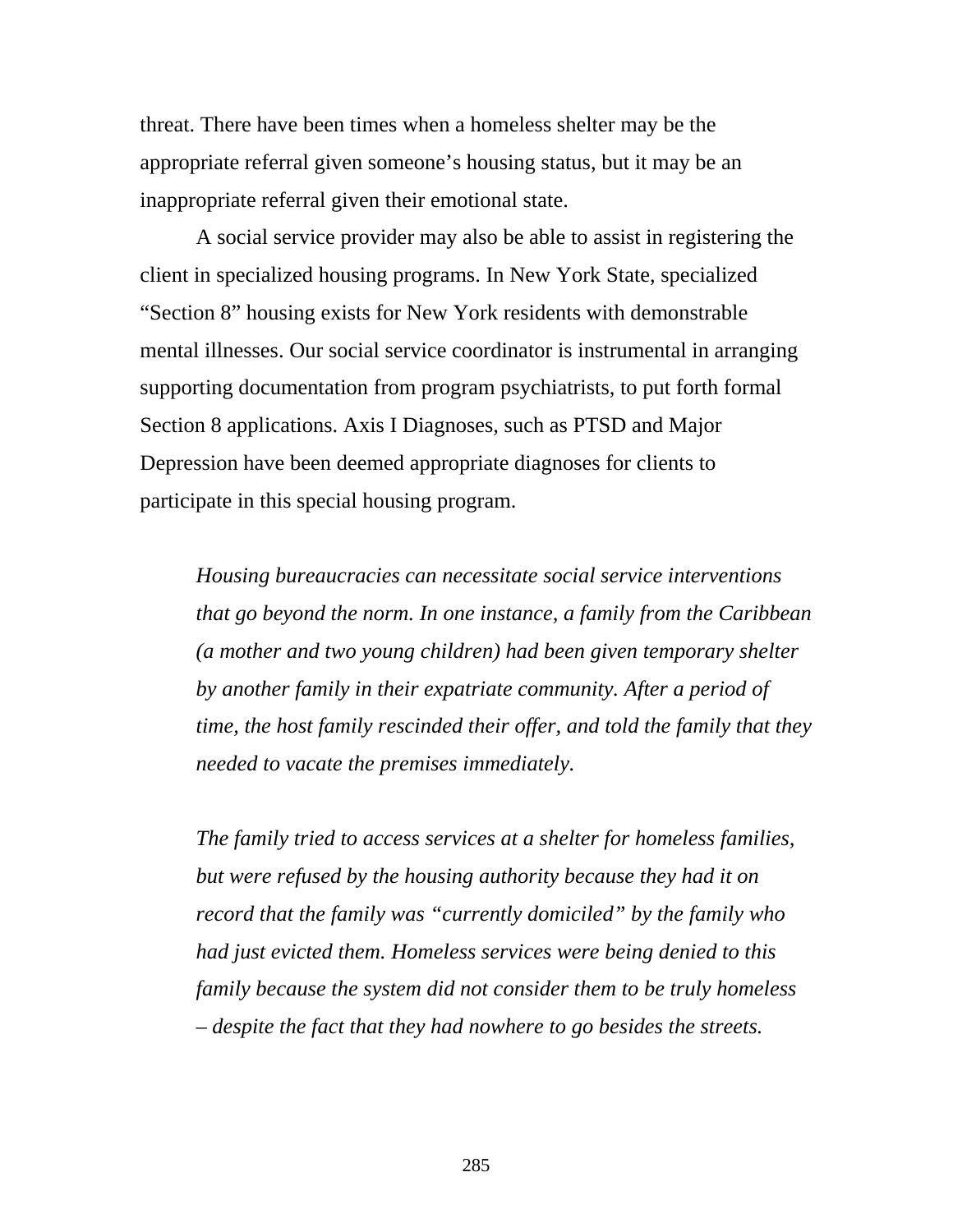*Our social services team intervened in this housing crisis during the weekend (the family was evicted from their previous residence on a Friday evening). We tapped into our limited "emergency funds" to place the family at a hotel, so that the young children would not be on the street. Our social services coordinator then accompanied the family to their previous residence to "witness" them being denied entry to the home. Afterwards, they went to a police station to have an "official record" that the family had been refused entry.* 

*With the subsequent affidavit from our program regarding the family's situation, shelter officials re-evaluated their request, and allowed them to re-enter the shelter system the following Monday morning. The emergency funds from the program, coupled with the advocacy effort, were enough to keep this family of traumatized survivors off of the street in the short-term. We recognize that the challenges with housing are longer-term and very broad in scope.* 

## Legal Issues

A crucial issue with which our social service providers must grapple is our clients' immigration status. Much of the general context regarding immigration law has already been covered in Chapter 3. However, it is worth exploring some of the associated activities and issues that our social service and legal liaison team encounters.

Accessing pro-bono legal services for asylum seekers is a very important task. Most asylum seekers do not have proper work authorization, and therefore find it difficult to pay for legal services. There are many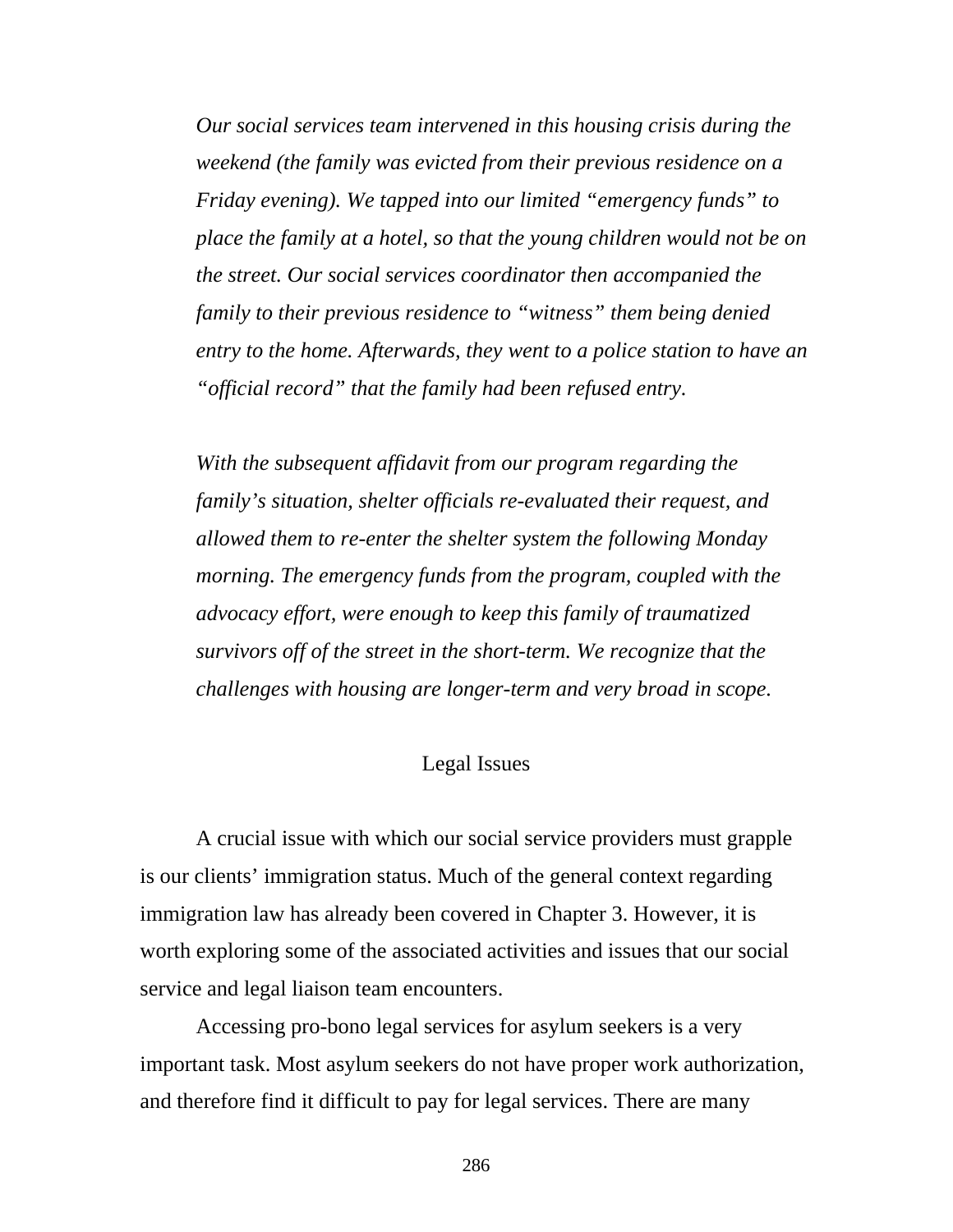asylum attorneys who offer "discount" services for asylum seekers. Even these "discounted" services may cost between \$1,500 and \$3,000 in New York City for people with limited or no income.

While the grand majority of immigration attorneys (whether private or pro-bono) are ethical and diligent, the demand for services and the vulnerability of the population can lead to a potentially exploitative situation. Some immigration judges have made reference to "volume lawyers," who make their money by maintaining extremely high-volume case loads. In this scenario, many clients may not have adequate access to their lawyers for case preparation, document procurement or verification, or even adequate information regarding the structure, processes, or expectations of an asylum hearing.

 Finding pro-bono (derived from Latin, meaning "for the public good") attorneys has helped many of our clients to navigate the asylum process. Not only do the pro bono services reduce costs for our clients, but we have found that legal teams doing such work tend to have more time to devote to the particular cases. In the New York Metropolitan area, we find pro bono attorneys through programs such as: Human Rights First (formerly the Lawyers' Committee for Human Rights), HIAS (The Hebrew Immigrant Aid Society), Catholic Charities, NYANA (the New York Association for New Americans), and through law school legal clinics (i.e. NYU Law School, Fordham University Legal Clinic, CUNY Law School, Brooklyn Law School, Hofstra University Law School, etc.). Generally, these schools provide teams of law students who provide the bulk of the direct services, under the supervision of experienced law professors. These teams have proven to be so motivated and enthusiastic, that at times it has been our duty to provide them with psycho-education about the potential of re-traumatizing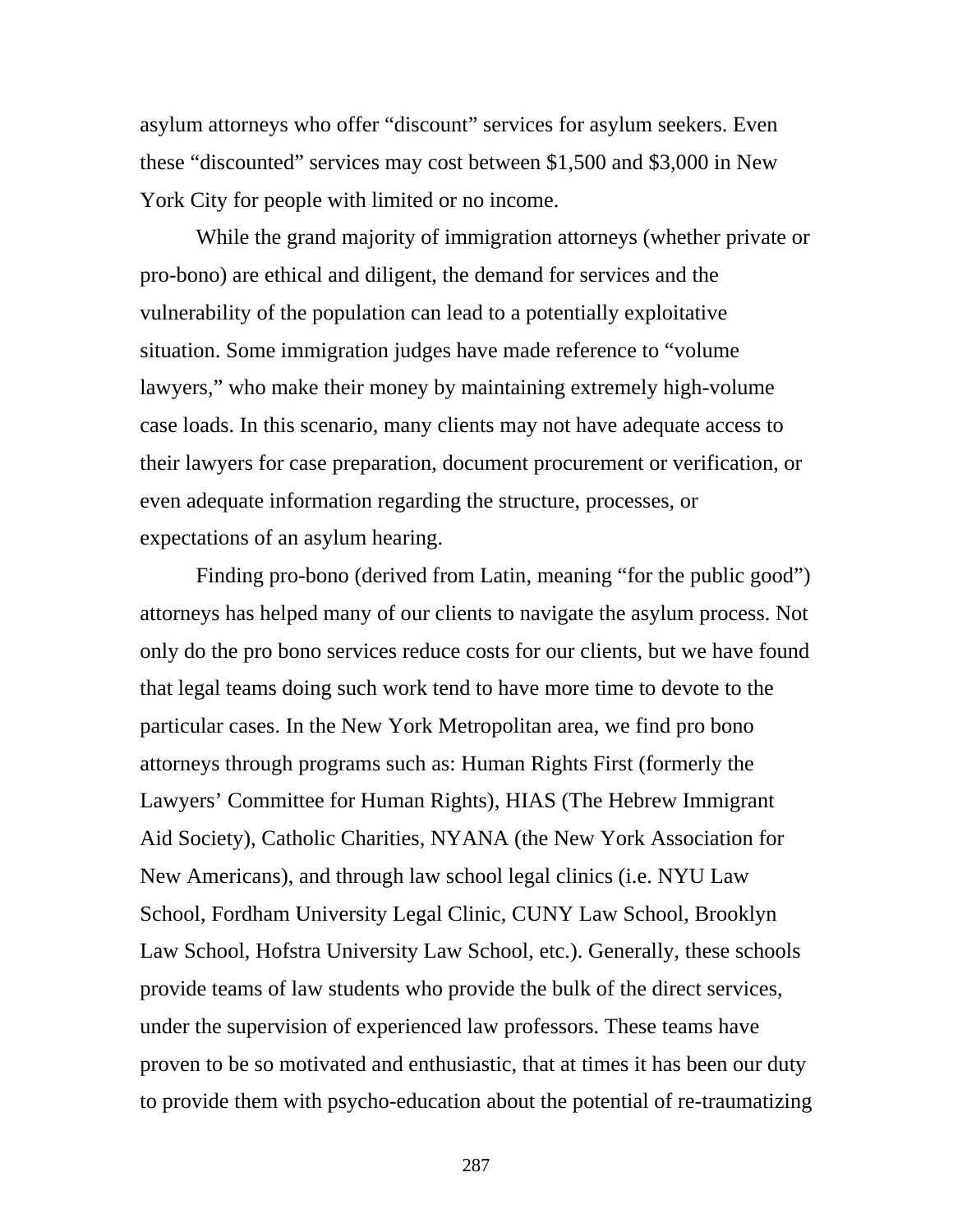a client who is expected to recount his or her story repeatedly, as part of the preparation process. We sometimes need to reassure a client that just because the services are free does not mean that they are somehow substandard.

 Part of helping our clients to prepare for their asylum cases also means serving as a liaison between the lawyers and the doctors to provide supporting documentation, when appropriate. Not all clients who apply to our program are accepted, and no one is promised an affidavit (whether medical, psychiatric or psychological) upon acceptance to our program. But for those clients who engage consistently and conscientiously in their treatment, and for whom we have clinical data and observations that can shed light on their functioning, we provide supporting documentation for their asylum hearings (see Chapters 7 and 12). A large part of the legal liaison work has to do with facilitating reports coming from the appropriate doctors, in a timely fashion. Scheduling clinicians for potential testimony (usually telephonically) is another logistical detail we try to arrange.

 Legal assistance also stretches into other domains, such as helping clients to obtain legal work authorization, reunifying the families of asylees by helping to file family petitions, facilitating green card lottery applications, and aiding with permanent residency and citizenship applications. We also provide legal and civic education about one's rights. Workplace law, domestic law, tax law, and child protection laws are discussed with individuals, and also covered during sessions of the psychoeducational "orientation" groups we conduct for newly arrived clients. In addition, issues regarding the rights of those who have been arrested and about the use of "911" and other emergency services are discussed. We also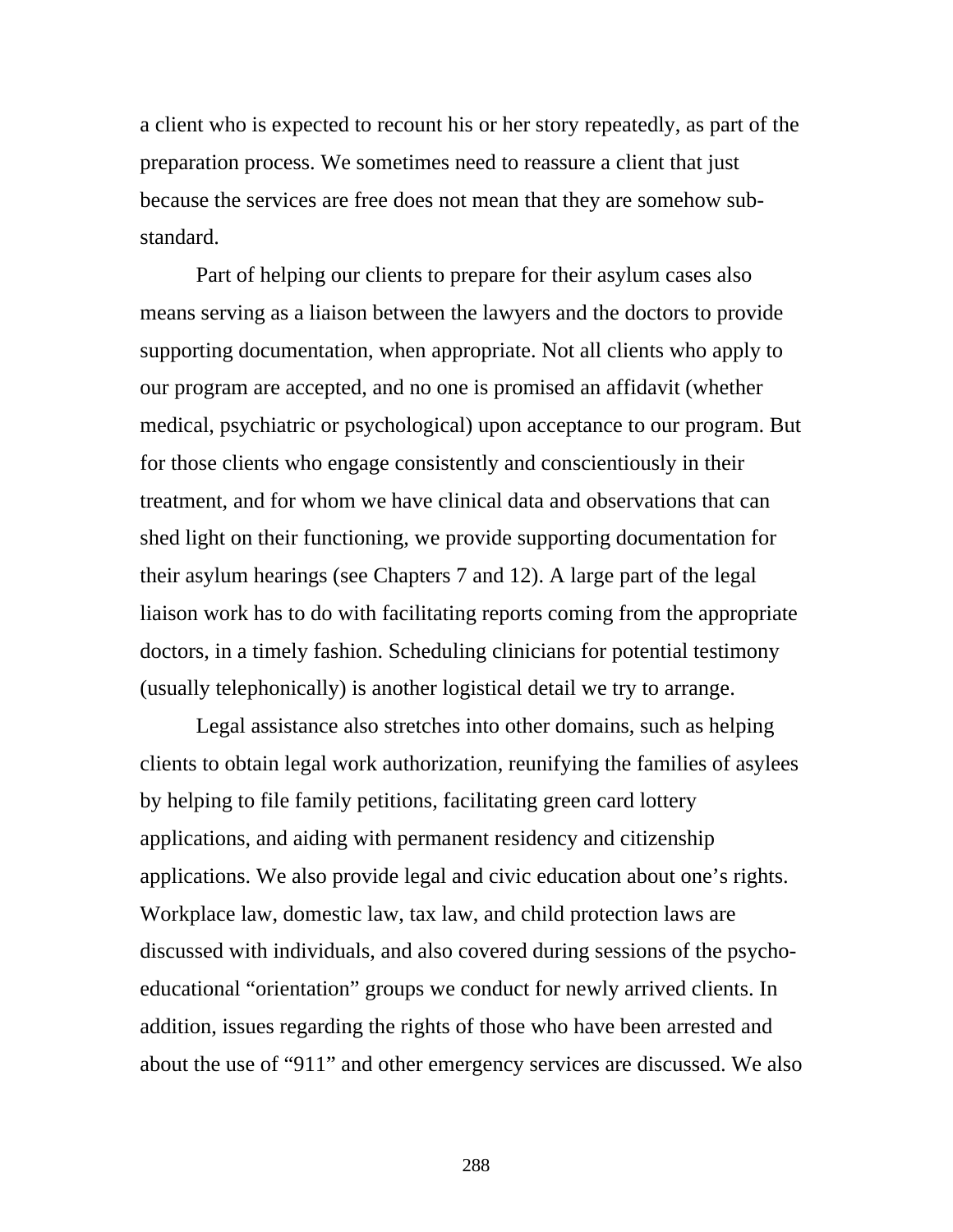give information about the use of "311" and other government information sites found in the New York Metropolitan area.

 In essence, two of our major goals in the provision of legal liaison services have to do with access to information and access to services. We endeavor to place our clients in a position where they can best adjudicate their cases and advocate for themselves.

## Educational Assistance

 Another major issue for social service providers is educational assistance. Beyond the concrete benefits that continued education can bring, it provides clients with concrete skills, such as English and computer literacy, and empowers clients to look toward a future they can construct, as opposed to being emotionally dominated by their traumatic past.

 This kind of support takes place on multiple levels. For example, one challenge that service providers working with refugees face is educational integration for children and adolescents from traumatized populations attending American schools. In our program, we have been called upon to help facilitate communication between school administrators, teachers, and the families of young survivors around cultural and disciplinary issues.

Some traumatized children and young adults may manifest behaviors in school that are disruptive and disconcerting to school personnel. Our staff has intervened on occasion to help provide psycho-education to school staff regarding some of the sequelae and secondary effects of torture and refugee trauma, particularly as they pertain to young survivors. PSOT service providers have spoken with teachers who have "just assumed that the kid was ADHD" because of disruptive behaviors, without a full understanding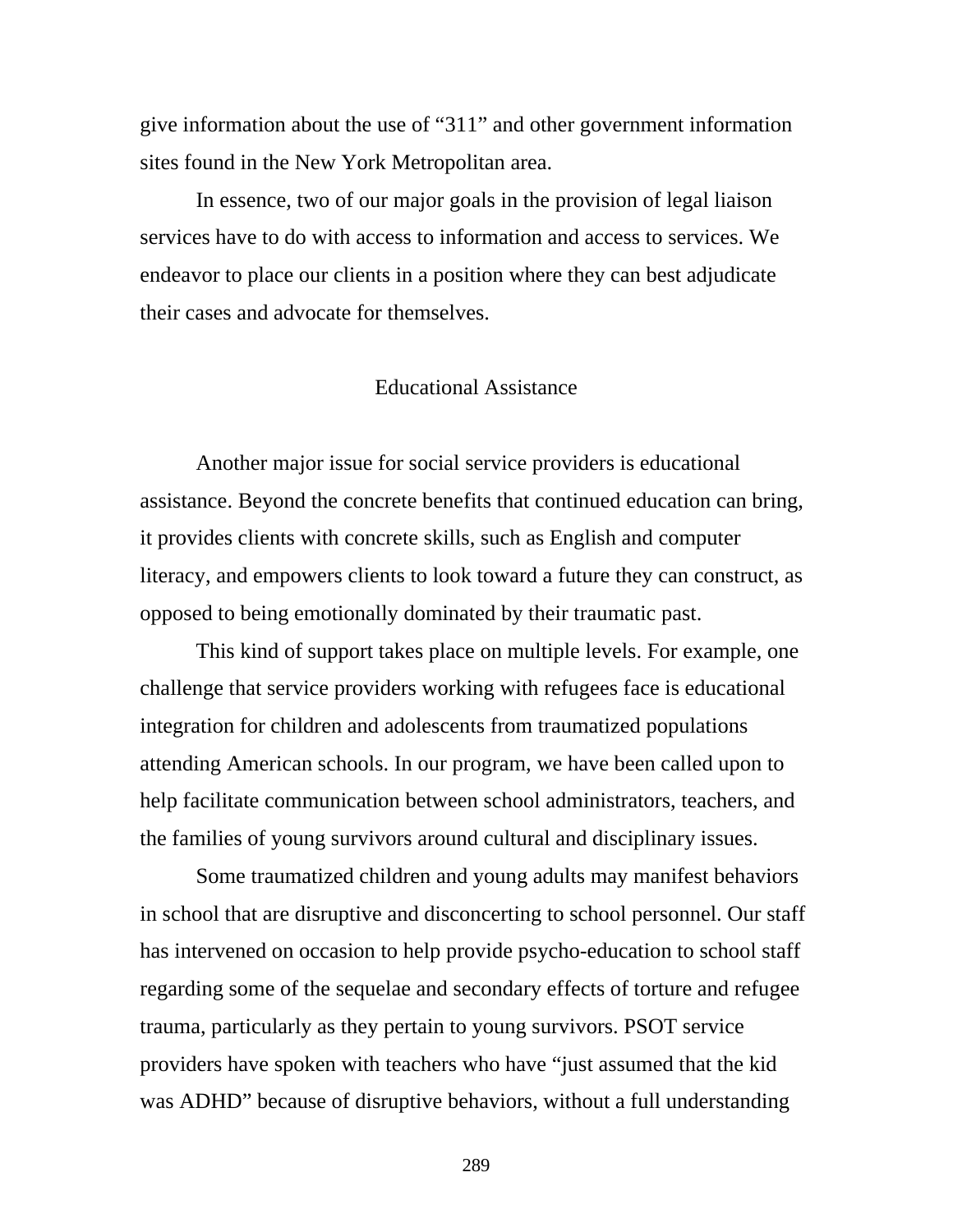of the context of what the child has experienced, and is experiencing. Our clinicians have often been able to provide therapeutic support for children that the school has identified, and we have responded when parents have called us in to advocate for their children, where they have felt that they did not have the ability to advocate for themselves.

For adults, our efforts include facilitating inscription into English as Second Language (ESL) courses for those coming from the non-Anglophone world. This can have extraordinary therapeutic value, especially when the client may be awaiting the decision of their asylum case, and are not yet authorized to work legally. These ESL courses help them to have concrete tools to survive in our society, but they also serve the purpose of allowing them to feel as though they are making some progress, even while they feel stuck in the immigration and employment domains.

Helping clients to access vocational training or specialized schooling are other concrete steps that can help clients to move toward economic selfsufficiency. This can help recently arrived immigrants, who may have marginal English skills, to branch out beyond the menial labor or service jobs they are often forced to occupy.

Seeking educational equivalencies for those clients who arrive in the US with advanced degrees is another important aspect of helping the clients to progress logistically, which also helps them feel valued by the larger society. These concrete steps counteract the multiple levels of disempowerment that clients are facing. As one francophone support group member put it: "You never know who is driving your taxi in this country. You never know who is sweeping your floor." Information and access to educational resources is a key element in helping clients to ameliorate their circumstances, such that they will be more in line with their capabilities and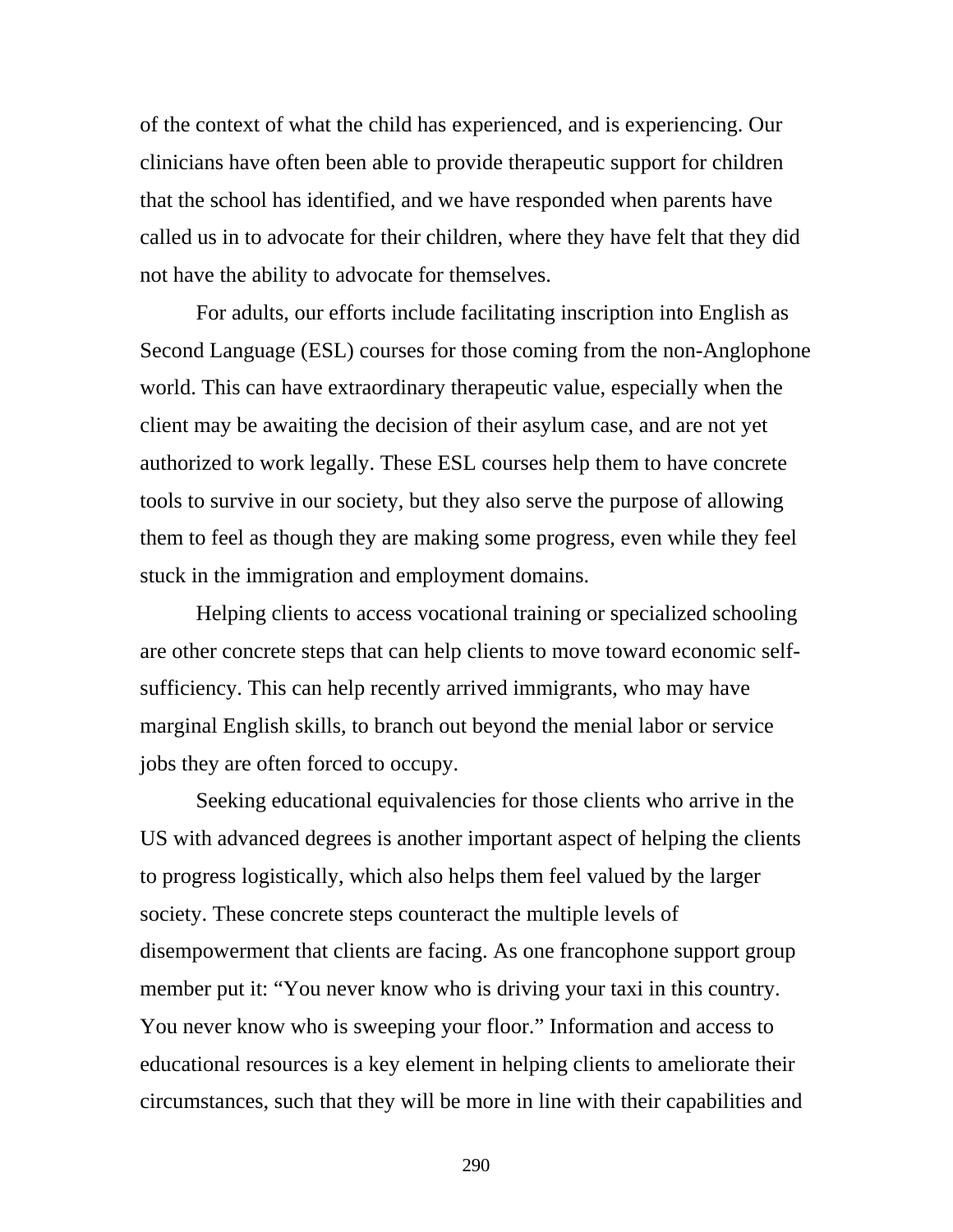talents. Assisting clients to identify, access, and pay for university studies is another way of assisting them educationally, professionally and emotionally. Helping clients to apply for financial aid is another way to make their educational aspirations become their reality.

## Professional Assistance

 Educational issues are intrinsically linked to issues surrounding work and career development. For many of our clients, who not only are struggling to survive, but are responsible for the economic survival of their families, issues surrounding work are of the utmost importance.

 Job referrals are made to job development social service agencies. PSOT staff members also refer to our own volunteer program and other social service resources to help prepare clients with regards to their English proficiency. These volunteers have also been active in helping clients to prepare for job interviews. They discuss matters particular to the field for which the client is applying, and they speak of general concerns, including aspects of the "culture of work" in the US, such as the importance of being punctual for appointments, self-motivated, and dressing in a professional manner.

 One pertinent example of the overlap between educational, professional, and clinical issues is the case of Dr. KN. It helps to illustrate the complexities facing refugees who wish to advance educationally and/or professionally.

*Dr. KZ, a 33 year old physician from central Africa, was forced to leave his country without any diplomas or documentation of his status*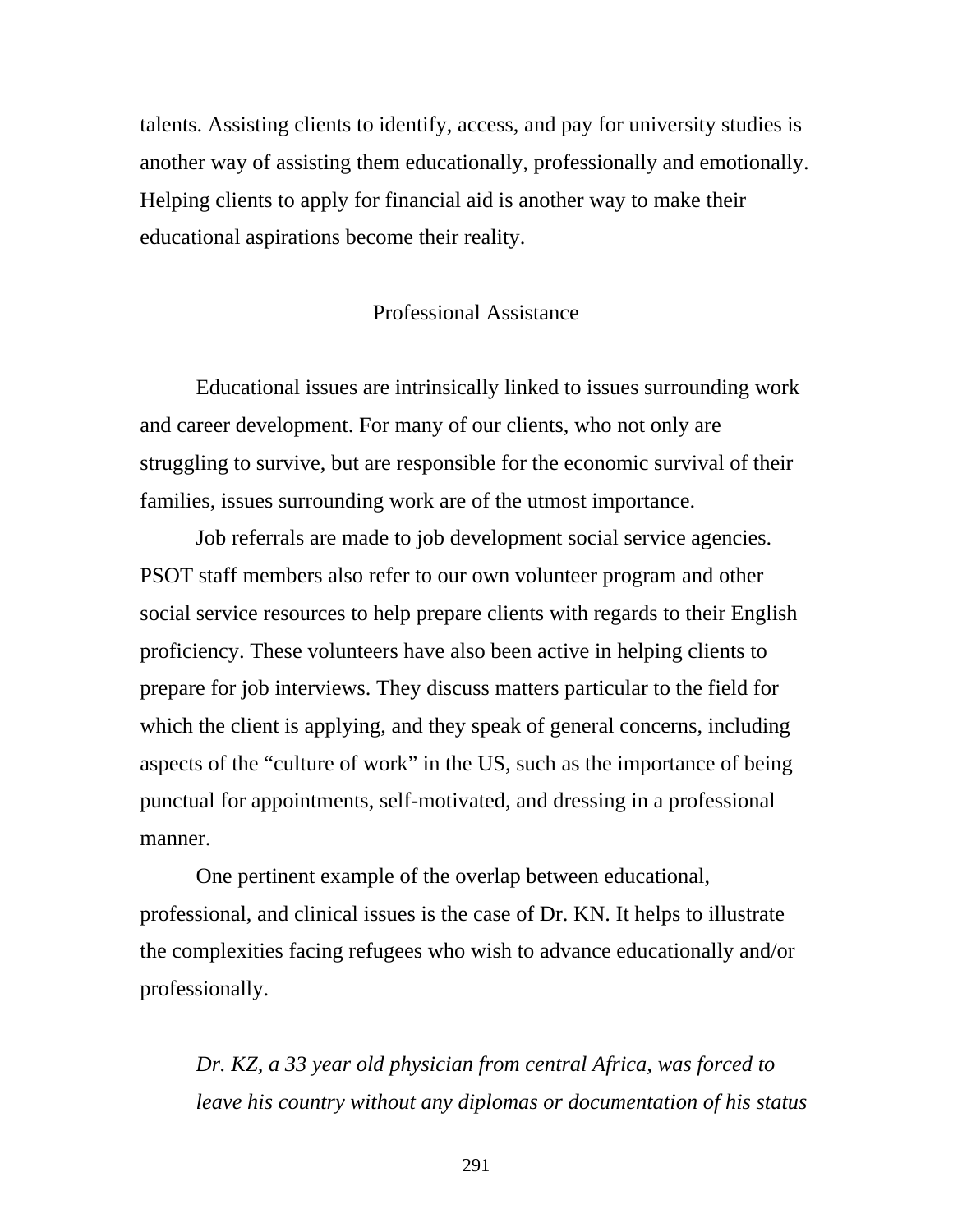*as a physician. KZ had broad medical experience in sub-optimal circumstances; working with limited medical resource in a theater of war. He had delivered more than 2,000 babies, done open heart surgeries, and had provided emergency medical care on battle fields.* 

*Even with proper documentation, he would not have been able to practice medicine in the US without going through residency training. The process for gaining a residency position is extremely competitive. With a lack of accredited diplomas here in the US, the outlook for Dr. KZ was bleak. This was emotionally troubling for KZ, who had already surpassed that level of training in his home country.* 

*After studying English and gaining his political asylum, KZ was able to take a GED Course and took placement exams at a local university. He was eventually able to provide some documentation of his former academic and professional status. As such, he began working for a phlebotomy lab. He at least felt like he was back in "his field."* 

*After two years working as a phlebotomist, KZ applied for a graduate program in Public Health. Our program wrote recommendation letters, and helped nominate him for a "Disadvantaged Student" scholarship. KZ once again felt that he would be able to help the large underserved population that he left behind. His focus is different than when he was a physician working directly with patients. But now he might still be able to affect change from a distance, while bringing new resources to bear. This struggle has helped KZ reclaim "the*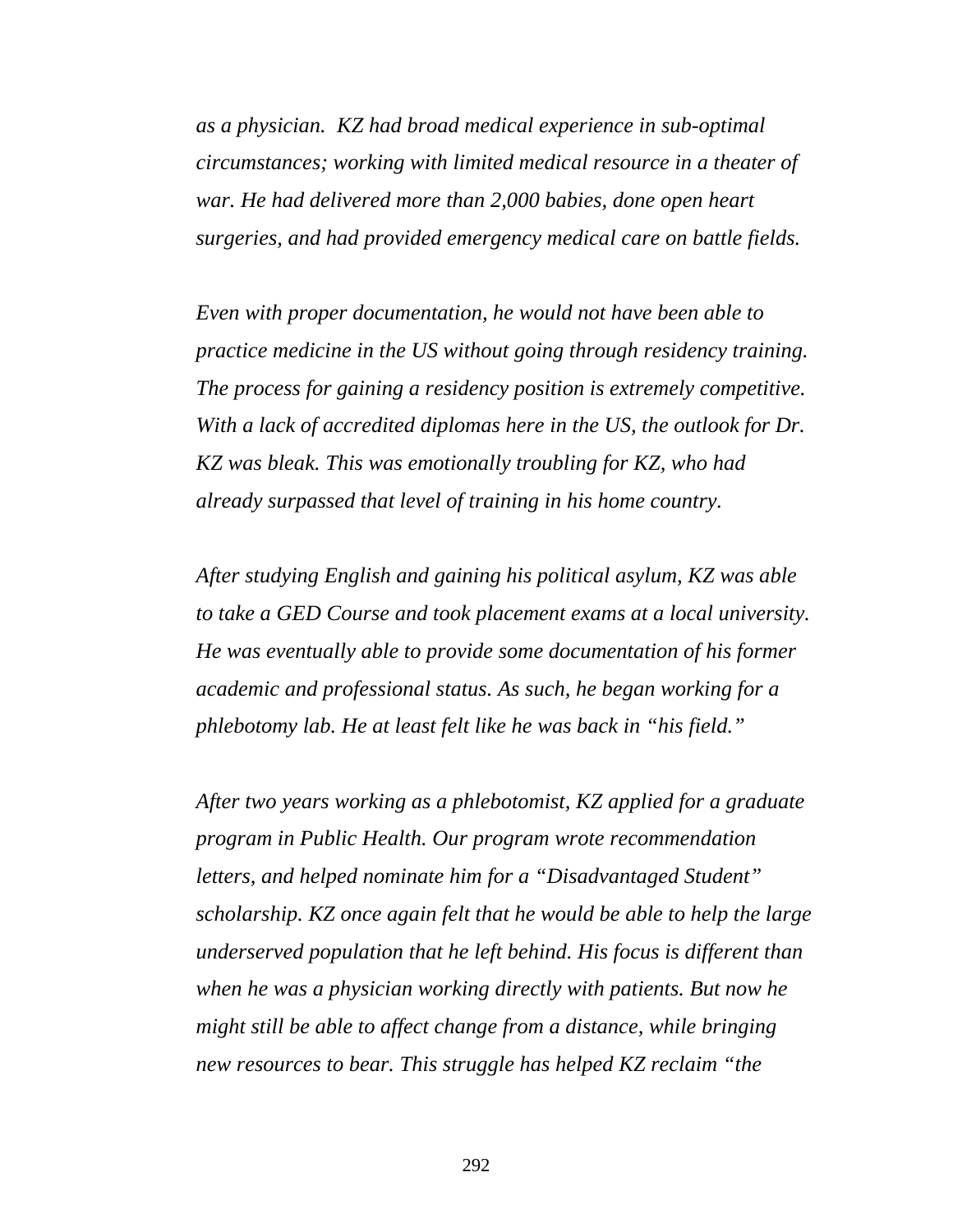*person he was" by making him feel useful, and feeling that he had not "abandoned his people" in the end.* 

## Family Issues

 One of the dreams that many recently arrived survivors of torture and refugee trauma often share, is the hope of one-day reuniting their families in their new homeland. After being granted asylum, it is possible for clients to engage in this process, but the bureaucracy can be daunting. There are applications to fill out by specific deadlines. There may be medical exams, including DNA analysis to determine parenthood. There is a lot of coordination between offices to be facilitated, in addition to the financial burden of paying for all of the exams, visas, and the plane tickets needed to come to the US.

 Social service providers can play an important role in assisting with these logistical challenges with the client and his/her legal team (which may or may not still be involved after the grant of asylum). But the social service challenges of reuniting the family pale in comparison to the social service challenges posed by the reunited families themselves. These tasks overlap with the general themes outlined already in this chapter, meaning that the newly arrived family members will need support in the three general domains of information, resources, and advocacy.

 Specific tasks and challenges include: day-to-day necessities, such as food, clothing, and shelter. Frequently, the family member who is receiving newly arrived family members was already in a financially precarious situation. Often, people are forced to leave the studio apartment, or the room they inhabited in someone else's home, because the family has become too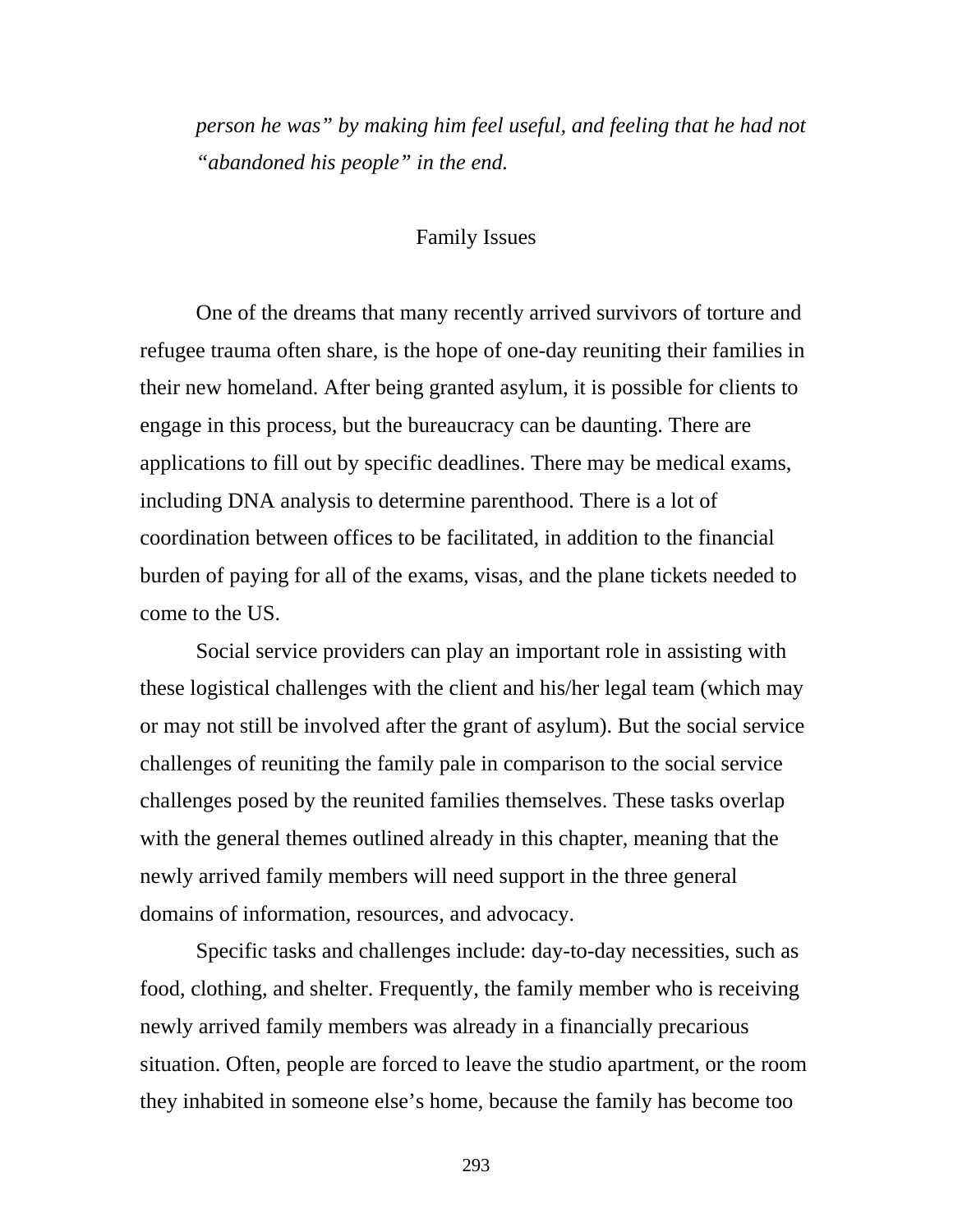large to stay in such lodgings. Perhaps the costs of feeding the newly enlarged family goes beyond what the person with political asylum can afford. Helping these families to access financial and day-to-day resources is an extremely important step in facilitating family reunification.

 Specific issues regarding health insurance and access to care will vary depending on one's location within the US. Keeping current with local and state laws regarding access to medical care is essential for social service providers. At PSOT, we are able to enroll newly arrived family members in our program for initial health screenings, check-ups, and interventions. We also seek to enroll them in Medicaid as soon as possible, so that they can access care elsewhere if they so desire. Many of our clients move to the outer-boroughs (i.e. Queens, Bronx, Brooklyn or Staten Island), so it may be more pragmatic for arriving family members to have access to medical services in their own neighborhoods.

 Generally, newly arrived family members come with a valid I-94 document which proves their asylum status, if they have been petitioned by a family member who already has asylum. Therefore, the needs for legal assistance with immigration are not as great with this population. However, there can be pressing needs for legal advocacy in terms of educational, professional, housing, and social service resources.

 Many times, the social service coordinator will be the primary contact for the newly arrived family members. Not all of these family members have been tortured, but there are issues surrounding long separations, feelings of resentment or abandonment toward the family member who came to the US first. The social service provider must have his or her eyes and ears open to potential emotional discord within the family, and be prepared to make appropriate referrals to mental health clinicians in the program to help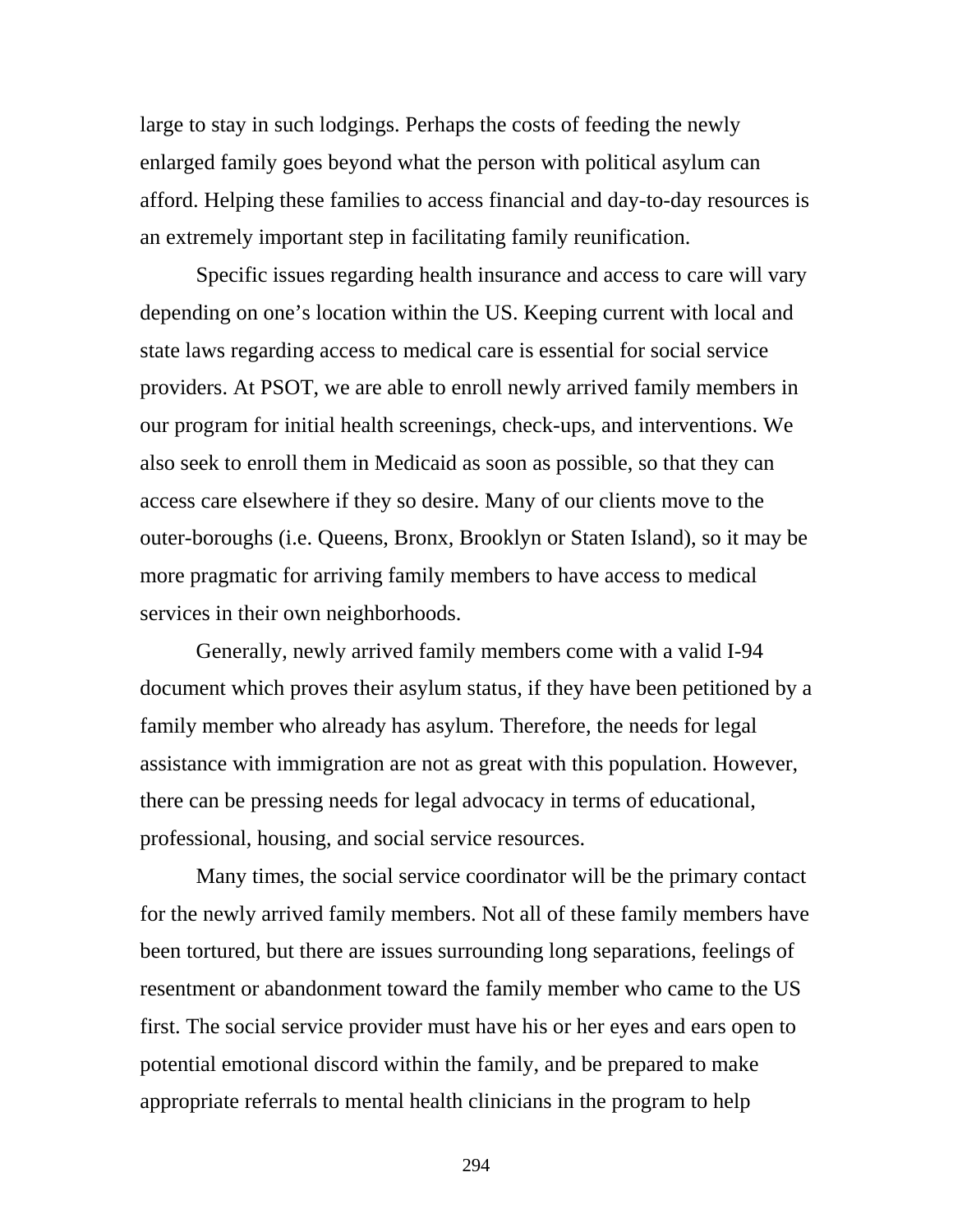family members navigate this potentially difficult transition period. The family issues can fall into the domain of culture and acculturation. As extended families regroup here in the US, there may be varying attitudes regarding one's view of their "original culture" v. their "host culture."

*CS, a torture survivor from West Africa is also the father of six children. His years in exile in a neighboring country in Africa, and then his time in the US fighting for asylum status, necessitated an absence from his family that stretched to eight years. During that time, his 8 year old son became a 16 year old adolescent, who grew up largely without paternal supervision.* 

*When the son arrived with his younger siblings, there was initial euphoria for the family. Over time, however, schisms began to come to the surface. The boy (or young man) was used to being the "man of the house." He did not take kindly to his father's redirection, stating that his father "had not been around," and striving to emphasize his independence.* 

*The father, by contrast, had more traditional beliefs from his culture, stating that young people were to respect and obey their elders without question. As the son began sporting some of the popular hiphop styles (i.e. saggy pants, baseball caps), and began staying out late with his friends, sparks flew within the household.* 

*Referrals were made for individual counseling for the son. He now had a safe place to express his frustrations and pain. He also received*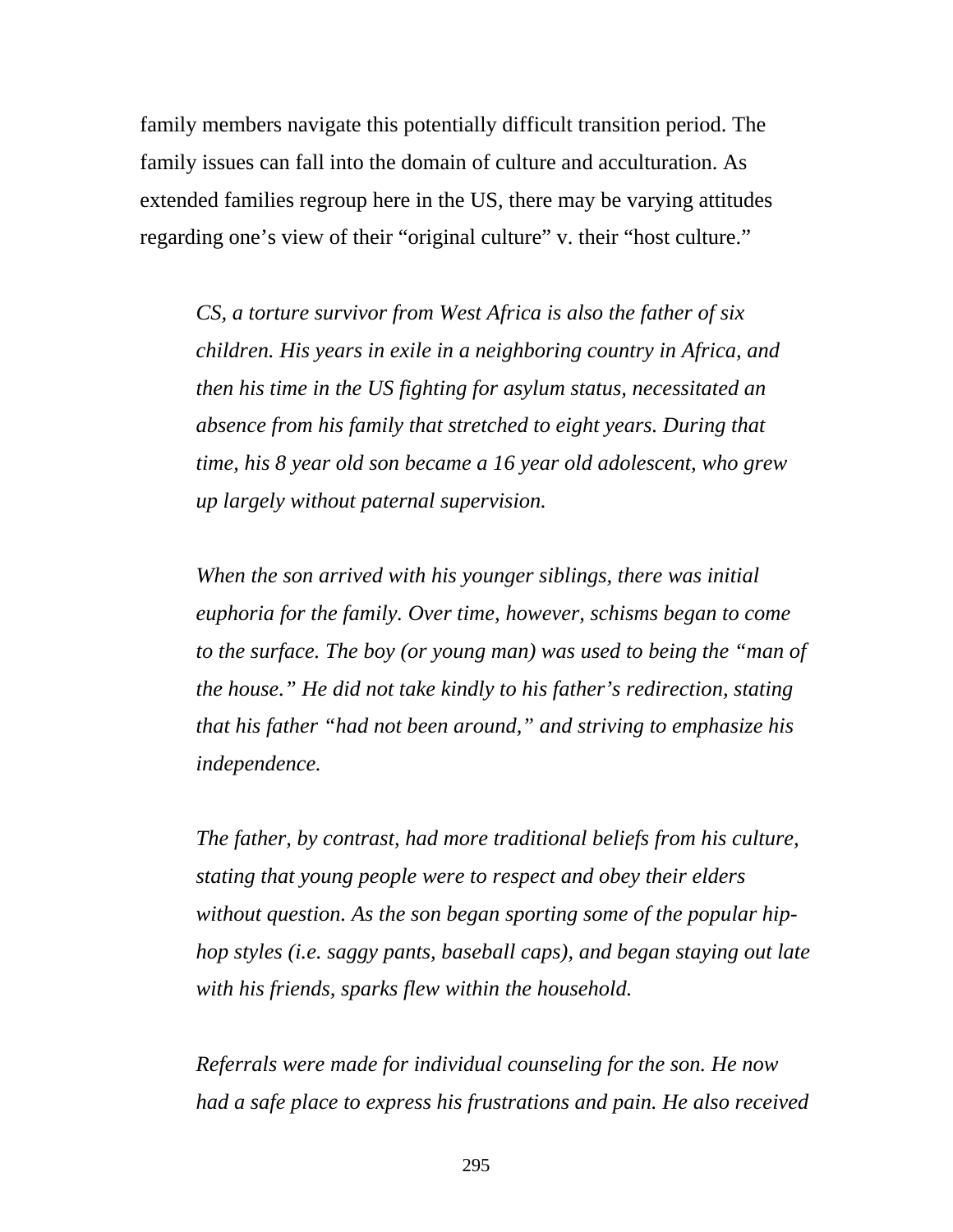*information on some of the pitfalls (legal, social, and cultural) he may encounter if he continued to "hang out" with some of the rough kids from his neighborhood. The father was supported in his frustrations, and supportive interventions were made at the level of the school.* 

*The situation remained tense and somewhat volatile, for a number of months. The son did eventually pick up a minor charge. The Administration for Children's Services (ACS) did open a case within the home regarding child custody. Happily, the son was found not guilty of the charges against him and the father and mother retained all parental rights and privileges after an investigation by the ACS. The supportive therapeutic environment provided for this family helped them to navigate this situation in a way that respected their current needs and traditional norms. We endeavored to help this family cope with the emotional realities of this tenuous transitional situation that they never asked for.* 

 As can be seen by these examples, the role of social service providers is vast, complex, and nuanced. We work with clients from their first entry into the program, and follow them through beyond when their family members are able to join them. It can seem daunting at first, when one considers the vast needs of our client population. But one can also take heart in the fact that there are so many ways to intervene, and that small concrete steps that help to improve someone's day-to-day lives can have a large impact on their social, educational, medical, and psychological functioning.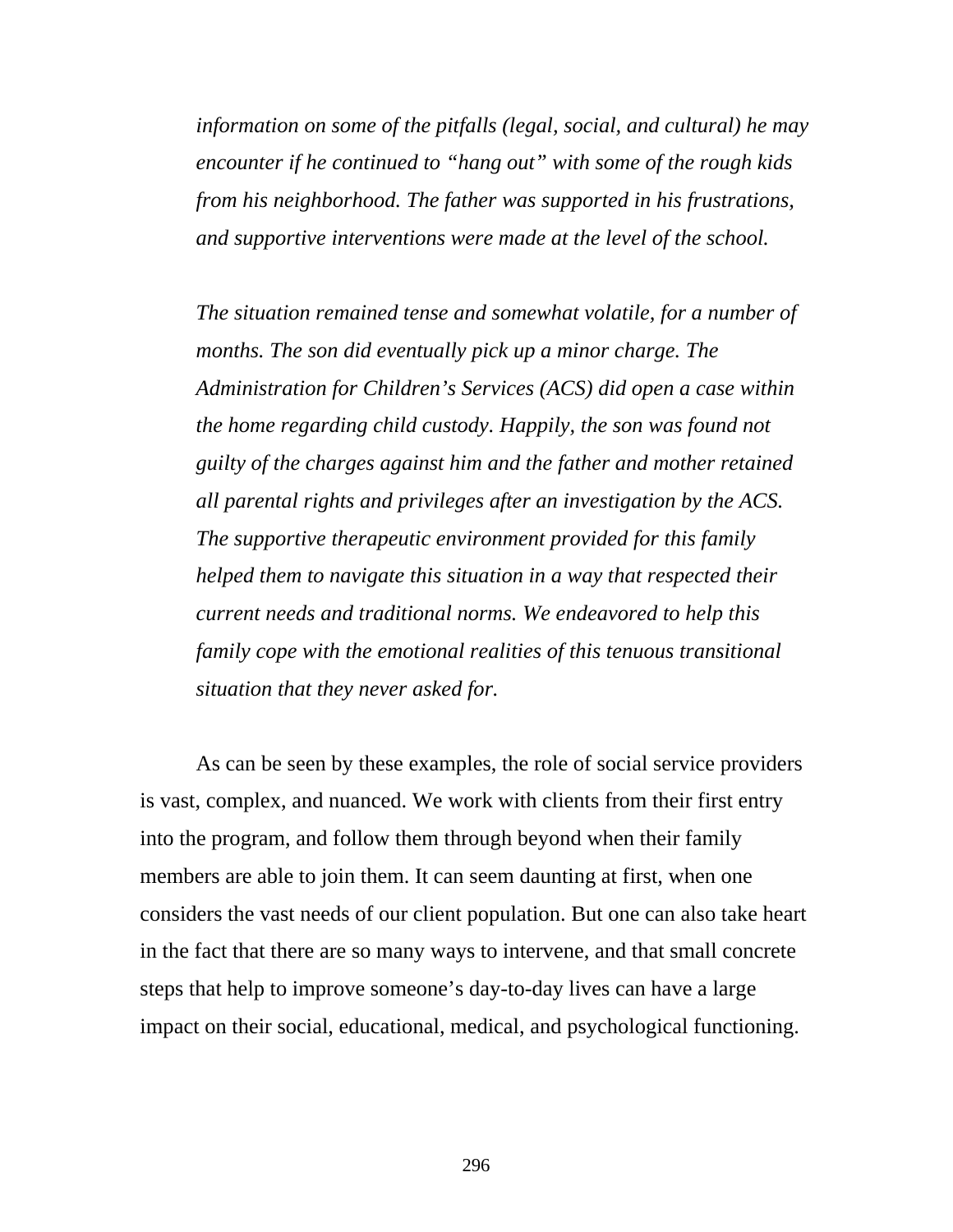## **Appendix A: Some Social/Legal Service Resources in the New York City Area**

### **Community/Immigration Service Agencies**

| African Services Committee, 429W 127 <sup>th</sup> St, 2 <sup>nd</sup> Fl, NY, NY             | 212-222-3882 |
|-----------------------------------------------------------------------------------------------|--------------|
| American Friends Society Committee, 89 Market St, 6 <sup>th</sup> Fl, Newark, NJ              | 973-643-1924 |
| Catholic Charities of New York, 1011 First Avenue, NY, NY                                     | 212-371-1000 |
| CAMBA, 1720 Church Avenue, 2 <sup>nd</sup> Fl, Brooklyn, NY                                   | 718-287-2600 |
| Int'l Inst. of NJ (IINJ), 1 Journal Square Plaza, 4 <sup>th</sup> Fl, Jersey City, NJ         | 201-653-3888 |
| International Rescue Committee, 122 East 42 St, 12 <sup>th</sup> Fl, NY, NY                   | 212-551-3000 |
| Nah We Yone, Inc., 2417 Third Avenue/138 <sup>th</sup> St, Suite #607, Bronx, NY 718-292-0509 |              |
| New York Association for New Americans, 2 Washington St, NY, NY                               | 212-425-2900 |

## **Legal**

| City Bar Justice Center, 42 W 44 St, NY, NY                                                                | 212-382-6629 |
|------------------------------------------------------------------------------------------------------------|--------------|
| Comite Nuestra Senora De Loreto Sobre Asuntos de Immigracion,                                              | 718-783-4500 |
| 856 Pacific St, Brooklyn, NY                                                                               |              |
| Hebrew Immigrant Aid Society, 333 Seventh Avenue, NY, NY                                                   | 212-967-4100 |
| Human Rights First, 333 Seventh Ave, 13 <sup>th</sup> Fl, NY, NY                                           | 212-845-5200 |
| Immigration Equality, Inc., 40 Exchange Place, 17 <sup>th</sup> Fl, NY, NY                                 | 212-714-2904 |
| Legal Aid Society Immigration Unit, 199 Water St., NY, NY                                                  | 212-577-3300 |
| Lutheran Family and Community Services, 308 West 46 <sup>th</sup> St, 3 <sup>rd</sup> Fl, NYC 212-265-1826 |              |
| Sanctuary For Families, PO Box 1406 Wall St Station, NY, NY                                                | 212-349-6009 |
| United States Citizenship and Immigration Services (USCIS) website: www.uscis.gov                          |              |

### **Education Resources**

| Riverside Language Program, 91 Claremont Avenue, NY, NY               | 212-662-3200 |
|-----------------------------------------------------------------------|--------------|
| The International Center in NY, 50 West $23^{rd}$ St, $7^{th}$ Fl, NY | 212-255-9555 |
| International Rescue Committee, 122 East 42 <sup>nd</sup> St, NY, NY  | 212-551-3000 |
| Literacy Assistance Center, 32 Broadway, 10th Fl, NY, NY              | 212-803-3300 |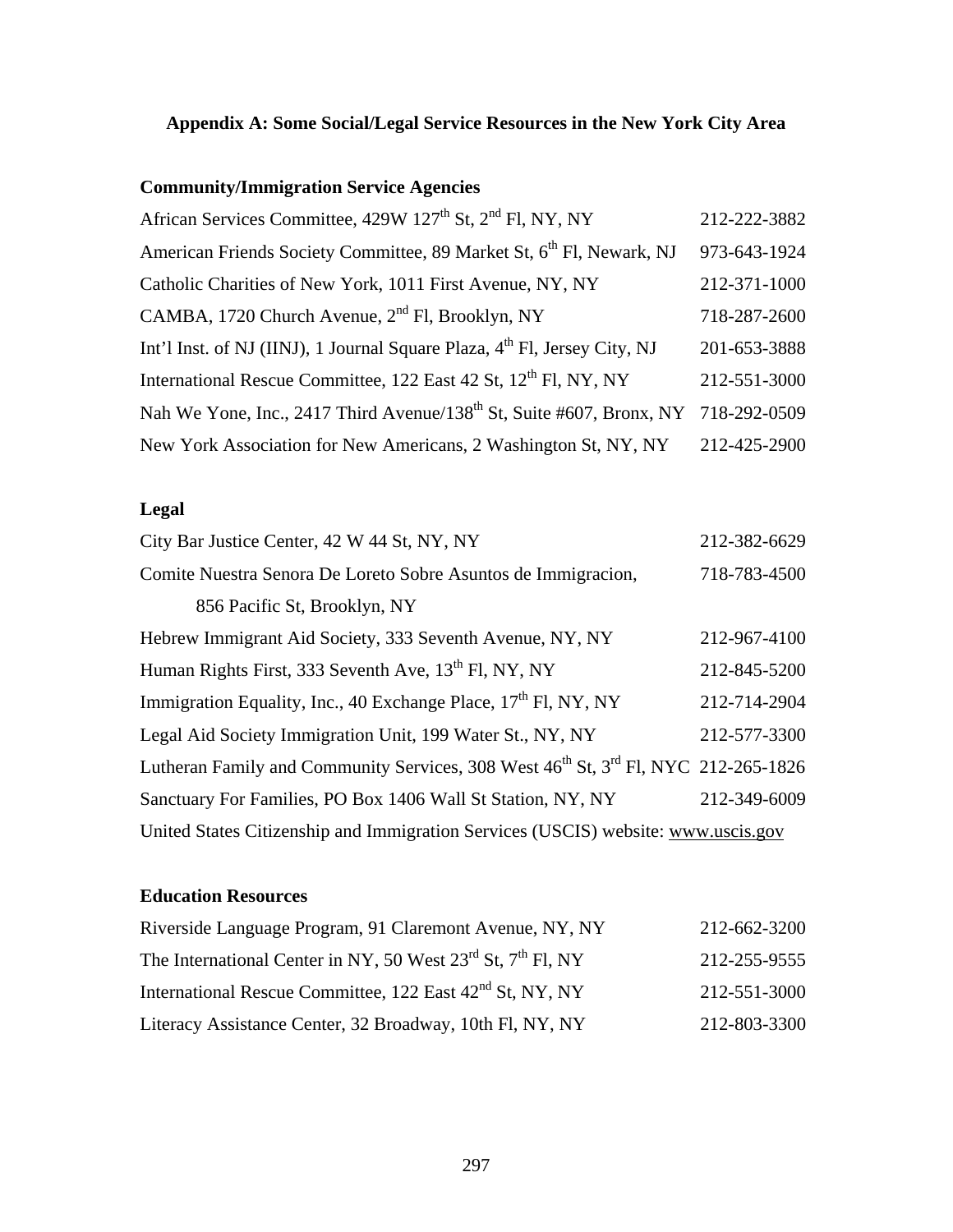## **Health**

| NY City Dept of Health and Mental Hygiene Call Center | 212-447-8200 |
|-------------------------------------------------------|--------------|
| Immunization Clinic General Information               | 212-349-2664 |
| Child and Maternal Programs Hotline                   | 800-522-5006 |

## **Public Housing Application Offices**

| Minors (up to age 21 yrs) Covenant House, 460 West 41rst St, NY, NY | 212-613-0300 |
|---------------------------------------------------------------------|--------------|
| Bronx: 1 Fordham Plaza, 5th FL, Bronx, NY                           | 718-329-7859 |
| 350 Livingston Street, 2nd Floor, Brooklyn, NY<br>Brooklyn:         | 718-250-5900 |
| Manhattan: 55 West 125th Street, 7th Fl, New York, NY               | 212-828-7100 |
| Queens: 59-17 Junction Boulevard, 2nd Fl, Corona, NY                | 212-828-7100 |
| Staten Island: 120 Stuyvesant Place, 2nd Fl, Staten Island, NY      | 718-448-7326 |

# **Food Pantries/Soup Kitchens**

| Yorkville Common Pantry, 8 East 109th St, NY, NY                                      | 917-720-9700      |
|---------------------------------------------------------------------------------------|-------------------|
| Bronx: Abraham House Inc., 340 Willis Avenue, Bronx, NY                               | 718-292-9321      |
| Brooklyn: First Baptist Church, 360 Schermerhorn St., Brooklyn, NY                    | 718-875-1858      |
| Manhattan: African Services Committee, 28 E 35 <sup>th</sup> St, NY, NY               | 212-222-3882x.116 |
| Queens: United Methodist Center, 1521 Central Ave, Far Rockaway, NY 718-327-8460      |                   |
| Staten Island: Salvation Army, 15 Broad St. Stapleton, Staten Island, NY 718 448-8480 |                   |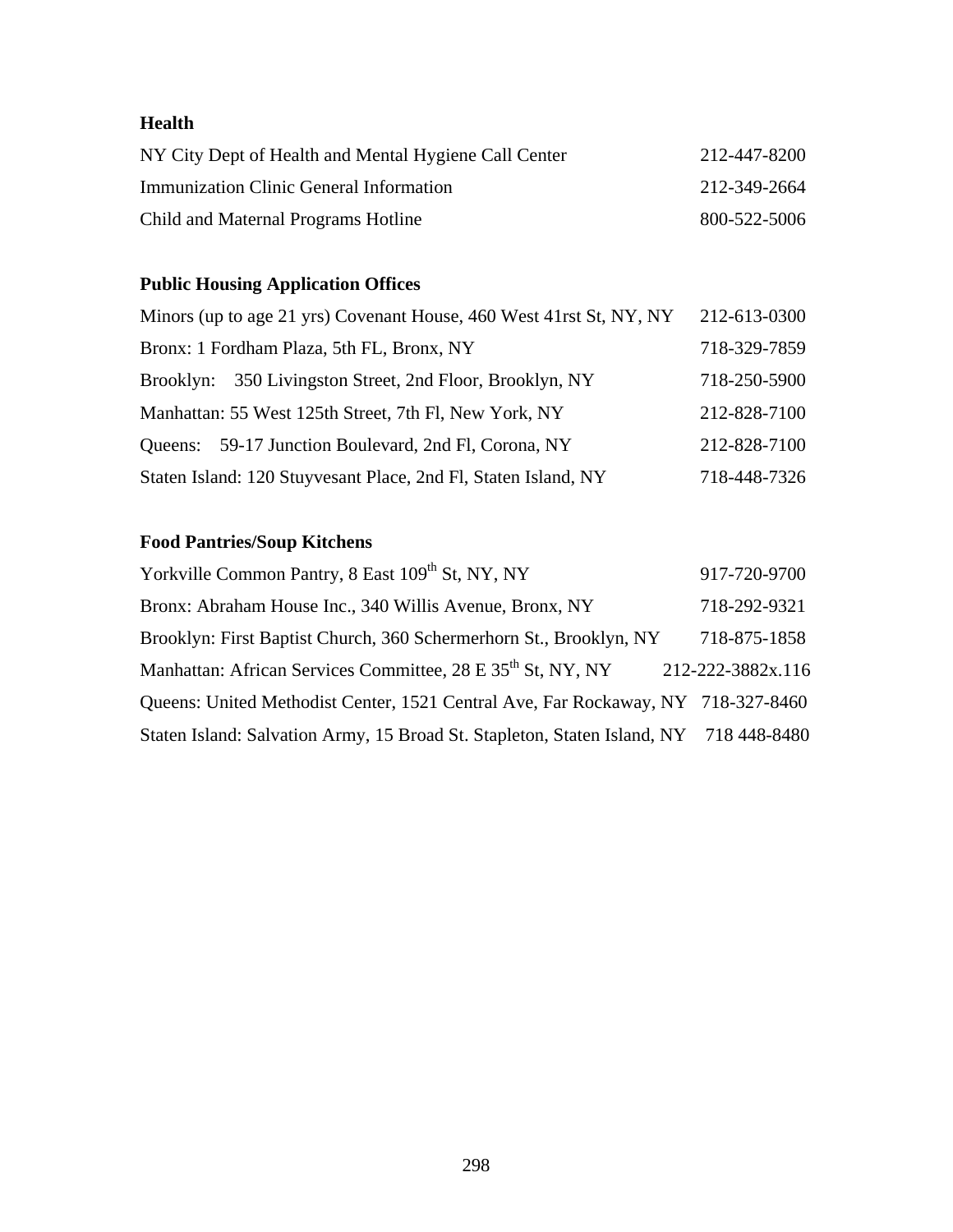## **Chapter 10**

## **Therapeutic Work with Children and Families –** Summary

In the following chapter, we will outline issues pertaining to the impact of war violence on children and on families. Specifically, we will review the consequences of war and refugee trauma on children and outline treatment methods for working with traumatized refugee children and their families.

| Children's psychological reactions to war trauma<br>∗                      |
|----------------------------------------------------------------------------|
| PTSD in children                                                           |
| Depression                                                                 |
| Anxiety                                                                    |
| Learning difficulties                                                      |
| Moderating factors                                                         |
| <b>Family factors</b>                                                      |
| Treatment options for children traumatized by war<br>$\ast$                |
| Referral to therapy                                                        |
| Family therapy                                                             |
| Individual therapy                                                         |
| Group therapy                                                              |
| Medication                                                                 |
| Summary<br>∗                                                               |
| Appendix A – Children's reactions to trauma<br>∗                           |
| Appendix B: Guidelines for Referring a Child refugee or War Victim to<br>∗ |
| <b>Mental Health Services</b>                                              |
|                                                                            |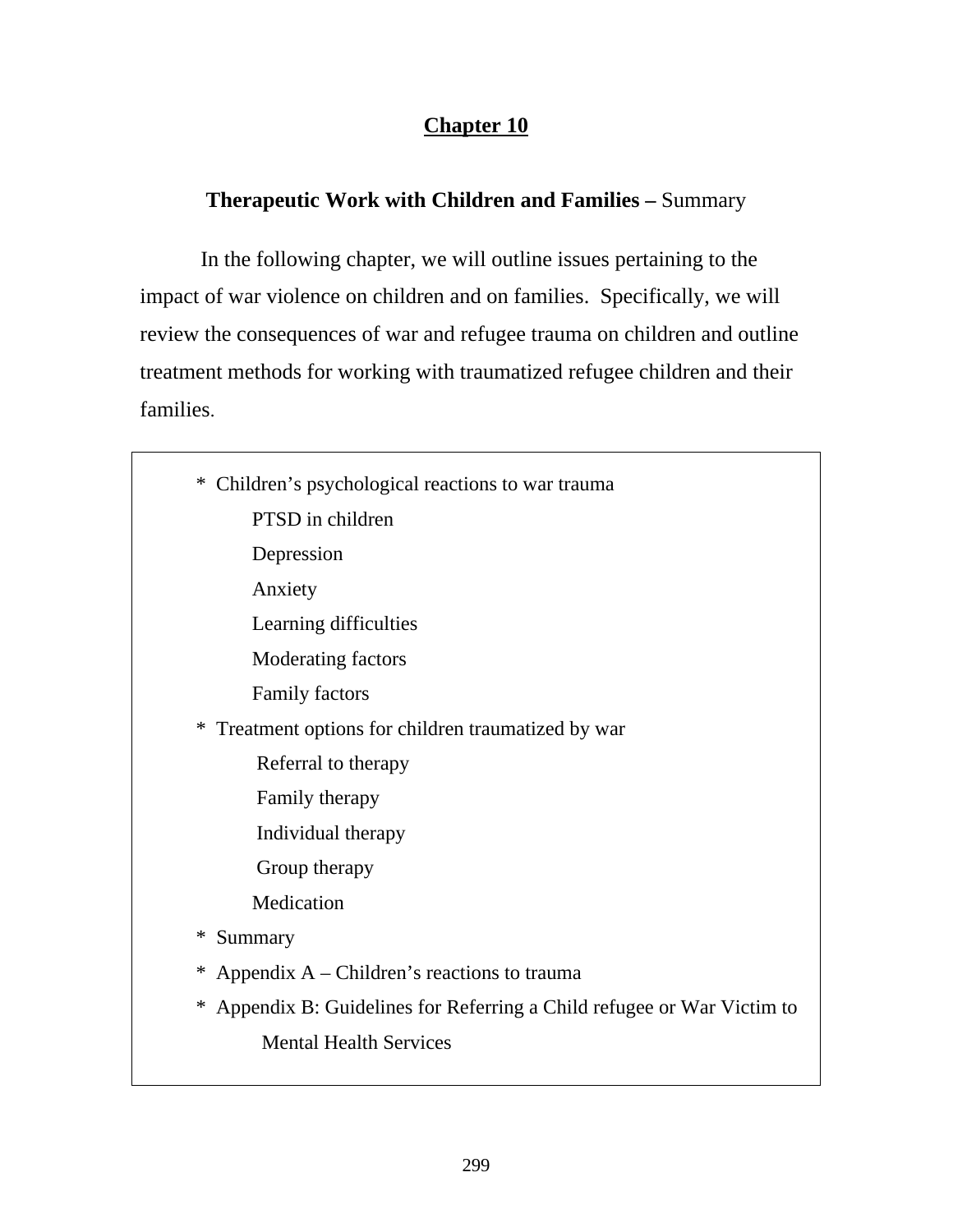#### **Therapeutic Work with Children and Families**

Kate Porterfield, Ph.D. & Adéyinka M. Akinsulure-Smith, Ph.D.

*A sixteen year-old boy watches as his father is dragged from their home in Kosovo, beaten in the front yard, and taken away, never to be seen again.* 

*An eight year-old girl returns from school in Sierra Leone to find that her mother is locked away in the bedroom, inconsolable and unable to explain that she has been raped by rebel forces.* 

 *A four year-old in the Congo witnesses his father and older brother being attacked with a machete and is, himself, wounded while trying to protect them.* 

War violence and the disruption associated with it reverberate throughout families. While individuals within a family may be targeted or singled out for torture or detention, rarely do other family members remain untouched by these victims' maltreatment.

The Bellevue/NYU Program for Survivors of Torture has primarily cared for adults who are survivors of torture and war trauma. However, when survivors are able to flee with their families, and when families are reunited after winning grants of asylum, the program often receives referrals of traumatized children who are also victims of war and refugee trauma. Many of these children are helpless witnesses to killings, shootings, beatings, mutilations, and arrests of family members, neighbors and strangers. Often they have been deprived of basic safety, nutrition and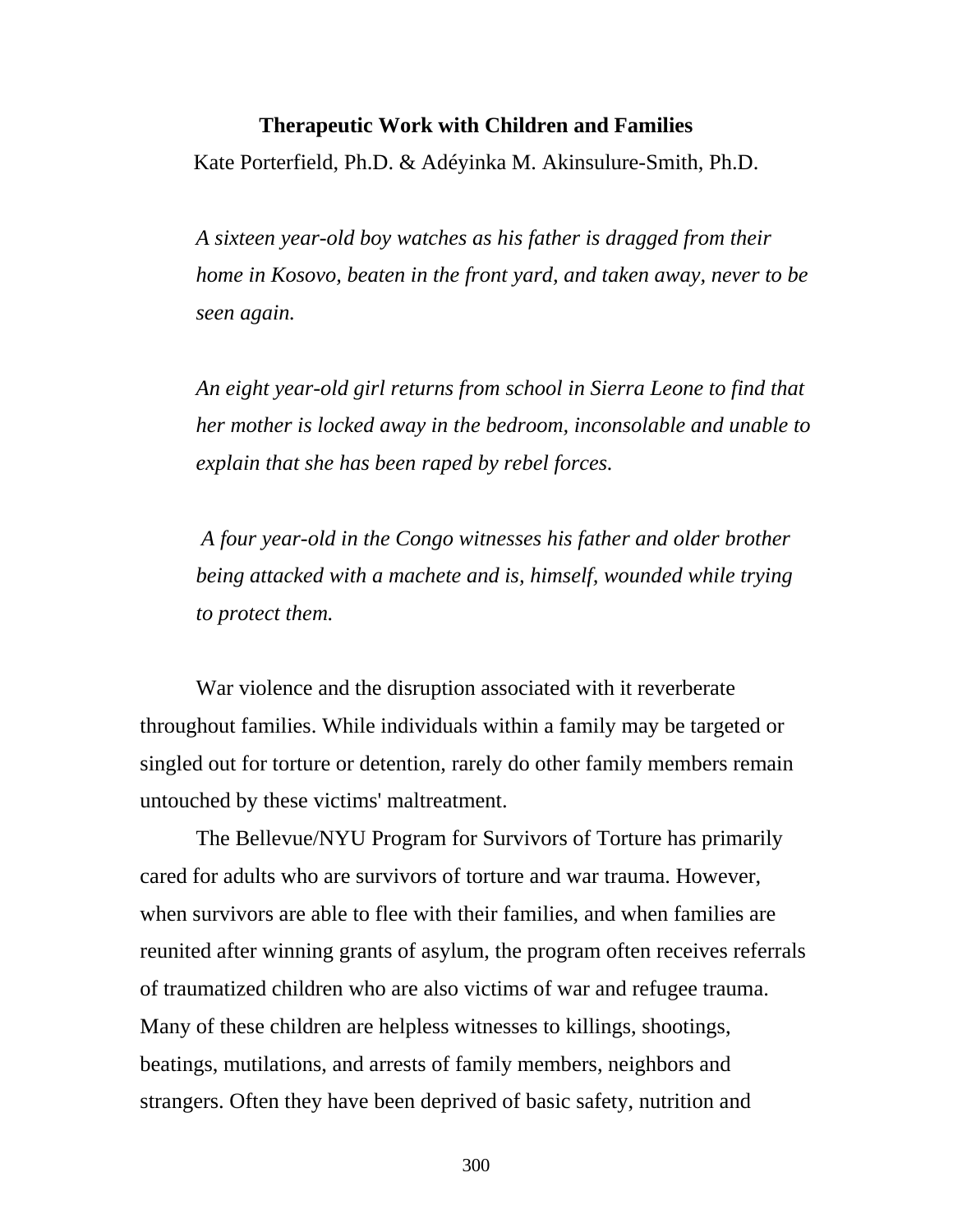education. In addition to experiencing the destruction to their communities and having spent time in refugee camps, many have endured losses and challenges that defy the imagination. For many of these children, the stressors continue as they struggle to adjust to their new "safe" country.

Caregivers of these children- i.e. professionals who encounter refugee youth in an array of settings, including schools, medical settings, refugee agencies and mental health clinics- must take into account the range of experiences that these youngsters have been through, and consider these issues as they develop services for the children and their families. In the following chapter, we will review some of these issues, including the impact of war and refugee trauma on children and the types of interventions that may be necessary for their healthy adjustment.

#### Children's Psychological Reactions to War Trauma

The impact of trauma on children has been documented in a variety of contexts including human rights abuses, child abuse, kidnapping, disasters, parental death, and war (Garbarino & Kostelny, 1996; Kaffman & Elizur, 1984; Lustig et al., 2004; Randall & Lutz, 1991; Terr, 1990). The impact of war trauma on children's functioning has been well-documented over the past 20 years. Several excellent reviews on the impact of war and refugee trauma on children exist (Dyregrov & Raundalen, 1987; Jensen & Shaw, 1993; Lustig et al., 2004; Macksoud, Dyregrov, & Raundalen, 1993). While not all children who have experienced war demonstrate psychological disorders, many experience some difficulties in their functioning. If caregivers do not recognize some of these signs of distress, they may overlook the child survivor's need for appropriate treatment or intervention.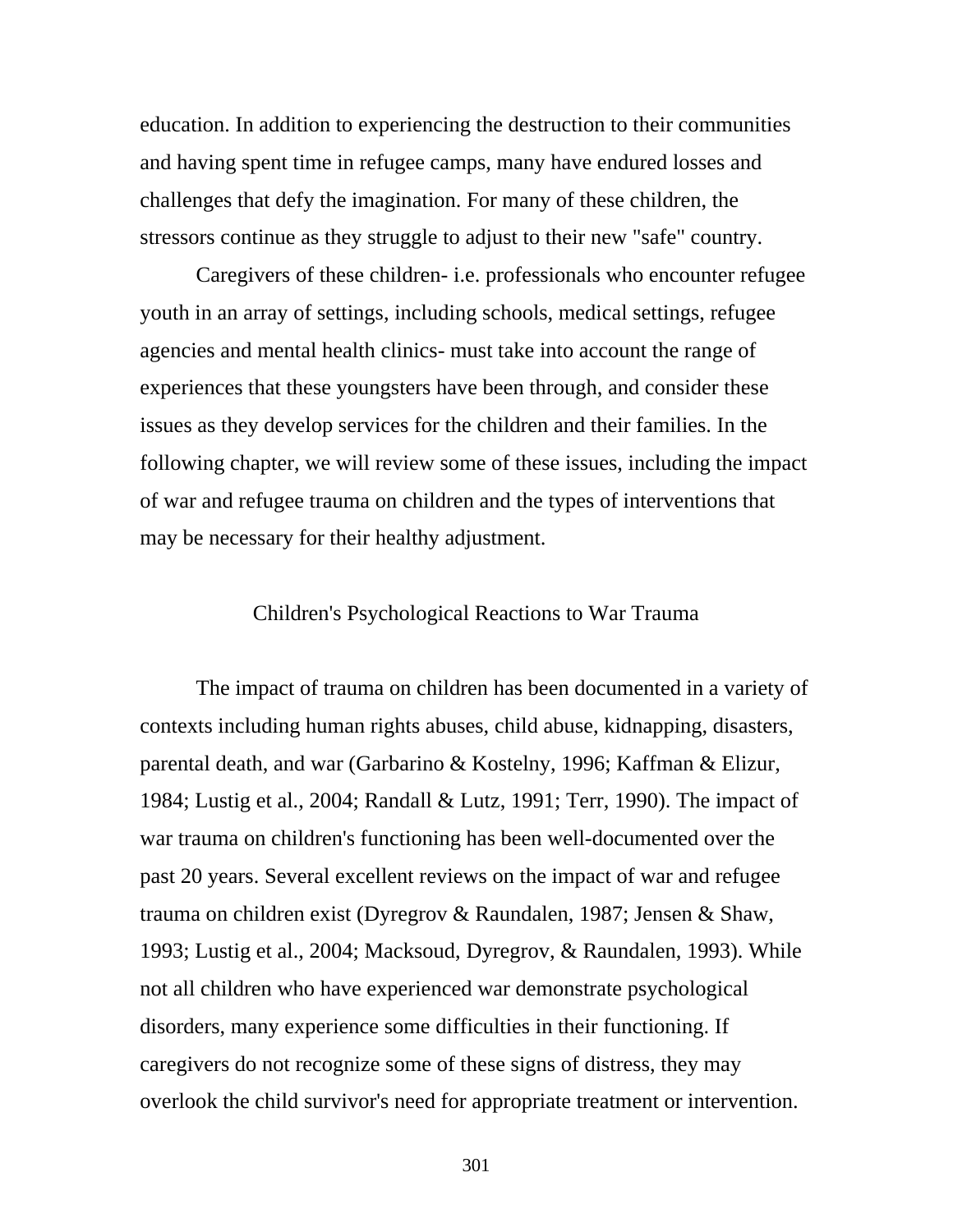Below, we review major psychological consequences of war on children and adolescents. (See appendix A for an additional list of behavioral difficulties based on age.)

### *Posttraumatic Stress Disorder in Children*

Posttraumatic Stress Disorder (PTSD) has received wide attention over the last 20 years in clinical and research literature focusing on traumatized individuals. The Diagnostic and Statistical Manual of Mental Disorders-IV-TR (*DSM-IV-TR*; American Psychiatric Association, 2000) defines it as a diagnosis for identifying individuals who:

- 1. "experienced, witnessed, or was confronted with an event or events that involved actual or threatened death or serious injury, or a threat to the physical integrity of self or others" and
- 2. had a response that involved "intense fear, helplessness, or horror," or in children, disorganized or agitated behavior (p. 467),

and who demonstrate a particular cluster of experiences in the aftermath of the event[s]. Because the criteria for PTSD diagnosis in the DSM-III of 1980 were originally based on adult combat veterans, it did not take into account the many ways in which children's manifestations of PTSD differ from those of adults. Thus the distinct and special symptoms that are seen in children were not taken into consideration (Shelby, 1997).

Reports on the prevalence of PTSD in children who have survived war trauma show tremendous range. For example, rates of 20% are reported in a study of a group of Kurdish children in Iraq (Ahmad, 1992), 30% in a group of Tibetan refugee children (Servan-Schreiber, Lin, & Birmaher, 1998), and 43% in a group of Lebanese children (Macksoud & Aber, 1996).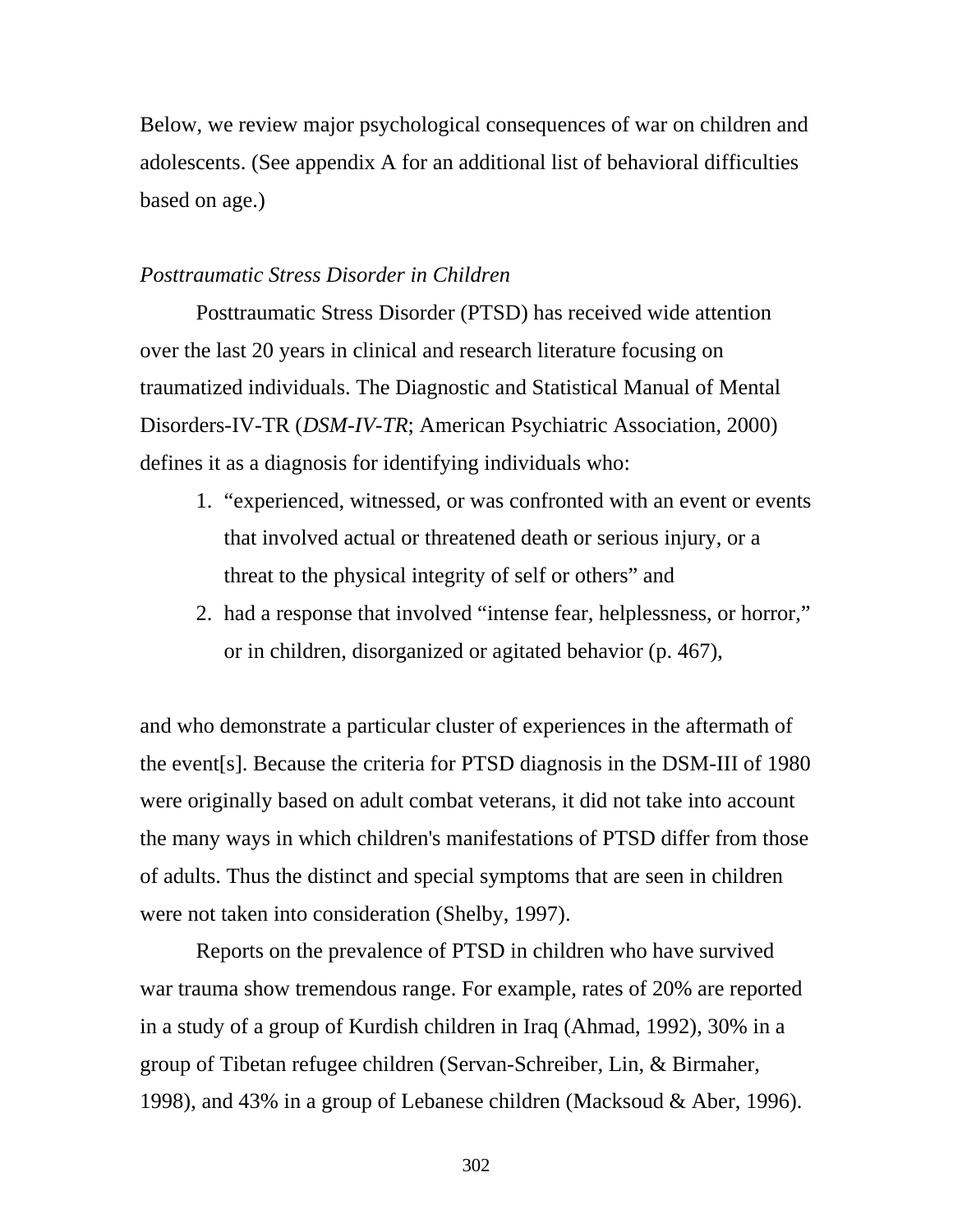These rates are commensurate with an overall rate of PTSD of 36% found across other types of traumatic events (Barrios & O'Dell, 1998). However, studies of more severe and pervasive war violence such as that experienced by abducted child soldiers in Uganda and Kurdish children in Iraq show much higher rates of PTSD (97% and 87% respectively; Ahmad, Sofi, Sundelin-Wahlsten, & von Knorring, 2000; Derluyn, Broekaert, Schuyten, & Temmerman, 2004).

Thus, there are problems with comparing rates of PTSD after war without providing a context of what the war experience was like in certain regions and what kind of exposure occurred in the children living there. Rates of PTSD in war-traumatized youth have been shown to be remarkably persistent over time in some populations and situations. For example, in a longitudinal study of Khmer youth exposed to the violence under Pol Pot, rates of PTSD stayed at high levels at 6 years post-exposure (38%) and even 12 years post-exposure (35%; Sack, Him, & Dickason, 1999). These authors provide an excellent argument for the need for thorough assessment and appropriate intervention for war traumatized youth, given the persistence of PTSD symptomatology in some cases.

In terms of the course of symptoms, PTSD may not develop to fullblown criteria in the initial post-trauma phase (During the first month after exposure, a diagnosis of Acute Stress Disorder is appropriate). Several authors have pointed out that symptoms of PTSD in children may wax and wane and not reach full diagnostic criteria (despite the child's intense distress) until later (Pfefferbaum, 1997; Shelby, 1997).

Overall, the symptoms of PTSD cluster into three categories: reexperiencing symptoms, avoidant/numbing symptoms, hyperarousal symptoms. While the diagnostic criteria for PTSD are the same for adults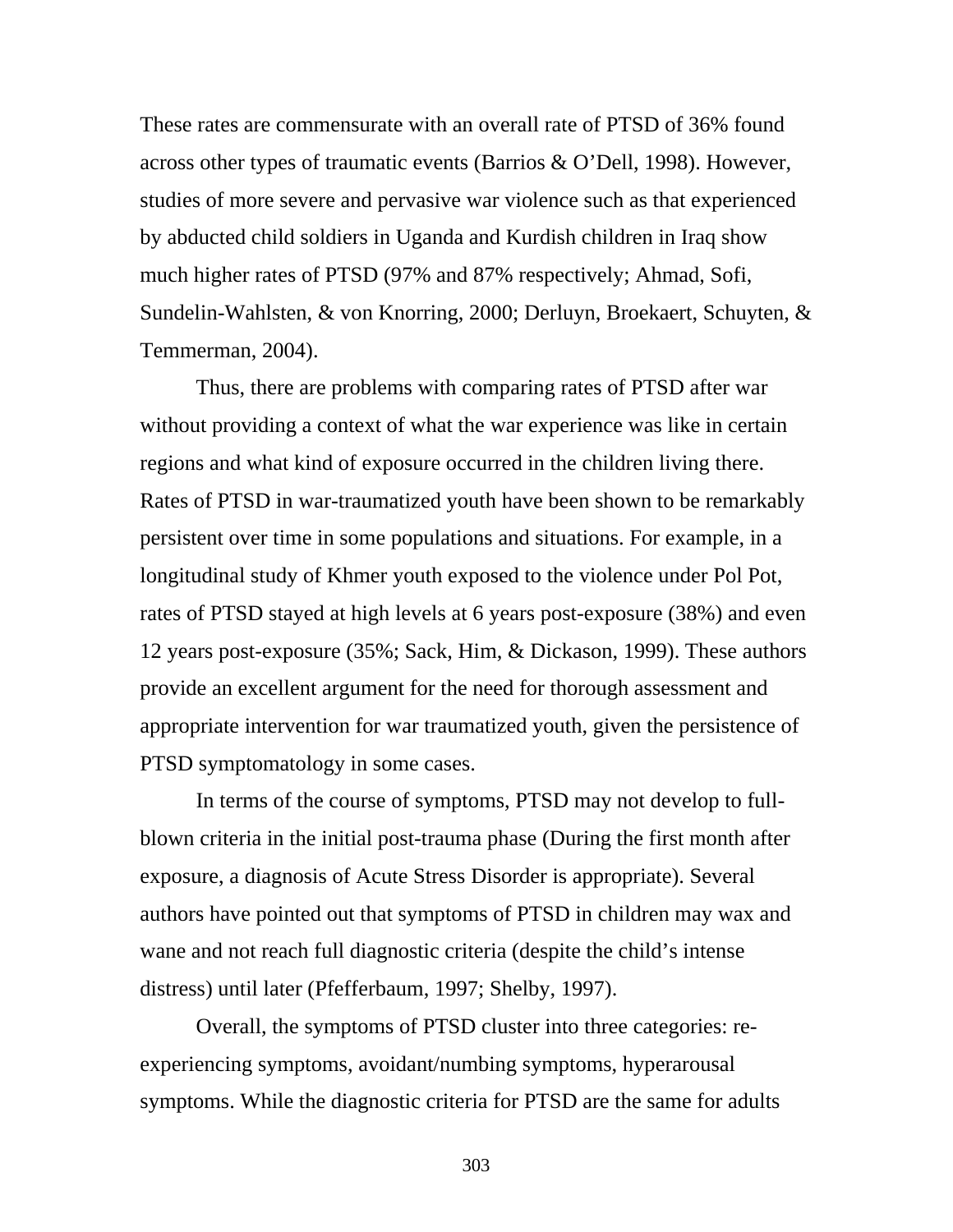and children, children's symptoms tend to manifest themselves slightly differently than adults' due to children's ongoing cognitive and emotional development and their smaller repertoire of defense mechanisms.

In terms of re-experiencing the trauma, children tend to exhibit traumatic play and behavioral reenactment of the trauma (Pynoos & Nader, 1993). This could include war play or repetitive portrayal of a particular violent incident. The quality of this kind of play is unique, in that it is usually pressured, intense and without resolution. In addition, posttraumatic play rarely involves mutuality with another person and the child rarely seems to be enjoying himself. Adults who try to engage in this kind of play with a child will often find themselves thrust into the role of passive victim- repeatedly shot, bludgeoned, or stabbed. Another common re-experiencing symptom for children is intrusive remembering or imagining of the trauma. Children will describe being overwhelmed by a frightening image of the war, often in moments when they are trying to do something else (bedtime, school, homework time). In addition, children frequently report bad dreams that are related to the trauma they experienced during war and that sometimes generalize to other kinds of nightmares.

In terms of the cluster of symptoms that are characterized by hyperarousal, children who have been through war are most likely to demonstrate sleep disturbance, physiological reactivity, such as hypervigilance and poor concentration (Frederick, 1985; Pynoos, Kinzie, & Gordon, 2001). While these symptoms are also quite common in adults who have been through a trauma, children often do not report these experiences to caregivers unless directly queried. While a parent is likely to become aware of her child's sleep difficulties, she is less likely to know that her child frequently is overcome by sweaty palms and a racing heart. Similarly, children from war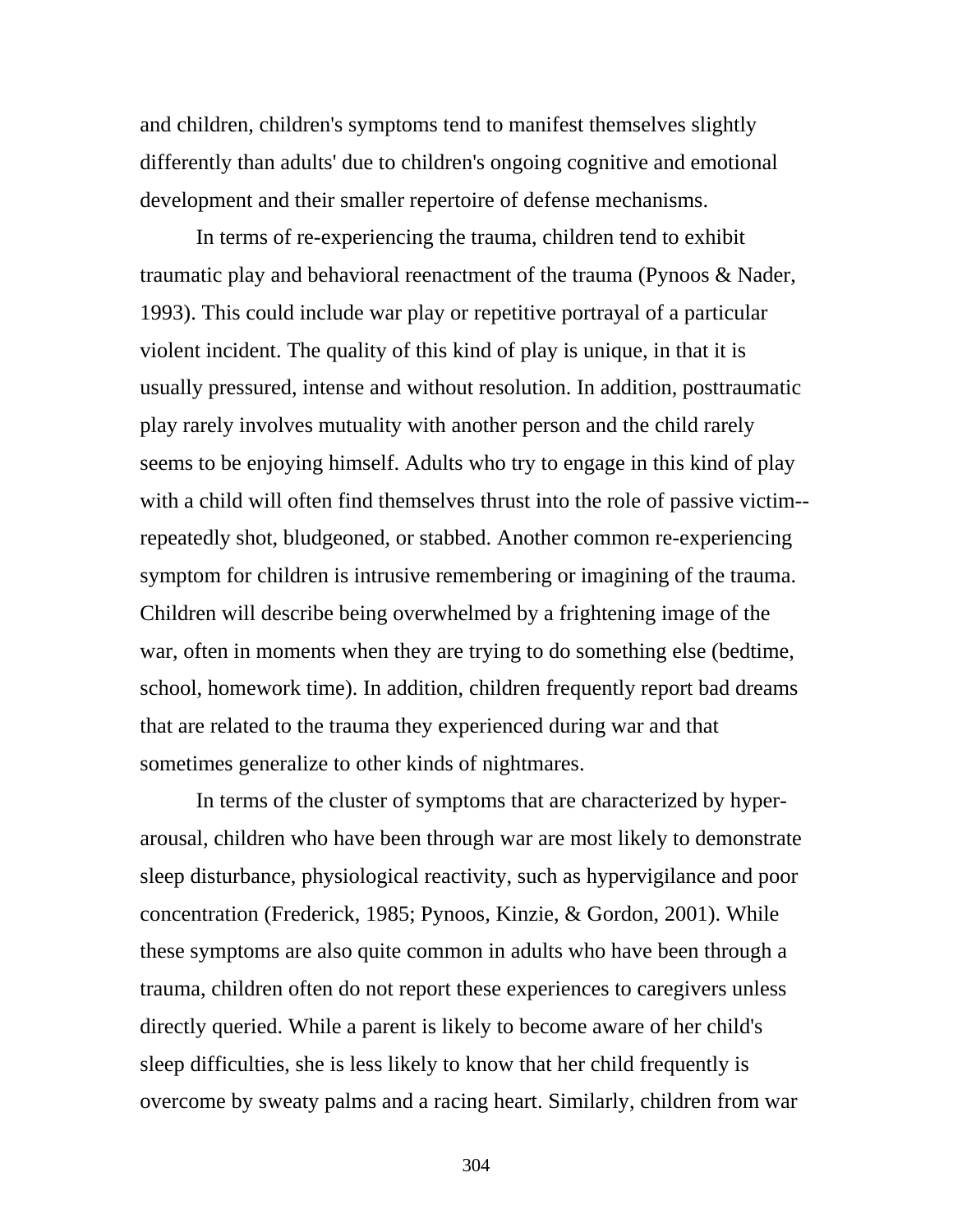zones who find themselves unable to focus on schoolwork may not link this to the fact that they are preoccupied with safety or distracted by disturbing images and memories. Adults may not recognize this poor concentration as a byproduct of trauma, and may instead feel that children are misbehaving or acting out.

The final cluster of symptoms in PTSD is that of avoidant behavior and emotional numbing. These symptoms most frequently take the form of children's purposeful avoidance of events or conversations that remind them of the trauma. In many cases, this avoidance reaches the level of a phobia. For example, a child may purposely avoid looking at or encountering police, due to reminders of soldiers or paramilitary groups. Children may even avoid innocuous cues that have somehow become associated with the war. A child who watched his mother being beaten by a soldier with a beard may not be able to talk to or be near bearded men. Other signs of avoidance or numbing in children are an inability or refusal to talk about the events of the war. Also, some children may develop a flat or inappropriately blank affect after war trauma or may seem to show less range of emotion or affect than they did before the war.

While much of the diagnostic criteria of PTSD are the same for children and adults, there are symptoms that are unique to children and, therefore, important that caregivers recognize as signs of distress. These symptoms can include, as discussed above, repetitive play in which themes or aspects of trauma are expressed. In some cases, there will be a loss of recently acquired developmental skills such as toilet training or language skills. In addition, some younger children demonstrate increased clinginess and dependency, along with more generalized nightmares. Finally, somatic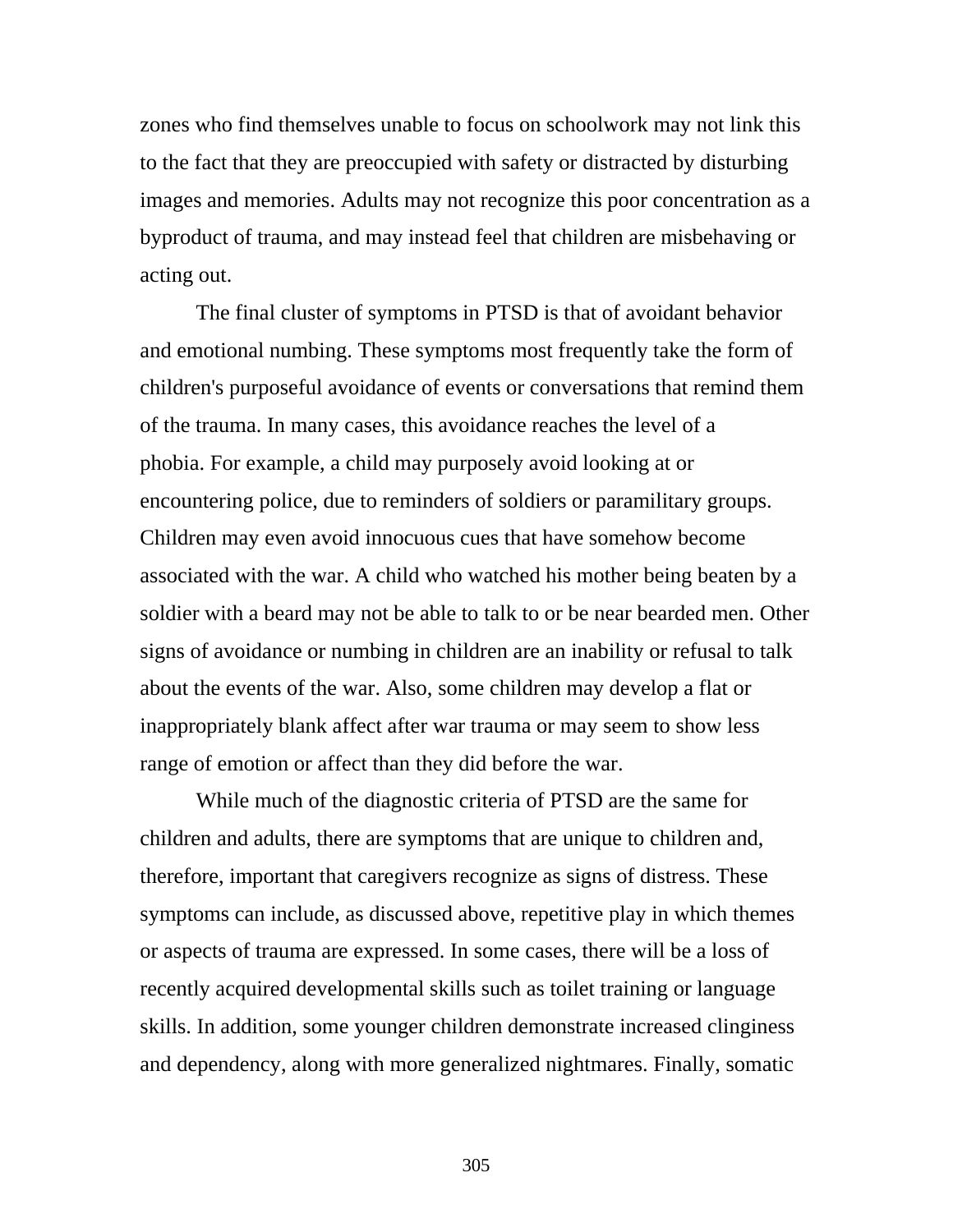symptoms, such as stomachaches and headaches may be prevalent after a trauma.

#### *Depression*

While the symptoms of PTSD are important to recognize in children from war situations, it is important to not overlook other symptoms of emotional distress that children may be demonstrating. Research on children who experienced war traumas has found high rates of depression and anxiety in these children, both immediately after the trauma and several years later (Heptinstall, Sethna, & Taylor, 2004; Hubbard, Reallmuto, Northwood, & Masten, 1995; Mghir & Raskin, 1999; Sack et al., 1999). Signs of depression include a sad mood, decreased appetite, sleep disturbance, inability to experience pleasure and, in some cases, feelings of suicidality. In young children, depressive symptoms also may manifest themselves in somatic complaints, such as stomachaches or headaches. Older children and adolescents who are experiencing depression after war may report feelings of guilt and shame. This is particularly true when the youngster witnessed harm being done to a loved one. In these instances, feelings of helplessness and powerlessness may harden into shame at not having prevented the violence (Pynoos et al., 1993.)

#### *Anxiety*

Other psychological reactions to war trauma that can occur include anxiety difficulties, such as Separation Anxiety Disorder, phobias, and Generalized Anxiety Disorder. In Separation Anxiety Disorder, children express great fear at being away from their parent or caregiver, often out of fear that something will harm them or the parent. These fears result in the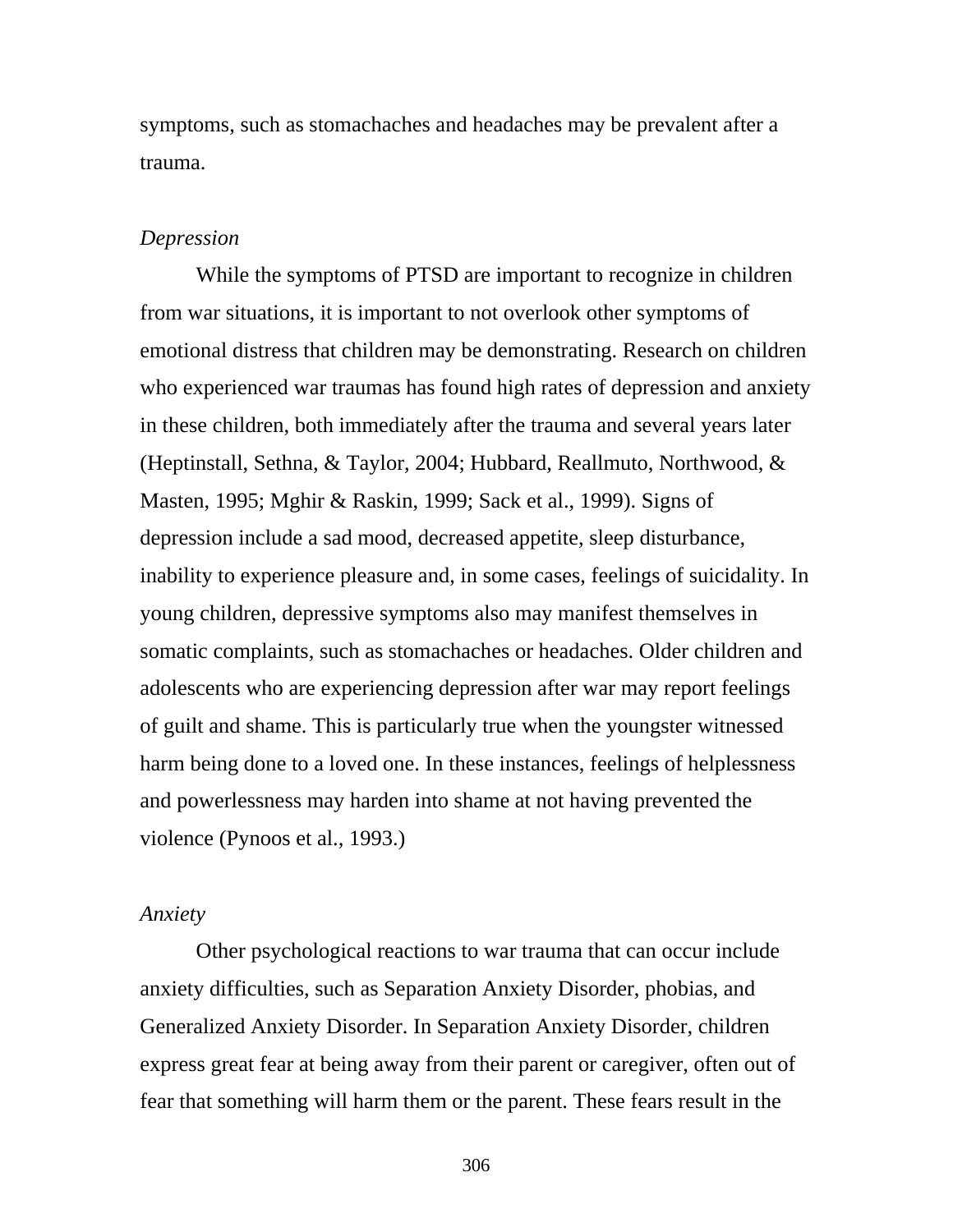child being unable to engage in age-appropriate activities, such as school, camp, or play with peers.

Phobias involve an overwhelming fear of a specific stimulus. The fear is so intense that the child avoids contact with the object or location. For children traumatized by war, phobias often become crystallized around stimuli that remind the child of war events, such as police, weapons, and crowds.

In Generalized Anxiety Disorder, children express anxiety and worry about a range of experiences and events in their lives, regardless of their relationship to war. These children report chronic feelings of worry, including psycho-physiological symptoms of tension, such as difficulty breathing, chest pain, muscle tension, and aches and pains. While this reaction is less frequent in children from war zones, GAD can develop if a child's initial anxieties are not addressed.

#### *Learning Difficulties*

It has been argued that school performance is an important indicator of how a refugee child is faring after his or her migration experience. Several authors have noted that refugee children are more vulnerable to learning problems than other children (Rousseau, Drapeau, & Corin, 1996; Sack, Kinzie, & Roth-Ber, 1986). Emotional difficulties that the child may be experiencing as a result of his war experience may lead to difficulties with learning and school performance. In some cases, the child may not express his emotional stress, but may demonstrate it in his poor functioning at school. This means that school personnel are an important source of information about the functioning of a refugee child. Teachers and guidance counselors can provide information about a child's academic performance,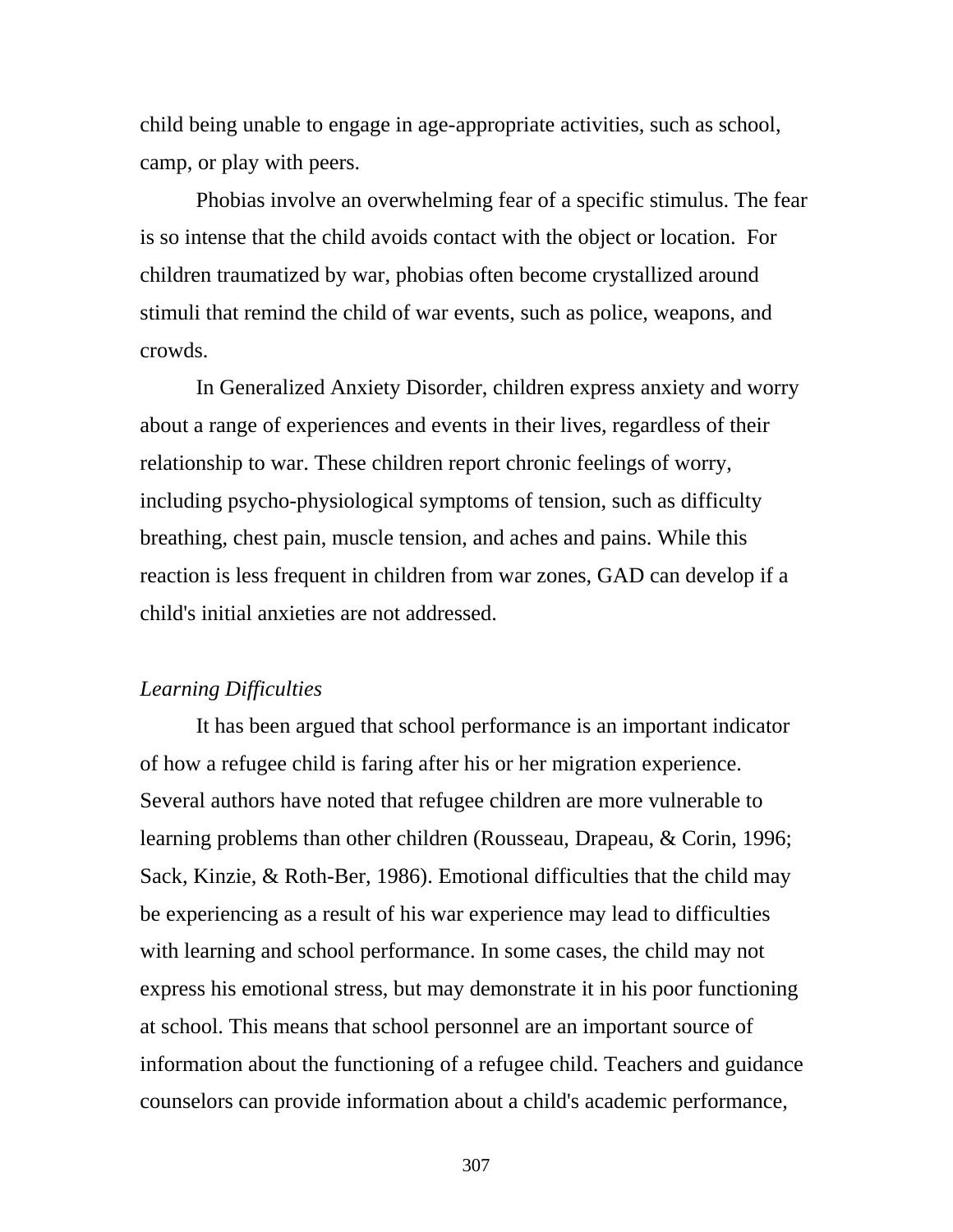her concentration and attention, her absenteeism, and her general mood and social engagement in the classroom. These are vital pieces of information about that child's adaptation.

### Moderating Factors

Several factors have been shown to influence the degree and manner in which children are affected by war. Below, we review some of these variables and discuss their implications for caregivers of refugee children.

#### *Exposure*

The risk of psychological problems after war has been shown to be strongly linked to the amount and degree of exposure to traumatic events often called the "dose" effect (Pynoos, Kinzie, & Gordon, 2001; Thabet & Vostanis, 2000). Pfefferbaum (1997) notes the dimension of "proximity" both physical and emotional—as central to the child's dose of trauma. Thus, the variables of emotional and physical proximity capture different ways that a child may be affected by a traumatic event. The physically proximal experience of having a bomb explode nearby would be expected to be intensely frightening for most children. An emotionally proximal trauma such as the child's father being killed in a nearby bomb explosion that the youngster did not actually see—is also considered to be a severe "dose" of trauma.

Children's likelihood of difficulties after war violence is increased even more when the child suffers direct physical harm (Randall & Lutz, 1991). Increasingly, children are suffering from the complex physical effects of war. According to the United Nations Children's Fund (2000), many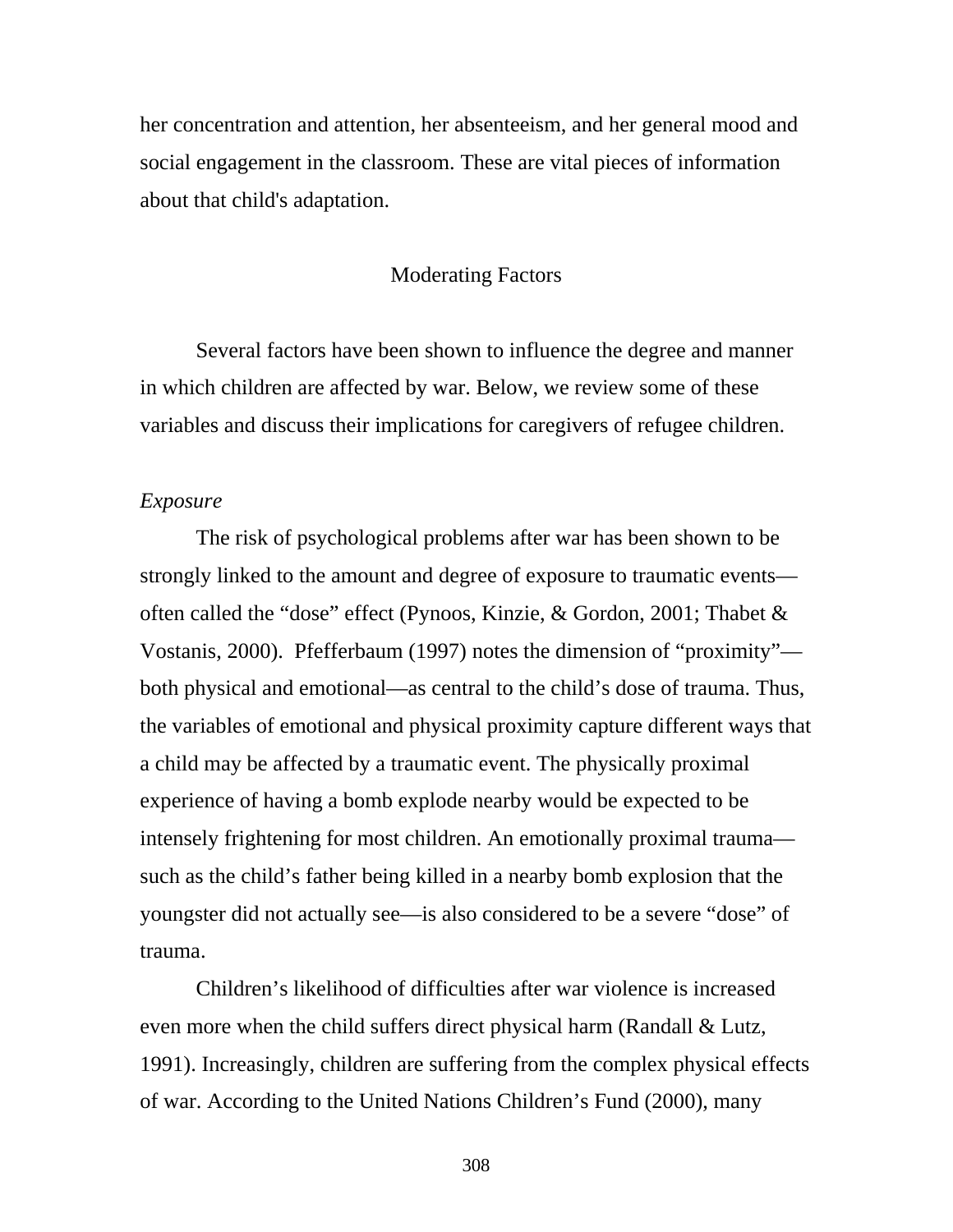children are being physically injured as a direct result of exposure to combat, such as being forced to fight as child soldiers, being used as sex slaves or porters, or being exposed to disease or malnutrition in the frontline conditions. Sick and/or malnourished children are compromised and more likely to be injured and more severely limited in their ability to get well than a well-nourished, healthy child. Additionally, malnutrition in children can create severe mental and physical developmental consequences for the child (Randall & Lutz, 1991).

#### *Pre-migration Community Disruption*

For many children, living through war not only exposes them to horrifying situations of violence and danger, it also disrupts the most basic of their daily needs and routines. In most war zones, basic public services, such as schools, hospitals and utilities are drastically impaired, if not completely shut down. Thus, children's needs for education, medical care and safe and hygienic living space are inadequately served, often for extended periods of time. This loss of the basic societal structures that support children's development cannot be underestimated in its impact. Due to ongoing wars around the world, entire communities of children are experiencing, at the very least, educational deprivation and, in some cases, massive societal disorder (National Child Traumatic Stress Network [NCTSN], 2003; Smith & Akinsulure-Smith, 2004).

Because of parents' need to focus on their families' most basic safety and survival needs during war, children often receive little in the way of emotional or psychological support during these profoundly frightening events. Parents may be preoccupied with getting food and water for their family (sometimes enlisting the children to accompany them, despite the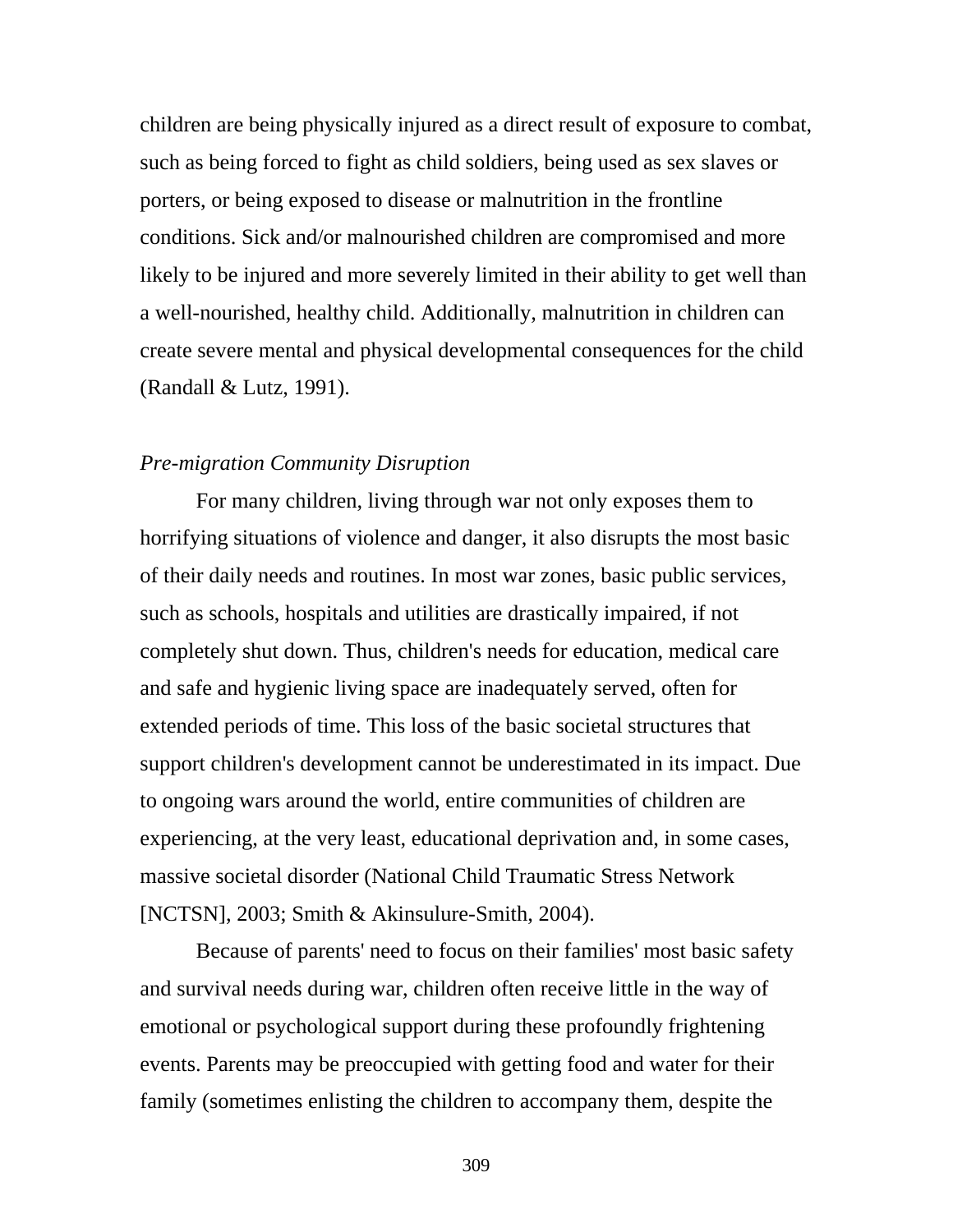danger of venturing outside), with protecting their home and belongings, or with simply making an escape plan. With bewildering events going on around them and parents who are preoccupied with the family's survival, children are often left to watch the unfolding events in confused silence. The lack of information and clarification being provided to children may leave them with distortions about the actual events going on around them. For example, some children in Kosovo during the NATO air strikes of 1999 have since reported that they were confused about who was bombing their communities, and were afraid they were under further attack from the Serbian military. While parents may not be able to reassure children that they are safe in the midst of active combat, the provision of basic information about what is happening and a willingness to answer some of the children's questions may help children feel somewhat more secure.

### *Post-migration disruption*

Heptinstall et al. (2004) noted the impact of post-migration factors on the functioning of displaced children. For many families who survive a war situation, there are huge changes in the social and economic status that they held before the war. The search by the child's family or caretakers for a safe haven means that the child may have had to change schools, move from one community to another, flee their home countries, or endure economic hardship (NCTSN, 2003). The resettlement process itself can further create stressors for the family and thus for the child. Having to adjust to a new country, culture, and climate can create stressors that will reverberate throughout the refugee family. In addition, language barriers may place the refugee child in a disadvantage as he tries to simultaneously acclimate to the demands of American culture and education, while often serving as a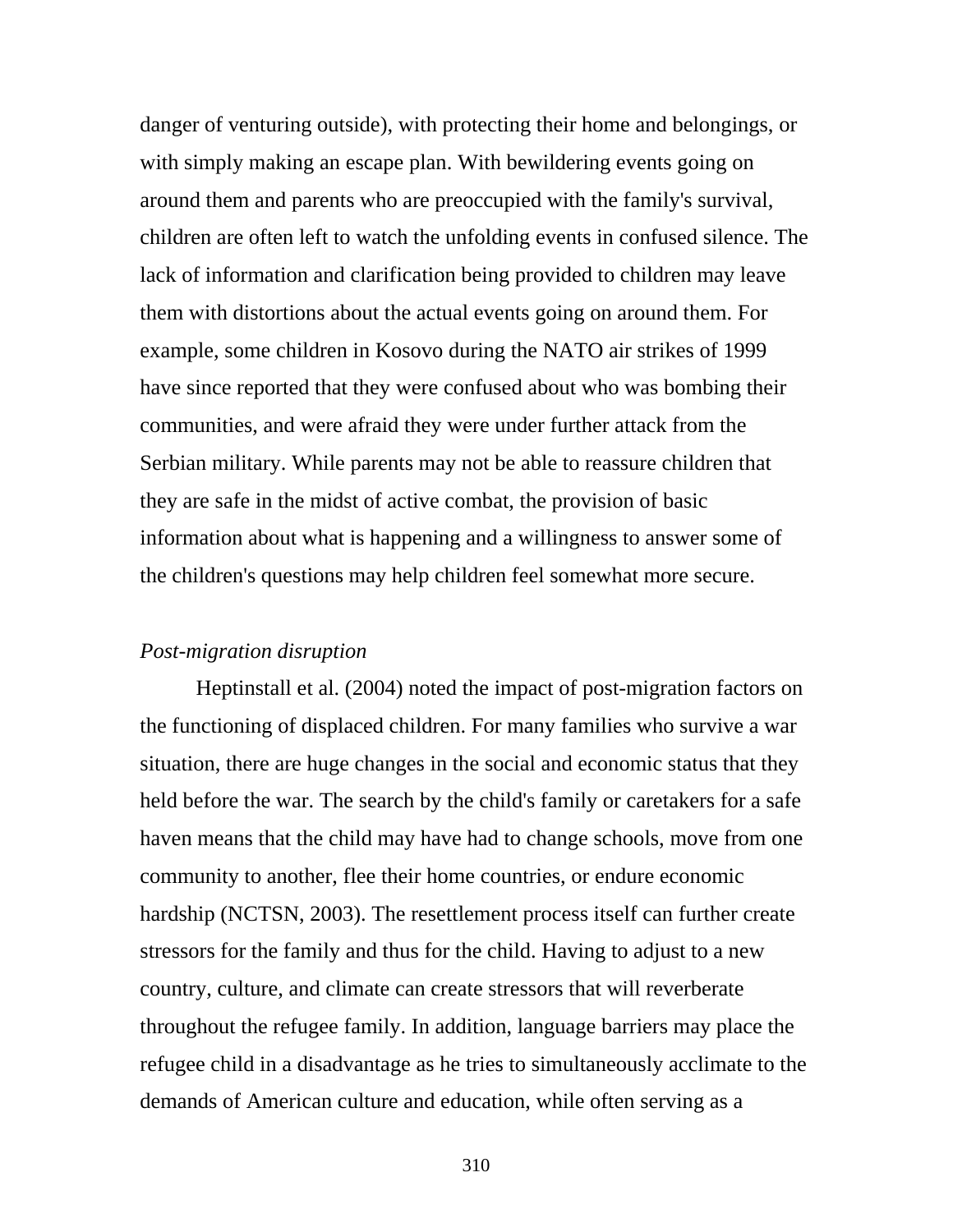linguistic and cultural "bridge" for his parents. Finally, it is rare that the refugee family finds themselves in a position of economic security in their new home. Most of these families find themselves living in poor, disadvantaged communities, sometimes fearing for their safety in the very country they thought would provide them "safe haven".

#### *Parental functioning after war*

Parents' own psychological functioning in the aftermath of war has been well-documented to have a profound effect on children's reactions to war (NCTSN, 2003; Pfefferbaum, 1997; Thabet & Vostanis, 1991). Children whose parents are experiencing serious psychological distress after war are more likely to have difficulties themselves. The effect of parents' psychological problems on children has a ripple effect--not only must the child witness their parent's compromised functioning, but they must also endure the inevitable disruption of routine and structure that accompanies serious parental impairment. This is not to suggest that refugee parents undergoing stress due to migration and adaptation issues after a war are destined to also struggle with problems in their children. However, parents who are so symptomatic as to be unable to function in the aftermath of war are more likely to have children who are similarly compromised.

#### *Child-based Variables*

Numerous variables intrinsic to the child—such as gender, developmental level and temperament—have been linked to how the child functions after experiencing war. For example, girls, like women, have been noted to be at higher risk of sexual violence and exploitation during situations of war and flight from war, thereby increasing the likelihood that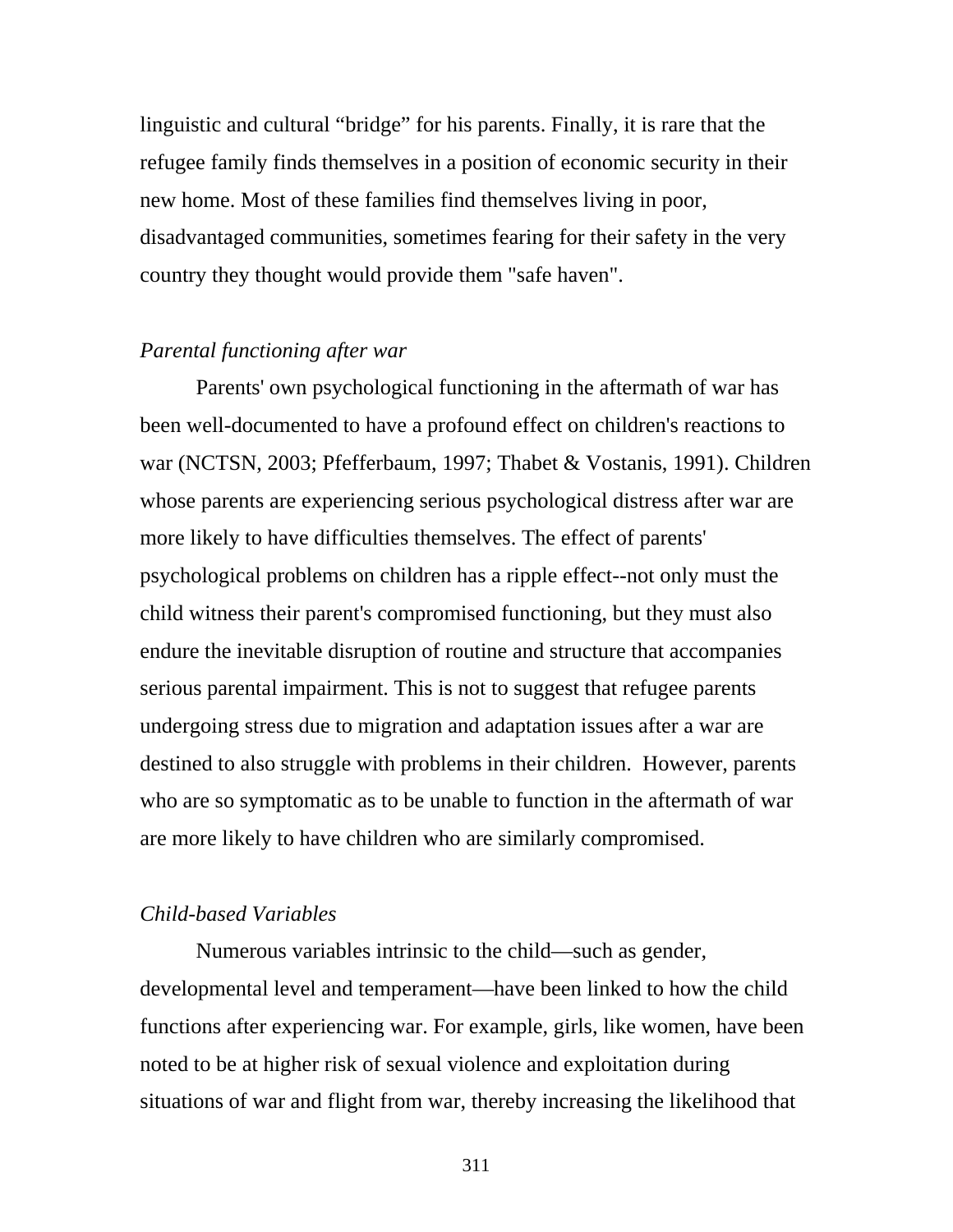they will experience psychological and emotional difficulties after the war (Women's Commission for Refugee Women and Children, 2006). A child's age and developmental level may influence that child's reactions to the trauma in both protective and risk-enhancing ways. For example, a younger child may be protected from certain experiences by virtue of not understanding the ramifications of what is happening and by being more shielded by parents who are concerned about exposure. School-age children and adolescents, on the other hand, may be fully cognizant of what is occurring in their community—witnessing the destruction of their homes, realizing the extent of what they are leaving behind as they flee—and, therefore, more distressed about the experience. Conversely, infants and toddlers who are pre-verbal may have few coping strategies at their disposal in the face of traumatic circumstances and little ability to comprehend the situation, such as being able to understand that the family is finally out of danger (Pfefferbaum, 1997). Therefore, it is important to recognize the interplay between the child's developmental level and his exposure to the war and flight situation.

As with adults, children with significant psychological problems that existed before the war may have more difficulty in the aftermath of the trauma they experienced (Randall & Lutz, 1991). Posttraumatic stress may exacerbate existing psychological problems or a difficult temperament. Thus, it is important to assess children's pre-trauma functioning in order to determine the presence of risk factors that may impinge upon their recovery.

While children suffer many of the same traumatic events during wartime as adults, there are important variables that should be assessed to determine the impact of these events on the children. It is important to determine not only what children were exposed to, but what effect the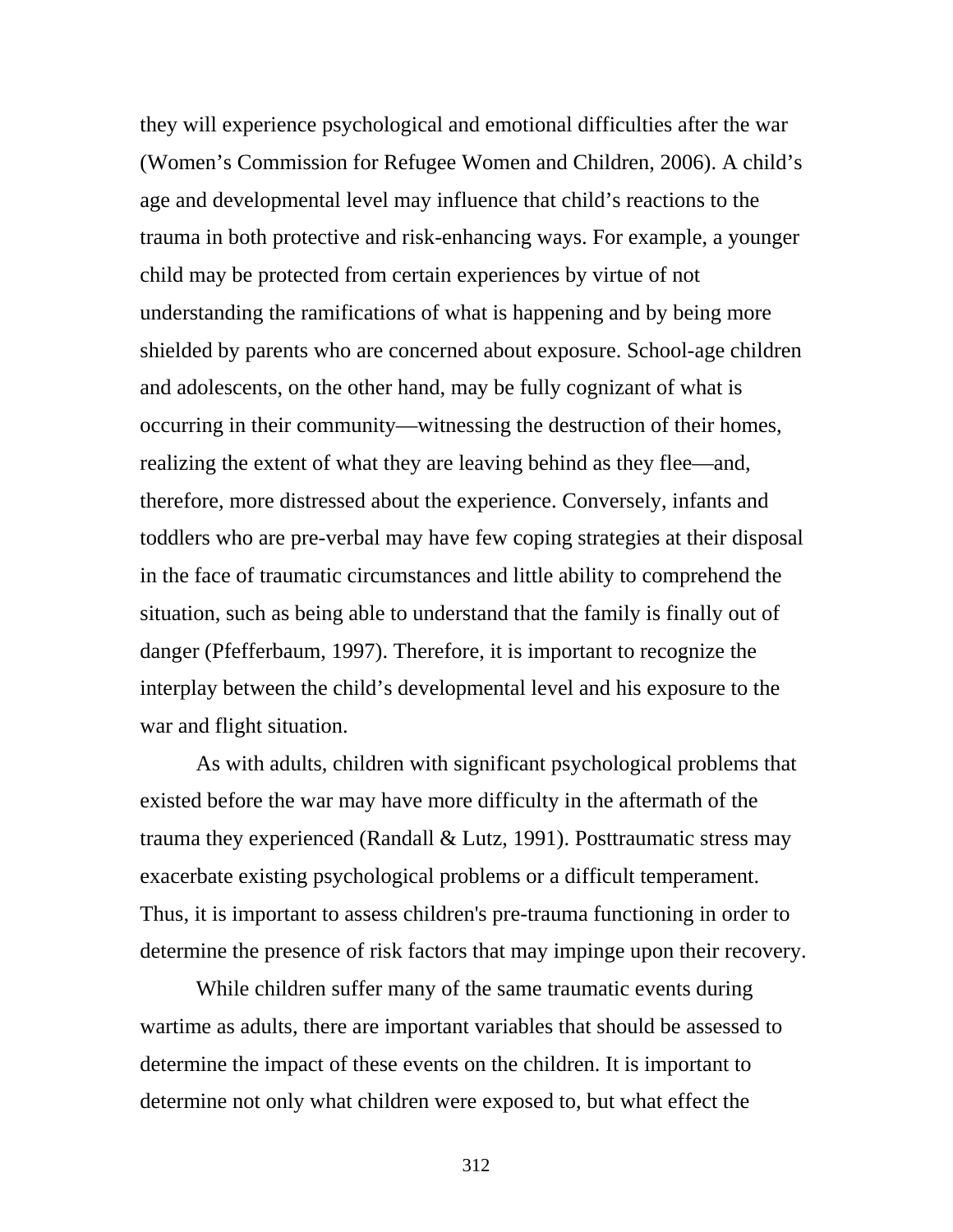trauma has had on the child's caregiver, what socioeconomic and cultural changes the family has endured, what the child's physical health and nutrition has been, and, if possible, how the child was functioning before the events of war.

### Treatment Options for Children Traumatized By War

We have reviewed the various psychological and behavioral difficulties that can manifest themselves in a traumatized refugee child, including moderating factors that can influence these responses. In the majority of cases, children who have migrated from war zones will not require professional mental health evaluation and treatment. Many will adapt well to their new communities, especially with appropriate parenting and supportive structures in place (school, medical care, etc.). However, in the case of a youngster who is having difficulties that are serious and pervasive enough to warrant treatment, it is important to recognize these needs quickly and respond to them with an appropriate intervention. Below, we review referral issues pertaining to the refugee child and treatment options available for these children and their families.

#### *Referral to Therapy*

When caregivers outside of the family become concerned about a youngster, they often consider making a referral to a mental health provider. The manner in which this is done, in terms of how the concern is communicated and how the referral is explained, can make a tremendous difference in how the parent hears it. For example, in making a referral for mental health services for the refugee child, psychoeducation should be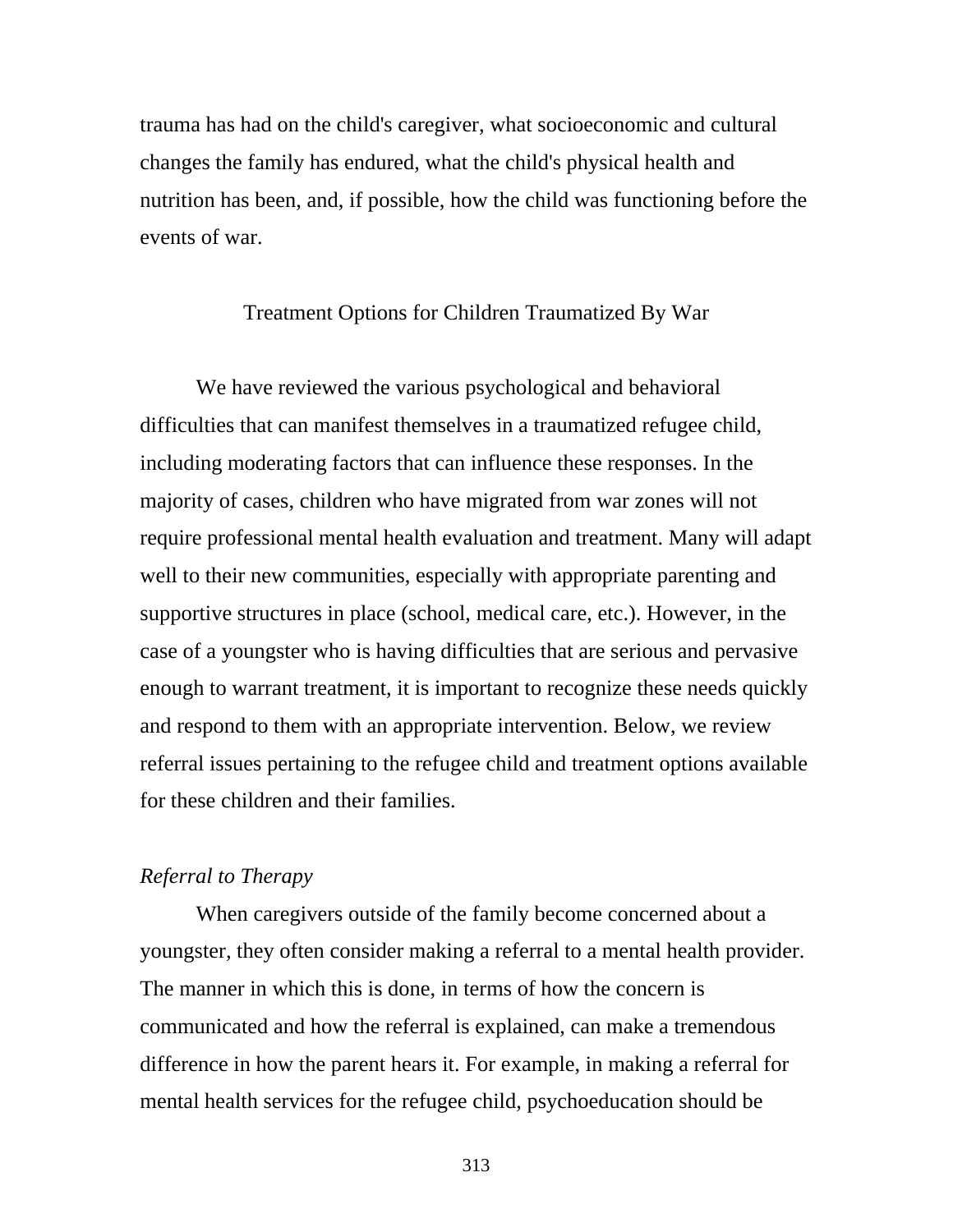provided to the parent about the process, such as what mental services are, what services are available (individual, group or family therapy), and how they might help the child.

In many cultures, therapy is a fairly unusual service, especially for children. Thus, caregivers must fully explore with parents their reactions to and questions about the treatment being recommended. In addition, it is important to communicate to the parent or guardian the central and primary role that they play in the life of the child and to elicit from them *their*  concerns about the youngster's functioning. Furthermore, the child's parent or guardian should be prepared to provide as much information as possible regarding the child's psychosocial, emotional, educational and developmental history, as well as information about the child's current functioning.

#### *Family Therapy*

If a family is fortunate enough to find themselves out of immediate danger, either due to flight from a war zone or the ending of conflict, adults in the family often feel a sense of relief and a desire not to revisit or discuss the events of the war at all (Frederick, 1985). Unfortunately, this reaction may stand in stark contrast to the children's need to process the trauma--even in the most basic way. For example, one of the most common symptoms that children report after a trauma or disaster is fear that the trauma will reoccur (Frederick, 1985). Thus, parents who arrive in a refugee camp or in a new country with their children may assume that children understand that they are now safe from the war, when in fact; the children may harbor no such appraisal of this new and strange setting. In this situation, children's symptoms may actually increase as the immediate danger and chaos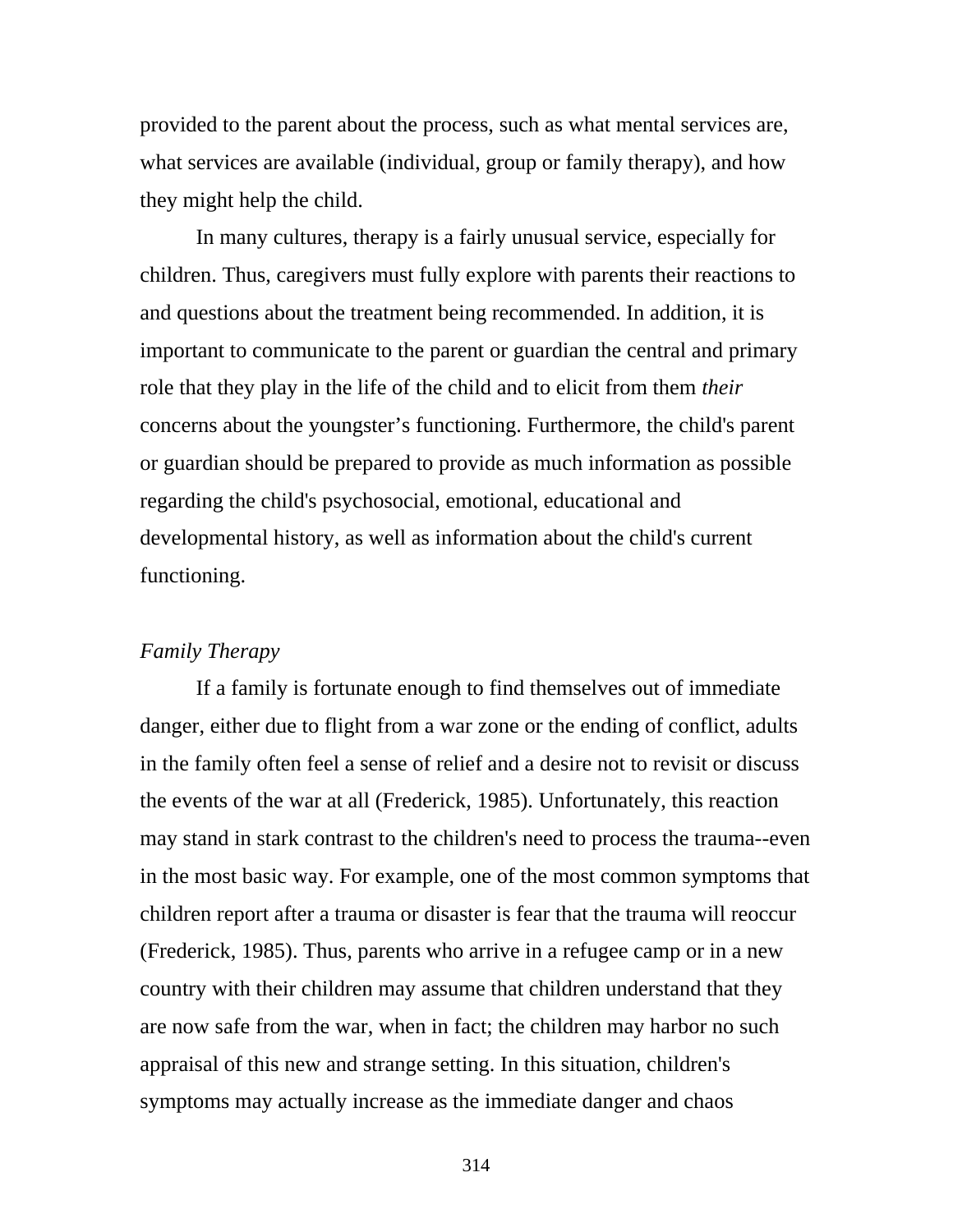subsides, their parents become somewhat more available to them, and their defenses become somewhat less rigid. Parents may be bewildered and frustrated that the child is misbehaving or acting out now that the family is out of imminent danger. One refugee parent, speaking about her child's separation anxiety, noted "I couldn't believe after all that we had survived, that we were finally safe in America and now he was acting scared."

Thus, it is not uncommon for a refugee child to be behaving symptomatically, seemingly the only member of the family still having difficulty after the war. In this situation, the temptation may be to focus on the child as the person in need of services, when, in fact, a family intervention would provide greater relief to all of the family members. A family-based intervention is designed to take the focus off of the symptomatic family member--in this case, the child--and place the emphasis on the entire family's adaptation and ongoing development after the traumatic events of the war.

There are several goals in most situations in which family therapy is recommended for the war-traumatized family. Below, we discuss these goals, which may be addressed simultaneously over the course of a treatment.

**1. Return of equilibrium.** One common goal in family therapy with a war-traumatized family is the return of equilibrium to the family system (Shapiro, 1994). Before the family can process or revisit difficult memories, it is essential that the family have some level of security and safety. The basic needs of food, housing, and freedom from further persecution or violence must be met in order for a family to be able to begin a therapeutic process. Beginning treatment in which memories and feelings about the war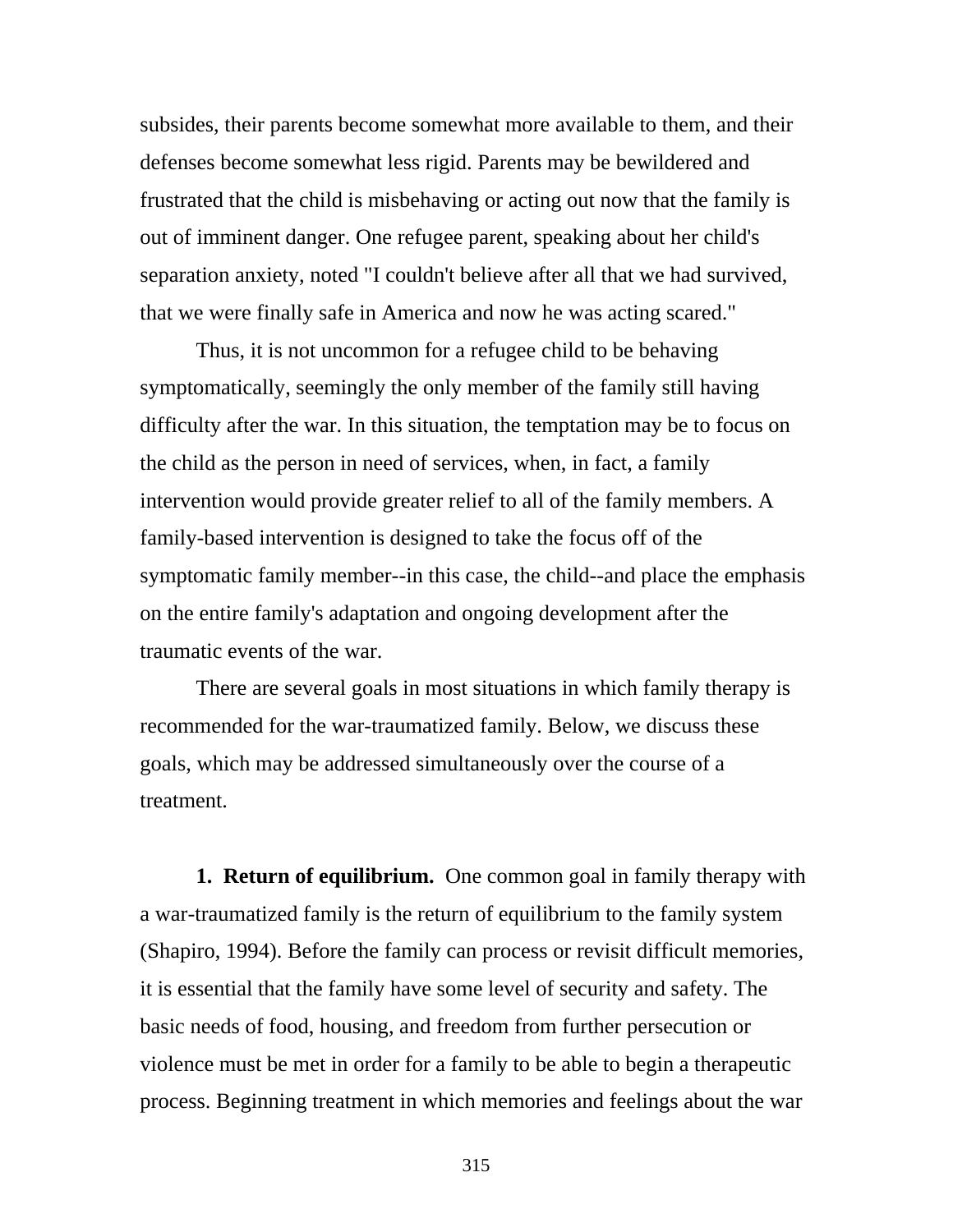are explored before a family feels relatively safe and secure is strongly contraindicated, as family members may feel more vulnerable, and more likely to terminate the treatment prematurely.

If the family is in a situation of some safety and predictability, the treatment can serve as a way to create further balance and order with the family, in terms of boundaries and roles. As mentioned earlier, some parents, themselves traumatized by the events of the war, are highly compromised once they resettle and may be unable to manage the "executive" roles of keeping the family functioning appropriately. This can happen when parents have severe depression or PTSD and are unable to provide basic structure and support to their children. In addition, this can be exacerbated by cultural and linguistic hurdles that prevent the parents from feeling able to enter the community, find jobs and advocate on behalf of their children as they would in their home countries.

In these situations, an imbalance sometimes develops in which parents lose their ability not only to manage their family's needs, but also to discipline and keep abreast of their children's behaviors. Conversely, parents who are feeling overwhelmed by the new environment and the challenges of parenting in a new country may respond by being overly strict and protective, leading to conflict in the family or to the children feeling squelched and unable to develop appropriate interests or activities. In one Kosovar family treated at the Bellevue/NYU Program, a highly anxious and depressed mother insisted that her teenage children rush home from school to be with her, thereby preventing them from engaging in appropriate school activities that interested them and would have helped them socially.

Restoring the family to a healthy equilibrium with appropriate boundaries can take place with some parent guidance sessions, in which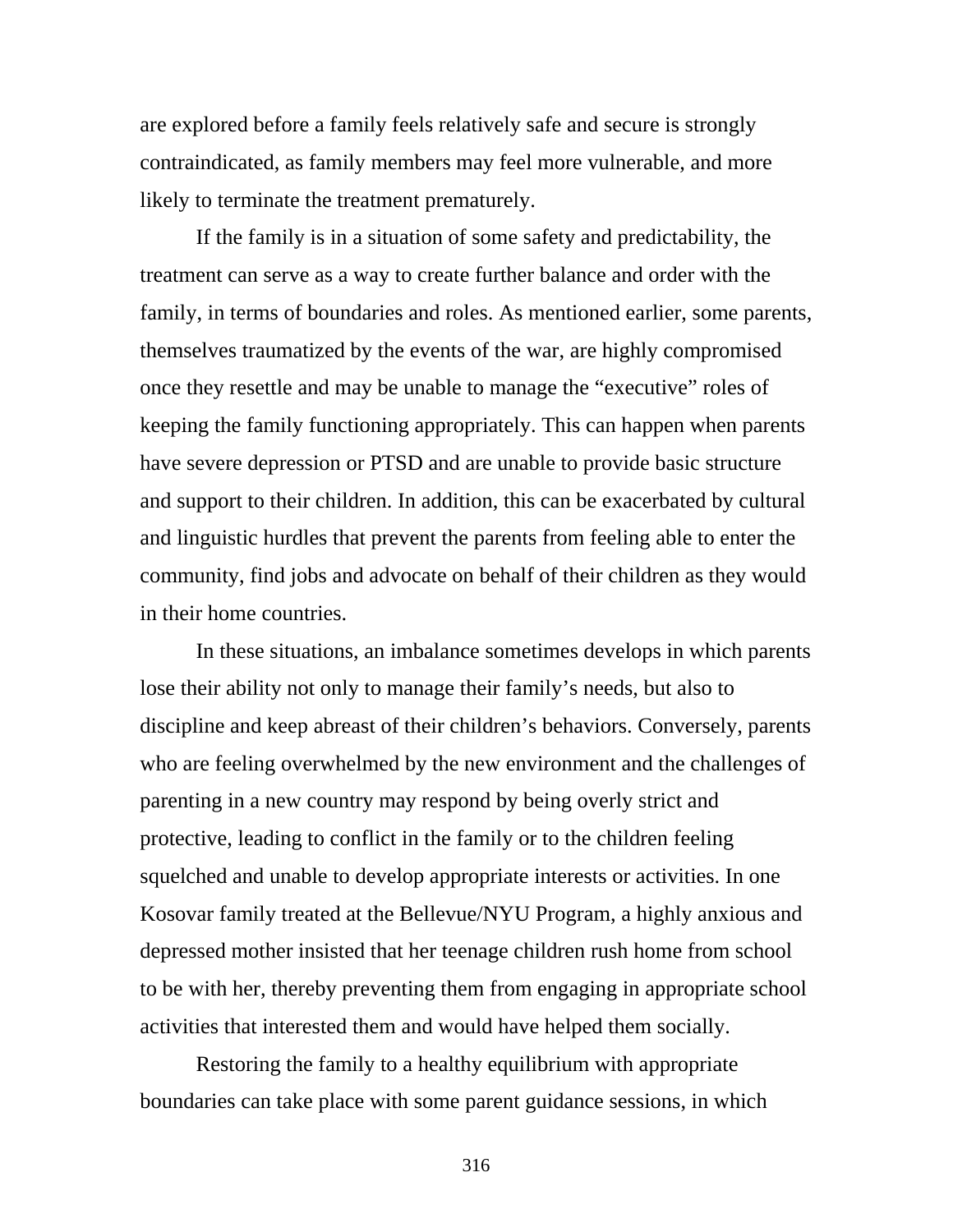parents' opinions about the family's functioning are elicited and concrete recommendations are made about rebuilding parental authority and supervision. Specific recommendations must be adapted to the family's situation, but they can include instituting homework and academic expectations and following up on these expectations with contact with the school. Also, behavioral rewards and consequences may be recommended to help foster appropriate behavior in youngsters who are having behavioral difficulties.

Finally, for parents struggling with depression and PTSD, it is essential that the therapist be utilized for discussions of their distress so that children are not overly exposed to parental difficulties, thereby undermining their authority. Sometimes, this requires that the parent be referred for individual therapy or psychiatric care if symptoms are severe. In the Kosovar family mentioned above, the mother entered individual treatment to address her severe PTSD and family sessions were held with her and her children to strengthen the family's overall functioning. Family sessions were used to help this mother see that her teenage children needed some ageappropriate independence. In addition, sessions were used to help the children feel more able to separate by recognizing that they were not solely responsible for their mother's emotional well-being, as those issues were being addressed in her individual therapy.

**2. Enhancement of understanding/empathy.** Another goal of family therapy with the traumatized family is to enhance communication and, in the process, intra-family understanding and empathy. In many families who have survived war, the parents can find it difficult to recognize and accept how hard the children's experience has been. This can be a protective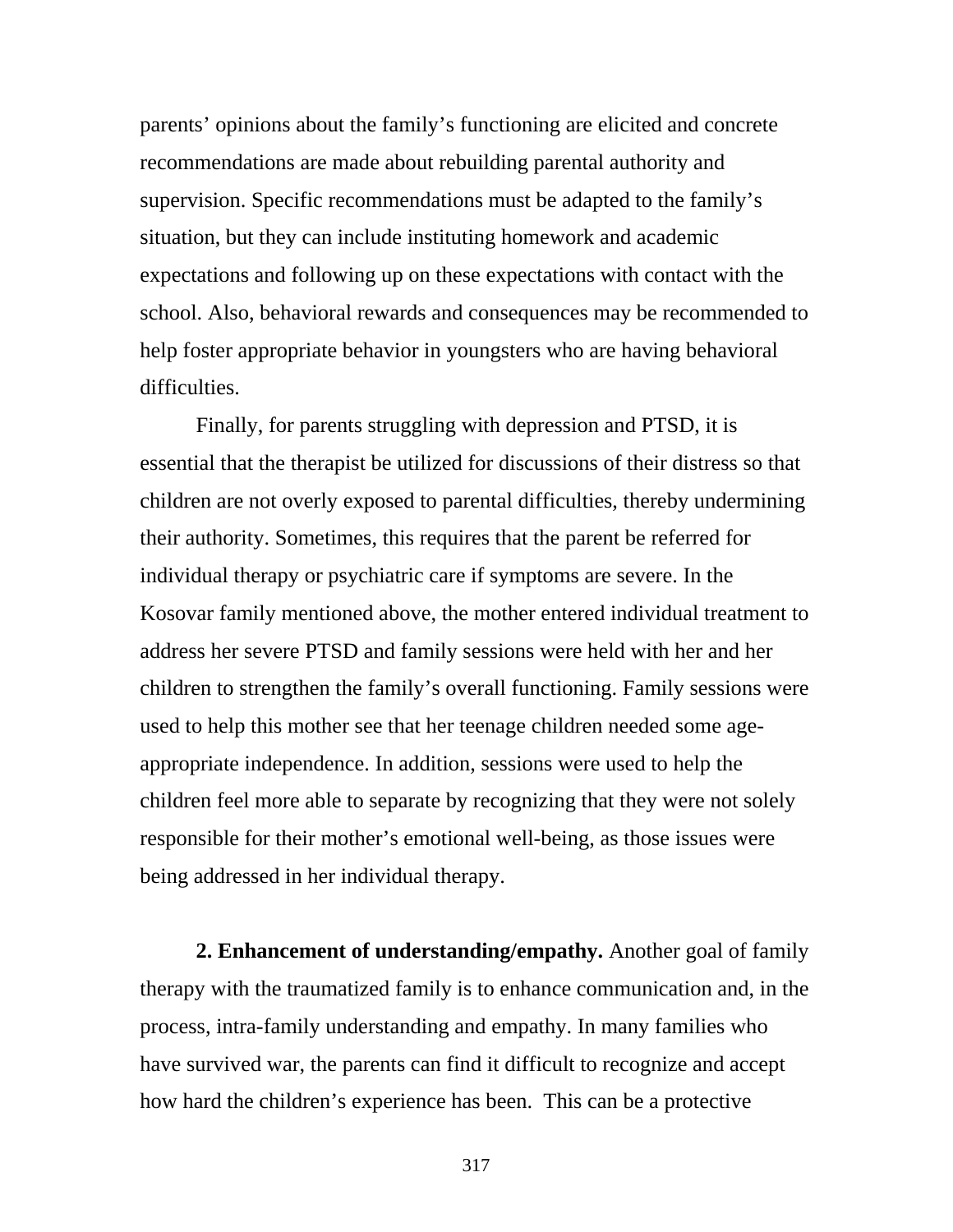instinct, borne of the parents' wish both that their child did not have to experience the fear and sadness that the trauma engendered, as well as their wish that they had been able to protect them better. In another Kosovar Albanian family that fled their home on foot for a refugee camp, passing many dead bodies on the way, the mother explained to the therapist that the children had not seen the bodies because it was dark when they traveled. This description stood in stark contrast to the story told by the children, who provided vivid and grotesque details of the corpses they saw, some hanging from trees in broad daylight. A parent's inaccurate perception that their child was not affected by traumatic events must be understood as a protective defense and must be sensitively addressed.

This process of enhancing the parents' understanding of their children's experiences requires a balance of helping the parent see that their children suffered unique and painful disruptions due to the war, while also emphasizing how much the parents have tried and wanted to protect the children. The therapist should not criticize or shock the parent with the "truth" about the children's experiences, but must carefully address how much the parents have done in the best interests of their family's safety and well-being. Emphasizing the out-of-control nature of war and the fact of having to make some decisions with little information or under extreme duress can help parents feel less guilty about what their children experienced. In addition, providing a time for the children to speak about their memories and questions about what happened during the war can lead to a better understanding by the parents of their children's experiences. The mother mentioned above, who denied that her children had seen any bodies during their flight was ultimately able to listen in family sessions as they showed her drawings they had created of their memories of the war. With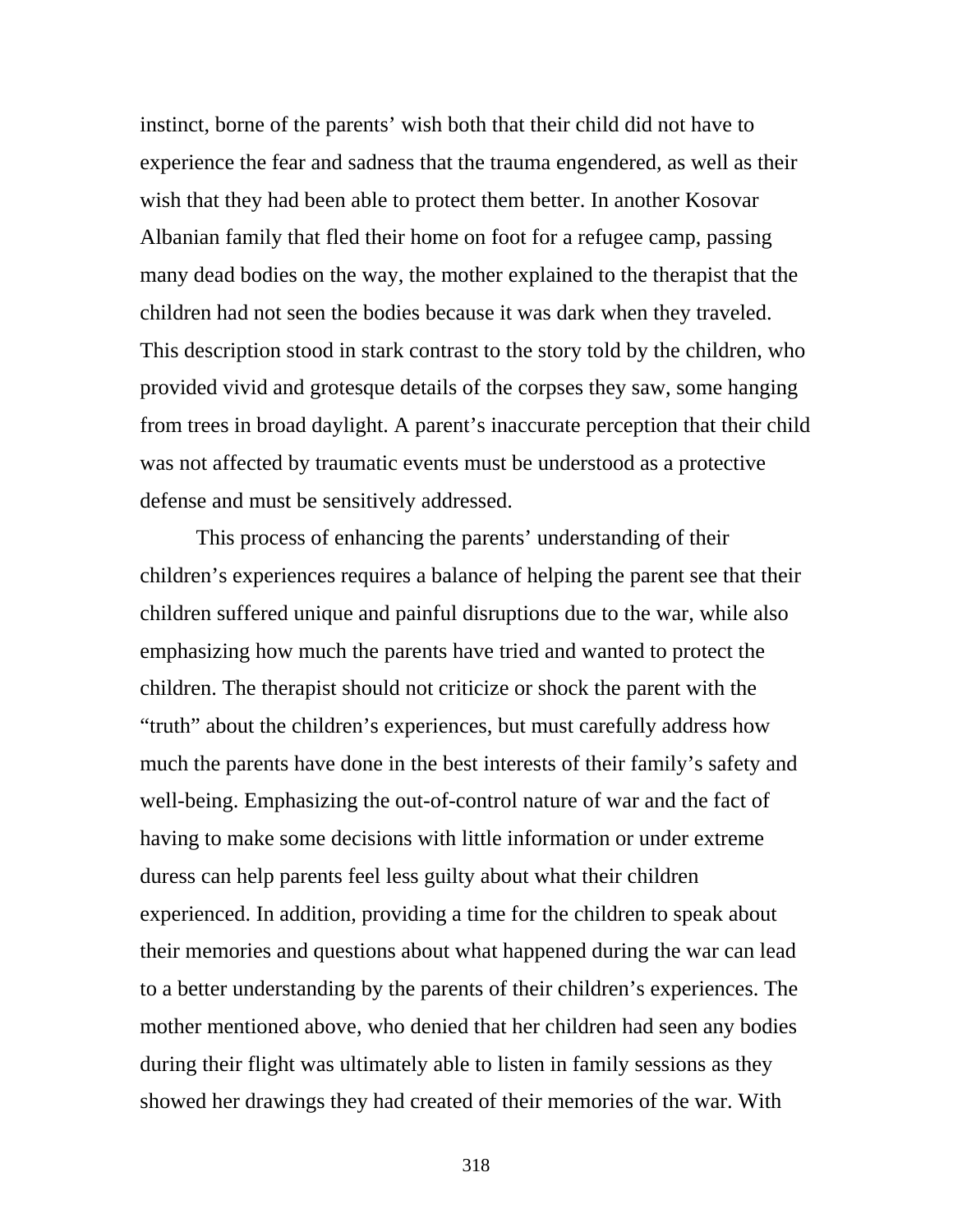some preparation and coaching from the therapist, she was able to respond empathically to their stories and let them know that she heard them.

**3. Meaning-making.** Another goal of family therapy with war survivors is to create a cohesive story or narrative about what the family went through, so as to allow family members to make meaning of their experience and move on from it. As with families who experienced an unexpected death of a family member, families from war zones will likely need to revisit the circumstances of the trauma experience in order to be able to move past these painful memories and go on with the process of living and developing as individuals and as a family.

Families often find that topics they cannot discuss outside of the therapist's office, such as specific, painful memories, are easier to discuss in the presence of the therapist and with some structure. Therapists may use a number of structuring techniques to elicit these memories. Some of these methods include:

> • Family story-telling: A process in which the family shares memories of their experience together during the war, with the therapist serving as "secretary" to create a record of their story. This is best used with older school-aged children and adolescents. With smaller children, it is recommended that the youngster be able to write his or her story and draw pictures if possible, including an emphasis on what he would teach other kids about his experience or a way that he mastered the situation.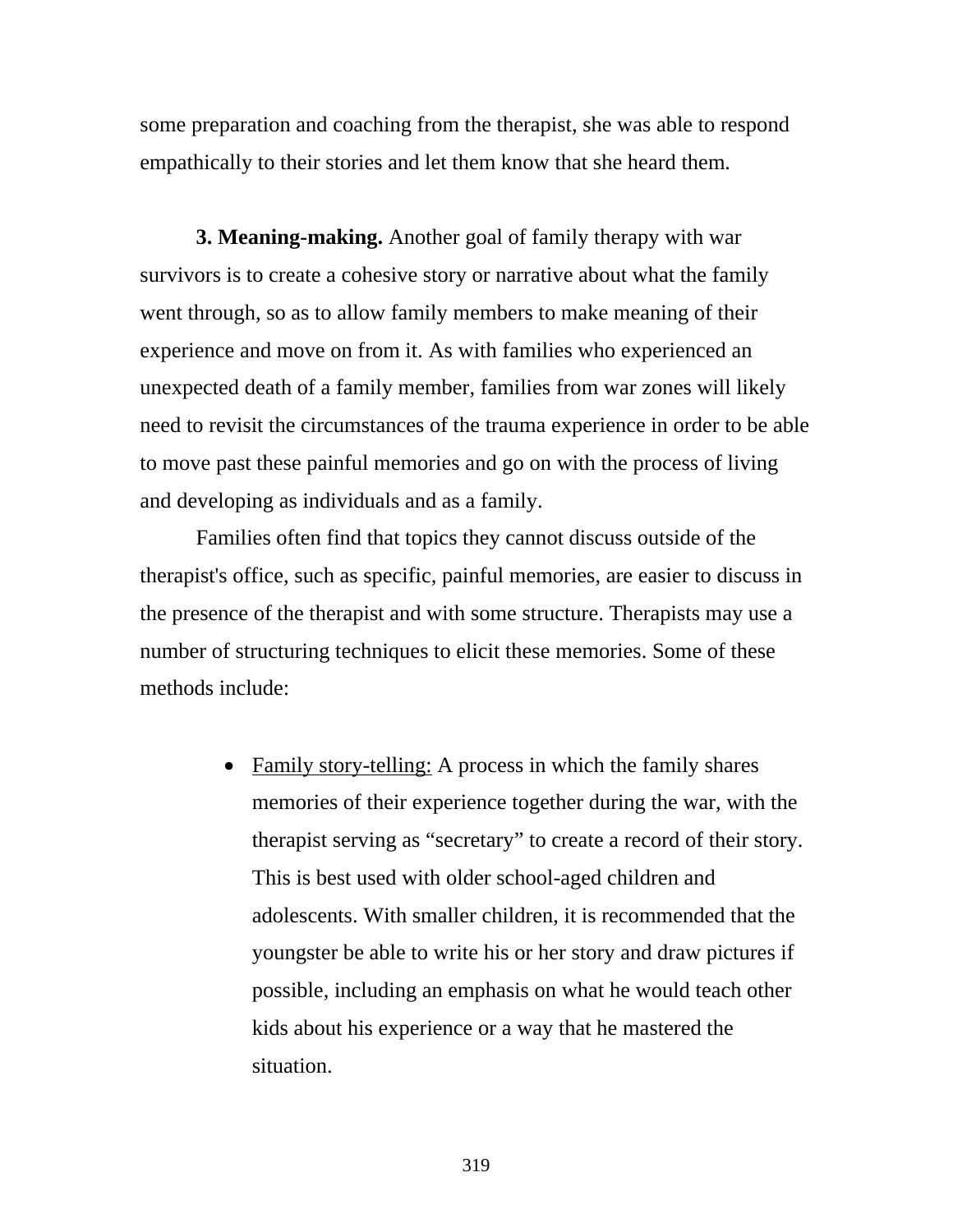- Letter writing: This can be particularly salient for a family who lost a member during the war. In this exercise, each family member and the therapist writes a letter to the person who died, sharing memories of him and feelings about losing him. Each family member then reads his/her letter, thereby creating an experience of shared memories and meaning-making about the loved one's life. The therapist can share a letter in which she expresses what she has learned about the deceased family member and about the family's love for him/her.
- Memorializing: This process can also create a structure for allowing a family to memorialize or grieve the people and things they left behind and lost due to the war. The therapist leads a discussion with family members about what they lost in the war, providing equal emphasis to all family members' concerns. For example, a child may have as much expressed distress about leaving behind a cherished toy as a parent has about losing their home. The therapist helps family members see how losses are reflective of where the individual is in his/her life and what his/her developmental concerns are. After reviewing the family's list of things they have left behind, they are offered a chance to memorialize or remember these things. This can provide an opportunity for a culturally appropriate ritual or gesture to be used together by the family to mark the loss, such as a prayer, a song, or a ceremony. This process is designed to provide an expression of the family's shared losses and to help them find meaning in their experience. Empathy is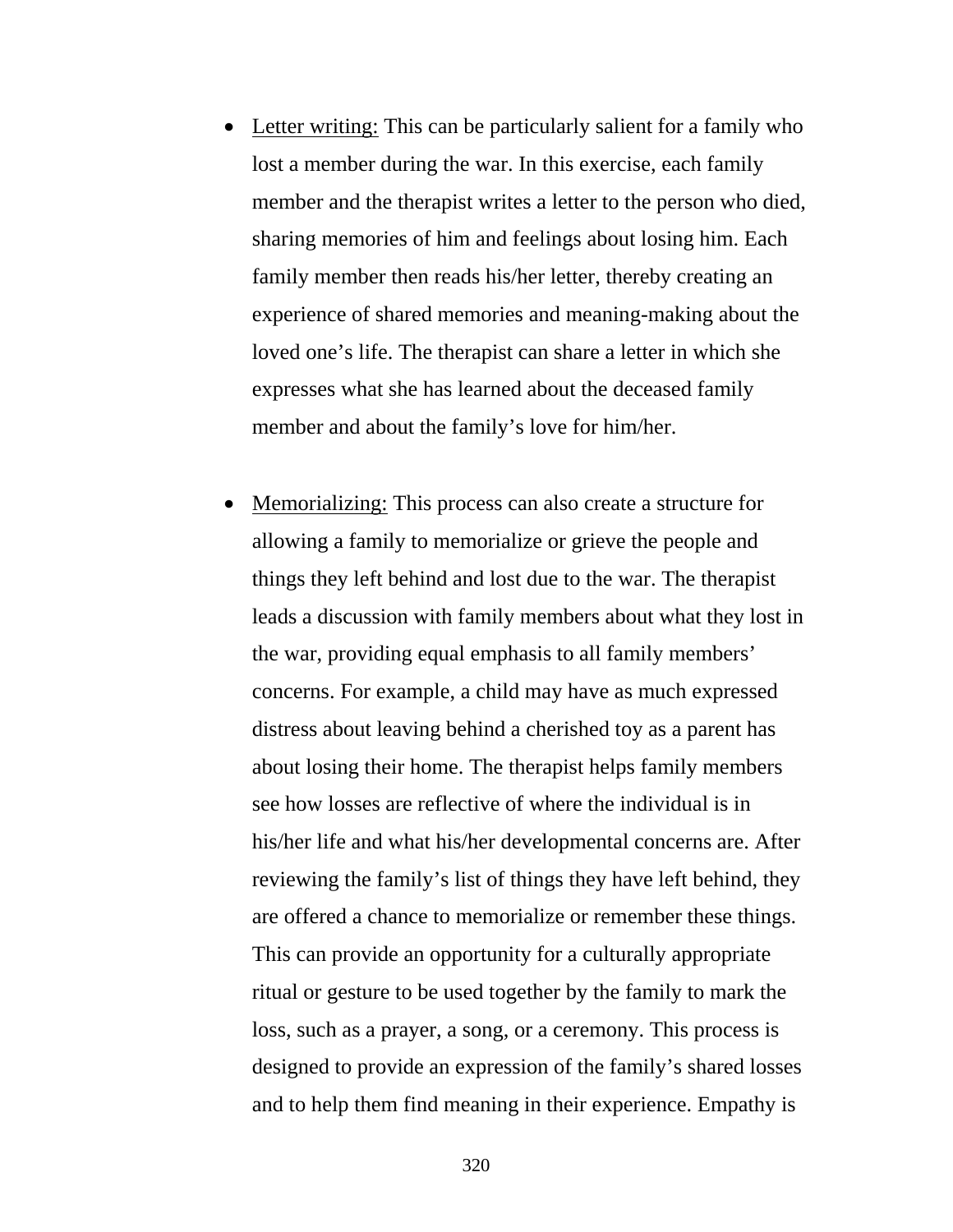also enhanced as members learn from one another what their loved ones are grieving or missing.

These exercises must be approached carefully and can lead to intense family sessions in which a range of emotions and memories are shared. The therapist must provide time for closure and discussion of the exercises. Contraindications in using these kinds of techniques include the presence of a severely traumatized member of the family whose experience was markedly worse than those of other family members. This individual is more likely to need individual therapy to address what occurred. Other contraindications include severe psychopathology in one or more members of the family, including suicidality, and domestic violence occurring in the family.

#### *Individual Therapy*

Individual therapy is sometimes indicated--alone or in concert with other types of treatment-- for children who have suffered war trauma. Particular situations that often indicate the need for individual treatment include severely impairing symptoms of anxiety or depression in a child or adolescent, prominent feelings of guilt or shame, or absence of family members or other supportive caregivers to engage in family therapy.

Individual treatment with a child or adolescent may take several forms. Cognitive behavioral therapy methods have been found to be effective with anxiety disorders in children (Barrios & O'Dell, 1998). In addressing the avoidant behaviors and specific phobias that often manifest themselves in war survivors, techniques of desensitization and exposure can be used. For example, with desensitization, a child who experiences a phobia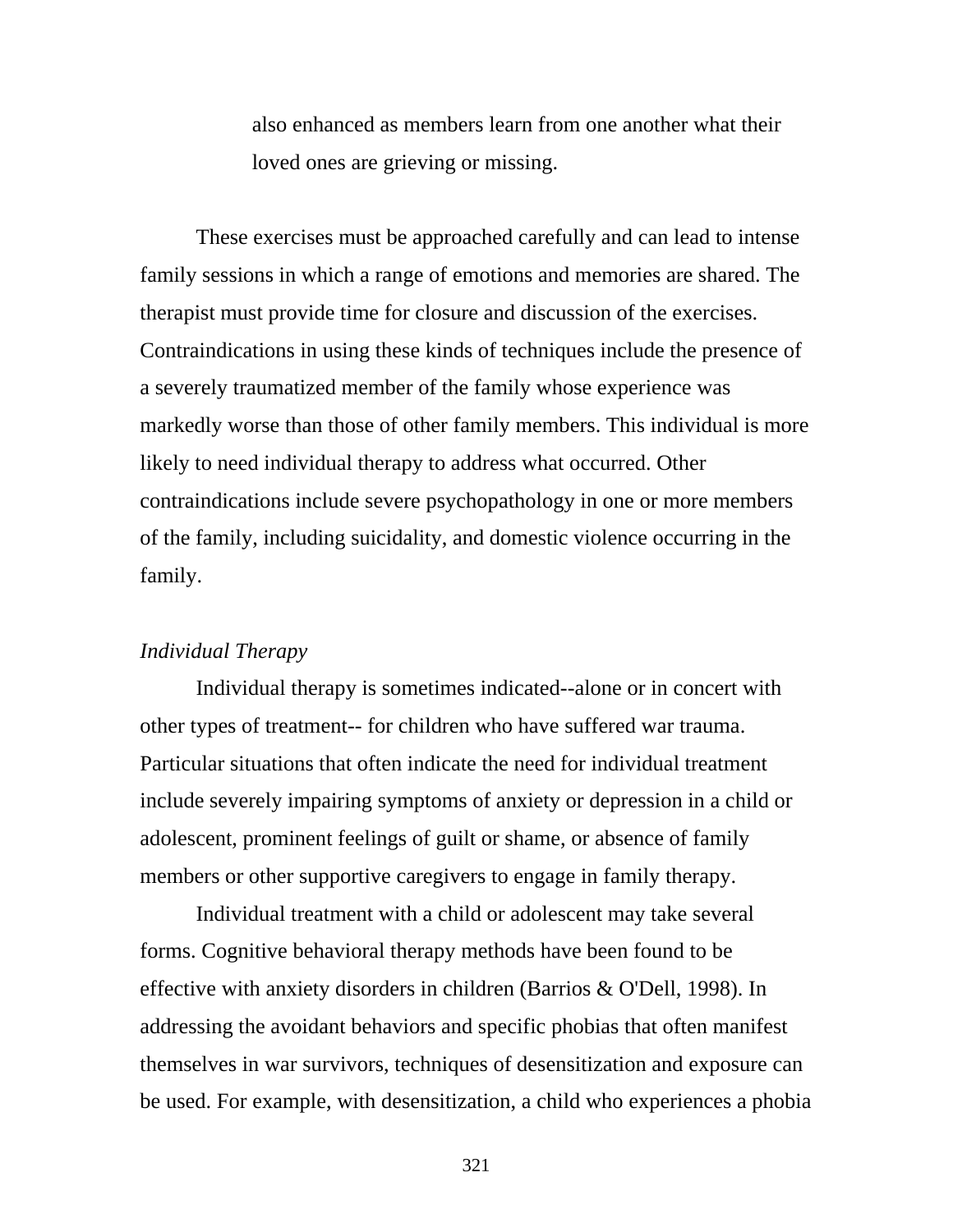based on his war experience would practice imagining the feared object or situation, while using relaxation techniques such as controlled breathing and deep muscle relaxation. In exposure treatment, the child is faced with the feared stimulus in imagination and, if possible, in real situations. Both of these methods either alone or in combination with other cognitive-behavioral strategies have been shown to be highly effective in decreasing children's anxiety symptoms (Barrios & O'Dell, 1998).

In some cases, it is not enough to simply decrease isolated fears and worries in children--particularly children with full blown PTSD-- who have been traumatized by situations of war. In these cases, there is a need to address the traumatic circumstances that the children were exposed to during the war. Most effective PTSD treatments involve some kind of gradual exposure to remembering and re-telling these memories (van der Kolk, McFarlane, & van der Hart, 1996). Depending on the age of the child and the degree of exposure to trauma, this revisiting of traumatic memories may take place through story-telling, drawing, play, writing or other structured age-appropriate formats.

Generally, younger children work better in displacement—i.e. telling their story through a character's eyes—as this prevents overwhelming their defenses. For young children struggling with memories of war, play therapy and story-telling are effective in meeting this requirement of displacement. The youngster can master the frightening situation by escaping, defeating the "bad guys," or repairing the damage that was done, sometimes with the aid of a beloved superhero. Helping the child to create a book about his experience—"Something Scary Happened to Jean"—can provide him with the exposure to the frightening memory, while enhancing integration and cohesion of the memories.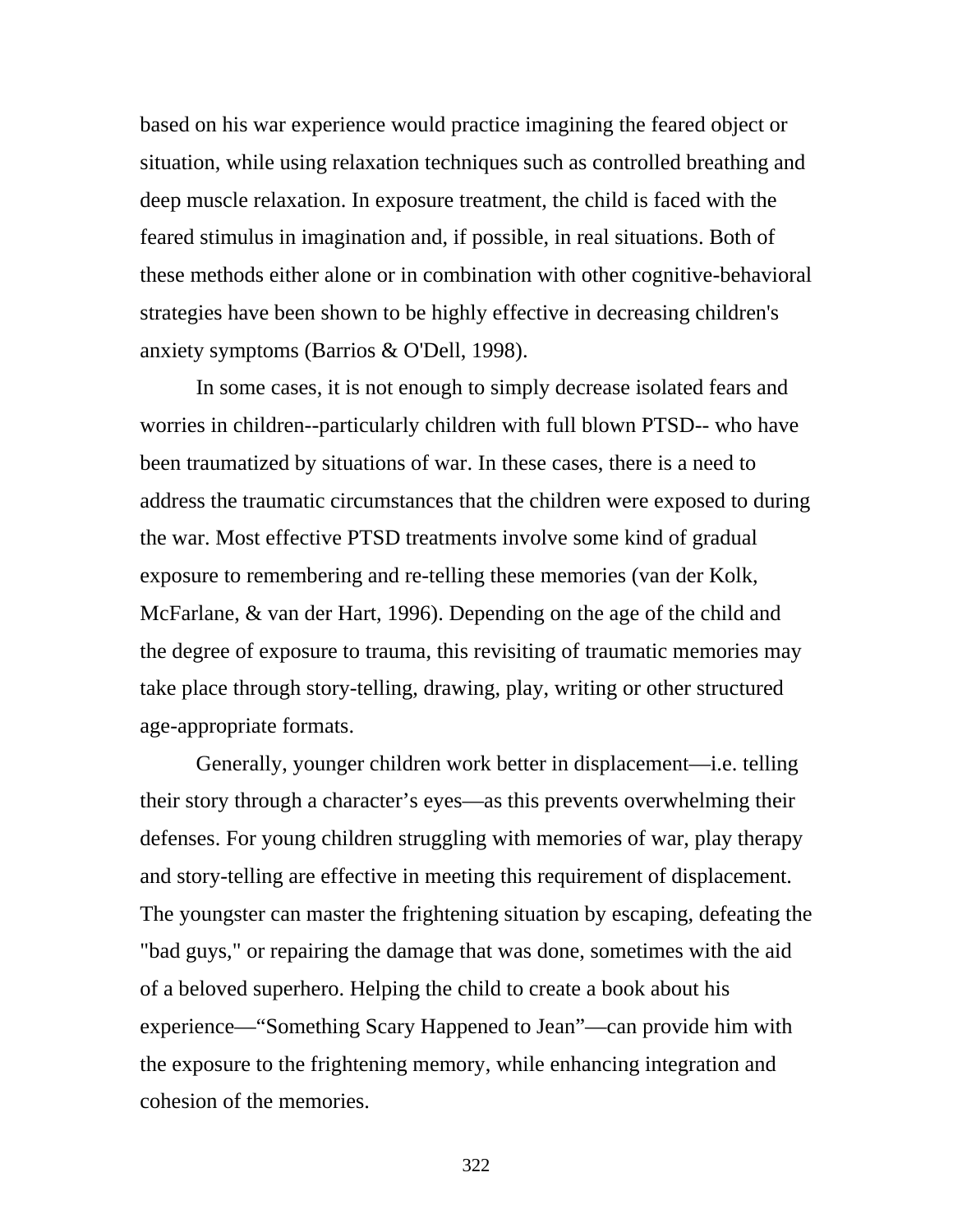Two young Haitian brothers, in therapy at the Program, wrote and illustrated a book that described the details of their kidnapping by antigovernment rebels, with vivid drawings accompanying it, and descriptions of what they felt. At the end of the book, the therapist worked with them to create an advice section for other children who have scary things happen to them, thereby providing a sense of mastery and expertise in these youngsters. Thus, while they were able to tell their story in the first person, they could use displacement to imagine that they were helping other children who had bad things happen to them.

For older children and adolescents, a more direct re-telling of the events of the war may be appropriate. Included in most of these techniques of retelling of the trauma is psychoeducation for the adolescent about the symptoms that accompany traumatic memories as well as training in relaxation techniques. This process helps the youngster habituate to the bad memories, thus "detoxifying" them and making them more tolerable and less fragmented (Onyut et al., 2005). As the youngster is asked to face the difficult memories, he is armed with coping strategies to help manage the accompanying discomfort.

In situations of individual therapy for children who have survived war, it is essential that there be parent guidance sessions for the parents or guardians of the youngster. These sessions can be used to educate the caregivers about the normal reactions to trauma that they may be witnessing in the children. This process is designed to enhance parental empathy towards the child and it may take place in sessions with the child and parent. In addition, strategies for managing the child's symptoms can be presented to the parent or guardian. For instance, the parent of a child who is frightened to go to bed at night can be coached on supporting the child, while assisting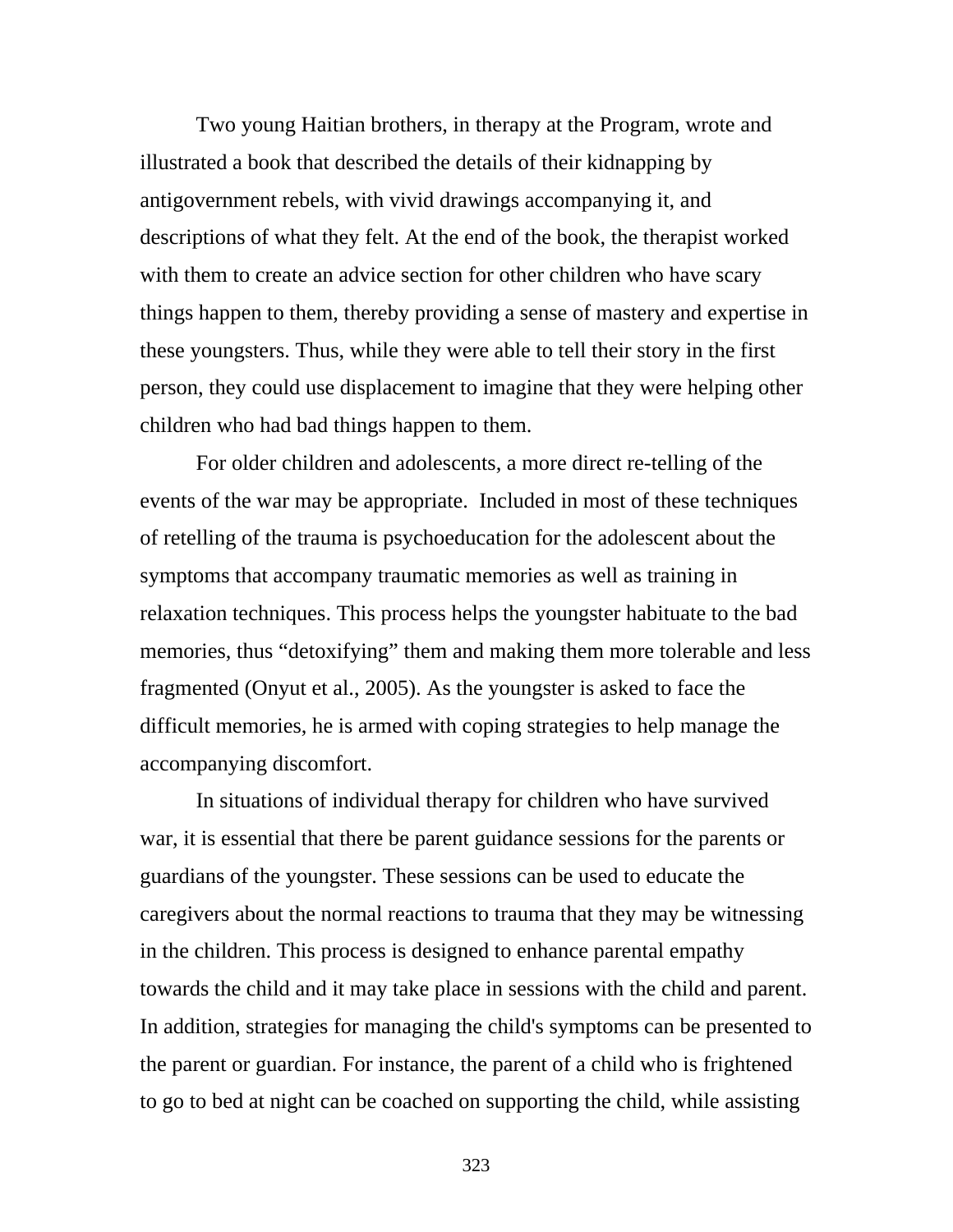him in mastering this fear. Also, parents can receive guidance on how to address children's questions about the war or their re-telling of troubling memories.

### *Group Therapy*

Group therapy can be an effective treatment modality for young war survivors. For children who have lost important sources of security, group treatment can provide structure, stability, consistency, and a safe learning environment. Group treatment after war trauma can serve two goals: First, groups offer children the opportunity to see that they are not alone in their feelings and experiences, thus providing a feeling of affiliation and connection. Second, groups provide the opportunity for children to see how other youngsters react to their war experiences and allow them a chance to learn new ways of coping and problem solving. Thus, group members can develop solutions together to their difficulties, rather than have problems "solved" for them by adults in authority.

Several types of groups can be offered for survivors of war and refugee trauma. In *recreation groups*, children meet for simple games, sports and structured play activities. These groups have as their emphasis the creation of social affiliation and support among the participants. They are less focused on direct discussion of the war experience or memories, though some conversations can be expected to arise organically as members feel closer to one another and more comfortable. *Activity groups* are focused on forms of expression for children and adolescents, such as visual art, music, and story-telling. In this kind of group, there is more opportunity for processing of war memories and feelings associated with the trauma. Thus, the tasks of normalizing and, in some cases, problem-solving are often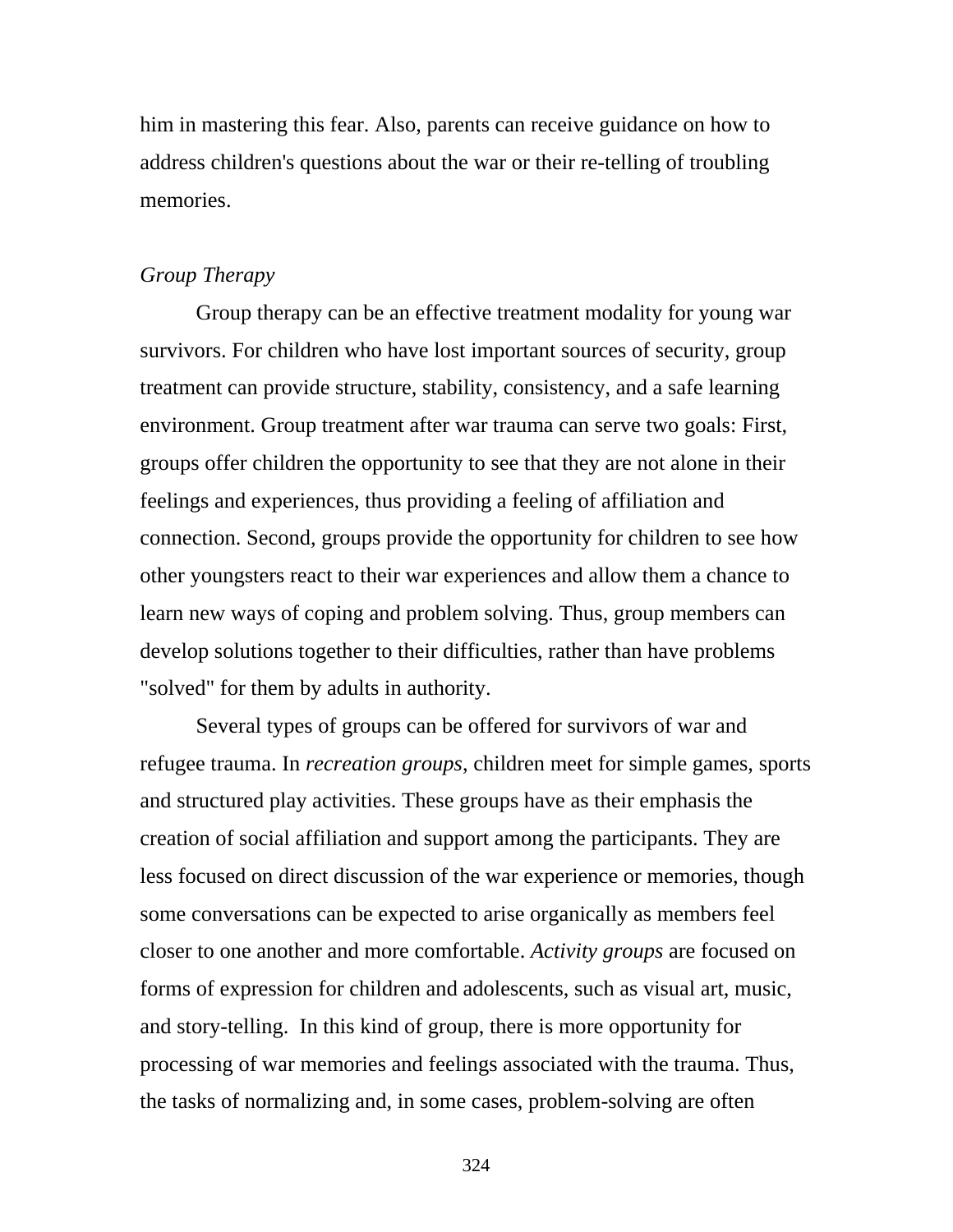achieved for group members. In some cases, particularly with preadolescents and adolescents, a *therapy group* in which the emphasis is on direct discussion of experiences and feelings is appropriate. Group leaders still may choose to structure these sessions somewhat, perhaps by providing an opportunity for self-reflection at the beginning of the group, or providing some questions for discussion. In addition, coping strategies such as breathing retraining, progressive relaxation, guided visualization and thought stopping may be taught to group members.

For groups in which there will be discussion of war experiences and other potentially distressing material, it is especially vital that the group leaders not only create an atmosphere of openness and safety so that the children can express their needs, but also one of structure, stability and consistency. Therefore, group goals and rules should be clearly articulated and reviewed in each session, such as the expectation of confidentiality, promptness, and respect for others' opinions. Also, the group should meet in the same place and at the same time, and the leader should leave time to wrap up the group after each meeting.

#### *Medication*

For some children traumatized by war experiences, an evaluation for medication may be necessary. This is the case when children's symptoms are severe enough to cause impairment across several domains of the child's life. For example, a child who is depressed and unable to engage in normal activities of play, school, and family life may need antidepressant medication. Expressions of suicidal feelings or psychosis are both indicators of the need for an evaluation for medication and possibly hospitalization. Similarly, for some children with severe anxiety reactions, medication may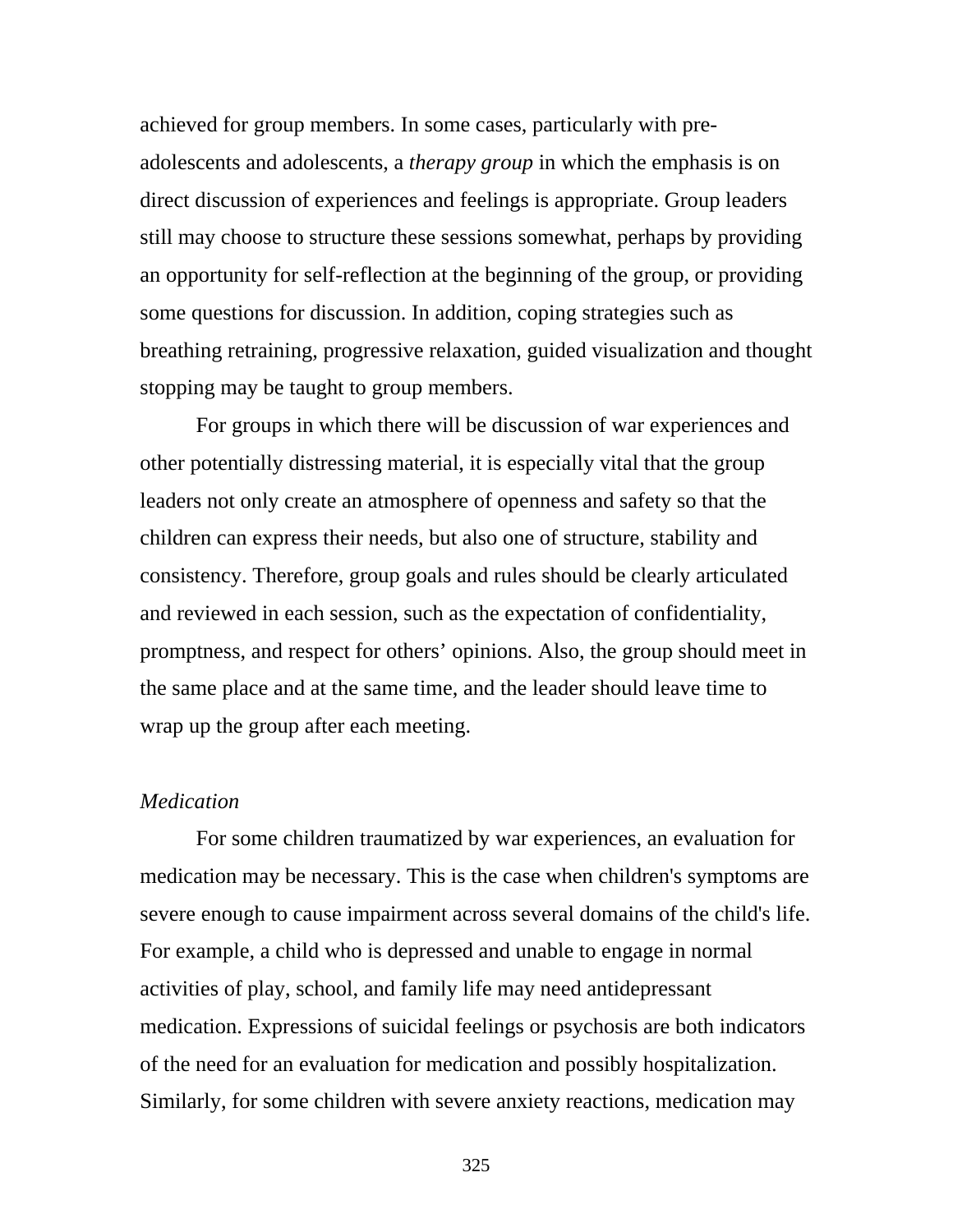be indicated until symptoms have been reduced through other therapeutic means.

It must be noted that many refugee populations come from cultures in which the use of medication for emotional difficulties is highly unusual and, in some cases, stigmatized. Thus, it is important to work with clients around their opinions and beliefs, rather than to facilitate a referral that will be ineffectual or unsuccessful.

#### Summary

Every year, millions of children are exposed to the violence and disruption associated with modern warfare. While many children come through these experiences and are able to function well, there are some children who have experienced war and refugee trauma who are at risk for psychological, behavioral and emotional difficulties. A number of factors can influence how a child functions after fleeing a war zone, including the amount of traumatic exposure, the amount of pre- and post- flight psychosocial disruption, the psychological functioning of the parents, and the youngster's developmental level and temperament.

For children and adolescents from war zones who demonstrate severe or impairing symptoms of distress, a referral for a mental health evaluation is recommended. Caregivers who work with these children, such as teachers, doctors, nurses and clergy can be important witnesses to a child's functioning and therefore, an important resource to parents and, ultimately, to mental health practitioners who work with these children. Mental health treatment, such as family, individual and group therapy, can be a powerful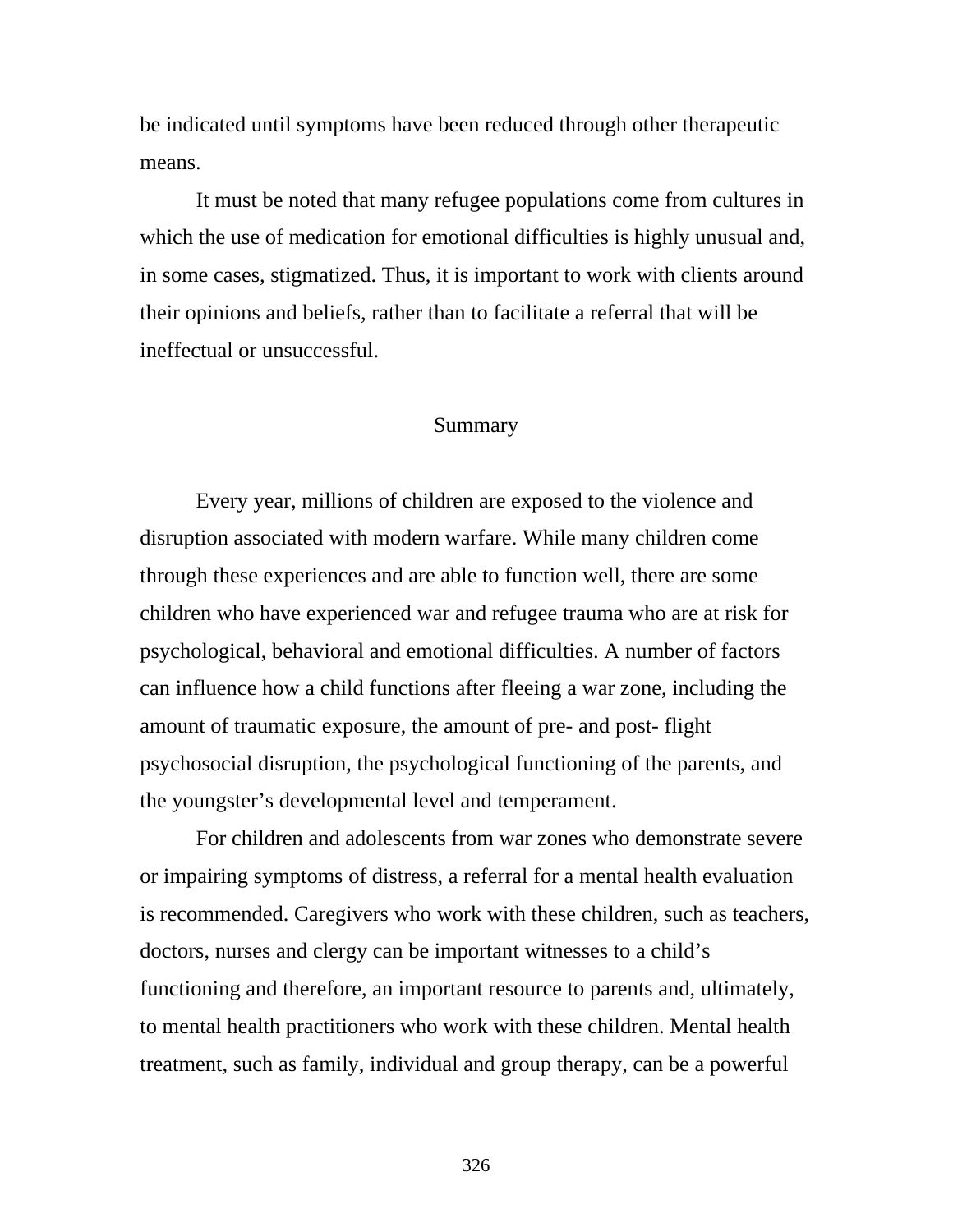intervention to assist these youngsters and their families in recovering from their experiences and moving on with their lives.

Above all, the work of caring for children who have endured and survived war requires a unified effort on the part of caregivers and loved ones to help these children feel safe again and able to return to the task of being children.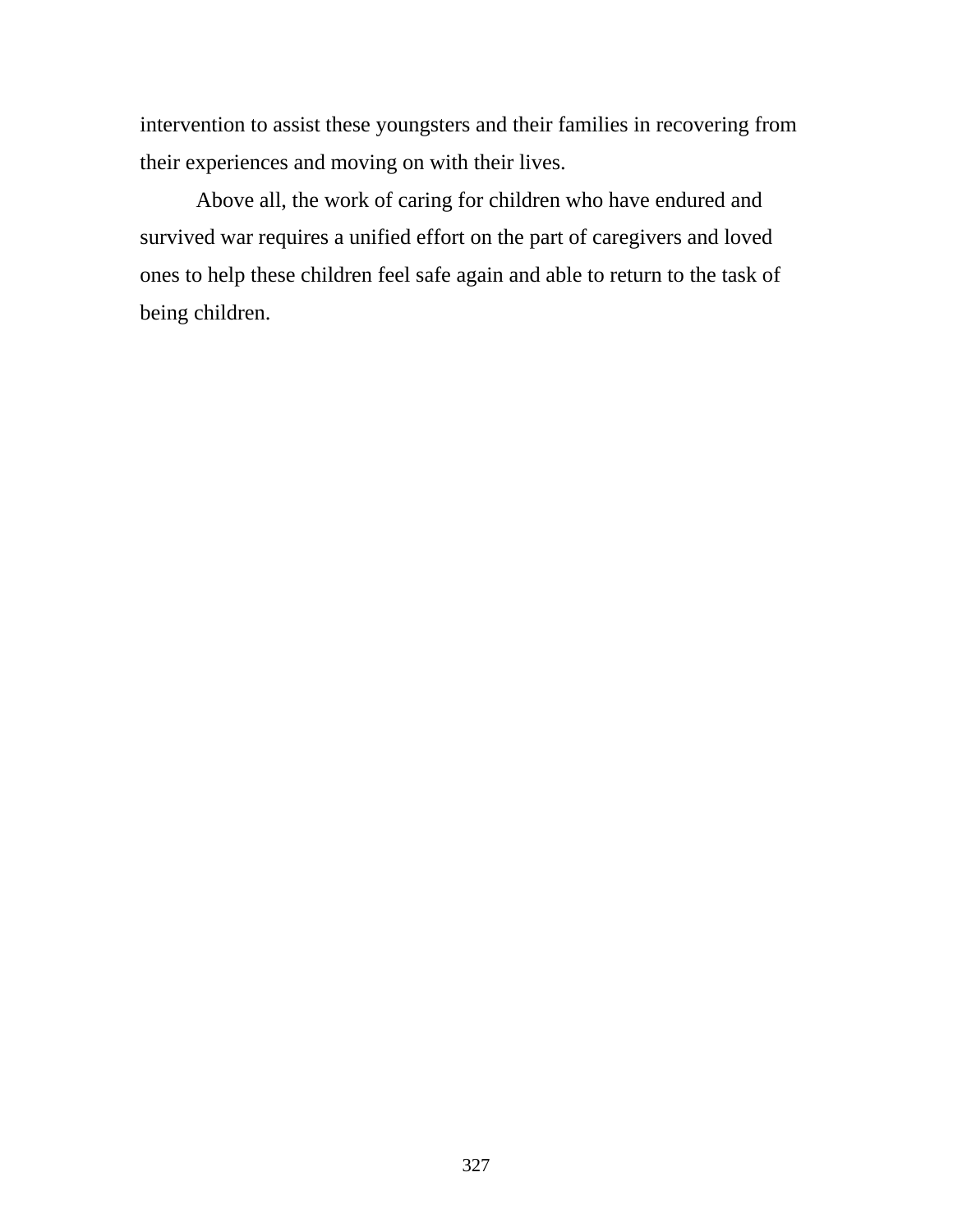## **Appendix A**

*This information has been compiled by the National Organization for Victim Assistance.* 

## **CHILDREN'S REACTIONS TO TRAUMA**

Common reactions to war and/or refugee trauma in children under 2 years of age:

- Crying excessively or getting hysterical
- Showing little interest in what is happening or being frightened of people
- Eating and sleep disturbance
- Banging his or her head or rocking backwards and forwards
- Decrease in "babbling" or "baby talk"
- Unresponsive behavior
- Regressive behavior
- Difficulty meeting developmental milestones

Common reactions to war and/or refugee trauma in preschoolers (2–4 yrs):

- Regression: Going back to an earlier stage of development, e.g. the child sucks his/her thumb or fingers, the child demonstrates separation anxiety
- Losing control over his/her bowels wets the bed at night or wets himself in the daytime even though he has already been toilet-trained
- Having nightmares and sleep problems
- Feeling frightened of real or imagined objects
- Engaging in hyperactive behaviors or uncontrollable behavior
- Acting aggressive towards others
- Demonstrating obvious fear and mistrust of others
- Difficulty concentrating
- Demonstrating unresponsive and inactive behavior
- Having learning difficulties
- Demonstrating post-traumatic play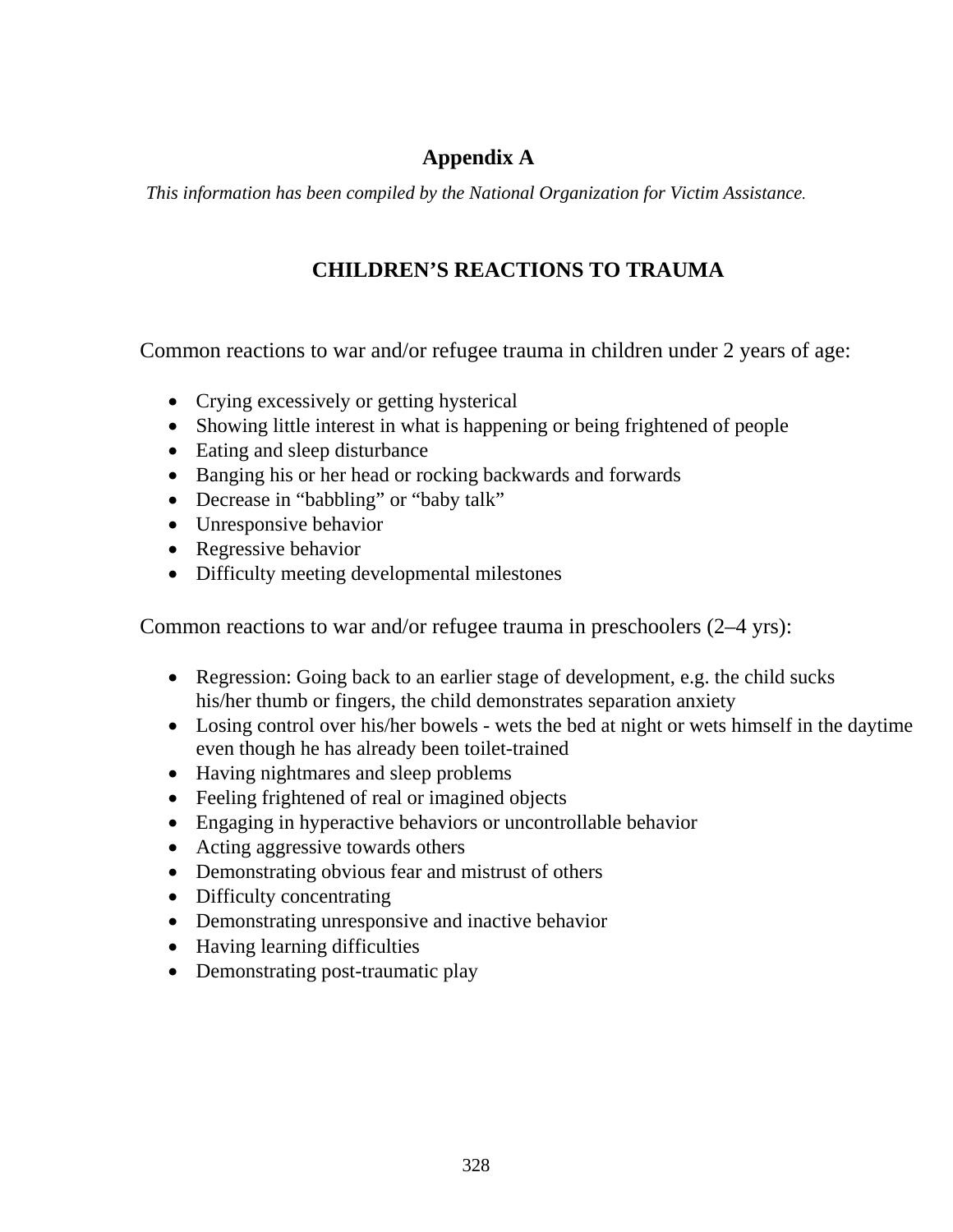Common Reactions to war and/or refugee trauma in school age children (6-11 yrs):

- Crying a lot or appearing very sad
- Demonstrating post-traumatic play
- Trembling or appearing frightened
- Indulging in self-stimulation i.e., rocking back and forth or banging head
- Sleep disorders, nightmares or sleeplessness, or excessive sleeping
- Bedwetting
- Eating disorders
- Numerous physical complaints, such as headaches, dizziness, back aches, or stomach upsets with no apparent cause
- Physically aggressive play including being loud and rough during play.
- The child may be extremely withdrawn, quiet, and well-behaved, never expressing feelings or desires, or depressed and unresponsive
- Regression: The child may start acting like a much younger child
- There may be restlessness and inability to complete a task
- Difficulty concentrating or remembering things in school
- Irritable towards others or unable to work with others
- Feeling frightened of others and unable to trust them
- Always thinking that bad things will happen in the future
- Demonstrating separation anxiety
- Feeling apathy, withdrawal, avoidance
- Feeling sadness, depression

Common Reactions to war and/or refugee trauma in adolescents (12-18 yrs):

- Withdrawal from others, failure to form relationships
- Being overly dependent on others for direction/assurance
- Aggressive behavior, attitude or actions
- Agitation, restlessness or inability to remain still or concentrate
- Depression
- Moodiness or changes of mood and behavior from one extreme to another in a short time
- Numerous physical complaints
- Sleep problems, nightmares
- Paranoia or inability to trust others; feeling that others are threatening to do harm
- Suicidal feelings
- Fears, worries about self, safety, and family
- Attention, memory difficulties
- Sense of foreshortened future
- Feelings of guilt and shame
- Risky, dangerous behaviors
- Hallucinations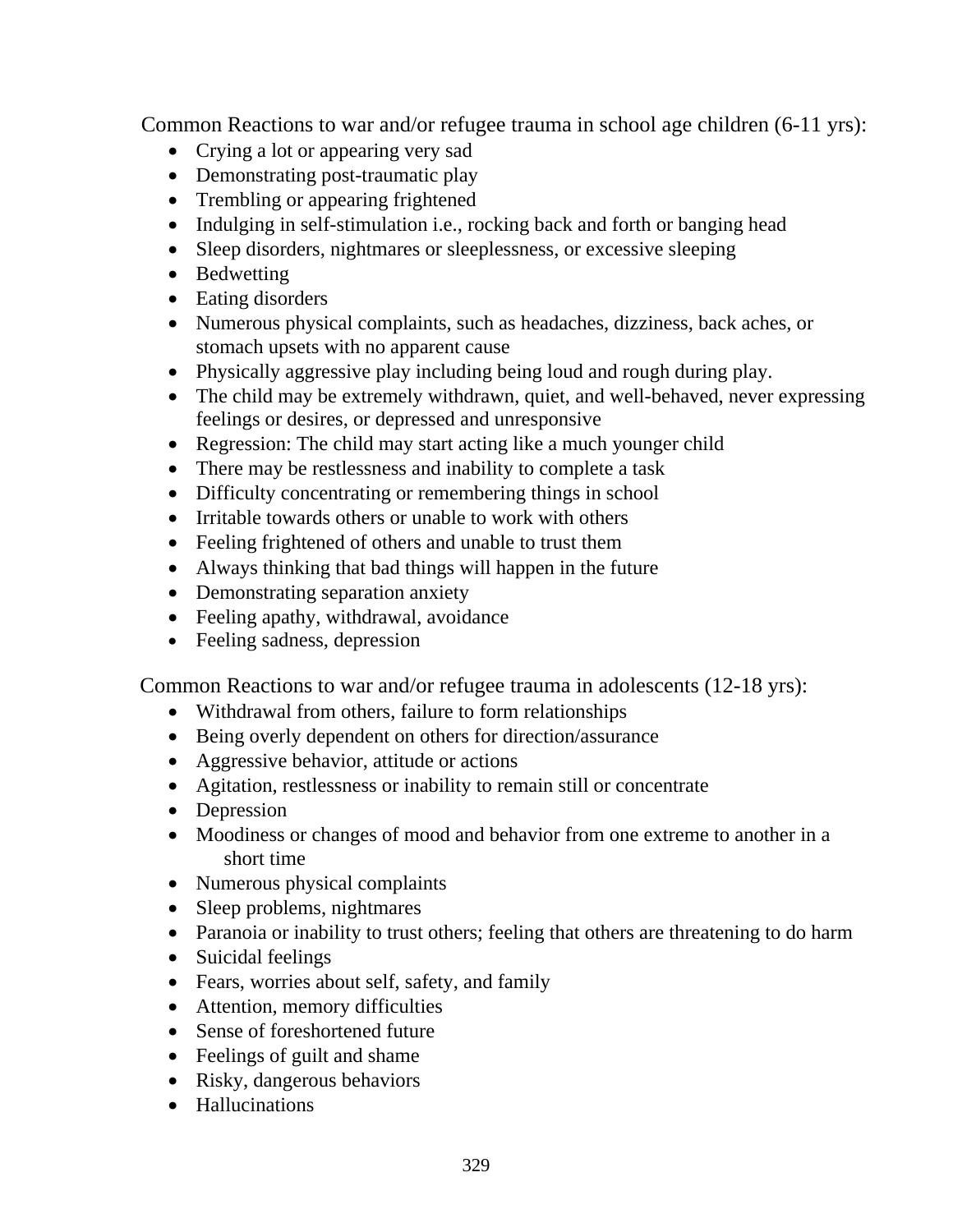### **Appendix B**

### **Guidelines for Referring a Child refugee or War Victim to Mental Health Services**

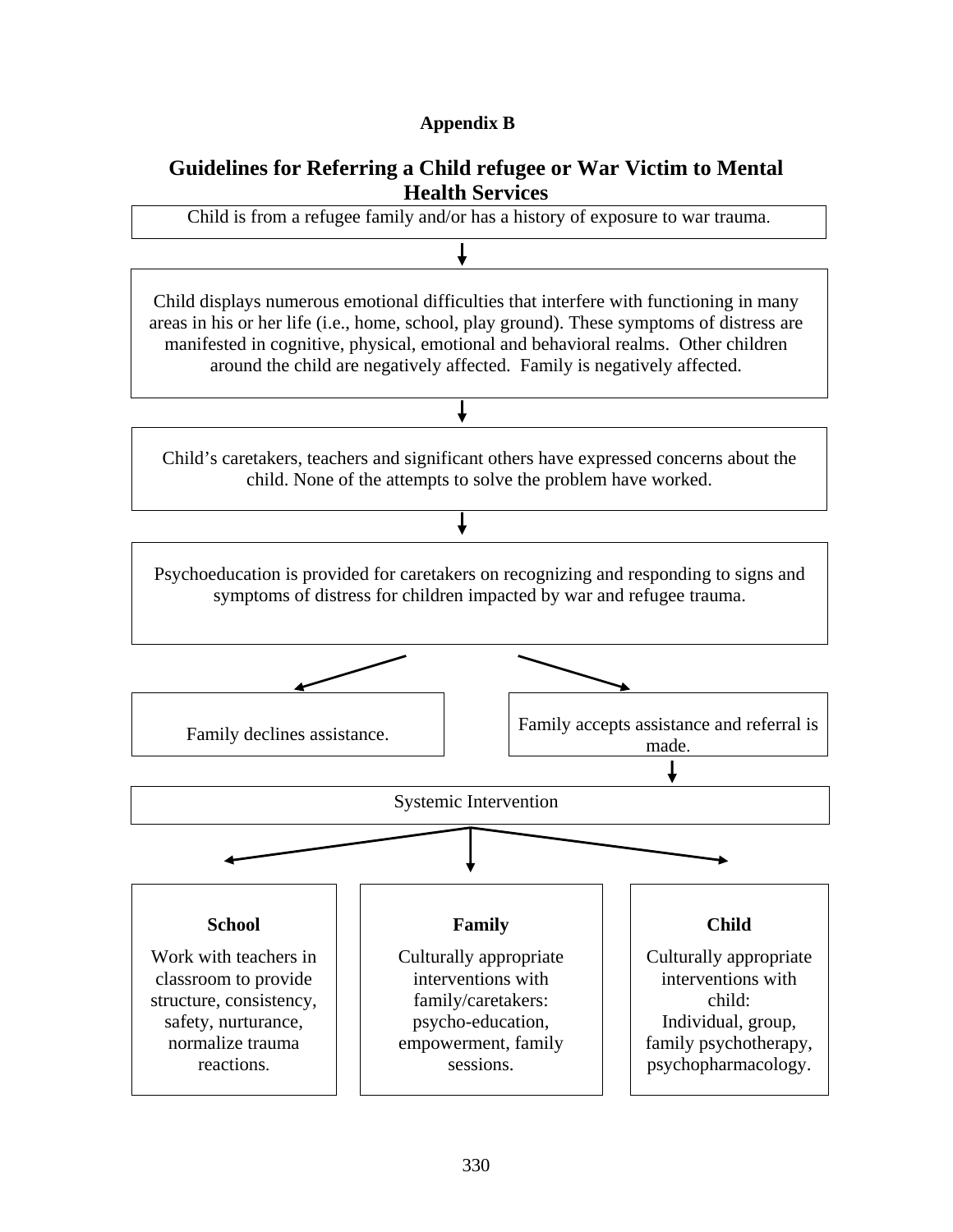#### References

- Ahmad, A. (1992). Symptoms of PTSD among displaced Kurdish children in Iraq: Victims of a man-made disaster after the Gulf war. *Nordic Journal of Psychiatry, 46*, 315-319.
- Ahmad, A., Sofi, M.A., Sundelin-Wahlsten, V., & von, Knorring, A.L. (2000). Posttraumatic stress disorder in children after the military operation "Anfal" in Iraqi Kurdistan. *European Child & Adolescent Psychiatry, 9*(4), 235-243.
- American Psychiatric Association. (2000). *Diagnostic and statistical manual of mental disorders* (4<sup>th</sup> ed. Text Revision). Washington DC: Author.
- Barrios, B., & O'Dell, S. (1998). Fears and anxieties. In E. Mash & R. Barkley (Eds.), *Treatment of Childhood Disorders* (pp. 249-337). New York: Guilford.
- Derluyn, I., Broekaert, E., Schuyten, G., & Temmerman, E.D. (2004). Posttraumatic stress in former Ugandan child soldiers. *Lancet, 363,* 861- 863.
- Dyregrov, A., & Raundalen, M. (1987). Children and the stresses of war: A review of the literature. In C.P. Dodge & M. Raundalen (Eds.), *War, violence and children in Uganda* (pp. 109-132). Oslo: Norwegian University Press.
- Frederick, C. (1985) Children traumatized by catastrophic situations. In S. Eth & R. Pynoos (Eds.), *Posttraumatic Stress Disorder in Children*  (pp. 71-99). Washington D.C.: American Psychiatric Press.
- Garbarino, J., & Kostelny, K. (1996). What do we need to know to understand children in war and community violence? In B. Simon (Ed.), *Minefields in their hearts: The mental health of children in war*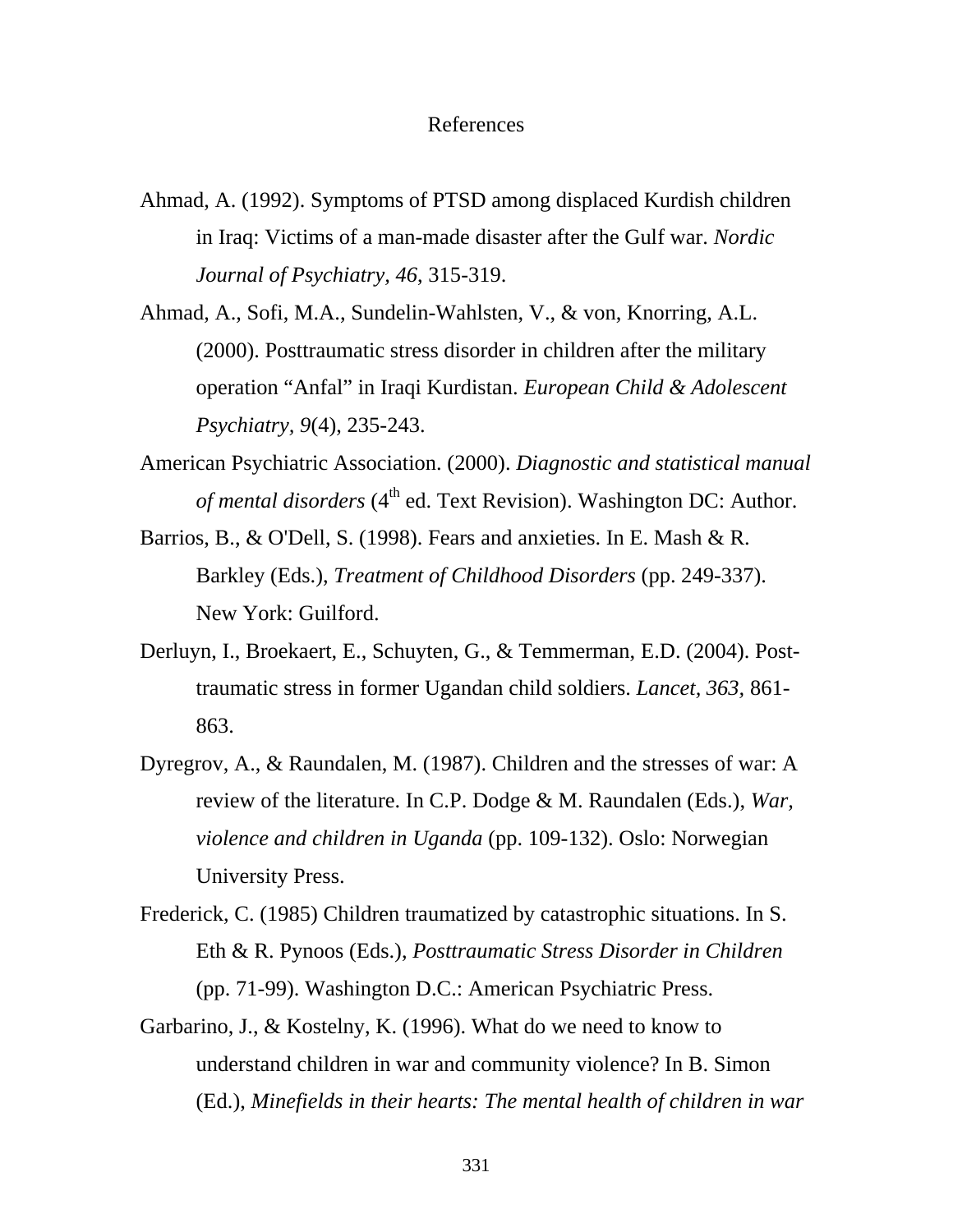*and communal violence* (pp.33-51). New Haven, CT: Yale University Press.

- Heptinstall, E., Sethna, V., & Taylor, E. (2004). PTSD and depression in refugee children. Associations with pre-migration trauma and postmigration stress. *European Child and Adolescent Psychiatry, 13,* 373- 380.
- Hubbard, J., Reallmuto, G., Northwood, A., & Masten, A. (1995). Comorbidity of psychiatric diagnoses with Posttraumatic Stress Disorder in survivors of childhood trauma. *Journal of American Academy of Child & Adolescent Psychiatry, 34*(9), 1167-1173.
- Jensen, P.S., & Shaw, J. (1993). Children as victims of war: Current knowledge and future research needs. *Journal of American Academy of Child & Adolescent Psychiatry, 32,* 697-708.
- Kaffman, M., & Elizur, E. (1984) Children's bereavement reactions following death of the father. Family psychiatry in the kibbutz [Special issue]. *International Journal of Family Therapy, 6* (4), 259- 283.
- Lustig, S.L., Kia-Keating, M., Grant-Knight, W., Geltman, P., Ellis, H., Kinzie, J.D., et al. (2004). Review of child and adolescent refugee mental health. *Journal of American Academy of Child & Adolescent Psychiatry, 43,* 24-33.
- Macksoud, M., & Aber, J. (1996). The war experience and psychosocial development of children in Lebanon. *Child Development, 67,* 70-88.
- Macksoud, M., Dyregrov, A., & Raundalen, M. (1993). Traumatic war experiences and their effects on children. In J. Wilson & B. Raphael (Eds.), *International handbook of traumatic stress syndromes* (pp. 625-633). New York: Plenum Press.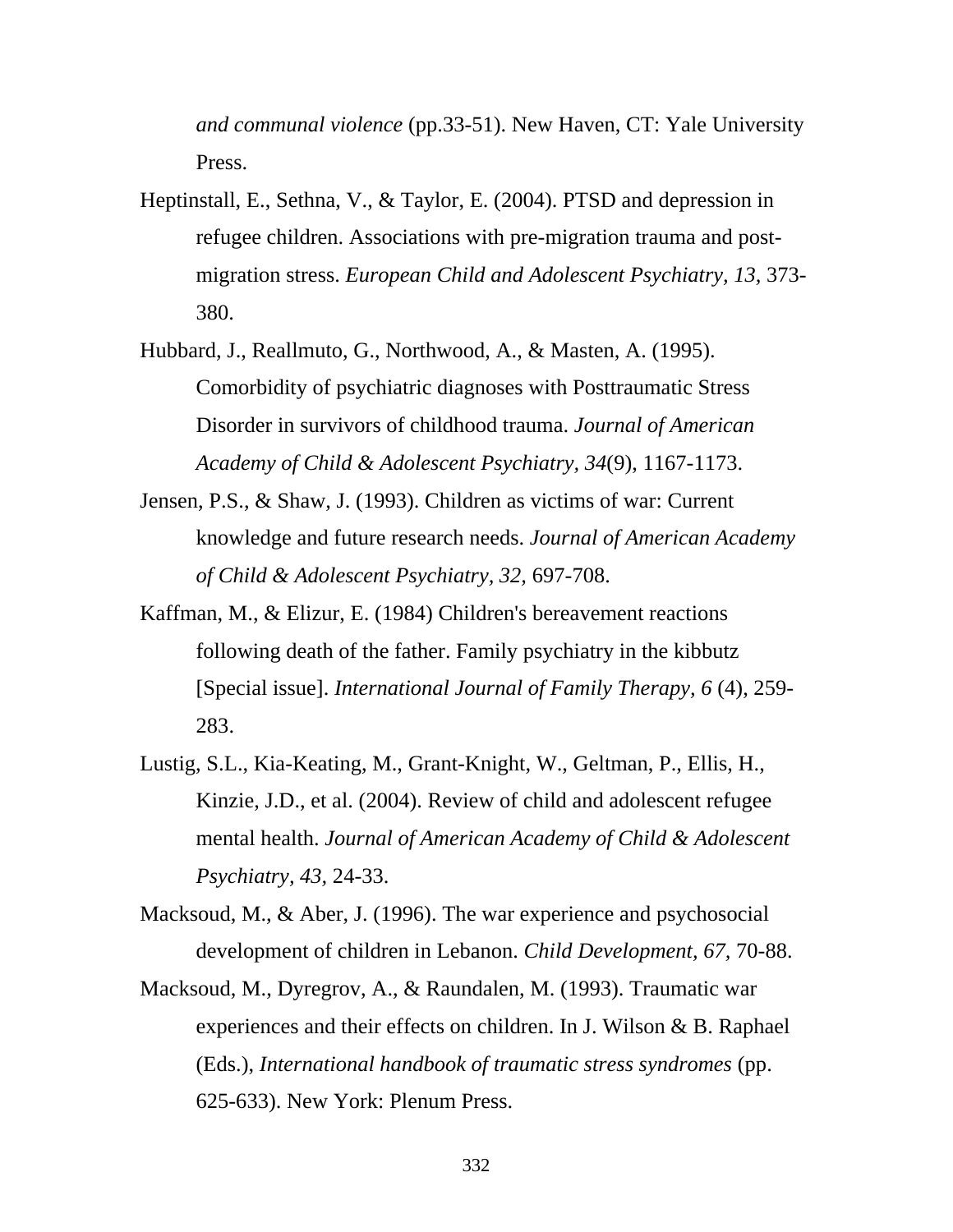Mghir, R., & Raskin, A. (1999). The psychological effects of the war in Afghanistan on young Afghan refugees from different ethnic backgrounds. *International Journal of Social Psychiatry, 45*(1), 29- 36.

National Child Traumatic Stress Network, Refugee Trauma Task Force. (2003). *Review of child and adolescent refugee mental health.*  Retrieved on December 7, 2006 from http://www.nctsnet.org/nctsn\_assets/pdfs/reports/refugeereview.pdf

- Onyut, L.P., Neuner, F., Schauer, E., Ertl, V., Odenwald, M., Schauer, M., et al. (2005). Narrative exposure therapy as a treatment for child war survivors with posttraumatic stress disorder: Two case reports and a pilot study in an African refugee settlement. *BMC Psychiatry, 5,* 1-9.
- Pfefferbaum, B. (1997). Posttraumatic stress disorder in children: A review of the past 10 years. *Journal of the American Academy of Child & Adolescent Psychiatry, 36,* 1503-1511.
- Pynoos, R., Goenjian, A.K., Tashjian, M., Karakashian, M., Manjikian, R., Manoukian, G., et al. (1993). Posttraumatic stress reactions in children after the 1988 Armenian earthquake. *British Journal of Psychiatry, 163,* 239-247.
- Pynoos, R., Kinzie, J.D., & Gordon, M. (2001). Children, adolescents, and families exposed to torture and related trauma. In E. Gerrity, T.M. Keane, & F.Tuma (Eds.), *The mental health consequences of torture* (pp. 221-225). New York: Kluwer Academic/Plenum Publishers.
- Pynoos, R., & Nader, K. (1993). Issues in the treatment of posttraumatic stress in children and adolescents. In J. Wilson & B. Raphael (Eds.), *International Handbook of Traumatic Stress Syndromes* (pp. 535- 549). New York: Plenum Press.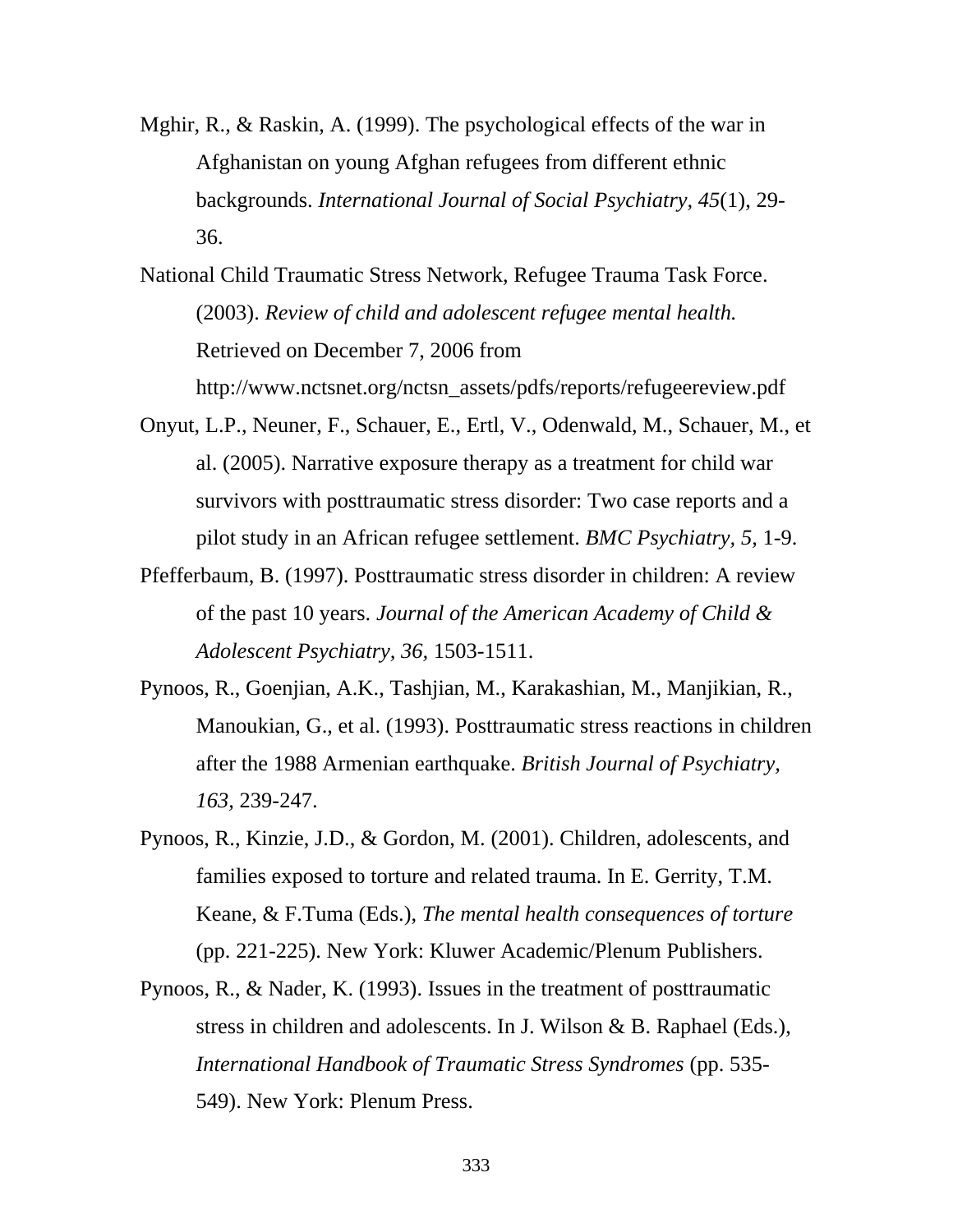- Randall, G., & Lutz, E. (1991). *Serving Survivors of Torture.* Washington DC: The American Association for the Advancement of Science.
- Rousseau, C., Drapeau, A., & Corin, E. (1996). School performance and emotional problems in refugee children. *American Journal of Orthopsychiatry, 66* (2), 239-251.
- Sack, W., Him, C., & Dickason, D. (1999). Twelve-year follow-up study of Khmer youths who suffered massive war trauma as children. *Journal of the American Academy of Child & Adolescent Psychiatry, 38* (9), 1173-1179.
- Sack, W., Richard, J.A., Kinzie, H., & Roth-Ber, D. (1986). The psychiatric effects of massive trauma on Cambodian children: The family, the home, and school. *Journal of the American Academy of Child & Adolescent Psychiatry, 25,* 377-383.
- Servan-Schreiber, D., Le Lin, B., & Birmaher, B. (1998). Prevalence of Posttraumatic Stress Disorder and Major Depressive Disorder in Tibetan refugee children. *Journal of the American Academy of Child & Adolescent Psychiatry, 37*, 874-879.
- Shapiro, E. (1994). *Grief as a family process: A developmental approach to clinical practice.* New York: Guilford.
- Shelby, J.S. (1997). Rubble, disruption, and tears: Helping young survivors of natural disaster. In H.G. Kaduson, D. Cangalosi, & C.E. Shaefer (Eds.), *The playing cure* (pp.143-170). Northvale, New Jersey: Jason Aronson.
- Smith, H., & Akinsulure-Smith, A. (2004). A global perspective on youth outreach. In C. Clauss-Ehlers & M. Weist (Eds.), *Community Planning to Foster Resilience in Children* (pp. 127-140). New York: Kluwer Academic Publishers/Plenum Publishers.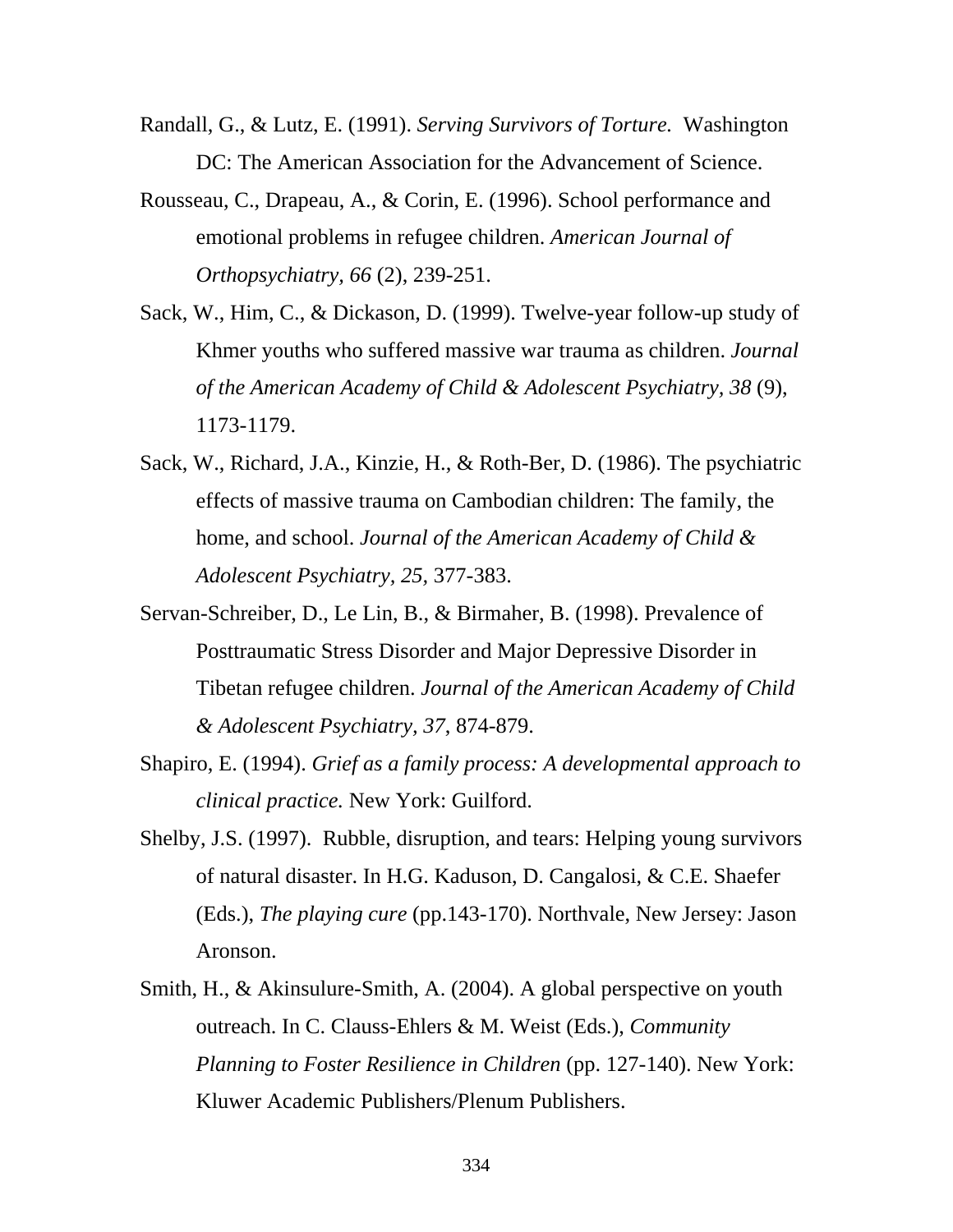Terr, L. (1990). *Too Scared to Cry.* New York: Harper & Row.

- Thabet, A., & Vostanis, P. (2000). Posttraumatic Stress Disorder reactions in children of war: A longitudinal study. *Child Abuse and Neglect, 24*, 291-298.
- The United Nations Children's Fund. (2000). *The state of the world's children 2000. Undeclared War. Conflict and violence: No haven for a child.* Retrieved on December 6, 2006, from www.unicef.org/sowc00/uwar4.htm
- van der Kolk, B.A., McFarlane, A.C., & van der Hart, O. (1996). A general approach to treatment of Posttraumatic Stress Disorder. In B.A. van der Kolk, A.C. McFarlane, & L. Weisaeth (Eds.), *Traumatic stress: The effects of overwhelming experience on mind, body, and society* (pp. 417-440). New York: Guildford Press.
- Women's Commission for Refugee Women and Children. (2006). *Displaced women and girls at risk: Risk factors, protection solutions and resource tools.* Retrieved on December 7, 2006, from http://www.womenscommission.org/pdf/WomRisk.pdf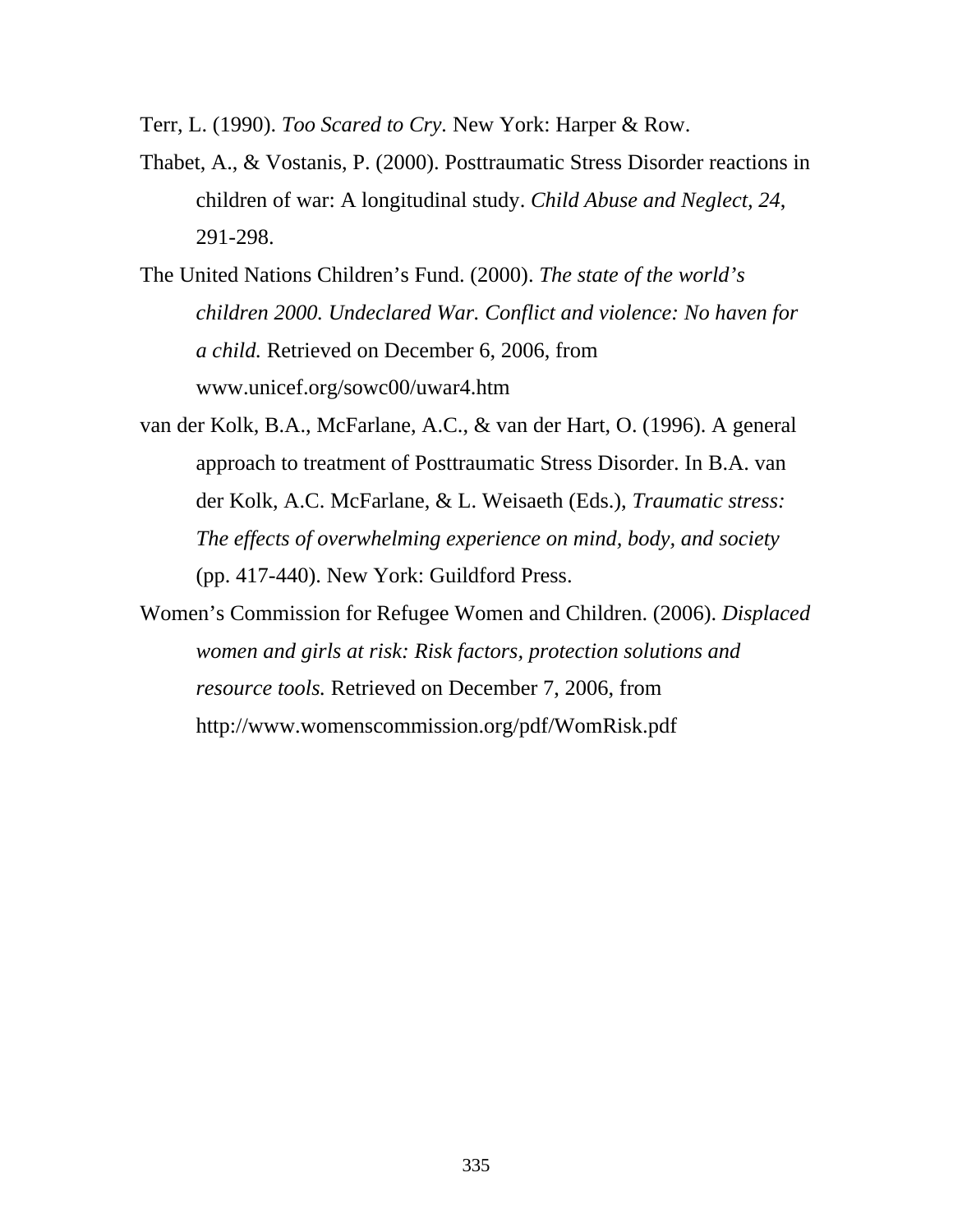# **Chapter 11**

# **Supportive Group Treatment with Survivors of Torture and Refugee**

## **Trauma**

– Summary

| * General Approach to Group Treatment<br><b>Historical Antecedents</b><br><b>Specialized Client Population Needs</b>                                                                                                                       |
|--------------------------------------------------------------------------------------------------------------------------------------------------------------------------------------------------------------------------------------------|
| * Rationale for Group Treatment with Survivors of Torture and Refugee<br>Trauma<br>Support<br><b>Reduction of Isolation</b><br>Empowerment                                                                                                 |
| * Initial Development of Group Treatment Models<br>French-Speaking African and Tibetan Groups                                                                                                                                              |
| * Considerations Regarding Group Membership                                                                                                                                                                                                |
| * Group as an Adjunct or Main Modality of Treatment?                                                                                                                                                                                       |
| * Linguistic Issues                                                                                                                                                                                                                        |
| * Special Clinical Considerations<br><b>Contact Outside of Group</b><br>Confidentiality<br>Group Structure and Dynamics<br><b>Content of Sessions</b><br>Saying a Positive "Au Revoir"<br>Supervision and Self-Care for Group Facilitators |
| * Conclusion                                                                                                                                                                                                                               |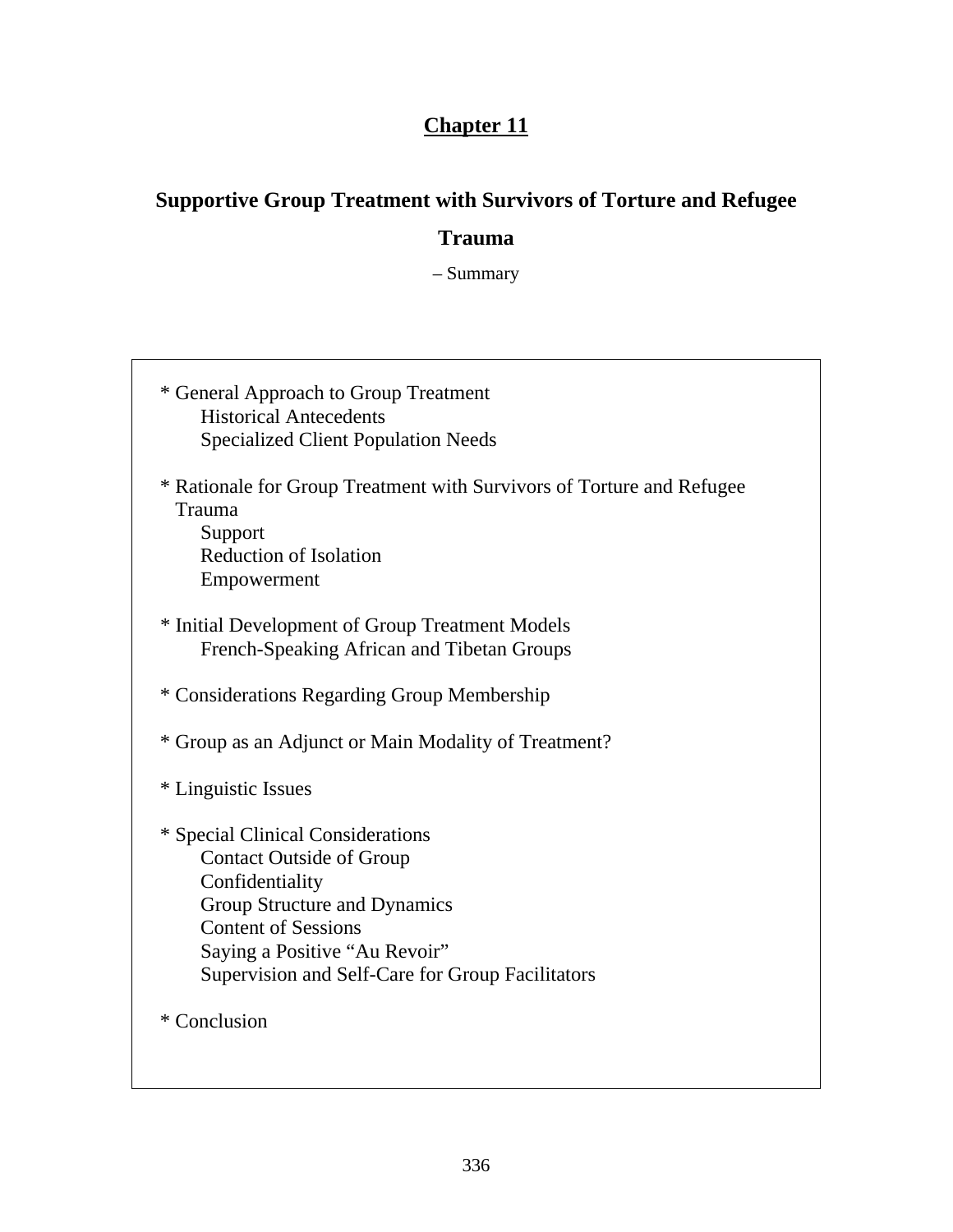# **Supportive Group Treatment with Survivors of Torture and Refugee Trauma**

Hawthorne E. Smith, Ph.D & Edna Impalli, Ph.D.

General Approach to Group Treatment

In general, human beings are group oriented. The human tendency toward groups begins within the family unit, and extends to school, career, and other peer and community related activities throughout childhood, adolescence, and adulthood (Burlingame & Layne, 2001). The formation of an individual's personality is largely predicated upon the experiences with the different groups in which the individual interacts. In addition, opportunities to observe and modify one's behavior are very much affected by the groups in which they are involved.

Many psychological theorists have explored and written about the ways that group therapy can be curative for clients in psychological distress (Lonergan, 1994). Early points of view have varied from Joseph Pratt's use of a psychoeducational model to help treat tuberculosis patients in 1905, to LeBon (1920) and Freud's (1921) efforts to understand primal horde dynamics. Although a unitary theory of group treatment has yet to be developed and widely accepted, therapists have come to use a combination of supportive, psychodynamic, interpersonal, psychoeducational, and cognitive-behavioral models as the foundation of group psychotherapy practice (Foy, Eriksson, & Trice, 2001). As previously mentioned (see Chapter 10), activity groups and play groups have also been used as effective interventions for children who have survived war trauma.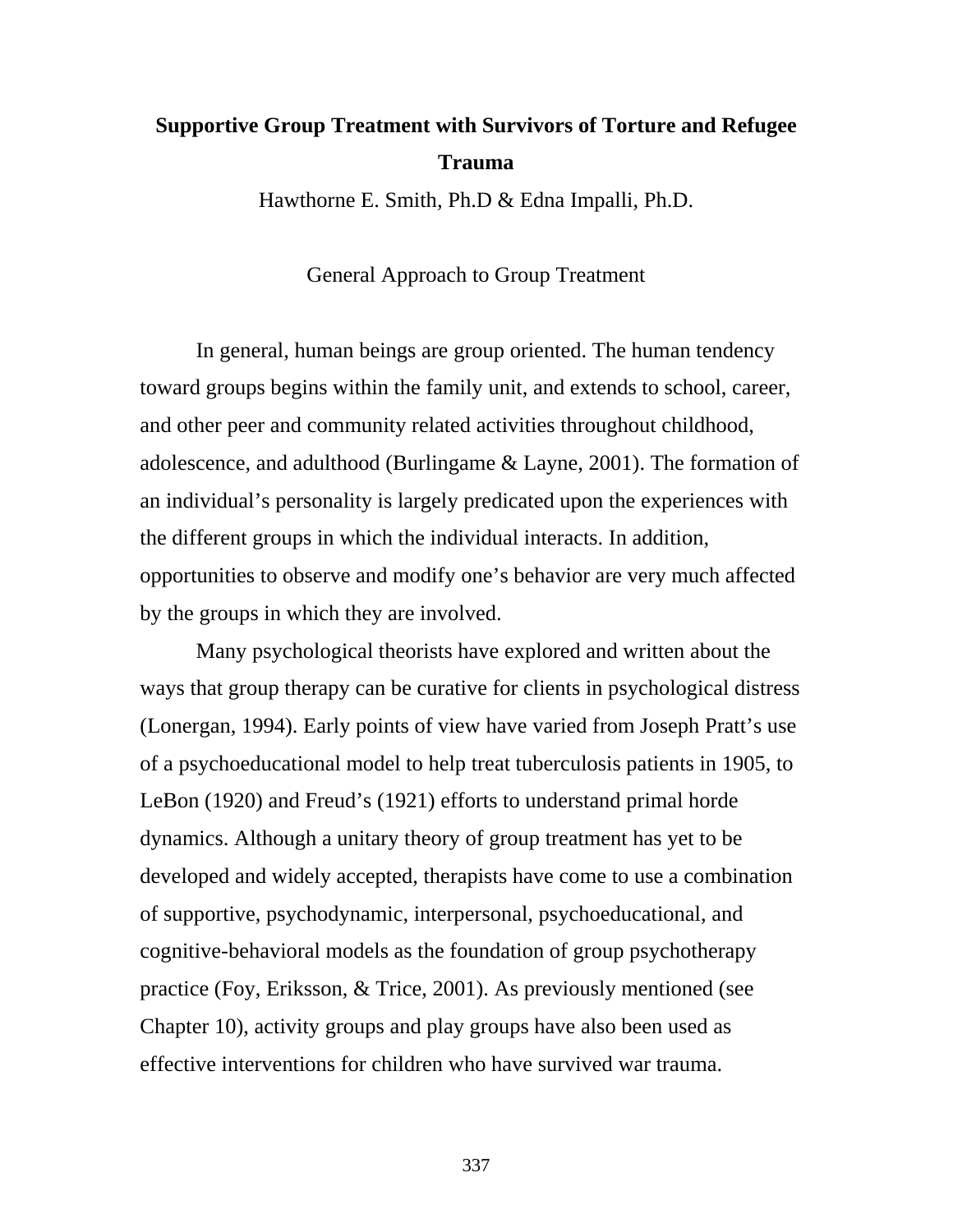There is a growing body of literature concerning group treatment for survivors of traumatic events (i.e. Bernard & MacKenzie, 1994; Stubenbort, Donnelly, & Cohen, 2001; Foy et al., 2000; Saxe et al., 1993). However, at the time the program was preparing to launch our initial treatment groups we searched the literature for insights specifically relating to conducting groups with survivors of torture living in exile, and to our dismay, did not find a great deal written on the subject.

There was one particularly helpful article that described a time-limited group for survivors from Central and South American countries (Fischman & Ross, 1990). Even though there were significant differences between the group described in the article and the groups we were proposing at Bellevue, we were encouraged to see that treatment results supported the contention that an increased sense of community and belonging does foster individual healing in survivors. We were nevertheless concerned that we were venturing into relatively uncharted therapeutic waters.

# Rationale for Group Treatment with Survivors of Torture and Refugee Trauma

Two of the primary goals that we identified for our treatment groups were that clients would feel supported, and that their sense of social isolation would decrease. In individual therapy, many African clients, for example, reported feeling "lonely," "all by themselves," or that "nobody could understand" their problems. Group treatment would strive to support these clients in multi-faceted ways consistent with the "curative factors" described by Yalom (1985) such as: hope, universality (the reduction of isolation), information sharing, altruism, and interpersonal learning. It was hoped that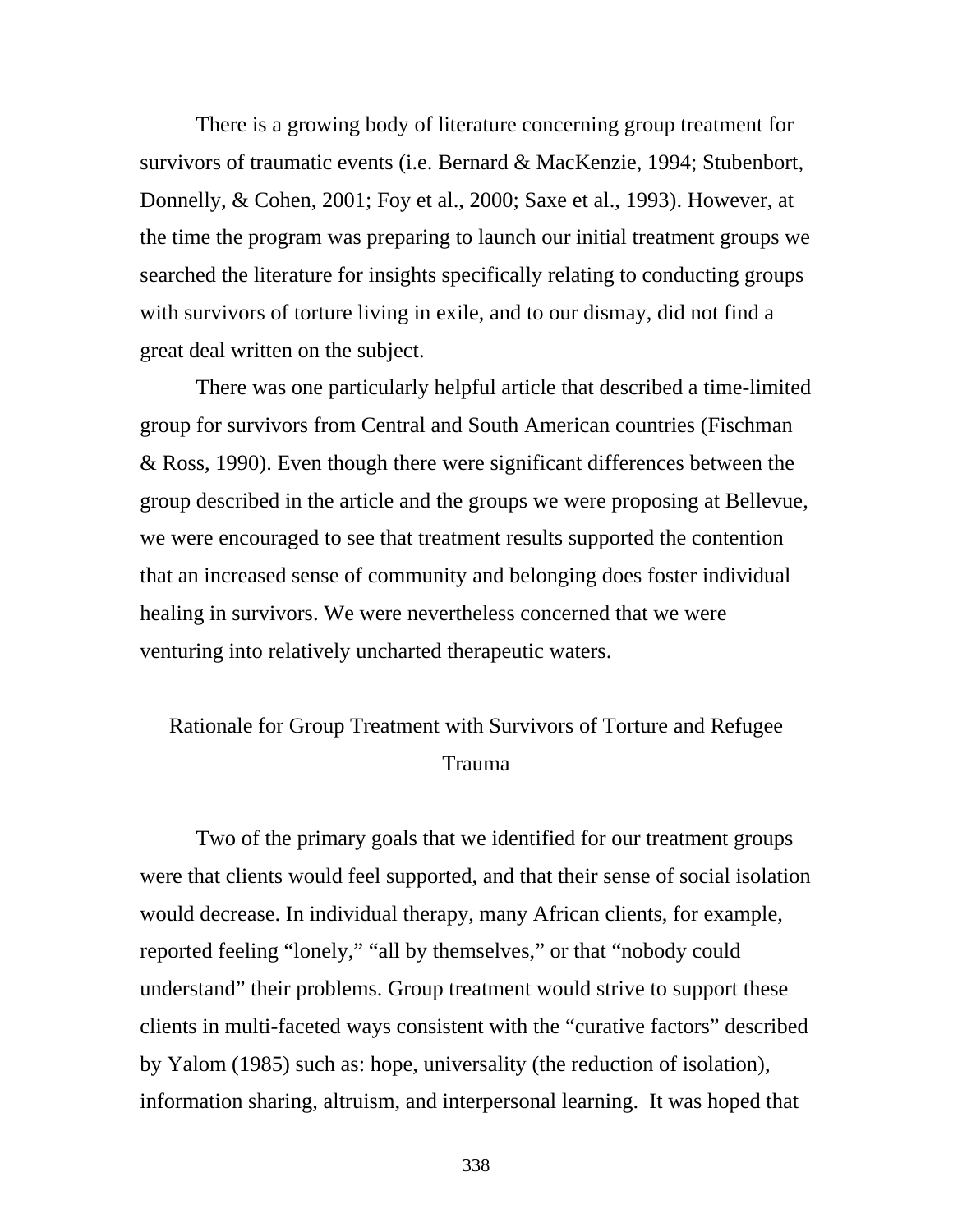clients would come to find out that they were not alone, in terms of their torture experiences, or in terms of the challenges facing them as they attempted to adapt to life in the United States (Drozdek & Wilson, 2004).

Another major goal of the treatment groups, which is consistent with the treatment priorities discussed earlier in this volume, was to empower the client. The literature suggests that survivors, who are able to regain a sense of purpose in their lives, perhaps by building relationships and feeling useful in helping other people, have shown overall improvement in their psychological functioning (Berliner et al., 2004; Fischman, 1998; Fischman & Ross, 1990; Saxe et al., 1993; Yalom, 1985).

Our program's initial group endeavors were based more on the general framework of supportive therapy groups rather than specifically psychodynamic or cognitive-behavioral models. This intervention was chosen because of the focus that support groups place on normalization, coping, attending to current life issues, and group cohesion (Foy, Erikkson & Trice, 2001; Yalom, 1995). Supportive group therapy focuses more on adaptation to one's new circumstances and validation of the traumatic experiences, as opposed to delving into uncovering the details of the trauma itself. Supportive groups are amenable to an open format, and have been shown to reduce depressive and anxious symptoms (Foy et al., 2001). Some theorists suggest that supportive interventions should precede confrontation in the group context, and that indirect supportive methods may be more useful for survivors from certain cultures than pushing them to talk about their traumatic past (Dies, 1994; Mollica, 1988).

We felt that the attributes of supportive group therapy would mesh well with the treatment priorities of safety and empowerment that we had found useful in the individual treatment of survivors of torture in our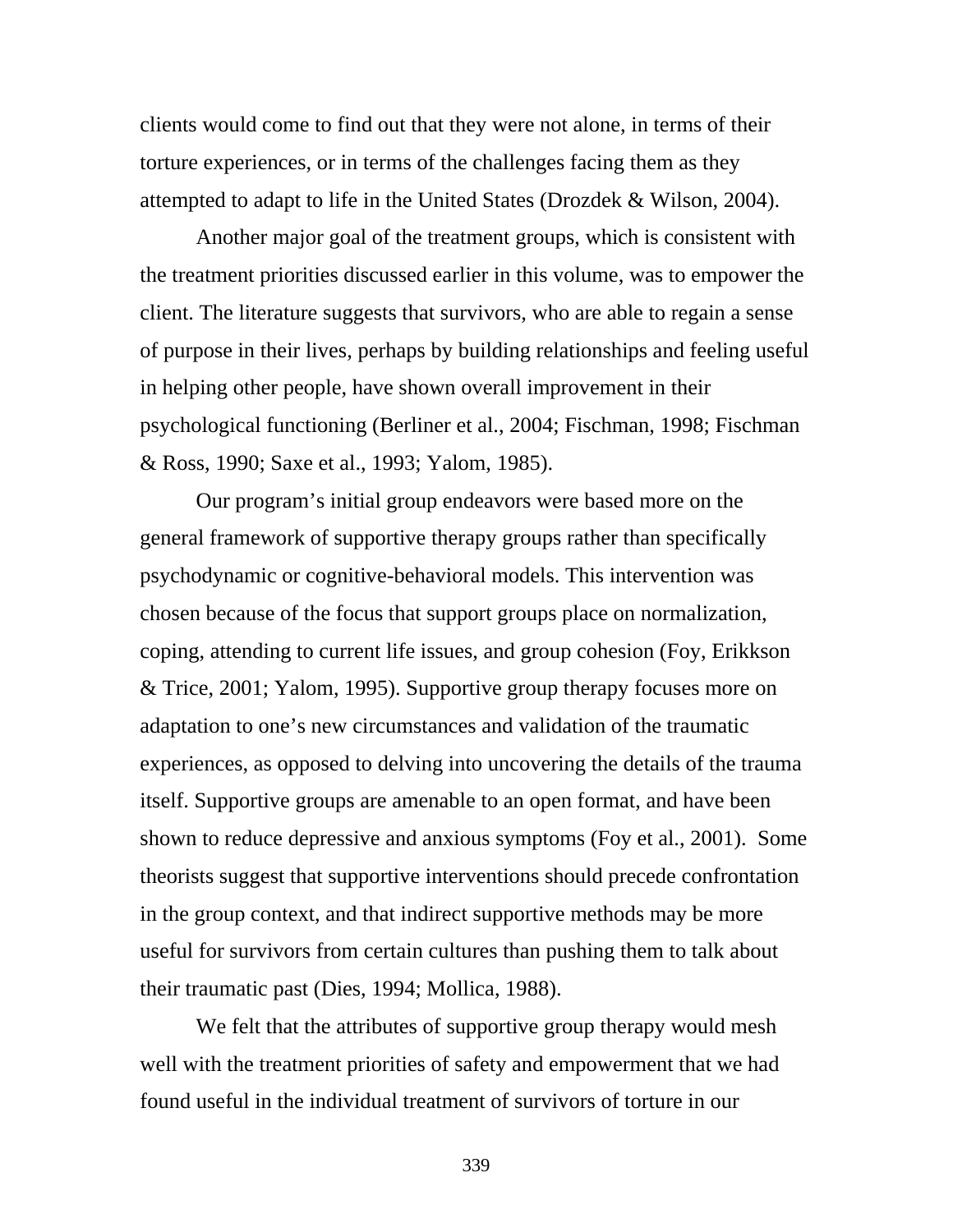program. Additionally, treatment outcomes in the literature did not seem to favor one sort of group intervention over the others, whether they were supportive, psychodynamic, or cognitive-behavioral (Drozdek & Wilson, 2004).

Our treatment groups were conceptualized with the hope that clients would begin to see that they are more than people who are needy. In an emotional sense, they would come to realize that they are people who are needed, as well. As clinicians, we also hoped to get a clearer understanding of the question, "What sort of resilience and coping mechanisms must a people utilize to survive such harsh life conditions?" In our long-term, ongoing groups, it was hoped that group members would be able to model for one another that progress was possible, and that progress has indeed been occurring. The social reinforcements would work in multiple directions, serving to create an environment where clients could begin to feel hopeful again.

#### Initial Development of Group Treatment Models

 The first groups developed at the Bellevue/NYU Program for Survivors of Torture were supportive groups, one for French speaking African torture survivors and the second for Tibetan torture survivors. These communities were targeted because of the significant numbers of clients from these populations already being treated in the program, and because these therapeutic interventions were thought to mesh well with the cultural sensibilities of survivors from these regions of the world (see Chapter 2).

In creating the support group for French-speaking African torture survivors, it was hoped that the group modality would be a more culturally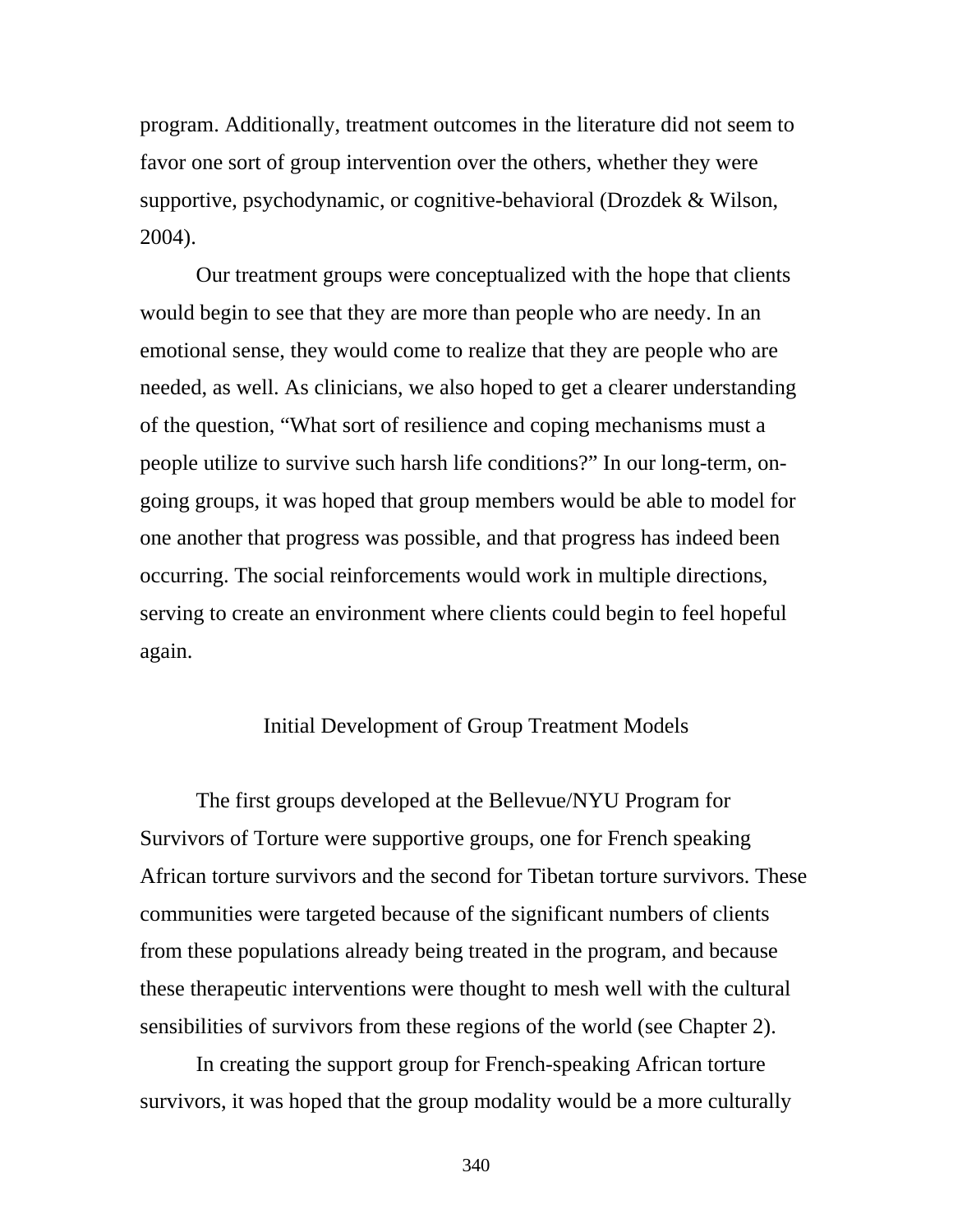syntonic way of addressing mental health concerns than individual psychotherapy. This idea was partially based on the Pan-African cultural norms of hospitality and openness, in which strangers, foreigners, and those who are not capable of supporting themselves are usually taken in and cared for by members of the community (Akinsulure-Smith, Smith, & Van Harte, 1997). Consequently, one of the major cultural difficulties that African immigrants report facing in America is the perceived lack of hospitality, and the lack of communal support. Many African clients complain about "Western" society in terms of clichés such as, "It's every man for himself," "It's a dog-eat-dog world," and, of course, "Time is money" (Smith, 2003).

We believed that for clients suffering from social isolation, and who are deprived of culturally appropriate coping mechanisms, that a supportive group in which collateral ties would be fostered would be a positive psychological intervention (Saxe et al., 1993). We considered the importance that is placed on the extended family in the Pan-African context. We strove to create an environment that might not seem as foreign as individual psychotherapy to our African clients, where a sense of family could be reformulated in a psychological sense. Our hypothesis was that African clients might be more likely to engage effectively in supportive therapeutic work in a context that seemed more aligned with the ways they might have dealt with significant stressors in their cultures of origin.

The development of the Tibetan group is also a prime example of how the program was able to respond with careful attunement to the needs of patients. In the first three years of the program, an increasing number of Tibetans were seen for medical care. Although many of these individuals were clearly experiencing psychological symptoms, there was a notable

---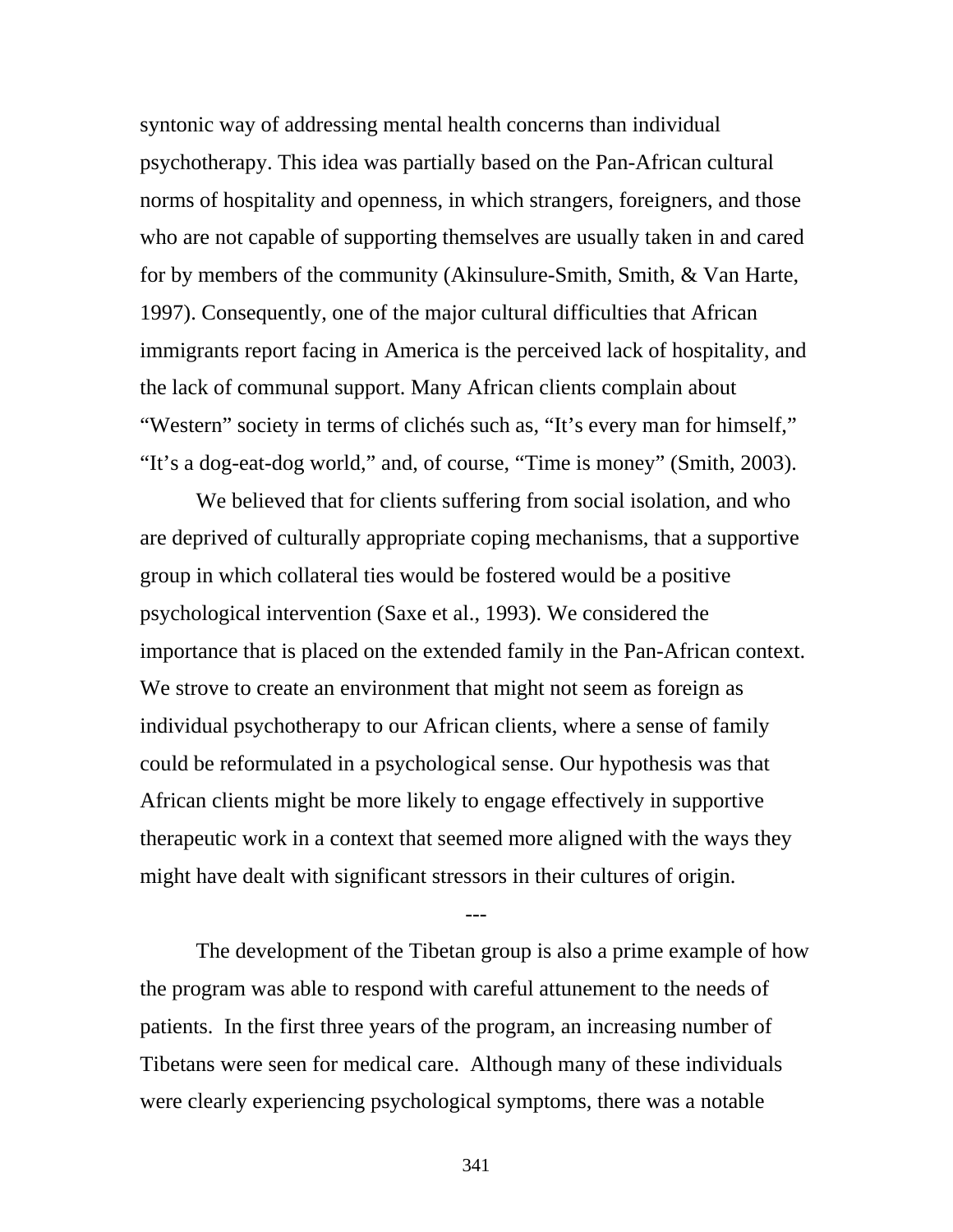trend of failed referrals for individual psychotherapy. This is not an unusual phenomenon among Asian populations for whom mental health services often carry a social stigma and are traditionally underused (Sue & Sue, 1990). Understanding these and other obstacles was a key to figuring out a way to address the psychological needs of these clients without alienating them in the process.

Similarly to African cultures, many Asian cultures generally view the family as encompassing more than the nuclear family, and there is a strong sense of obligation to reciprocate when one has received help or other services (e.g. Lee, 1997). Group was thought to be a good way to allow for this process to occur. Also, with respect to Tibetan Buddhism, the central tenet of karma places an emphasis on the need to do for others. These cultural and religious influences seemed to indicate that group therapy might be a comfortable and effective intervention with this population.

In addition to what has been established in the literature on Asians and mental health, focus groups and informal interviews with several of the Tibetan clients who did not follow through with psychotherapy referrals revealed some interesting information. First, the notion of individual therapy was often felt to be unnecessary or was not seen as a priority. These clients viewed the plight of the Tibetan people and the pressing need for political activism abroad and in the US as being more important than individual therapy. Additionally, though the Tibetans appeared to be supportive and cohesive as an ethnic group, many of the clients felt that there was a lack of organization and efficacy within the community as a whole.

In light of these observations and sentiments, the program decided to offer a sub-group of Tibetan clients a group treatment situation to address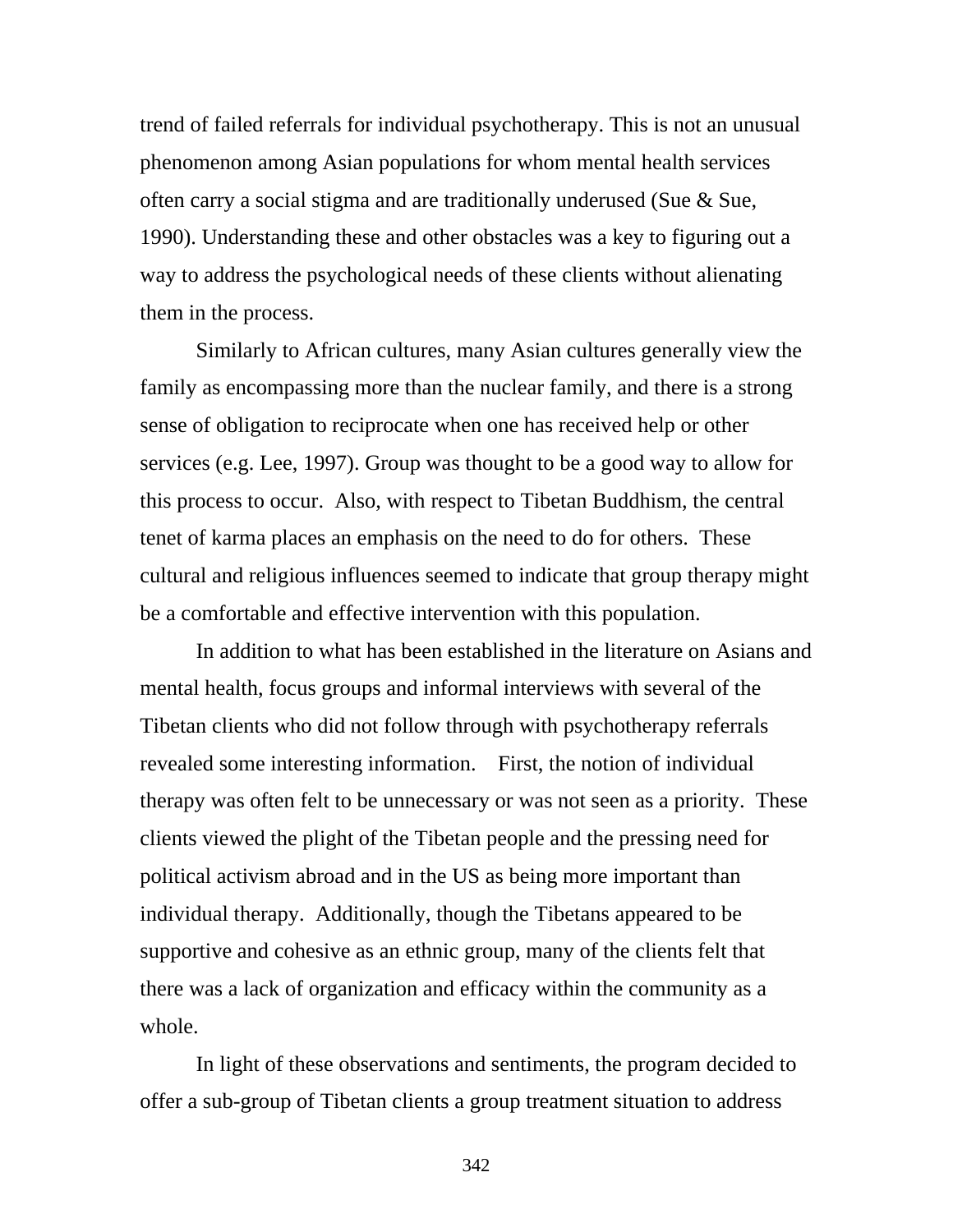some of their psychosocial needs. It was believed that group dynamics would supersede the issues regarding the superficial or stated content/purpose of the groups. Therefore, the group was not explicitly defined as a strict psychotherapy group. In fact, some of the psychological literature puts forth that more activity focused groups would be more appropriate than insight oriented, psychodynamic, "talking" groups, which may not be as culturally syntonic for Asian populations (Du & Lu, 1997; Kinzie et al., 1988). Some license was taken regarding the concept of a support group and what was felt would be supportive in the eyes of the clients. It was felt that gaining the interest and commitment to regular meetings of clients who were clearly in need of social support and mental health monitoring or intervention was the most important task in starting the group.

In that vein, staff began to notify clinicians and clients of the intention to form a group for Tibetans who were interested in gathering to discuss common concerns of Tibetan clients receiving services at the Program for Survivors of Torture. References to mental health aspects and individual's problems were de-emphasized. This was not meant to be simply a deception, but rather, was a genuine reformulation on the part of the group facilitators. An attempt was made to suspend notions of traditional groups and how they were formed (i.e. pre-selection of members, addressing a clearly defined purpose or content area such as: interpersonal issues, smoking cessation, or parenting skills). It was felt that if a group of selfmotivated clients with common experiences were brought together, they would naturally begin to address problems and solutions and develop a process (with the help of a skilled and open-minded facilitator) that would be mutually beneficial.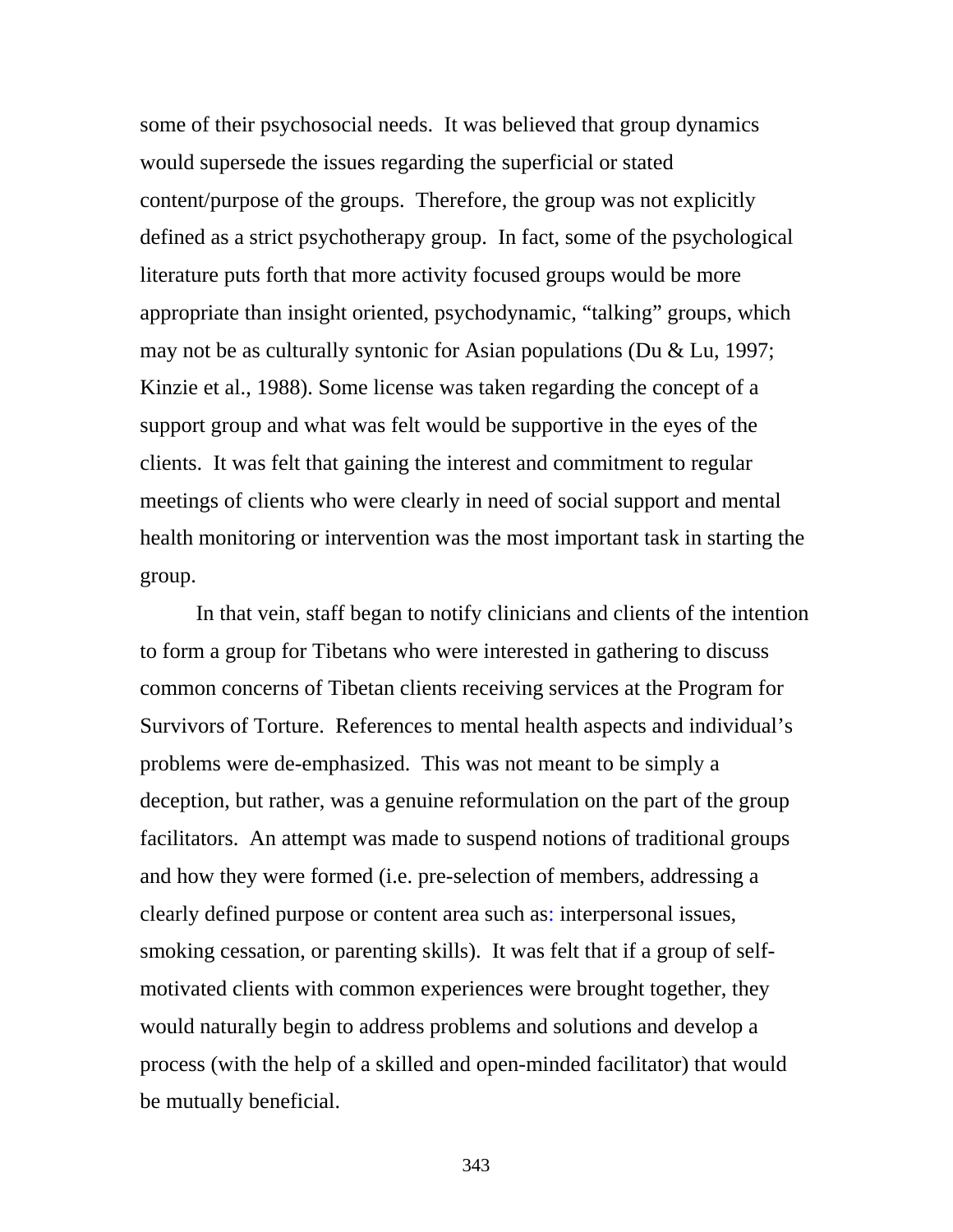Since there was already a general feeling that there was a lack of organization and effective communication among Tibetans in the community, it was proposed that these meetings could serve as a forum to discuss some of the problems being experienced by many members of the community. Group facilitators intentionally did not emphasize the discussion of "common problems" as a major goal of the group in order to avoid potential feelings of shame or embarrassment. "Loss of face" is an issue commonly discussed in relation to mental health treatment of Asian Americans (Sue & Sue, 1990).

Early participants also indicated a strong need to discuss the political situation in Tibet and to develop outlets for Tibetans in the US to continue to be active in fighting for the Tibetan freedom cause. On the surface, this would seem to be an overtly political agenda which would be avoided or discouraged from a traditional group psychotherapy standpoint. In this case, however, the group facilitators recognized that part of the disempowerment the clients were experiencing was manifested in this particular material, and more importantly, could potentially be addressed by it as well.

 The group facilitators learned that an effective way to elicit participation of usually reserved and private individuals was to ask questions about culture and the historical and current situation in their country. While traditional views of psychotherapy might view this as a collusion to avoid discussing more personal and potentially challenging material, this "technique" was actually useful in educating the facilitators about relevant cultural and historical facts and items they knew virtually nothing about. Also, this appeared to provide a more comfortable way for clients to begin talking about more personal experiences as it related to giving more general information.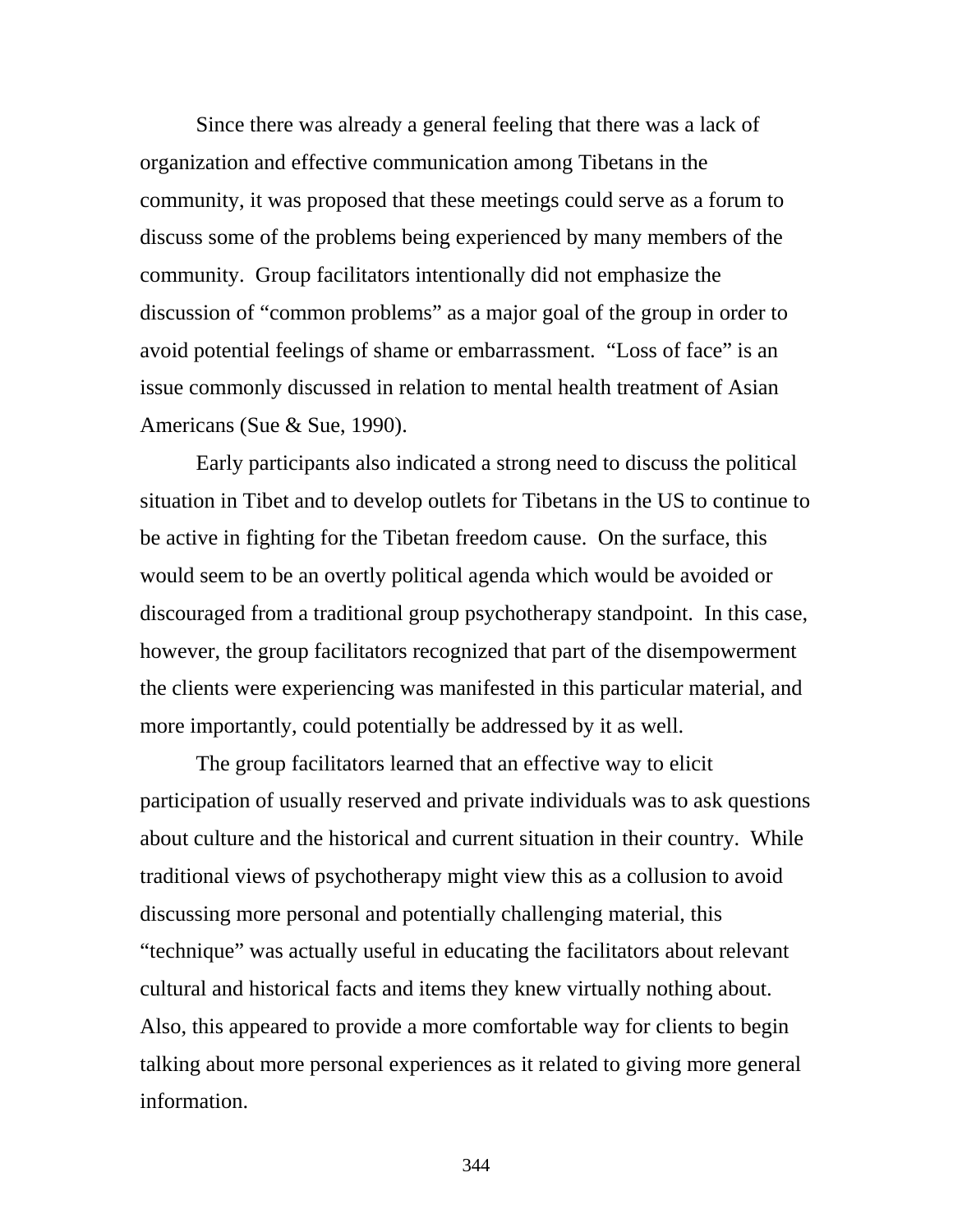The format of the group was a 90 minute session held every other week. Membership was open to all current Tibetan clients of the PSOT and participation was open-ended (i.e. clients could be present at only one session, several sessions, or all sessions with no demands for consistent or prolonged attendance). The group was facilitated by a psychologist and a psychiatric resident both of whom did not speak Tibetan. Therefore, an English-Tibetan interpreter was present at all sessions to facilitate the bilingual communication among facilitators and participants. The program was fortunate at that time to have the volunteer services of a bilingual Tibetan medical doctor to serve as the group interpreter which was extraordinarily helpful.

One of the problems incurred with this format was that the group quickly became so well attended within the first few months as to be somewhat unwieldy, with at times upwards of 30 attendees at a single meeting. Although membership was supposed to be restricted to current clients of the program, word of mouth quickly spread about the program, and clients began to bring friends and acquaintances in need of services to the group in order to introduce them to the program. At this point, the group facilitators were faced with a critical decision. In order to continue the feeling of trust among the group members, it was felt that the group should continue to welcome potential new members who were being triaged and given intake appointments after the regular meeting. The choice was made to take a more inclusive stance rather than maintaining a strict policy for visitors. This was consistent with the more informal nature of the group and also felt more in line with the tone set forth by the clients themselves.

Eventually, however, it became apparent that the success of the dropin group was also its downfall as a therapeutic milieu. The large numbers of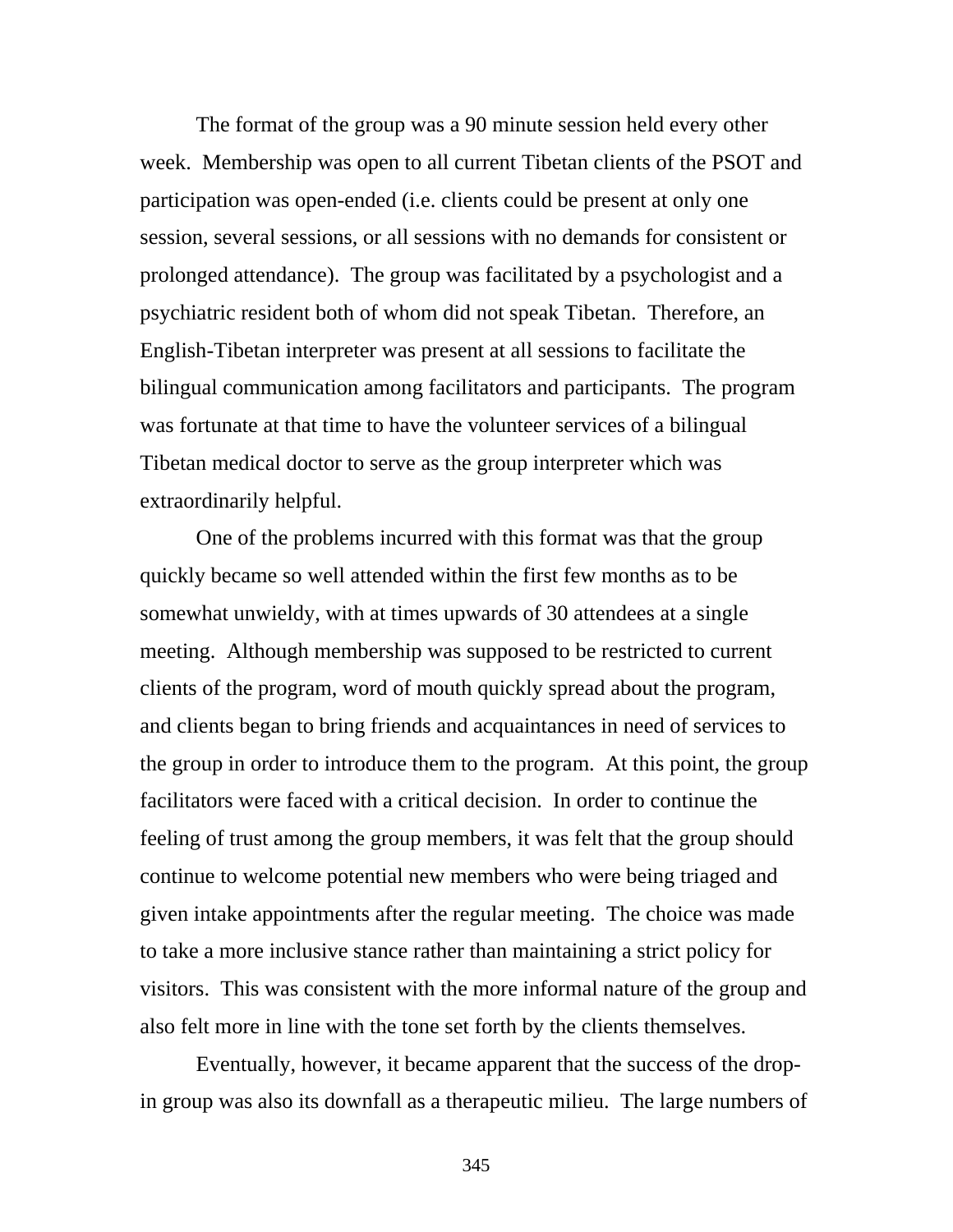participants made it very difficult, almost impossible to conduct a discussion in which all members could partake on a regular basis. In addition, the open membership format served to hamper the members who were consistently attending with regard to their comfort level in sharing increasingly personal information. The "drop-in" format also made it impossible to carry on discussions from week to week without great redundancy or the need to fill people in who were not present the previous week.

After much deliberation and some input from several of the more consistent members, a decision was made to form a closed, formal support group with most of the referrals coming from the drop-in group members who indicated interest and who seemed appropriate for such a modality. Due to personnel constraints, the drop-in group was discontinued, and after brief prescreening interviews, the new group began meeting within several weeks of the last drop-in group meeting. Two drop-in group members were also referred for individual therapy and had complied with these referrals. We felt that the drop-in group had therefore, served its original purpose of gaining the trust of members of a population that had previously been reluctant if not impossible to engage in psychological treatment. It served an educational purpose as well as a rapport building one. In addition, PSOT staff learned a great deal from this group. We deepened our understanding of the Tibetan culture, their diverse experiences and attitudes regarding mental health and health issues.

#### Considerations Regarding Group Membership

Who should be included in the group and what is the rationale for inclusion or exclusion of members? How should clinicians evaluate the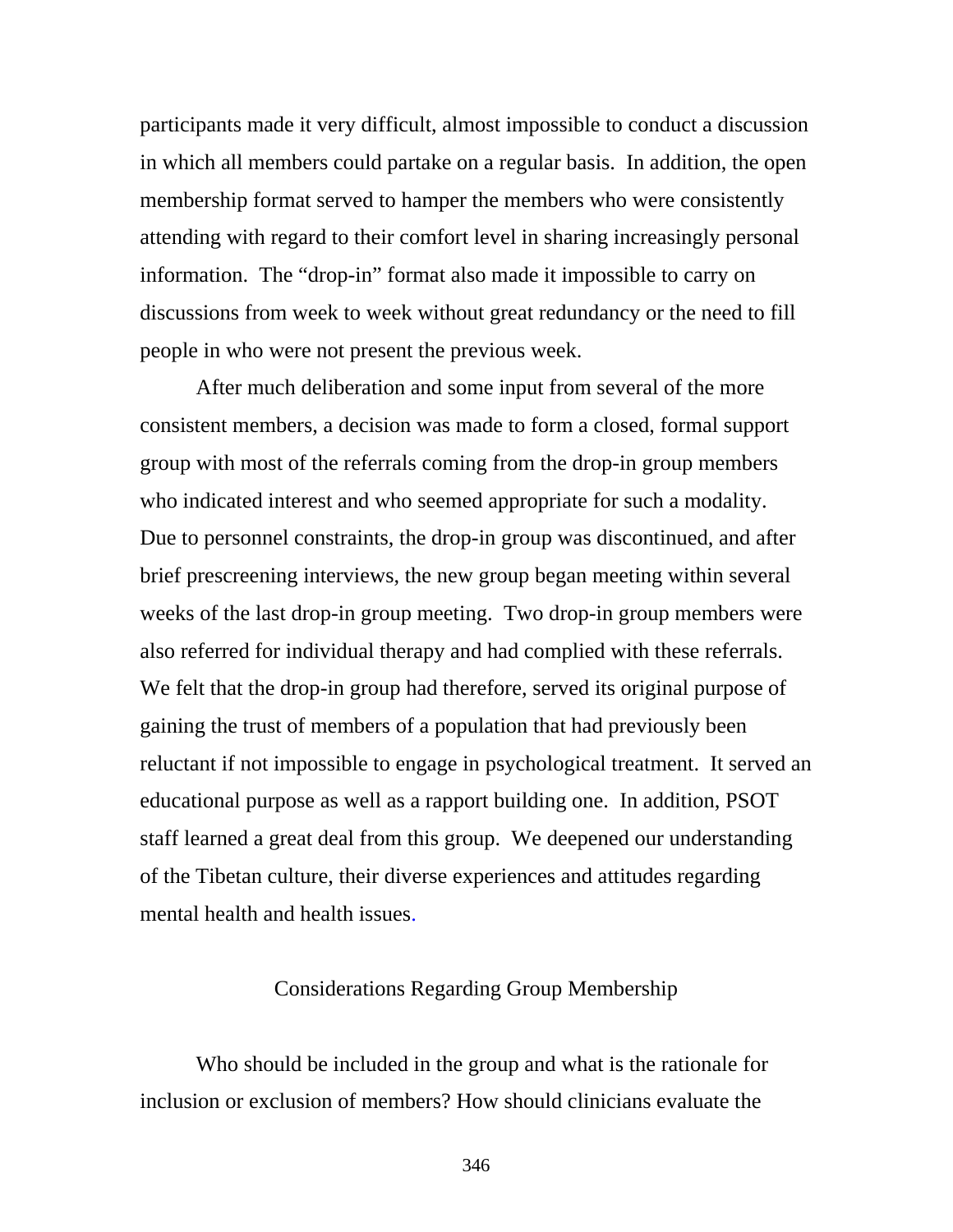appropriateness of a particular patient for group treatment? As Yalom (1995) states, "The fate of a therapy group and its members is to a large extent determined before the first group session" (p. 19).

As mentioned earlier in this volume, safety is of paramount importance for group members. When the client meets with the group facilitator before joining the group, it helps foster a sense of security in several ways (MacKenzie, 1994). It allows the client to develop a rapport with the group facilitator, and provides safety in terms of potential political schisms. Clients are carefully screened before being referred to the group to make sure that they were not involved in repressive activities, and to make sure that "mortal enemies" are not included in the same treatment group.

Thus, the Bellevue/NYU Program for Survivors of Torture's screening process is multi-layered. As described in Chapter 5, there is an initial screening for acceptance into the program. At that time, current needs, including medical, psychiatric, and psychological treatment, are assessed and recommended. If a client is referred for supportive group treatment at that point, or any later juncture, by one of our program's clinicians, the group facilitator meets with the client for a separate screening to determine appropriateness for group membership.

Theorists (i.e. Piper & McCallum, 1994; Yalom, 1995) have suggested that the minimal skills necessary for participation in a verbally oriented therapy group may also serve as screening criteria. They identify those minimal skills as: having a minimum level of interpersonal skill; being motivated for treatment; experiencing current psychological discomfort; having a current interpersonal problem; having positive expectations of gaining assistance from group treatment; being committed to changing their interpersonal behavior; being somewhat approval-dependent, such that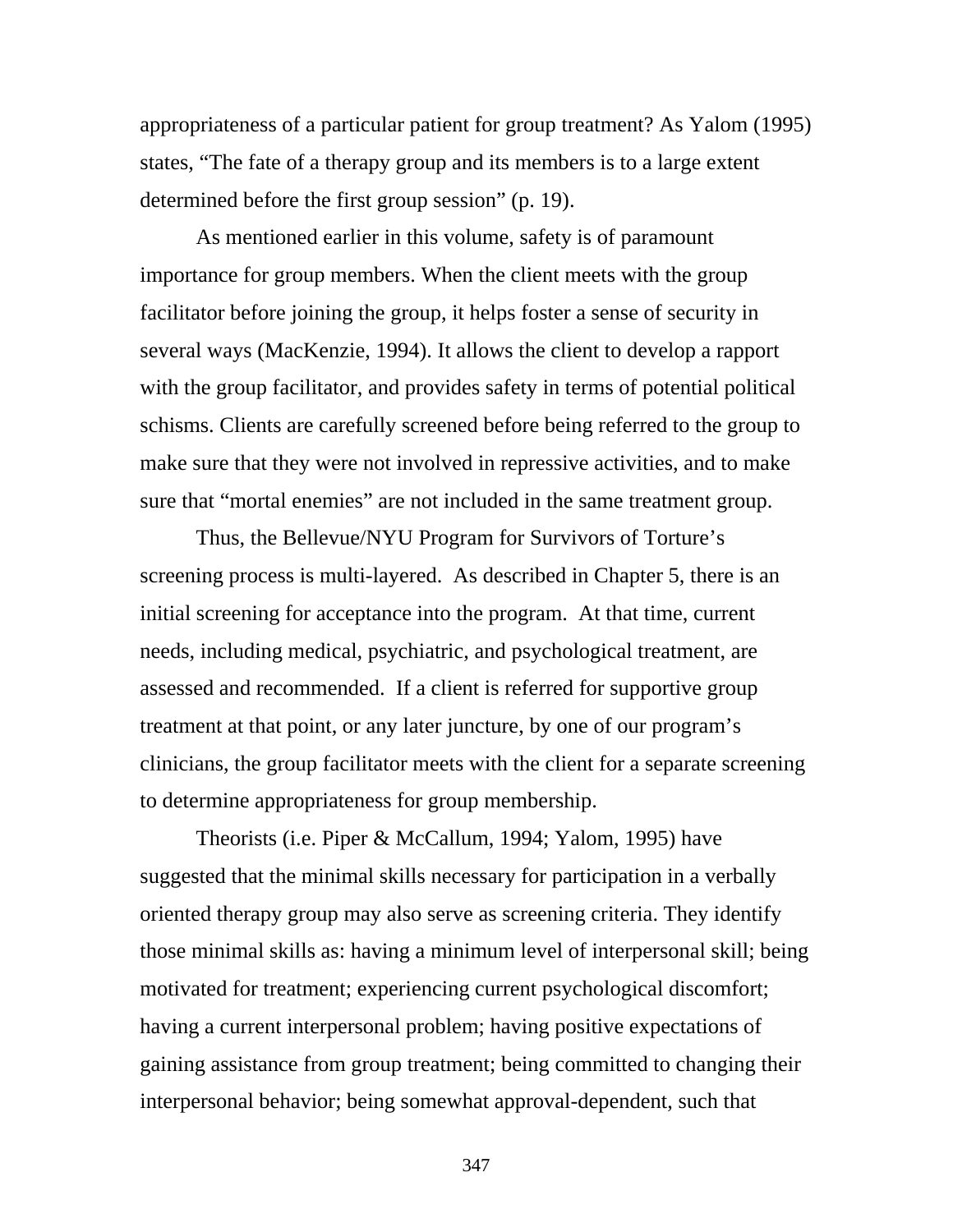group members will have some influence on their behavior; and a willingness to be of help to others.

For survivors of torture and refugee trauma who are struggling with issues of social withdrawal, but who desire social contacts, supportive group treatment may be indicated. In addition, for clients who are seeking concrete advice or suggestions in terms of dealing with specific issues concerning cultural adjustment and navigating the new culture and social systems, a supportive group environment may prove to be useful.

Clinical questions have arisen about the heterogeneous or homogeneous nature of the group membership. Some clients at PSOT have expressed initial concern about safety and security, as they fear that they may be meeting other people from their own country, who might be government spies, enemies, or some other dangerous element.

In the African group there has only been one occasion (postscreening) where it appeared that a political schism might arise, but group members worked hard to make sure that politics did not adversely affect the group functioning.

*On that one occasion, there were two group members who viewed the president of a particular West African nation from diametrically opposite positions. To a male member of the group from that country, this president was directly responsible for his torture, exile, and the death of two of his family members. To a woman in the group, who had been tortured and raped in a neighboring country, it was this president who intervened and made it possible for her to escape alive. To one person, he was the devil; to another, a savior.*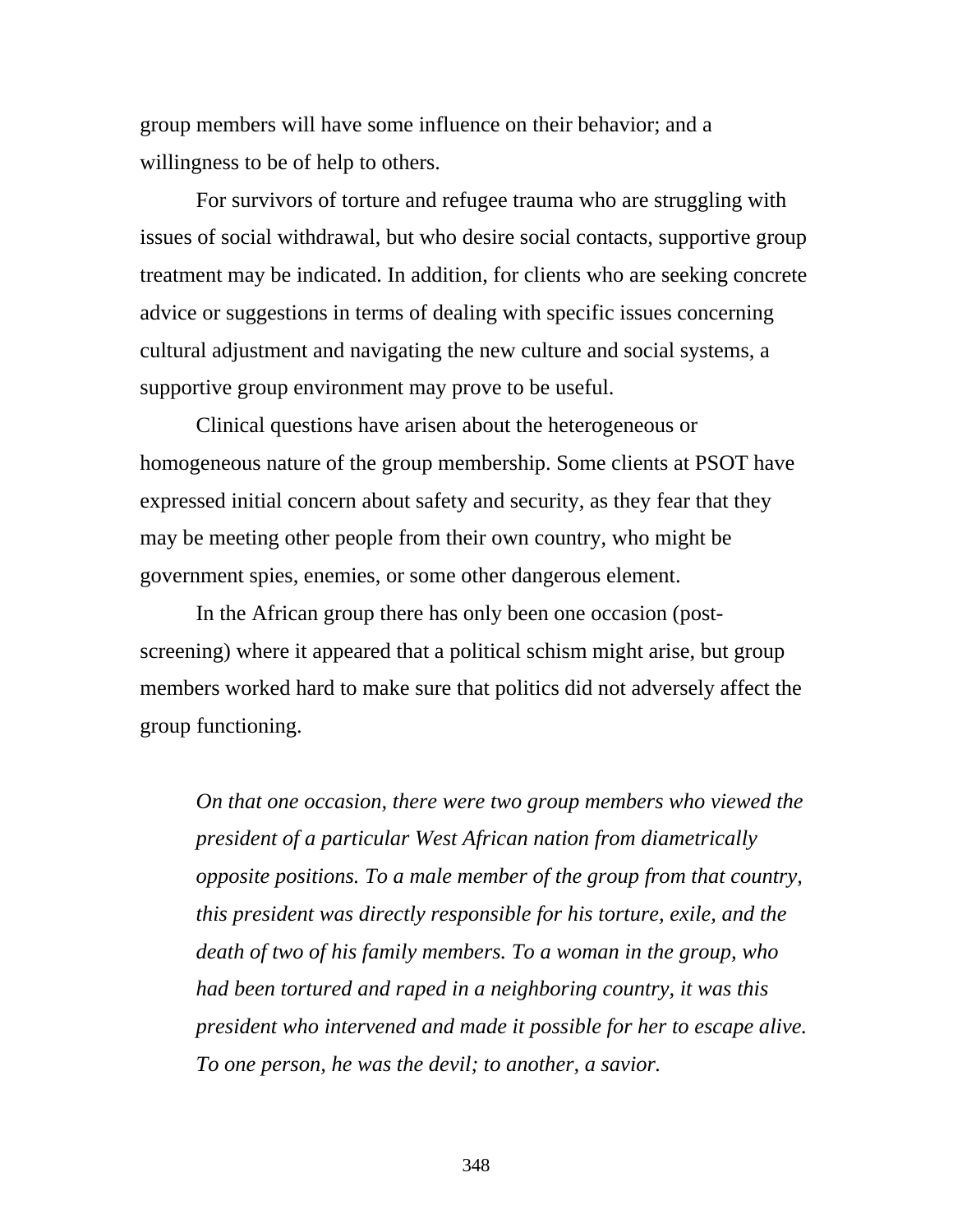*After some tense, but respectful, exchanges, these two survivors were able to express within the group, that it wasn't important which side of a conflict you were on. They concurred that the important thing was that group members were all human beings. As sons and daughters of Africa who had all suffered horribly, the political details were inconsequential. The group members stated that they were all family, and it was now time to move forward. This anecdote has become the basis of an important group norm that is shared with new arrivals into the group by more long-standing group members.* 

Clinicians also need to be conscious of other issues regarding the safety, comfort, and trust for clients engaging in groups with members from various regions, ethnicities, class backgrounds, and religious groups. The Tibetan group is somewhat homogeneous in that all its members are ethnically Tibetan. However, Tibet covers a large region, and group members have come from many different parts of the territory. In the case of this group, the concerns about inclusion seemed to have less to do with potential spies or other personal danger, but rather were about differences between those who had principally been raised and lived their lives in Tibet versus those who had primarily been raised in Nepal or India.

Although all group members were ethnically Tibetan, many of the clients who were more recently in Tibet felt understandably that there were differences in their experience that made it not only uncomfortable to share with those who had come from other countries, but also had caused some resentment and even mistrust with respect to asylum applications. Because of this, the initial group members for the therapy group were carefully screened with regard to this factor.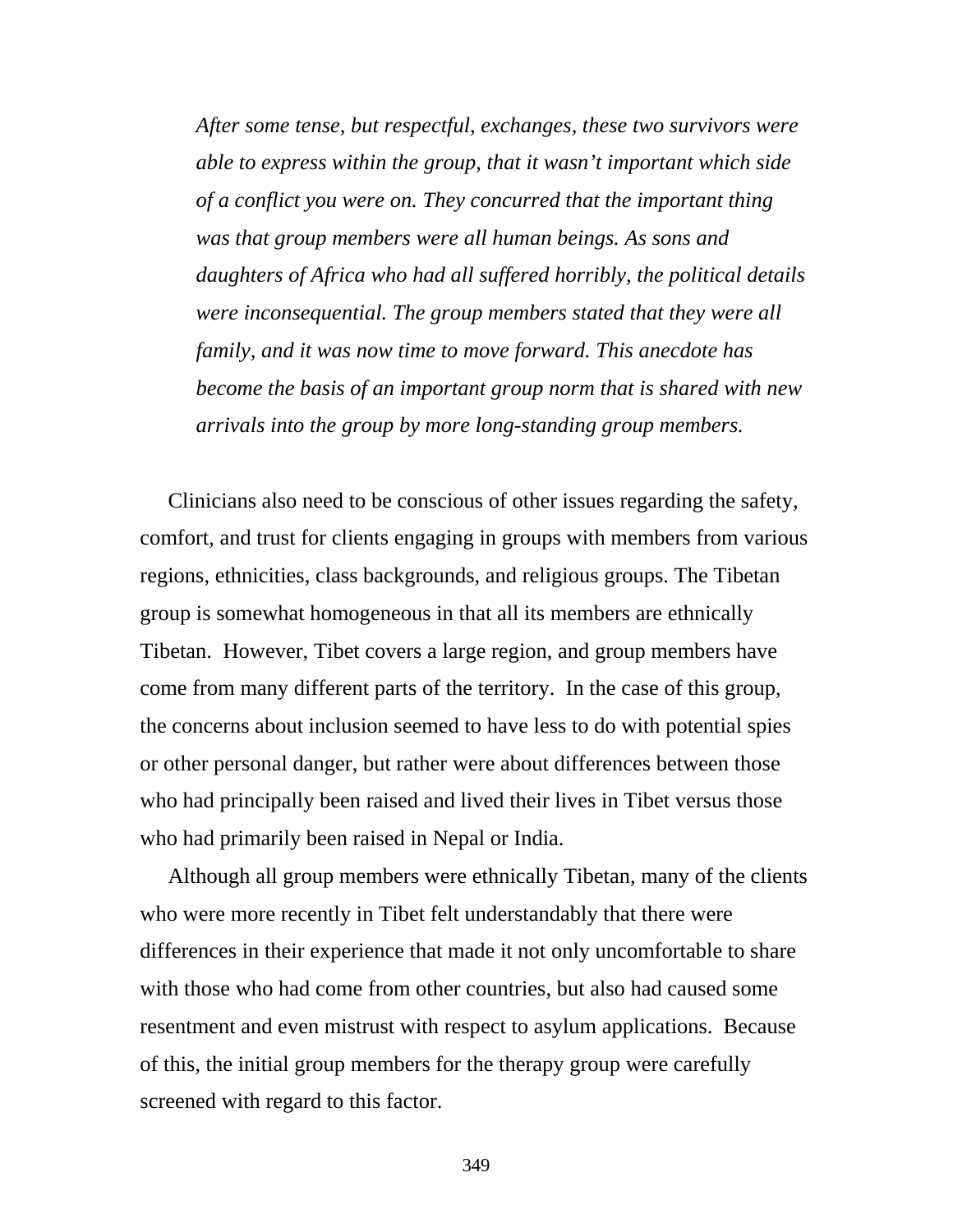All members of the PSOT Tibetan group do speak Tibetan. At various times, however, group members from different regions have spoken distinct dialects, which require additional translation. Thus far, group members have also shared Tibetan Buddhism as a religion, with some being former monks or nuns. During the first year of this group's existence, all of the members were male. This was not an intentional but rather an incidental characteristic of the group. In its second and then into its third year, the Tibetan group became a mixed gender group.

In terms of the African group, there were additional concerns about the heterogeneous nature of the group. The proposed group would be of mixed gender, with people from many African nations, who may be Islamic, Christian, members of other faiths, or non-religious. The group's original cotherapists were, respectively, from the United States and Israel, male and female, Black and White, Catholic and Jewish. We were concerned that politics, prejudices, and other social schisms may stand in the way of forming a cohesive group. As we moved ahead with our work, we learned that many of the issues that concerned us as we began the group actually proved to be sources of strength. As Piper and McCallum (1994) point out, a homogeneous group will often find variance and domains of difference among members, while a heterogeneous group will often find common areas of concern.

The mixed gender composition of the African group led to profound discussions of traditional gender roles in Pan-African culture, and how these roles affected coping strategies. Group members have grappled with the question of whether it is culturally appropriate for an African man to cry, particularly in public. Men seemed to be more comfortable focusing primarily on logistical, problem-solving techniques, while minimizing or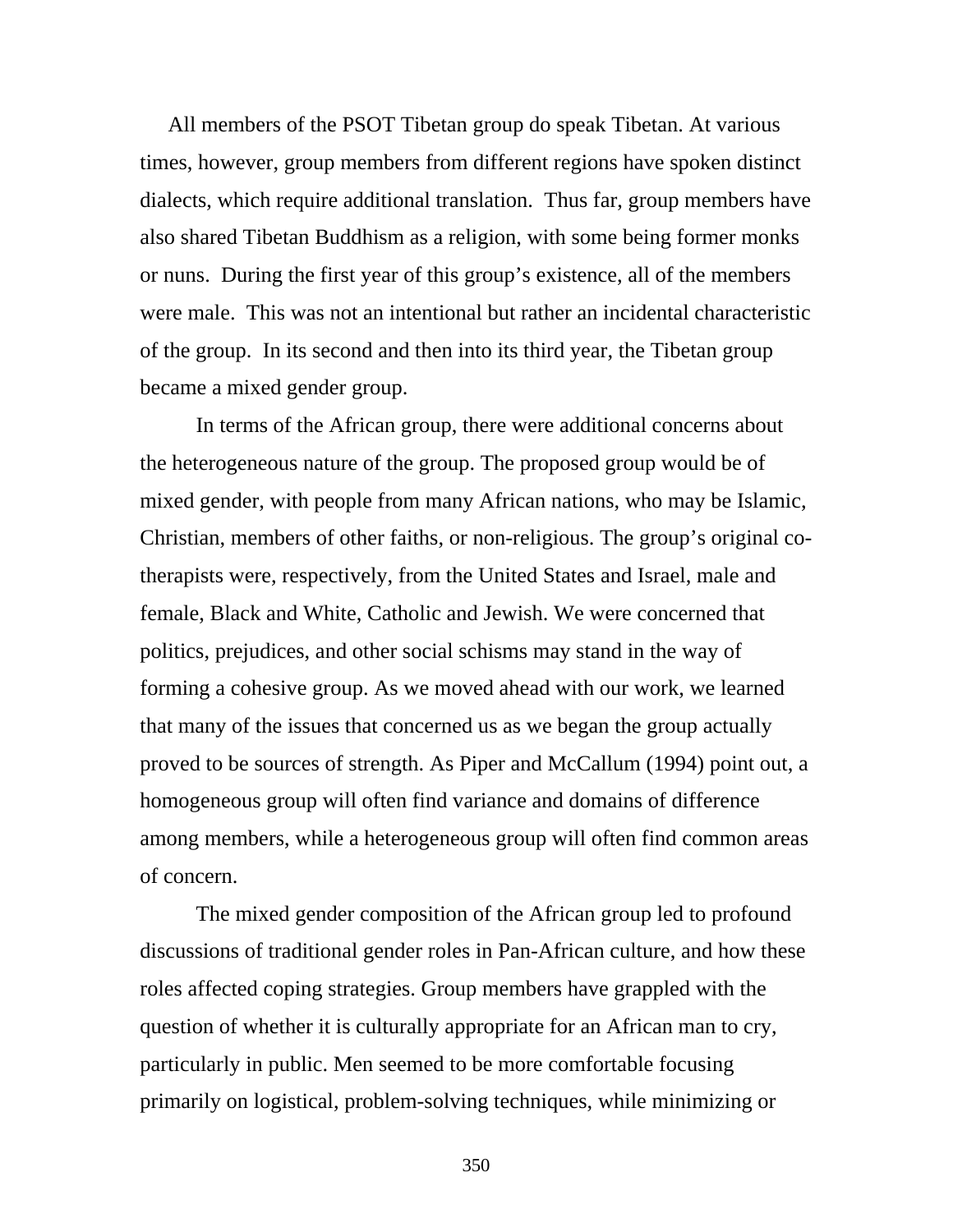trying to ignore the associated feelings and emotions. Women were more likely socialized to focus on their emotional reactions, sometimes to the detriment of their decision- making abilities. The group process served as a model of a more holistic coping strategy that incorporated both cognitive and emotional strengths. Male and female group members spoke of valuing this new experience, and moving beyond the strict socialization of gender roles. It should be noted that in the aftermath of such discussions, men have cried during group on several different occasions, and the group proved to be a safe place for them to do so. Female group members have also expressed that they have become more comfortable and confident with actively grappling to improve their current living situations.

It has become apparent that spirituality and religion are generally important coping mechanisms for African survivors of torture. The multireligious composition of our group has not led to friction. In areas of Africa where religion has not become overtly politicized or linked with the ruling hierarchy, there has also been a long history of religious tolerance. Muslims and Christians have often lived side by side in the same villages for centuries (Smith, 1988). Group members seem to be comfortable in carrying forth this tradition of tolerance. They generally speak of "spiritual" matters, and find consensus in the need for faith, in whichever form it may take.

The members of the French-speaking African group have managed to conceptualize their cultural, ethnic, gender, and religious differences in terms of being unique members of a "family." The notion of family is an important one for the African group, and has been described in other treatment groups working with traumatized populations (Saxe et al., 1993).

Even as the group facilitators conceived of the African group as becoming an extended family in a psychological sense, we never labeled it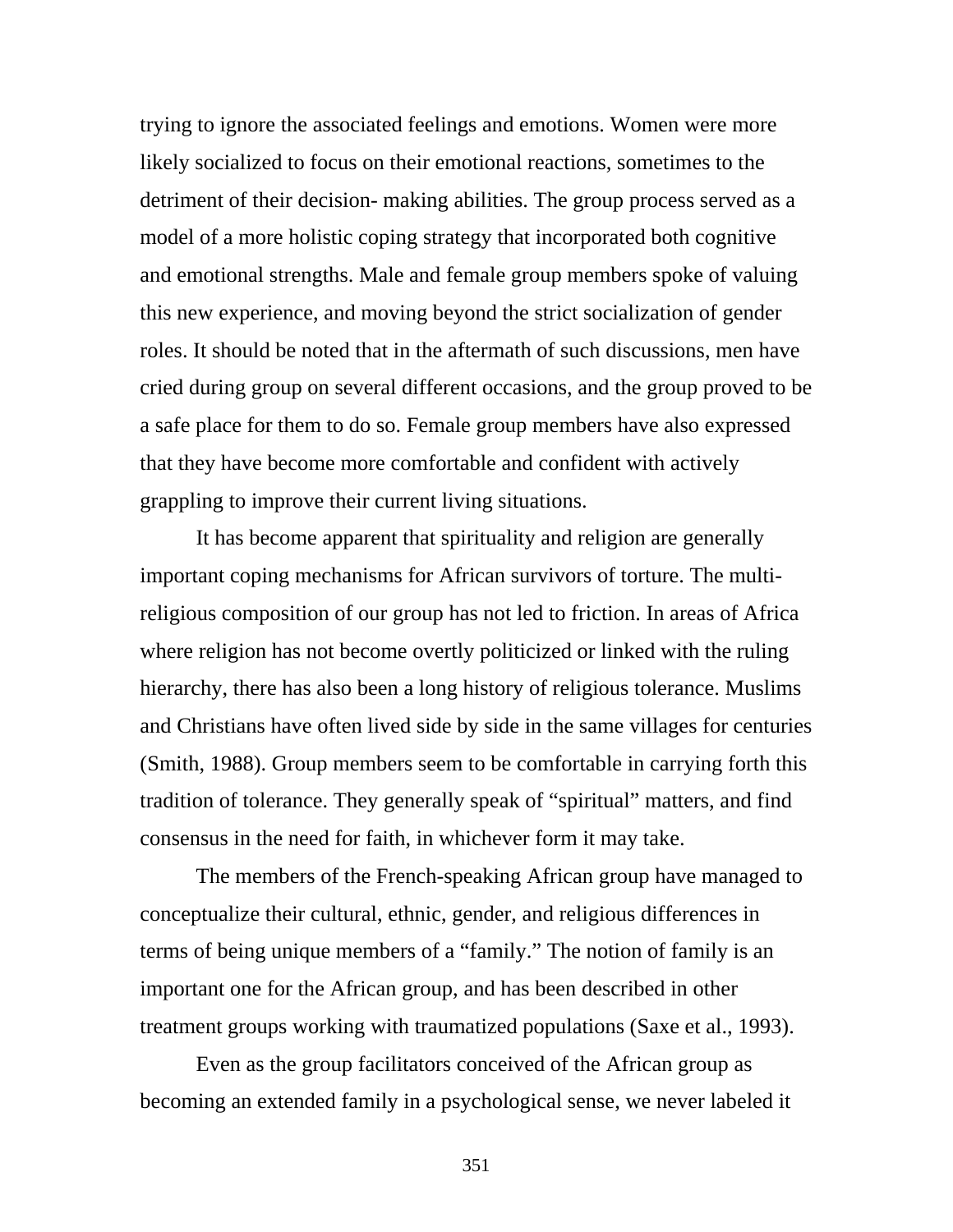as such for group members. It is an important group process, particularly at the outset, that group members are permitted to create their own group identity. In order for there to be group cohesion, it is crucial that group members come to realize that "This is not just *any* group, this is *our* group" (Mackenzie, 1994, p. 36). Over time the members of the French-speaking African group began referring to the group as "la famille." It seemed that we had been on-target in terms of creating a culturally syntonic intervention for our African clients.

### Group as an Adjunct or Main Modality of Treatment?

In our program, there has been a great deal of flexibility in the way that group treatment has been utilized within the multidisciplinary treatment paradigm. There have been occasions where clients have not been referred for group, because it has not been deemed therapeutically appropriate given their needs, level of functioning, or willingness to engage in meaningful relationships with other survivors. There have also been cases where group has been used as an adjunct modality for those in individual treatment who are working on issues regarding avoidance and social withdrawal. This is supported by the psychological literature that states that supportive therapy groups can serve as a primary or adjunctive modality of treatment (Foy et al., 2001).

One common pattern in the program's use of group treatment has been the following: an initial screening leads to referrals for medical treatment, individual therapy and/or psychopharmacological treatment. Individual treatment is combined with an assessment of whether group treatment is appropriate for this client. If deemed appropriate, an interview is set up with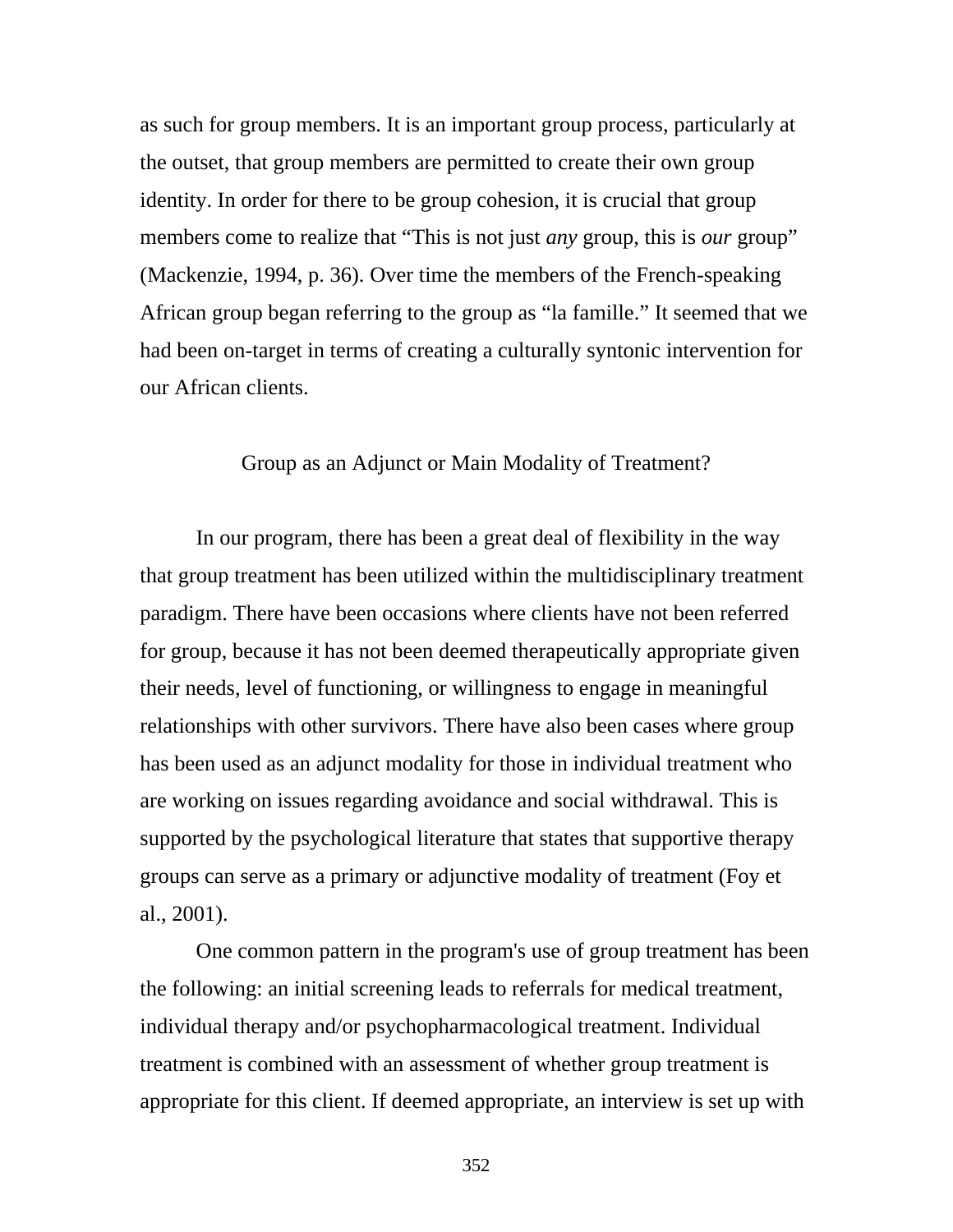the group facilitator. The client then begins attending group as well as individual therapy. Over time, as the client becomes less symptomatic, group may become the main modality of treatment, as the client reduces the frequency of individual sessions. Individual treatment may transition to a PRN, or "as needed" framework, with the client still attending the ongoing group and working with the rest of the multidisciplinary team for psychopharmacological, medical, and social services. This PRN modality has been more difficult to accommodate with the Tibetan clients because of logistical issues, especially the need to schedule interpreters ahead of time.

As the program's experience with more and more groups broadens and deepens, we have become more comfortable with recommending group therapy as a primary modality of treatment. Survivors come to us in various stages of their traumatization and recovery, and some individuals are already at a point where reconnection with social groups is appropriate from the outset of treatment.

In fact, the majority of clients accepted into the Program are now initially referred to "orientation groups," which are short-term, eight week psycho-educational groups that introduce clients to the services the program offers, as well as other legal, educational, and social resources. Clients are also exposed to information regarding one's potential emotional reactions to trauma and forced immigration. These "orientation groups" also provide program staff with the opportunity to further observe clients in a clinical setting, which helps us to triage priority cases, and make more comprehensive referrals for ongoing treatment.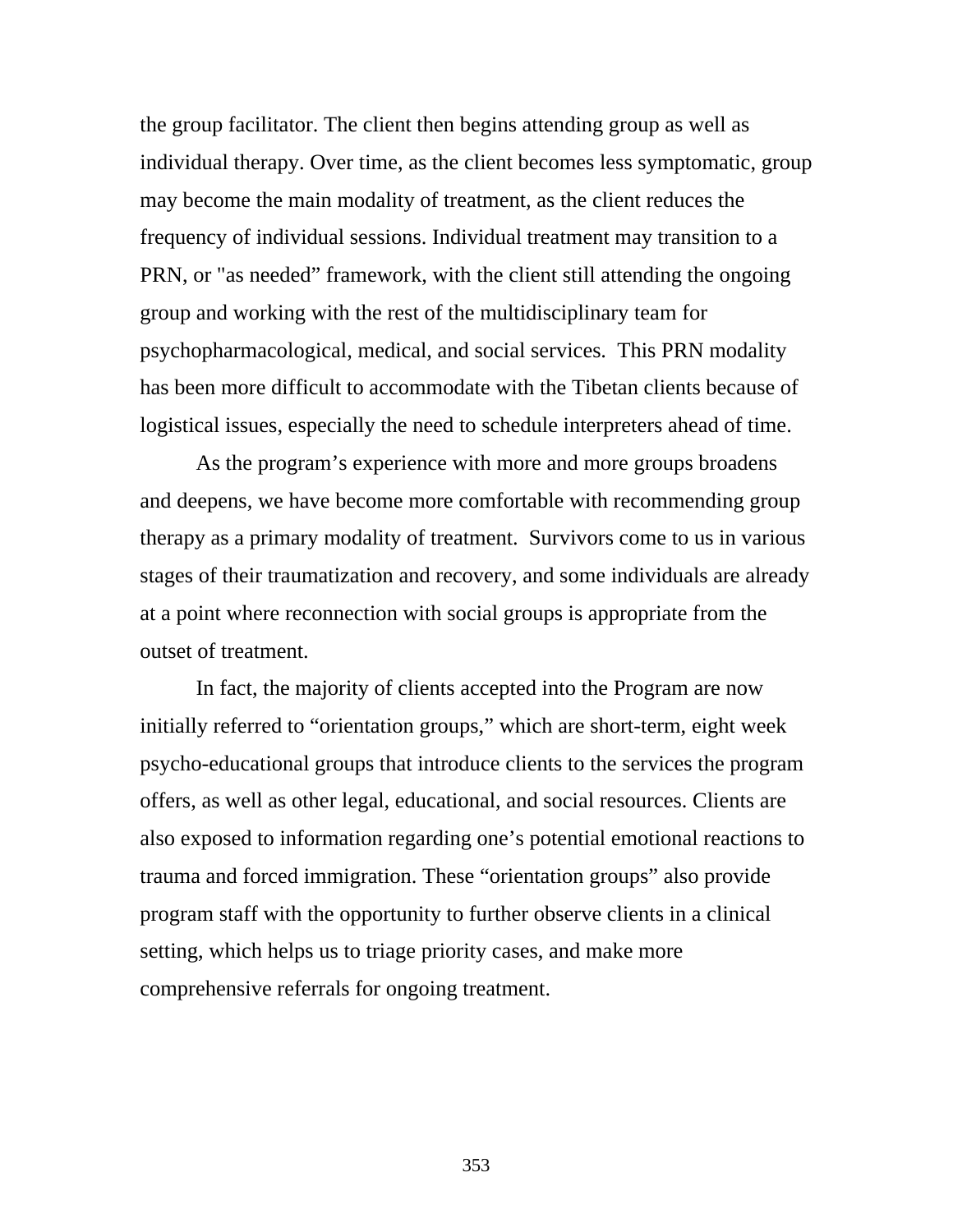#### Linguistic Issues

One of the advantages of working in a multi-cultural, multi-lingual setting such as our program is that we have had many opportunities to offer and experience many combinations of therapist-client pairings with respect to language and cultural factors. We have found that it is not necessarily the case that there must be a direct match between therapists and the clients with whom they work.

The Tibetan group was initially run by a Chinese-American female psychologist and a Jewish Canadian male psychiatrist. Subsequent facilitators were White American and White Danish female clinicians. More recently, facilitators have been psychiatric residents who have been White and male. None of these clinicians spoke Tibetan.

The African group is run by a Black American male clinician whose co-leaders have included: White American female clinicians (Jewish, Muslim, and Christian), an Israeli female clinician, a Ghanaian/Swiss female clinician, a female clinician with ethnic/racial roots in France and Singapore, two Black American female clinicians, a female clinician of mixed European and Japanese ancestry, and most recently, our first male co-leader – who is of Swiss ancestry. Group co-facilitators have been psychologists, psychology interns and externs, social work interns, and a psychiatric resident. We have found that the salience attached to a co-leader's professional discipline is often just as pertinent to the group process as the salience attached to other reference group identities (i.e. race, gender, religion, etc.). All of our group facilitators have had French-English bilingual skills, and one common thread among these diverse clinicians has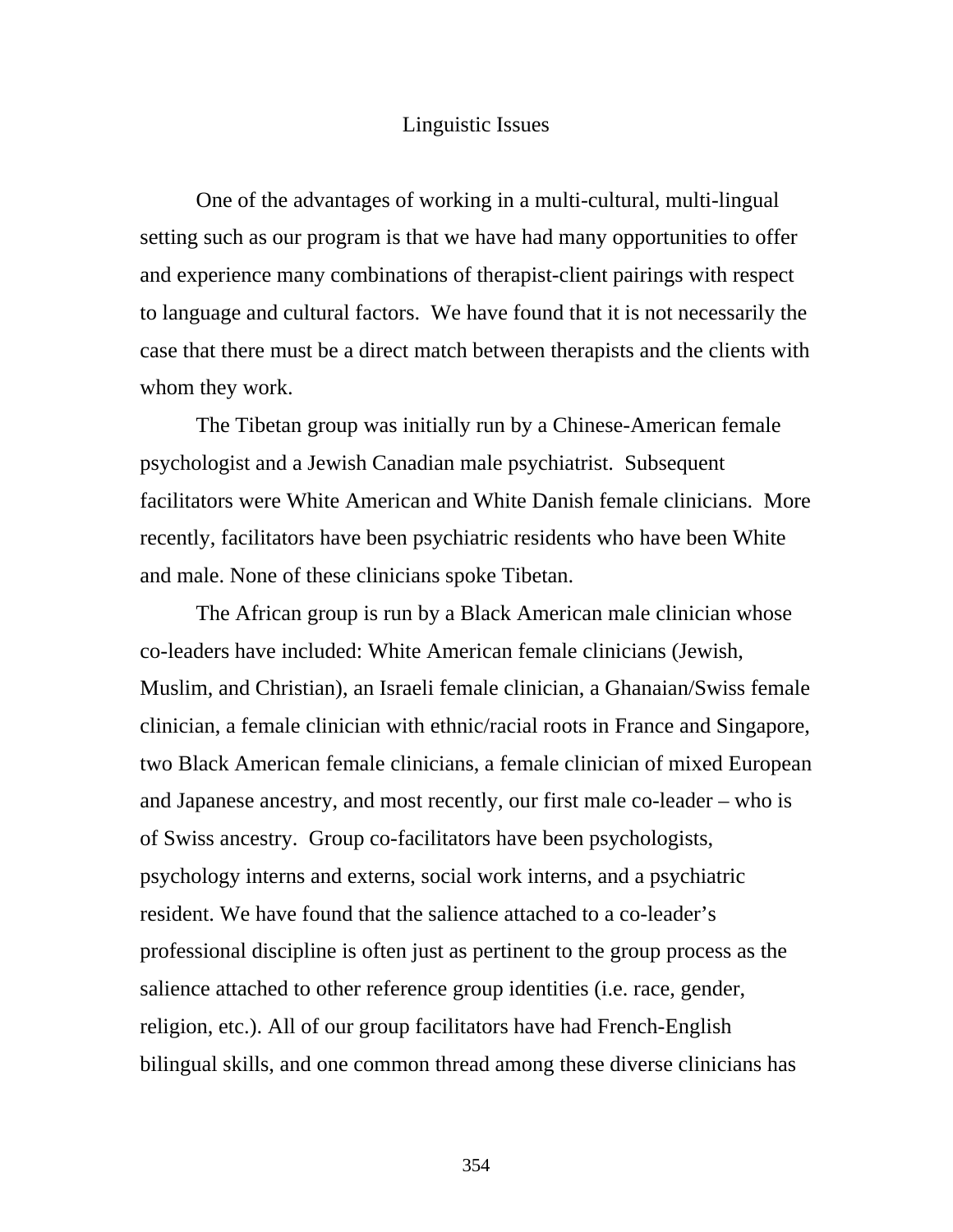been a willingness to discuss issues of race, culture, nationality, gender etc., as they pertained to society-at-large, or to dynamics within the group.

As discussed in Chapter 2 of this volume, it is our considered opinion that it is more important what meaning one attaches to their cultural reference group identities, than to just know which cultural groups they belong to. We focus on exploring the cultural differences and overlaps, and working through them, as opposed to focusing solely on assigning therapists based on their cultural reference identity groups. Our experience with the groups has borne out this approach.

For example, because of the nature of the relationship between Tibetans and the Chinese government and nationalists, the fact that the first Tibetan group leader was a Chinese-American was raised from the very early sessions. The general response of group members to this fact was a simple, straightforward distinction made between Chinese-Americans and the government and peoples who were their persecutors. In later sessions, however, the issue of discrimination by Chinese-American employers and coworkers brought another opportunity to explore potential feelings regarding the relationship among group members and this particular therapist. Again, members expressed confidence in their group facilitator, and expressed clearly that they saw her as being clearly separate from their abusers. The fact that there was no collusion of silence around these issues has helped to facilitate feelings of safety, ownership, and trust within the Tibetan group.

Cultural meaning may also be attributed to one's level of proficiency in a particular language, particularly when people are coming from different countries, and have different levels of exposure to the language in question. In the group for French speaking Africans, all of the clinicians have been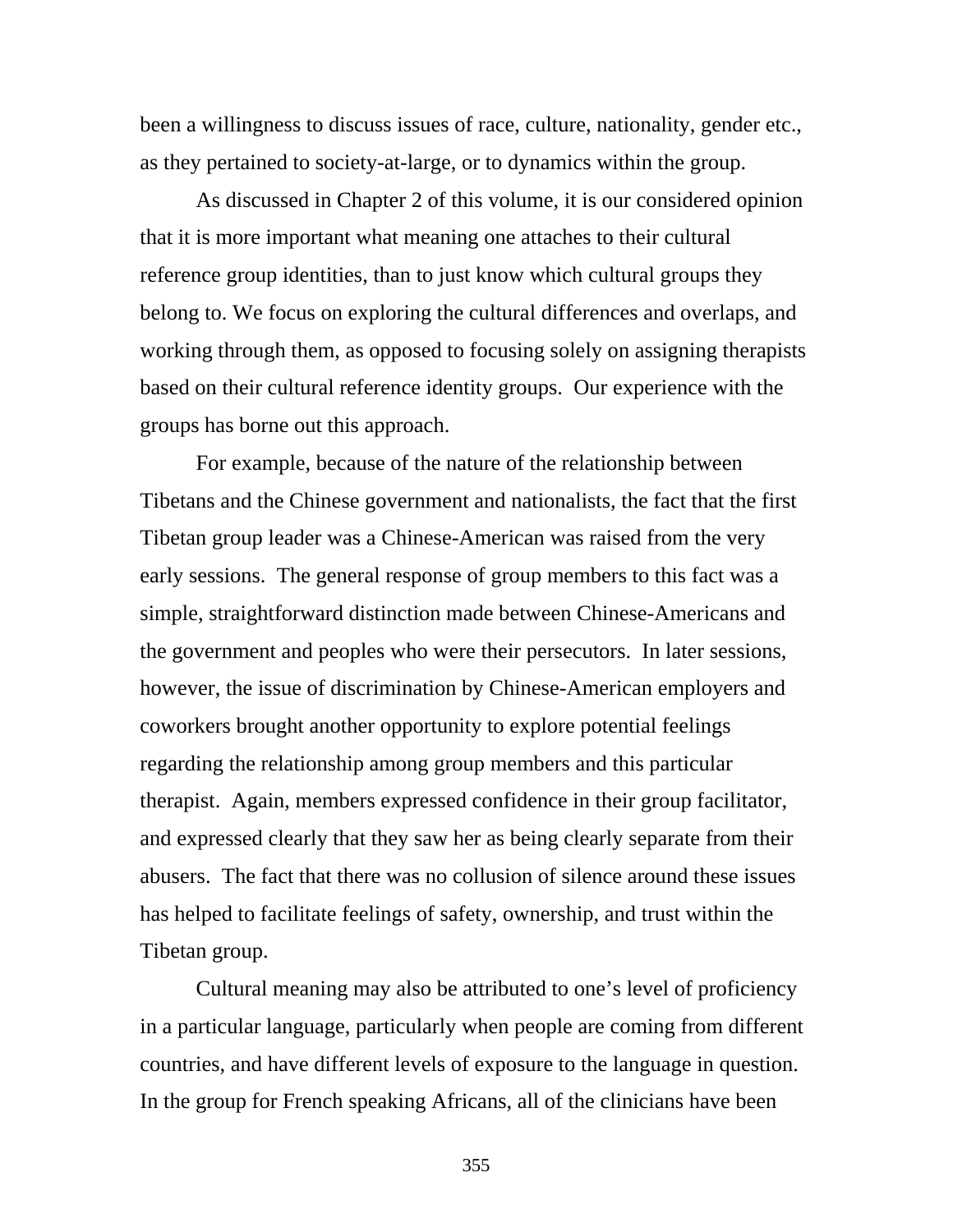proficient in French, but only two have been native speakers. The differences in language skills were found, not only between facilitators and group members, but also within the group members themselves.

Many group members have done advanced university studies in French (sometimes in France, Belgium, or first-tier universities in Africa), while others have received little to no formal education, and struggle with the "colonial language." There are many meanings attributed to these linguistic differences, including acculturation and class issues, notions of social hierarchy, or ideas pertaining to African "authenticity." It has been important to stress periodically during group sessions that the thoughts one wishes to express are more important than the linguistic dexterity used in expressing these thoughts. All voices are to be respected, regardless of their level of French, but the meanings and dynamics of such linguistic diversity among Africans (and group members) remains an appropriate topic for exploration within the group context.

In the case of the Tibetan groups, where none of the facilitators have had Tibetan language skills thus far, Tibetan interpreters have always been relied upon to conduct the sessions. In the case of the Tibetan drop-in group, as mentioned earlier, the program was fortunate to have the volunteer services of a native Tibetan speaking medical professional. As this individual's commitments to other projects increased, there became the need to recruit other interpreters for the drop-in group. We were again fortunate to engage the services of a mature, dedicated Tibetan woman with interpreting and health care experience. When planning for the transition to the closed therapy group, this interpreter was hired and became an integral member of the treatment team. The use of interpreters in a group setting involves several unique issues (see Chapter 4).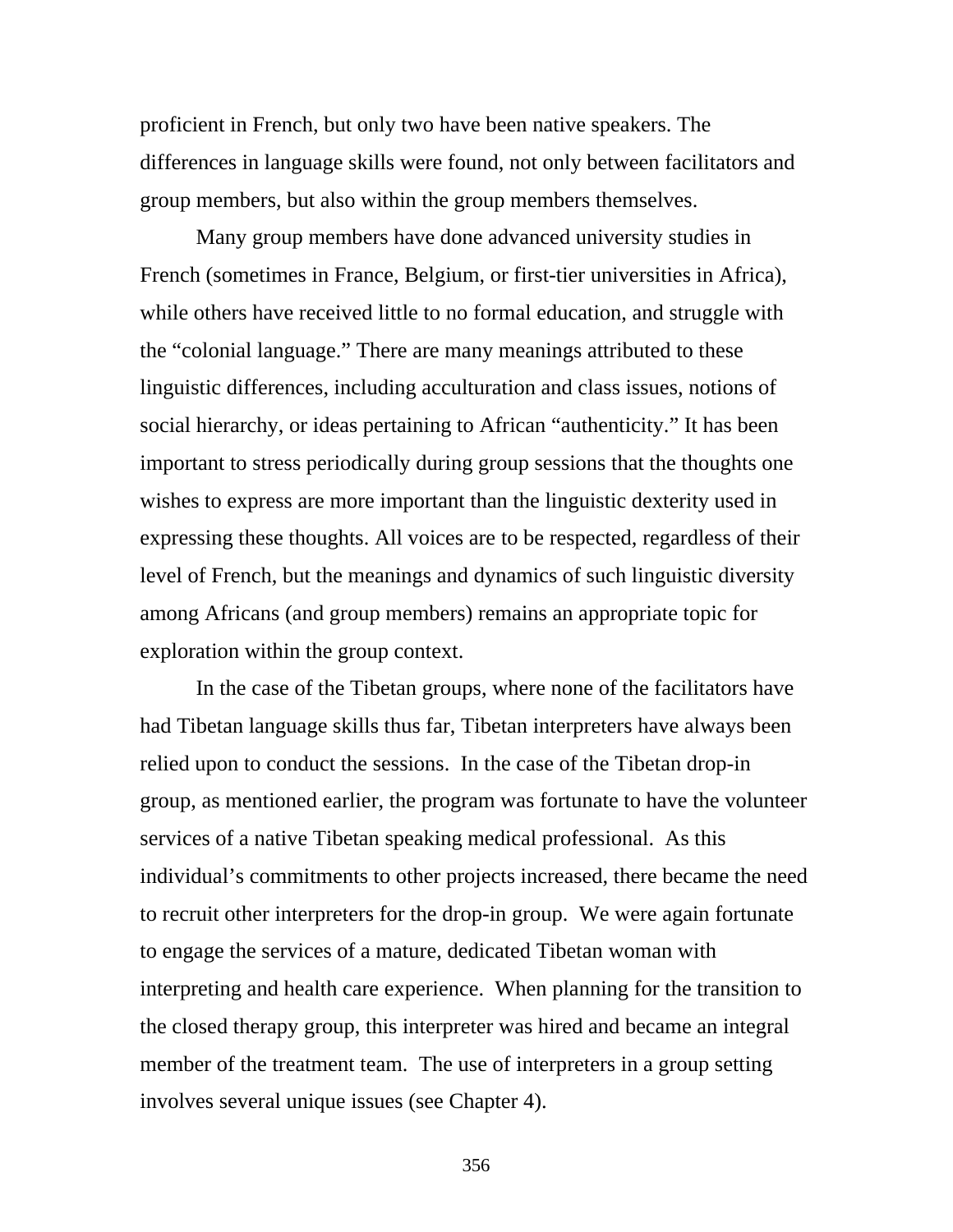As mentioned earlier in this chapter, the heterogeneity of the African group has proven to be a source of strength. The added diversity between group members and staff, has also added opportunities for exchanges that have broadened clients' understanding of the culture they are now trying to navigate. Clients have often asked questions about the history of racial relations in the US, including the era of slavery, the civil rights movement, and attitudes about immigrants from various parts of the world. Clients state that this deepened cultural understanding helps place them in a context in which they can be more confident navigating social interactions, as they better understand shared links and possible divisions among and between cultural groups in their host country.

### Special Clinical Considerations

The psychological literature shows that in order to be effective, diagnostic and treatment strategies must be in sync with cultural norms (Akinsulure-Smith et al., 1997; Fischman, 1998). Therefore, to become even more effective, we have allowed our groups to evolve into something a bit different than the traditional group psychotherapy models taught in most graduate school programs. We do not disavow the more traditional models, but have felt that additional adaptation to fit the cultural norms displayed by the group membership has helped make our group treatment more effective.

#### *Contact outside of group setting*

In working with survivor of torture and refugee populations, it is important to understand that treatment groups centered on certain ethnic groups or geographical regions will often draw members from an already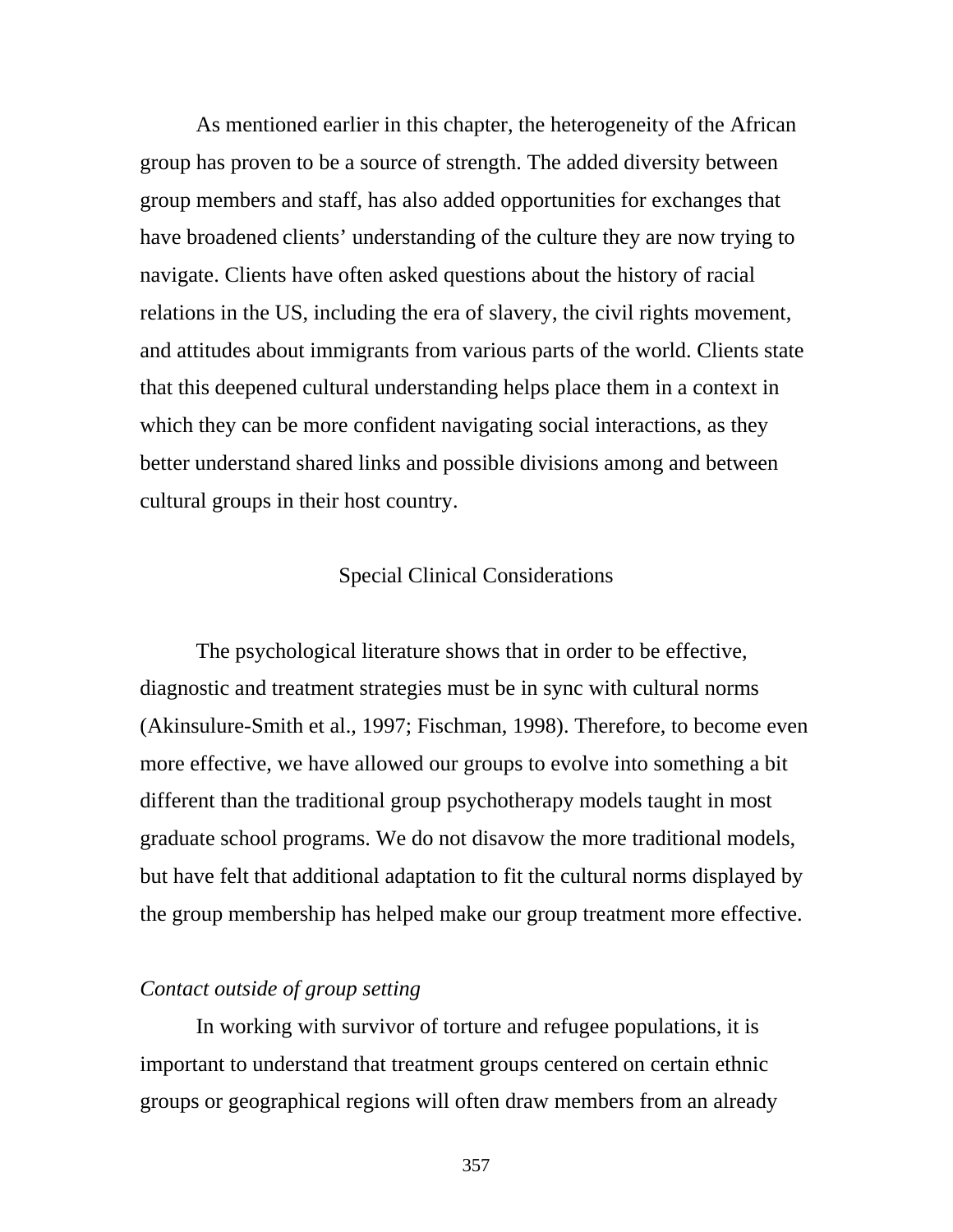formed subgroup or community. This means that individuals may already be familiar with or may come in contact with other members outside of therapy in the present or in the future. Setting group rules about confidentiality will be important given this fact. Obviously, the group leaders must have an understanding of how this will impact disclosure in the group and other dynamics. This may also impact who is initially included or not included in the group.

In many traditional therapy groups, members are discouraged or even prohibited from contacting one another outside of the group meetings (MacKenzie, 1994). Other theorists have stated that outside contacts, including phone contacts, have helped to decrease depressive symptoms in trauma survivors suffering from PTSD and panic attacks (Falsetti, Resnick, Davis, & Gallagher, 2001).

Our experience with survivors of torture groups, has been that group members often cannot avoid outside contact because of the nature of their communities (often they live in same neighborhoods, attend the same churches, mosques, etc.). In addition, a great number of survivors of torture and refugee trauma have no family or friends (social networks) due to their migration circumstances, and it is believed that the therapeutic benefits of having additional social contact often outweigh the potential negative dynamics created by having external relationships with other group members. In fact, members will often refer members of their community who are in need of services to our program. Clinicians do need, however, to consider the specific cultural and clinical issues that may make outside contact a good or bad idea for a particular group (Porter, 1994).

For example, the French-speaking African group is different from traditional group psychotherapy in several ways. While the traditional group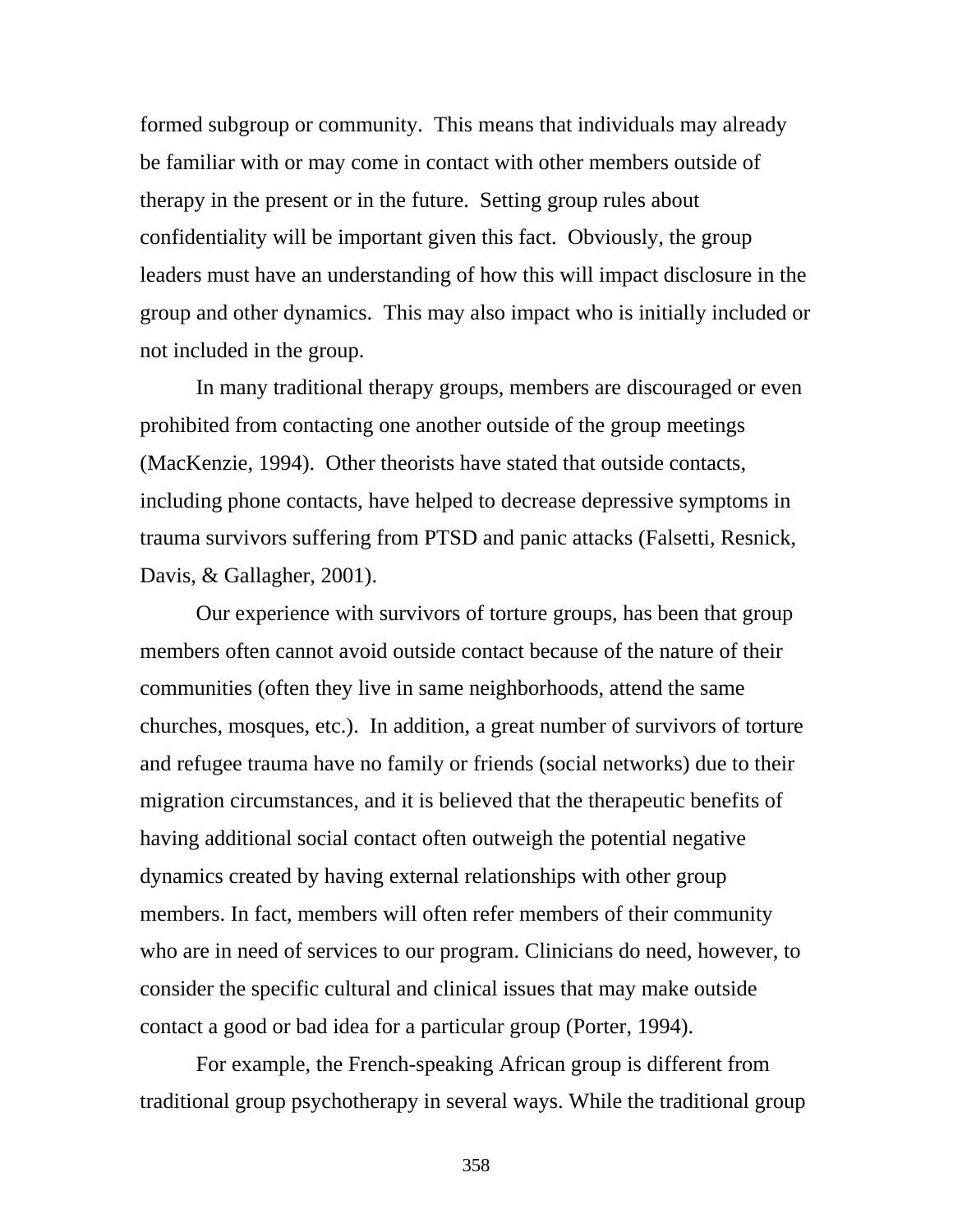model states that the therapeutic work goes on during sessions, and outside contacts among group members are discouraged, if not forbidden; outside client contacts are allowed, and even encouraged, in the African group.

During our initial group sessions, members made it clear that they desired a way of being able to converse with each other between group meetings. Upon further exploration, members spoke to feelings of loneliness, particularly at night. They said that it would be nice to hear a friendly voice when you needed it, as opposed to waiting a few days until you can see your "family" in-group. Group members and clinicians decided that an exchange of phone numbers would be allowed among group members.

This intervention has paid several dividends. One client expressed it this way, "Sometimes when you feel sad, just having the numbers is enough. You don't even have to call. But you know someone that cares about you is just a phone call away. It makes it easier to cope with life's struggles." Clients have cooperated and accompanied each other to social service agency appointments, and have helped each other in finding work.

 Similarly with the Tibetan group, many program clients know one another from the New York area Tibetan community and through the many local Tibetan cultural and political organizations or activities with which they are involved. In addition, it is often the case that newly arrived Tibetans would be taken in to live in apartments with other already settled Tibetans. Because of the high cost of rent and the meager means of these individuals, it is common for eight to ten individuals to share a small apartment. It was therefore quite likely that clients of the program would be roommates. Accordingly, in the initial group, half of the members were roommates or close neighbors. In the pre-screening process and throughout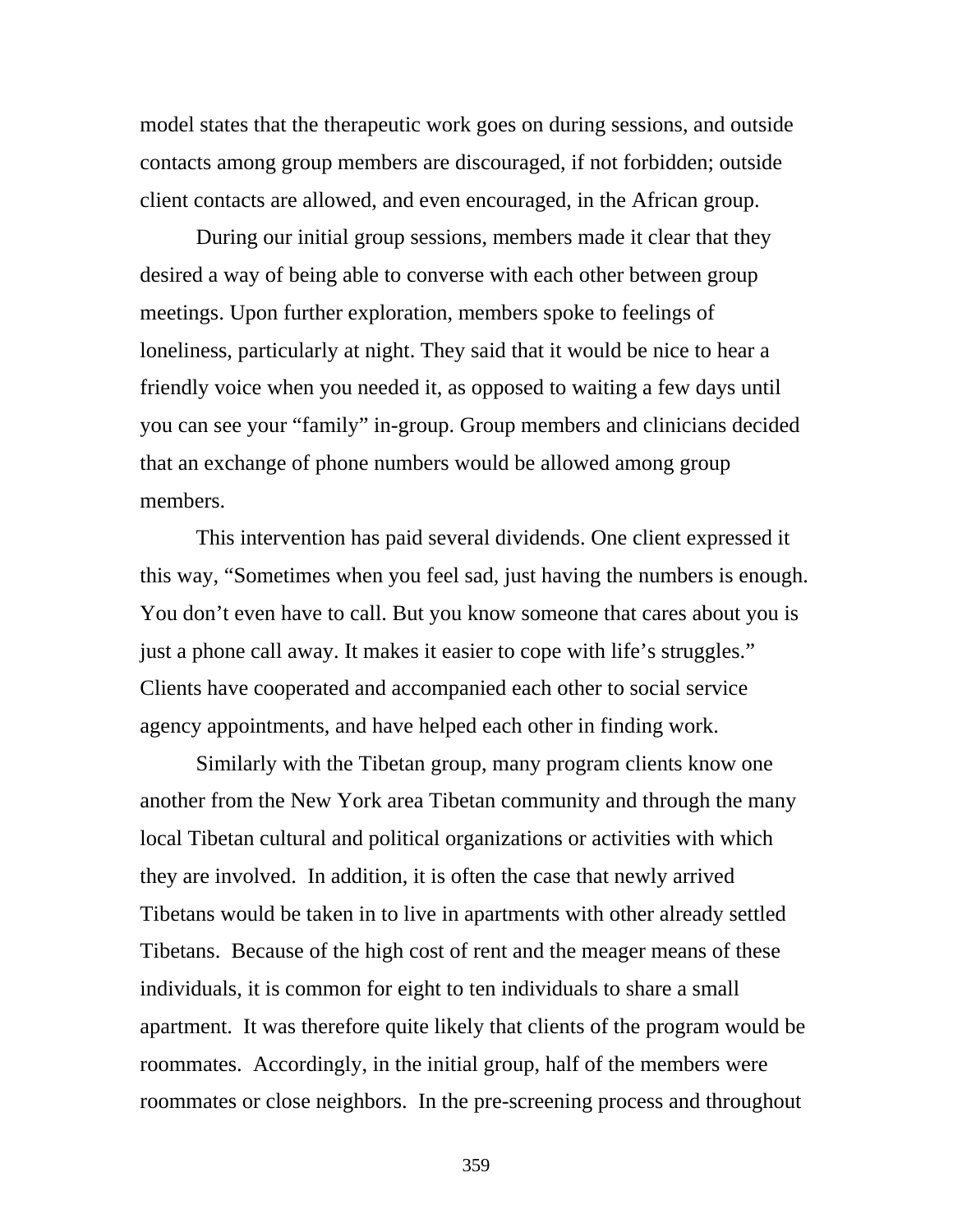the existence of the group, this issue was addressed directly with potential and current members discussing their thoughts and feelings about this issue. It was important in pre-screening to help group member candidates anticipate ways in which this might interfere with their participation in group, as clients had no previous experience with any type of therapy or knowledge of the potential awkward situations that might arise.

#### *Confidentiality*

As a result of this possible outside contact, group members must be very clear about confidentiality and the need for added awareness and caution regarding session material (Porter, 1994). It has been a stated policy in our groups that members can have a safe place to explore some of their traumatic material if they so desire, but that this type of sharing is by no means obligatory. In fact, many of our clients prefer to work through their traumatic experiences in individual therapy, whereas the groups are utilized more in terms of emotional support, practical advice, philosophic discussions, and re-establishing social connections. Members are consistently reminded that "what goes on in the group stays within the group."

Along these lines, especially in the Tibetan group which initially included roommates and friends, members were also reminded to be respectful of group boundaries. For instance, if a member had gained some personal information outside of group about another member, it was suggested that discretion be used within group unless the specific group member had himself disclosed the relevant information to the group. This often proved to be a subtle yet effective way to maintain appropriate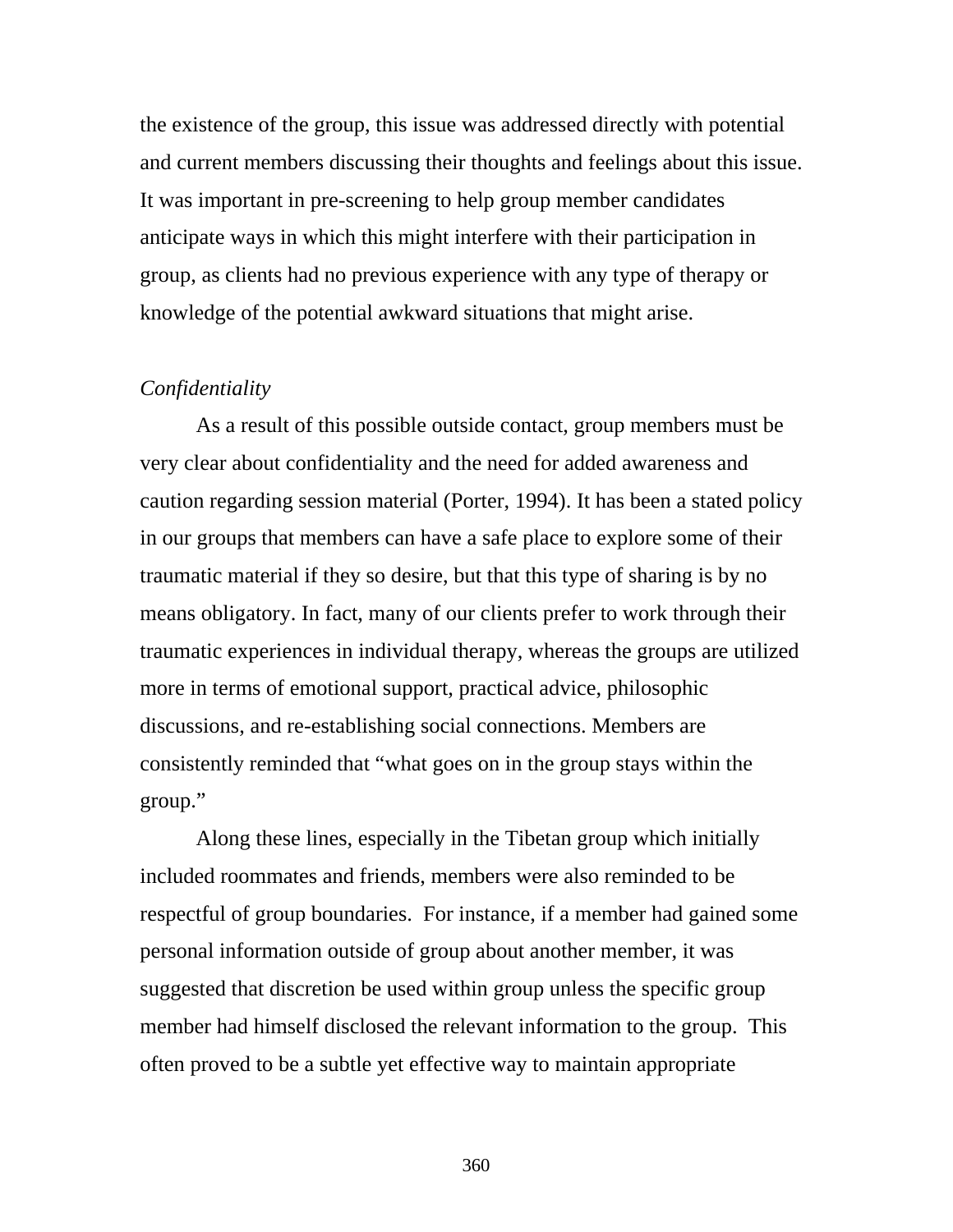boundaries and have group members feel "safe" to have separate relationships outside of group.

#### *Group Structure and Dynamics*

As with many groups that are just getting started, it may be difficult to counteract the tendency of group members to speak directly to the therapists rather than to each other, particularly those with pre-existing clinical relationships with the group leader (MacKenzie, 1994). Trauma content may heighten this inclination leading individuals to be even more hesitant to interrupt or speak directly to other members. Cultural norms regarding appropriate age, gender, and general interpersonal interactions may also make facilitation of a group process more difficult.

When the Tibetan therapy group was instituted (which was a shift from a larger, drop-in group format) the members appeared unsure of how the group was "supposed to work." They waited patiently for the group facilitators to speak and ask questions and were not accustomed to initiating a comment without an invitation to speak. When a question was addressed to the general group, members often were silent for several minutes. Often, one of the members would "nominate" the eldest member (by age) to speak first. The group leaders were concerned that this would put undue pressure on this particular member to speak first all the time and suppress a more "natural" flow of group participation based on interest in the topic and relevant input of all members. Once again, though, it was important to adopt a "wait and see" approach as the facilitators wished to be respectful of the group's own inertia and comfort level.

The group members were invited to decide for themselves how they would like to structure the group. The group facilitators explained that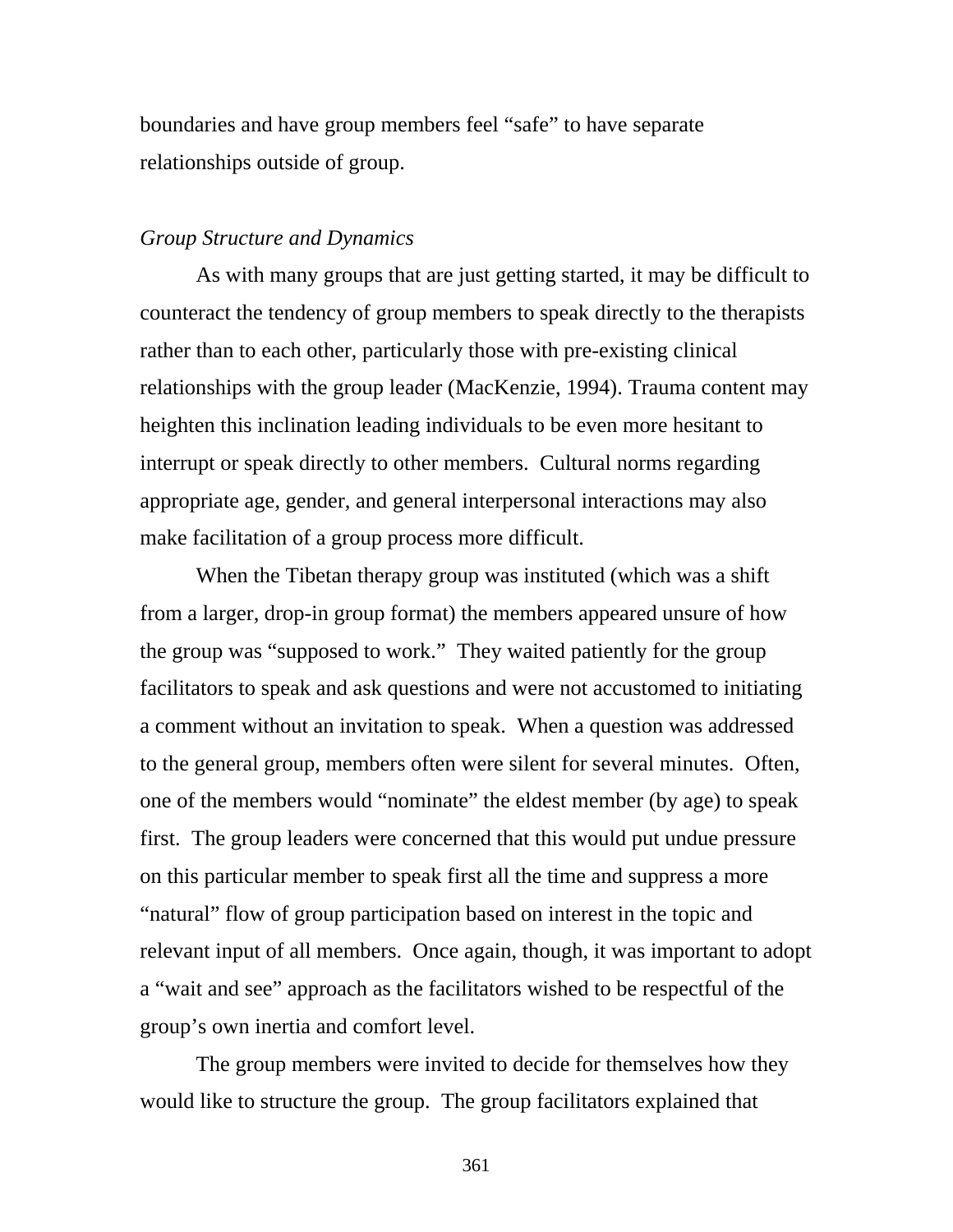groups tended to work best when all members felt comfortable participating at their own will. They explained that the facilitators' role was to provide a safe environment for members to speak in and to make suggestions that would ensure that the group would stay focused and be helpful to each member while not allowing any type of activity that would be harmful. Other than that, there were many ways that the group could run. The group members decided that each session would be divided in half, and that one member would speak about their story during the first half, and then another member would speak in the second half. This format was followed for several weeks until each member had had a "turn" telling his story. By this time, group members felt more comfortable with one another and the group leaders were able to suggest a less structured format.

It is important to note that the group leaders had obvious concerns when the initial format was first proposed. While hearing separate monologues by each group member is obviously not an ideal method/tool for group therapy, it served several useful purposes. First, it allowed for each member to have a safe space in which to tell their trauma story to the group without interruption. The space was secure because they knew how much time they would have to speak (45 minutes) and concerns about being too self-centered were minimized as the task was defined for them. (This refers to cultural and personal concerns that members had about speaking too much about themselves and not being considerate of others.) It also helped members to feel that they were on somewhat equal footing with the other members. Now they each knew each other's "stories" and realized that each had been through similar, yet unique, experiences. Finally, the "monologue" format allowed for a safe space in which to express both factual and emotional content. Once the group membership had been stabilized and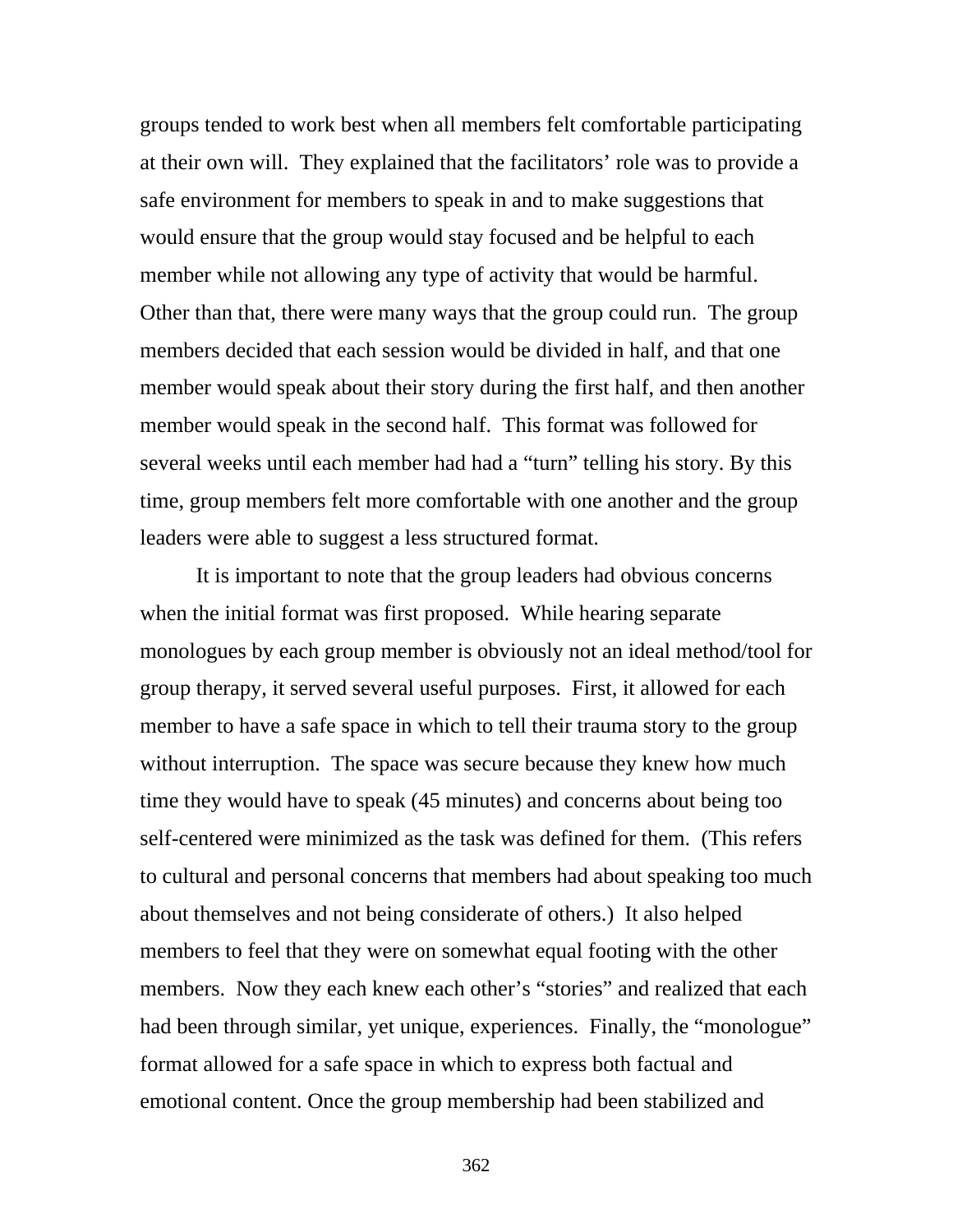members felt they had a basis on which to discuss current issues, the group structure shifted.

The lesson learned was that group facilitators need to be flexible and respectful of group members' comfort level, especially during the beginning phases of group treatment. At the same time, group leaders need to balance their flexibility with a willingness to educate members about the importance and potential benefits of sharing their own experiences with others in a therapeutic context. Such psychoeducational interventions can help to facilitate active connections among group members (Stubenbort, Donnelly, & Cohen, 2001).

#### *Content of Group Sessions*

In the French-speaking African group there is no predetermined content area. As previously mentioned, group members may choose to share their previous trauma experiences, but the group focuses on many diverse areas. Sometimes the group focuses on concrete logistical issues, philosophical issues, social support, adaptation issues, and occasionally, issues regarding crisis intervention (Smith, 2003).

 As an on-going group, long-standing members will welcome a new member and explain group processes, and share some of their experiences and benefits of the group. Although, much of this information is covered with the group therapist during the individual screenings for group, it seems to carry much more weight when it comes from members who have lived through experiences similar to the newly arrived client's. This process helps to set a familial, collegial tone that helps a new member to feel like "they belong."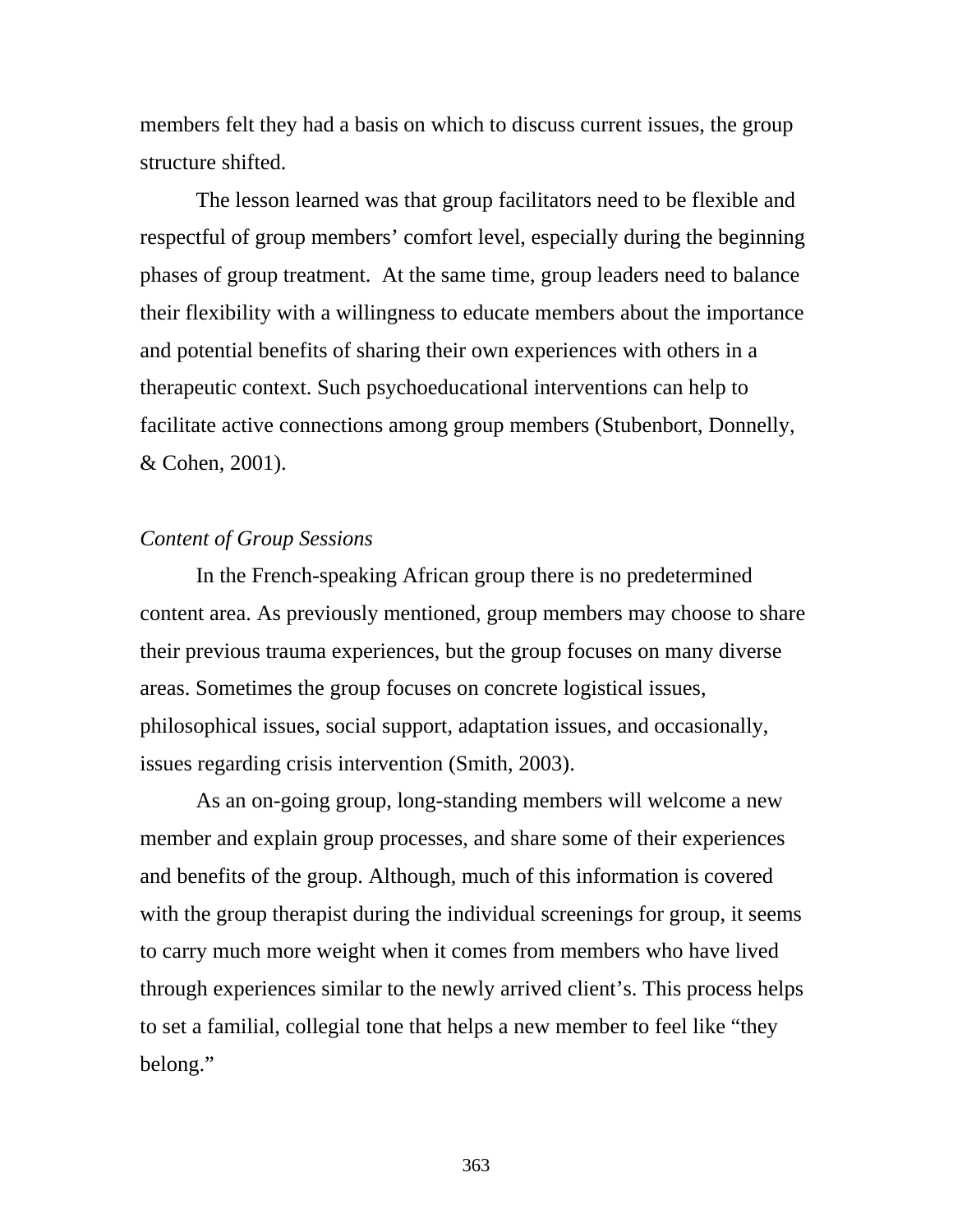In terms of concrete issues, group members often share insights, or vent frustrations regarding employment problems, immigration concerns, health issues, and social services in general. Group members have gone so far as to help find, or even provide, emergency shelter for members who have lost their place to stay. This would probably be frowned upon in more traditional group therapy. Group members help each other navigate the hospital system, so that members can access the medical care that they need, sometimes by acting as interpreters or showing new members where to find particular clinics or offices. Members help each other by providing guidance in terms of how they have navigated particular situations in the past, and they support each other when progress is slow, and frustration levels are high.

The philosophical group discussions are especially fascinating and rewarding. Group members share insights and proverbs from their homelands to help illuminate complicated issues. Group members have discussed the relative merits of "forgiveness" versus "forgetting" in terms of recovering from their trauma. They have explored the thin line between fear and wariness, and how it affects one's ability to navigate their new, and sometimes threatening, environment. Group members have also broached the subject of positive self-concept, and the importance of valuing one's personal character above and beyond one's troubling circumstances. They have also debated their perceptions of positive and negative aspects of their home cultures vis à vis the new culture they are attempting to navigate. Group members have discussed the frustrations of wanting to change the world, but feeling powerless to do so. They have discussed the need to look at change and progress gradually. Over time they have developed a list of the things required for a person to change the world (and adapt to difficult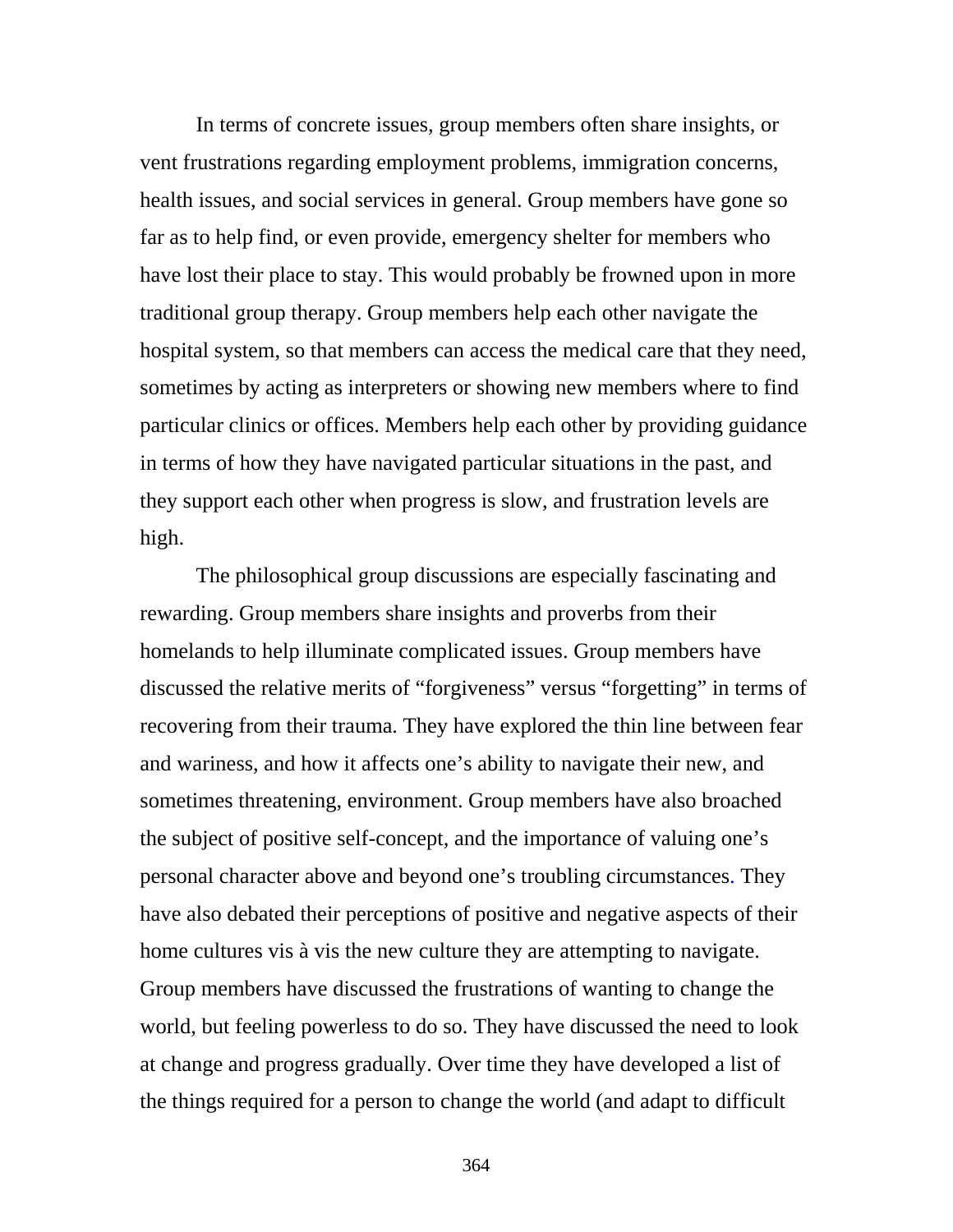circumstances). The necessary ingredients they have identified are wisdom, courage, and hope. They have spoken about how it is necessary to have all three of these traits, as any combination of two will still be insufficient (Smith, 2003).

Group members frequently struggle with feelings of hopelessness, shame, and/or survivor's guilt. These painful feelings are often brought up in-group, as members strive to cope with this tormenting emotional baggage. One way that group members have made sense of these feelings, and have supported each other, is to view these painful emotions as an intended part of the torture experience. It has been shown that being able to place the burden of responsibility on the torturers for the current distress is an adaptive step on the way to recovery (Fischman & Ross, 1990; Somnier & Genefke, 1986). Group members have stated that by giving into the feelings of guilt and hopelessness, they are giving power back to the torturers. They feel that fighting against these painful emotions and overcoming them, is like fighting against the torturers, and denying them their ultimate victory.

---

As previously mentioned, the group often focuses more on adaptation than emotional exploration. Adaptive defenses are supported, not dismantled. As always, special care is taken that group members are not retraumatized by the therapeutic work. We have found it to be important to end sessions, particularly those that have been emotionally charged, in a way that leaves the clients feeling empowered and supported. It is helpful for the clinician to be able to sum up what has transpired in group in a way that focuses on the wisdom that was shared, the courage that was displayed, and most importantly, that engenders continued hope for the future.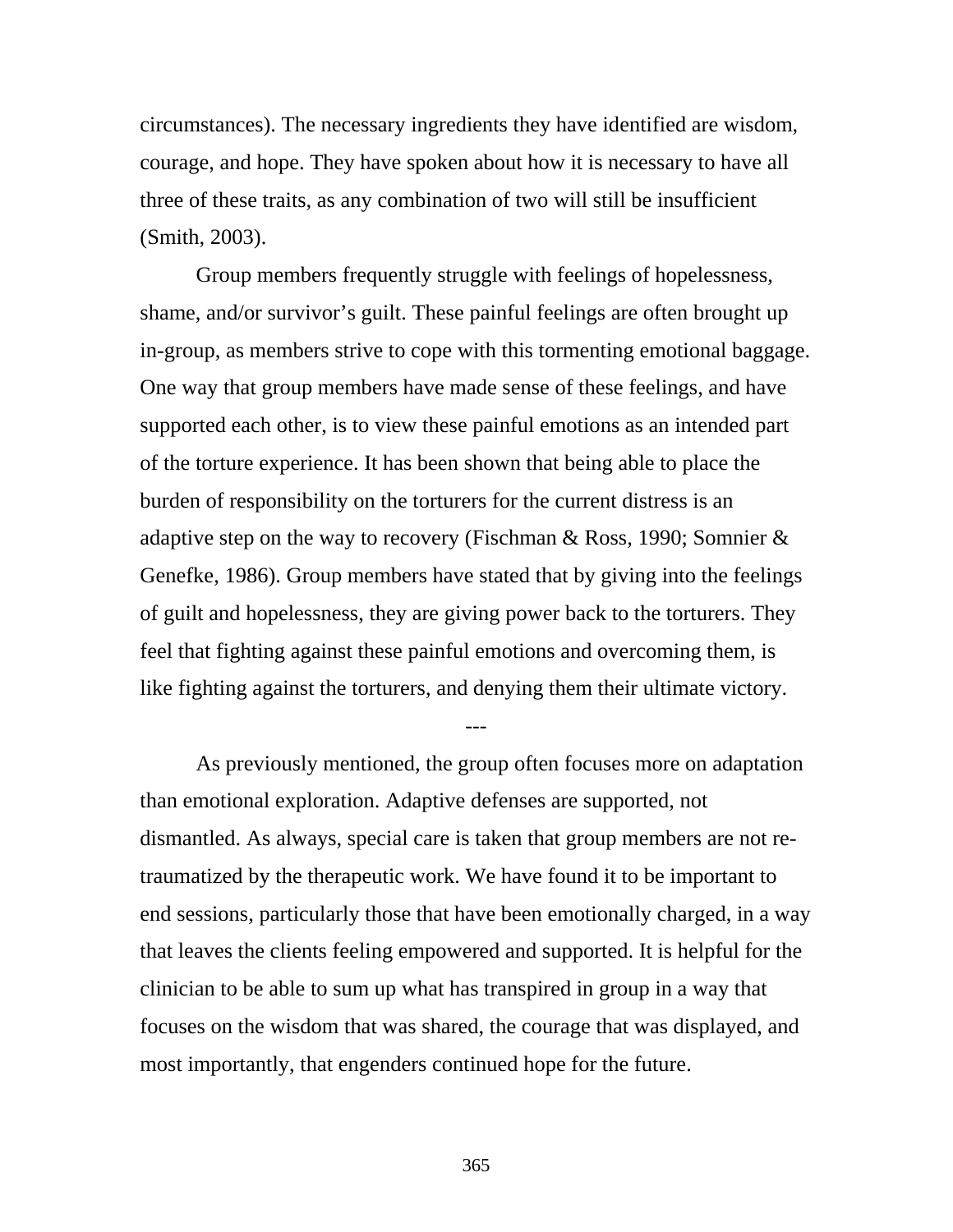#### *Saying a Positive "Au Revoir"*

As refugees who have been so brutally uprooted from their homes and families, they are painfully aware that people are not always able to say good-bye to their loved ones. Even though good-byes are always painful, each positive good-bye that they are able to express is valuable. In a psychological sense, saying "*au revoir"* to family members from the group is an opportunity for survivors to find an adaptive way to process some of the unresolved feelings they may hold regarding the good-byes they never got to say in the past to people they have loved.

This issue comes into play annually, as some of our trainees end their clinical involvement with PSOT, and move ahead with their studies and/or careers. Termination issues are addressed early and directly – both in group sessions and in supervision. Group leaders strive to place this particular "au revoir" in a context that is predictable, controllable, and in which group members and clinicians have an opportunity to express their feelings, and perhaps, shed cathartic tears.

These issues are addressed in other ways as well. Periodically, the French-speaking African group engages in a "Ceremony of Remembrance and Thanksgiving" for those who have lost family members, do not know the whereabouts of family members, or are separated from family members and friends. Group members offer prayers and songs from their various religious, spiritual and ethnic backgrounds. They speak about the need for continued courage and mutual support to surmount the challenges they face. They also expressed appreciation for all the blessings they have received, despite their troubled situations.

This kind of interaction has been particularly poignant as group members have coped with death and dying among their "new family." In the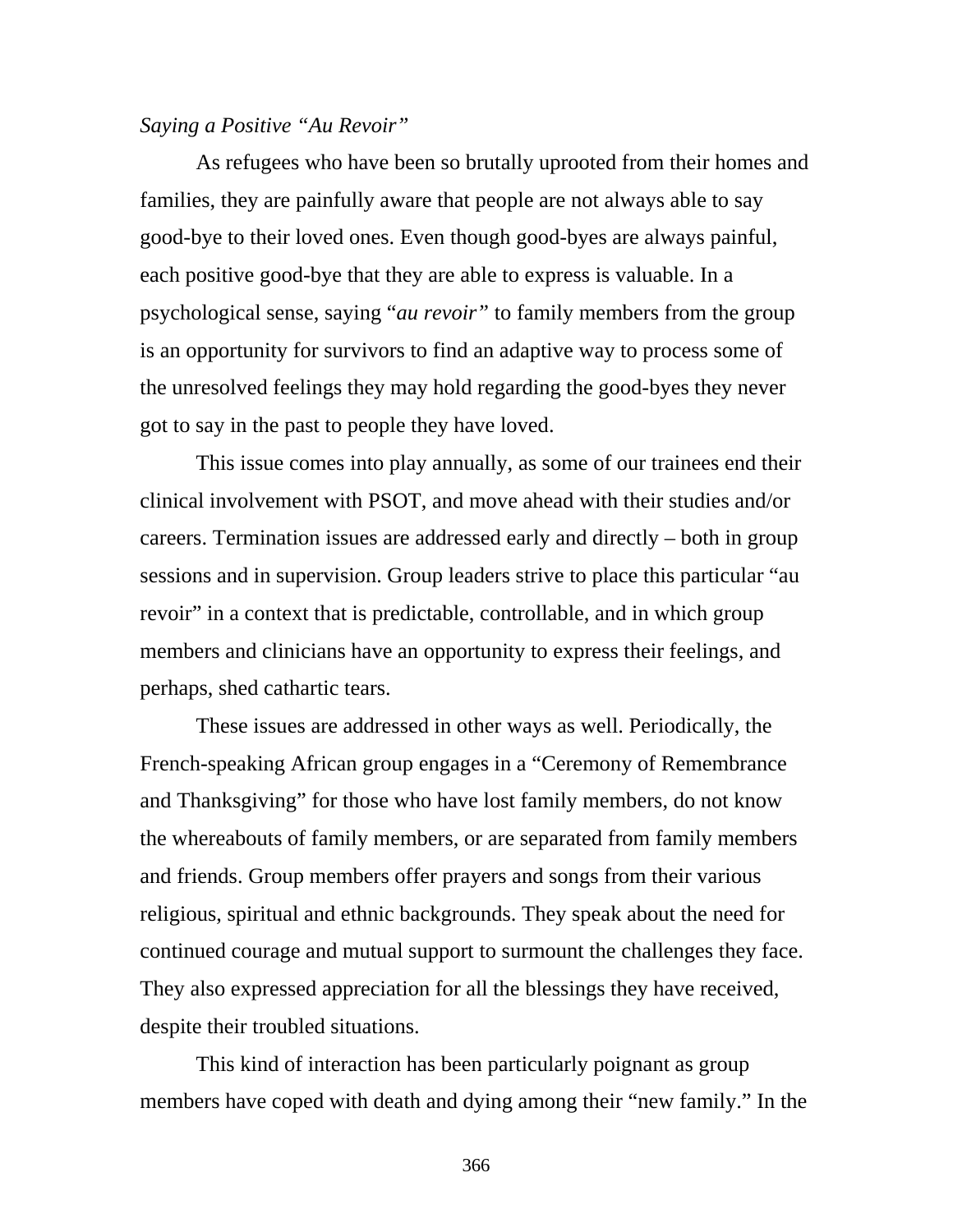almost 12 years of the African group, we have lost three members (after protracted illnesses), and have also mourned the tragic accidental death of a member's child. In each instance, group members visited and assisted the dying members while they were hospitalized, attended the vigils, wakes, funeral services, and burials. Funds were collected from within the extended community to support the grieving families.

In one instance (see Chapter 9), group members helped make it possible for a woman to be memorialized and buried in accordance with cultural norms. If not for their efforts, she would have been buried with no viewing of the body (which is "unacceptable" according to the norms of her community), and interred in a "common grave" with no marker or headstone. Group members intervened (along with PSOT staff and community members) to make sure that at least the children would always have a place to visit and pay respects to their mother.

Care must be taken that group members do not become too overburdened or retraumatized by such distressing situations. If this seems to be the case, clinicians can intervene on the individual or group level to help normalize reactions, and set limits in terms of members' emotional capacity to be engaged in such difficult undertakings. Forbidding such demonstrations of solidarity would be counter-therapeutic, however, despite the risk of emotional reactivation. Clients have stated that being supportive of their fellow group members in times of sorrow, was empowering for them, despite the pain. One of our dying group members described it with his dying words: "L'esprit de partage." He spoke of a "spirit of sharing" signifying our common humanity. Holding onto this notion shared humanity is at the very essence of our group interventions.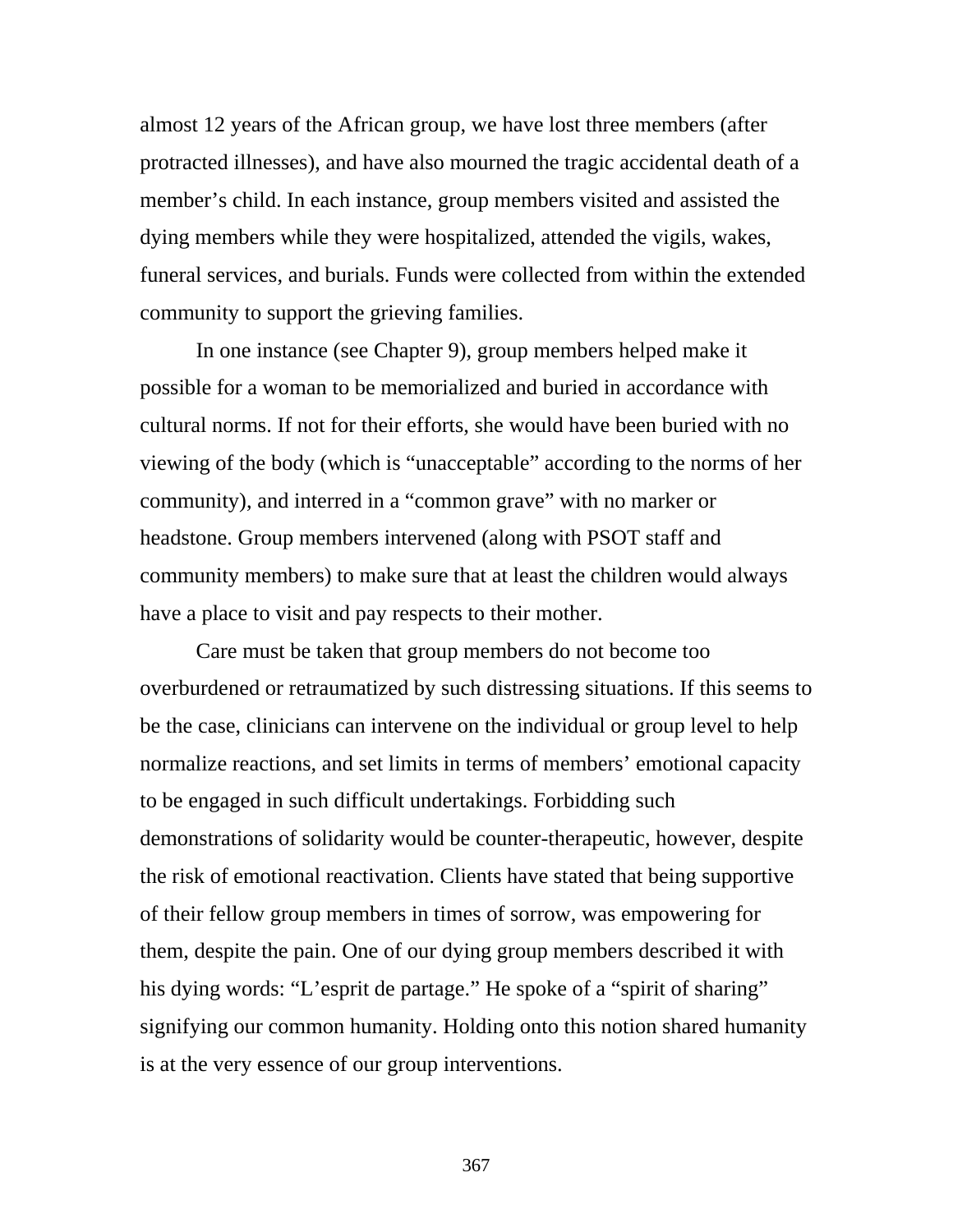#### *Supervision and Self-care for Group Facilitators*

In the Bellevue/NYU Program for Survivors of Torture, group facilitators receive supervision in two distinct ways: Facilitators (particularly those in training such as psychology interns and externs, social work interns, and psychiatric residents) receive outside supervision from senior, licensed clinicians (see Chapter 5); and facilitators engage in co-leader/peer supervision.

In terms of co-leader/peer supervision, a couple of different models have been found to be useful. A more traditional model has been used, in which co-therapists share responsibilities for clinical documentation of group progress, and they meet on a weekly basis to discuss their observations, suggestions, and concerns with one another.

The other model has arisen due to the growth of the French-speaking African group to encompass two sessions per week. As such, the senior clinician responsible for the group is joined at each meeting by a junior cofacilitator. There are two junior co-facilitators, and they each attend one group session per week. The group sessions are arranged so that group members may attend both sessions if they wish, but may also pick one or the other, depending on their schedules and outside commitments. So, even though members may be there twice a week, the junior clinical facilitators are only there once a week. Supervision takes place with both trainees and the senior clinicians sharing their experiences from the previous week's sessions.

The trainees are able to bring each other "up to speed" in terms of group developments and processes. The group supervision sessions help to bolster a sense of continuity for the clinicians involved. In addition, the trainees are able to bring fresh questions and perspectives regarding the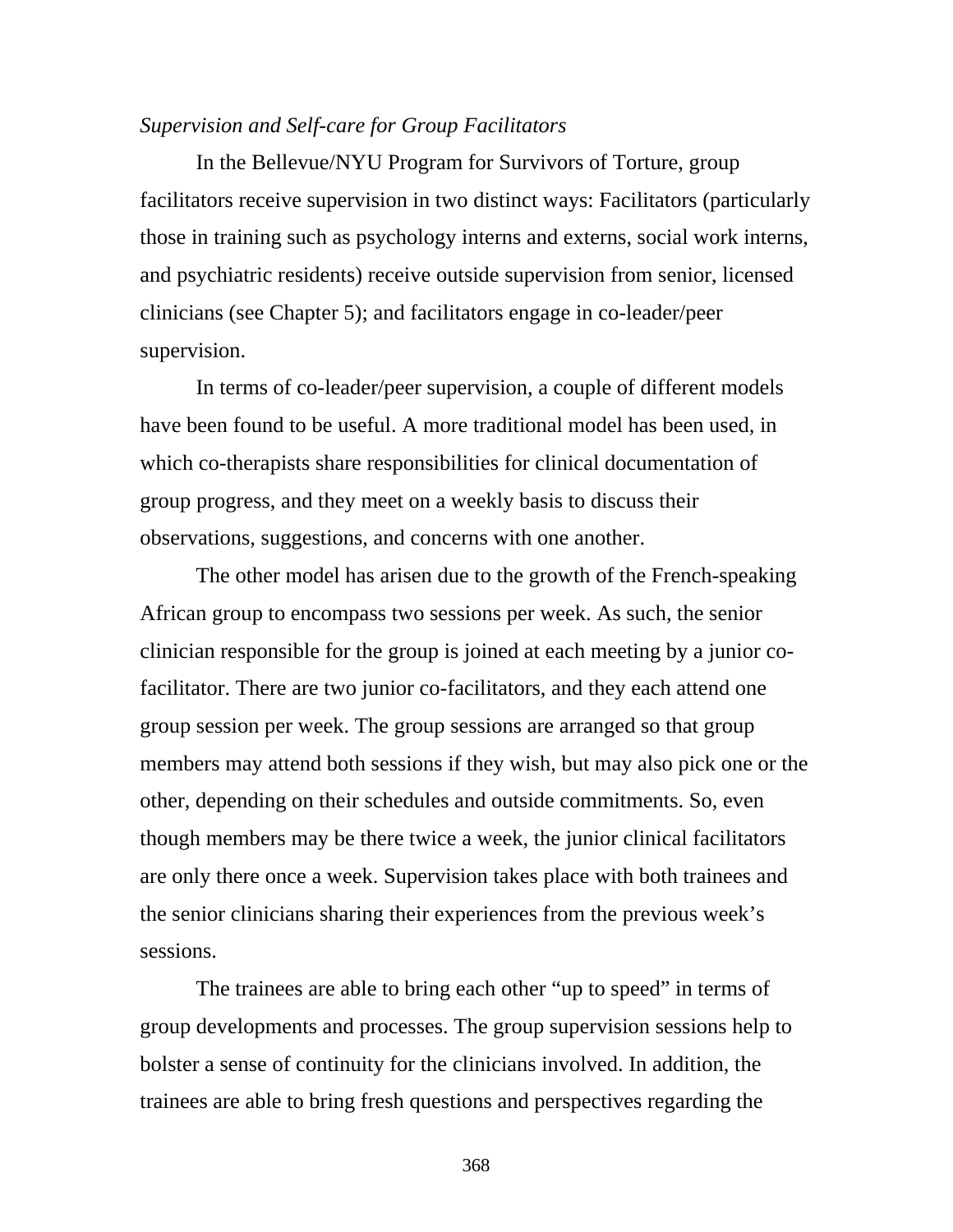session they did not attend, which can be challenging and helpful for the clinicians who were "in the room." These detailed discussions also help the clinicians to grapple with larger meta-issues regarding overall group processes, emotional reactions, and clinical principles.

#### Conclusion

 It has been our experience at the Bellevue/NYU Program for Survivors of Torture that the group treatment modality has been effective for the populations served. As such the number and variety of groups we provide have grown. In addition to the French-speaking African group and the Tibetan group, we have subsequently designed and begun groups for English speaking Africans, for female survivors of sexual violence, for men persecuted due to their sexual orientation, and for Albanian and Fulani speaking survivors, in addition to the short-term orientation groups for newly arrived clients described earlier. In fact, many clients have utilized group as their primary support system, and have talked about the importance of "belonging to a family again."

 A great deal of work and preparation needs to go into planning a treatment group for traumatized populations. Member selection, group processes, and content areas need to be well-considered before commencing such a treatment group (Piper & McCallum, 1994; Smith, 2003; Yalom, 1995). There are potential dangers in terms of retraumatizing clients or violating their sense of safety that need to be considered (Porter, 1994). It should be noted, however, that not everything needs to be written in stone before beginning the group. Allowing the clients to be actively involved in the creation of group norms and processes goes toward empowering them,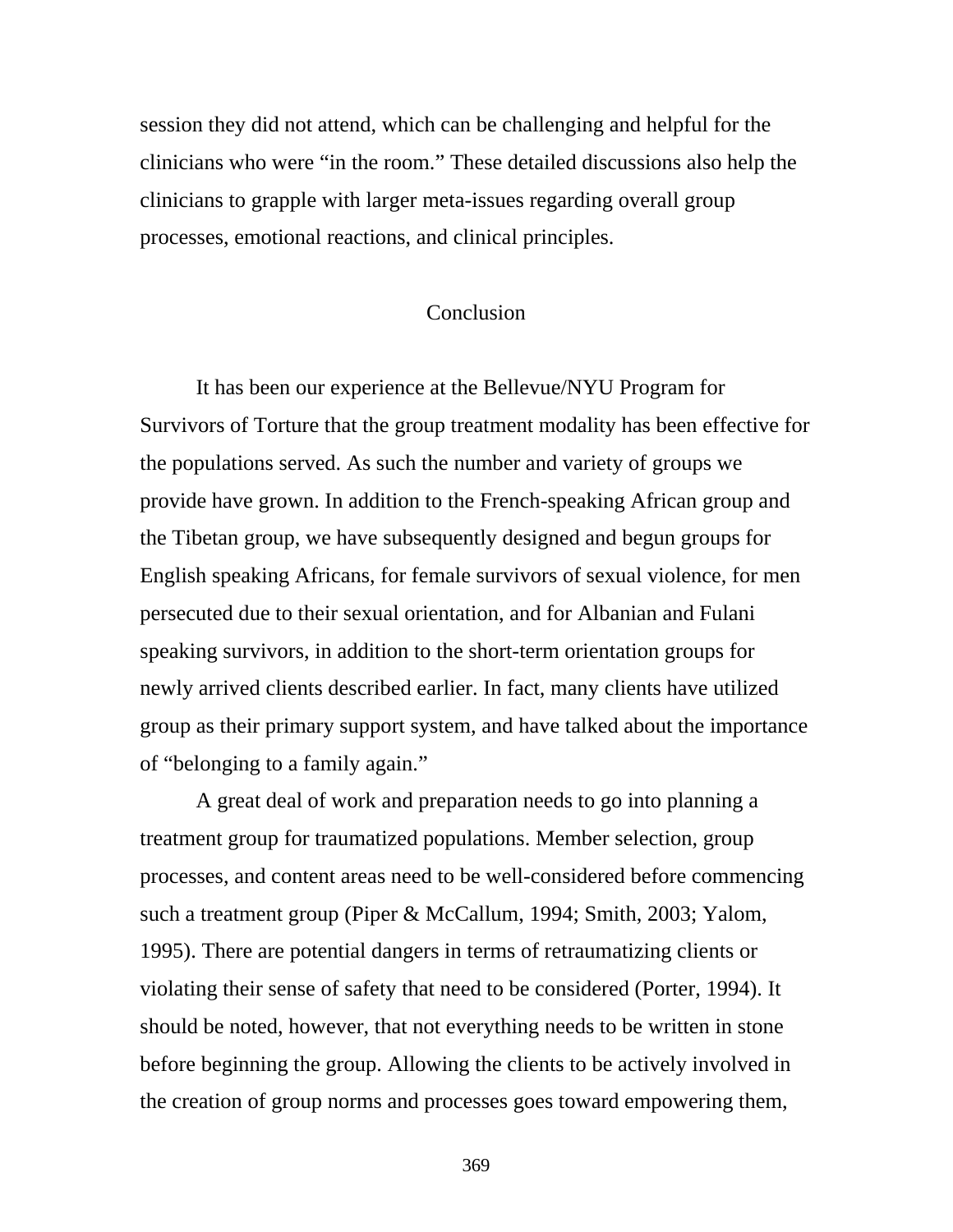and makes it more likely that they will fully utilize the service being provided (MacKenzie, 1994). This is consistent with our experience at the Bellevue/NYU Program for Survivors of Torture.

Based on client feedback and needs, we are also in the midst of planning groups that would be more activity and training based than clinical in nature. We believe firmly that "it doesn't have to be therapy to be therapeutic." As the social service needs of our clients are so great, we hope to institute groups that will focus on literacy, job seeking and computer skills, and informal social networking. We continue to listen to the voices of our clients as we endeavor to tighten, expand, and move forward with these group interventions.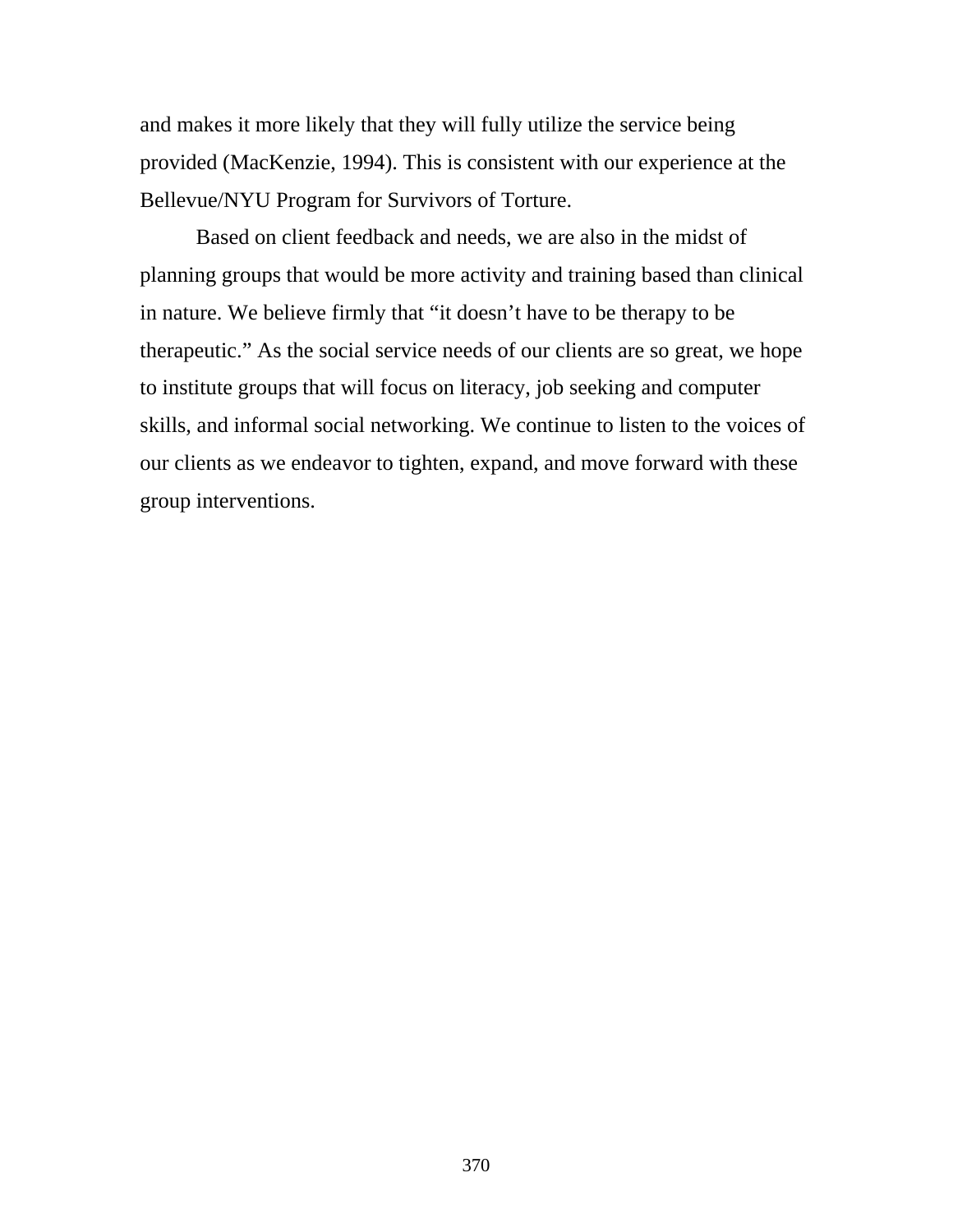#### References

- Akinsulure-Smith, A., Smith, H., & Van Harte, E. (1997). *Psychotherapy with Africans in America.* Symposium conducted at Perspectives on Black Psychology: Past, Present, and Future. Pace University, New York City.
- Berliner, P., Mikkelson, E., Bovbjerg, A., & Wiking, M. (2004). Psychotherapy treatment of torture survivors. *International Journal of Psychosocial Rehabilitation, 8*, 85-96.
- Bernard, H., & MacKenzie, K. (1994). *Basics of group psychotherapy.* New York: The Guilford Press.
- Burlingame, G., & Layne, C. (2001). Group-based interventions for trauma survivors: Introduction to the special issue. *Group Dynamics: Theory, Research and Practice, 5*(4), 243-245.
- Dies, R. (1994). The therapist's role. In H. Bernard & K. MacKenzie (Eds.), *Basics of Group Psychotherapy* (pp. 60-99). New York: The Guilford Press.
- Drozdek, B., & Wilson, J. (2004). Uncovering: Trauma-focused treatment techniques with asylum seekers. In J.P. Wilson & B. Drozdek (Eds.), *Broken spirits: The treatment of traumatized asylum seekers, refugees, war and torture victims* (pp.243-276). New York: Brunner-Routledge.
- Du, N., & Lu, F. (1997). Assessment and treatment of posttraumatic stress disorder among Asian-Americans. In E. Lee (Ed.), *Working with Asian-Americans: A guide for clinicians* (pp. 275- 294). New York: Guilford Press.
- Falsetti, S., Resnick, H., Davis, J., & Gallagher, N. (2001). Treatment of posttraumatic stress disorder with comorbid panic attacks: Combining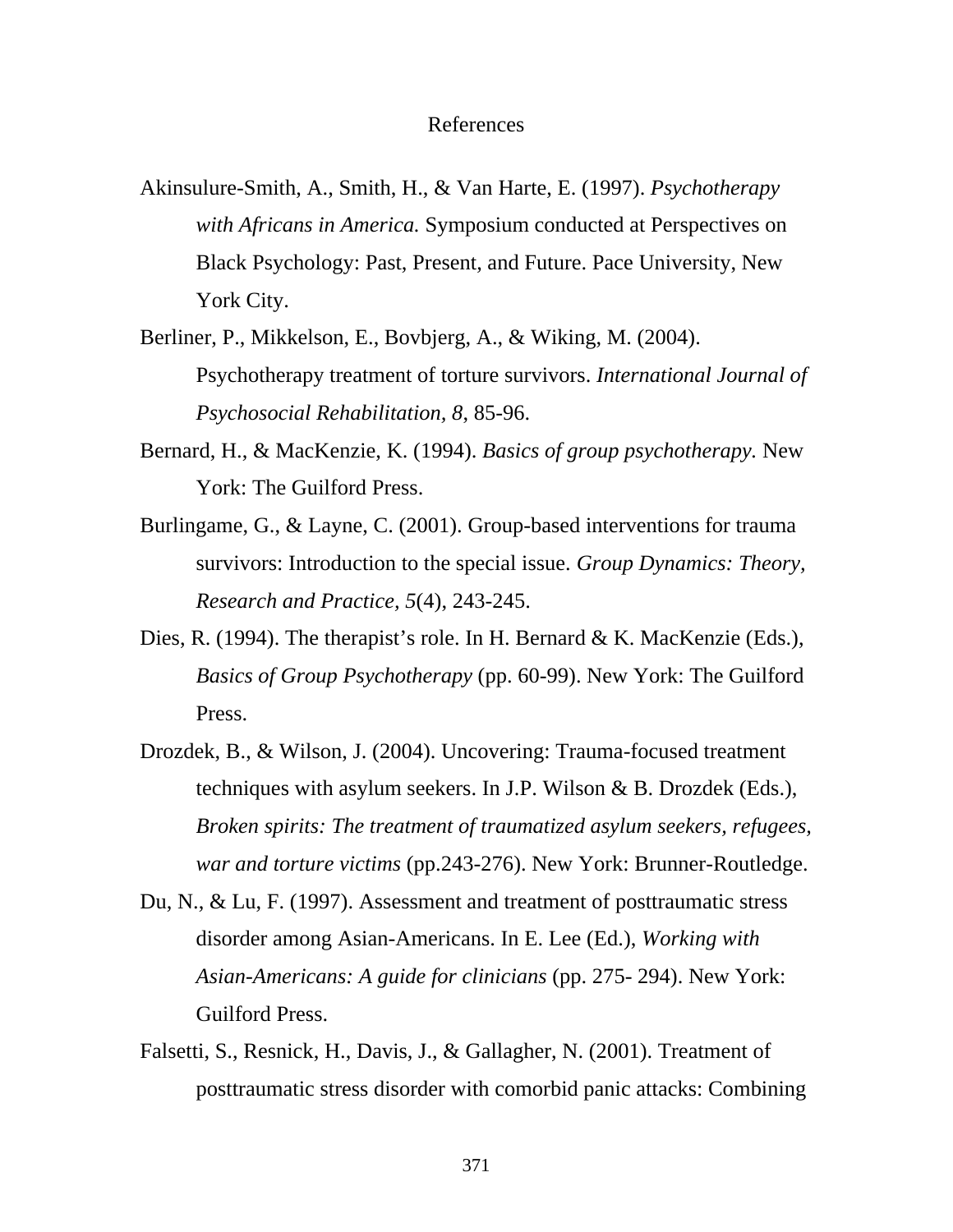cognitive processing therapy with panic control treatment techniques. *Group Dynamics: Theory, Research and Practice, 5*(4), 252-260.

- Fischman, Y. (1998). Metaclinical issues in the treatment of psychopolitical trauma. *American Journal of Orthopsychiatry, 68*(1), 27-38.
- Fischman, Y., & Ross, J. (1990). Group treatment of exiled survivors of torture. *American Journal of Orthopsychiatry, 60*(1), 135-142.
- Foy, D., Erikson, C., & Trice, G. (2001). Introduction to group interventions for trauma survivors. *Group Dynamics: Theory, Research and Practice, 5*(4), 246-251.
- Foy, D., Glynn, S., Schnurr, P., Jankowski, M., Wattenberg, M., Weiss, D., et al. (2000). Group therapy. In E. Foa, T. Keane, & M. Friedman (Eds.), *Effective treatments for PTSD: Practice guidelines from the International Society for Traumatic Stress Studies* (pp. 155-175, 336- 338). New York: The Guilford Press.
- Freud, S. (1921). Group psychology and the analysis of the ego. In J. Strachey (Ed. and Trans.), *The standard edition of the complete psychological works of Sigmund Freud* (Vol. 18, pp. 67-143). London: Hogarth Press, 1955.
- Kinzie, D., Leung, P., Bui, A., Ben, R., Keopraseuth, K., Riley, C., et al. (1988). Group therapy with Southeast Asian refugees. *Community Mental Health Journal, 24,* 157-166.
- LeBon, G. (1920). *The crowd: A study of the popular mind.* London: Fisher Unwin.
- Lee, E. (1997). *Working with Asian-Americans: A guide for clinicians*. New York: Guilford Press.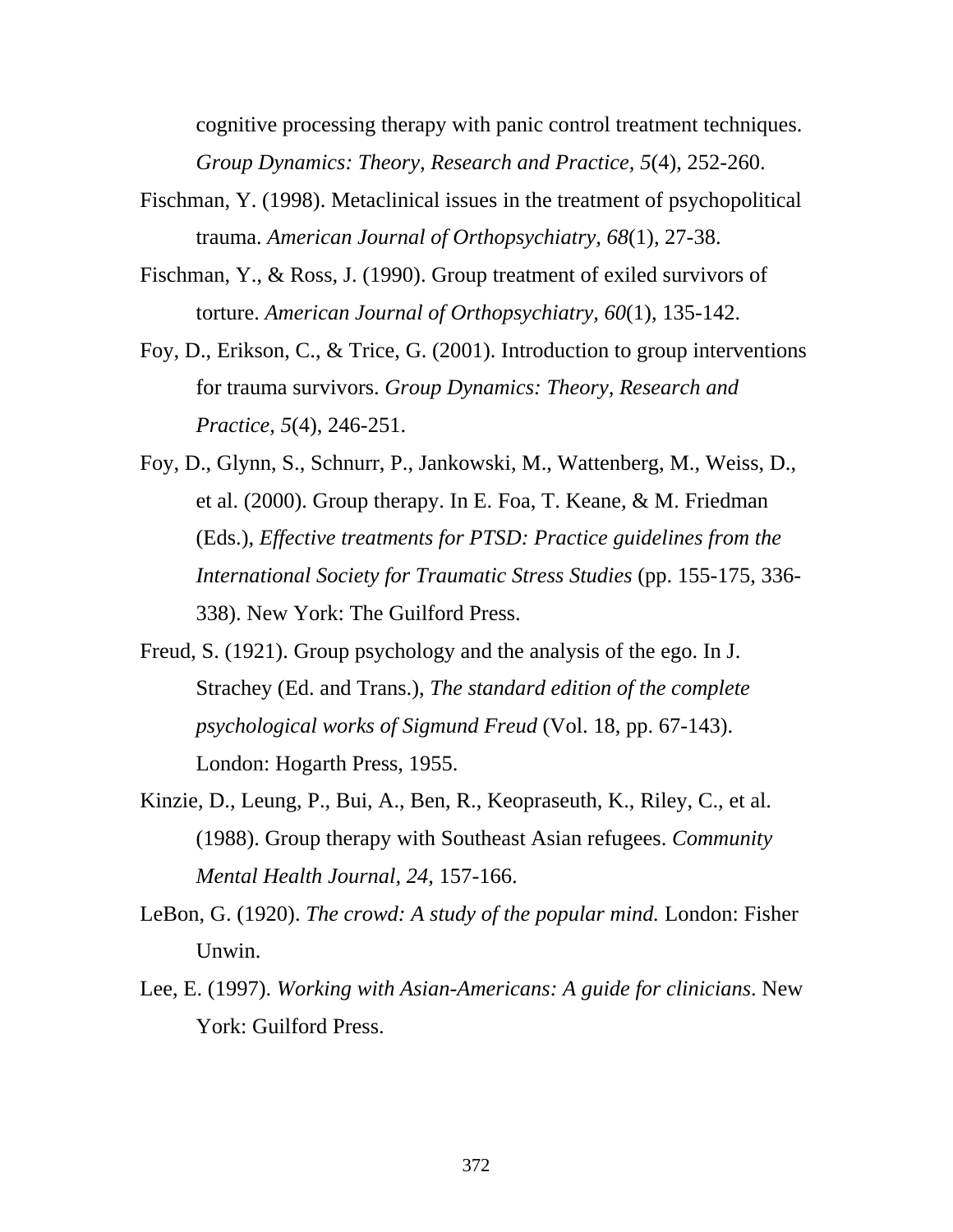- Lonergan, E. (1994). Using theories of group therapy. In H. Bernard  $\& K$ . MacKenzie (Eds.), *Basics of Group Psychotherapy* (pp. 189-216). New York: The Guilford Press.
- MacKenzie, K. (1994). The developing structure of the therapy group system. In H. Bernard & K. MacKenzie (Eds.), *Basics of Group Psychotherapy* (pp. 35-59). New York: The Guilford Press.
- Mollica, R. (1988). The trauma history: The psychiatric care of refugee survivors of violence and torture. In F.M. Ochberg, (Ed.), *Post Traumatic Therapy in Victims of Violence.* New York: Brunner/Mazel.
- Piper, W., & McCallum, M. (1994). Selection of patients for group interventions. In H. Bernard & K. MacKenzie (Eds.), *Basics of Group Psychotherapy* (pp. 1-34). New York: The Guilford Press.
- Porter, K. (1994). Principles of group therapeutic technique. In H. Bernard & K. MacKenzie (Eds.), *Basics of Group Psychotherapy* (pp. 100- 122). New York: The Guilford Press.
- Saxe, B., Johnson, S., Barrett, P., Erickson-Fraser, L., Kalil, K., & Collins, N. (1993). *From victim to survivor: A group treatment model for women survivors of incest.* Ottawa, Ontario: National Clearing House on Family violence.
- Smith, H. (1988). Historical impact of Islam and its future prospects in Africa. Case Studies: Nigeria and Sudan. *Journal for the Institute of Muslim and Minority Affairs, 9*(2), 311-330.
- Smith, H. (2003). Despair, resilience, and the meaning of family: Group therapy with French-speaking survivors of torture from Africa. In R. Carter & B. Wallace (Eds.), *Understanding and Dealing with*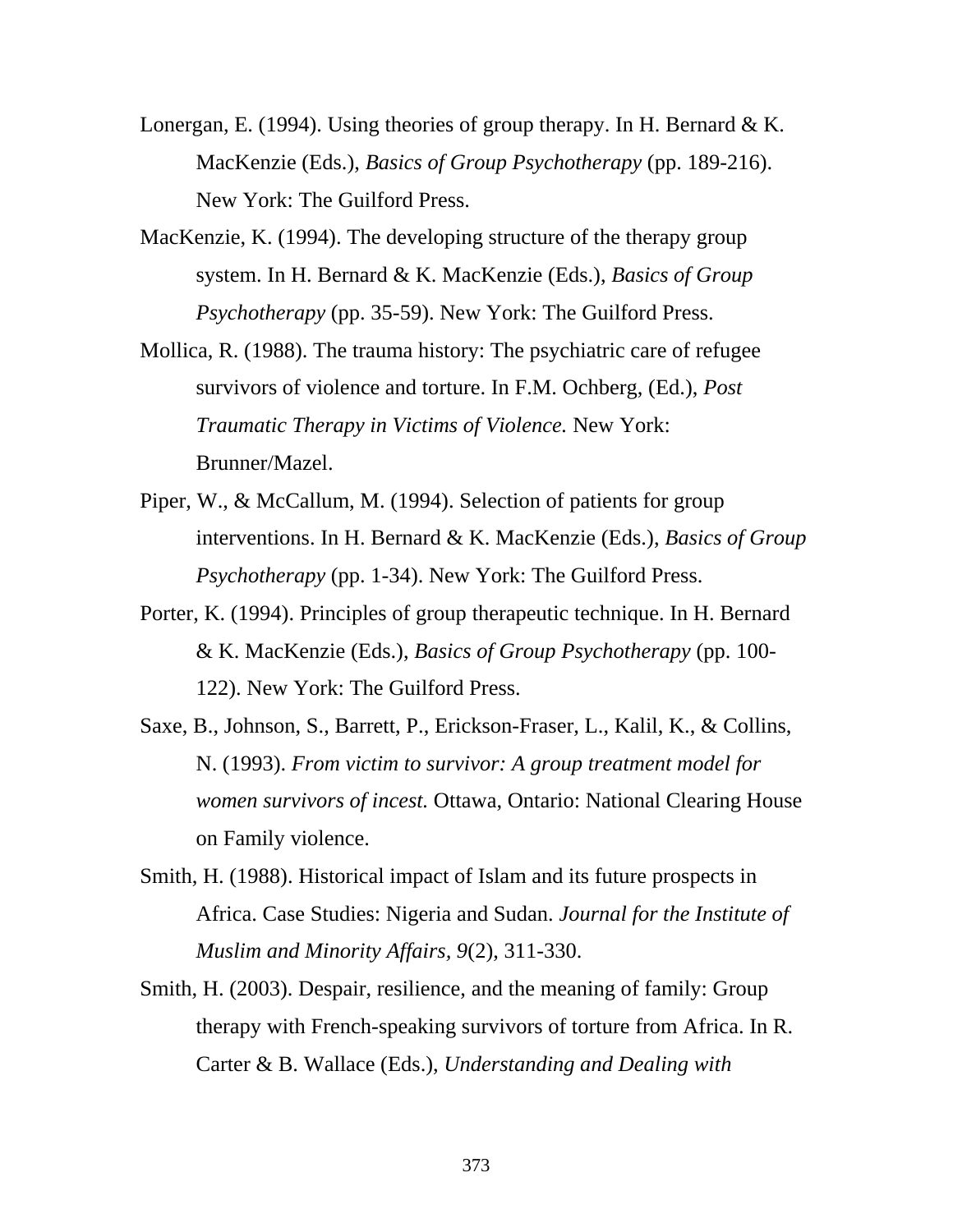*Violence: Multicultural Perspectives* (pp. 291-319). Thousand Oaks, CA: Sage Press, Inc.

- Somnier, F., & Genefke, I. (1986). Psychotherapy for victims of torture. *British Journal of Psychiatry, 149,* 323-329.
- Stubenbort, K., Donnelly, G., & Cohen, J. (2001). Cognitive-behavioral group therapy for bereaved adults and children following an air disaster. *Group Dynamics: Theory, Research and Practice, 5*(4), 261- 276.
- Sue, D.W., & Sue, D. (1990). *Counseling the culturally different: Theory and practice*. New York: Wiley.
- Yalom, I.D. (1985). *The theory and practice of group psychotherapy*. (2<sup>nd</sup>) ed.). New York: Basic Books.
- Yalom, I.D. (1995). *The theory and practice of group psychotherapy*. (3<sup>rd</sup> ed.). New York: Basic Books.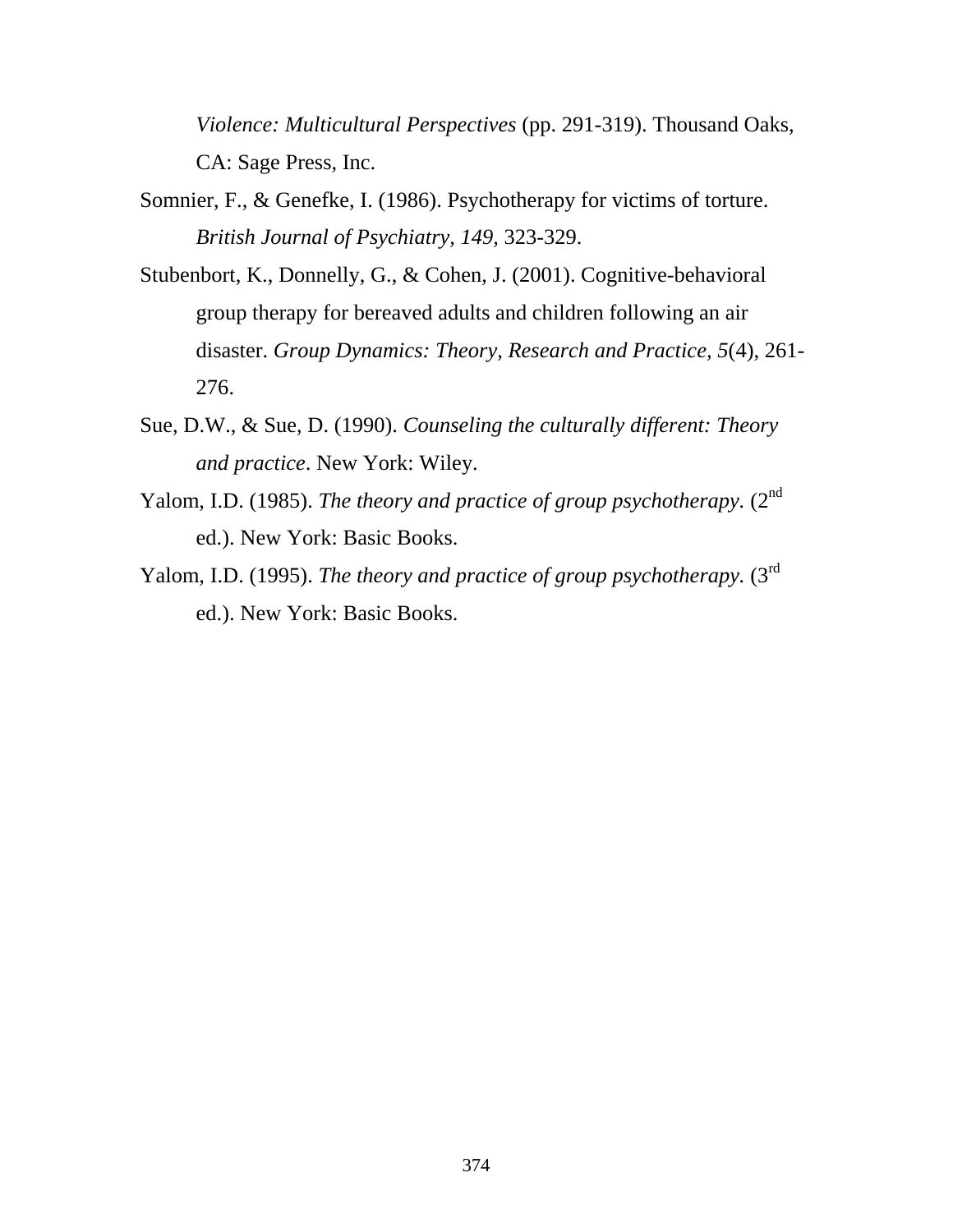# **Chapter 12**

# **Approach to the Client in a Psychological Evaluation** – Summary

 General clinical concerns in conducting a psychological evaluation \* Purpose of a psychological evaluation \* Revisiting the importance of safety and empowerment \* Ways of encouraging, prompting, re-directing and focusing clients \* Utilization of clinical "process" information in addition to the "content" of the client's narrative Comments about writing affidavits \* Formats: Legal affidavits or psychological summaries \* Limitations of competence Reported events v. historical facts Reported symptoms v. observed symptoms Consistency v. causation \* Broad array of psychological indicators of distress Look beyond strict DSM defined syndromes (like PTSD) – all mental distress is "culture bound" \* Also look for: Impaired social functioning, somatization, changes in educational, professional and/or familial functioning Comments about testifying \* How to respond when your credentials are challenged \* Balance of being an expert witness v. client advocate when testifying

# **Approach to the Client in a Psychological Evaluation**

Hawthorne E. Smith, Ph.D.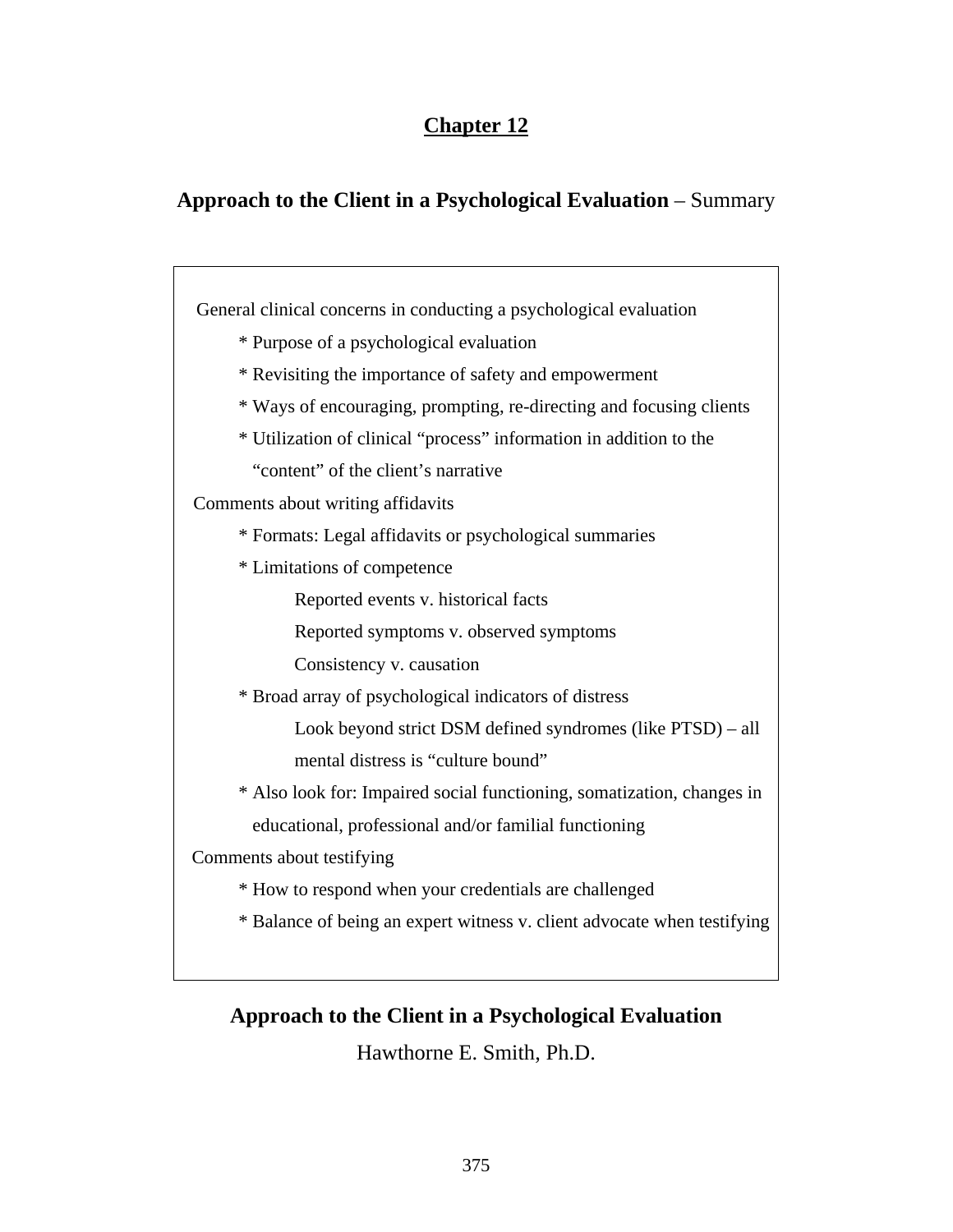General clinical concerns in conducting a psychological evaluation

Some of the content in this section overlaps with the material that has been covered in the section entitled "Treatment Techniques and Priorities." However, there are aspects that pertain specifically to clinicians who are engaged in conducting psychological evaluations. Clinicians must keep in mind that the goal of the psychological evaluation is not to win a case, convince a judge, or beat the United States Immigration and Customs Enforcement (ICE) bureaucracy, but to produce the most detailed, comprehensive, and insightful report possible about an applicant's emotional functioning.

The treatment techniques and priorities that have already been written about (i.e. safety and empowerment) are also important in the context of a psychological evaluation. These therapeutic tools are not designed to be "touchy-feely" or "politically correct" interventions. They are utilized because they have been found to be effective in attaining the stated goals of the evaluation, even within tight time constraints. Our experiences have shown us that when asylum applicants feel that their knowledge and experiences are valued and heard in a context of respect, they are more willing to fully engage in the process, and therefore help us in writing detailed, insightful reports (Gangsei, 2001).

 In terms of safety, clinicians are encouraged to remember the disparity in power between the asylum applicant and the state-licensed "expert" whose clinical impressions carry a substantial amount of weight with USCIS officers and ICE judges. For many of our clients, the asylum process can literally mean the difference between life and death. It is also important to consider that the evaluative interview structure can mimic certain aspects of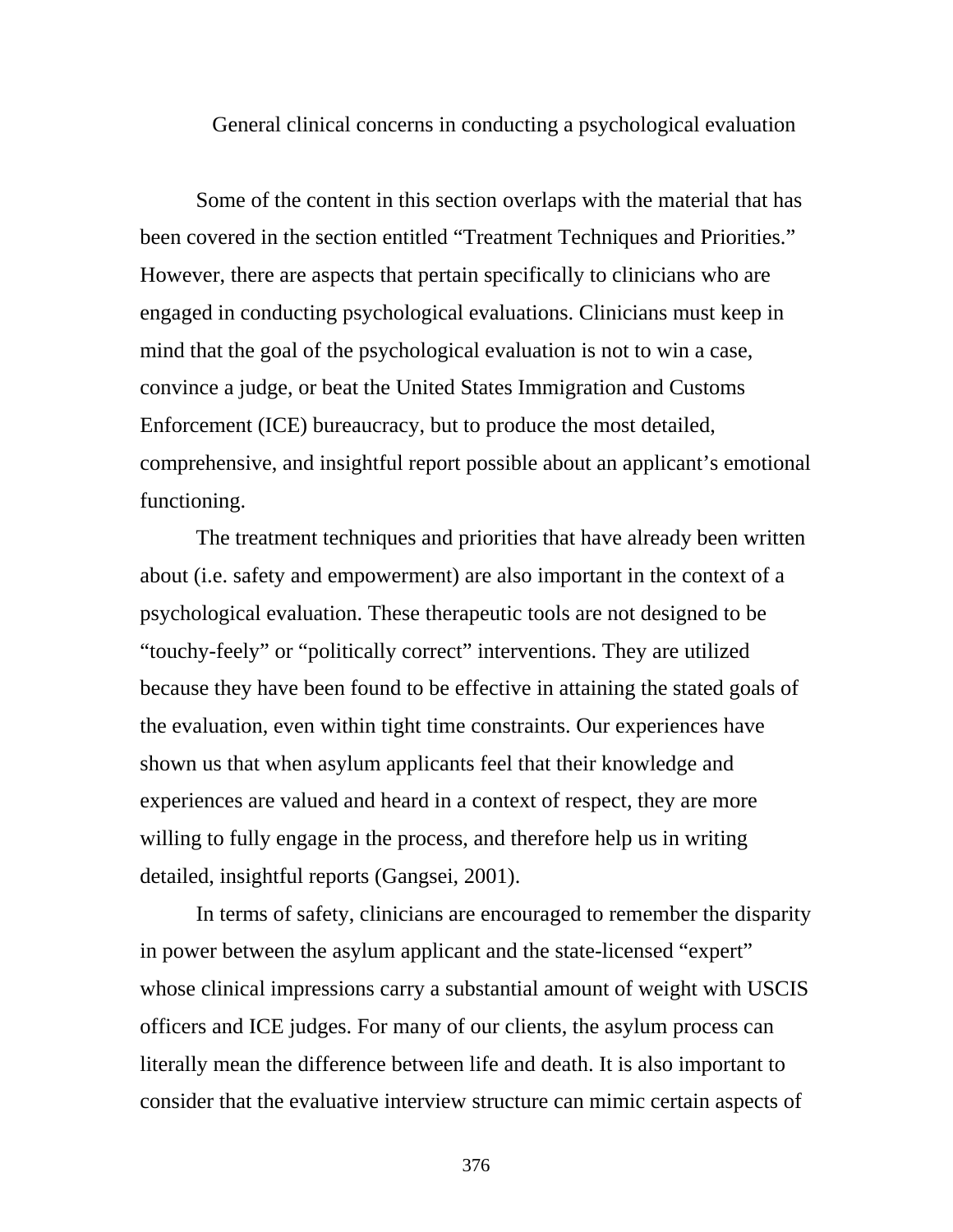a torture situation, and can evoke traumatic memories (Pope & Garcia-Peltoniemi, 1991).

 As such, clinicians need to recognize and normalize an applicant's feelings of anxiety regarding this all-important process. Acknowledging that sharing such intimate and perhaps stigmatizing detail can be painful is one way of trying to set an applicant at ease. Understanding that "not being believed" is another fear applicants may have, based on their torture experiences, is another key area that clinicians may choose to address (Haenel, 2001).

Evaluators may want to arrange the evaluation room in such a way as to be as non-threatening as possible. The psychological literature states that sitting across a table from an applicant and maintaining eye contact helps to reinforce the power hierarchy, and is less than an optimum environment for a psychological evaluation or screening interview (Gurris, 2001).

 In addition, evaluators should provide "anticipatory guidance" early in the session so that the applicant will understand what is to be expected (and not to be expected) from this process (Fischman, 1998; Gangsei, 2001). Evaluators cannot give assurances about the outcome of an applicant's asylum process, nor should the evaluator make statements about whether (or how) they plan to advocate for the client. The job of the evaluator, once again, is limited to providing the most thorough and thoughtful report possible, based on their clinical observations and the self-report of the applicant. It should be made clear to the applicant, however, that there are potential benefits to engaging in this anxiety provoking exercise. A detailed psychological report based on comprehensive information can be a compelling tool in the asylum process. It can communicate the applicant's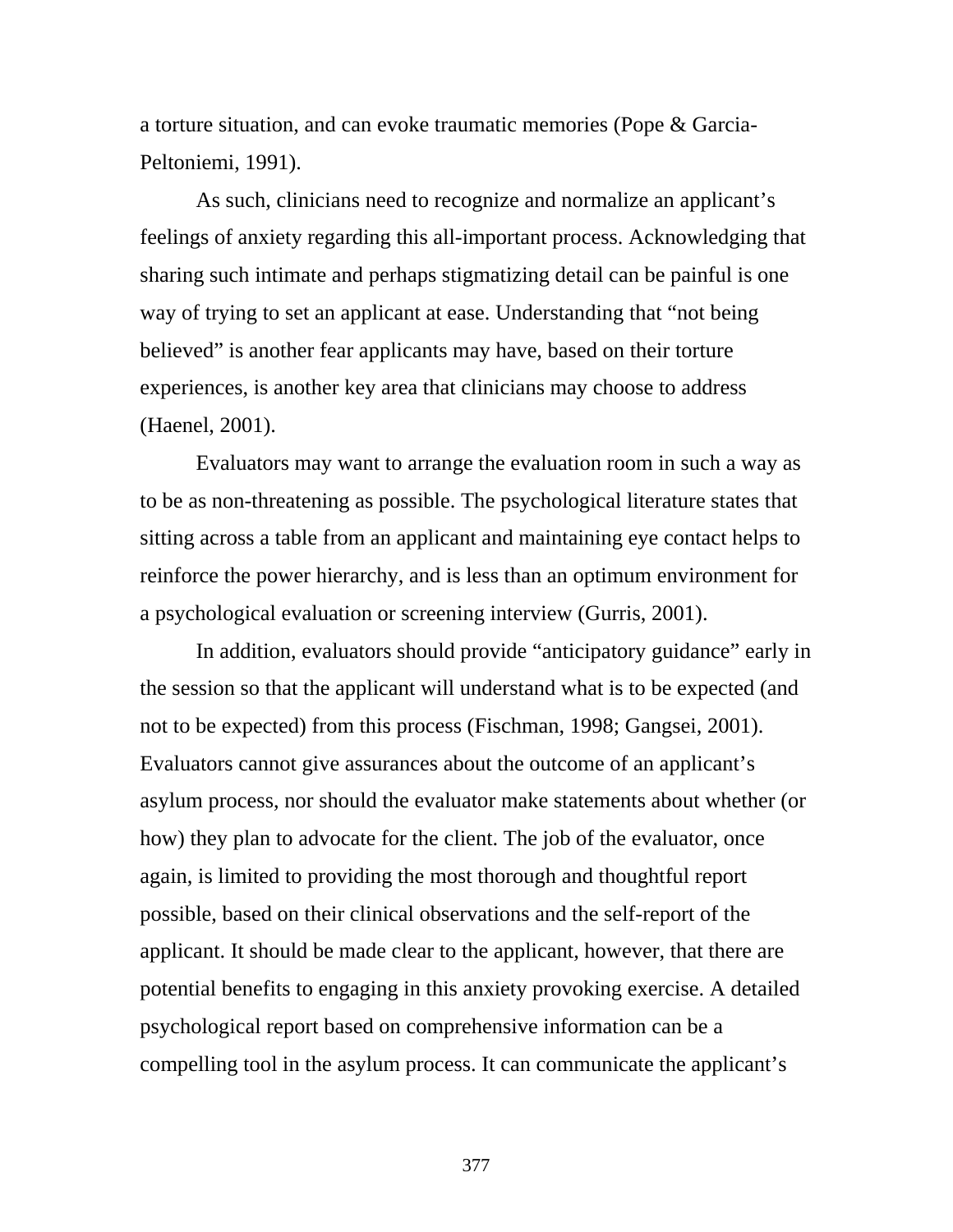history, functioning, and state of mind to the court in a powerful way that helps encapsulate an applicant's experiences.

 Evaluators do not usually have the luxury of many individual sessions in which to elicit a trauma history and make observations as to an applicant's psychological state (Gangsei, 2001). Consequently, there may be more pressure to move quickly in terms of uncovering the applicant's history as a significant contributing factor to their overall emotional state. Even though this is part of the reality that psychological evaluators face, we need to keep in mind that many torture survivors who are applying for asylum have been tortured in the context of interrogations. So evaluators need to be sensitive to the possibilities of re-traumatizing an applicant if the pace of the interview moves too quickly.

The other treatment technique detailed in Chapter 6 of this volume was that of empowerment. It is also a key element in conducting a thorough psychological evaluation. Remembering that asylum applicants have often been purposely and sometimes violently disempowered, clinical evaluators may need to help applicants to find their voice in an intimidating situation. As stated before, subtle interventions like allowing the applicant to share information about the historical background and cultural heritage of his/her homeland, and acknowledging multilingual skills in applicants who are struggling with English, are also ways in which the applicant can be empowered within the session.

Applicants may need reinforcement in the perceived power hierarchy, and this can come into play in terms of setting the pace and direction of the interview. This is, of course, a delicate balance as evaluators often do not have the benefit of unlimited time. One way applicants may be encouraged to be more forthcoming with intimate details in a timely fashion that does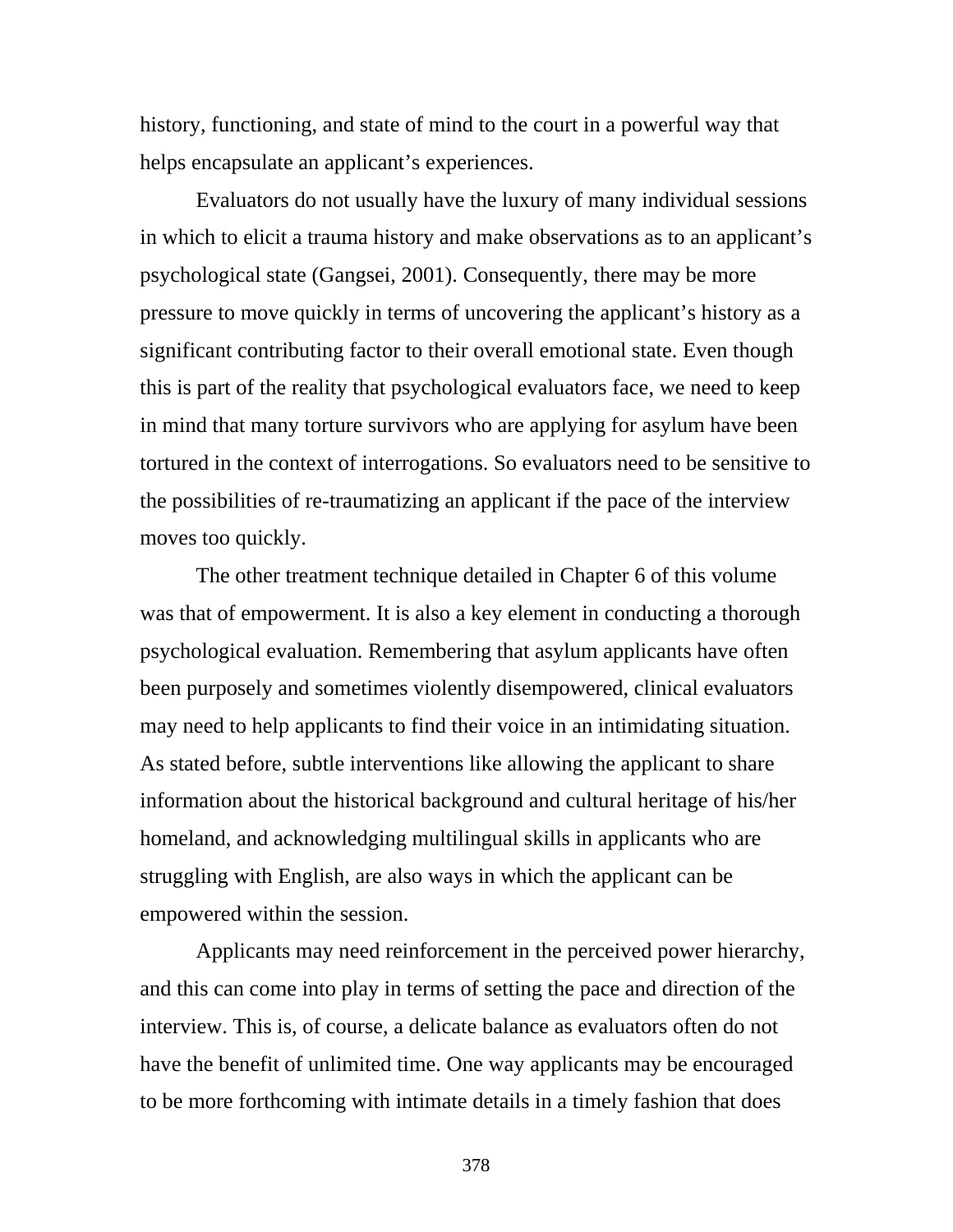not disempower them is to couch requests in terms of mutual respect. Remind the applicant that they are not there to provide service to the evaluator; in fact, it is the evaluator who is providing a service. The applicant is simply assisting the evaluator to do the most thorough job possible on the applicant's behalf. The process can be seen as a collaborative endeavor in which a cycle of cooperation is constructed as opposed to a power hierarchy where the evaluator possesses all of the authority.

Allowing the applicant to have some control in terms of the pace and progression of the evaluation can also be facilitated by the evaluator being flexible enough to be at ease with asking specific sequences of questions or permitting the applicant to engage in a more free-flowing narrative. The choice in procedure will be based largely on whether an applicant is forthcoming with their trauma history or whether they need prompting and encouragement to tell their story.

For those applicants who need prompting, a sequence of guided questions can be helpful. Evaluators may arrange their questions in many different ways. They may work chronologically (forward or reverse), or organize their questions based on content area (i.e. family history, political involvement, pre-morbid functioning, trauma experiences, etc.). As the evaluator engages in this verbal inquiry, it is helpful to normalize an applicant's anxiety and/or resistance. It is also useful to re-emphasize the need for detail and re-state the purpose and potential benefits of the evaluation process. These interventions often help the client to answer the questions in a more complete fashion.

For those applicants who are more verbal and forthcoming with their narratives, the evaluator is well advised to follow the flow of the applicant's story and then inquire about missing details later. The evaluator should be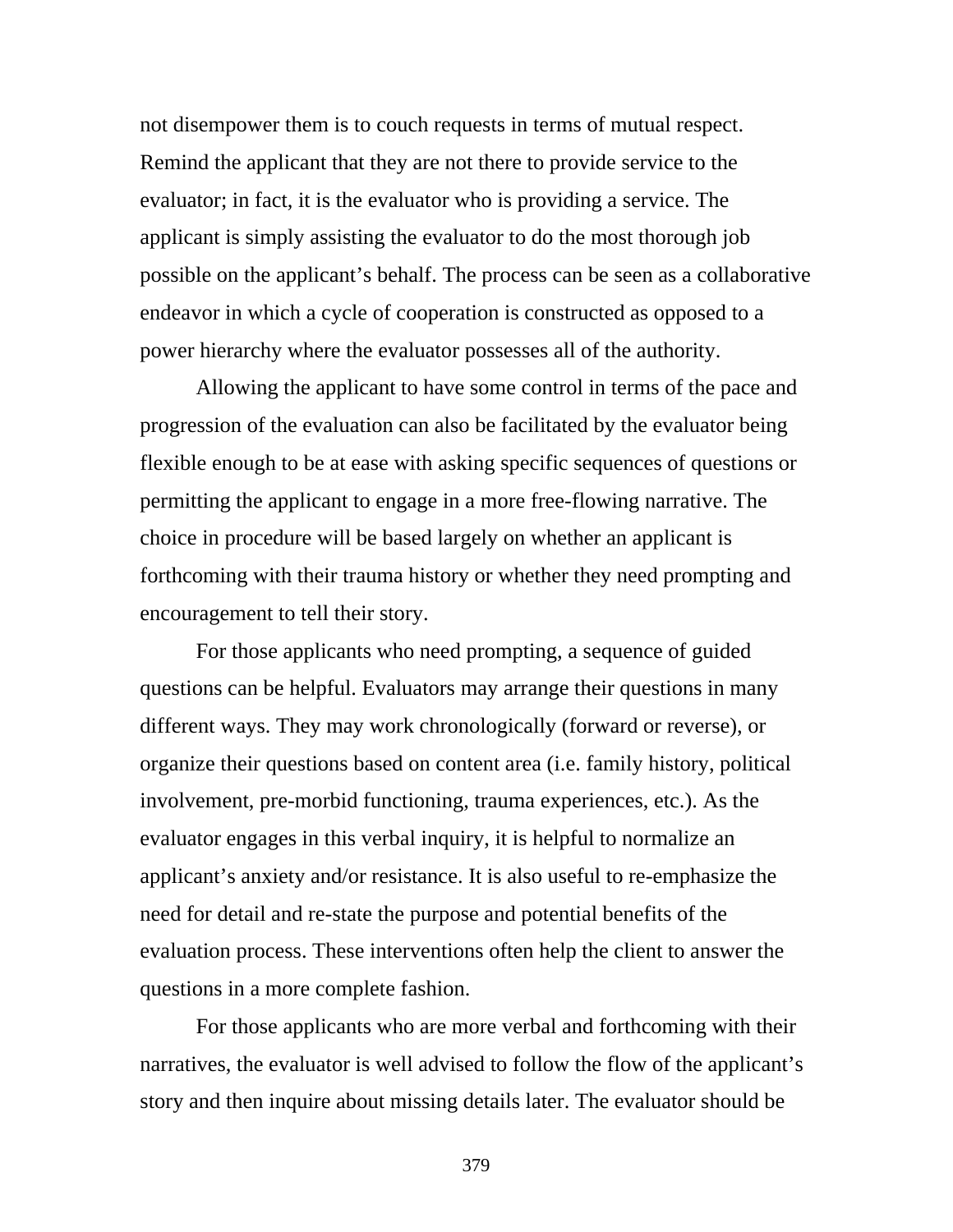prepared to redirect the applicant if they digress too much from the main thrust of the narrative or get caught up in too much detail. Any such redirection should be communicated in a collaborative, as opposed to a punitive, context. Evaluators do not want to discourage sharing by making the applicant feel that they are doing something wrong. A statement of redirection to an applicant in such a situation may begin, "In order to present the most effective report to the court, I'm going to ask that we focus more on…"

Not only does such flexibility by the evaluator serve to empower the applicant, it also allows him/her to observe the thought processes that the applicant is exhibiting. The evidence gleaned from "process" can be every bit as valuable as evidence gleaned from the "content" of a survivor's trauma narrative. Where does the applicant begin the narrative? What is the focus? How is the story told? Do they recount the story with vivid affect or in a detached manner? Are there gaps or inconsistencies in the narrative? Are there subjects upon which the applicant seems to fixate? Are there topics the applicant tries to avoid? Does the applicant focus more on personal suffering or the suffering of his/her "people" or his/her family? Do you feel that the client is bringing the story to you, or that you are extracting it? Are these observed behaviors consistent with the symptomatology that the applicant describes in terms of his/her current psychological functioning?

A clinical evaluator may also glean significant data and deepen their understanding by paying attention to their own subjective reactions to the client. If an evaluator has particularly strong reactions to an applicant (whether positive or negative), the evaluator needs to be able to examine what the reaction may be about. A clinician's assumptions, perceptions, and behaviors are in a dynamic interaction with the applicant's assumptions,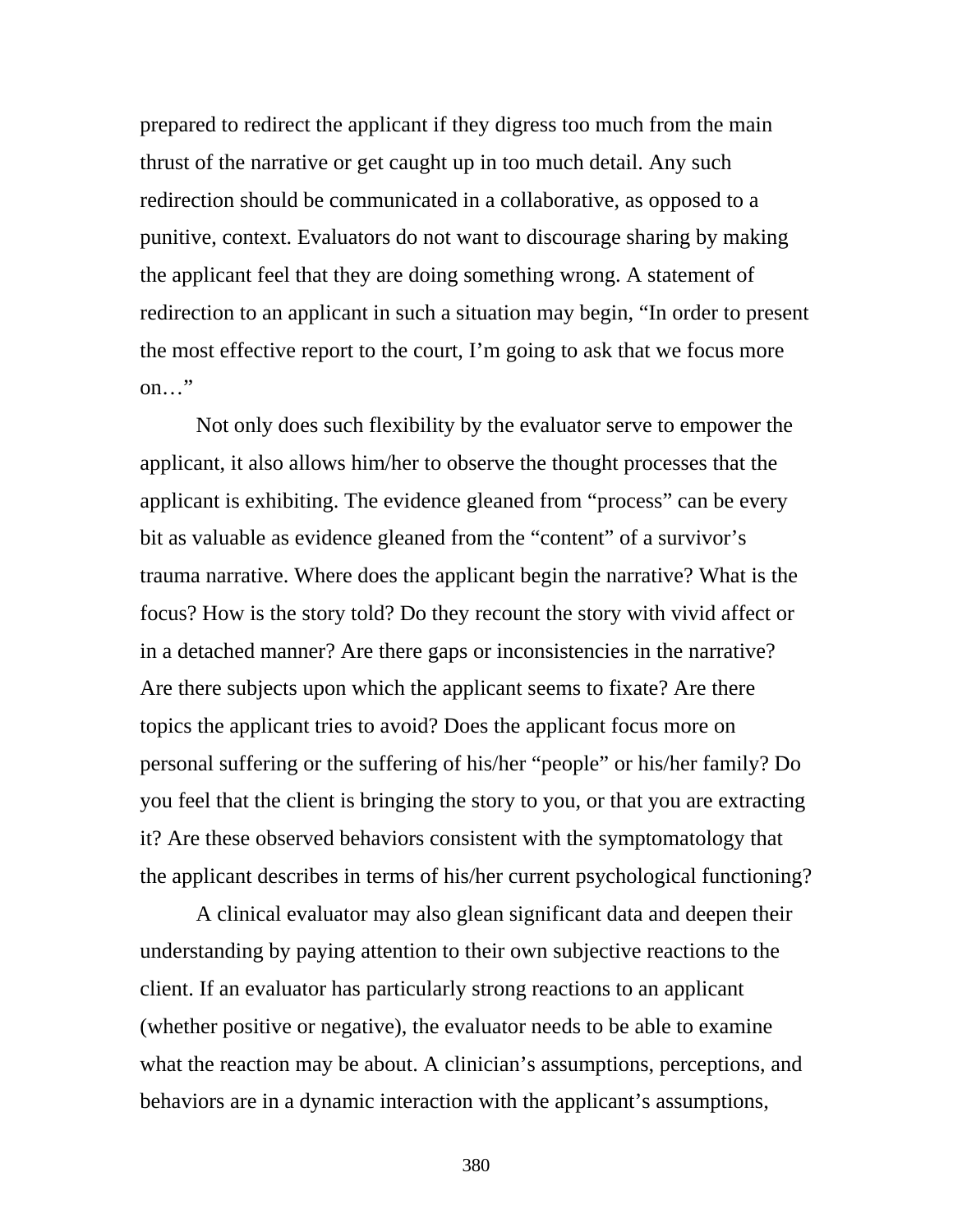perceptions, and behaviors (see Chapter 2). The clinical evaluator's subjective feelings and preferences need to be considered, especially since their ostensibly objective reports are based in large part on subjective data.

#### Comments about Writing Affidavits

 There are different forms of psychological affidavits that the Bellevue Program uses in asylum hearings. Examples of both formats are included in the appendixes of this volume. One format is the standard form of legal affidavit, with numbered paragraphs and the evaluator's professional qualifications detailed at the outset. The other format is the psychological summary, which includes: presenting problem, means of referral, brief client history, course in treatment including how symptoms fit in with the given diagnoses and clinical summation, including a detailed five axis DSM-IV-TR formulation (APA, 2000).

 It has been our experience at the Bellevue program that a brief affidavit (no more than three or four pages) is optimum. A longer affidavit may only be skimmed, and may not carry the impact that a more concise report may have on the court. Also, writing a focused, concise report forces an evaluator to concentrate on the aspects of an applicant's presentation and reported history that are relevant to the psychological findings.

 In this vein, we have found it to be very important to be transparent about what we can and cannot determine in our psychological evaluations. Clinical evaluators realistically need to focus on consistency, as opposed to causation. Typically, the psychological evaluator was not present in the applicant's home country at the time of the torture or war trauma, so it is disingenuous to talk about events with 100% certainty. Evaluators can write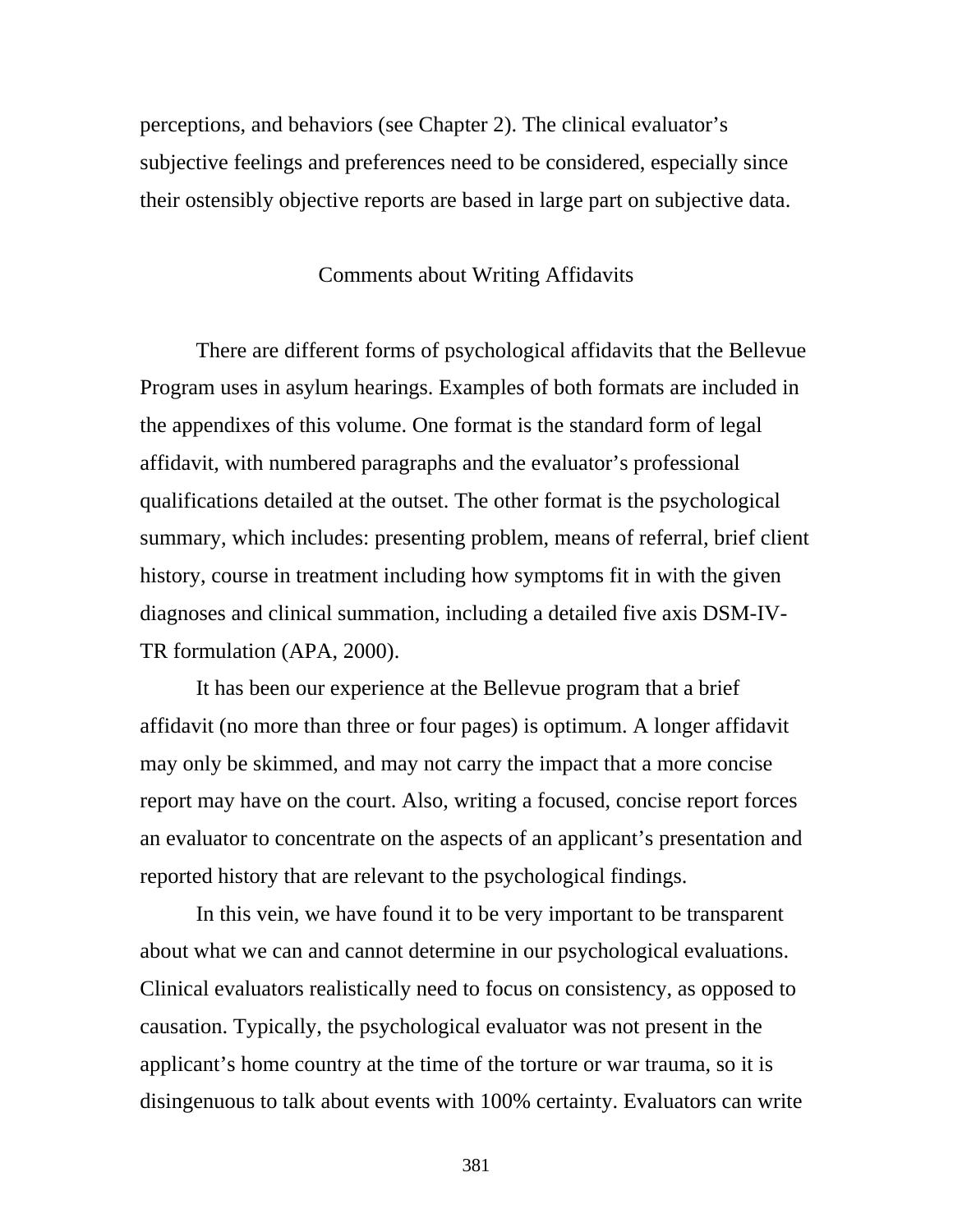about the trauma that the applicant reports, but cannot write about past events as though they are undeniably true. Evaluators rarely have pre-morbid contact with applicants (meaning pre-torture or pre-war), so we cannot write about marked changes in the client's behavior and functioning with a high degree of objective certainty. Again, evaluators are basing their findings largely on the applicant's self-report, and there are some applicants who may purposely malinger or exaggerate their symptoms (Resnick, 2001).

 Although, evaluators cannot hope to eliminate all of the ambiguity regarding the veracity of an applicant's trauma history, there is usually ample evidence that allows evaluators to speak with confidence about the consistency of an applicant's psychological presentation with what one would expect to see from someone who has undergone the severe trauma that they report. Often, this subtle recognition of the limits of an evaluator's ability to speak about unobserved past events will do a lot to preempt possibly confrontational cross-examination by ICE attorneys.

Data that evaluators have to demonstrate an applicant's consistency generally include the psychological distress that an applicant manifests. As the effects of torture and refugee trauma are pervasive and multifaceted, evaluators must be willing to engage in complex assessments of asylum applicants. The spheres of potential psychological and behavioral difficulties go beyond the simple diagnosis of PTSD to include such complex combinations of problematic symptoms such as: depression, various anxiety disorders, issues of complicated bereavement, shame, phobias, guilt, substance abuse, suicidality, or excessive rumination about family or the situation back home (Briere, 2001; Resnick, 2001; Smith, 2001).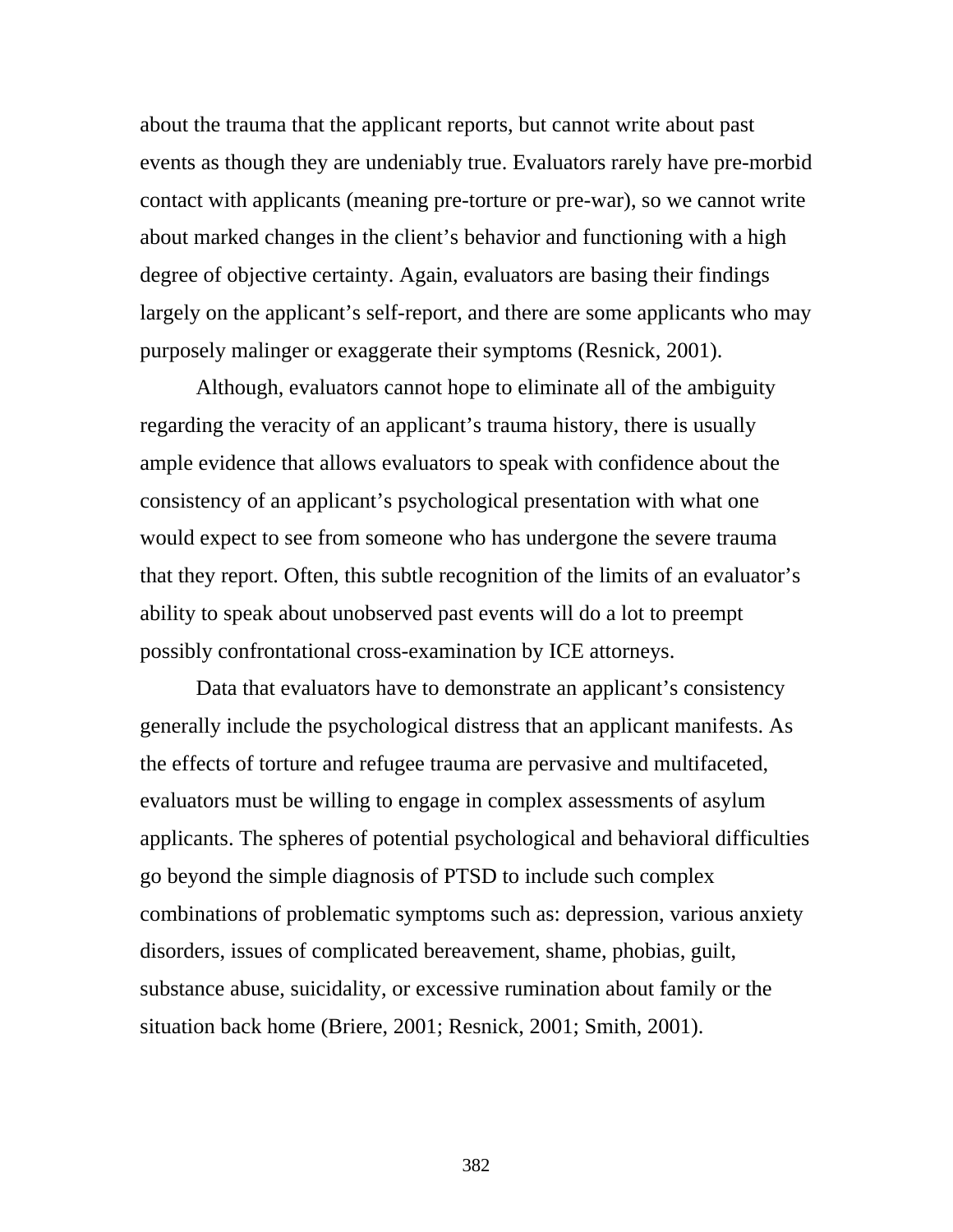During a presentation to the clinical staffs of the Consortium of Torture Treatment Centers held in Minnesota, John Briere (2001) described the key areas that psychological evaluators need to explore:

The primary areas to assess are the spectrum of post-traumatic symptoms, including PTSD, anxiety, and depression. Issues surrounding suicidality, especially cognitions of hopelessness and helplessness, are to be discerned and attended to. Indications of social impairment can be important signs of post-traumatic psychological difficulty for an applicant.

Symptoms of "culture bound" disorders should also be recognized and investigated. Evaluators are encouraged to look beyond the main content areas of the DSM-IV-TR, because the diagnoses carried within the DSM-IV-TR (including PTSD), are also culture-bound syndromes (they just happen to be accepted as part of our "Western" culture). PTSD is part of the potential trauma reaction spectrum, but it is not the sum of it.

The secondary areas for assessment according to Briere (2001) are issues of somatization, dissociation, sexual dysfunction, personality problems, and symptoms linked to possible psychosis. Cultural variations need to be considered when gathering information about somatization, dissociation, and psychosis in particular. Different cultures may view certain out of body experiences, trance-like states, spirit possession, or physical manifestations of emotional pain as being more normative than other societies. As such, evaluators are challenged to discern what is culturally normative as opposed to a true symptom of psychological dysfunction.

The third area Briere (2001) identifies as being key in a psychological evaluation includes issues of personal identity and affect regulation. Changes in one's educational, vocational, or familial situations can alter one's view of themselves. Logistical concerns, including family functioning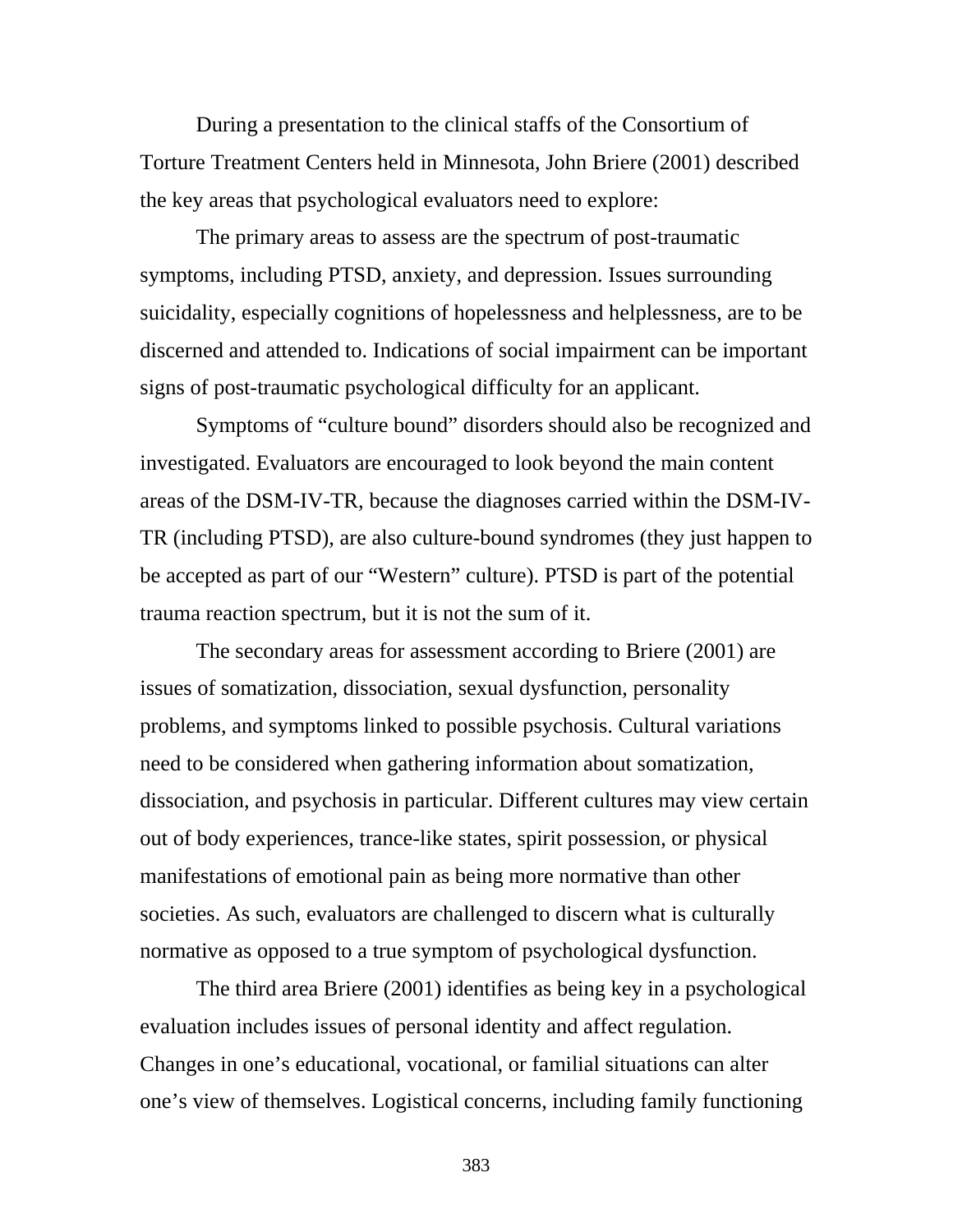and generational transmission of symptoms, are other factors that bear exploration, as we are now seeing that children of traumatized refugees may be prone to post-traumatic symptoms themselves.

At the Bellevue/NYU Program for Survivors of Torture we have the advantage of seeing applicants in ongoing treatment, so we are able to chart their progress in therapy, remark on subtle changes and reactions to additional stressors. We can also comment on client's commitment and sincerity in seeking treatment and their compliance with the treatment regimen. These are clinical luxuries that come with extensive longitudinal contact that not all clinicians doing evaluations will have.

Nevertheless, these factors cannot totally eradicate the ambiguity as to the veracity of the client's reported trauma history (Herily, Scragg, & Turner, 2002). The findings regarding consistency can, however, help to reduce the ambiguity, and give a professionally valid rationale as to why the evaluator feels that the applicant's presentation is credible (if this is indeed the case). Experienced clinicians also call for what has been called, "forensic gustiness," such that expert witnesses will be reasonable about what they put forth, but will also be authoritative in their presentation (Briere, 2001). Clinical evaluators are, after all, helping the court to come to a more nuanced decision based on increased knowledge.

#### Comments about Testifying

During the court proceedings it is also important that when an evaluator is providing expert testimony, that they be careful not to be drawn into an adversarial relationship with the government attorneys or the judge. An evaluator should be prepared to have his/her credentials called into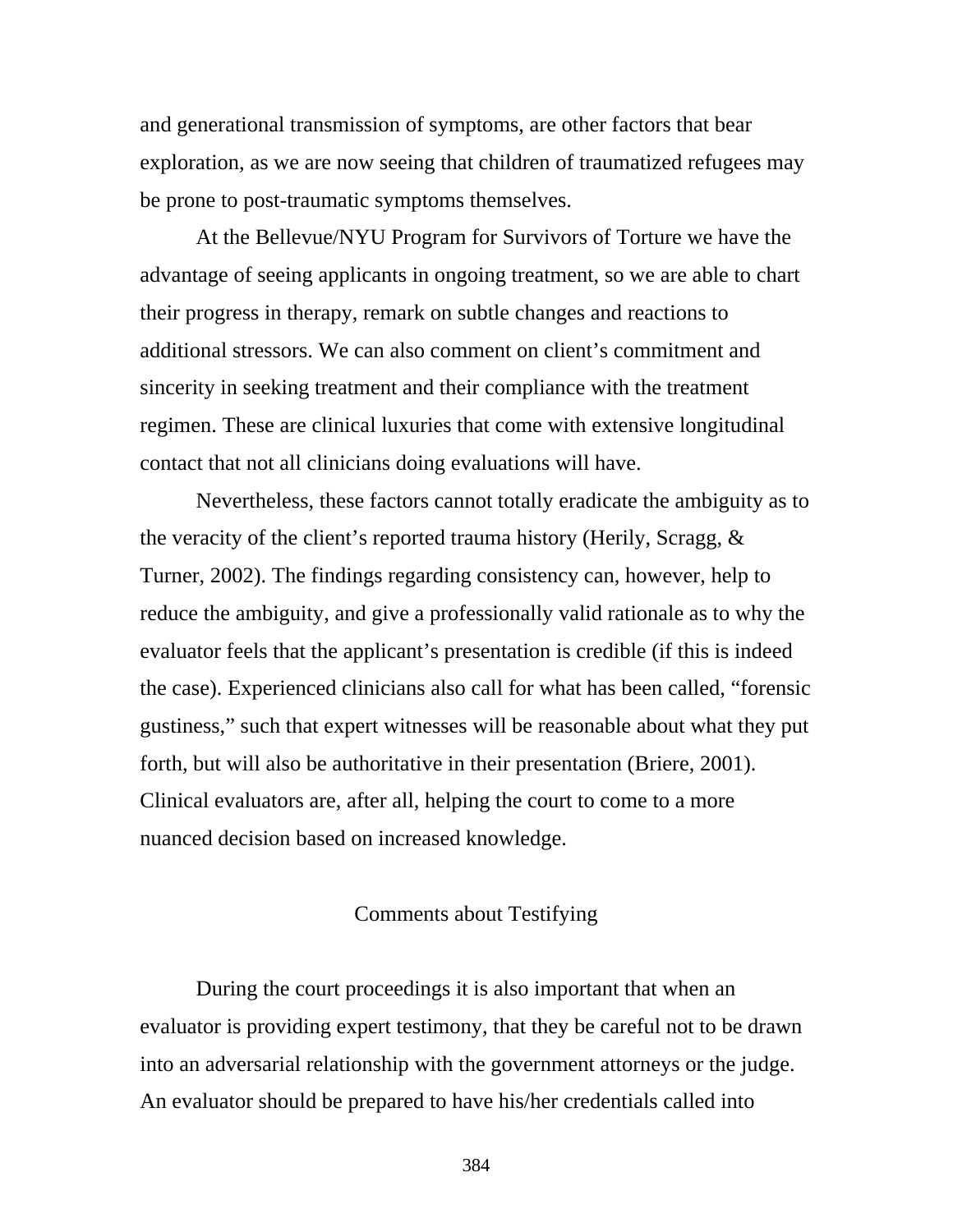question, as well as their diagnoses. There may be questions about whether the evaluator is a "hired gun" consultant, whose objective is to win a case for a paying client. An evaluator's conclusions may be critiqued as being too sweeping and general. An experienced evaluator will be able to defend their findings and expertise without any discernible rancor or defensiveness. These are further examples of why it is crucial for evaluators to stay within the limits of their competencies and not overreach to say things that cannot be verified with 100% certainty (i.e. issues of causality).

It is also vital that the evaluator present themselves and conduct themselves as a professional/expert witness, and not as an advocate of the applicant. By being openly partisan about how one feels the ultimate asylum decision should be go, an evaluator can reduce his/her own credibility, and make it look like they are not being professional and objective. Even for clinicians who have an on-going therapeutic relationship with the asylum applicant, staying within the bounds of objective, professional testimony fills the prescribed role of the expert witness. This type of approach lends more credibility and illustrative power to the evaluator's testimony (Smith, 2001).

Along these lines, evaluators should also be careful not to try to "sell" the judge. It is not the job of a psychological evaluator to convince the judge or change anyone's mind. The psychological affidavits and expert testimony are intended to simply make sure that the court understands why the evaluator is convinced, based on the clinical data and his/her professional judgment (Gangsei, 2001; Smith, 2001). Clinicians who provide psychological evaluations for clients in the Bellevue/NYU Program for Survivors of Torture have been informed by immigration judges and attorneys that this is a much more effective way of impacting on the court's opinion than overtly trying to convince the court officials to render a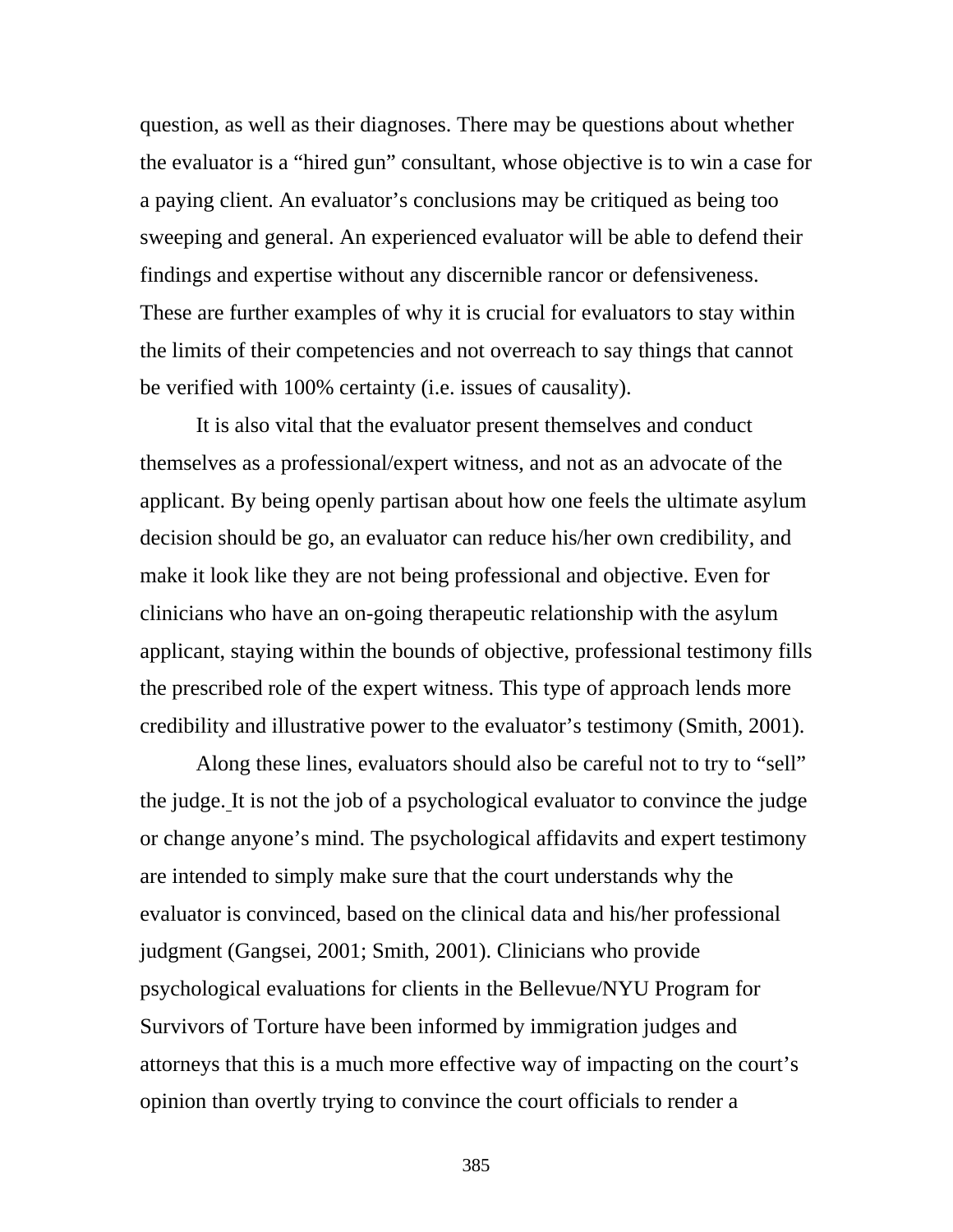decision one way or the other. As such, it is imperative as evaluators, clinicians, and human rights advocates, that we make sure the court understands the rationale and reasons behind our professional conclusions.

---

 To close this section, including some words from clients who have undergone the asylum process seems appropriate. Several asylees from the Center for Victims of Torture in Minneapolis, MN spoke to (then I.N.S.) asylum officers about their experiences during a training a few years ago. Their voices reflected the wide range of presenting styles and reactions of those who have undergone this stressful process.

 One man from a Persian Gulf country spoke of "finally getting to express himself," and the relief that ensued. Another woman from the Horn of Africa spoke of the difficulty and perceived futility of trying to put words to her experiences. As she stated, "My heart holds more than I can say."

 One common theme that the asylees agreed upon was that setting a humane context was the key in helping them to open up and share their stories. One male survivor talked about the power differential he felt at the outset of his interview. When asked what he held on to emotionally to complete the process, he replied that the human relationship was the only thing that allowed him to find his voice. "Humanity is the only thing we have in common."

 In the end, it was an African woman whose words seemed to catch the essence of the process. She made this simple statement while wiping away tears: "Treat me like I'm a human being who has no country, no home, and I'm asking if I can stay with you."

# **Appendix A:**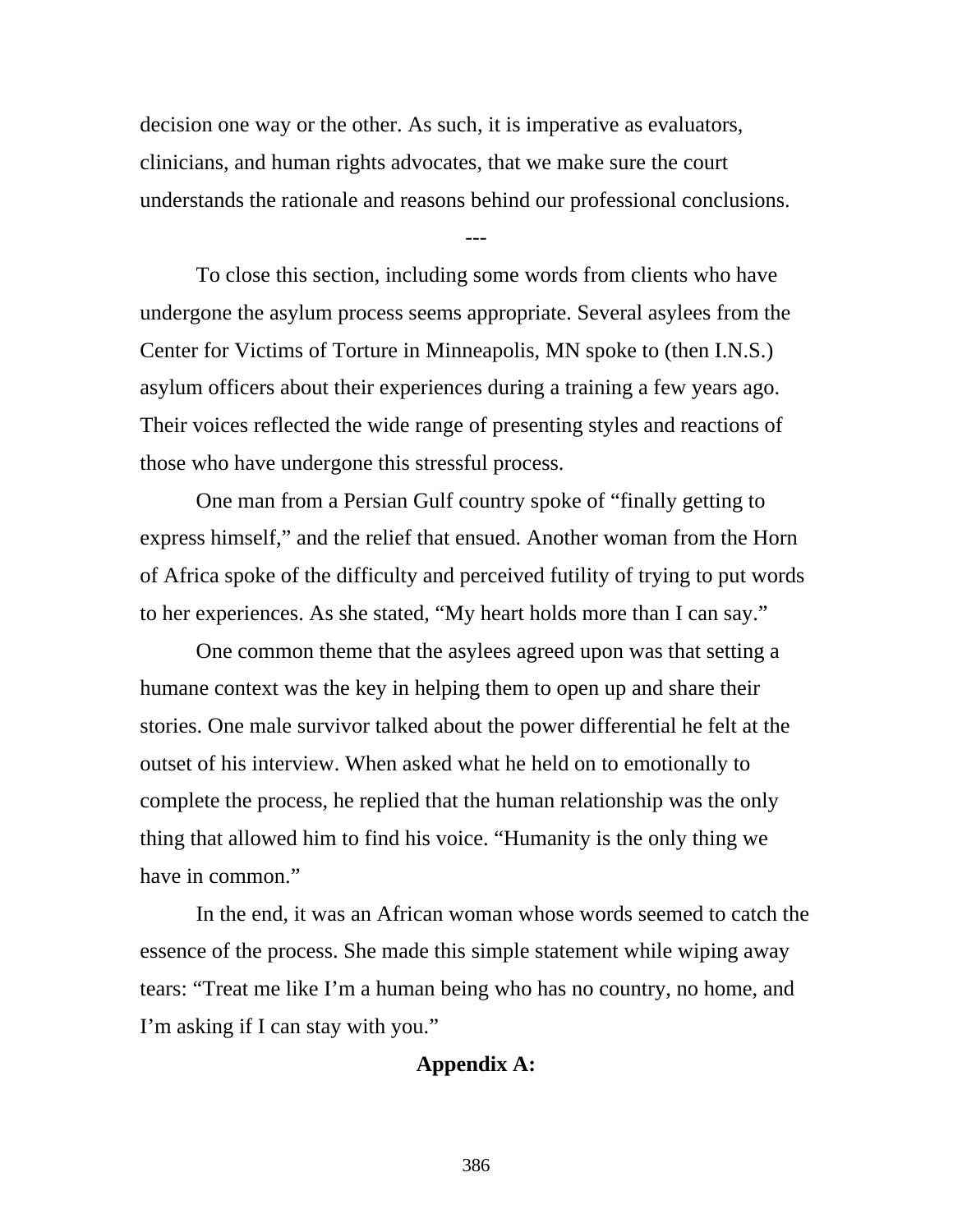# **SAMPLE PSYCHOLOGICAL SUMMARY**

Client: Mxxxxxxx Sxxxxxx Jxxxxx Chart #: xxx-xx-xx Clinic: Bellevue/NYU Program for Survivors of Torture Clinician: Hawthorne Smith, Ph.D. Date of Report: August 10, XXXX

# Presenting Problem:

Mr. Jxxxxx was referred for psychological assessment and treatment by two separate organizations: the African Services Committee and Nah We Yone, Inc. Mr. Jxxxxx had numerous complaints regarding physical and emotional distress stemming from reported incidents of abuse and mistreatment in his home country of Sierra Leone. His initial psychological evaluation was conducted on 9/19/XX.

Mr. Jxxxxx is a 46 year old Black male from Sierra Leone who belongs to the Fulani ethnic group. His initial presentation was one of a person suffering from clinical depression. He complained of "feeling sad" and becoming tearful during his initial screening, particularly when talking about being separated from one of his children, and the atrocities he witnessed in Sierra Leone.

Mr. Jxxxxx's history is covered in more detail in his legal and medical affidavits, but some significant traumatic events that he has reported have been: being displaced from his home region of Sierra Leone by Revolutionary United Front (RUF) rebels; losing his livelihood; having his house and shop burned by the rebels; witnessing widespread killings, mutilations, and amputations; having one sister, one uncle, and one aunt killed by the rebels; taking in his sister-in-law and her child after his brother had been killed, and they had been burned out of their house; having several teeth knocked out, and receiving wounds on his chest and leg due to beatings and mistreatment by rebels; being internally displaced in Sierra Leone; being forced to flee the country without one of his children; living in a refugee camp with his wife and children in Guinea in impoverished, unsafe conditions; being separated from his family; living in exile in the US.

# Course of Treatment:

Mr. Jxxxxx has been working with our multidisciplinary team since September XXXX. He meets with his primary care physician for some of his physical complaints, and has received dental treatment and psychopharmacological medications. Mr. Jxxxxx has been aided by members of our social service staff, and has utilized community based resources such as *Nah We Yone, Inc.,* a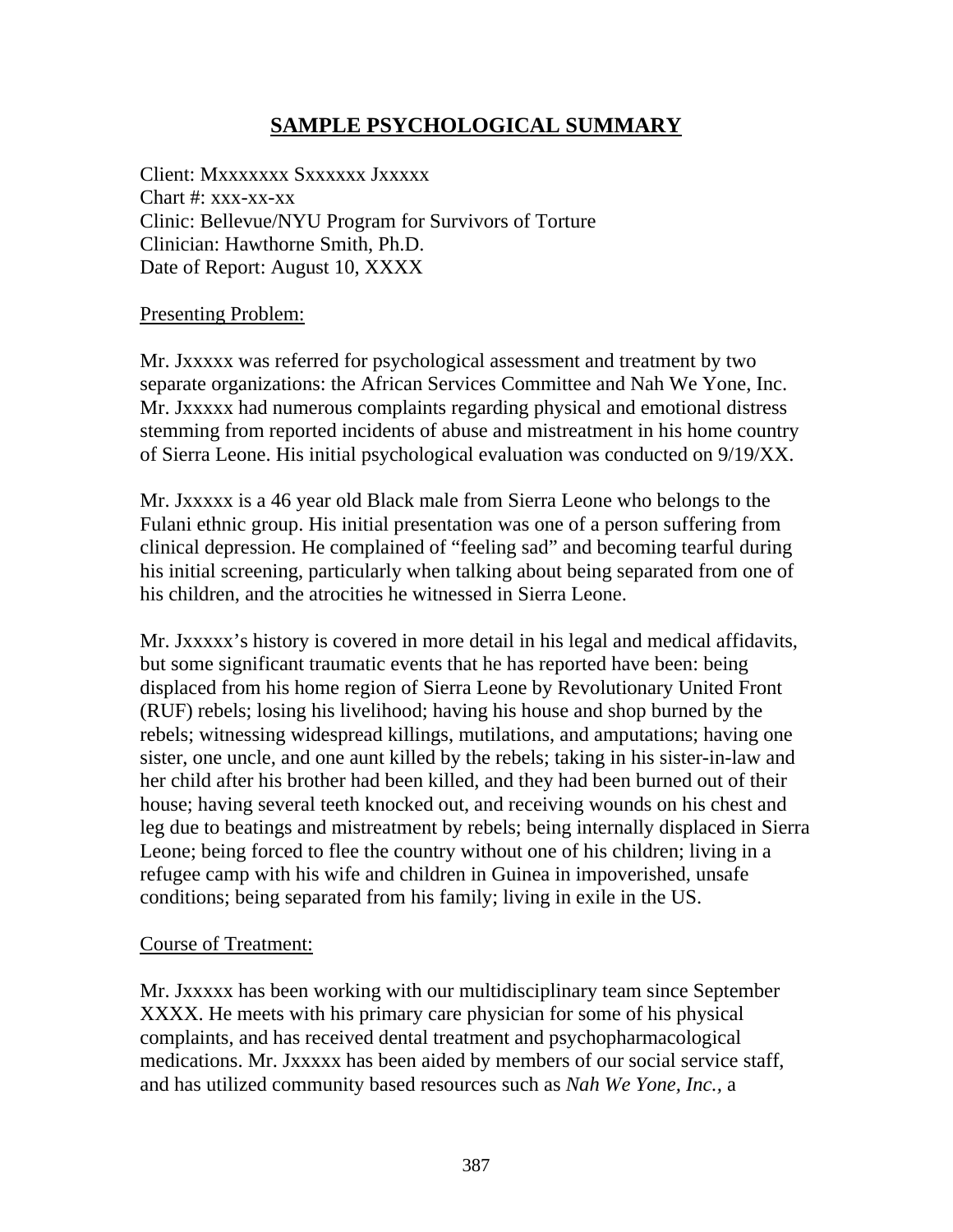community organization that aids Sierra Leonean refugees. I have been working with Mr. Jxxxxx as an individual therapist since September XXXX.

Mr. Jxxxxx has attended 22 individual sessions to date, and attends sessions on a fairly consistent basis. He is amenable to psychological treatment, and will generally telephone ahead of time to confirm a session, or explain why he is going to miss a therapy session. He has been compliant with medication to alleviate his sleep difficulties and excessive rumination, but has needed assistance to navigate the pharmacy and hospital bureaucracy. Mr. Jxxxxx has never received any formal education beyond rudimentary Koranic schooling, but he displays insight into his situation by stating that not knowing his family's whereabouts or whether they are safe or not, makes it "hard for his mind to see clearly."

Mr. Jxxxxx appears to be a man suffering from Major Depression. He reports frequent tearfulness, and often appears dysthymic during therapy sessions. He complains of feeling fatigued, and states that he does not find as much pleasure in being sociable with people as he once did. He complains of significant changes in his sleep patterns and a decrease in his appetite. All of these symptoms are consistent with a diagnosis of Major Depression. His major complaint is of rumination, or "thinking too much" about the condition and safety of his family (particularly when he hears reports of the growing ethnic strife and intolerance of "foreigners" in Guinea). He has shared that when he was forced to leave Sierra Leone for Guinea without his son, it "made him crazy." These are aspects of the trauma that serve to exacerbate his depressive symptoms. These symptoms seem to be aggravating Mr. Jxxxxx's physical health, as he complains of frequent headaches and gastro-intestinal difficulties.

During treatment, Mr. Jxxxxx has also manifested and complained of classic symptoms of Posttraumatic Stress Disorder (PTSD). He manifests intrusive PTSD symptoms, such as recurrent intrusive thoughts, rumination, nightmares, and difficulty sleeping. Mr. Jxxxxx reports that his rumination is worse at night, and that he sometimes goes through an entire night without sleeping. Mr. Jxxxxx has been receiving psychopharmacological medication (Mirtazapine) to help treat this problem. Mr. Jxxxxx also reports having frequent, trauma-related nightmares. These nightmares had begun to decrease in frequency and intensity, but they worsened as he approached the one year anniversary of his arrival in the US. In his dreams he is usually back in Sierra Leone witnessing atrocities where the "blood runs like water;" or he is being pursued by a rebel who wants to cut him with a machete.

Mr. Jxxxxx also manifests symptoms of withdrawal associated with PTSD. Some of these symptoms overlap with the depressive symptoms that have already been discussed. Mr. Jxxxxx tries to avoid reports regarding the situation in Sierra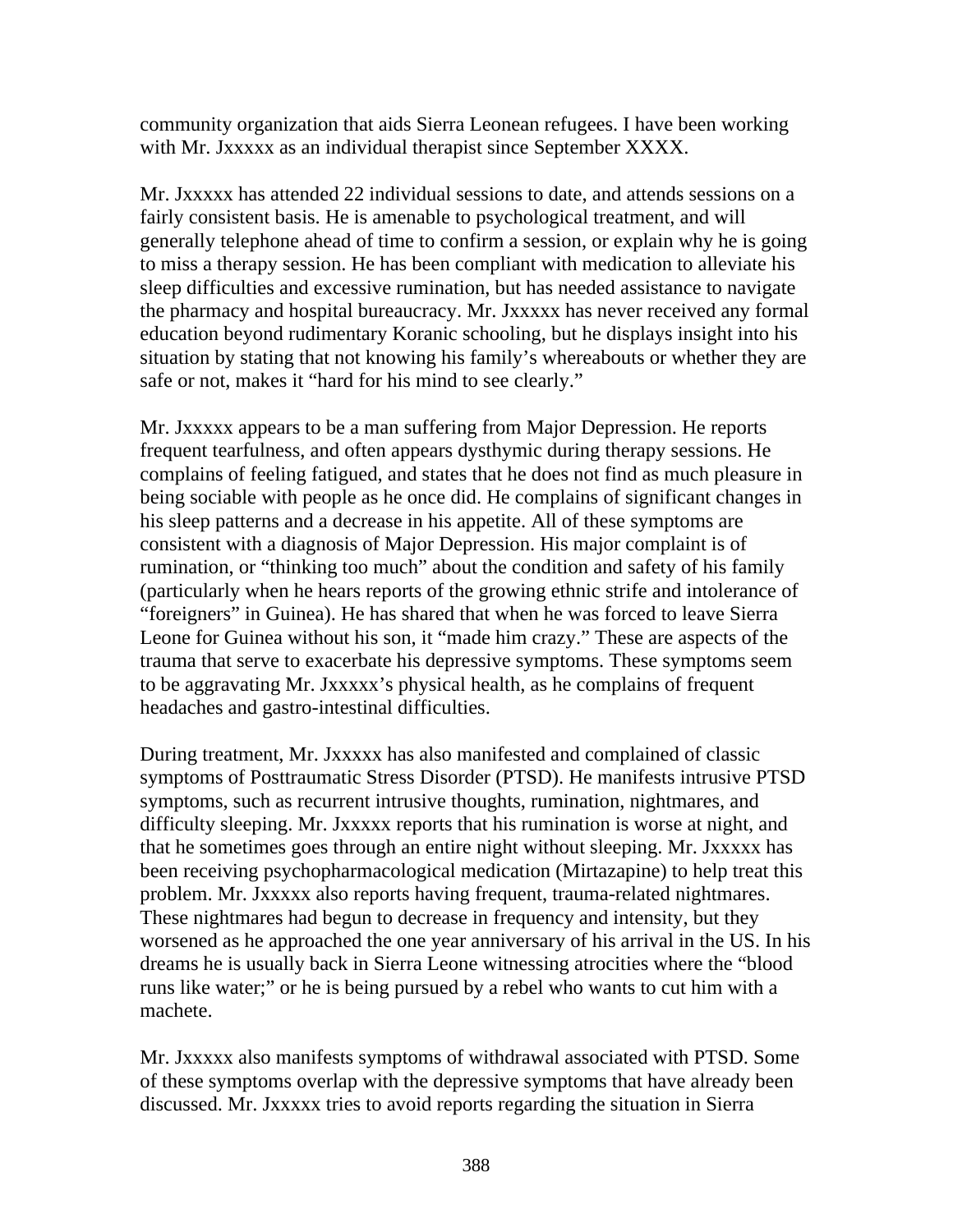Leone, because it causes him a great deal of anxiety and pain. He talks about wanting to avoid thinking about it. Even in therapy, he has stated that there are certain aspects of his trauma that he is not yet ready to express because he may "lose control."

Over time, Mr. Jxxxxx has been better able to share pertinent aspects of his trauma history, but this is still extremely difficult for him. He has needed a great deal of psychological support in order to fully relate his traumatic past to his legal representatives. During the time he was preparing his legal affidavit, there was a marked increase in his intrusive PTSD symptomatology.

As an example of his avoidant behavior, it took Mr. Jxxxxx months to share that the "neighbor" who came to his home with her child during the rebel siege was actually his sister-in-law. He states that he avoided sharing this information because it was too painful to think of his brother's death. Mr. Jxxxxx engages in many activities (such as writing and rewriting verses from the Koran) as ways of "not thinking about what has happened." He states that when he thinks too much about what he and his family have been through his "mind is not clear."

Mr. Jxxxxx also manifests PTSD symptoms of hypervigilance. He reports being fearful when around strangers, including when he travels on the subway to his appointments. He describes himself as "jumpy," and reports that he "doesn't have the mind" to concentrate on things. He also states that he becomes irritable with his housemates without understanding why. It took some considerable effort for Mr. Jxxxxx to accept that his lawyers were people trying to help him that he need not fear.

Mr. Jxxxxx is actively utilizing his therapeutic and community supports to try to feel "like he belongs to a family again." Mr. Jxxxxx has been willing to engage in both individual treatment and community activities in a sincere manner. He does this despite significant limitations in his English language fluency. He has been slightly more willing to speak about his traumatic history, including his hospitalizations in Guinea, and has definitely begun to explore his current psychological state in a more profound fashion.

Mr. Jxxxxx also uses his religious base as a coping mechanism and as a way of conceptualizing his traumatic experiences. He talks about fate, and how Allah has sustained him through these trials. He repeatedly states that Allah will repay all of the service providers who have helped him. He sometimes questions the meaning of life, but denies suicidal ideation, as his faith helps him to cope with his suffering.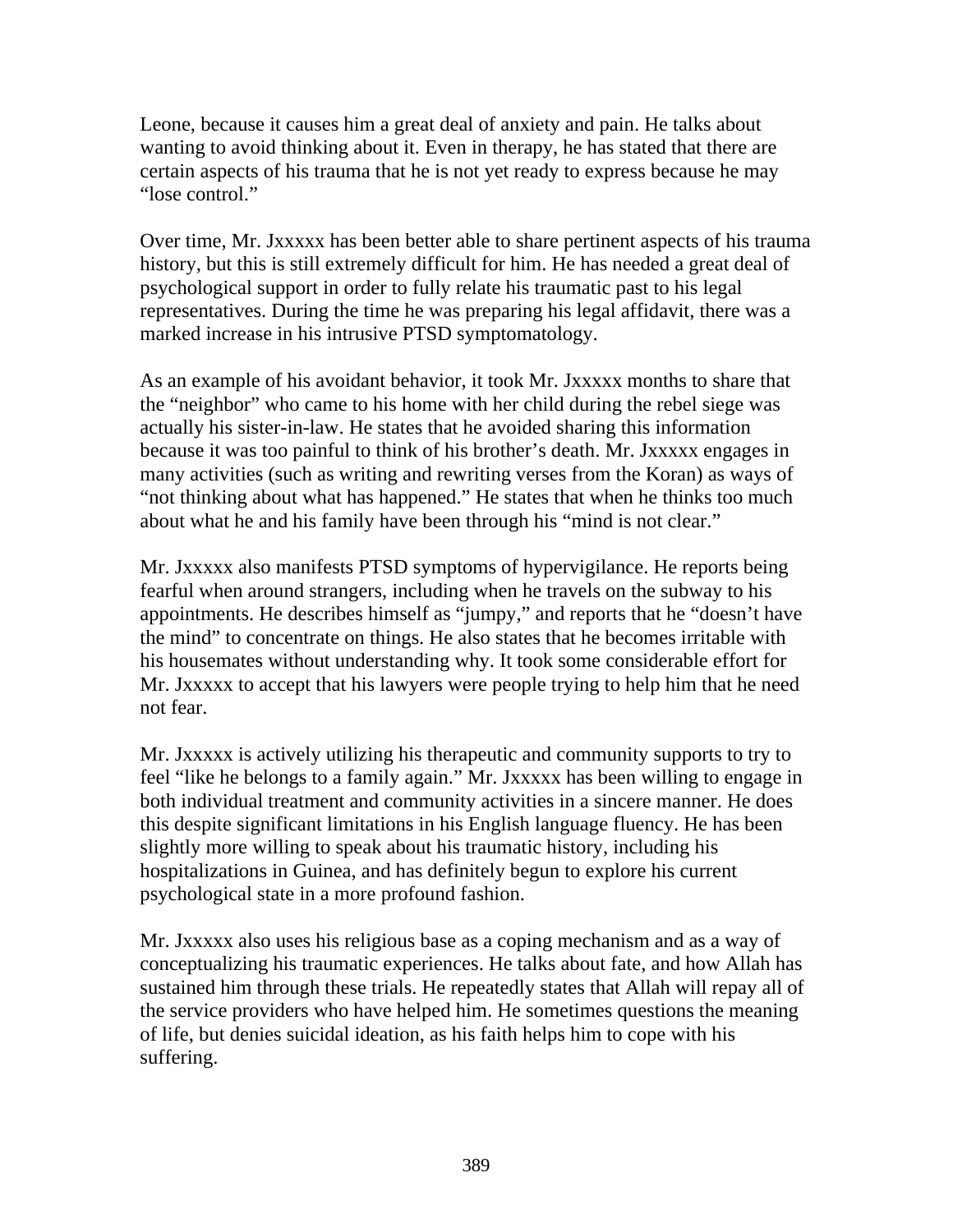It is my clinical judgment that Mr. Jxxxxx suffers legitimately from Major Depression and Posttraumatic Stress Disorder. These findings are consistent with what one would expect to find with someone who has suffered the severe physical and emotional trauma that he reports.

# DSM-IV Diagnosis:

| Axis I:     | Major Depression – Recurrent and severe (296.33)                                                                                                                                                                           |
|-------------|----------------------------------------------------------------------------------------------------------------------------------------------------------------------------------------------------------------------------|
|             | Posttraumatic Stress Disorder (309.81)                                                                                                                                                                                     |
| Axis II:    | Deferred                                                                                                                                                                                                                   |
| Axis III:   | Scars on body; missing front teeth; insomnia; frequent                                                                                                                                                                     |
|             | trauma-related nightmares; frequent headaches and gastro-<br>intestinal complaints                                                                                                                                         |
| Axis IV:    | Murder of family members; witness to atrocities; survivor of<br>torture; living in exile; separation from wife and children;<br>concern over children's well-being in a refugee camp;<br>uncertainty of immigration status |
| $A$ xis $V$ | Initial: 52 Current: 58                                                                                                                                                                                                    |

Hawthorne Smith, Ph.D. Psychologist NY State License #: XXXXX

\_\_\_\_\_\_\_\_\_\_\_\_\_\_\_\_\_\_\_\_\_\_\_\_\_\_\_\_\_\_\_\_\_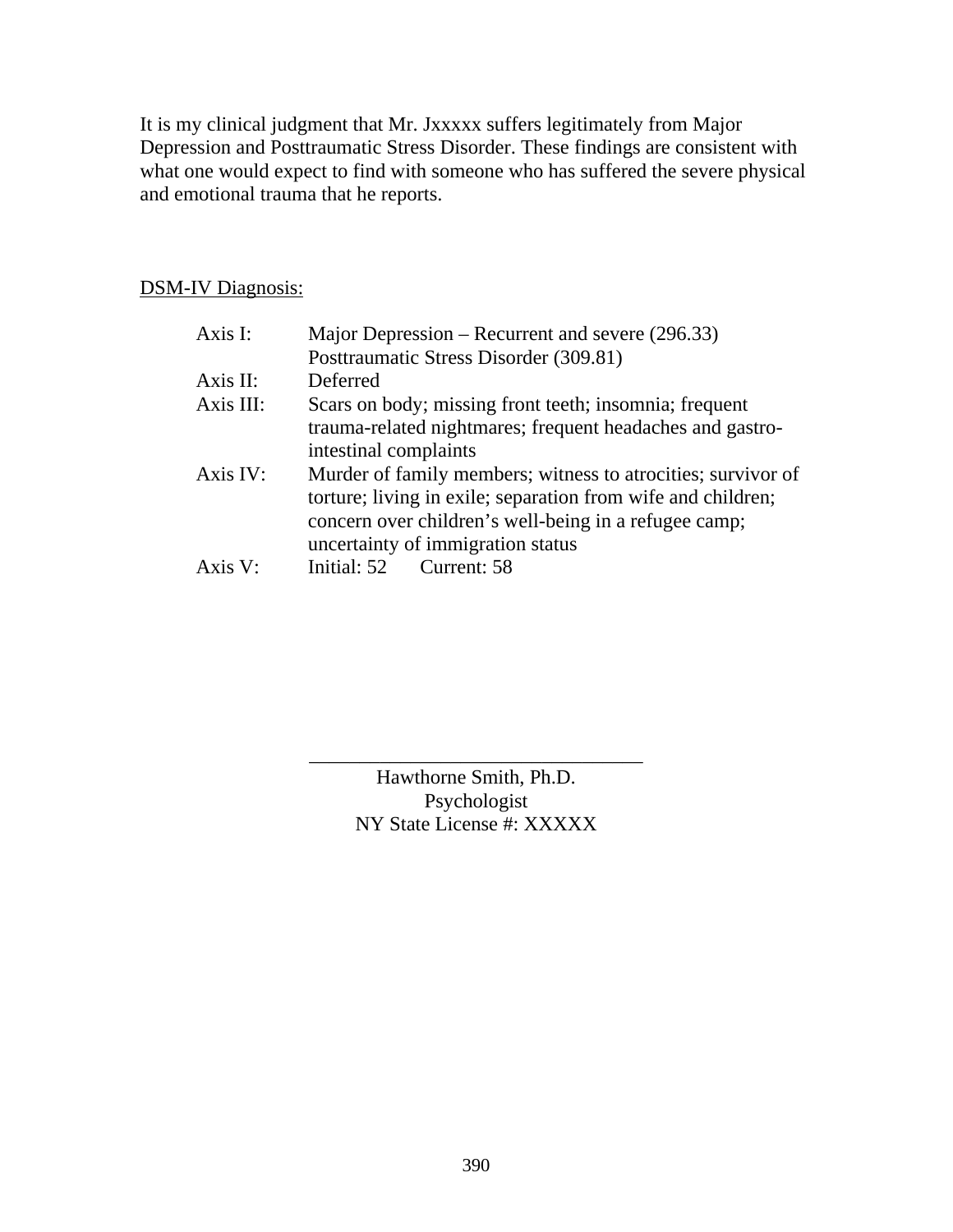#### References

- American Psychiatric Association. (2000). *Diagnostic and statistical manual of mental disorders* (4<sup>th</sup> ed. Text Revision). Washington DC: Author.
- Briere, J. (2001, July). *Evaluation, measurement, and assessment approaches with severely traumatized populations*. Paper presentation to the Clinical Leadership Conference of the National Consortium of Torture Treatment Programs. Minneapolis, MN.
- Fischman, Y. (1998). Metaclinical issues in the treatment of psychopolitical trauma. *American Journal of Orthopsychiatry, 68*(1), 27-38.
- Gangsei, D. (2001, October). *Developing a Narrative in the Psychological Assessment of Torture and Refugee Trauma.* Paper presented at the Clinical Symposium of the Torture Treatment Center Consortium, Chicago, IL.
- Gurris, N. (2001). Psychic trauma through torture Healing through psychotherapy? In S. Graesner & N. Gurris (Eds.), *Standing at the Side of Torture Survivors: Treating a terrible assault on human dignity* (pp. 29-56). Baltimore, MD: Johns Hopkins University Press.
- Haenel, F. (2001). Foreign bodies in the soul. In S. Graesner & N. Gurris (Eds.), *Standing at the Side of Torture Survivors: Treating a terrible assault on human dignity* (pp. 1-28). Baltimore, MD: Johns Hopkins University Press.
- Herily, J., Scragg, P., & Turner, S. (2002). Discrepancies in autobiographical memories – Implications for the assessment of asylum seekers: Repeated interview study. *British Medical Journal, 324*(7333), 324- 327.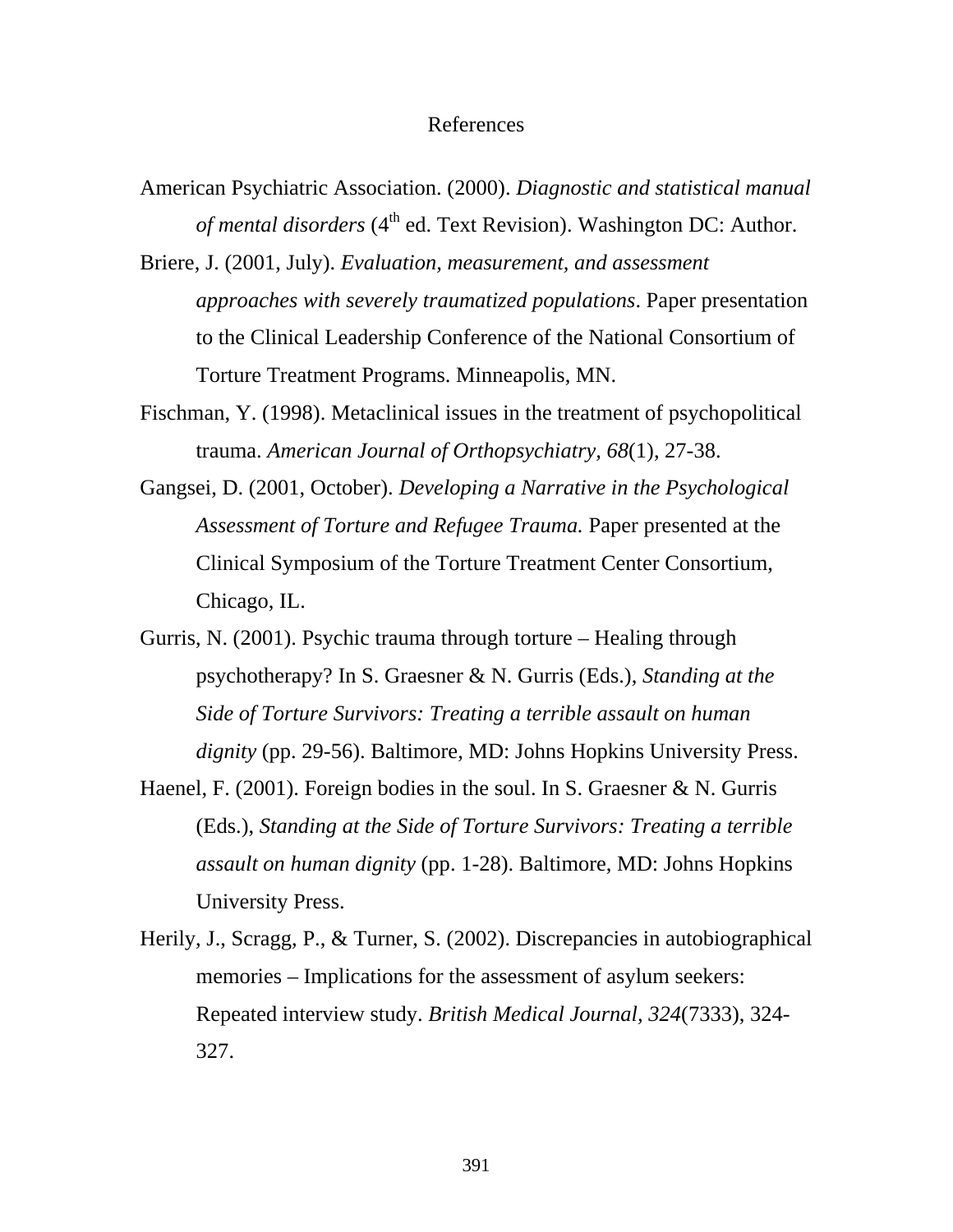- Pope, K., & Garcia-Peltoniemi, R. (1991). Responding to victims of torture: Clinical issues, professional responsibilities, and useful resources. *Professional Psychology Research and Practice, 22*(4), 269-276.
- Resnick, P. (2001, June). *Malingered torture-induced PTSD.* Paper presented at the US Department of Justice Immigration Judges' Conference, New York City.
- Smith, H. (June 25, 2001). *Evaluating the psychological scars of torture.* Paper presented at the US Department of Justice Immigration Judges' Conference, New York City, NY.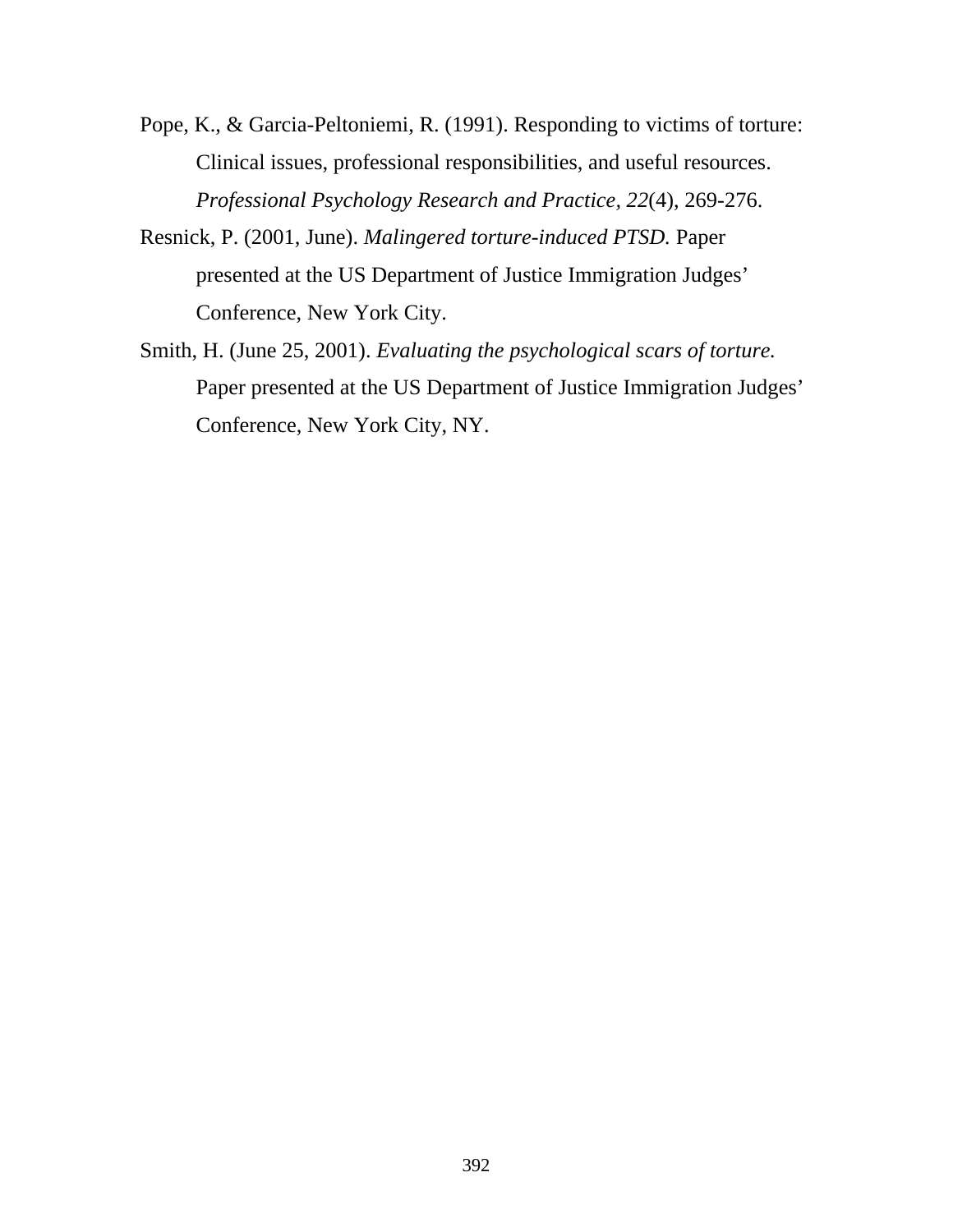# **Chapter 13**

# **Secondary Trauma, Compassion Fatigue, and Burnout: Risk Factors, Resilience, and Coping in Caregivers** – Summary

 This chapter addresses issues of secondary trauma, and other ways in which care providers can be adversely affected by engaging in this challenging work. An overall description of secondary trauma is further illustrated by examples of ways in which the multiple traumas, stressors, and frustrations that our clients face can be manifested in care givers themselves. Recommendations are then made in terms of preventing and treating these potentially debilitating symptoms.

- \* Description of secondary traumatic stress
- \* Contributing factors
- \* Paralyzing parallels
- \* Prevention and treatment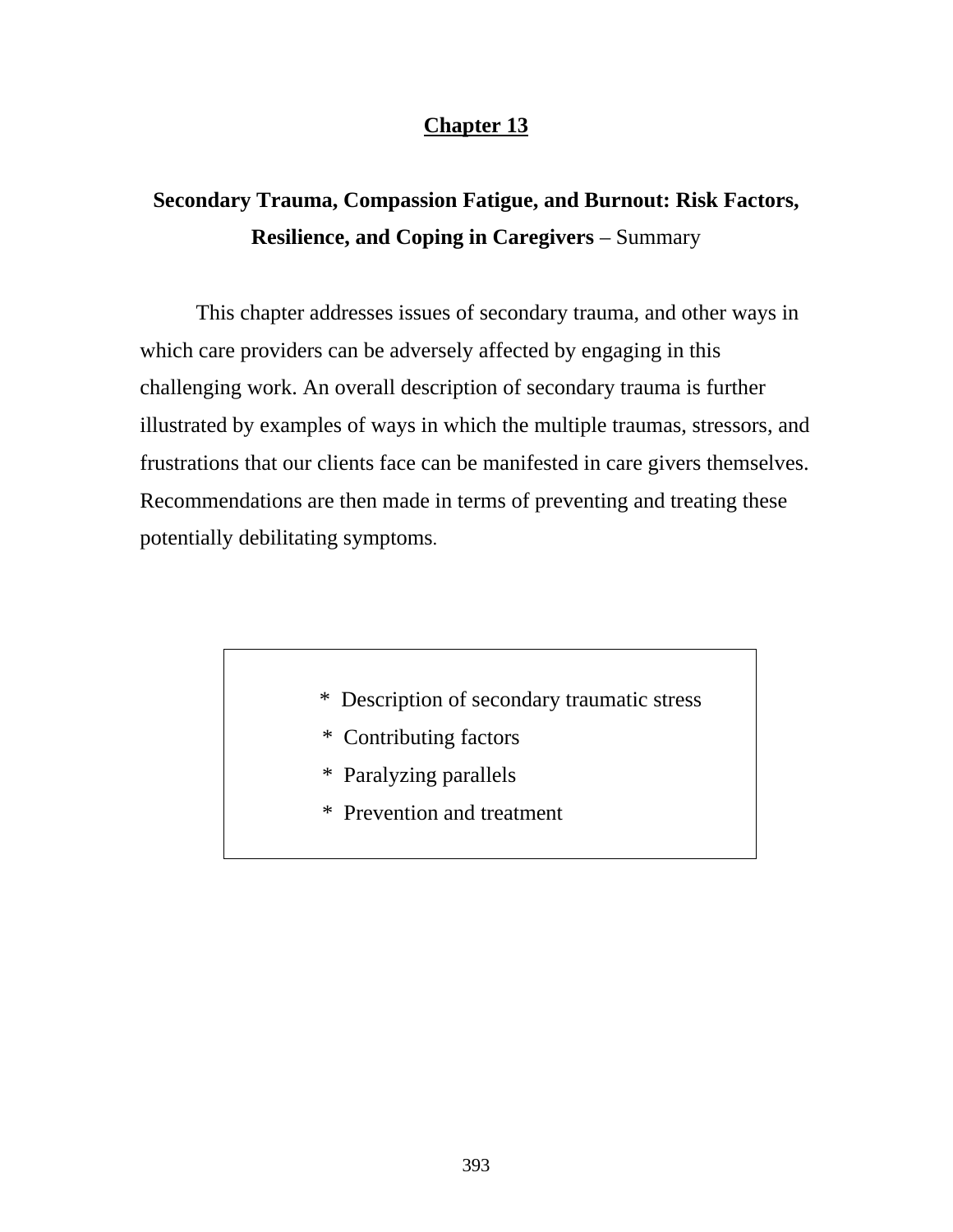# **Secondary Trauma, Compassion Fatigue, and Burnout: Risk Factors, Resilience, and Coping in Caregivers**

Hawthorne E. Smith, Ph.D.

*In the dream, the sun has been blocked out, and all of the familiar environs are shrouded in shadow. The sleeping therapist cannot make out the face of her pursuer, who seems to blend in and out of the shadows, but she feels mounting dread as the pursuer draws nearer no matter what evasive action she takes. Straight roads become culde-sacs, and she consistently loses her bearings in previously wellknown surroundings. She awakens just before the pursuer reaches out to touch her. She is in her bed, breathing heavily and perspiring. Her heart rate is elevated and it takes her over an hour to fall back to sleep. She does not readily make the connection between her nightmare and the trauma history she had taken earlier in the week from a survivor of torture, until she shares her dream with colleagues at her clinic.*

#### Description of Secondary Traumatic Stress

There is a broad array of terms used to describe the range of psychological and physiological effects observed in those caregivers who work closely with traumatized individuals and populations. Theorists, (i.e. Eisenman, Bergner, & Cohen, 2000; Figley, 1995a; Hesse, 2002; Holmqvist & Andersen, 2003; Joinson, 1992; Kinzie, 2001; Miller, Stiff, & Ellis, 1988; Trippany, WhiteKress, & Wilcoxon, 2004) list and describe some of the terms used in the psychological literature, such as: secondary victimization,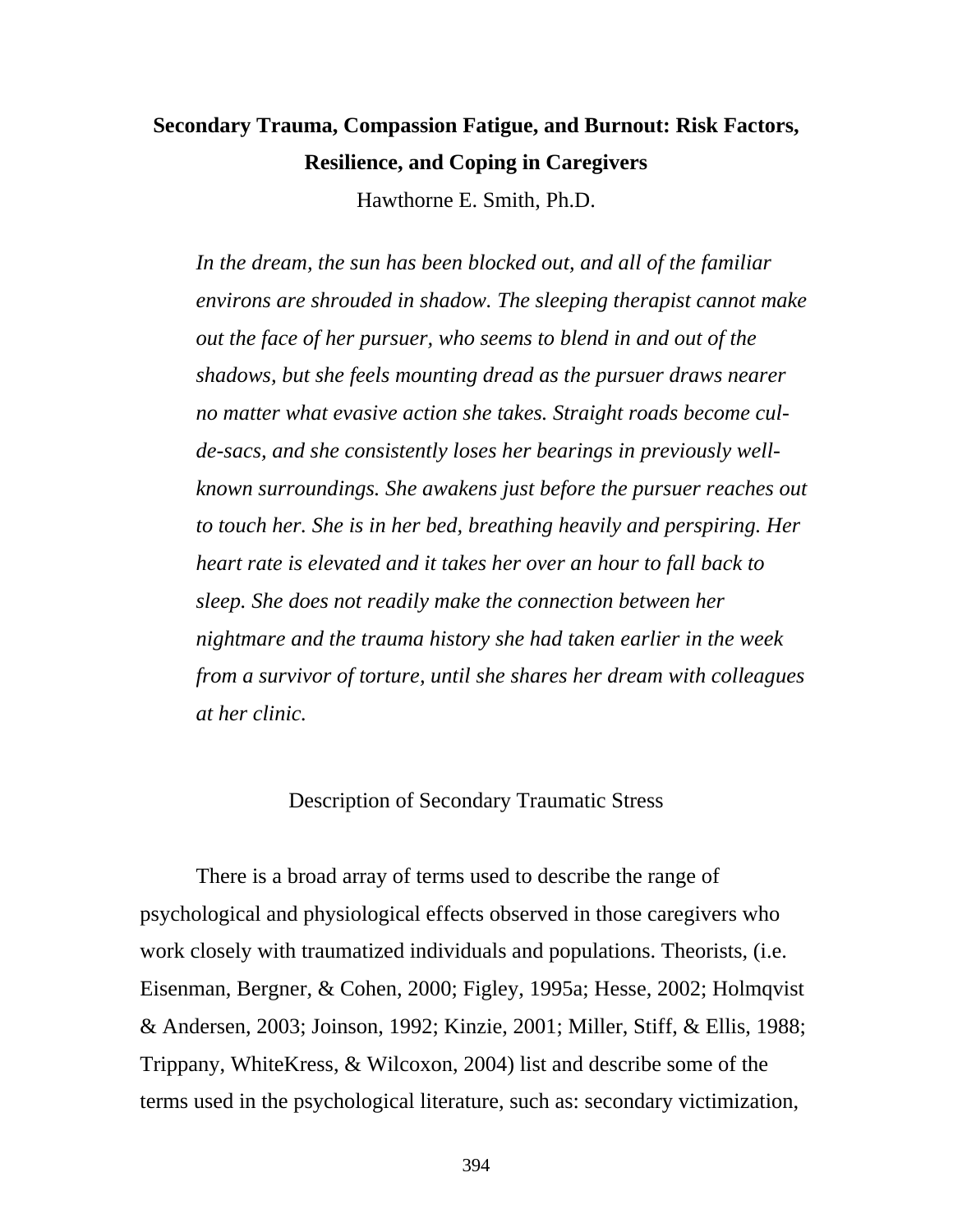vicarious traumatization, compassion fatigue, empathetic strain, emotional contagion, countertransference, burnout, and secondary traumatic stress.

Figley (1995a) argues for the inclusion of secondary traumatic stress disorder (STSD) as a diagnosis to parallel PTSD in psychiatric texts. He looks at the level of exposure to a traumatic event needed to meet criterion for potential PTSD, as described in the DSM-IV (APA, 1994). He states that people can be traumatized without actually being harmed or threatened with harm, they only need to learn "about unexpected or violent death, serious harm, or threat of death or injury experienced by a family member or other close associate" (APA, 1994, p. 424). Kleber (2003) posit that exposure to a traumatic event (whether primary or secondary) can be determined if the person experiences the following two elements: *powerlessness* – the inability to influence or alter the occurrence; and *disruption* – where the certainties and assumptions in one's worldview are irrevocably altered.

Figley (1995a) continues that secondary traumatic stress reactions may occur in family members, friends, community members, and in the professionals who are providing care to the directly traumatized individuals. As such, providing support for the people who are indirectly traumatized can help to strengthen the support network and improve the quality of care for the people directly traumatized by horrific events. This is in addition to providing symptom relief for those, including clinicians, who may be suffering the ill-effects of STSD.

The effects of burnout and secondary traumatic stress described in the literature seem to be quite similar, despite the fact that they can be distinguished as overlapping yet distinct concepts. Theorists argue that burnout emerges gradually, and is a result of emotional exhaustion, while secondary traumatic stress (often called "compassion fatigue") can emerge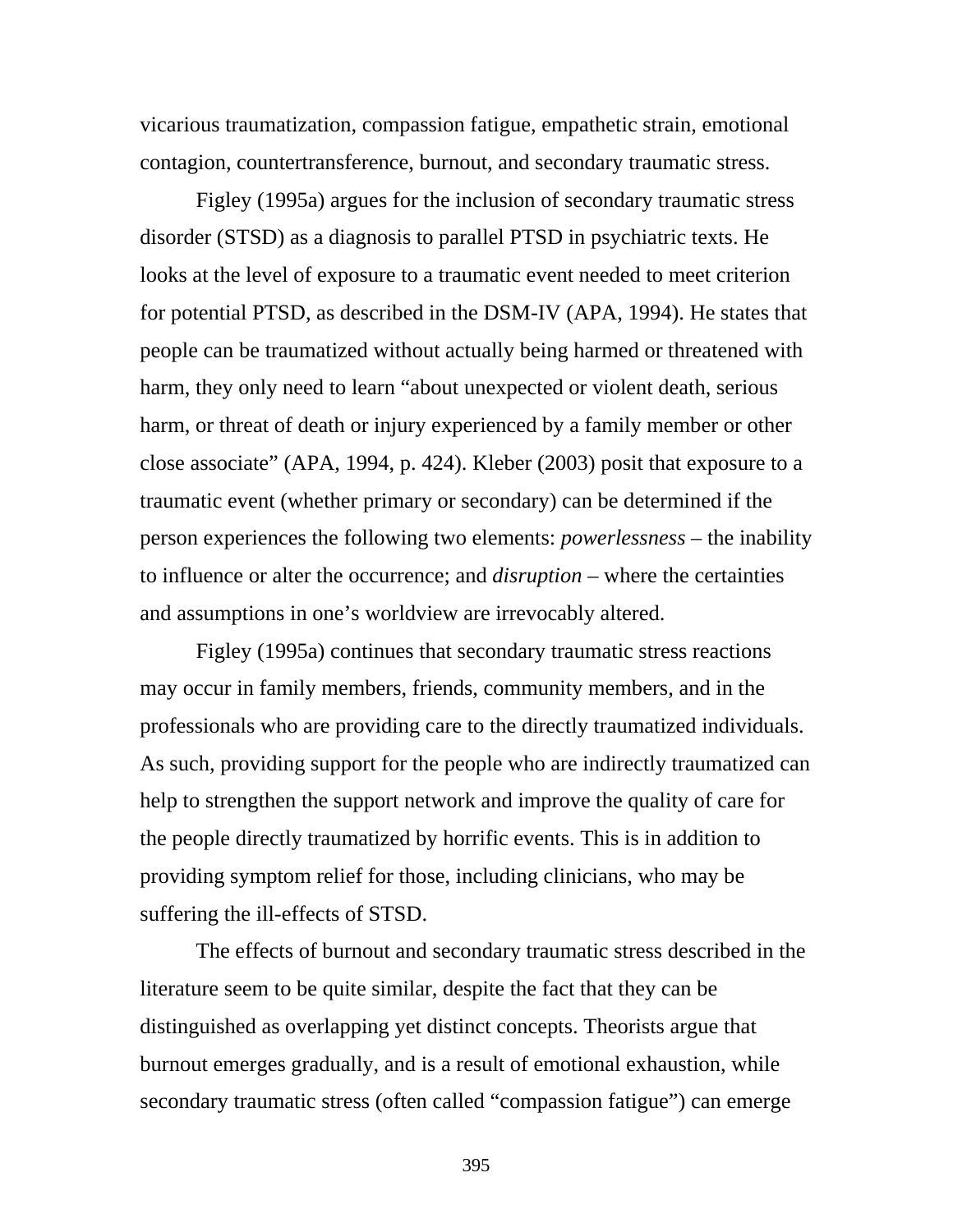suddenly (Figley, 1995a; Figley & Kleber, 1995; Hesse, 2002; Pines & Aronsen, 1988; Trippany et al., 2004).

The symptoms of secondary stress have often been considered as a form of countertransference in the psychiatric literature, but current theorists point out the subtle, yet significant differences (Hesse, 2002; Trippany et al., 2004). These theorists point out that countertransferential attitudes are linked to a therapist's past experiences and sub-conscious processes. This is in contrast to secondary trauma issues, in which the pre-existing personal characteristics of the therapist may have little to nothing to do with their reactions to the traumatic material (Hesse, 2002). Countertransferential attitudes should not be discounted or ignored, however, particularly when care providers treating trauma survivors are survivors of trauma themselves. This is frequently the case with resettlement workers who provide care for refugees, and who are often traumatized refugees themselves.

It has been the experience of clinicians from the Bellevue/NYU Program for Survivors of Torture, who have conducted numerous trainings and workshops across the nation with refugee resettlement agencies, that resettlement workers and other caregivers report varied reactions to working with uprooted, traumatized populations that are similar to the types of reactions detailed in the literature on burnout, compassion fatigue, and secondary traumatic stress. Many of these reactions can be organized according to Kahill's (1988) five categories: physical, emotional, behavioral, work-related, and interpersonal.

In terms of physical symptoms, resettlement workers and other caregivers have complained of headaches, stomach aches, general fatigue, joint pain, and becoming sick more frequently with colds, flu etc. Emotionally, these workers have reported sadness, depression, irritability,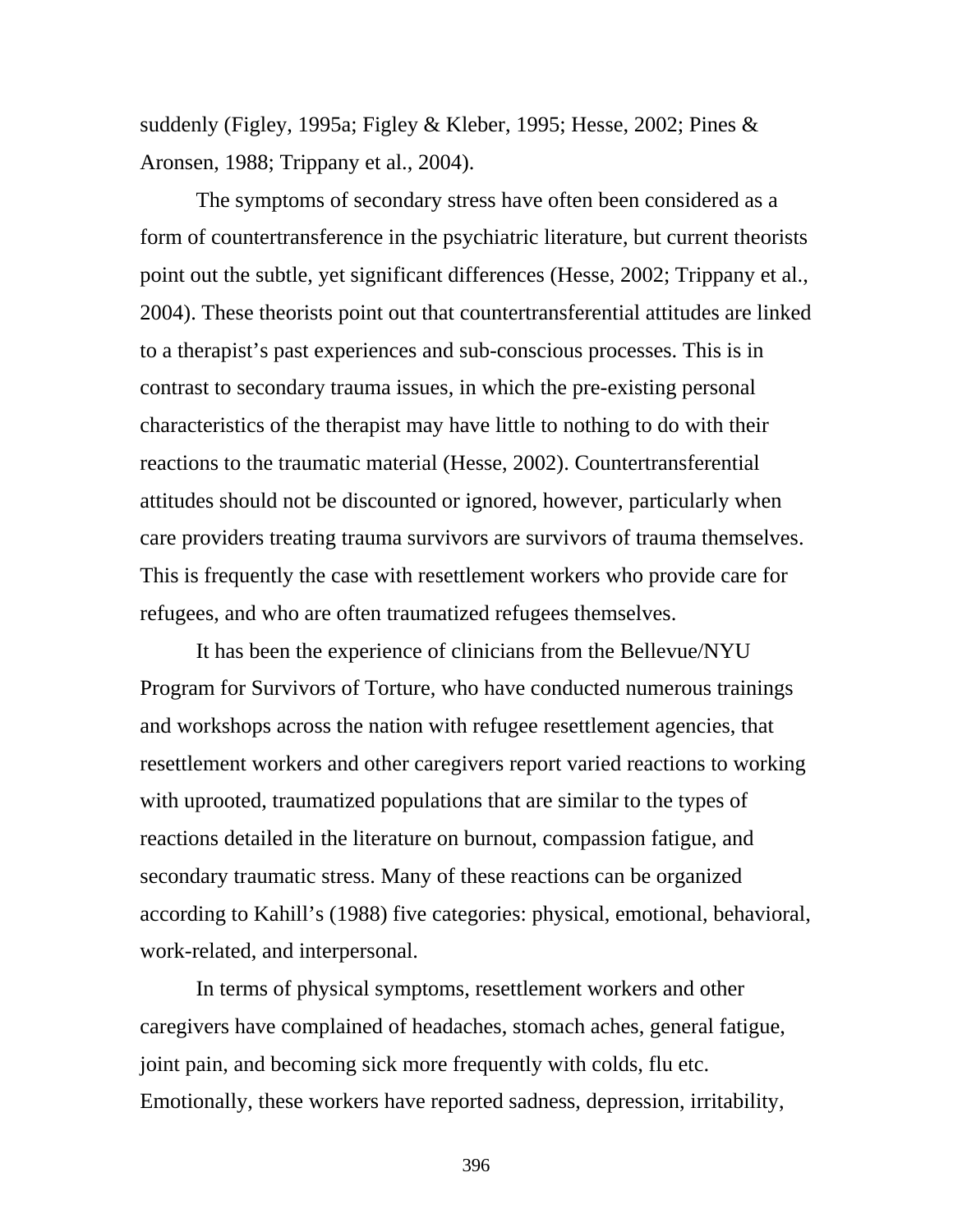anxiety, hyper-arousal, as well as feelings of helplessness and hopelessness. In addition, some have reported an increase in feelings of cynicism, discouragement, disbelief, personal vulnerability, and pessimism. These feelings may accompany behavior changes such as increased substance abuse, and work-related behavior changes such as tardiness, absenteeism, intolerance of other clients' problems, and "lackluster" work performance in general. Caregivers may also notice changes in their communication patterns, more dramatic mood swings, increased irritation, social withdrawal, and a lack of patience with the concerns or problems of other colleagues and/or family members (Kahill, 1988; Kinzie, 1994; Kleber & Figley, 1995). The parallels between these reactions and those found in people who have been directly traumatized will be discussed a little later in this chapter.

#### Contributing Factors

Potential contributing factors to secondary traumatic stress are varied and insidious. One of the primary factors that contribute to secondary traumatic stress is the ability to empathize, which is a hallmark of a caregiver's ability to engage in effective therapeutic treatment with traumatized clients. Empathy can help a caregiver to understand a client's experience, but it may also make them vulnerable to being traumatized themselves (Figley, 1995b; Wilson & Lindy, 1994). As many caregivers have experienced trauma, or may be refugees themselves, the possibility for empathic strain is even greater than one would usually find in a therapeutic milieu (Figley, 1995a; Kinzie, 1994).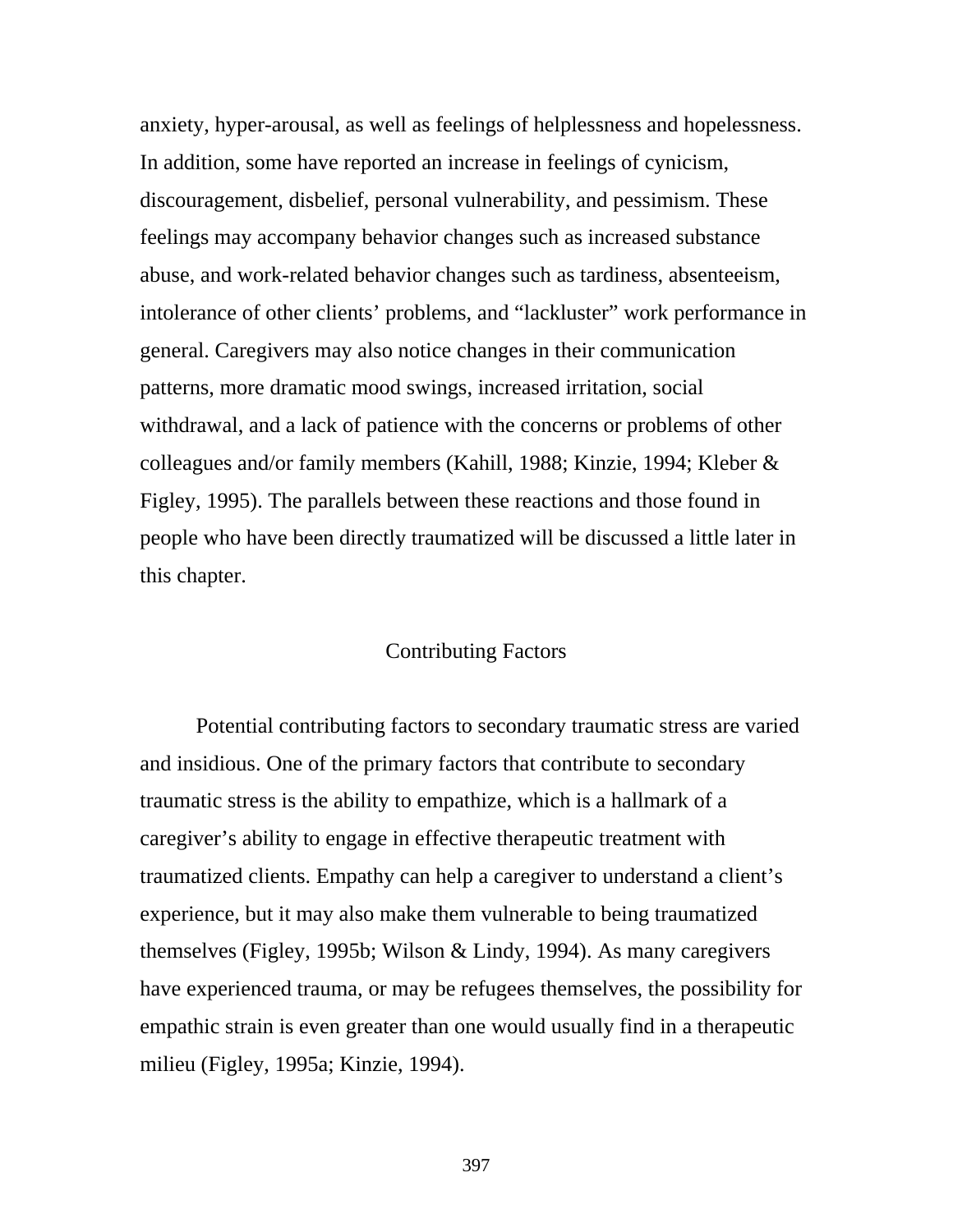Other potential issues that may exacerbate adverse psychological reactions on the part of service providers may be that some caregivers have expressed feeling that they are "doing something small" in the face of massive tragedies. Some caregivers have complained that their efforts may help particular individuals or families, but it will not affect the root causes of the problems. These types of thoughts may foster a sort of powerlessness, or a "what's the use?" attitude, that can make it increasingly difficult for caregivers to feel a sense of positive accomplishment from their work (Kleber, 2003).

Other caregivers and theorists describe situations in which a worker may feel less than competent in their interactions with clients. This may be because of cultural or linguistic barriers, but more often it may stem from the worker's perception that the client's problems are beyond their capacity to effectively intervene in a way that is helpful to the client (Maslach  $\&$ Johnson, 1981). Caregivers may also feel that there is too much work to do in too short a time, and that they have lost the ability to set their own pace and priorities in their work (Rench, 1996).

These thoughts can lead to a worker feeling powerless, and potentially hopeless, when engaging with a survivor of torture in their clinic. These perceived failings may impact a therapist's self-image in terms of their overall competence as an effective therapist (Hesse, 2002; Trippany et al., 2004). These feelings may be exacerbated when the caregiver has internalized an "idealized image" of the client as deserving the best of treatment and outcomes (Eisenman, Bergner, & Cohen, 2000). A caregiver may feel that his or her efforts, no matter how sincere, are not sufficient for such a deserving client. Or, conversely, the caregiver may harbor "savior"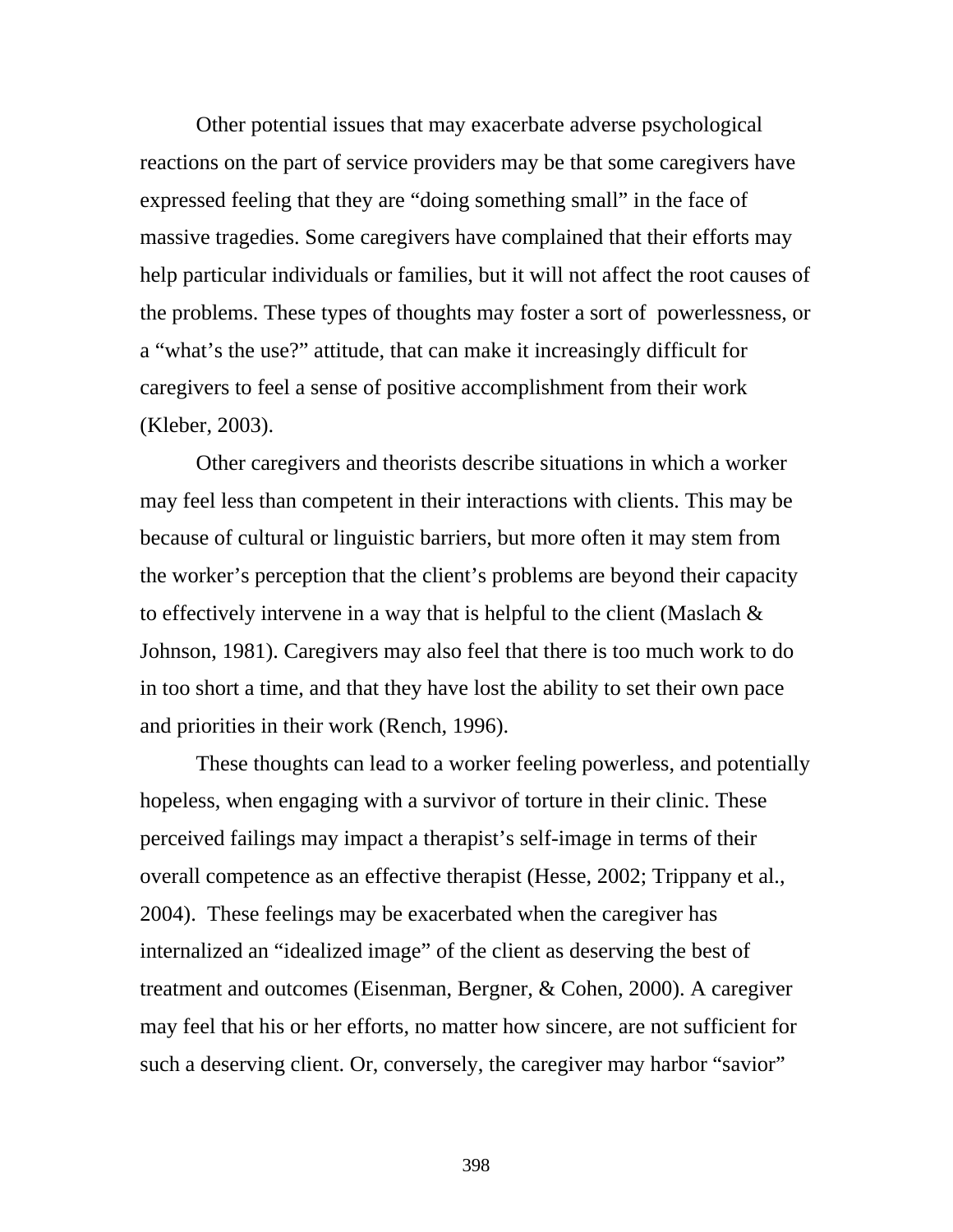fantasies which can also erode reasonable expectations as to the probable outcomes of treatment (Kinzie, 1994; Smith, 2003).

Resettlement workers and other caregivers may also experience frustration with inadequate resources and funding at their particular clinic or agency. These same workers may also feel frustrated by the bureaucratic structures in many of the service provision agencies that they are called on to help navigate (Barr, 1984; Karger, 1981; Rench, 1996). When one considers the multiple social needs of a traumatized refugee, the opportunities for bureaucratic roadblocks are numerous, and the roadblocks can have extremely important implications for the traumatized refugee's well-being. As workers discuss their encounters with the immigration/asylum system, housing bureaucracies, educational systems, financial assistance services, medical and insurance bureaucracies, and other such entities, one can see how unpleasant or frustrating interactions with these important resources can lead a worker to feel less than supported or respected in their efforts.

Care and service providers may also harbor feelings of ambiguity about a particular client or group of clients that can reduce their confidence that they are indeed "doing the right thing." Doubt may arise as to the client's veracity in detailing the history of their traumatic experiences. Some clients may exaggerate details of their trauma to help ensure that they receive asylum or other social service benefits. Other clients may have antagonized service providers by being especially demanding, unappreciative, and manipulative, and it may come to light that a "victim" may have also been a perpetrator of human rights offenses themselves (Eisenman et al., 2000). These scenarios can also have significant impact on a service providers' ability to engage fully and find fulfillment in their work.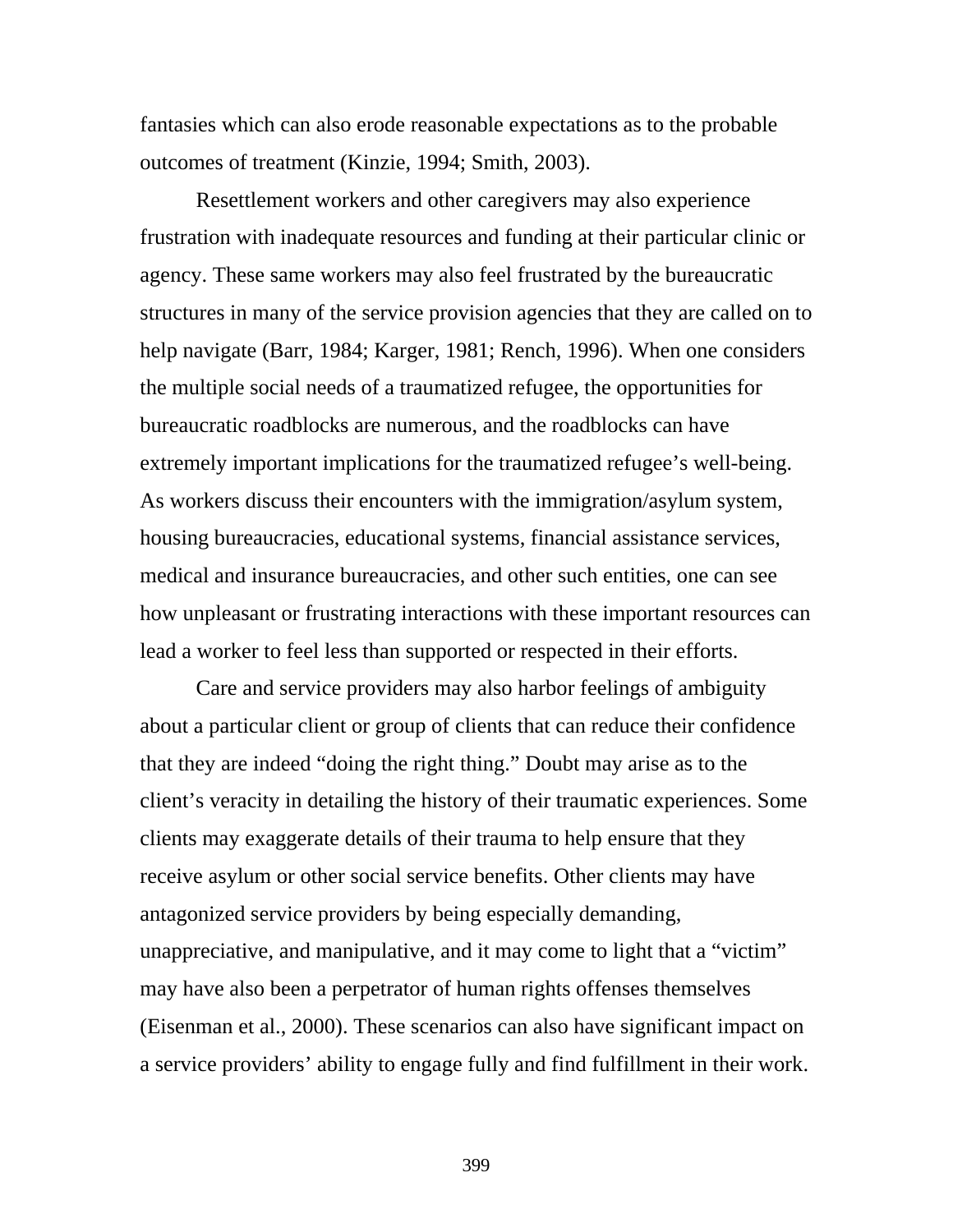In addition, if a caregiver feels isolated within their family or social circles regarding the challenging nature of their work, it can also exacerbate emergent feelings of burnout and compassion fatigue. A caregiver may feel that "no one else will understand," or may ask themselves "who wants to listen to this stuff anyway?" and may feel increasingly withdrawn emotionally from those who have been close to them throughout their lives. This reduction in the effective utilization of one's support networks is yet another potentially pernicious effect of working with highly charged traumatic material (Rench, 1996; Spahn-Nelson, 1996).

#### Paralyzing Parallels

One may notice that the effects of secondary traumatic stress are similar to the effects of PTSD, which frequently affect survivors of torture and refugee trauma. The literature regarding secondary traumatic stress consistently makes the point that the ill-effects felt by clinicians working with traumatized populations often mirror the symptoms experienced by those who have been directly traumatized (i.e. Figley, 1995a; McCann & Pearlman, 1990). Beyond mimicking the symptoms of intrusion, avoidance, and hypervigilance associated with PTSD, secondary traumatic stress and burnout may mirror depressive symptoms, such as hopelessness and decreased energy, in addition to other psychological problems associated with refugee trauma (Figley & Kleber, 1995; Pines & Aronsen, 1988).

Certain theorists have put forth the notion of Constructivist Self-Development Theory [CSDT], and have demonstrated how working intimately with survivors of trauma can affect a therapist's cognitive schemas (Hesse, 2002; McCann & Pearlman, 1991; Trippany et al., 2004).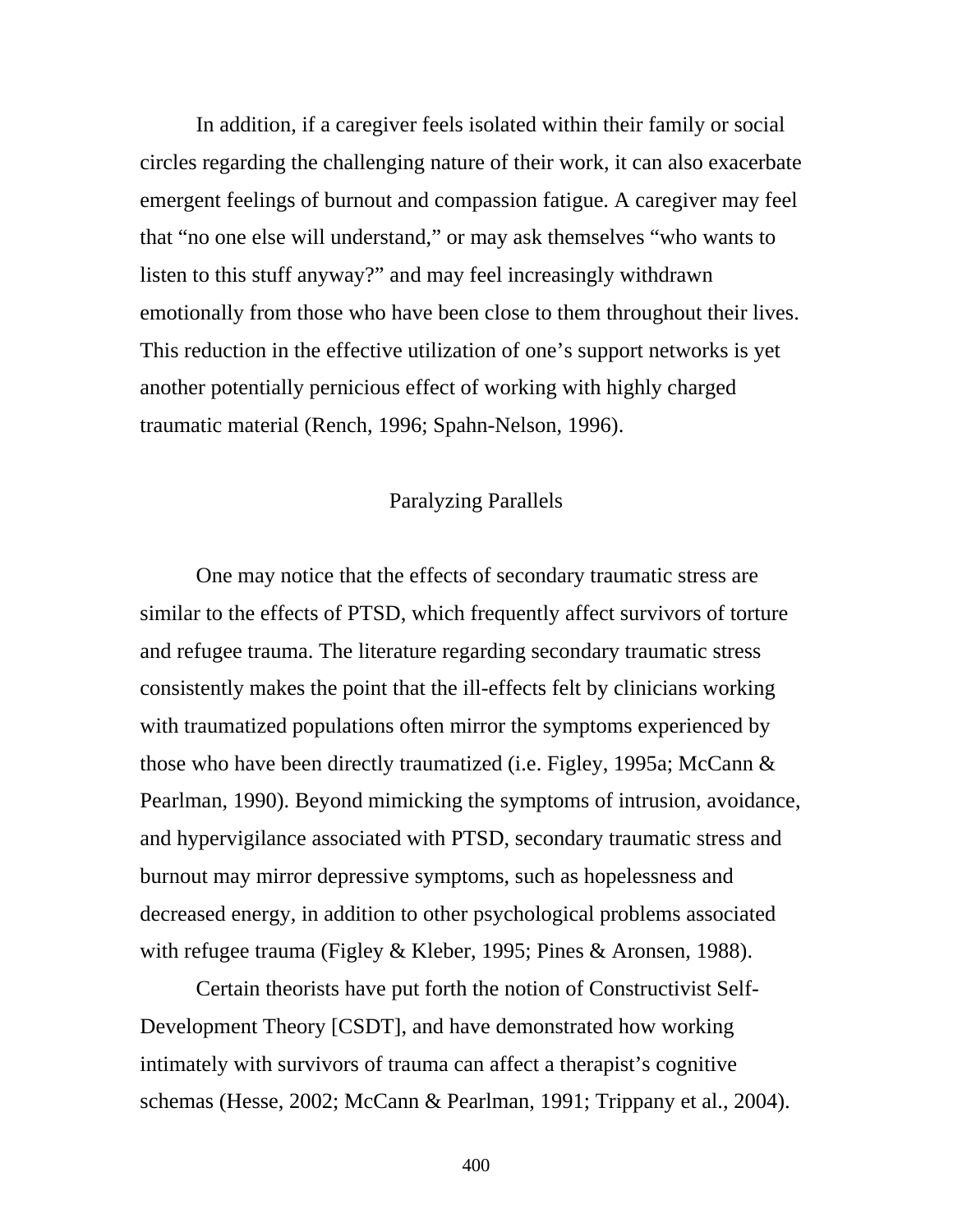These theorists posit that working with trauma survivors can affect therapists' views of their own frame of reference regarding themselves and the world: their belief systems; their sense of safety, trust, and control; their sense of independence and self-esteem; and their ability to be emotionally intimate with others.

For example, caregivers' may be affected by scenarios in which they feel that they are only doing something small in the face of great obstacles. Their worldviews and belief systems may be altered to the point that they feel that it's no use to continue with such small endeavors in a world filled with evil. These feelings may mirror the feelings of powerlessness and hopelessness that frequently confront traumatized clients.

Caregivers may lose the sense of trust in governmental and other systems (such as the immigration services) that are ostensibly set up to assist refugees and asylum seekers, but may end up putting additional strains on the situation. When caregivers feel as though they do not have sufficient time to complete their work, or when they feel less than competent in their dealing with clients, these feelings may run parallel to clients' feelings of being overwhelmed by insurmountable challenges.

There are other similarities in the way clients and caregivers may react to the reported trauma experiences and the subsequent recovery process. Caregivers who feel less than competent, or who may idealize their clients, run the risk of denigrating their own skills and placing unrealistically positive expectations on another person (Eisenman et al., 2000). This is not dissimilar to a client who has been violently disempowered, and may feel as though they are undeserving of assistance.

At times, the client may also idealize the caregiver, which can have some therapeutic benefits in terms of a transitional object, but can be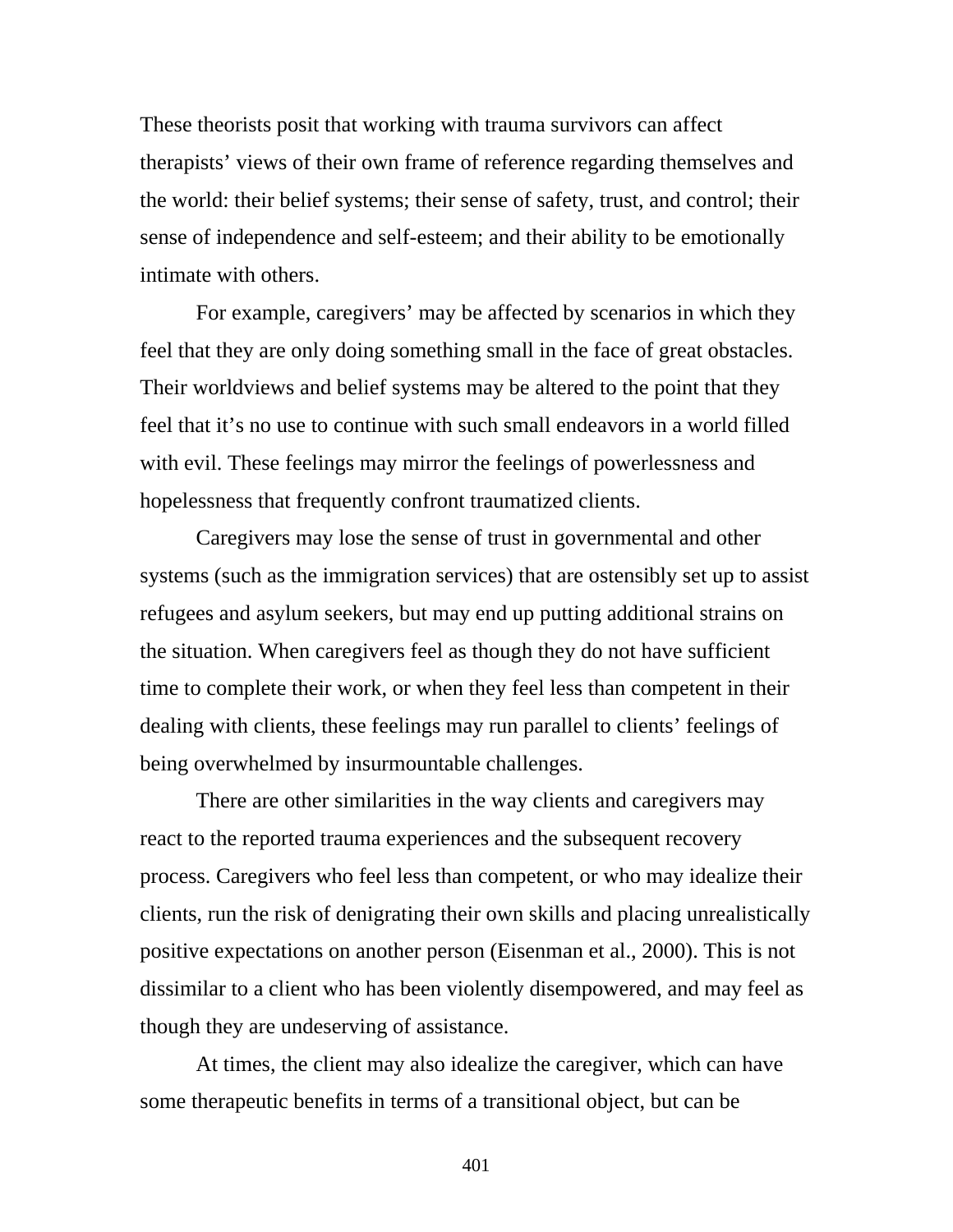counterproductive over time if the client is not able to internalize positive feelings about themselves and take proactive action to improve their situation (van der Kolk, 1996). The caregiver may also join the client in avoiding pertinent issues linked to the trauma (Hesse, 2002). Holmqvist  $\&$ Andersen (2003) call this avoidance "collusive resistance" (p. 294).

Other potential parallels that may adversely affect the therapeutic process are: that therapists may seek praise within the dyad in order to bolster their shaken self-esteem; therapists may be so full of rage that they preclude their client's ability to say anything positive about the people who may have mistreated them, or admit that that they too participated in abusive behavior; or that therapists may over-medicate or hospitalize patients too often to compensate for their feelings of helplessness or incompetence (Hesse, 2002).

An empirical study by Holmqvist & Andersen (2003) shows that therapists who work predominately with trauma survivors feel less objective and enthusiastic over time, and that they show significant decreases in empathy. The same study showed a 10% prevalence rate of secondary traumatic stress among the therapists sampled.

The fact that some caregivers report feelings of frustration with bureaucratic procedures, isolation, personal devaluation, or some feelings of ambiguity about the nature of their work or the client they are working with may also parallel the realities faced by survivors of torture and refugee trauma. Clients are often frustrated by a lack of tangible progress in their immigration, educational, and professional struggles in the US. They often report feeling isolated or "all alone" with their traumatic memories, and may also be ambivalent about engaging in a therapeutic relationship with a stranger. They may doubt the efficacy of the treatment they are offered, and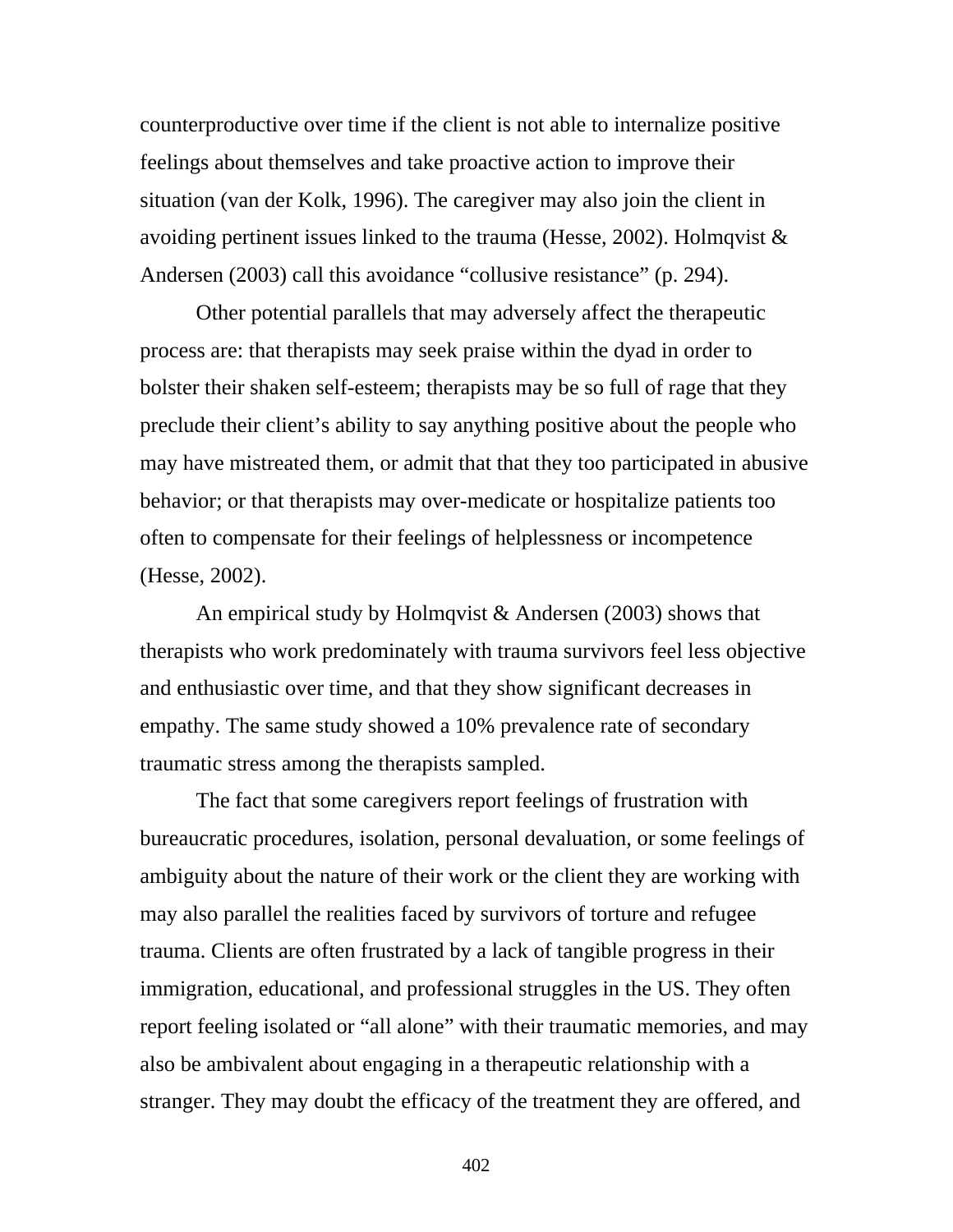may have reservations about engaging with the particular caregivers they are working with.

The following recollection from a senior clinician in our program from when they were a trainee is an illustration of the insidious parallels that may exist:

*I remember going to my supervisor and explaining that I felt like a complete fraud, and that I had no idea what I was doing during my first session with the survivor. My supervisor asked about the general progression of the session. I shared that it was a severely depressed man from an Eastern African country who literally bore scars from his torture experiences on his face. He was tearful, frightened, and so sad that he could barely keep his head off of the desk in my office.* 

*When my supervisor asked how I recalled feeling during the session (apart from feeling like a fraud), I responded that I felt lost. I remembered not knowing what to say, and not being sure what we could accomplish together in treatment. I remembered being scared and tense. I worried that the survivor would not find me credible. I felt sad and was overwhelmed with the immensity of the problem. I literally felt like fleeing the room.* 

*My supervisor and I began to explore how the survivor may have been feeling during the session. As I shared my impressions, I realized that the survivor was also giving signals that he was feeling lost, unsure, scared, vulnerable, and overwhelmed. He may have also harbored a desire to flee the room.*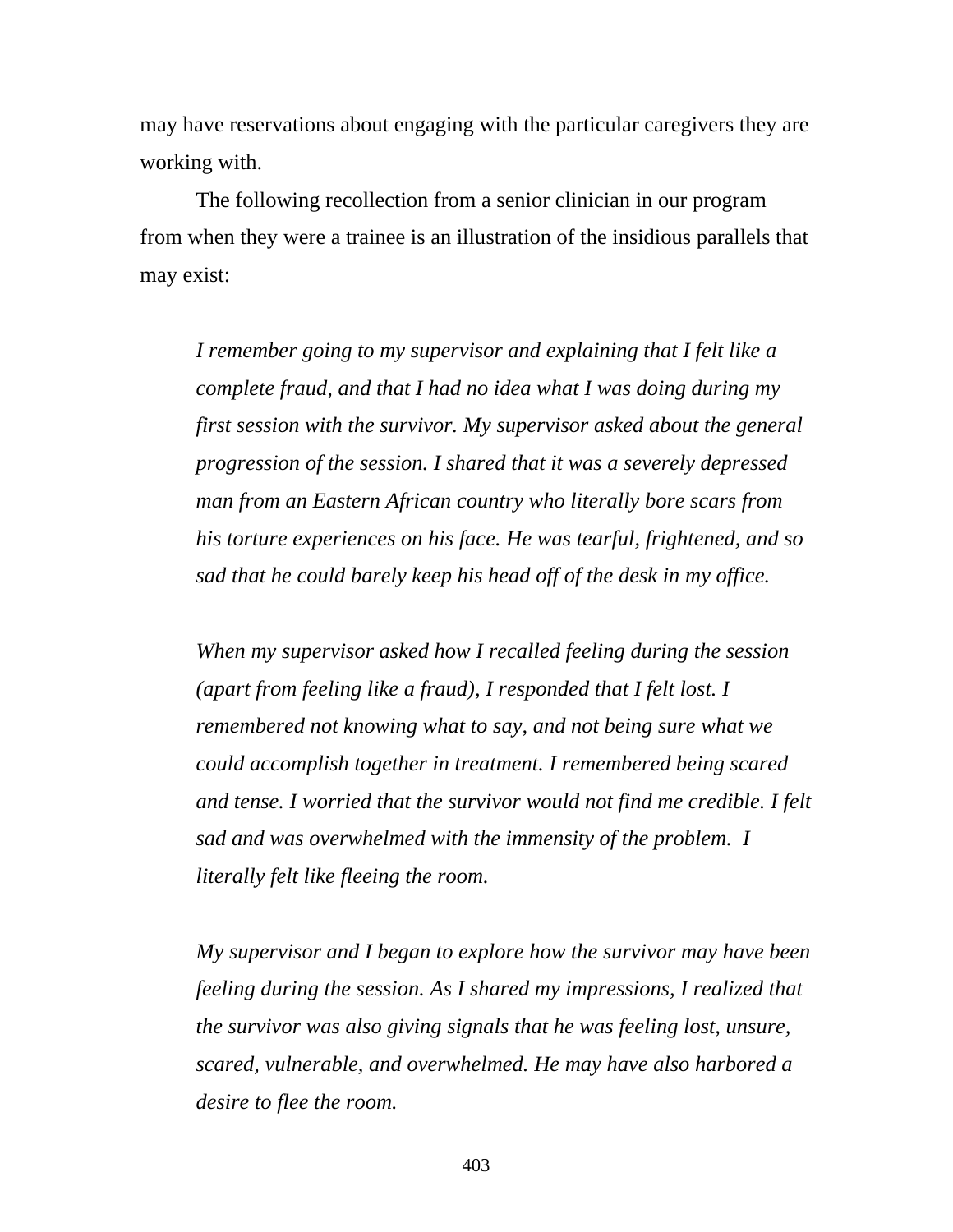*My supervisor helped point out that not only was I not "a fraud," but I was actually in tune with many of the survivor's fears and anxieties. My tangible discomfort during the session, and in its aftermath, was only a diluted, momentary snapshot of the pervasive pain the client experiences constantly. He pointed out that as clinicians; we serve as our own healing instruments. The ability to truly listen, attend, and empathize with someone who is suffering is a powerful therapeutic tool; but it comes at a price. It can often mean pain and discomfort for the caregiver. It can mean that we feel lost. In those instances, we have to give ourselves "permission not to know."* 

# Prevention and Treatment

Having remarked that many of the symptoms of secondary traumatic stress mirror those of PTSD, we at the Bellevue/NYU Program for Survivors of Torture have found that the core therapeutic principles of safety and empowerment are also effective in helping caregivers to tolerate the challenging nature of their work.

In terms of safety, we strive to create an environment where colleagues feel free to share concerns, insights, and most importantly, feelings about the work we are doing. Writers on this subject are basically unanimous in espousing the importance of open communication among work colleagues (i.e. Figley, 1995a; Hesse, 2002; Kinzie, 1994; Smith, 2003; Spahn-Nelson, 1996; Trippany et al., 2004).

Multidisciplinary case conferences and/or staff meetings occur weekly, and serve as vehicles for the exchange of information and ideas across professions. Although traumatic case material is often exchanged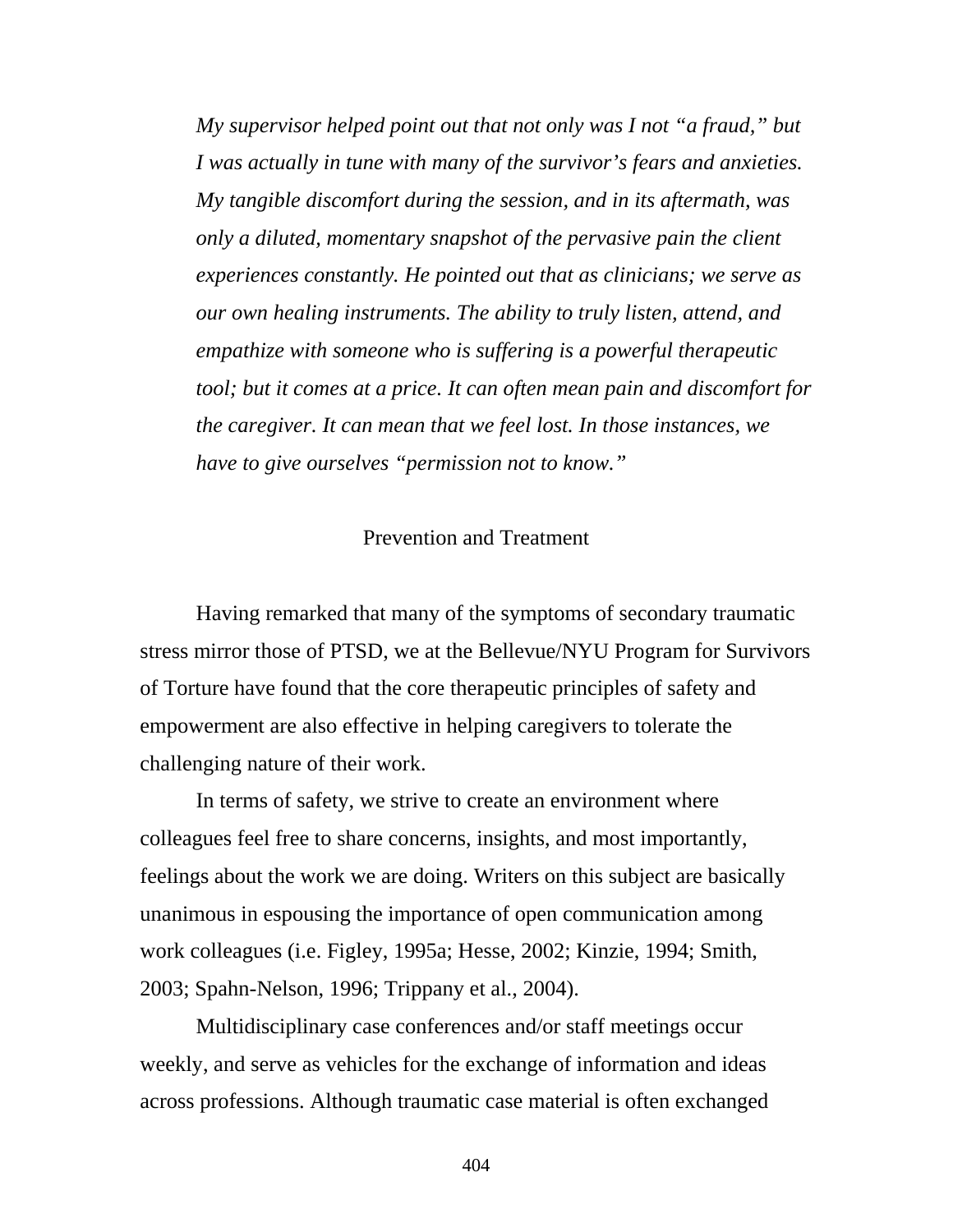during these meetings, the supportive cross-discipline relationships they facilitate help to decrease feelings of professional isolation. Weekly supervision sessions include individual, group, and peer supervision formats. Informal case consultations and planning meetings are encouraged. In essence, we try to avoid any collusion of silence, in which we assume everyone is maintaining a healthy equilibrium in the work.

When caregivers express feelings of anger, discomfort, fatigue, or frustration, that may indicate secondary stress, they are listened to in a supportive, non-judgmental or stigmatized way. Attempts are made to facilitate understanding of the feelings in the context of the difficult nature of the work we are engaged in. Many authors in the field focus on the need to acknowledge and normalize countertransference and secondary stress reactions (Figley, 1995a; Figley & Kleber, 1995; Hesse, 2002; Kinzie, 1995; Spahn-Nelson, 1996; Trippany et al., 2004; Wilson & Lindy, 1994).

 Another important element in combating secondary traumatic stress and burnout is to find positive outlets for one's energy and feelings. Smith (2003) has written that it is crucial to "be a conduit, not a container" in doing this work (p. 314). It is important to make time and space for the things you love to do in life. Sublimating the traumatic case material can be facilitated by engaging in creative pursuits, such as writing poetry or playing music, exercising and doing fun physical activities, or engaging in relaxation techniques, such as meditating and deep breathing exercises. Listening to music, hanging out with friends, and finding occasions to laugh, are other potentially therapeutic activities that can protect from the long-term effects of burnout.

Of course, basic ideas like eating well-balanced meals, getting enough rest, avoiding use of alcohol or drugs, and avoiding excessive use of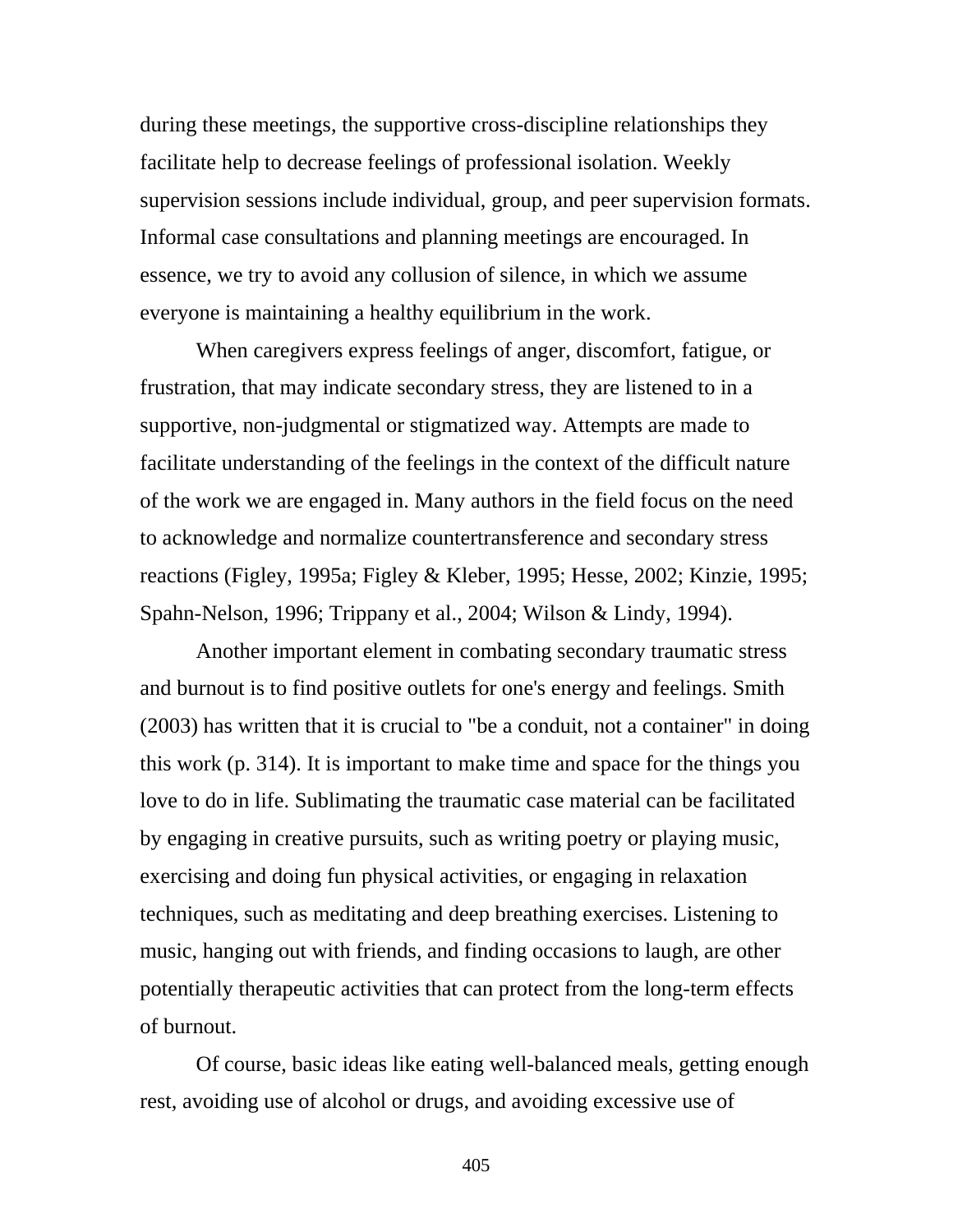stimulants like sugar and caffeine are recommended. Work related issues, like rotating through different types of work activity, or having intermittent work-free periods, if possible, can reduce the negative impact of working with traumatic material (Trippany et al., 2004). Some clinicians have encouraged the sharing of painful clinical material with significant life partners (while respecting ethical guidelines), so that the clinician will not be so isolated in terms of family or social functioning (Figley, 1995a).

One of the important factors for preventing compassion fatigue is that caregivers set realistic expectations of themselves in doing this work (Hesse, 2002). Clinicians should resist the desire to "fix" everything for the survivor, and realize that we are not able to fully erase the trauma from someone's mind. These are key factors in staving off compassion fatigue and secondary trauma. Victories need to be measured in small steps, and the gradual process of recovery needs to be respected and tolerated. A program clinician remembered his first day of work as a junior counselor as such:

*A more experienced counselor pulled me aside and said that he could tell it was my first day by my wide-eyed expression. He told me that I needed to get the "Robin Hood Complex" out of my head. I immediately asked him what that was. He responded that I had to realize that I couldn't save everybody. When I acknowledged his statement and started to walk away, he stopped me.* 

*He said, "Not only can you not save everybody; you can't save anybody. All you can do is help to put people in a context where they can save themselves." Once again, I started to walk away, but he added, "You seem to be reasonably intelligent, so you may learn this*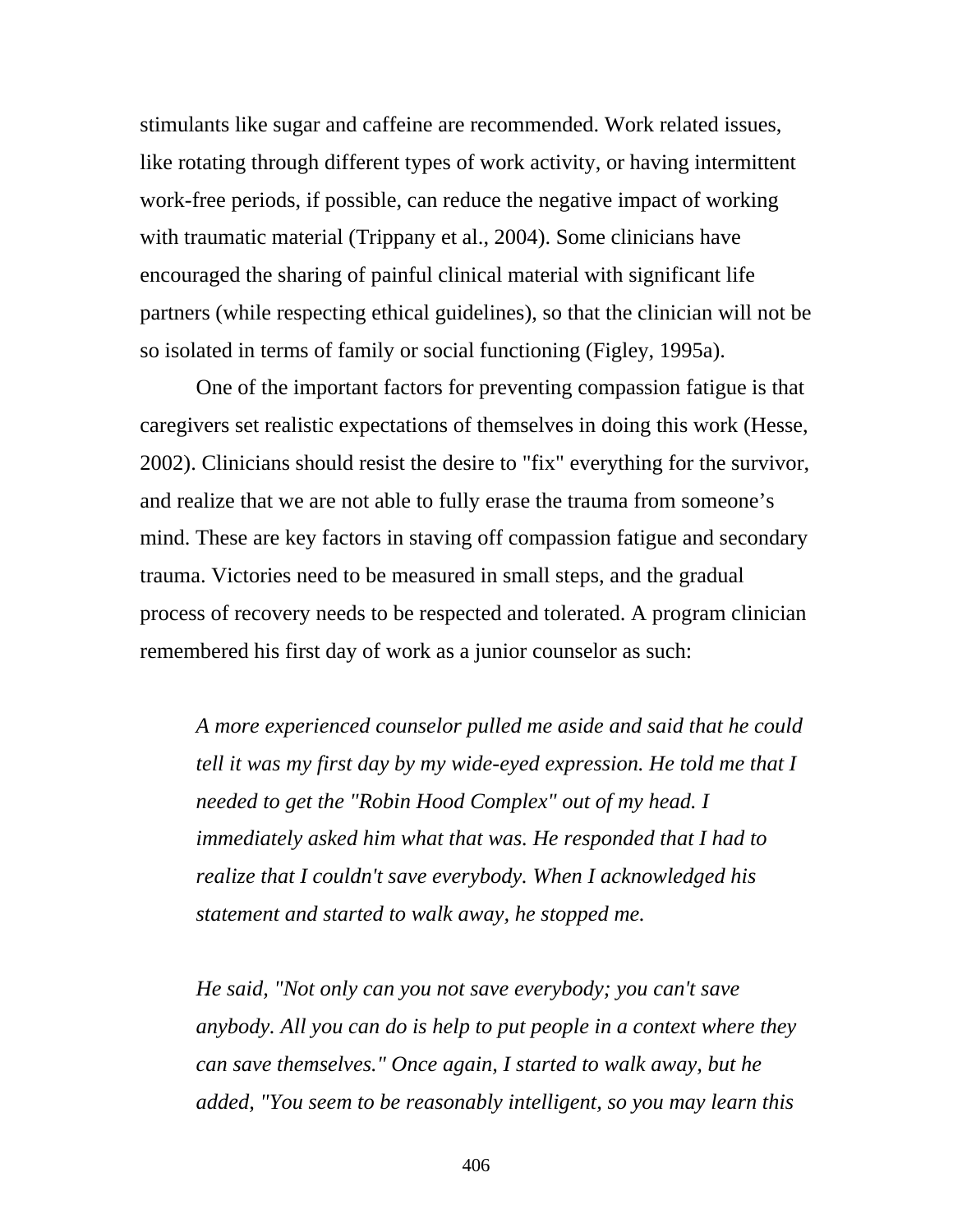*pretty quickly up here," he said as he pointed to his head. "But it will probably take you a lifetime, or at least your career to learn it here," as he pointed to his heart.*

These words turned out to be prophetic for the young therapist in question. The emotional learning that the senior counselor was alluding to continues to be a major component of the continued growth - both as a clinician and a person - for that therapist, who has become one of the senior clinicians in our program. Engaging in work with this population of survivors of torture and refugee trauma helps to take this emotional learning to a whole new level.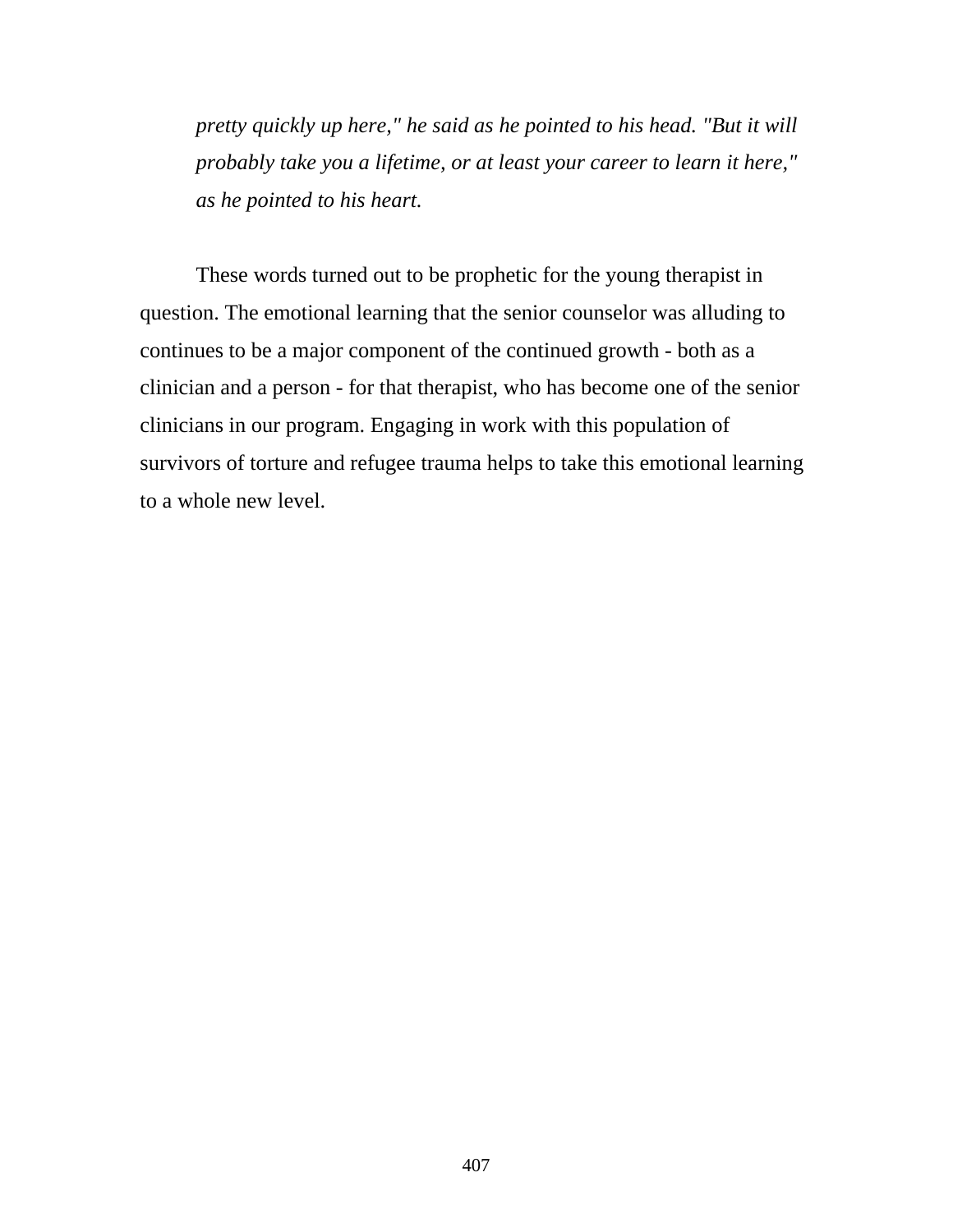#### References

American Psychiatric Association. (1994). *Diagnostic and statistical manual of mental disorders*  $(4<sup>th</sup>$  ed.). Washington DC: Author.

Barr, D. (1984). Burnout as a political issue. *Catalyst, 4*(4), 68-75.

- Eisenman, D., Bergner, S., & Cohen, I. (2000). An ideal victim: Idealizing trauma victims causes traumatic stress in human rights workers. *Human Rights Review, 1*(3), 106-114.
- Figley, C. (1995a). Compassion fatigue as secondary traumatic stress disorder. In C. Figley (Ed.), *Compassion fatigue: Coping with traumatic stress disorder in those who treat the traumatized* (pp. 1- 18). New York: Bruner/Mazel, Inc.
- Figley, C. (1995b). Epilogue: The transmission of trauma. In C. Figley (Ed.), *Compassion fatigue: Coping with traumatic stress disorder in those who treat the traumatized* (pp.248-252)*.* New York: Bruner/Mazel, Inc.
- Figley, C., & Kleber, R. (1995). Beyond the "victim": Secondary traumatic stress. In R. J. Kleber & C. R. Figley (Eds.), *Beyond Trauma: Cultural and Societal Dynamics* (pp.75-98)*.* New York: Plenum Press.
- Hesse, A.R. (2002). Secondary trauma: How working with trauma survivors affects therapists. *Clinical Social Work Journal, 30*(3), 293-309.
- Holmqvist, R., & Andersen, K. (2003). Therapists' reactions to treatment of survivors of political torture. *Professional Psychology: Research & Practice, 34*(3), 294-300.
- Joinson, C. (1992). Coping with compassion fatigue. *Nursing, 22*(4), 116- 122.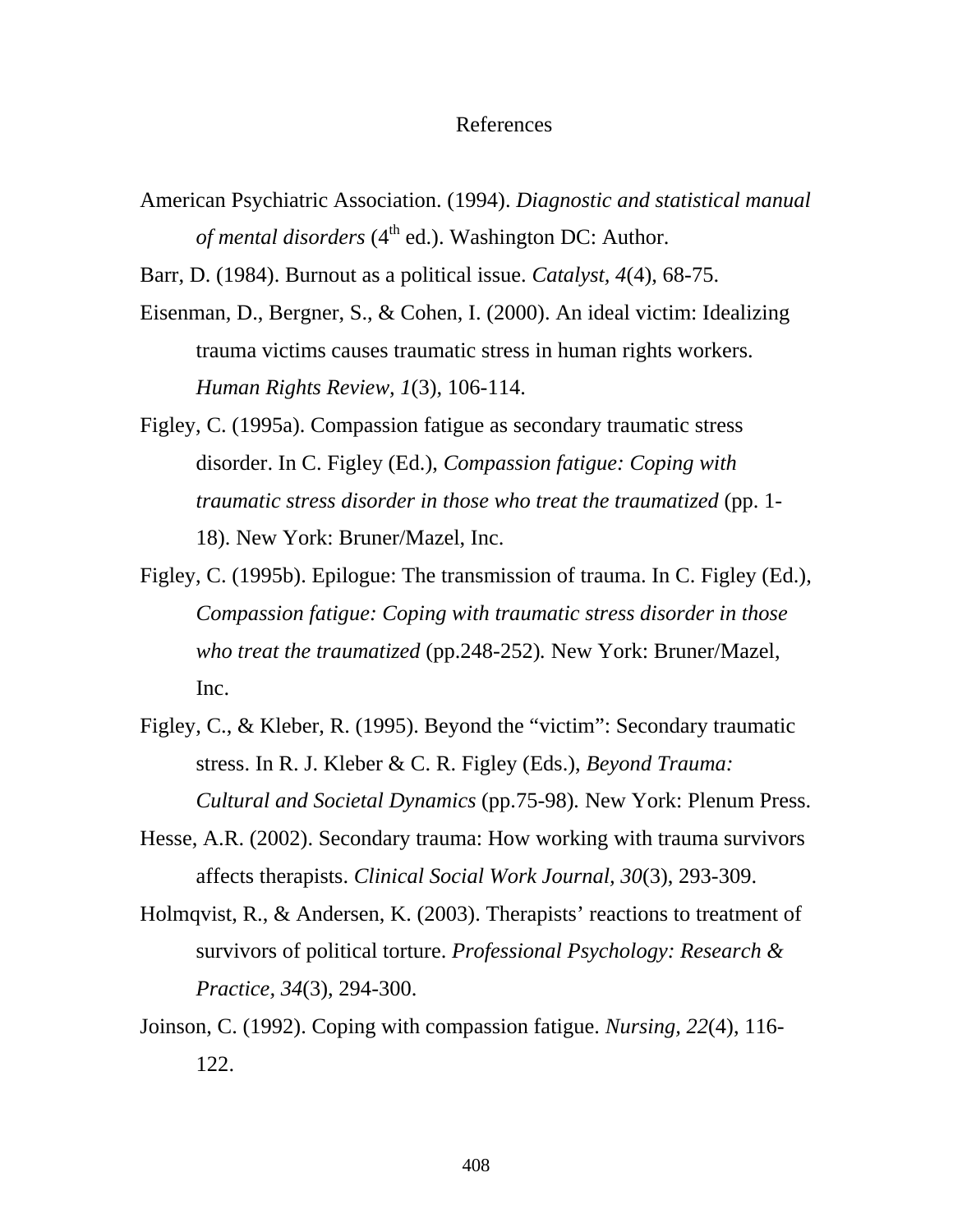- Kahill, S. (1988). Interventions for burnout in the helping professions: A review of empirical evidence. *Canadian Journal of Counseling Review, 22*(3), 310-342.
- Karger, H. (1981). Burnout as alienation. *Social Service Review, 55*(2), 268- 283.
- Kinzie, J. (1994). Countertransference in the treatment of Southeast Asian refugees. In J. P. Wilson & J. D. Lindy (Eds.), *Countertransference in the Treatment of Posttraumatic Stress Disorder* (pp. 249-262)*.* New York: Guilford Press.
- Kinzie, J. (2001). *Psychotherapy for massively traumatized refugees: The therapist variable*. Portland: Oregon Health and Sciences University.
- Kleber, R.J. (2003). *Coping with trauma: Theory, prevention, and treatment.* London and New York: Taylor & Francis.
- Maslach, C., & Jackson, S.E. (1981). The measurement of experienced burnout. *Journal of Occupational Behavior, 2*(2), 99-113.
- McCann, L., & Pearlman, L. (1990). Vicarious traumatization: A framework for understanding the psychological effects of working with victims. *Journal of Traumatic Stress, 3*(1), 131-149.
- McCann, L., & Pearlman, L.A. (1991). *Through a glass darkly: Understanding and treating the adult trauma survivor through constructivist self-development theory.* New York: Bruner/Mazel.
- Miller, K.I., Stiff, J.B., & Ellis, B.H. (1988). Communication and empathy as precursors to burnout among human service workers. *Communication Monographs, 55*(9), 336-341.
- Pines, A., & Aronsen, E. (1988). *Career burnout: Causes and cures.* New York: Free Press.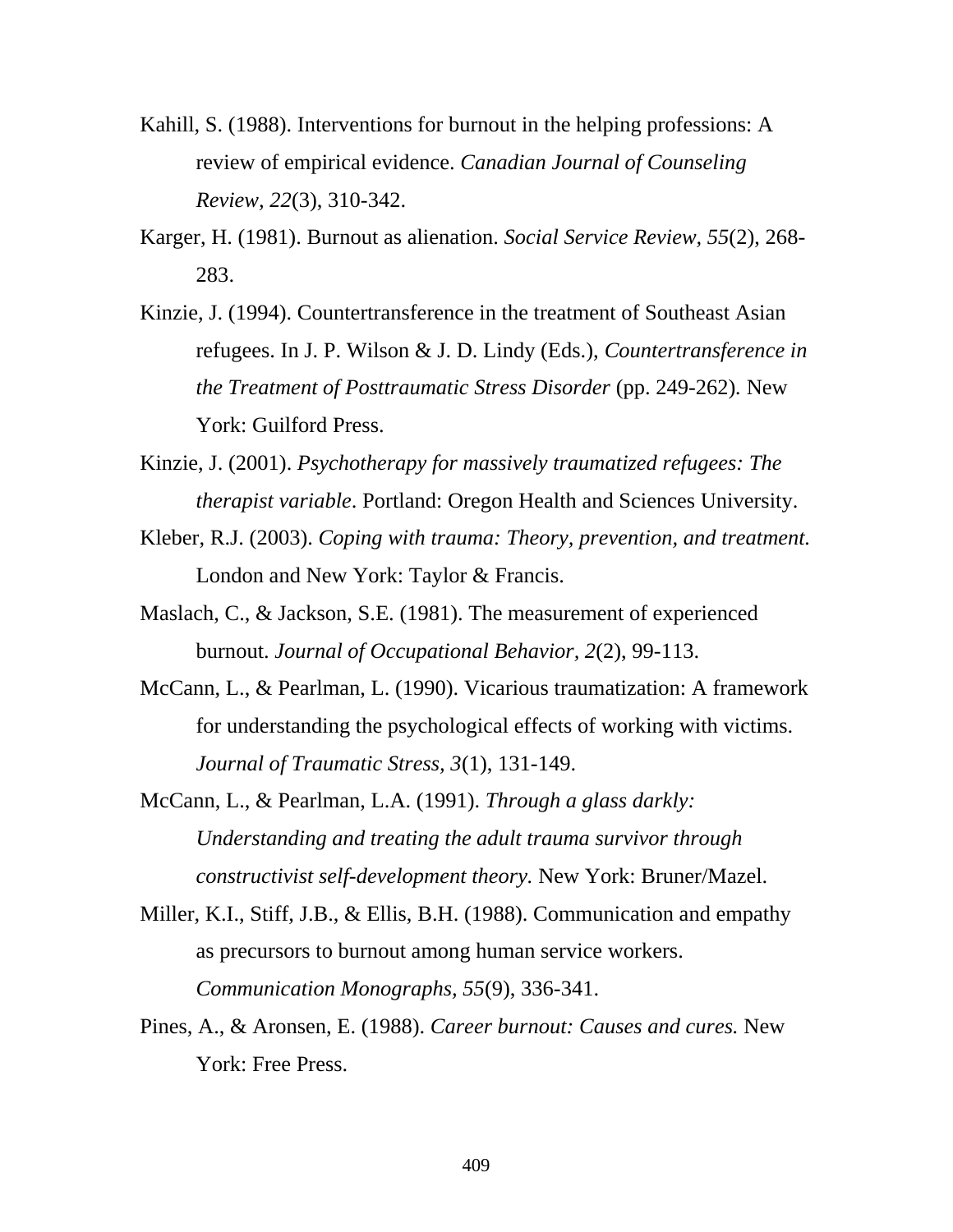- Rench, J. (1996, April). *Positive outcomes in the face of burnout.* Proceedings from the 20th Annual Convening of Crisis Intervention, Chicago, IL.
- Smith, H. (2003). Despair, Resilience, and the Meaning of Family: Group Therapy with French-Speaking Survivors of Torture from Africa. In R. Carter & B. Wallace (Eds.), *Understanding and Dealing with Violence. Multicultural Perspectives* (pp. 291-319). Thousand Oaks, CA: Sage Press, Inc.
- Spahn-Nelson, T. (1996, April). *Vicarious trauma: Bearing witness to another's trauma*. Proceedings from the 20th Annual Convening of Crisis Intervention, Chicago, IL.
- Trippany, R., White, V., & Wilcoxon, S. (2004). *Journal of Counseling and Development, 82*(1), 31-37.
- van der Kolk, B. (1996). Foreword. In J. P. Wilson & J. D. Lindy (Eds*.*), *Countertransference in the Treatment of Posttraumatic Stress Disorder* (pp.vii-xii). New York: Guilford Press.
- Wilson, J. & Lindy, J. (1994). Empathic strain and countertransference. In John P. Wilson & Jacob D. Lindy (Eds.), *Countertransference in the Treatment of Posttraumatic Stress Disorder* (pp.5-30). New York: Guilford Press.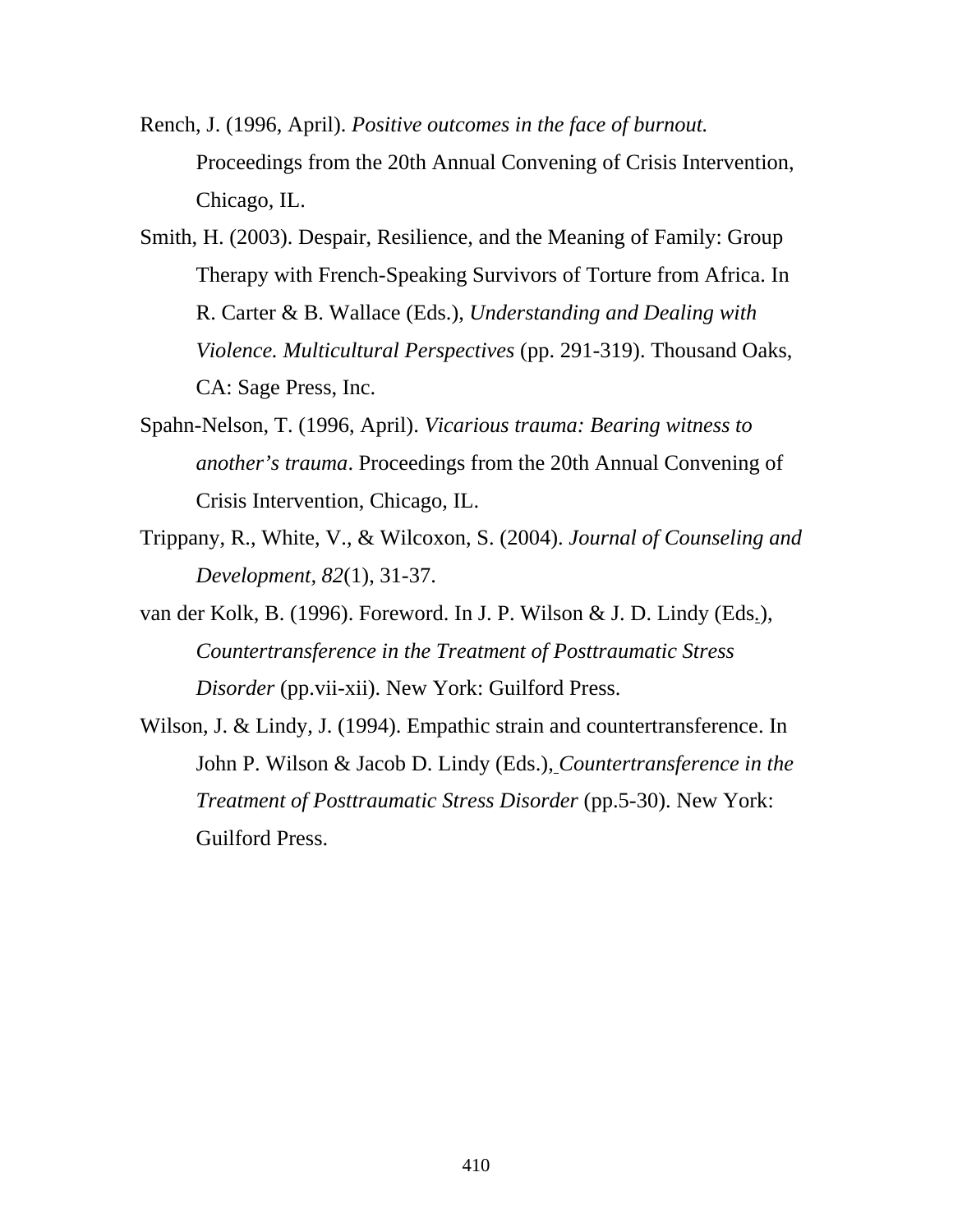# **Chapter 14**

# **Volunteer Programs –** Summary

 This chapter describes basic principles in beginning and maintaining a successful volunteer program. The process of selecting and training volunteers is described, and the multiple roles that volunteers can play are explored. It is written with the intent of providing practical information, particularly for agencies that are considering starting their own volunteer programs.

\* Introduction

\* Preparing to Start a Volunteer Program.

Why people volunteer

**Outreach** 

Screening

**Orientation** 

 \* Volunteer Job Descriptions and Support/Supervision for Volunteers. English Tutors Interpreters/Accompaniers/"Befrienders"

Administrative Volunteers

Special Projects

Evaluation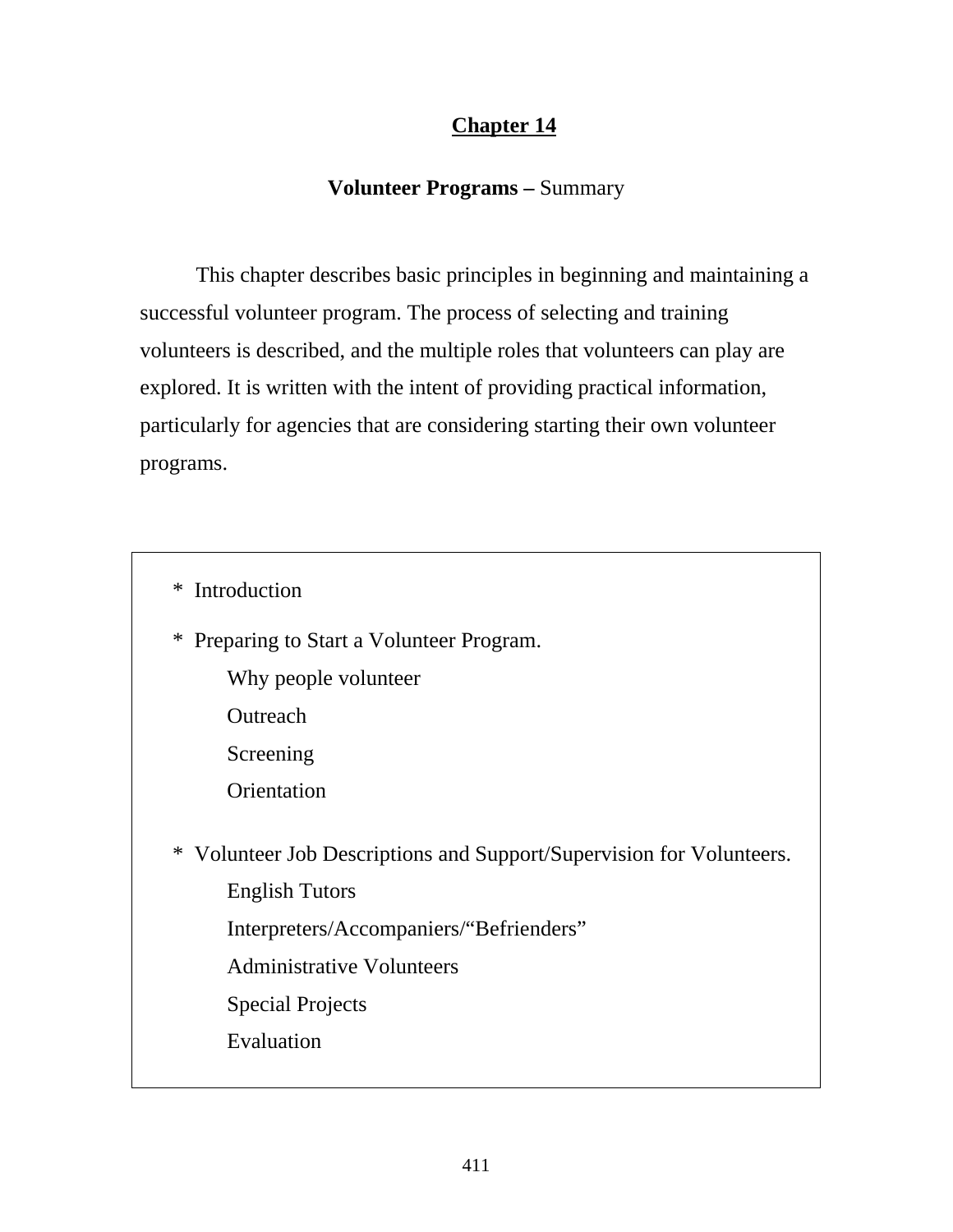#### **Volunteer Programs**

Ninia Baehr, R.N.

# Introduction

Whether a torture treatment program is large or small, well established or brand new, it can probably benefit from the help of volunteers. Indeed, until recently, many torture treatment centers in the United States operated almost entirely on volunteer labor provided by physicians, psychologists, psychiatrists, attorneys and other professionals offering pro bono services to clients. Many treatment programs still use networks of professionals, both paid and unpaid, to care for survivors. Although these unpaid professionals—along with the program's Board of Directors, etc.—are technically volunteers, the term "volunteer" as used in this chapter refers to people who do not have any special training in caring for survivors of torture, but who are willing to contribute their time and energy to help a torture treatment center and the individuals it serves.

A volunteer program can help an organization both directly and indirectly. Directly, a volunteer program allows volunteers to donate labor that the organization would otherwise have to pay for or do without. Indirectly, this type of program helps by educating a pool of people about the problem of torture, possibly prompting them to promote the organization by soliciting contributions to the agency, advocating on behalf of torture survivors, or taking some other action that benefits the organization.

Implementing a volunteer program can also help individual survivors of torture in direct and indirect ways. Directly, a good program provides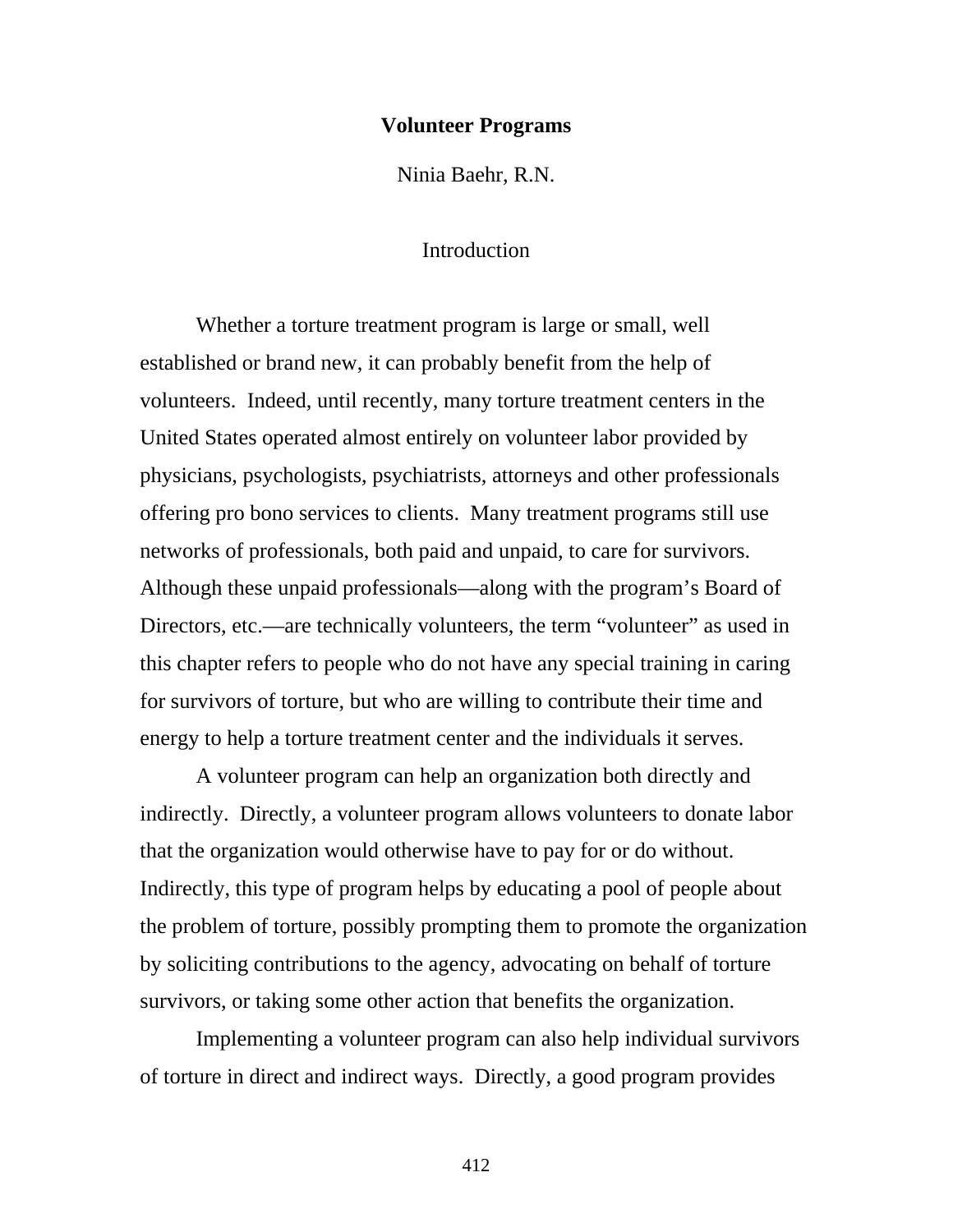clients with valuable services like English lessons or transportation assistance, which would be otherwise unavailable. Indirectly, a volunteer program can provide torture survivors with a sense of hope and healing. One of the goals of torture outlined in the literature is to destroy the personality, shattering an individual's self-confidence and causing a survivor to believe that his or her welfare is unimportant to others (Randall & Lutz, 1991). Without a central notion that he or she is a valuable member of the human race, a survivor loses their social stability. Volunteers can contribute to rebuilding a survivor's trust in others. The very fact that strangers are willing to give freely of their time proves that the survivor is not alone. Each volunteer demonstrates—through his or her continued presence—that he or she supports the survivor's struggles, and that they care about the individual enough to donate their most precious gifts: their time, energy, and their very selves.

# Preparing to start a volunteer program

Torture treatment programs that are considering starting a volunteer program should consider several issues before launching the program. It is helpful to have a clear idea of what they want the new volunteers to do for their agency and clients. They should also determine whether or not the organization has liability insurance, and whether it covers volunteers on-site and off-site. Many non-profit organizations require that their volunteers show proof of health insurance. Others require that volunteers present certain types of health records (such as TB test results) prior to beginning work. Torture treatment facilities that exist under the auspices of a larger agency should comply with agency policy regarding volunteers.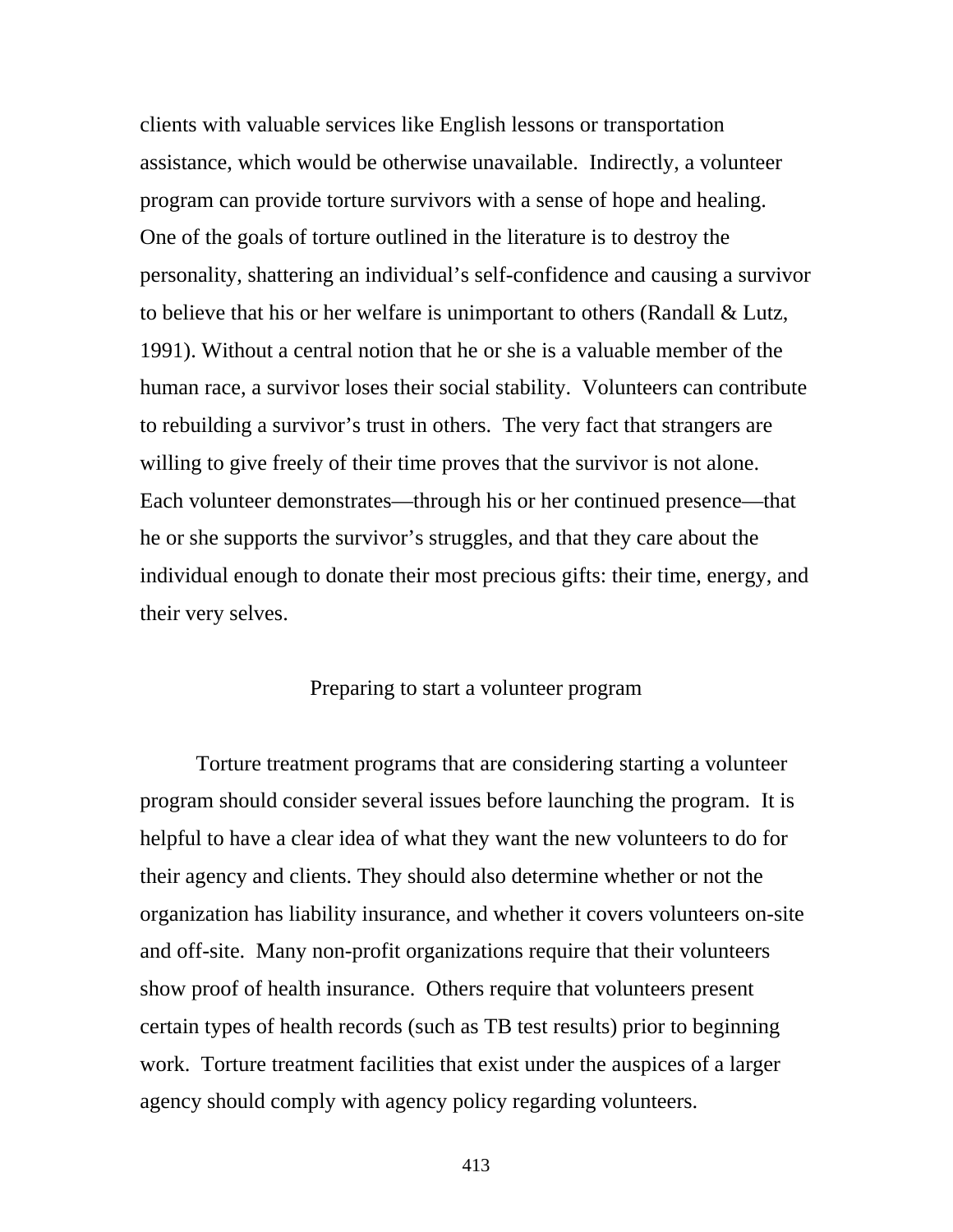## *Why people volunteer*

There are many reasons why people choose to volunteer. Some reasons make them a good fit with a particular organization, while others do not. Since volunteers, by definition, provide services without receiving financial remuneration, it is important that they find the experience to be worthwhile in other ways. In many cases a volunteer can get what he or she wants out of the experience while simultaneously helping the organization and its clients. This, however, is not always the case.

When it becomes evident that a potential volunteer is not well suited to a particular task, then it may be best to refer the volunteer to a different organization. In this way, a volunteer coordinator can concentrate on developing volunteers who can provide the organization and its clients with something that is truly needed, and in turn, the organization can give the volunteer what he or she is seeking without becoming too distracted from the mission of serving clients.

In a multi-disciplinary torture treatment setting that includes medical, mental health, social, legal, and/or educational services, some of the most common reasons people may want to volunteer are:

*They are members of a religious congregation that emphasizes serving needy community members and they are looking for a site at which to perform their mission work.* 

*They want to contribute something positive to society.* 

*They want to broaden their friendship networks.* 

*They want to apply to medical school and need to volunteer in a medical setting prior to submitting their school application.*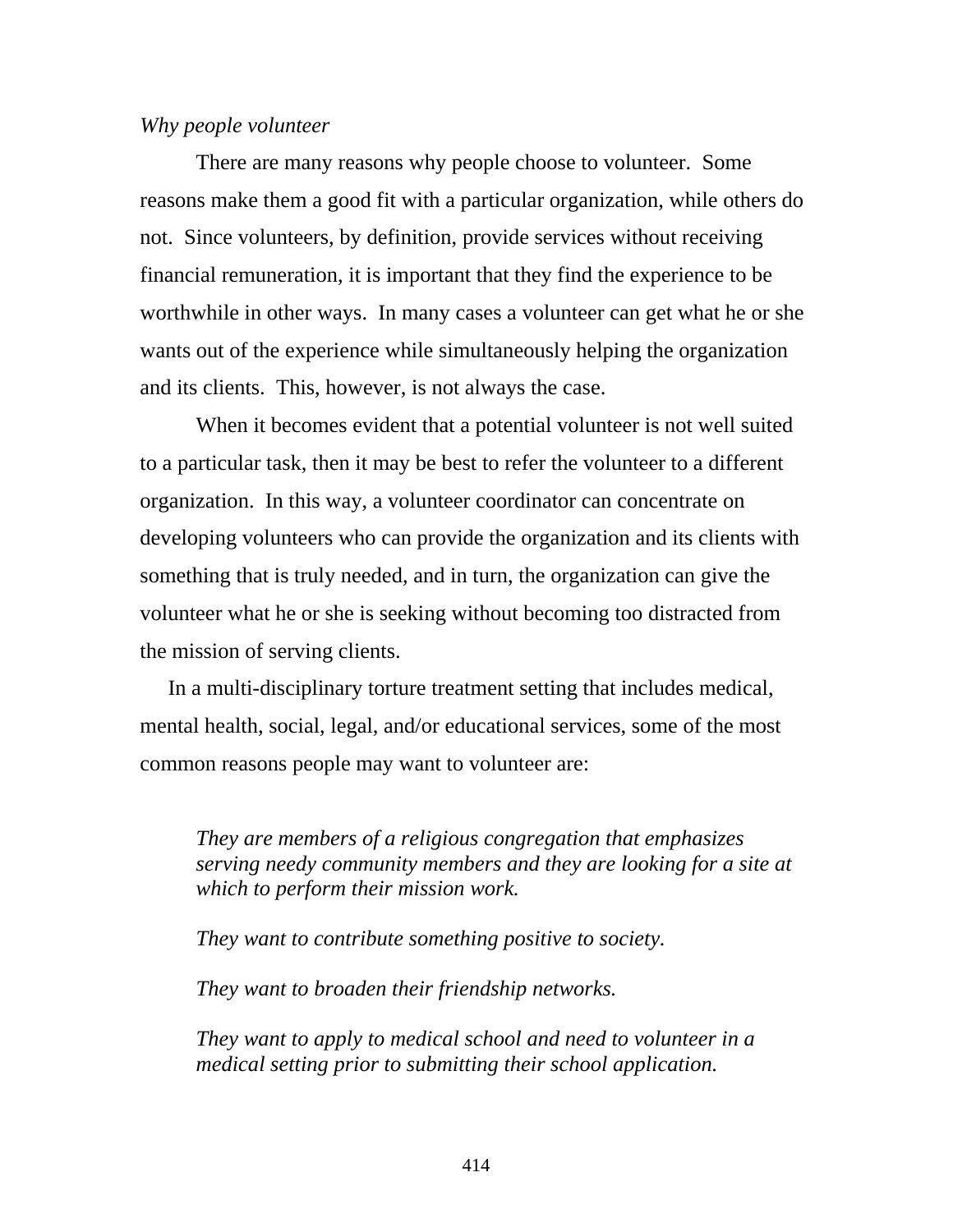*They are studying psychology and want to gain experience with a program that provides mental health services.* 

*They want to get school credit for undertaking a project in a community-based setting.* 

## *Outreach*

An organization should consider what they want from a volunteer, as well as what they can offer a volunteer. This can help a volunteer coordinator to decide where to do his or her outreach. Universities and congregations often offer a good forum for recruitment, but a wide variety of groups (including ethnic associations, language clubs, and professional associations) should be considered as potential recruiting grounds. Visits and presentations to congregation and associations to tell members about the program and inform them of opportunities to volunteer have proven to be successful. If a volunteer coordinator is unable to speak to people in person, he or she can put up fliers or post short articles in newsletters. Websites specializing in matching benevolent-minded individuals with non-profit organizations are another emerging and efficient way to recruit volunteers. Such sites as Idealist (www.idealist.org) and Volunteer Match (www.volunteermatch.com) allow organizations to publicize their volunteer opportunities to an audience already actively seeking to contribute to their communities.

As working with survivors of torture can be an especially gratifying experience, volunteers may appreciate it so much that they recruit their friends and family members. Starting with a few top-notch volunteers and asking them to help in expanding the program through word of mouth can be an efficient approach to increasing a volunteer base. Volunteers who are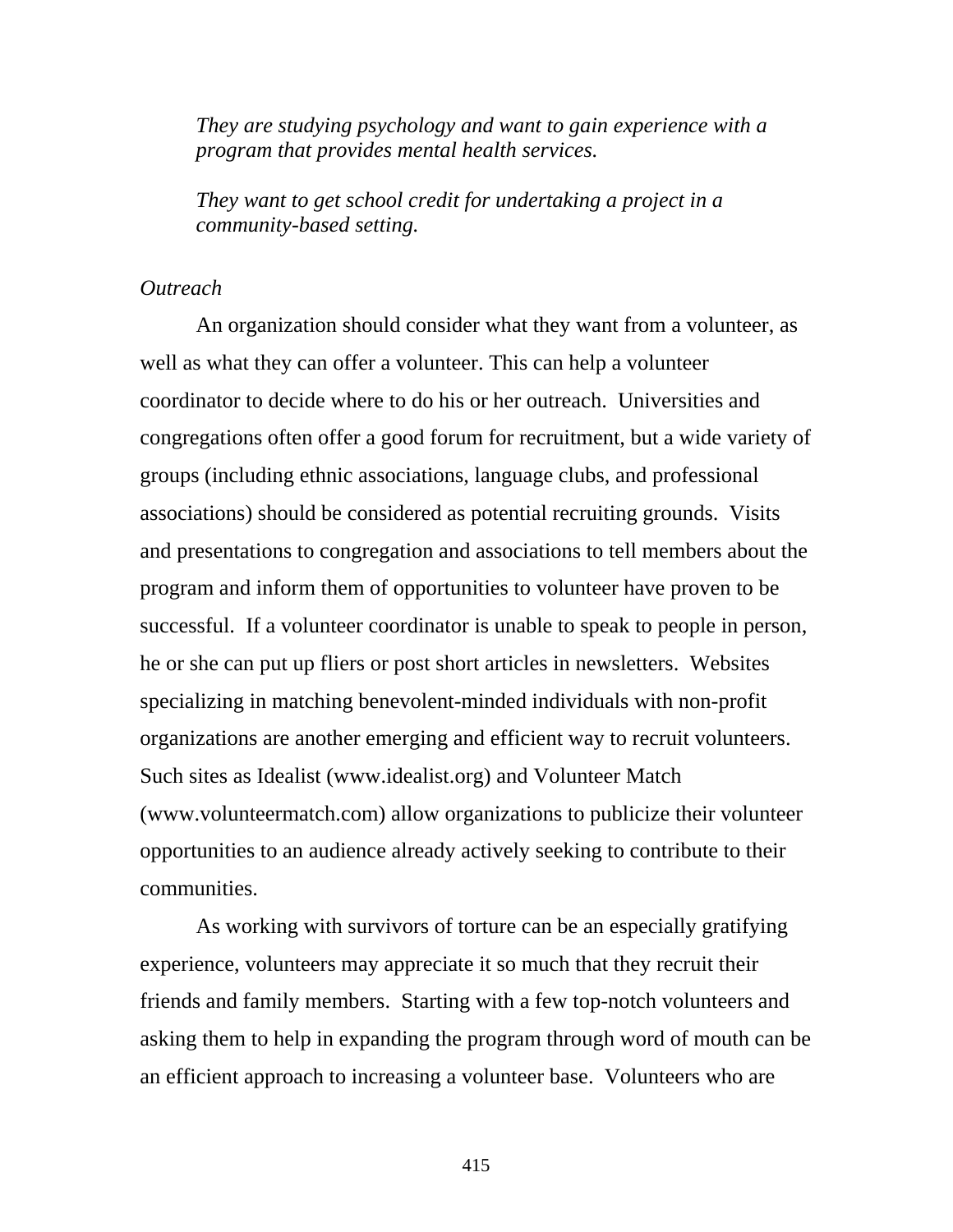found to be capable, reliable, and personable are likely to bring friends who share similar qualities.

#### *Screening*

When setting the foundation for your volunteer program, it is extremely important to screen prospective volunteers thoroughly. The population served by torture treatment centers is vulnerable in many ways, and it is thus imperative that clients are able to trust all people associated with the center, including volunteers (Fabri, 2001).

When first speaking with potential volunteers, it is helpful to have a stock of basic information about each individual, provided by either a resume or a completed application. It is also a good idea to ask for two or three references from people who can attest to their reliability. A volunteer coordinator should explain the various roles that volunteers fill in the organization, and ask if any of those job descriptions sound appealing. Perhaps most important, the coordinator should ask them why they are interested in volunteering at a torture treatment center. This is the most important question because it will provide an opportunity to spot any red flags that might indicate that the person is not a good match. Below is a small sample of some actual answers to this question that prompted the interviewer to proceed with caution:

*"I had a bad childhood; living in my parents' house was like living in a concentration camp, and it really ruined my whole life, and so I'm very interested in trauma."*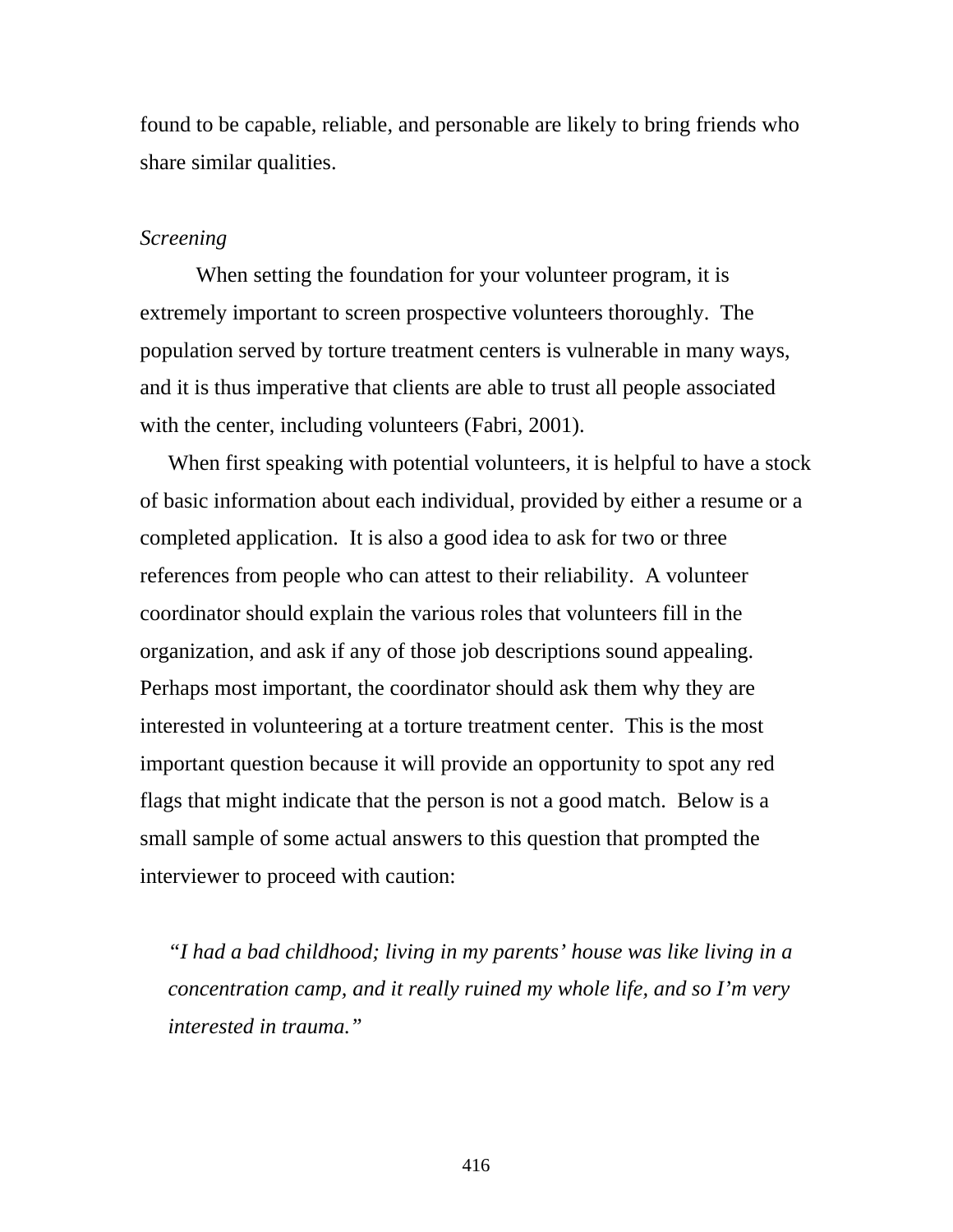*"I'm taking a freshman psychology class and I want to practice making some diagnoses and trying out different therapeutic techniques."* 

*"I love everyone and I want to help everyone and I've been trying to get here for a long time but I think some evil forces have been trying to stop me, you know what I'm saying, but I got around them and now I'm here."* 

*"My girlfriend just broke up with me, so I feel like I can really understand suffering, and misery loves company, so I thought I'd volunteer at a torture treatment center."* 

Remember, it is easier to terminate a relationship with an inappropriate volunteer before "hiring" him or her than it is to "fire" the volunteer once he or she is on the job. A volunteer coordinator who is unsure about an applicant's stability or motivation, should not commit to taking them on. If the potential volunteer does seem appropriate, great! The next step is to schedule him or her for orientation and training.

## *Orientation*

Depending upon the needs of the clients and the program, a volunteer coordinator may orient new volunteers individually as they are "hired," or may schedule group orientations periodically. Either way, volunteers should be provided with a thorough orientation before they begin working in any capacity (see Chapter 4). Generally, it makes sense to educate new volunteers about the population the agency serves and what services are available. The volunteer coordinator may want to give them a tour and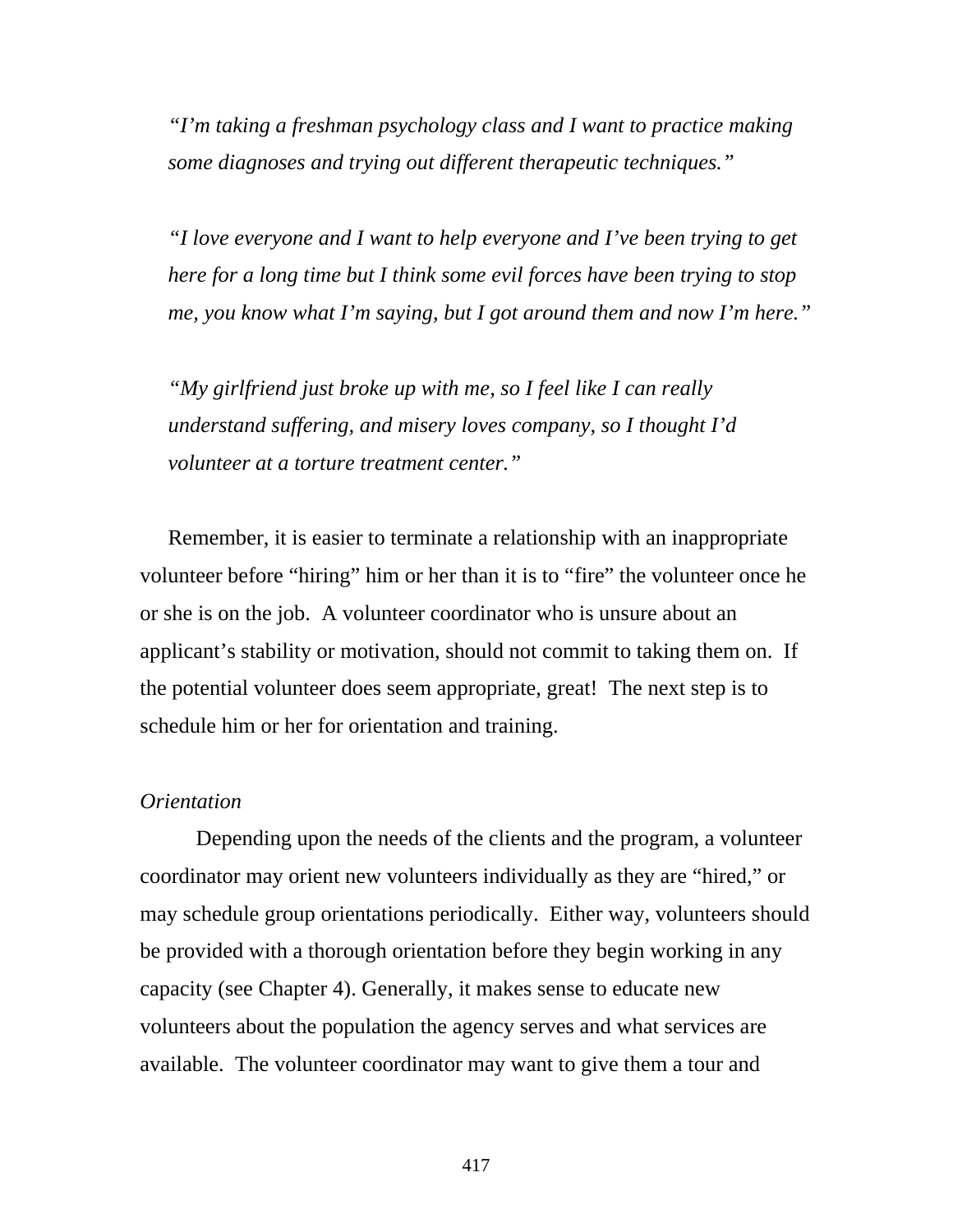introduce them to staff or other volunteers they are likely to come in contact with.

Two things that are extremely important to discuss with new volunteers are confidentiality and boundaries. The volunteer coordinator should stress that confidentiality means that volunteers do not discuss clients, their trauma history, or their current situation with anyone outside the treatment team of physicians, psychologists and other care providers. It also means that, unless asked to do so by staff in particular situations, volunteers do not mention clients by name, confirm that a client is receiving care at a torture treatment center, or reveal details of a client's story in casual conversation even when the name is omitted.

Unless a specific situation calls for it (and permission is given), volunteers do not see clients' medical charts, psychologist's notes, or any other personal information. In cases where volunteers do have access to personal information, volunteers should maintain a high level of professionalism and respect with regard to each client's privacy. Issues of boundaries and confidentiality are especially pertinent in the case of our program, as we are situated within a large public hospital, where our entire environment is considered clinical space, in which volunteers, staff, and community members interact in multiple fashions.

Training should even address "no-brainer" issues like making sure that the trauma history of a particular torture survivor is not turned into a topic of conversation at a cocktail party by an overly enthusiastic volunteer. Whereas confidentiality protects the client, boundaries protect the client and the volunteer alike. In general, volunteers should present themselves in an appropriate manner in terms of: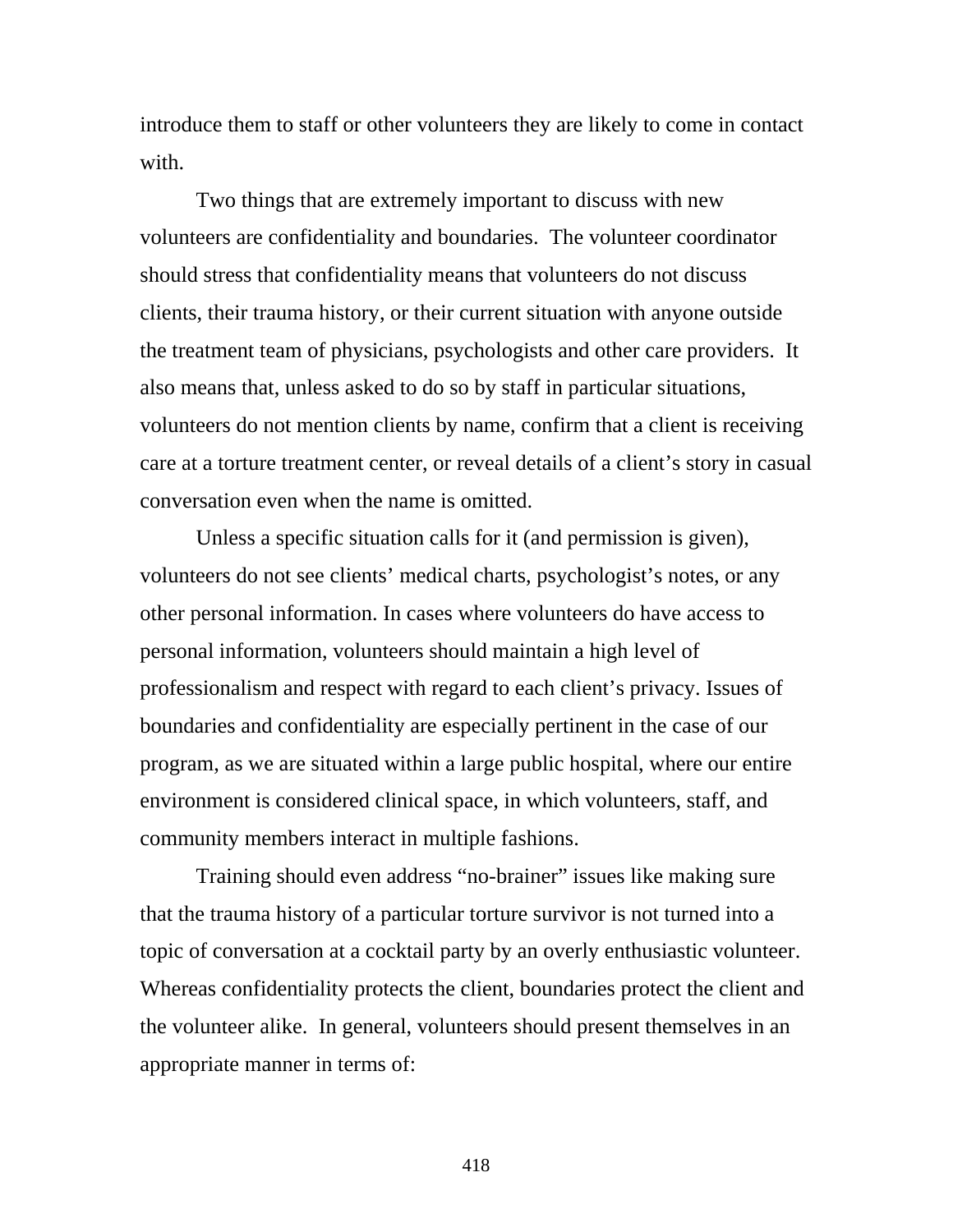*Appearance (i.e., do not dress in a sexually suggestive manner; be neat and clean);* 

*Demeanor (i.e., be friendly but not overly intimate or boisterous; do not assume that it is all right to touch a torture survivors even in ways that are meant to be supportive, such as placing a hand on a client's shoulder or giving the client a hug);* 

*Conversation (i.e., do not probe the client for personal information, and do not discuss your own personal problems with the client.)* 

Unless asked to do so by staff, volunteers should never exchange telephone numbers and addresses with clients, nor should they make arrangements to see clients privately or socially. These guidelines may seem unnecessarily restrictive, but following them is better than running the risk that a volunteer might stalk a client, that a client might stalk a volunteer, that a volunteer might insert him or herself into a client's life in a way that feels uncomfortable to the survivor, or that a survivor might overwhelm a volunteer with neediness.

Volunteer Job Descriptions and Support/Supervision for Volunteers

# *English Tutors*

Many clients seeking care at torture treatment centers are not proficient in English. Although it is wonderful when newcomers can have access to trained English as a Second Language teachers, many clients, especially those who do not yet have asylum, may not be eligible for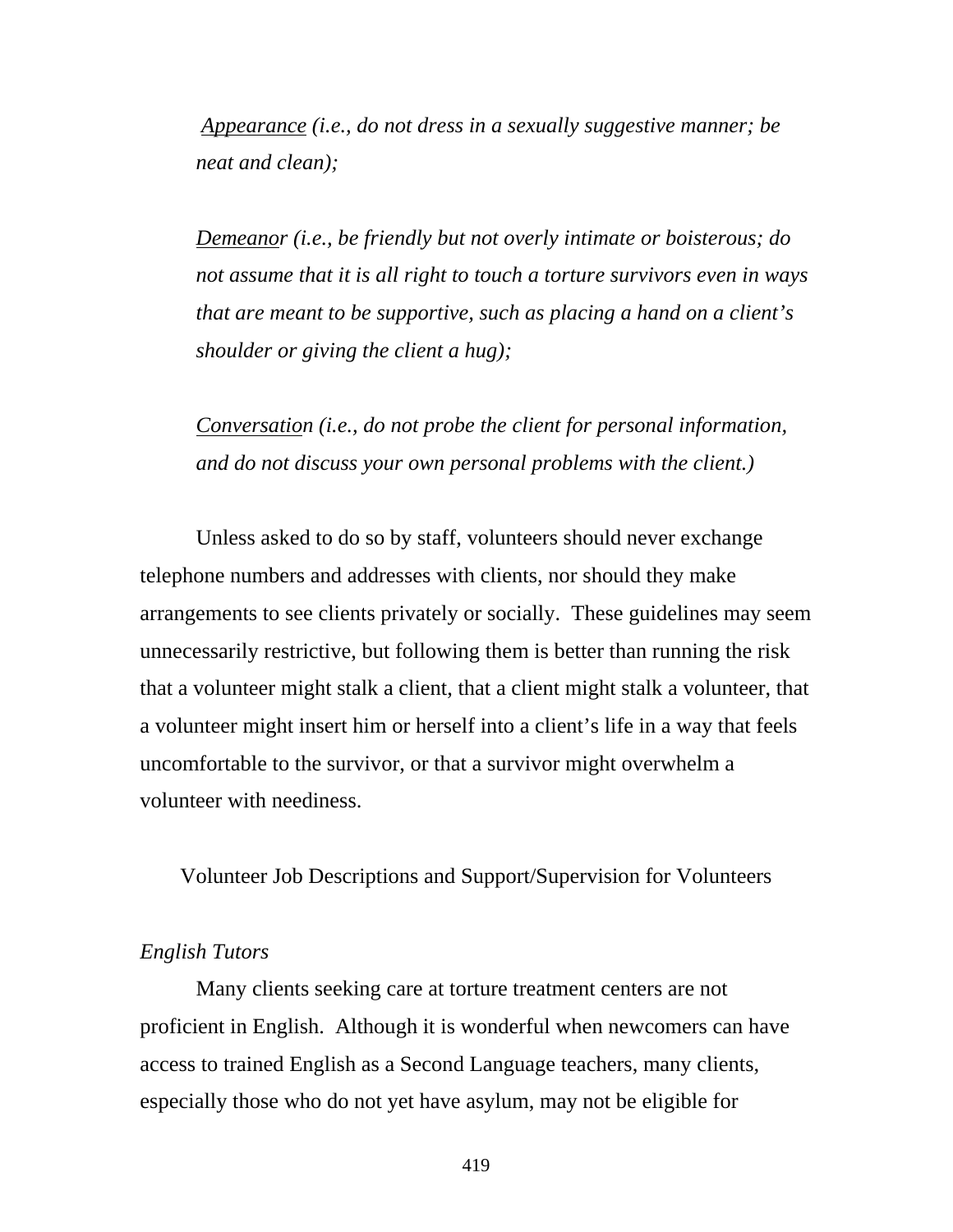existing ESL programs in the community. Torture treatment centers can offer their own informal ESL classes by recruiting volunteers who are fluent in English and who are patient and supportive. An easy and relaxed way to offer English tutoring is to establish certain regular times when volunteers will be available and when clients can drop in to practice conversations or to work on their reading and writing skills.

Having ESL materials or basic texts on grammar available can be helpful, although study sessions may very well take on a life of their own as students and teachers use their imagination together. Developing a welcoming atmosphere, a reliable cadre of teachers, and a core of regular students can provide the basis for informal membership in a group, which can decrease clients' isolation and increase their sense of connection to and support from the community. In this way, English classes serve a variety of purposes and can prove to be quite therapeutic.

While English classes may be therapeutic, they are not intended as a setting for therapy. Most torture treatment centers have access to trained, experienced therapists who can provide clients with appropriate care. Volunteers should not "play" therapist. As mentioned earlier, they should not ask clients leading questions. If clients reveal information about their trauma history or how they are feeling, however, it is important not to give them the message they cannot talk about it. Instead, a volunteer can say something like "This really sounds important… have you been able to talk with your doctor about your concerns?" The volunteer should always feel free to give feedback to staff, and a qualified staff person should always be on site to follow up on any issues that may arise. Volunteers should be encouraged to tell a staff person if a client seems to be especially sad, tearful, distraught, fearful, anxious, stressed or upset.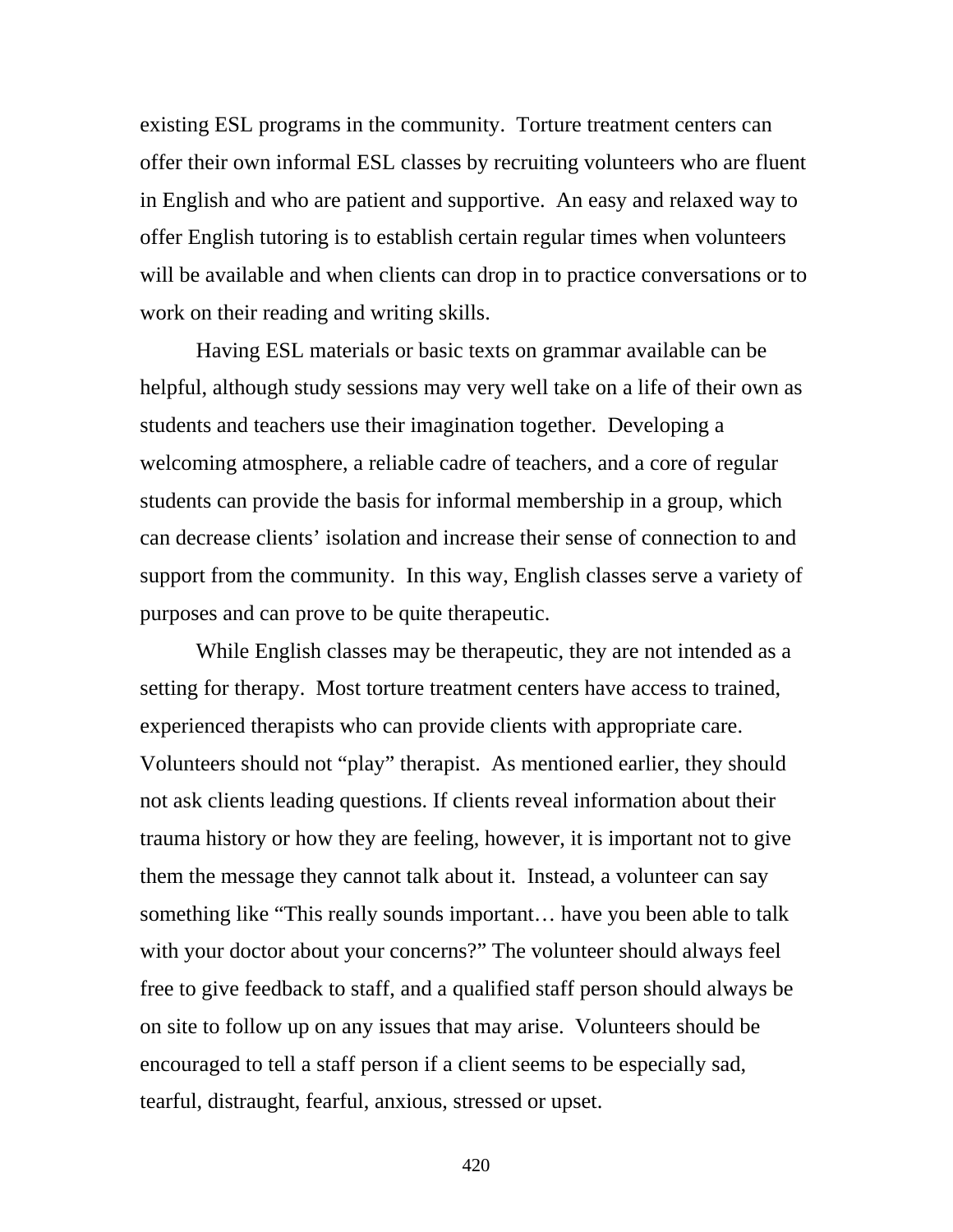In addition to notifying staff when clients are having difficulty, volunteers should also be offered a channel for maintaining regular communication with staff. This could take the form of short after-class debriefings, regularly scheduled process groups, or informal conversations on an as-needed basis (see Chapter 4). It is extremely important for these volunteers to have direct contact with some type of supervisor, as volunteers occasionally need reminders about material covered in the orientation.

A supervisor should be alert to signs that a volunteer has perhaps inadvertently crossed boundaries with clients or strayed from his or her designated role in the program. If a general inquiry about how the volunteer is enjoying his job elicits a response like, "I love working in the ESL program, especially one-on-one with the students. I mean, I've cried, they've cried… I've learned so much working here," it may be time to remind the volunteer of the guidelines addressed during volunteer orientation. Checking in with volunteers can also ensure that no one is becoming burnt out or traumatized by their work with your program.

Although working with torture survivors can be immensely rewarding and gratifying, it can also be difficult, as hearing about torture can cause what is referred to by mental health professionals as secondary traumatization, a process by which the volunteer develops reactions similar to those of the survivor of the traumatic event (see Chapter 13). This is particularly true for volunteers who listen to and repeat many clients' stories as they translate for clients at intake screenings, psychotherapy sessions, doctor's appointments, lawyer's appointments, and other occasions at which the survivors must tell his or her trauma story. Volunteers in this situation, in particular, need regular support and supervision from staff (see Chapters 4 and 6).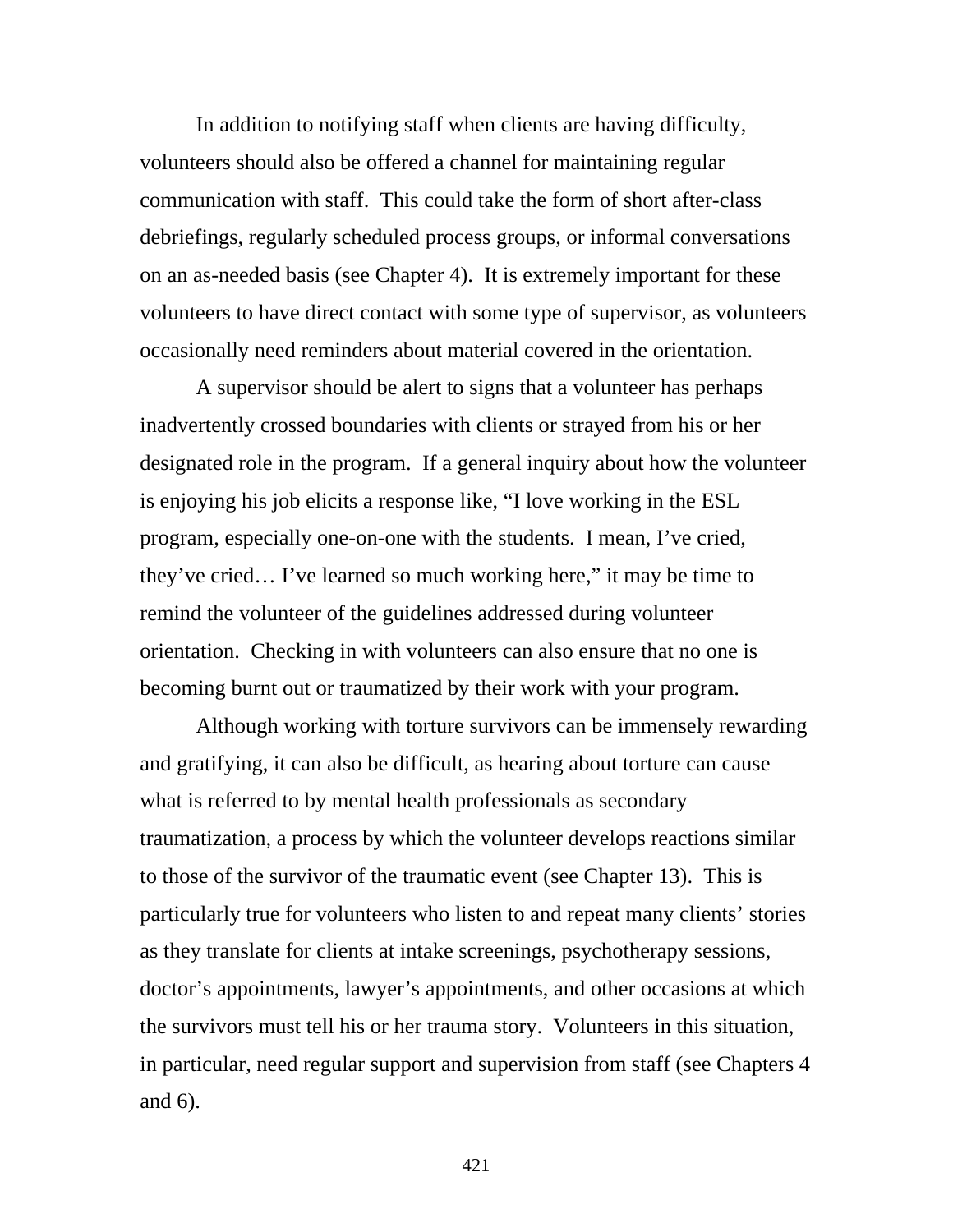## *Interpreters/Accompaniers/Befrienders*

As noted above, the demands placed on volunteer interpreters can be intense. Interpreters often have a great deal of contact with clients and become extremely familiar with the clients' trauma histories and current situations. Clearly, volunteers chosen to serve as interpreters must not only be bilingual, but they must also be reliable, stable, and able to maintain confidentiality (Fabri, 2001; Haenel, 1997).

Volunteers working in this capacity also need extra training and support. Many issues regarding supervision, working with interpreters and secondary traumatization are detailed elsewhere in this volume (see Chapters 4 and 13). Incorporating aspects contained in these chapters as part of a volunteer interpreter's training has proven helpful in our experience. It is also important for the therapist to "check in" with the interpreter after each session. Interpreters may be at special risk for secondary traumatization, especially when they have a particularly heavy case load. It may be wise to offer the volunteer interpreter a regular supervision session during which he or she can process his or her own emotions regarding the work (Haenel, 1997; Lee, 1997).

Accompaniers also have a great deal of contact with clients, although they may or may not serve as interpreters. Generally, accompaniers help clients get to and from appointments. They may also advocate for the clients by helping to navigate bureaucracies so they can accomplish their immediate goals. Accompaniers can also help clients become more self-sufficient by taking actions like teaching clients how to use public transportation.

Accompaniers and/or interpreters, who work fairly intensively with one client over time, may, in some cases, evolve into "befrienders." Befrienders are volunteers who maintain some regular contact with clients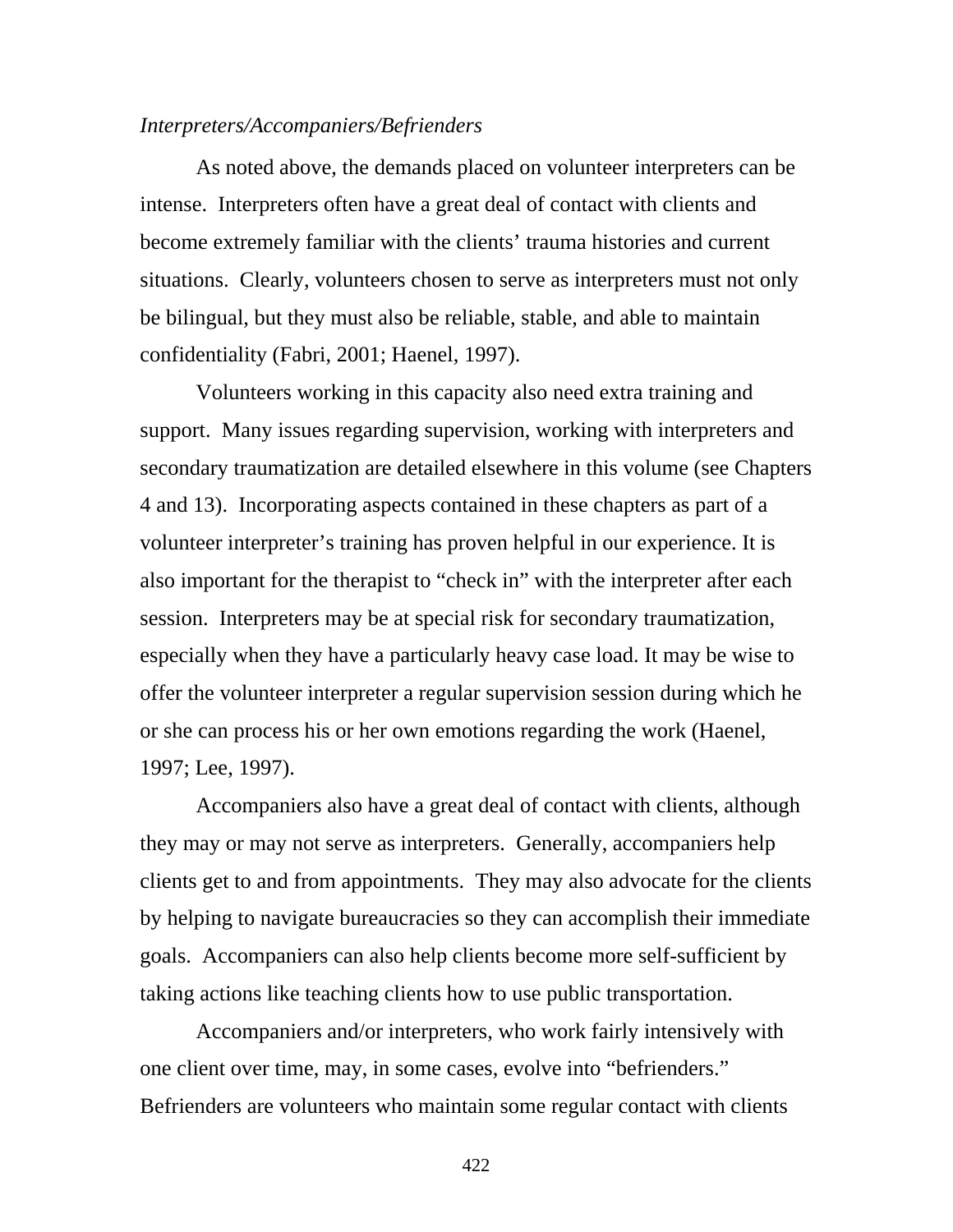outside the torture treatment center. They may do things like teach a client how to shop in a western supermarket, cook in a western kitchen, use a computer, or open a bank account. They may also engage in recreational activities with clients, going with them to parks, museums, concerts, and other inexpensive attractions. Or, they may simply meet or talk with a client on a regular basis.

Because befrienders interact with clients relatively independently, it is clearly extremely important that volunteers selected to serve as befrienders are trustworthy and that they possess common sense. It is also imperative that program staff work with the befriender from the beginning to set and maintain appropriate boundaries. Boundaries should be clearly defined and comfortable for both volunteers and clients. Supervisors should work to ensure that these volunteers are not overwhelmed by the traumatic material, or by an inflated sense of "idealizing" the client (Eisenman, Bergner, & Cohen, 2000). Volunteers should "check in" with staff on a regular basis, and staff should also maintain contact with the client so that the client's satisfaction with the arrangement can be monitored. If either the volunteer or the client becomes uncomfortable with any aspect of the befriender arrangement, staff should be prepared to assist both parties in making changes, and to intervene if necessary. Highly selective screening, good volunteer training, and regular communication can all help ensure that the befriender relationship is a positive one for all concerned.

## *Administrative Volunteers*

It surely comes as no surprise that volunteers can provide a great deal of valuable assistance in the day-to-day operations of an office. Remember, though, that virtually anything can seem easy once you know how to do it.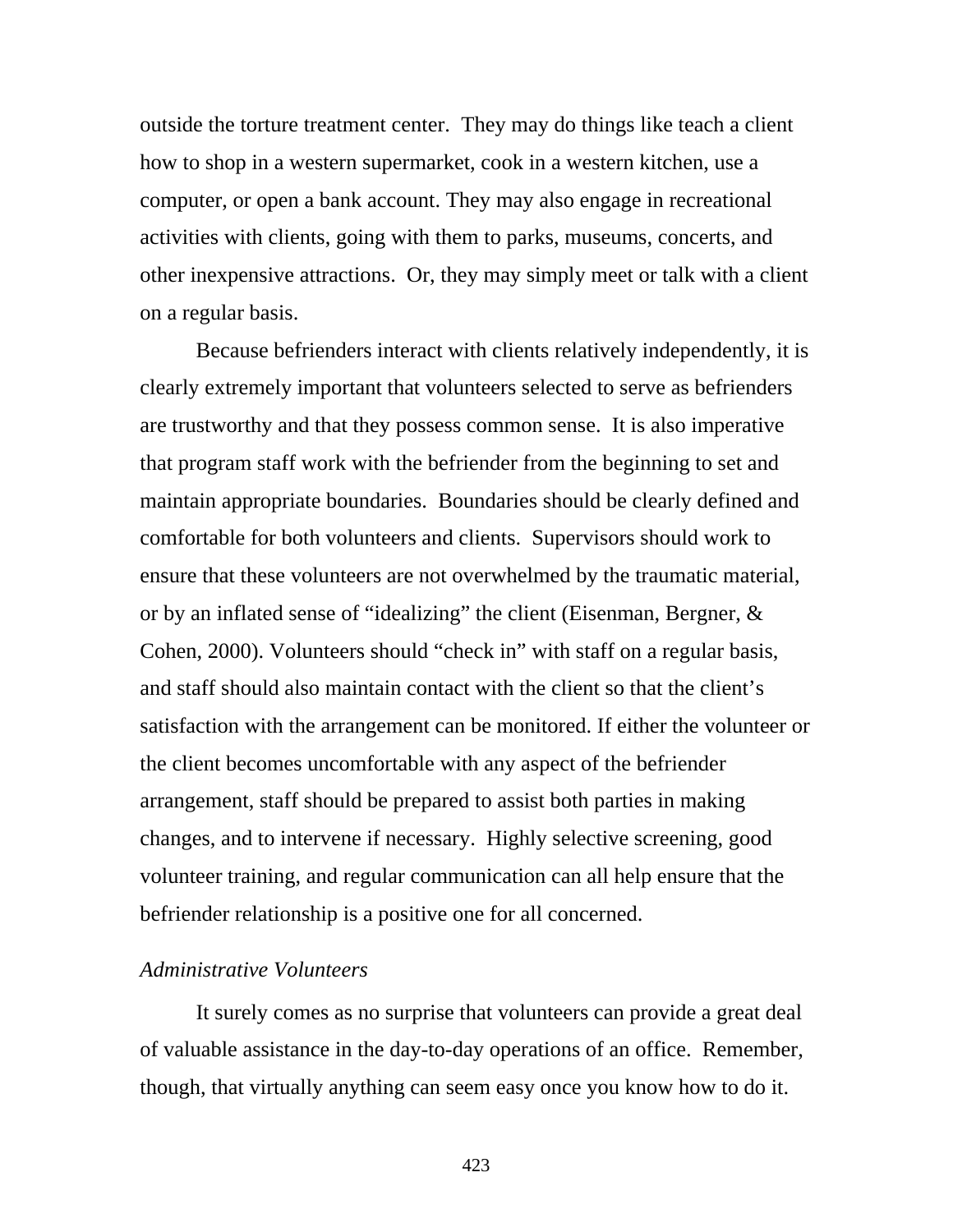Even a routine task to a staff person may be confusing for a volunteer who must perform it for the first time. It is important to be very clear and specific with new administrative volunteers, to check on their progress frequently, and to leave sufficient time to train and supervise them. Emphasizing the need for confidentiality from these volunteers, who work in environments where they have access to private material, is of paramount importance.

## *Special Projects*

In addition to all the work that volunteers perform on a regular basis, some volunteers may also be able to undertake special projects. One volunteer might be qualified to work with you on building or updating a web page, while another might be able to engage in research, or to chair a special events committee. Keep in mind that no matter what volunteers do for your organization and its clients, you will need to dedicate some staff time to ensuring that the work contributed by volunteers is successfully integrated with the work of the organization as a whole (Elsass, 1997).

#### *Recognition*

Successful volunteer programs almost always employ some form of volunteer recognition. In many non-profit settings, this is necessary because the volunteers do not get much positive feedback from the people who benefit from the volunteers' work. For example, if volunteers spend time doing rehabilitation work on an abandoned house for eventual rental to lowincome tenants, the volunteers may never meet the people who move into the renovated building.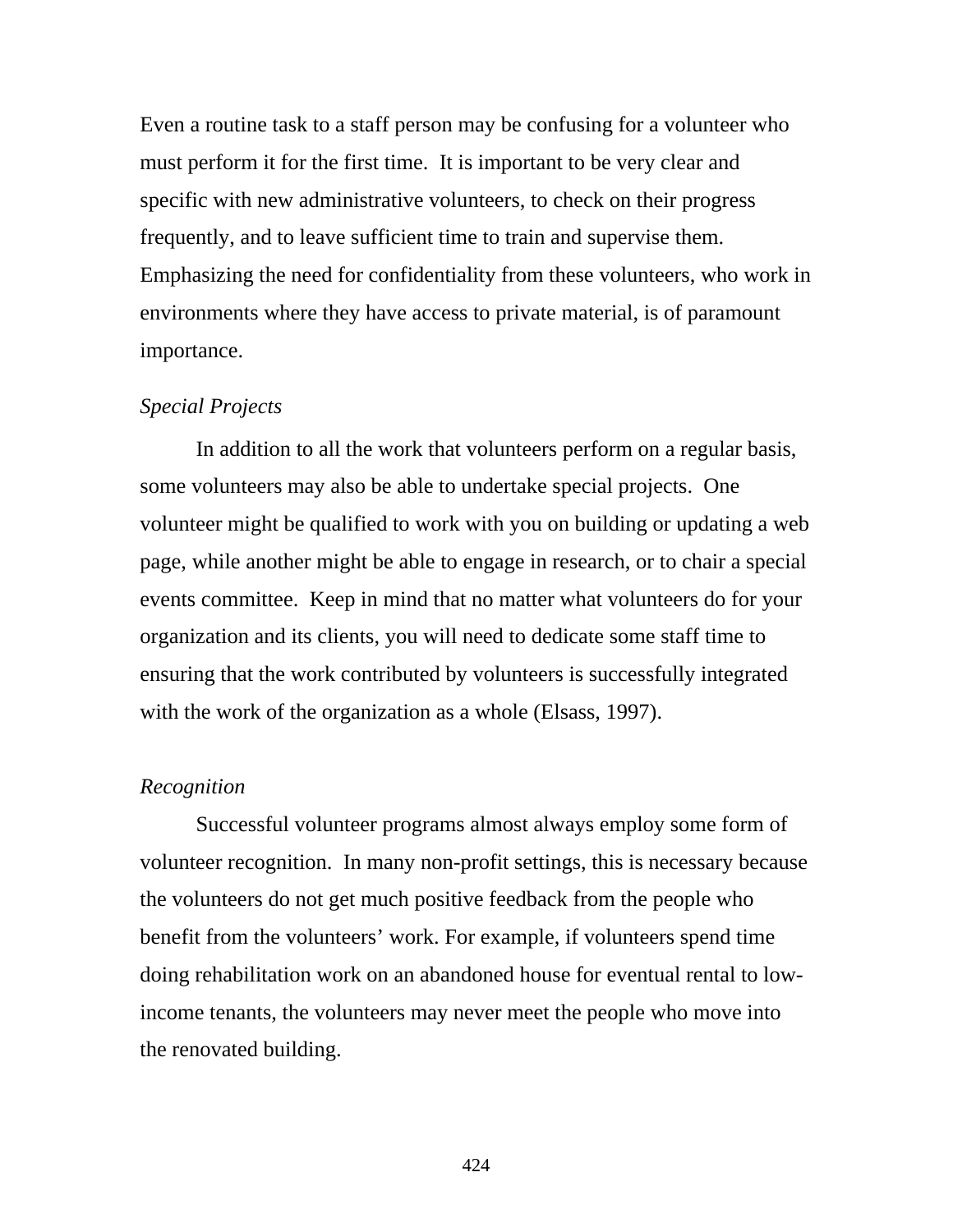Torture treatment centers, by contrast, tend to serve clients who are aware of volunteers' contributions, appreciative of their assistance, and able to express their gratitude to volunteers directly. By definition, the clients at torture treatment centers are survivors. As such, they are a somewhat selfselected group. Often, the people who are targeted for torture in their home countries were targeted precisely because they were intelligent, articulate, resourceful, effective and courageous critics of the regime in power.

These same traits may have helped them to survive their torture, to flee their countries, and to find their way to the United States. These traits can also help torture survivors rebuild their lives successfully in this country. Volunteers who work with torture survivors can have the gratifying experience of seeing clients take the resources available to them and build upon them to great effect. Volunteers are able to see that their efforts make a difference in the lives of torture survivors. They can witness changes over time as torture survivors heal. All of this is deeply rewarding.

A client's gratitude is icing on the cake. And although it is not necessary, clients may offer thanks over and over and in many different ways. In fact, we have found that the gratitude can be quite humbling, and may make staff and volunteers alike to ponder the question, "Who am I to be thanked?" (See Chapter 6.) Consequently, the staff of a torture treatment center may not need to manufacture a volunteer recognition event, because volunteers are likely to feel appreciated on a continuous basis through their ongoing interactions with clients and staff.

That being said, it is still a good idea to do something special every once in a while to let volunteers know they are appreciated. Program staff can take volunteers out to dinner, hand out awards, present them with plaques, or make a number of other appreciative gestures; but the most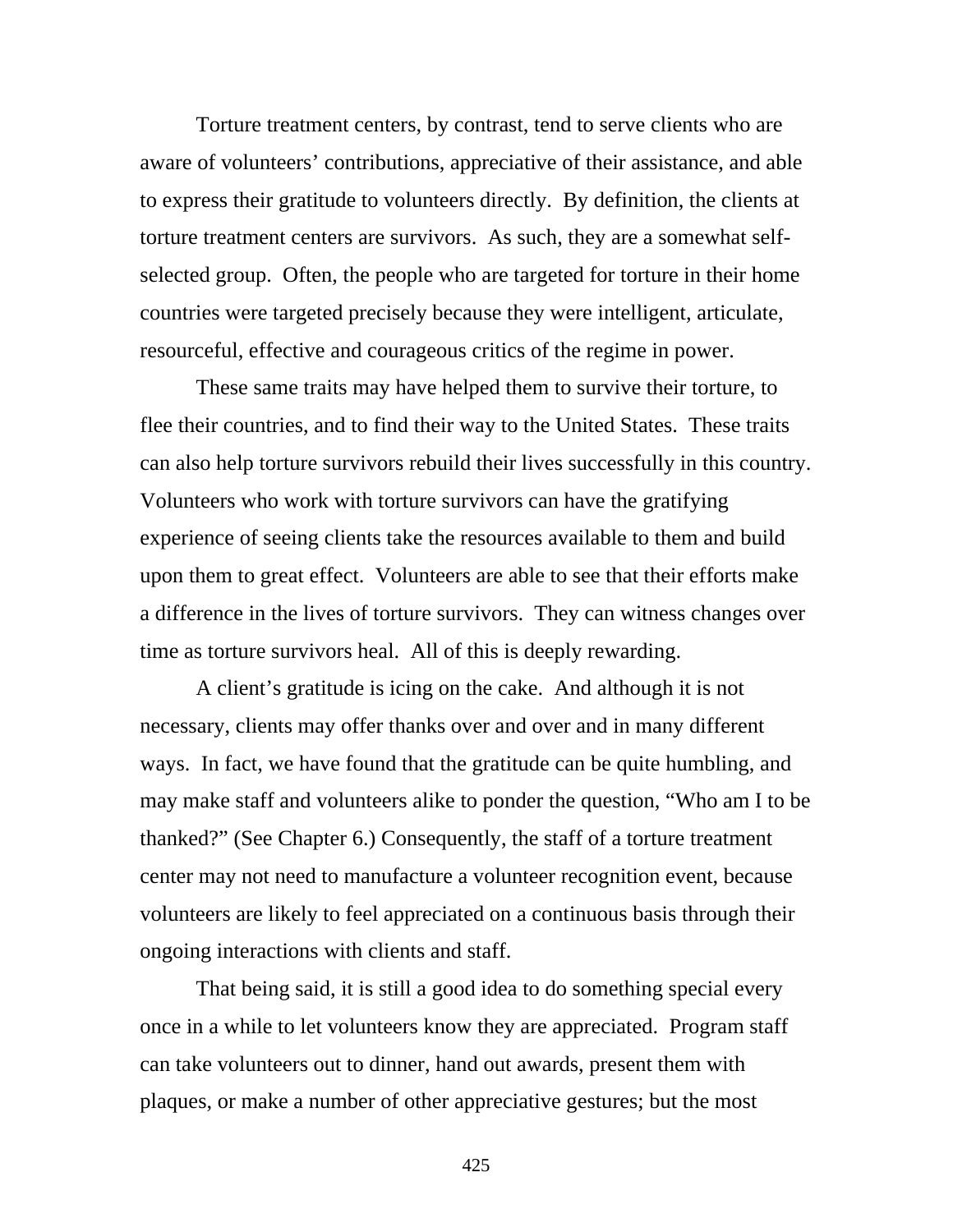meaningful thing a program can do to let your volunteers know they are appreciated is to invest sufficient time and money in volunteer development.

On a daily basis, this means ensuring that volunteers are treated courteously, that their time is not wasted, that staff has time to train and supervise them, that volunteers have mechanisms for providing feedback to staff, and that staff is responsive to volunteer feedback. On an as-possible basis, it may mean sending a volunteer interested in public policy to a public policy conference, or sending a volunteer interested in fundraising to a grant writing workshop.

These activities have two benefits. First, just as spending time and money on staff development can ultimately benefit the organization and its clients, so too can investing in volunteer development. The organization and its clients are likely to benefit because the volunteers will probably use their new skills and connections on their behalf. In addition, volunteers will see that they are valued enough for the organization to invest in them. They will know that the worth of their efforts is recognized and appreciated. Their attachment to the organization may very well strengthen over time, and these skilled, committed, experienced individuals may become board members or other key stake holders in the future. In this way, they will continue to share their talents with the program, and the initial "investment" in them repays itself over and over again.

# *Evaluation*

Whether starting a program or refining an existing program, it is helpful to make sure that the goals and objectives are stated clearly and measurably, and that they truly express the organization's plans and desires. In addition to determining whether or not the program is reaching its goals, a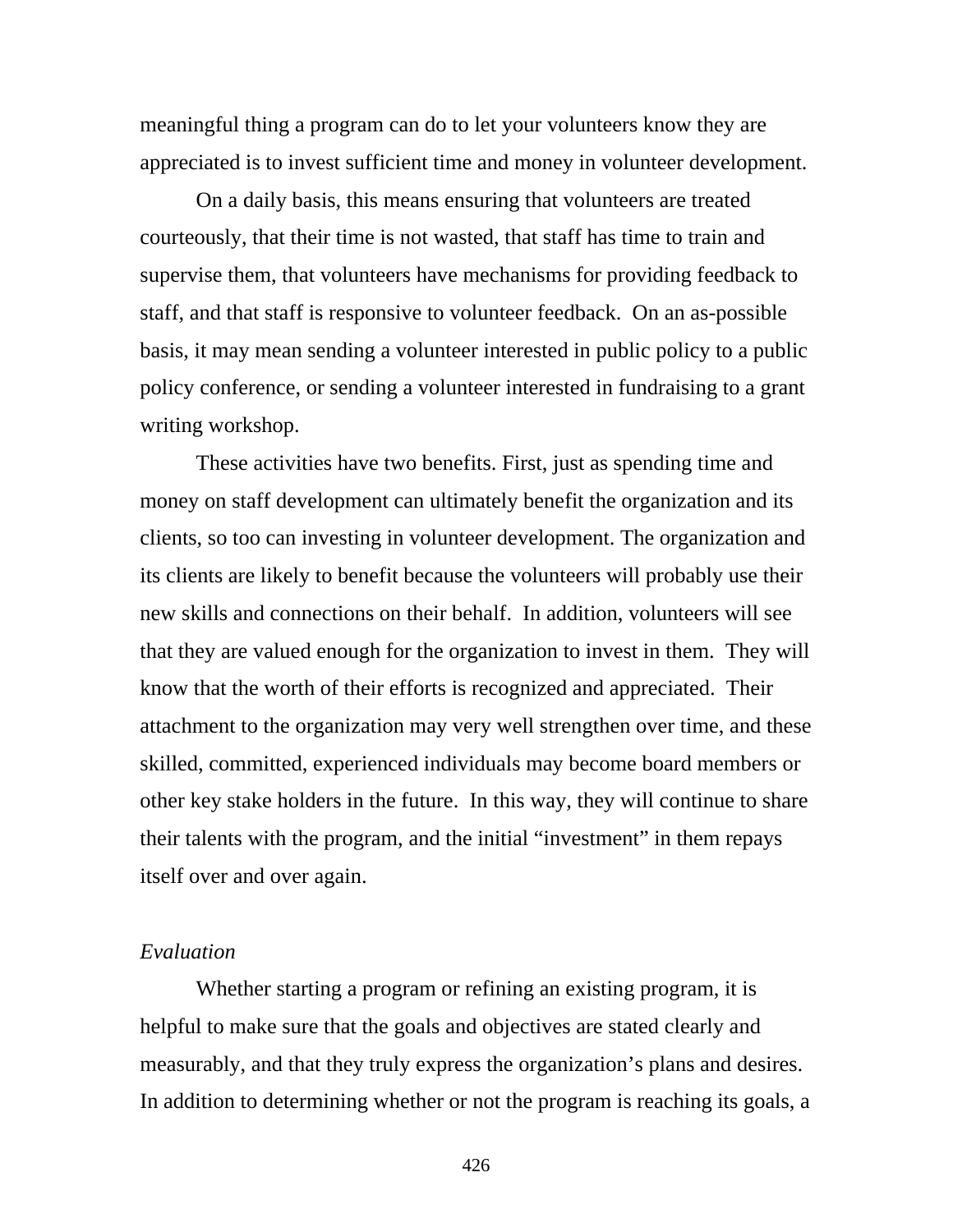volunteer coordinator should encourage volunteers to participate in the evaluation process. Clearly, establishing ways for volunteers to provide staff with feedback should be an ongoing aspect of any volunteer program. From time to time, it is also a good idea to host focus groups during which volunteers are asked for their suggestions about what might make the program better. A volunteer coordinator can also provide them with an opportunity to give written evaluations. Developing a method of including client feedback in the evaluation of your volunteer program is also an important consideration.

At any phase in the evolution of a volunteer program, a volunteer coordinator can almost certainly benefit from talking with others who are experienced in the field. In addition to contacting volunteer coordinators at other torture treatment centers, he or she may also be able to obtain technical assistance from local agencies specifically created to support non-profit agencies. Furthermore, many cities and states and some federal agencies have offices dedicated to promoting volunteerism. All of these can be good resources for building a program.

Constructing a volunteer program—like working as a volunteer—is a rewarding experience wrought with challenges. While the topics addressed in this chapter may provide some practical information for starting a volunteer program, it is by no means comprehensive, as it is impossible to predict all of the issues that one may confront along the way. With a small corps of superior volunteers, a set of general guidelines and a flexible mindset, however, an agency can take the first steps toward creating a volunteer program that benefits clients and volunteers alike.